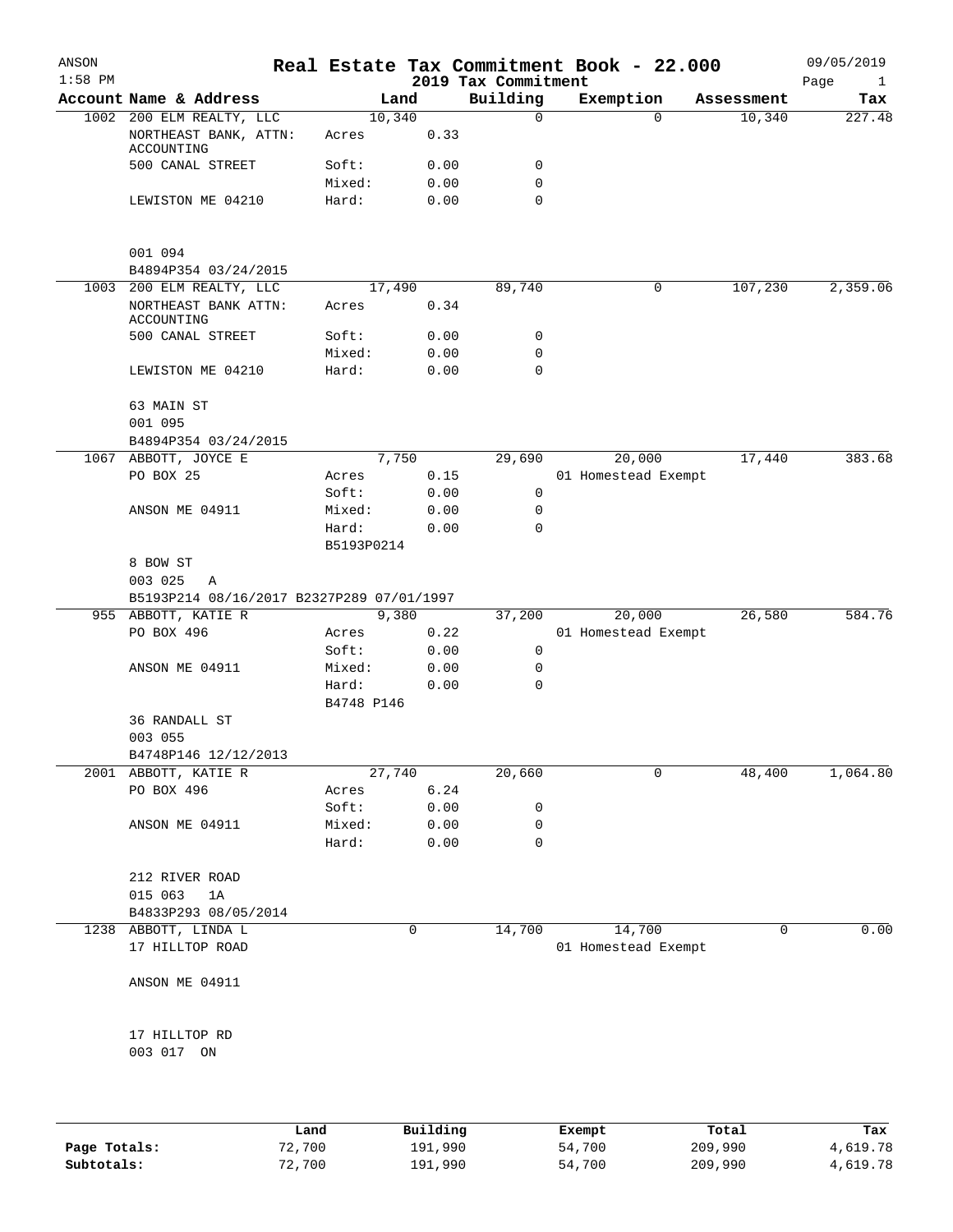| ANSON     |                                                       |                |                                     |                                 | Real Estate Tax Commitment Book - 22.000 |                     | 09/05/2019       |
|-----------|-------------------------------------------------------|----------------|-------------------------------------|---------------------------------|------------------------------------------|---------------------|------------------|
| $1:58$ PM | Account Name & Address                                |                | Land                                | 2019 Tax Commitment<br>Building | Exemption                                | Assessment          | Page<br>2<br>Tax |
|           | 102 ABDELRIHIM, MOHAMED A                             |                | 9,490                               | 101,930                         |                                          | $\Omega$<br>111,420 | 2,451.24         |
|           |                                                       | Acres          | 0.10                                |                                 |                                          |                     |                  |
|           | MADISON ME 04950 0000                                 | Soft:          | 0.00                                | 0                               |                                          |                     |                  |
|           | 38 ASH STREET                                         | Mixed:         | 0.00                                | 0                               |                                          |                     |                  |
|           |                                                       | Hard:          | 0.00                                | 0                               |                                          |                     |                  |
|           | 53 MAIN ST<br>001 097                                 |                |                                     |                                 |                                          |                     |                  |
|           | B5060P143 08/10/2016 B3401P2697 11/02/2004            |                |                                     |                                 |                                          |                     |                  |
|           | 1357 ABRUZZESE, MICHAEL A                             |                | 20,000                              | 70,140                          | 20,000                                   | 70,140              | 1,543.08         |
|           | ABRUZZESE, VALERIE L                                  | Acres          | 1.00                                |                                 | 01 Homestead Exempt                      |                     |                  |
|           | 759 RIVER ROAD                                        | Soft:          | 0.00                                | 0                               |                                          |                     |                  |
|           |                                                       | Mixed:         | 0.00                                | $\mathbf 0$                     |                                          |                     |                  |
|           | NORTH ANSON ME 04958                                  | Hard:          | 0.00                                | 0                               |                                          |                     |                  |
|           | 759 RIVER RD                                          |                |                                     |                                 |                                          |                     |                  |
|           | 017 013<br>B                                          |                |                                     |                                 |                                          |                     |                  |
|           | B3364P329 08/19/2004                                  |                |                                     |                                 |                                          |                     |                  |
|           | 267 ACUMEN PROPERTIES, LLC                            |                | 10,000                              | 52,580                          |                                          | 62,580<br>0         | 1,376.76         |
|           | C/O ERIC PATTERSON                                    | Acres          | 0.25                                |                                 |                                          |                     |                  |
|           | 1958 WASHINGTON AVE                                   | Soft:          | 0.00                                | 0                               |                                          |                     |                  |
|           | PORTLAND ME 04103 1630                                | Mixed:         | 0.00                                | 0                               |                                          |                     |                  |
|           |                                                       | Hard:          | 0.00                                | 0                               |                                          |                     |                  |
|           | 7 FRONT ST                                            |                |                                     |                                 |                                          |                     |                  |
|           | 001 074                                               |                |                                     |                                 |                                          |                     |                  |
|           | B3927P28 10/26/2007                                   |                |                                     |                                 |                                          |                     |                  |
|           | 259 ADAMS, BARRY W JR                                 |                | 26,000                              | 72,760                          | 20,000                                   | 78,760              | 1,732.72         |
|           | ADAMS, MELISSA J                                      | Acres          | 5.00                                |                                 | 01 Homestead Exempt                      |                     |                  |
|           | 784 PEASE HILL ROAD                                   | Soft:          | 0.00                                | $\mathbf 0$                     |                                          |                     |                  |
|           |                                                       | Mixed:         | 0.00                                | 0                               |                                          |                     |                  |
|           | ANSON ME 04911                                        | Hard:          | 0.00                                | 0                               |                                          |                     |                  |
|           | 784 PEASE HILL RD                                     |                |                                     |                                 |                                          |                     |                  |
|           | 012 014<br>1                                          |                |                                     |                                 |                                          |                     |                  |
|           | B2227P308                                             |                |                                     |                                 |                                          |                     |                  |
|           | 663 ADAMS, CYNTHIA E<br>345 BAYSHORE BLVD APT<br>1010 |                | 0                                   | 21,080                          |                                          | 21,080<br>0         | 463.76           |
|           | TAMPA FL 33606-2351                                   |                |                                     |                                 |                                          |                     |                  |
|           |                                                       |                |                                     |                                 |                                          |                     |                  |
|           | 017 039<br>В<br>ON                                    |                |                                     |                                 | 20,000                                   |                     |                  |
|           | 148 ADAMS, JOANNE M                                   |                | 17,550                              | 49,910                          |                                          | 47,460              | 1,044.12         |
|           | 42 B LILY LANE                                        | Acres<br>Soft: | 0.77                                |                                 | 01 Homestead Exempt                      |                     |                  |
|           |                                                       |                | 0.00                                | $\mathbf 0$                     |                                          |                     |                  |
|           | MADISON ME 04950                                      | Mixed:         | 0.00                                | 0                               |                                          |                     |                  |
|           |                                                       | Hard:          | 0.00                                | 0                               |                                          |                     |                  |
|           | 67 PREBLE AVE                                         |                |                                     |                                 |                                          |                     |                  |
|           | 004 014                                               |                |                                     |                                 |                                          |                     |                  |
|           | B2955P66                                              |                |                                     |                                 |                                          |                     |                  |
|           |                                                       |                |                                     |                                 |                                          |                     |                  |
|           |                                                       |                |                                     |                                 |                                          |                     |                  |
|           | المصدر                                                |                | $D_{\text{rel}}$ is a set of $\sim$ |                                 | $P$ <sub>i</sub> came <sup>t</sup>       | $T - + -1$          | ш.,              |

|              | Land    | Building | Exempt  | Total   | Tax         |
|--------------|---------|----------|---------|---------|-------------|
| Page Totals: | 83,040  | 368,400  | 60,000  | 391,440 | 8,611.68    |
| Subtotals:   | 155,740 | 560,390  | 114,700 | 601,430 | 13, 231, 46 |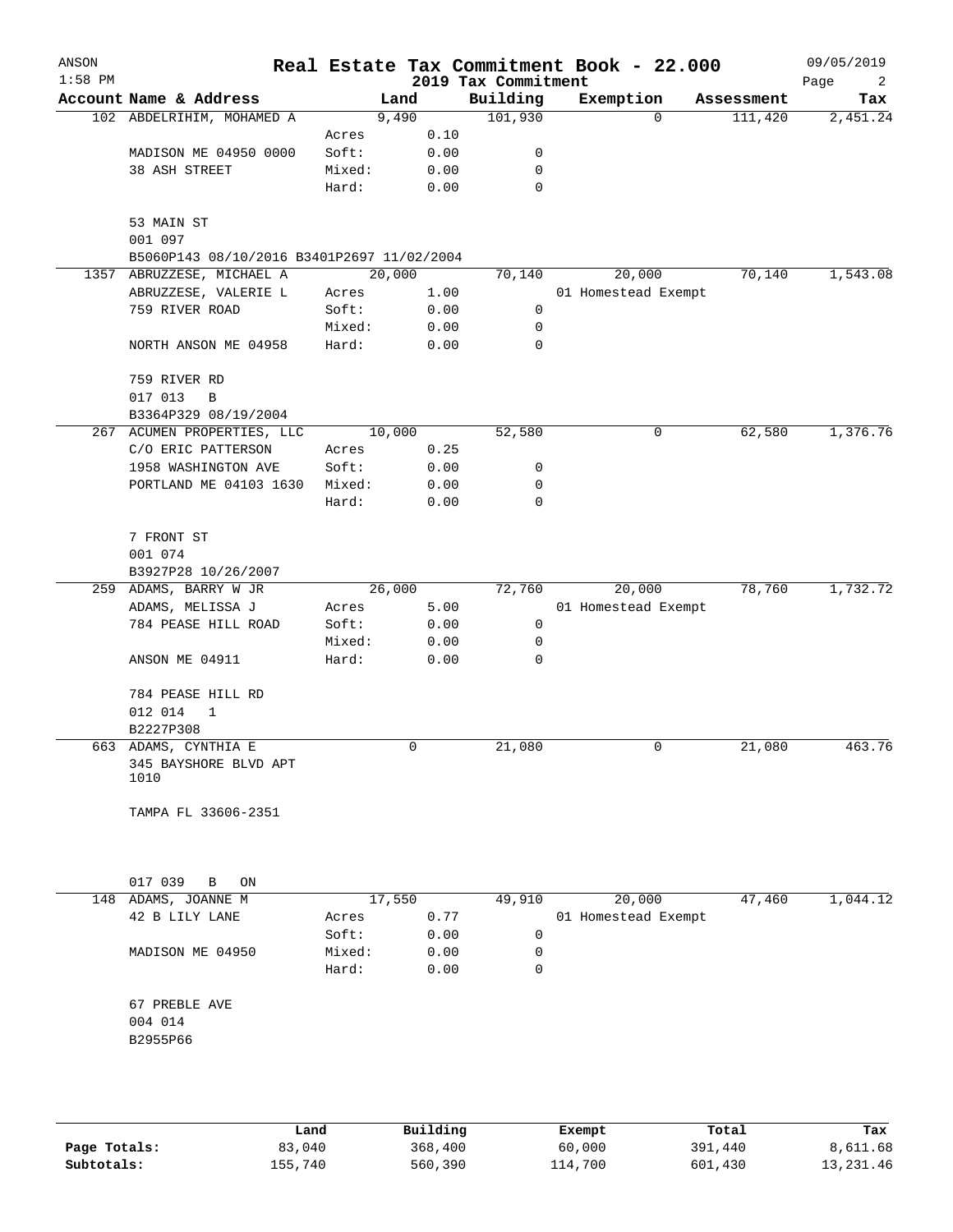| ANSON     |                                                   |        |        | Real Estate Tax Commitment Book - 22.000 |                     |          |            | 09/05/2019 |
|-----------|---------------------------------------------------|--------|--------|------------------------------------------|---------------------|----------|------------|------------|
| $1:58$ PM |                                                   |        |        | 2019 Tax Commitment                      |                     |          |            | Page<br>3  |
|           | Account Name & Address                            |        | Land   | Building                                 | Exemption           |          | Assessment | Tax        |
|           | 779 ADAMS, MARGARET W                             |        | 6,500  | $\Omega$                                 |                     | $\Omega$ | 6,500      | 143.00     |
|           | 85 PATTERSON BRIDGE<br>ROAD                       | Acres  | 6.00   |                                          |                     |          |            |            |
|           |                                                   | Soft:  | 0.00   | 0                                        |                     |          |            |            |
|           | NORTH ANSON ME 04958                              | Mixed: | 0.00   | 0                                        |                     |          |            |            |
|           |                                                   | Hard:  | 0.00   | 0                                        |                     |          |            |            |
|           | 017 038                                           |        |        |                                          |                     |          |            |            |
|           | B5113P130 12/23/2016                              |        |        |                                          |                     |          |            |            |
|           | 3 ADAMS, MARGARET W                               |        | 31,900 | 74,270                                   |                     | 20,000   | 86,170     | 1,895.74   |
|           | ADAMS, CYNTHIA E                                  | Acres  | 10.40  |                                          | 01 Homestead Exempt |          |            |            |
|           | 85 PATTERSON BRIDGE<br><b>ROAD</b>                | Soft:  | 0.00   | $\mathbf 0$                              |                     |          |            |            |
|           |                                                   | Mixed: | 0.00   | 0                                        |                     |          |            |            |
|           | NORTH ANSON ME 04958                              | Hard:  | 0.00   | 0                                        |                     |          |            |            |
|           | 85 PATTERSON BRIDGE RD<br>017 039<br>$\, {\bf B}$ |        |        |                                          |                     |          |            |            |
|           | B4481P351 01/09/2012                              |        |        |                                          |                     |          |            |            |
|           | 5 ADAMS, MARGARET W                               |        | 17,400 | 0                                        |                     | 0        | 17,400     | 382.80     |
|           | 85 PATTERSON BRIDGE<br>ROAD                       | Acres  | 4.60   |                                          |                     |          |            |            |
|           |                                                   | Soft:  | 0.00   | 0                                        |                     |          |            |            |
|           | NORTH ANSON ME 04958                              | Mixed: | 0.00   | 0                                        |                     |          |            |            |
|           |                                                   | Hard:  | 0.00   | 0                                        |                     |          |            |            |
|           | 017 039                                           |        |        |                                          |                     |          |            |            |
|           | B1835P52                                          |        |        |                                          |                     |          |            |            |
|           | 8 ADAMS, MARGARET W                               |        | 23,000 | 126,360                                  |                     | 0        | 149,360    | 3,285.92   |
|           | 85 PATTERSON BRIDGE<br>ROAD                       | Acres  | 3.00   |                                          |                     |          |            |            |
|           |                                                   | Soft:  | 0.00   | 0                                        |                     |          |            |            |
|           | NORTH ANSON ME 04958                              | Mixed: | 0.00   | 0                                        |                     |          |            |            |
|           |                                                   | Hard:  | 0.00   | 0                                        |                     |          |            |            |
|           | 110 PATTERSON BRIDGE RD<br>017 041<br>B1922P253   |        |        |                                          |                     |          |            |            |
|           | 252 ADAMS, MARGARET W                             |        | 15,750 | 3,220                                    |                     | 0        | 18,970     | 417.34     |
|           | 85 PATTERSON BRIDGE<br>ROAD                       | Acres  | 1.50   |                                          |                     |          |            |            |
|           |                                                   | Soft:  | 0.00   | 0                                        |                     |          |            |            |
|           | NORTH ANSON ME 04958                              | Mixed: | 0.00   | 0                                        |                     |          |            |            |
|           |                                                   | Hard:  | 0.00   | 0                                        |                     |          |            |            |
|           | 017 023<br>D                                      |        |        |                                          |                     |          |            |            |

B4695P304 05/13/2013

|              | Land    | Building | Exempt  | Total   | Tax       |
|--------------|---------|----------|---------|---------|-----------|
| Page Totals: | 94,550  | 203,850  | 20,000  | 278,400 | 6,124.80  |
| Subtotals:   | 250,290 | 764,240  | 134,700 | 879,830 | 19,356.26 |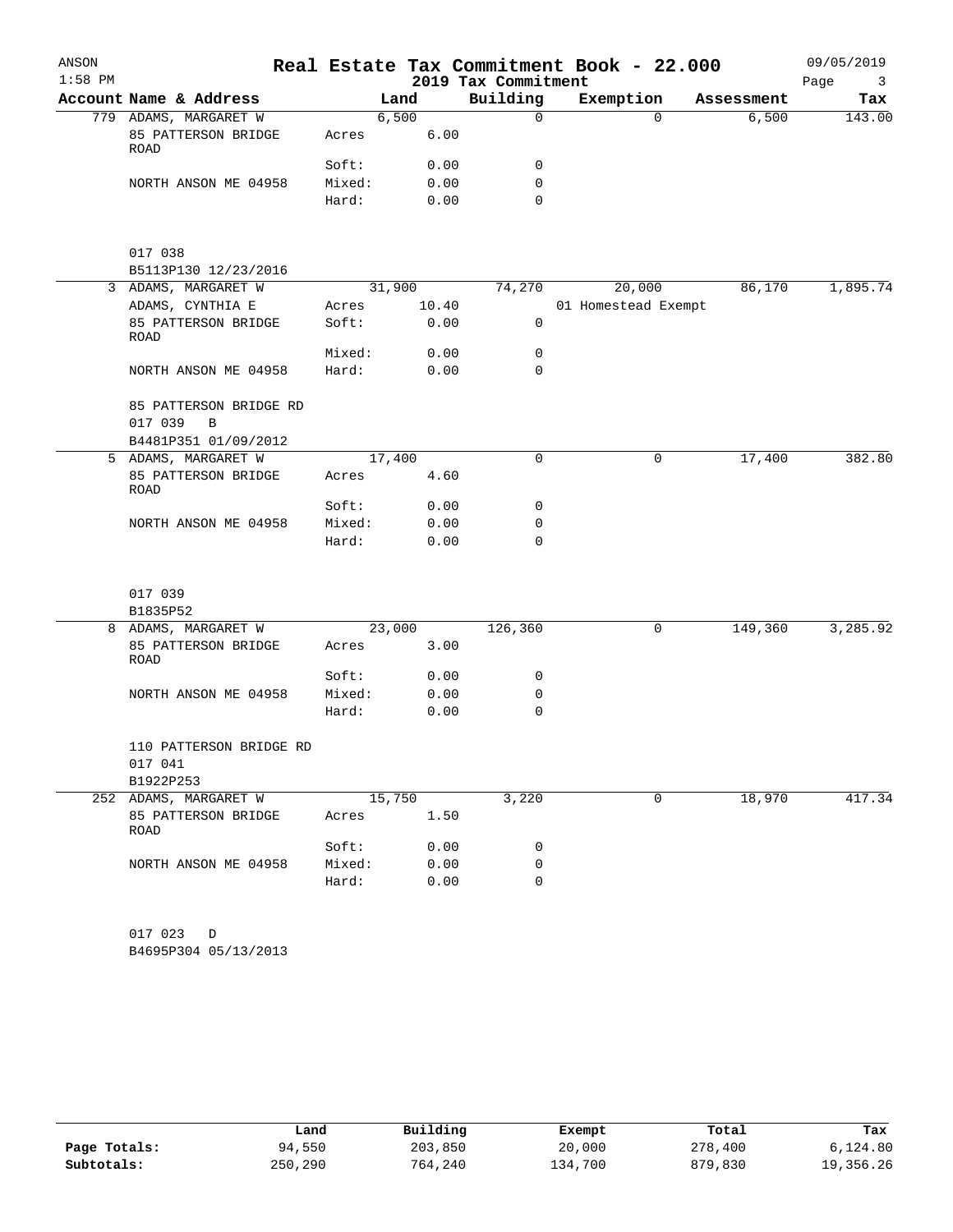| ANSON<br>$1:58$ PM |                                                           |                 |                                |                                 | Real Estate Tax Commitment Book - 22.000 |                  | 09/05/2019       |
|--------------------|-----------------------------------------------------------|-----------------|--------------------------------|---------------------------------|------------------------------------------|------------------|------------------|
|                    | Account Name & Address                                    |                 | Land                           | 2019 Tax Commitment<br>Building | Exemption                                | Assessment       | Page<br>4<br>Tax |
|                    | 695 ADAMS, MARGARET W                                     |                 | 20,740                         | 15,090                          | $\Omega$                                 | 35,830           | 788.26           |
|                    | ADAMS, MARGARET W                                         | Acres           | 0.85                           |                                 |                                          |                  |                  |
|                    | 85 PATTERSON BRIDGE<br>ROAD                               | Soft:           | 0.00                           | 0                               |                                          |                  |                  |
|                    |                                                           | Mixed:          | 0.00                           | 0                               |                                          |                  |                  |
|                    | NORTH ANSON ME 04958                                      | Hard:           | 0.00                           | $\Omega$                        |                                          |                  |                  |
|                    | off NEW PORTLAND ROAD<br>023 041<br>J                     |                 |                                |                                 |                                          |                  |                  |
|                    | B4057P308 09/26/2008 B3996P69 05/12/2008                  |                 |                                |                                 |                                          |                  |                  |
|                    | 1220 ADAMS, MARGARET W<br>85 PATTERSON BRIDGE             | Acres           | 20,750<br>1.50                 | 37,980                          | 0                                        | 58,730           | 1,292.06         |
|                    | ROAD                                                      |                 |                                |                                 |                                          |                  |                  |
|                    |                                                           | Soft:           | 0.00                           | 0<br>$\mathbf 0$                |                                          |                  |                  |
|                    | NORTH ANSON ME 04958                                      | Mixed:<br>Hard: | 0.00<br>0.00                   | $\Omega$                        |                                          |                  |                  |
|                    |                                                           |                 |                                |                                 |                                          |                  |                  |
|                    | 558 RIVER RD                                              |                 |                                |                                 |                                          |                  |                  |
|                    | 016 010<br>B<br>B5397P106 03/25/3019 B4542P176 06/26/2012 |                 |                                |                                 |                                          |                  |                  |
|                    | 1968 ADAMS, MELISSA J                                     |                 | 45,570                         | $\Omega$                        | 0                                        | 45,570           | 1,002.54         |
|                    | 784 PEASE HILL ROAD                                       | Acres           | 35.70                          |                                 |                                          |                  |                  |
|                    |                                                           | Soft:           | 0.00                           | $\mathbf 0$                     |                                          |                  |                  |
|                    | ANSON ME 04911                                            | Mixed:          | 0.00                           | 0                               |                                          |                  |                  |
|                    |                                                           | Hard:           | 0.00                           | 0                               |                                          |                  |                  |
|                    | 788 PEASE HILL RD                                         |                 |                                |                                 |                                          |                  |                  |
|                    | 012 014 1 A                                               |                 |                                |                                 |                                          |                  |                  |
|                    | B2231P150 08/09/1996                                      |                 |                                |                                 |                                          |                  |                  |
|                    | 710 ADAMS, SHERMAN G                                      |                 | 52,540                         | 0                               | 0                                        | 52,540           | 1,155.88         |
|                    | 1691 INDUSTRY ROAD                                        | Acres           | 77.40                          |                                 |                                          |                  |                  |
|                    |                                                           | Soft:           | 0.00                           | 0                               |                                          |                  |                  |
|                    | INDUSTRY ME 04938 0369                                    | Mixed:          | 0.00                           | 0                               |                                          |                  |                  |
|                    |                                                           | Hard:           | 0.00                           | $\mathbf 0$                     |                                          |                  |                  |
|                    | 73 PARLIN RD<br>019 024                                   |                 |                                |                                 |                                          |                  |                  |
|                    | B2535P217 B2526P25                                        |                 |                                |                                 |                                          |                  |                  |
| 531                | ADAMS, SHERMAN, JR., &                                    |                 | 7,210                          | 24,620                          | 0                                        | 31,830           | 700.26           |
|                    | SHARON                                                    | Acres           | 0.13                           |                                 |                                          |                  |                  |
|                    | INDUSTRY ME 04938 0369                                    | Soft:           | 0.00                           | 0                               |                                          |                  |                  |
|                    | 1691 INDUSTRY ROAD                                        | Mixed:          | 0.00                           | 0                               |                                          |                  |                  |
|                    |                                                           | Hard:           | 0.00                           | 0                               |                                          |                  |                  |
|                    | 23 HIGHLAND AVE                                           |                 |                                |                                 |                                          |                  |                  |
|                    | 003 038                                                   |                 |                                |                                 |                                          |                  |                  |
|                    | B3384P281 09/29/2004                                      |                 |                                |                                 |                                          |                  |                  |
|                    | 72 AGOSTINO, STEVEN                                       |                 | 29,880                         | 10,810                          | 0                                        | 40,690           | 895.18           |
|                    | AGOSTINO, MELANIE                                         | Acres           | 69.00                          |                                 |                                          |                  |                  |
|                    | 6 PINE HILL AVENUE                                        | Soft:           | 0.00                           | 0                               |                                          |                  |                  |
|                    |                                                           | Mixed:          | 54.00                          | 8,478                           |                                          |                  |                  |
|                    | CHELMSFORD MA 01824                                       | Hard:           | 0.00<br>TREE GROWTH B5165P0116 | $\Omega$                        |                                          |                  |                  |
|                    | 99 FOUR MILE SQUARE RD                                    |                 |                                |                                 |                                          |                  |                  |
|                    | 021 005<br>B5165P116 05/12/2017 B1971P6 12/13/1993        |                 |                                |                                 |                                          |                  |                  |
|                    |                                                           |                 |                                |                                 |                                          |                  |                  |
| Page Totals:       | Land<br>176,690                                           |                 | Building<br>88,500             |                                 | Exempt<br>0                              | Total<br>265,190 | Tax<br>5,834.18  |
| Subtotals:         | 426,980                                                   |                 | 852,740                        |                                 | 134,700                                  | 1,145,020        | 25,190.44        |
|                    |                                                           |                 |                                |                                 |                                          |                  |                  |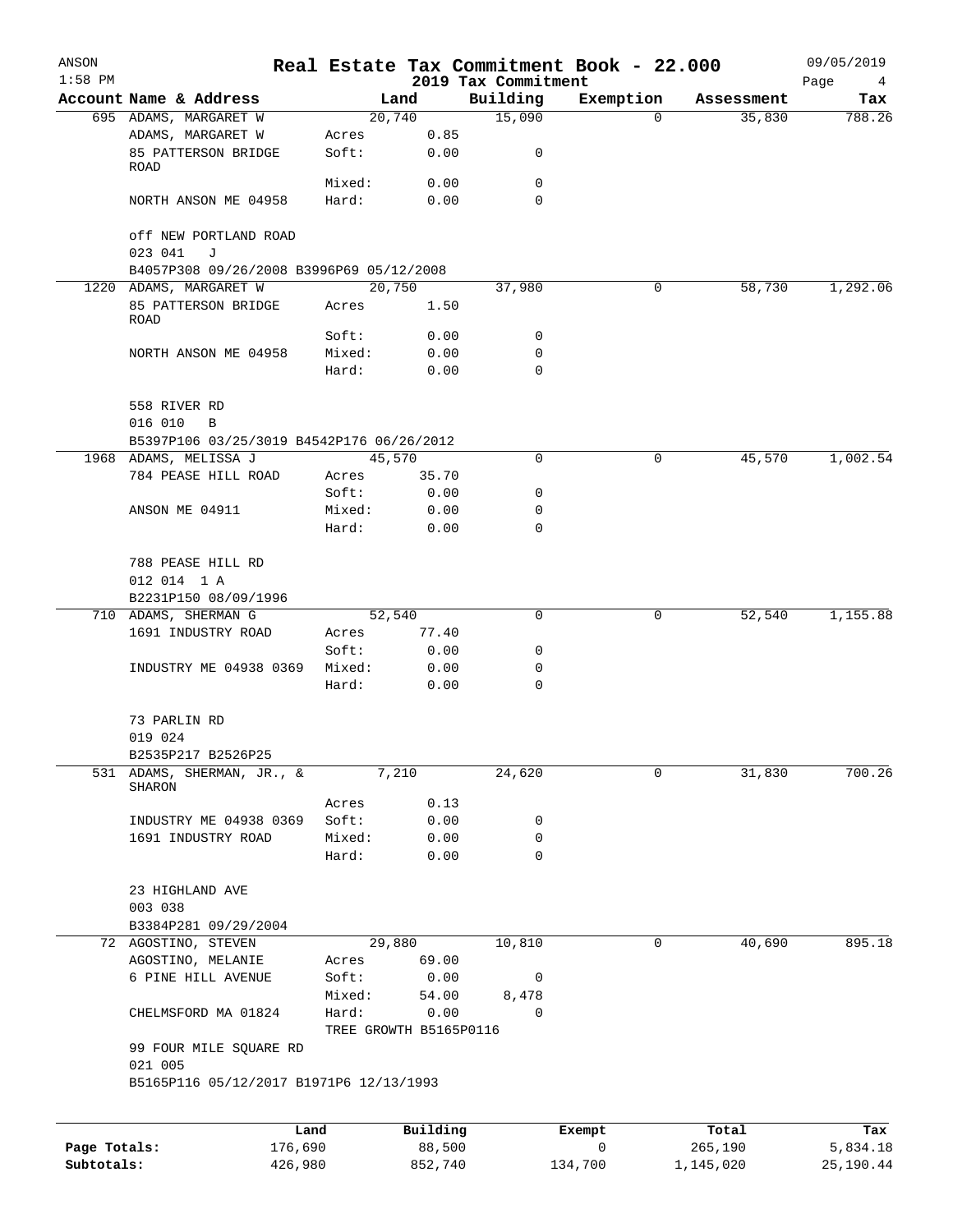| ANSON<br>$1:58$ PM |                                                        |                |          | 2019 Tax Commitment | Real Estate Tax Commitment Book - 22.000 |            | 09/05/2019<br>Page<br>5 |  |
|--------------------|--------------------------------------------------------|----------------|----------|---------------------|------------------------------------------|------------|-------------------------|--|
|                    | Account Name & Address                                 |                | Land     | Building            | Exemption                                | Assessment | Tax                     |  |
|                    | 1308 AKINS, CAMDEN                                     |                | 42,300   | 10,370              | $\Omega$                                 | 52,670     | 1,158.74                |  |
|                    | 341 Goose Cove Road                                    | Acres          | 20.80    |                     |                                          |            |                         |  |
|                    |                                                        | Soft:          | 0.00     | 0                   |                                          |            |                         |  |
|                    | Trenton ME 04605                                       | Mixed:         | 0.00     | 0                   |                                          |            |                         |  |
|                    |                                                        | Hard:          | 0.00     | $\mathbf 0$         |                                          |            |                         |  |
|                    |                                                        | B5208P0223     |          |                     |                                          |            |                         |  |
|                    | 31 BARTON HILL RD                                      |                |          |                     |                                          |            |                         |  |
|                    | 013 006<br>Α                                           |                |          |                     |                                          |            |                         |  |
|                    | B5208P223 09/15/2017 B5192P136 08/14/2017              |                |          |                     |                                          |            |                         |  |
|                    | 240 ALEXANDRIN, ALLA                                   |                | 27,500   | 11,240              | 0                                        | 38,740     | 852.28                  |  |
|                    | ALEXANDRIN, EUGENE                                     | Acres          | 6.00     |                     |                                          |            |                         |  |
|                    | 1371 HIGHLAND COURT                                    | Soft:          | 0.00     | 0                   |                                          |            |                         |  |
|                    |                                                        | Mixed:         | 0.00     | 0                   |                                          |            |                         |  |
|                    | ALLENTOWN PA 18103 6025 Hard:                          |                | 0.00     | 0                   |                                          |            |                         |  |
|                    |                                                        | B4996P0260     | JT       |                     |                                          |            |                         |  |
|                    | 184 SKIDMORE RD<br>023 015                             |                |          |                     |                                          |            |                         |  |
|                    | L <sub>1</sub><br>B4996P260 01/27/2016                 |                |          |                     |                                          |            |                         |  |
|                    | 727 ALEXANDRIN, ALLA                                   |                | 23,140   | 82,240              | 0                                        | 105,380    | 2,318.36                |  |
|                    | ALEXANDRIN, EUGENE                                     | Acres          | 21.00    |                     |                                          |            |                         |  |
|                    | 1371 HIGHLAND COURT                                    | Soft:          | 0.00     | 0                   |                                          |            |                         |  |
|                    |                                                        | Mixed:         | 20.00    | 3,140               |                                          |            |                         |  |
|                    | ALLENTOWN PA 18103 6025 Hard:                          |                | 0.00     | 0                   |                                          |            |                         |  |
|                    |                                                        | TREE GROWTH    |          |                     |                                          |            |                         |  |
|                    | 191 SKIDMORE RD                                        |                |          |                     |                                          |            |                         |  |
|                    | 023 015<br>J                                           |                |          |                     |                                          |            |                         |  |
|                    | B4988P29 12/18/2015                                    |                |          |                     |                                          |            |                         |  |
|                    | 728 ALEXANDRIN, ALLA                                   |                | 1,760    | 0                   | 0                                        | 1,760      | 38.72                   |  |
|                    | 1371 HIGHLAND COURT                                    | Acres          | 11.20    |                     |                                          |            |                         |  |
|                    |                                                        | Soft:          | 0.00     | 0                   |                                          |            |                         |  |
|                    | ALLENTOWN PA 18103 6025 Mixed:                         |                | 11.20    | 1,758               |                                          |            |                         |  |
|                    |                                                        | Hard:          | 0.00     | 0                   |                                          |            |                         |  |
|                    |                                                        | TREE GROWTH    |          |                     |                                          |            |                         |  |
|                    |                                                        |                |          |                     |                                          |            |                         |  |
|                    | 023 015<br>К                                           |                |          |                     |                                          |            |                         |  |
|                    | B4988P29 12/18/2015 B2890P54<br>1130 ALLEN, BENJAMIN J |                | 15,000   | 0                   | 0                                        | 15,000     | 330.00                  |  |
|                    | ALLEN, JAMIEE L                                        | Acres          | 3.00     |                     |                                          |            |                         |  |
|                    |                                                        | Soft:          | 0.00     | 0                   |                                          |            |                         |  |
|                    | PO BOX 412                                             | Mixed:         | 0.00     | 0                   |                                          |            |                         |  |
|                    | NORTH ANSON ME 04958                                   | Hard:          | 0.00     | 0                   |                                          |            |                         |  |
|                    | 0412                                                   |                |          |                     |                                          |            |                         |  |
|                    |                                                        |                |          |                     |                                          |            |                         |  |
|                    | 182 CARRABASSETT RD                                    |                |          |                     |                                          |            |                         |  |
|                    | 022 024<br>B                                           |                |          |                     |                                          |            |                         |  |
|                    | B4208P352 10/28/2009                                   |                |          |                     |                                          |            | 7,120.74                |  |
| 428                | ALLEN, BENJAMIN J<br>ALLEN, JAMIEE L                   | 173,700        | 329.00   | 169,970             | 20,000<br>01 Homestead Exempt            | 323,670    |                         |  |
|                    |                                                        | Acres<br>Soft: | 0.00     | 0                   |                                          |            |                         |  |
|                    | PO BOX 412                                             | Mixed:         | 0.00     | 0                   |                                          |            |                         |  |
|                    | NORTH ANSON ME 04958                                   | Hard:          | 0.00     | $\mathbf 0$         |                                          |            |                         |  |
|                    | 0412                                                   |                |          |                     |                                          |            |                         |  |
|                    |                                                        |                |          |                     |                                          |            |                         |  |
|                    | 182 CARRABASSETT RD                                    |                |          |                     |                                          |            |                         |  |
|                    | 022 036                                                |                |          |                     |                                          |            |                         |  |
|                    | B4208P352 10/28/2009                                   |                |          |                     |                                          |            |                         |  |
|                    |                                                        |                |          |                     |                                          |            |                         |  |
|                    | Land                                                   |                | Building |                     | Exempt                                   | Total      | Tax                     |  |
| Page Totals:       | 283,400                                                |                | 273,820  |                     | 20,000                                   | 537,220    | 11,818.84               |  |

**Subtotals:** 710,380 1,126,560 154,700 1,682,240 37,009.28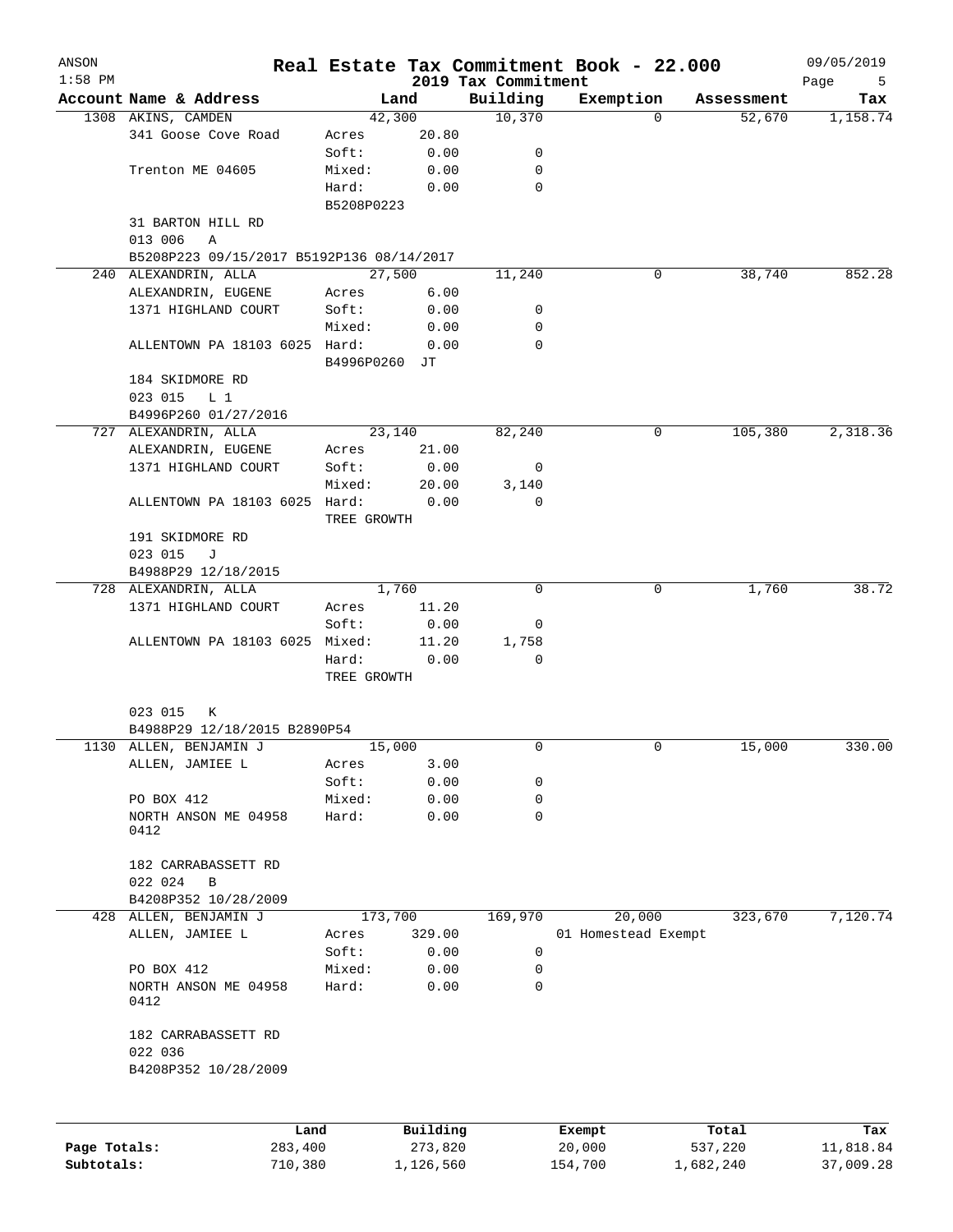| ANSON<br>$1:58$ PM |                                             |                     |                     |                                 | Real Estate Tax Commitment Book - 22.000 |         |            | 09/05/2019       |
|--------------------|---------------------------------------------|---------------------|---------------------|---------------------------------|------------------------------------------|---------|------------|------------------|
|                    | Account Name & Address                      | Land                |                     | 2019 Tax Commitment<br>Building | Exemption                                |         | Assessment | Page<br>6<br>Tax |
|                    | 1988 ALLEN, JAMES R                         | 7,750               |                     | 22,600                          | 20,000                                   |         | 10,350     | 227.70           |
|                    | ALLEN, KIMBERLY J                           | Acres               | 0.15                |                                 | 01 Homestead Exempt                      |         |            |                  |
|                    |                                             | Soft:               | 0.00                | 0                               |                                          |         |            |                  |
|                    | PO BOX 36                                   | Mixed:              | 0.00                | 0                               |                                          |         |            |                  |
|                    | MADISON ME 04950                            | Hard:               | 0.00                | 0                               |                                          |         |            |                  |
|                    | 9 INGALLS ST                                |                     |                     |                                 |                                          |         |            |                  |
|                    | 002 046 B                                   |                     |                     |                                 |                                          |         |            |                  |
|                    | B4603P297 11/28/2012                        |                     |                     |                                 |                                          |         |            |                  |
| 1026               | ALLEN, KATRINA H                            | 27,560              |                     | 57,740                          | 20,000                                   |         | 65,300     | 1,436.60         |
|                    |                                             | Acres               | 6.04                |                                 | 01 Homestead Exempt                      |         |            |                  |
|                    | NORTH ANSON ME 04958<br>7622                | Soft:               | 0.00                | 0                               |                                          |         |            |                  |
|                    | 314 SOLON RD                                | Mixed:              | 0.00                | 0                               |                                          |         |            |                  |
|                    |                                             | Hard:               | 0.00                | 0                               |                                          |         |            |                  |
|                    | 314 SOLON RD                                |                     |                     |                                 |                                          |         |            |                  |
|                    | 024 024<br>2<br>B2776P191                   |                     |                     |                                 |                                          |         |            |                  |
| 1480               | ALOES, CHARLES P                            | 10,770              |                     | 27,330                          |                                          | 0       | 38,100     | 838.20           |
|                    | ALOES, ELAINE O                             | Acres               | 0.29                |                                 |                                          |         |            |                  |
|                    |                                             | Soft:               | 0.00                | 0                               |                                          |         |            |                  |
|                    | PO BOX 174                                  | Mixed:              | 0.00                | 0                               |                                          |         |            |                  |
|                    | SOLON ME 04979 0174                         | Hard:               | 0.00                | 0                               |                                          |         |            |                  |
|                    | 565 RIVER RD                                |                     |                     |                                 |                                          |         |            |                  |
|                    | 016 023                                     |                     |                     |                                 |                                          |         |            |                  |
|                    | B2598P124                                   |                     |                     |                                 |                                          |         |            |                  |
| 1530               | AMES PROPERTY                               | 20,210              |                     | 38,040                          |                                          | 0       | 58,250     | 1,281.50         |
|                    | MANAGEMENT, LLC                             |                     |                     |                                 |                                          |         |            |                  |
|                    |                                             | Acres               | 1.14                |                                 |                                          |         |            |                  |
|                    | CANAAN ME 04924                             | Soft:               | 0.00                | 0                               |                                          |         |            |                  |
|                    | 131 HINKLEY ROAD                            | Mixed:              | 0.00                | 0                               |                                          |         |            |                  |
|                    |                                             | Hard:               | 0.00                | 0                               |                                          |         |            |                  |
|                    |                                             | B5115P015           |                     |                                 |                                          |         |            |                  |
|                    | 29 NEW PORTLAND RD<br>009 005               |                     |                     |                                 |                                          |         |            |                  |
|                    | B5115P015 12/29/2016 B4398P346 08/12/2009   |                     |                     |                                 |                                          |         |            |                  |
|                    | 1781 AMES, SCOTT R                          | 14,070              |                     | 0                               |                                          | 0       | 14,070     | 309.54           |
|                    |                                             | Acres               | 89.00               |                                 |                                          |         |            |                  |
|                    | AUBURN ME 04210 0000                        | Soft:               | 0.00                | 0                               |                                          |         |            |                  |
|                    | 42 POLIQUIN AVE                             | Mixed:              | 57.00               | 8,949                           |                                          |         |            |                  |
|                    |                                             | Hard:               | 26.00               | 4,524                           |                                          |         |            |                  |
|                    |                                             | TREE GROWTH         |                     |                                 |                                          |         |            |                  |
|                    | 015 006                                     |                     |                     |                                 |                                          |         |            |                  |
|                    | B3410P266 11/22/2004                        |                     |                     |                                 |                                          |         |            |                  |
|                    | 1848 AMES, SCOTT R                          | 12,100              |                     | 0                               |                                          | 0       | 12,100     | 266.20           |
|                    | 53 POLIQUIN AVENUE                          | Acres               | 17.00               |                                 |                                          |         |            |                  |
|                    |                                             | Soft:               | 0.00                | 0                               |                                          |         |            |                  |
|                    | AUBRUN ME 04210 0000                        | Mixed:              | 0.00                | 0                               |                                          |         |            |                  |
|                    |                                             | Hard:<br>B5215P0314 | 0.00                | 0                               |                                          |         |            |                  |
|                    |                                             |                     |                     |                                 |                                          |         |            |                  |
|                    | 014 001 B<br>B5215P314 10/30/2017 B2103P249 |                     |                     |                                 |                                          |         |            |                  |
|                    |                                             |                     |                     |                                 |                                          |         |            |                  |
|                    |                                             |                     |                     |                                 |                                          |         |            |                  |
| Page Totals:       | Land<br>92,460                              |                     | Building<br>145,710 |                                 | Exempt<br>40,000                         | 198,170 | Total      | Tax<br>4,359.74  |

**Subtotals:** 802,840 1,272,270 194,700 1,880,410 41,369.02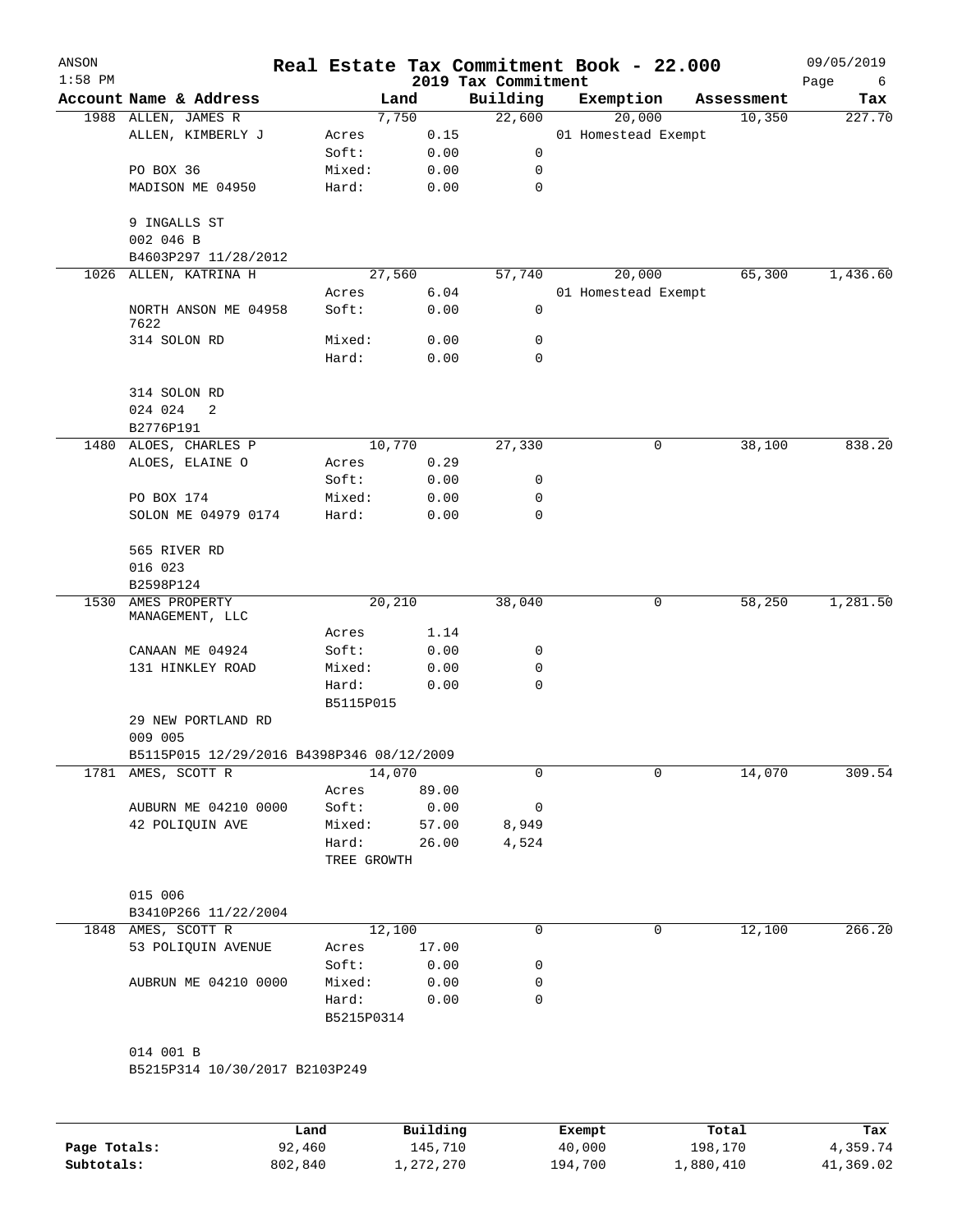| ANSON<br>$1:58$ PM |                                           |                    |       | 2019 Tax Commitment | Real Estate Tax Commitment Book - 22.000 |            | 09/05/2019<br>Page<br>7 |
|--------------------|-------------------------------------------|--------------------|-------|---------------------|------------------------------------------|------------|-------------------------|
|                    | Account Name & Address                    |                    | Land  | Building            | Exemption                                | Assessment | Tax                     |
|                    | 1117 AMES, SCOTT R                        | 10,040             |       | 0                   | $\Omega$                                 | 10,040     | 220.88                  |
|                    |                                           | Acres              | 64.40 |                     |                                          |            |                         |
|                    | AUBURN ME 04210 0000                      | Soft:              | 0.00  | 0                   |                                          |            |                         |
|                    | 42 POLIQUIN AVE                           | Mixed:             | 54.00 | 8,478               |                                          |            |                         |
|                    |                                           | Hard:              | 7.00  | 1,218               |                                          |            |                         |
|                    |                                           | TREE GROWTH        |       |                     |                                          |            |                         |
|                    | 015 010 6                                 |                    |       |                     |                                          |            |                         |
|                    | B3786P199 12/13/2006                      |                    |       |                     |                                          |            |                         |
| 69                 | AMES, SCOTT R                             | 33,390             |       | 27,610              | 0                                        | 61,000     | 1,342.00                |
|                    |                                           | Acres              | 79.00 |                     |                                          |            |                         |
|                    | AUBURN ME 04210 0000                      | Soft:              | 0.00  | $\overline{0}$      |                                          |            |                         |
|                    | 42 POLIQUIN AVE                           | Mixed:             | 36.00 | 5,652               |                                          |            |                         |
|                    |                                           | Hard:              | 37.00 | 6,438               |                                          |            |                         |
|                    |                                           | TREE GROWTH        |       |                     |                                          |            |                         |
|                    | 300 HILTON HILL RD                        |                    |       |                     |                                          |            |                         |
|                    | 015 005                                   |                    |       |                     |                                          |            |                         |
|                    | B3277P169                                 |                    |       |                     |                                          |            |                         |
|                    | 111 AMES, SCOTT R                         |                    | 6,860 | $\mathbf 0$         | 0                                        | 6,860      | 150.92                  |
|                    |                                           | Acres              | 21.00 |                     |                                          |            |                         |
|                    | AUBURN ME 04210 0000                      | Soft:              | 0.00  | 0                   |                                          |            |                         |
|                    | 42 POLIQUIN AVE                           | Mixed:             | 15.00 | 2,355               |                                          |            |                         |
|                    |                                           | Hard:              | 0.00  | 0                   |                                          |            |                         |
|                    | 015 007                                   |                    |       |                     |                                          |            |                         |
|                    | B4532P186 06/01/2012                      |                    |       |                     |                                          |            |                         |
|                    | 17 ANDERSON, CARL A                       | 32,400             |       | 135,170             | 0                                        | 167,570    | 3,686.54                |
|                    | ANDERSON, CAROL J                         | Acres              | 10.90 |                     |                                          |            |                         |
|                    | PO BOX 301                                | Soft:              | 0.00  | 0                   |                                          |            |                         |
|                    |                                           | Mixed:             | 0.00  | 0                   |                                          |            |                         |
|                    | ANSON ME 04911                            | Hard:              | 0.00  | 0                   |                                          |            |                         |
|                    | 139 CAMPGROUND RD                         |                    |       |                     |                                          |            |                         |
|                    | 015 037                                   |                    |       |                     |                                          |            |                         |
|                    | B1056P271                                 |                    |       |                     |                                          |            |                         |
|                    | 66 ANDERSON, DAVID                        | 15,000             |       | 0                   | 0                                        | 15,000     | 330.00                  |
|                    | ANDERSON, LAURA G                         | Acres              | 3.00  |                     |                                          |            |                         |
|                    |                                           | Soft:              | 0.00  | 0                   |                                          |            |                         |
|                    | 97 WALES RD                               | Mixed:             | 0.00  | 0                   |                                          |            |                         |
|                    | ANDOVER CT 06232 0000                     | Hard:              | 0.00  | 0                   |                                          |            |                         |
|                    | 015 015<br>Α                              |                    |       |                     |                                          |            |                         |
|                    | B2436P18                                  |                    |       |                     |                                          |            |                         |
| 18                 | ANDERSON, GARY H                          | 21,500             |       | 52,470              | 20,000                                   | 53,970     | 1,187.34                |
|                    | ANDERSON, VICKI L                         | Acres              | 2.00  |                     | 01 Homestead Exempt                      |            |                         |
|                    | 20 CAMPGROUND ROAD                        | Soft:              | 0.00  | 0                   |                                          |            |                         |
|                    |                                           | Mixed:             | 0.00  | 0                   |                                          |            |                         |
|                    | NORTH ANSON ME 04958                      | Hard:<br>B5210P068 | 0.00  | 0                   |                                          |            |                         |
|                    | 20 CAMPGROUND RD                          |                    |       |                     |                                          |            |                         |
|                    | 015 035                                   |                    |       |                     |                                          |            |                         |
|                    | B5210P068 09/29/2017 B1575P316 12/13/1989 |                    |       |                     |                                          |            |                         |
|                    |                                           |                    |       |                     |                                          |            |                         |
|                    |                                           |                    |       |                     |                                          |            |                         |
|                    |                                           |                    |       |                     |                                          |            |                         |
|                    |                                           |                    |       |                     |                                          |            |                         |

|              | Land    | Building  | Exempt  | Total     | Tax       |
|--------------|---------|-----------|---------|-----------|-----------|
| Page Totals: | 119,190 | 215,250   | 20,000  | 314,440   | 6,917.68  |
| Subtotals:   | 922,030 | 1,487,520 | 214,700 | 2,194,850 | 48,286.70 |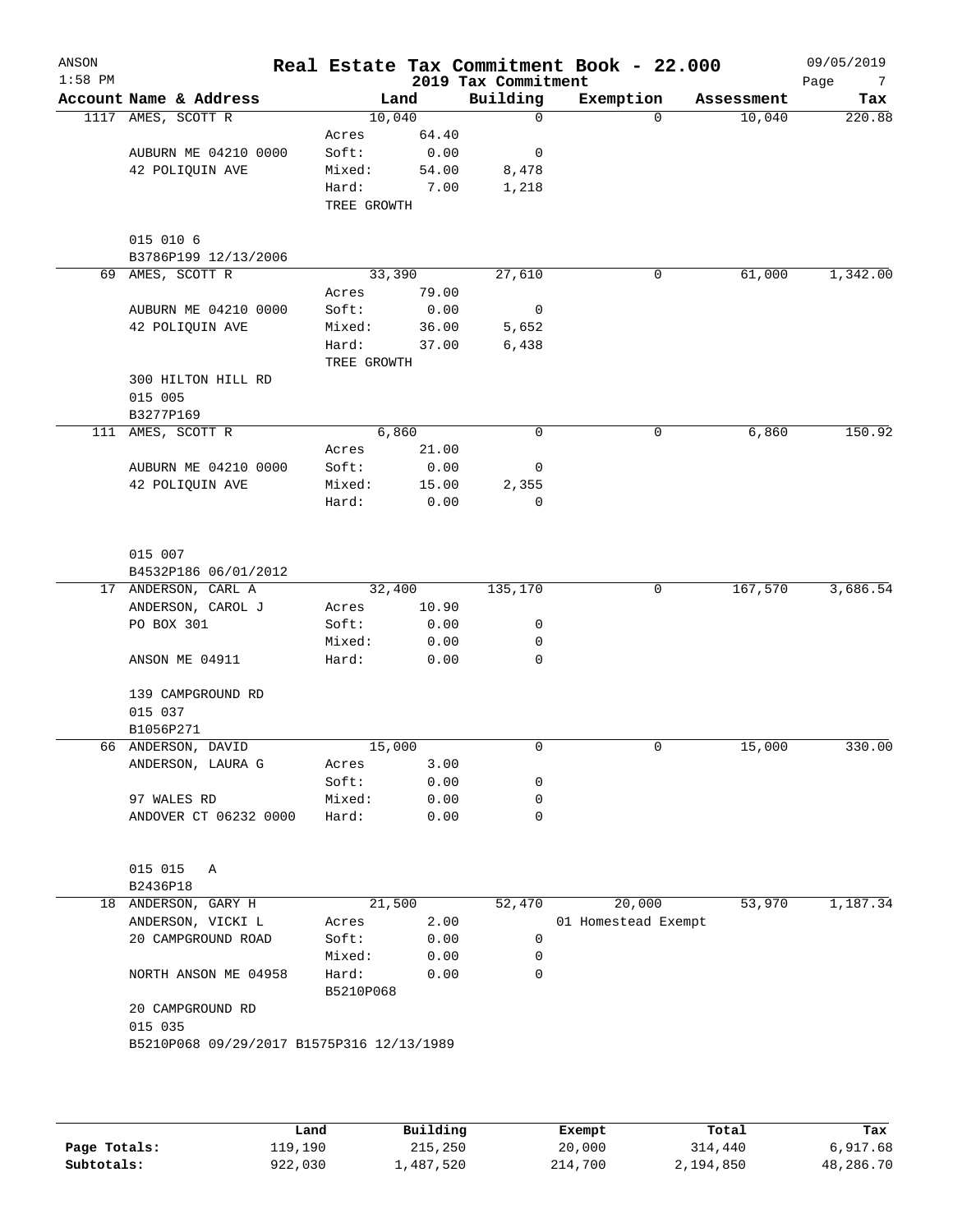| ANSON<br>$1:58$ PM |                                                 | Real Estate Tax Commitment Book - 22.000 |                     | 2019 Tax Commitment |                       |        |                    | 09/05/2019<br>Page<br>8 <sup>8</sup> |
|--------------------|-------------------------------------------------|------------------------------------------|---------------------|---------------------|-----------------------|--------|--------------------|--------------------------------------|
|                    | Account Name & Address                          |                                          | Land                | Building            | Exemption             |        | Assessment         | Tax                                  |
|                    | 1114 Anderson, Juliette                         | 43,500                                   |                     | 53,910              |                       | 26,000 | 71,410             | 1,571.02                             |
|                    | 20 CAMPGROUND ROAD                              | Acres                                    | 23.00               |                     | 01 Homestead Exempt   |        |                    |                                      |
|                    |                                                 | Soft:                                    | 0.00                |                     | 0 02 Resident Veteran |        |                    |                                      |
|                    | NORTH ANSON ME                                  | Mixed:                                   | 0.00                | 0                   |                       |        |                    |                                      |
|                    | 04958-7108                                      |                                          |                     |                     |                       |        |                    |                                      |
|                    |                                                 | Hard:                                    | 0.00                | $\mathbf 0$         |                       |        |                    |                                      |
|                    |                                                 | LIFE ESTATE                              |                     |                     |                       |        |                    |                                      |
|                    | 352 RIVER RD                                    |                                          |                     |                     |                       |        |                    |                                      |
|                    | 016 005                                         |                                          |                     |                     |                       |        |                    |                                      |
|                    | B3370P269 09/01/2004<br>895 ANDERSON, PATRICK W | 31,090                                   |                     | 0                   |                       | 0      | 31,090             | 683.98                               |
|                    | 2205 DURHAM ROAD                                | Acres                                    | 13.59               |                     |                       |        |                    |                                      |
|                    |                                                 | Soft:                                    | 0.00                | 0                   |                       |        |                    |                                      |
|                    | GUILFORD CT 06437                               | Mixed:                                   | 0.00                | 0                   |                       |        |                    |                                      |
|                    |                                                 | Hard:                                    | 0.00                | 0                   |                       |        |                    |                                      |
|                    |                                                 | B5101P0309                               |                     |                     |                       |        |                    |                                      |
|                    | 359 VALLEY RD                                   |                                          |                     |                     |                       |        |                    |                                      |
|                    | 019 008                                         |                                          |                     |                     |                       |        |                    |                                      |
|                    | B5101P309 11/21/2016 B4964P247 10/14/2015       |                                          |                     |                     |                       |        |                    |                                      |
|                    | 1102 ANDERSON, REBECCA D                        | 38,250                                   |                     | $\mathbf 0$         |                       | 0      | 38,250             | 841.50                               |
|                    | PO BOX 436                                      | Acres                                    | 28.50               |                     |                       |        |                    |                                      |
|                    |                                                 | Soft:                                    | 0.00                | 0                   |                       |        |                    |                                      |
|                    | ANSON ME 04911-0436                             | Mixed:                                   | 0.00                | 0                   |                       |        |                    |                                      |
|                    |                                                 | Hard:                                    | 0.00                | 0                   |                       |        |                    |                                      |
|                    |                                                 |                                          |                     |                     |                       |        |                    |                                      |
|                    |                                                 |                                          |                     |                     |                       |        |                    |                                      |
|                    | 019 028 1                                       |                                          |                     |                     |                       |        |                    |                                      |
|                    | B2619P189                                       |                                          |                     |                     |                       |        |                    |                                      |
|                    | 1831 ANDERSON, REBECCA D                        | 13,810                                   |                     | 0                   |                       | 0      | 13,810             | 303.82                               |
|                    | PO BOX 436                                      | Acres                                    | 12.30               |                     |                       |        |                    |                                      |
|                    |                                                 | Soft:                                    | 0.00                | 0                   |                       |        |                    |                                      |
|                    | ANSON ME 04911-0436                             | Mixed:<br>Hard:                          | 9.30<br>2.00        | 1,460<br>348        |                       |        |                    |                                      |
|                    |                                                 | TREE GROWTH                              |                     |                     |                       |        |                    |                                      |
|                    | 31 PARLIN RD                                    |                                          |                     |                     |                       |        |                    |                                      |
|                    | 019 024<br>D                                    |                                          |                     |                     |                       |        |                    |                                      |
|                    | B2405P16                                        |                                          |                     |                     |                       |        |                    |                                      |
| 20                 | ANGSTROM, JOHN                                  | 21,150                                   |                     | 0                   |                       | 0      | 21,150             | 465.30                               |
|                    |                                                 | Acres                                    | 5.10                |                     |                       |        |                    |                                      |
|                    | HAVERHILL MA 01835 0000                         | Soft:                                    | 0.00                | 0                   |                       |        |                    |                                      |
|                    | 28 RAINBOW DR                                   | Mixed:                                   | 0.00                | 0                   |                       |        |                    |                                      |
|                    |                                                 | Hard:                                    | 0.00                | 0                   |                       |        |                    |                                      |
|                    |                                                 |                                          |                     |                     |                       |        |                    |                                      |
|                    | 022 022                                         |                                          |                     |                     |                       |        |                    |                                      |
|                    | $\mathbf{1}$<br>B1306P1915                      |                                          |                     |                     |                       |        |                    |                                      |
|                    | 22 ANSON LTD PARTNERSHIP                        | 70,380                                   |                     | 839,600             |                       | 0      | 909,980            | 20,019.56                            |
|                    | C/O FORESIDE PROPERTY                           | Acres                                    | 3.25                |                     |                       |        |                    |                                      |
|                    | MANAGEMENT                                      |                                          |                     |                     |                       |        |                    |                                      |
|                    | PO BOX 957                                      | Soft:                                    | 0.00                | 0                   |                       |        |                    |                                      |
|                    | PORTLAND ME 04104                               | Mixed:                                   | 0.00                | 0                   |                       |        |                    |                                      |
|                    |                                                 | Hard:                                    | 0.00                | 0                   |                       |        |                    |                                      |
|                    | 28 PARKWOODS DR                                 |                                          |                     |                     |                       |        |                    |                                      |
|                    | 010 007<br>$\mathbf{1}$                         |                                          |                     |                     |                       |        |                    |                                      |
|                    | B1838P58                                        |                                          |                     |                     |                       |        |                    |                                      |
|                    |                                                 |                                          |                     |                     |                       |        |                    |                                      |
|                    |                                                 |                                          |                     |                     |                       |        |                    |                                      |
| Page Totals:       | Land<br>218,180                                 |                                          | Building<br>893,510 |                     | Exempt<br>26,000      |        | Total<br>1,085,690 | Tax<br>23,885.18                     |
| Subtotals:         | 1,140,210                                       |                                          | 2,381,030           |                     | 240,700               |        | 3,280,540          | 72,171.88                            |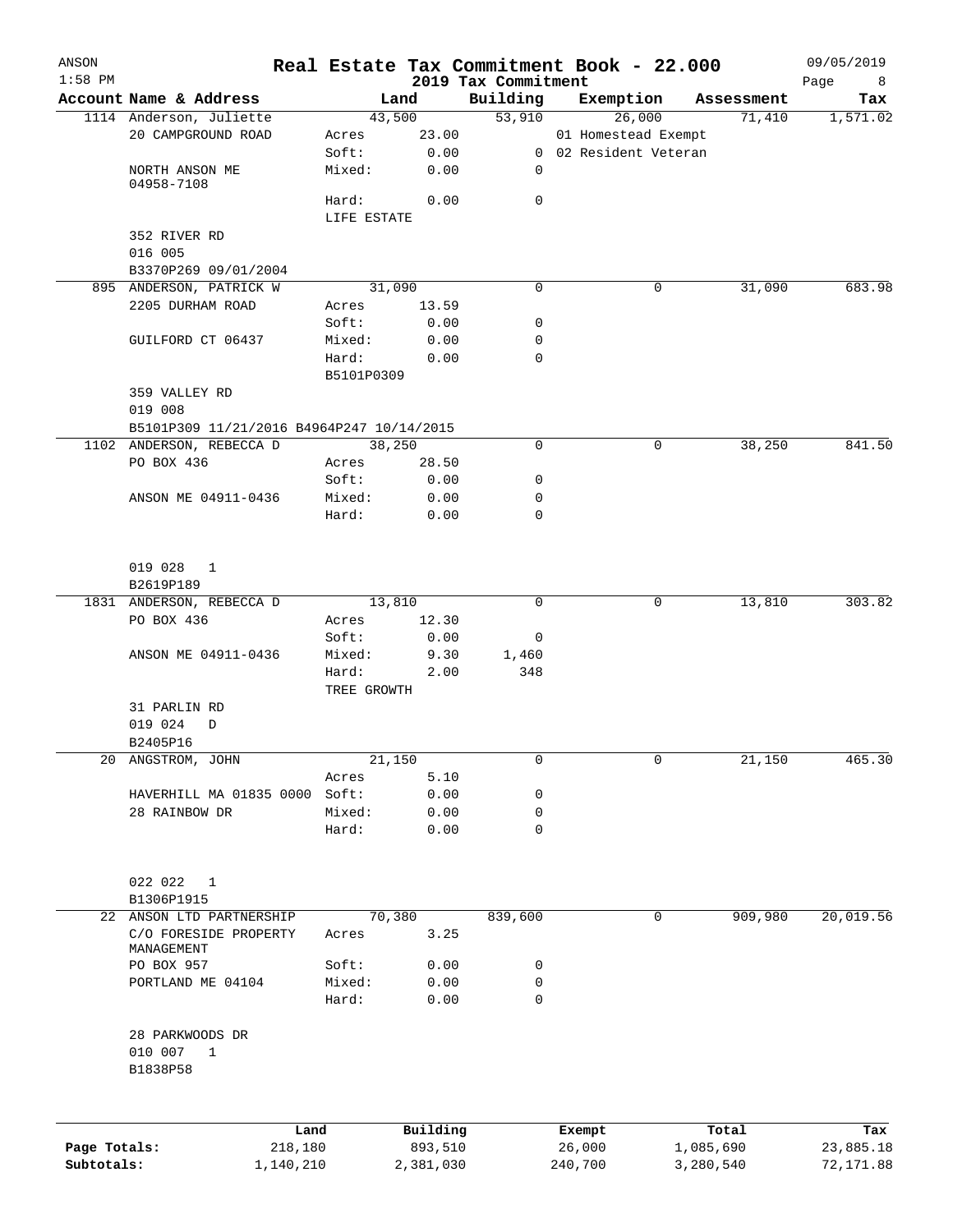| ANSON     |                                           |        |       | Real Estate Tax Commitment Book - 22.000 |                          |            | 09/05/2019 |
|-----------|-------------------------------------------|--------|-------|------------------------------------------|--------------------------|------------|------------|
| $1:58$ PM |                                           |        |       | 2019 Tax Commitment                      |                          |            | Page<br>9  |
|           | Account Name & Address                    |        | Land  | Building                                 | Exemption                | Assessment | Tax        |
|           | 158 ANSON MADISON SANITARY<br>DIST        | 38,660 |       | $\Omega$                                 | 38,660                   | $\Omega$   | 0.00       |
|           | 52 MAIN STREET STE 1                      | Acres  | 17.16 |                                          | 12 Public Municipal Corp |            |            |
|           |                                           | Soft:  | 0.00  | $\mathbf 0$                              |                          |            |            |
|           | MADISON ME 04950 1221                     | Mixed: | 0.00  | 0                                        |                          |            |            |
|           |                                           | Hard:  | 0.00  | $\mathbf 0$                              |                          |            |            |
|           | 010 002<br>Α                              |        |       |                                          |                          |            |            |
|           | B5160P306 05/26/2017 B803P1047 03/05/1971 |        |       |                                          |                          |            |            |
|           | 1861 ANSON MADISON SANITARY<br>DIST       | 8,490  |       | $\mathbf 0$                              | 8,490                    | 0          | 0.00       |
|           | 52 MAIN STREET STE 1                      | Acres  | 0.18  |                                          | 12 Public Municipal Corp |            |            |
|           |                                           | Soft:  | 0.00  | 0                                        |                          |            |            |
|           | MADISON ME 04950 1221                     | Mixed: | 0.00  | 0                                        |                          |            |            |
|           |                                           | Hard:  | 0.00  | $\mathbf 0$                              |                          |            |            |
|           | 8 SPEAR HILL RD                           |        |       |                                          |                          |            |            |
|           | 001 099<br>B                              |        |       |                                          |                          |            |            |
|           | B3838P166 04/06/2007                      |        |       |                                          |                          |            |            |
|           | 1605 ANSON MADISON SANITARY<br>DIST       | 23,000 |       | 0                                        | 0                        | 23,000     | 506.00     |
|           | 52 MAIN STREET STE 1                      | Acres  | 3.00  |                                          |                          |            |            |
|           |                                           | Soft:  | 0.00  | 0                                        |                          |            |            |
|           | MADISON ME 04950 1221                     | Mixed: | 0.00  | 0                                        |                          |            |            |
|           |                                           | Hard:  | 0.00  | $\mathbf 0$                              |                          |            |            |
|           | 001 025                                   |        |       |                                          |                          |            |            |
|           | B5371P159 01/11/2019                      |        |       |                                          |                          |            |            |
|           | 1606 ANSON MADISON SANITARY<br>DIST       | 54,920 |       | $\mathbf 0$                              | 0                        | 54,920     | 1,208.24   |
|           | 52 MAIN STREET STE 1                      | Acres  | 61.84 |                                          |                          |            |            |
|           |                                           | Soft:  | 0.00  | 0                                        |                          |            |            |
|           | MADISON ME 04950 1221                     | Mixed: | 0.00  | 0                                        |                          |            |            |
|           |                                           | Hard:  | 0.00  | $\mathbf 0$                              |                          |            |            |
|           | 37 KENNEBEC ST                            |        |       |                                          |                          |            |            |
|           | 010 002                                   |        |       |                                          |                          |            |            |
|           | B5371P159 01/11/2019 B943P17 05/15/1980   |        |       |                                          |                          |            |            |
| 1602      | ANSON MADISON SANITARY<br>DIST            | 12,000 |       | 0                                        | 0                        | 12,000     | 264.00     |
|           | 52 MAIN STREET STE 1                      | Acres  | 0.64  |                                          |                          |            |            |
|           |                                           | Soft:  | 0.00  | 0                                        |                          |            |            |
|           | MADISON ME 04950 1221                     | Mixed: | 0.00  | 0                                        |                          |            |            |
|           |                                           | Hard:  | 0.00  | $\mathbf 0$                              |                          |            |            |
|           |                                           |        |       |                                          |                          |            |            |
|           | 001 004                                   |        |       |                                          |                          |            |            |

B5371P159 01/11/2019

|              | Land      | Building  | Exempt  | Total     | Tax       |
|--------------|-----------|-----------|---------|-----------|-----------|
| Page Totals: | 137,070   |           | 47,150  | 89,920    | 1,978.24  |
| Subtotals:   | 1,277,280 | 2,381,030 | 287,850 | 3,370,460 | 74,150.12 |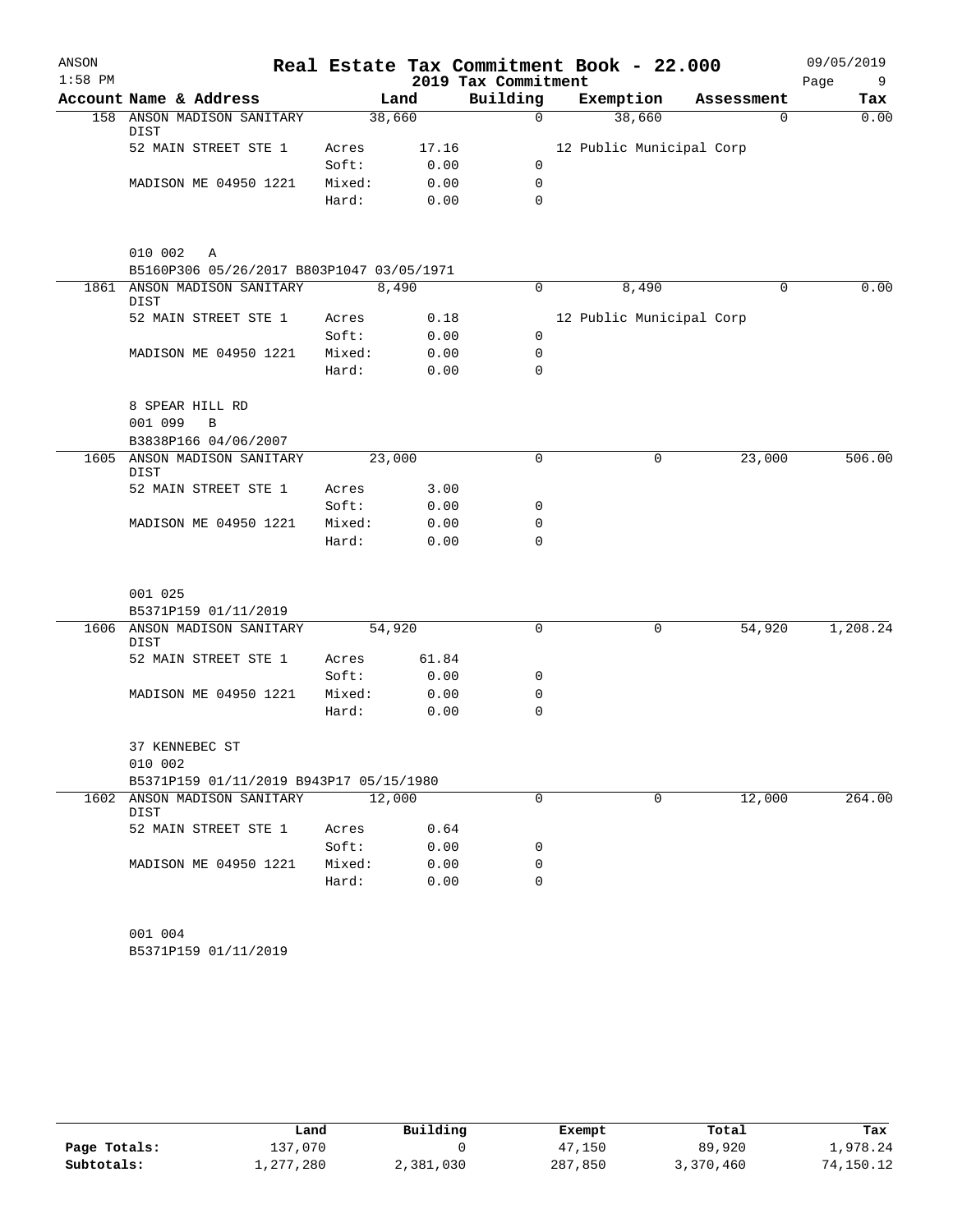| ANSON<br>$1:58$ PM |                                           |                 |                     |              | 2019 Tax Commitment | Real Estate Tax Commitment Book - 22.000 |             |             | Page | 09/05/2019<br>10 |
|--------------------|-------------------------------------------|-----------------|---------------------|--------------|---------------------|------------------------------------------|-------------|-------------|------|------------------|
|                    | Account Name & Address                    |                 | Land                |              | Building            | Exemption                                |             | Assessment  |      | Tax              |
| 1603               | ANSON MADISON SANITARY<br>DIST            |                 | 8,000               |              | $\mathbf 0$         | $\Omega$                                 |             | 8,000       |      | 176.00           |
|                    | 52 MAIN STREET STE 1                      | Acres           |                     | 0.16         |                     |                                          |             |             |      |                  |
|                    |                                           | Soft:           |                     | 0.00         | 0                   |                                          |             |             |      |                  |
|                    | MADISON ME 04950 1221                     | Mixed:          |                     | 0.00         | 0                   |                                          |             |             |      |                  |
|                    |                                           | Hard:           |                     | 0.00         | $\mathbf 0$         |                                          |             |             |      |                  |
|                    | 001 016                                   |                 |                     |              |                     |                                          |             |             |      |                  |
|                    | B5371P159 01/11/2019                      |                 |                     |              |                     |                                          |             |             |      |                  |
|                    | 944 ANSON MADISON STARKS                  |                 | 14,560              |              | 112,000             | 126,560                                  |             | 0           |      | 0.00             |
|                    | EMER. SVCS. INC                           | Acres           |                     | 0.53         |                     | 12 Public Municipal Corp                 |             |             |      |                  |
|                    | MADISON ME 04950 0277                     | Soft:           |                     | 0.00         | 0                   |                                          |             |             |      |                  |
|                    | PO BOX 277                                | Mixed:          |                     | 0.00         | 0                   |                                          |             |             |      |                  |
|                    |                                           | Hard:           |                     | 0.00         | 0                   |                                          |             |             |      |                  |
|                    | 11 ARNOLDS LN                             |                 |                     |              |                     |                                          |             |             |      |                  |
|                    | 001 020                                   |                 |                     |              |                     |                                          |             |             |      |                  |
|                    | B4069P238 04/17/2008<br>904 ANSON TOWN OF |                 | 8,250               |              | 700                 | 8,950                                    |             | 0           |      | 0.00             |
|                    |                                           | Acres           |                     | 0.17         |                     | 12 Public Municipal Corp                 |             |             |      |                  |
|                    | ANSON ME 04911 0297                       | Soft:           |                     | 0.00         | 0                   |                                          |             |             |      |                  |
|                    | PO BOX 297                                | Mixed:          |                     | 0.00         | 0                   |                                          |             |             |      |                  |
|                    |                                           | Hard:           |                     | 0.00         | $\mathbf 0$         |                                          |             |             |      |                  |
|                    | 006 039                                   |                 |                     |              |                     |                                          |             |             |      |                  |
|                    | B3783P11 11/22/2006                       |                 |                     |              |                     |                                          |             |             |      |                  |
| 750                | ANSON TOWN OF                             |                 | 12,270              |              | 0                   | 12,270                                   |             | $\mathbf 0$ |      | 0.00             |
|                    |                                           | Acres           |                     | 1.18         |                     | 12 Public Municipal Corp                 |             |             |      |                  |
|                    | ANSON ME 04911 0297                       | Soft:           |                     | 0.00         | $\mathsf{O}$        |                                          |             |             |      |                  |
|                    | PO BOX 297                                | Mixed:          |                     | 0.00         | 0                   |                                          |             |             |      |                  |
|                    |                                           | Hard:           |                     | 0.00         | 0                   |                                          |             |             |      |                  |
|                    | 006 040                                   |                 |                     |              |                     |                                          |             |             |      |                  |
|                    | B2609P235                                 |                 |                     |              |                     |                                          |             |             |      |                  |
|                    | 774 ANSON TOWN OF                         |                 | 5,630               |              | 0                   | 5,630                                    |             | 0           |      | 0.00             |
|                    |                                           | Acres           |                     | 0.22         | 0                   | 12 Public Municipal Corp                 |             |             |      |                  |
|                    | ANSON ME 04911 0297<br>PO BOX 297         | Soft:<br>Mixed: |                     | 0.00<br>0.00 | 0                   |                                          |             |             |      |                  |
|                    |                                           | Hard:           |                     | 0.00         | 0                   |                                          |             |             |      |                  |
|                    |                                           |                 |                     |              |                     |                                          |             |             |      |                  |
|                    | 023 018<br>C                              |                 |                     |              |                     |                                          |             |             |      |                  |
| 120                | ANSON TOWN OF                             | Acres           | 23,620              | 0.62         | 0                   | 23,620<br>12 Public Municipal Corp       |             | 0           |      | 0.00             |
|                    | ANSON ME 04911 0297                       | Soft:           |                     | 0.00         | 0                   |                                          |             |             |      |                  |
|                    | PO BOX 297                                | Mixed:          |                     | 0.00         | 0                   |                                          |             |             |      |                  |
|                    |                                           | Hard:           |                     | 0.00         | 0                   |                                          |             |             |      |                  |
|                    | 26 NORTH MAIN ST                          |                 |                     |              |                     |                                          |             |             |      |                  |
|                    | 006 060<br>B4651P205 04/23/2013           |                 |                     |              |                     |                                          |             |             |      |                  |
|                    |                                           |                 |                     |              |                     |                                          |             |             |      |                  |
|                    |                                           |                 | $D_{11}$ ; iii dina |              |                     | Pusamok                                  | <b>Tota</b> |             |      |                  |

|              | Land      | Building  | Exempt  | Total     | Tax       |
|--------------|-----------|-----------|---------|-----------|-----------|
| Page Totals: | 72,330    | 112,700   | 177,030 | 8,000     | 176.00    |
| Subtotals:   | ⊥,349,610 | 2,493,730 | 464,880 | 3,378,460 | 74,326.12 |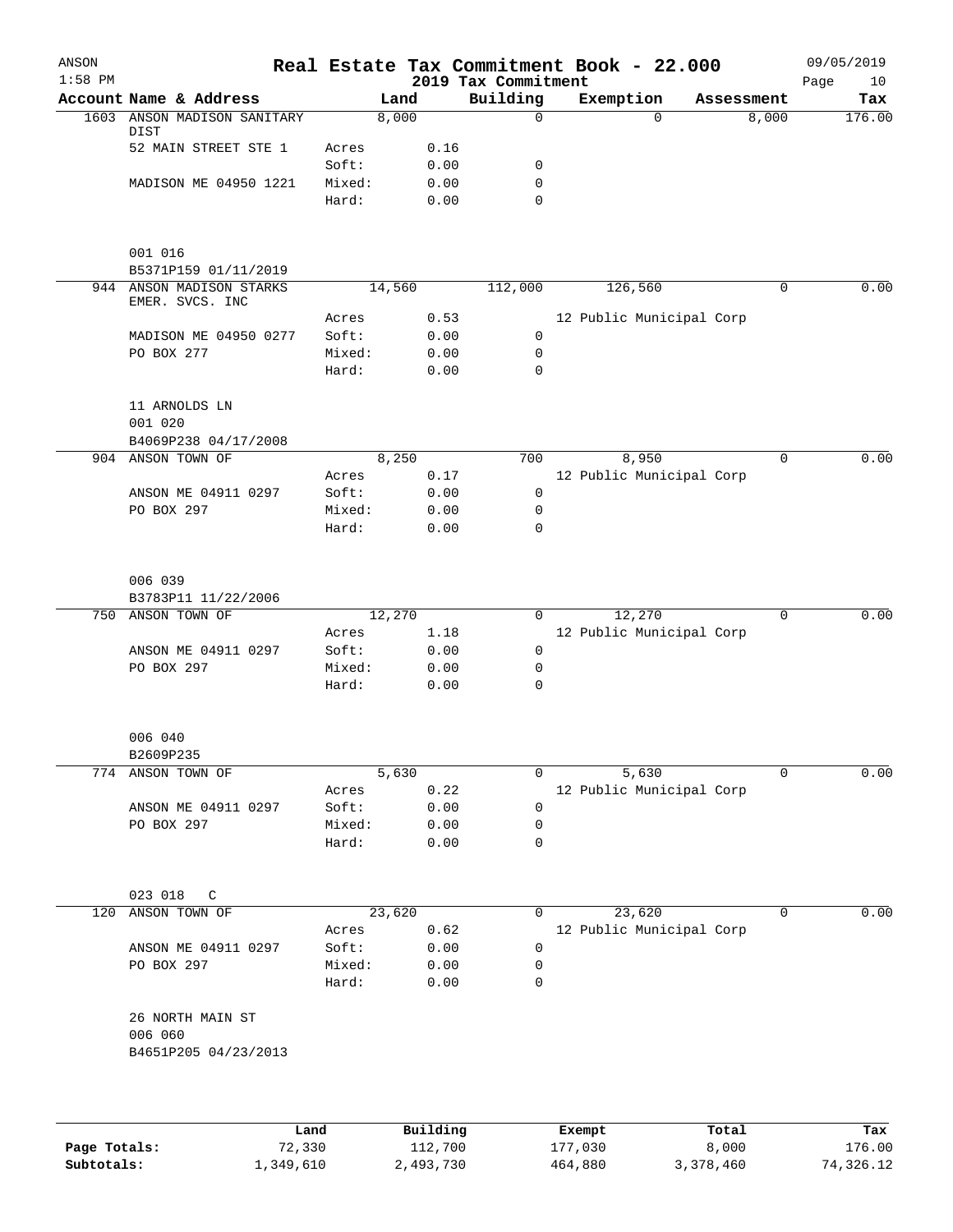| ANSON<br>$1:58$ PM |                                      |                               |      | 2019 Tax Commitment | Real Estate Tax Commitment Book - 22.000 |            |             | 09/05/2019<br>Page<br>11 |
|--------------------|--------------------------------------|-------------------------------|------|---------------------|------------------------------------------|------------|-------------|--------------------------|
|                    | Account Name & Address               | Land                          |      | Building            | Exemption                                | Assessment |             | Tax                      |
| 1597               | ANSON TOWN OF                        | 20,710                        |      | 145,240             | 165,950                                  |            | $\mathbf 0$ | 0.00                     |
|                    |                                      | Acres                         | 1.47 |                     | 12 Public Municipal Corp                 |            |             |                          |
|                    | ANSON ME 04911 0297                  | Soft:                         | 0.00 | 0                   |                                          |            |             |                          |
|                    | PO BOX 297                           | Mixed:                        | 0.00 | 0                   |                                          |            |             |                          |
|                    |                                      | Hard:                         | 0.00 | $\mathbf 0$         |                                          |            |             |                          |
|                    | 5 KENNEBEC STREET<br>001 009         |                               |      |                     |                                          |            |             |                          |
| 1551               | B4823P54 08/26/2014<br>ANSON TOWN OF | 6,630                         |      | 35,000              | 41,630                                   |            | $\Omega$    | 0.00                     |
|                    |                                      | Acres                         | 0.11 |                     | 12 Public Municipal Corp                 |            |             |                          |
|                    | ANSON ME 04911 0297                  | Soft:                         | 0.00 | 0                   |                                          |            |             |                          |
|                    | PO BOX 297                           | Mixed:                        | 0.00 | 0                   |                                          |            |             |                          |
|                    |                                      |                               |      | 0                   |                                          |            |             |                          |
|                    |                                      | Hard:<br>PUMPSTATION BUILDING | 0.00 |                     |                                          |            |             |                          |
|                    |                                      |                               |      |                     |                                          |            |             |                          |
|                    | 339 RIVER RD<br>016 031              |                               |      |                     |                                          |            |             |                          |
|                    | Α<br>ANSON TOWN OF                   |                               |      |                     | 5,870                                    |            | $\mathbf 0$ | 0.00                     |
| 1572               |                                      | 4,330                         |      | 1,540               |                                          |            |             |                          |
|                    |                                      | Acres                         | 0.13 |                     | 12 Public Municipal Corp                 |            |             |                          |
|                    | ANSON ME 04911 0297                  | Soft:                         | 0.00 | 0                   |                                          |            |             |                          |
|                    | PO BOX 297                           | Mixed:                        | 0.00 | 0                   |                                          |            |             |                          |
|                    |                                      | Hard:                         | 0.00 | 0                   |                                          |            |             |                          |
|                    | 023 036<br>$\mathsf{C}$              |                               |      |                     |                                          |            |             |                          |
|                    | B3682P34 04/28/2006                  |                               |      |                     |                                          |            |             |                          |
| 1766               | ANSON TOWN OF                        | 8,050                         |      | 0                   | 8,050                                    |            | 0           | 0.00                     |
|                    |                                      | Acres                         | 0.45 |                     | 12 Public Municipal Corp                 |            |             |                          |
|                    | ANSON ME 04911 0297                  | Soft:                         | 0.00 | 0                   |                                          |            |             |                          |
|                    | PO BOX 297                           | Mixed:                        | 0.00 | 0                   |                                          |            |             |                          |
|                    |                                      | Hard:                         | 0.00 | 0                   |                                          |            |             |                          |
|                    | 60 RIVER RD                          |                               |      |                     |                                          |            |             |                          |
|                    | 003 085                              |                               |      |                     |                                          |            |             |                          |
|                    | B1434P246                            |                               |      |                     |                                          |            |             |                          |
| 1767               | ANSON TOWN OF                        | 6,000                         |      | 35,000              | 41,000                                   |            | 0           | 0.00                     |
|                    |                                      | Acres                         | 0.09 |                     | 12 Public Municipal Corp                 |            |             |                          |
|                    | ANSON ME 04911 0297                  | Soft:                         | 0.00 | 0                   |                                          |            |             |                          |
|                    | PO BOX 297                           | Mixed:                        | 0.00 | 0                   |                                          |            |             |                          |
|                    |                                      | Hard:                         | 0.00 | $\mathbf 0$         |                                          |            |             |                          |
|                    | 913 RIVER RD<br>005 023              |                               |      |                     |                                          |            |             |                          |
| 1768               | 1<br>ANSON TOWN OF                   | 4,900                         |      | 35,000              | 39,900                                   |            | 0           | 0.00                     |
|                    |                                      |                               |      |                     |                                          |            |             |                          |
|                    |                                      | Acres                         | 0.06 |                     | 12 Public Municipal Corp                 |            |             |                          |
|                    | ANSON ME 04911 0297                  | Soft:                         | 0.00 | 0                   |                                          |            |             |                          |
|                    | PO BOX 297                           | Mixed:                        | 0.00 | 0                   |                                          |            |             |                          |
|                    |                                      | Hard:                         | 0.00 | 0                   |                                          |            |             |                          |
|                    | 31 MADISON ST                        |                               |      |                     |                                          |            |             |                          |
|                    | 006 002<br>$\mathbb{C}$              |                               |      |                     |                                          |            |             |                          |
|                    |                                      |                               |      |                     |                                          |            |             |                          |

|              | Land      | Building  | Exempt  | Total     | Tax       |
|--------------|-----------|-----------|---------|-----------|-----------|
| Page Totals: | 50,620    | 251,780   | 302,400 |           | 0.00      |
| Subtotals:   | ⊥,400,230 | 2,745,510 | 767,280 | 3,378,460 | 74,326.12 |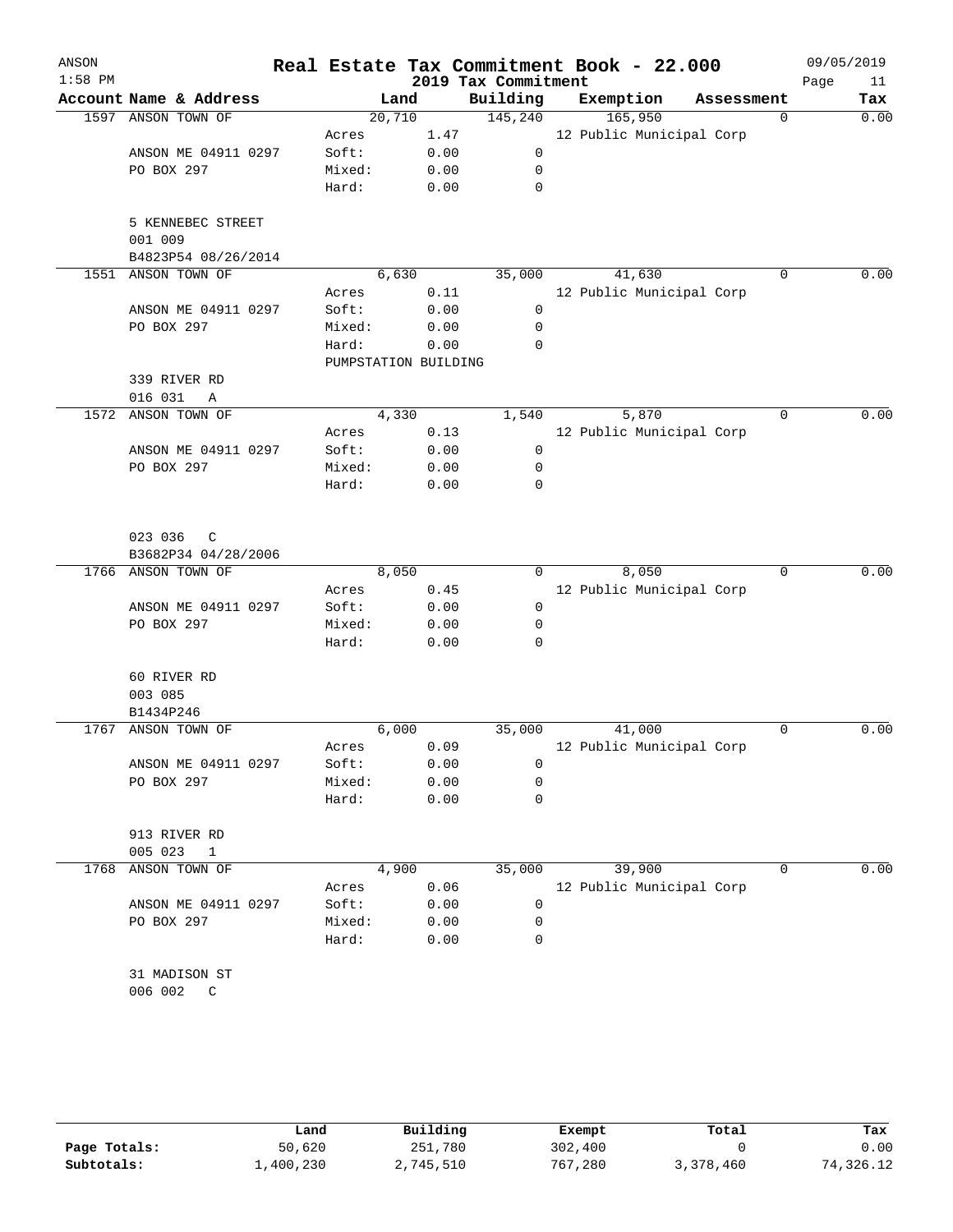| ANSON     |                             |                 |              |                     | Real Estate Tax Commitment Book - 22.000 |             | 09/05/2019 |
|-----------|-----------------------------|-----------------|--------------|---------------------|------------------------------------------|-------------|------------|
| $1:58$ PM |                             |                 |              | 2019 Tax Commitment |                                          |             | 12<br>Page |
|           | Account Name & Address      |                 | Land         | Building            | Exemption                                | Assessment  | Tax        |
| 1770      | ANSON TOWN OF               |                 | 8,940        | 23,240              | 32,180                                   | $\Omega$    | 0.00       |
|           |                             | Acres           | 0.20         |                     | 12 Public Municipal Corp                 |             |            |
|           | ANSON ME 04911 0297         | Soft:           | 0.00         | $\mathbf 0$         |                                          |             |            |
|           | PO BOX 297                  | Mixed:          | 0.00         | 0                   |                                          |             |            |
|           |                             | Hard:           | 0.00         | $\mathbf 0$         |                                          |             |            |
|           | 22 NORTH MAIN ST<br>006 054 |                 |              |                     |                                          |             |            |
| 1755      | ANSON TOWN OF               |                 | 9,820        | 0                   | 9,820                                    | $\mathbf 0$ | 0.00       |
|           |                             | Acres           | 0.67         |                     | 12 Public Municipal Corp                 |             |            |
|           | ANSON ME 04911 0297         | Soft:           | 0.00         | $\mathbf 0$         |                                          |             |            |
|           | PO BOX 297                  | Mixed:          | 0.00         | 0                   |                                          |             |            |
|           |                             | Hard:           | 0.00         | $\mathbf 0$         |                                          |             |            |
|           | 008 017                     |                 |              |                     |                                          |             |            |
| 1756      | ANSON TOWN OF               |                 | 7,100        | 0                   | 7,100                                    | $\mathbf 0$ | 0.00       |
|           |                             | Acres           | 0.35         |                     | 12 Public Municipal Corp                 |             |            |
|           | ANSON ME 04911 0297         | Soft:           | 0.00         | 0                   |                                          |             |            |
|           | PO BOX 297                  | Mixed:          | 0.00         | 0                   |                                          |             |            |
|           |                             | Hard:           | 0.00         | 0                   |                                          |             |            |
|           | 009 034                     |                 |              |                     |                                          |             |            |
| 1760      | ANSON TOWN OF               |                 | 7,490        | 0                   | 7,490                                    | $\mathbf 0$ | 0.00       |
|           |                             | Acres           | 0.39         |                     | 12 Public Municipal Corp                 |             |            |
|           | ANSON ME 04911 0297         | Soft:           | 0.00         | 0                   |                                          |             |            |
|           | PO BOX 297                  | Mixed:          | 0.00         | 0                   |                                          |             |            |
|           |                             | Hard:           | 0.00         | 0                   |                                          |             |            |
|           |                             |                 |              |                     |                                          |             |            |
|           | 004 028<br>$\mathsf{C}$     |                 |              |                     |                                          |             |            |
|           | 1761 ANSON TOWN OF          |                 | 36,500       | $\Omega$            | 36,500                                   | $\mathbf 0$ | 0.00       |
|           |                             | Acres           | 25.00        |                     | 12 Public Municipal Corp                 |             |            |
|           | ANSON ME 04911 0297         | Soft:           | 0.00         | 0                   |                                          |             |            |
|           | PO BOX 297                  | Mixed:<br>Hard: | 0.00<br>0.00 | 0<br>0              |                                          |             |            |
|           |                             |                 |              |                     |                                          |             |            |
|           | 017 040                     |                 |              |                     |                                          |             |            |
|           | B440P351                    |                 |              |                     |                                          |             |            |
| 1763      | ANSON TOWN OF               |                 | 20,630       | 37,800              | 58,430                                   | $\mathbf 0$ | 0.00       |
|           |                             | Acres           | 1.42         |                     | 12 Public Municipal Corp                 |             |            |
|           | ANSON ME 04911 0297         | Soft:           | 0.00         | $\mathbf 0$         |                                          |             |            |
|           | PO BOX 297                  | Mixed:          | 0.00         | 0                   |                                          |             |            |
|           |                             | Hard:           | 0.00         | $\mathbf 0$         |                                          |             |            |
|           | 40 SPEAR HILL RD<br>003 006 |                 |              |                     |                                          |             |            |
|           |                             |                 |              |                     |                                          |             |            |

|              | Land      | Building  | Exempt  | Total     | Tax       |
|--------------|-----------|-----------|---------|-----------|-----------|
| Page Totals: | 90,480    | 61,040    | 151,520 |           | 0.00      |
| Subtotals:   | 1,490,710 | 2,806,550 | 918,800 | 3,378,460 | 74,326.12 |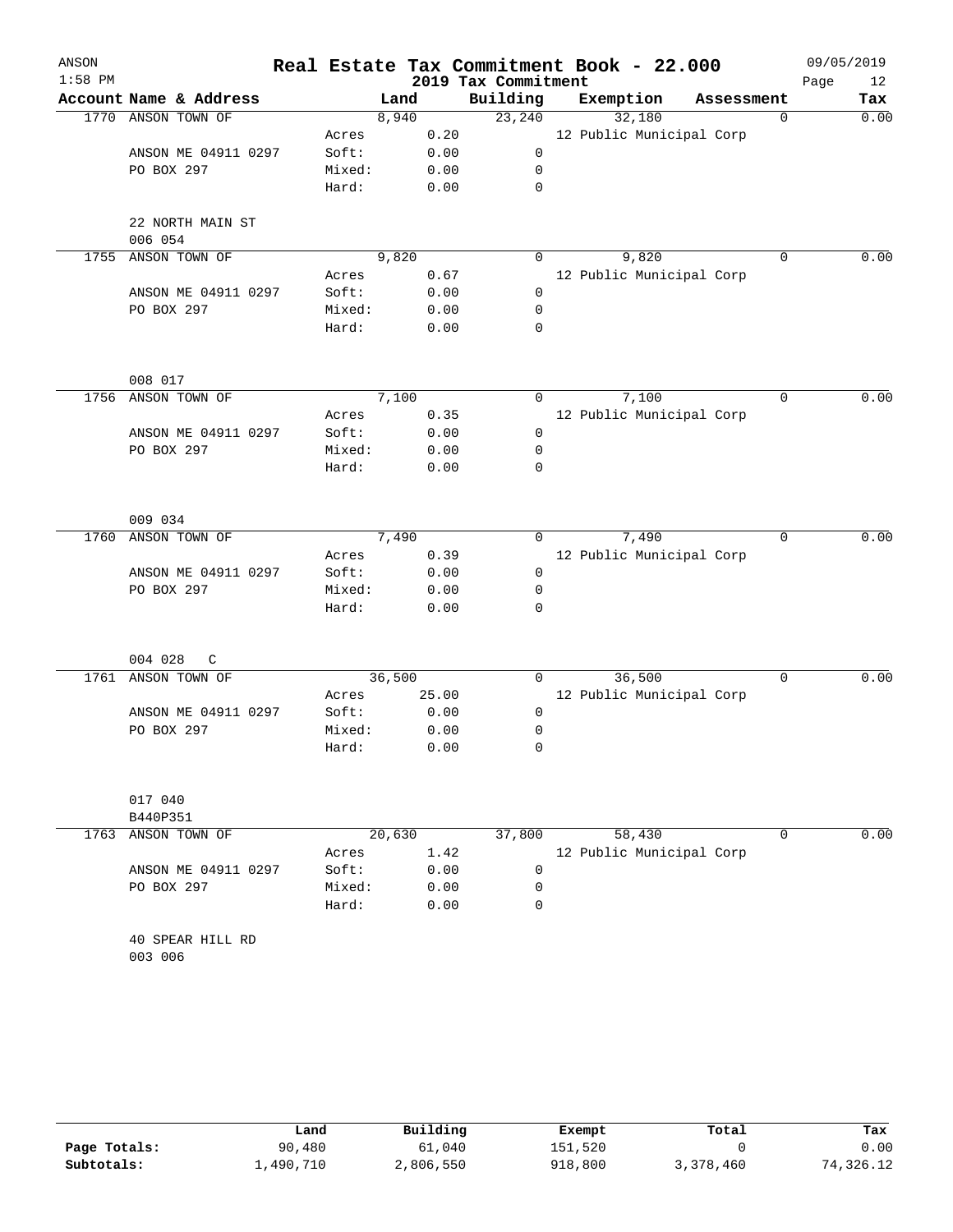| ANSON     |                                            |                 |      |                     | Real Estate Tax Commitment Book - 22.000 |            |          | 09/05/2019 |      |
|-----------|--------------------------------------------|-----------------|------|---------------------|------------------------------------------|------------|----------|------------|------|
| $1:58$ PM |                                            |                 |      | 2019 Tax Commitment |                                          |            |          | Page       | 13   |
|           | Account Name & Address                     | Land            |      | Building            | Exemption                                | Assessment |          |            | Tax  |
| 1640      | ANSON TOWN OF                              | 13,170          |      | $\Omega$            | 13,170                                   |            | $\Omega$ |            | 0.00 |
|           |                                            | Acres           | 1.78 |                     | 12 Public Municipal Corp                 |            |          |            |      |
|           | ANSON ME 04911 0297                        | Soft:           | 0.00 | $\mathbf 0$         |                                          |            |          |            |      |
|           | PO BOX 297                                 | Mixed:          | 0.00 | 0                   |                                          |            |          |            |      |
|           |                                            | Hard:           | 0.00 | 0                   |                                          |            |          |            |      |
|           |                                            | O'HARA PROPERTY |      |                     |                                          |            |          |            |      |
|           | 004 028                                    |                 |      |                     |                                          |            |          |            |      |
|           | B2683P256                                  |                 |      |                     |                                          |            |          |            |      |
|           | 1435 ANSON TOWN OF                         | 12,080          |      | 0                   | 12,080                                   |            | $\Omega$ |            | 0.00 |
|           |                                            | Acres           | 1.81 |                     | 12 Public Municipal Corp                 |            |          |            |      |
|           | ANSON ME 04911 0297                        | Soft:           | 0.00 | $\mathbf 0$         |                                          |            |          |            |      |
|           | PO BOX 297                                 | Mixed:          | 0.00 | 0                   |                                          |            |          |            |      |
|           |                                            | Hard:           | 0.00 | $\mathbf 0$         |                                          |            |          |            |      |
|           |                                            |                 |      |                     |                                          |            |          |            |      |
|           | 005 017                                    |                 |      |                     |                                          |            |          |            |      |
|           | B4814P281 07/24/2014<br>1873 ANSON TOWN OF | 6,000           |      | 0                   | 6,000                                    |            | 0        |            | 0.00 |
|           |                                            | Acres           | 0.09 |                     | 12 Public Municipal Corp                 |            |          |            |      |
|           | ANSON ME 04911 0297                        | Soft:           | 0.00 | 0                   |                                          |            |          |            |      |
|           | PO BOX 297                                 | Mixed:          |      | 0                   |                                          |            |          |            |      |
|           |                                            | Hard:           | 0.00 | $\mathbf 0$         |                                          |            |          |            |      |
|           |                                            |                 | 0.00 |                     |                                          |            |          |            |      |
|           | 1 BROOK ST                                 |                 |      |                     |                                          |            |          |            |      |
|           | 001 089                                    |                 |      |                     |                                          |            |          |            |      |
|           | B1620P227                                  |                 |      |                     |                                          |            |          |            |      |
| 1903      | ANSON TOWN OF                              | 6,930           |      | 35,000              | 41,930                                   |            | 0        |            | 0.00 |
|           |                                            | Acres           | 0.12 |                     | 12 Public Municipal Corp                 |            |          |            |      |
|           | ANSON ME 04911 0297                        | Soft:           | 0.00 | 0                   |                                          |            |          |            |      |
|           | PO BOX 297                                 | Mixed:          | 0.00 | 0                   |                                          |            |          |            |      |
|           |                                            | Hard:           | 0.00 | 0                   |                                          |            |          |            |      |
|           |                                            | PUMP STATION    |      |                     |                                          |            |          |            |      |
|           | 548 RIVER RD                               |                 |      |                     |                                          |            |          |            |      |
|           | 016 010<br>Ε                               |                 |      |                     |                                          |            |          |            |      |
| 1799      | ANSON TOWN OF                              | 13,500          |      | 0                   | 13,500                                   |            | 0        |            | 0.00 |
|           |                                            | Acres           | 2.00 |                     | 12 Public Municipal Corp                 |            |          |            |      |
|           | ANSON ME 04911 0297                        | Soft:           | 0.00 | 0                   |                                          |            |          |            |      |
|           | PO BOX 297                                 | Mixed:          | 0.00 | 0                   |                                          |            |          |            |      |
|           |                                            | Hard:           | 0.00 | 0                   |                                          |            |          |            |      |
|           |                                            |                 |      |                     |                                          |            |          |            |      |
|           | 022 016                                    |                 |      |                     |                                          |            |          |            |      |
| 1801      | ANSON TOWN OF                              | 3,980           |      | 0                   | 3,980                                    |            | 0        |            | 0.00 |
|           |                                            | Acres           | 0.11 |                     | 12 Public Municipal Corp                 |            |          |            |      |
|           | ANSON ME 04911 0297                        | Soft:           | 0.00 | 0                   |                                          |            |          |            |      |
|           | PO BOX 297                                 | Mixed:          | 0.00 | 0                   |                                          |            |          |            |      |
|           |                                            | Hard:           | 0.00 | 0                   |                                          |            |          |            |      |
|           |                                            |                 |      |                     |                                          |            |          |            |      |
|           | 006 022                                    |                 |      |                     |                                          |            |          |            |      |

|              | Land      | Building  | Exempt    | Total     | Tax       |
|--------------|-----------|-----------|-----------|-----------|-----------|
| Page Totals: | 55,660    | 35,000    | 90,660    |           | 0.00      |
| Subtotals:   | 1,546,370 | 2,841,550 | ⊥,009,460 | 3,378,460 | 74,326.12 |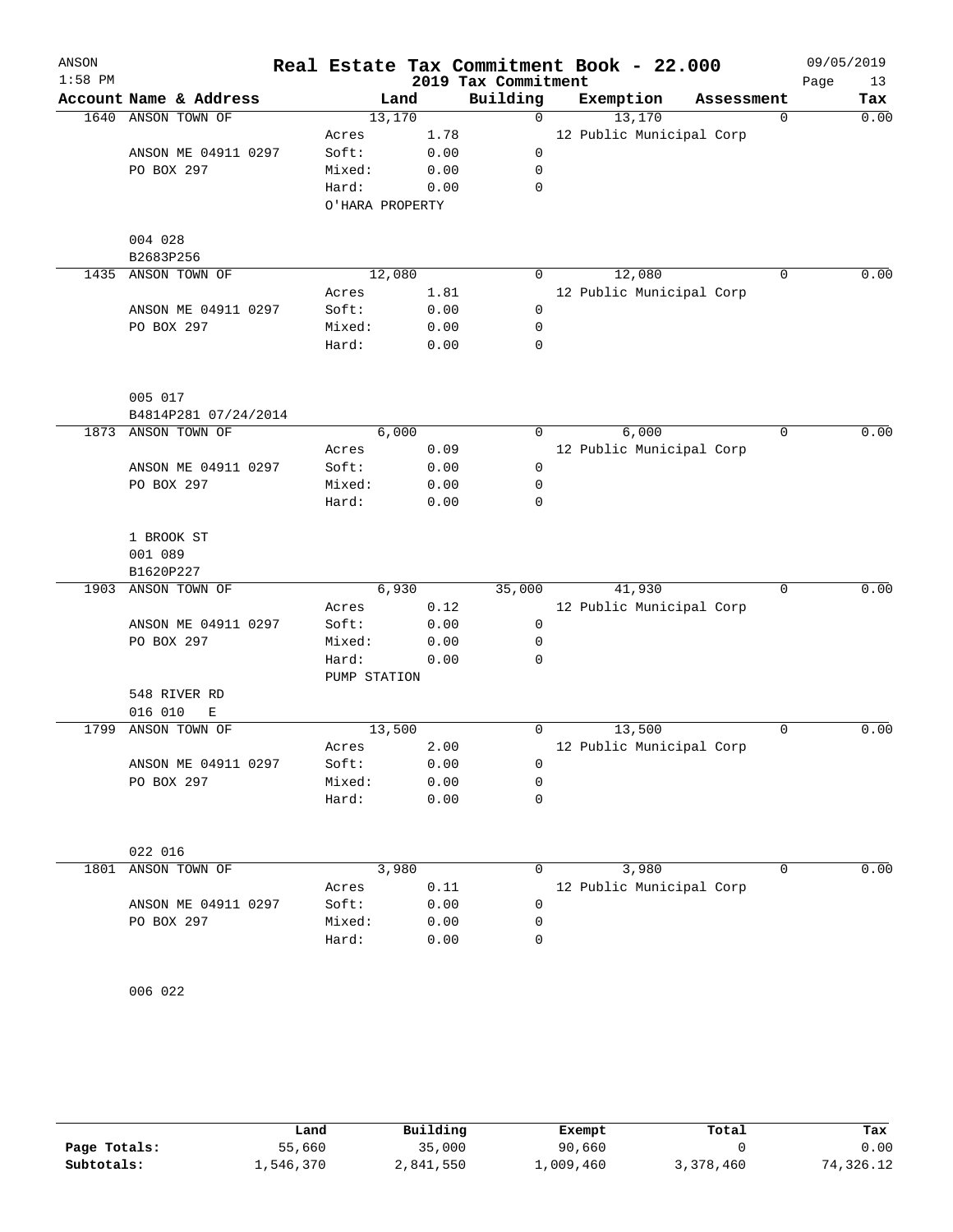| ANSON<br>$1:58$ PM |                                           |           |      | 2019 Tax Commitment | Real Estate Tax Commitment Book - 22.000 |             | 09/05/2019<br>Page<br>14 |
|--------------------|-------------------------------------------|-----------|------|---------------------|------------------------------------------|-------------|--------------------------|
|                    | Account Name & Address                    | Land      |      | Building            | Exemption                                | Assessment  | Tax                      |
|                    | 1757 ANSON TOWN OF FIRE                   | 14,420    |      | 72,800              | 87,220                                   | $\Omega$    | 0.00                     |
|                    | ANSON FIRE STATION                        | Acres     | 0.52 |                     | 12 Public Municipal Corp                 |             |                          |
|                    |                                           | Soft:     | 0.00 | $\mathbf 0$         |                                          |             |                          |
|                    | PO BOX 297                                | Mixed:    | 0.00 | $\mathbf 0$         |                                          |             |                          |
|                    | ANSON ME 04911 0297                       | Hard:     | 0.00 | $\mathbf 0$         |                                          |             |                          |
|                    | 33 MAIN ST<br>001 109                     |           |      |                     |                                          |             |                          |
|                    | 1754 ANSON/MADISON WATER<br>DIST          | 8,940     |      | 67,620              | 76,560                                   | 0           | 0.00                     |
|                    | 15 MAPLE STREET                           | Acres     | 0.20 |                     | 12 Public Municipal Corp                 |             |                          |
|                    |                                           | Soft:     | 0.00 | $\mathbf 0$         |                                          |             |                          |
|                    | MADISON ME 04950                          | Mixed:    | 0.00 | 0                   |                                          |             |                          |
|                    |                                           | Hard:     | 0.00 | $\mathbf 0$         |                                          |             |                          |
|                    | 9 ELM ST<br>006 057                       |           |      |                     |                                          |             |                          |
| 1862               | ANSON/MADISON WATER                       | 32,500    |      | $\mathsf{O}$        | 32,500                                   | 0           | 0.00                     |
|                    | DIST<br>15 MAPLE STREET                   |           |      |                     | 12 Public Municipal Corp                 |             |                          |
|                    | MADISON ME 04950                          |           |      |                     |                                          |             |                          |
|                    | 28 WARD ST                                |           |      |                     |                                          |             |                          |
|                    | 010 035<br>Α                              |           |      |                     |                                          |             |                          |
| 553                | ANSON/MADISON WATER<br>DIST               | 5,760     |      | $\mathbf 0$         | 5,760                                    | $\mathbf 0$ | 0.00                     |
|                    | 15 MAPLE STREET                           | Acres     | 0.23 |                     | 12 Public Municipal Corp                 |             |                          |
|                    |                                           | Soft:     | 0.00 | 0                   |                                          |             |                          |
|                    | MADISON ME 04950                          | Mixed:    | 0.00 | 0                   |                                          |             |                          |
|                    |                                           | Hard:     | 0.00 | 0                   |                                          |             |                          |
|                    | 48 EMBDEN POND RD<br>018 043<br>Α         |           |      |                     |                                          |             |                          |
|                    | B2256P261                                 |           |      |                     |                                          |             |                          |
|                    | 1721 ANSON-NORTH ANSON<br>SNOWMOBILE CLUB | 1,140     |      | 0                   | 1,140                                    | 0           | 0.00                     |
|                    | P.O. BOX 437                              | Acres     | 0.76 |                     | 13 Benevolent & Charitable               |             |                          |
|                    |                                           | Soft:     | 0.00 | 0                   |                                          |             |                          |
|                    | ANSON ME 04911                            | Mixed:    | 0.00 | 0                   |                                          |             |                          |
|                    |                                           | Hard:     | 0.00 | $\mathbf 0$         |                                          |             |                          |
|                    |                                           | B5072P052 |      |                     |                                          |             |                          |
|                    | 003 081                                   |           |      |                     |                                          |             |                          |
|                    | B5142P199 03/29/2017                      |           |      |                     |                                          |             |                          |
|                    | 23 ARABASZ, JOHN B JR                     | 21,200    |      | 60,240              | 20,000                                   | 61,440      | 1,351.68                 |
|                    | PO BOX 218                                | Acres     | 1.80 |                     | 01 Homestead Exempt                      |             |                          |
|                    |                                           | Soft:     | 0.00 | 0                   |                                          |             |                          |
|                    | ANSON ME 04911                            | Mixed:    | 0.00 | 0                   |                                          |             |                          |
|                    |                                           | Hard:     | 0.00 | 0                   |                                          |             |                          |
|                    | 566 PEASE HILL RD                         |           |      |                     |                                          |             |                          |
|                    | 011 046<br>D                              |           |      |                     |                                          |             |                          |
|                    | B1988P114                                 |           |      |                     |                                          |             |                          |
|                    |                                           |           |      |                     |                                          |             |                          |
|                    |                                           |           |      |                     |                                          |             |                          |

|              | Land      | Building  | Exempt    | Total     | Tax       |
|--------------|-----------|-----------|-----------|-----------|-----------|
| Page Totals: | 83,960    | 200,660   | 223,180   | 61,440    | 1,351.68  |
| Subtotals:   | 1,630,330 | 3,042,210 | 1,232,640 | 3,439,900 | 75,677.80 |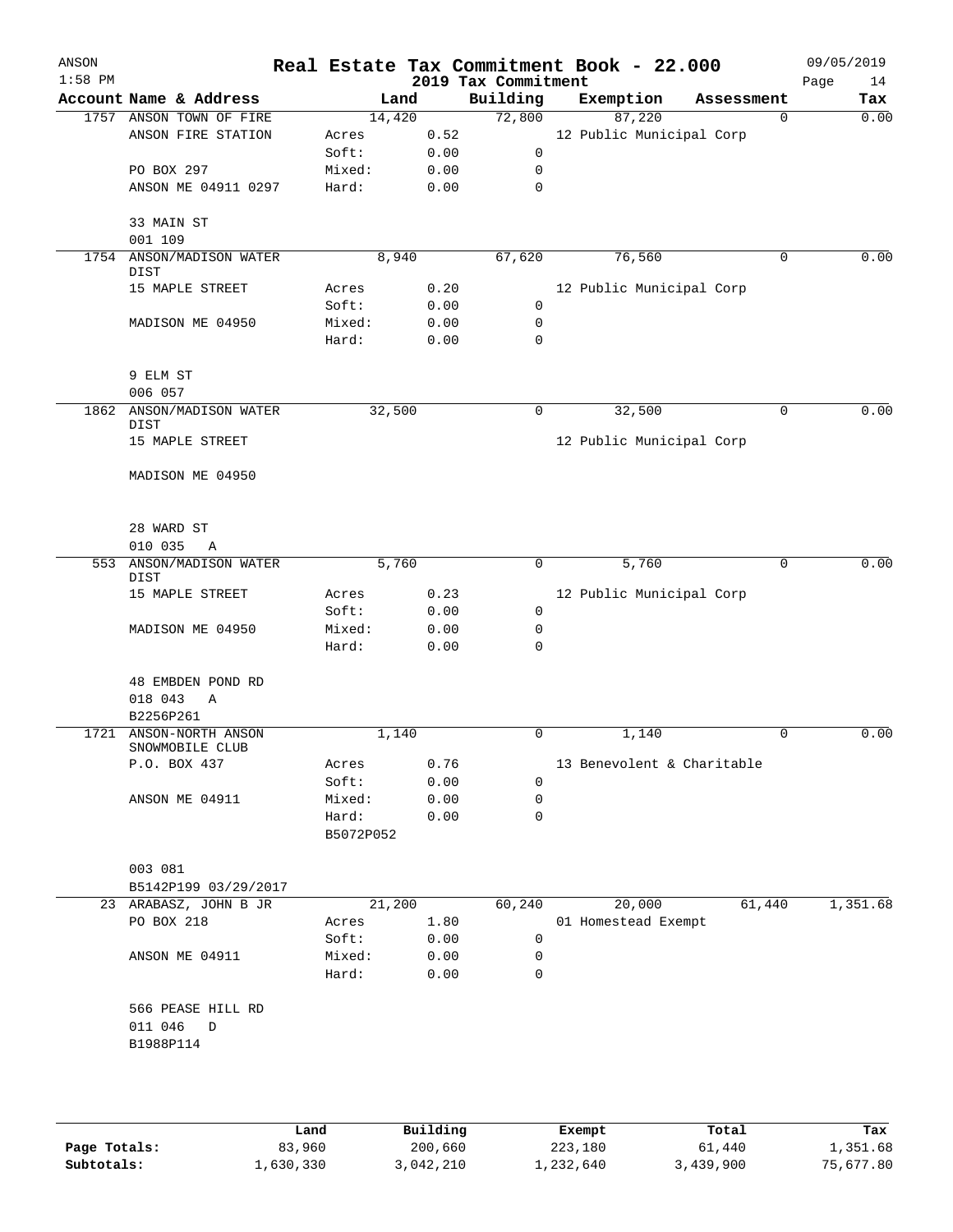| ANSON        |                                           |               |           |                                 | Real Estate Tax Commitment Book - 22.000 |            | 09/05/2019        |
|--------------|-------------------------------------------|---------------|-----------|---------------------------------|------------------------------------------|------------|-------------------|
| $1:58$ PM    | Account Name & Address                    |               | Land      | 2019 Tax Commitment<br>Building | Exemption                                | Assessment | Page<br>15<br>Tax |
|              | 893 ARSENAULT, DARCY ANN                  | 12,960        |           | 22,750                          | $\Omega$                                 | 35,710     | 785.62            |
|              | 306 WEST FRONT STREET                     | Acres         | 0.42      |                                 |                                          |            |                   |
|              |                                           | Soft:         | 0.00      | 0                               |                                          |            |                   |
|              | SKOWHEGAN ME 04976 0000 Mixed:            |               | 0.00      | 0                               |                                          |            |                   |
|              |                                           | Hard:         | 0.00      | 0                               |                                          |            |                   |
|              |                                           | B5110P082     |           |                                 |                                          |            |                   |
|              | 479 CAMPGROUND RD                         |               |           |                                 |                                          |            |                   |
|              | 018 013<br>D                              |               |           |                                 |                                          |            |                   |
|              | B5110P82 12/14/2016 B3031P336 11/01/2002  |               |           |                                 |                                          |            |                   |
|              | 7 ARSENAULT, LANCE                        | 52,980        |           | 0                               | $\mathbf 0$                              | 52,980     | 1,165.56          |
|              | ARSENAULT, HILLARY                        | Acres         | 57.95     |                                 |                                          |            |                   |
|              | 162 VALLEY ROAD                           | Soft:         | 0.00      | 0                               |                                          |            |                   |
|              |                                           | Mixed:        | 0.00      | 0                               |                                          |            |                   |
|              | NORTH ANSON ME 04958                      | Hard:         | 0.00      | $\mathbf 0$                     |                                          |            |                   |
|              |                                           | B5247P0103 JT |           |                                 |                                          |            |                   |
|              | 162 VALLEY ROAD                           |               |           |                                 |                                          |            |                   |
|              | 018 035                                   |               |           |                                 |                                          |            |                   |
|              | B5247P103 01/19/2018 B5089P124 10/13/2016 |               |           |                                 |                                          |            |                   |
|              | 877 ARSENAULT, MICHAEL J                  |               | 6,330     | 34,430                          | 20,000                                   | 20,760     | 456.72            |
|              | ARSENAULT, DEBORAH M                      | Acres         | 0.10      |                                 | 01 Homestead Exempt                      |            |                   |
|              | PO BOX 209                                | Soft:         | 0.00      | 0                               |                                          |            |                   |
|              |                                           | Mixed:        | 0.00      | 0                               |                                          |            |                   |
|              | ANSON ME 04911                            | Hard:         | 0.00      | 0                               |                                          |            |                   |
|              |                                           |               |           |                                 |                                          |            |                   |
|              | 83 MAIN ST                                |               |           |                                 |                                          |            |                   |
|              | 001 046                                   |               |           |                                 |                                          |            |                   |
|              | B4499P33 02/27/2012                       |               |           |                                 |                                          |            |                   |
|              | 995 ATWOOD, JOSHUA C                      | 18,150        |           | 0                               | 0                                        | 18,150     | 399.30            |
|              | ATWOOD, LORENE S                          | Acres         | 5.10      |                                 |                                          |            |                   |
|              | PO BOX 343                                | Soft:         | 0.00      | 0                               |                                          |            |                   |
|              |                                           | Mixed:        | 0.00      | 0                               |                                          |            |                   |
|              | NORTH ANSON ME 04958                      | Hard:         | 0.00      | 0                               |                                          |            |                   |
|              | 0000                                      |               |           |                                 |                                          |            |                   |
|              | 023 044<br>L                              |               |           |                                 |                                          |            |                   |
|              | B4385P359 04/13/2011                      |               |           |                                 |                                          |            |                   |
|              | 27 ATWOOD, RAYMOND M                      | 23,000        |           | 63,670                          | 20,000                                   | 66,670     | 1,466.74          |
|              |                                           | Acres         | 3.00      |                                 | 01 Homestead Exempt                      |            |                   |
|              | NORTH ANSON ME 04958                      | Soft:         | 0.00      | 0                               |                                          |            |                   |
|              | 422 EMBDEN POND ROAD                      | Mixed:        | 0.00      | 0                               |                                          |            |                   |
|              |                                           | Hard:         | 0.00      | $\mathbf 0$                     |                                          |            |                   |
|              |                                           |               |           |                                 |                                          |            |                   |
|              | 422 EMBDEN POND RD                        |               |           |                                 |                                          |            |                   |
|              | 023 027                                   |               |           |                                 |                                          |            |                   |
|              | B877P94                                   |               |           |                                 |                                          |            |                   |
| 1318         | AUBREY, ROBERT D                          | 21,500        |           | 29,640                          | 0                                        | 51,140     | 1,125.08          |
|              | 74 FORDHAM DR                             | Acres         | 2.00      |                                 |                                          |            |                   |
|              |                                           | Soft:         | 0.00      | 0                               |                                          |            |                   |
|              | SOMERSET MA 02726-3208                    | Mixed:        | 0.00      | 0                               |                                          |            |                   |
|              |                                           | Hard:         | 0.00      | 0                               |                                          |            |                   |
|              |                                           |               |           |                                 |                                          |            |                   |
|              | 372 PEASE HILL RD                         |               |           |                                 |                                          |            |                   |
|              | 011 043<br>DF                             |               |           |                                 |                                          |            |                   |
|              | B4659P10 05/13/2013                       |               |           |                                 |                                          |            |                   |
|              |                                           |               |           |                                 |                                          |            |                   |
|              | Land                                      |               | Building  |                                 | Exempt                                   | Total      | Tax               |
| Page Totals: | 134,920                                   |               | 150,490   |                                 | 40,000                                   | 245,410    | 5,399.02          |
| Subtotals:   | 1,765,250                                 |               | 3,192,700 |                                 | 1,272,640                                | 3,685,310  | 81,076.82         |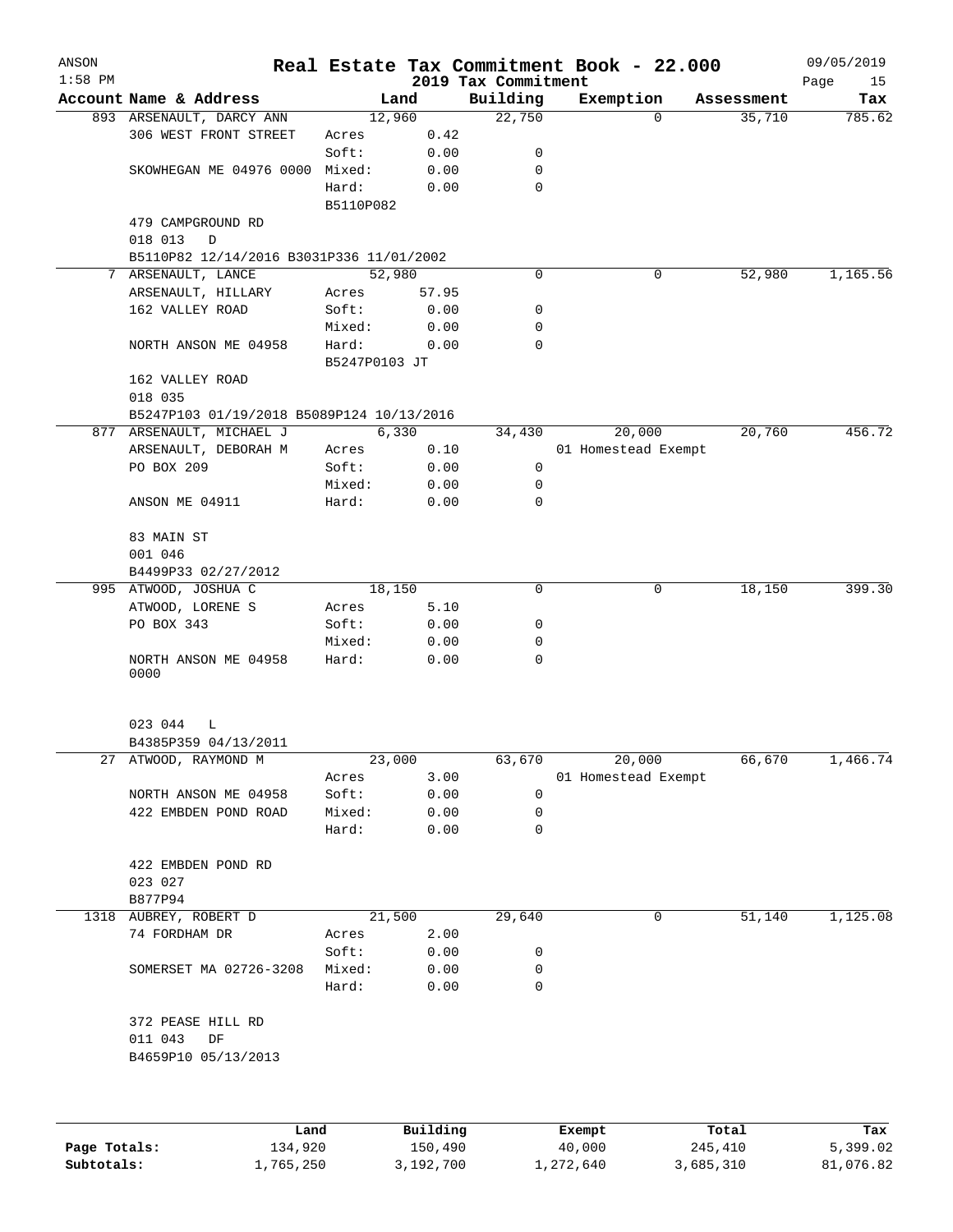| ANSON<br>$1:58$ PM |                              |                 |              | 2019 Tax Commitment | Real Estate Tax Commitment Book - 22.000 |            | 09/05/2019<br>Page<br>16 |
|--------------------|------------------------------|-----------------|--------------|---------------------|------------------------------------------|------------|--------------------------|
|                    | Account Name & Address       |                 | Land         | Building            | Exemption                                | Assessment | Tax                      |
|                    | 30 AVALLONE, ROBERT N        |                 | 34,920       | 100, 280            | 20,000                                   | 115,200    | 2,534.40                 |
|                    | AVALLONE, JANET L            | Acres           | 43.60        |                     | 01 Homestead Exempt                      |            |                          |
|                    | 77 FAHI POND ROAD            | Soft:           | 32.00        | 3,616               |                                          |            |                          |
|                    |                              | Mixed:          | 0.00         | 0                   |                                          |            |                          |
|                    | ANSON ME 04911               | Hard:           | 0.00         | 0                   |                                          |            |                          |
|                    |                              | TREE GROWTH     |              |                     |                                          |            |                          |
|                    | 77 FAHI POND RD              |                 |              |                     |                                          |            |                          |
|                    | 024 001                      |                 |              |                     |                                          |            |                          |
|                    | B1047P53                     |                 |              |                     |                                          |            |                          |
|                    | 1139 AVALLONE, ROBERT N      |                 | 16,800       | 0                   | 0                                        | 16,800     | 369.60                   |
|                    | AVALLONE, JANET L            | Acres           | 4.20         |                     |                                          |            |                          |
|                    | 77 FAHI POND ROAD            | Soft:           | 0.00         | 0                   |                                          |            |                          |
|                    |                              | Mixed:          | 0.00         | 0                   |                                          |            |                          |
|                    | ANSON ME 04911               | Hard:           | 0.00         | 0                   |                                          |            |                          |
|                    |                              |                 |              |                     |                                          |            |                          |
|                    | 007 011<br>B<br>B1427P91     |                 |              |                     |                                          |            |                          |
|                    | 639 AYOTTE, ANTHONY A        |                 | 55,720       | 0                   | 0                                        | 55,720     | 1,225.84                 |
|                    | AYOTTE, STACEY L             | Acres           | 63.44        |                     |                                          |            |                          |
|                    | 63 NAULT ROAD                | Soft:           | 0.00         | 0                   |                                          |            |                          |
|                    |                              | Mixed:          | 0.00         | 0                   |                                          |            |                          |
|                    | NORTH ANSON ME 04958         | Hard:           | 0.00         | 0                   |                                          |            |                          |
|                    | 532 CAMPGROUND ROAD          |                 |              |                     |                                          |            |                          |
|                    | 018 018                      |                 |              |                     |                                          |            |                          |
|                    |                              |                 |              |                     |                                          |            |                          |
|                    | B2146P255                    |                 |              |                     |                                          |            |                          |
|                    | 32 AYOTTE, ANTHONY A         |                 | 47,940       | 86,660              | 20,000                                   | 114,600    | 2,521.20                 |
|                    | 63 NAULT ROAD                | Acres           | 31.87        |                     | 01 Homestead Exempt                      |            |                          |
|                    |                              | Soft:           | 0.00         | 0                   |                                          |            |                          |
|                    | NORTH ANSON ME 04958         | Mixed:<br>Hard: | 0.00<br>0.00 | 0<br>0              |                                          |            |                          |
|                    |                              |                 |              |                     |                                          |            |                          |
|                    | 63 NAULT RD                  |                 |              |                     |                                          |            |                          |
|                    | 018 018<br>B                 |                 |              |                     |                                          |            |                          |
|                    | B1634P310                    |                 |              |                     |                                          |            |                          |
|                    | 33 AYOTTE, CLARENCE L        |                 | 75,000       | 122,800             | 20,000                                   | 177,800    | 3,911.60                 |
|                    | 456 CAMPGROUND ROAD          | Acres           | 146.00       |                     | 01 Homestead Exempt                      |            |                          |
|                    |                              | Soft:           | 15.00        | 1,695               |                                          |            |                          |
|                    | NORTH ANSON Maine 04958      | Mixed:          | 82.00        | 12,874              |                                          |            |                          |
|                    |                              | Hard:           | 18.00        | 3,132               |                                          |            |                          |
|                    |                              | TREE GROWTH     |              |                     |                                          |            |                          |
|                    | 456 CAMPGROUND RD            |                 |              |                     |                                          |            |                          |
|                    | 018 015                      |                 |              |                     |                                          |            |                          |
|                    | B2041P307                    |                 |              |                     |                                          |            |                          |
| 37                 | AYOTTE, W PATRICK            |                 | 24,740       | 17,580              | 0                                        | 42,320     | 931.04                   |
|                    |                              | Acres           | 4.16         |                     |                                          |            |                          |
|                    | NORTH ANSON ME 04958<br>0000 | Soft:           | 0.00         | 0                   |                                          |            |                          |
|                    | 32 VALLEY RD                 | Mixed:          | 0.00         | 0                   |                                          |            |                          |
|                    |                              | Hard:           | 0.00         | 0                   |                                          |            |                          |
|                    | 48 VALLEY RD                 |                 |              |                     |                                          |            |                          |
|                    | 018 018<br>C                 |                 |              |                     |                                          |            |                          |
|                    | B1501P306                    |                 |              |                     |                                          |            |                          |
|                    |                              |                 |              |                     |                                          |            |                          |
|                    |                              |                 |              |                     |                                          |            |                          |
|                    | Land                         |                 | Building     |                     | <b>Exempt</b>                            | Total      | Tax                      |

|              | Land      | Building  | Exempt    | Total     | Tax       |
|--------------|-----------|-----------|-----------|-----------|-----------|
| Page Totals: | 255,120   | 327,320   | 60,000    | 522,440   | 11,493.68 |
| Subtotals:   | 2,020,370 | 3,520,020 | 1,332,640 | 4,207,750 | 92,570.50 |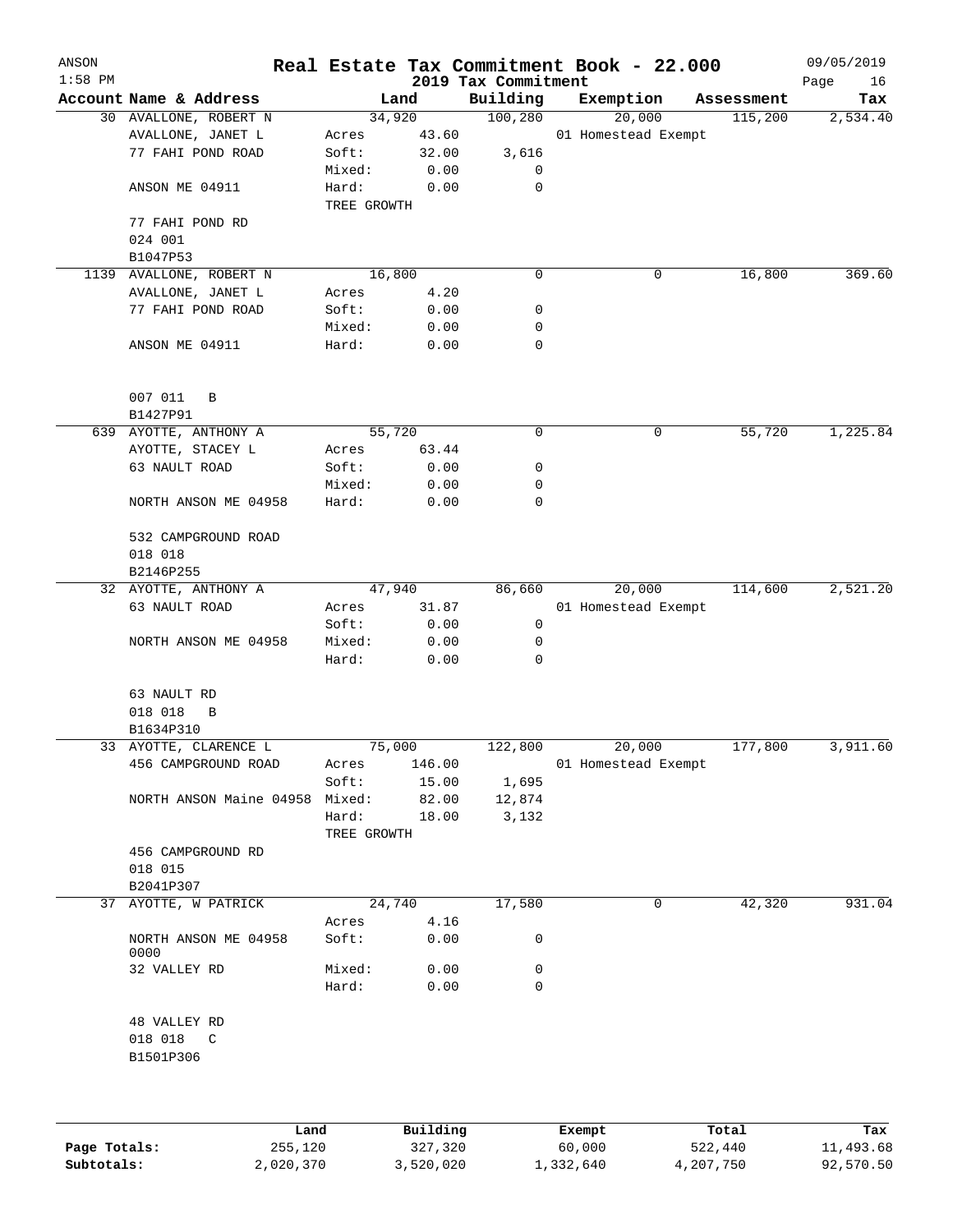| ANSON<br>$1:58$ PM |                                                                     |                 |                     | 2019 Tax Commitment | Real Estate Tax Commitment Book - 22.000 |                  | 09/05/2019        |
|--------------------|---------------------------------------------------------------------|-----------------|---------------------|---------------------|------------------------------------------|------------------|-------------------|
|                    | Account Name & Address                                              |                 | Land                | Building            | Exemption                                | Assessment       | Page<br>17<br>Tax |
|                    | 1140 AYOTTE, W PATRICK                                              |                 | 23,350              | 27,800              | 20,000                                   | 31,150           | 685.30            |
|                    |                                                                     | Acres           | 3.23                |                     | 01 Homestead Exempt                      |                  |                   |
|                    | NORTH ANSON ME 04958<br>0000                                        | Soft:           | 0.00                | 0                   |                                          |                  |                   |
|                    | 32 VALLEY RD                                                        | Mixed:          | 0.00                | 0                   |                                          |                  |                   |
|                    |                                                                     | Hard:           | 0.00                | 0                   |                                          |                  |                   |
|                    | 32 VALLEY RD                                                        |                 |                     |                     |                                          |                  |                   |
|                    | 018 018<br>$\Box$                                                   |                 |                     |                     |                                          |                  |                   |
|                    | B4650P173 04/10/2013 B3573P221 10/13/2005<br>1294 BACON, RODGER S & |                 |                     |                     | 0                                        |                  |                   |
|                    | CARLSON BACON, MURIEL                                               | Acres           | 38,500<br>118.00    | 63,760              |                                          | 102,260          | 2,249.72          |
|                    |                                                                     | Soft:           | 38.00               | 4,294               |                                          |                  |                   |
|                    | PO BOX 528                                                          | Mixed:          | 55.00               | 8,635               |                                          |                  |                   |
|                    | HARWICH PORT MA 02646<br>0000                                       | Hard:           | 5.00                | 870                 |                                          |                  |                   |
|                    |                                                                     | TREE GROWTH     |                     |                     |                                          |                  |                   |
|                    | 905 VALLEY RD                                                       |                 |                     |                     |                                          |                  |                   |
|                    | 021 001                                                             |                 |                     |                     |                                          |                  |                   |
|                    | B3714P67 07/19/2006                                                 |                 |                     |                     |                                          |                  |                   |
|                    | 1723 BAGROWSKI, JOSEPH R                                            |                 | 26,050              | 46,300              | 20,000                                   | 52,350           | 1,151.70          |
|                    | 680 PEASE HILL ROAD                                                 | Acres           | 5.03                |                     | 01 Homestead Exempt                      |                  |                   |
|                    |                                                                     | Soft:           | 0.00                | 0                   |                                          |                  |                   |
|                    | ANSON ME 04911                                                      | Mixed:          | 0.00                | 0                   |                                          |                  |                   |
|                    |                                                                     | Hard:           | 0.00                | 0                   |                                          |                  |                   |
|                    | 680 PEASE HILL RD                                                   |                 |                     |                     |                                          |                  |                   |
|                    | 012 009<br>$\mathbf{1}$                                             |                 |                     |                     |                                          |                  |                   |
|                    | B4728P20 10/25/2013                                                 |                 |                     |                     |                                          |                  |                   |
|                    | 1056 BAILEY, JOEL E                                                 |                 | 10,200              | 65,930              | 20,000                                   | 56,130           | 1,234.86          |
|                    |                                                                     | Acres           | 0.26                |                     | 01 Homestead Exempt                      |                  |                   |
|                    | NORTH ANSON ME 04958<br>0683                                        | Soft:           | 0.00                | 0                   |                                          |                  |                   |
|                    | PO BOX 683                                                          | Mixed:          | 0.00                | 0                   |                                          |                  |                   |
|                    |                                                                     | Hard:           | 0.00                | $\mathbf 0$         |                                          |                  |                   |
|                    | 17 MADISON ST                                                       |                 |                     |                     |                                          |                  |                   |
|                    | 006 005                                                             |                 |                     |                     |                                          |                  |                   |
|                    | B3624P254 01/24/2006                                                |                 |                     |                     |                                          |                  |                   |
|                    | 38 BAILEY, WALTER W                                                 |                 | 24,130              | 170,070             | 26,000                                   | 168,200          | 3,700.40          |
|                    | BAILEY, SYLVIA A                                                    | Acres           | 3.75                |                     | 01 Homestead Exempt                      |                  |                   |
|                    |                                                                     | Soft:           | 0.00                | 0                   | 02 Resident Veteran                      |                  |                   |
|                    | 5 UNION STREET<br>NORTH ANSON ME 04958                              | Mixed:<br>Hard: | 0.00<br>0.00        | 0<br>0              |                                          |                  |                   |
|                    |                                                                     |                 |                     |                     |                                          |                  |                   |
|                    | 5 UNION ST                                                          |                 |                     |                     |                                          |                  |                   |
|                    | 005 025                                                             |                 |                     |                     |                                          |                  |                   |
|                    | B1363P172                                                           |                 |                     |                     |                                          |                  |                   |
|                    | 555 BAILEY, WENDELL J.                                              |                 | 12,650              | 72,330              | 0                                        | 84,980           | 1,869.56          |
|                    | BAILEY, SUSAN L.                                                    | Acres           | 0.40                |                     |                                          |                  |                   |
|                    | PO BOX 520                                                          | Soft:           | 0.00                | 0                   |                                          |                  |                   |
|                    |                                                                     | Mixed:          | 0.00                | 0                   |                                          |                  |                   |
|                    | ANSON ME 04911                                                      | Hard:           | 0.00                | 0                   |                                          |                  |                   |
|                    | 27 WILSON ST                                                        |                 |                     |                     |                                          |                  |                   |
|                    | 003 030                                                             |                 |                     |                     |                                          |                  |                   |
|                    | B5362P24 10/13/2018                                                 |                 |                     |                     |                                          |                  |                   |
|                    |                                                                     |                 |                     |                     |                                          |                  |                   |
| Page Totals:       |                                                                     | Land<br>134,880 | Building<br>446,190 |                     | Exempt<br>86,000                         | Total<br>495,070 | Tax<br>10,891.54  |
| Subtotals:         |                                                                     | 2,155,250       | 3,966,210           |                     | 1,418,640                                | 4,702,820        | 103,462.04        |
|                    |                                                                     |                 |                     |                     |                                          |                  |                   |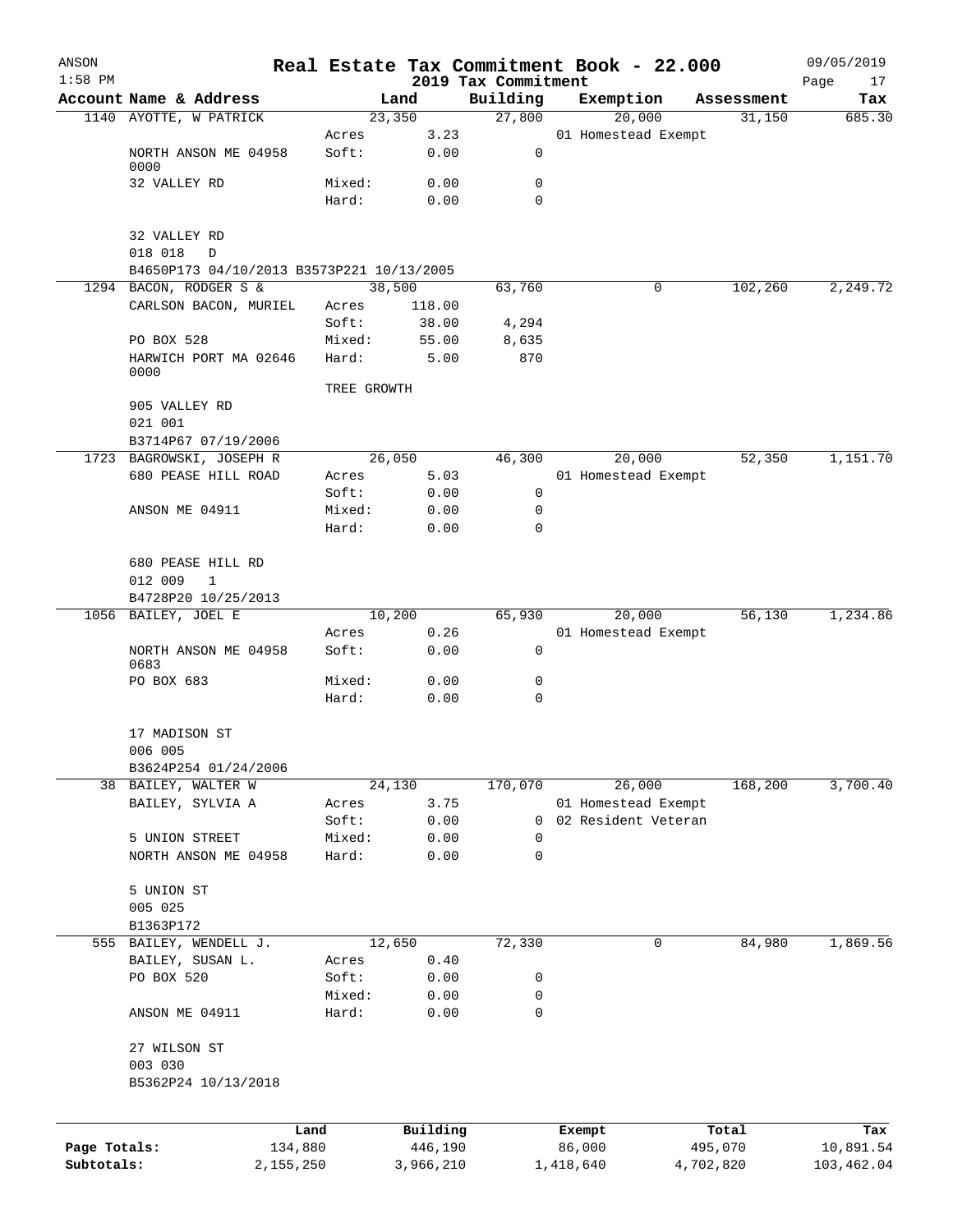| ANSON<br>$1:58$ PM |                                                                                 |                     |                 | 2019 Tax Commitment | Real Estate Tax Commitment Book - 22.000 |            | 09/05/2019<br>Page<br>18 |
|--------------------|---------------------------------------------------------------------------------|---------------------|-----------------|---------------------|------------------------------------------|------------|--------------------------|
|                    | Account Name & Address                                                          |                     | Land            | Building            | Exemption                                | Assessment | Tax                      |
|                    | 39 BAILEY, WILBERT D &<br>JUNE A (Life Estate)<br>BAILEY, BRETT J. & COLE Acres |                     | 37,400<br>33.00 | 122,530             | $\Omega$                                 | 159,930    | 3,518.46                 |
|                    | D., TRUSTEES                                                                    | Soft:               | 0.00            | 0                   |                                          |            |                          |
|                    | 162 FOUR MILE SQUARE RD Mixed:                                                  |                     | 0.00            | 0                   |                                          |            |                          |
|                    | ANSON ME 04911 0000                                                             | Hard:               | 0.00            | 0                   |                                          |            |                          |
|                    | 154 FOUR MILE SQUARE RD<br>021 007                                              |                     |                 |                     |                                          |            |                          |
|                    | B4854P302 10/21/2014 B4631P299 02/25/2013                                       |                     |                 |                     |                                          |            |                          |
|                    | 1898 BAKER, AMY J                                                               |                     | 25,400          | 24,050              | 20,000                                   | 29,450     | 647.90                   |
|                    | 1091 VALLEY ROAD                                                                | Acres<br>Soft:      | 4.60<br>0.00    | 0                   | 01 Homestead Exempt                      |            |                          |
|                    | ANSON ME 04911                                                                  | Mixed:              | 0.00            | 0                   |                                          |            |                          |
|                    |                                                                                 | Hard:               | 0.00            | 0                   |                                          |            |                          |
|                    | 1091 VALLEY RD<br>020 022<br>C                                                  |                     |                 |                     |                                          |            |                          |
|                    | B3203P320                                                                       |                     |                 |                     |                                          |            |                          |
|                    | 954 BAKER, DONNA L                                                              |                     | 20,000          | 10,110              | 20,000                                   | 10,110     | 222.42                   |
|                    | PO BOX 303                                                                      | Acres               | 1.00            |                     | 01 Homestead Exempt                      |            |                          |
|                    |                                                                                 | Soft:               | 0.00            | 0                   |                                          |            |                          |
|                    | MADISON ME 04950                                                                | Mixed:              | 0.00            | 0                   |                                          |            |                          |
|                    |                                                                                 | Hard:<br>B5050P0350 | 0.00            | 0                   |                                          |            |                          |
|                    | 006 002                                                                         |                     |                 |                     |                                          |            |                          |
|                    | B5050P350 07/20/2016 B910P382 06/22/1979                                        |                     |                 |                     |                                          |            |                          |
|                    | 1196 BAKER, LEONA                                                               |                     | 23,000          | 14,290              | 0                                        | 37,290     | 820.38                   |
|                    | PO BOX 564                                                                      | Acres               | 3.00            |                     |                                          |            |                          |
|                    | 204 HORSEBACK RD                                                                | Soft:               | 0.00            | 0                   |                                          |            |                          |
|                    | ANSON ME 04911                                                                  | Mixed:<br>Hard:     | 0.00<br>0.00    | 0<br>0              |                                          |            |                          |
|                    | 204 HORSEBACK RD<br>015 010<br>C                                                |                     |                 |                     |                                          |            |                          |
|                    | B810P898                                                                        |                     |                 |                     |                                          |            |                          |
|                    | 329 BAKER, NORMAN G                                                             |                     | 23,750          | 6,440               | 20,000                                   | 10,190     | 224.18                   |
|                    | BAKER, BECKY J                                                                  | Acres               | 3.50            |                     | 01 Homestead Exempt                      |            |                          |
|                    | 624 FOUR MILE SQUARE RD Soft:                                                   |                     | 0.00            | 0                   |                                          |            |                          |
|                    |                                                                                 | Mixed:              | 0.00            | 0                   |                                          |            |                          |
|                    | ANSON ME 04911                                                                  | Hard:               | 0.00            | 0                   |                                          |            |                          |
|                    | 624 FOUR MILE SQUARE RD<br>020 025 F                                            |                     |                 |                     |                                          |            |                          |
|                    | B2073P323                                                                       |                     |                 |                     |                                          |            |                          |
|                    | 149 BAKER, THOMAS D                                                             |                     | 29,710          | 0                   | 0                                        | 29,710     | 653.62                   |
|                    | 30 MARSH ROAD                                                                   | Acres               | 8.21            |                     |                                          |            |                          |
|                    |                                                                                 | Soft:               | 0.00            | 0                   |                                          |            |                          |
|                    | NEEDHAM MA 02492                                                                | Mixed:<br>Hard:     | 0.00<br>0.00    | 0<br>0              |                                          |            |                          |
|                    | 015 045                                                                         |                     |                 |                     |                                          |            |                          |
|                    | B3630P158 01/27/2006                                                            |                     |                 |                     |                                          |            |                          |
|                    |                                                                                 |                     |                 |                     |                                          |            |                          |

|              | Land      | Building  | Exempt    | Total     | Tax        |
|--------------|-----------|-----------|-----------|-----------|------------|
| Page Totals: | 159,260   | 177.420   | 60,000    | 276,680   | 6,086.96   |
| Subtotals:   | 2,314,510 | 4,143,630 | 1,478,640 | 4,979,500 | 109,549.00 |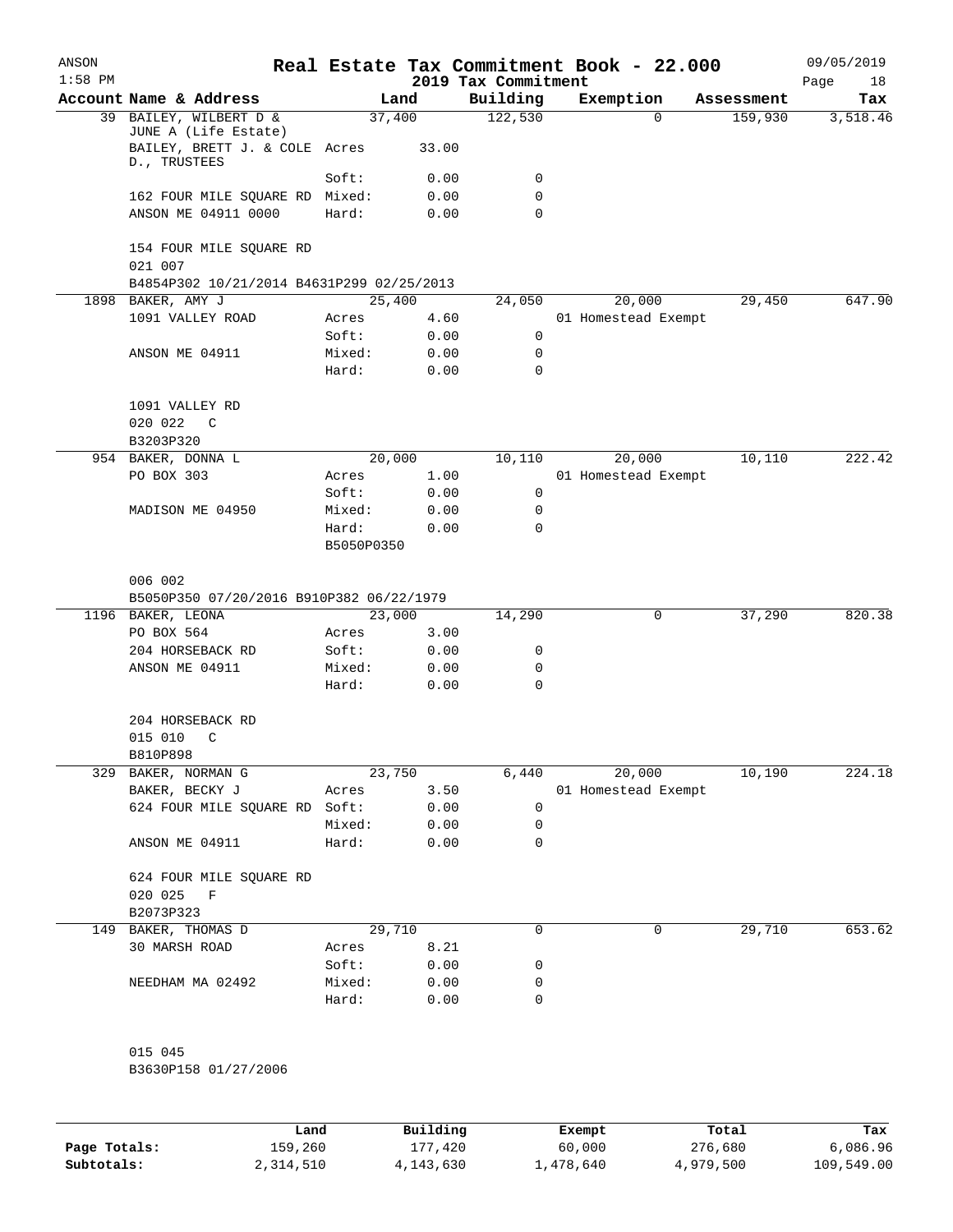| ANSON        |                                           |                |              |                     | Real Estate Tax Commitment Book - 22.000 |           |            | 09/05/2019 |
|--------------|-------------------------------------------|----------------|--------------|---------------------|------------------------------------------|-----------|------------|------------|
| $1:58$ PM    |                                           |                |              | 2019 Tax Commitment |                                          |           |            | Page<br>19 |
|              | Account Name & Address                    |                | Land         | Building            | Exemption                                |           | Assessment | Tax        |
|              | 150 BAKER, THOMAS D                       |                | 26,900       | 106,580             |                                          | $\Omega$  | 133,480    | 2,936.56   |
|              | DRUKER, SUSAN K<br>30 MARSH ROAD          | Acres<br>Soft: | 5.60<br>0.00 | 0                   |                                          |           |            |            |
|              |                                           | Mixed:         | 0.00         | 0                   |                                          |           |            |            |
|              | NEEDHAM MA 02492                          | Hard:          | 0.00         | $\mathbf 0$         |                                          |           |            |            |
|              |                                           | B4952P087 JT   |              |                     |                                          |           |            |            |
|              | 417 CAMPGROUND RD                         |                |              |                     |                                          |           |            |            |
|              | 015 046 A                                 |                |              |                     |                                          |           |            |            |
|              | B4952P87 09/04/2015 B3630P158 01/27/2006  |                |              |                     |                                          |           |            |            |
|              | 752 BARBONE, BRUCE R                      |                | 10,040       | 0                   |                                          | 0         | 10,040     | 220.88     |
|              | 509 RANDOLPH STREET                       | Acres          | 0.70         |                     |                                          |           |            |            |
|              |                                           | Soft:          | 0.00         | 0                   |                                          |           |            |            |
|              | ABINGTON MA 02351 0000                    | Mixed:         | 0.00         | 0                   |                                          |           |            |            |
|              |                                           | Hard:          | 0.00         | 0                   |                                          |           |            |            |
|              |                                           |                |              |                     |                                          |           |            |            |
|              | FOUR MILE SQUARE RD                       |                |              |                     |                                          |           |            |            |
|              | 020 026<br>D                              |                |              |                     |                                          |           |            |            |
|              | B5137P12 02/10/2017                       |                |              |                     |                                          |           |            |            |
|              | 1211 BARKWELL, REX H                      |                | 39,800       | 0                   |                                          | 0         | 39,800     | 875.60     |
|              | BARKWELL, CARLA M                         | Acres          | 179.00       |                     |                                          |           |            |            |
|              |                                           | Soft:          | 0.00         | 0                   |                                          |           |            |            |
|              | PO BOX 104                                | Mixed:         | 0.00         | 0                   |                                          |           |            |            |
|              | WENTWORTH NH 03282 0000 Hard:             |                | 146.00       | 25,404              |                                          |           |            |            |
|              |                                           | TREE GROWTH    |              |                     |                                          |           |            |            |
|              |                                           |                |              |                     |                                          |           |            |            |
|              | 017 025                                   |                |              |                     |                                          |           |            |            |
|              | B2342P128<br>1243 BARNES, DOUGLAS K., JR. |                | 21,300       | 0                   |                                          | 0         | 21,300     | 468.60     |
|              | &                                         |                |              |                     |                                          |           |            |            |
|              | HOULIHAN, SARAH M                         | Acres          | 7.80         |                     |                                          |           |            |            |
|              |                                           | Soft:          | 0.00         | 0                   |                                          |           |            |            |
|              | 188 GREENLEAF ROAD                        | Mixed:         | 0.00         | 0                   |                                          |           |            |            |
|              | ANSON ME 04911 3412                       | Hard:          | 0.00         | 0                   |                                          |           |            |            |
|              | 188 GREENLEAF RD                          |                |              |                     |                                          |           |            |            |
|              | 013 022<br>5                              |                |              |                     |                                          |           |            |            |
|              | B4722P26 10/16/2013                       |                |              |                     |                                          |           |            |            |
| 970          | BARRETTE, STEVEN E                        |                | 23,540       | 63,620              | 20,000                                   |           | 67,160     | 1,477.52   |
|              | BARRETTE, JOANNE M                        | Acres          | 3.36         |                     | 01 Homestead Exempt                      |           |            |            |
|              | PO BOX 221                                | Soft:          | 0.00         | 0                   |                                          |           |            |            |
|              |                                           | Mixed:         | 0.00         | $\mathsf{O}\xspace$ |                                          |           |            |            |
|              | NORTH ANSON ME 04958                      | Hard:          | 0.00         | 0                   |                                          |           |            |            |
|              |                                           |                |              |                     |                                          |           |            |            |
|              | 284 SOLON RD                              |                |              |                     |                                          |           |            |            |
|              | 024 024<br>4                              |                |              |                     |                                          |           |            |            |
|              | B2900P94                                  |                |              |                     |                                          |           |            |            |
| 1149         | BARRY, DEBRA E                            |                | 31,990       | 98,560              | 20,000                                   |           | 110,550    | 2,432.10   |
|              |                                           | Acres          | 10.49        |                     | 01 Homestead Exempt                      |           |            |            |
|              | ANSON ME 04911 0111                       | Soft:          | 0.00         | $\mathsf{O}\xspace$ |                                          |           |            |            |
|              | PO BOX 111                                | Mixed:         | 0.00         | 0                   |                                          |           |            |            |
|              |                                           | Hard:          | 0.00         | 0                   |                                          |           |            |            |
|              |                                           |                |              |                     |                                          |           |            |            |
|              | 29 WARD ST                                |                |              |                     |                                          |           |            |            |
|              | 010 034<br>B2519P188                      |                |              |                     |                                          |           |            |            |
|              |                                           |                |              |                     |                                          |           |            |            |
|              |                                           |                |              |                     |                                          |           |            |            |
|              |                                           | Land           | Building     |                     | Exempt                                   |           | Total      | Tax        |
| Page Totals: | 153,570                                   |                | 268,760      |                     | 40,000                                   | 382,330   |            | 8,411.26   |
| Subtotals:   | 2,468,080                                 |                | 4, 412, 390  |                     | 1,518,640                                | 5,361,830 |            | 117,960.26 |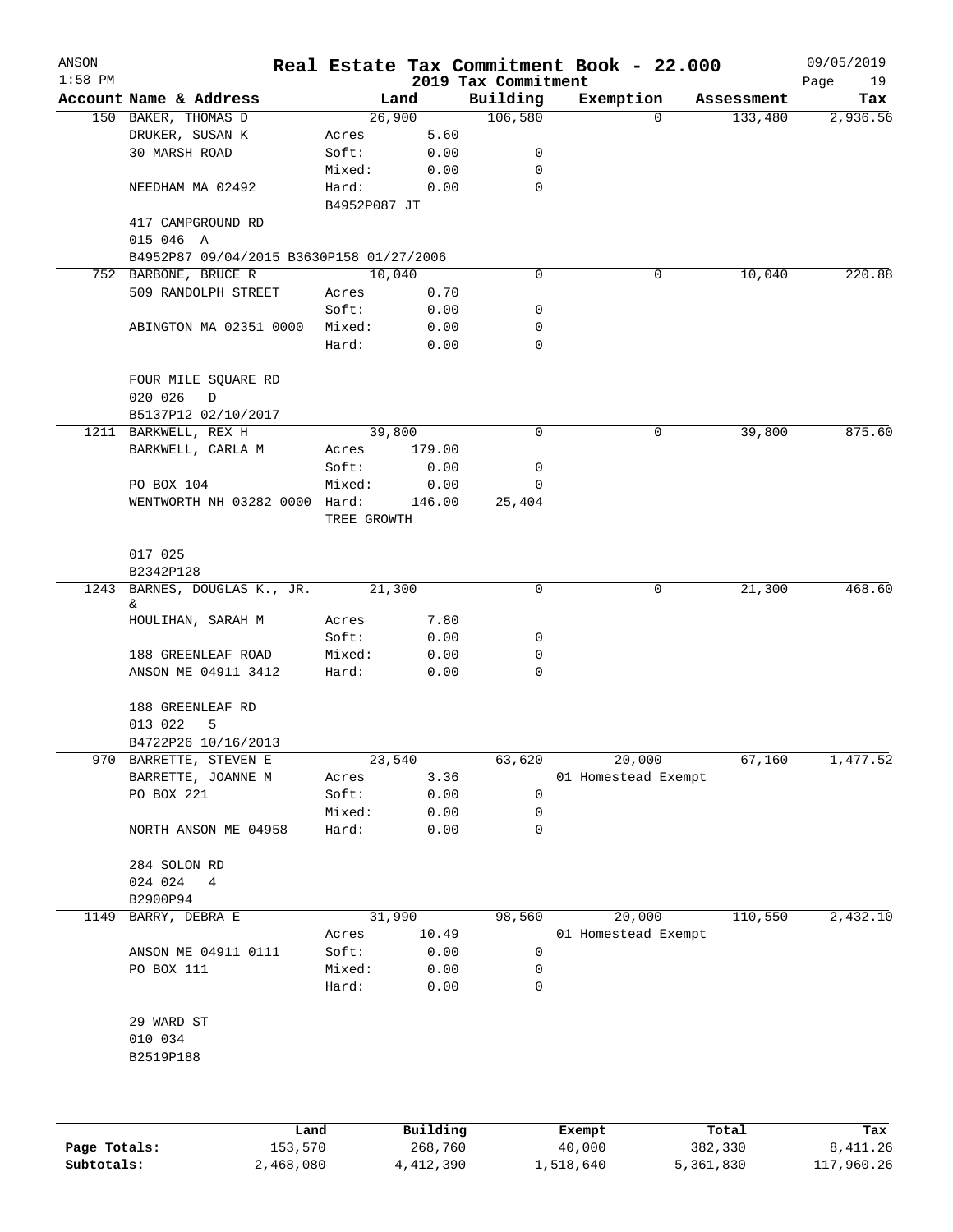| ANSON<br>$1:58$ PM |                                        |                     |               | 2019 Tax Commitment | Real Estate Tax Commitment Book - 22.000 |            | 09/05/2019<br>Page<br>20 |
|--------------------|----------------------------------------|---------------------|---------------|---------------------|------------------------------------------|------------|--------------------------|
|                    | Account Name & Address                 |                     | Land          | Building            | Exemption                                | Assessment | Tax                      |
|                    | 50 BARTLETT, DONNA M                   |                     | 20,890        | 83,750              | 20,000                                   | 84,640     | 1,862.08                 |
|                    | BARTLETT, WENDELL G.<br><b>ESTATE</b>  | Acres               | 1.59          |                     | 01 Homestead Exempt                      |            |                          |
|                    | PO BOX 184                             | Soft:<br>Mixed:     | 0.00<br>0.00  | 0<br>0              |                                          |            |                          |
|                    | NORTH ANSON ME 04958<br>$-0184$        | Hard:               | 0.00          | $\mathbf 0$         |                                          |            |                          |
|                    | 754 RIVER RD<br>017 008<br>B845P142    |                     |               |                     |                                          |            |                          |
|                    | 667 BASSETT, WAYNE E                   |                     | 6,630         | 38,710              | 20,000                                   | 25,340     | 557.48                   |
|                    | BASSETT, SUZANNE                       | Acres               | 0.11          |                     | 01 Homestead Exempt                      |            |                          |
|                    | PO BOX 594                             | Soft:               | 0.00          | 0                   |                                          |            |                          |
|                    |                                        | Mixed:              | 0.00          | 0                   |                                          |            |                          |
|                    | ANSON ME 04911                         | Hard:               | 0.00          | $\mathbf 0$         |                                          |            |                          |
|                    | 37 FINCH ST<br>003 031<br>$\mathsf{C}$ |                     |               |                     |                                          |            |                          |
| 1797               | B4137P42 05/14/2009                    |                     | 27,500        |                     | 20,000                                   | 86,700     | 1,907.40                 |
|                    | BATES, MARTIN W<br>BATES, RAYLENE V    |                     |               | 79,200              | 01 Homestead Exempt                      |            |                          |
|                    | 170 BARRON ROAD                        | Acres<br>Soft:      | 11.00<br>0.00 | 0                   |                                          |            |                          |
|                    |                                        |                     |               | 0                   |                                          |            |                          |
|                    | EMBDEN ME 04958                        | Mixed:<br>Hard:     | 0.00<br>0.00  | 0                   |                                          |            |                          |
|                    | 022 001<br>1 A                         |                     |               |                     |                                          |            |                          |
|                    | B4851P237 11/13/2014                   |                     |               |                     |                                          |            |                          |
|                    | 242 BEANE SMITH, JAIME D               |                     | 0             | 14,900              | 14,900                                   | 0          | 0.00                     |
|                    | PO BOX 612                             |                     |               |                     | 01 Homestead Exempt                      |            |                          |
|                    | NORTH ANSON ME 04958                   |                     |               |                     |                                          |            |                          |
|                    | 845 RIVER RD<br>017 015<br>ON          |                     |               |                     |                                          |            |                          |
| 619                | BEANE, CARRIE M                        |                     | 46,000        | 80,460              | 20,000                                   | 106,460    | 2,342.12                 |
|                    | BEANE, LEO C                           | Acres               | 20.50         |                     | 01 Homestead Exempt                      |            |                          |
|                    | PO BOX 217                             | Soft:               | 0.00          | 0                   |                                          |            |                          |
|                    |                                        | Mixed:              | 0.00          | 0                   |                                          |            |                          |
|                    | NORTH ANSON ME 04958                   | Hard:               | 0.00          | 0                   |                                          |            |                          |
|                    | 847 RIVER RD<br>017 015                |                     |               |                     |                                          |            |                          |
|                    | B2252P39                               |                     |               |                     |                                          |            |                          |
|                    | 1436 BEANE, ELEANOR M                  |                     | 14,280        | 35,200              | 26,000                                   | 23,480     | 516.56                   |
|                    | PO BOX 115                             | Acres               | 0.51          |                     | 01 Homestead Exempt                      |            |                          |
|                    |                                        | Soft:               | 0.00          | $\mathbf{0}$        | 03 Resident Veteran Widow                |            |                          |
|                    | NORTH ANSON ME 04958                   | Mixed:              | 0.00          | 0                   |                                          |            |                          |
|                    |                                        | Hard:<br>B5076P0133 | 0.00          | 0                   |                                          |            |                          |
|                    | 12 Union Street                        |                     |               |                     |                                          |            |                          |
|                    | 005 014                                |                     |               |                     |                                          |            |                          |
|                    | B5076P133 09/10/2016                   |                     |               |                     |                                          |            |                          |
|                    |                                        |                     |               |                     |                                          |            |                          |

|              | Land      | Building  | Exempt    | Total     | Tax         |
|--------------|-----------|-----------|-----------|-----------|-------------|
| Page Totals: | 115,300   | 332,220   | 120,900   | 326,620   | 7,185.64    |
| Subtotals:   | 2,583,380 | 4,744,610 | 1,639,540 | 5,688,450 | 125, 145.90 |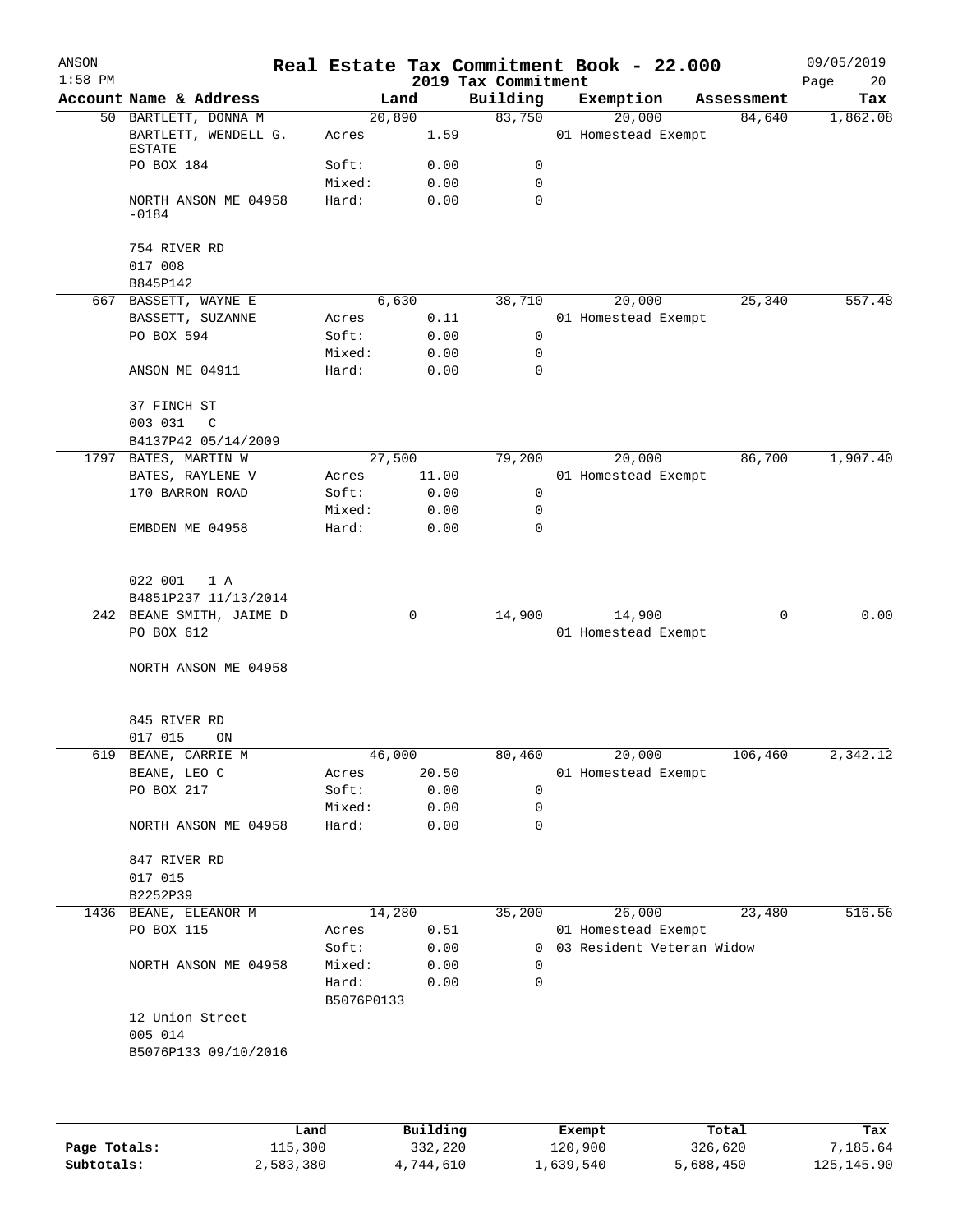| ANSON        |                                                   |            |                     |                                 | Real Estate Tax Commitment Book - 22.000 |                  | 09/05/2019        |
|--------------|---------------------------------------------------|------------|---------------------|---------------------------------|------------------------------------------|------------------|-------------------|
| $1:58$ PM    | Account Name & Address                            |            | Land                | 2019 Tax Commitment<br>Building | Exemption                                | Assessment       | Page<br>21<br>Tax |
|              | 60 BEANE, KENNETH H, TRUST                        | 18,830     |                     | 15,760                          | $\Omega$                                 | 34,590           | 760.98            |
|              | C/O RACHEL BEANE                                  | Acres      | 0.55                |                                 |                                          |                  |                   |
|              |                                                   | Soft:      | 0.00                | 0                               |                                          |                  |                   |
|              | PO BOX 66                                         | Mixed:     | 0.00                | $\mathbf 0$                     |                                          |                  |                   |
|              | NORTH ANSON ME 04958                              | Hard:      | 0.00                | $\mathbf 0$                     |                                          |                  |                   |
|              | 0066                                              |            |                     |                                 |                                          |                  |                   |
|              | 7 HIGH ST                                         |            |                     |                                 |                                          |                  |                   |
|              | 006 050<br>$\overline{B}$<br>B5268P317 04/13/2018 |            |                     |                                 |                                          |                  |                   |
|              | 155 BEANE, KRISTI R                               |            | 13,270              | 53,230                          | 20,000                                   | 46,500           | 1,023.00          |
|              | BEANE, LEO & CARRIE                               | Acres      | 0.44                |                                 | 01 Homestead Exempt                      |                  |                   |
|              | 49 UNION STREET                                   | Soft:      | 0.00                | 0                               |                                          |                  |                   |
|              |                                                   | Mixed:     | 0.00                | $\mathbf 0$                     |                                          |                  |                   |
|              | NORTH ANSON ME 04958                              | Hard:      | 0.00                | $\mathbf 0$                     |                                          |                  |                   |
|              | 49 UNION ST                                       |            |                     |                                 |                                          |                  |                   |
|              | 005 032                                           |            |                     |                                 |                                          |                  |                   |
|              | B5264P313 03/30/2018 B4798P87 06/20/2014          |            |                     |                                 |                                          |                  |                   |
|              | 308 BEANE, LISA M                                 |            | 10,000              | 47,810                          | 20,000                                   | 37,810           | 831.82            |
|              | PO BOX 484                                        | Acres      | 0.25                |                                 | 01 Homestead Exempt                      |                  |                   |
|              |                                                   | Soft:      | 0.00                | 0                               |                                          |                  |                   |
|              | ANSON ME 04911                                    | Mixed:     | 0.00                | 0                               |                                          |                  |                   |
|              |                                                   | Hard:      | 0.00                | $\mathbf 0$                     |                                          |                  |                   |
|              | 11 PINE ST                                        |            |                     |                                 |                                          |                  |                   |
|              | 002 042                                           |            |                     |                                 |                                          |                  |                   |
|              | B3145P190                                         |            |                     |                                 |                                          |                  |                   |
|              | 1929 BEANE, RACHEL F                              |            | 0                   | 2,600                           | 0                                        | 2,600            | 57.20             |
|              | PO BOX 66                                         |            |                     |                                 |                                          |                  |                   |
|              | NORTH ANSON ME 04958                              |            |                     |                                 |                                          |                  |                   |
|              |                                                   |            |                     |                                 |                                          |                  |                   |
|              | 7 HIGH ST                                         |            |                     |                                 |                                          |                  |                   |
|              | 006 050B ON                                       |            |                     |                                 |                                          |                  |                   |
|              | B5227P282 11/17/2017                              |            |                     |                                 |                                          |                  |                   |
|              | 1237 BEAROR, JAMES A                              | 33,700     |                     | 61,820                          | 20,000                                   | 75,520           | 1,661.44          |
|              | 85 TOWN FARM ROAD                                 | Acres      | 14.00               |                                 | 01 Homestead Exempt                      |                  |                   |
|              |                                                   | Soft:      | 0.00                | 0                               |                                          |                  |                   |
|              | NORTH ANSON ME 04958                              | Mixed:     | 0.00                | 0                               |                                          |                  |                   |
|              |                                                   | Hard:      | 0.00                | 0                               |                                          |                  |                   |
|              | 85 TOWN FARM RD                                   |            |                     |                                 |                                          |                  |                   |
|              | 023 045                                           |            |                     |                                 |                                          |                  |                   |
|              | B3340P121 07/08/2004                              |            |                     |                                 |                                          |                  |                   |
| 1213         | BEAROR, RONALD                                    | 16,490     |                     | 77,000                          | 20,000                                   | 73,490           | 1,616.78          |
|              | BEAROR, PETRINA                                   | Acres      | 0.68                |                                 | 01 Homestead Exempt                      |                  |                   |
|              | PO BOX 357                                        | Soft:      | 0.00                | 0                               |                                          |                  |                   |
|              |                                                   | Mixed:     | 0.00                | 0                               |                                          |                  |                   |
|              | ANSON ME 04911                                    | Hard:      | 0.00                | 0                               |                                          |                  |                   |
|              | 64 HILLTOP RD                                     | B4968P0289 |                     |                                 |                                          |                  |                   |
|              | 010 036<br>В                                      |            |                     |                                 |                                          |                  |                   |
|              | B5299P206 06/29/2018                              |            |                     |                                 |                                          |                  |                   |
|              |                                                   |            |                     |                                 |                                          |                  |                   |
|              |                                                   |            |                     |                                 |                                          |                  |                   |
| Page Totals: | 92,290                                            | Land       | Building<br>258,220 |                                 | Exempt<br>80,000                         | Total<br>270,510 | Tax<br>5,951.22   |
|              |                                                   |            |                     |                                 |                                          |                  |                   |

**Subtotals:** 2,675,670 5,002,830 1,719,540 5,958,960 131,097.12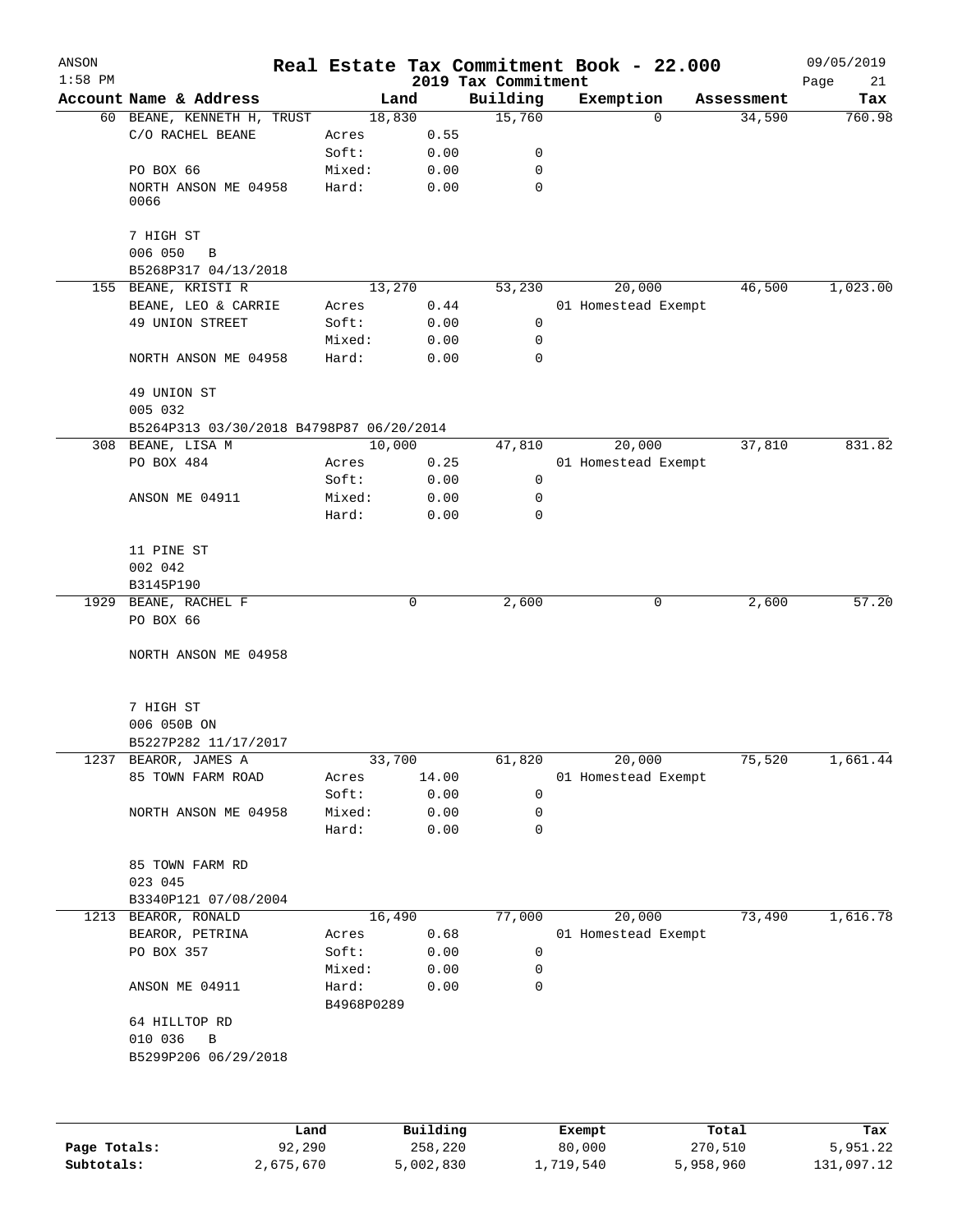| ANSON<br>$1:58$ PM |                               |        |          |                                 | Real Estate Tax Commitment Book - 22.000 |            | 09/05/2019        |
|--------------------|-------------------------------|--------|----------|---------------------------------|------------------------------------------|------------|-------------------|
|                    | Account Name & Address        |        | Land     | 2019 Tax Commitment<br>Building | Exemption                                | Assessment | Page<br>22<br>Tax |
|                    | 1936 BEAUFORT, KENNETH E      |        | 30,800   | 110,440                         | 20,000                                   | 121,240    | 2,667.28          |
|                    | BEAUFORT, GRACE A             | Acres  | 14.30    |                                 | 01 Homestead Exempt                      |            |                   |
|                    | 39 GRUMPY MEN AVENUE          | Soft:  | 0.00     | 0                               |                                          |            |                   |
|                    |                               | Mixed: | 0.00     | 0                               |                                          |            |                   |
|                    | NORTH ANSON ME 04958          | Hard:  | 0.00     | 0                               |                                          |            |                   |
|                    |                               |        |          |                                 |                                          |            |                   |
|                    | 39 GRUMPY MEN AVE             |        |          |                                 |                                          |            |                   |
|                    | 017 045                       |        |          |                                 |                                          |            |                   |
|                    | B3659P272 04/07/2006          |        |          |                                 |                                          |            |                   |
|                    | 63 BEAULIEU, DANA W           |        | 39,250   | 92,920                          | 20,000                                   | 112,170    | 2,467.74          |
|                    | BEAULIEU, NARCISA B           | Acres  | 17.75    |                                 | 01 Homestead Exempt                      |            |                   |
|                    | 14 HILLTOP ROAD               | Soft:  | 0.00     | 0                               |                                          |            |                   |
|                    |                               | Mixed: | 0.00     | 0                               |                                          |            |                   |
|                    | ANSON ME 04911                | Hard:  | 0.00     | $\mathbf 0$                     |                                          |            |                   |
|                    |                               |        |          |                                 |                                          |            |                   |
|                    | 14 HILLTOP RD                 |        |          |                                 |                                          |            |                   |
|                    | 010 038                       |        |          |                                 |                                          |            |                   |
|                    | B2359P206                     |        |          |                                 |                                          |            |                   |
|                    | 549 BEAULIEU, MARIE S         |        | 12,000   | 122,990                         | 0                                        | 134,990    | 2,969.78          |
|                    | CARREIRO, DERIVAL M           | Acres  | 0.36     |                                 |                                          |            |                   |
|                    | 370 CAMPGROUND ROAD           | Soft:  | 0.00     | 0                               |                                          |            |                   |
|                    |                               | Mixed: | 0.00     | 0                               |                                          |            |                   |
|                    | NORTH ANSON ME 04958          | Hard:  | 0.00     | $\mathbf 0$                     |                                          |            |                   |
|                    |                               |        |          |                                 |                                          |            |                   |
|                    | 7 COURT ST                    |        |          |                                 |                                          |            |                   |
|                    | 006 029                       |        |          |                                 |                                          |            |                   |
|                    | B4773P313 04/11/2014          |        |          |                                 |                                          |            |                   |
|                    | 15 BEAULIEU, MARIE S. &       |        | 22,700   | 43,190                          | 20,000                                   | 45,890     | 1,009.58          |
|                    | CARREIRO, GRACE N. &          | Acres  | 2.80     |                                 | 01 Homestead Exempt                      |            |                   |
|                    | DERIVAL                       |        |          |                                 |                                          |            |                   |
|                    | 370 CAMPGROUND ROAD           | Soft:  | 0.00     | 0                               |                                          |            |                   |
|                    |                               | Mixed: | 0.00     | 0                               |                                          |            |                   |
|                    | NORTH ANSON ME 04958          | Hard:  | 0.00     | $\mathbf 0$                     |                                          |            |                   |
|                    |                               |        |          |                                 |                                          |            |                   |
|                    | 84 NORTH MAIN ST              |        |          |                                 |                                          |            |                   |
|                    | 006 068                       |        |          |                                 |                                          |            |                   |
|                    | B4468P210 11/29/2011          |        |          |                                 |                                          |            |                   |
|                    | 1490 BEAULIEU, ROGER P        |        | 33,680   | 20,170                          | 20,000                                   | 33,850     | 744.70            |
|                    | 517 FOUR MILE SQUEARE<br>ROAD | Acres  | 12.18    |                                 | 01 Homestead Exempt                      |            |                   |
|                    |                               | Soft:  | 0.00     | 0                               |                                          |            |                   |
|                    | ANSON ME 04911                | Mixed: | 0.00     | 0                               |                                          |            |                   |
|                    |                               | Hard:  | 0.00     | 0                               |                                          |            |                   |
|                    |                               |        |          |                                 |                                          |            |                   |
|                    | 517 FOUR MILE SQUARE RD       |        |          |                                 |                                          |            |                   |
|                    | 021 023<br>$\mathbf{1}$       |        |          |                                 |                                          |            |                   |
|                    | B4782P73 05/12/2014           |        |          |                                 |                                          |            |                   |
|                    | 822 BELANGER, IAN K           |        | 29,100   | 18,440                          | 20,000                                   | 27,540     | 605.88            |
|                    |                               | Acres  | 7.60     |                                 | 01 Homestead Exempt                      |            |                   |
|                    | ANSON ME 04911 0000           | Soft:  | 0.00     | 0                               |                                          |            |                   |
|                    | 176 FLETCHER RD               | Mixed: | 0.00     | 0                               |                                          |            |                   |
|                    |                               | Hard:  | 0.00     | 0                               |                                          |            |                   |
|                    |                               |        |          |                                 |                                          |            |                   |
|                    | 176 FLETCHER RD               |        |          |                                 |                                          |            |                   |
|                    | 013 008<br>C                  |        |          |                                 |                                          |            |                   |
|                    | B3786P197 11/11/2006          |        |          |                                 |                                          |            |                   |
|                    |                               |        |          |                                 |                                          |            |                   |
|                    |                               |        |          |                                 |                                          |            |                   |
|                    |                               | Land   | Building |                                 | Exempt                                   | Total      | Tax               |
| Page Totals:       | 167,530                       |        | 408,150  |                                 | 100,000                                  | 475,680    | 10,464.96         |

**Subtotals:** 2,843,200 5,410,980 1,819,540 6,434,640 141,562.08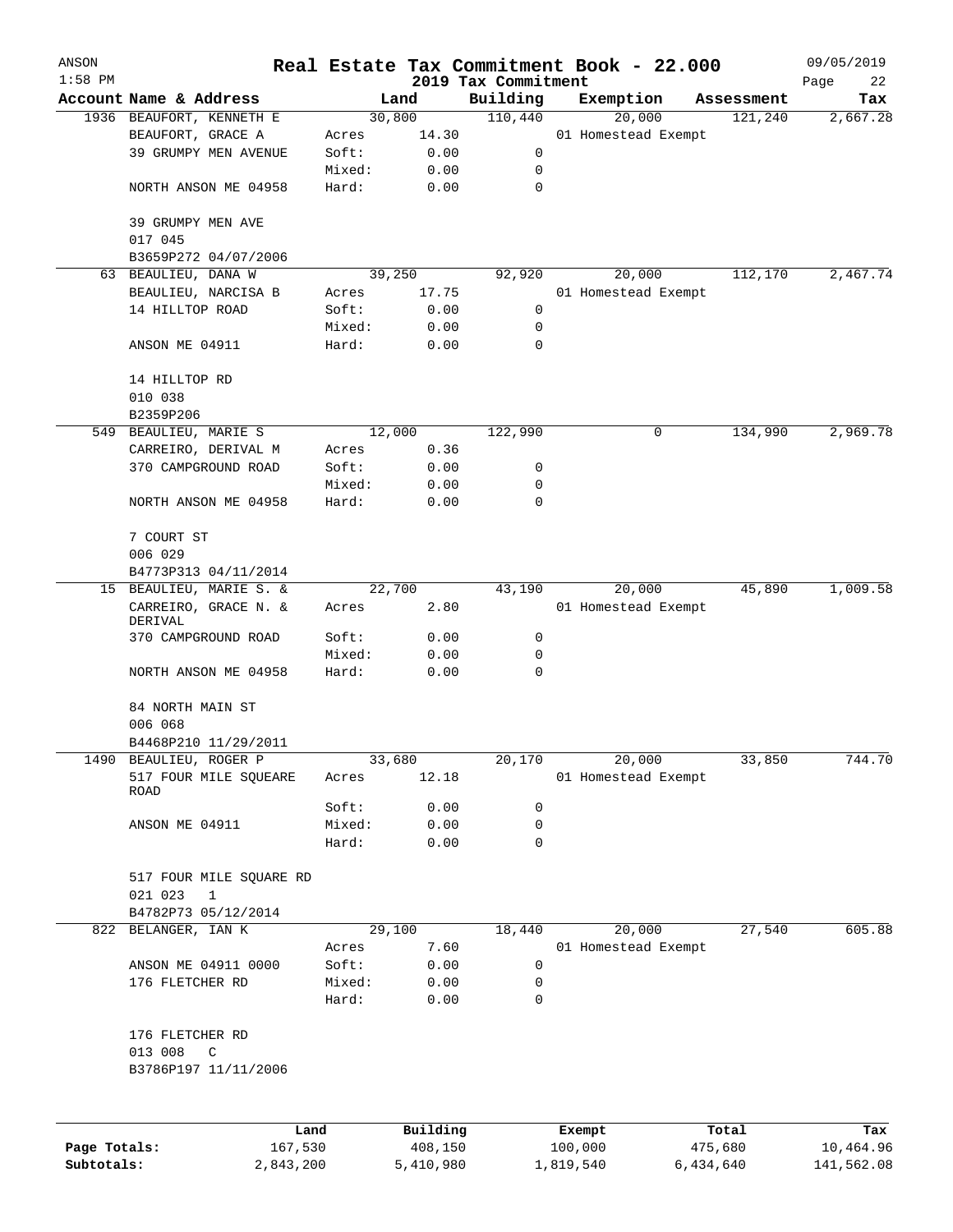| ANSON     |                                                           |                 |                |                                 | Real Estate Tax Commitment Book - 22.000 |              | 09/05/2019        |
|-----------|-----------------------------------------------------------|-----------------|----------------|---------------------------------|------------------------------------------|--------------|-------------------|
| $1:58$ PM | Account Name & Address                                    |                 | Land           | 2019 Tax Commitment<br>Building | Exemption                                | Assessment   | 23<br>Page<br>Tax |
|           | 1515 BELANGER, ROBBIE A                                   |                 | 27,500         | 38,560                          | 20,000                                   | 46,060       | 1,013.32          |
|           | 303 WEST MILLS ROAD                                       | Acres           | 6.00           |                                 | 01 Homestead Exempt                      |              |                   |
|           |                                                           | Soft:           | 0.00           | 0                               |                                          |              |                   |
|           | ANSON ME 04911                                            | Mixed:          | 0.00           | 0                               |                                          |              |                   |
|           |                                                           | Hard:           | 0.00           | 0                               |                                          |              |                   |
|           | 303 WEST MILLS RD<br>011 032<br>5                         |                 |                |                                 |                                          |              |                   |
|           | B5060P144 08/10/2016 B4509P340 03/27/2012                 |                 |                |                                 |                                          |              |                   |
|           | 71 BELL, STEPHEN B                                        |                 | 50, 500        | 76,030                          | 20,000                                   | 106,530      | 2,343.66          |
|           | PO BOX 247                                                | Acres           | 29.00          |                                 | 01 Homestead Exempt                      |              |                   |
|           |                                                           | Soft:           | 0.00           | 0                               |                                          |              |                   |
|           | ANSON ME 04911                                            | Mixed:<br>Hard: | 0.00<br>0.00   | 0<br>$\mathbf 0$                |                                          |              |                   |
|           | 783 HOLLIN WAITE HILL<br>020 019                          |                 |                |                                 |                                          |              |                   |
|           | B2006P269 B823P485 11/13/1972                             |                 |                |                                 |                                          |              |                   |
|           | 1252 BERLINGHOFF, WILLIAM P                               |                 | 43,900         | 0                               |                                          | 0<br>43,900  | 965.80            |
|           |                                                           | Acres           | 39.80          |                                 |                                          |              |                   |
|           | FARMINGTON ME 04938<br>0000                               | Soft:           | 0.00           | 0                               |                                          |              |                   |
|           | 104 COURT ST                                              | Mixed:          | 0.00           | 0                               |                                          |              |                   |
|           |                                                           | Hard:           | 0.00           | 0                               |                                          |              |                   |
|           | 011 043<br>B<br>B4352P211 12/20/2010                      |                 |                |                                 |                                          |              |                   |
|           | 216 BERNIER, GARY                                         |                 | 18,230         | 18,710                          |                                          | 36,940<br>0  | 812.68            |
|           | BERNIER, CATHY                                            | Acres           | 3.82           |                                 |                                          |              |                   |
|           | 9 COVENTRY DR                                             | Soft:<br>Mixed: | 0.00<br>0.00   | 0<br>0                          |                                          |              |                   |
|           | LIMINGTON ME 04049 0000 Hard:                             |                 | 0.00           | $\mathbf 0$                     |                                          |              |                   |
|           |                                                           |                 |                |                                 |                                          |              |                   |
|           | 014 041<br>4                                              |                 |                |                                 |                                          |              |                   |
| 117       | B3683P134 05/26/2006<br>BERUBE, ZOYA                      |                 |                |                                 |                                          | 0            | 1,221.44          |
|           | BERUBE, LAWRENCE M                                        | Acres           | 21,850<br>2.23 | 33,670                          |                                          | 55,520       |                   |
|           | 152 WEST MILLS ROAD                                       | Soft:           | 0.00           | 0                               |                                          |              |                   |
|           |                                                           | Mixed:          | 0.00           | 0                               |                                          |              |                   |
|           | ANSON ME 04911                                            | Hard:           | 0.00           | 0                               |                                          |              |                   |
|           | 147 WEST MILLS RD                                         | B5196P068 JT    |                |                                 |                                          |              |                   |
|           | 010 015<br>1                                              |                 |                |                                 |                                          |              |                   |
|           | B5196P68 08/22/2017 B4818P219 08/14/2014                  |                 |                |                                 |                                          | 131,810<br>0 |                   |
|           | 1334 BERUBE, ZOYA                                         |                 | 25,540         | 106,270                         |                                          |              | 2,899.82          |
|           | BERUBE, LAWRENCE M<br>152 WEST MILLS ROAD                 | Acres<br>Soft:  | 14.67<br>0.00  | 0                               |                                          |              |                   |
|           |                                                           | Mixed:          | 0.00           | 0                               |                                          |              |                   |
|           | ANSON ME 04911                                            | Hard:           | 0.00           | $\mathbf 0$                     |                                          |              |                   |
|           | 152 WEST MILLS RD                                         | B5148P0257      |                |                                 |                                          |              |                   |
|           | 010 012<br>B<br>B5148P257 04/18/2017 B4240P263 02/11/2010 |                 |                |                                 |                                          |              |                   |
|           |                                                           |                 |                |                                 |                                          |              |                   |
|           |                                                           | Land            | Building       |                                 | <b>Exempt</b>                            | Total        | Tax               |

|              | Land      | Building  | Exempt    | Total     | Tax        |
|--------------|-----------|-----------|-----------|-----------|------------|
| Page Totals: | 187,520   | 273,240   | 40,000    | 420,760   | 9,256.72   |
| Subtotals:   | 3,030,720 | 5,684,220 | 1,859,540 | 6,855,400 | 150,818.80 |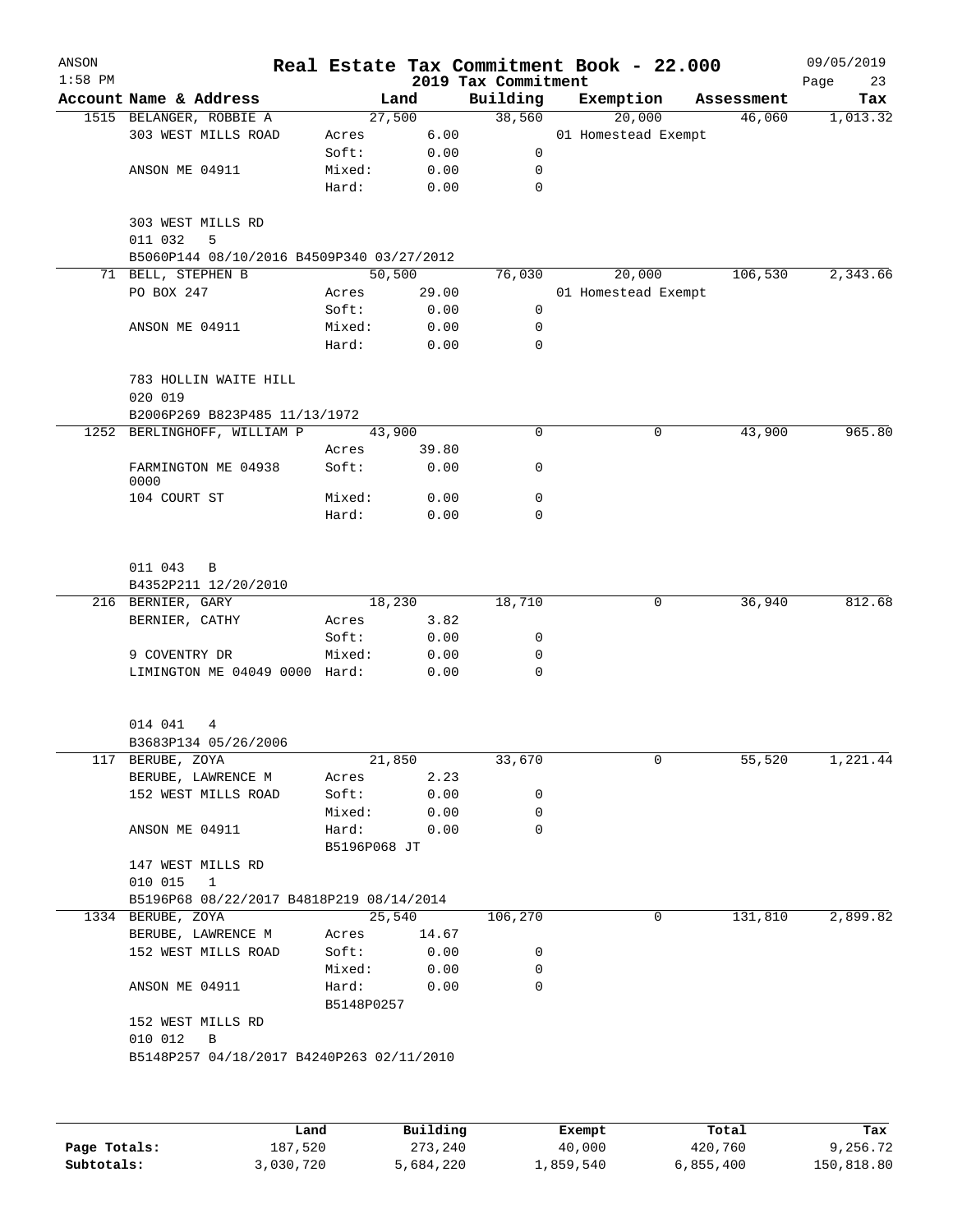| ANSON<br>$1:58$ PM |                                           |        |       | 2019 Tax Commitment | Real Estate Tax Commitment Book - 22.000 |            | 09/05/2019<br>Page<br>24 |
|--------------------|-------------------------------------------|--------|-------|---------------------|------------------------------------------|------------|--------------------------|
|                    | Account Name & Address                    | Land   |       | Building            | Exemption                                | Assessment | Tax                      |
|                    | 255 BESSEY, TIA LOVE                      | 10,580 |       | 46,860              | $\Omega$                                 | 57,440     | 1,263.68                 |
|                    | HARRINGTON, BRANDON LEE                   | Acres  | 0.28  |                     |                                          |            |                          |
|                    | 73 RANDALL STREET                         | Soft:  | 0.00  | 0                   |                                          |            |                          |
|                    |                                           | Mixed: | 0.00  | 0                   |                                          |            |                          |
|                    | ANSON ME 04911                            | Hard:  | 0.00  | $\mathbf 0$         |                                          |            |                          |
|                    | 73 RANDALL ST                             |        |       |                     |                                          |            |                          |
|                    | 003 010                                   |        |       |                     |                                          |            |                          |
|                    | B5362P111 06/21/2018                      |        |       |                     |                                          |            |                          |
|                    | 77 BESSEY, VAUGHN B                       | 17,890 |       | 63,450              | 26,000                                   | 55,340     | 1,217.48                 |
|                    | BESSEY, EVANGELINE B                      | Acres  | 0.80  |                     | 01 Homestead Exempt                      |            |                          |
|                    | 835 RIVER ROAD                            | Soft:  | 0.00  | $\mathbf{0}$        | 02 Resident Veteran                      |            |                          |
|                    |                                           | Mixed: | 0.00  | 0                   |                                          |            |                          |
|                    | NORTH ANSON ME 04958                      | Hard:  | 0.00  | $\mathbf 0$         |                                          |            |                          |
|                    | 835 RIVER RD                              |        |       |                     |                                          |            |                          |
|                    | 017 015<br>Α                              |        |       |                     |                                          |            |                          |
|                    | B1517P229                                 |        |       |                     |                                          |            |                          |
|                    | 1016 BEVANS, ANTHONY                      | 20,100 |       | 0                   | 0                                        | 20,100     | 442.20                   |
|                    | BEVANS, DEBRA J                           | Acres  | 11.10 |                     |                                          |            |                          |
|                    | 79 HOXIE ROAD                             | Soft:  | 0.00  | 0                   |                                          |            |                          |
|                    |                                           | Mixed: | 0.00  | 0                   |                                          |            |                          |
|                    | RICHMOND RI 02892                         | Hard:  | 0.00  | 0                   |                                          |            |                          |
|                    |                                           |        |       |                     |                                          |            |                          |
|                    | 024 028<br>C                              |        |       |                     |                                          |            |                          |
|                    | B4949P234 08/26/2015                      |        |       |                     |                                          |            |                          |
|                    | 1865 BEVANS, ANTHONY                      | 21,000 |       | 73,370              | 0                                        | 94,370     | 2,076.14                 |
|                    | BEVANS, DEBRA J                           | Acres  | 5.00  |                     |                                          |            |                          |
|                    |                                           | Soft:  | 0.00  | 0                   |                                          |            |                          |
|                    | 79 HOXIE RD                               | Mixed: | 0.00  | 0                   |                                          |            |                          |
|                    | RICHMOND RI 02832 0000                    | Hard:  | 0.00  | 0                   |                                          |            |                          |
|                    | 45 WEEKS DR                               |        |       |                     |                                          |            |                          |
|                    | 024 031                                   |        |       |                     |                                          |            |                          |
|                    | B4512P289 04/03/2012                      |        |       |                     |                                          |            |                          |
|                    | 10 BIGELOW, LARRY R                       | 27,200 |       | 38,700              | 20,000                                   | 45,900     | 1,009.80                 |
|                    | BOYCE, ALICE I                            | Acres  | 5.80  |                     | 01 Homestead Exempt                      |            |                          |
|                    |                                           | Soft:  | 0.00  | 0                   |                                          |            |                          |
|                    | 170 EMBDEN POND RD                        | Mixed: | 0.00  | 0                   |                                          |            |                          |
|                    | NORTH ANSON ME 04958<br>0000              | Hard:  | 0.00  | 0                   |                                          |            |                          |
|                    | 170 EMBDEN POND RD                        |        |       |                     |                                          |            |                          |
|                    | 023 034<br>$\mathbb D$                    |        |       |                     |                                          |            |                          |
|                    | B4908P111 05/26/2015 B4183P229 03/31/2007 |        |       |                     |                                          |            |                          |
|                    | 1483 BILLINGS, CHERYL &                   | 39,500 |       | 91,670              | 20,000                                   | 111,170    | 2,445.74                 |
|                    | TOLX, ERNEST                              | Acres  | 18.00 |                     | 01 Homestead Exempt                      |            |                          |
|                    |                                           | Soft:  | 0.00  | 0                   |                                          |            |                          |
|                    | PO BOX 136                                | Mixed: | 0.00  | 0                   |                                          |            |                          |
|                    | ANSON ME 04911 0136                       | Hard:  | 0.00  | 0                   |                                          |            |                          |
|                    | 115 STARKS RD                             |        |       |                     |                                          |            |                          |
|                    | 010 011<br>$\, {\bf B}$                   |        |       |                     |                                          |            |                          |
|                    | B2575P105                                 |        |       |                     |                                          |            |                          |
|                    |                                           |        |       |                     |                                          |            |                          |
|                    |                                           |        |       |                     |                                          |            |                          |
|                    |                                           |        |       |                     |                                          |            |                          |

|              | Land      | Building  | Exempt    | Total     | Tax        |
|--------------|-----------|-----------|-----------|-----------|------------|
| Page Totals: | 136,270   | 314,050   | 66,000    | 384,320   | 8,455.04   |
| Subtotals:   | 3,166,990 | 5,998,270 | 1,925,540 | 7,239,720 | 159,273.84 |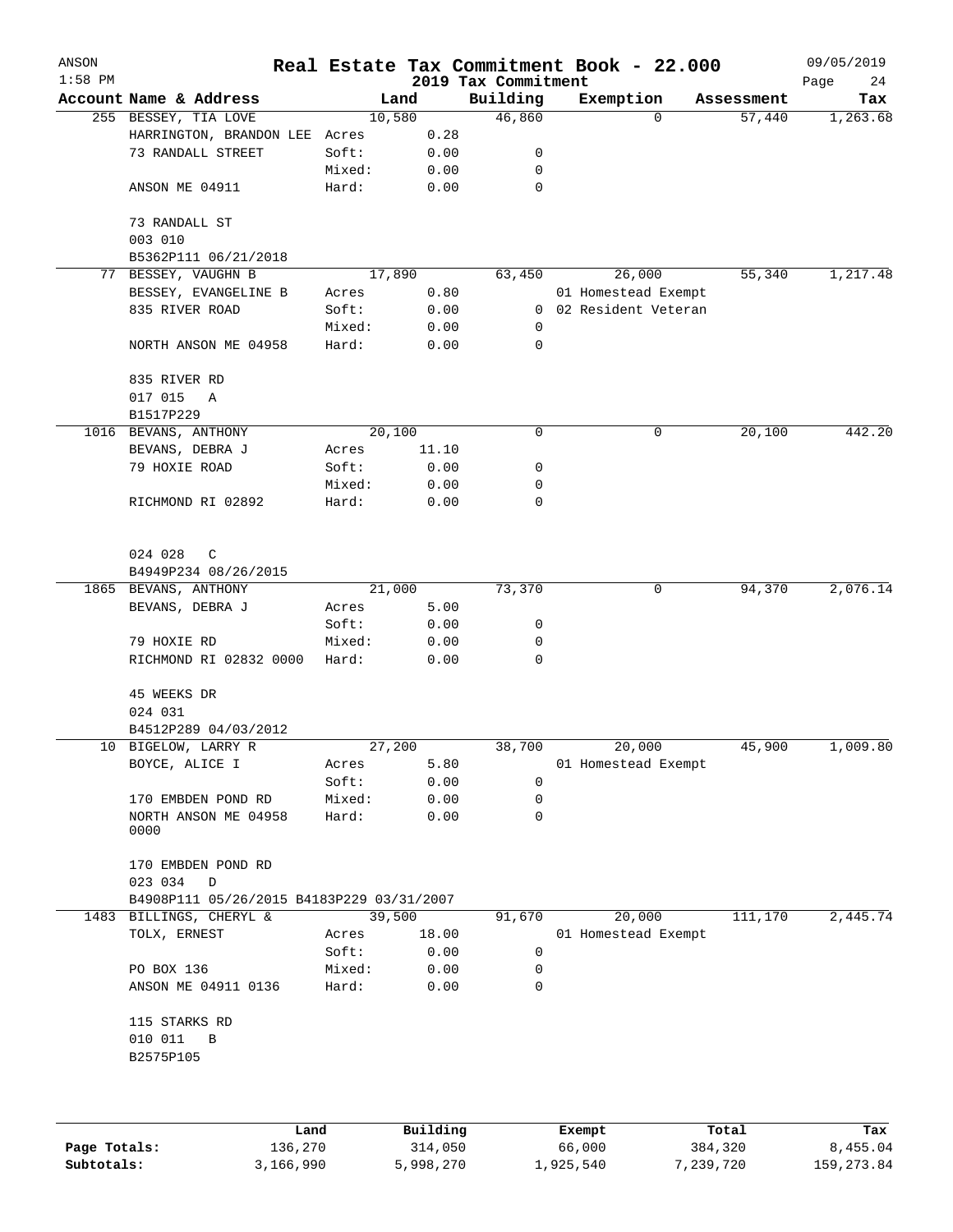| 2019 Tax Commitment<br>Account Name & Address<br>Building<br>Exemption<br>Land<br>Assessment<br>Tax<br>1894 BILLINGS, CHERYL A &<br>13,500<br>$\mathbf 0$<br>13,500<br>297.00<br>$\Omega$<br>2.00<br>TOLX, ERNEST, JR.<br>Acres<br>0.00<br>Soft:<br>0<br>PO BOX 136<br>Mixed:<br>0.00<br>0<br>ANSON ME 04911 0000<br>Hard:<br>0.00<br>0<br>010 011<br>$B-1$<br>B4114P122 03/20/2009<br>585.64<br>1255 BISHOP, BERNARD L<br>24,000<br>22,620<br>20,000<br>26,620<br>263 EMBDEN POND ROAD<br>6.00<br>01 Homestead Exempt<br>Acres<br>Soft:<br>0.00<br>0<br>Mixed:<br>0.00<br>0<br>NORTH ANSON ME 04958<br>Hard:<br>0.00<br>0<br>263 EMBDEN POND RD<br>023 024<br>C<br>B2612P175<br>1535 BISHOP, RICHARD T<br>31,210<br>0<br>51,210<br>20,000<br>BISHOP, JULIA A<br>01 Homestead Exempt<br>812 HORSEBACK ROAD<br>ANSON ME 04911<br>812 HORSEBACK RD<br>019 037<br>Α<br>ON<br>18,900<br>$\mathbf 0$<br>18,900<br>415.80<br>2002 BISSONETTE, DANA<br>0<br>BISSONETTE, WENDY<br>Acres<br>5.60<br>350 TATNIC ROAD<br>Soft:<br>0.00<br>0<br>Mixed:<br>0.00<br>0<br>$\mathbf 0$<br>WELLS ME 04090<br>Hard:<br>0.00<br>TOWN FARM ROAD<br>022 012 00A<br>B4894P263 04/06/2015 B4894P261 04/06/2015<br>825 BLACK, MICHAEL C<br>26,450<br>37,620<br>20,000<br>44,070<br>5.30<br>01 Homestead Exempt<br>Acres<br>ANSON ME 04911 0279<br>Soft:<br>0.00<br>0<br>PO BOX 279<br>Mixed:<br>0<br>0.00<br>Hard:<br>0.00<br>0<br>45 CAMPGROUND RD<br>015 037<br>1<br>B2237P47<br>8,490<br>20,000<br>1221 BLACK, WILLIAM L<br>44,170<br>32,660<br>718.52<br>BLACK, KELLY A<br>Acres<br>0.18<br>01 Homestead Exempt<br>12 CENTER STREET<br>Soft:<br>0.00<br>0<br>0<br>Mixed:<br>0.00<br>NORTH ANSON ME 04958<br>Hard:<br>0.00<br>0<br>12 CENTER ST<br>006 013<br>B4902P77 05/07/2015 | ANSON<br>$1:58$ PM |  |  | Real Estate Tax Commitment Book - 22.000 | 09/05/2019<br>Page<br>25 |
|--------------------------------------------------------------------------------------------------------------------------------------------------------------------------------------------------------------------------------------------------------------------------------------------------------------------------------------------------------------------------------------------------------------------------------------------------------------------------------------------------------------------------------------------------------------------------------------------------------------------------------------------------------------------------------------------------------------------------------------------------------------------------------------------------------------------------------------------------------------------------------------------------------------------------------------------------------------------------------------------------------------------------------------------------------------------------------------------------------------------------------------------------------------------------------------------------------------------------------------------------------------------------------------------------------------------------------------------------------------------------------------------------------------------------------------------------------------------------------------------------------------------------------------------------------------------------------------------------------------------------------------------------------------------------------------------------------------------------------------------------------------|--------------------|--|--|------------------------------------------|--------------------------|
|                                                                                                                                                                                                                                                                                                                                                                                                                                                                                                                                                                                                                                                                                                                                                                                                                                                                                                                                                                                                                                                                                                                                                                                                                                                                                                                                                                                                                                                                                                                                                                                                                                                                                                                                                              |                    |  |  |                                          |                          |
|                                                                                                                                                                                                                                                                                                                                                                                                                                                                                                                                                                                                                                                                                                                                                                                                                                                                                                                                                                                                                                                                                                                                                                                                                                                                                                                                                                                                                                                                                                                                                                                                                                                                                                                                                              |                    |  |  |                                          |                          |
|                                                                                                                                                                                                                                                                                                                                                                                                                                                                                                                                                                                                                                                                                                                                                                                                                                                                                                                                                                                                                                                                                                                                                                                                                                                                                                                                                                                                                                                                                                                                                                                                                                                                                                                                                              |                    |  |  |                                          |                          |
|                                                                                                                                                                                                                                                                                                                                                                                                                                                                                                                                                                                                                                                                                                                                                                                                                                                                                                                                                                                                                                                                                                                                                                                                                                                                                                                                                                                                                                                                                                                                                                                                                                                                                                                                                              |                    |  |  |                                          |                          |
|                                                                                                                                                                                                                                                                                                                                                                                                                                                                                                                                                                                                                                                                                                                                                                                                                                                                                                                                                                                                                                                                                                                                                                                                                                                                                                                                                                                                                                                                                                                                                                                                                                                                                                                                                              |                    |  |  |                                          |                          |
|                                                                                                                                                                                                                                                                                                                                                                                                                                                                                                                                                                                                                                                                                                                                                                                                                                                                                                                                                                                                                                                                                                                                                                                                                                                                                                                                                                                                                                                                                                                                                                                                                                                                                                                                                              |                    |  |  |                                          |                          |
|                                                                                                                                                                                                                                                                                                                                                                                                                                                                                                                                                                                                                                                                                                                                                                                                                                                                                                                                                                                                                                                                                                                                                                                                                                                                                                                                                                                                                                                                                                                                                                                                                                                                                                                                                              |                    |  |  |                                          |                          |
|                                                                                                                                                                                                                                                                                                                                                                                                                                                                                                                                                                                                                                                                                                                                                                                                                                                                                                                                                                                                                                                                                                                                                                                                                                                                                                                                                                                                                                                                                                                                                                                                                                                                                                                                                              |                    |  |  |                                          |                          |
|                                                                                                                                                                                                                                                                                                                                                                                                                                                                                                                                                                                                                                                                                                                                                                                                                                                                                                                                                                                                                                                                                                                                                                                                                                                                                                                                                                                                                                                                                                                                                                                                                                                                                                                                                              |                    |  |  |                                          |                          |
|                                                                                                                                                                                                                                                                                                                                                                                                                                                                                                                                                                                                                                                                                                                                                                                                                                                                                                                                                                                                                                                                                                                                                                                                                                                                                                                                                                                                                                                                                                                                                                                                                                                                                                                                                              |                    |  |  |                                          |                          |
|                                                                                                                                                                                                                                                                                                                                                                                                                                                                                                                                                                                                                                                                                                                                                                                                                                                                                                                                                                                                                                                                                                                                                                                                                                                                                                                                                                                                                                                                                                                                                                                                                                                                                                                                                              |                    |  |  |                                          |                          |
|                                                                                                                                                                                                                                                                                                                                                                                                                                                                                                                                                                                                                                                                                                                                                                                                                                                                                                                                                                                                                                                                                                                                                                                                                                                                                                                                                                                                                                                                                                                                                                                                                                                                                                                                                              |                    |  |  |                                          |                          |
|                                                                                                                                                                                                                                                                                                                                                                                                                                                                                                                                                                                                                                                                                                                                                                                                                                                                                                                                                                                                                                                                                                                                                                                                                                                                                                                                                                                                                                                                                                                                                                                                                                                                                                                                                              |                    |  |  |                                          |                          |
|                                                                                                                                                                                                                                                                                                                                                                                                                                                                                                                                                                                                                                                                                                                                                                                                                                                                                                                                                                                                                                                                                                                                                                                                                                                                                                                                                                                                                                                                                                                                                                                                                                                                                                                                                              |                    |  |  |                                          |                          |
|                                                                                                                                                                                                                                                                                                                                                                                                                                                                                                                                                                                                                                                                                                                                                                                                                                                                                                                                                                                                                                                                                                                                                                                                                                                                                                                                                                                                                                                                                                                                                                                                                                                                                                                                                              |                    |  |  |                                          |                          |
|                                                                                                                                                                                                                                                                                                                                                                                                                                                                                                                                                                                                                                                                                                                                                                                                                                                                                                                                                                                                                                                                                                                                                                                                                                                                                                                                                                                                                                                                                                                                                                                                                                                                                                                                                              |                    |  |  |                                          |                          |
|                                                                                                                                                                                                                                                                                                                                                                                                                                                                                                                                                                                                                                                                                                                                                                                                                                                                                                                                                                                                                                                                                                                                                                                                                                                                                                                                                                                                                                                                                                                                                                                                                                                                                                                                                              |                    |  |  |                                          |                          |
|                                                                                                                                                                                                                                                                                                                                                                                                                                                                                                                                                                                                                                                                                                                                                                                                                                                                                                                                                                                                                                                                                                                                                                                                                                                                                                                                                                                                                                                                                                                                                                                                                                                                                                                                                              |                    |  |  |                                          |                          |
|                                                                                                                                                                                                                                                                                                                                                                                                                                                                                                                                                                                                                                                                                                                                                                                                                                                                                                                                                                                                                                                                                                                                                                                                                                                                                                                                                                                                                                                                                                                                                                                                                                                                                                                                                              |                    |  |  |                                          | 686.62                   |
|                                                                                                                                                                                                                                                                                                                                                                                                                                                                                                                                                                                                                                                                                                                                                                                                                                                                                                                                                                                                                                                                                                                                                                                                                                                                                                                                                                                                                                                                                                                                                                                                                                                                                                                                                              |                    |  |  |                                          |                          |
|                                                                                                                                                                                                                                                                                                                                                                                                                                                                                                                                                                                                                                                                                                                                                                                                                                                                                                                                                                                                                                                                                                                                                                                                                                                                                                                                                                                                                                                                                                                                                                                                                                                                                                                                                              |                    |  |  |                                          |                          |
|                                                                                                                                                                                                                                                                                                                                                                                                                                                                                                                                                                                                                                                                                                                                                                                                                                                                                                                                                                                                                                                                                                                                                                                                                                                                                                                                                                                                                                                                                                                                                                                                                                                                                                                                                              |                    |  |  |                                          |                          |
|                                                                                                                                                                                                                                                                                                                                                                                                                                                                                                                                                                                                                                                                                                                                                                                                                                                                                                                                                                                                                                                                                                                                                                                                                                                                                                                                                                                                                                                                                                                                                                                                                                                                                                                                                              |                    |  |  |                                          |                          |
|                                                                                                                                                                                                                                                                                                                                                                                                                                                                                                                                                                                                                                                                                                                                                                                                                                                                                                                                                                                                                                                                                                                                                                                                                                                                                                                                                                                                                                                                                                                                                                                                                                                                                                                                                              |                    |  |  |                                          |                          |
|                                                                                                                                                                                                                                                                                                                                                                                                                                                                                                                                                                                                                                                                                                                                                                                                                                                                                                                                                                                                                                                                                                                                                                                                                                                                                                                                                                                                                                                                                                                                                                                                                                                                                                                                                              |                    |  |  |                                          |                          |
|                                                                                                                                                                                                                                                                                                                                                                                                                                                                                                                                                                                                                                                                                                                                                                                                                                                                                                                                                                                                                                                                                                                                                                                                                                                                                                                                                                                                                                                                                                                                                                                                                                                                                                                                                              |                    |  |  |                                          |                          |
|                                                                                                                                                                                                                                                                                                                                                                                                                                                                                                                                                                                                                                                                                                                                                                                                                                                                                                                                                                                                                                                                                                                                                                                                                                                                                                                                                                                                                                                                                                                                                                                                                                                                                                                                                              |                    |  |  |                                          |                          |
|                                                                                                                                                                                                                                                                                                                                                                                                                                                                                                                                                                                                                                                                                                                                                                                                                                                                                                                                                                                                                                                                                                                                                                                                                                                                                                                                                                                                                                                                                                                                                                                                                                                                                                                                                              |                    |  |  |                                          |                          |
|                                                                                                                                                                                                                                                                                                                                                                                                                                                                                                                                                                                                                                                                                                                                                                                                                                                                                                                                                                                                                                                                                                                                                                                                                                                                                                                                                                                                                                                                                                                                                                                                                                                                                                                                                              |                    |  |  |                                          |                          |
|                                                                                                                                                                                                                                                                                                                                                                                                                                                                                                                                                                                                                                                                                                                                                                                                                                                                                                                                                                                                                                                                                                                                                                                                                                                                                                                                                                                                                                                                                                                                                                                                                                                                                                                                                              |                    |  |  |                                          |                          |
|                                                                                                                                                                                                                                                                                                                                                                                                                                                                                                                                                                                                                                                                                                                                                                                                                                                                                                                                                                                                                                                                                                                                                                                                                                                                                                                                                                                                                                                                                                                                                                                                                                                                                                                                                              |                    |  |  |                                          |                          |
|                                                                                                                                                                                                                                                                                                                                                                                                                                                                                                                                                                                                                                                                                                                                                                                                                                                                                                                                                                                                                                                                                                                                                                                                                                                                                                                                                                                                                                                                                                                                                                                                                                                                                                                                                              |                    |  |  |                                          |                          |
|                                                                                                                                                                                                                                                                                                                                                                                                                                                                                                                                                                                                                                                                                                                                                                                                                                                                                                                                                                                                                                                                                                                                                                                                                                                                                                                                                                                                                                                                                                                                                                                                                                                                                                                                                              |                    |  |  |                                          |                          |
|                                                                                                                                                                                                                                                                                                                                                                                                                                                                                                                                                                                                                                                                                                                                                                                                                                                                                                                                                                                                                                                                                                                                                                                                                                                                                                                                                                                                                                                                                                                                                                                                                                                                                                                                                              |                    |  |  |                                          |                          |
|                                                                                                                                                                                                                                                                                                                                                                                                                                                                                                                                                                                                                                                                                                                                                                                                                                                                                                                                                                                                                                                                                                                                                                                                                                                                                                                                                                                                                                                                                                                                                                                                                                                                                                                                                              |                    |  |  |                                          | 969.54                   |
|                                                                                                                                                                                                                                                                                                                                                                                                                                                                                                                                                                                                                                                                                                                                                                                                                                                                                                                                                                                                                                                                                                                                                                                                                                                                                                                                                                                                                                                                                                                                                                                                                                                                                                                                                              |                    |  |  |                                          |                          |
|                                                                                                                                                                                                                                                                                                                                                                                                                                                                                                                                                                                                                                                                                                                                                                                                                                                                                                                                                                                                                                                                                                                                                                                                                                                                                                                                                                                                                                                                                                                                                                                                                                                                                                                                                              |                    |  |  |                                          |                          |
|                                                                                                                                                                                                                                                                                                                                                                                                                                                                                                                                                                                                                                                                                                                                                                                                                                                                                                                                                                                                                                                                                                                                                                                                                                                                                                                                                                                                                                                                                                                                                                                                                                                                                                                                                              |                    |  |  |                                          |                          |
|                                                                                                                                                                                                                                                                                                                                                                                                                                                                                                                                                                                                                                                                                                                                                                                                                                                                                                                                                                                                                                                                                                                                                                                                                                                                                                                                                                                                                                                                                                                                                                                                                                                                                                                                                              |                    |  |  |                                          |                          |
|                                                                                                                                                                                                                                                                                                                                                                                                                                                                                                                                                                                                                                                                                                                                                                                                                                                                                                                                                                                                                                                                                                                                                                                                                                                                                                                                                                                                                                                                                                                                                                                                                                                                                                                                                              |                    |  |  |                                          |                          |
|                                                                                                                                                                                                                                                                                                                                                                                                                                                                                                                                                                                                                                                                                                                                                                                                                                                                                                                                                                                                                                                                                                                                                                                                                                                                                                                                                                                                                                                                                                                                                                                                                                                                                                                                                              |                    |  |  |                                          |                          |
|                                                                                                                                                                                                                                                                                                                                                                                                                                                                                                                                                                                                                                                                                                                                                                                                                                                                                                                                                                                                                                                                                                                                                                                                                                                                                                                                                                                                                                                                                                                                                                                                                                                                                                                                                              |                    |  |  |                                          |                          |
|                                                                                                                                                                                                                                                                                                                                                                                                                                                                                                                                                                                                                                                                                                                                                                                                                                                                                                                                                                                                                                                                                                                                                                                                                                                                                                                                                                                                                                                                                                                                                                                                                                                                                                                                                              |                    |  |  |                                          |                          |
|                                                                                                                                                                                                                                                                                                                                                                                                                                                                                                                                                                                                                                                                                                                                                                                                                                                                                                                                                                                                                                                                                                                                                                                                                                                                                                                                                                                                                                                                                                                                                                                                                                                                                                                                                              |                    |  |  |                                          |                          |
|                                                                                                                                                                                                                                                                                                                                                                                                                                                                                                                                                                                                                                                                                                                                                                                                                                                                                                                                                                                                                                                                                                                                                                                                                                                                                                                                                                                                                                                                                                                                                                                                                                                                                                                                                              |                    |  |  |                                          |                          |
|                                                                                                                                                                                                                                                                                                                                                                                                                                                                                                                                                                                                                                                                                                                                                                                                                                                                                                                                                                                                                                                                                                                                                                                                                                                                                                                                                                                                                                                                                                                                                                                                                                                                                                                                                              |                    |  |  |                                          |                          |
|                                                                                                                                                                                                                                                                                                                                                                                                                                                                                                                                                                                                                                                                                                                                                                                                                                                                                                                                                                                                                                                                                                                                                                                                                                                                                                                                                                                                                                                                                                                                                                                                                                                                                                                                                              |                    |  |  |                                          |                          |
|                                                                                                                                                                                                                                                                                                                                                                                                                                                                                                                                                                                                                                                                                                                                                                                                                                                                                                                                                                                                                                                                                                                                                                                                                                                                                                                                                                                                                                                                                                                                                                                                                                                                                                                                                              |                    |  |  |                                          |                          |
|                                                                                                                                                                                                                                                                                                                                                                                                                                                                                                                                                                                                                                                                                                                                                                                                                                                                                                                                                                                                                                                                                                                                                                                                                                                                                                                                                                                                                                                                                                                                                                                                                                                                                                                                                              |                    |  |  |                                          |                          |
|                                                                                                                                                                                                                                                                                                                                                                                                                                                                                                                                                                                                                                                                                                                                                                                                                                                                                                                                                                                                                                                                                                                                                                                                                                                                                                                                                                                                                                                                                                                                                                                                                                                                                                                                                              |                    |  |  |                                          |                          |
|                                                                                                                                                                                                                                                                                                                                                                                                                                                                                                                                                                                                                                                                                                                                                                                                                                                                                                                                                                                                                                                                                                                                                                                                                                                                                                                                                                                                                                                                                                                                                                                                                                                                                                                                                              |                    |  |  |                                          |                          |
|                                                                                                                                                                                                                                                                                                                                                                                                                                                                                                                                                                                                                                                                                                                                                                                                                                                                                                                                                                                                                                                                                                                                                                                                                                                                                                                                                                                                                                                                                                                                                                                                                                                                                                                                                              |                    |  |  |                                          |                          |
|                                                                                                                                                                                                                                                                                                                                                                                                                                                                                                                                                                                                                                                                                                                                                                                                                                                                                                                                                                                                                                                                                                                                                                                                                                                                                                                                                                                                                                                                                                                                                                                                                                                                                                                                                              |                    |  |  |                                          |                          |

|              | Land      | Building  | Exempt    | Total    | Tax        |
|--------------|-----------|-----------|-----------|----------|------------|
| Page Totals: | 91,340    | 155,620   | 80,000    | 166,960  | 3,673.12   |
| Subtotals:   | 3,258,330 | 6,153,890 | 2,005,540 | 406,680, | 162,946.96 |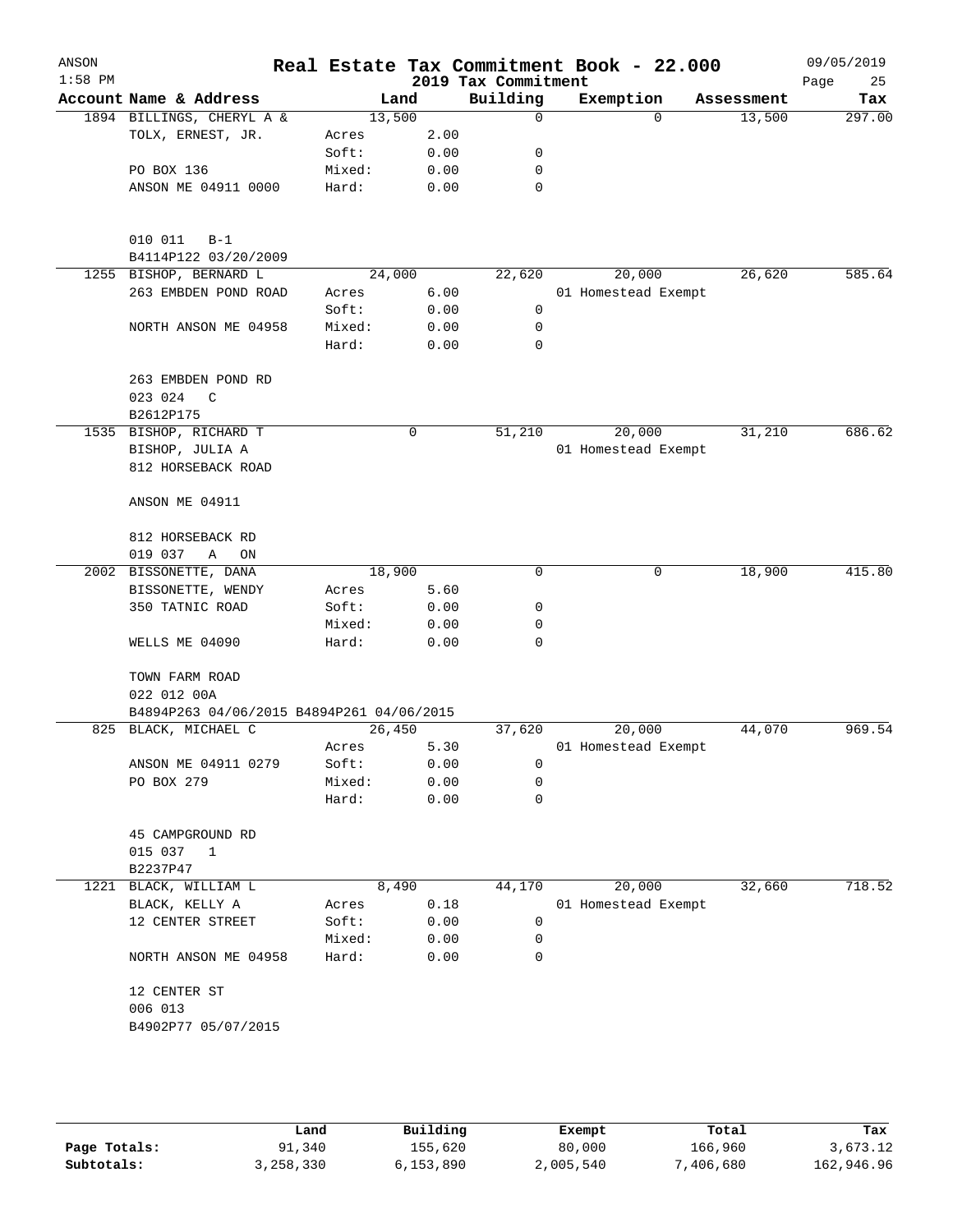| ANSON<br>$1:58$ PM |                               |         |           |                                 | Real Estate Tax Commitment Book - 22.000 |            | 09/05/2019        |
|--------------------|-------------------------------|---------|-----------|---------------------------------|------------------------------------------|------------|-------------------|
|                    | Account Name & Address        |         | Land      | 2019 Tax Commitment<br>Building | Exemption                                | Assessment | Page<br>26<br>Tax |
|                    | 83 BLAKE, DEBORAH             |         | 20,660    | 0                               | $\Omega$                                 | 20,660     | 454.52            |
|                    |                               | Acres   | 1.44      |                                 |                                          |            |                   |
|                    | CADET MO 63630 0000           | Soft:   | 0.00      | 0                               |                                          |            |                   |
|                    | 10626 FOXTROT RD              | Mixed:  | 0.00      | $\mathbf 0$                     |                                          |            |                   |
|                    |                               | Hard:   | 0.00      | $\mathbf 0$                     |                                          |            |                   |
|                    | 332 PEASE HILL RD             |         |           |                                 |                                          |            |                   |
|                    | 011 042<br>6 1                |         |           |                                 |                                          |            |                   |
|                    | B2043P114                     |         |           |                                 |                                          |            |                   |
|                    | 514 BLANCHARD, MARIE E        |         | 26,150    | 6,890                           | 0                                        | 33,040     | 726.88            |
|                    | PO BOX 283                    | Acres   | 5.10      |                                 |                                          |            |                   |
|                    |                               | Soft:   | 0.00      | 0                               |                                          |            |                   |
|                    | ANSON ME 04911                | Mixed:  | 0.00      | 0                               |                                          |            |                   |
|                    |                               | Hard:   | 0.00      | $\Omega$                        |                                          |            |                   |
|                    | 278 HOLLIN WAITE HILL         |         |           |                                 |                                          |            |                   |
|                    | 014 030<br>6                  |         |           |                                 |                                          |            |                   |
|                    | B4817P127 08/06/2014          |         |           |                                 |                                          |            |                   |
|                    | 739 BLAZIC, GLENNA A          |         | 19,900    | 45,250                          | 0                                        | 65,150     | 1,433.30          |
|                    |                               | Acres   | 0.44      |                                 |                                          |            |                   |
|                    | NORTH ANSON ME 04958<br>0000  | Soft:   | 0.00      | 0                               |                                          |            |                   |
|                    | 123 NEW PORTLAND ROAD         | Mixed:  | 0.00      | 0                               |                                          |            |                   |
|                    |                               | Hard:   | 0.00      | 0                               |                                          |            |                   |
|                    | 25 NEW PORTLAND RD            |         |           |                                 |                                          |            |                   |
|                    | 009 006<br>Α                  |         |           |                                 |                                          |            |                   |
|                    | B2313P9                       |         |           |                                 |                                          |            |                   |
|                    | 981 BLAZIC, GLENNA A          |         | 34,500    | 0                               | 0                                        | 34,500     | 759.00            |
|                    | BLAZIC, FRANCIS P             | Acres   | 0.78      |                                 |                                          |            |                   |
|                    |                               | Soft:   | 0.00      | 0                               |                                          |            |                   |
|                    | 123 NEW PORTLAND ROAD         | Mixed:  | 0.00      | 0                               |                                          |            |                   |
|                    | NORTH ANSON ME 04958<br>0000  | Hard:   | 0.00      | 0                               |                                          |            |                   |
|                    | 7 EMBDEN POND RD              |         |           |                                 |                                          |            |                   |
|                    | 009 023                       |         |           |                                 |                                          |            |                   |
|                    | B3474P159 04/26/2005          |         |           |                                 |                                          |            |                   |
| 1316               | BLAZIC, GLENNA A              |         | 26,750    | 90,150                          | 20,000                                   | 96,900     | 2,131.80          |
|                    |                               | Acres   | 5.50      |                                 | 01 Homestead Exempt                      |            |                   |
|                    | NORTH ANSON ME 04958<br>0000  | Soft:   | 0.00      | $\mathbf 0$                     |                                          |            |                   |
|                    | 123 NEW PORTLAND ROAD         | Mixed:  | 0.00      | 0                               |                                          |            |                   |
|                    |                               | Hard:   | 0.00      | $\mathbf 0$                     |                                          |            |                   |
|                    | 123 NEW PORTLAND RD           |         |           |                                 |                                          |            |                   |
|                    | 023 035<br>В                  |         |           |                                 |                                          |            |                   |
|                    | B3287P18                      |         |           |                                 |                                          |            |                   |
|                    | 1681 BLAZIC, GLENNA A         |         | 22,040    | 56,210                          | 0                                        | 78,250     | 1,721.50          |
|                    | BLAZIC, FRANCIS P             | Acres   | 2.36      |                                 |                                          |            |                   |
|                    |                               | Soft:   | 0.00      | 0                               |                                          |            |                   |
|                    | 123 NEW PORTLAND ROAD         | Mixed:  | 0.00      | 0                               |                                          |            |                   |
|                    | NORTH ANSON ME 04958<br>0000  | Hard:   | 0.00      | $\mathbf 0$                     |                                          |            |                   |
|                    | 24 NEW PORTLAND RD<br>008 022 |         |           |                                 |                                          |            |                   |
|                    | B3726P22 08/14/2006           |         |           |                                 |                                          |            |                   |
|                    |                               | Land    | Building  |                                 | Exempt                                   | Total      | Tax               |
| Page Totals:       |                               | 150,000 | 198,500   |                                 | 20,000                                   | 328,500    | 7,227.00          |
| Subtotals:         | 3,408,330                     |         | 6,352,390 |                                 | 2,025,540                                | 7,735,180  | 170, 173.96       |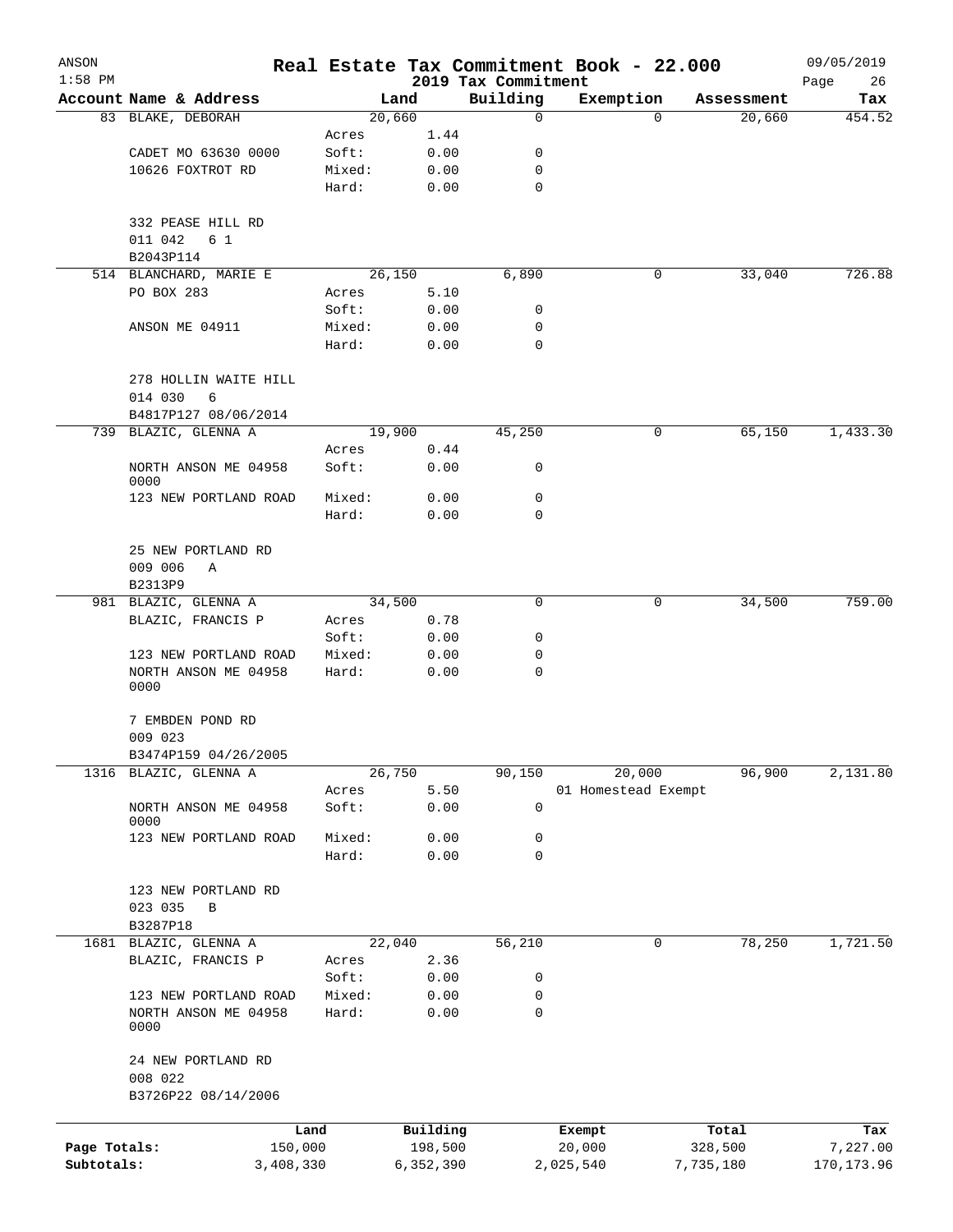| ANSON<br>$1:58$ PM |                                                               |                |           | 2019 Tax Commitment | Real Estate Tax Commitment Book - 22.000 |            | 09/05/2019<br>27<br>Page |
|--------------------|---------------------------------------------------------------|----------------|-----------|---------------------|------------------------------------------|------------|--------------------------|
|                    | Account Name & Address                                        |                | Land      | Building            | Exemption                                | Assessment | Tax                      |
|                    | 1887 BLAZIC, GLENNA A                                         |                | 13,370    | $\mathsf{O}$        | $\Omega$                                 | 13,370     | 294.14                   |
|                    |                                                               | Acres          | 1.91      |                     |                                          |            |                          |
|                    | NORTH ANSON ME 04958<br>0000                                  | Soft:          | 0.00      | 0                   |                                          |            |                          |
|                    | 123 NEW PORTLAND ROAD                                         | Mixed:         | 0.00      | $\mathbf 0$         |                                          |            |                          |
|                    |                                                               | Hard:          | 0.00      | $\Omega$            |                                          |            |                          |
|                    | 13 NEW PORTLAND RD                                            |                |           |                     |                                          |            |                          |
|                    | 009 006 B<br>B1246P339                                        |                |           |                     |                                          |            |                          |
|                    | 84 BLOOD, CHARLES A                                           |                | 9,110     | $\Omega$            | 0                                        | 9,110      | 200.42                   |
|                    | BLOOD, SHIRLEY A                                              | Acres          | 58.00     |                     |                                          |            |                          |
|                    |                                                               | Soft:          | 0.00      | 0                   |                                          |            |                          |
|                    | PO BOX 261                                                    | Mixed:         | 58.00     | 9,106               |                                          |            |                          |
|                    | BELGRADE LAKES ME 04918 Hard:                                 |                | 0.00      | 0                   |                                          |            |                          |
|                    | 0261                                                          | TREE GROWTH    |           |                     |                                          |            |                          |
|                    |                                                               |                |           |                     |                                          |            |                          |
|                    | 021 002<br>B5021P267 04/28/2016 B1859P169 01/18/1993 B807P742 |                |           |                     |                                          |            |                          |
|                    | 28 BLOOM, WILLIAM B                                           |                | 3,120     | 0                   | 0                                        | 3,120      | 68.64                    |
|                    | PO BOX 61                                                     | Acres          | 0.27      |                     |                                          |            |                          |
|                    |                                                               | Soft:          | 0.00      | 0                   |                                          |            |                          |
|                    | NORTH ANSON ME 04958                                          | Mixed:         | 0.00      | 0                   |                                          |            |                          |
|                    |                                                               | Hard:          | 0.00      | $\mathbf 0$         |                                          |            |                          |
|                    | MAIN STREET                                                   |                |           |                     |                                          |            |                          |
|                    | 006 090                                                       |                |           |                     |                                          |            |                          |
|                    | B5088P198 10/14/2016 B3995P236 05/09/2008                     |                |           |                     |                                          |            |                          |
|                    | 29 BLOOM, WILLIAM B                                           |                | 23,000    | 36,400              | 0                                        | 59,400     | 1,306.80                 |
|                    | PO BOX 61                                                     | Acres          | 3.00      |                     |                                          |            |                          |
|                    |                                                               | Soft:          | 0.00      | 0                   |                                          |            |                          |
|                    | NORTH ANSON ME 04958<br>0000                                  | Mixed:         | 0.00      | 0                   |                                          |            |                          |
|                    |                                                               | Hard:          | 0.00      | $\mathbf 0$         |                                          |            |                          |
|                    | 46 NORTH MAIN ST                                              |                |           |                     |                                          |            |                          |
|                    | 006 063                                                       |                |           |                     |                                          |            |                          |
|                    | B3995P236 05/09/2008                                          |                |           |                     |                                          |            |                          |
| 699                | BLUEBERRY BROADCASTING<br><b>LLC</b>                          |                | 0         | 21,000              | 0                                        | 21,000     | 462.00                   |
|                    | $D/B/A$ WIGY                                                  |                |           |                     |                                          |            |                          |
|                    | PO BOX 3059                                                   |                |           |                     |                                          |            |                          |
|                    | KENNEBUNKPORT ME 04046                                        |                |           |                     |                                          |            |                          |
|                    | 0000                                                          | TOWER AND BLDG |           |                     |                                          |            |                          |
|                    |                                                               |                |           |                     |                                          |            |                          |
|                    | 011 019<br>ON<br>B2476P289                                    |                |           |                     |                                          |            |                          |
|                    | 943 BOIARDI, LAWRENCE A                                       |                | 11,140    | 50,540              | 20,000                                   | 41,680     | 916.96                   |
|                    | BOIARDI, SHELLEY                                              | Acres          | 0.31      |                     | 01 Homestead Exempt                      |            |                          |
|                    | PO BOX 656                                                    | Soft:          | 0.00      | 0                   |                                          |            |                          |
|                    |                                                               | Mixed:         | 0.00      | 0                   |                                          |            |                          |
|                    | NORTH ANSON ME 04958                                          | Hard:          | 0.00      | 0                   |                                          |            |                          |
|                    | 13 HALL ST                                                    |                |           |                     |                                          |            |                          |
|                    | 009 039                                                       |                |           |                     |                                          |            |                          |
|                    | B3937P40 11/16/2007                                           |                |           |                     |                                          |            |                          |
|                    | Land                                                          |                | Building  |                     | Exempt                                   | Total      | Tax                      |
| Page Totals:       | 59,740                                                        |                | 107,940   |                     | 20,000                                   | 147,680    | 3,248.96                 |
| Subtotals:         | 3,468,070                                                     |                | 6,460,330 |                     | 2,045,540                                | 7,882,860  | 173, 422.92              |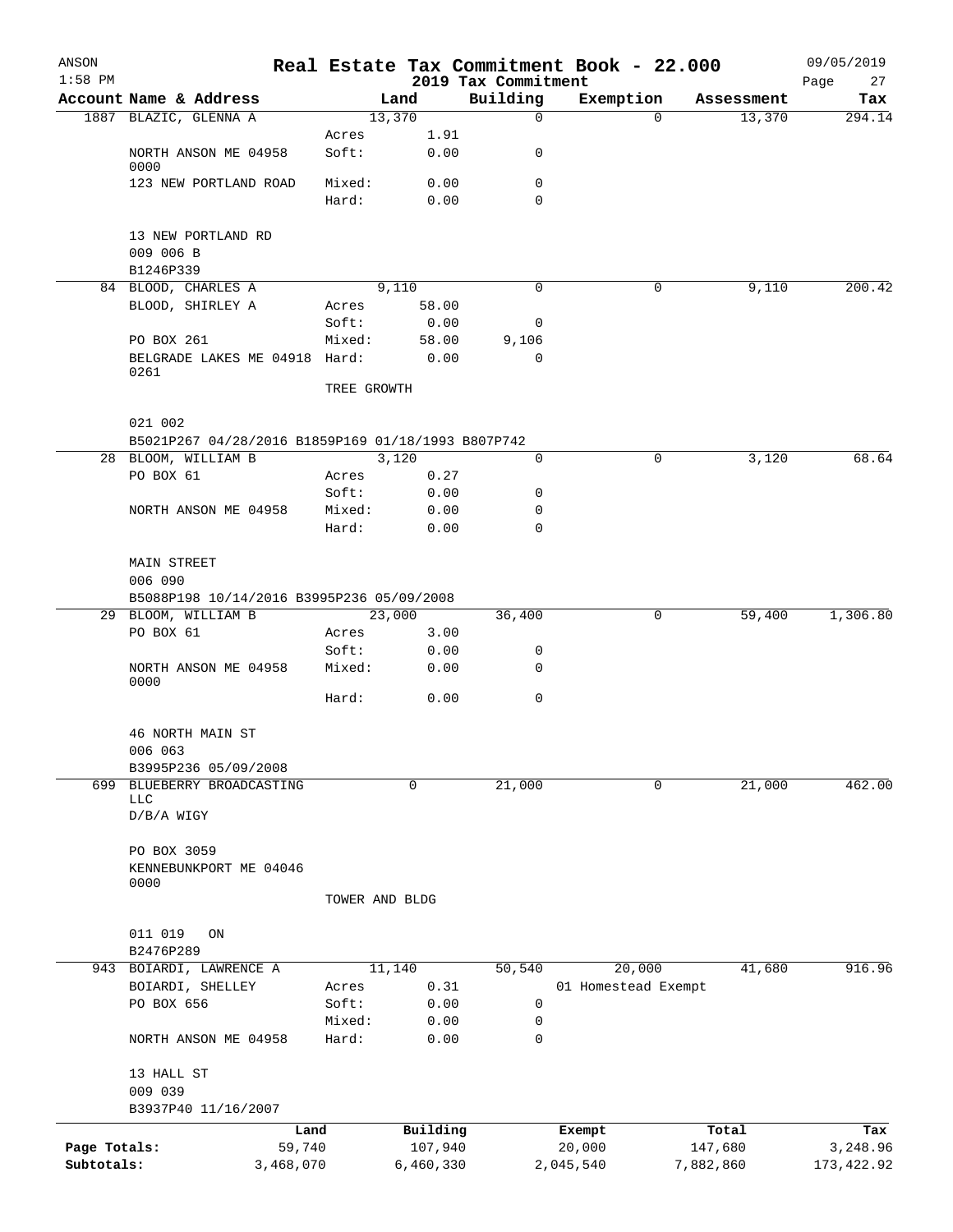| ANSON<br>$1:58$ PM |                                           |                        |              | 2019 Tax Commitment | Real Estate Tax Commitment Book - 22.000 |            | 09/05/2019<br>Page<br>28 |
|--------------------|-------------------------------------------|------------------------|--------------|---------------------|------------------------------------------|------------|--------------------------|
|                    | Account Name & Address                    |                        | Land         | Building            | Exemption                                | Assessment | Tax                      |
|                    | 403 BOLDUC, MICHAEL R                     | 45,000                 |              | 24,580              | $\Omega$                                 | 69,580     | 1,530.76                 |
|                    | BOLDUC, SHARON A                          | Acres                  | 26.00        |                     |                                          |            |                          |
|                    | 27 ELM STREET                             | Soft:                  | 0.00         | 0                   |                                          |            |                          |
|                    |                                           | Mixed:                 | 0.00         | 0                   |                                          |            |                          |
|                    | FAIRFIELD ME 04937 0000                   | Hard:<br>B5023P0237 JT | 0.00         | 0                   |                                          |            |                          |
|                    | 134 SKIDMORE RD                           |                        |              |                     |                                          |            |                          |
|                    | 023 014<br>Α                              |                        |              |                     |                                          |            |                          |
|                    | B5023P237 05/02/2016 B4623P338 01/24/2013 |                        |              |                     |                                          |            |                          |
|                    | 1481 BOLIA, CRAIG D                       | 33,500                 |              | 0                   | 0                                        | 33,500     | 737.00                   |
|                    | BOLIA, SHARLENE D                         | Acres                  | 12.00        |                     |                                          |            |                          |
|                    | 17A TAMMY CT                              | Soft:                  | 0.00         | 0                   |                                          |            |                          |
|                    |                                           | Mixed:                 | 0.00         | 0<br>0              |                                          |            |                          |
|                    | HUDSON NH 03051                           | Hard:                  | 0.00         |                     |                                          |            |                          |
|                    | 999 MAYHEW RD                             |                        |              |                     |                                          |            |                          |
|                    | 010 011 14                                |                        |              |                     |                                          |            |                          |
|                    | B3379P125 09/20/2004                      |                        |              |                     |                                          |            |                          |
|                    | 1263 BOLVIN, BETSY                        | 25, 200                |              | 162,430             | 26,000                                   | 161,630    | 3,555.86                 |
|                    |                                           | Acres                  | 1.80         |                     | 01 Homestead Exempt                      |            |                          |
|                    | NORTH ANSON ME 04958                      | Soft:                  | 0.00         |                     | 0 05 Non-resident Veteran Widow          |            |                          |
|                    | 19 UNION STREET                           | Mixed:                 | 0.00         | 0                   |                                          |            |                          |
|                    |                                           | Hard:                  | 0.00         | $\mathbf 0$         |                                          |            |                          |
|                    |                                           |                        |              |                     |                                          |            |                          |
|                    | 19 UNION ST                               |                        |              |                     |                                          |            |                          |
|                    | 005 027                                   |                        |              |                     |                                          |            |                          |
|                    | B1646P49                                  | 13,710                 |              | 55,610              | 0                                        | 69,320     | 1,525.04                 |
|                    | 979 BOLYARD, CRAIG A<br>BOLYARD, THELMA A | Acres                  | 0.47         |                     |                                          |            |                          |
|                    | 27 OAK STREET                             | Soft:                  | 0.00         | 0                   |                                          |            |                          |
|                    |                                           | Mixed:                 | 0.00         | 0                   |                                          |            |                          |
|                    | ANSON ME 04911 3446                       | Hard:                  | 0.00         | $\Omega$            |                                          |            |                          |
|                    |                                           | B5107P231 JT           |              |                     |                                          |            |                          |
|                    | 27 OAK ST                                 |                        |              |                     |                                          |            |                          |
|                    | 003 002                                   |                        |              |                     |                                          |            |                          |
|                    | B5107P231 12/02/2016 B3270P138 02/12/2004 |                        |              |                     |                                          |            |                          |
|                    | 1066 BOOKER, RUSSELL E                    | 25,700                 |              | 48,600              | 20,000                                   | 54,300     | 1,194.60                 |
|                    | BOOKER, JENNIFER L                        | Acres                  | 4.80         |                     | 01 Homestead Exempt                      |            |                          |
|                    | 36 MADISON STREET                         | Soft:                  | 0.00         | $\mathbf 0$         |                                          |            |                          |
|                    | NORTH ANSON ME 04958                      | Mixed:<br>Hard:        | 0.00<br>0.00 | $\mathbf 0$<br>0    |                                          |            |                          |
|                    |                                           |                        |              |                     |                                          |            |                          |
|                    | 36 MADISON ST                             |                        |              |                     |                                          |            |                          |
|                    | 006 098                                   |                        |              |                     |                                          |            |                          |
|                    | B5197P154 08/22/2017 B5197P154 08/25/2017 |                        |              |                     |                                          |            |                          |
|                    | 1548 BOOTHBY, JANET M                     | 18,000                 |              | 49,690              | 0                                        | 67,690     | 1,489.18                 |
|                    | PO BOX 102                                | Acres                  | 0.81         |                     |                                          |            |                          |
|                    |                                           | Soft:                  | 0.00         | 0                   |                                          |            |                          |
|                    | NORTH ANSON ME 04958                      | Mixed:                 | 0.00         | 0                   |                                          |            |                          |
|                    |                                           | Hard:                  | 0.00         | 0                   |                                          |            |                          |
|                    |                                           |                        |              |                     |                                          |            |                          |
|                    | 566 RIVER RD                              |                        |              |                     |                                          |            |                          |
|                    | 016 010 D                                 |                        |              |                     |                                          |            |                          |
|                    | B4919P153 06/18/2015                      |                        |              |                     |                                          |            |                          |
|                    |                                           |                        |              |                     |                                          |            |                          |
|                    |                                           |                        |              |                     |                                          |            |                          |
|                    |                                           |                        |              |                     |                                          |            |                          |

|              | Land      | Building  | Exempt    | Total     | Tax         |
|--------------|-----------|-----------|-----------|-----------|-------------|
| Page Totals: | 161,110   | 340,910   | 46,000    | 456,020   | 10,032.44   |
| Subtotals:   | 3,629,180 | 6,801,240 | 2,091,540 | 8,338,880 | 183, 455.36 |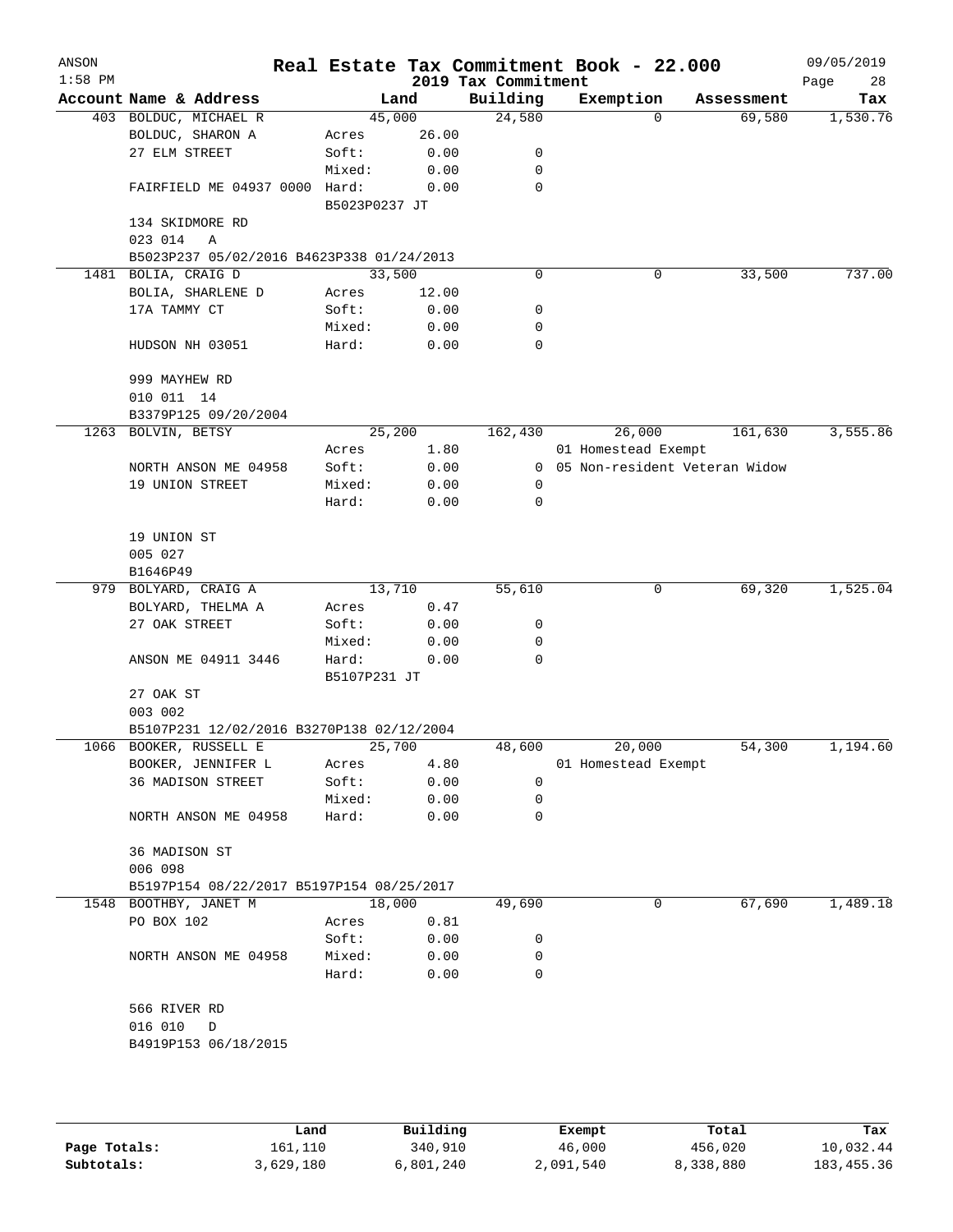| ANSON<br>$1:58$ PM |                                        |                    |              | 2019 Tax Commitment | Real Estate Tax Commitment Book - 22.000 |            | 09/05/2019<br>29<br>Page |
|--------------------|----------------------------------------|--------------------|--------------|---------------------|------------------------------------------|------------|--------------------------|
|                    | Account Name & Address                 |                    | Land         | Building            | Exemption                                | Assessment | Tax                      |
|                    | 89 BOOTHBY, PETER M                    |                    | 9,380        | 76,310              | 26,000                                   | 59,690     | 1,313.18                 |
|                    | PO BOX 363                             | Acres              | 0.22         |                     | 01 Homestead Exempt                      |            |                          |
|                    |                                        | Soft:              | 0.00         |                     | 0 02 Resident Veteran                    |            |                          |
|                    | CANAAN ME 04924                        | Mixed:             | 0.00         | 0                   |                                          |            |                          |
|                    |                                        | Hard:              | 0.00         | 0                   |                                          |            |                          |
|                    | 15 MADISON ST<br>006 006               |                    |              |                     |                                          |            |                          |
|                    | B5291P334 06/12/2018 B1569P196         |                    |              |                     |                                          |            |                          |
|                    | 130 BORELLI, PETER P                   |                    | 19,800       | $\mathbf 0$         | 0                                        | 19,800     | 435.60                   |
|                    | BORELLI, MICHELLE A                    | Acres              | 6.20         |                     |                                          |            |                          |
|                    | PO Box 237                             | Soft:              | 0.00         | 0                   |                                          |            |                          |
|                    |                                        | Mixed:             | 0.00         | 0                   |                                          |            |                          |
|                    | North ANSON Maine 04958 Hard:          |                    | 0.00         | $\mathbf 0$         |                                          |            |                          |
|                    | 022 022 7                              |                    |              |                     |                                          |            |                          |
|                    | B4446P88 09/30/2011                    |                    |              |                     |                                          |            |                          |
|                    | 675 BORELLI, PETER P                   |                    | 60,400       | 81,820              | 20,000                                   | 122,220    | 2,688.84                 |
|                    | BORELLI, MICHELLE A                    | Acres              | 60.00        |                     | 01 Homestead Exempt                      |            |                          |
|                    | PO Box 237                             | Soft:              | 0.00         | 0                   |                                          |            |                          |
|                    |                                        | Mixed:             | 0.00         | 0                   |                                          |            |                          |
|                    | North ANSON Maine 04958 Hard:          |                    | 0.00         | 0                   |                                          |            |                          |
|                    | 275 TOWN FARM RD                       |                    |              |                     |                                          |            |                          |
|                    | 022 018                                |                    |              |                     |                                          |            |                          |
|                    | B4603P293 12/04/2012                   |                    |              |                     |                                          |            |                          |
|                    | 1264 BORELLI, PETER P                  |                    | 28,200       | 46,770              | 0                                        | 74,970     | 1,649.34                 |
|                    | PO Box 237                             | Acres              | 6.70         |                     |                                          |            |                          |
|                    |                                        | Soft:              | 0.00         | 0                   |                                          |            |                          |
|                    | North ANSON Maine 04958 Mixed:         | Hard:              | 0.00<br>0.00 | 0<br>$\mathbf 0$    |                                          |            |                          |
|                    | 97 CARRABASSETT RD                     |                    |              |                     |                                          |            |                          |
|                    | 022 022<br>8<br>B1179P114              |                    |              |                     |                                          |            |                          |
|                    | 1265 BORELLI, PETER P                  |                    | 23,800       | $\mathbf 0$         | 0                                        | 23,800     | 523.60                   |
|                    | PO Box 237                             | Acres              | 10.30        |                     |                                          |            |                          |
|                    |                                        | Soft:              | 0.00         | 0                   |                                          |            |                          |
|                    | North ANSON Maine 04958                | Mixed:             | 0.00         | $\mathbf 0$         |                                          |            |                          |
|                    |                                        | Hard:              | 0.00         | $\mathbf 0$         |                                          |            |                          |
|                    | 022 021 1                              |                    |              |                     |                                          |            |                          |
|                    | B1179P114                              |                    |              |                     |                                          |            |                          |
| 1919               | BORNTRAEGER, IV, HENRY<br>WILLIAM &    |                    | 24,300       | $\mathbf 0$         | 0                                        | 24,300     | 534.60                   |
|                    | QUINTAL-SNOWMAN, ANGELA Acres<br>MARIE |                    | 10.80        |                     |                                          |            |                          |
|                    | 8 HARDY'S HILL ROAD                    | Soft:              | 0.00         | 0                   |                                          |            |                          |
|                    |                                        | Mixed:             | 0.00         | 0                   |                                          |            |                          |
|                    | DEER ISLE ME 04627                     | Hard:<br>B4962P099 | 0.00         | $\mathbf 0$         |                                          |            |                          |
|                    | 7160 HOLLIN WAITE HILL<br>020 014 11   |                    |              |                     |                                          |            |                          |
|                    | B4962P99 10/05/2015                    |                    |              |                     |                                          |            |                          |
|                    |                                        |                    |              |                     |                                          |            |                          |
|                    | Land                                   |                    | Building     |                     | Exempt                                   | Total      | Tax                      |
| Page Totals:       | 165,880                                |                    | 204,900      |                     | 46,000                                   | 324,780    | 7,145.16                 |

**Subtotals:** 3,795,060 7,006,140 2,137,540 8,663,660 190,600.52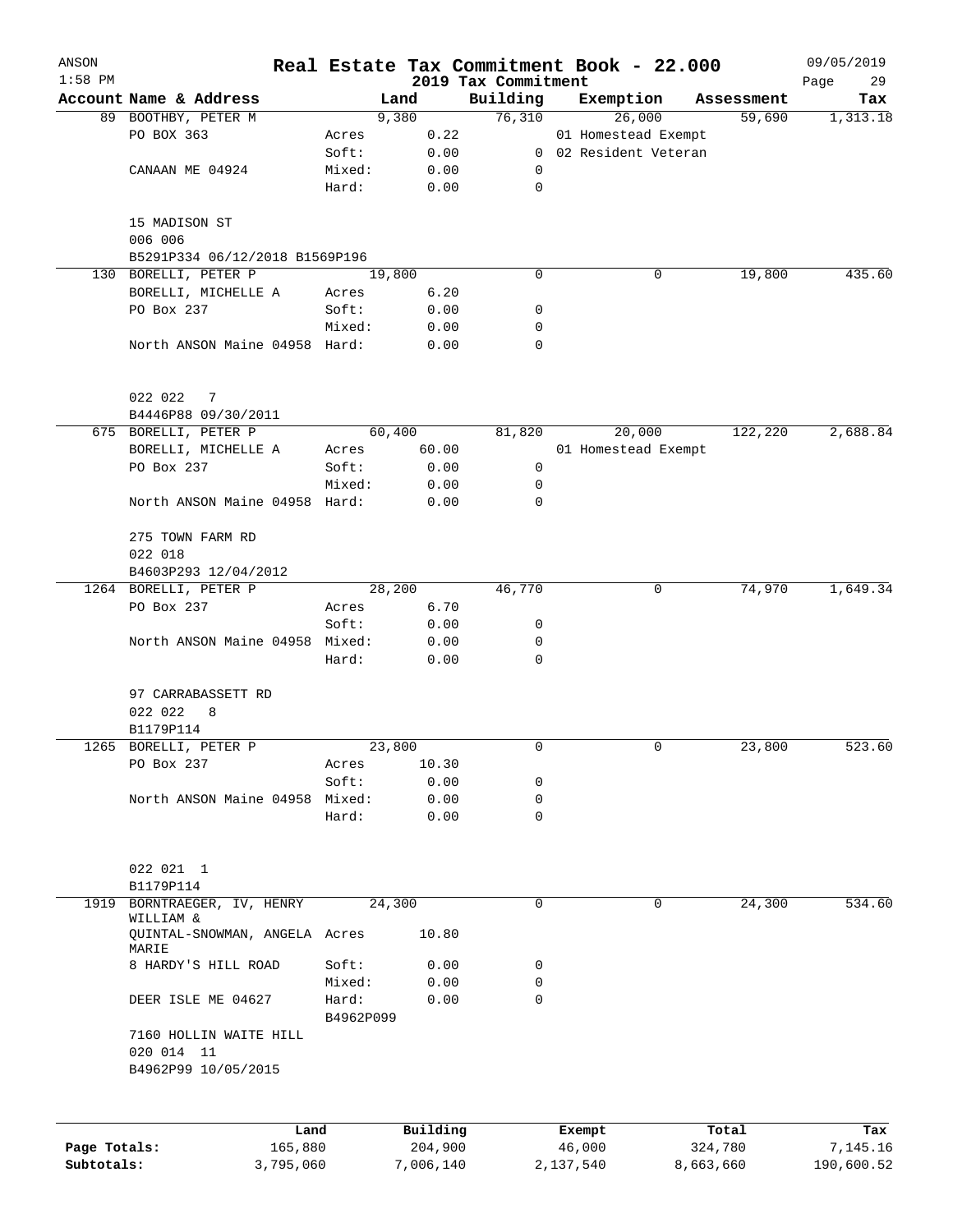| ANSON        |                                                              |                |          |                                 | Real Estate Tax Commitment Book - 22.000 |            | 09/05/2019        |
|--------------|--------------------------------------------------------------|----------------|----------|---------------------------------|------------------------------------------|------------|-------------------|
| $1:58$ PM    | Account Name & Address                                       |                | Land     | 2019 Tax Commitment<br>Building | Exemption                                | Assessment | Page<br>30<br>Tax |
|              | 399 BOSS, JOHN C                                             |                | 34,510   | 0                               | $\Omega$                                 | 34,510     | 759.22            |
|              | PO BOX 373                                                   | Acres          | 30.02    |                                 |                                          |            |                   |
|              |                                                              | Soft:          | 0.00     | 0                               |                                          |            |                   |
|              | ANSON ME 04911                                               | Mixed:         | 0.00     | 0                               |                                          |            |                   |
|              |                                                              | Hard:          | 0.00     | 0                               |                                          |            |                   |
|              | 117 BURNS ROAD                                               |                |          |                                 |                                          |            |                   |
|              | 011 020<br>Α                                                 |                |          |                                 |                                          |            |                   |
|              | B5282P296 05/19/2018                                         |                |          |                                 |                                          |            |                   |
|              | 90 BOTTESCH, GEORGE B                                        |                | 38,910   | 87,440                          | 20,000                                   | 106, 350   | 2,339.70          |
|              | 583 WEST MILLS ROAD                                          | Acres          | 82.00    |                                 | 01 Homestead Exempt                      |            |                   |
|              |                                                              | Soft:          | 0.00     | $\overline{0}$                  |                                          |            |                   |
|              | ANSON ME 04911                                               | Mixed:         | 29.00    | 4,553                           |                                          |            |                   |
|              |                                                              | Hard:          | 48.00    | 8,352                           |                                          |            |                   |
|              |                                                              | TREE GROWTH    |          |                                 |                                          |            |                   |
|              | 583 WEST MILLS RD<br>011 018                                 |                |          |                                 |                                          |            |                   |
|              | B2931P328                                                    |                |          |                                 |                                          |            |                   |
|              | 521 BOUCHARD, DALE J                                         |                | 40,750   | 0                               | 0                                        | 40,750     | 896.50            |
|              | BOUCHARD, GERMAINE P                                         |                | 33.50    |                                 |                                          |            |                   |
|              |                                                              | Acres<br>Soft: |          | 0                               |                                          |            |                   |
|              |                                                              |                | 0.00     |                                 |                                          |            |                   |
|              | P.O. BOX 594                                                 | Mixed:         | 0.00     | 0                               |                                          |            |                   |
|              | OAKLAND ME 04963                                             | Hard:          | 0.00     | 0                               |                                          |            |                   |
|              | CAMPGROUND ROAD                                              |                |          |                                 |                                          |            |                   |
|              | 015 047<br>B4847P81 11/03/2014 B4847P79 04/04/2014 B2645P141 |                |          |                                 |                                          |            |                   |
|              |                                                              |                |          |                                 |                                          |            |                   |
|              | 993 BOUCHARD, LOUIS J III                                    |                | 26,150   | 38,690                          | 20,000                                   | 44,840     | 986.48            |
|              | C/O KEYBANK N.A.,<br>OH-01-51-0548                           | Acres          | 5.10     |                                 | 01 Homestead Exempt                      |            |                   |
|              | 4910 TIEDEMAN RD                                             | Soft:          | 0.00     | 0                               |                                          |            |                   |
|              | BROOKLYN OH 44144                                            | Mixed:         | 0.00     | 0                               |                                          |            |                   |
|              |                                                              | Hard:          | 0.00     | $\mathbf 0$                     |                                          |            |                   |
|              | 43 BROWN HILL RD                                             |                |          |                                 |                                          |            |                   |
|              | 014 030<br>9                                                 |                |          |                                 |                                          |            |                   |
|              | B2434P143                                                    |                |          |                                 |                                          |            |                   |
|              | 1946 BOUDREAU, MICHAEL                                       |                | 15,000   | 0                               | 0                                        | 15,000     | 330.00            |
|              | BOUDREAU, JENNIFER G                                         | Acres          | 3.00     |                                 |                                          |            |                   |
|              |                                                              | Soft:          | 0.00     | 0                               |                                          |            |                   |
|              | 124 OVERLOOK ROAD                                            | Mixed:         | 0.00     | 0                               |                                          |            |                   |
|              | SOUTH WINDSOR CT 06074                                       | Hard:          | 0.00     | 0                               |                                          |            |                   |
|              |                                                              |                |          |                                 |                                          |            |                   |
|              | 015 015<br>B                                                 |                |          |                                 |                                          |            |                   |
|              | B3588P195 11/08/2005                                         |                |          |                                 |                                          |            |                   |
|              | 1222 BOULETTE, LAWRENCE R.,<br>JR.                           |                | 28,500   | 52,300                          | 0                                        | 80,800     | 1,777.60          |
|              |                                                              | Acres          | 7.00     |                                 |                                          |            |                   |
|              | SKOWHEGAN ME 04976                                           | Soft:          | 0.00     | 0                               |                                          |            |                   |
|              | 94 EAST RIVER ROAD                                           | Mixed:         | 0.00     | 0                               |                                          |            |                   |
|              |                                                              | Hard:          | 0.00     | $\mathbf 0$                     |                                          |            |                   |
|              | 383 WEST MILLS RD                                            |                |          |                                 |                                          |            |                   |
|              | 011 031                                                      |                |          |                                 |                                          |            |                   |
|              | B3782P166 12/05/2006                                         |                |          |                                 |                                          |            |                   |
|              |                                                              |                |          |                                 |                                          |            |                   |
|              | Land                                                         |                | Building |                                 | Exempt                                   | Total      | Tax               |
| Page Totals: | 183,820                                                      |                | 178,430  |                                 | 40,000                                   | 322,250    | 7,089.50          |

**Subtotals:** 3,978,880 7,184,570 2,177,540 8,985,910 197,690.02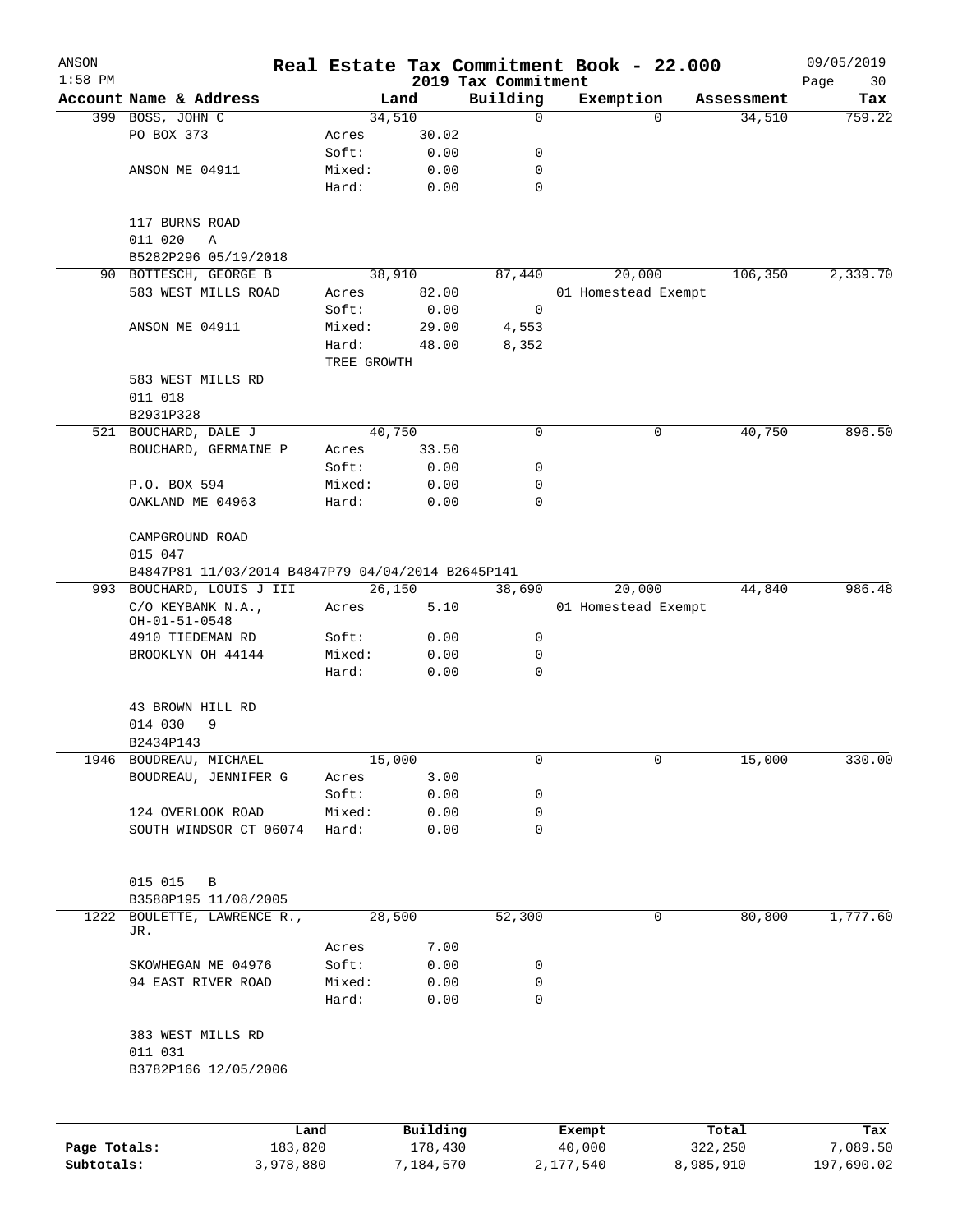| ANSON<br>$1:58$ PM |                                                                |                 |                     |                                 | Real Estate Tax Commitment Book - 22.000 |                  | 09/05/2019        |
|--------------------|----------------------------------------------------------------|-----------------|---------------------|---------------------------------|------------------------------------------|------------------|-------------------|
|                    | Account Name & Address                                         |                 | Land                | 2019 Tax Commitment<br>Building | Exemption                                | Assessment       | Page<br>31<br>Tax |
|                    | 803 BOURQUE, WILLIAM R.                                        |                 | 46,000              | 77,060                          | $\Omega$                                 | 123,060          | 2,707.32          |
|                    | TRUSTEE<br>BOURQUE, CAITRIN S.<br>TRUSTEE                      | Acres           | 28.00               |                                 |                                          |                  |                   |
|                    | 201 LAKE STREET                                                | Soft:           | 0.00                | 0                               |                                          |                  |                   |
|                    |                                                                | Mixed:          | 0.00                | 0                               |                                          |                  |                   |
|                    | HAVERHILL MA 01832                                             | Hard:           | 0.00                | $\Omega$                        |                                          |                  |                   |
|                    | 497 FOUR MILE SQUARE RD<br>021 021                             |                 |                     |                                 |                                          |                  |                   |
|                    | B4784P12 02/25/2014 B4478P249 12/27/2011                       |                 |                     |                                 |                                          |                  |                   |
|                    | 1217 BOWN, MATTHEW F                                           |                 | 33,320              | 91,250                          | 20,000                                   | 104,570          | 2,300.54          |
|                    | $\texttt{BOWN}\xspace$ , $\texttt{AMY}\xspace$ A<br>PO BOX 334 | Acres<br>Soft:  | 11.82<br>0.00       | $\mathbf 0$                     | 01 Homestead Exempt                      |                  |                   |
|                    |                                                                | Mixed:          | 0.00                | 0                               |                                          |                  |                   |
|                    | ANSON ME 04911                                                 | Hard:           | 0.00                | 0                               |                                          |                  |                   |
|                    | 314 CAMPGROUND RD<br>015 043<br>F                              |                 |                     |                                 |                                          |                  |                   |
|                    | B2518P126                                                      |                 |                     |                                 |                                          |                  |                   |
|                    | 97 BOYCE, GENE F                                               |                 | 9,170               | 47,260                          | 26,000                                   | 30,430           | 669.46            |
|                    | PO BOX 76                                                      | Acres           | 0.21                |                                 | 01 Homestead Exempt                      |                  |                   |
|                    |                                                                | Soft:           | 0.00                | 0                               | 02 Resident Veteran                      |                  |                   |
|                    | ANSON ME 04911                                                 | Mixed:          | 0.00                | $\mathbf 0$                     |                                          |                  |                   |
|                    |                                                                | Hard:           | 0.00                | 0                               |                                          |                  |                   |
|                    | 102 MAIN ST<br>001 033                                         |                 |                     |                                 |                                          |                  |                   |
|                    | B793P116                                                       |                 |                     |                                 |                                          |                  |                   |
|                    | 1518 BOYCE, LISA M                                             |                 | 14,970              | 58,800                          | 20,000                                   | 53,770           | 1,182.94          |
|                    | PO BOX 414                                                     | Acres           | 0.56                |                                 | 01 Homestead Exempt                      |                  |                   |
|                    |                                                                | Soft:           | 0.00                | 0                               |                                          |                  |                   |
|                    | ANSON ME 04911                                                 | Mixed:          | 0.00                | 0                               |                                          |                  |                   |
|                    |                                                                | Hard:           | 0.00                | 0                               |                                          |                  |                   |
|                    | 3 PINE ST                                                      |                 |                     |                                 |                                          |                  |                   |
|                    | 001 036                                                        |                 |                     |                                 |                                          |                  |                   |
|                    | B4325P129 10/08/2010                                           |                 |                     | 0                               | 0                                        |                  | 399.30            |
|                    | 124 BOYCE, TIMOTHY G<br>PO BOX 76                              | Acres           | 18,150<br>5.10      |                                 |                                          | 18,150           |                   |
|                    |                                                                | Soft:           | 0.00                | 0                               |                                          |                  |                   |
|                    | ANSON ME 04911                                                 | Mixed:          | 0.00                | 0                               |                                          |                  |                   |
|                    |                                                                | Hard:           | 0.00                | 0                               |                                          |                  |                   |
|                    | 014 030<br>7<br>B5392P160 03/22/2019 B2061P1409                |                 |                     |                                 |                                          |                  |                   |
| 100                | BOYCE, TIMOTHY G &                                             |                 | 26,150              | 45,290                          | 20,000                                   | 51,440           | 1,131.68          |
|                    | TUCCI, KELLIE S                                                | Acres           | 5.10                |                                 | 01 Homestead Exempt                      |                  |                   |
|                    |                                                                | Soft:           | 0.00                | 0                               |                                          |                  |                   |
|                    | PO BOX 246                                                     | Mixed:          | 0.00                | 0                               |                                          |                  |                   |
|                    | ANSON ME 04911 0246                                            | Hard:           | 0.00                | $\mathbf 0$                     |                                          |                  |                   |
|                    | 35 BROWN HILL RD<br>014 030<br>8                               |                 |                     |                                 |                                          |                  |                   |
|                    | B5060P130 08/10/2016 B2339P244                                 |                 |                     |                                 |                                          |                  |                   |
|                    |                                                                |                 |                     |                                 |                                          |                  |                   |
| Page Totals:       |                                                                | Land<br>147,760 | Building<br>319,660 |                                 | Exempt<br>86,000                         | Total<br>381,420 | Tax<br>8,391.24   |
|                    |                                                                |                 |                     |                                 |                                          |                  |                   |

**Subtotals:** 4,126,640 7,504,230 2,263,540 9,367,330 206,081.26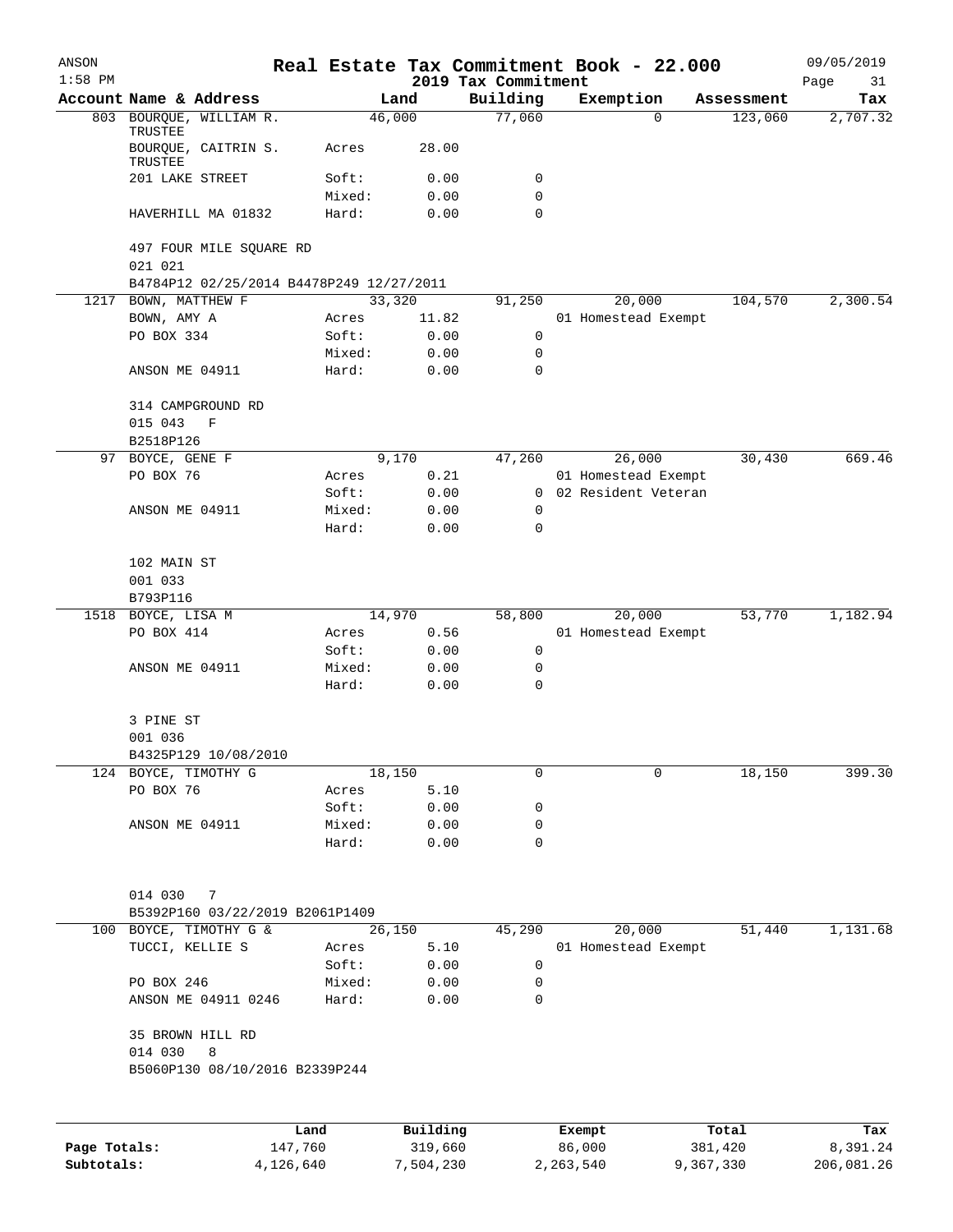| ANSON     |                                    |                      |       |                                 | Real Estate Tax Commitment Book - 22.000 |            | 09/05/2019        |
|-----------|------------------------------------|----------------------|-------|---------------------------------|------------------------------------------|------------|-------------------|
| $1:58$ PM | Account Name & Address             | Land                 |       | 2019 Tax Commitment<br>Building | Exemption                                | Assessment | 32<br>Page<br>Tax |
|           | 104 BRACK, DAVID G                 | 17,320               |       | 43,530                          | 26,000                                   | 34,850     | 766.70            |
|           | PO BOX 96                          | Acres                | 0.75  |                                 | 01 Homestead Exempt                      |            |                   |
|           |                                    | Soft:                | 0.00  |                                 | 0 02 Resident Veteran                    |            |                   |
|           | ANSON ME 04911                     | Mixed:               | 0.00  | 0                               |                                          |            |                   |
|           |                                    | Hard:                | 0.00  | 0                               |                                          |            |                   |
|           | 11 THIRD ST                        |                      |       |                                 |                                          |            |                   |
|           | 001 054                            |                      |       |                                 |                                          |            |                   |
|           | B3976P352 03/21/2008 B2723P298     |                      |       |                                 |                                          |            |                   |
|           | 1857 BRADBURY, CHAD H              | 18,330               |       | 25,020                          | 0                                        | 43,350     | 953.70            |
|           |                                    | Acres                | 4.22  |                                 |                                          |            |                   |
|           | RUMFORD ME 04276 3644              | Soft:                | 0.00  | 0                               |                                          |            |                   |
|           | 1180 ROUTE 2 STE 5                 | Mixed:               | 0.00  | 0                               |                                          |            |                   |
|           |                                    | Hard:                | 0.00  | 0                               |                                          |            |                   |
|           |                                    | WOOD ENERGY PROPERTY |       |                                 |                                          |            |                   |
|           | 016 015 A                          |                      |       |                                 |                                          |            |                   |
|           | B2599P238                          |                      |       |                                 |                                          |            |                   |
|           | 107 BRADLEY, SHIRLEY M             | 17,600               |       | 0                               | 0                                        | 17,600     | 387.20            |
|           | C/O PETER BRADLEY                  | Acres                | 10.50 |                                 |                                          |            |                   |
|           | PO BOX 397                         | Soft:                | 0.00  | 0                               |                                          |            |                   |
|           | NUTTING LAKE MA 01865<br>0000      | Mixed:               | 0.00  | 0                               |                                          |            |                   |
|           |                                    | Hard:                | 0.00  | 0                               |                                          |            |                   |
|           | 015 044                            |                      |       |                                 |                                          |            |                   |
|           | К                                  |                      |       |                                 |                                          |            |                   |
|           | B1292P14                           |                      |       |                                 |                                          |            |                   |
|           | 1921 BRADY, CHERYL                 | 21,820               |       | 0                               | 0                                        | 21,820     | 480.04            |
|           |                                    | Acres                | 8.32  |                                 |                                          |            |                   |
|           | WORCESTER MA 01608 0000            | Soft:                | 0.00  | 0                               |                                          |            |                   |
|           | 70 SOUTHBRIDGE ST                  | Mixed:               | 0.00  | 0                               |                                          |            |                   |
|           |                                    | Hard:                | 0.00  | 0                               |                                          |            |                   |
|           | HOLLIN WAITE HILL RD<br>020 014 13 |                      |       |                                 |                                          |            |                   |
|           | B3416P7 12/02/2004                 |                      |       |                                 |                                          |            |                   |
| 1687      | BRALEY, FRANK W                    | 11,130               |       | 9,760                           | 0                                        | 20,890     | 459.58            |
|           | BRALEY, RUTH E                     | Acres                | 1.75  |                                 |                                          |            |                   |
|           | 112 MAIN ST                        | Soft:                | 0.00  | 0                               |                                          |            |                   |
|           |                                    | Mixed:               | 0.00  | 0                               |                                          |            |                   |
|           | ANSON ME 04911                     | Hard:                | 0.00  | 0                               |                                          |            |                   |
|           | 24 FRONT ST                        |                      |       |                                 |                                          |            |                   |
|           | 001 051                            |                      |       |                                 |                                          |            |                   |
|           | B3532P151 08/04/2005               |                      |       |                                 |                                          |            |                   |
|           | 103 BRALEY, FRANK W                | 14,560               |       | 77,810                          | 20,000                                   | 72,370     | 1,592.14          |
|           | BRALEY, RUTH E                     | Acres                | 0.53  |                                 | 01 Homestead Exempt                      |            |                   |
|           | 112 MAIN ST                        | Soft:                | 0.00  | 0                               |                                          |            |                   |
|           |                                    | Mixed:               | 0.00  | 0                               |                                          |            |                   |
|           | ANSON ME 04911                     | Hard:                | 0.00  | 0                               |                                          |            |                   |
|           | 112 MAIN ST                        |                      |       |                                 |                                          |            |                   |
|           | 001 035                            |                      |       |                                 |                                          |            |                   |
|           | B815P888                           |                      |       |                                 |                                          |            |                   |
|           |                                    |                      |       |                                 |                                          |            |                   |
|           |                                    |                      |       |                                 |                                          |            |                   |

|              | Land      | Building  | Exempt    | Total     | Tax        |
|--------------|-----------|-----------|-----------|-----------|------------|
| Page Totals: | 100,760   | 156,120   | 46,000    | 210,880   | 4,639.36   |
| Subtotals:   | 4,227,400 | 7,660,350 | 2,309,540 | 9,578,210 | 210,720.62 |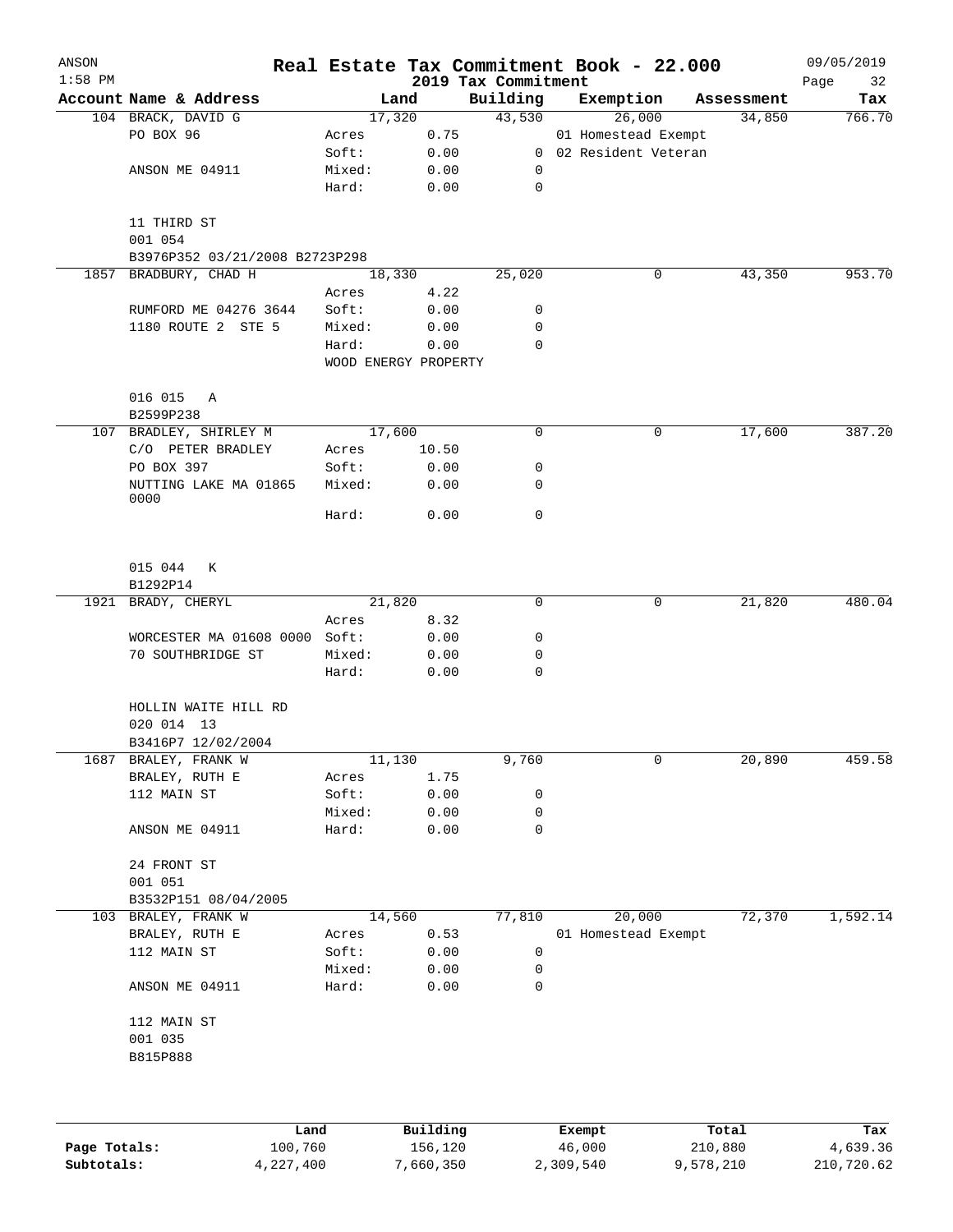| ANSON        |                                     |                |               |                                 | Real Estate Tax Commitment Book - 22.000 |            | 09/05/2019        |
|--------------|-------------------------------------|----------------|---------------|---------------------------------|------------------------------------------|------------|-------------------|
| $1:58$ PM    | Account Name & Address              |                | Land          | 2019 Tax Commitment<br>Building | Exemption                                | Assessment | Page<br>33<br>Tax |
|              | 1474 BRAUER, KURT &                 |                | 17,320        | 37,410                          | $\Omega$                                 | 54,730     | 1,204.06          |
|              | WALBRECHT, ALYSSA                   | Acres          | 0.75          |                                 |                                          |            |                   |
|              |                                     | Soft:          | 0.00          | 0                               |                                          |            |                   |
|              | 161 SAPE ROAD                       | Mixed:         | 0.00          | $\mathbf 0$                     |                                          |            |                   |
|              | RAYMOND ME 04071                    | Hard:          | 0.00          | $\mathbf 0$                     |                                          |            |                   |
|              | 14 FRONT ST                         |                |               |                                 |                                          |            |                   |
|              | 001 050                             |                |               |                                 |                                          |            |                   |
|              | B4767P33 03/21/2014                 |                |               |                                 |                                          |            |                   |
|              | 135 BREEN, SHANE L                  |                | 22,500        | 0                               | 0                                        | 22,500     | 495.00            |
|              | 9 BURRILL ST APT 3                  | Acres          | 9.00          |                                 |                                          |            |                   |
|              |                                     | Soft:          | 0.00          | 0                               |                                          |            |                   |
|              | FAIRFIELD ME 04937-1565 Mixed:      |                | 0.00          | 0                               |                                          |            |                   |
|              |                                     | Hard:          | 0.00          | 0                               |                                          |            |                   |
|              | SKIDMORE RD                         |                |               |                                 |                                          |            |                   |
|              | 023 015<br>F <sub>1</sub>           |                |               |                                 |                                          |            |                   |
|              | B4381P337 03/25/2011                |                |               |                                 |                                          |            |                   |
|              | 887 BREWER, BRENDA JEANNE           |                | 20,380        | 47,960                          | 0                                        | 68,340     | 1,503.48          |
|              | FOGG, CARRIE S. & SCOTT Acres<br>Α. |                | 1.25          |                                 |                                          |            |                   |
|              | 884 RIVER ROAD                      | Soft:          | 0.00          | 0                               |                                          |            |                   |
|              |                                     | Mixed:         | 0.00          | 0                               |                                          |            |                   |
|              | ANSON ME 04911                      | Hard:          | 0.00          | $\mathbf 0$                     |                                          |            |                   |
|              |                                     |                |               |                                 |                                          |            |                   |
|              | 884 RIVER RD                        |                |               |                                 |                                          |            |                   |
|              | 005 019                             |                |               |                                 |                                          |            |                   |
|              | B5270P261 04/16/2018                |                |               |                                 |                                          |            |                   |
|              | 110 BRIDGES, LUCIE E                |                | 34,000        | 80,840                          | 20,000                                   | 94,840     | 2,086.48          |
|              | NORTH ANSON ME 04958                | Acres<br>Soft: | 12.50<br>0.00 | 0                               | 01 Homestead Exempt                      |            |                   |
|              | 0000                                |                |               |                                 |                                          |            |                   |
|              | 329 EMBDEN POND RD                  | Mixed:         | 0.00          | 0                               |                                          |            |                   |
|              |                                     | Hard:          | 0.00          | 0                               |                                          |            |                   |
|              | 329 EMBDEN POND RD                  |                |               |                                 |                                          |            |                   |
|              | 023 024<br>D                        |                |               |                                 |                                          |            |                   |
|              | B3893P298 08/13/2007                |                |               |                                 |                                          |            |                   |
| 122          | BROWN, DANIEL M                     |                | 43,000        | 109,360                         | 20,000                                   | 132,360    | 2,911.92          |
|              | PO BOX 11                           | Acres          | 41.00         |                                 | 01 Homestead Exempt                      |            |                   |
|              |                                     | Soft:          | 0.00          | 0                               |                                          |            |                   |
|              | NORTH ANSON ME 04958                | Mixed:         | 0.00          | 0                               |                                          |            |                   |
|              |                                     | Hard:          | 0.00          | 0                               |                                          |            |                   |
|              | 91 MADISON ST                       |                |               |                                 |                                          |            |                   |
|              | 017 027                             |                |               |                                 |                                          |            |                   |
|              | B2346P141                           |                |               |                                 |                                          |            |                   |
| 1261         | BROWN, DANIEL M                     |                | 11,490        | 55,200                          | 0                                        | 66,690     | 1,467.18          |
|              | PO BOX 11                           | Acres          | 0.33          |                                 |                                          |            |                   |
|              |                                     | Soft:          | 0.00          | 0                               |                                          |            |                   |
|              | NORTH ANSON ME 04958                | Mixed:         | 0.00          | 0                               |                                          |            |                   |
|              |                                     | Hard:          | 0.00          | 0                               |                                          |            |                   |
|              |                                     | B4993P001      |               |                                 |                                          |            |                   |
|              | 11 MADISON ST                       |                |               |                                 |                                          |            |                   |
|              | 006 007                             |                |               |                                 |                                          |            |                   |
|              | B4993P001 08/14/2016                |                |               |                                 |                                          |            |                   |
|              |                                     |                |               |                                 |                                          |            |                   |
|              |                                     | Land           | Building      |                                 | Exempt                                   | Total      | Tax               |
| Page Totals: |                                     | 148,690        | 330,770       |                                 | 40,000                                   | 439,460    | 9,668.12          |
| Subtotals:   | 4,376,090                           |                | 7,991,120     |                                 | 2,349,540                                | 10,017,670 | 220,388.74        |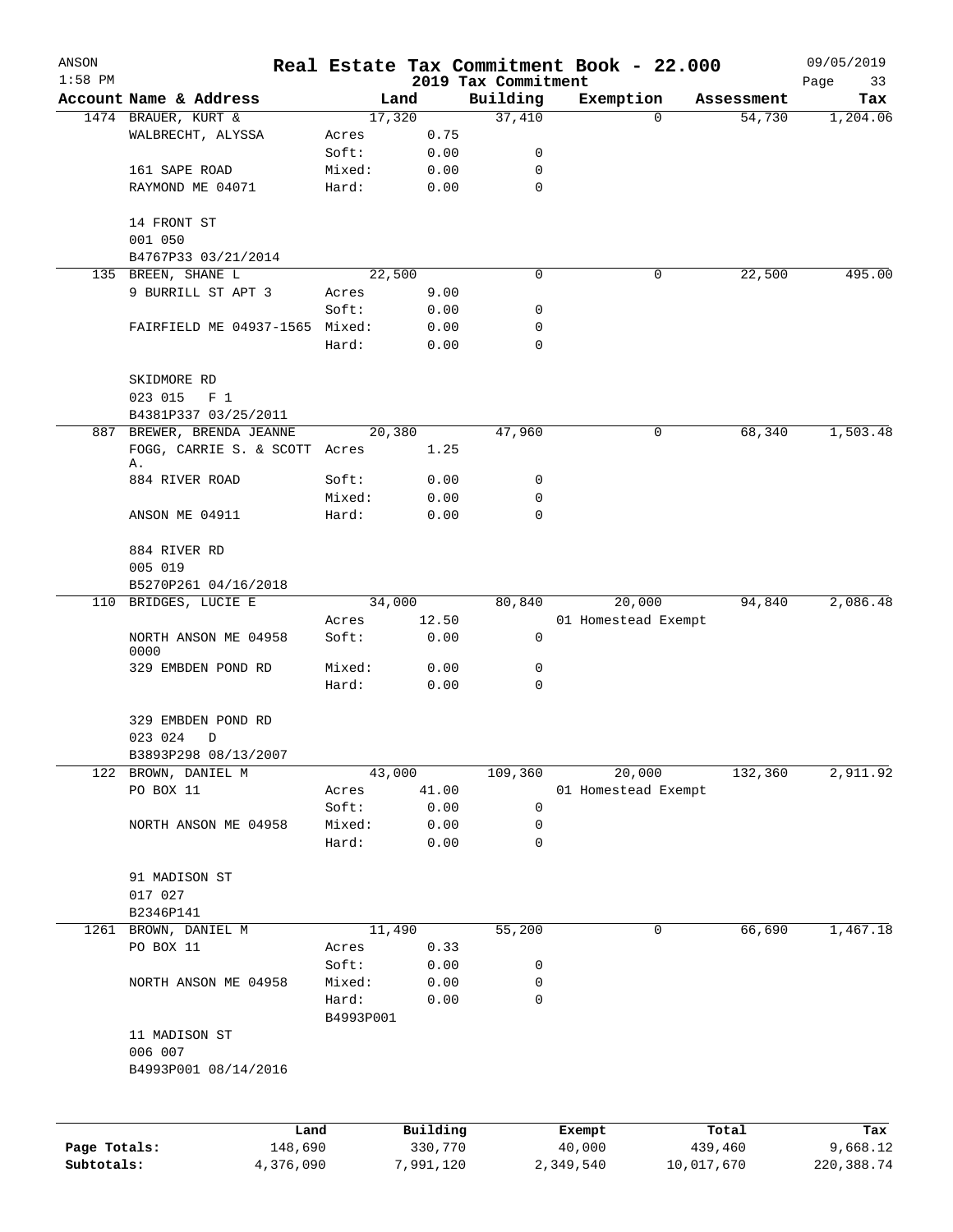| ANSON<br>$1:58$ PM |                             |             |       | 2019 Tax Commitment | Real Estate Tax Commitment Book - 22.000 |             | 09/05/2019<br>Page<br>34 |
|--------------------|-----------------------------|-------------|-------|---------------------|------------------------------------------|-------------|--------------------------|
|                    | Account Name & Address      |             | Land  | Building            | Exemption                                | Assessment  | Tax                      |
|                    | 1925 BROWN, FRED D          | 15,840      |       | $\mathbf 0$         | $\Omega$                                 | 15,840      | 348.48                   |
|                    | BROWN, CHRISTINE L          | Acres       | 20.50 |                     |                                          |             |                          |
|                    | 97 CANADA RD                | Soft:       | 0.00  | 0                   |                                          |             |                          |
|                    |                             | Mixed:      | 13.00 | 2,041               |                                          |             |                          |
|                    | MOSCOW ME 04920             | Hard:       | 6.00  | 1,044               |                                          |             |                          |
|                    | CROSS RD                    |             |       |                     |                                          |             |                          |
|                    | 011 035 A                   |             |       |                     |                                          |             |                          |
| 651                | BROWN, JASON A              | 11,190      |       | $\mathbf 0$         | 0                                        | 11,190      | 246.18                   |
|                    | BROWN, JODY M               | Acres       | 24.80 |                     |                                          |             |                          |
|                    |                             | Soft:       | 1.00  | 113                 |                                          |             |                          |
|                    | 13 GARFIELD ST              | Mixed:      | 22.80 | 3,580               |                                          |             |                          |
|                    | MADISON ME 04950            | Hard:       | 0.00  | 0                   |                                          |             |                          |
|                    |                             | TREE GROWTH |       |                     |                                          |             |                          |
|                    | 024 028<br>$\, {\bf B}$     |             |       |                     |                                          |             |                          |
|                    | B2807P168                   |             |       |                     |                                          |             |                          |
|                    | 1678 BROWN, LOUISE J        | 24,230      |       | 18,760              | 20,000                                   | 22,990      | 505.78                   |
|                    | DOUGLAS D, DOUGLAS D,<br>JR | Acres       | 3.82  |                     | 01 Homestead Exempt                      |             |                          |
|                    | 555 PEASE HILL ROAD         | Soft:       | 0.00  | 0                   |                                          |             |                          |
|                    |                             | Mixed:      | 0.00  | $\mathbf 0$         |                                          |             |                          |
|                    | ANSON ME 04911              | Hard:       | 0.00  | 0                   |                                          |             |                          |
|                    | 555 PEASE HILL RD           |             |       |                     |                                          |             |                          |
|                    | 014 041<br>1                |             |       |                     |                                          |             |                          |
|                    | B3326P330 06/16/2004        |             |       |                     |                                          |             |                          |
|                    | 1246 BROWN, MARY D          |             | 0     | 9,940               | 9,940                                    | $\mathbf 0$ | 0.00                     |
|                    | PO BOX 126                  |             |       |                     | 01 Homestead Exempt                      |             |                          |
|                    | ANSON ME 04911              |             |       |                     |                                          |             |                          |
|                    | 78 CAMPGROUND RD            |             |       |                     |                                          |             |                          |
|                    | 015 036<br>5<br>ON          |             |       |                     |                                          |             |                          |
| 448                | BROWN, RICHARD E JR         | 10,000      |       | 51,860              | 20,000                                   | 41,860      | 920.92                   |
|                    | PO BOX 193                  | Acres       | 0.25  |                     | 01 Homestead Exempt                      |             |                          |
|                    |                             | Soft:       | 0.00  | 0                   |                                          |             |                          |
|                    | ANSON ME 04911              | Mixed:      | 0.00  | 0                   |                                          |             |                          |
|                    |                             | Hard:       | 0.00  | 0                   |                                          |             |                          |
|                    | 9 SECOND ST                 |             |       |                     |                                          |             |                          |
|                    | 001 067                     |             |       |                     |                                          |             |                          |
|                    | B2842P336                   |             |       |                     |                                          |             |                          |
| 1855               | BROWN, SHEILA W             | 31,650      |       | 44,950              | 20,000                                   | 56,600      | 1,245.20                 |
|                    | 840 RIVER RD                | Acres       | 10.15 |                     | 01 Homestead Exempt                      |             |                          |
|                    |                             | Soft:       | 0.00  | 0                   |                                          |             |                          |
|                    | NORTH ANSON ME 04958        | Mixed:      | 0.00  | 0                   |                                          |             |                          |
|                    |                             | Hard:       | 0.00  | 0                   |                                          |             |                          |
|                    | 840 RIVER RD                |             |       |                     |                                          |             |                          |
|                    | 018 007                     |             |       |                     |                                          |             |                          |
|                    | B4275P175 05/13/2010        |             |       |                     |                                          |             |                          |
|                    |                             |             |       |                     |                                          |             |                          |
|                    |                             |             |       |                     |                                          |             |                          |

|              | Land      | Building  | Exempt    | Total      | Tax        |
|--------------|-----------|-----------|-----------|------------|------------|
| Page Totals: | 92,910    | 125,510   | 69,940    | 148,480    | 3,266.56   |
| Subtotals:   | 4,469,000 | 8,116,630 | 2,419,480 | 10,166,150 | 223,655.30 |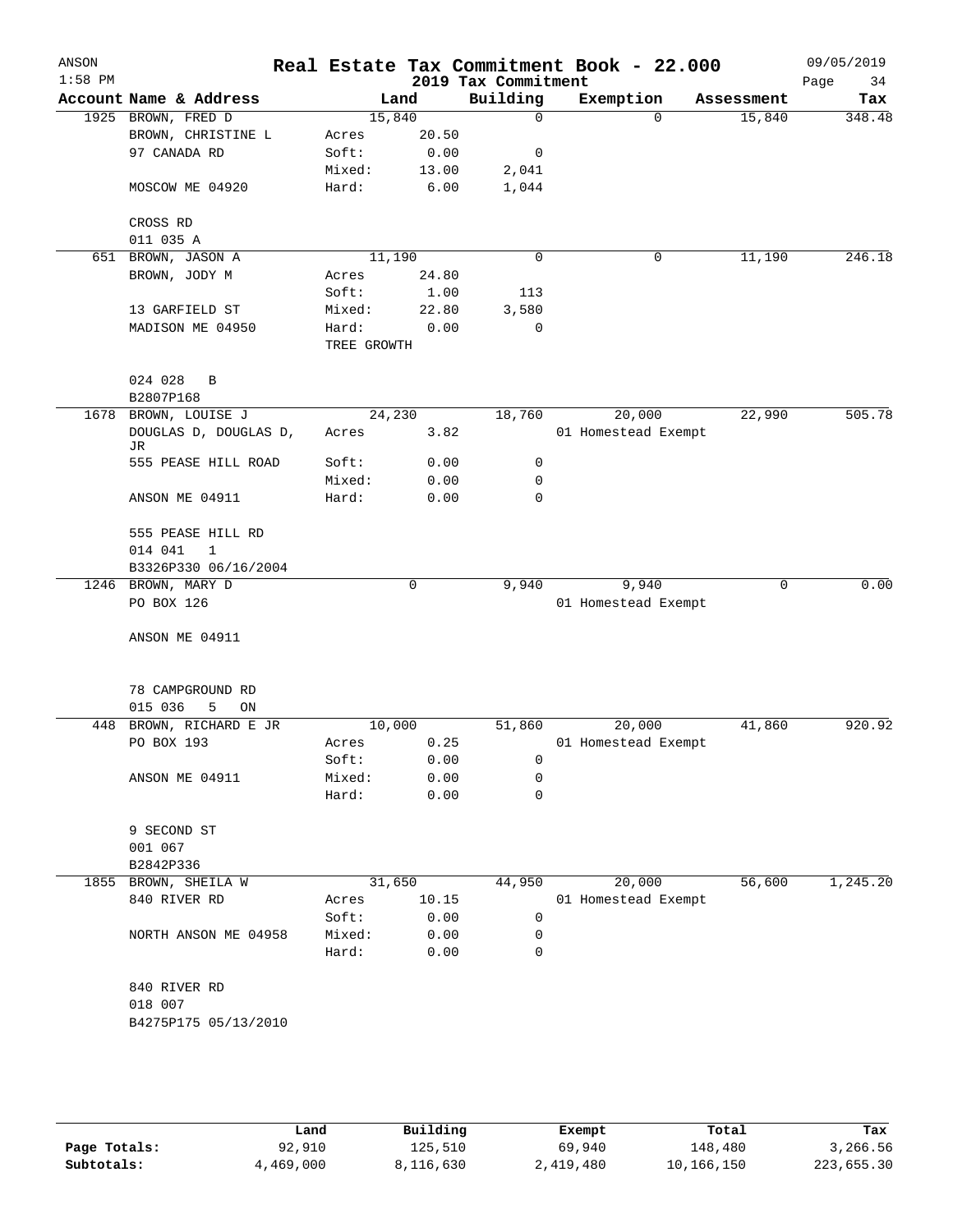| ANSON        |                                |        |           |                                 | Real Estate Tax Commitment Book - 22.000 |            | 09/05/2019        |
|--------------|--------------------------------|--------|-----------|---------------------------------|------------------------------------------|------------|-------------------|
| $1:58$ PM    | Account Name & Address         |        | Land      | 2019 Tax Commitment<br>Building | Exemption                                | Assessment | 35<br>Page<br>Tax |
|              | 1635 BROWNE, DONALD J          |        | 32,220    | 9,420                           | $\Omega$                                 | 41,640     | 916.08            |
|              | BROWNE, CHERYL A               | Acres  | 28.43     |                                 |                                          |            |                   |
|              |                                | Soft:  | 0.00      | 0                               |                                          |            |                   |
|              | 24 WIRE BRIDGE ROAD            | Mixed: | 0.00      | 0                               |                                          |            |                   |
|              | NEW PORTLAND ME 04961          | Hard:  | 0.00      | $\mathbf 0$                     |                                          |            |                   |
|              | 3605                           |        |           |                                 |                                          |            |                   |
|              | 019 026<br>A                   |        |           |                                 |                                          |            |                   |
|              | B2576P335                      |        |           |                                 |                                          |            |                   |
|              | 114 BROWNE, SHAWN E            |        | 30,000    | 122,920                         | 20,000                                   | 132,920    | 2,924.24          |
|              | 106 VALLEY ROAD                | Acres  | 8.50      |                                 | 01 Homestead Exempt                      |            |                   |
|              |                                | Soft:  | 0.00      | $\mathbf 0$                     |                                          |            |                   |
|              | NORTH ANSON ME 04958           | Mixed: | 0.00      | 0                               |                                          |            |                   |
|              |                                | Hard:  | 0.00      | 0                               |                                          |            |                   |
|              | 106 VALLEY RD                  |        |           |                                 |                                          |            |                   |
|              | 018 028                        |        |           |                                 |                                          |            |                   |
|              | B2034P142                      |        |           |                                 |                                          |            |                   |
|              | 594 BRUCE, RANDY C             |        | 19,880    | 20,990                          | 0                                        | 40,870     | 899.14            |
|              |                                | Acres  | 10.60     |                                 |                                          |            |                   |
|              | MADISON ME 04950 0000          | Soft:  | 0.00      | 0                               |                                          |            |                   |
|              | 1174 LAKEWOOD RD               | Mixed: | 0.00      | 0                               |                                          |            |                   |
|              |                                | Hard:  | 0.00      | 0                               |                                          |            |                   |
|              | OFF POULIN CORNER ROAD         |        |           |                                 |                                          |            |                   |
|              | 018 021<br>J                   |        |           |                                 |                                          |            |                   |
|              | B2732P203                      |        |           |                                 |                                          |            |                   |
| 1549         | BRUCE, RANDY C                 |        | 13,200    | 0                               | 0                                        | 13,200     | 290.40            |
|              |                                | Acres  | 22.00     |                                 |                                          |            |                   |
|              | MADISON ME 04950 0000          | Soft:  | 0.00      | 0                               |                                          |            |                   |
|              | 1174 LAKEWOOD RD               | Mixed: | 0.00      | 0                               |                                          |            |                   |
|              |                                | Hard:  | 0.00      | $\mathbf 0$                     |                                          |            |                   |
|              | 018 020                        |        |           |                                 |                                          |            |                   |
|              | B3988P282 04/18/2008           |        |           |                                 |                                          |            |                   |
|              | 1135 BRYAN, WENDY J., ESTATE   |        | 18,000    | 0                               | 0                                        | 18,000     | 396.00            |
|              | C/O TERRY GRIFFIN              | Acres  | 5.00      |                                 |                                          |            |                   |
|              | 340 COUNTY LINE DRIVE          | Soft:  | 0.00      | 0                               |                                          |            |                   |
|              | MARTINSBURG WV 25404           | Mixed: | 0.00      | 0                               |                                          |            |                   |
|              | 0000                           |        |           |                                 |                                          |            |                   |
|              |                                | Hard:  | 0.00      | $\mathbf 0$                     |                                          |            |                   |
|              | 019 010<br>Α                   |        |           |                                 |                                          |            |                   |
|              | B2356P168                      |        |           |                                 |                                          |            |                   |
|              | 225 BRYANT, BILLY II           |        | 20,000    | 12,180                          | 20,000                                   | 12,180     | 267.96            |
|              | 1160 VALLEY ROAD               | Acres  | 1.00      |                                 | 01 Homestead Exempt                      |            |                   |
|              |                                | Soft:  | 0.00      | 0                               |                                          |            |                   |
|              | ANSON ME 04911                 | Mixed: | 0.00      | 0                               |                                          |            |                   |
|              |                                | Hard:  | 0.00      | 0                               |                                          |            |                   |
|              | 1160 VALLEY RD                 |        |           |                                 |                                          |            |                   |
|              | 020 024<br>E                   |        |           |                                 |                                          |            |                   |
|              | B4820P287 08/19/2014 B1572P165 |        |           |                                 |                                          |            |                   |
|              |                                |        |           |                                 |                                          |            |                   |
|              |                                | Land   | Building  |                                 | Exempt                                   | Total      | Tax               |
| Page Totals: | 133,300                        |        | 165,510   |                                 | 40,000                                   | 258,810    | 5,693.82          |
| Subtotals:   | 4,602,300                      |        | 8,282,140 |                                 | 2,459,480                                | 10,424,960 | 229, 349.12       |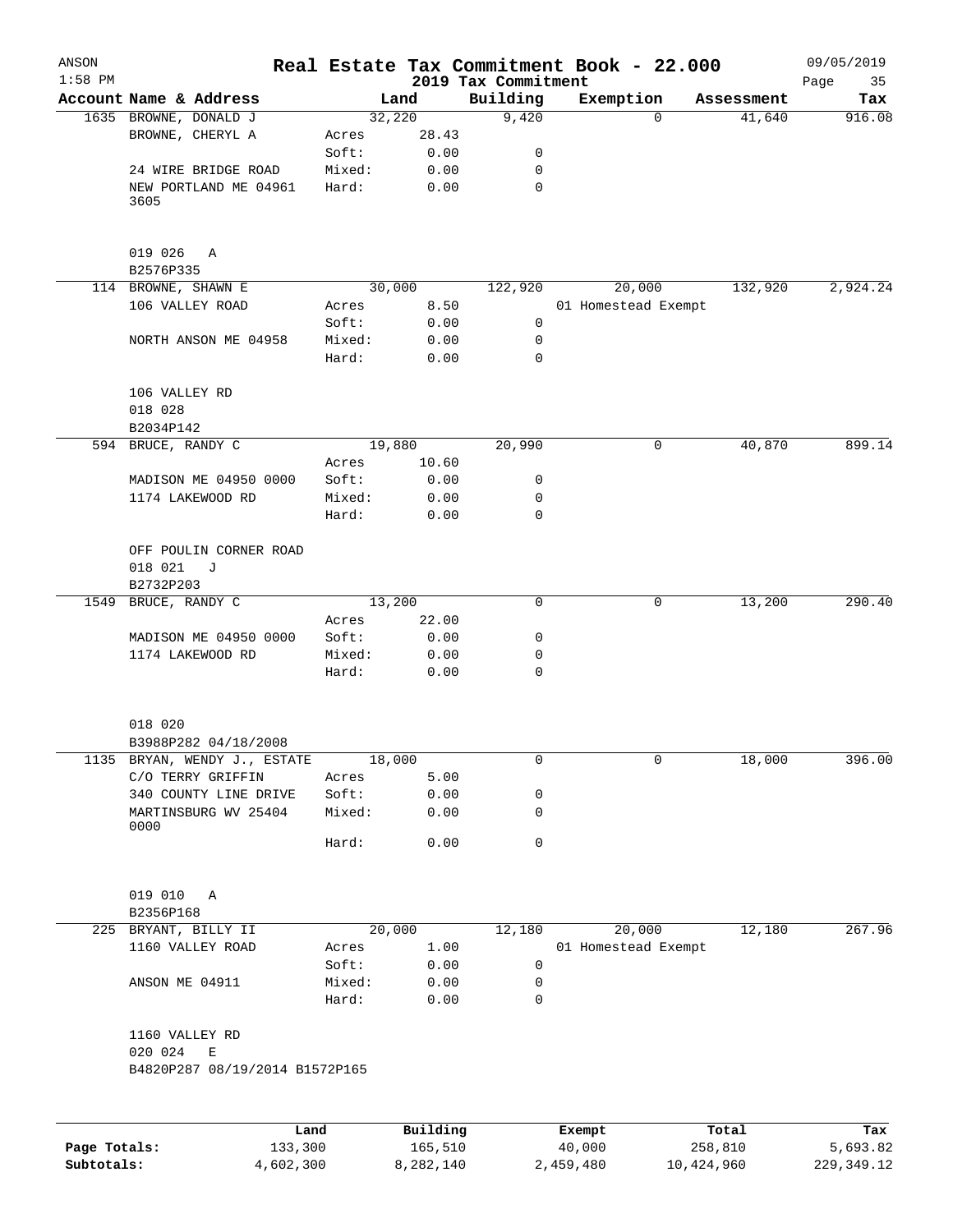| $1:58$ PM |                                           |           |      | 2019 Tax Commitment | Real Estate Tax Commitment Book - 22.000 |            | 09/05/2019<br>Page<br>36 |
|-----------|-------------------------------------------|-----------|------|---------------------|------------------------------------------|------------|--------------------------|
|           | Account Name & Address                    | Land      |      | Building            | Exemption                                | Assessment | Tax                      |
|           | 126 BRYANT, HARRIET R                     | 20,110    |      | 73,390              | 26,000                                   | 67,500     | 1,485.00                 |
|           | BRYANT, JOHN H                            | Acres     | 1.07 |                     | 01 Homestead Exempt                      |            |                          |
|           | PO BOX 444                                | Soft:     | 0.00 |                     | 0 02 Resident Veteran                    |            |                          |
|           |                                           | Mixed:    | 0.00 | 0                   |                                          |            |                          |
|           | NORTH ANSON ME 04958                      | Hard:     | 0.00 | 0                   |                                          |            |                          |
|           | 25 MADISON ST                             |           |      |                     |                                          |            |                          |
|           | 006 003                                   |           |      |                     |                                          |            |                          |
|           | B1605P80                                  |           |      |                     |                                          |            |                          |
|           | 127 BRYANT, HARRIET R                     | 26,790    |      | 0                   | 0                                        | 26,790     | 589.38                   |
|           | BRYANT, JOHN H                            | Acres     | 5.79 |                     |                                          |            |                          |
|           | PO BOX 444                                | Soft:     | 0.00 | 0                   |                                          |            |                          |
|           |                                           | Mixed:    | 0.00 | 0                   |                                          |            |                          |
|           | NORTH ANSON ME 04958                      | Hard:     | 0.00 | $\mathbf 0$         |                                          |            |                          |
|           |                                           |           |      |                     |                                          |            |                          |
|           | 006 002<br>B<br>B1605P80                  |           |      |                     |                                          |            |                          |
|           | 432 BRYSON, WILLIAM J                     | 26,300    |      | 15,950              | 0                                        | 42,250     | 929.50                   |
|           | BRYSON, BRENDA D                          | Acres     | 5.20 |                     |                                          |            |                          |
|           | 1520 OCEAN STREET, APT<br>54              | Soft:     | 0.00 | 0                   |                                          |            |                          |
|           |                                           | Mixed:    | 0.00 | 0                   |                                          |            |                          |
|           | MARSHFIELD MA 02050                       | Hard:     | 0.00 | 0                   |                                          |            |                          |
|           | 203 FOUR MILE SQUARE RD<br>021 009<br>3   |           |      |                     |                                          |            |                          |
|           | B3196P112                                 |           |      |                     |                                          |            |                          |
|           | 398 BUBAR, RANDY G                        | 12,650    |      | 24,610              | 0                                        | 37,260     | 819.72                   |
|           | PO BOX 456                                | Acres     | 0.40 |                     |                                          |            |                          |
|           |                                           | Soft:     | 0.00 | 0                   |                                          |            |                          |
|           | ANSON ME 04911                            | Mixed:    | 0.00 | 0                   |                                          |            |                          |
|           |                                           | Hard:     | 0.00 | 0                   |                                          |            |                          |
|           | 91 PREBLE AVE                             |           |      |                     |                                          |            |                          |
|           | 004 005<br>В                              |           |      |                     |                                          |            |                          |
|           | B4828P262 09/11/2014                      |           |      |                     |                                          |            |                          |
|           | 780 BUBAR, RANDY G                        | 21,650    |      | 35,560              | 0                                        | 57,210     | 1,258.62                 |
|           | PO BOX 456                                | Acres     | 2.10 |                     |                                          |            |                          |
|           |                                           | Soft:     | 0.00 | 0                   |                                          |            |                          |
|           | ANSON ME 04911                            | Mixed:    | 0.00 | 0                   |                                          |            |                          |
|           |                                           | Hard:     | 0.00 | 0                   |                                          |            |                          |
|           |                                           |           |      |                     |                                          |            |                          |
|           |                                           | B4923P022 |      |                     |                                          |            |                          |
|           | 740 RIVER RD                              |           |      |                     |                                          |            |                          |
|           | 017 007                                   |           |      |                     |                                          |            |                          |
|           | B4974P184 10/01/2015                      |           |      |                     |                                          |            |                          |
|           | 1813 BUBAR, RANDY G                       | 2,430     |      | 0                   | 0                                        | 2,430      | 53.46                    |
|           | PO BOX 456                                | Acres     | 0.42 |                     |                                          |            |                          |
|           |                                           | Soft:     | 0.00 | 0                   |                                          |            |                          |
|           | ANSON ME 04911                            | Mixed:    | 0.00 | 0                   |                                          |            |                          |
|           |                                           | Hard:     | 0.00 | 0                   |                                          |            |                          |
|           | OFF PREBLE AVE                            |           |      |                     |                                          |            |                          |
|           | 004 005 B 1                               |           |      |                     |                                          |            |                          |
|           | B5295P036 06/21/2018 B4429P122 08/09/2011 |           |      |                     |                                          |            |                          |
|           |                                           |           |      |                     |                                          |            |                          |
|           |                                           |           |      |                     |                                          |            |                          |
|           |                                           |           |      |                     |                                          |            |                          |

|              | Land      | Building  | Exempt    | Total      | Tax        |
|--------------|-----------|-----------|-----------|------------|------------|
| Page Totals: | 109,930   | 149,510   | 26,000    | 233,440    | 5,135.68   |
| Subtotals:   | 4,712,230 | 8,431,650 | 2,485,480 | 10,658,400 | 234,484.80 |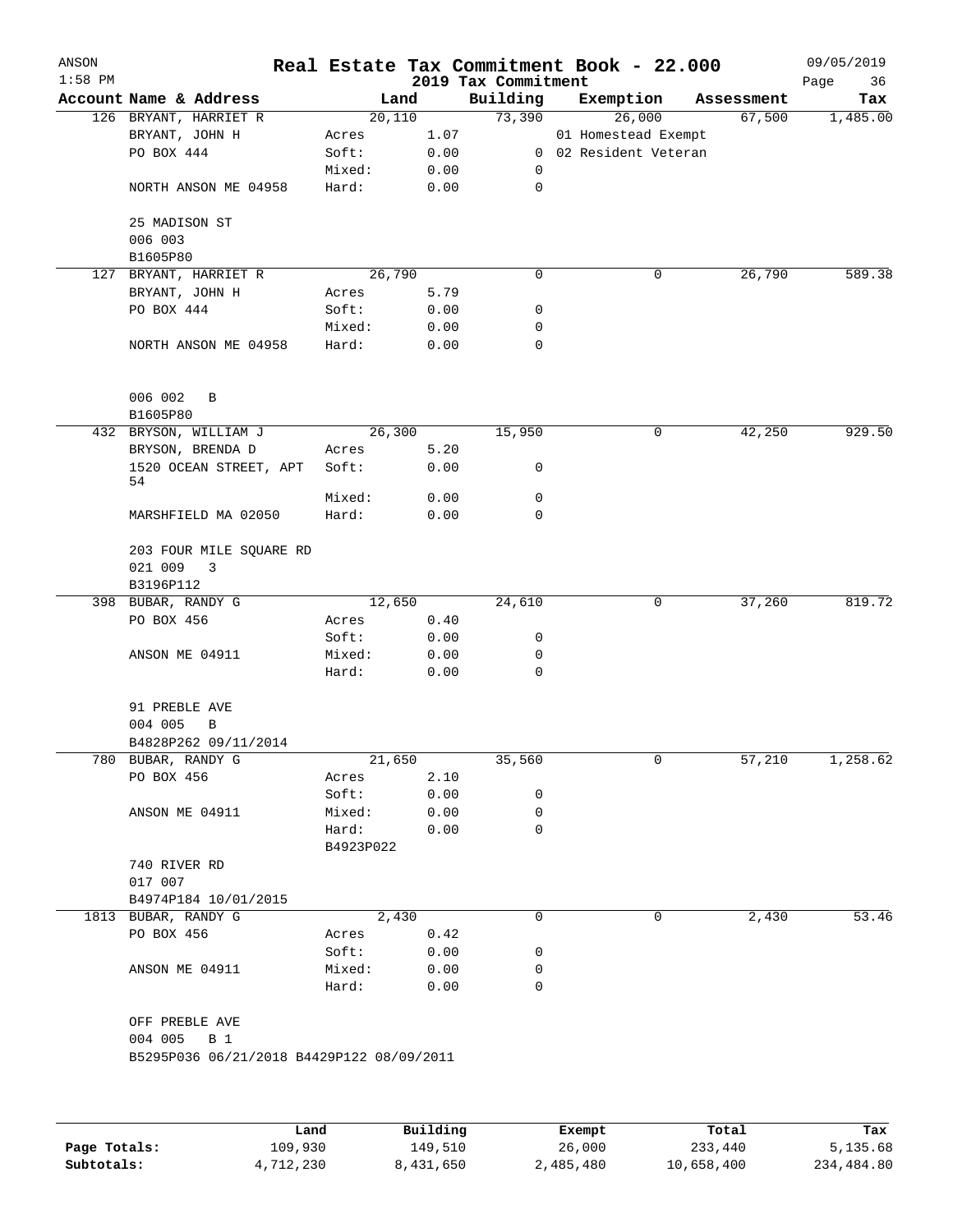| $1:58$ PM<br>2019 Tax Commitment<br>Building<br>Exemption<br>Account Name & Address<br>Land<br>1534 BUCKLAND, LISA A<br>29,000<br>$\mathbf 0$<br>$\Omega$<br>158 SKIDMORE ROAD<br>7.50<br>Acres<br>Soft:<br>0.00<br>0<br>NORTH ANSON ME 04958<br>Mixed:<br>0.00<br>0<br>$\mathbf 0$<br>Hard:<br>0.00<br>023 015<br>I<br>B4891P201 12/19/2014<br>1355 BUCKNAM, CLARENCE, JR.<br>18,800<br>9,610<br>0<br>&.<br>12.10<br>PEAVEY, ELIZABETH<br>Acres<br>134 CARRABASSETT ROAD<br>Soft:<br>0.00<br>0<br>0.00<br>0<br>Mixed:<br>NORTH ANSON ME 04958<br>Hard:<br>$\Omega$<br>0.00<br>1/2 INTEREST IN LAND<br>126 CARRABASSETT RD | Assessment<br>29,000<br>28,410 | Page<br>37<br>Tax<br>638.00<br>625.02 |
|----------------------------------------------------------------------------------------------------------------------------------------------------------------------------------------------------------------------------------------------------------------------------------------------------------------------------------------------------------------------------------------------------------------------------------------------------------------------------------------------------------------------------------------------------------------------------------------------------------------------------|--------------------------------|---------------------------------------|
|                                                                                                                                                                                                                                                                                                                                                                                                                                                                                                                                                                                                                            |                                |                                       |
|                                                                                                                                                                                                                                                                                                                                                                                                                                                                                                                                                                                                                            |                                |                                       |
|                                                                                                                                                                                                                                                                                                                                                                                                                                                                                                                                                                                                                            |                                |                                       |
|                                                                                                                                                                                                                                                                                                                                                                                                                                                                                                                                                                                                                            |                                |                                       |
|                                                                                                                                                                                                                                                                                                                                                                                                                                                                                                                                                                                                                            |                                |                                       |
|                                                                                                                                                                                                                                                                                                                                                                                                                                                                                                                                                                                                                            |                                |                                       |
|                                                                                                                                                                                                                                                                                                                                                                                                                                                                                                                                                                                                                            |                                |                                       |
|                                                                                                                                                                                                                                                                                                                                                                                                                                                                                                                                                                                                                            |                                |                                       |
|                                                                                                                                                                                                                                                                                                                                                                                                                                                                                                                                                                                                                            |                                |                                       |
|                                                                                                                                                                                                                                                                                                                                                                                                                                                                                                                                                                                                                            |                                |                                       |
|                                                                                                                                                                                                                                                                                                                                                                                                                                                                                                                                                                                                                            |                                |                                       |
|                                                                                                                                                                                                                                                                                                                                                                                                                                                                                                                                                                                                                            |                                |                                       |
|                                                                                                                                                                                                                                                                                                                                                                                                                                                                                                                                                                                                                            |                                |                                       |
|                                                                                                                                                                                                                                                                                                                                                                                                                                                                                                                                                                                                                            |                                |                                       |
| 022 021 2 1/2int                                                                                                                                                                                                                                                                                                                                                                                                                                                                                                                                                                                                           |                                |                                       |
| B4984P288 12/11/2015 B3951P225 12/18/2008                                                                                                                                                                                                                                                                                                                                                                                                                                                                                                                                                                                  |                                |                                       |
| 0<br>131 BUNKER, CHARLES ESTATE<br>15,000<br>0<br>OF &                                                                                                                                                                                                                                                                                                                                                                                                                                                                                                                                                                     | 15,000                         | 330.00                                |
| 3.00<br>BUNKER RICHARD I<br>Acres                                                                                                                                                                                                                                                                                                                                                                                                                                                                                                                                                                                          |                                |                                       |
| Soft:<br>0.00<br>0                                                                                                                                                                                                                                                                                                                                                                                                                                                                                                                                                                                                         |                                |                                       |
| 92 JOHN EWER RD<br>Mixed:<br>0.00<br>0                                                                                                                                                                                                                                                                                                                                                                                                                                                                                                                                                                                     |                                |                                       |
| $\mathbf 0$<br>SANDWICH MA 02563 0000<br>Hard:<br>0.00                                                                                                                                                                                                                                                                                                                                                                                                                                                                                                                                                                     |                                |                                       |
|                                                                                                                                                                                                                                                                                                                                                                                                                                                                                                                                                                                                                            |                                |                                       |
| 022 025                                                                                                                                                                                                                                                                                                                                                                                                                                                                                                                                                                                                                    |                                |                                       |
| B725P385                                                                                                                                                                                                                                                                                                                                                                                                                                                                                                                                                                                                                   |                                |                                       |
| 35,500<br>1784 BUNNEY, JOHN P &<br>13,080<br>0                                                                                                                                                                                                                                                                                                                                                                                                                                                                                                                                                                             | 48,580                         | 1,068.76                              |
| 40.00<br>LUCAS, EILEEN V<br>Acres                                                                                                                                                                                                                                                                                                                                                                                                                                                                                                                                                                                          |                                |                                       |
| Soft:<br>0.00<br>0                                                                                                                                                                                                                                                                                                                                                                                                                                                                                                                                                                                                         |                                |                                       |
| Mixed:<br>0.00<br>0<br>129 CHESTNUT HILL RD<br>Hard:<br>0                                                                                                                                                                                                                                                                                                                                                                                                                                                                                                                                                                  |                                |                                       |
| GROTON MA 01450 0000<br>0.00                                                                                                                                                                                                                                                                                                                                                                                                                                                                                                                                                                                               |                                |                                       |
| CLARK ROAD                                                                                                                                                                                                                                                                                                                                                                                                                                                                                                                                                                                                                 |                                |                                       |
| 022 035                                                                                                                                                                                                                                                                                                                                                                                                                                                                                                                                                                                                                    |                                |                                       |
| B2645P153                                                                                                                                                                                                                                                                                                                                                                                                                                                                                                                                                                                                                  |                                |                                       |
| 51,000<br>0<br>286<br>BURNETT, JOANN<br>0                                                                                                                                                                                                                                                                                                                                                                                                                                                                                                                                                                                  | 51,000                         | 1,122.00                              |
| 54.00<br>Acres                                                                                                                                                                                                                                                                                                                                                                                                                                                                                                                                                                                                             |                                |                                       |
| 0.00<br>0<br>NEW BEDFORD MA 02745<br>Soft:<br>3514                                                                                                                                                                                                                                                                                                                                                                                                                                                                                                                                                                         |                                |                                       |
| 139 STEVENSON ST<br>Mixed:<br>0.00<br>0                                                                                                                                                                                                                                                                                                                                                                                                                                                                                                                                                                                    |                                |                                       |
| 0.00<br>0<br>Hard:                                                                                                                                                                                                                                                                                                                                                                                                                                                                                                                                                                                                         |                                |                                       |
| 019 017<br>5                                                                                                                                                                                                                                                                                                                                                                                                                                                                                                                                                                                                               |                                |                                       |
| B1462P11                                                                                                                                                                                                                                                                                                                                                                                                                                                                                                                                                                                                                   |                                |                                       |
| 20,000<br>613 BURNS, BRIAN E<br>6,630<br>39,730                                                                                                                                                                                                                                                                                                                                                                                                                                                                                                                                                                            | 26,360                         | 579.92                                |
| BURNS, ALICE E<br>0.11<br>01 Homestead Exempt<br>Acres                                                                                                                                                                                                                                                                                                                                                                                                                                                                                                                                                                     |                                |                                       |
| 0<br>PO BOX 334<br>Soft:<br>0.00                                                                                                                                                                                                                                                                                                                                                                                                                                                                                                                                                                                           |                                |                                       |
| 0<br>Mixed:<br>0.00                                                                                                                                                                                                                                                                                                                                                                                                                                                                                                                                                                                                        |                                |                                       |
| 0<br>Hard:<br>0.00<br>ANSON ME 04911                                                                                                                                                                                                                                                                                                                                                                                                                                                                                                                                                                                       |                                |                                       |
|                                                                                                                                                                                                                                                                                                                                                                                                                                                                                                                                                                                                                            |                                |                                       |
| 2 BOW ST                                                                                                                                                                                                                                                                                                                                                                                                                                                                                                                                                                                                                   |                                |                                       |
| 003 024<br>B1639P255                                                                                                                                                                                                                                                                                                                                                                                                                                                                                                                                                                                                       |                                |                                       |
|                                                                                                                                                                                                                                                                                                                                                                                                                                                                                                                                                                                                                            |                                |                                       |
| Building<br>Land<br>Total<br>Exempt                                                                                                                                                                                                                                                                                                                                                                                                                                                                                                                                                                                        |                                | Tax                                   |
| Page Totals:<br>155,930<br>62,420<br>20,000<br>198,350                                                                                                                                                                                                                                                                                                                                                                                                                                                                                                                                                                     |                                | 4,363.70                              |
| Subtotals:<br>4,868,160<br>8,494,070<br>2,505,480<br>10,856,750                                                                                                                                                                                                                                                                                                                                                                                                                                                                                                                                                            |                                | 238,848.50                            |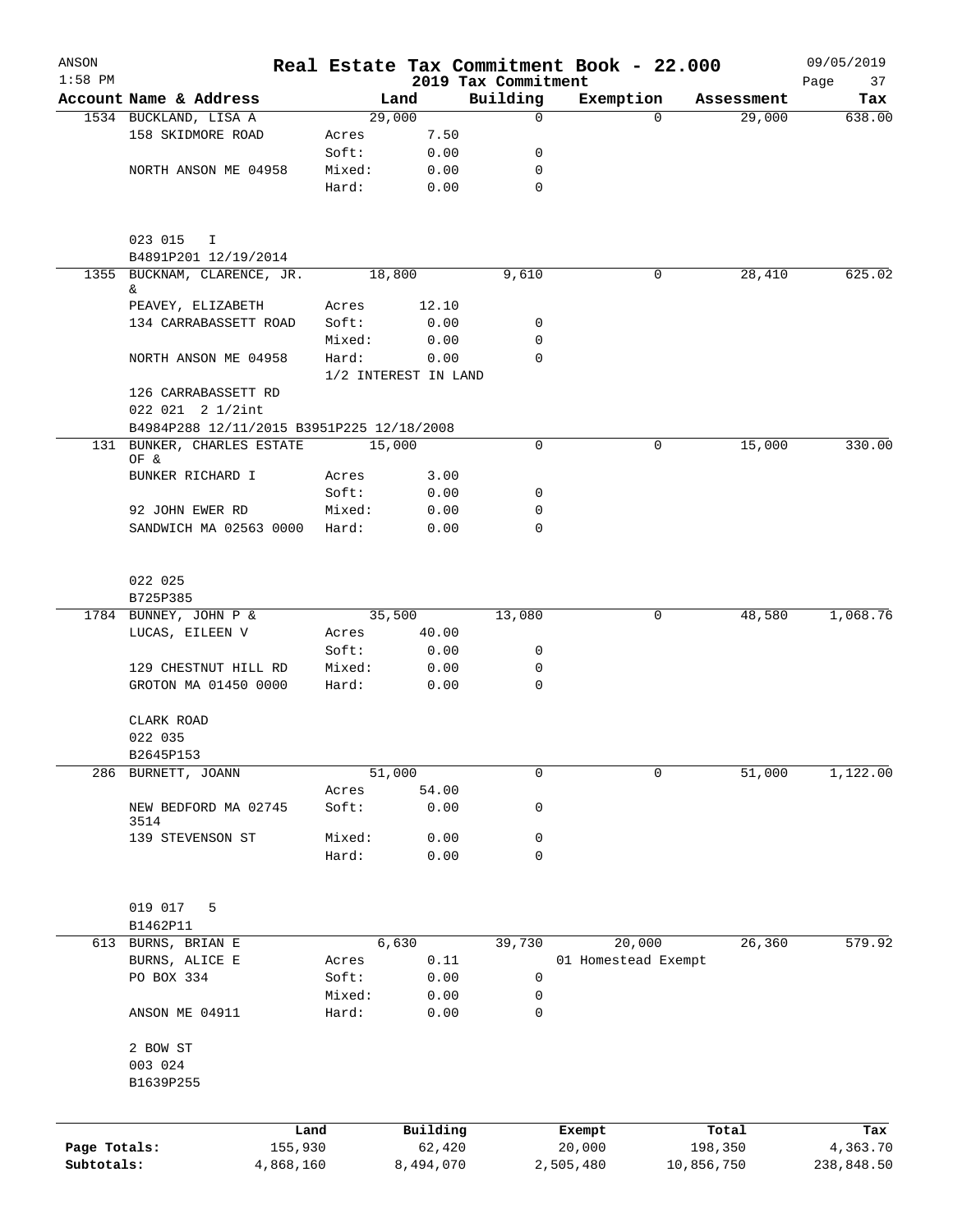| ANSON<br>$1:58$ PM |                        |                      |        | 2019 Tax Commitment | Real Estate Tax Commitment Book - 22.000 |            | 09/05/2019<br>Page<br>38 |
|--------------------|------------------------|----------------------|--------|---------------------|------------------------------------------|------------|--------------------------|
|                    | Account Name & Address |                      | Land   | Building            | Exemption                                | Assessment | Tax                      |
|                    | 98 BURNS, BRIAN E      | 36,140               |        | 0                   | 0                                        | 36,140     | 795.08                   |
|                    | BURNS, ALICE E         | Acres                | 96.00  |                     |                                          |            |                          |
|                    | PO BOX 334             | Soft:                | 3.00   | 339                 |                                          |            |                          |
|                    |                        | Mixed:               | 12.00  | 1,884               |                                          |            |                          |
|                    | ANSON ME 04911         | Hard:<br>TREE GROWTH | 80.00  | 13,920              |                                          |            |                          |
|                    | BURNS ROAD             |                      |        |                     |                                          |            |                          |
|                    | 011 023                |                      |        |                     |                                          |            |                          |
|                    | B859P443               |                      |        |                     |                                          |            |                          |
| 1287               | BURNS, BRIAN E         | 20,000               |        | 39,830              | 0                                        | 59,830     | 1,316.26                 |
|                    | BURNS, ALICE E         | Acres                | 1.00   |                     |                                          |            |                          |
|                    | PO BOX 334             | Soft:                | 0.00   | 0                   |                                          |            |                          |
|                    |                        | Mixed:               | 0.00   | 0                   |                                          |            |                          |
|                    | ANSON ME 04911         | Hard:                | 0.00   | 0                   |                                          |            |                          |
|                    | 21 SPEAR HILL RD       |                      |        |                     |                                          |            |                          |
|                    | 001 103                |                      |        |                     |                                          |            |                          |
|                    | B3758P167 10/16/2006   |                      |        |                     |                                          |            |                          |
|                    | 105 BURNS, BRIAN E     | 16,560               |        | 0                   | 0                                        | 16,560     | 364.32                   |
|                    | BURNS, ALICE E         | Acres                | 68.00  |                     |                                          |            |                          |
|                    | PO BOX 334             | Soft:                | 24.00  | 2,712               |                                          |            |                          |
|                    |                        | Mixed:               | 21.00  | 3,297               |                                          |            |                          |
|                    | ANSON ME 04911         | Hard:                | 21.00  | 3,654               |                                          |            |                          |
|                    |                        | TREE GROWTH          |        |                     |                                          |            |                          |
|                    | 94 BURNS RD            |                      |        |                     |                                          |            |                          |
|                    | 011 019                |                      |        |                     |                                          |            |                          |
|                    | B889P1022              |                      |        |                     |                                          |            |                          |
|                    | 82 BURNS, DANA E       |                      | 30,580 | 57,470              | 20,000                                   | 68,050     | 1,497.10                 |
|                    | BURNS, SUSAN J         | Acres                | 9.08   |                     | 01 Homestead Exempt                      |            |                          |
|                    | PO BOX 321             | Soft:                | 0.00   | 0                   |                                          |            |                          |
|                    |                        | Mixed:               | 0.00   | 0                   |                                          |            |                          |
|                    | ANSON ME 04911         | Hard:                | 0.00   | 0                   |                                          |            |                          |
|                    | 572 WEST MILLS RD      |                      |        |                     |                                          |            |                          |
|                    | 011 017<br>C           |                      |        |                     |                                          |            |                          |
|                    | B4830P213 09/09/2014   |                      |        |                     |                                          |            |                          |
|                    | 91 BURNS, DANNY J      | 26,500               |        | 7,150               | 0                                        | 33,650     | 740.30                   |
|                    | 137 FAHI POND ROAD     | Acres                | 9.00   |                     |                                          |            |                          |
|                    |                        | Soft:                | 0.00   | 0                   |                                          |            |                          |
|                    | NORTH ANSON ME 04958   | Mixed:               | 0.00   | 0                   |                                          |            |                          |
|                    |                        | Hard:                | 0.00   | 0                   |                                          |            |                          |
|                    | 586 WEST MILLS RD      |                      |        |                     |                                          |            |                          |
|                    | 011 017<br>B           |                      |        |                     |                                          |            |                          |
|                    | B1450P184              |                      |        |                     |                                          |            |                          |
| 694                | BURNS, DANNY J         | 21,130               |        | 61,760              | 20,000                                   | 62,890     | 1,383.58                 |
|                    | 137 FAHI POND ROAD     | Acres                | 1.75   |                     | 01 Homestead Exempt                      |            |                          |
|                    |                        | Soft:                | 0.00   | 0                   |                                          |            |                          |
|                    | NORTH ANSON ME 04958   | Mixed:               | 0.00   | 0                   |                                          |            |                          |
|                    |                        | Hard:                | 0.00   | 0                   |                                          |            |                          |
|                    | 137 FAHI POND RD       |                      |        |                     |                                          |            |                          |
|                    | 024 010<br>В           |                      |        |                     |                                          |            |                          |
|                    | B4648P138 04/12/2013   |                      |        |                     |                                          |            |                          |
|                    |                        |                      |        |                     |                                          |            |                          |
|                    |                        |                      |        |                     |                                          |            |                          |
|                    |                        |                      |        |                     |                                          |            |                          |

|              | Land      | Building  | Exempt    | Total        | Tax        |
|--------------|-----------|-----------|-----------|--------------|------------|
| Page Totals: | 150,910   | 166,210   | 40,000    | 277,120      | 6,096.64   |
| Subtotals:   | 5,019,070 | 8,660,280 | 2,545,480 | 11, 133, 870 | 244,945.14 |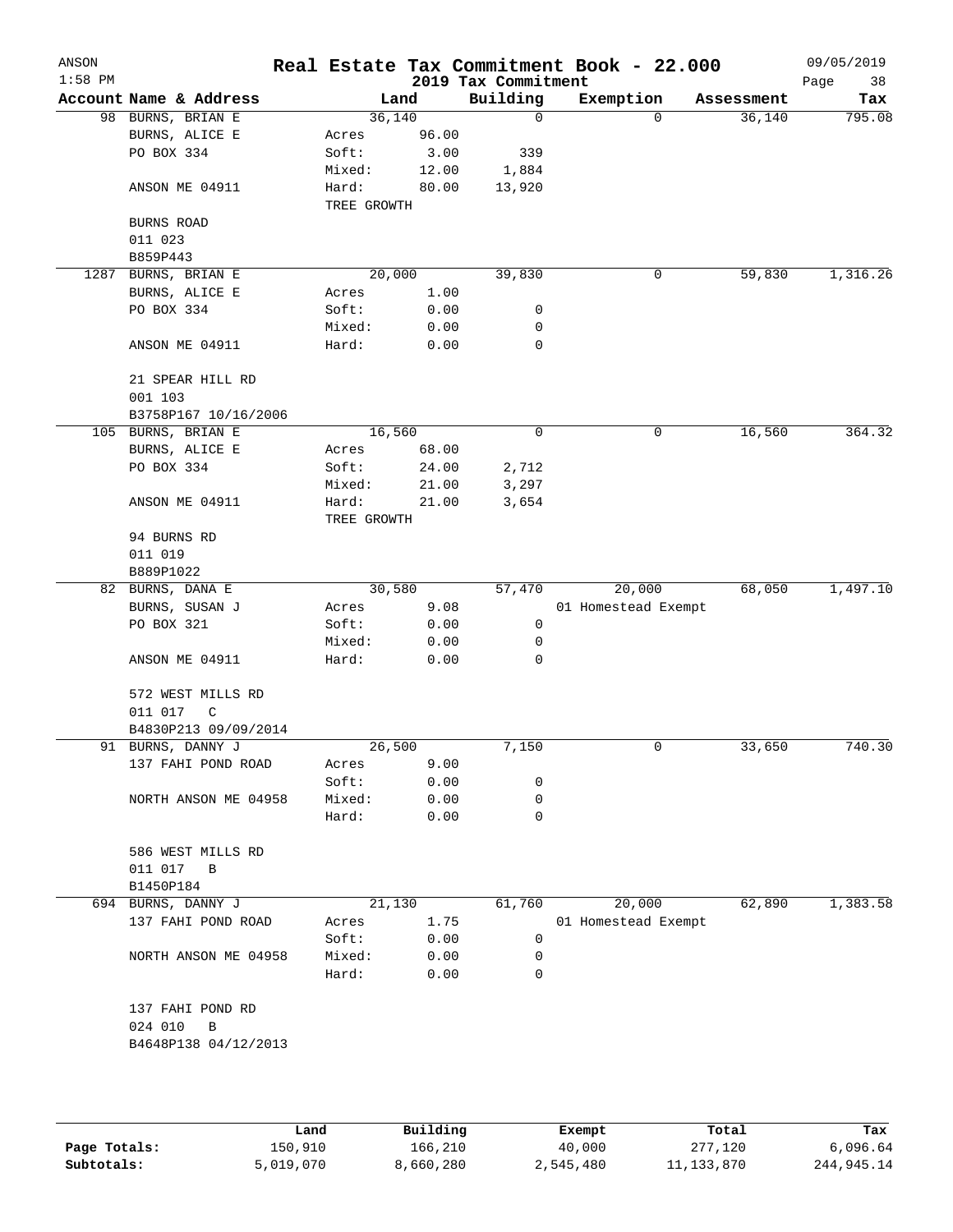| ANSON     |                                          |                |       | Real Estate Tax Commitment Book - 22.000 |                     |   |            | 09/05/2019        |
|-----------|------------------------------------------|----------------|-------|------------------------------------------|---------------------|---|------------|-------------------|
| $1:58$ PM | Account Name & Address                   |                | Land  | 2019 Tax Commitment<br>Building          | Exemption           |   | Assessment | Page<br>39<br>Tax |
|           | 46 BURNS, KEITH E                        | 28,620         |       | 29,570                                   |                     | 0 | 58,190     | 1,280.18          |
|           | PO BOX 185                               | Acres          | 50.80 |                                          |                     |   |            |                   |
|           |                                          | Soft:          | 0.00  | 0                                        |                     |   |            |                   |
|           | ANSON ME 04911                           | Mixed:         | 0.00  | 0                                        |                     |   |            |                   |
|           |                                          | Hard:          | 0.00  | $\mathbf 0$                              |                     |   |            |                   |
|           |                                          | FARMLAND CLASS |       |                                          |                     |   |            |                   |
|           | 94 BURNS RD                              |                |       |                                          |                     |   |            |                   |
|           | 011 019<br>Α                             |                |       |                                          |                     |   |            |                   |
|           | B5300P99 06/27/2018 B4612P109 12/21/2012 |                |       |                                          |                     |   |            |                   |
|           | 140 BURNS, RUSSELL A II                  | 44,980         |       | 124,870                                  | 20,000              |   | 149,850    | 3,296.70          |
|           | BURNS, JOANNE M                          | Acres          | 67.32 |                                          | 01 Homestead Exempt |   |            |                   |
|           | PO BOX 45                                | Soft:          | 0.00  | $\overline{0}$                           |                     |   |            |                   |
|           |                                          | Mixed:         | 52.00 | 8,164                                    |                     |   |            |                   |
|           | ANSON ME 04911                           | Hard:          | 0.00  | 0                                        |                     |   |            |                   |
|           |                                          | TREE GROWTH    |       |                                          |                     |   |            |                   |
|           | 515 WEST MILLS RD                        |                |       |                                          |                     |   |            |                   |
|           | 011 025                                  |                |       |                                          |                     |   |            |                   |
|           | B1912P184                                |                |       |                                          |                     |   |            |                   |
|           | 141 BURNS, RUSSELL A II                  |                | 3,930 | 0                                        |                     | 0 | 3,930      | 86.46             |
|           | BURNS, JOANNE M                          | Acres          | 25.00 |                                          |                     |   |            |                   |
|           | PO BOX 45                                | Soft:          | 0.00  | 0                                        |                     |   |            |                   |
|           |                                          | Mixed:         | 25.00 | 3,925                                    |                     |   |            |                   |
|           | ANSON ME 04911                           | Hard:          | 0.00  | 0                                        |                     |   |            |                   |
|           |                                          | TREE GROWTH    |       |                                          |                     |   |            |                   |
|           |                                          |                |       |                                          |                     |   |            |                   |
|           | 011 024                                  |                |       |                                          |                     |   |            |                   |
|           | B1924P47                                 |                |       |                                          |                     |   |            |                   |
|           | 827 BURNS, RUSSELL A II                  | 20,000         |       | 11,720                                   |                     | 0 | 31,720     | 697.84            |
|           | BURNS, JOANNE M                          | Acres          | 1.00  |                                          |                     |   |            |                   |
|           | PO BOX 45                                | Soft:          | 0.00  | 0                                        |                     |   |            |                   |
|           |                                          | Mixed:         | 0.00  | 0                                        |                     |   |            |                   |
|           | ANSON ME 04911                           | Hard:          | 0.00  | 0                                        |                     |   |            |                   |
|           |                                          |                |       |                                          |                     |   |            |                   |
|           | 92 UNION ST                              |                |       |                                          |                     |   |            |                   |
|           | 008 009                                  |                |       |                                          |                     |   |            |                   |
|           | B2124P117                                |                |       |                                          |                     |   |            |                   |
|           | 1163 BURNS, RUSSELL A II                 | 13,420         |       | 18,680                                   |                     | 0 | 32,100     | 706.20            |
|           | BURNS, JOANNE M                          | Acres          | 0.45  |                                          |                     |   |            |                   |
|           | PO BOX 45                                | Soft:          | 0.00  | 0                                        |                     |   |            |                   |
|           |                                          | Mixed:         | 0.00  | 0                                        |                     |   |            |                   |
|           | ANSON ME 04911                           | Hard:          | 0.00  | 0                                        |                     |   |            |                   |
|           |                                          |                |       |                                          |                     |   |            |                   |
|           | 197 RIVER RD<br>015 070 B                |                |       |                                          |                     |   |            |                   |
|           | B2613P196                                |                |       |                                          |                     |   |            |                   |
|           | 1175 BURNS, RUSSELL A II                 |                | 8,250 | 44,410                                   |                     | 0 | 52,660     | 1,158.52          |
|           | BURNS, JOANNE M                          | Acres          | 0.17  |                                          |                     |   |            |                   |
|           | PO BOX 45                                | Soft:          | 0.00  | 0                                        |                     |   |            |                   |
|           |                                          | Mixed:         | 0.00  | 0                                        |                     |   |            |                   |
|           | ANSON ME 04911                           | Hard:          | 0.00  | 0                                        |                     |   |            |                   |
|           |                                          |                |       |                                          |                     |   |            |                   |
|           | 7 ARNOLDS LN                             |                |       |                                          |                     |   |            |                   |
|           | 001 020 A                                |                |       |                                          |                     |   |            |                   |
|           | B2750P61                                 |                |       |                                          |                     |   |            |                   |
|           |                                          |                |       |                                          |                     |   |            |                   |
|           |                                          |                |       |                                          |                     |   |            |                   |
|           |                                          |                |       |                                          |                     |   |            |                   |
|           |                                          |                |       |                                          |                     |   |            |                   |
|           |                                          |                |       |                                          |                     |   |            |                   |

|              | Land      | Building  | Exempt    | Total      | Tax        |
|--------------|-----------|-----------|-----------|------------|------------|
| Page Totals: | 119,200   | 229,250   | 20,000    | 328,450    | 7,225.90   |
| Subtotals:   | 5,138,270 | 8,889,530 | 2,565,480 | 11,462,320 | 252,171.04 |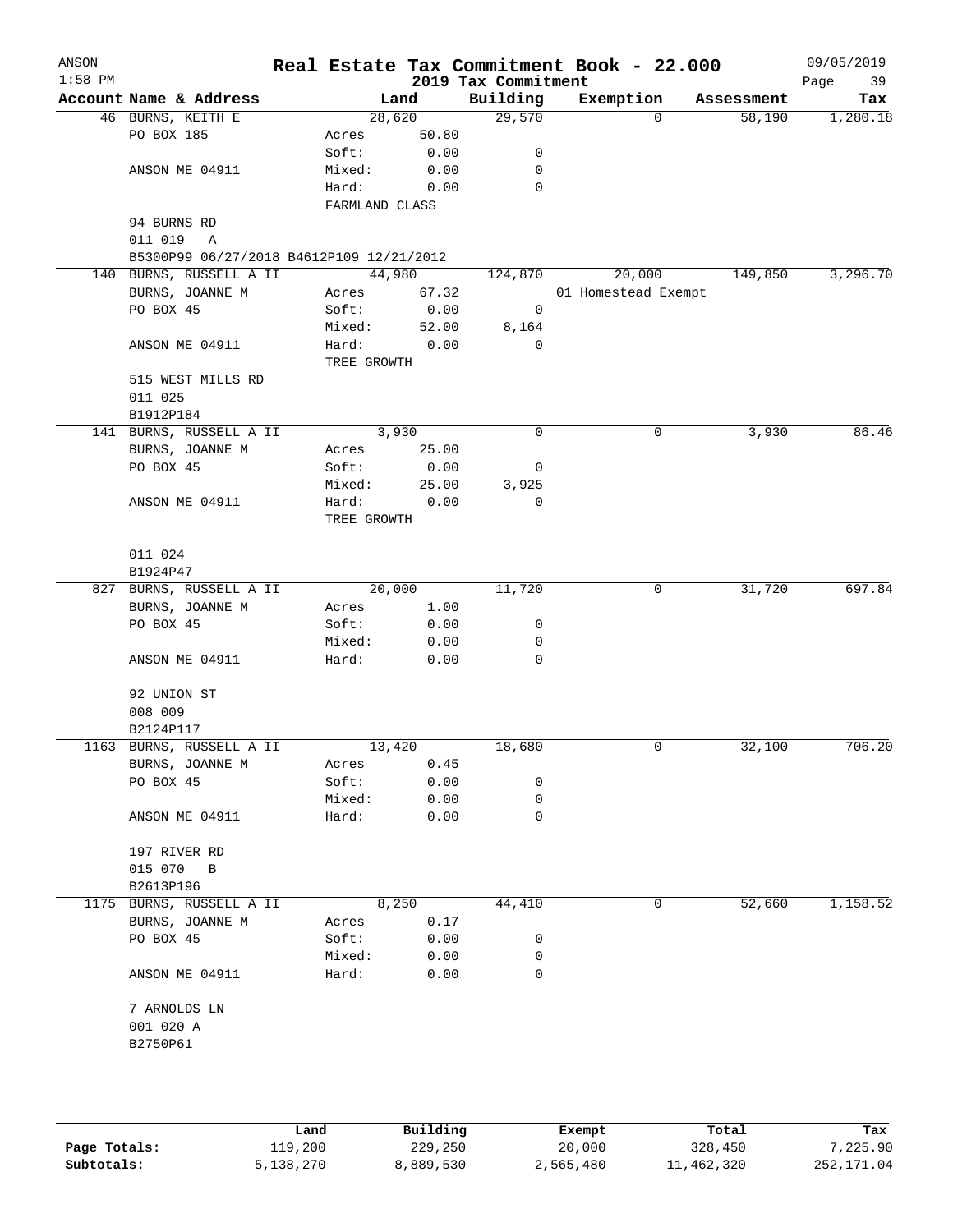| ANSON     |                                     |           |      |                     | Real Estate Tax Commitment Book - 22.000 |             | 09/05/2019 |
|-----------|-------------------------------------|-----------|------|---------------------|------------------------------------------|-------------|------------|
| $1:58$ PM |                                     |           |      | 2019 Tax Commitment |                                          |             | Page<br>40 |
|           | Account Name & Address              | Land      |      | Building            | Exemption                                | Assessment  | Tax        |
|           | 1343 BURNS, RUSSELL A II            | 20,750    |      | 25,820              | $\Omega$                                 | 46,570      | 1,024.54   |
|           | BURNS, JOANNE M                     | Acres     | 1.50 |                     |                                          |             |            |
|           | PO BOX 45                           | Soft:     | 0.00 | 0                   |                                          |             |            |
|           |                                     | Mixed:    | 0.00 | 0                   |                                          |             |            |
|           | ANSON ME 04911                      | Hard:     | 0.00 | $\mathbf 0$         |                                          |             |            |
|           | 800 RIVER RD                        |           |      |                     |                                          |             |            |
|           | 018 005                             |           |      |                     |                                          |             |            |
|           | B2727P65                            |           |      |                     |                                          |             |            |
| 1939      | BURPEE, BETSY L                     | 26,840    |      | 108,620             | 26,000                                   | 109,460     | 2,408.12   |
|           |                                     | Acres     | 5.56 |                     | 01 Homestead Exempt                      |             |            |
|           | NORTH ANSON ME 04958                | Soft:     | 0.00 |                     | 0 03 Resident Veteran Widow              |             |            |
|           | 7424                                |           |      |                     |                                          |             |            |
|           | 58 EMBDEN POND RD                   | Mixed:    | 0.00 | 0                   |                                          |             |            |
|           |                                     | Hard:     | 0.00 | $\mathbf 0$         |                                          |             |            |
|           |                                     |           |      |                     |                                          |             |            |
|           | 58 EMBDEN POND RD                   |           |      |                     |                                          |             |            |
|           | 018 043<br>D<br>B3504P82 06/16/2005 |           |      |                     |                                          |             |            |
|           | 285 BURRIS, CHASELLOR F             |           | 0    | 14,090              | 14,090                                   | $\mathbf 0$ | 0.00       |
|           | BURRIS, JESSICA                     |           |      |                     | 01 Homestead Exempt                      |             |            |
|           | 81 HILLTOP ROAD                     |           |      |                     |                                          |             |            |
|           |                                     |           |      |                     |                                          |             |            |
|           | ANSON ME 04911                      |           |      |                     |                                          |             |            |
|           |                                     |           |      |                     |                                          |             |            |
|           | 81 HILLTOP RD                       |           |      |                     |                                          |             |            |
|           | 004 026 ON1                         |           |      |                     |                                          |             |            |
|           | 1467 BURRIS, WILLIAM D              | 22,730    |      | 26,840              | 20,000                                   | 29,570      | 650.54     |
|           | 85 HOLLIN WAITE HILL                | Acres     | 2.82 |                     | 01 Homestead Exempt                      |             |            |
|           | ROAD                                |           |      |                     |                                          |             |            |
|           |                                     | Soft:     | 0.00 | 0                   |                                          |             |            |
|           | ANSON ME 04911                      | Mixed:    | 0.00 | 0                   |                                          |             |            |
|           |                                     | Hard:     | 0.00 | 0                   |                                          |             |            |
|           |                                     |           |      |                     |                                          |             |            |
|           | 85 HOLLIN WAITE HILL RD             |           |      |                     |                                          |             |            |
|           | 014 045<br>1                        |           |      |                     |                                          |             |            |
|           | B2610P69                            |           |      |                     |                                          |             |            |
|           | 649 BURROWS, VERNIE W               | 15,650    |      | 6,780               | U                                        | 22,430      | 493.46     |
|           | PO BOX 3                            | Acres     | 1.43 |                     |                                          |             |            |
|           |                                     | Soft:     | 0.00 | 0                   |                                          |             |            |
|           | SOLON ME 04979                      | Mixed:    | 0.00 | $\mathbf 0$         |                                          |             |            |
|           |                                     | Hard:     | 0.00 | $\mathbf 0$         |                                          |             |            |
|           |                                     | B4932P085 |      |                     |                                          |             |            |
|           | 023 041 L                           |           |      |                     |                                          |             |            |
|           | B4932P85 07/08/2015                 |           |      |                     |                                          |             |            |
|           | 182 BURTT, SHAWN                    | 13,500    |      | 0                   | 0                                        | 13,500      | 297.00     |
|           |                                     | Acres     |      |                     |                                          |             |            |
|           | 7 MARCY ROAD                        |           | 2.00 |                     |                                          |             |            |
|           |                                     | Soft:     | 0.00 | 0                   |                                          |             |            |
|           | HOLLAND MA 01521 2100               | Mixed:    | 0.00 | 0                   |                                          |             |            |
|           |                                     | Hard:     | 0.00 | 0                   |                                          |             |            |
|           | OFF GREENLEAF ROAD                  |           |      |                     |                                          |             |            |
|           | 013 021                             |           |      |                     |                                          |             |            |
|           | B4660P313 05/13/2013                |           |      |                     |                                          |             |            |
|           |                                     |           |      |                     |                                          |             |            |
|           |                                     |           |      |                     |                                          |             |            |
|           |                                     |           |      |                     |                                          |             |            |
|           |                                     |           |      |                     |                                          |             |            |

|              | Land      | Building  | Exempt    | Total      | Tax        |
|--------------|-----------|-----------|-----------|------------|------------|
| Page Totals: | 99,470    | 182,150   | 60,090    | 221,530    | 4,873.66   |
| Subtotals:   | 5,237,740 | 9,071,680 | 2,625,570 | 11,683,850 | 257,044.70 |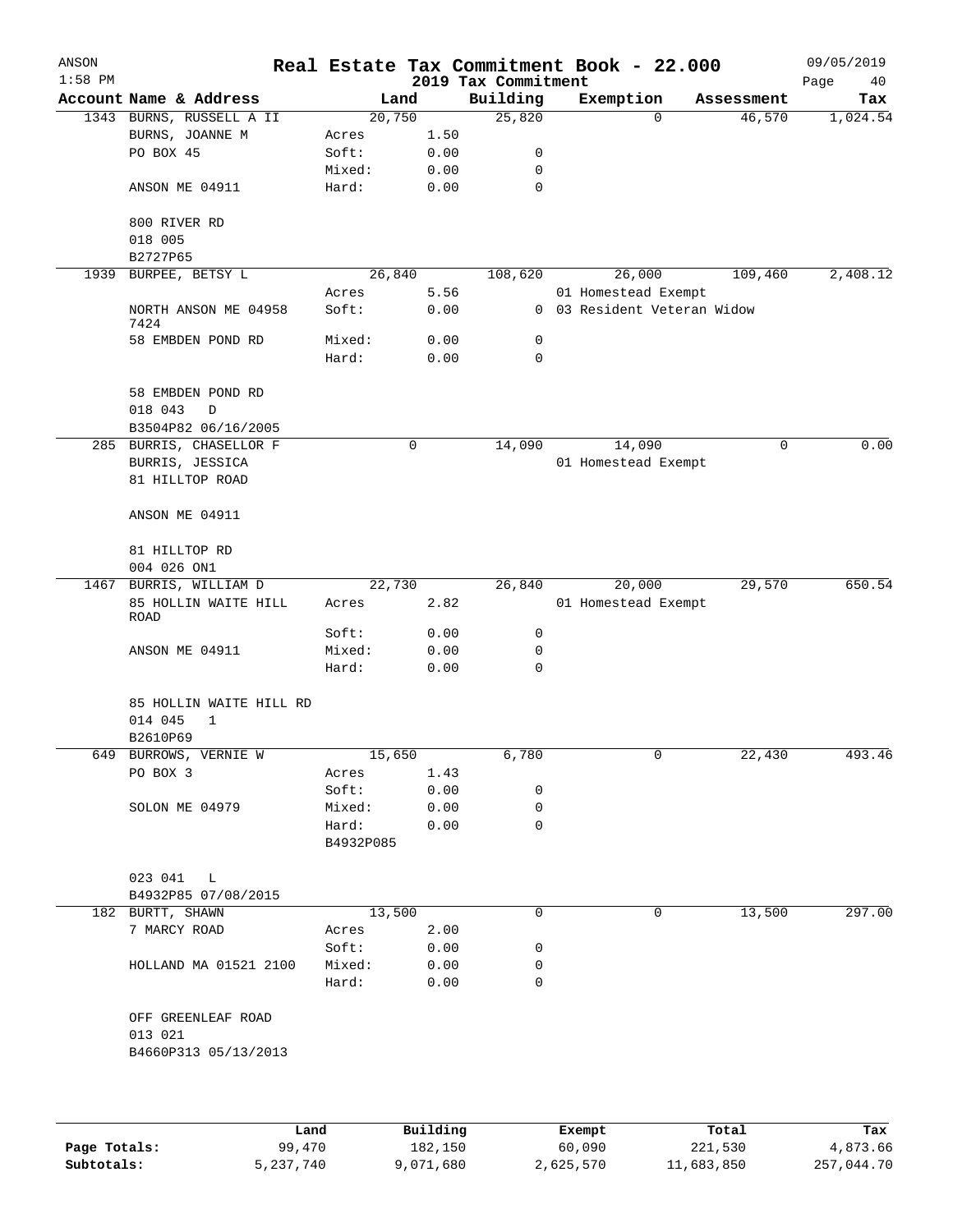| ANSON             |                               |             |          |                                 | Real Estate Tax Commitment Book - 22.000 |            | 09/05/2019        |
|-------------------|-------------------------------|-------------|----------|---------------------------------|------------------------------------------|------------|-------------------|
| $1:58$ PM         | Account Name & Address        |             | Land     | 2019 Tax Commitment<br>Building | Exemption                                | Assessment | Page<br>41<br>Tax |
|                   | 257 BURTT, VAUGHN A           |             | 43,800   | 90,080                          | 20,000                                   | 113,880    | 2,505.36          |
|                   | BURTT, ROBERTA H              | Acres       | 23.60    |                                 | 01 Homestead Exempt                      |            |                   |
|                   | 35 BARTON HILL ROAD           | Soft:       | 0.00     | 0                               |                                          |            |                   |
|                   |                               | Mixed:      | 0.00     | 0                               |                                          |            |                   |
|                   | ANSON ME 04911                | Hard:       | 0.00     | $\mathbf 0$                     |                                          |            |                   |
|                   |                               |             |          |                                 |                                          |            |                   |
|                   | 35 BARTON HILL RD             |             |          |                                 |                                          |            |                   |
|                   | 013 006<br>$\mathsf{C}$       |             |          |                                 |                                          |            |                   |
|                   | B2106P250                     |             |          |                                 |                                          |            |                   |
|                   | 143 BUSBY, ARCHIBALD H        |             | 79,500   | 11,350                          | 0                                        | 90,850     | 1,998.70          |
|                   |                               | Acres       | 95.00    |                                 |                                          |            |                   |
|                   | DOVER NH 03821 0000           | Soft:       | 0.00     | 0                               |                                          |            |                   |
|                   | PO BOX 1251                   | Mixed:      | 0.00     | 0                               |                                          |            |                   |
|                   |                               | Hard:       | 0.00     | 0                               |                                          |            |                   |
|                   |                               |             |          |                                 |                                          |            |                   |
| 785 PEASE HILL RD |                               |             |          |                                 |                                          |            |                   |
| 013 012           |                               |             |          |                                 |                                          |            |                   |
|                   | B820P133                      |             |          |                                 |                                          |            |                   |
|                   | 146 BUZZELL, CLINTON A        |             | 12,650   | 76,590                          | 26,000                                   | 63,240     | 1,391.28          |
| BUZZELL, HELEN P  |                               | Acres       | 0.40     |                                 | 01 Homestead Exempt                      |            |                   |
|                   |                               | Soft:       | 0.00     |                                 | 0 02 Resident Veteran                    |            |                   |
|                   | PO BOX 206                    | Mixed:      | 0.00     | 0                               |                                          |            |                   |
|                   | ANSON ME 04911 0206           | Hard:       | 0.00     | 0                               |                                          |            |                   |
|                   | 11 BUSWELL ST                 |             |          |                                 |                                          |            |                   |
|                   | 002 058<br>B                  |             |          |                                 |                                          |            |                   |
|                   | B869P589                      |             |          |                                 |                                          |            |                   |
|                   | 806 BUZZELL, DONALD E, JR,    |             | 17,000   | 17,400                          | 0                                        | 34,400     | 756.80            |
|                   | & CYNTHIA A                   |             |          |                                 |                                          |            |                   |
|                   |                               | Acres       | 3.00     |                                 |                                          |            |                   |
|                   | KENNEBUNK ME 04043 0000 Soft: |             | 0.00     | 0                               |                                          |            |                   |
|                   | 8 BALSAM LN                   | Mixed:      | 0.00     | 0                               |                                          |            |                   |
|                   |                               | Hard:       | 0.00     | 0                               |                                          |            |                   |
|                   | 538 VALLEY RD                 |             |          |                                 |                                          |            |                   |
|                   | 019 033 A                     |             |          |                                 |                                          |            |                   |
|                   | B4251P268 03/25/2010          |             |          |                                 |                                          |            |                   |
|                   | 470 BYTHER, LICIA             |             | 27,790   | 15,090                          | 0                                        | 42,880     | 943.36            |
|                   |                               | Acres       | 75.00    |                                 |                                          |            |                   |
|                   | LYMAN ME 04002 0000           | Soft:       | 1.50     | 170                             |                                          |            |                   |
|                   | 231 SOUTH WATERBORO RD        | Mixed:      | 0.00     | 0                               |                                          |            |                   |
|                   |                               | Hard:       | 72.50    | 12,615                          |                                          |            |                   |
|                   |                               | TREE GROWTH |          |                                 |                                          |            |                   |
|                   |                               |             |          |                                 |                                          |            |                   |
|                   | 020 011 A 1                   |             |          |                                 |                                          |            |                   |
|                   | B4631P14 02/22/2013           |             |          |                                 |                                          |            |                   |
|                   | 1656 CABECEIRAS, MELISSA A    |             | 23,750   | 1,540                           | 0                                        | 25,290     | 556.38            |
|                   |                               | Acres       | 3.50     |                                 |                                          |            |                   |
|                   | FALL RIVER MA 02724<br>0000   | Soft:       | 0.00     | 0                               |                                          |            |                   |
|                   | 84 CHURCH ST, 1ST FLR         | Mixed:      | 0.00     | 0                               |                                          |            |                   |
|                   |                               | Hard:       | 0.00     | $\mathbf 0$                     |                                          |            |                   |
|                   |                               |             |          |                                 |                                          |            |                   |
|                   | 98 SMITH RD                   |             |          |                                 |                                          |            |                   |
|                   | 010 011 6                     |             |          |                                 |                                          |            |                   |
|                   | B3266P303                     |             |          |                                 |                                          |            |                   |
|                   |                               |             |          |                                 |                                          |            |                   |
|                   | Land                          |             | Building |                                 | Exempt                                   | Total      | Tax               |
| Page Totals:      | 204,490                       |             | 212,050  |                                 | 46,000                                   | 370,540    | 8,151.88          |

**Subtotals:** 5,442,230 9,283,730 2,671,570 12,054,390 265,196.58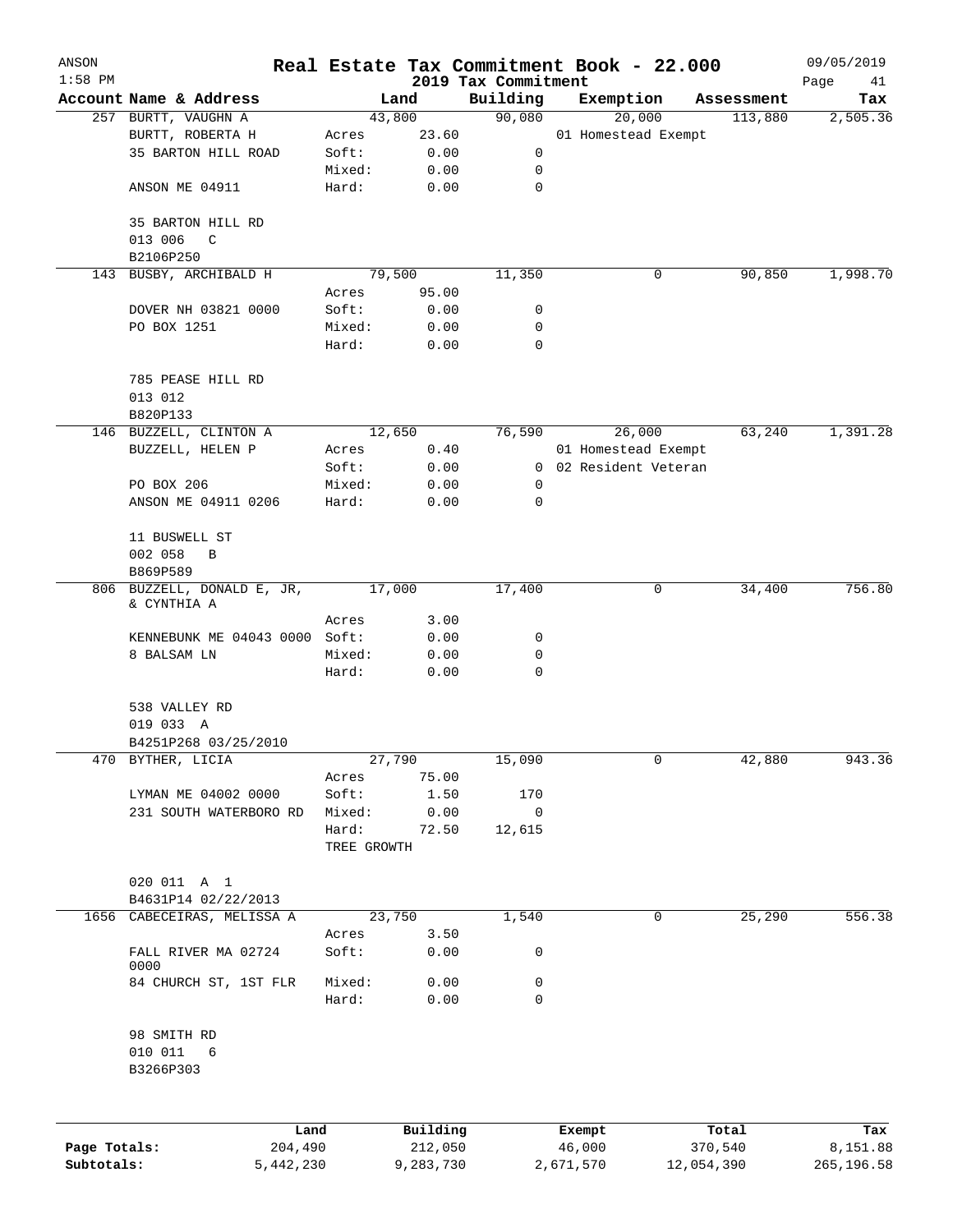| ANSON<br>$1:58$ PM |                          |                    |        | 2019 Tax Commitment | Real Estate Tax Commitment Book - 22.000 |            | 09/05/2019<br>Page<br>42 |
|--------------------|--------------------------|--------------------|--------|---------------------|------------------------------------------|------------|--------------------------|
|                    | Account Name & Address   |                    | Land   | Building            | Exemption                                | Assessment | Tax                      |
|                    | 714 CABRAL, CATHERINE R  |                    | 19,180 | 63,110              | $\Omega$                                 | 82,290     | 1,810.38                 |
|                    | 45 UNION STREET          | Acres              | 0.92   |                     |                                          |            |                          |
|                    |                          | Soft:              | 0.00   | 0                   |                                          |            |                          |
|                    | NORTH ANSON ME 04958     | Mixed:             | 0.00   | 0                   |                                          |            |                          |
|                    |                          | Hard:              | 0.00   | $\mathbf 0$         |                                          |            |                          |
|                    | 45 UNION ST              |                    |        |                     |                                          |            |                          |
|                    | 005 031                  |                    |        |                     |                                          |            |                          |
|                    | B4916P283 06/08/2015     |                    |        |                     |                                          |            |                          |
|                    | 889 CAHILL, DOUGLAS O SR |                    | 28,050 | 54,280              | 20,000                                   | 62,330     | 1,371.26                 |
|                    | CAHILL, DONNA L          | Acres              | 1.03   |                     | 01 Homestead Exempt                      |            |                          |
|                    | PO BOX 297               | Soft:              | 0.00   | 0                   |                                          |            |                          |
|                    |                          | Mixed:             | 0.00   | 0                   |                                          |            |                          |
|                    | NORTH ANSON ME 04958     | Hard:              | 0.00   | 0                   |                                          |            |                          |
|                    | 26 EMBDEN POND RD        |                    |        |                     |                                          |            |                          |
|                    | 009 010<br>B868P496      |                    |        |                     |                                          |            |                          |
|                    | 57 CAHILL, DOUGLAS O SR  |                    | 16,490 | 60,510              | 0                                        | 77,000     | 1,694.00                 |
|                    | CAHILL, DONNA L          | Acres              | 0.39   |                     |                                          |            |                          |
|                    | PO BOX 297               | Soft:              | 0.00   | 0                   |                                          |            |                          |
|                    |                          | Mixed:             | 0.00   | 0                   |                                          |            |                          |
|                    | NORTH ANSON ME 04958     | Hard:              | 0.00   | $\mathbf 0$         |                                          |            |                          |
|                    | 13 EMBDEN POND RD        |                    |        |                     |                                          |            |                          |
|                    | 009 022                  |                    |        |                     |                                          |            |                          |
|                    | B2299P315                |                    |        |                     |                                          |            |                          |
|                    | 115 CAHILL, DOUGLAS O SR |                    | 14,420 | 3,290               | 0                                        | 17,710     | 389.62                   |
|                    | CAHILL, DONNA L          | Acres              | 0.52   |                     |                                          |            |                          |
|                    | PO BOX 297               | Soft:              | 0.00   | 0                   |                                          |            |                          |
|                    |                          | Mixed:             | 0.00   | 0                   |                                          |            |                          |
|                    | NORTH ANSON ME 04958     | Hard:              | 0.00   | $\mathbf 0$         |                                          |            |                          |
|                    | 15 EMBDEN POND RD        |                    |        |                     |                                          |            |                          |
|                    | 009 021                  |                    |        |                     |                                          |            |                          |
|                    | 879 CALDWELL, DANIEL E   |                    | 15,100 | 30,690              | 20,000                                   | 25,790     | 567.38                   |
|                    | PO BOX 703               | Acres              | 0.57   |                     | 01 Homestead Exempt                      |            |                          |
|                    |                          | Soft:              | 0.00   | 0                   |                                          |            |                          |
|                    | NORTH ANSON ME 04958     | Mixed:             | 0.00   | 0                   |                                          |            |                          |
|                    |                          | Hard:              | 0.00   | $\mathbf 0$         |                                          |            |                          |
|                    | 78 NORTH MAIN ST         |                    |        |                     |                                          |            |                          |
|                    | 006 067                  |                    |        |                     |                                          |            |                          |
|                    | B4280P224 06/09/2010     |                    |        |                     |                                          |            |                          |
|                    | 1923 CAMARA, ROGER J.    |                    | 53,600 | 9,980               | 0                                        | 63,580     | 1,398.76                 |
|                    | 17 FIELDING STREET       | Acres              | 53.20  |                     |                                          |            |                          |
|                    |                          | Soft:              | 0.00   | 0                   |                                          |            |                          |
|                    | NEW BEDFORD MA 02745     | Mixed:             | 0.00   | 0                   |                                          |            |                          |
|                    |                          | Hard:<br>B5188P085 | 0.00   | 0                   |                                          |            |                          |
|                    | 934 VALLEY RD            |                    |        |                     |                                          |            |                          |
|                    | 020 017                  |                    |        |                     |                                          |            |                          |
|                    | B5365P232 12/18/2018     |                    |        |                     |                                          |            |                          |
|                    |                          |                    |        |                     |                                          |            |                          |
|                    |                          |                    |        |                     |                                          |            |                          |
|                    |                          |                    |        |                     |                                          |            |                          |
|                    |                          |                    |        |                     |                                          |            |                          |

|              | Land      | Building  | Exempt    | Total      | Tax        |
|--------------|-----------|-----------|-----------|------------|------------|
| Page Totals: | 146.840   | 221,860   | 40,000    | 328,700    | 7,231.40   |
| Subtotals:   | 5,589,070 | 9,505,590 | 2,711,570 | 12,383,090 | 272,427.98 |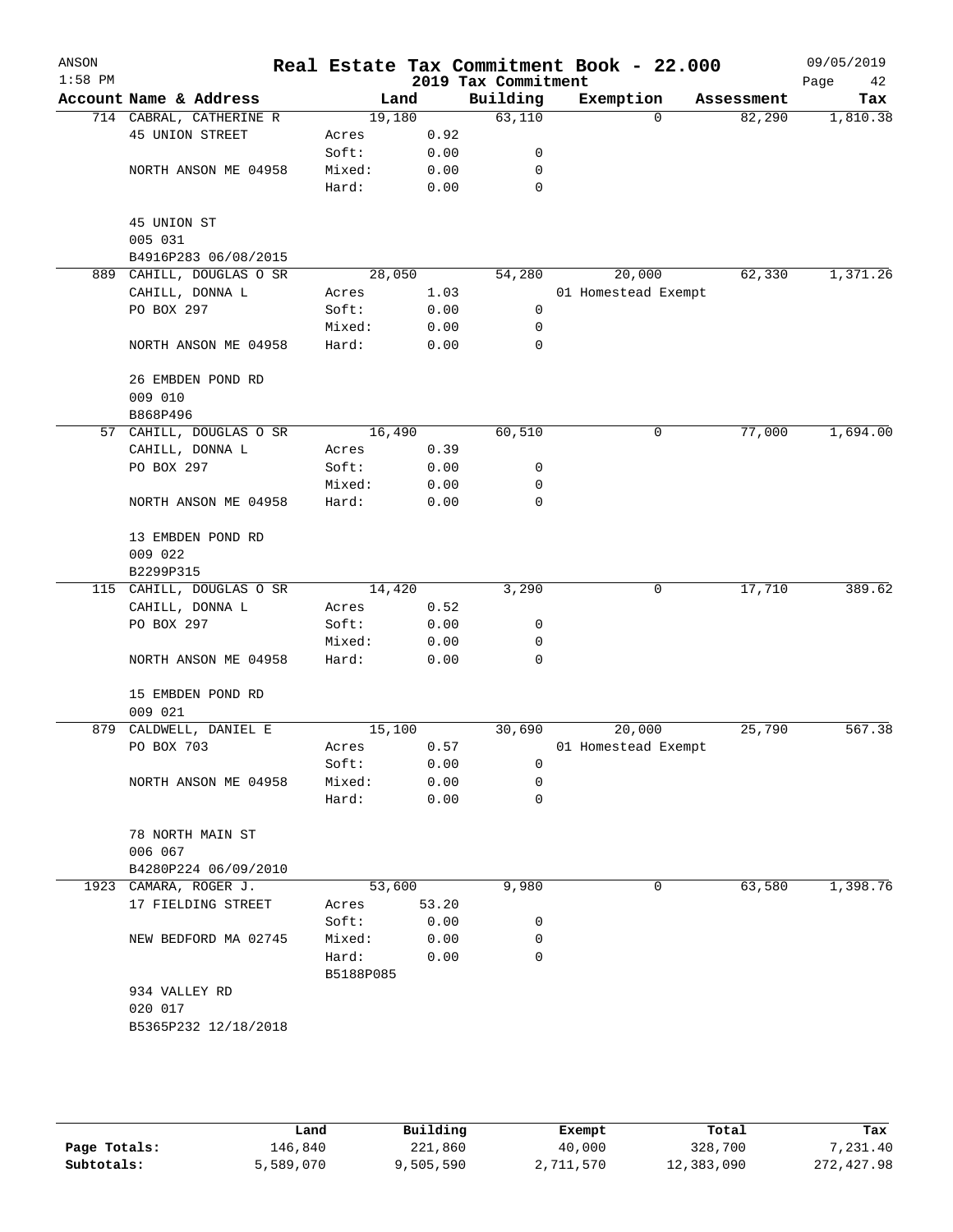| ANSON                      |                                  |                      |                      |                                 | Real Estate Tax Commitment Book - 22.000 |                       | 09/05/2019             |
|----------------------------|----------------------------------|----------------------|----------------------|---------------------------------|------------------------------------------|-----------------------|------------------------|
| $1:58$ PM                  | Account Name & Address           |                      |                      | 2019 Tax Commitment<br>Building |                                          | Assessment            | Page<br>43             |
|                            | 1206 CAMELIO, NANCY M            |                      | Land<br>21,430       | 88,050                          | Exemption<br>0                           | 109,480               | Tax<br>2,408.56        |
|                            |                                  | Acres                | 1.95                 |                                 |                                          |                       |                        |
|                            | NORTH ANSON ME 04958<br>7634     | Soft:                | 0.00                 | 0                               |                                          |                       |                        |
|                            | 208 FAHI POND RD                 | Mixed:               | 0.00                 | 0                               |                                          |                       |                        |
|                            |                                  | Hard:                | 0.00                 | 0                               |                                          |                       |                        |
|                            | 208 FAHI POND RD                 |                      |                      |                                 |                                          |                       |                        |
|                            | 023 009<br>D                     |                      |                      |                                 |                                          |                       |                        |
|                            | B4613P325 12/31/2012             |                      |                      |                                 |                                          |                       |                        |
|                            | 1293 CAMPBELL, ALAN S            |                      | 13,060               | 0                               | 0                                        | 13,060                | 287.32                 |
|                            | CAMPBELL, COLIN D JR             | Acres<br>Soft:       | 100.00<br>60.00      | 6,780                           |                                          |                       |                        |
|                            | PO BOX 154                       | Mixed:               | 40.00                | 6,280                           |                                          |                       |                        |
|                            | ANSON ME 04911 0154              | Hard:                | 0.00                 | 0                               |                                          |                       |                        |
|                            |                                  | TREE GROWTH          |                      |                                 |                                          |                       |                        |
|                            | 014 048                          |                      |                      |                                 |                                          |                       |                        |
|                            | B3407P160 11/15/2004             |                      |                      |                                 |                                          |                       |                        |
|                            | 164 CAMPBELL, ALAN S             |                      | 2,000                | $\mathbf 0$                     | 0                                        | 2,000                 | 44.00                  |
|                            | CAMPBELL, ELIZABETH N            | Acres                | 14.00                |                                 |                                          |                       |                        |
|                            | PO BOX 154                       | Soft:<br>Mixed:      | 2.00<br>10.00        | 226<br>1,570                    |                                          |                       |                        |
|                            | ANSON ME 04911 0154              | Hard:                | 0.00                 | $\mathbf 0$                     |                                          |                       |                        |
|                            |                                  | TREE GROWTH          |                      |                                 |                                          |                       |                        |
|                            | 014 024                          |                      |                      |                                 |                                          |                       |                        |
|                            | B880P415                         |                      |                      |                                 |                                          |                       |                        |
|                            | 165 CAMPBELL, ALAN S             |                      | 36,830               | 120,620                         | 26,000                                   | 131,450               | 2,891.90               |
|                            | CAMPBELL, ELIZABETH N            | Acres                | 99.00                |                                 | 01 Homestead Exempt                      |                       |                        |
|                            | PO BOX 154                       | Soft:                | 0.00                 |                                 | 0 02 Resident Veteran                    |                       |                        |
|                            | ANSON ME 04911 0154              | Mixed:<br>Hard:      | 13.00<br>85.00       | 2,041<br>14,790                 |                                          |                       |                        |
|                            |                                  | TREE GROWTH          |                      |                                 |                                          |                       |                        |
|                            | 218 MILLER RD                    |                      |                      |                                 |                                          |                       |                        |
|                            | 014 022                          |                      |                      |                                 |                                          |                       |                        |
|                            | B1910P211                        |                      |                      |                                 |                                          |                       |                        |
|                            | 166 CAMPBELL, BEVERLY            |                      | 4,010                | 0                               | 0                                        | 4,010                 | 88.22                  |
|                            | WINTHROP ME 04364 0000           | Acres<br>Soft:       | 29.00<br>15.00       | 1,695                           |                                          |                       |                        |
|                            | 34 BERNIER LN                    | Mixed:               | 7.00                 | 1,099                           |                                          |                       |                        |
|                            |                                  | Hard:                | 7.00                 | 1,218                           |                                          |                       |                        |
|                            |                                  | TREE GROWTH          |                      |                                 |                                          |                       |                        |
|                            | 014 045<br>B                     |                      |                      |                                 |                                          |                       |                        |
|                            | B927P193                         |                      |                      |                                 |                                          |                       |                        |
|                            | 1554 CAMPBELL, BRANDON<br>DANIEL |                      | 21,500               | 58,310                          | 0                                        | 79,810                | 1,755.82               |
|                            | 27 FALL STREET                   | Acres                | 2.00                 |                                 |                                          |                       |                        |
|                            |                                  | Soft:                | 0.00                 | 0                               |                                          |                       |                        |
|                            | MADISON ME 04950                 | Mixed:               | 0.00                 | 0<br>$\mathbf 0$                |                                          |                       |                        |
|                            |                                  | Hard:<br>LIFE ESTATE | 0.00                 |                                 |                                          |                       |                        |
|                            | 255 WEST MILLS RD                |                      |                      |                                 |                                          |                       |                        |
|                            | 011 033                          |                      |                      |                                 |                                          |                       |                        |
|                            | B4212P136 11/06/2009             |                      |                      |                                 |                                          |                       |                        |
|                            |                                  |                      |                      |                                 |                                          |                       |                        |
|                            | Land                             |                      | Building             |                                 | Exempt                                   | Total                 | Tax                    |
| Page Totals:<br>Subtotals: | 98,830<br>5,687,900              |                      | 266,980<br>9,772,570 |                                 | 26,000<br>2,737,570                      | 339,810<br>12,722,900 | 7,475.82<br>279,903.80 |
|                            |                                  |                      |                      |                                 |                                          |                       |                        |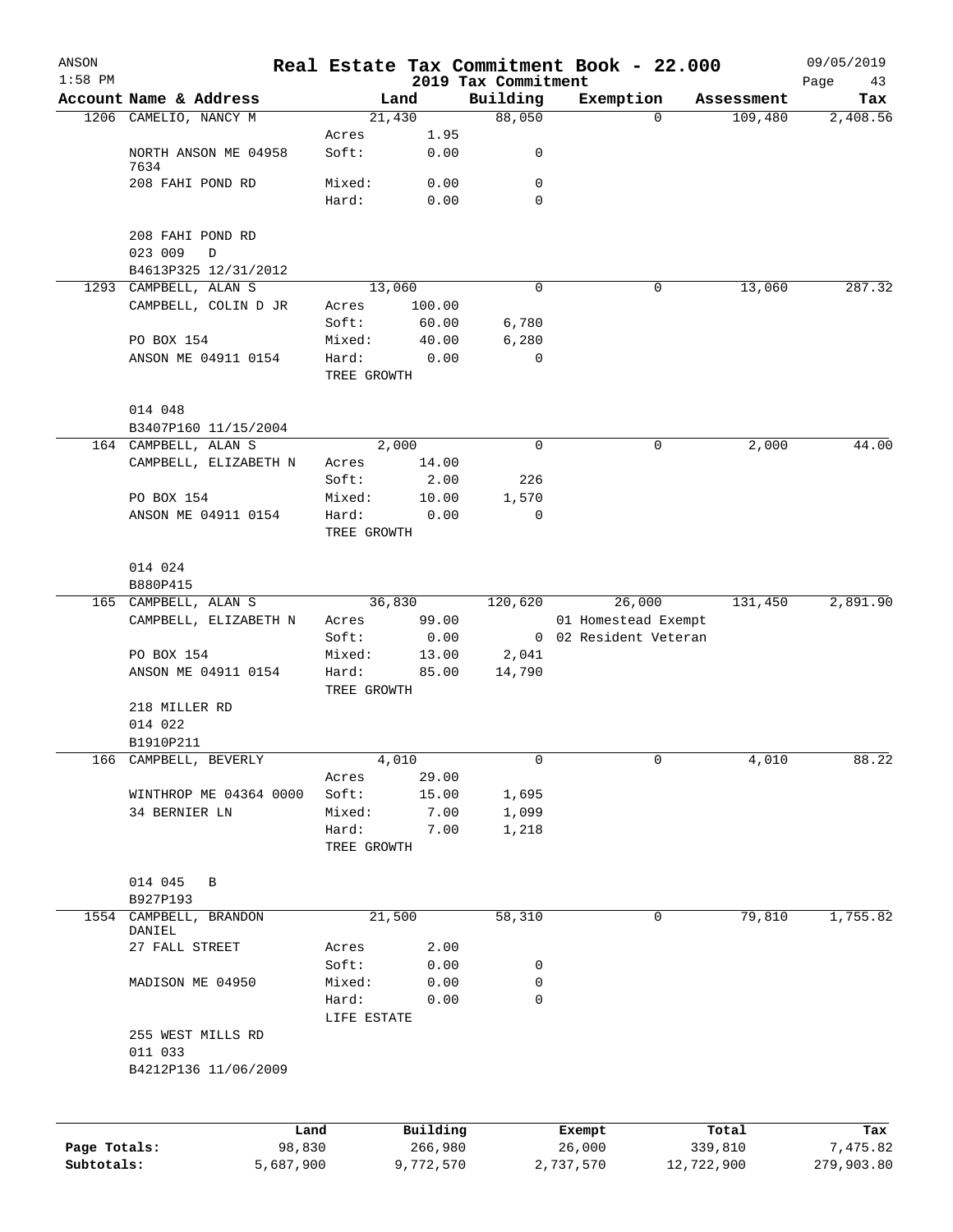| ANSON        |                                           |                      |                |                                 | Real Estate Tax Commitment Book - 22.000 |                    | 09/05/2019        |
|--------------|-------------------------------------------|----------------------|----------------|---------------------------------|------------------------------------------|--------------------|-------------------|
| $1:58$ PM    | Account Name & Address                    |                      | Land           | 2019 Tax Commitment<br>Building | Exemption                                | Assessment         | Page<br>44<br>Tax |
|              | 167 CAMPBELL, COLIN D JR                  | 26,500               |                | 0                               |                                          | 26,500<br>$\Omega$ | 583.00            |
|              | 72 DINSMORE ROAD                          | Acres                | 13.00          |                                 |                                          |                    |                   |
|              |                                           | Soft:                | 0.00           | 0                               |                                          |                    |                   |
|              | ANSON ME 04911                            | Mixed:               | 0.00           | 0                               |                                          |                    |                   |
|              |                                           | Hard:                | 0.00           | 0                               |                                          |                    |                   |
|              | 011 040                                   |                      |                |                                 |                                          |                    |                   |
|              | B929P191                                  |                      |                |                                 |                                          |                    |                   |
|              | 168 CAMPBELL, COLIN D JR                  |                      | 37,500         | 177,980                         | 20,000                                   | 195,480            | 4,300.56          |
|              | CAMPBELL, REGINA P                        | Acres                | 16.00          |                                 | 01 Homestead Exempt                      |                    |                   |
|              | 72 DINSMORE ROAD                          | Soft:                | 0.00           | 0                               |                                          |                    |                   |
|              |                                           | Mixed:               | 0.00           | 0                               |                                          |                    |                   |
|              | ANSON ME 04911                            | Hard:                | 0.00           | 0                               |                                          |                    |                   |
|              | 72 DINSMORE RD<br>014 046                 |                      |                |                                 |                                          |                    |                   |
|              | B829P418                                  |                      |                |                                 |                                          |                    |                   |
|              | 169 CAMPBELL, COLIN D JR                  | 33,820               |                | 0                               |                                          | 0<br>33,820        | 744.04            |
|              | CAMPBELL, REGINA P                        | Acres                | 220.00         |                                 |                                          |                    |                   |
|              | 72 DINSMORE ROAD                          | Soft:                | 33.00          | 3,729                           |                                          |                    |                   |
|              |                                           | Mixed:               | 144.00         | 22,608                          |                                          |                    |                   |
|              | ANSON ME 04911                            | Hard:                | 43.00          | 7,482                           |                                          |                    |                   |
|              |                                           | TREE GROWTH          |                |                                 |                                          |                    |                   |
|              | 014 028                                   |                      |                |                                 |                                          |                    |                   |
|              | B4813P71 08/04/2014 B874P581              |                      |                |                                 |                                          |                    |                   |
|              | 1054 CAMPBELL, COLIN D JR                 | 15,700               |                | $\Omega$                        |                                          | 15,700<br>0        | 345.40            |
|              | CAMPBELL, REGINA P                        | Acres                | 100.00         |                                 |                                          |                    |                   |
|              | 72 DINSMORE ROAD                          | Soft:                | 0.00           | 0                               |                                          |                    |                   |
|              | ANSON ME 04911                            | Mixed:<br>Hard:      | 100.00<br>0.00 | 15,700<br>0                     |                                          |                    |                   |
|              |                                           | TREE GROWTH          |                |                                 |                                          |                    |                   |
|              | 014 047                                   |                      |                |                                 |                                          |                    |                   |
|              | B3878P87 07/10/2007                       |                      |                |                                 |                                          |                    |                   |
|              | 1289 CAMPBELL, COLIN D JR                 |                      | 7,600          | 0                               |                                          | 0<br>7,600         | 167.20            |
|              | CAMPBELL, REGINA P                        | Acres                | 63.50          |                                 |                                          |                    |                   |
|              | 72 DINSMORE ROAD                          | Soft:                | 52.00          | 5,876                           |                                          |                    |                   |
|              |                                           | Mixed:               | 10.00          | 1,570                           |                                          |                    |                   |
|              | ANSON ME 04911                            | Hard:<br>TREE GROWTH | 0.00           | $\mathbf 0$                     |                                          |                    |                   |
|              | 014 046<br>B                              |                      |                |                                 |                                          |                    |                   |
|              | B3716P341 01/01/2004 B3716P339 01/01/2004 |                      |                |                                 |                                          |                    |                   |
| 1128         | CAMPBELL, COLIN D. SR.,                   | 31,500               |                | 16,790                          |                                          | 48,290<br>0        | 1,062.38          |
|              | COLLIN D. JR, ALAN S.                     |                      |                |                                 |                                          |                    |                   |
|              | CAMPBELL, BROCK,<br>REGINA, DOUGLAS S. &  | Acres                | 10.00          |                                 |                                          |                    |                   |
|              | KRISTEN T.D.                              |                      |                |                                 |                                          |                    |                   |
|              | 72 DINSMORE ROAD                          | Soft:<br>Mixed:      | 0.00<br>0.00   | 0<br>0                          |                                          |                    |                   |
|              | ANSON ME 04911                            | Hard:                | 0.00           | 0                               |                                          |                    |                   |
|              |                                           | B5211P032            |                |                                 |                                          |                    |                   |
|              | 209 MILLER RD                             |                      |                |                                 |                                          |                    |                   |
|              | 014 021                                   |                      |                |                                 |                                          |                    |                   |
|              | B5211P33 09/11/2017                       |                      |                |                                 |                                          |                    |                   |
|              | Land                                      |                      | Building       |                                 | Exempt                                   | Total              | Tax               |
| Page Totals: | 152,620                                   |                      | 194,770        |                                 | 20,000                                   | 327,390            | 7,202.58          |
| Subtotals:   | 5,840,520                                 |                      | 9,967,340      |                                 | 2,757,570                                | 13,050,290         | 287,106.38        |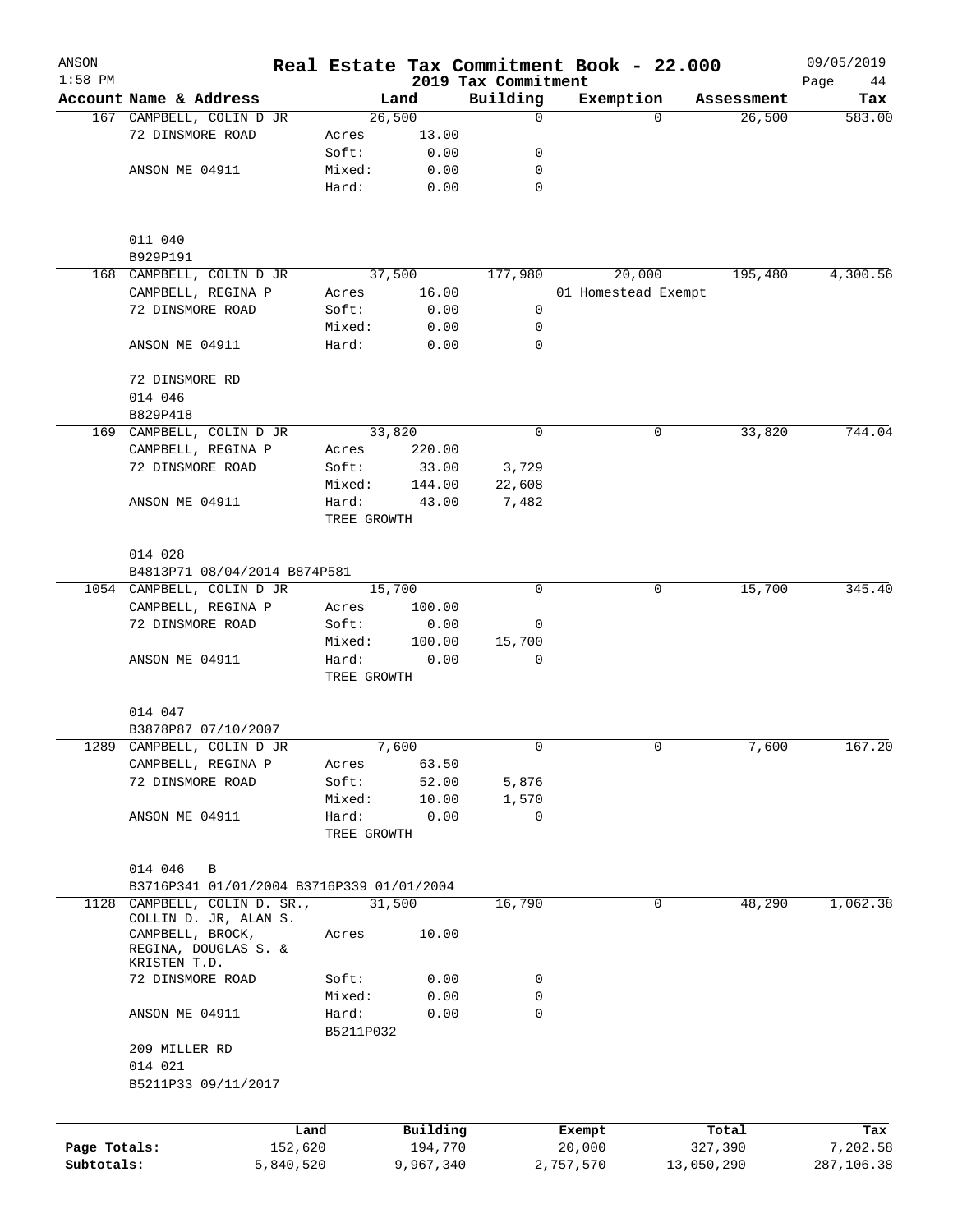| ANSON<br>$1:58$ PM |                                           |             |          | 2019 Tax Commitment | Real Estate Tax Commitment Book - 22.000 |          |            | 09/05/2019<br>Page<br>45 |
|--------------------|-------------------------------------------|-------------|----------|---------------------|------------------------------------------|----------|------------|--------------------------|
|                    | Account Name & Address                    |             | Land     | Building            | Exemption                                |          | Assessment | Tax                      |
|                    | 1122 CAMPBELL, COLIN D;                   |             | 8,410    | $\Omega$            |                                          | $\Omega$ | 8,410      | 185.02                   |
|                    | REGINA P                                  |             |          |                     |                                          |          |            |                          |
|                    | CAMPBELL, COLIN D JR                      | Acres       | 50.00    |                     |                                          |          |            |                          |
|                    | 72 DINSMORE ROAD                          | Soft:       | 0.00     | 0                   |                                          |          |            |                          |
|                    |                                           | Mixed:      | 17.00    | 2,669               |                                          |          |            |                          |
|                    | ANSON ME 04911 0000                       | Hard:       | 33.00    | 5,742               |                                          |          |            |                          |
|                    |                                           | B5013P0164  |          |                     |                                          |          |            |                          |
|                    | 014 001 3                                 |             |          |                     |                                          |          |            |                          |
|                    | B5013P164 02/19/2016 B2103P251            |             |          |                     |                                          |          |            |                          |
|                    | 980 CAMPBELL, COLIN SR.,                  | 30,470      |          | $\Omega$            |                                          | 0        | 30,470     | 670.34                   |
|                    | COLIN JR., &                              |             |          |                     |                                          |          |            |                          |
|                    | BROCK & DOUGLAS                           | Acres       | 176.00   |                     |                                          |          |            |                          |
|                    |                                           | Soft:       | 0.00     | 0                   |                                          |          |            |                          |
|                    | 72 DINSMORE RD                            | Mixed:      | 5.00     | 785                 |                                          |          |            |                          |
|                    | ANSON ME 04911 0000                       | Hard:       | 170.00   | 29,580              |                                          |          |            |                          |
|                    |                                           | TREE GROWTH |          |                     |                                          |          |            |                          |
|                    | 014 020                                   |             |          |                     |                                          |          |            |                          |
|                    | B4601P257 11/22/2012                      |             |          |                     |                                          |          |            |                          |
|                    | 1683 CAMPBELL, CRAIG I                    |             |          |                     |                                          |          |            |                          |
|                    |                                           |             | 36,500   | 97,690              | 20,000                                   |          | 114,190    | 2,512.18                 |
|                    | CAMPBELL, CAROL A<br>60 HOLLIN WAITE HILL | Acres       | 24.00    |                     | 01 Homestead Exempt                      |          |            |                          |
|                    | ROAD                                      | Soft:       | 0.00     | 0                   |                                          |          |            |                          |
|                    |                                           | Mixed:      | 0.00     | 0                   |                                          |          |            |                          |
|                    | ANSON ME 04911                            | Hard:       | 0.00     | 0                   |                                          |          |            |                          |
|                    |                                           |             |          |                     |                                          |          |            |                          |
|                    | 60 HOLLIN WAITE HILL RD<br>014 044        |             |          |                     |                                          |          |            |                          |
|                    | 1514 CAMPBELL, MARK L                     | 16,600      |          | $\mathbf 0$         |                                          | 0        | 16,600     | 365.20                   |
|                    | CAMPBELL, DONNA A                         | Acres       | 5.00     |                     |                                          |          |            |                          |
|                    | 43 CAMPBELL ROAD                          | Soft:       | 0.00     | 0                   |                                          |          |            |                          |
|                    |                                           | Mixed:      | 0.00     | 0                   |                                          |          |            |                          |
|                    | ANSON ME 04911                            | Hard:       | 0.00     | $\mathbf 0$         |                                          |          |            |                          |
|                    | 014 037                                   |             |          |                     |                                          |          |            |                          |
|                    | B4846P10 08/31/2014 B2293P316             |             |          |                     |                                          |          |            |                          |
| 1292               | CAMPBELL, MARK L                          | 40,680      |          | 79,310              |                                          | 0        | 119,990    | 2,639.78                 |
|                    | CAMPBELL, DONNA A                         | Acres       | 100.00   |                     |                                          |          |            |                          |
|                    | 43 CAMPBELL ROAD                          | Soft:       | 20.00    | 2,260               |                                          |          |            |                          |
|                    |                                           | Mixed:      | 37.00    | 5,809               |                                          |          |            |                          |
|                    | ANSON ME 04911                            | Hard:       | 38.00    | 6,612               |                                          |          |            |                          |
|                    |                                           | TREE GROWTH |          |                     |                                          |          |            |                          |
|                    | 112 CAMPBELL RD                           |             |          |                     |                                          |          |            |                          |
|                    | 014 025                                   |             |          |                     |                                          |          |            |                          |
|                    | B3953P49 04/26/2007                       |             |          |                     |                                          |          |            |                          |
| 171                | CAMPBELL, MARK L                          | 31,600      |          | 95,190              | 20,000                                   |          | 106,790    | 2,349.38                 |
|                    | CAMPBELL, DONNA A                         | Acres       | 29.00    |                     | 01 Homestead Exempt                      |          |            |                          |
|                    | 43 CAMPBELL ROAD                          | Soft:       | 0.00     | 0                   |                                          |          |            |                          |
|                    |                                           | Mixed:      | 0.00     | 0                   |                                          |          |            |                          |
|                    | ANSON ME 04911                            | Hard:       | 0.00     | 0                   |                                          |          |            |                          |
|                    |                                           |             |          |                     |                                          |          |            |                          |
|                    | 43 CAMPBELL RD                            |             |          |                     |                                          |          |            |                          |
|                    | 014 027                                   |             |          |                     |                                          |          |            |                          |
|                    | B1497P190                                 |             |          |                     |                                          |          |            |                          |
|                    |                                           |             |          |                     |                                          |          |            |                          |
|                    |                                           |             |          |                     |                                          |          |            |                          |
|                    |                                           | Land        | Building |                     | Exempt                                   |          | Total      | Tax                      |
| Page Totals:       | 164,260                                   |             | 272,190  |                     | 40,000                                   |          | 396,450    | 8,721.90                 |

**Subtotals:** 6,004,780 10,239,530 2,797,570 13,446,740 295,828.28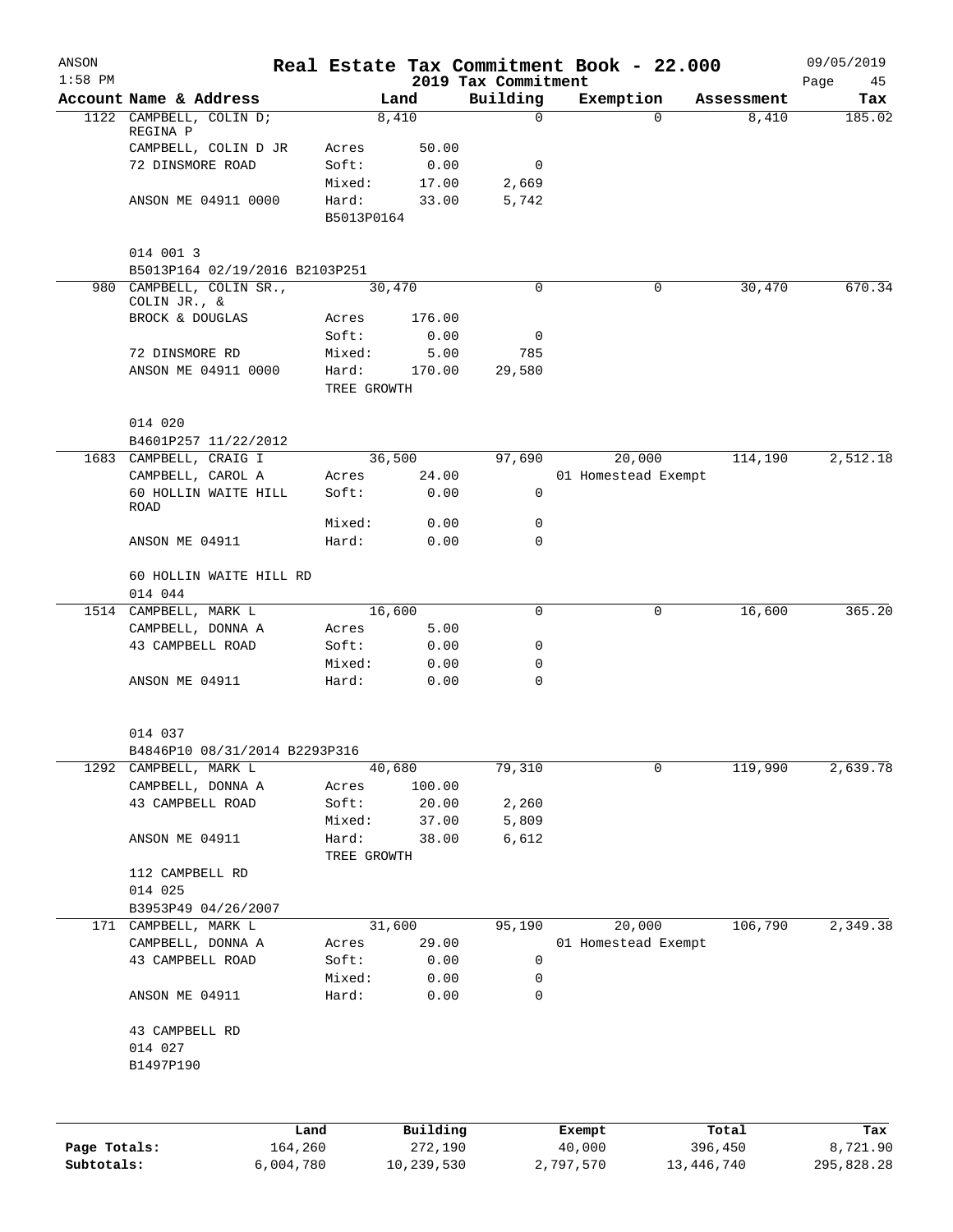| ANSON<br>$1:58$ PM |                                           |                 |                     |                                 | Real Estate Tax Commitment Book - 22.000 |         |            | 09/05/2019        |
|--------------------|-------------------------------------------|-----------------|---------------------|---------------------------------|------------------------------------------|---------|------------|-------------------|
|                    | Account Name & Address                    |                 | Land                | 2019 Tax Commitment<br>Building | Exemption                                |         | Assessment | Page<br>46<br>Tax |
|                    | 1394 CANCEMI, DINA                        |                 | 10,000              | 50,550                          |                                          | 0       | 60,550     | 1,332.10          |
|                    |                                           | Acres           | 0.25                |                                 |                                          |         |            |                   |
|                    | NORRIDGEWOCK ME 04957<br>3709             | Soft:           | 0.00                | 0                               |                                          |         |            |                   |
|                    | 685 MADISON ROAD                          | Mixed:          | 0.00                | 0                               |                                          |         |            |                   |
|                    |                                           | Hard:           | 0.00                | $\Omega$                        |                                          |         |            |                   |
|                    | 9 WILSON ST                               |                 |                     |                                 |                                          |         |            |                   |
|                    | 001 114<br>B4984P283 12/11/2015 B2548P321 |                 |                     |                                 |                                          |         |            |                   |
|                    | 473 CANCEMI, JOSEPH                       |                 | 14,830              | 63,340                          | 20,000                                   |         | 58,170     | 1,279.74          |
|                    | 17 CENTER ST                              | Acres           | 0.55                |                                 | 01 Homestead Exempt                      |         |            |                   |
|                    |                                           | Soft:           | 0.00                | 0                               |                                          |         |            |                   |
|                    | NORTH ANSON ME 04958                      | Mixed:          | 0.00                | 0                               |                                          |         |            |                   |
|                    |                                           | Hard:           | 0.00                | $\mathbf 0$                     |                                          |         |            |                   |
|                    | 17 CENTER ST                              |                 |                     |                                 |                                          |         |            |                   |
|                    | 006 018                                   |                 |                     |                                 |                                          |         |            |                   |
|                    | B3945P259 12/20/2007                      |                 |                     |                                 |                                          |         |            |                   |
|                    | 1291 CANNON, JOHN P                       |                 | 41,500              | 201,340                         |                                          | 0       | 242,840    | 5,342.48          |
|                    | CANNON, KRISTINA M                        | Acres           | 20.00               |                                 |                                          |         |            |                   |
|                    | 671 RIVER ROAD                            | Soft:<br>Mixed: | 0.00<br>0.00        | 0<br>0                          |                                          |         |            |                   |
|                    | ANSON ME 04911                            | Hard:           | 0.00                | $\Omega$                        |                                          |         |            |                   |
|                    |                                           | B5029P0145 JT   |                     |                                 |                                          |         |            |                   |
|                    | 671 RIVER RD                              |                 |                     |                                 |                                          |         |            |                   |
|                    | 016 017                                   |                 |                     |                                 |                                          |         |            |                   |
|                    | B5029P145 05/20/2016 B4188P250 09/03/2009 |                 |                     |                                 |                                          |         |            |                   |
|                    | 1019 CANTRELL, JANE A                     |                 | 9,800               | 28,380                          | 26,000                                   |         | 12,180     | 267.96            |
|                    | 732 RIVER ROAD                            | Acres           | 0.24                |                                 | 01 Homestead Exempt                      |         |            |                   |
|                    |                                           | Soft:           | 0.00                |                                 | 0 04 Non-resident Veteran                |         |            |                   |
|                    | NORTH ANSON ME 04958                      | Mixed:          | 0.00                | 0                               |                                          |         |            |                   |
|                    |                                           | Hard:           | 0.00                | 0                               |                                          |         |            |                   |
|                    | 732 RIVER RD                              |                 |                     |                                 |                                          |         |            |                   |
|                    | 017 005                                   |                 |                     |                                 |                                          |         |            |                   |
|                    | B3864P6 05/09/2007                        |                 |                     |                                 |                                          |         |            |                   |
|                    | 173 CARBONE, ANNA-ROSE                    |                 | 10,770              | 2,230                           | 13,000                                   |         | 0          | 0.00              |
|                    | 426 RIVER ROAD                            | Acres           | 0.29                |                                 | 01 Homestead Exempt                      |         |            |                   |
|                    |                                           | Soft:           | 0.00                | 0                               |                                          |         |            |                   |
|                    | NORTH ANSON ME 04958                      | Mixed:          | 0.00                | 0                               |                                          |         |            |                   |
|                    |                                           | Hard:           | 0.00                | 0                               |                                          |         |            |                   |
|                    | 426 RIVER RD<br>016 008                   |                 |                     |                                 |                                          |         |            |                   |
|                    | B<br>B1737P110                            |                 |                     |                                 |                                          |         |            |                   |
| 258                | CARDOZA, LOUISE Trustee                   |                 | 26,250              | 45,360                          | 20,000                                   |         | 51,610     | 1,135.42          |
|                    | BERNARD P. MELANCON<br>IRREVOCABLE TRUST  | Acres           | 2.50                |                                 | 01 Homestead Exempt                      |         |            |                   |
|                    | 05/23/2018                                |                 |                     |                                 |                                          |         |            |                   |
|                    | PO BOX 601                                | Soft:           | 0.00                | 0                               |                                          |         |            |                   |
|                    |                                           | Mixed:          | 0.00                | 0                               |                                          |         |            |                   |
|                    | ANSON ME 04911 0501                       | Hard:           | 0.00                | 0                               |                                          |         |            |                   |
|                    | 182 MAIN ST<br>002 021                    |                 |                     |                                 |                                          |         |            |                   |
|                    | B4362P13 01/24/2011 B2525P184             |                 |                     |                                 |                                          |         |            |                   |
|                    |                                           |                 |                     |                                 |                                          |         |            |                   |
| Page Totals:       | Land<br>113,150                           |                 | Building<br>391,200 |                                 | Exempt<br>79,000                         | 425,350 | Total      | Tax<br>9,357.70   |
|                    |                                           |                 |                     |                                 |                                          |         |            |                   |

**Subtotals:** 6,117,930 10,630,730 2,876,570 13,872,090 305,185.98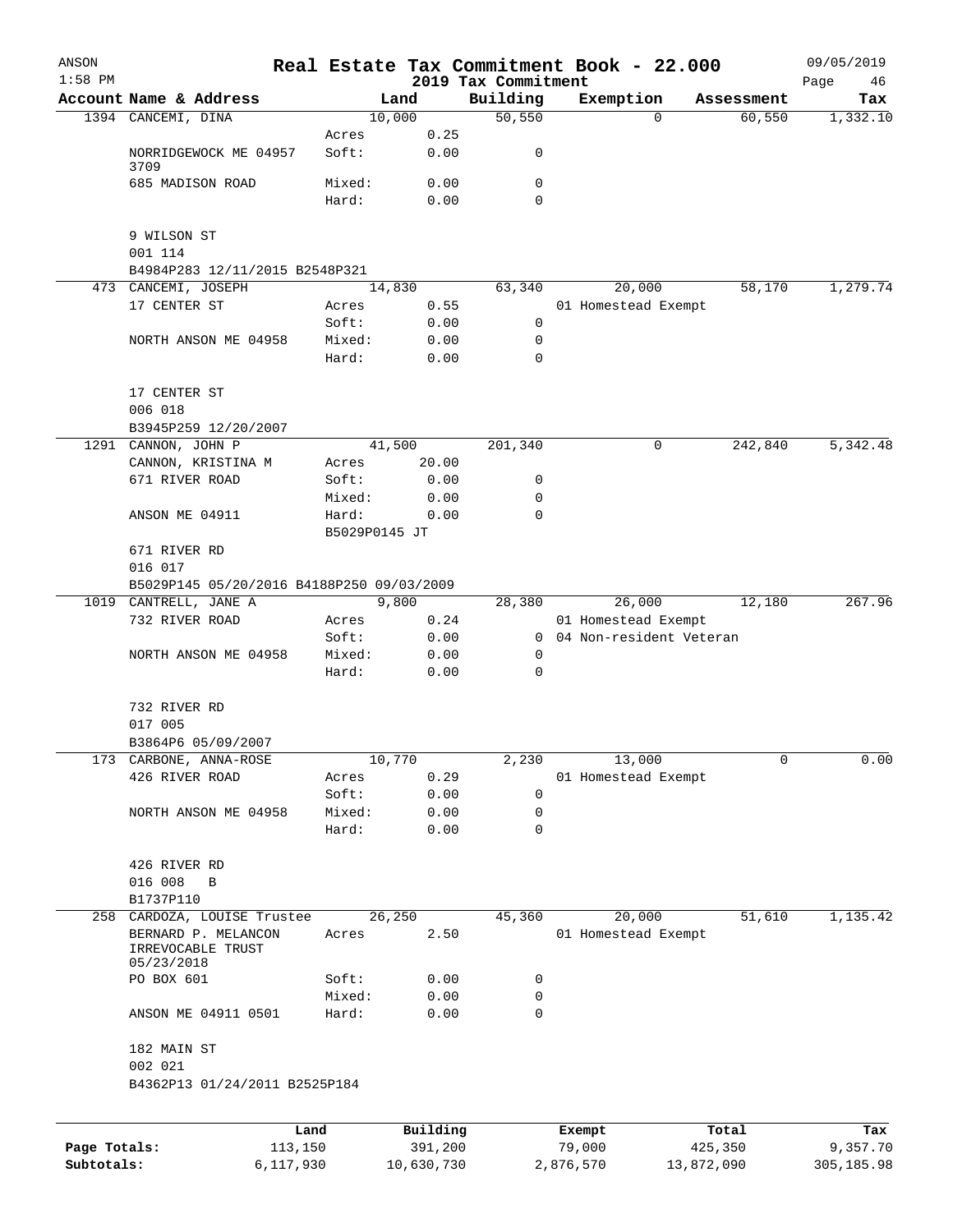| ANSON<br>$1:58$ PM |                                                                    | Real Estate Tax Commitment Book - 22.000 |              | 2019 Tax Commitment |           |                               |            | 09/05/2019<br>Page<br>47 |
|--------------------|--------------------------------------------------------------------|------------------------------------------|--------------|---------------------|-----------|-------------------------------|------------|--------------------------|
|                    | Account Name & Address                                             | Land                                     |              | Building            | Exemption |                               | Assessment | Tax                      |
|                    | 1765 CAREY, ROSE M                                                 | 12,650                                   |              | 81,830              |           | 20,000                        | 74,480     | 1,638.56                 |
|                    | PO BOX 383                                                         | Acres                                    | 0.40         |                     |           | 01 Homestead Exempt           |            |                          |
|                    |                                                                    | Soft:                                    | 0.00         | 0                   |           |                               |            |                          |
|                    | ANSON ME 04911                                                     | Mixed:                                   | 0.00         | 0                   |           |                               |            |                          |
|                    |                                                                    | Hard:                                    | 0.00         | 0                   |           |                               |            |                          |
|                    | 12 HIGHLAND AVE                                                    |                                          |              |                     |           |                               |            |                          |
|                    | 003 040                                                            |                                          |              |                     |           |                               |            |                          |
|                    | B3033P110                                                          | 10,000                                   |              |                     |           |                               |            | 814.88                   |
|                    | 261 CARLSON, NORMAN R                                              |                                          | 0.25         | 47,040              |           | 20,000<br>01 Homestead Exempt | 37,040     |                          |
|                    | ANSON ME 04911 0121                                                | Acres<br>Soft:                           | 0.00         | 0                   |           |                               |            |                          |
|                    | PO BOX 121                                                         | Mixed:                                   | 0.00         | 0                   |           |                               |            |                          |
|                    |                                                                    | Hard:                                    | 0.00         | 0                   |           |                               |            |                          |
|                    | 29 WILSON ST                                                       |                                          |              |                     |           |                               |            |                          |
|                    | 003 029                                                            |                                          |              |                     |           |                               |            |                          |
|                    |                                                                    |                                          |              |                     |           |                               |            |                          |
|                    | B4887P11 03/16/2016 B4164P317 07/20/2009<br>175 CARMICHAEL, WELDON | 14,280                                   |              | 490                 |           | 0                             | 14,770     | 324.94                   |
|                    |                                                                    |                                          |              |                     |           |                               |            |                          |
|                    | SKOWHEGAN ME 04976 2000 Soft:                                      | Acres                                    | 0.51         | 0                   |           |                               |            |                          |
|                    |                                                                    | Mixed:                                   | 0.00         | 0                   |           |                               |            |                          |
|                    | PO BOX 2000                                                        | Hard:                                    | 0.00<br>0.00 | 0                   |           |                               |            |                          |
|                    |                                                                    |                                          |              |                     |           |                               |            |                          |
|                    | HILTON HILL ROAD                                                   |                                          |              |                     |           |                               |            |                          |
|                    | 010 022<br>B                                                       |                                          |              |                     |           |                               |            |                          |
|                    | B1817P92                                                           |                                          |              |                     |           |                               |            |                          |
|                    | 40 CARON, DENNIS L                                                 | 12,810                                   |              | 40,870              |           | 0                             | 53,680     | 1,180.96                 |
|                    | CARON, HELEN V                                                     | Acres                                    | 0.41         |                     |           |                               |            |                          |
|                    | 80 FOX RUN ROAD                                                    | Soft:                                    | 0.00         | 0                   |           |                               |            |                          |
|                    |                                                                    | Mixed:                                   | 0.00         | 0                   |           |                               |            |                          |
|                    | MADISON ME 04950                                                   | Hard:                                    | 0.00         | 0                   |           |                               |            |                          |
|                    | 29 ARNOLDS LN                                                      |                                          |              |                     |           |                               |            |                          |
|                    | 001 017                                                            |                                          |              |                     |           |                               |            |                          |
|                    | B4817P204 07/22/2014                                               |                                          |              |                     |           |                               |            |                          |
|                    | 592 CARON, DENNIS L                                                | 62,370                                   |              | 52,560              |           | 0                             | 114,930    | 2,528.46                 |
|                    | CARON, HELEN V                                                     | Acres                                    | 60.74        |                     |           |                               |            |                          |
|                    | 80 FOX RUN ROAD                                                    | Soft:                                    | 0.00         | 0                   |           |                               |            |                          |
|                    |                                                                    | Mixed:                                   | 0.00         | 0                   |           |                               |            |                          |
|                    | MADISON ME 04950                                                   | Hard:                                    | 0.00         | 0                   |           |                               |            |                          |
|                    | 540 PEASE HILL RD                                                  |                                          |              |                     |           |                               |            |                          |
|                    | 011 045                                                            |                                          |              |                     |           |                               |            |                          |
|                    | B5282P41 05/16/2018                                                |                                          |              |                     |           |                               |            |                          |
|                    | 1361 CARON, FRANCES L                                              | 20,180                                   |              | 115,290             |           | 20,000                        | 115,470    | 2,540.34                 |
|                    | PO BOX 234                                                         | Acres                                    | 1.12         |                     |           | 01 Homestead Exempt           |            |                          |
|                    |                                                                    | Soft:                                    | 0.00         | 0                   |           |                               |            |                          |
|                    | NORTH ANSON ME 04958                                               | Mixed:                                   | 0.00         | 0                   |           |                               |            |                          |
|                    |                                                                    | Hard:                                    | 0.00         | 0                   |           |                               |            |                          |
|                    | 3 SUMMER ST                                                        |                                          |              |                     |           |                               |            |                          |
|                    | 006 097                                                            |                                          |              |                     |           |                               |            |                          |
|                    | B2910P242                                                          |                                          |              |                     |           |                               |            |                          |
|                    |                                                                    |                                          |              |                     |           |                               |            |                          |
|                    |                                                                    |                                          |              |                     |           |                               |            |                          |
|                    |                                                                    |                                          |              |                     |           |                               |            |                          |

|              | Land      | Building   | Exempt    | Total      | Tax          |
|--------------|-----------|------------|-----------|------------|--------------|
| Page Totals: | 132,290   | 338,080    | 60,000    | 410,370    | 9,028.14     |
| Subtotals:   | 6.250.220 | 10,968,810 | 2,936,570 | 14,282,460 | 314, 214, 12 |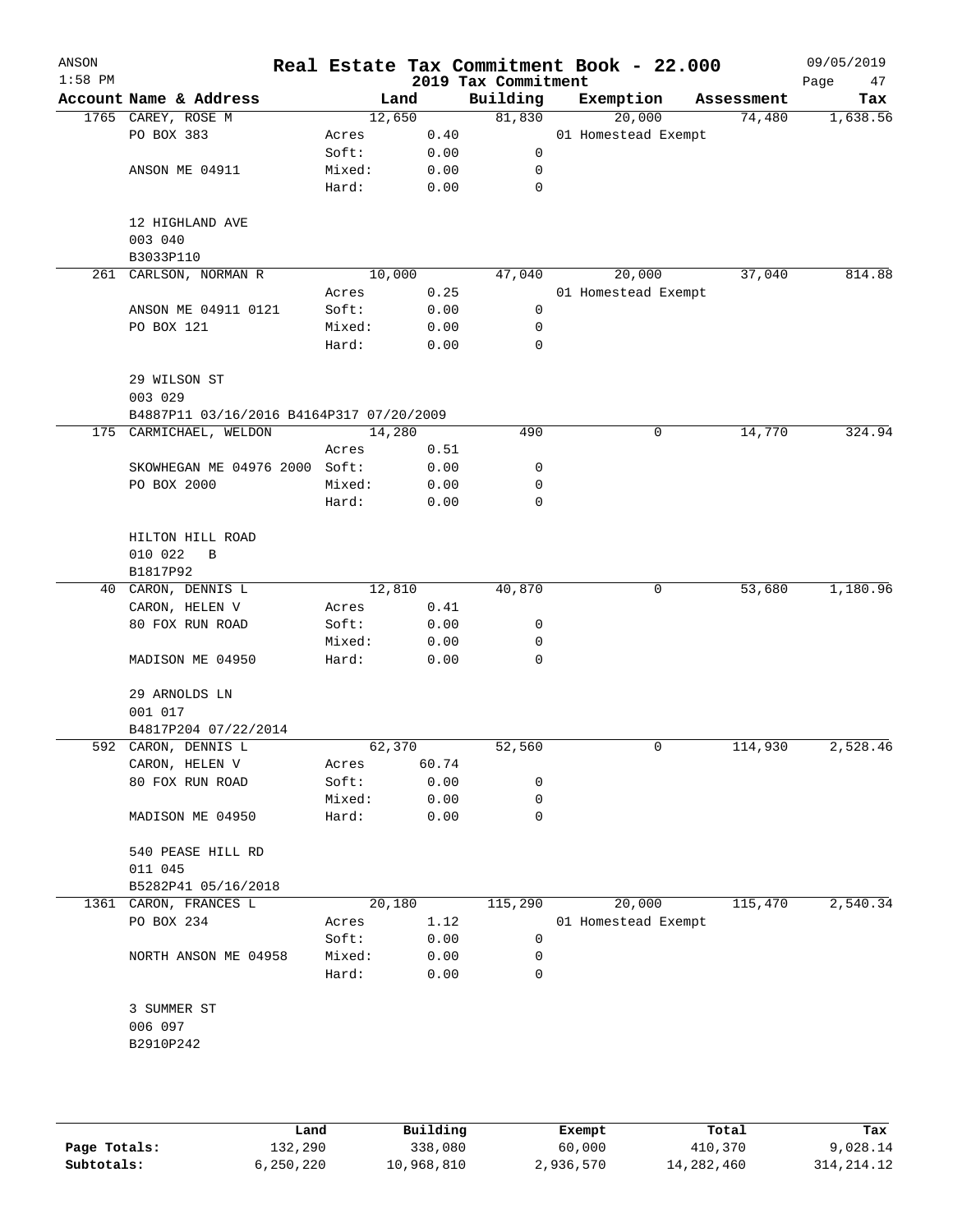| ANSON<br>$1:58$ PM |                                                                      |                 |              | 2019 Tax Commitment | Real Estate Tax Commitment Book - 22.000 |   |            | 09/05/2019<br>Page<br>48 |
|--------------------|----------------------------------------------------------------------|-----------------|--------------|---------------------|------------------------------------------|---|------------|--------------------------|
|                    | Account Name & Address                                               |                 | Land         | Building            | Exemption                                |   | Assessment | Tax                      |
|                    | 174 CARPENTER, SHIRLEY                                               | 20,000          |              | 39,650              | 20,000                                   |   | 39,650     | 872.30                   |
|                    |                                                                      | Acres           | 1.00         |                     | 01 Homestead Exempt                      |   |            |                          |
|                    | NORTH ANSON ME 04958<br>0267                                         | Soft:           | 0.00         | 0                   |                                          |   |            |                          |
|                    | PO BOX 267                                                           | Mixed:          | 0.00         | 0                   |                                          |   |            |                          |
|                    |                                                                      | Hard:           | 0.00         | 0                   |                                          |   |            |                          |
|                    | 679 RIVER RD<br>016 016<br>B1370P1                                   |                 |              |                     |                                          |   |            |                          |
| 1867               | CARRABEC HIGH SCHOOL                                                 | 23,000          |              | $\Omega$            | 23,000                                   |   | $\Omega$   | 0.00                     |
|                    |                                                                      | Acres           | 9.50         |                     | 12 Public Municipal Corp                 |   |            |                          |
|                    | NORTH ANSON ME 04958<br>0220                                         | Soft:           | 0.00         | $\mathsf{O}$        |                                          |   |            |                          |
|                    | PO BOX 220                                                           | Mixed:          | 0.00         | 0                   |                                          |   |            |                          |
|                    |                                                                      | Hard:           | 0.00         | $\mathbf 0$         |                                          |   |            |                          |
|                    | 017 050                                                              |                 |              |                     |                                          |   |            |                          |
|                    | 151 CARREIRO, GRACE N &                                              | 49,890          |              | 57,720              | 20,000                                   |   | 87,610     | 1,927.42                 |
|                    | BEAULIEU, MARIE S                                                    | Acres           | 30.77        |                     | 01 Homestead Exempt                      |   |            |                          |
|                    |                                                                      | Soft:           | 0.00         | 0                   |                                          |   |            |                          |
|                    | 370 CAMPGROUND RD                                                    | Mixed:          | 0.00         | 0                   |                                          |   |            |                          |
|                    | NORTH ANSON ME 04958<br>0000                                         | Hard:           | 0.00         | $\mathbf 0$         |                                          |   |            |                          |
|                    | 370 CAMPGROUND RD<br>015 045 1                                       |                 |              |                     |                                          |   |            |                          |
|                    | B3980P24 04/01/2008                                                  |                 |              |                     |                                          |   |            |                          |
|                    | 1422 CARRIGAN, JOSEPH F                                              | 16,500          |              | $\mathbf 0$         |                                          | 0 | 16,500     | 363.00                   |
|                    | 126 PREBLE AVE                                                       | Acres           | 4.00         |                     |                                          |   |            |                          |
|                    |                                                                      | Soft:           | 0.00         | 0                   |                                          |   |            |                          |
|                    | ANSON ME 04911 3346                                                  | Mixed:<br>Hard: | 0.00<br>0.00 | 0<br>$\mathbf 0$    |                                          |   |            |                          |
|                    | RIVER ROAD                                                           |                 |              |                     |                                          |   |            |                          |
|                    | 015 032                                                              |                 |              |                     |                                          |   |            |                          |
|                    | B5004P264 02/25/2016 B4957P320 08/25/2015<br>1424 CARRIGAN, VICTOR H | 16,730          |              | 68,220              |                                          | 0 | 84,950     | 1,868.90                 |
|                    | PO Box 42                                                            | Acres           | 0.70         |                     |                                          |   |            |                          |
|                    |                                                                      | Soft:           | 0.00         | 0                   |                                          |   |            |                          |
|                    | Madison ME 04950                                                     | Mixed:          | 0.00         | 0                   |                                          |   |            |                          |
|                    |                                                                      | Hard:           | 0.00         | 0                   |                                          |   |            |                          |
|                    |                                                                      | B4957P0320      |              |                     |                                          |   |            |                          |
|                    | 166 RIVER RD                                                         |                 |              |                     |                                          |   |            |                          |
|                    | 004 009                                                              |                 |              |                     |                                          |   |            |                          |
|                    | B5004P264 02/25/2016 B4957P320 08/25/2015                            |                 |              |                     |                                          |   |            |                          |
|                    | 1097 CARRIGAN, VICTOR H                                              | 12,170          |              | 58,620              | 26,000                                   |   | 44,790     | 985.38                   |
|                    | PO BOX 42                                                            | Acres           | 0.37         |                     | 01 Homestead Exempt                      |   |            |                          |
|                    |                                                                      | Soft:           | 0.00         |                     | 0 02 Resident Veteran                    |   |            |                          |
|                    | MADISON ME 04950                                                     | Mixed:          | 0.00         | 0                   |                                          |   |            |                          |
|                    |                                                                      | Hard:           | 0.00         | $\mathbf 0$         |                                          |   |            |                          |
|                    | 167 RIVER RD                                                         |                 |              |                     |                                          |   |            |                          |
|                    | 004 010<br>$\mathbf{B}$                                              |                 |              |                     |                                          |   |            |                          |
|                    | B5060P132 08/10/2016 B2264P80                                        |                 |              |                     |                                          |   |            |                          |
|                    |                                                                      |                 |              |                     |                                          |   |            |                          |
|                    |                                                                      |                 |              |                     |                                          |   |            |                          |

|              | Land      | Building   | Exempt    | Total      | Tax          |
|--------------|-----------|------------|-----------|------------|--------------|
| Page Totals: | 138,290   | 224,210    | 89,000    | 273,500    | 6,017.00     |
| Subtotals:   | 6,388,510 | 11,193,020 | 3,025,570 | 14,555,960 | 320, 231. 12 |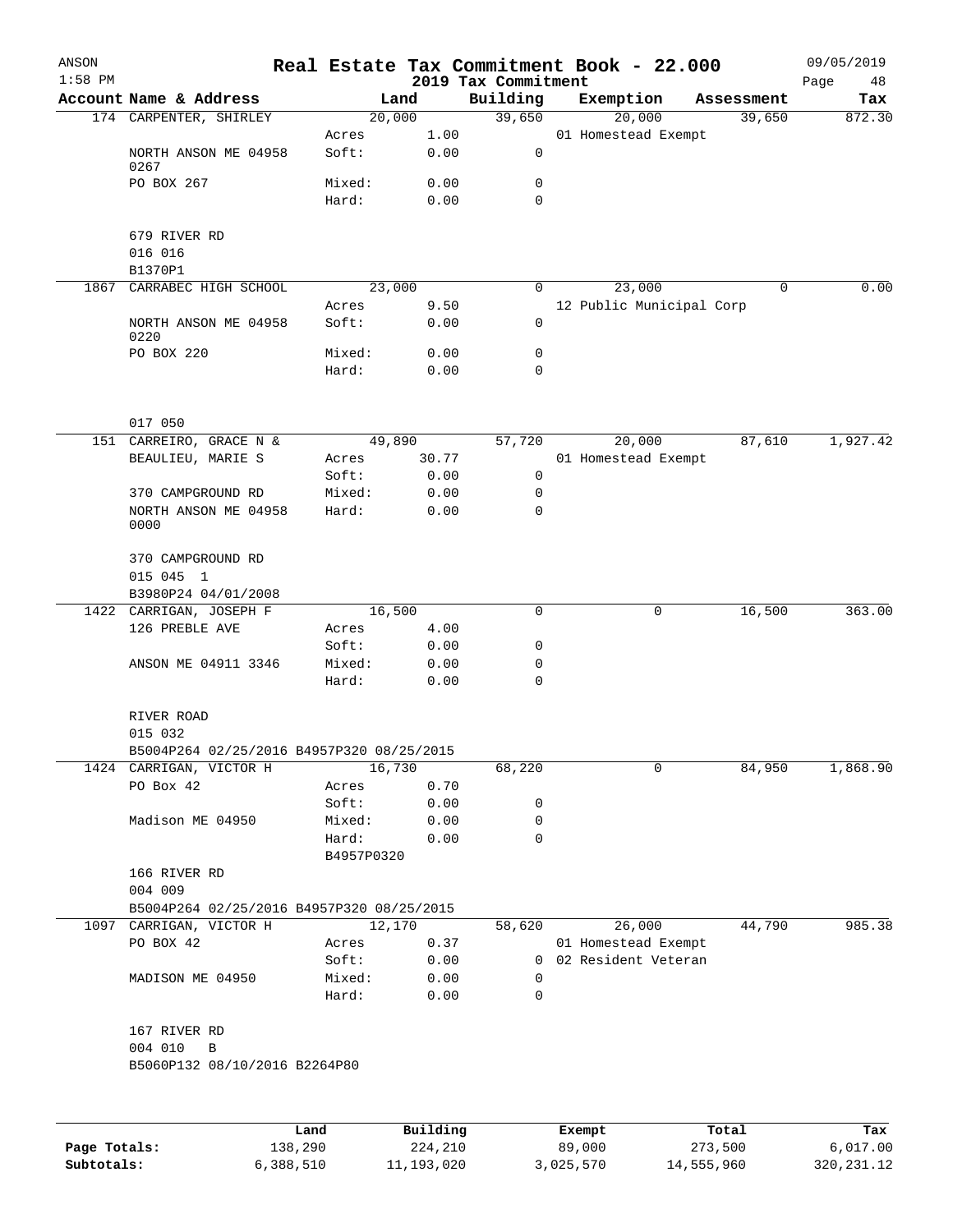| ANSON<br>$1:58$ PM |                                           |                       |              | 2019 Tax Commitment | Real Estate Tax Commitment Book - 22.000 |            | 09/05/2019<br>Page<br>49 |
|--------------------|-------------------------------------------|-----------------------|--------------|---------------------|------------------------------------------|------------|--------------------------|
|                    | Account Name & Address                    |                       | Land         | Building            | Exemption                                | Assessment | Tax                      |
|                    | 54 CARTER, KENNETH R                      | 31,800                |              | 50,050              |                                          | $\Omega$   | 81,850<br>1,800.70       |
|                    | CARTER, BETH-ANN                          | Acres                 | 10.30        |                     |                                          |            |                          |
|                    | 754 LOWELL STREET                         | Soft:                 | 0.00         | 0                   |                                          |            |                          |
|                    |                                           | Mixed:                | 0.00         | $\mathbf 0$         |                                          |            |                          |
|                    | PEABODY MA 01960                          | Hard:<br>BK 4764/PG 8 | 0.00         | 0                   |                                          |            |                          |
|                    | 204 SKIDMORE RD                           |                       |              |                     |                                          |            |                          |
|                    | 023 015<br>E                              |                       |              |                     |                                          |            |                          |
|                    | B5001P145 02/16/2016                      |                       |              |                     |                                          |            |                          |
|                    | 1871 CARTER, RENEE M                      |                       | $\mathbf 0$  | 7,250               | 7,250                                    |            | 0.00<br>0                |
|                    | 703 HORSEBACK ROAD                        |                       |              |                     | 01 Homestead Exempt                      |            |                          |
|                    | ANSON ME 04911                            |                       |              |                     |                                          |            |                          |
|                    |                                           | MOBILE HOME           |              |                     |                                          |            |                          |
|                    | 703 HORSEBACK RD                          |                       |              |                     |                                          |            |                          |
|                    | 019 004<br>B<br>ON                        |                       |              |                     |                                          |            |                          |
| 249                | CARVER, DONNA J                           | 11,490                |              | $\mathbf 0$         |                                          | 0          | 252.78<br>11,490         |
|                    | 77 MARSH ROAD                             | Acres                 | 0.33         |                     |                                          |            |                          |
|                    |                                           | Soft:                 | 0.00         | 0                   |                                          |            |                          |
|                    | PELHAM NH 03076 0000                      | Mixed:                | 0.00         | 0                   |                                          |            |                          |
|                    |                                           | Hard:                 | 0.00         | $\mathbf 0$         |                                          |            |                          |
|                    |                                           | B5155P0217            |              |                     |                                          |            |                          |
|                    | 834 RIVER RD                              |                       |              |                     |                                          |            |                          |
|                    | 018 006                                   |                       |              |                     |                                          |            |                          |
|                    | B5155P217 04/24/2017 B2311P123 08/29/1997 |                       |              |                     |                                          |            |                          |
| 487                | CASALETTO, FRANK J JR                     | 21,500                |              | 72,620              | 20,000                                   |            | 74,120<br>1,630.64       |
|                    | 293 CAMPGROUND ROAD                       | Acres<br>Soft:        | 2.00<br>0.00 | 0                   | 01 Homestead Exempt                      |            |                          |
|                    | NORTH ANSON ME 04958                      | Mixed:                | 0.00         | 0                   |                                          |            |                          |
|                    | 0000                                      |                       |              |                     |                                          |            |                          |
|                    |                                           | Hard:                 | 0.00         | $\mathbf 0$         |                                          |            |                          |
|                    |                                           | B5131P0104            |              |                     |                                          |            |                          |
|                    | 293 CAMPGROUND RD                         |                       |              |                     |                                          |            |                          |
|                    | 015 047<br>Ε                              |                       |              |                     |                                          |            |                          |
|                    | B5131P104 02/17/2017 B3148P29 07/03/2003  |                       |              |                     |                                          |            |                          |
|                    | 1077 CASALETTO, FRANK SR                  | 21,470                |              | 27,470              |                                          | 0          | 1,076.68<br>48,940       |
|                    | 1177 VALLEY ROAD                          | Acres                 | 1.98         |                     |                                          |            |                          |
|                    |                                           | Soft:                 | 0.00         | 0                   |                                          |            |                          |
|                    | ANSON ME 04911                            | Mixed:                | 0.00         | 0                   |                                          |            |                          |
|                    |                                           | Hard:                 | 0.00         | 0                   |                                          |            |                          |
|                    |                                           | B5211P030             |              |                     |                                          |            |                          |
|                    | 1177 VALLEY RD                            |                       |              |                     |                                          |            |                          |
|                    | 020 027<br>B 5                            |                       |              |                     |                                          |            |                          |
|                    | B5211P030 10/02/2017 B4595P34 10/26/2012  |                       |              |                     |                                          |            |                          |
| 477                | CASAVOLA, JOSEPH P                        | 11,660                |              | 64,990              | 20,000                                   |            | 56,650<br>1,246.30       |
|                    | 10 EMBDEN POND RD                         | Acres                 | 0.34         |                     | 01 Homestead Exempt                      |            |                          |
|                    |                                           | Soft:                 | 0.00         | 0                   |                                          |            |                          |
|                    | N ANSON ME 04958                          | Mixed:                | 0.00         | 0                   |                                          |            |                          |
|                    |                                           | Hard:                 | 0.00         | 0                   |                                          |            |                          |
|                    |                                           |                       |              |                     |                                          |            |                          |
|                    | 10 EMBDEN POND RD<br>009 007              |                       |              |                     |                                          |            |                          |
|                    | B3956P109 01/02/2008                      |                       |              |                     |                                          |            |                          |
|                    |                                           |                       |              |                     |                                          |            |                          |
|                    |                                           |                       |              |                     |                                          |            |                          |
|                    |                                           |                       |              |                     |                                          |            |                          |

|              | Land      | Building   | Exempt    | Total      | Tax          |
|--------------|-----------|------------|-----------|------------|--------------|
| Page Totals: | 97,920    | 222,380    | 47,250    | 273,050    | 6,007.10     |
| Subtotals:   | 6,486,430 | 11,415,400 | 3,072,820 | 14,829,010 | 326, 238, 22 |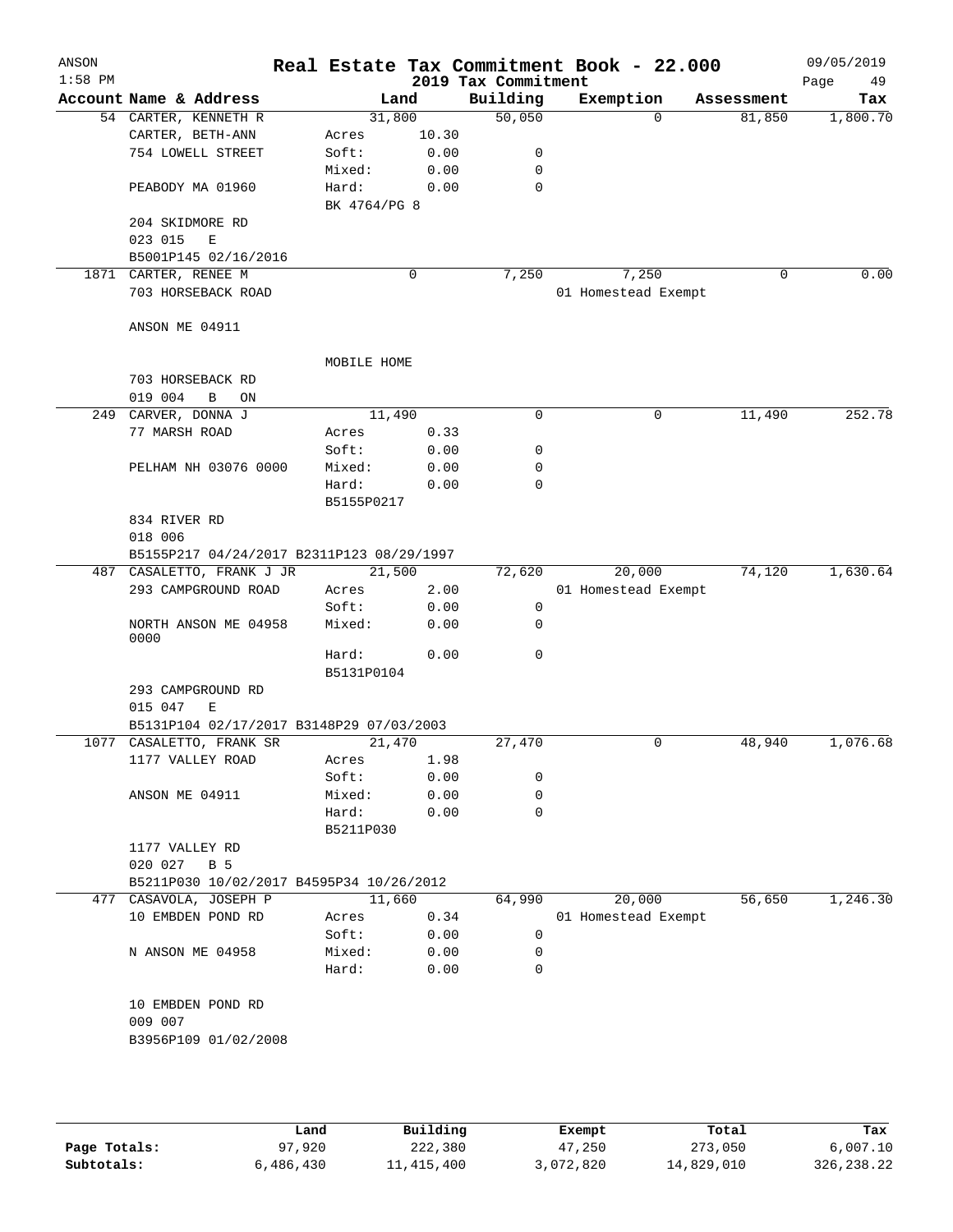| ANSON<br>$1:58$ PM |                                    |               |      | 2019 Tax Commitment | Real Estate Tax Commitment Book - 22.000 |            | 09/05/2019<br>Page<br>50 |
|--------------------|------------------------------------|---------------|------|---------------------|------------------------------------------|------------|--------------------------|
|                    | Account Name & Address             |               | Land | Building            | Exemption                                | Assessment | Tax                      |
|                    | 176 CASEY, ALEXIS M JR             | 13,420        |      | 82,570              | 0                                        | 95,990     | 2,111.78                 |
|                    |                                    | Acres         | 0.20 |                     |                                          |            |                          |
|                    | ANSON ME 04911 0372                | Soft:         | 0.00 | 0                   |                                          |            |                          |
|                    | PO BOX 372                         | Mixed:        | 0.00 | 0                   |                                          |            |                          |
|                    |                                    | Hard:         | 0.00 | $\mathbf 0$         |                                          |            |                          |
|                    | 3 MAIN ST                          |               |      |                     |                                          |            |                          |
|                    | 003 074                            |               |      |                     |                                          |            |                          |
|                    | B2255P59<br>899 CASEY, ALEXIS M JR | 9,060         |      | $\mathbf 0$         | 0                                        | 9,060      | 199.32                   |
|                    | CASEY, LISA                        | Acres         | 0.57 |                     |                                          |            |                          |
|                    |                                    | Soft:         | 0.00 | 0                   |                                          |            |                          |
|                    | PO BOX 372                         | Mixed:        | 0.00 | 0                   |                                          |            |                          |
|                    | ANSON ME 04911 0372                | Hard:         | 0.00 | 0                   |                                          |            |                          |
|                    |                                    | B4979P0157 JT |      |                     |                                          |            |                          |
|                    | 9 RANDALL ST                       |               |      |                     |                                          |            |                          |
|                    | 003 051                            |               |      |                     |                                          |            |                          |
|                    | B4979P157 11/24/2015               |               |      |                     |                                          |            |                          |
|                    | 785 CASEY'S MARKET, LLC            | 15,270        |      | 0                   | 0                                        | 15,270     | 335.94                   |
|                    |                                    | Acres         | 0.72 |                     |                                          |            |                          |
|                    | ANSON ME 04911 0000                | Soft:         | 0.00 | 0                   |                                          |            |                          |
|                    | PO BOX 372                         | Mixed:        | 0.00 | 0                   |                                          |            |                          |
|                    |                                    | Hard:         | 0.00 | 0                   |                                          |            |                          |
|                    | 7 MAIN ST                          |               |      |                     |                                          |            |                          |
|                    | 003 073                            |               |      |                     |                                          |            |                          |
|                    | B4388P108 04/27/2011               |               |      |                     |                                          |            |                          |
|                    | 178 CASWELL, LINTON A              | 26,150        |      | 83,370              | 26,000                                   | 83,520     | 1,837.44                 |
|                    | CASWELL, MARLENE E                 | Acres         | 5.10 |                     | 01 Homestead Exempt                      |            |                          |
|                    |                                    | Soft:         | 0.00 | $\mathbf{0}$        | 08 Vietnam Veteran                       |            |                          |
|                    | PO BOX 144                         | Mixed:        | 0.00 | 0                   |                                          |            |                          |
|                    | ANSON ME 04911 0144                | Hard:         | 0.00 | 0                   |                                          |            |                          |
|                    | 40 CAMPGROUND RD                   |               |      |                     |                                          |            |                          |
|                    | 015 036<br>1                       |               |      |                     |                                          |            |                          |
|                    | B1072P338                          |               |      |                     |                                          |            |                          |
|                    | 177 CASWELL, SHAWN L               | 21,650        |      | 61,870              | 20,000                                   | 63,520     | 1,397.44                 |
|                    | PO BOX 216                         | Acres         | 2.10 |                     | 01 Homestead Exempt                      |            |                          |
|                    |                                    | Soft:         | 0.00 | 0                   |                                          |            |                          |
|                    | NORTH ANSON ME 04958               | Mixed:        | 0.00 | 0                   |                                          |            |                          |
|                    |                                    | Hard:         | 0.00 | 0                   |                                          |            |                          |
|                    | 230 FAHI POND RD                   |               |      |                     |                                          |            |                          |
|                    | 023 013                            |               |      |                     |                                          |            |                          |
|                    | B2522P94                           |               |      |                     |                                          |            |                          |
|                    | 187 CATES, AGNES E, ESTATE         | 15,490        |      | 37,980              | 0                                        | 53,470     | 1,176.34                 |
|                    | C/O JAMES FRENCH, II               | Acres         | 0.60 |                     |                                          |            |                          |
|                    | 1121 RIVER RD                      | Soft:         | 0.00 | 0                   |                                          |            |                          |
|                    | SOLON ME 04979 0000                | Mixed:        | 0.00 | 0                   |                                          |            |                          |
|                    |                                    | Hard:         | 0.00 | 0                   |                                          |            |                          |
|                    |                                    |               |      |                     |                                          |            |                          |
|                    | 115 NORTH MAIN ST                  |               |      |                     |                                          |            |                          |
|                    | 007 007                            |               |      |                     |                                          |            |                          |
|                    | B806P1128                          |               |      |                     |                                          |            |                          |
|                    |                                    |               |      |                     |                                          |            |                          |
|                    |                                    |               |      |                     |                                          |            |                          |
|                    |                                    |               |      |                     |                                          |            |                          |

|              | Land      | Building   | Exempt    | Total      | Tax         |
|--------------|-----------|------------|-----------|------------|-------------|
| Page Totals: | 101,040   | 265,790    | 46,000    | 320,830    | 7,058.26    |
| Subtotals:   | 6,587,470 | 11,681,190 | 3,118,820 | 15,149,840 | 333, 296.48 |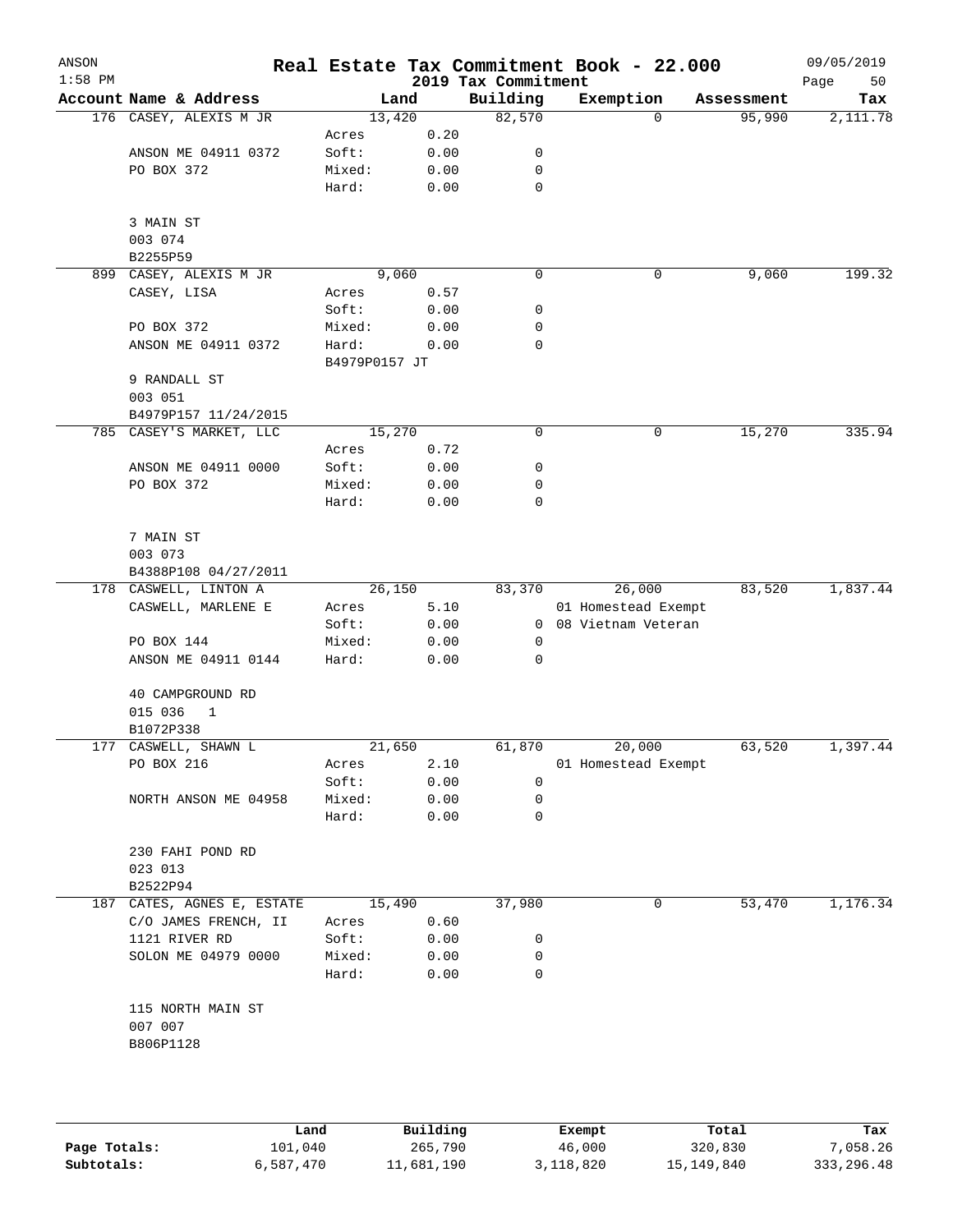| ANSON<br>$1:58$ PM |                                              |           |        | 2019 Tax Commitment              | Real Estate Tax Commitment Book - 22.000 |            | 09/05/2019<br>Page<br>51 |
|--------------------|----------------------------------------------|-----------|--------|----------------------------------|------------------------------------------|------------|--------------------------|
|                    | Account Name & Address                       |           | Land   | Building                         | Exemption                                | Assessment | Tax                      |
|                    | 984 CATES, BRANDON R                         |           | 21,200 | 62,870                           | 20,000                                   | 64,070     | 1,409.54                 |
|                    | CATES, AMY E                                 | Acres     | 1.80   |                                  | 01 Homestead Exempt                      |            |                          |
|                    | PO BOX 37                                    | Soft:     | 0.00   | 0                                |                                          |            |                          |
|                    |                                              | Mixed:    | 0.00   | 0                                |                                          |            |                          |
|                    | ANSON ME 04911                               | Hard:     | 0.00   | 0                                |                                          |            |                          |
|                    | 248 RIVER RD                                 |           |        |                                  |                                          |            |                          |
|                    | 015 067                                      |           |        |                                  |                                          |            |                          |
|                    | B3072P67                                     |           |        |                                  |                                          |            |                          |
| 310                | Cates, Cathy L. &<br>Desrosier, Brendalee    |           | 33,500 | 44,860                           | 20,000                                   | 58,360     | 1,283.92                 |
|                    | Palmer, Pamela J. &<br>Weiss, Bonita F.      | Acres     | 12.00  |                                  | 01 Homestead Exempt                      |            |                          |
|                    |                                              | Soft:     | 0.00   | 0                                |                                          |            |                          |
|                    | 243 FAHI POND RD                             | Mixed:    | 0.00   | 0                                |                                          |            |                          |
|                    | NORTH ANSON ME 04958<br>0000                 | Hard:     | 0.00   | 0                                |                                          |            |                          |
|                    | 243 FAHI POND RD                             |           |        |                                  |                                          |            |                          |
|                    | 024 015                                      |           |        |                                  |                                          |            |                          |
|                    | B4532P64 05/31/2012                          |           |        |                                  |                                          |            |                          |
|                    | 184 CATES, DEAN F                            |           | 36,500 | 109,310                          | 20,000                                   | 125,810    | 2,767.82                 |
|                    | CATES, LINDA M                               | Acres     | 15.00  |                                  | 01 Homestead Exempt                      |            |                          |
|                    | 628 VALLE ROAD                               | Soft:     | 0.00   | 0                                |                                          |            |                          |
|                    |                                              | Mixed:    | 0.00   | 0                                |                                          |            |                          |
|                    | ANSON ME 04911                               | Hard:     | 0.00   | 0                                |                                          |            |                          |
|                    | 628 VALLEY RD                                |           |        |                                  |                                          |            |                          |
|                    | 019 028<br>B                                 |           |        |                                  |                                          |            |                          |
|                    | B1873P35                                     |           |        |                                  |                                          |            |                          |
| 1298               | CATES, DEAN F                                |           | 23,000 | 1,260                            | 0                                        | 24,260     | 533.72                   |
|                    | CATES, LINDA M                               | Acres     | 3.00   |                                  |                                          |            |                          |
|                    | 628 VALLE ROAD                               | Soft:     | 0.00   | 0                                |                                          |            |                          |
|                    |                                              | Mixed:    | 0.00   | 0                                |                                          |            |                          |
|                    | ANSON ME 04911                               | Hard:     | 0.00   | 0                                |                                          |            |                          |
|                    | 606 VALLEY RD                                |           |        |                                  |                                          |            |                          |
|                    | 019 028 A                                    |           |        |                                  |                                          |            |                          |
|                    | B1025P32                                     |           |        |                                  |                                          |            |                          |
|                    | 744 CATES, ZACHARY B                         |           | 21,950 | 40,390                           | 0                                        | 62,340     | 1,371.48                 |
|                    | PO BOX 37                                    | Acres     | 2.30   |                                  |                                          |            |                          |
|                    |                                              | Soft:     | 0.00   | 0                                |                                          |            |                          |
|                    | ANSON ME 04911                               | Mixed:    | 0.00   | 0                                |                                          |            |                          |
|                    |                                              | Hard:     | 0.00   | 0                                |                                          |            |                          |
|                    | 234 RIVER RD                                 |           |        |                                  |                                          |            |                          |
|                    | 015 066                                      |           |        |                                  |                                          |            |                          |
|                    | B5272P345 04/24/2018                         |           |        |                                  |                                          |            |                          |
|                    | 1338 CENTRAL MAINE POWER CO                  | 4,833,900 |        | 0                                | 0                                        | 4,833,900  | 106,345.80               |
|                    | C/O AVANGRID MANAGEMENT<br>COMPABY-LOCAL TAX |           |        |                                  |                                          |            |                          |
|                    | ONE CITY CENTER                              |           |        |                                  |                                          |            |                          |
|                    | 5TH FLOOR                                    |           |        |                                  |                                          |            |                          |
|                    | PORTLAND ME 04101 0000                       |           |        |                                  |                                          |            |                          |
|                    |                                              |           |        | TRANS & DIST SYSTEM, SUBSTATIONS |                                          |            |                          |
|                    |                                              |           |        |                                  |                                          |            |                          |
|                    |                                              |           |        |                                  |                                          |            |                          |

|              | Land       | Building   | Exempt    | Total      | Tax        |
|--------------|------------|------------|-----------|------------|------------|
| Page Totals: | 4,970,050  | 258,690    | 60,000    | 5,168,740  | 113,712.28 |
| Subtotals:   | 11,557,520 | 11,939,880 | 3,178,820 | 20,318,580 | 447,008.76 |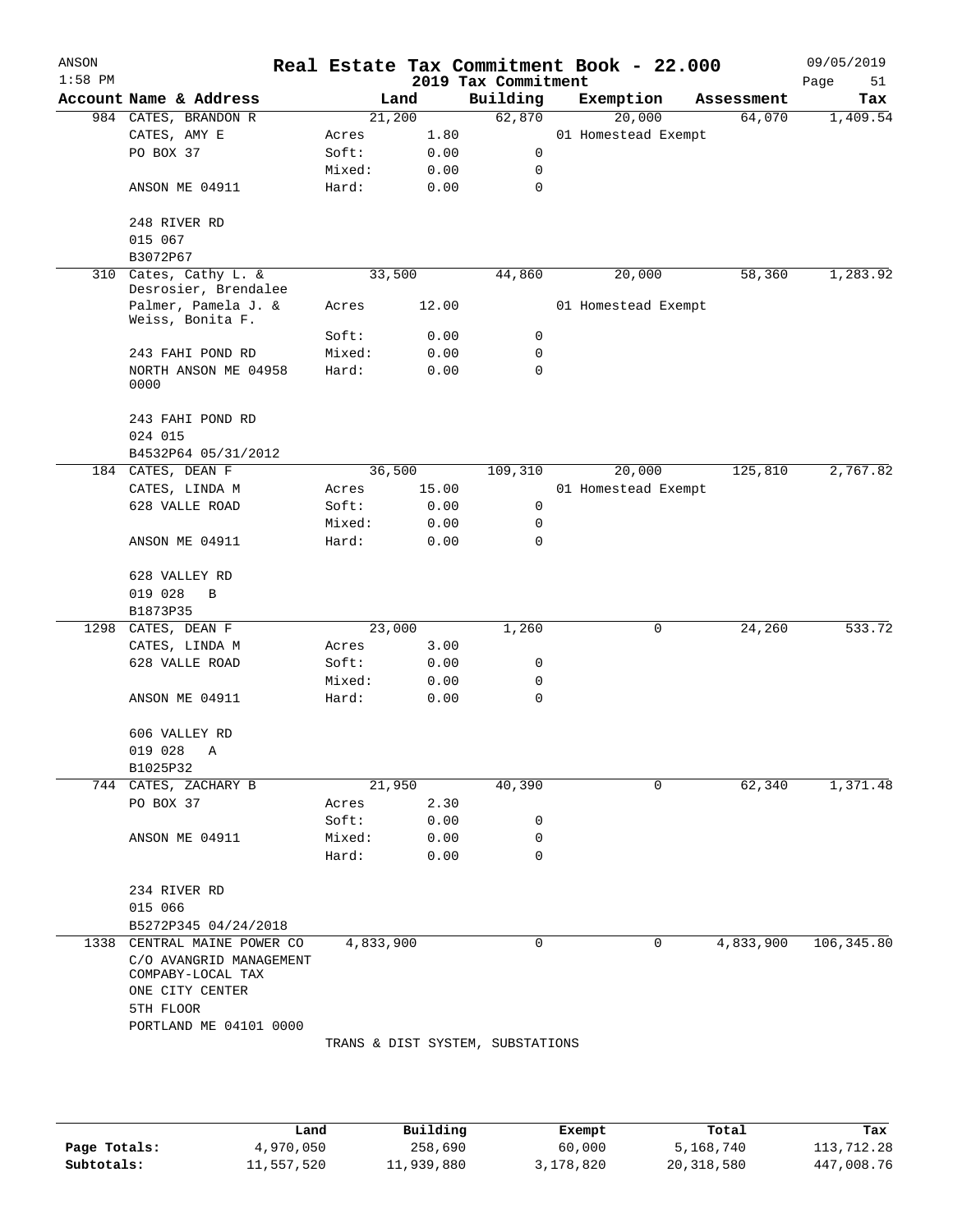| ANSON<br>$1:58$ PM |                                                      |                       |              | 2019 Tax Commitment | Real Estate Tax Commitment Book - 22.000 |            | 09/05/2019<br>Page<br>52 |
|--------------------|------------------------------------------------------|-----------------------|--------------|---------------------|------------------------------------------|------------|--------------------------|
|                    | Account Name & Address                               |                       | Land         | Building            | Exemption                                | Assessment | Tax                      |
| 1303               | CENTRAL MAINE POWER CO                               |                       | 7,350        | $\mathbf 0$         | $\Omega$                                 | 7,350      | 161.70                   |
|                    | C/O AVANGRID MANAGEMENT Acres<br>COMPABY-LOCAL TAX   |                       | 0.06         |                     |                                          |            |                          |
|                    | ONE CITY CENTER                                      | Soft:                 | 0.00         | $\mathbf 0$         |                                          |            |                          |
|                    | 5TH FLOOR                                            | Mixed:                | 0.00         | 0                   |                                          |            |                          |
|                    | PORTLAND ME 04101 0000                               | Hard:                 | 0.00         | $\Omega$            |                                          |            |                          |
|                    | 005 038                                              |                       |              |                     |                                          |            |                          |
|                    | 1304 CENTRAL MAINE POWER CO                          |                       | 5,740        | 0                   | 0                                        | 5,740      | 126.28                   |
|                    | C/O AVANGRID MANAGEMENT Acres<br>COMPABY-LOCAL TAX   |                       | 0.26         |                     |                                          |            |                          |
|                    | ONE CITY CENTER                                      | Soft:                 | 0.00         | 0                   |                                          |            |                          |
|                    | 5TH FLOOR                                            | Mixed:                | 0.00         | $\Omega$            |                                          |            |                          |
|                    | PORTLAND ME 04101 0000                               | Hard:                 | 0.00         | 0                   |                                          |            |                          |
|                    | 005 024<br>B                                         |                       |              |                     |                                          |            |                          |
| 1830               | CENTRAL MAINE POWER CO                               | 378,000               |              | $\mathbf 0$         | 0                                        | 378,000    | 8,316.00                 |
|                    | C/O AVANGRID MANAGEMENT Acres<br>COMPABY-LOCAL TAX   |                       | 420.00       |                     |                                          |            |                          |
|                    | ONE CITY CENTER                                      | Soft:                 | 0.00         | 0                   |                                          |            |                          |
|                    | 5TH FLOOR                                            | Mixed:                | 0.00         | $\Omega$            |                                          |            |                          |
|                    | PORTLAND ME 04101 0000                               | Hard:                 | 0.00         | $\Omega$            |                                          |            |                          |
|                    |                                                      | TRANSMISSION LINE ROW |              |                     |                                          |            |                          |
|                    | 010 008                                              |                       |              |                     |                                          |            |                          |
|                    | B5247P211 12/29/2017                                 |                       |              |                     |                                          |            |                          |
|                    | 1782 CHADWICK, GLENN A                               | 29,680                |              | 63,270              | 20,000                                   | 72,950     | 1,604.90                 |
|                    | CHADWICK, ANNETTE G<br>501 FOUR MILE SQUARE RD Soft: | Acres                 | 8.18<br>0.00 | 0                   | 01 Homestead Exempt                      |            |                          |
|                    |                                                      | Mixed:                | 0.00         | 0                   |                                          |            |                          |
|                    | ANSON ME 04911                                       | Hard:                 | 0.00         | 0                   |                                          |            |                          |
|                    |                                                      |                       |              |                     |                                          |            |                          |
|                    | 501 FOUR MILE SQUARE RD                              |                       |              |                     |                                          |            |                          |
|                    | 021 022 & 22B                                        |                       |              |                     |                                          |            |                          |
|                    | B3378P108 09/16/2004                                 |                       |              |                     |                                          |            |                          |
|                    | 1311 CHAMPION, ROGER L                               |                       | 44,630       | 243,280             | 26,000                                   | 261,910    | 5,762.02                 |
|                    | CHAMPION, LORRAINE I                                 | Acres                 | 25.25        |                     | 01 Homestead Exempt                      |            |                          |
|                    | PO BOX 166                                           | Soft: 0.00            |              |                     | 0 02 Resident Veteran                    |            |                          |
|                    |                                                      | Mixed: 0.00           |              | 0                   |                                          |            |                          |
|                    | NORTH ANSON ME 04911                                 | Hard: 0.00            |              | 0                   |                                          |            |                          |
|                    | 461 SOLON RD                                         |                       |              |                     |                                          |            |                          |
|                    | 024 034 B                                            |                       |              |                     |                                          |            |                          |
|                    | B1390P97                                             |                       |              |                     |                                          |            |                          |
|                    | 156 CHAPMAN, BRADY T                                 |                       | 10,950       | 81,090              | 0                                        | 92,040     | 2,024.88                 |
|                    | CHAPMAN, JENNIFER L Acres 0.30                       |                       |              |                     |                                          |            |                          |
|                    | 59 MT PLEASANT AVENUE                                | Soft: 0.00            |              | 0                   |                                          |            |                          |
|                    |                                                      | Mixed: 0.00           |              | 0                   |                                          |            |                          |
|                    | SKOWHEGAN ME 04976 0400 Hard: 0.00                   |                       |              | 0                   |                                          |            |                          |
|                    | 28 WILLOW ST                                         |                       |              |                     |                                          |            |                          |
|                    | 006 048 B                                            |                       |              |                     |                                          |            |                          |
|                    |                                                      |                       |              |                     |                                          |            |                          |
|                    |                                                      |                       |              |                     |                                          |            |                          |
|                    |                                                      |                       |              |                     |                                          |            |                          |

|              | Land       | Building   | Exempt    | Total      | Tax        |
|--------------|------------|------------|-----------|------------|------------|
| Page Totals: | 476,350    | 387,640    | 46,000    | 817,990    | 17,995.78  |
| Subtotals:   | 12,033,870 | 12,327,520 | 3,224,820 | 21,136,570 | 465,004.54 |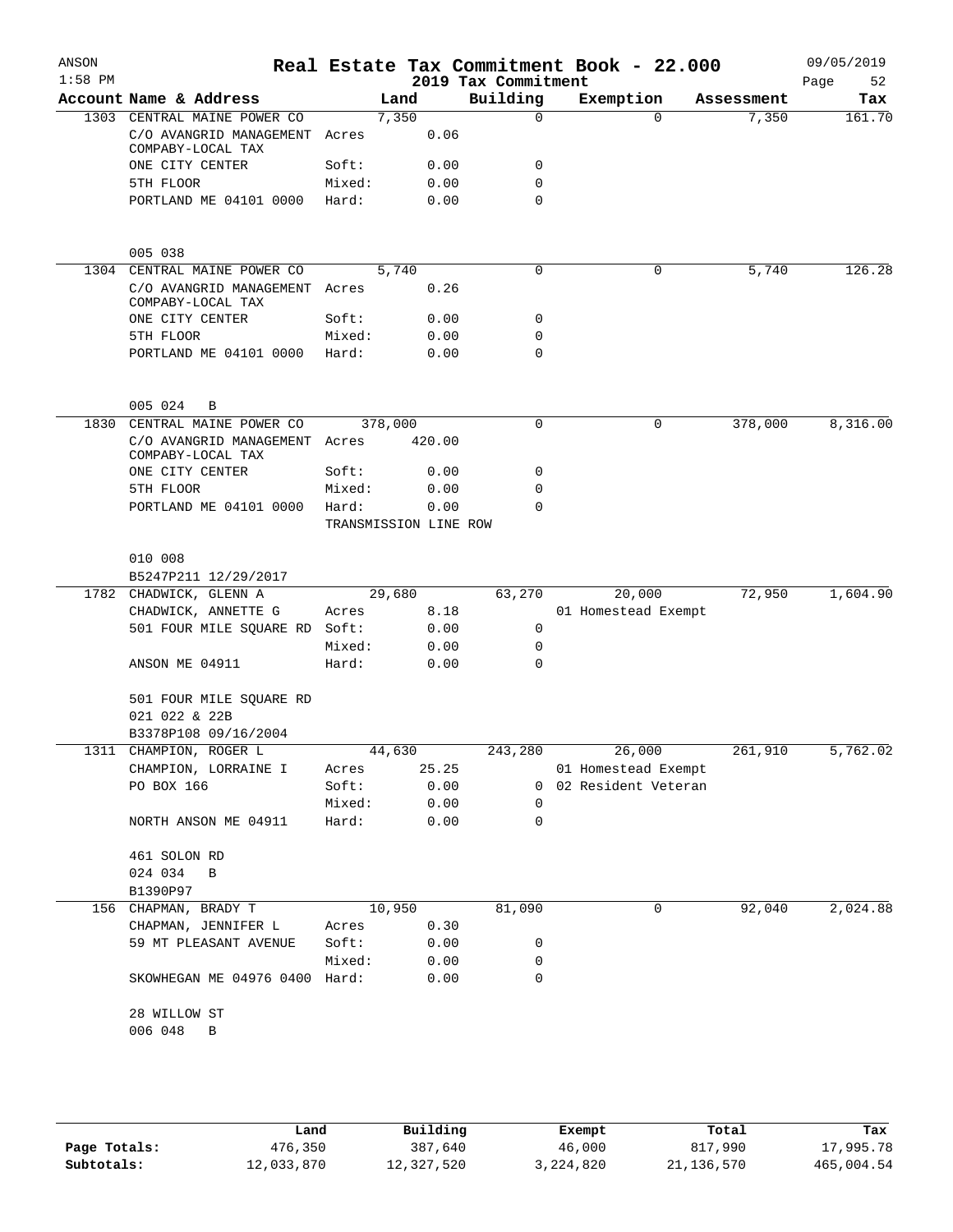|                                 |                                                                                                                                                                                                                                                                         |                                                                        |                                                                                                                                                                                                                                               | Real Estate Tax Commitment Book - 22.000                                            |                                                             | 09/05/2019                                                                             |
|---------------------------------|-------------------------------------------------------------------------------------------------------------------------------------------------------------------------------------------------------------------------------------------------------------------------|------------------------------------------------------------------------|-----------------------------------------------------------------------------------------------------------------------------------------------------------------------------------------------------------------------------------------------|-------------------------------------------------------------------------------------|-------------------------------------------------------------|----------------------------------------------------------------------------------------|
|                                 |                                                                                                                                                                                                                                                                         |                                                                        |                                                                                                                                                                                                                                               |                                                                                     |                                                             | Page<br>53<br>Tax                                                                      |
|                                 |                                                                                                                                                                                                                                                                         |                                                                        |                                                                                                                                                                                                                                               |                                                                                     |                                                             | 2,162.16                                                                               |
|                                 |                                                                                                                                                                                                                                                                         |                                                                        |                                                                                                                                                                                                                                               |                                                                                     |                                                             |                                                                                        |
|                                 |                                                                                                                                                                                                                                                                         |                                                                        |                                                                                                                                                                                                                                               |                                                                                     |                                                             |                                                                                        |
|                                 |                                                                                                                                                                                                                                                                         |                                                                        |                                                                                                                                                                                                                                               |                                                                                     |                                                             |                                                                                        |
|                                 |                                                                                                                                                                                                                                                                         |                                                                        |                                                                                                                                                                                                                                               |                                                                                     |                                                             |                                                                                        |
|                                 |                                                                                                                                                                                                                                                                         |                                                                        |                                                                                                                                                                                                                                               |                                                                                     |                                                             |                                                                                        |
|                                 |                                                                                                                                                                                                                                                                         |                                                                        |                                                                                                                                                                                                                                               |                                                                                     |                                                             |                                                                                        |
|                                 |                                                                                                                                                                                                                                                                         |                                                                        |                                                                                                                                                                                                                                               |                                                                                     |                                                             |                                                                                        |
|                                 |                                                                                                                                                                                                                                                                         |                                                                        |                                                                                                                                                                                                                                               |                                                                                     |                                                             |                                                                                        |
|                                 |                                                                                                                                                                                                                                                                         |                                                                        |                                                                                                                                                                                                                                               |                                                                                     |                                                             |                                                                                        |
|                                 |                                                                                                                                                                                                                                                                         |                                                                        |                                                                                                                                                                                                                                               |                                                                                     |                                                             | 1,181.62                                                                               |
|                                 |                                                                                                                                                                                                                                                                         |                                                                        |                                                                                                                                                                                                                                               |                                                                                     |                                                             |                                                                                        |
|                                 |                                                                                                                                                                                                                                                                         |                                                                        |                                                                                                                                                                                                                                               |                                                                                     |                                                             |                                                                                        |
|                                 |                                                                                                                                                                                                                                                                         |                                                                        |                                                                                                                                                                                                                                               |                                                                                     |                                                             |                                                                                        |
| 0464                            |                                                                                                                                                                                                                                                                         |                                                                        |                                                                                                                                                                                                                                               |                                                                                     |                                                             |                                                                                        |
| 311 VALLEY RD                   |                                                                                                                                                                                                                                                                         |                                                                        |                                                                                                                                                                                                                                               |                                                                                     |                                                             |                                                                                        |
|                                 |                                                                                                                                                                                                                                                                         |                                                                        |                                                                                                                                                                                                                                               |                                                                                     |                                                             |                                                                                        |
|                                 |                                                                                                                                                                                                                                                                         |                                                                        |                                                                                                                                                                                                                                               |                                                                                     |                                                             | 1,474.00                                                                               |
| CHARETTE, KRISTIE S             | Acres                                                                                                                                                                                                                                                                   | 111.00                                                                 |                                                                                                                                                                                                                                               |                                                                                     |                                                             |                                                                                        |
|                                 | Soft:                                                                                                                                                                                                                                                                   | 0.00                                                                   | 0                                                                                                                                                                                                                                             |                                                                                     |                                                             |                                                                                        |
| 28 MIGHTY ST                    | Mixed:                                                                                                                                                                                                                                                                  | 0.00                                                                   | 0                                                                                                                                                                                                                                             |                                                                                     |                                                             |                                                                                        |
| GORHAM ME 04038 0000            | Hard:                                                                                                                                                                                                                                                                   | 0.00                                                                   | $\Omega$                                                                                                                                                                                                                                      |                                                                                     |                                                             |                                                                                        |
| 021 012                         |                                                                                                                                                                                                                                                                         |                                                                        |                                                                                                                                                                                                                                               |                                                                                     |                                                             |                                                                                        |
| B2059P316                       |                                                                                                                                                                                                                                                                         |                                                                        |                                                                                                                                                                                                                                               |                                                                                     |                                                             |                                                                                        |
| 385 CHARTIER, GLORIA J          |                                                                                                                                                                                                                                                                         |                                                                        | 163,370                                                                                                                                                                                                                                       | 20,000                                                                              | 164,890                                                     | 3,627.58                                                                               |
| PLOURDE, DONNA R                | Acres                                                                                                                                                                                                                                                                   | 2.01                                                                   |                                                                                                                                                                                                                                               |                                                                                     |                                                             |                                                                                        |
| 27 PARKSWOOD DRIVE              | Soft:                                                                                                                                                                                                                                                                   | 0.00                                                                   | 0                                                                                                                                                                                                                                             |                                                                                     |                                                             |                                                                                        |
|                                 | Mixed:                                                                                                                                                                                                                                                                  | 0.00                                                                   | 0                                                                                                                                                                                                                                             |                                                                                     |                                                             |                                                                                        |
| ANSON Maine 04911               | Hard:                                                                                                                                                                                                                                                                   | 0.00                                                                   | $\mathbf 0$                                                                                                                                                                                                                                   |                                                                                     |                                                             |                                                                                        |
| 27 PARKWOODS DR<br>9<br>010 007 |                                                                                                                                                                                                                                                                         |                                                                        |                                                                                                                                                                                                                                               |                                                                                     |                                                             |                                                                                        |
|                                 |                                                                                                                                                                                                                                                                         |                                                                        |                                                                                                                                                                                                                                               |                                                                                     |                                                             |                                                                                        |
| 2025 CHASE, TYSON I             |                                                                                                                                                                                                                                                                         |                                                                        | 0                                                                                                                                                                                                                                             | 0                                                                                   | 3,480                                                       | 76.56                                                                                  |
| PO BOX 75                       | Acres                                                                                                                                                                                                                                                                   | 20.00                                                                  |                                                                                                                                                                                                                                               |                                                                                     |                                                             |                                                                                        |
|                                 | Soft:                                                                                                                                                                                                                                                                   | 0.00                                                                   | 0                                                                                                                                                                                                                                             |                                                                                     |                                                             |                                                                                        |
| STRONG ME 04983 0075            | Mixed:                                                                                                                                                                                                                                                                  | 0.00                                                                   | 0                                                                                                                                                                                                                                             |                                                                                     |                                                             |                                                                                        |
|                                 | Hard:                                                                                                                                                                                                                                                                   | 20.00                                                                  | 3,480                                                                                                                                                                                                                                         |                                                                                     |                                                             |                                                                                        |
| GREENLEAF RD<br>013 025 C       |                                                                                                                                                                                                                                                                         |                                                                        |                                                                                                                                                                                                                                               |                                                                                     |                                                             |                                                                                        |
|                                 |                                                                                                                                                                                                                                                                         |                                                                        |                                                                                                                                                                                                                                               |                                                                                     |                                                             |                                                                                        |
| B5059P273 08/05/2016            |                                                                                                                                                                                                                                                                         |                                                                        |                                                                                                                                                                                                                                               |                                                                                     |                                                             |                                                                                        |
| 297<br>CHASE, WILLIAM D         | 37,000                                                                                                                                                                                                                                                                  |                                                                        | 0                                                                                                                                                                                                                                             | 0                                                                                   | 37,000                                                      | 814.00                                                                                 |
| CHASE, EVA S                    | Acres                                                                                                                                                                                                                                                                   | 26.00                                                                  |                                                                                                                                                                                                                                               |                                                                                     |                                                             |                                                                                        |
| 22 GRAY ST                      | Soft:<br>Mixed:                                                                                                                                                                                                                                                         | 0.00<br>0.00                                                           | 0                                                                                                                                                                                                                                             |                                                                                     |                                                             |                                                                                        |
| 1312<br>188                     | Account Name & Address<br>367 CHAPMAN, BRADY T<br>CHAPMAN, JENNIFER L<br>59 MT PLEASANT AVENUE<br>SKOWHEGAN ME 04976 0400<br>7 CENTER ST<br>006 021<br>CHAREST, ROBERT T<br>CHAREST, PATRICIA<br>PO BOX 464<br>NORTH ANSON ME 04958<br>023 044<br>E<br>CHARETTE, JOHN E | Acres<br>Soft:<br>Mixed:<br>Hard:<br>Acres<br>Soft:<br>Mixed:<br>Hard: | Land<br>12,000<br>0.16<br>0.00<br>0.00<br>0.00<br>B5131P0127 JT<br>B5131P127 02/17/2017 B3335P303 06/30/2004<br>26,750<br>5.50<br>0.00<br>0.00<br>0.00<br>67,000<br>21,520<br>B5016P0240<br>B5016P240 04/07/2016 B3020P77 10/11/2002<br>3,480 | Building<br>86,280<br>0<br>0<br>$\mathbf 0$<br>46,960<br>0<br>0<br>$\mathbf 0$<br>0 | 2019 Tax Commitment<br>Exemption<br>$\Omega$<br>20,000<br>0 | Assessment<br>98,280<br>53,710<br>01 Homestead Exempt<br>67,000<br>01 Homestead Exempt |

|              | Land       | Building   | Exempt    | Total      | Tax        |
|--------------|------------|------------|-----------|------------|------------|
| Page Totals: | 167,750    | 296,610    | 40,000    | 424,360    | 9,335.92   |
| Subtotals:   | 12,201,620 | 12,624,130 | 3,264,820 | 21,560,930 | 474,340.46 |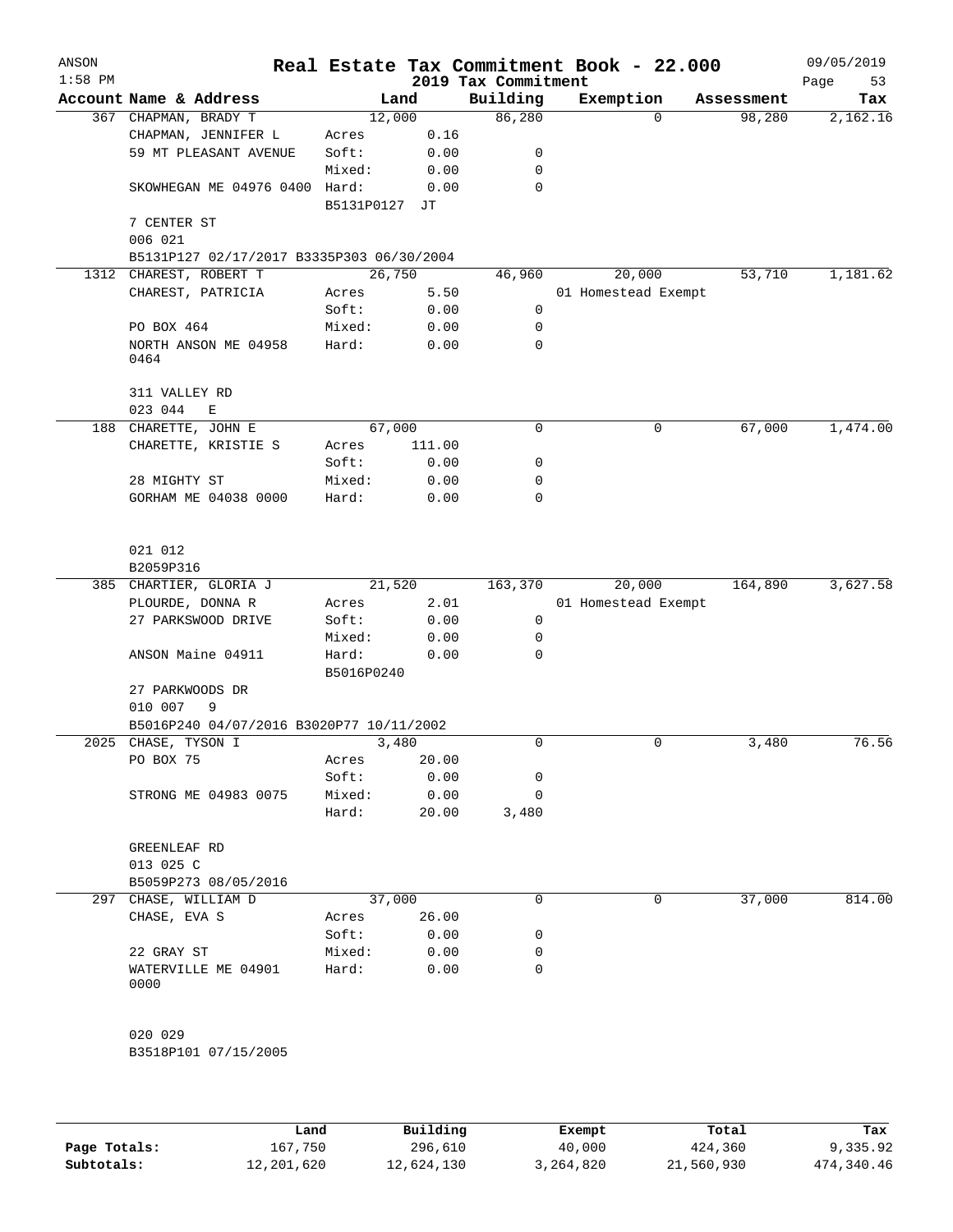| ANSON<br>$1:58$ PM |                                           |            |       | 2019 Tax Commitment | Real Estate Tax Commitment Book - 22.000 |            | 09/05/2019        |
|--------------------|-------------------------------------------|------------|-------|---------------------|------------------------------------------|------------|-------------------|
|                    | Account Name & Address                    | Land       |       | Building            | Exemption                                | Assessment | Page<br>54<br>Tax |
|                    | 1349 CHESSMAN, JAMES C                    | 27,200     |       | 48,610              | 20,000                                   | 55,810     | 1,227.82          |
|                    |                                           | Acres      | 5.80  |                     | 01 Homestead Exempt                      |            |                   |
|                    | ANSON ME 04911 0000                       | Soft:      | 0.00  | 0                   |                                          |            |                   |
|                    | 106 FLETCHER RD                           | Mixed:     | 0.00  | 0                   |                                          |            |                   |
|                    |                                           | Hard:      | 0.00  | $\mathbf 0$         |                                          |            |                   |
|                    | 106 FLETCHER RD                           |            |       |                     |                                          |            |                   |
|                    | 013 011<br>C                              |            |       |                     |                                          |            |                   |
|                    | B4654P274 B4236P172 01/26/2010            |            |       |                     |                                          |            |                   |
|                    | 1099 CHESTNUT, GEORGE E III               | 47,500     |       | 0                   | 0                                        | 47,500     | 1,045.00          |
|                    | 28 NICHOLS STREET                         | Acres      | 47.00 |                     |                                          |            |                   |
|                    |                                           | Soft:      | 0.00  | 0                   |                                          |            |                   |
|                    | MADISON ME 04950                          | Mixed:     | 0.00  | 0                   |                                          |            |                   |
|                    |                                           | Hard:      | 0.00  | $\mathbf 0$         |                                          |            |                   |
|                    | OFF VALLEY ROAD<br>019 032                |            |       |                     |                                          |            |                   |
|                    | B5021P91 04/28/2016 B3807P114 01/26/2007  |            |       |                     |                                          |            |                   |
|                    | 561 CHICK, FREEMAN I                      | 35,140     |       | 0                   | 0                                        | 35,140     | 773.08            |
|                    |                                           | Acres      | 9.64  |                     |                                          |            |                   |
|                    | INDUSTRY ME 04938 0000                    | Soft:      | 0.00  | 0                   |                                          |            |                   |
|                    | 96 CHICK RD                               | Mixed:     | 0.00  | 0                   |                                          |            |                   |
|                    |                                           | Hard:      | 0.00  | 0                   |                                          |            |                   |
|                    | 703 HORSEBACK RD                          |            |       |                     |                                          |            |                   |
|                    | 019 004<br>B                              |            |       |                     |                                          |            |                   |
|                    | B2376P245                                 |            |       |                     |                                          |            |                   |
|                    | 1573 CHICK, FREEMAN I                     | 16,500     |       | 0                   | 0                                        | 16,500     | 363.00            |
|                    |                                           | Acres      | 4.00  |                     |                                          |            |                   |
|                    | INDUSTRY ME 04938 0000                    | Soft:      | 0.00  | 0                   |                                          |            |                   |
|                    | 96 CHICK RD                               | Mixed:     | 0.00  | 0                   |                                          |            |                   |
|                    |                                           | Hard:      | 0.00  | 0                   |                                          |            |                   |
|                    |                                           |            |       |                     |                                          |            |                   |
|                    | 019 040<br>D                              |            |       |                     |                                          |            |                   |
|                    | B22376P245                                |            |       |                     |                                          |            |                   |
|                    | 1574 CHICK, FREEMAN I                     | 27,500     |       | 0                   | 0                                        | 27,500     | 605.00            |
|                    |                                           | Acres      | 36.00 |                     |                                          |            |                   |
|                    | INDUSTRY ME 04938 0000                    | Soft:      | 0.00  | 0                   |                                          |            |                   |
|                    | 96 CHICK RD                               | Mixed:     | 0.00  | 0                   |                                          |            |                   |
|                    |                                           | Hard:      | 0.00  | 0                   |                                          |            |                   |
|                    | 019 040<br>E                              |            |       |                     |                                          |            |                   |
|                    | B2376P245                                 |            |       |                     |                                          |            |                   |
|                    | 1191 CHICK, FREEMAN L                     | 21,500     |       | 13,790              | 0                                        | 35,290     | 776.38            |
|                    | CHICK, FREEMAN T                          | Acres      | 2.00  |                     |                                          |            |                   |
|                    |                                           | Soft:      | 0.00  | 0                   |                                          |            |                   |
|                    | 97 CHICK ROAD                             | Mixed:     | 0.00  | 0                   |                                          |            |                   |
|                    | INDUSTRY ME 04938                         | Hard:      | 0.00  | $\Omega$            |                                          |            |                   |
|                    |                                           | B5158P0321 |       |                     |                                          |            |                   |
|                    | 180 HORSEBACK RD                          |            |       |                     |                                          |            |                   |
|                    | 015 010<br>B                              |            |       |                     |                                          |            |                   |
|                    | B5158P321 05/18/2017 B5132P194 02/14/2017 |            |       |                     |                                          |            |                   |
|                    |                                           |            |       |                     |                                          |            |                   |
|                    |                                           |            |       |                     |                                          |            |                   |
|                    |                                           |            |       |                     |                                          |            |                   |
|                    |                                           |            |       |                     |                                          |            |                   |
|                    |                                           |            |       |                     |                                          |            |                   |

|              | Land       | Building   | Exempt    | Total      | Tax        |
|--------------|------------|------------|-----------|------------|------------|
| Page Totals: | 175,340    | 62,400     | 20,000    | 217,740    | 4,790.28   |
| Subtotals:   | 12,376,960 | 12,686,530 | 3,284,820 | 21,778,670 | 479,130.74 |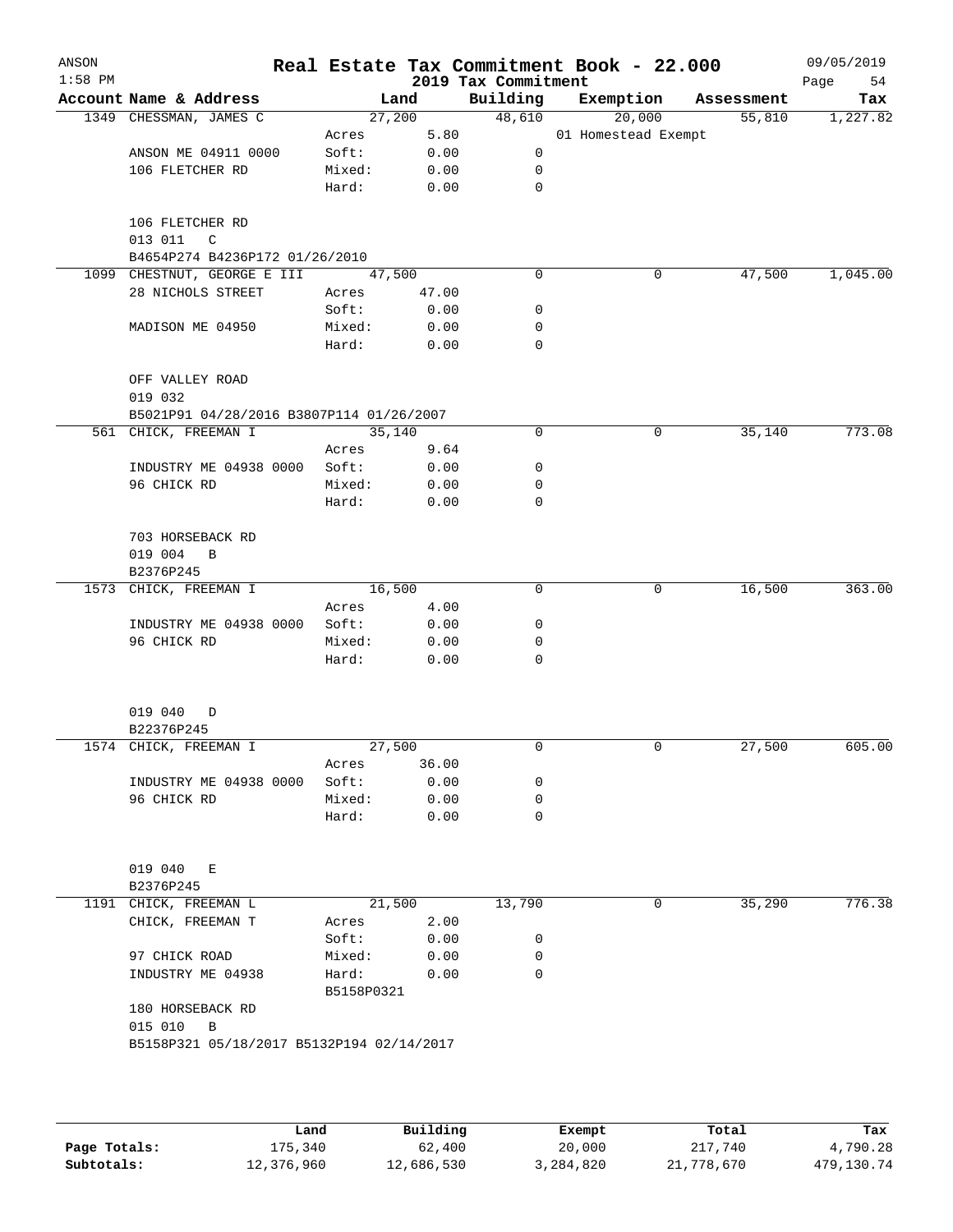| ANSON<br>$1:58$ PM |                                         |             |        | 2019 Tax Commitment | Real Estate Tax Commitment Book - 22.000 |            | 09/05/2019<br>Page<br>55 |
|--------------------|-----------------------------------------|-------------|--------|---------------------|------------------------------------------|------------|--------------------------|
|                    | Account Name & Address                  |             | Land   | Building            | Exemption                                | Assessment | Tax                      |
|                    | 771 CHICK, FREEMAN L                    |             | 14,580 | 15,630              | $\Omega$                                 | 30,210     | 664.62                   |
|                    | CHICK, FREEMAN T                        | Acres       | 0.83   |                     |                                          |            |                          |
|                    |                                         | Soft:       | 0.00   | 0                   |                                          |            |                          |
|                    | 97 CHICK ROAD                           | Mixed:      | 0.00   | 0                   |                                          |            |                          |
|                    | INDUSTRY ME 04938                       | Hard:       | 0.00   | 0                   |                                          |            |                          |
|                    | 118 RIVER RD                            |             |        |                     |                                          |            |                          |
|                    | 004 030                                 |             |        |                     |                                          |            |                          |
|                    | B4674P155 06/17/2013                    |             |        |                     |                                          |            |                          |
|                    | 1074 CHICK, FREEMAN L                   |             | 22,010 | 0                   | $\mathbf 0$                              | 22,010     | 484.22                   |
|                    | CHICK, FREEMAN T                        | Acres       | 2.34   |                     |                                          |            |                          |
|                    |                                         | Soft:       | 0.00   | 0                   |                                          |            |                          |
|                    | 97 CHICK ROAD                           | Mixed:      | 0.00   | 0                   |                                          |            |                          |
|                    | INDUSTRY ME 04938                       | Hard:       | 0.00   | 0                   |                                          |            |                          |
|                    | 1195 VALLEY RD                          |             |        |                     |                                          |            |                          |
|                    | 020 027<br>B 2                          |             |        |                     |                                          |            |                          |
|                    | B4632P176 05/27/2008 B2893P256          |             |        |                     |                                          |            |                          |
|                    | 1075 CHICK, FREEMAN L                   |             | 14,420 | 0                   | 0                                        | 14,420     | 317.24                   |
|                    | CHICK, FREEMAN T                        | Acres       | 2.61   |                     |                                          |            |                          |
|                    |                                         | Soft:       | 0.00   | 0                   |                                          |            |                          |
|                    | 97 CHICK ROAD                           | Mixed:      | 0.00   | 0                   |                                          |            |                          |
|                    | INDUSTRY ME 04938                       | Hard:       | 0.00   | 0                   |                                          |            |                          |
|                    | 020 027<br>B 3                          |             |        |                     |                                          |            |                          |
|                    | B4362P176 05/27/2008 B2893P256          |             |        |                     |                                          |            |                          |
|                    | 1735 CHIPMAN, WADE R                    |             | 4,950  | 0                   | 0                                        | 4,950      | 108.90                   |
|                    | 54 BARROW ROAD                          | Acres       | 3.30   |                     |                                          |            |                          |
|                    |                                         | Soft:       | 0.00   | 0                   |                                          |            |                          |
|                    | EMBDEN ME 04958                         | Mixed:      | 0.00   | 0                   |                                          |            |                          |
|                    |                                         | Hard:       | 0.00   | 0                   |                                          |            |                          |
|                    | OFF BARRON ROAD                         |             |        |                     |                                          |            |                          |
|                    | 022 002<br>2                            |             |        |                     |                                          |            |                          |
|                    | B5030P304 05/27/2016 B3040P5 11/13/2002 |             |        |                     |                                          |            |                          |
|                    | 1317 CHURCHILL, EDWIN B JR              |             | 18,500 | 0                   | 0                                        | 18,500     | 407.00                   |
|                    | CHURCHILL, EDWIN B SR                   | Acres       | 16.00  |                     |                                          |            |                          |
|                    |                                         | Soft:       | 0.00   | 0                   |                                          |            |                          |
|                    | PO BOX 167                              | Mixed:      | 0.00   | 0                   |                                          |            |                          |
|                    | ANSON ME 04911 0167                     | Hard:       | 0.00   | 0                   |                                          |            |                          |
|                    | 010 004                                 |             |        |                     |                                          |            |                          |
|                    | B4834P106 09/23/2014                    |             |        |                     |                                          |            |                          |
|                    | 193 CHURCHILL, EDWIN B JR               |             | 15,360 | 43,970              | 20,000                                   | 39,330     | 865.26                   |
|                    | CHURCHILL, EDWIN B SR                   | Acres       | 0.59   |                     | 01 Homestead Exempt                      |            |                          |
|                    |                                         | Soft:       | 0.00   | 0                   |                                          |            |                          |
|                    | PO BOX 167                              | Mixed:      | 0.00   | 0                   |                                          |            |                          |
|                    | ANSON ME 04911 0167                     | Hard:       | 0.00   | 0                   |                                          |            |                          |
|                    |                                         | LIFE ESTATE |        |                     |                                          |            |                          |
|                    | 11 BEANE ST                             |             |        |                     |                                          |            |                          |
|                    | 002 015                                 |             |        |                     |                                          |            |                          |
|                    | B4834P106 09/23/2014                    |             |        |                     |                                          |            |                          |
|                    |                                         |             |        |                     |                                          |            |                          |
|                    |                                         |             |        |                     |                                          |            |                          |
|                    |                                         |             |        |                     |                                          |            |                          |
|                    |                                         |             |        |                     |                                          |            |                          |
|                    |                                         |             |        |                     |                                          |            |                          |

|              | Land       | Building   | Exempt    | Total      | Tax        |
|--------------|------------|------------|-----------|------------|------------|
| Page Totals: | 89,820     | 59,600     | 20,000    | 129,420    | 2,847.24   |
| Subtotals:   | 12,466,780 | 12,746,130 | 3,304,820 | 21,908,090 | 481,977.98 |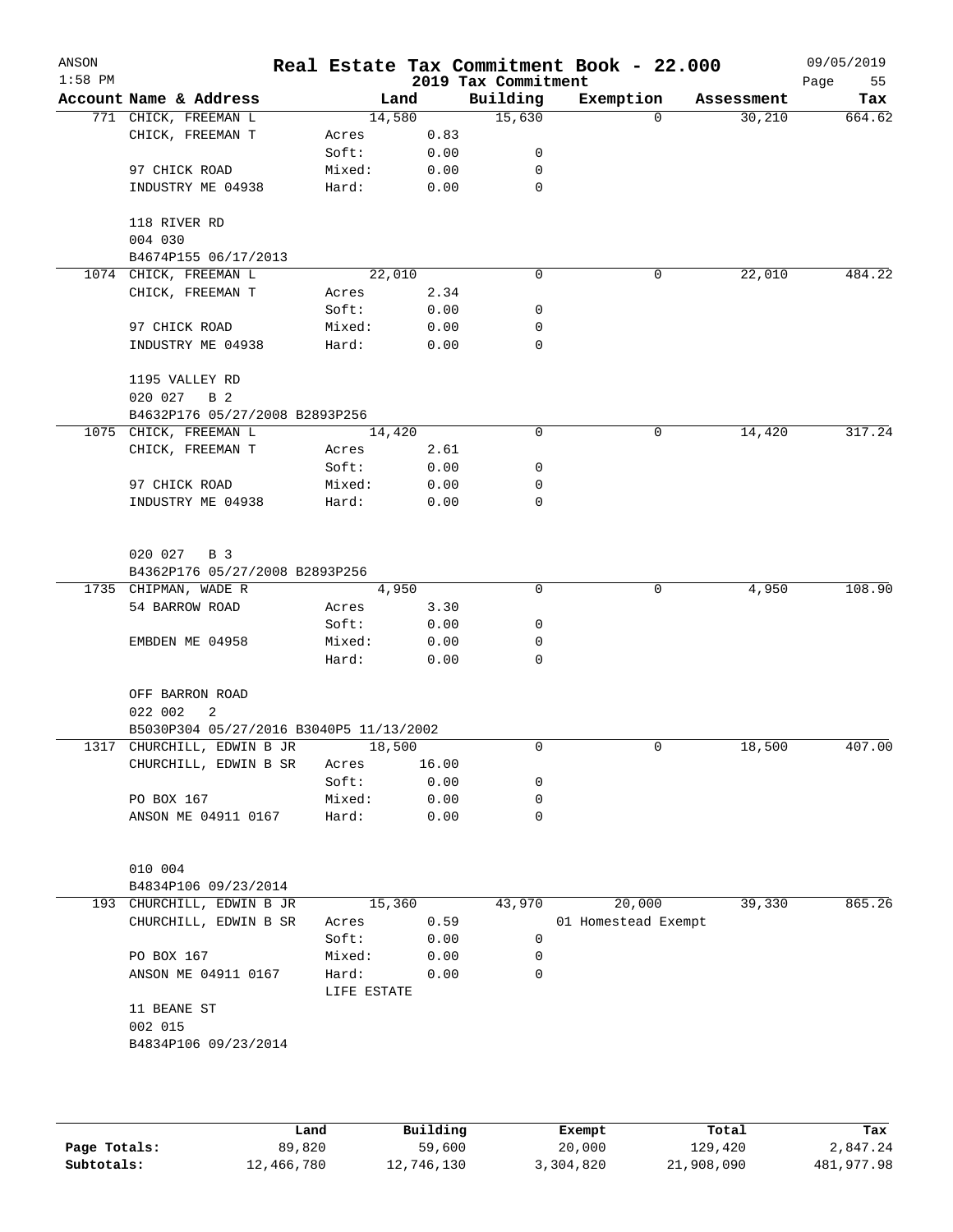| ANSON<br>$1:58$ PM |                                          |                    |        | 2019 Tax Commitment | Real Estate Tax Commitment Book - 22.000 |            | 09/05/2019<br>Page<br>56 |
|--------------------|------------------------------------------|--------------------|--------|---------------------|------------------------------------------|------------|--------------------------|
|                    | Account Name & Address                   |                    | Land   | Building            | Exemption                                | Assessment | Tax                      |
|                    | 194 CHURCHILL, EDWIN B JR                | 15,990             |        | 10,230              | $\Omega$                                 | 26,220     | 576.84                   |
|                    | CHURCHILL, EDWIN B SR                    | Acres              | 1.66   |                     |                                          |            |                          |
|                    |                                          | Soft:              | 0.00   | 0                   |                                          |            |                          |
|                    | PO BOX 167                               | Mixed:             | 0.00   | 0                   |                                          |            |                          |
|                    | ANSON ME 04911 0167                      | Hard:              | 0.00   | 0                   |                                          |            |                          |
|                    | 002 014                                  |                    |        |                     |                                          |            |                          |
|                    | B4834P106 09/23/2014                     |                    |        |                     |                                          |            |                          |
|                    | 301 CICCHINO, JOSHUA                     |                    | 21,470 | 58,640              | 26,000                                   | 54,110     | 1,190.42                 |
|                    | MOORE, IMAGE F                           | Acres              | 1.98   |                     | 01 Homestead Exempt                      |            |                          |
|                    | PO BOX 95                                | Soft:              | 0.00   |                     | 0 04 Non-resident Veteran                |            |                          |
|                    |                                          | Mixed:             | 0.00   | 0                   |                                          |            |                          |
|                    | NORTH ANSON ME 04958                     | Hard:              | 0.00   | 0                   |                                          |            |                          |
|                    | 461 FOUR MILE SQUARE RD                  |                    |        |                     |                                          |            |                          |
|                    | 021 019<br>B                             |                    |        |                     |                                          |            |                          |
|                    | B49P999 03/16/2015                       |                    |        |                     |                                          |            |                          |
|                    | 412 CICHOCKI, TIMOTHY S                  |                    | 49,900 | 20,770              | 20,000                                   | 50,670     | 1,114.74                 |
|                    | 483 PEASE HILL ROAD                      | Acres              | 43.00  |                     | 01 Homestead Exempt                      |            |                          |
|                    |                                          | Soft:              | 0.00   | 0                   |                                          |            |                          |
|                    | ANSON ME 04911                           | Mixed:             | 0.00   | 0                   |                                          |            |                          |
|                    |                                          | Hard:<br>B5015P083 | 0.00   | 0                   |                                          |            |                          |
|                    | 483 PEASE HILL RD<br>014 042             |                    |        |                     |                                          |            |                          |
|                    | B5015P083 03/28/2016 B4283P51 06/18/2010 |                    |        |                     |                                          |            |                          |
|                    | 769 CINSOV, JAMES                        | 25,950             |        | 0                   | 0                                        | 25,950     | 570.90                   |
|                    | BURKE-CINSOV, LINDSAY E Acres            |                    | 12.45  |                     |                                          |            |                          |
|                    | 147 GREENLEAF ROAD                       | Soft:              | 0.00   | 0                   |                                          |            |                          |
|                    |                                          | Mixed:             | 0.00   | 0                   |                                          |            |                          |
|                    | ANSON ME 04911                           | Hard:              | 0.00   | 0                   |                                          |            |                          |
|                    |                                          |                    |        |                     |                                          |            |                          |
|                    | 013 023<br>8<br>B4912P35 06/06/2015      |                    |        |                     |                                          |            |                          |
|                    | 596 CINSOV, JAMES &                      |                    | 33,910 | 60,680              | 20,000                                   | 74,590     | 1,640.98                 |
|                    | BURKE-CINSOV, LINDSAY E Acres            |                    | 12.41  |                     | 01 Homestead Exempt                      |            |                          |
|                    | 147 GREENLEAF RD                         | Soft:              | 0.00   | 0                   |                                          |            |                          |
|                    |                                          | Mixed:             | 0.00   | 0                   |                                          |            |                          |
|                    | ANSON ME 04911 0000                      | Hard:              | 0.00   | 0                   |                                          |            |                          |
|                    | 147 GREENLEAF RD                         |                    |        |                     |                                          |            |                          |
|                    | 013 023<br>7                             |                    |        |                     |                                          |            |                          |
|                    | B4627P261 02/05/2013                     |                    |        |                     |                                          |            |                          |
|                    | 195 CLARK, ALTON S                       |                    | 12,650 | 700                 | 6,000                                    | 7,350      | 161.70                   |
|                    | 1147 VALLEY ROAD                         | Acres              | 0.40   |                     |                                          |            |                          |
|                    |                                          | Soft:              | 0.00   | 0                   | 06 Disabled Vet. Res.                    |            |                          |
|                    | ANSON ME 04911                           | Mixed:             | 0.00   | 0                   |                                          |            |                          |
|                    |                                          | Hard:              | 0.00   | 0                   |                                          |            |                          |
|                    | 1147 VALLEY RD<br>020 025<br>E           |                    |        |                     |                                          |            |                          |
|                    | B5060P140 08/10/2016 B821P1050           |                    |        |                     |                                          |            |                          |
|                    |                                          |                    |        |                     |                                          |            |                          |
|                    |                                          |                    |        |                     |                                          |            |                          |

|              | Land       | Building   | Exempt    | Total      | Tax         |
|--------------|------------|------------|-----------|------------|-------------|
| Page Totals: | 159,870    | 151,020    | 72,000    | 238,890    | 5,255.58    |
| Subtotals:   | 12,626,650 | 12,897,150 | 3,376,820 | 22,146,980 | 487, 233.56 |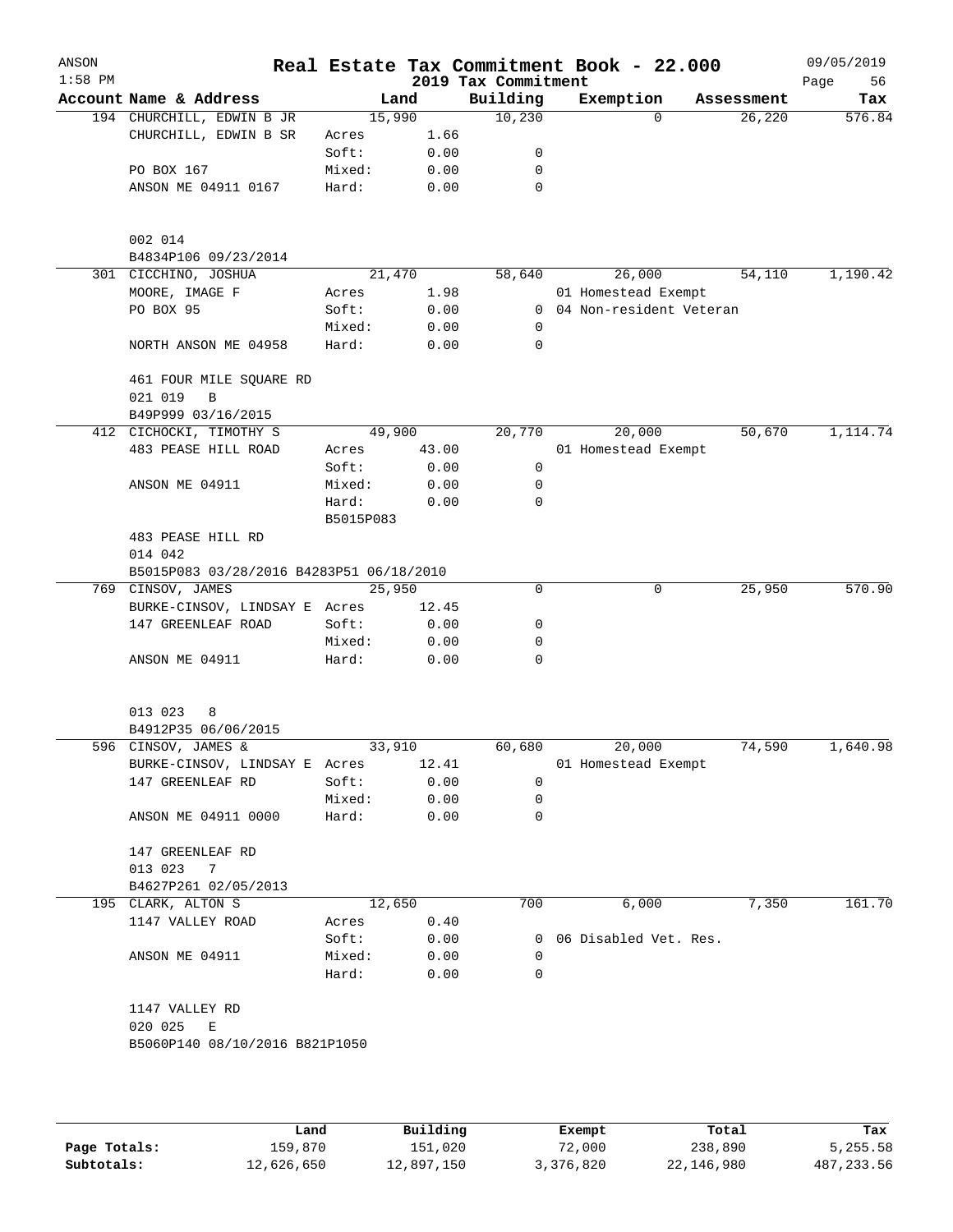| ANSON<br>$1:58$ PM |                                          |        |        |      | Real Estate Tax Commitment Book - 22.000<br>2019 Tax Commitment |                     |            | 09/05/2019<br>57<br>Page |
|--------------------|------------------------------------------|--------|--------|------|-----------------------------------------------------------------|---------------------|------------|--------------------------|
|                    | Account Name & Address                   |        | Land   |      | Building                                                        | Exemption           | Assessment | Tax                      |
|                    | 196 CLARK, ARNOLD ESTATE                 |        | 11,830 |      | $\mathbf 0$                                                     | $\Omega$            | 11,830     | 260.26                   |
|                    | C/O SUSAN NILE WHITE                     | Acres  |        | 0.35 |                                                                 |                     |            |                          |
|                    | 15 SHELBY LANE                           | Soft:  |        | 0.00 | 0                                                               |                     |            |                          |
|                    | SO PORTLAND ME 04106                     | Mixed: |        | 0.00 | 0                                                               |                     |            |                          |
|                    |                                          | Hard:  |        | 0.00 | $\mathbf 0$                                                     |                     |            |                          |
|                    | 1142 VALLEY RD                           |        |        |      |                                                                 |                     |            |                          |
|                    | 020 024<br>$\mathbb{C}$<br>B1028P11      |        |        |      |                                                                 |                     |            |                          |
|                    | 456 CLARK, CARLTON F                     |        | 4,160  |      | $\mathbf 0$                                                     | 0                   | 4,160      | 91.52                    |
|                    | CLARK, PATRICIA H                        | Acres  |        | 0.12 |                                                                 |                     |            |                          |
|                    | PO BOX 306                               | Soft:  |        | 0.00 | 0                                                               |                     |            |                          |
|                    |                                          | Mixed: |        | 0.00 | 0                                                               |                     |            |                          |
|                    | ANSON ME 04911                           | Hard:  |        | 0.00 | $\mathbf 0$                                                     |                     |            |                          |
|                    |                                          |        |        |      |                                                                 |                     |            |                          |
|                    | 24 BOW ST                                |        |        |      |                                                                 |                     |            |                          |
|                    | 003 032                                  |        |        |      |                                                                 |                     |            |                          |
|                    | B2279P350                                |        |        |      |                                                                 |                     |            |                          |
|                    | 457 CLARK, CARLTON F                     |        | 5,630  |      | 0                                                               | 0                   | 5,630      | 123.86                   |
|                    | CLARK, PATRICIA H                        | Acres  |        | 0.22 |                                                                 |                     |            |                          |
|                    | PO BOX 306                               | Soft:  |        | 0.00 | 0                                                               |                     |            |                          |
|                    |                                          | Mixed: |        | 0.00 | 0                                                               |                     |            |                          |
|                    | ANSON ME 04911                           | Hard:  |        | 0.00 | 0                                                               |                     |            |                          |
|                    | 003 033                                  |        |        |      |                                                                 |                     |            |                          |
|                    | B2279P348                                |        |        |      |                                                                 |                     |            |                          |
|                    | 1320 CLARK, CARLTON F                    |        | 14,970 |      | 53,170                                                          | 20,000              | 48,140     | 1,059.08                 |
|                    | CLARK, PATRICIA H                        | Acres  |        | 0.56 |                                                                 | 01 Homestead Exempt |            |                          |
|                    | PO BOX 306                               | Soft:  |        | 0.00 | 0                                                               |                     |            |                          |
|                    |                                          | Mixed: |        | 0.00 | 0                                                               |                     |            |                          |
|                    | ANSON ME 04911                           | Hard:  |        | 0.00 | 0                                                               |                     |            |                          |
|                    | 52 RANDALL ST                            |        |        |      |                                                                 |                     |            |                          |
|                    | 003 034                                  |        |        |      |                                                                 |                     |            |                          |
|                    | 1634 CLARK, CARLTON F                    |        | 9,800  |      | 0                                                               | 0                   | 9,800      | 215.60                   |
|                    | CLARK, PATRICIA H                        | Acres  |        | 0.24 |                                                                 |                     |            |                          |
|                    | PO BOX 306                               | Soft:  |        | 0.00 | 0                                                               |                     |            |                          |
|                    |                                          | Mixed: |        | 0.00 | 0                                                               |                     |            |                          |
|                    | ANSON ME 04911                           | Hard:  |        | 0.00 | 0                                                               |                     |            |                          |
|                    | 003 035                                  |        |        |      |                                                                 |                     |            |                          |
|                    | B2646P216 B1872P43                       |        |        |      |                                                                 |                     |            |                          |
|                    | 1109 CLARK, CARROL                       |        | 0      |      | 5,980                                                           | 0                   | 5,980      | 131.56                   |
|                    | CLARK, KELLY                             |        |        |      |                                                                 |                     |            |                          |
|                    | 243 EAST MADRID RD                       |        |        |      |                                                                 |                     |            |                          |
|                    | PHILLIPS ME 04966 0000                   |        |        |      |                                                                 |                     |            |                          |
|                    | 580 FOUR MILE SQUARE RD<br>020 025<br>ON |        |        |      |                                                                 |                     |            |                          |
|                    |                                          |        |        |      |                                                                 |                     |            |                          |

|              | Land       | Building   | Exempt    | Total        | Tax         |
|--------------|------------|------------|-----------|--------------|-------------|
| Page Totals: | 46,390     | 59,150     | 20,000    | 85,540       | 1,881.88    |
| Subtotals:   | 12,673,040 | 12,956,300 | 3,396,820 | 22, 232, 520 | 489, 115.44 |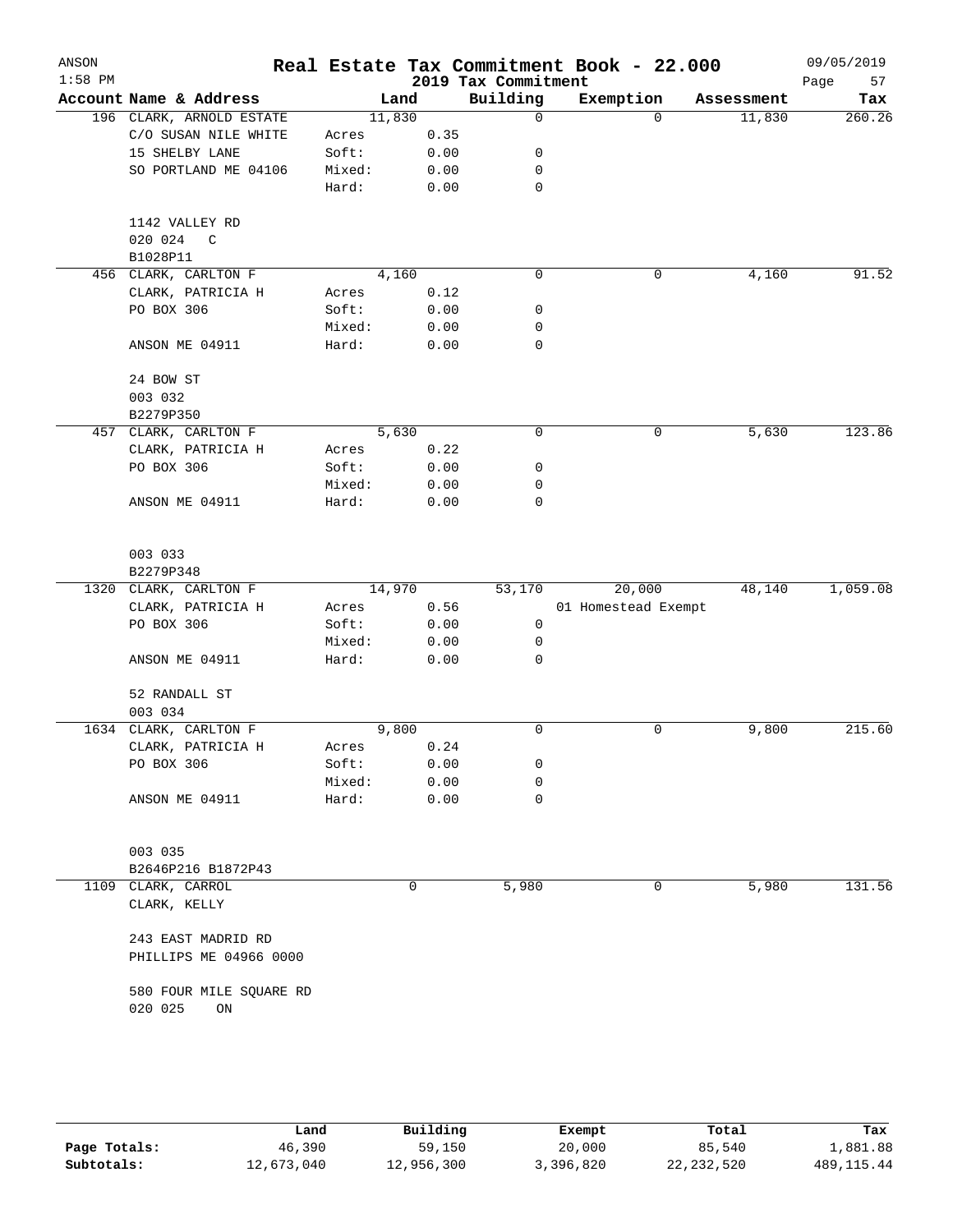| ANSON<br>$1:58$ PM |                                           |        |       | 2019 Tax Commitment | Real Estate Tax Commitment Book - 22.000 |            | 09/05/2019<br>58<br>Page |
|--------------------|-------------------------------------------|--------|-------|---------------------|------------------------------------------|------------|--------------------------|
|                    | Account Name & Address                    | Land   |       | Building            | Exemption                                | Assessment | Tax                      |
|                    | 200 CLARK, DALE F                         | 27,650 |       | 108, 310            | 20,000                                   | 115,960    | 2,551.12                 |
|                    | 221 FOUR MILE SQUARE<br>ROAD              | Acres  | 6.10  |                     | 01 Homestead Exempt                      |            |                          |
|                    |                                           | Soft:  | 0.00  | 0                   |                                          |            |                          |
|                    | ANSON ME 04911                            | Mixed: | 0.00  | 0                   |                                          |            |                          |
|                    |                                           | Hard:  | 0.00  | $\mathbf 0$         |                                          |            |                          |
|                    | 221 FOUR MILE SQUARE RD<br>021 009<br>5   |        |       |                     |                                          |            |                          |
|                    | B2720P45 B1364P19                         |        |       |                     |                                          |            |                          |
|                    | 202 CLARK, DANA E                         | 24,500 |       | 7,480               | 20,000                                   | 11,980     | 263.56                   |
|                    |                                           | Acres  | 4.00  |                     | 01 Homestead Exempt                      |            |                          |
|                    | ANSON ME 04911                            | Soft:  | 0.00  | $\mathbf 0$         |                                          |            |                          |
|                    | 1139 VALLEY ROAD                          | Mixed: | 0.00  | $\mathbf 0$         |                                          |            |                          |
|                    |                                           | Hard:  | 0.00  | $\mathbf 0$         |                                          |            |                          |
|                    | 1139 VALLEY RD<br>020 025<br>C & D        |        |       |                     |                                          |            |                          |
|                    | B5080P206 09/22/2016 B4282P313 06/08/2010 |        |       |                     |                                          |            |                          |
|                    | 1682 CLARK, DANIEL W                      | 32,000 |       | 0                   | 0                                        | 32,000     | 704.00                   |
|                    | CLARK, TRAVIS T                           | Acres  | 25.00 |                     |                                          |            |                          |
|                    |                                           | Soft:  | 0.00  | 0                   |                                          |            |                          |
|                    | PO BOX 1142                               | Mixed: | 0.00  | 0                   |                                          |            |                          |
|                    | DOUGLAS MA 01516 1142                     | Hard:  | 0.00  | 0                   |                                          |            |                          |
|                    | 014 001 4<br>B4592P291 08/23/2012         |        |       |                     |                                          |            |                          |
|                    | 201 CLARK, DARRELL L                      | 18,000 |       | 22,540              | 20,000                                   | 20,540     | 451.88                   |
|                    | CLARK, TROY L                             | Acres  | 0.81  |                     | 01 Homestead Exempt                      |            |                          |
|                    | 602 CAMPGROUND ROAD                       | Soft:  | 0.00  | $\mathsf{O}$        |                                          |            |                          |
|                    |                                           | Mixed: | 0.00  | 0<br>$\mathbf 0$    |                                          |            |                          |
|                    | NORTH ANSON ME 04958                      | Hard:  | 0.00  |                     |                                          |            |                          |
|                    | 602 CAMPGROUND RD                         |        |       |                     |                                          |            |                          |
|                    | 008 003                                   |        |       |                     |                                          |            |                          |
|                    | B1298P177                                 |        |       |                     |                                          |            |                          |
|                    | 599 CLARK, ELLOUISE A                     |        | 0     | 9,920               | 9,920                                    | 0          | 0.00                     |
|                    | CLARK, JAMMIE M SR                        |        |       |                     | 01 Homestead Exempt                      |            |                          |
|                    | 4 CARRIGAN DRIVE APT 8                    |        |       |                     |                                          |            |                          |
|                    | NORTH ANSON ME 04958                      |        |       |                     |                                          |            |                          |
|                    | 612 FOUR MILE SQUARE RD                   |        |       |                     |                                          |            |                          |
|                    | 020 025<br>G<br>ON                        |        |       |                     |                                          |            |                          |
| 1962               | CLARK, ELLOUISE A                         | 7,950  |       | 0                   | 0                                        | 7,950      | 174.90                   |
|                    | 4 CARRIGAN DRIVE APT 8                    | Acres  | 1.80  |                     |                                          |            |                          |
|                    |                                           | Soft:  | 0.00  | 0                   |                                          |            |                          |
|                    | NORTH ANSON ME 04958                      | Mixed: | 0.00  | 0                   |                                          |            |                          |
|                    |                                           | Hard:  | 0.00  | 0                   |                                          |            |                          |
|                    | FOUR MILE SQUARE ROAD<br>020 025<br>$H_1$ |        |       |                     |                                          |            |                          |
|                    | B5060P154 08/10/2016 B2826P337            |        |       |                     |                                          |            |                          |
|                    |                                           |        |       |                     |                                          |            |                          |
|                    |                                           |        |       |                     |                                          |            |                          |

|              | Land       | Building   | Exempt    | Total      | Tax        |
|--------------|------------|------------|-----------|------------|------------|
| Page Totals: | 110,100    | 148,250    | 69,920    | 188,430    | 4,145.46   |
| Subtotals:   | 12,783,140 | 13,104,550 | 3,466,740 | 22,420,950 | 493,260.90 |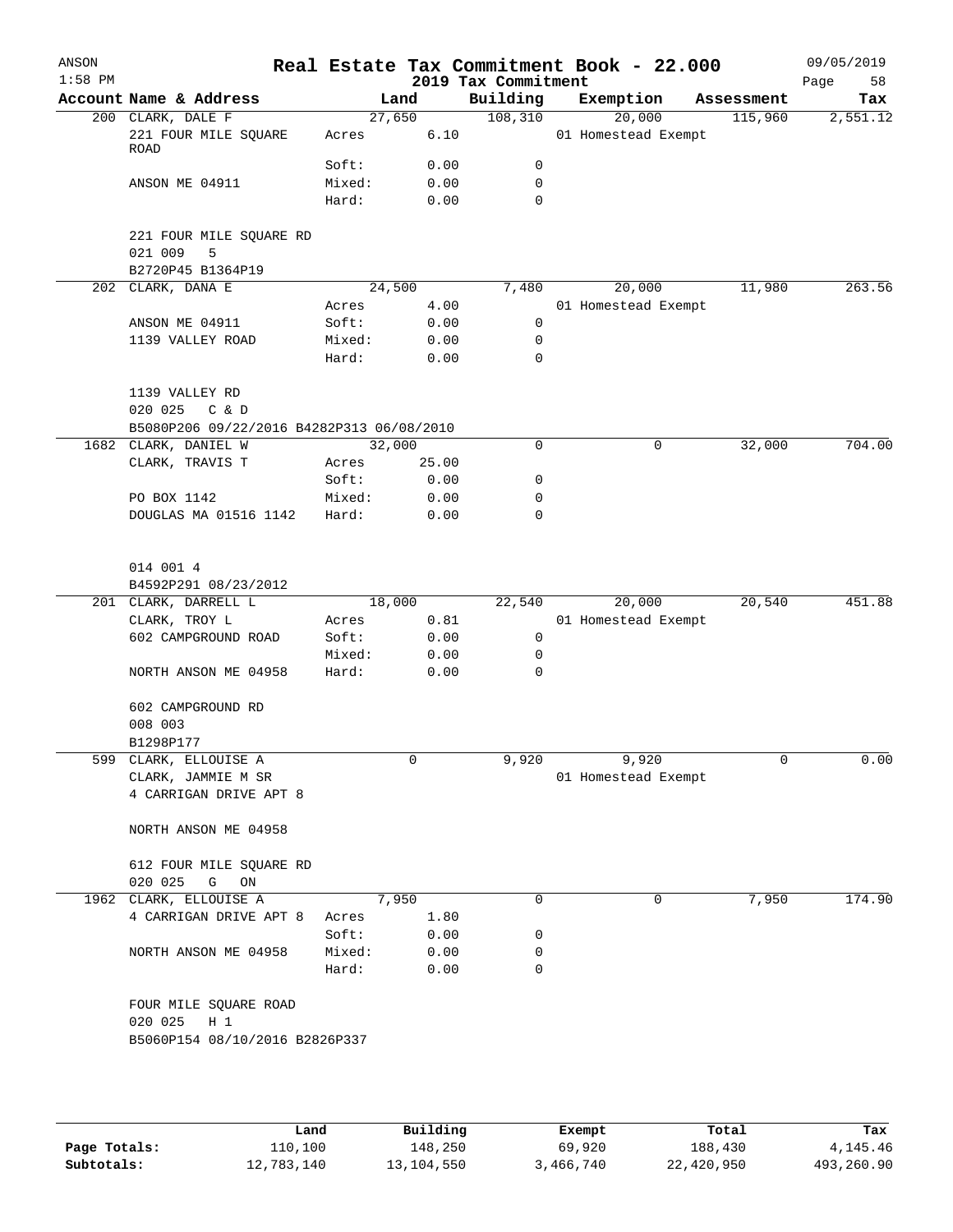| ANSON<br>$1:58$ PM |                                                                         |            |        | 2019 Tax Commitment | Real Estate Tax Commitment Book - 22.000 |                       | 09/05/2019<br>59<br>Page |
|--------------------|-------------------------------------------------------------------------|------------|--------|---------------------|------------------------------------------|-----------------------|--------------------------|
|                    | Account Name & Address                                                  |            | Land   | Building            | Exemption                                | Assessment            | Tax                      |
|                    | 1331 CLARK, GLADYS, HEIRS                                               |            | 31,500 | 8,970               |                                          | 40,470<br>$\Omega$    | 890.34                   |
|                    | C/O CARROLL CLARK                                                       | Acres      | 10.00  |                     |                                          |                       |                          |
|                    | 243 EAST MADRID RD                                                      | Soft:      | 0.00   | 0                   |                                          |                       |                          |
|                    | PHILLIPS ME 04966 0000                                                  | Mixed:     | 0.00   | 0                   |                                          |                       |                          |
|                    |                                                                         | Hard:      | 0.00   | $\mathbf 0$         |                                          |                       |                          |
|                    |                                                                         |            |        |                     |                                          |                       |                          |
|                    | 582 FOUR MILE SQUARE RD<br>020 025                                      |            |        |                     |                                          |                       |                          |
| 1329               | CLARK, JASON D                                                          |            | 24,880 | 34,750              | 20,000                                   | 39,630                | 871.86                   |
|                    | 350 HOLLIN WAITE HILL                                                   | Acres      | 4.25   |                     | 01 Homestead Exempt                      |                       |                          |
|                    | <b>ROAD</b>                                                             |            |        |                     |                                          |                       |                          |
|                    |                                                                         | Soft:      | 0.00   | 0                   |                                          |                       |                          |
|                    | ANSON ME 04911                                                          | Mixed:     | 0.00   | $\mathbf 0$         |                                          |                       |                          |
|                    |                                                                         | Hard:      | 0.00   | $\mathbf 0$         |                                          |                       |                          |
|                    | 350 HOLLIN WAITE HILL                                                   |            |        |                     |                                          |                       |                          |
|                    | 014 030<br>2 A                                                          |            |        |                     |                                          |                       |                          |
|                    | B3146P253                                                               |            |        |                     |                                          |                       |                          |
|                    | 546 CLARK, JASON D                                                      |            | 24,880 | 0                   |                                          | $\mathbf 0$<br>24,880 | 547.36                   |
|                    | 350 HOLLIN WAITE HILL                                                   | Acres      | 4.25   |                     |                                          |                       |                          |
|                    | <b>ROAD</b>                                                             |            |        |                     |                                          |                       |                          |
|                    |                                                                         | Soft:      | 0.00   | 0                   |                                          |                       |                          |
|                    | ANSON ME 04911                                                          | Mixed:     | 0.00   | $\mathbf 0$         |                                          |                       |                          |
|                    |                                                                         | Hard:      | 0.00   | $\Omega$            |                                          |                       |                          |
|                    | 354 HOLLIN WAITE HILL                                                   | B5196P0103 |        |                     |                                          |                       |                          |
|                    | 014 030<br>2                                                            |            |        |                     |                                          |                       |                          |
|                    | B5196P103 08/18/2017 B3327P270 06/17/2004                               |            |        |                     |                                          |                       |                          |
|                    | 210 CLARK, LINDA                                                        |            | 19,490 | 43,360              | 20,000                                   | 42,850                | 942.70                   |
|                    | 604 FOUR MILE SQUARE RD Acres                                           |            | 0.60   |                     | 01 Homestead Exempt                      |                       |                          |
|                    |                                                                         | Soft:      | 0.00   | 0                   |                                          |                       |                          |
|                    | ANSON ME 04911                                                          | Mixed:     | 0.00   | 0                   |                                          |                       |                          |
|                    |                                                                         | Hard:      | 0.00   | $\mathbf 0$         |                                          |                       |                          |
|                    |                                                                         |            |        |                     |                                          |                       |                          |
|                    | 604 FOUR MILE SQUARE RD                                                 |            |        |                     |                                          |                       |                          |
|                    | 020 025<br>G                                                            |            |        |                     |                                          |                       |                          |
|                    | B5060P139 08/10/2016 B4984P287 12/11/2015 B856P979<br>2030 CLARK, MOLLY |            | 0      | 11,860              |                                          | 11,860<br>0           | 260.92                   |
|                    | PO BOX 494                                                              |            |        |                     |                                          |                       |                          |
|                    |                                                                         |            |        |                     |                                          |                       |                          |
|                    | ANSON ME 04911                                                          |            |        |                     |                                          |                       |                          |
|                    |                                                                         |            |        |                     |                                          |                       |                          |
|                    |                                                                         |            |        |                     |                                          |                       |                          |
|                    | 61 EMBDEN POND RD<br>009 016 ON                                         |            |        |                     |                                          |                       |                          |
|                    | 736 CLARK, NATHAN R                                                     |            | 26,750 | 0                   |                                          | 0<br>26,750           | 588.50                   |
|                    | CLARK, MICHELLE L                                                       | Acres      | 26.00  |                     |                                          |                       |                          |
|                    |                                                                         | Soft:      | 0.00   | 0                   |                                          |                       |                          |
|                    | 11 HEMLOCK DR                                                           | Mixed:     | 0.00   | 0                   |                                          |                       |                          |
|                    | MILLBURY MA 01527 0000                                                  | Hard:      | 0.00   | 0                   |                                          |                       |                          |
|                    |                                                                         |            |        |                     |                                          |                       |                          |
|                    | 011 044                                                                 |            |        |                     |                                          |                       |                          |
|                    | B3095P94                                                                |            |        |                     |                                          |                       |                          |
|                    |                                                                         |            |        |                     |                                          |                       |                          |
|                    |                                                                         |            |        |                     |                                          |                       |                          |

|              | Land       | Building   | Exempt    | Total      | Tax        |
|--------------|------------|------------|-----------|------------|------------|
| Page Totals: | 127,500    | 98,940     | 40,000    | 186,440    | 4,101.68   |
| Subtotals:   | 12,910,640 | 13,203,490 | 3,506,740 | 22,607,390 | 497,362.58 |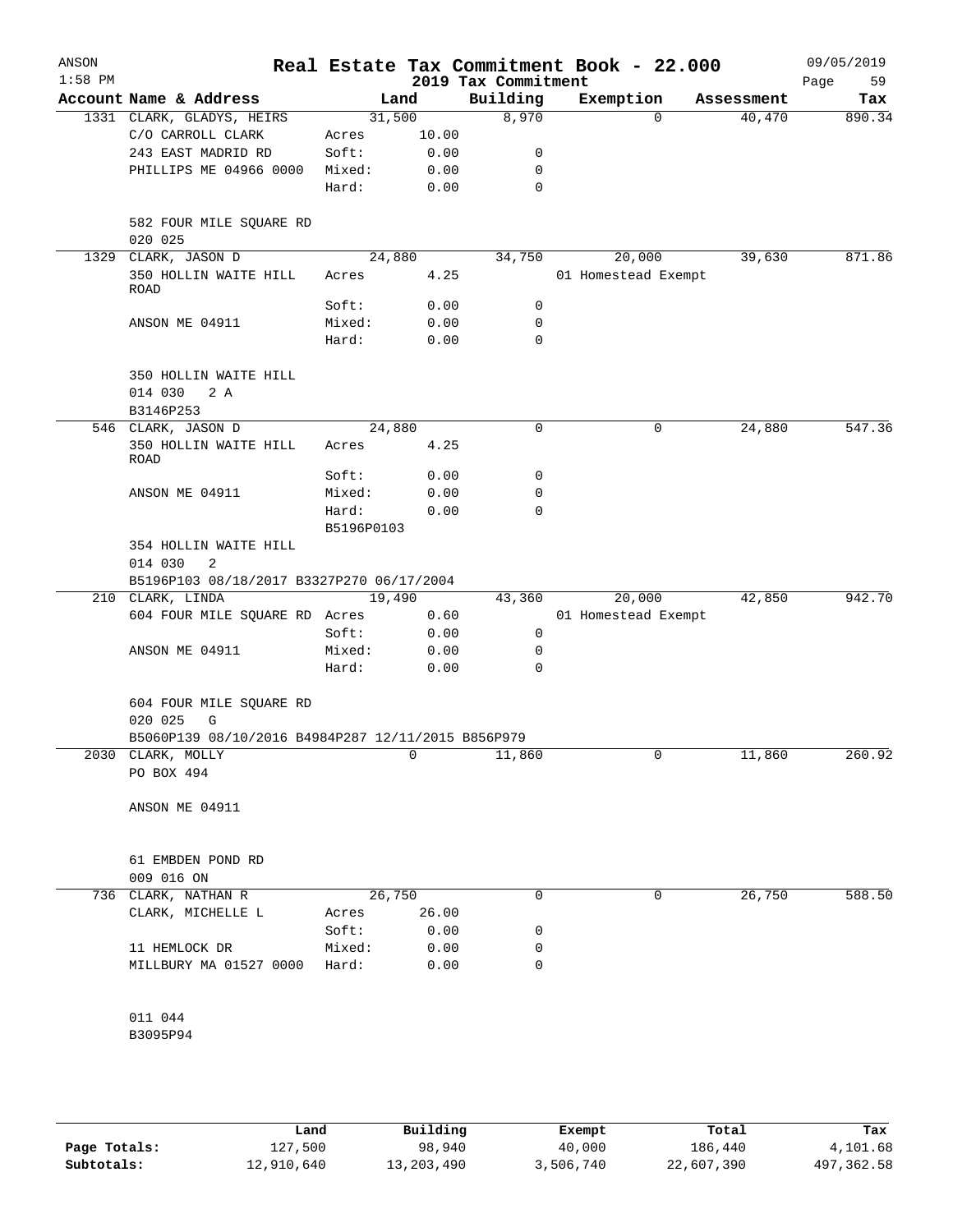| ANSON        |                                           |                |                     |                                 | Real Estate Tax Commitment Book - 22.000 |                  | 09/05/2019        |
|--------------|-------------------------------------------|----------------|---------------------|---------------------------------|------------------------------------------|------------------|-------------------|
| $1:58$ PM    | Account Name & Address                    |                | Land                | 2019 Tax Commitment<br>Building | Exemption                                | Assessment       | Page<br>60<br>Tax |
|              | 209 CLARK, PAMELA L                       |                | 8,000               | 50,360                          | 20,000                                   | 38,360           | 843.92            |
|              | PO BOX 307                                | Acres          | 0.16                |                                 | 01 Homestead Exempt                      |                  |                   |
|              |                                           | Soft:          | 0.00                | 0                               |                                          |                  |                   |
|              | ANSON Maine 04911                         | Mixed:         | 0.00                | 0                               |                                          |                  |                   |
|              |                                           | Hard:          | 0.00                | 0                               |                                          |                  |                   |
|              |                                           |                |                     |                                 |                                          |                  |                   |
|              | 24 FINCH ST                               |                |                     |                                 |                                          |                  |                   |
|              | 003 065                                   |                |                     |                                 |                                          |                  |                   |
|              | B853P444                                  |                |                     |                                 |                                          |                  |                   |
|              | 203 CLARK, RICHARD R                      |                | 13,050              | 0                               | 0                                        | 13,050           | 287.10            |
|              | 395 FOUR MILE SQUARE<br>ROAD              | Acres          | 1.70                |                                 |                                          |                  |                   |
|              |                                           | Soft:          | 0.00                | 0                               |                                          |                  |                   |
|              | ANSON ME 04911                            | Mixed:         | 0.00                | 0                               |                                          |                  |                   |
|              |                                           | Hard:          | 0.00                | 0                               |                                          |                  |                   |
|              |                                           |                |                     |                                 |                                          |                  |                   |
|              | 020 023                                   |                |                     |                                 |                                          |                  |                   |
|              | B3212P184<br>1166 CLARK, RICHARD R, JR.   |                | 28, 750             | 9,480                           | 20,000                                   | 18,230           | 401.06            |
|              |                                           | Acres          | 7.25                |                                 | 01 Homestead Exempt                      |                  |                   |
|              | ANSON ME 04911 0000                       | Soft:          | 0.00                | 0                               |                                          |                  |                   |
|              | 395 FOUR MILE SQUARE RD                   | Mixed:         | 0.00                | 0                               |                                          |                  |                   |
|              |                                           | Hard:          | 0.00                | 0                               |                                          |                  |                   |
|              | 395 FOUR MILE SQUARE RD                   |                |                     |                                 |                                          |                  |                   |
|              | 021 018                                   |                |                     |                                 |                                          |                  |                   |
|              | C<br>B3698P223 06/21/2006                 |                |                     |                                 |                                          |                  |                   |
|              | 206 CLARKE, JUANITA A                     |                | 39,260              | 28,630                          | 20,000                                   | 47,890           | 1,053.58          |
|              | C/O ROBERT LECLAIR                        | Acres          | 13.76               |                                 | 01 Homestead Exempt                      |                  |                   |
|              | 64 PEASE HILL ROAD                        | Soft:          | 0.00                | 0                               |                                          |                  |                   |
|              | ANSON ME 04911 0000                       | Mixed:         | 0.00                | 0                               |                                          |                  |                   |
|              |                                           | Hard:          | 0.00                | 0                               |                                          |                  |                   |
|              |                                           |                |                     |                                 |                                          |                  |                   |
|              | 64 PEASE HILL RD                          |                |                     |                                 |                                          |                  |                   |
|              | 010 015<br>3                              |                |                     |                                 |                                          |                  |                   |
|              | B1954P209                                 |                |                     |                                 |                                          |                  |                   |
| 207          | CLARKE, JUANITA A<br>C/O ROBERT LECLAIR   |                | 20,510              | 0                               | 0                                        | 20,510           | 451.22            |
|              |                                           | Acres<br>Soft: | 7.01                |                                 |                                          |                  |                   |
|              | 64 PEASE HILL ROAD<br>ANSON ME 04911 0000 |                | 0.00                | 0                               |                                          |                  |                   |
|              |                                           | Mixed:         | 0.00                | 0                               |                                          |                  |                   |
|              |                                           | Hard:          | 0.00                | 0                               |                                          |                  |                   |
|              | PEASE HILL ROAD                           |                |                     |                                 |                                          |                  |                   |
|              | 010 015<br>2                              |                |                     |                                 |                                          |                  |                   |
|              | B1954P209                                 |                |                     |                                 |                                          |                  |                   |
|              | 1924 CLARKIN, DAVID D                     |                | 27,780              | 24,400                          | 20,000                                   | 32,180           | 707.96            |
|              | PO BOX 655                                | Acres          | 6.28                |                                 | 01 Homestead Exempt                      |                  |                   |
|              |                                           | Soft:          | 0.00                | 0                               |                                          |                  |                   |
|              | ANSON ME 04911                            | Mixed:         | 0.00                | $\mathbf 0$                     |                                          |                  |                   |
|              |                                           | Hard:          | 0.00                | 0                               |                                          |                  |                   |
|              | 70 MOUNTAIN VIEW RD                       |                |                     |                                 |                                          |                  |                   |
|              | 012 009<br>9                              |                |                     |                                 |                                          |                  |                   |
|              | B3336P243 07/01/2004                      |                |                     |                                 |                                          |                  |                   |
|              |                                           |                |                     |                                 |                                          |                  |                   |
|              |                                           |                |                     |                                 |                                          |                  |                   |
| Page Totals: | Land<br>137,350                           |                | Building<br>112,870 |                                 | Exempt<br>80,000                         | Total<br>170,220 | Tax<br>3,744.84   |
|              |                                           |                |                     |                                 |                                          |                  |                   |

**Subtotals:** 13,047,990 13,316,360 3,586,740 22,777,610 501,107.42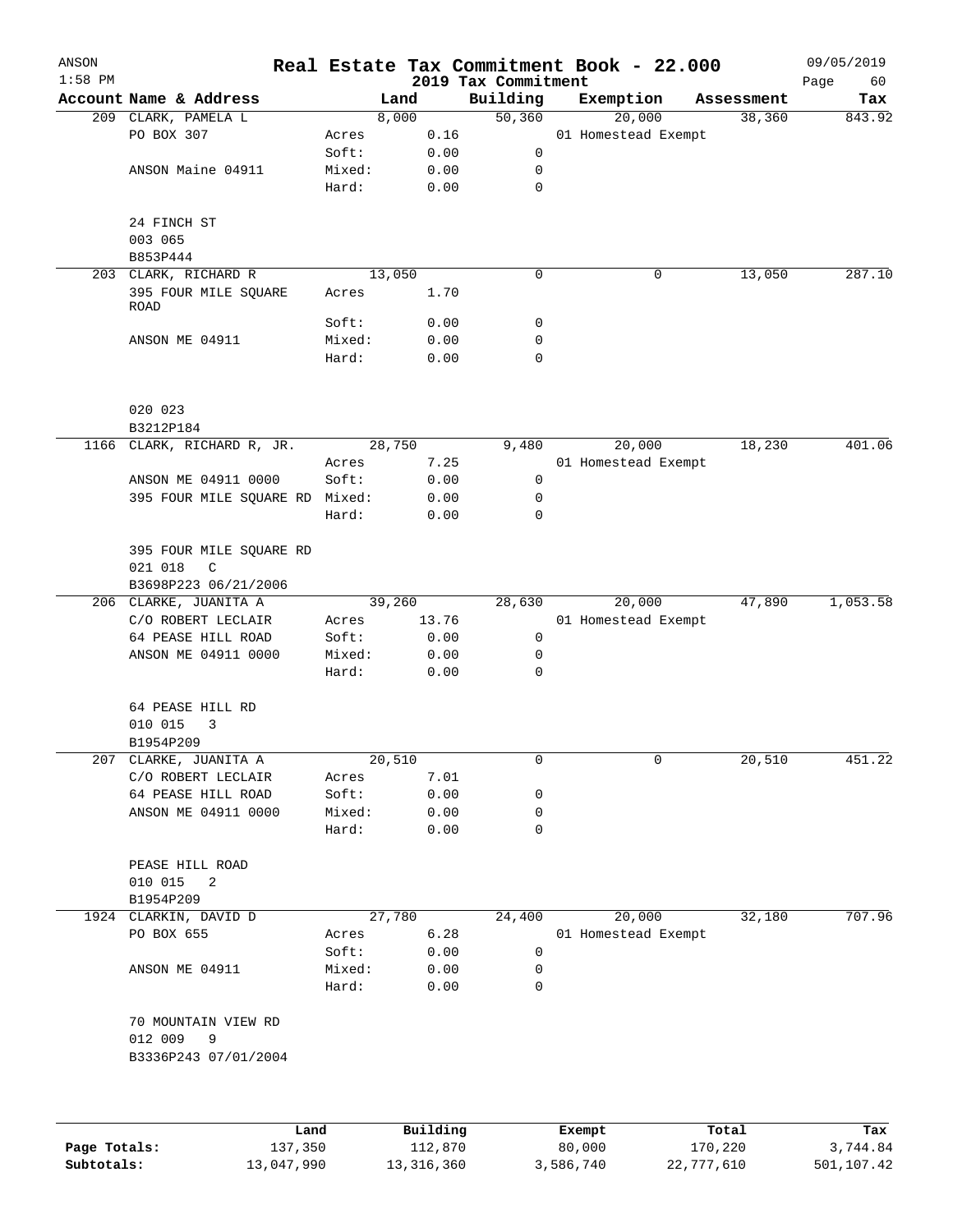| ANSON<br>$1:58$ PM |                                                              |                      |             | 2019 Tax Commitment | Real Estate Tax Commitment Book - 22.000 |            | 09/05/2019<br>Page<br>61 |
|--------------------|--------------------------------------------------------------|----------------------|-------------|---------------------|------------------------------------------|------------|--------------------------|
|                    | Account Name & Address                                       |                      | Land        | Building            | Exemption                                | Assessment | Tax                      |
|                    | 198 CLARK-MOODY, DEBORAH J<br>MOODY, FRAZIER W<br>PO BOX 399 |                      | $\mathbf 0$ | 22,750              | $\Omega$                                 | 22,750     | 500.50                   |
|                    | ANSON ME 04911                                               |                      |             |                     |                                          |            |                          |
|                    | 58 RANDALL ST<br>003 035<br>ON                               |                      |             |                     |                                          |            |                          |
|                    | B1872P43                                                     |                      |             |                     |                                          |            |                          |
|                    | 1922 CLEMENT, JOEL                                           |                      | 16,700      | $\mathbf 0$         | 0                                        | 16,700     | 367.40                   |
|                    |                                                              | Acres                | 10.40       |                     |                                          |            |                          |
|                    | SKOWHEGAN ME 04976 0000 Soft:                                |                      | 0.00        | 0                   |                                          |            |                          |
|                    | 14 EAST DYER ST                                              | Mixed:               | 0.00        | 0                   |                                          |            |                          |
|                    |                                                              | Hard:                | 0.00        | $\mathbf 0$         |                                          |            |                          |
|                    | 019 037<br>Е                                                 |                      |             |                     |                                          |            |                          |
|                    | B3936P198 11/21/2007                                         |                      |             |                     |                                          |            |                          |
|                    | 856 CLEMENT, JOEL K                                          |                      | 9,390       | 0                   | 0                                        | 9,390      | 206.58                   |
|                    |                                                              | Acres                | 5.90        |                     |                                          |            |                          |
|                    | SKOWHEGAN ME 04976 0000 Soft:                                |                      | 0.00        | 0                   |                                          |            |                          |
|                    | 14 E DYER ST                                                 | Mixed:               | 0.00        | 0                   |                                          |            |                          |
|                    |                                                              | Hard:                | 0.00        | 0                   |                                          |            |                          |
|                    | 019 037<br>$\mathsf{C}$                                      |                      |             |                     |                                          |            |                          |
|                    | B4209P264 10/14/2009                                         |                      |             |                     |                                          |            |                          |
|                    | 498 CLIFFORD, DAVID C                                        |                      | 21,380      | 7,450               | 0                                        | 28,830     | 634.26                   |
|                    | CLIFFORD, VIRGINIA C                                         | Acres                | 1.92        |                     |                                          |            |                          |
|                    | P.O. BOX 584                                                 | Soft:                | 0.00        | 0                   |                                          |            |                          |
|                    | ANSON ME 04911                                               | Mixed:<br>Hard:      | 0.00        | 0<br>$\Omega$       |                                          |            |                          |
|                    |                                                              | JТ                   | 0.00        |                     |                                          |            |                          |
|                    | 326 PEASE HILL RD<br>011 042<br>5 4                          |                      |             |                     |                                          |            |                          |
|                    | B5265P82 03/27/2018 B5263P9 03/23/2018                       |                      |             |                     |                                          |            |                          |
|                    | 138 CLOUGH, NORRIS                                           |                      | 13,190      | 0                   | $\mathbf 0$                              | 13,190     | 290.18                   |
|                    |                                                              | Acres                | 84.00       |                     |                                          |            |                          |
|                    | MADISON ME 04950 0000                                        | Soft:                | 0.00        | 0                   |                                          |            |                          |
|                    | 644 WHITE SCHOOLHOUSE<br>RD                                  | Mixed:               | 84.00       | 13,188              |                                          |            |                          |
|                    |                                                              | Hard:<br>TREE GROWTH | 0.00        | $\mathbf 0$         |                                          |            |                          |
|                    | 019 027                                                      |                      |             |                     |                                          |            |                          |
|                    | B2341P258                                                    |                      |             |                     |                                          |            |                          |
| 197                | CLOUGH, NORRIS A                                             |                      | 7,130       | $\Omega$            | 0                                        | 7,130      | 156.86                   |
|                    | CLOUGH, MARY C                                               | Acres                | 26.00       |                     |                                          |            |                          |
|                    |                                                              | Soft:                | 0.00        | 0                   |                                          |            |                          |
|                    | 644 WHITE SCHOOLHOUSE<br>RD                                  | Mixed:               | 25.00       | 3,925               |                                          |            |                          |
|                    | MADISON ME 04950 0000                                        | Hard:<br>TREE GROWTH | 0.00        | 0                   |                                          |            |                          |
|                    | 019 030                                                      |                      |             |                     |                                          |            |                          |
|                    | B1811P39                                                     |                      |             |                     |                                          |            |                          |
|                    |                                                              |                      |             |                     |                                          |            |                          |
|                    | Land                                                         |                      | Building    |                     | Exempt                                   | Total      | Tax                      |

|              | .            | <u>DULLULUM</u> | <b>BY CITING</b> | ----       | $-0.0$     |
|--------------|--------------|-----------------|------------------|------------|------------|
| Page Totals: | 67.790       | 30,200          |                  | 97,990     | 2,155.78   |
| Subtotals:   | 13, 115, 780 | 13,346,560      | 3,586,740        | 22,875,600 | 503,263.20 |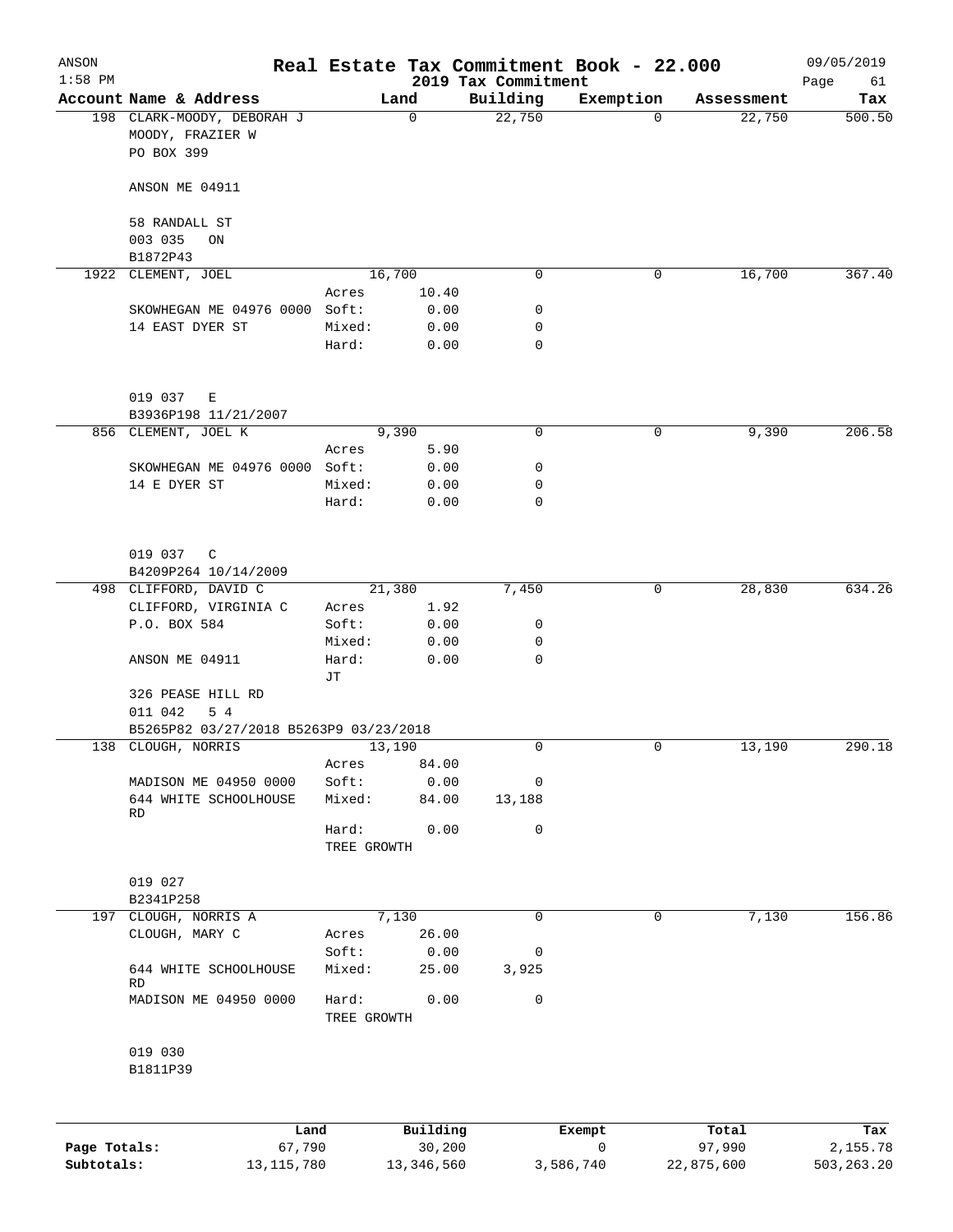| ANSON<br>$1:58$ PM |                                                 |                |                      |              |                                 |                  | Real Estate Tax Commitment Book - 22.000 |                  | 09/05/2019        |
|--------------------|-------------------------------------------------|----------------|----------------------|--------------|---------------------------------|------------------|------------------------------------------|------------------|-------------------|
|                    | Account Name & Address                          |                |                      | Land         | 2019 Tax Commitment<br>Building |                  | Exemption                                | Assessment       | Page<br>62<br>Tax |
|                    | 213 CLOUGH, NORRIS A                            |                |                      | 18,500       | $\mathbf 0$                     |                  | $\Omega$                                 | 18,500           | 407.00            |
|                    | CLOUGH, MARY C                                  |                | Acres                | 33.00        |                                 |                  |                                          |                  |                   |
|                    |                                                 |                | Soft:                | 0.00         | 0                               |                  |                                          |                  |                   |
|                    | 644 WHITE SCHOOLHOUSE<br><b>RD</b>              |                | Mixed:               | 28.00        | 4,396                           |                  |                                          |                  |                   |
|                    | MADISON ME 04950 0000                           |                | Hard:<br>TREE GROWTH | 0.00         | $\mathbf 0$                     |                  |                                          |                  |                   |
|                    | 596 VALLEY RD                                   |                |                      |              |                                 |                  |                                          |                  |                   |
|                    | 019 029                                         |                |                      |              |                                 |                  |                                          |                  |                   |
|                    | B2073P191                                       |                |                      |              |                                 |                  |                                          |                  |                   |
|                    | 575 CLOUTIER, BRIAN D                           |                |                      | 9,170        | 59,350                          |                  | 20,000                                   | 48,520           | 1,067.44          |
|                    | CLOUTIER, THERESA A                             |                | Acres                | 0.21         |                                 |                  | 01 Homestead Exempt                      |                  |                   |
|                    | PO BOX 555                                      |                | Soft:<br>Mixed:      | 0.00<br>0.00 | 0<br>0                          |                  |                                          |                  |                   |
|                    | NORTH ANSON ME 04958                            |                | Hard:                | 0.00         | $\mathbf 0$                     |                  |                                          |                  |                   |
|                    | 0555                                            |                |                      |              |                                 |                  |                                          |                  |                   |
|                    | 12 HALL ST                                      |                |                      |              |                                 |                  |                                          |                  |                   |
|                    | 009 028                                         |                |                      |              |                                 |                  |                                          |                  |                   |
|                    | B3561P238 09/26/2005<br>354 CLOUTIER, RAYMOND J |                |                      | 23,450       | 64,790                          |                  | 20,000                                   | 68,240           | 1,501.28          |
|                    |                                                 |                | Acres                | 3.30         |                                 |                  | 01 Homestead Exempt                      |                  |                   |
|                    | NORTH ANSON ME 04958                            |                | Soft:                | 0.00         | $\mathbf 0$                     |                  |                                          |                  |                   |
|                    | 0543                                            |                |                      |              |                                 |                  |                                          |                  |                   |
|                    | PO BOX 543                                      |                | Mixed:               | 0.00         | 0                               |                  |                                          |                  |                   |
|                    |                                                 |                | Hard:                | 0.00         | $\mathbf 0$                     |                  |                                          |                  |                   |
|                    | 297 VALLEY RD                                   |                |                      |              |                                 |                  |                                          |                  |                   |
|                    | 023 044<br>B                                    |                |                      |              |                                 |                  |                                          |                  |                   |
|                    | B2784P236                                       |                |                      |              |                                 |                  |                                          |                  |                   |
|                    | 454 COBB, DARRELL W                             |                |                      | 10,950       | 46,540                          |                  | 0                                        | 57,490           | 1,264.78          |
|                    | COBB, SHARON A                                  |                | Acres                | 0.30         |                                 |                  |                                          |                  |                   |
|                    | PO BOX 5                                        |                | Soft:                | 0.00         | 0                               |                  |                                          |                  |                   |
|                    |                                                 |                | Mixed:               | 0.00         | 0                               |                  |                                          |                  |                   |
|                    | ANSON ME 04911                                  |                | Hard:<br>B5197P0274  | 0.00         | $\mathbf 0$                     |                  |                                          |                  |                   |
|                    | 37 WILSON ST                                    |                |                      |              |                                 |                  |                                          |                  |                   |
|                    | 003 027                                         |                |                      |              |                                 |                  |                                          |                  |                   |
|                    | B5318P295 08/15/2018                            |                |                      |              |                                 |                  |                                          |                  |                   |
|                    | 488 COBB, NATHAN T                              |                |                      | 15,490       | 52,390                          |                  | 20,000                                   | 47,880           | 1,053.36          |
|                    | COBB, JESSICA L                                 |                | Acres                | 0.60         |                                 |                  | 01 Homestead Exempt                      |                  |                   |
|                    | 19 PINE STREET                                  |                | Soft:                | 0.00         | 0                               |                  |                                          |                  |                   |
|                    |                                                 |                | Mixed:               | 0.00         | 0                               |                  |                                          |                  |                   |
|                    | ANSON Maine 04911                               |                | Hard:                | 0.00         | $\mathsf{O}$                    |                  |                                          |                  |                   |
|                    | 19 PINE ST                                      |                |                      |              |                                 |                  |                                          |                  |                   |
|                    | 002 040                                         |                |                      |              |                                 |                  |                                          |                  |                   |
|                    | B2541P151                                       |                |                      |              |                                 |                  |                                          |                  |                   |
|                    | 215 CODY, BRUCE E                               |                |                      | 8,940        | 49,420                          |                  | 26,000                                   | 32,360           | 711.92            |
|                    | CODY, ALBERTA L                                 |                | Acres                | 0.20         |                                 |                  | 01 Homestead Exempt                      |                  |                   |
|                    | PO BOX 214                                      |                | Soft:                | 0.00         | $\mathbf{0}$                    |                  | 08 Vietnam Veteran                       |                  |                   |
|                    | ANSON ME 04911                                  |                | Mixed:<br>Hard:      | 0.00<br>0.00 | 0<br>0                          |                  |                                          |                  |                   |
|                    |                                                 |                |                      |              |                                 |                  |                                          |                  |                   |
|                    | 33 RANDALL ST                                   |                |                      |              |                                 |                  |                                          |                  |                   |
|                    | 003 045                                         |                |                      |              |                                 |                  |                                          |                  |                   |
|                    | B1847P171                                       |                |                      |              |                                 |                  |                                          |                  |                   |
|                    |                                                 |                |                      | Building     |                                 |                  |                                          |                  |                   |
| Page Totals:       |                                                 | Land<br>86,500 |                      | 272,490      |                                 | Exempt<br>86,000 |                                          | Total<br>272,990 | Tax<br>6,005.78   |
| Subtotals:         |                                                 | 13,202,280     |                      | 13,619,050   |                                 | 3,672,740        | 23,148,590                               |                  | 509,268.98        |
|                    |                                                 |                |                      |              |                                 |                  |                                          |                  |                   |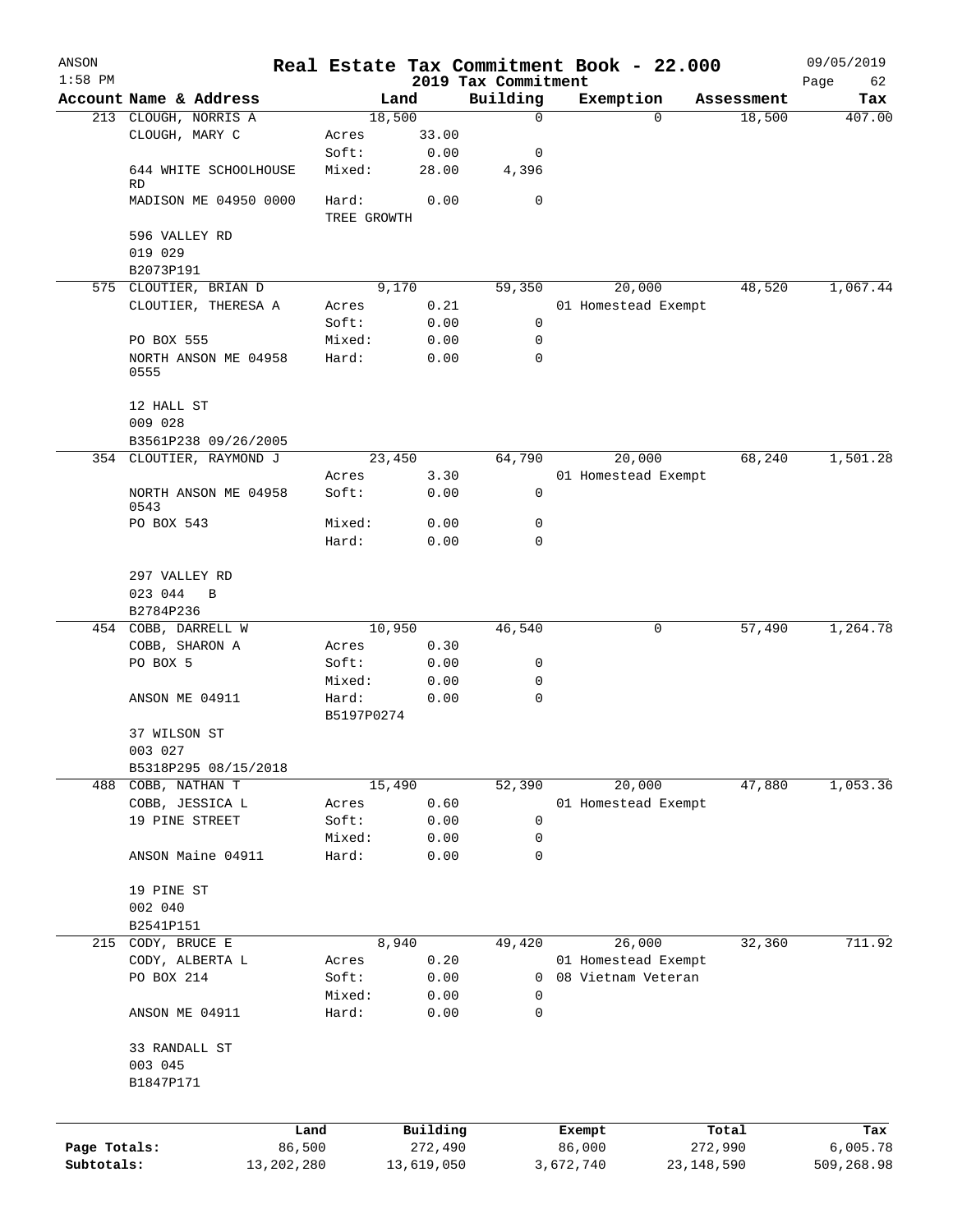| ANSON<br>$1:58$ PM |                                           |                      |          | 2019 Tax Commitment | Real Estate Tax Commitment Book - 22.000 |            | 09/05/2019<br>Page<br>63 |
|--------------------|-------------------------------------------|----------------------|----------|---------------------|------------------------------------------|------------|--------------------------|
|                    | Account Name & Address                    |                      | Land     | Building            | Exemption                                | Assessment | Tax                      |
|                    | 219 COLE, BETTY J                         |                      | 17,550   | 89,210              | 20,000                                   | 86,760     | 1,908.72                 |
|                    | COLE, JEROME R SR                         | Acres                | 0.77     |                     | 01 Homestead Exempt                      |            |                          |
|                    | 110 PREBLE AVENUE                         | Soft:                | 0.00     | 0                   |                                          |            |                          |
|                    |                                           | Mixed:               | 0.00     | 0                   |                                          |            |                          |
|                    | ANSON ME 04911                            | Hard:                | 0.00     | 0                   |                                          |            |                          |
|                    | 110 PREBLE AVE                            |                      |          |                     |                                          |            |                          |
|                    | 004 003<br>Ε                              |                      |          |                     |                                          |            |                          |
|                    | B3764P207 10/25/2006                      |                      |          |                     |                                          |            |                          |
|                    | 666 COLE, CHRISTOPHER M                   |                      | 6,630    | 29,390              | 0                                        | 36,020     | 792.44                   |
|                    | COLE, RHONDA                              | Acres                | 0.11     |                     |                                          |            |                          |
|                    | 56 MADISON STREET                         | Soft:                | 0.00     | 0                   |                                          |            |                          |
|                    |                                           | Mixed:               | 0.00     | 0                   |                                          |            |                          |
|                    | NORTH ANSON ME 04958                      | Hard:                | 0.00     | 0                   |                                          |            |                          |
|                    | 29 BOW ST                                 |                      |          |                     |                                          |            |                          |
|                    | 003 056<br>B                              |                      |          |                     |                                          |            |                          |
|                    | B5021P090 04/28/2016 B4038P93 07/14/2008  |                      |          |                     |                                          |            |                          |
|                    | 608 COLE, JEAN H                          |                      | 20,000   | 19,390              | 26,000                                   | 13,390     | 294.58                   |
|                    | 51 MADISON STREET                         | Acres                | 1.00     |                     | 01 Homestead Exempt                      |            |                          |
|                    |                                           | Soft:                | 0.00     |                     | 0 03 Resident Veteran Widow              |            |                          |
|                    | NORTH ANSON ME 04958                      | Mixed:               | 0.00     | 0                   |                                          |            |                          |
|                    |                                           | Hard:                | 0.00     | 0                   |                                          |            |                          |
|                    | 51 MADISON ST                             |                      |          |                     |                                          |            |                          |
|                    | 006 001                                   |                      |          |                     |                                          |            |                          |
|                    | B3321P5 06/08/2004                        |                      |          |                     |                                          |            |                          |
|                    | 763 COLE, JESSE R &                       |                      | 14,140   | 24,010              | 20,000                                   | 18,150     | 399.30                   |
|                    | COLE, CARRIE E                            | Acres                | 0.50     |                     | 01 Homestead Exempt                      |            |                          |
|                    | 124 SOLON ROAD                            | Soft:                | 0.00     | 0                   |                                          |            |                          |
|                    |                                           | Mixed:               | 0.00     | 0                   |                                          |            |                          |
|                    | NORTH ANSON ME 04958<br>7620              | Hard:                | 0.00     | 0                   |                                          |            |                          |
|                    | 124 SOLON RD                              |                      |          |                     |                                          |            |                          |
|                    | 017 044<br>F                              |                      |          |                     |                                          |            |                          |
|                    | B4908P112 05/26/2015 B3336P217 07/01/2004 |                      |          |                     |                                          |            |                          |
|                    | 392 COLLINS, DEBORAH S                    |                      | 48,000   | 48,690              | 20,000                                   | 76,690     | 1,687.18                 |
|                    | 386 WEST MILLS ROAD                       | Acres                | 32.00    |                     | 01 Homestead Exempt                      |            |                          |
|                    |                                           | Soft:                | 0.00     | 0                   |                                          |            |                          |
|                    | ANSON ME 04911 0520                       | Mixed:               | 0.00     | 0                   |                                          |            |                          |
|                    |                                           | Hard:                | 0.00     | 0                   |                                          |            |                          |
|                    | 386 WEST MILLS RD                         |                      |          |                     |                                          |            |                          |
|                    | 011 013<br>В<br>B2858P90                  |                      |          |                     |                                          |            |                          |
|                    | 1337 COLLINS, PATSY L                     |                      | 22,250   | 75,660              | 20,000                                   | 77,910     | 1,714.02                 |
|                    | COLLINS, JOHN N                           | Acres                | 2.50     |                     | 01 Homestead Exempt                      |            |                          |
|                    | 171 SOLON ROAD                            | Soft:                | 0.00     | 0                   |                                          |            |                          |
|                    |                                           | Mixed:               | 0.00     | 0                   |                                          |            |                          |
|                    | NORTH ANSON ME 04958                      | Hard:<br>LIFE ESTATE | 0.00     | 0                   |                                          |            |                          |
|                    | 171 SOLON RD                              |                      |          |                     |                                          |            |                          |
|                    | 017 034                                   |                      |          |                     |                                          |            |                          |
|                    | B4388P145 04/26/2011                      |                      |          |                     |                                          |            |                          |
|                    |                                           |                      |          |                     |                                          |            |                          |
|                    |                                           | Land                 | Building |                     | Exempt                                   | Total      | Tax                      |
|                    |                                           |                      |          |                     |                                          |            |                          |

|              | Land       | Building   | Exempt    | Total        | Tax        |
|--------------|------------|------------|-----------|--------------|------------|
| Page Totals: | 128,570    | 286,350    | 106,000   | 308,920      | 6,796.24   |
| Subtotals:   | 13,330,850 | 13,905,400 | 3,778,740 | 23, 457, 510 | 516,065.22 |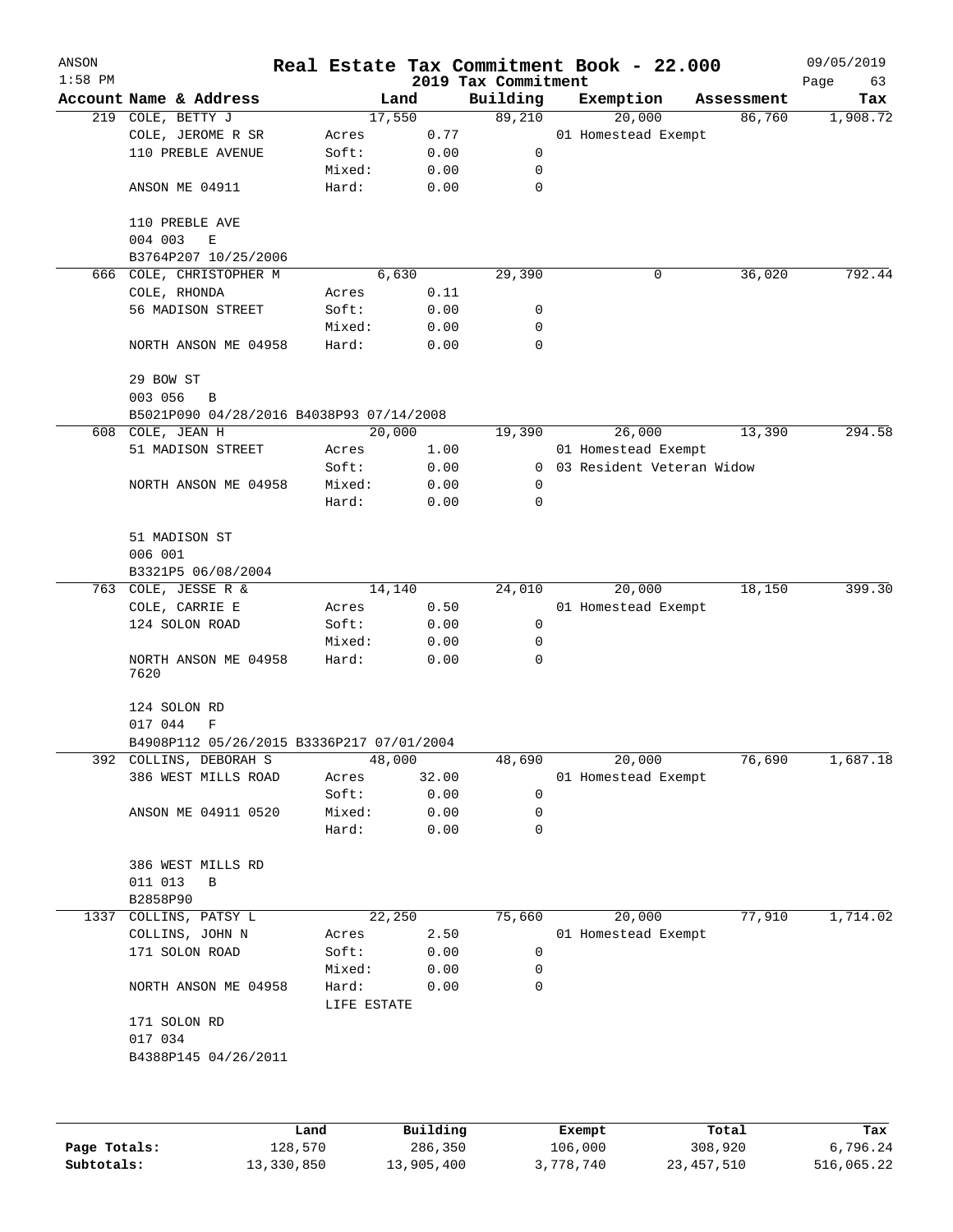| ANSON        |                               |                 |            |              | Real Estate Tax Commitment Book - 22.000 |                           |        |            |            | 09/05/2019        |
|--------------|-------------------------------|-----------------|------------|--------------|------------------------------------------|---------------------------|--------|------------|------------|-------------------|
| $1:58$ PM    | Account Name & Address        |                 | Land       |              | 2019 Tax Commitment<br>Building          | Exemption                 |        |            | Assessment | Page<br>64<br>Tax |
|              | 223 COLLINS, RAYMOND A SR     |                 | 26,000     |              | 23,690                                   |                           | 20,000 |            | 29,690     | 653.18            |
|              | COLLINS, CAROL J              | Acres           |            | 5.00         |                                          | 01 Homestead Exempt       |        |            |            |                   |
|              | PO BOX 64                     | Soft:           |            | 0.00         | 0                                        |                           |        |            |            |                   |
|              |                               | Mixed:          |            | 0.00         | 0                                        |                           |        |            |            |                   |
|              | NORTH ANSON ME 04958          | Hard:           |            | 0.00         | $\mathbf 0$                              |                           |        |            |            |                   |
|              | 156 EMBDEN POND RD            |                 |            |              |                                          |                           |        |            |            |                   |
|              | 023 034<br>C                  |                 |            |              |                                          |                           |        |            |            |                   |
|              | B9111P117                     |                 |            |              |                                          |                           |        |            |            |                   |
|              | 882 COLON, ZAIDA &            |                 | 26,300     |              | 0                                        |                           | 0      |            | 26,300     | 578.60            |
|              | MELENDEZ, SONIA               | Acres           |            | 5.20         |                                          |                           |        |            |            |                   |
|              |                               | Soft:           |            | 0.00         | 0                                        |                           |        |            |            |                   |
|              | 61 CHARLES ST                 | Mixed:          |            | 0.00         | 0                                        |                           |        |            |            |                   |
|              | HYDE PARK MA 02136 0000 Hard: |                 |            | 0.00         | 0                                        |                           |        |            |            |                   |
|              | 149 CARRABASSETT RD           |                 |            |              |                                          |                           |        |            |            |                   |
|              | 022 022<br>4                  |                 |            |              |                                          |                           |        |            |            |                   |
|              | B2965P343                     |                 |            |              |                                          |                           |        |            |            |                   |
|              | 1339 COMEAU, CHRYSTAL A       |                 | 9,590      |              | 39,790                                   |                           | 20,000 |            | 29,380     | 646.36            |
|              | PO BOX 156                    | Acres<br>Soft:  |            | 0.23         | $\mathbf 0$                              | 01 Homestead Exempt       |        |            |            |                   |
|              |                               |                 |            | 0.00<br>0.00 | 0                                        |                           |        |            |            |                   |
|              | ANSON ME 04911                | Mixed:<br>Hard: |            | 0.00         | 0                                        |                           |        |            |            |                   |
|              |                               |                 |            |              |                                          |                           |        |            |            |                   |
|              | 55 RANDALL ST                 |                 |            |              |                                          |                           |        |            |            |                   |
|              | 003 036<br>C                  |                 |            |              |                                          |                           |        |            |            |                   |
|              | B3826P338 01/14/2007          |                 |            |              |                                          |                           |        |            |            |                   |
|              | 224 COMEAU, GLORIA A          |                 | 10,390     |              | 25,750                                   |                           | 26,000 |            | 10,140     | 223.08            |
|              |                               | Acres           |            | 0.27         |                                          | 01 Homestead Exempt       |        |            |            |                   |
|              | ANSON ME 04911 0362           | Soft:           |            | 0.00         | $\mathbf{0}$                             | 03 Resident Veteran Widow |        |            |            |                   |
|              | PO BOX 362                    | Mixed:          |            | 0.00         | $\mathbf 0$                              |                           |        |            |            |                   |
|              |                               | Hard:           |            | 0.00         | 0                                        |                           |        |            |            |                   |
|              | 59 RANDALL ST                 |                 |            |              |                                          |                           |        |            |            |                   |
|              | 003 036                       |                 |            |              |                                          |                           |        |            |            |                   |
|              | B1470P280                     |                 |            |              |                                          |                           |        |            |            |                   |
|              | 1413 CONCORD LAND COMPANY     |                 | 2,740      |              | 0                                        |                           | 0      |            | 2,740      | 60.28             |
|              | LLC,                          |                 |            |              |                                          |                           |        |            |            |                   |
|              | PO BOX 481                    | Acres           | 17.00      |              |                                          |                           |        |            |            |                   |
|              |                               | Soft:           |            | 0.00         | 0                                        |                           |        |            |            |                   |
|              | NORTH ANSON ME 04958<br>0000  | Mixed:          | 13.00      |              | 2,041                                    |                           |        |            |            |                   |
|              |                               | Hard:           |            | 4.00         | 696                                      |                           |        |            |            |                   |
|              |                               |                 |            |              |                                          |                           |        |            |            |                   |
|              | 015 016                       |                 |            |              |                                          |                           |        |            |            |                   |
|              | B4865P284 12/30/2014          |                 |            |              |                                          |                           |        |            |            |                   |
| 227          | CONNERS, GLENN D              |                 | 24,850     |              | 81,860                                   |                           | 20,000 |            | 86,710     | 1,907.62          |
|              | CONNERS, TAMMY L              | Acres           |            | 4.23         |                                          | 01 Homestead Exempt       |        |            |            |                   |
|              | 46 FAHI POND ROAD             | Soft:           |            | 0.00         | 0                                        |                           |        |            |            |                   |
|              |                               | Mixed:          |            | 0.00         | 0                                        |                           |        |            |            |                   |
|              | NORTH ANSON ME 04958          | Hard:           |            | 0.00         | 0                                        |                           |        |            |            |                   |
|              | 46 FAHI POND RD               |                 |            |              |                                          |                           |        |            |            |                   |
|              | 007 009<br>B                  |                 |            |              |                                          |                           |        |            |            |                   |
|              | B1690P282 B1077P215           |                 |            |              |                                          |                           |        |            |            |                   |
|              |                               |                 |            |              |                                          |                           |        |            |            |                   |
|              |                               | Land            | Building   |              |                                          | Exempt                    |        |            | Total      | Tax               |
| Page Totals: | 99,870                        |                 | 171,090    |              |                                          | 86,000                    |        |            | 184,960    | 4,069.12          |
| Subtotals:   | 13,430,720                    |                 | 14,076,490 |              |                                          | 3,864,740                 |        | 23,642,470 |            | 520, 134.34       |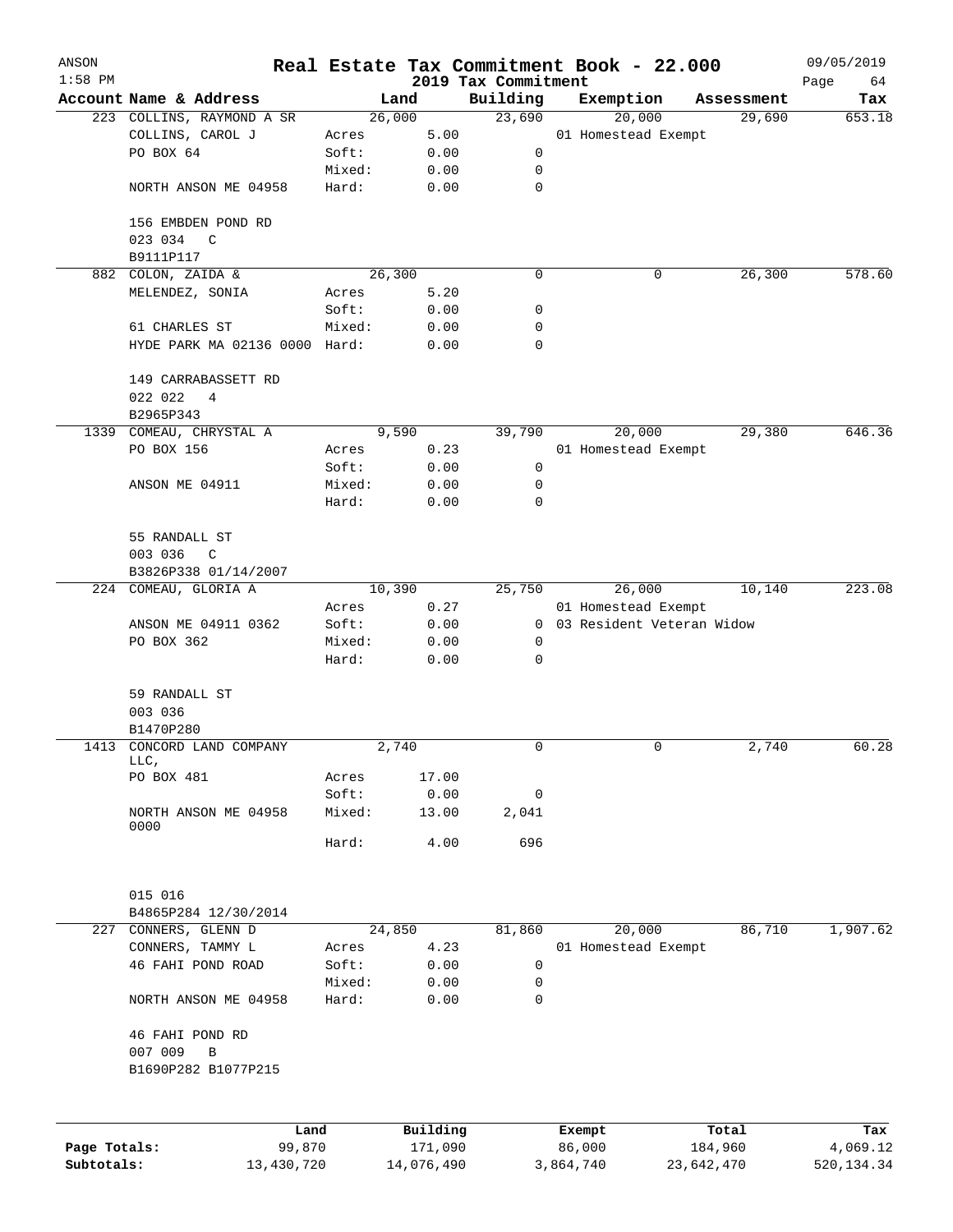| ANSON<br>$1:58$ PM |                                                 |                 |                 | 2019 Tax Commitment | Real Estate Tax Commitment Book - 22.000 |            | 09/05/2019<br>Page<br>65 |
|--------------------|-------------------------------------------------|-----------------|-----------------|---------------------|------------------------------------------|------------|--------------------------|
|                    | Account Name & Address                          |                 | Land            | Building            | Exemption                                | Assessment | Tax                      |
|                    | 1931 CONNOR, SEAN R                             | 22,250          |                 | 12,680              | 20,000                                   | 14,930     | 328.46                   |
|                    | 948 VALLEY RD                                   | Acres           | 2.50            |                     | 01 Homestead Exempt                      |            |                          |
|                    |                                                 | Soft:           | 0.00            | 0                   |                                          |            |                          |
|                    | ANSON ME 04911                                  | Mixed:          | 0.00            | 0                   |                                          |            |                          |
|                    |                                                 | Hard:           | 0.00            | $\mathbf 0$         |                                          |            |                          |
|                    | 948 VALLEY RD<br>020 017 B ON                   |                 |                 |                     |                                          |            |                          |
|                    | B4380P225 11/12/2010                            |                 |                 |                     |                                          |            |                          |
|                    | 632 CONNOR, WILLIAM J                           | 26, 150         |                 | 20,110              | 20,000                                   | 26,260     | 577.72                   |
|                    | 87 MOUNTAIN VIEW ROAD                           | Acres           | 5.10            |                     | 01 Homestead Exempt                      |            |                          |
|                    |                                                 | Soft:           | 0.00            | 0                   |                                          |            |                          |
|                    | ANSON ME 04911                                  | Mixed:          | 0.00            | 0                   |                                          |            |                          |
|                    |                                                 | Hard:           | 0.00            | $\mathbf 0$         |                                          |            |                          |
|                    |                                                 | B4981P057       |                 |                     |                                          |            |                          |
|                    | 87 MOUNTAIN VIEW RD<br>012 009 15               |                 |                 |                     |                                          |            |                          |
|                    | B4981P57 11/19/2015 B3942P283 12/10/2007        |                 |                 |                     |                                          |            |                          |
|                    | 230 CONTOIS, SHARON R                           |                 | 5,060           | 0                   | 0                                        | 5,060      | 111.32                   |
|                    | CONTOIS, THOMAS                                 | Acres           | 3.37            |                     |                                          |            |                          |
|                    |                                                 | Soft:           | 0.00            | 0                   |                                          |            |                          |
|                    | 200 BARRON ROAD                                 | Mixed:          | 0.00            | 0                   |                                          |            |                          |
|                    | EMBDEN ME 04958                                 | Hard:           | 0.00            | 0                   |                                          |            |                          |
|                    | 022 002<br>$\mathbf{1}$<br>B3450P172 02/25/2005 |                 |                 |                     |                                          |            |                          |
|                    | 1625 COOKINHAM, HARRY, III &<br>PAULA           | 26,000          |                 | 31,270              | 0                                        | 57,270     | 1,259.94                 |
|                    |                                                 | Acres           | 5.00            |                     |                                          |            |                          |
|                    | TIVERTON RI 02878 0000                          | Soft:           | 0.00            | 0                   |                                          |            |                          |
|                    | 898 CRANDALL RD                                 | Mixed:          | 0.00            | 0                   |                                          |            |                          |
|                    |                                                 | Hard:           | 0.00            | $\mathbf 0$         |                                          |            |                          |
|                    | 32 BROWN HILL RD<br>014 034<br>4                |                 |                 |                     |                                          |            |                          |
|                    | B3461P83 03/24/2005                             |                 |                 |                     |                                          |            |                          |
|                    |                                                 |                 |                 |                     |                                          |            |                          |
|                    | 231 COOLEY, GLYNES W                            | 15,490          |                 | 4,230               | 19,720                                   | 0          | 0.00                     |
|                    | 727 RIVER ROAD                                  | Acres           | 0.60            |                     | 01 Homestead Exempt                      |            |                          |
|                    |                                                 | Soft:           | 0.00            | 0                   |                                          |            |                          |
|                    | NORTH ANSON ME 04958                            | Mixed:<br>Hard: | 0.00<br>0.00    | 0<br>$\mathbf 0$    |                                          |            |                          |
|                    |                                                 |                 |                 |                     |                                          |            |                          |
|                    | 727 RIVER RD<br>017 003                         |                 |                 |                     |                                          |            |                          |
|                    | B579P454                                        |                 |                 |                     |                                          |            |                          |
|                    | 1694 CORNELIA, RAINBOW                          |                 | 35,070          | 13,380              | 0                                        | 48,450     | 1,065.90                 |
|                    | 3 CATHERDAL SQUARE APT Acres<br>9A              |                 | 97.00           |                     |                                          |            |                          |
|                    |                                                 | Soft:           | 0.00            | 0                   |                                          |            |                          |
|                    | BERLINGTON VT 05401                             | Mixed:<br>Hard: | 96.00<br>0.00   | 15,072<br>0         |                                          |            |                          |
|                    | 157 SPENCER RD<br>020 009                       | TREE GROWTH     |                 |                     |                                          |            |                          |
|                    |                                                 |                 |                 |                     |                                          |            |                          |
|                    | <b>Tond</b>                                     |                 | $P_{11}$ ilding |                     | $F$ vomnt                                | $T - 1$    | т.,                      |

|              | Land       | Building     | Exempt    | Total      | Tax        |
|--------------|------------|--------------|-----------|------------|------------|
| Page Totals: | 130.020    | 81,670       | 59,720    | 151,970    | 3, 343, 34 |
| Subtotals:   | 13,560,740 | 14, 158, 160 | 3,924,460 | 23,794,440 | 523,477.68 |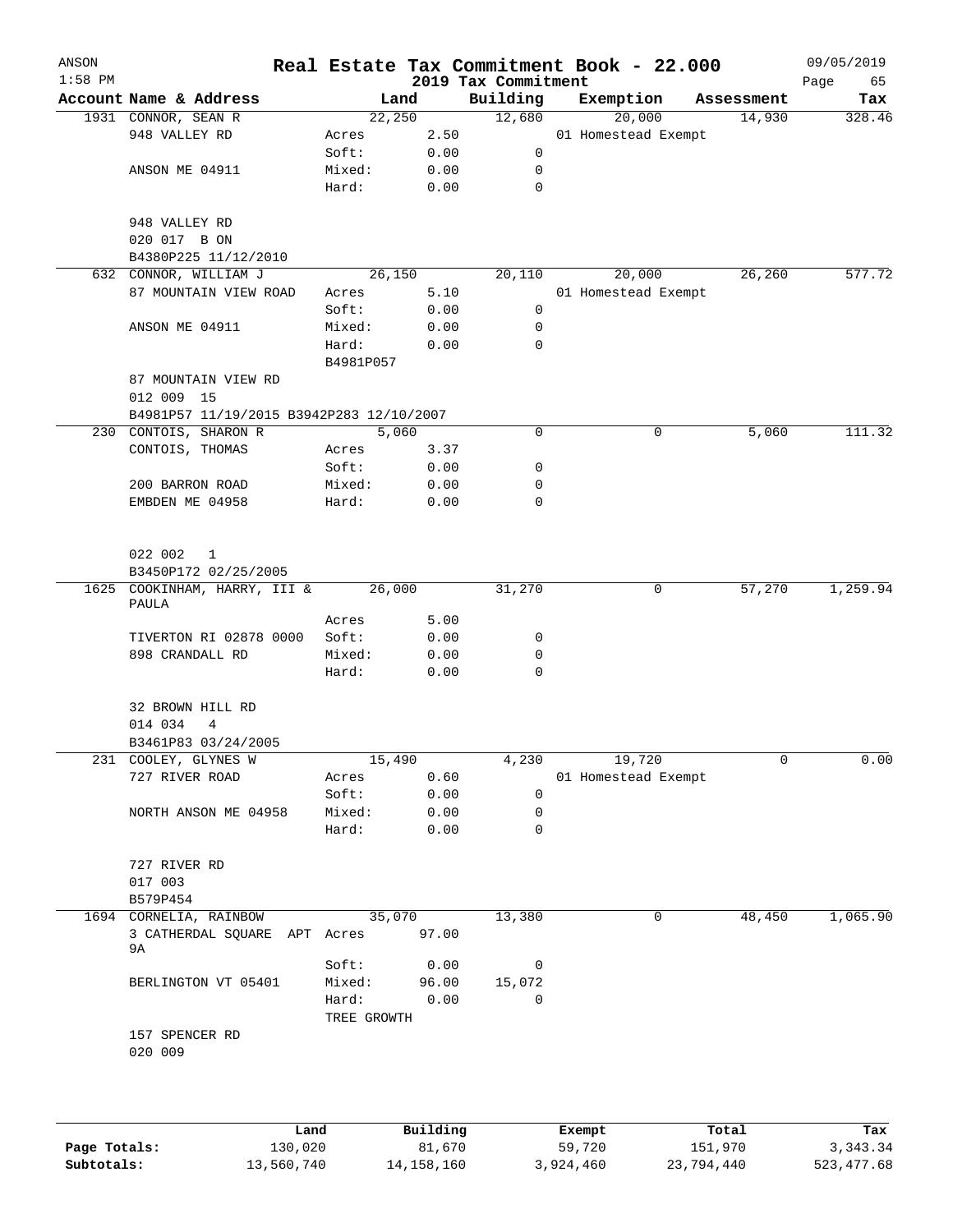| ANSON<br>$1:58$ PM |                                   |                 |              | 2019 Tax Commitment | Real Estate Tax Commitment Book - 22.000 |            | 09/05/2019<br>Page<br>66 |
|--------------------|-----------------------------------|-----------------|--------------|---------------------|------------------------------------------|------------|--------------------------|
|                    | Account Name & Address            |                 | Land         | Building            | Exemption                                | Assessment | Tax                      |
|                    | 1649 CORNELL, STEPHEN &           |                 | 8,740        | $\mathbf 0$         | $\Omega$                                 | 8,740      | 192.28                   |
|                    | KRAUSE, KAREN D                   | Acres           | 11.28        |                     |                                          |            |                          |
|                    | 205 GREENLEAF RD                  | Soft:           | 0.00         | 0                   |                                          |            |                          |
|                    |                                   | Mixed:          | 0.00         | 0                   |                                          |            |                          |
|                    | ANSON ME 04911 0000               | Hard:           | 0.00         | $\mathbf 0$         |                                          |            |                          |
|                    | 013 023<br>2                      |                 |              |                     |                                          |            |                          |
|                    | B3291P215 04/09/2004              |                 |              |                     |                                          |            |                          |
| 480                | CORNELL, STEPHEN T &              |                 | 36,310       | 20,440              | 20,000                                   | 36,750     | 808.50                   |
|                    | KRAUSE, KAREN D                   | Acres           | 14.81        |                     | 01 Homestead Exempt                      |            |                          |
|                    |                                   | Soft:           | 0.00         | 0                   |                                          |            |                          |
|                    | 205 GREENLEAF RD                  | Mixed:          | 0.00         | 0                   |                                          |            |                          |
|                    | ANSON ME 04911 0000               | Hard:           | 0.00         | $\mathbf 0$         |                                          |            |                          |
|                    | 205 GREENLEAF RD                  |                 |              |                     |                                          |            |                          |
|                    | 013 023<br>3                      |                 |              |                     |                                          |            |                          |
|                    | B2819P122                         |                 |              |                     |                                          |            |                          |
|                    | 220 CORRIGAN, JEFRY B             |                 | 15,490       | 25,870              | 0                                        | 41,360     | 909.92                   |
|                    | 16 MANSON STREET                  | Acres           | 0.60         |                     |                                          |            |                          |
|                    |                                   | Soft:           | 0.00         | 0                   |                                          |            |                          |
|                    | SWAMPSCOTT MA 01907               | Mixed:          | 0.00         | 0                   |                                          |            |                          |
|                    |                                   | Hard:           | 0.00         | $\mathbf 0$         |                                          |            |                          |
|                    | 503 CAMPGROUND RD                 |                 |              |                     |                                          |            |                          |
|                    | 018 012<br>B                      |                 |              |                     |                                          |            |                          |
|                    | B5235P352 12/01/2017              |                 |              |                     |                                          |            |                          |
|                    | 489 CORSON, GREGORY G             |                 | 13,860       | 23,790              | 0                                        | 37,650     | 828.30                   |
|                    | 116 CAMPGROUND ROAD               | Acres           | 0.48         |                     |                                          |            |                          |
|                    |                                   | Soft:           | 0.00         | 0                   |                                          |            |                          |
|                    | NORTH ANSON ME 04958              | Mixed:          | 0.00         | 0                   |                                          |            |                          |
|                    |                                   | Hard:           | 0.00         | $\mathbf 0$         |                                          |            |                          |
|                    | 108 CAMPGROUND RD                 |                 |              |                     |                                          |            |                          |
|                    | 015 036<br>7 <sub>1</sub>         |                 |              |                     |                                          |            |                          |
|                    | B3819P299 03/07/2007              |                 |              |                     |                                          |            |                          |
|                    | 507 CORSON, GREGORY G             |                 | 20,000       | 82,240              | 20,000                                   | 82,240     | 1,809.28                 |
|                    | 116 CAMPGROUND ROAD               | Acres           | 1.00         |                     | 01 Homestead Exempt                      |            |                          |
|                    |                                   | Soft:           | 0.00         | 0                   |                                          |            |                          |
|                    | NORTH ANSON ME 04958              | Mixed:<br>Hard: | 0.00<br>0.00 | 0<br>0              |                                          |            |                          |
|                    |                                   |                 |              |                     |                                          |            |                          |
|                    | 116 CAMPGROUND RD<br>015 036<br>9 |                 |              |                     |                                          |            |                          |
|                    | 548 CORSON, GREGORY G             |                 | 10,390       | 44,830              | 0                                        | 55,220     | 1,214.84                 |
|                    | 116 CAMPGROUND ROAD               | Acres           | 0.27         |                     |                                          |            |                          |
|                    |                                   | Soft:           | 0.00         | 0                   |                                          |            |                          |
|                    | NORTH ANSON ME 04958              | Mixed:          | 0.00         | 0                   |                                          |            |                          |
|                    |                                   | Hard:           | 0.00         | 0                   |                                          |            |                          |
|                    | 87 MAIN ST                        |                 |              |                     |                                          |            |                          |
|                    | 001 045                           |                 |              |                     |                                          |            |                          |
|                    | B2294P83                          |                 |              |                     |                                          |            |                          |
|                    |                                   |                 |              |                     |                                          |            |                          |
|                    |                                   |                 |              |                     |                                          |            |                          |

|              | Land       | Building     | Exempt    | Total      | Tax        |
|--------------|------------|--------------|-----------|------------|------------|
| Page Totals: | 104,790    | 197,170      | 40,000    | 261,960    | 5,763.12   |
| Subtotals:   | 13,665,530 | 14, 355, 330 | 3,964,460 | 24,056,400 | 529,240.80 |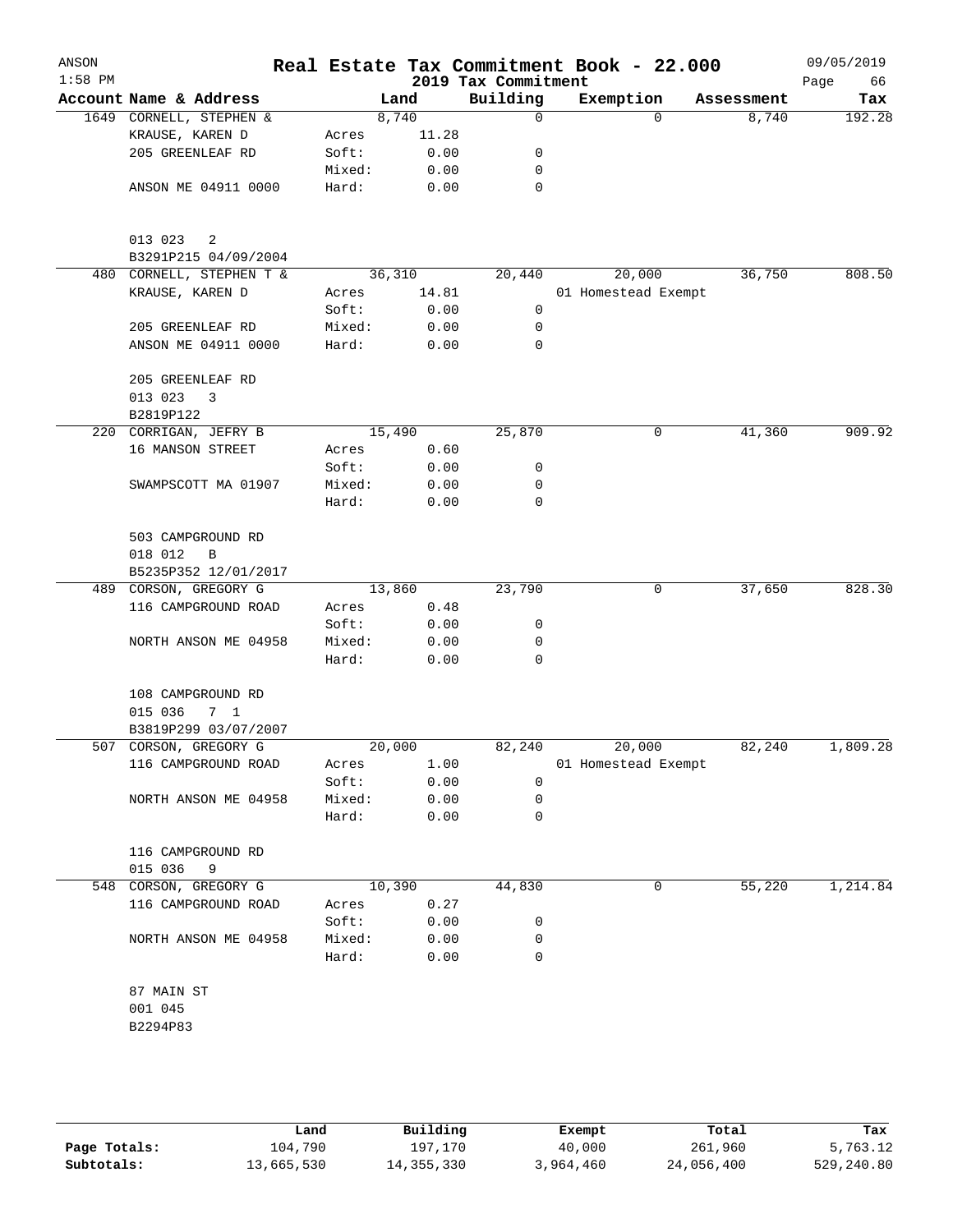| ANSON<br>$1:58$ PM |                                           |            |          | 2019 Tax Commitment | Real Estate Tax Commitment Book - 22.000 |            | 09/05/2019<br>67<br>Page |
|--------------------|-------------------------------------------|------------|----------|---------------------|------------------------------------------|------------|--------------------------|
|                    | Account Name & Address                    |            | Land     | Building            | Exemption                                | Assessment | Tax                      |
|                    | 236 CORSON, MARIE S                       |            | 14,070   | 89,640              | $\Omega$                                 | 103,710    | 2,281.62                 |
|                    | PO BOX 322                                | Acres      | 0.22     |                     |                                          |            |                          |
|                    |                                           | Soft:      | 0.00     | 0                   |                                          |            |                          |
|                    | ANSON ME 04911                            | Mixed:     | 0.00     | 0                   |                                          |            |                          |
|                    |                                           | Hard:      | 0.00     | 0                   |                                          |            |                          |
|                    | 7 CHURCH ST                               |            |          |                     |                                          |            |                          |
|                    | 001 079                                   |            |          |                     |                                          |            |                          |
|                    | B1672P46                                  |            |          |                     |                                          |            |                          |
|                    | 233 CORSON, ROBIN, & DENNIS               |            | 6,000    | 33,320              | 0                                        | 39, 320    | 865.04                   |
|                    | MCNALLY, DANIELLE L                       | Acres      | 0.09     |                     |                                          |            |                          |
|                    |                                           | Soft:      | 0.00     | 0                   |                                          |            |                          |
|                    | PO BOX 284                                | Mixed:     | 0.00     | 0                   |                                          |            |                          |
|                    | KENDUSKEAG ME 04450<br>0000               | Hard:      | 0.00     | 0                   |                                          |            |                          |
|                    |                                           | B5251P0232 | JТ       |                     |                                          |            |                          |
|                    | 4 COURT ST                                |            |          |                     |                                          |            |                          |
|                    | 006 028                                   |            |          |                     |                                          |            |                          |
|                    | B5251P232 01/31/2018 B3731P217 08/24/2006 |            |          |                     |                                          |            |                          |
|                    | 334 COSTELLO, MYLES                       |            | 13,570   | 52,000              | 0                                        | 65,570     | 1,442.54                 |
|                    | 208 LAWRENCE STREET                       | Acres      | 0.46     |                     |                                          |            |                          |
|                    |                                           | Soft:      | 0.00     | 0                   |                                          |            |                          |
|                    | HAVERILL MA 01830                         | Mixed:     | 0.00     | 0                   |                                          |            |                          |
|                    |                                           | Hard:      | 0.00     | 0                   |                                          |            |                          |
|                    | 45 ELM ST                                 |            |          |                     |                                          |            |                          |
|                    | 006 042                                   |            |          |                     |                                          |            |                          |
|                    | B5275P1 04/30/2018                        |            |          |                     |                                          |            |                          |
|                    | 232 COULTHARD, BRIANE                     |            | 36,000   | 0                   | 0                                        | 36,000     | 792.00                   |
|                    | COULTHARD, JUDITH E                       | Acres      | 27.00    |                     |                                          |            |                          |
|                    |                                           | Soft:      | 0.00     | 0                   |                                          |            |                          |
|                    | PO BOX 366                                | Mixed:     | 0.00     | 0                   |                                          |            |                          |
|                    | BUCKFIELD ME 04220 0366 Hard:             |            | 0.00     | 0                   |                                          |            |                          |
|                    | 024 026<br>D                              |            |          |                     |                                          |            |                          |
|                    | B613P403                                  |            |          |                     |                                          |            |                          |
|                    | 796 COURTNEY, AMOS R                      |            | 16,000   | 55,220              | 20,000                                   | 51,220     | 1,126.84                 |
|                    | PO BOX 353 64 UNION<br><b>STREET</b>      | Acres      | 0.64     |                     | 01 Homestead Exempt                      |            |                          |
|                    |                                           | Soft:      | 0.00     | 0                   |                                          |            |                          |
|                    | MADISON ME 04950                          | Mixed:     | 0.00     | 0                   |                                          |            |                          |
|                    |                                           | Hard:      | 0.00     | 0                   |                                          |            |                          |
|                    | 64 UNION ST                               |            |          |                     |                                          |            |                          |
|                    | 005 004                                   |            |          |                     |                                          |            |                          |
|                    | B3589P204 11/10/2005                      |            |          |                     |                                          |            |                          |
|                    | 1172 COURTNEY, THOMAS J VIII              |            | 8,490    | 46,090              | 0                                        | 54,580     | 1,200.76                 |
|                    |                                           | Acres      | 0.18     |                     |                                          |            |                          |
|                    | ANSON ME 04911 0000                       | Soft:      | 0.00     | 0                   |                                          |            |                          |
|                    | PO BOX 117                                | Mixed:     | 0.00     | 0                   |                                          |            |                          |
|                    |                                           | Hard:      | 0.00     | 0                   |                                          |            |                          |
|                    | 3 HILLTOP RD                              |            |          |                     |                                          |            |                          |
|                    | 003 018                                   |            |          |                     |                                          |            |                          |
|                    | B4199P133 10/05/2009                      |            |          |                     |                                          |            |                          |
|                    |                                           |            |          |                     |                                          |            |                          |
|                    | Land                                      |            | Building |                     | Exempt                                   | Total      | Tax                      |
| Page Totals:       | 94,130                                    |            | 276,270  |                     | 20,000                                   | 350,400    | 7,708.80                 |

**Subtotals:** 13,759,660 14,631,600 3,984,460 24,406,800 536,949.60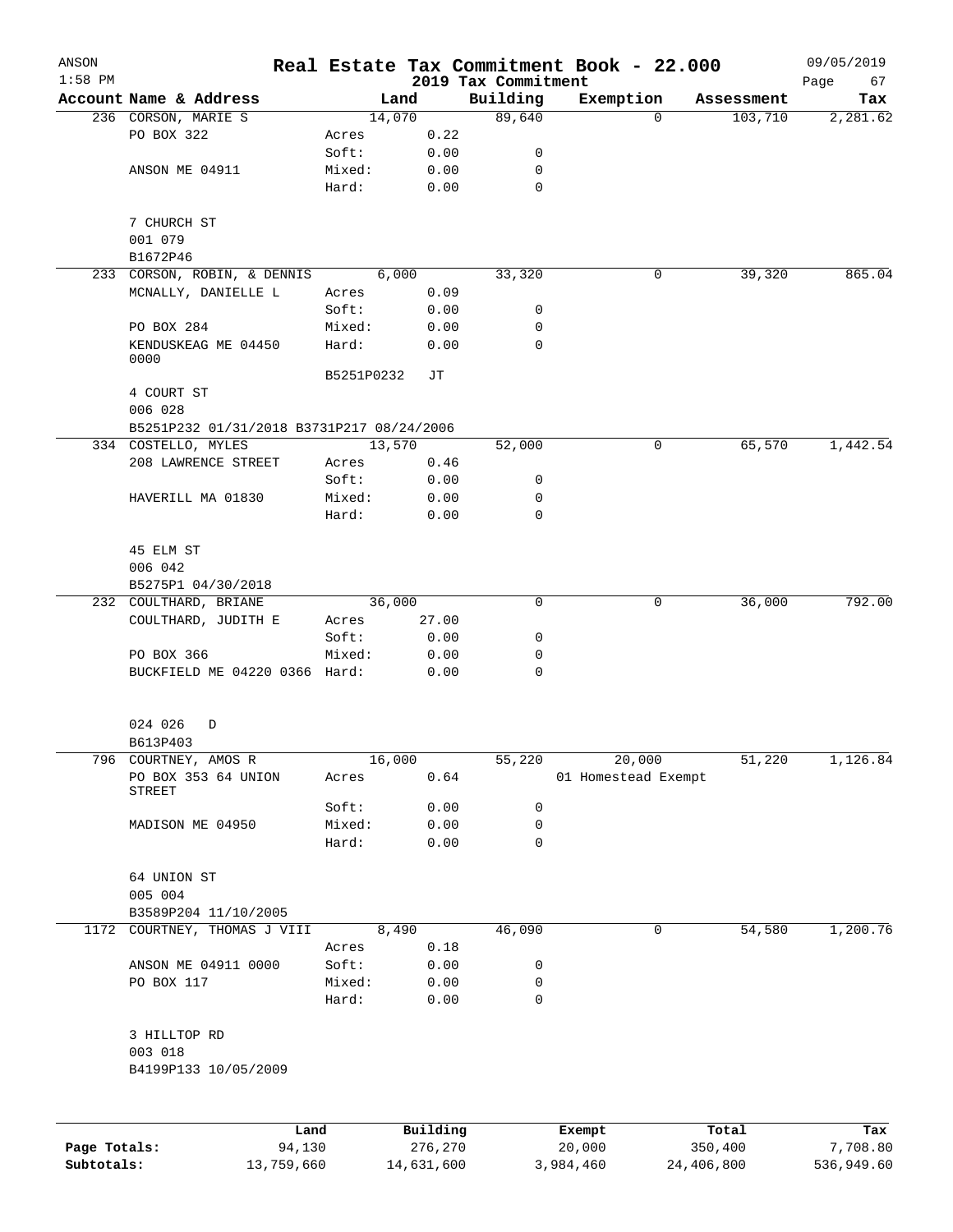| ANSON     |                                      |        |       |                     | Real Estate Tax Commitment Book - 22.000 |             |            | 09/05/2019 |
|-----------|--------------------------------------|--------|-------|---------------------|------------------------------------------|-------------|------------|------------|
| $1:58$ PM |                                      |        |       | 2019 Tax Commitment |                                          |             |            | 68<br>Page |
|           | Account Name & Address               |        | Land  | Building            | Exemption                                |             | Assessment | Tax        |
|           | 241 COURTNEY, THOMAS VII             | 32,940 |       | 25,580              | 20,000                                   |             | 38,520     | 847.44     |
|           | 242 PEASE HILL ROAD                  | Acres  | 11.44 |                     | 01 Homestead Exempt                      |             |            |            |
|           |                                      | Soft:  | 0.00  | $\mathbf 0$         |                                          |             |            |            |
|           | ANSON ME 04911                       | Mixed: | 0.00  | 0                   |                                          |             |            |            |
|           |                                      | Hard:  | 0.00  | $\mathbf 0$         |                                          |             |            |            |
|           | 242 PEASE HILL RD                    |        |       |                     |                                          |             |            |            |
|           | 011 042<br>$\mathbf{1}$              |        |       |                     |                                          |             |            |            |
|           | B1247P109                            |        |       |                     |                                          |             |            |            |
|           | 1008 COUSINEAU WOOD                  | 60,000 |       | 840,250             |                                          | 0           | 900,250    | 19,805.50  |
|           | PRODUCTS, LLC                        |        |       |                     |                                          |             |            |            |
|           | PO BOX 58                            | Acres  | 34.00 |                     |                                          |             |            |            |
|           |                                      | Soft:  | 0.00  | 0                   |                                          |             |            |            |
|           | NORTH ANSON ME 04958<br>0058         | Mixed: | 0.00  | 0                   |                                          |             |            |            |
|           |                                      | Hard:  | 0.00  | $\mathbf 0$         |                                          |             |            |            |
|           | 3 VALLEY RD                          |        |       |                     |                                          |             |            |            |
|           | 008 015                              |        |       |                     |                                          |             |            |            |
|           | B2875P197                            |        |       |                     |                                          |             |            |            |
|           | 1009 COUSINEAU WOOD                  | 14,370 |       | $\mathbf 0$         |                                          | $\mathbf 0$ | 14,370     | 316.14     |
|           | PRODUCTS, LLC                        |        |       |                     |                                          |             |            |            |
|           | PO BOX 58                            | Acres  | 2.58  |                     |                                          |             |            |            |
|           |                                      | Soft:  | 0.00  | 0                   |                                          |             |            |            |
|           | NORTH ANSON ME 04958<br>0058         | Mixed: | 0.00  | 0                   |                                          |             |            |            |
|           |                                      | Hard:  | 0.00  | $\mathbf 0$         |                                          |             |            |            |
|           | 008 005 A                            |        |       |                     |                                          |             |            |            |
|           | B2875P197                            |        |       |                     |                                          |             |            |            |
|           | 1010 COUSINEAU WOOD<br>PRODUCTS, LLC | 11,000 |       | 0                   |                                          | 0           | 11,000     | 242.00     |
|           | PO BOX 58                            | Acres  | 22.00 |                     |                                          |             |            |            |
|           |                                      | Soft:  | 0.00  | 0                   |                                          |             |            |            |
|           | NORTH ANSON ME 04958                 | Mixed: | 0.00  | 0                   |                                          |             |            |            |
|           | 0058                                 |        |       |                     |                                          |             |            |            |
|           |                                      | Hard:  | 0.00  | 0                   |                                          |             |            |            |
|           | 018 026                              |        |       |                     |                                          |             |            |            |
|           | B2875P197                            |        |       |                     |                                          |             |            |            |
| 1011      | COUSINEAU WOOD                       | 4,500  |       | $\mathbf 0$         |                                          | 0           | 4,500      | 99.00      |
|           | PRODUCTS, LLC                        |        |       |                     |                                          |             |            |            |
|           | PO BOX 58                            | Acres  | 3.00  |                     |                                          |             |            |            |
|           |                                      | Soft:  | 0.00  | 0                   |                                          |             |            |            |
|           | NORTH ANSON ME 04958<br>0058         | Mixed: | 0.00  | 0                   |                                          |             |            |            |
|           |                                      | Hard:  | 0.00  | 0                   |                                          |             |            |            |
|           |                                      |        |       |                     |                                          |             |            |            |
|           | 008 016                              |        |       |                     |                                          |             |            |            |
|           | B2875P197                            |        |       |                     |                                          |             |            |            |

|              | Land       | Building   | Exempt    | Total      | Tax        |
|--------------|------------|------------|-----------|------------|------------|
| Page Totals: | 122,810    | 865,830    | 20,000    | 968,640    | 21,310.08  |
| Subtotals:   | 13,882,470 | 15,497,430 | 4,004,460 | 25,375,440 | 558,259.68 |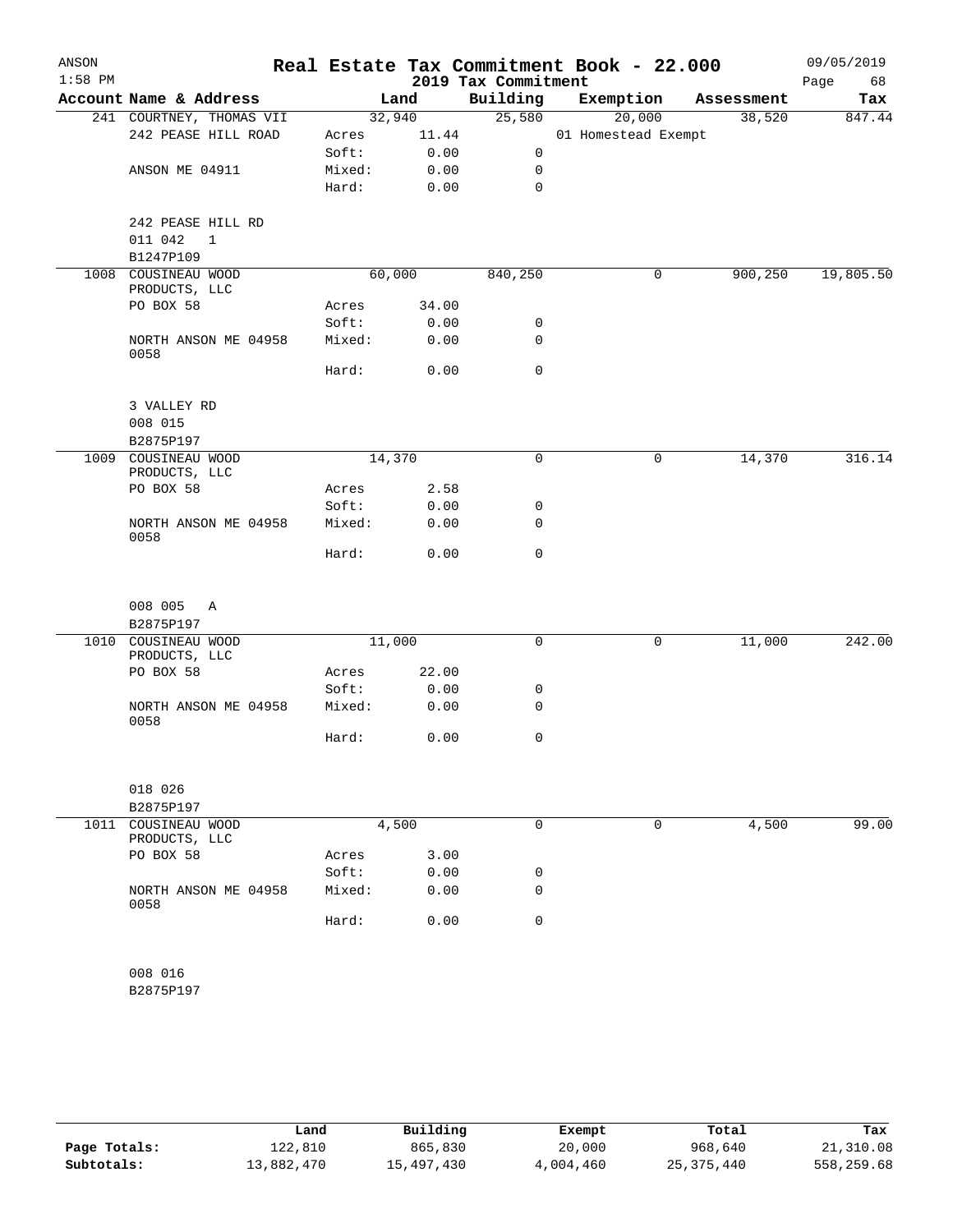| ANSON<br>$1:58$ PM |                                                            |                 |              | 2019 Tax Commitment | Real Estate Tax Commitment Book - 22.000 |            | 09/05/2019<br>Page<br>69 |
|--------------------|------------------------------------------------------------|-----------------|--------------|---------------------|------------------------------------------|------------|--------------------------|
|                    | Account Name & Address                                     |                 | Land         | Building            | Exemption                                | Assessment | Tax                      |
|                    | 1953 COUTU, MICHAEL L                                      | 18,140          |              | 0                   | $\Omega$                                 | 18,140     | 399.08                   |
|                    |                                                            | Acres           | 5.09         |                     |                                          |            |                          |
|                    | HARRISVILLE RI 02830                                       | Soft:           | 0.00         | 0                   |                                          |            |                          |
|                    | 620 COLWELL RD                                             | Mixed:          | 0.00         | 0                   |                                          |            |                          |
|                    |                                                            | Hard:           | 0.00         | $\mathbf 0$         |                                          |            |                          |
|                    | 653 HOLLIN WAITE HILL<br>020 015 3<br>B3629P225 02/03/2006 |                 |              |                     |                                          |            |                          |
|                    | 1954 COUTU, MICHAEL L                                      | 18,090          |              | $\mathbf 0$         | 0                                        | 18,090     | 397.98                   |
|                    |                                                            | Acres           | 5.06         |                     |                                          |            |                          |
|                    | HARRISVILLE RI 02830                                       | Soft:           | 0.00         | 0                   |                                          |            |                          |
|                    | 620 COLWELL RD                                             | Mixed:          | 0.00         | 0                   |                                          |            |                          |
|                    |                                                            | Hard:           | 0.00         | 0                   |                                          |            |                          |
|                    | 651 HOLLIN WAITE HILL<br>020 015 4                         |                 |              |                     |                                          |            |                          |
|                    | B3629P225 02/03/2006<br>1955 COUTU, MICHAEL L              | 17,370          |              | 0                   | 0                                        | 17,370     | 382.14                   |
|                    |                                                            | Acres           | 4.58         |                     |                                          |            |                          |
|                    | HARRISVILLE RI 02830                                       | Soft:           | 0.00         | 0                   |                                          |            |                          |
|                    | 620 COLWELL RD                                             | Mixed:          | 0.00         | 0                   |                                          |            |                          |
|                    |                                                            | Hard:           | 0.00         | 0                   |                                          |            |                          |
|                    |                                                            |                 |              |                     |                                          |            |                          |
|                    | 637 HOLLIN WAITE HILL<br>020 015 5                         |                 |              |                     |                                          |            |                          |
|                    | B3629P225 02/03/2006                                       |                 |              |                     |                                          |            |                          |
|                    | 381 COWAN, MARC E                                          | 22,840          |              | 74,940              | 0                                        | 97,780     | 2,151.16                 |
|                    | COWAN, TRACY M                                             | Acres           | 2.89         |                     |                                          |            |                          |
|                    | 46 PARKWOODS DRIVE                                         | Soft:           | 0.00         | 0                   |                                          |            |                          |
|                    | ANSON ME 04911                                             | Mixed:<br>Hard: | 0.00<br>0.00 | 0<br>0              |                                          |            |                          |
|                    |                                                            |                 |              |                     |                                          |            |                          |
|                    | 46 PARKWOODS DR                                            |                 |              |                     |                                          |            |                          |
|                    | 010 007<br>4                                               |                 |              |                     |                                          |            |                          |
|                    | B4532P176 05/31/2012                                       |                 |              |                     |                                          |            |                          |
|                    | 1730 COWETTE, SALLY                                        |                 | 0            | 25,240              | 20,000                                   | 5,240      | 115.28                   |
|                    | NORTH ANSON ME 04958<br>382 RIVER ROAD LOT #1              |                 |              |                     | 01 Homestead Exempt                      |            |                          |
|                    |                                                            | 1991 FAIRMONT   |              |                     |                                          |            |                          |
|                    | 016 005<br>Α<br>ON                                         |                 |              |                     |                                          |            |                          |
| 245                | COYLE, LORETTA M                                           | 17,600          |              | 0                   | 0                                        | 17,600     | 387.20                   |
|                    |                                                            | Acres           | 10.50        |                     |                                          |            |                          |
|                    | NORWOOD MA 02062 0000                                      | Soft:           | 0.00         | 0                   |                                          |            |                          |
|                    | 460 WASHINGTON ST                                          | Mixed:          | 0.00         | 0                   |                                          |            |                          |
|                    |                                                            | Hard:           | 0.00         | 0                   |                                          |            |                          |
|                    | 018 021<br>В<br>B2922P150                                  |                 |              |                     |                                          |            |                          |

|              | Land       | Building   | Exempt    | Total      | Tax        |
|--------------|------------|------------|-----------|------------|------------|
| Page Totals: | 94,040     | 100,180    | 20,000    | 174,220    | 3,832.84   |
| Subtotals:   | 13,976,510 | 15,597,610 | 4,024,460 | 25,549,660 | 562,092.52 |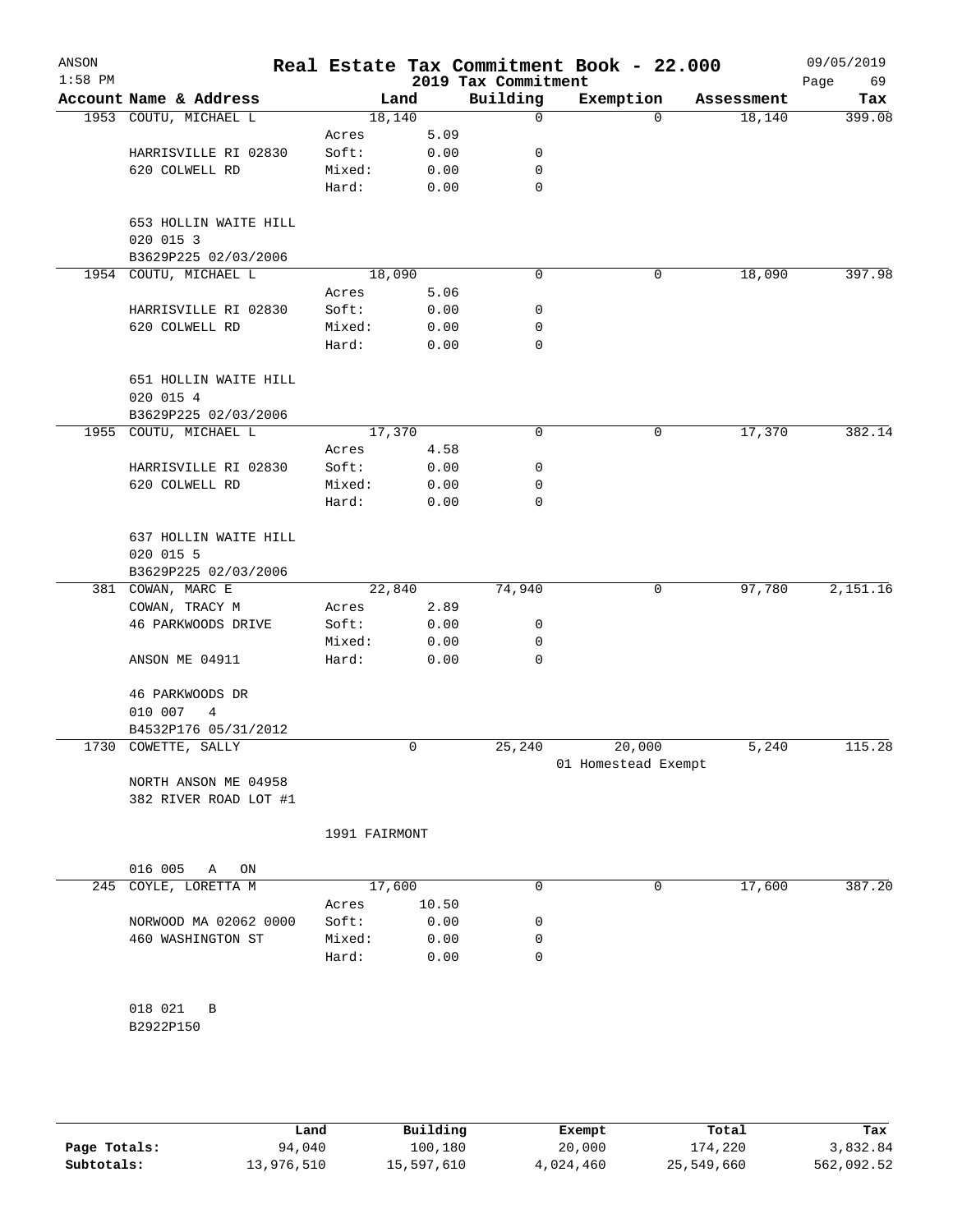| ANSON<br>$1:58$ PM |                                                                   |                 |                        |                                 | Real Estate Tax Commitment Book - 22.000 |            | 09/05/2019        |
|--------------------|-------------------------------------------------------------------|-----------------|------------------------|---------------------------------|------------------------------------------|------------|-------------------|
|                    | Account Name & Address                                            |                 | Land                   | 2019 Tax Commitment<br>Building | Exemption                                | Assessment | Page<br>70<br>Tax |
|                    | 246 CRAFFEY, MICHAEL &                                            |                 | 37,200                 | 0                               | $\Omega$                                 | 37,200     | 818.40            |
|                    | SPARROW, LAVINIA G                                                | Acres           | 26.40                  |                                 |                                          |            |                   |
|                    |                                                                   | Soft:           | 0.00                   | 0                               |                                          |            |                   |
|                    | PO BOX 308                                                        | Mixed:          | 0.00                   | $\mathbf 0$                     |                                          |            |                   |
|                    | SOUTH CHATHAM MA 02659<br>0308                                    | Hard:           | 0.00                   | $\mathbf 0$                     |                                          |            |                   |
|                    | VALLEY RD                                                         |                 |                        |                                 |                                          |            |                   |
|                    | 020 022                                                           |                 |                        |                                 |                                          |            |                   |
|                    | B3203P138                                                         |                 |                        |                                 |                                          |            |                   |
|                    | 234 CRAWFORD, JOSHUA D                                            |                 | 6,000                  | 10,730                          | 0                                        | 16,730     | 368.06            |
|                    | 830 RIVER ROAD                                                    | Acres           | 0.09                   |                                 |                                          |            |                   |
|                    |                                                                   | Soft:           | 0.00                   | 0                               |                                          |            |                   |
|                    | NORTH ANSON ME 04958                                              | Mixed:          | 0.00                   | $\mathbf 0$                     |                                          |            |                   |
|                    |                                                                   | Hard:           | 0.00                   | 0                               |                                          |            |                   |
|                    | 830 RIVER RD                                                      |                 |                        |                                 |                                          |            |                   |
|                    | 018 005<br>$\mathsf{C}$                                           |                 |                        |                                 |                                          |            |                   |
|                    | B5331P334 09/20/2018                                              |                 |                        |                                 |                                          |            |                   |
|                    | 247 CRAWFORD, WILLIAM JR                                          |                 | 15,360                 | 29,230                          | 20,000                                   | 24,590     | 540.98            |
|                    | CRAWFORD, VICKI L                                                 | Acres           | 0.59                   |                                 | 01 Homestead Exempt                      |            |                   |
|                    | 41 EMBDEN POND ROAD                                               | Soft:           | 0.00                   | 0                               |                                          |            |                   |
|                    |                                                                   | Mixed:          | 0.00                   | 0<br>$\mathbf 0$                |                                          |            |                   |
|                    | NORTH ANSON ME 04958                                              | Hard:           | 0.00                   |                                 |                                          |            |                   |
|                    | 41 EMBDEN POND RD                                                 |                 |                        |                                 |                                          |            |                   |
|                    | 009 019                                                           |                 |                        |                                 |                                          |            |                   |
|                    | B956P332                                                          |                 |                        |                                 |                                          |            |                   |
|                    | 384 CROCKER, CROCKER A                                            |                 | 8,650                  | 0                               | 0                                        | 8,650      | 190.30            |
|                    | IRELAND, TENA M                                                   | Acres           | 0.52                   |                                 |                                          |            |                   |
|                    | 43 HILL TOP ROAD                                                  | Soft:           | 0.00                   | 0                               |                                          |            |                   |
|                    | ANSON ME 04911 3358                                               | Mixed:<br>Hard: | 0.00<br>0.00           | 0<br>0                          |                                          |            |                   |
|                    |                                                                   |                 | B5249P0190 LIFE ESTATE |                                 |                                          |            |                   |
|                    | 41 HILLTOP RD                                                     |                 |                        |                                 |                                          |            |                   |
|                    | 003 014                                                           |                 |                        |                                 |                                          |            |                   |
|                    | B5249P190 01/30/2018 B5231P257 11/30/2017                         |                 |                        |                                 |                                          |            |                   |
| 250                | CROCKER, ROBIN A                                                  |                 | 22,700                 | 38,500                          | 0                                        | 61,200     | 1,346.40          |
|                    | IRELAND, TENA M                                                   | Acres           | 2.80                   |                                 |                                          |            |                   |
|                    | PO BOX 162                                                        | Soft:           | 0.00                   | 0                               |                                          |            |                   |
|                    |                                                                   | Mixed:          | 0.00                   | 0                               |                                          |            |                   |
|                    | ANSON ME 04911 3358                                               | Hard:           | 0.00                   | $\Omega$                        |                                          |            |                   |
|                    |                                                                   | B5196P0293      |                        |                                 |                                          |            |                   |
|                    | 43 HILLTOP RD                                                     |                 |                        |                                 |                                          |            |                   |
|                    | 003 013                                                           |                 |                        |                                 |                                          |            |                   |
|                    | B5196P293 08/23/2017 B3326P196 06/16/2004 B1516P251<br>05/03/1989 |                 |                        |                                 |                                          |            |                   |
|                    | 1012 CROMPTON, JOHN J                                             |                 | 20,000                 | 39,440                          | 0                                        | 59,440     | 1,307.68          |
|                    | CROMPTON, BRENDA L                                                | Acres           | 1.00                   |                                 |                                          |            |                   |
|                    |                                                                   | Soft:           | 0.00                   | 0                               |                                          |            |                   |
|                    | 11 DOUGLAS CIRCLE                                                 | Mixed:          | 0.00                   | 0                               |                                          |            |                   |
|                    | GREENVILLE RI 02828                                               | Hard:           | 0.00                   | $\mathbf 0$                     |                                          |            |                   |
|                    | 010 034<br>B                                                      |                 |                        |                                 |                                          |            |                   |
|                    | B3431P186 01/05/2005                                              |                 |                        |                                 |                                          |            |                   |
|                    |                                                                   |                 |                        |                                 |                                          |            |                   |
|                    |                                                                   | Land            | Building               |                                 | Exempt                                   | Total      | Tax               |

|              | Land       | Building   | Exempt    | Total      | Tax        |
|--------------|------------|------------|-----------|------------|------------|
| Page Totals: | 109,910    | 117,900    | 20,000    | 207,810    | 4,571.82   |
| Subtotals:   | 14,086,420 | 15,715,510 | 4,044,460 | 25,757,470 | 566,664.34 |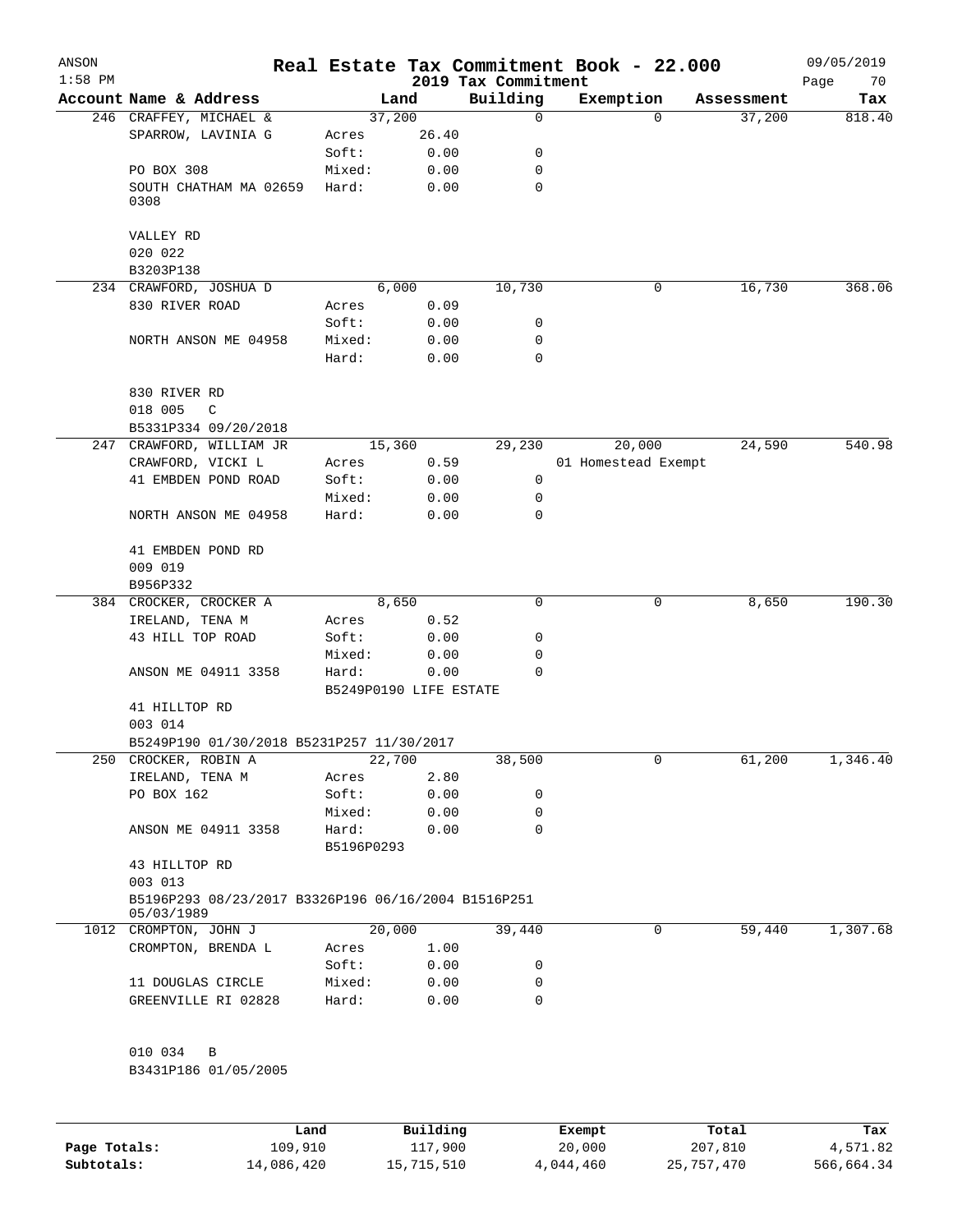| ANSON<br>$1:58$ PM |                                                                   |                 |              |                                 | Real Estate Tax Commitment Book - 22.000 |            | 09/05/2019        |
|--------------------|-------------------------------------------------------------------|-----------------|--------------|---------------------------------|------------------------------------------|------------|-------------------|
|                    | Account Name & Address                                            |                 | Land         | 2019 Tax Commitment<br>Building | Exemption                                | Assessment | Page<br>71<br>Tax |
|                    | 950 CROSBY, RONALD                                                |                 | 20,000       | 25,160                          | 20,000                                   | 25,160     | 553.52            |
|                    |                                                                   | Acres           | 1.00         |                                 | 01 Homestead Exempt                      |            |                   |
|                    | ANSON ME 04911                                                    | Soft:           | 0.00         | 0                               |                                          |            |                   |
|                    | 1153 VALLEY ROAD                                                  | Mixed:          | 0.00         | 0                               |                                          |            |                   |
|                    |                                                                   | Hard:           | 0.00         | 0                               |                                          |            |                   |
|                    | 1153 VALLEY RD                                                    |                 |              |                                 |                                          |            |                   |
|                    | 020 026<br>B                                                      |                 |              |                                 |                                          |            |                   |
|                    | B4527P254 05/04/2012                                              |                 |              |                                 |                                          |            |                   |
|                    | 511 CROTEAU, CHERYL A                                             |                 | 9,380        | 72,790                          | 20,000                                   | 62,170     | 1,367.74          |
|                    |                                                                   | Acres<br>Soft:  | 0.22         | 0                               | 01 Homestead Exempt                      |            |                   |
|                    | ANSON ME 04911 0547<br>PO BOX 547                                 | Mixed:          | 0.00<br>0.00 | 0                               |                                          |            |                   |
|                    |                                                                   | Hard:           | 0.00         | $\mathbf 0$                     |                                          |            |                   |
|                    | 18 HIGHLAND AVE                                                   |                 |              |                                 |                                          |            |                   |
|                    | 003 041                                                           |                 |              |                                 |                                          |            |                   |
|                    | B2493P215                                                         |                 |              |                                 |                                          |            |                   |
|                    | 251 CROWE, KENNETH M                                              |                 | 60,630       | 10,960                          | 0                                        | 71,590     | 1,574.98          |
|                    |                                                                   | Acres           | 57.26        |                                 |                                          |            |                   |
|                    | HUDSON NH 03051 3433                                              | Soft:           | 0.00         | 0                               |                                          |            |                   |
|                    | 19 CHAGNON LN                                                     | Mixed:          | 0.00         | 0                               |                                          |            |                   |
|                    |                                                                   | Hard:           | 0.00         | $\mathbf 0$                     |                                          |            |                   |
|                    |                                                                   |                 |              |                                 |                                          |            |                   |
|                    | 165 FOUR MILE SQUARE RD                                           |                 |              |                                 |                                          |            |                   |
|                    | 021 008                                                           |                 |              |                                 |                                          |            |                   |
|                    | B5060P156 08/10/2016 B1415P343 03/11/1988<br>254 CROWE, WILLIAM L |                 |              | 0                               |                                          |            | 596.42            |
|                    |                                                                   |                 | 27,110       |                                 | 0                                        | 27,110     |                   |
|                    |                                                                   | Acres           | 33.72        |                                 |                                          |            |                   |
|                    | HUDSON NH 03051 3433                                              | Soft:           | 0.00         | 0                               |                                          |            |                   |
|                    | 19 CHAGNON LN                                                     | Mixed:<br>Hard: | 0.00<br>0.00 | 0<br>$\mathbf 0$                |                                          |            |                   |
|                    |                                                                   |                 |              |                                 |                                          |            |                   |
|                    | 021 011<br>4                                                      |                 |              |                                 |                                          |            |                   |
|                    | B1601P223                                                         |                 |              |                                 |                                          |            |                   |
|                    | 1053 CROWE, ZACHARY                                               |                 | 13,710       | 107,250                         | 0                                        | 120,960    | 2,661.12          |
|                    |                                                                   | Acres           | 0.47         |                                 |                                          |            |                   |
|                    | ANDREWS AFB MD 20762                                              | Soft:           | 0.00         | 0                               |                                          |            |                   |
|                    | 4456 MAPLE LANE, UNIT 4                                           | Mixed:          | 0.00         | 0                               |                                          |            |                   |
|                    |                                                                   | Hard:           | 0.00         | 0                               |                                          |            |                   |
|                    | 16 MADISON ST                                                     |                 |              |                                 |                                          |            |                   |
|                    | 006 094                                                           |                 |              |                                 |                                          |            |                   |
|                    | B4741P151 11/25/2013                                              |                 |              |                                 |                                          |            |                   |
| 1578               | CULVER, JEAN B. (Life<br>Estate)                                  |                 | 27,290       | 212,860                         | 20,000                                   | 220,150    | 4,843.30          |
|                    | NEWTON, SHAWN & LEEANNE<br>Υ.                                     | Acres           | 3.19         |                                 | 01 Homestead Exempt                      |            |                   |
|                    | P.O. BOX 155                                                      | Soft:           | 0.00         | 0                               |                                          |            |                   |
|                    |                                                                   | Mixed:          | 0.00         | 0                               |                                          |            |                   |
|                    | ANSON ME 04911 0000                                               | Hard:           | 0.00         | $\mathbf 0$                     |                                          |            |                   |
|                    | 42 HILLTOP RD                                                     |                 |              |                                 |                                          |            |                   |
|                    | 010 036                                                           |                 |              |                                 |                                          |            |                   |
|                    | B5229P357 11/27/2017 B5225P28 11/08/2017 B3942P278<br>12/12/2007  |                 |              |                                 |                                          |            |                   |
|                    |                                                                   |                 |              |                                 |                                          |            |                   |
|                    | Land                                                              |                 | Building     |                                 | Exempt                                   | Total      | Tax               |

|              | Land       | Building   | Exempt    | Total      | Tax        |
|--------------|------------|------------|-----------|------------|------------|
| Page Totals: | 158,120    | 429,020    | 60,000    | 527,140    | 11,597.08  |
| Subtotals:   | 14,244,540 | 16,144,530 | 4,104,460 | 26,284,610 | 578,261.42 |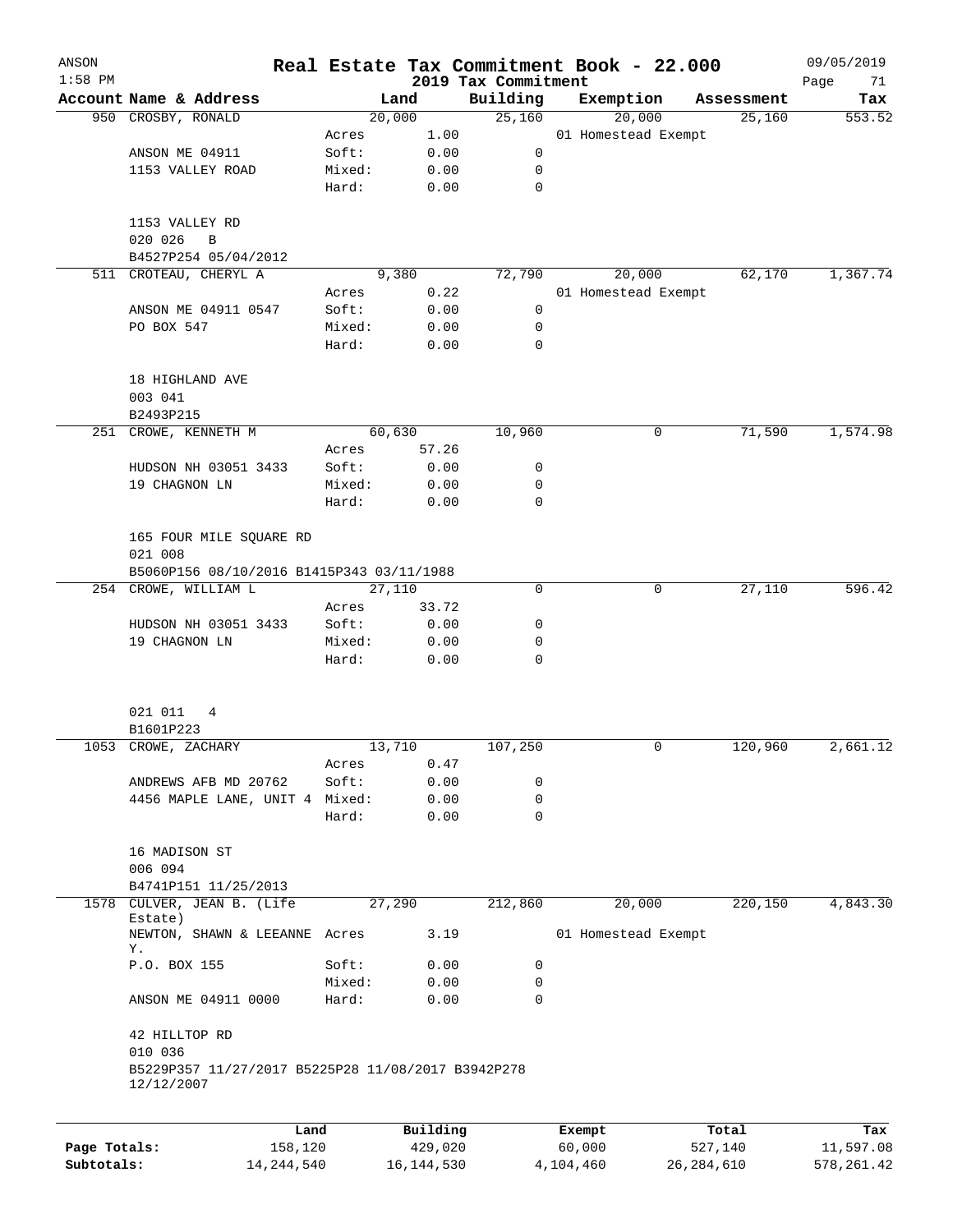| ANSON                      |                                                         |            |                |                | Real Estate Tax Commitment Book - 22.000 |                     |            |            | 09/05/2019        |
|----------------------------|---------------------------------------------------------|------------|----------------|----------------|------------------------------------------|---------------------|------------|------------|-------------------|
| $1:58$ PM                  | Account Name & Address                                  |            |                | Land           | 2019 Tax Commitment<br>Building          | Exemption           |            | Assessment | Page<br>72<br>Tax |
|                            | 1388 CULVER, JEAN B. (Life                              |            |                | 15,000         | 0                                        |                     | $\Omega$   | 15,000     | 330.00            |
|                            | Estate)<br>VERMETTE, DORIS & DAVID Acres                |            |                | 3.00           |                                          |                     |            |            |                   |
|                            | PO BOX 363                                              |            | Soft:          | 0.00           | 0                                        |                     |            |            |                   |
|                            |                                                         |            | Mixed:         | 0.00           | 0                                        |                     |            |            |                   |
|                            | BINGHAM ME 04920                                        |            | Hard:          | 0.00           | $\Omega$                                 |                     |            |            |                   |
|                            | 132 PATTERSON BRIDGE                                    |            |                |                |                                          |                     |            |            |                   |
|                            | 017 041<br>$\mathbf B$<br>B5225P26 B3942P278 12/12/2007 |            |                |                |                                          |                     |            |            |                   |
|                            | 260 CURRIE, STEPHEN A                                   |            |                | 57,500         | 49,980                                   |                     | 0          | 107,480    | 2,364.56          |
|                            | CURRIE, JANE E                                          |            | Acres          | 53.00          |                                          |                     |            |            |                   |
|                            |                                                         |            | Soft:          | 0.00           | 0                                        |                     |            |            |                   |
|                            | 412 THOMPSON ST                                         |            | Mixed:         | 0.00           | 0                                        |                     |            |            |                   |
|                            | HALIFAX MA 02338 0000                                   |            | Hard:          | 0.00           | 0                                        |                     |            |            |                   |
|                            | 1060 PEASE HILL RD                                      |            |                |                |                                          |                     |            |            |                   |
|                            | 012 018                                                 |            |                |                |                                          |                     |            |            |                   |
|                            | B2006P205                                               |            |                |                |                                          |                     |            |            |                   |
|                            | 1085 CURRIER, SCOTT J                                   |            |                | 6,630          | 18,130                                   |                     | 0          | 24,760     | 544.72            |
|                            | NORRIDGEWOCK ME 04957                                   |            | Acres          | 0.11           | 0                                        |                     |            |            |                   |
|                            | 0000                                                    |            | Soft:          | 0.00           |                                          |                     |            |            |                   |
|                            | 33 FOREST AVE                                           |            | Mixed:         | 0.00           | 0                                        |                     |            |            |                   |
|                            |                                                         |            | Hard:          | 0.00           | $\Omega$                                 |                     |            |            |                   |
|                            | 39 BOW ST                                               |            |                |                |                                          |                     |            |            |                   |
|                            | 003 043<br>B3036P151                                    |            |                |                |                                          |                     |            |            |                   |
|                            | 1532 CURRIER, SCOTT J                                   |            |                | 23,750         | 22,140                                   |                     | 0          | 45,890     | 1,009.58          |
|                            |                                                         |            | Acres          | 3.50           |                                          |                     |            |            |                   |
|                            | NORRIDGEWOCK ME 04957<br>0000                           |            | Soft:          | 0.00           | 0                                        |                     |            |            |                   |
|                            | 33 FOREST AVE                                           |            | Mixed:         | 0.00           | 0                                        |                     |            |            |                   |
|                            |                                                         |            | Hard:          | 0.00           | $\mathbf 0$                              |                     |            |            |                   |
|                            | 294 RIVER RD                                            |            |                |                |                                          |                     |            |            |                   |
|                            | 016 001<br>Ε                                            |            |                |                |                                          |                     |            |            |                   |
|                            | B3036P151                                               |            |                |                |                                          |                     |            |            |                   |
|                            | 133 CURRIER, WENDY L<br>PO BOX 374                      |            |                | 24,500<br>4.00 | 79,840                                   |                     | 0          | 104,340    | 2,295.48          |
|                            |                                                         |            | Acres<br>Soft: | 0.00           | 0                                        |                     |            |            |                   |
|                            | ANSON ME 04911                                          |            | Mixed:         | 0.00           | $\mathbf 0$                              |                     |            |            |                   |
|                            |                                                         |            | Hard:          | 0.00           | 0                                        |                     |            |            |                   |
|                            |                                                         |            | B5093P0198     |                |                                          |                     |            |            |                   |
|                            | 54 HILTON HILL RD                                       |            |                |                |                                          |                     |            |            |                   |
|                            | 010 014<br>Α<br>B5093P198 10/26/2016                    |            |                |                |                                          |                     |            |            |                   |
|                            | 137 CURRY, KAREN A                                      |            |                | 21,800         | 35,310                                   | 20,000              |            | 37,110     | 816.42            |
|                            | PO BOX 313                                              |            | Acres          | 2.20           |                                          | 01 Homestead Exempt |            |            |                   |
|                            |                                                         |            | Soft:          | 0.00           | 0                                        |                     |            |            |                   |
|                            | NORTH ANSON ME 04958                                    |            | Mixed:         | 0.00           | 0                                        |                     |            |            |                   |
|                            |                                                         |            | Hard:          | 0.00           | 0                                        |                     |            |            |                   |
|                            | 269 SOLON RD                                            |            |                |                |                                          |                     |            |            |                   |
|                            | 024 021<br>B5143P228 03/31/2017 B2746P215               |            |                |                |                                          |                     |            |            |                   |
|                            |                                                         |            |                |                |                                          |                     |            |            |                   |
|                            |                                                         | Land       |                | Building       |                                          | Exempt              | Total      |            | Tax               |
| Page Totals:<br>Subtotals: |                                                         | 149,180    |                | 205,400        |                                          | 20,000              |            | 334,580    | 7,360.76          |
|                            |                                                         | 14,393,720 |                | 16, 349, 930   |                                          | 4,124,460           | 26,619,190 |            | 585,622.18        |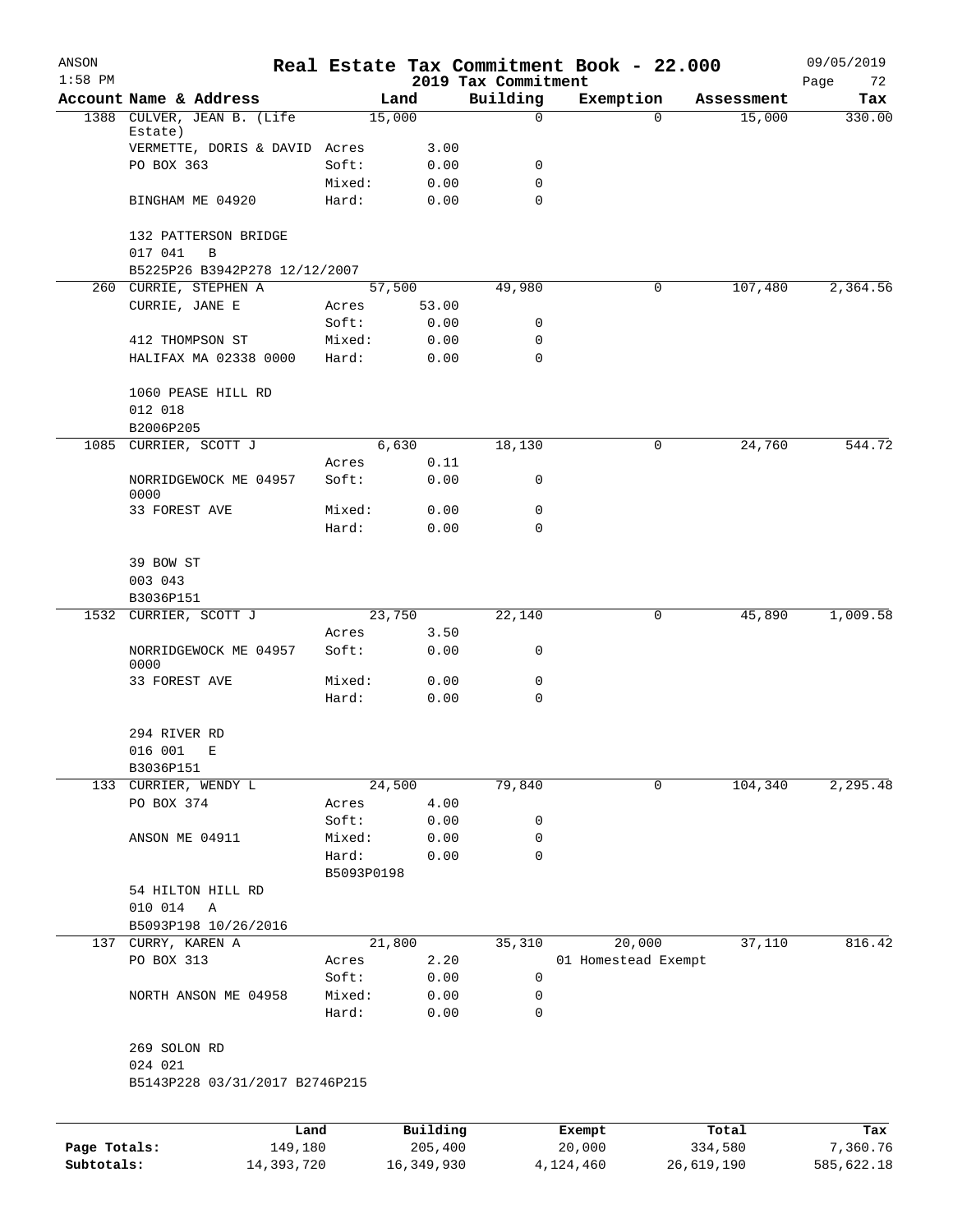| ANSON<br>$1:58$ PM |                                                    |                 |              | Real Estate Tax Commitment Book - 22.000 |        |                     |            | 09/05/2019        |
|--------------------|----------------------------------------------------|-----------------|--------------|------------------------------------------|--------|---------------------|------------|-------------------|
|                    | Account Name & Address                             |                 | Land         | 2019 Tax Commitment<br>Building          |        | Exemption           | Assessment | Page<br>73<br>Tax |
|                    | 513 CWIKLA, JASON E                                |                 | 29,280       | 44,630                                   |        | 20,000              | 53,910     | 1,186.02          |
|                    | BAKER, AMANDA A<br>25 FOUR MILE SQUARE             | Acres<br>Soft:  | 7.78<br>0.00 | 0                                        |        | 01 Homestead Exempt |            |                   |
|                    | ROAD                                               | Mixed:          | 0.00         | 0                                        |        |                     |            |                   |
|                    | ANSON ME 04911                                     | Hard:           | 0.00         | $\Omega$                                 |        |                     |            |                   |
|                    | 25 FOUR MILE SQUARE RD<br>020 022<br>2 4           |                 |              |                                          |        |                     |            |                   |
|                    | B4615P322 12/31/2012<br>266 CYRUS, WM THOMAS &     |                 | 32,500       | 10,720                                   |        | 0                   | 43,220     | 950.84            |
|                    | GERHARDT-CYRUS, JEANNE                             | Acres           | 11.00        |                                          |        |                     |            |                   |
|                    |                                                    | Soft:           | 0.00         | 0                                        |        |                     |            |                   |
|                    | PO BOX 15                                          | Mixed:          | 0.00         | 0                                        |        |                     |            |                   |
|                    | KIANA AK 99749 0015                                | Hard:           | 0.00         | 0                                        |        |                     |            |                   |
|                    | 90 FISH RD<br>013 017                              |                 |              |                                          |        |                     |            |                   |
|                    | B995P159                                           |                 |              |                                          |        |                     |            |                   |
| 268                | DAGGETT, GERALD D.<br>(Life Estate)                |                 | 10,950       | 66,490                                   |        | 20,000              | 57,440     | 1,263.68          |
|                    | DAGGETT, R. HOWARD                                 | Acres<br>Soft:  | 0.30<br>0.00 | $\mathbf 0$                              |        | 01 Homestead Exempt |            |                   |
|                    | PO BOX 275                                         | Mixed:          | 0.00         | 0                                        |        |                     |            |                   |
|                    | ANSON ME 04911 0275                                | Hard:           | 0.00         | 0                                        |        |                     |            |                   |
|                    | 25 KENNEBEC ST<br>001 006                          |                 |              |                                          |        |                     |            |                   |
|                    | B5337P358 10/03/2018                               |                 |              |                                          |        |                     |            |                   |
|                    | 270 DAIGLE, PATRICK J                              |                 | 22,280       | 0                                        |        | 0                   | 22,280     | 490.16            |
|                    |                                                    | Acres           | 24.28        |                                          |        |                     |            |                   |
|                    | MADISON ME 04950 0000<br>168 OLD POINT AVE         | Soft:           | 0.00         | 0                                        |        |                     |            |                   |
|                    |                                                    | Mixed:<br>Hard: | 0.00<br>0.00 | 0<br>0                                   |        |                     |            |                   |
|                    | 010 028                                            |                 |              |                                          |        |                     |            |                   |
|                    | B4188P142 09/08/2009                               |                 |              |                                          |        |                     |            |                   |
| 271                | DAIGLE, PATRICK JASON                              |                 | 46,300       | 126,410                                  |        | 20,000              | 152,710    | 3,359.62          |
|                    |                                                    | Acres           | 25.30        |                                          |        | 01 Homestead Exempt |            |                   |
|                    | MADISON ME 04950 0000                              | Soft:           | 0.00         | $\mathbf 0$                              |        |                     |            |                   |
|                    | 168 OLD POINT AVE                                  | Mixed:<br>Hard: | 0.00<br>0.00 | 0<br>0                                   |        |                     |            |                   |
|                    | 18 DAIGLE DR<br>010 040<br>3&2                     |                 |              |                                          |        |                     |            |                   |
|                    | B4188P142 09/08/2009 B3992P127 04/30/2008 B1768P32 |                 |              |                                          |        |                     |            |                   |
|                    | 272 DAIGLE, PAUL J III                             |                 | 23,950       | 100,400                                  |        | 20,000              | 104,350    | 2,295.70          |
|                    | DAIGLE, CHERYL M                                   | Acres           | 3.63         |                                          |        | 01 Homestead Exempt |            |                   |
|                    |                                                    | Soft:           | 0.00         | 0                                        |        |                     |            |                   |
|                    | 221 MAIN ST<br>ANSON ME 04911 0000                 | Mixed:<br>Hard: | 0.00<br>0.00 | 0<br>0                                   |        |                     |            |                   |
|                    | 221 MAIN ST<br>010 040<br>5<br>B3984P39 04/04/2008 |                 |              |                                          |        |                     |            |                   |
|                    |                                                    |                 |              |                                          |        |                     |            |                   |
|                    | Land                                               |                 | Building     |                                          | Exempt |                     | Total      | Tax               |
| Page Totals:       | 165,260                                            |                 | 348,650      |                                          | 80,000 |                     | 433,910    | 9,546.02          |

**Subtotals:** 14,558,980 16,698,580 4,204,460 27,053,100 595,168.20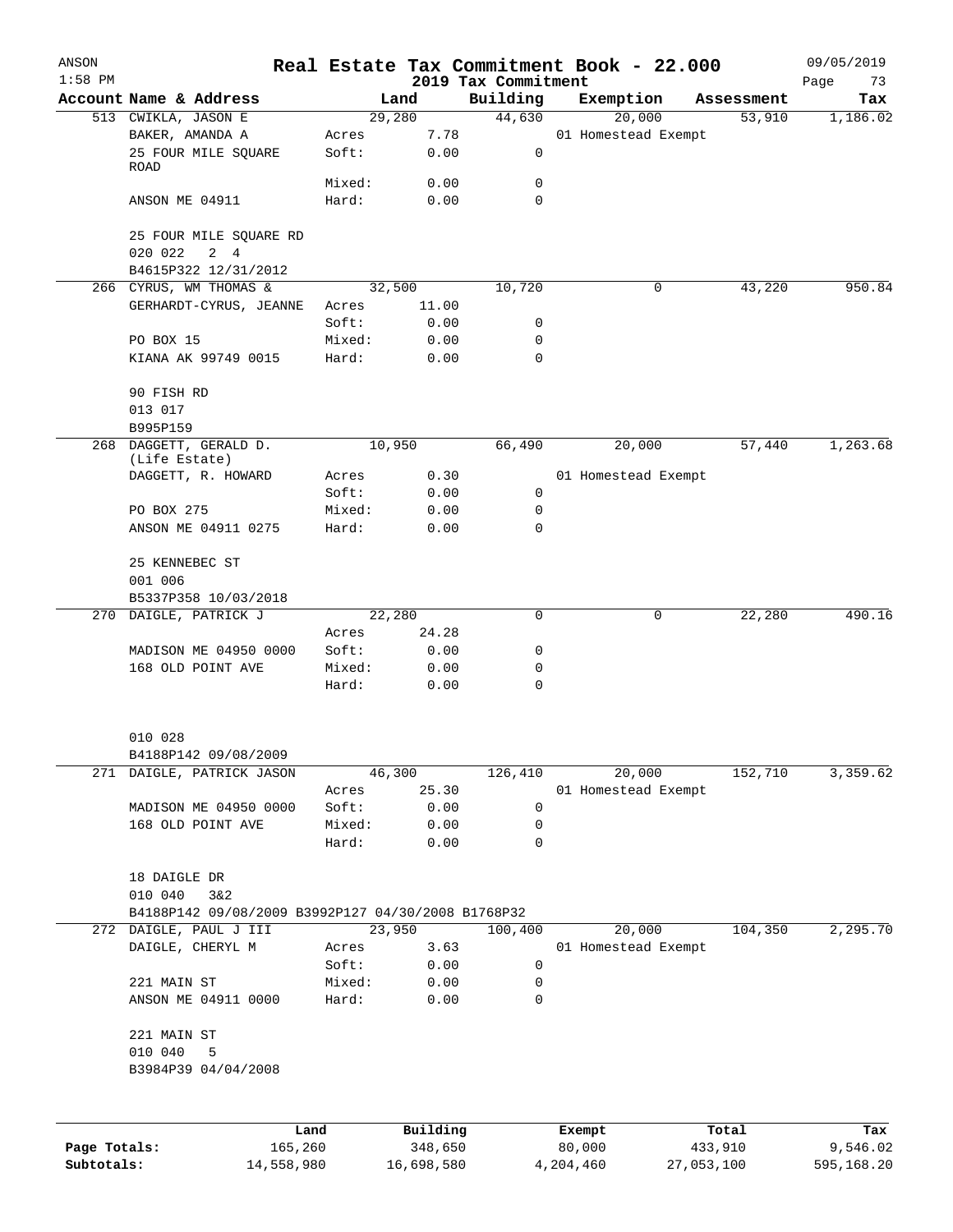| ANSON<br>$1:58$ PM |                                         |                |          | 2019 Tax Commitment | Real Estate Tax Commitment Book - 22.000 |            | 09/05/2019<br>74<br>Page |
|--------------------|-----------------------------------------|----------------|----------|---------------------|------------------------------------------|------------|--------------------------|
|                    | Account Name & Address                  | Land           |          | Building            | Exemption                                | Assessment | Tax                      |
|                    | 273 DAIGLE, PRESCOTT HEIRS              | 27,500         |          | 65,660              | 20,000                                   | 73,160     | 1,609.52                 |
|                    | DAIGLE, DEVAN J. JARRAD Acres<br>JOSEPH |                | 6.00     |                     | 01 Homestead Exempt                      |            |                          |
|                    | C/O JENNIFER FOTTER                     | Soft:          | 0.00     | 0                   |                                          |            |                          |
|                    | 9 DAIGLE DR                             | Mixed:         | 0.00     | $\mathbf 0$         |                                          |            |                          |
|                    | ANSON ME 04911 0000                     | Hard:          | 0.00     | 0                   |                                          |            |                          |
|                    | 9 DAIGLE DR                             |                |          |                     |                                          |            |                          |
|                    | 010 040<br>4                            |                |          |                     |                                          |            |                          |
|                    | B4948P183 08/28/2015                    |                |          |                     |                                          |            |                          |
|                    | 1544 DAVIS, ANDREW L                    | 28,760         | 15.26    | 0                   | 0                                        | 28,760     | 632.72                   |
|                    | DAVIS, JENNIFER L                       | Acres<br>Soft: | 0.00     | 0                   |                                          |            |                          |
|                    | 44 HARRIS ROAD                          | Mixed:         | 0.00     | 0                   |                                          |            |                          |
|                    | MINOT ME 04258                          | Hard:          | 0.00     | 0                   |                                          |            |                          |
|                    | 022 005 B 1                             |                |          |                     |                                          |            |                          |
|                    | B4802P124 06/30/2014                    |                |          |                     |                                          |            |                          |
|                    | 42 DAVIS, JOHN P                        | 9,380          |          | 49,840              | 20,000                                   | 39,220     | 862.84                   |
|                    | PO BOX 131                              | Acres          | 0.22     |                     | 01 Homestead Exempt                      |            |                          |
|                    |                                         | Soft:          | 0.00     | 0                   |                                          |            |                          |
|                    | ANSON ME 04911                          | Mixed:         | 0.00     | 0                   |                                          |            |                          |
|                    |                                         | Hard:          | 0.00     | $\Omega$            |                                          |            |                          |
|                    | 19 CHURCH ST                            |                |          |                     |                                          |            |                          |
|                    | 001 076                                 |                |          |                     |                                          |            |                          |
|                    | B4021P19 07/03/2008                     |                |          |                     |                                          |            |                          |
|                    | 370 DAVIS, KIM                          | 33,000         |          | 15,190              | 20,000                                   | 28,190     | 620.18                   |
|                    | 607 FOUR MILE SQUARE<br>ROAD            | Acres          | 7.50     |                     | 01 Homestead Exempt                      |            |                          |
|                    |                                         | Soft:          | 0.00     | 0                   |                                          |            |                          |
|                    | ANSON ME 04911                          | Mixed:         | 0.00     | 0                   |                                          |            |                          |
|                    |                                         | Hard:          | 0.00     | $\mathbf 0$         |                                          |            |                          |
|                    | 607 FOUR MILE SQUARE RD                 |                |          |                     |                                          |            |                          |
|                    | 020 026<br>Е<br>B2303P348               |                |          |                     |                                          |            |                          |
|                    | 278 DAVIS, LAWNY A                      | 21,230         |          | 65,540              | 20,000                                   | 66,770     | 1,468.94                 |
|                    | DAVIS, CHARLENE E                       | Acres          | 1.82     |                     | 01 Homestead Exempt                      |            |                          |
|                    | PO BOX 518                              | Soft:          | 0.00     | 0                   |                                          |            |                          |
|                    |                                         | Mixed:         | 0.00     | 0                   |                                          |            |                          |
|                    | ANSON ME 04911                          | Hard:          | 0.00     | 0                   |                                          |            |                          |
|                    | 10 WARD ST                              |                |          |                     |                                          |            |                          |
|                    | 004 036                                 |                |          |                     |                                          |            |                          |
|                    | B4131P201 05/08/2009                    |                |          |                     |                                          |            |                          |
|                    | 515 DAVIS, MARY LOU                     | 8,940          |          | 38,930              | 0                                        | 47,870     | 1,053.14                 |
|                    | C/O OLIVER PELLETIER                    | Acres          | 0.20     |                     |                                          |            |                          |
|                    | 132 MAIN STREET                         | Soft:          | 0.00     | 0                   |                                          |            |                          |
|                    | ANSON ME 04911 0000                     | Mixed:         | 0.00     | 0                   |                                          |            |                          |
|                    |                                         | Hard:          | 0.00     | 0                   |                                          |            |                          |
|                    | 132 MAIN ST                             |                |          |                     |                                          |            |                          |
|                    | 002 005                                 |                |          |                     |                                          |            |                          |
|                    | B4661P6 05/16/2013                      |                |          |                     |                                          |            |                          |
|                    |                                         |                |          |                     |                                          |            |                          |
|                    | Land                                    |                | Building |                     | Exempt                                   | Total      | Tax                      |
| Page Totals:       | 128,810                                 |                | 235,160  |                     | 80,000                                   | 283,970    | 6,247.34                 |

**Subtotals:** 14,687,790 16,933,740 4,284,460 27,337,070 601,415.54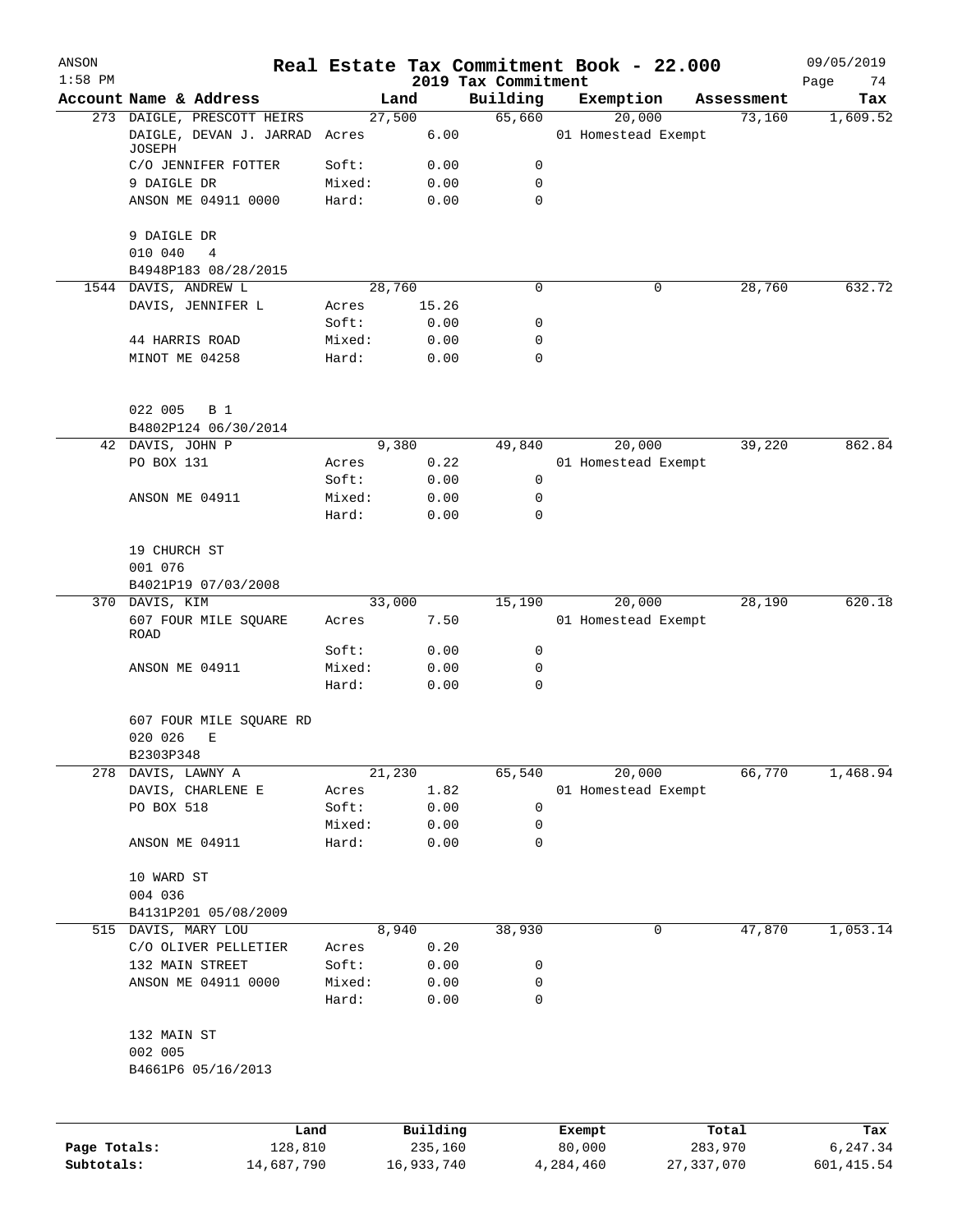| ANSON<br>$1:58$ PM |                                      |        |        |      | 2019 Tax Commitment | Real Estate Tax Commitment Book - 22.000 |          |            | 09/05/2019<br>Page<br>75 |
|--------------------|--------------------------------------|--------|--------|------|---------------------|------------------------------------------|----------|------------|--------------------------|
|                    | Account Name & Address               |        | Land   |      | Building            | Exemption                                |          | Assessment | Tax                      |
|                    | 1025 DAWES, AARON A                  |        | 3,370  |      | 0                   |                                          | $\Omega$ | 3,370      | 74.14                    |
|                    | PO BOX 115                           | Acres  |        | 0.25 |                     |                                          |          |            |                          |
|                    |                                      | Soft:  |        | 0.00 | 0                   |                                          |          |            |                          |
|                    | ANSON ME 04911                       | Mixed: |        | 0.00 | 0                   |                                          |          |            |                          |
|                    |                                      | Hard:  |        | 0.00 | 0                   |                                          |          |            |                          |
|                    | 001 031<br>B<br>B5299P343 06/28/2018 |        |        |      |                     |                                          |          |            |                          |
| 1417               | DAWES, AARON A                       |        | 10,200 |      | 72,690              |                                          | 0        | 82,890     | 1,823.58                 |
|                    | PO BOX 115                           | Acres  |        | 0.26 |                     |                                          |          |            |                          |
|                    |                                      | Soft:  |        | 0.00 | 0                   |                                          |          |            |                          |
|                    | ANSON ME 04911                       | Mixed: |        | 0.00 | 0                   |                                          |          |            |                          |
|                    |                                      | Hard:  |        | 0.00 | 0                   |                                          |          |            |                          |
|                    | 94 MAIN ST                           |        |        |      |                     |                                          |          |            |                          |
|                    | 001 031                              |        |        |      |                     |                                          |          |            |                          |
|                    | B4241P8 02/16/2010                   |        |        |      |                     |                                          |          |            |                          |
|                    | 282 DAWES, KENNETH A                 |        | 14,420 |      | 42,770              | 20,000                                   |          | 37,190     | 818.18                   |
|                    | DAWES, MARY                          | Acres  |        | 0.52 |                     | 01 Homestead Exempt                      |          |            |                          |
|                    | PO BOX 82                            | Soft:  |        | 0.00 | 0                   |                                          |          |            |                          |
|                    |                                      | Mixed: |        | 0.00 | 0                   |                                          |          |            |                          |
|                    | ANSON ME 04911                       | Hard:  |        | 0.00 | 0                   |                                          |          |            |                          |
|                    | 14 PINE ST                           |        |        |      |                     |                                          |          |            |                          |
|                    | 002 045                              |        |        |      |                     |                                          |          |            |                          |
|                    | B2113P279                            |        |        |      |                     |                                          |          |            |                          |
|                    | 725 DAWES, TRACY A                   |        | 10,130 |      | 3,780               |                                          | 0        | 13,910     | 306.02                   |
|                    | 36 UNION STREET                      | Acres  |        | 2.00 |                     |                                          |          |            |                          |
|                    |                                      | Soft:  |        | 0.00 | 0                   |                                          |          |            |                          |
|                    | NORTH ANSON ME 04958                 | Mixed: |        | 0.00 | 0                   |                                          |          |            |                          |
|                    |                                      | Hard:  |        | 0.00 | 0                   |                                          |          |            |                          |
|                    | 1322 VALLEY RD                       |        |        |      |                     |                                          |          |            |                          |
|                    | 020 031                              |        |        |      |                     |                                          |          |            |                          |
|                    | B4694P324 07/30/2013                 |        |        |      |                     |                                          |          |            |                          |
|                    | 1283 DAWES, TRACY A                  |        | 8,720  |      | 50,090              | 20,000                                   |          | 38,810     | 853.82                   |
|                    | 36 UNION STREET                      | Acres  |        | 0.19 |                     | 01 Homestead Exempt                      |          |            |                          |
|                    |                                      | Soft:  |        | 0.00 | 0                   |                                          |          |            |                          |
|                    | NORTH ANSON ME 04958                 | Mixed: |        | 0.00 | 0                   |                                          |          |            |                          |
|                    |                                      | Hard:  |        | 0.00 | 0                   |                                          |          |            |                          |
|                    | 36 UNION ST                          |        |        |      |                     |                                          |          |            |                          |
|                    | 005 009                              |        |        |      |                     |                                          |          |            |                          |
|                    | B2376P97                             |        |        |      |                     |                                          |          |            |                          |
|                    | 991 DEAL, HOLLY M                    |        | 13,710 |      | 42,010              |                                          | 0        | 55,720     | 1,225.84                 |
|                    | P.O. BOX 107                         | Acres  |        | 0.47 |                     |                                          |          |            |                          |
|                    |                                      | Soft:  |        | 0.00 | 0                   |                                          |          |            |                          |
|                    | ANSON ME 04911                       | Mixed: |        | 0.00 | 0                   |                                          |          |            |                          |
|                    |                                      | Hard:  |        | 0.00 | 0                   |                                          |          |            |                          |
|                    | 26 BUSWELL ST                        |        |        |      |                     |                                          |          |            |                          |
|                    | 002 026                              |        |        |      |                     |                                          |          |            |                          |
|                    |                                      |        |        |      |                     |                                          |          |            |                          |
|                    |                                      |        |        |      |                     |                                          |          |            |                          |

|              | Land       | Building   | Exempt    | Total      | Tax        |
|--------------|------------|------------|-----------|------------|------------|
| Page Totals: | 60,550     | 211,340    | 40,000    | 231,890    | 5,101.58   |
| Subtotals:   | 14,748,340 | 17,145,080 | 4,324,460 | 27,568,960 | 606,517.12 |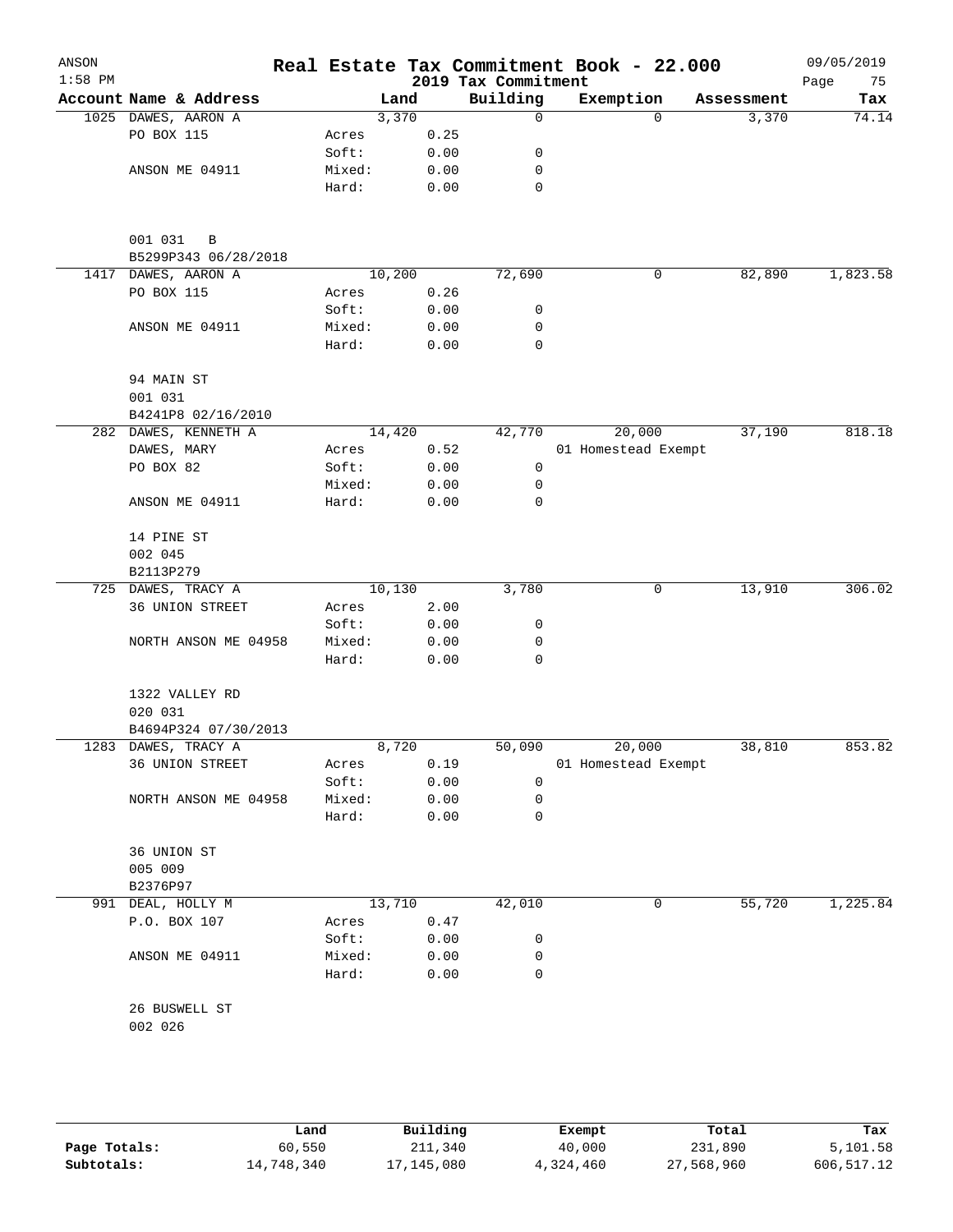| ANSON<br>$1:58$ PM |                                            |             |            | 2019 Tax Commitment | Real Estate Tax Commitment Book - 22.000 |            | 09/05/2019<br>Page<br>76 |
|--------------------|--------------------------------------------|-------------|------------|---------------------|------------------------------------------|------------|--------------------------|
|                    | Account Name & Address                     |             | Land       | Building            | Exemption                                | Assessment | Tax                      |
|                    | 284 DEANE, ROBERT A &                      |             | 33,900     | $\mathbf 0$         | $\Omega$                                 | 33,900     | 745.80                   |
|                    | RANDALL, BERNARD C                         | Acres       | 114.80     |                     |                                          |            |                          |
|                    |                                            | Soft:       | 0.00       | 0                   |                                          |            |                          |
|                    | PO BOX 433                                 | Mixed:      | 110.80     | 17,396              |                                          |            |                          |
|                    | BERNARDSTON MA 01337<br>0433               | Hard:       | 0.00       | 0                   |                                          |            |                          |
|                    |                                            | TREE GROWTH |            |                     |                                          |            |                          |
|                    | 021 015 & 16                               |             |            |                     |                                          |            |                          |
|                    | B1455P258                                  |             |            |                     |                                          |            |                          |
|                    | 730 DEBLOIS, TRAVIS N                      |             | 36,850     | 1,500               | 0                                        | 38,350     | 843.70                   |
|                    | DEBLOIS, BERDINA L                         | Acres       | 40.22      |                     |                                          |            |                          |
|                    |                                            | Soft:       | 4.30       | 486                 |                                          |            |                          |
|                    | 445 ROUTE 133, WAYNE RD Mixed:             |             | 4.70       | 738                 |                                          |            |                          |
|                    | WINTHROP ME 04364 0000                     | Hard:       | 20.70      | 3,602               |                                          |            |                          |
|                    |                                            | TREE GROWTH |            |                     |                                          |            |                          |
|                    | 825 VALLEY RD                              |             |            |                     |                                          |            |                          |
|                    | 019 017<br>4                               |             |            |                     |                                          |            |                          |
|                    | B4754P269 01/14/2014                       |             |            |                     |                                          |            |                          |
|                    | 287 DELEONARDIS, ANNA L/E                  |             | 22,550     | 22,300              | 20,000                                   | 24,850     | 546.70                   |
|                    | DELEONARDIS, FREDERICK                     | Acres       | 0.86       |                     | 01 Homestead Exempt                      |            |                          |
|                    | Α                                          |             |            |                     |                                          |            |                          |
|                    |                                            | Soft:       | 0.00       | 0                   |                                          |            |                          |
|                    | 197 EMBDEN POND RD                         | Mixed:      | 0.00       | 0                   |                                          |            |                          |
|                    | NORTH ANSON ME 04958<br>0000               | Hard:       | 0.00       | $\mathbf 0$         |                                          |            |                          |
|                    | 197 EMBDEN POND RD                         |             |            |                     |                                          |            |                          |
|                    | 023 020<br>B                               |             |            |                     |                                          |            |                          |
|                    | B5273P117 04/25/2018                       |             |            |                     |                                          |            |                          |
|                    | 360 DELEONARDIS, FREDERICK                 |             | 0          | 12,430              | 0                                        | 12,430     | 273.46                   |
|                    | NORTH ANSON ME 04958<br>0000<br>PO BOX 362 |             |            |                     |                                          |            |                          |
|                    |                                            |             |            |                     |                                          |            |                          |
|                    | 199 EMBDEN POND RD                         |             |            |                     |                                          |            |                          |
|                    | 023 020<br>$\, {\bf B}$<br>ON              |             |            |                     |                                          |            |                          |
| 757                | DELEONARDIS, FREDERICK                     |             | 10,950     | 44,110              | 20,000                                   | 35,060     | 771.32                   |
|                    | DELEONARDIS, AMANDA L                      | Acres       | 0.30       |                     | 01 Homestead Exempt                      |            |                          |
|                    |                                            | Soft:       | 0.00       | 0                   |                                          |            |                          |
|                    | PO BOX 362                                 | Mixed:      | 0.00       | 0                   |                                          |            |                          |
|                    | NORTH ANSON ME 04958                       | Hard:       | 0.00       | 0                   |                                          |            |                          |
|                    | 0000                                       |             |            |                     |                                          |            |                          |
|                    | 23 SUMMER ST                               |             |            |                     |                                          |            |                          |
|                    | 006 084                                    |             |            |                     |                                          |            |                          |
|                    | B3779P281 11/16/2006                       |             |            |                     |                                          |            |                          |
|                    | 1185 DEMCHAK, ROBERT E                     |             | 28,500     | 73,290              | 26,000                                   | 75,790     | 1,667.38                 |
|                    | DEMCHAK, MARGARET A                        | Acres       | 7.00       |                     | 01 Homestead Exempt                      |            |                          |
|                    | 790 HORSEBACK ROAD                         | Soft:       | 0.00       | 0                   | 02 Resident Veteran                      |            |                          |
|                    |                                            | Mixed:      | 0.00       | 0                   |                                          |            |                          |
|                    | ANSON ME 04911                             | Hard:       | 0.00       | 0                   |                                          |            |                          |
|                    | 790 HORSEBACK RD                           |             |            |                     |                                          |            |                          |
|                    | 019 037<br>$\, {\bf B}$                    |             |            |                     |                                          |            |                          |
|                    | B3257P237                                  |             |            |                     |                                          |            |                          |
|                    |                                            |             |            |                     |                                          |            |                          |
|                    | Land                                       |             | Building   |                     | Exempt                                   | Total      | Tax                      |
| Page Totals:       | 132,750                                    |             | 153,630    |                     | 66,000                                   | 220,380    | 4,848.36                 |
| Subtotals:         | 14,881,090                                 |             | 17,298,710 |                     | 4,390,460                                | 27,789,340 | 611, 365.48              |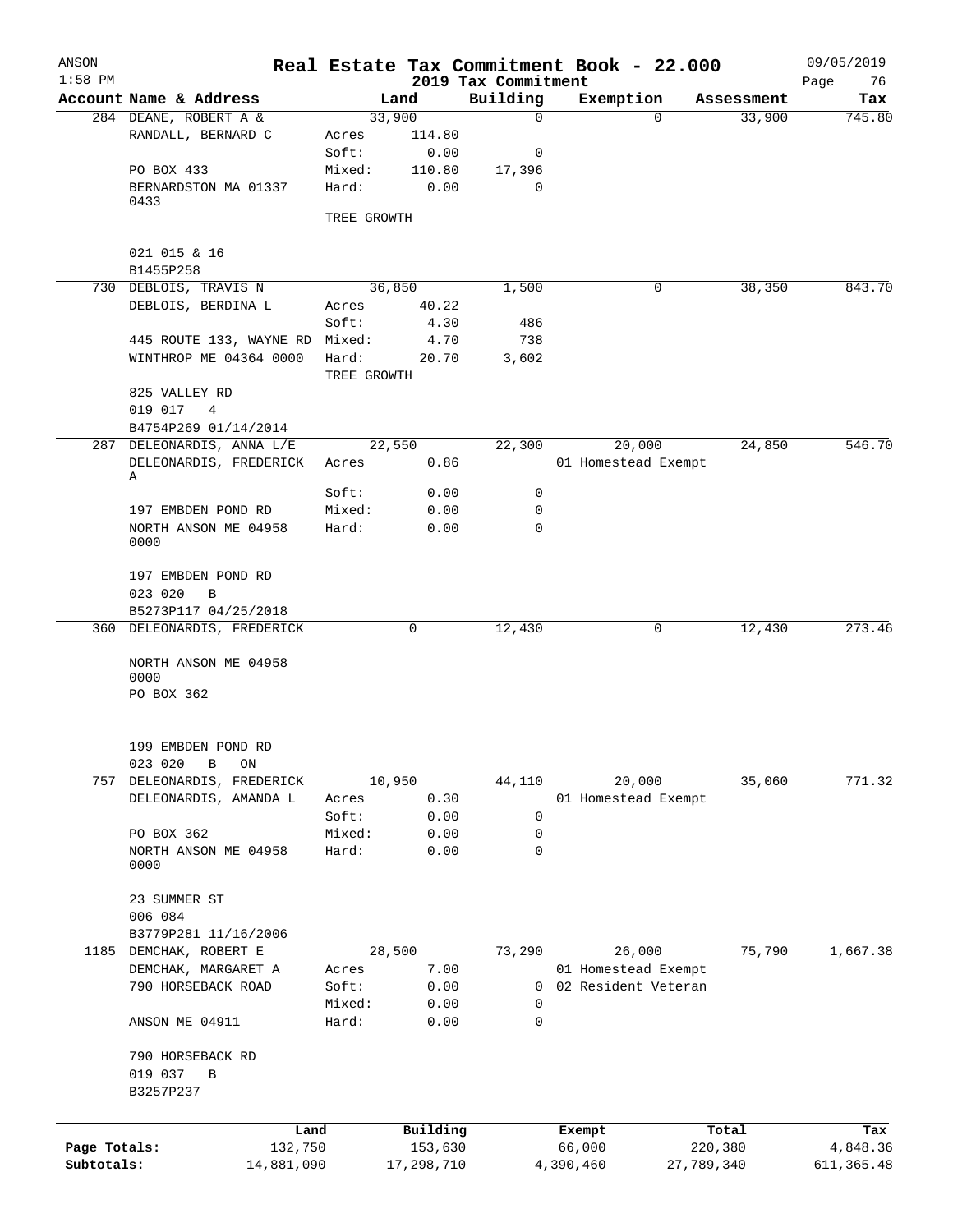|                                         |                                                                                                                                                                                                                                                                                                   |                                                                                                                        | 2019 Tax Commitment                                      |                                                                                                                                                                                                                                                         |            | Page<br>77                              |
|-----------------------------------------|---------------------------------------------------------------------------------------------------------------------------------------------------------------------------------------------------------------------------------------------------------------------------------------------------|------------------------------------------------------------------------------------------------------------------------|----------------------------------------------------------|---------------------------------------------------------------------------------------------------------------------------------------------------------------------------------------------------------------------------------------------------------|------------|-----------------------------------------|
| Account Name & Address                  |                                                                                                                                                                                                                                                                                                   | Land                                                                                                                   | Building                                                 | Exemption                                                                                                                                                                                                                                               | Assessment | Tax                                     |
| 290 DENNER, JOHN J JR                   |                                                                                                                                                                                                                                                                                                   |                                                                                                                        | 0                                                        | $\Omega$                                                                                                                                                                                                                                                | 33,500     | 737.00                                  |
|                                         | Acres                                                                                                                                                                                                                                                                                             | 28.00                                                                                                                  |                                                          |                                                                                                                                                                                                                                                         |            |                                         |
|                                         |                                                                                                                                                                                                                                                                                                   |                                                                                                                        |                                                          |                                                                                                                                                                                                                                                         |            |                                         |
|                                         |                                                                                                                                                                                                                                                                                                   |                                                                                                                        |                                                          |                                                                                                                                                                                                                                                         |            |                                         |
|                                         |                                                                                                                                                                                                                                                                                                   |                                                                                                                        |                                                          |                                                                                                                                                                                                                                                         |            |                                         |
| 020 030                                 |                                                                                                                                                                                                                                                                                                   |                                                                                                                        |                                                          |                                                                                                                                                                                                                                                         |            |                                         |
|                                         |                                                                                                                                                                                                                                                                                                   |                                                                                                                        |                                                          |                                                                                                                                                                                                                                                         |            | 802.12                                  |
|                                         |                                                                                                                                                                                                                                                                                                   |                                                                                                                        |                                                          |                                                                                                                                                                                                                                                         |            |                                         |
|                                         |                                                                                                                                                                                                                                                                                                   |                                                                                                                        |                                                          |                                                                                                                                                                                                                                                         |            |                                         |
|                                         |                                                                                                                                                                                                                                                                                                   |                                                                                                                        |                                                          |                                                                                                                                                                                                                                                         |            |                                         |
|                                         | Hard:                                                                                                                                                                                                                                                                                             | 0.00                                                                                                                   | 0                                                        |                                                                                                                                                                                                                                                         |            |                                         |
| 111 CAMPGROUND RD                       |                                                                                                                                                                                                                                                                                                   |                                                                                                                        |                                                          |                                                                                                                                                                                                                                                         |            |                                         |
| B3123P68                                |                                                                                                                                                                                                                                                                                                   |                                                                                                                        |                                                          |                                                                                                                                                                                                                                                         |            |                                         |
| 462 DESROCHERS, ROGER L                 |                                                                                                                                                                                                                                                                                                   |                                                                                                                        | 0                                                        | 0                                                                                                                                                                                                                                                       |            | 306.90                                  |
|                                         | Acres                                                                                                                                                                                                                                                                                             |                                                                                                                        |                                                          |                                                                                                                                                                                                                                                         |            |                                         |
|                                         |                                                                                                                                                                                                                                                                                                   |                                                                                                                        |                                                          |                                                                                                                                                                                                                                                         |            |                                         |
|                                         |                                                                                                                                                                                                                                                                                                   |                                                                                                                        |                                                          |                                                                                                                                                                                                                                                         |            |                                         |
|                                         |                                                                                                                                                                                                                                                                                                   |                                                                                                                        |                                                          |                                                                                                                                                                                                                                                         |            |                                         |
| 022 029<br>B                            |                                                                                                                                                                                                                                                                                                   |                                                                                                                        |                                                          |                                                                                                                                                                                                                                                         |            |                                         |
| B3962P346 02/05/2008                    |                                                                                                                                                                                                                                                                                                   |                                                                                                                        |                                                          |                                                                                                                                                                                                                                                         |            |                                         |
| 293 DEVINE, LAWRENCE                    |                                                                                                                                                                                                                                                                                                   |                                                                                                                        | 57,960                                                   | 0                                                                                                                                                                                                                                                       | 118,960    | 2,617.12                                |
| ATTN: AMANDA<br>TERWILLIGER             | Acres                                                                                                                                                                                                                                                                                             | 58.00                                                                                                                  |                                                          |                                                                                                                                                                                                                                                         |            |                                         |
|                                         |                                                                                                                                                                                                                                                                                                   |                                                                                                                        |                                                          |                                                                                                                                                                                                                                                         |            |                                         |
|                                         | Hard:                                                                                                                                                                                                                                                                                             | 0.00                                                                                                                   | 0                                                        |                                                                                                                                                                                                                                                         |            |                                         |
| 25 DEER WANDER RIDGE RD                 |                                                                                                                                                                                                                                                                                                   |                                                                                                                        |                                                          |                                                                                                                                                                                                                                                         |            |                                         |
| 011 046<br>B830P452                     |                                                                                                                                                                                                                                                                                                   |                                                                                                                        |                                                          |                                                                                                                                                                                                                                                         |            |                                         |
| 697 DEVINE, LAWRENCE L                  |                                                                                                                                                                                                                                                                                                   |                                                                                                                        | 32,460                                                   | 0                                                                                                                                                                                                                                                       | 71,960     | 1,583.12                                |
| ATTN: AMANDA<br>TERWILLIGER             | Acres                                                                                                                                                                                                                                                                                             |                                                                                                                        |                                                          |                                                                                                                                                                                                                                                         |            |                                         |
|                                         |                                                                                                                                                                                                                                                                                                   |                                                                                                                        |                                                          |                                                                                                                                                                                                                                                         |            |                                         |
|                                         | Hard:                                                                                                                                                                                                                                                                                             |                                                                                                                        | 0                                                        |                                                                                                                                                                                                                                                         |            |                                         |
| 51 DEER WANDER RIDGE RD<br>011 046<br>B |                                                                                                                                                                                                                                                                                                   |                                                                                                                        |                                                          |                                                                                                                                                                                                                                                         |            |                                         |
| B4319P262 09/15/2010                    |                                                                                                                                                                                                                                                                                                   |                                                                                                                        |                                                          |                                                                                                                                                                                                                                                         |            |                                         |
| 860 DEVINENI, SRIDHAR                   |                                                                                                                                                                                                                                                                                                   |                                                                                                                        | 0                                                        | 0                                                                                                                                                                                                                                                       | 18,150     | 399.30                                  |
| 22 LINCOLN ROAD                         | Acres                                                                                                                                                                                                                                                                                             |                                                                                                                        |                                                          |                                                                                                                                                                                                                                                         |            |                                         |
|                                         | Soft:                                                                                                                                                                                                                                                                                             |                                                                                                                        | 0                                                        |                                                                                                                                                                                                                                                         |            |                                         |
| MANSFIEL MA 02048                       | Mixed:                                                                                                                                                                                                                                                                                            |                                                                                                                        | 0                                                        |                                                                                                                                                                                                                                                         |            |                                         |
|                                         | Hard:                                                                                                                                                                                                                                                                                             |                                                                                                                        | 0                                                        |                                                                                                                                                                                                                                                         |            |                                         |
| 012 009 19                              |                                                                                                                                                                                                                                                                                                   |                                                                                                                        |                                                          |                                                                                                                                                                                                                                                         |            |                                         |
| B5362P124 11/29/2018                    |                                                                                                                                                                                                                                                                                                   |                                                                                                                        |                                                          |                                                                                                                                                                                                                                                         |            |                                         |
|                                         | GREENWICH CT 06831 0000<br>565 STANWICH ROAD<br>B778P999<br>1299 DESILVA, MAUREEN L<br>PO BOX 393<br>NORTH ANSON ME 04958<br>015 037<br>4<br>DESROCHERS, BETTY E<br>151 EMERY CORNER RD<br>LIMERICK ME 04048 0000<br>PO BOX 853<br>BRIDGEHAMPTON NY 11932<br>PO BOX 853<br>BRIDGEHAMPTON NY 11932 | Soft:<br>Mixed:<br>Hard:<br>Acres<br>Soft:<br>Mixed:<br>Soft:<br>Mixed:<br>Hard:<br>Soft:<br>Mixed:<br>Soft:<br>Mixed: | 33,500<br>26,750<br>13,950<br>61,000<br>39,500<br>18,150 | 0.00<br>0<br>0.00<br>0<br>$\mathbf 0$<br>0.00<br>29,710<br>5.50<br>0.00<br>0<br>0<br>0.00<br>2.30<br>0.00<br>0<br>0.00<br>0<br>$\mathbf 0$<br>0.00<br>0.00<br>0<br>0.00<br>0<br>18.00<br>0.00<br>0<br>0.00<br>0<br>0.00<br>5.10<br>0.00<br>0.00<br>0.00 | 20,000     | 36,460<br>01 Homestead Exempt<br>13,950 |

|              | Land       | Building   | Exempt    | Total      | Tax        |
|--------------|------------|------------|-----------|------------|------------|
| Page Totals: | 192,850    | 120,130    | 20,000    | 292,980    | 6,445.56   |
| Subtotals:   | 15,073,940 | 17,418,840 | 4,410,460 | 28,082,320 | 617,811.04 |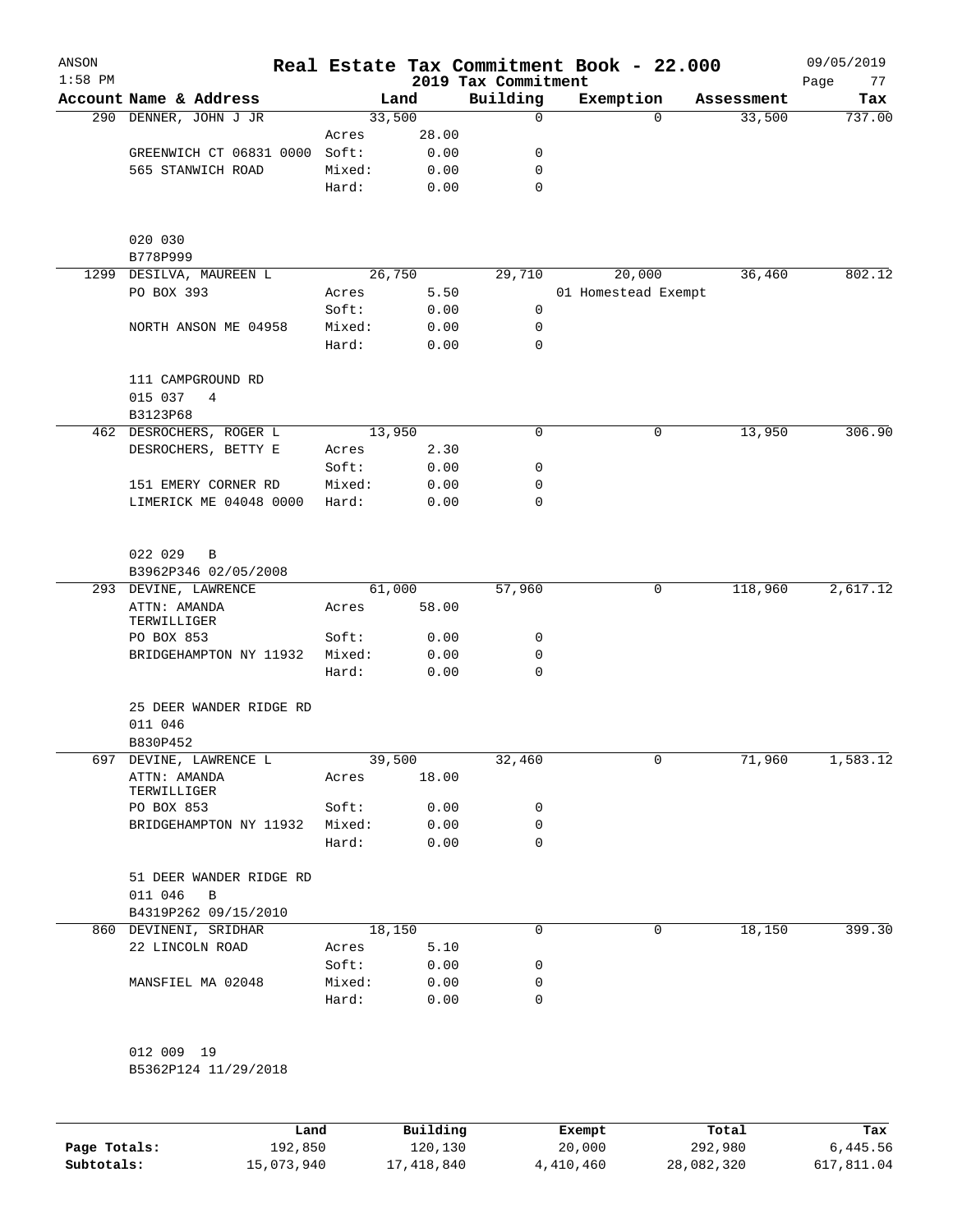| ANSON        |                                                    |            |                     |                                 | Real Estate Tax Commitment Book - 22.000 |                  | 09/05/2019        |
|--------------|----------------------------------------------------|------------|---------------------|---------------------------------|------------------------------------------|------------------|-------------------|
| $1:58$ PM    | Account Name & Address                             | Land       |                     | 2019 Tax Commitment<br>Building | Exemption                                | Assessment       | 78<br>Page<br>Tax |
|              | 298 DEXTER, RICKY A                                | 23,050     |                     | 27,630                          | $\Omega$                                 | 50,680           | 1,114.96          |
|              | 268 SOLON ROAD                                     | Acres      | 3.03                |                                 |                                          |                  |                   |
|              |                                                    | Soft:      | 0.00                | 0                               |                                          |                  |                   |
|              | NORTH ANSON ME 04958                               | Mixed:     | 0.00                | 0                               |                                          |                  |                   |
|              |                                                    | Hard:      | 0.00                | 0                               |                                          |                  |                   |
|              | 268 SOLON RD                                       |            |                     |                                 |                                          |                  |                   |
|              | 024 024                                            |            |                     |                                 |                                          |                  |                   |
|              | B2685P261 06/20/2000                               |            |                     |                                 |                                          |                  |                   |
|              | 1270 DIAMOND, ROBERT E                             | 19,390     |                     | 85,330                          | 0                                        | 104,720          | 2,303.84          |
|              | 618 DUNBAR HILL ROAD                               | Acres      | 0.94                |                                 |                                          |                  |                   |
|              |                                                    | Soft:      | 0.00                | 0                               |                                          |                  |                   |
|              | EMBDEN ME 04958                                    | Mixed:     | 0.00                | 0                               |                                          |                  |                   |
|              |                                                    | Hard:      | 0.00                | 0                               |                                          |                  |                   |
|              |                                                    | BK3456PG36 |                     |                                 |                                          |                  |                   |
|              | 17 OAK ST                                          |            |                     |                                 |                                          |                  |                   |
|              | 003 003                                            |            |                     |                                 |                                          |                  |                   |
|              | B3456P36 03/10/2005                                |            |                     |                                 |                                          |                  |                   |
|              | 306 DICKEY, CHRISTOPHER A,                         | 18,600     |                     | 2,940                           | 0                                        | 21,540           | 473.88            |
|              | JOSEPH P. &                                        |            |                     |                                 |                                          |                  |                   |
|              | PARADIS, ANGEL D                                   | Acres      | 3.40                |                                 |                                          |                  |                   |
|              |                                                    | Soft:      | 0.00                | 0                               |                                          |                  |                   |
|              | 29 TROLLEY LINE DR                                 | Mixed:     | 0.00                | 0                               |                                          |                  |                   |
|              | MADISON ME 04950 0000                              | Hard:      | 0.00                | 0                               |                                          |                  |                   |
|              |                                                    |            |                     |                                 |                                          |                  |                   |
|              | 023 041<br>H<br>B3430P24 12/30/2004 B918P245       |            |                     |                                 |                                          |                  |                   |
|              | 313 DICKEY, DALE W                                 | 8,980      |                     | 14,790                          | 0                                        | 23,770           | 522.94            |
|              | 670 PREBLE AVE                                     | Acres      | 0.56                |                                 |                                          |                  |                   |
|              |                                                    | Soft:      | 0.00                | 0                               |                                          |                  |                   |
|              | MADISON ME 04950                                   | Mixed:     | 0.00                | 0                               |                                          |                  |                   |
|              |                                                    | Hard:      | 0.00                | $\mathbf 0$                     |                                          |                  |                   |
|              |                                                    | B5189P0249 |                     |                                 |                                          |                  |                   |
|              | 255 SOLON RD                                       |            |                     |                                 |                                          |                  |                   |
|              | 024 021 B                                          |            |                     |                                 |                                          |                  |                   |
|              | B5189P249 06/28/2017 B5036P297 09/13/2015 B2744P49 |            |                     |                                 |                                          |                  |                   |
|              | 205 DICKEY, DALE W                                 | 12,000     |                     | 0                               | 0                                        | 12,000           | 264.00            |
|              | 670 PREBLE AVE                                     | Acres      | 1.00                |                                 |                                          |                  |                   |
|              |                                                    | Soft:      | 0.00                | 0                               |                                          |                  |                   |
|              | MADISON ME 04950                                   | Mixed:     | 0.00                | 0                               |                                          |                  |                   |
|              |                                                    | Hard:      | 0.00                | $\mathbf 0$                     |                                          |                  |                   |
|              |                                                    |            |                     |                                 |                                          |                  |                   |
|              | 017 007<br>Α                                       |            |                     |                                 |                                          |                  |                   |
|              | B4542P177 06/26/2012                               |            |                     |                                 |                                          |                  |                   |
|              | 458 DICKEY, DALE W                                 | 11,660     |                     | 67,650                          | 0                                        | 79,310           | 1,744.82          |
|              | 670 PREBLE AVE                                     | Acres      | 0.34                |                                 |                                          |                  |                   |
|              |                                                    | Soft:      | 0.00                | 0                               |                                          |                  |                   |
|              | MADISON ME 04950                                   | Mixed:     | 0.00                | 0                               |                                          |                  |                   |
|              |                                                    | Hard:      | 0.00                | $\mathbf 0$                     |                                          |                  |                   |
|              | 24 WILSON ST                                       |            |                     |                                 |                                          |                  |                   |
|              | 001 101<br>B4921P233 06/11/2015                    |            |                     |                                 |                                          |                  |                   |
|              |                                                    |            |                     |                                 |                                          |                  |                   |
|              |                                                    |            |                     |                                 |                                          |                  |                   |
| Page Totals: | 93,680                                             | Land       | Building<br>198,340 |                                 | Exempt<br>0                              | Total<br>292,020 | Tax<br>6,424.44   |
|              |                                                    |            |                     |                                 |                                          |                  |                   |

**Subtotals:** 15,167,620 17,617,180 4,410,460 28,374,340 624,235.48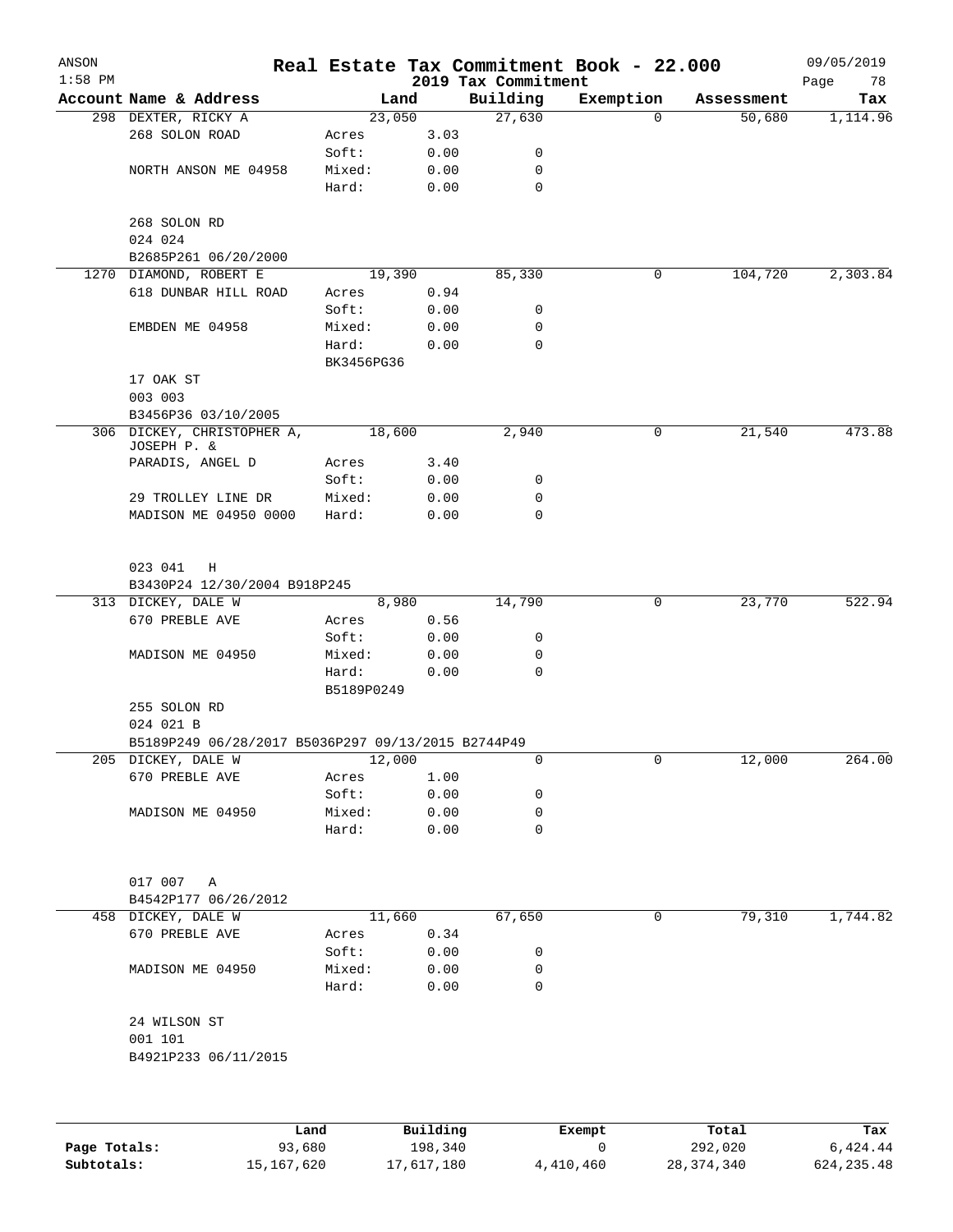| ANSON<br>$1:58$ PM |                                      |       |                     |       | 2019 Tax Commitment | Real Estate Tax Commitment Book - 22.000 |            | 09/05/2019<br>Page<br>79 |
|--------------------|--------------------------------------|-------|---------------------|-------|---------------------|------------------------------------------|------------|--------------------------|
|                    | Account Name & Address               |       |                     | Land  | Building            | Exemption                                | Assessment | Tax                      |
|                    | 482 DICKEY, DALE W<br>670 PREBLE AVE |       |                     | 0     | 2,000               | 0                                        | 2,000      | 44.00                    |
|                    | MADISON ME 04950                     |       |                     |       |                     |                                          |            |                          |
|                    | 99 CAMPGROUND RD                     |       |                     |       |                     |                                          |            |                          |
|                    | 015 037<br>3<br>ON<br>B2087P282      |       |                     |       |                     |                                          |            |                          |
|                    | 483 DICKEY, DALE W                   |       | 39,770              |       | 55,780              | 0                                        | 95,550     | 2,102.10                 |
|                    | 670 PREBLE AVE                       | Acres |                     | 10.27 |                     |                                          |            |                          |
|                    |                                      | Soft: |                     | 0.00  | 0                   |                                          |            |                          |
|                    | MADISON ME 04950                     |       | Mixed:              | 0.00  | 0                   |                                          |            |                          |
|                    |                                      |       | Hard:               | 0.00  | 0                   |                                          |            |                          |
|                    |                                      |       | B5065P099           |       |                     |                                          |            |                          |
|                    | 89 CAMPGROUND RD<br>015 037<br>3     |       |                     |       |                     |                                          |            |                          |
|                    | B5065P099 08/15/2016                 |       |                     |       |                     |                                          |            |                          |
|                    | 189 DICKEY, DALE W                   |       | 12,650              |       | 0                   | 0                                        | 12,650     | 278.30                   |
|                    | 670 PREBLE AVE                       | Acres |                     | 0.40  |                     |                                          |            |                          |
|                    |                                      |       | Soft:               | 0.00  | 0                   |                                          |            |                          |
|                    | MADISON ME 04950                     |       | Mixed:              | 0.00  | 0                   |                                          |            |                          |
|                    |                                      |       | Hard:<br>B5083P0310 | 0.00  | 0                   |                                          |            |                          |
|                    | 563 RIVER RD                         |       |                     |       |                     |                                          |            |                          |
|                    | 016 023<br>Α                         |       |                     |       |                     |                                          |            |                          |
|                    | B53070P163 11/09/2018                |       |                     |       |                     |                                          |            |                          |
|                    | 1513 DICKEY, DALE W                  |       |                     | 8,940 | 20,290              | 0                                        | 29,230     | 643.06                   |
|                    | DICKEY, DAWN A                       |       | Acres               | 0.20  |                     |                                          |            |                          |
|                    | 670 PREBLE AVE                       |       | Soft:               | 0.00  | 0                   |                                          |            |                          |
|                    |                                      |       | Mixed:              | 0.00  | 0                   |                                          |            |                          |
|                    | MADISON ME 04950                     | Hard: |                     | 0.00  | 0                   |                                          |            |                          |
|                    | 16 CENTER ST                         |       |                     |       |                     |                                          |            |                          |
|                    | 006 014                              |       |                     |       |                     |                                          |            |                          |
|                    | B4071P54 11/06/2008                  |       |                     |       |                     |                                          |            |                          |
|                    | 1771 DICKEY, DALE W                  |       | 4,900               |       | 2,000               | 0                                        | 6,900      | 151.80                   |
|                    | DICKEY, DAWN A                       | Acres |                     | 0.06  |                     |                                          |            |                          |
|                    | 670 PREBLE AVE                       |       | Soft:               | 0.00  | 0                   |                                          |            |                          |
|                    |                                      |       | Mixed:              | 0.00  | 0                   |                                          |            |                          |
|                    | MADISON ME 04950                     | Hard: |                     | 0.00  | 0                   |                                          |            |                          |
|                    | 31 EMBDEN POND RD                    |       |                     |       |                     |                                          |            |                          |
|                    | 009 020<br>$\mathbf{B}$              |       |                     |       |                     |                                          |            |                          |
|                    | B4271P163 04/06/2010                 |       |                     |       |                     |                                          |            |                          |
|                    | 1778 DICKEY, DAVID<br>PO BOX 357     |       |                     | 0     | 2,410               | 0                                        | 2,410      | 53.02                    |
|                    | NORTH ANSON ME 04958                 |       |                     |       |                     |                                          |            |                          |
|                    | 11 EMBDEN POND RD<br>009 023<br>ON   |       |                     |       |                     |                                          |            |                          |
|                    |                                      |       |                     |       |                     |                                          |            |                          |

|              | Land       | Building   | Exempt    | Total      | Tax        |
|--------------|------------|------------|-----------|------------|------------|
| Page Totals: | 66,260     | 82,480     |           | 148,740    | 3,272.28   |
| Subtotals:   | 15,233,880 | 17,699,660 | 4,410,460 | 28,523,080 | 627,507.76 |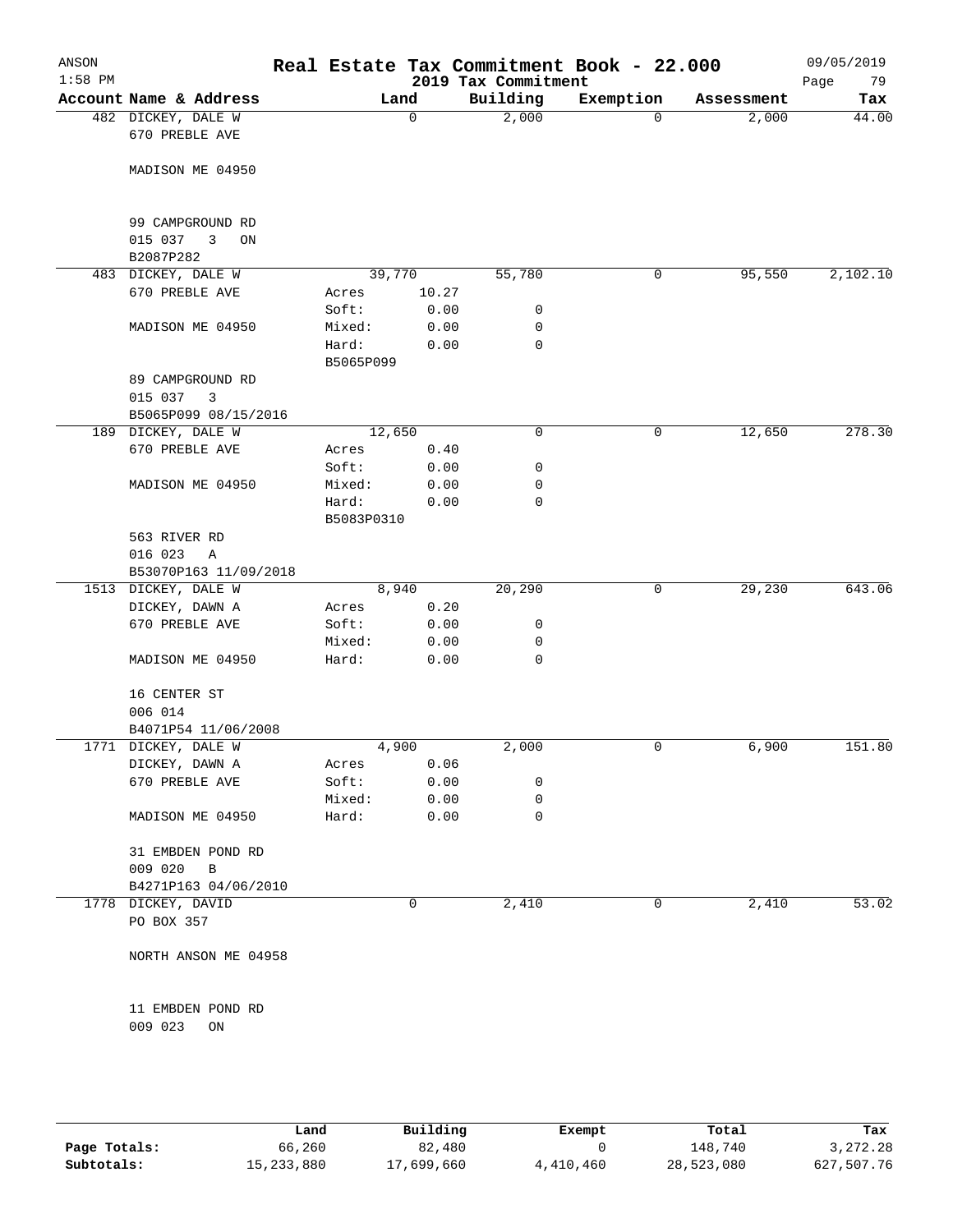| ANSON<br>$1:58$ PM |                                     |        |        | 2019 Tax Commitment | Real Estate Tax Commitment Book - 22.000 |            | 09/05/2019<br>Page<br>80 |
|--------------------|-------------------------------------|--------|--------|---------------------|------------------------------------------|------------|--------------------------|
|                    | Account Name & Address              |        | Land   | Building            | Exemption                                | Assessment | Tax                      |
|                    | 836 DICKEY, MYRON R                 |        | 29,990 | 132,920             | 20,000                                   | 142,910    | 3,144.02                 |
|                    | DICKEY, SANDRA J                    | Acres  | 52.00  |                     | 01 Homestead Exempt                      |            |                          |
|                    | 301 FAHI POND ROAD                  | Soft:  | 12.00  | 1,356               |                                          |            |                          |
|                    |                                     | Mixed: | 34.00  | 5,338               |                                          |            |                          |
|                    | NORTH ANSON ME 04958                | Hard:  | 0.00   | 0                   |                                          |            |                          |
|                    | 301 FAHI POND RD                    |        |        |                     |                                          |            |                          |
|                    | 024 017<br>B3303P119 05/06/2004     |        |        |                     |                                          |            |                          |
| 269                | DICKEY, PAMELA J                    |        | 25,500 | 82,210              | 20,000                                   | 87,710     | 1,929.62                 |
|                    | PO BOX 317                          | Acres  | 2.00   |                     | 01 Homestead Exempt                      |            |                          |
|                    |                                     | Soft:  | 0.00   | 0                   |                                          |            |                          |
|                    | MADISON ME 04950                    | Mixed: | 0.00   | 0                   |                                          |            |                          |
|                    |                                     | Hard:  | 0.00   | 0                   |                                          |            |                          |
|                    | 171 MAIN ST                         |        |        |                     |                                          |            |                          |
|                    | 010 040                             |        |        |                     |                                          |            |                          |
|                    | B4188P145 09/08/2009                |        |        |                     |                                          |            |                          |
|                    | 314 DICKEY, PHILLIP W SR &          |        | 19,180 | 34,160              | 0                                        | 53,340     | 1,173.48                 |
|                    | TAYLOR, JUDY                        | Acres  | 0.92   |                     |                                          |            |                          |
|                    |                                     | Soft:  | 0.00   | 0                   |                                          |            |                          |
|                    | PO BOX 1645                         | Mixed: | 0.00   | 0                   |                                          |            |                          |
|                    | WATERVILLE ME 04901                 | Hard:  | 0.00   | 0                   |                                          |            |                          |
|                    | 0000                                |        |        |                     |                                          |            |                          |
|                    | 383 NEW PORTLAND RD                 |        |        |                     |                                          |            |                          |
|                    | 023 042<br>Α                        |        |        |                     |                                          |            |                          |
|                    | B4907P49 05/22/2015                 |        |        |                     |                                          |            |                          |
|                    | 304 DICKEY, SHIRLEY                 |        | 16,500 | 770                 | 0                                        | 17,270     | 379.94                   |
|                    | C/O CLAYTON DICKEY                  | Acres  | 2.00   |                     |                                          |            |                          |
|                    | 2 BASS ROAD                         | Soft:  | 0.00   | 0                   |                                          |            |                          |
|                    | MADISON ME 04950 0000               | Mixed: | 0.00   | 0                   |                                          |            |                          |
|                    |                                     | Hard:  | 0.00   | 0                   |                                          |            |                          |
|                    | 402 NEW PORTLAND RD                 |        |        |                     |                                          |            |                          |
|                    | 023 041<br>Ε                        |        |        |                     |                                          |            |                          |
|                    | B2504P346 B1470P218                 |        |        |                     |                                          |            |                          |
|                    | 316 DICKEY, TIMOTHY S               |        | 22,700 | 28,780              | 20,000                                   | 31,480     | 692.56                   |
|                    | PO BOX 46                           | Acres  | 2.80   |                     | 01 Homestead Exempt                      |            |                          |
|                    |                                     | Soft:  | 0.00   | 0                   |                                          |            |                          |
|                    | NORTH ANSON ME 04958                | Mixed: | 0.00   | 0                   |                                          |            |                          |
|                    |                                     | Hard:  | 0.00   | 0                   |                                          |            |                          |
|                    | 410 NEW PORTLAND RD                 |        |        |                     |                                          |            |                          |
|                    | 023 041 D                           |        |        |                     |                                          |            |                          |
|                    | B1133P235                           |        | 5,090  | 0                   | 0                                        |            |                          |
|                    | 1780 DICKEY, TIMOTHY S<br>PO BOX 46 |        |        |                     |                                          | 5,090      | 111.98                   |
|                    |                                     | Acres  | 3.39   |                     |                                          |            |                          |
|                    |                                     | Soft:  | 0.00   | 0                   |                                          |            |                          |
|                    | NORTH ANSON ME 04958                | Mixed: | 0.00   | 0                   |                                          |            |                          |
|                    |                                     | Hard:  | 0.00   | 0                   |                                          |            |                          |
|                    | 023 041 D 1                         |        |        |                     |                                          |            |                          |
|                    | B4531P306 05/25/2012                |        |        |                     |                                          |            |                          |
|                    |                                     |        |        |                     |                                          |            |                          |

|              | Land       | Building   | Exempt    | Total      | Tax        |
|--------------|------------|------------|-----------|------------|------------|
| Page Totals: | 118,960    | 278,840    | 60,000    | 337,800    | 7,431.60   |
| Subtotals:   | 15,352,840 | 17,978,500 | 4,470,460 | 28,860,880 | 634,939.36 |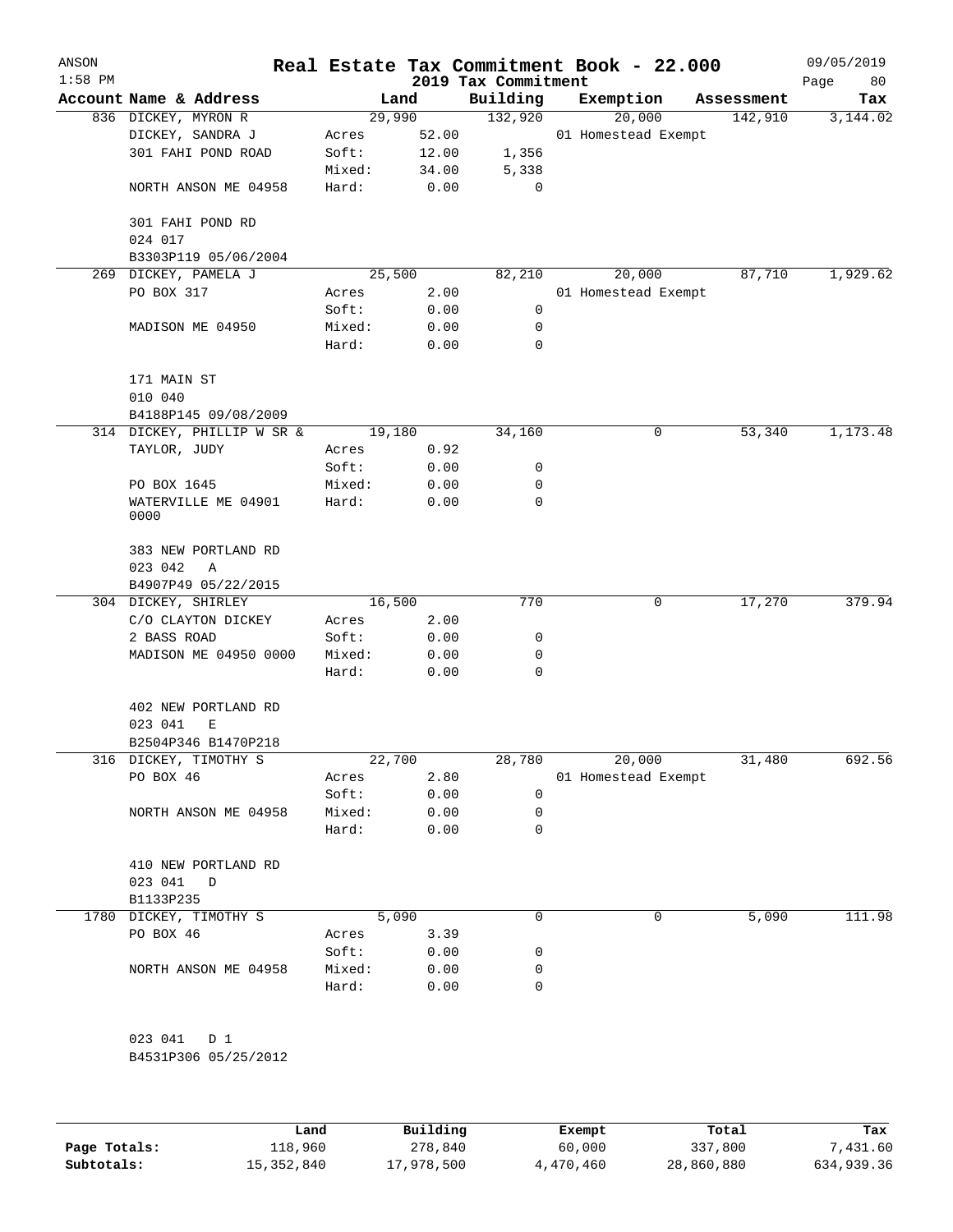| ANSON<br>$1:58$ PM |                             |                               | Real Estate Tax Commitment Book - 22.000 |              | 2019 Tax Commitment |                       |            | 09/05/2019<br>Page<br>81 |
|--------------------|-----------------------------|-------------------------------|------------------------------------------|--------------|---------------------|-----------------------|------------|--------------------------|
|                    | Account Name & Address      |                               |                                          | Land         | Building            | Exemption             | Assessment | Tax                      |
|                    | 1350 DICKEY, WAYNE A        |                               |                                          | 14,140       | 41,620              | 26,000                | 29,760     | 654.72                   |
|                    | 88 FAHI POND ROAD           |                               | Acres                                    | 0.50         |                     | 01 Homestead Exempt   |            |                          |
|                    |                             |                               | Soft:                                    | 0.00         |                     | 0 02 Resident Veteran |            |                          |
|                    | ANSON ME 04911              |                               | Mixed:                                   | 0.00         | 0                   |                       |            |                          |
|                    |                             |                               | Hard:                                    | 0.00         | 0                   |                       |            |                          |
|                    | 88 FAHI POND RD             |                               |                                          |              |                     |                       |            |                          |
|                    | 023 004<br>B795P44          |                               |                                          |              |                     |                       |            |                          |
|                    | 1810 DICKEY, WAYNE A        |                               |                                          | 31,990       | $\mathbf 0$         | 0                     | 31,990     | 703.78                   |
|                    | 88 FAHI POND ROAD           |                               | Acres                                    | 35.59        |                     |                       |            |                          |
|                    |                             |                               | Soft:                                    | 0.00         | 0                   |                       |            |                          |
|                    | ANSON ME 04911              |                               | Mixed:                                   | 0.00         | 0                   |                       |            |                          |
|                    |                             |                               | Hard:                                    | 0.00         | $\mathbf 0$         |                       |            |                          |
|                    | 023 002                     |                               |                                          |              |                     |                       |            |                          |
|                    |                             | B3324P86 06/14/2004 B2837P312 |                                          |              |                     |                       |            |                          |
|                    | 317 DICKEY, WAYNE A         |                               |                                          | 13,600       | $\mathbf 0$         | 0                     | 13,600     | 299.20                   |
|                    | 88 FAHI POND ROAD           |                               | Acres                                    | 6.00         |                     |                       |            |                          |
|                    |                             |                               | Soft:                                    | 0.00         | 0                   |                       |            |                          |
|                    | ANSON ME 04911              |                               | Mixed:                                   | 0.00         | 0                   |                       |            |                          |
|                    |                             |                               | Hard:                                    | 0.00         | $\mathbf 0$         |                       |            |                          |
|                    | 023 001<br>B847P229         |                               |                                          |              |                     |                       |            |                          |
|                    | 309 DICKEY, WAYNE A         |                               |                                          | 20,300       | 2,800               | 0                     | 23,100     | 508.20                   |
|                    | 88 FAHI POND ROAD           |                               | Acres                                    | 1.20         |                     |                       |            |                          |
|                    |                             |                               | Soft:                                    | 0.00         | 0                   |                       |            |                          |
|                    | ANSON ME 04911              |                               | Mixed:                                   | 0.00         | 0                   |                       |            |                          |
|                    |                             |                               | Hard:                                    | 0.00         | $\mathbf 0$         |                       |            |                          |
|                    | 251 FAHI POND RD<br>024 016 |                               |                                          |              |                     |                       |            |                          |
|                    | B2300P68                    |                               |                                          |              |                     |                       |            |                          |
| 351                | DICKEY, WAYNE A             |                               |                                          | 14,830       | 20,900              | 0                     | 35,730     | 786.06                   |
|                    | DICKEY, DALE W              |                               | Acres                                    | 0.55         |                     |                       |            |                          |
|                    | 88 FAHI POND ROAD           |                               | Soft:                                    | 0.00         | 0                   |                       |            |                          |
|                    |                             |                               | Mixed:                                   | 0.00         | 0                   |                       |            |                          |
|                    | ANSON ME 04911              |                               | Hard:                                    | 0.00         | 0                   |                       |            |                          |
|                    | 84 FAHI POND RD             |                               |                                          |              |                     |                       |            |                          |
|                    | 023 002                     | A                             |                                          |              |                     |                       |            |                          |
|                    |                             | B5228P95 11/16/2017           |                                          |              |                     |                       |            |                          |
|                    | 1595 DICKMAN, ROBERT J      |                               |                                          | 34,760       | 94,160              | 0                     | 128,920    | 2,836.24                 |
|                    |                             | 229 HILTON HILL ROAD          | Acres                                    | 13.26        |                     |                       |            |                          |
|                    |                             |                               | Soft:                                    | 0.00         | 0                   |                       |            |                          |
|                    | ANSON ME 04911              |                               | Mixed:<br>Hard:                          | 0.00<br>0.00 | 0<br>0              |                       |            |                          |
|                    |                             | 229 HILTON HILL RD            |                                          |              |                     |                       |            |                          |
|                    | 010 023                     | B5366P230 12/24/2018          |                                          |              |                     |                       |            |                          |
|                    |                             |                               |                                          |              |                     |                       |            |                          |
|                    |                             |                               |                                          |              |                     |                       |            |                          |

|              | Land       | Building   | Exempt    | Total      | Tax        |
|--------------|------------|------------|-----------|------------|------------|
| Page Totals: | 129,620    | 159,480    | 26,000    | 263,100    | 5,788.20   |
| Subtotals:   | 15,482,460 | 18,137,980 | 4,496,460 | 29,123,980 | 640,727.56 |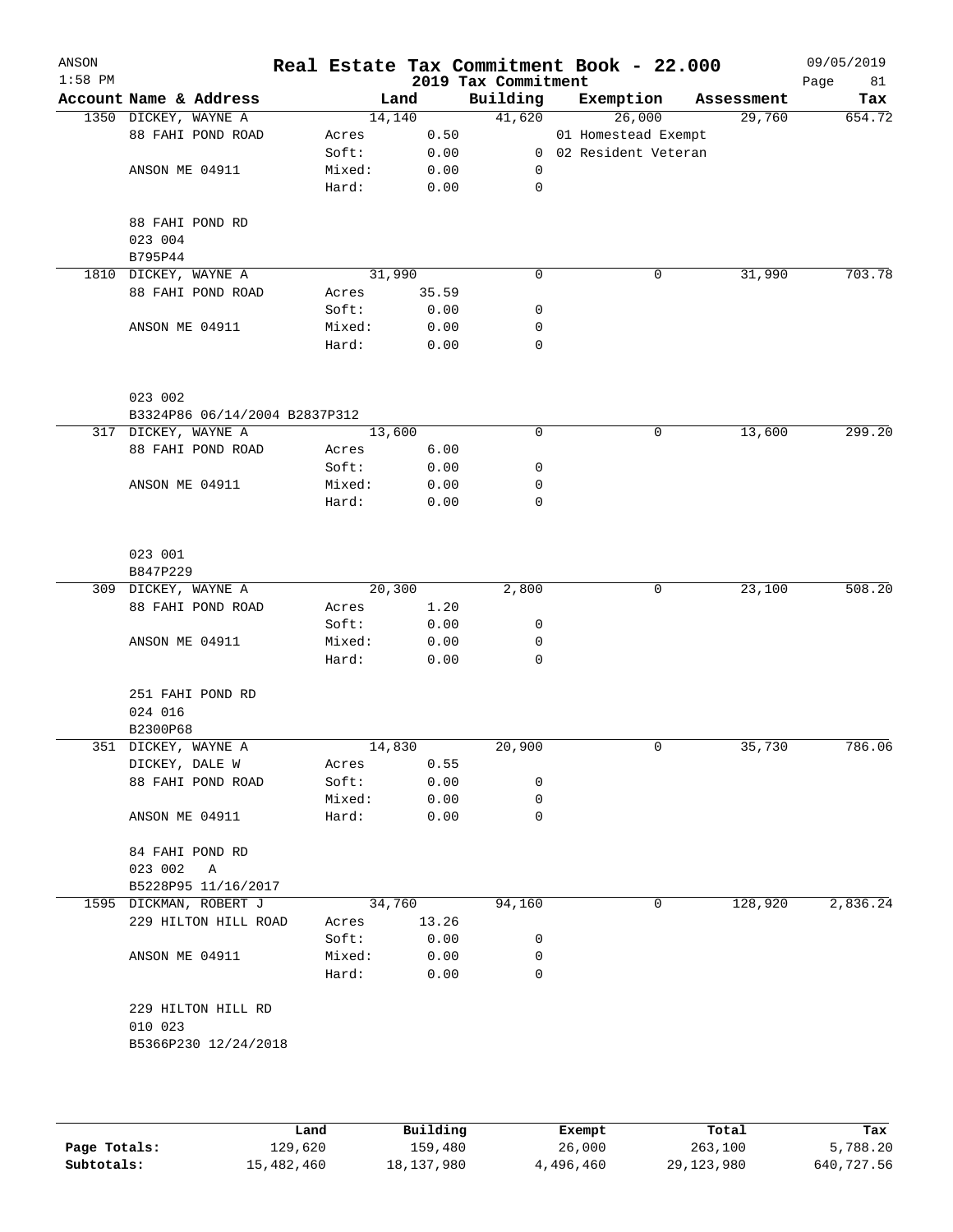| ANSON     |                                        |        |       |                     | Real Estate Tax Commitment Book - 22.000 |                       | 09/05/2019 |
|-----------|----------------------------------------|--------|-------|---------------------|------------------------------------------|-----------------------|------------|
| $1:58$ PM |                                        |        |       | 2019 Tax Commitment |                                          |                       | Page<br>82 |
|           | Account Name & Address                 |        | Land  | Building            | Exemption                                | Assessment            | Tax        |
|           | 1405 DILLINGHAM, REBECCA J             | 21,350 |       | 8,370               |                                          | 29,720<br>$\Omega$    | 653.84     |
|           |                                        | Acres  | 1.90  |                     |                                          |                       |            |
|           | SKOWHEGAN ME 04976 0000                | Soft:  | 0.00  | 0                   |                                          |                       |            |
|           | 1074 CANAAN RD                         | Mixed: | 0.00  | 0                   |                                          |                       |            |
|           |                                        | Hard:  | 0.00  | 0                   |                                          |                       |            |
|           | 312 PEASE HILL RD                      |        |       |                     |                                          |                       |            |
|           | 011 042<br>5 <sub>3</sub>              |        |       |                     |                                          |                       |            |
|           | B4442P150 09/21/2011                   |        |       |                     |                                          |                       |            |
|           | 318 DILLON, GERALD R                   | 13,570 |       | 57,720              | 20,000                                   | 51,290                | 1,128.38   |
|           | DILLON, CYNTHIA                        | Acres  | 0.46  |                     | 01 Homestead Exempt                      |                       |            |
|           |                                        | Soft:  | 0.00  | 0                   |                                          |                       |            |
|           | 87 EMBDEN POND RD                      | Mixed: | 0.00  | 0                   |                                          |                       |            |
|           | NORTH ANSON ME 04958<br>0000           | Hard:  | 0.00  | $\mathbf 0$         |                                          |                       |            |
|           | 87 EMBDEN POND RD                      |        |       |                     |                                          |                       |            |
|           | 018 044<br>C                           |        |       |                     |                                          |                       |            |
|           | B1178P287                              |        |       |                     |                                          |                       |            |
| 221       | DILLON, THOMAS R &                     | 15,000 |       | 0                   |                                          | 15,000<br>0           | 330.00     |
|           | JOYCE G, TRUSTEES                      |        |       |                     |                                          |                       |            |
|           |                                        | Acres  | 3.00  |                     |                                          |                       |            |
|           | ANSON ME 04911 0296                    | Soft:  | 0.00  | 0                   |                                          |                       |            |
|           | PO BOX 296                             | Mixed: | 0.00  | 0                   |                                          |                       |            |
|           |                                        | Hard:  | 0.00  | 0                   |                                          |                       |            |
|           | 001 057                                |        |       |                     |                                          |                       |            |
|           | B4069P36 10/31/2008                    |        |       |                     |                                          |                       |            |
|           | 1347 DILLON, THOMAS R JR,<br>TRUSTEE & | 26,450 |       | 171,230             | 20,000                                   | 177,680               | 3,908.96   |
|           | DILLON, JOYCE G.,<br>TRUSTEE           | Acres  | 5.30  |                     | 01 Homestead Exempt                      |                       |            |
|           |                                        | Soft:  | 0.00  | 0                   |                                          |                       |            |
|           | PO BOX 296                             | Mixed: | 0.00  | 0                   |                                          |                       |            |
|           | ANSON ME 04911 0296                    | Hard:  | 0.00  | 0                   |                                          |                       |            |
|           | 84 RANDALL ST                          |        |       |                     |                                          |                       |            |
|           | 010 039<br>C                           |        |       |                     |                                          |                       |            |
|           | B4069P36 10/31/2008                    |        |       |                     |                                          |                       |            |
| 319       | DILLON, THOMAS R                       | 38,400 |       | $\mathbf 0$         |                                          | $\mathbf 0$<br>38,400 | 844.80     |
|           | JR, TRUSTEE &                          |        |       |                     |                                          |                       |            |
|           | DILLON, JOYCE G,<br>TRUSTEE            | Acres  | 41.00 |                     |                                          |                       |            |
|           |                                        | Soft:  | 0.00  | 0                   |                                          |                       |            |
|           | PO BOX 296                             | Mixed: | 0.00  | 0                   |                                          |                       |            |
|           | ANSON ME 04911 0296                    | Hard:  | 0.00  | 0                   |                                          |                       |            |
|           | 010 039                                |        |       |                     |                                          |                       |            |
|           | B4069P36 10/31/2008                    |        |       |                     |                                          |                       |            |
|           |                                        |        |       |                     |                                          |                       |            |

|              | Land       | Building     | Exempt    | Total      | Tax        |
|--------------|------------|--------------|-----------|------------|------------|
| Page Totals: | 114,770    | 237,320      | 40,000    | 312,090    | 6,865.98   |
| Subtotals:   | 15,597,230 | 18, 375, 300 | 4,536,460 | 29,436,070 | 647,593.54 |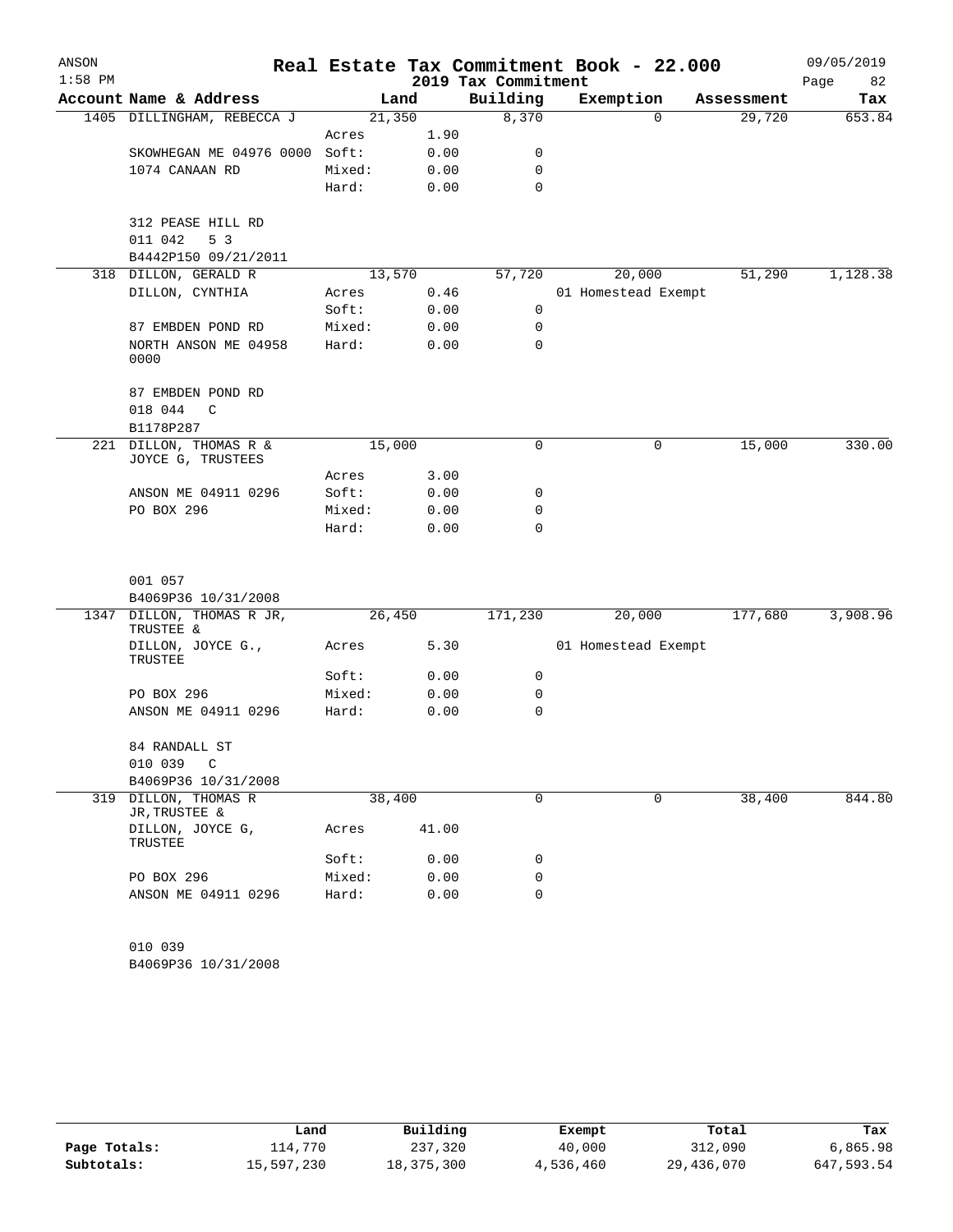| ANSON<br>$1:58$ PM |                                                                                       |             |            | 2019 Tax Commitment | Real Estate Tax Commitment Book - 22.000 |            | 09/05/2019<br>Page<br>83 |
|--------------------|---------------------------------------------------------------------------------------|-------------|------------|---------------------|------------------------------------------|------------|--------------------------|
|                    | Account Name & Address                                                                |             | Land       | Building            | Exemption                                | Assessment | Tax                      |
|                    | 1472 DIRIGO TIMBERLANDS                                                               |             | 16,160     | 77,460              | $\Omega$                                 | 93,620     | 2,059.64                 |
|                    | PO BOX 481                                                                            | Acres       | 0.29       |                     |                                          |            |                          |
|                    |                                                                                       | Soft:       | 0.00       | 0                   |                                          |            |                          |
|                    | NORTH ANSON ME 04958                                                                  | Mixed:      | 0.00       | 0                   |                                          |            |                          |
|                    |                                                                                       | Hard:       | 0.00       | 0                   |                                          |            |                          |
|                    | 18 NORTH MAIN ST<br>006 059                                                           |             |            |                     |                                          |            |                          |
|                    | B3880P182 07/16/2007                                                                  |             |            |                     |                                          |            |                          |
|                    | 956 DIRIGO WOODLANDS, LLC                                                             |             | 4,310      | $\mathbf 0$         | 0                                        | 4,310      | 94.82                    |
|                    | PO BOX 481                                                                            | Acres       | 26.00      |                     |                                          |            |                          |
|                    |                                                                                       | Soft:       | 0.00       | 0                   |                                          |            |                          |
|                    | NORTH ANSON ME 04958<br>0000                                                          | Mixed:      | 8.00       | 1,256               |                                          |            |                          |
|                    |                                                                                       | Hard:       | 17.00      | 2,958               |                                          |            |                          |
|                    | 019 031                                                                               |             |            |                     |                                          |            |                          |
|                    | B4841P56 09/30/2014                                                                   |             |            |                     |                                          |            |                          |
|                    | 957 DIRIGO WOODLANDS, LLC                                                             |             | 9,670      | $\mathbf 0$         | 0                                        | 9,670      | 212.74                   |
|                    | PO BOX 481                                                                            | Acres       | 40.00      |                     |                                          |            |                          |
|                    |                                                                                       | Soft:       | 6.00       | 678                 |                                          |            |                          |
|                    | NORTH ANSON ME 04958<br>0000                                                          | Mixed:      | 6.00       | 942                 |                                          |            |                          |
|                    |                                                                                       | Hard:       | 0.00       | 0                   |                                          |            |                          |
|                    | B4861P194 12/15/2014 B4846P311 08/10/2014 B4827P78<br>08/10/2014<br>321 DIRKMAN, JOHN |             | 11,290     | $\mathbf 0$         | $\mathsf{O}$                             | 11,290     | 248.38                   |
|                    |                                                                                       | Acres       | 72.00      |                     |                                          |            |                          |
|                    | WATERVILLE ME 04901<br>0000                                                           | Soft:       | 10.00      | 1,130               |                                          |            |                          |
|                    | 17 MERRILL ST                                                                         | Mixed:      | 37.00      | 5,809               |                                          |            |                          |
|                    |                                                                                       | Hard:       | 25.00      | 4,350               |                                          |            |                          |
|                    |                                                                                       | TREE GROWTH |            |                     |                                          |            |                          |
|                    | ROUTE 148<br>011 017                                                                  |             |            |                     |                                          |            |                          |
|                    | 323 DOBSON, CLINTON K JR                                                              |             | 18,140     | 10,500              | 0                                        | 28,640     | 630.08                   |
|                    | 138 MAST ROAD                                                                         | Acres       | 6.12       |                     |                                          |            |                          |
|                    |                                                                                       | Soft:       | 0.00       | 0                   |                                          |            |                          |
|                    | FALMOUTH ME 04105 2408                                                                | Mixed:      | 0.00       | 0                   |                                          |            |                          |
|                    |                                                                                       | Hard:       | 0.00       | $\mathbf 0$         |                                          |            |                          |
|                    | 35 GRAY RD                                                                            |             |            |                     |                                          |            |                          |
|                    | 022 038<br>6                                                                          |             |            |                     |                                          |            |                          |
|                    | B1753P185                                                                             |             |            |                     |                                          |            |                          |
| 113                | DODGE, JEREMIAH N                                                                     |             | 35,500     | 0                   | 0                                        | 35,500     | 781.00                   |
|                    |                                                                                       | Acres       | 10.00      |                     |                                          |            |                          |
|                    | MADISON ME 04950                                                                      | Soft:       | 0.00       | 0                   |                                          |            |                          |
|                    | 18 EAST HOUGHTON STREET                                                               | Mixed:      | 0.00       | 0                   |                                          |            |                          |
|                    |                                                                                       | Hard:       | 0.00       | 0                   |                                          |            |                          |
|                    | 342 HOLLIN WAITE HILL<br>014 030<br>3                                                 |             |            |                     |                                          |            |                          |
|                    | B4348P216 11/24/2010                                                                  |             |            |                     |                                          |            |                          |
|                    | Land                                                                                  |             | Building   |                     | Exempt                                   | Total      | Tax                      |
| Page Totals:       | 95,070                                                                                |             | 87,960     |                     | 0                                        | 183,030    | 4,026.66                 |
| Subtotals:         | 15,692,300                                                                            |             | 18,463,260 |                     | 4,536,460                                | 29,619,100 | 651,620.20               |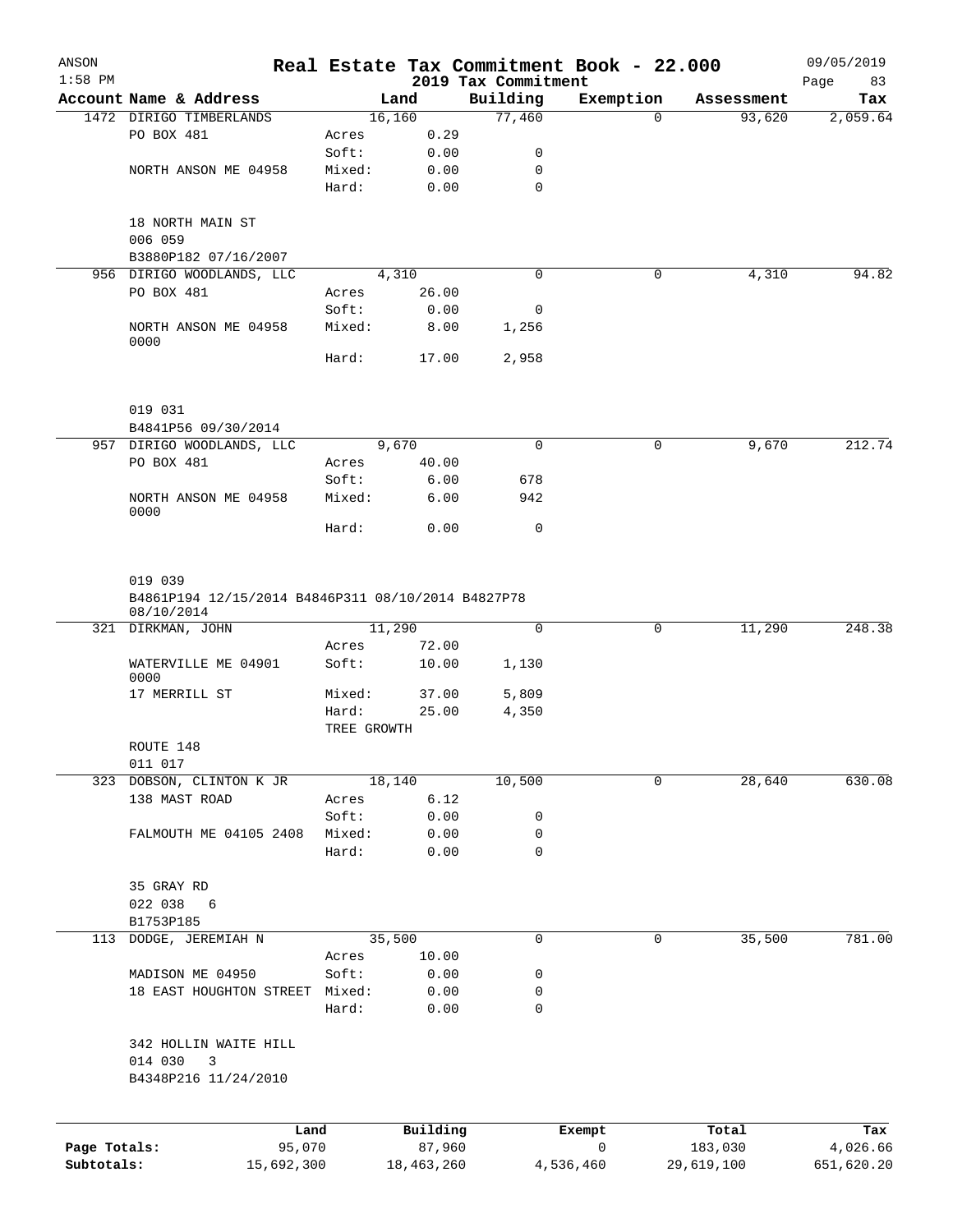| ANSON<br>$1:58$ PM |                                          |                 |              | 2019 Tax Commitment | Real Estate Tax Commitment Book - 22.000 |   |            | 09/05/2019<br>84<br>Page |
|--------------------|------------------------------------------|-----------------|--------------|---------------------|------------------------------------------|---|------------|--------------------------|
|                    | Account Name & Address                   |                 | Land         | Building            | Exemption                                |   | Assessment | Tax                      |
|                    | 1872 DOMER, DEBRA                        |                 | $\mathbf 0$  | 26,840              | 20,000<br>01 Homestead Exempt            |   | 6,840      | 150.48                   |
|                    | ANSON ME 04911 0534<br>PO BOX 534        |                 |              |                     |                                          |   |            |                          |
|                    | 14 PEASE HILL RD<br>010 015 ON           |                 |              |                     |                                          |   |            |                          |
|                    | 56 DOMINSKI, ROBERT J                    |                 | 14,830       | 56,270              | 20,000                                   |   | 51,100     | 1,124.20                 |
|                    | DOMINSKI, BRENDA L                       | Acres           | 0.55         |                     | 01 Homestead Exempt                      |   |            |                          |
|                    | <b>36 PREBLE AVE</b>                     | Soft:           | 0.00         | 0                   |                                          |   |            |                          |
|                    |                                          | Mixed:          | 0.00         | 0                   |                                          |   |            |                          |
|                    | ANSON ME 04911                           | Hard:           | 0.00         | $\mathbf 0$         |                                          |   |            |                          |
|                    | <b>36 PREBLE AVE</b><br>004 021          |                 |              |                     |                                          |   |            |                          |
|                    | B2194P265                                |                 |              |                     |                                          |   |            |                          |
| 759                | DONAHUE, MICHAEL                         |                 | 8,940        | 61,910              | 20,000                                   |   | 50,850     | 1,118.70                 |
|                    |                                          | Acres           | 0.20         |                     | 01 Homestead Exempt                      |   |            |                          |
|                    | ANSON ME 04911 0108                      | Soft:           | 0.00         | 0                   |                                          |   |            |                          |
|                    | PO BOX 108                               | Mixed:<br>Hard: | 0.00<br>0.00 | 0<br>$\mathbf 0$    |                                          |   |            |                          |
|                    |                                          |                 |              |                     |                                          |   |            |                          |
|                    | 12 INGALLS ST<br>002 052                 |                 |              |                     |                                          |   |            |                          |
|                    | B4212P127 11/10/2009                     |                 |              |                     |                                          |   |            |                          |
| 327                | DONOVAN, JACK W                          |                 | 9,000        | 71,850              |                                          | 0 | 80,850     | 1,778.70                 |
|                    |                                          | Acres           | 0.09         |                     |                                          |   |            |                          |
|                    | GORHAM ME 04038 0000                     | Soft:           | 0.00         | 0                   |                                          |   |            |                          |
|                    | 21 NASON RD                              | Mixed:          | 0.00         | 0                   |                                          |   |            |                          |
|                    |                                          | Hard:           | 0.00         | $\Omega$            |                                          |   |            |                          |
|                    | 6 ELM ST                                 |                 |              |                     |                                          |   |            |                          |
|                    | 006 035                                  |                 |              |                     |                                          |   |            |                          |
|                    | B1001P58                                 |                 |              |                     |                                          |   |            |                          |
| 669                | DOUCETTE, LORIE K                        |                 | 25,850       | 54,530              |                                          | 0 | 80,380     | 1,768.36                 |
|                    | 129 CAMPGROUND ROAD                      | Acres           | 4.90         |                     |                                          |   |            |                          |
|                    |                                          | Soft:           | 0.00         | 0                   |                                          |   |            |                          |
|                    | NORTH ANSON ME 04958                     | Mixed:          | 0.00         | 0                   |                                          |   |            |                          |
|                    |                                          | Hard:           | 0.00         | $\mathbf 0$         |                                          |   |            |                          |
|                    | 129 CAMPGROUND RD                        |                 |              |                     |                                          |   |            |                          |
|                    | 015 037 6 A                              |                 |              |                     |                                          |   |            |                          |
|                    | B4812P51 07/23/2014                      |                 |              |                     |                                          |   |            |                          |
|                    | 330 DOUGLAS, DEBORAH A                   |                 | 39,030       | 110,700             |                                          | 0 | 149,730    | 3,294.06                 |
|                    | DOUGLAS, ROLAND H                        | Acres           | 17.53        |                     |                                          |   |            |                          |
|                    |                                          | Soft:           | 0.00         | 0                   |                                          |   |            |                          |
|                    | PO BOX 137                               | Mixed:          | 0.00         | 0                   |                                          |   |            |                          |
|                    | ANSON ME 04911 0137                      | Hard:           | 0.00         | $\mathbf 0$         |                                          |   |            |                          |
|                    | 288 CAMPGROUND RD                        |                 |              |                     |                                          |   |            |                          |
|                    | 015 043 C                                |                 |              |                     |                                          |   |            |                          |
|                    | B4878P228 02/11/2015 B4668P14 05/28/2013 |                 |              |                     |                                          |   |            |                          |
|                    |                                          |                 |              |                     |                                          |   |            |                          |
|                    |                                          |                 |              |                     |                                          |   |            |                          |
|                    |                                          |                 |              |                     |                                          |   |            |                          |

|              | Land       | Building   | Exempt    | Total      | Tax        |
|--------------|------------|------------|-----------|------------|------------|
| Page Totals: | 97,650     | 382,100    | 60,000    | 419,750    | 9,234.50   |
| Subtotals:   | 15,789,950 | 18,845,360 | 4,596,460 | 30,038,850 | 660,854.70 |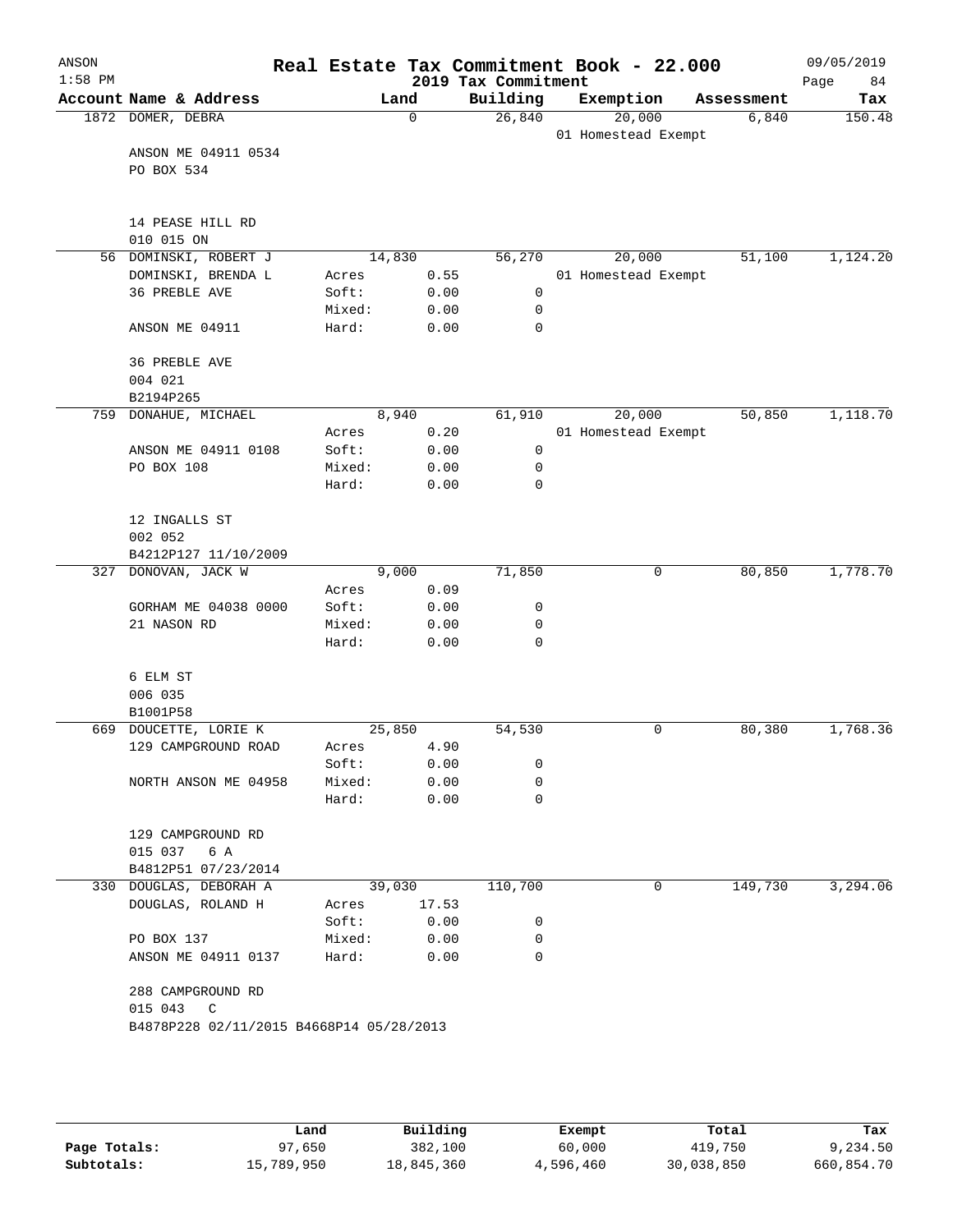| ANSON<br>$1:58$ PM |                                               |        |        | Real Estate Tax Commitment Book - 22.000<br>2019 Tax Commitment |                     |          |            | 09/05/2019<br>85<br>Page |
|--------------------|-----------------------------------------------|--------|--------|-----------------------------------------------------------------|---------------------|----------|------------|--------------------------|
|                    | Account Name & Address                        |        | Land   | Building                                                        | Exemption           |          | Assessment | Tax                      |
|                    | 1906 DOVER, MARK III                          | 26,780 |        | 0                                                               |                     | $\Omega$ | 26,780     | 589.16                   |
|                    | PO BOX 269                                    | Acres  | 17.78  |                                                                 |                     |          |            |                          |
|                    |                                               | Soft:  | 0.00   | 0                                                               |                     |          |            |                          |
|                    | ANSON ME 04911                                | Mixed: | 0.00   | 0                                                               |                     |          |            |                          |
|                    |                                               | Hard:  | 0.00   | 0                                                               |                     |          |            |                          |
|                    | DOVER LANE                                    |        |        |                                                                 |                     |          |            |                          |
|                    | 018 014 4                                     |        |        |                                                                 |                     |          |            |                          |
|                    | B3006P9                                       |        |        |                                                                 |                     |          |            |                          |
| 1528               | DOVER, MARK III                               | 23,560 |        | 33,490                                                          |                     | 20,000   | 37,050     | 815.10                   |
|                    | PO BOX 269                                    | Acres  | 3.37   |                                                                 | 01 Homestead Exempt |          |            |                          |
|                    |                                               | Soft:  | 0.00   | 0                                                               |                     |          |            |                          |
|                    | ANSON ME 04911                                | Mixed: | 0.00   | 0                                                               |                     |          |            |                          |
|                    |                                               | Hard:  | 0.00   | 0                                                               |                     |          |            |                          |
|                    | 8 DOVER LANE                                  |        |        |                                                                 |                     |          |            |                          |
|                    | 018 014 1                                     |        |        |                                                                 |                     |          |            |                          |
|                    | B3006P9                                       |        |        |                                                                 |                     |          |            |                          |
|                    | 1501 DOW, LAWRENCE E                          | 35,770 |        | 0                                                               |                     | 0        | 35,770     | 786.94                   |
|                    | 103 VIRGINIA COURT                            | Acres  | 23.53  |                                                                 |                     |          |            |                          |
|                    |                                               | Soft:  | 0.00   | 0                                                               |                     |          |            |                          |
|                    | NEW BERN NC 28562                             | Mixed: | 0.00   | 0                                                               |                     |          |            |                          |
|                    |                                               | Hard:  | 0.00   | 0                                                               |                     |          |            |                          |
|                    | 011 043                                       |        |        |                                                                 |                     |          |            |                          |
|                    | B837P373                                      |        |        |                                                                 |                     |          |            |                          |
| 459                | DOW, MERVIN L                                 |        | 9,800  | 40,450                                                          |                     | 0        | 50,250     | 1,105.50                 |
|                    | DOW, CELIA M E                                | Acres  | 0.24   |                                                                 |                     |          |            |                          |
|                    |                                               | Soft:  | 0.00   | 0                                                               |                     |          |            |                          |
|                    | 762 MUTTON LANE                               | Mixed: | 0.00   | 0                                                               |                     |          |            |                          |
|                    | CLINTON ME 04927 0000                         | Hard:  | 0.00   | 0                                                               |                     |          |            |                          |
|                    | 5 BOW ST                                      |        |        |                                                                 |                     |          |            |                          |
|                    | 001 102                                       |        |        |                                                                 |                     |          |            |                          |
|                    | B3258P203                                     |        |        |                                                                 |                     |          |            |                          |
|                    | 935 DOW, PETER N                              |        | 9,800  | 50,950                                                          |                     | 20,000   | 40,750     | 896.50                   |
|                    | DOW, DORCAS M                                 | Acres  | 0.24   |                                                                 | 01 Homestead Exempt |          |            |                          |
|                    | PO BOX 384                                    | Soft:  | 0.00   | 0                                                               |                     |          |            |                          |
|                    |                                               | Mixed: | 0.00   | $\mathbf 0$                                                     |                     |          |            |                          |
|                    | NORTH ANSON ME 04958                          | Hard:  | 0.00   | 0                                                               |                     |          |            |                          |
|                    | 11 UNION ST                                   |        |        |                                                                 |                     |          |            |                          |
|                    | 005 026                                       |        |        |                                                                 |                     |          |            |                          |
|                    | B2999P335                                     |        |        |                                                                 |                     |          |            |                          |
|                    | 1177 DOWD, GREGG A                            |        | 18,280 | 1,000                                                           |                     | 0        | 19,280     | 424.16                   |
|                    | 301 STATE STREET                              | Acres  | 10.10  |                                                                 |                     |          |            |                          |
|                    |                                               | Soft:  | 0.00   | 0                                                               |                     |          |            |                          |
|                    | GUILFORD CT 06437                             | Mixed: | 0.00   | 0                                                               |                     |          |            |                          |
|                    |                                               | Hard:  | 0.00   | 0                                                               |                     |          |            |                          |
|                    |                                               |        |        |                                                                 |                     |          |            |                          |
|                    | 018 021<br>Α<br>B5021P88 04/28/2016 B2876P114 |        |        |                                                                 |                     |          |            |                          |
|                    |                                               |        |        |                                                                 |                     |          |            |                          |
|                    |                                               |        |        |                                                                 |                     |          |            |                          |
|                    |                                               |        |        |                                                                 |                     |          |            |                          |

|              | Land       | Building   | Exempt    | Total        | Tax        |
|--------------|------------|------------|-----------|--------------|------------|
| Page Totals: | 123,990    | 125,890    | 40,000    | 209,880      | 4,617.36   |
| Subtotals:   | 15,913,940 | 18,971,250 | 4,636,460 | 30, 248, 730 | 665,472.06 |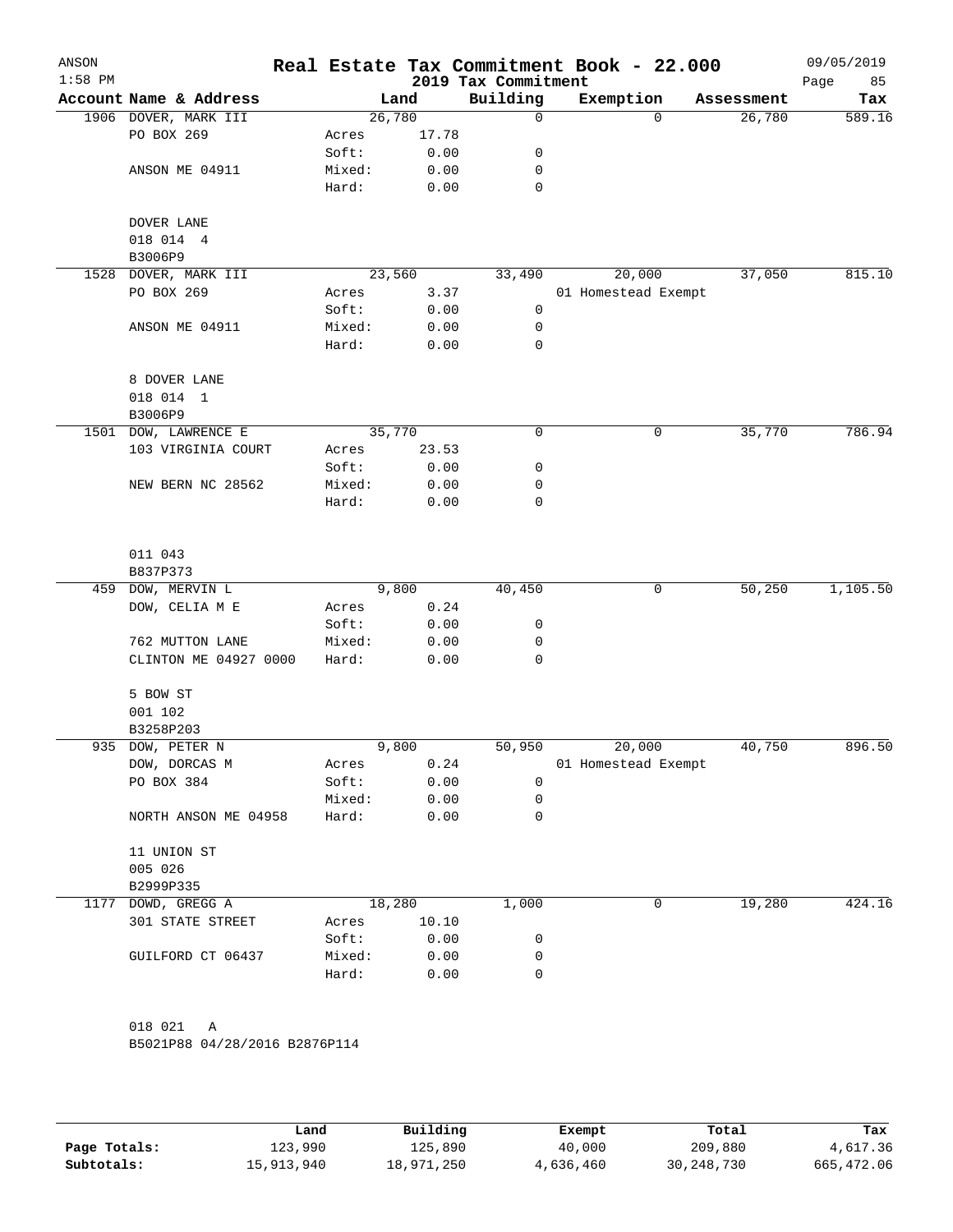| ANSON     |                                                                  |                     |                |                     | Real Estate Tax Commitment Book - 22.000 |            | 09/05/2019 |
|-----------|------------------------------------------------------------------|---------------------|----------------|---------------------|------------------------------------------|------------|------------|
| $1:58$ PM |                                                                  |                     |                | 2019 Tax Commitment |                                          |            | 86<br>Page |
|           | Account Name & Address                                           | Land                |                | Building            | Exemption                                | Assessment | Tax        |
|           | 337 DRAFFIN, ROBERT E                                            | 63,700              |                | $\mathbf 0$         | $\Omega$                                 | 63,700     | 1,401.40   |
|           | BAYPORT NY 11705                                                 | Acres<br>Soft:      | 122.00<br>0.00 | 0                   |                                          |            |            |
|           | 493 SECOND AVENUE                                                | Mixed:              | 0.00           | 0                   |                                          |            |            |
|           |                                                                  | Hard:               | 0.00           | 0                   |                                          |            |            |
|           |                                                                  |                     |                |                     |                                          |            |            |
|           | 023 003<br>B1187P125 04/29/1985                                  |                     |                |                     |                                          |            |            |
| 1089      | DREW, REBECCA L                                                  | 21,860              |                | $\mathbf 0$         | 0                                        | 21,860     | 480.92     |
|           |                                                                  | Acres               | 8.36           |                     |                                          |            |            |
|           | WESTBROOK ME 04092 0000 Soft:                                    |                     | 0.00           | 0                   |                                          |            |            |
|           | 30 DEARBORN ST                                                   | Mixed:              | 0.00           | 0                   |                                          |            |            |
|           |                                                                  | Hard:               | 0.00           | 0                   |                                          |            |            |
|           | 013 022<br>$\mathbf{1}$                                          |                     |                |                     |                                          |            |            |
|           | B4377P155 02/25/2011                                             |                     |                |                     |                                          |            |            |
|           | 1090 DREW, REBECCA L                                             | 22,050              |                | $\mathbf 0$         | 0                                        | 22,050     | 485.10     |
|           |                                                                  | Acres               | 8.55           |                     |                                          |            |            |
|           | WESTBROOK ME 04092 0000 Soft:                                    |                     | 0.00           | 0                   |                                          |            |            |
|           | 30 DEARBORN ST                                                   | Mixed:              | 0.00           | 0                   |                                          |            |            |
|           |                                                                  | Hard:               | 0.00           | $\mathbf 0$         |                                          |            |            |
|           | 013 022<br>2<br>B4377P155 02/25/2011                             |                     |                |                     |                                          |            |            |
|           | 812 DRISCOLL, ROBERT J                                           | 21,600              |                | 15,170              | 0                                        | 36,770     | 808.94     |
|           | DRISCOLL, PATRICIA A                                             | Acres               | 8.10           |                     |                                          |            |            |
|           | PO BOX 40                                                        | Soft:               | 0.00           | 0                   |                                          |            |            |
|           |                                                                  | Mixed:              | 0.00           | 0                   |                                          |            |            |
|           | GREENE ME 04236 0000                                             | Hard:               | 0.00           | $\Omega$            |                                          |            |            |
|           | 023 044<br>Н                                                     |                     |                |                     |                                          |            |            |
|           | B4828P264 09/12/2014                                             |                     |                |                     |                                          |            |            |
|           | 959 DRIVER, BILLIE A                                             | 17,510              |                | 0                   | $\mathbf 0$                              | 17,510     | 385.22     |
|           |                                                                  | Acres               | 4.67           |                     |                                          |            |            |
|           | WINSLOW ME 04901                                                 | Soft:               | 0.00           | 0                   |                                          |            |            |
|           | 10 WHIPPLE STREET                                                | Mixed:              | 0.00           | $\Omega$            |                                          |            |            |
|           |                                                                  | Hard:               | 0.00           | $\mathbf 0$         |                                          |            |            |
|           | 014 030<br>1                                                     |                     |                |                     |                                          |            |            |
|           | B4685P355 04/12/2013                                             |                     |                |                     |                                          |            |            |
|           | 1494 DUBE, HONORE G SR                                           | 24,460              |                | 31,250              | 26,000                                   | 29,710     | 653.62     |
|           | DUBE, MAXINE REBECCA                                             | Acres               | 3.97           |                     | 02 Resident Veteran                      |            |            |
|           | PO BOX 585                                                       | Soft:               | 0.00           | $\overline{0}$      | 01 Homestead Exempt                      |            |            |
|           |                                                                  | Mixed:              | 0.00           | 0                   |                                          |            |            |
|           | ANSON ME 04911                                                   | Hard:<br>B5011P0225 | 0.00           | 0                   |                                          |            |            |
|           | 6 COUNTY RD<br>014 041<br>5                                      |                     |                |                     |                                          |            |            |
|           | B5011P225 03/28/2016 B5011P223 03/04/2016 B2720P60<br>07/28/2000 |                     |                |                     |                                          |            |            |
|           |                                                                  |                     |                |                     |                                          |            |            |
|           |                                                                  |                     |                |                     |                                          |            |            |

|              | Land       | Building   | Exempt    | Total      | Tax        |
|--------------|------------|------------|-----------|------------|------------|
| Page Totals: | 171,180    | 46,420     | 26,000    | 191,600    | 4, 215, 20 |
| Subtotals:   | 16,085,120 | 19,017,670 | 4,662,460 | 30,440,330 | 669,687.26 |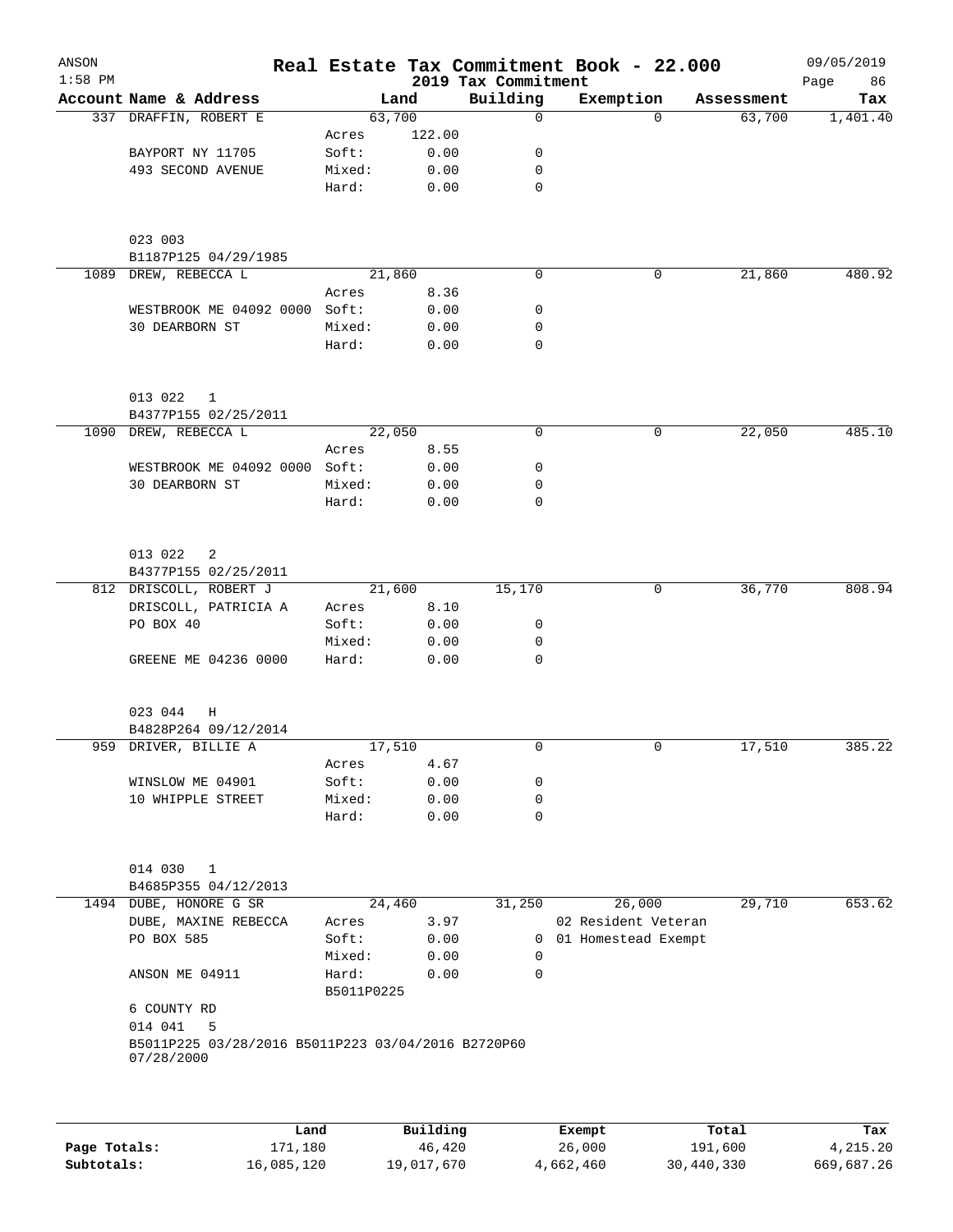| ANSON<br>$1:58$ PM |                                                                                        |                        |              |                                 | Real Estate Tax Commitment Book - 22.000 |            | 09/05/2019        |
|--------------------|----------------------------------------------------------------------------------------|------------------------|--------------|---------------------------------|------------------------------------------|------------|-------------------|
|                    | Account Name & Address                                                                 | Land                   |              | 2019 Tax Commitment<br>Building | Exemption                                | Assessment | Page<br>87<br>Tax |
|                    | 1526 DUBE, TRACY A                                                                     | 8,250                  |              | 31,370                          | 20,000                                   | 19,620     | 431.64            |
|                    | 27 RANDALL STREET                                                                      | Acres                  | 0.17         |                                 | 01 Homestead Exempt                      |            |                   |
|                    |                                                                                        | Soft:                  | 0.00         | 0                               |                                          |            |                   |
|                    | ANSON ME 04911                                                                         | Mixed:                 | 0.00         | 0                               |                                          |            |                   |
|                    |                                                                                        | Hard:                  | 0.00         | 0                               |                                          |            |                   |
|                    | 27 RANDALL ST<br>003 047                                                               |                        |              |                                 |                                          |            |                   |
|                    | B4172P223 07/30/2009                                                                   |                        |              |                                 |                                          |            |                   |
|                    | 34 DULEY, HAROLD CRAIG                                                                 | 11,140                 |              | 47,460                          | 0                                        | 58,600     | 1,289.20          |
|                    | PO BOX 517                                                                             | Acres                  | 0.31         |                                 |                                          |            |                   |
|                    |                                                                                        | Soft:                  | 0.00         | 0                               |                                          |            |                   |
|                    | ANSON ME 04911                                                                         | Mixed:                 | 0.00         | 0                               |                                          |            |                   |
|                    |                                                                                        | Hard:                  | 0.00         | 0                               |                                          |            |                   |
|                    |                                                                                        | B5124P0197             |              |                                 |                                          |            |                   |
|                    | 29 MAIN ST                                                                             |                        |              |                                 |                                          |            |                   |
|                    | 001 110                                                                                |                        |              |                                 |                                          |            |                   |
|                    | B5124P197 01/24/2017 B4910P287 05/12/2015                                              |                        |              |                                 |                                          |            |                   |
|                    | 31 DULEY, HAROLD CRAIG                                                                 |                        | 910          | 0                               | 0                                        | 910        | 20.02             |
|                    | PO BOX 517                                                                             | Acres                  | 0.15         |                                 |                                          |            |                   |
|                    |                                                                                        | Soft:                  | 0.00         | 0                               |                                          |            |                   |
|                    | ANSON ME 04911                                                                         | Mixed:                 | 0.00         | 0                               |                                          |            |                   |
|                    |                                                                                        | Hard:                  | 0.00         | 0                               |                                          |            |                   |
|                    |                                                                                        |                        |              |                                 |                                          |            |                   |
|                    | WILSON STREET                                                                          | B5124P0197             |              |                                 |                                          |            |                   |
|                    | 001 111                                                                                |                        |              |                                 |                                          |            |                   |
|                    | B5124P0197 01/24/2017 B4910P285 05/12/2015                                             |                        |              |                                 |                                          |            |                   |
|                    | 341 DULEY, RICHARD D                                                                   | 9,590                  |              | 0                               | 0                                        | 9,590      | 210.98            |
|                    | PO BOX 217                                                                             | Acres                  | 0.23         |                                 |                                          |            |                   |
|                    |                                                                                        |                        |              |                                 |                                          |            |                   |
|                    |                                                                                        | Soft:                  | 0.00         | 0                               |                                          |            |                   |
|                    | ANSON ME 04911                                                                         | Mixed:<br>Hard:        | 0.00<br>0.00 | 0<br>0                          |                                          |            |                   |
|                    |                                                                                        |                        |              |                                 |                                          |            |                   |
|                    | 10 MOORE ST                                                                            |                        |              |                                 |                                          |            |                   |
|                    | 002 003                                                                                |                        |              |                                 |                                          |            |                   |
|                    | B4396P343 05/20/2011                                                                   |                        |              |                                 |                                          |            |                   |
|                    | 869 DULEY, ROSE A                                                                      | 10,000                 |              | 30,930                          | 20,000                                   | 20,930     | 460.46            |
|                    | DULEY, ROBERT T                                                                        | Acres                  | 0.25         |                                 | 01 Homestead Exempt                      |            |                   |
|                    | 14 THIRD STREET                                                                        | Soft:                  | 0.00         | 0                               |                                          |            |                   |
|                    |                                                                                        | Mixed:                 | 0.00         | 0                               |                                          |            |                   |
|                    | ANSON ME 09411                                                                         | Hard:                  | 0.00         | 0                               |                                          |            |                   |
|                    |                                                                                        | B5118P042              |              |                                 |                                          |            |                   |
|                    | 14 THIRD ST                                                                            |                        |              |                                 |                                          |            |                   |
|                    | 001 060                                                                                |                        |              |                                 |                                          |            |                   |
|                    | B5118P042 01/09/2017 B5118P042 01/12/2017 B5060P131<br>08/10/2016 B3532P150 08/04/2005 |                        |              |                                 |                                          |            |                   |
|                    | 340 DULEY, SHIRLEY A                                                                   | 12,810                 |              | 68,630                          | 26,000                                   | 55,440     | 1,219.68          |
|                    |                                                                                        | Acres                  | 0.41         |                                 | 01 Homestead Exempt                      |            |                   |
|                    | ANSON ME 04911 0072                                                                    | Soft:                  | 0.00         | 0                               | 03 Resident Veteran Widow                |            |                   |
|                    | PO BOX 72                                                                              | Mixed:                 | 0.00         | 0                               |                                          |            |                   |
|                    |                                                                                        | Hard:                  | 0.00         | 0                               |                                          |            |                   |
|                    |                                                                                        | B5050P0348 LIFE ESTATE |              |                                 |                                          |            |                   |
|                    | 5 SCHOOL ST                                                                            |                        |              |                                 |                                          |            |                   |
|                    | 001 030                                                                                |                        |              |                                 |                                          |            |                   |
|                    | B5050P348 07/11/2016 B1421P93 03/28/1988                                               |                        |              |                                 |                                          |            |                   |
|                    |                                                                                        |                        |              |                                 |                                          |            |                   |
|                    |                                                                                        |                        |              |                                 |                                          |            |                   |
|                    |                                                                                        |                        |              |                                 |                                          |            |                   |
|                    |                                                                                        |                        |              |                                 |                                          |            |                   |

|              | Land         | Building   | Exempt    | Total      | Tax         |
|--------------|--------------|------------|-----------|------------|-------------|
| Page Totals: | 52,700       | 178,390    | 66,000    | 165,090    | 3,631.98    |
| Subtotals:   | 16, 137, 820 | 19,196,060 | 4,728,460 | 30,605,420 | 673, 319.24 |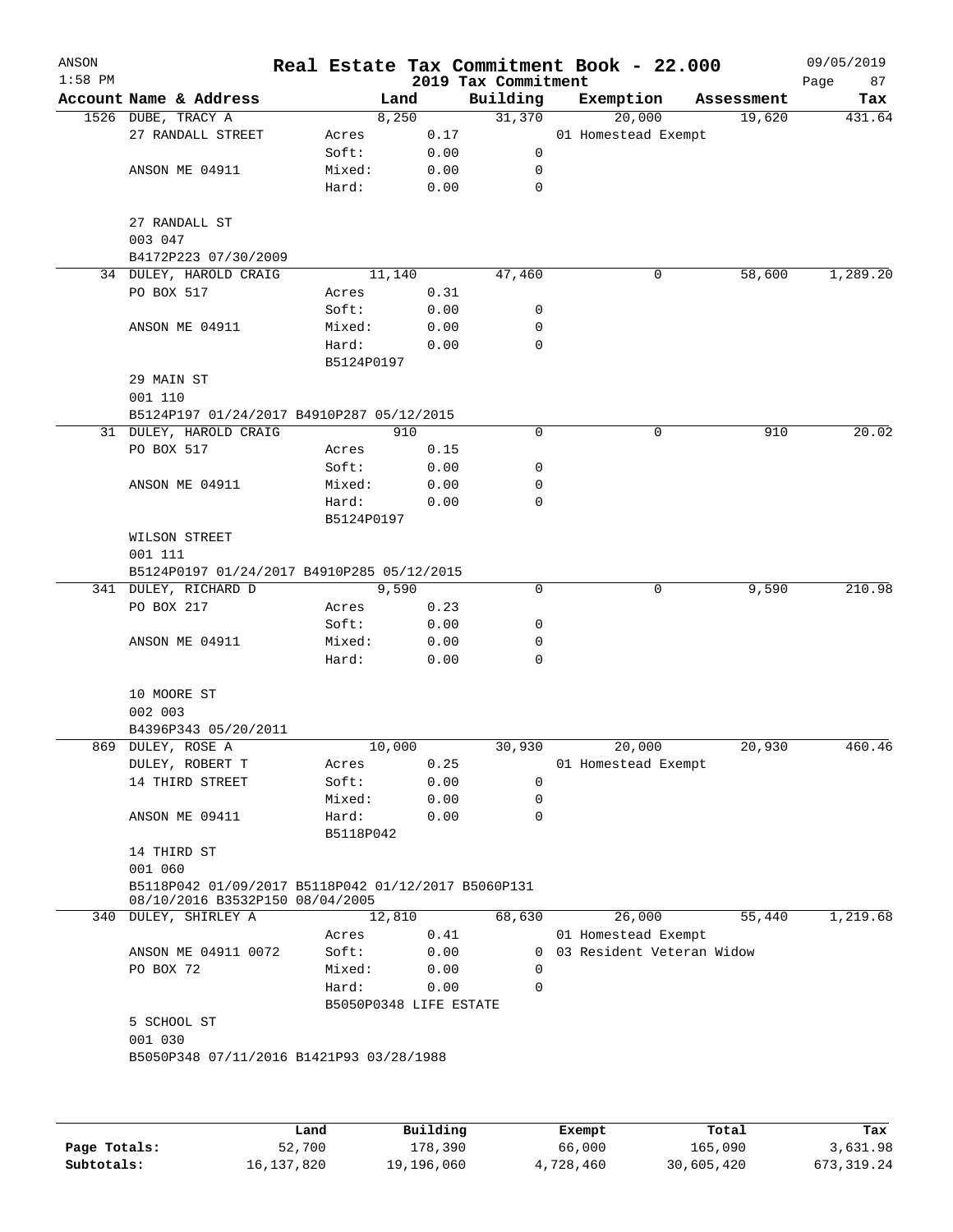| ANSON        |                                             |        |            |                                 | Real Estate Tax Commitment Book - 22.000 |            | 09/05/2019        |
|--------------|---------------------------------------------|--------|------------|---------------------------------|------------------------------------------|------------|-------------------|
| $1:58$ PM    | Account Name & Address                      |        | Land       | 2019 Tax Commitment<br>Building | Exemption                                | Assessment | Page<br>88<br>Tax |
|              | 1203 DUNHAM, KENNETH W                      |        | 22,850     | 10,930                          | 0                                        | 33,780     | 743.16            |
|              | DUNHAM, DIANE L                             | Acres  | 2.90       |                                 |                                          |            |                   |
|              | 115 INTERVALE ROAD                          | Soft:  | 0.00       | 0                               |                                          |            |                   |
|              |                                             | Mixed: | 0.00       | $\mathbf 0$                     |                                          |            |                   |
|              | TEMPLE ME 04984                             | Hard:  | 0.00       | $\mathbf 0$                     |                                          |            |                   |
|              | 132 GREENLEAF RD                            |        |            |                                 |                                          |            |                   |
|              | 013 022 10                                  |        |            |                                 |                                          |            |                   |
|              | B4823P26 08/27/2014                         |        |            |                                 |                                          |            |                   |
|              | 1881 DUNHAM, REBEKAH K                      |        | 10,500     | 0                               | 0                                        | 10,500     | 231.00            |
|              |                                             | Acres  | 3.00       |                                 |                                          |            |                   |
|              | TEMPLE ME 04984 0000                        | Soft:  | 0.00       | 0                               |                                          |            |                   |
|              | 115 INTERVALE RD                            | Mixed: | 0.00       | 0                               |                                          |            |                   |
|              |                                             | Hard:  | 0.00       | 0                               |                                          |            |                   |
|              | 013 022 10 A<br>B3003P193                   |        |            |                                 |                                          |            |                   |
| 1779         | DUNLAP VEGETABLE FARM,                      |        | 8,740      | 0                               | 0                                        | 8,740      | 192.28            |
|              | <b>LLC</b><br>438 SOLON ROAD                |        |            |                                 |                                          |            |                   |
|              |                                             | Acres  | 17.70      |                                 |                                          |            |                   |
|              |                                             | Soft:  | 0.00       | 0                               |                                          |            |                   |
|              | ANSON ME 04958                              | Mixed: | 0.00       | 0<br>$\Omega$                   |                                          |            |                   |
|              |                                             | Hard:  | 0.00       |                                 |                                          |            |                   |
|              | SOLON RD                                    |        |            |                                 |                                          |            |                   |
|              | 024 027<br>Α                                |        |            |                                 |                                          |            |                   |
|              | B5143P95 03/31/2017                         |        |            |                                 |                                          |            |                   |
| 353          | <b>DUNLAP VEGETABLE FARM,</b><br><b>LLC</b> |        | 11,130     |                                 | 0                                        | 24,270     | 533.94            |
|              | 438 SOLON ROAD                              | Acres  | 0.86       |                                 |                                          |            |                   |
|              |                                             | Soft:  | 0.00       | 0                               |                                          |            |                   |
|              | ANSON ME 04958                              | Mixed: | 0.00       | 0                               |                                          |            |                   |
|              |                                             | Hard:  | 0.00       | $\mathbf 0$                     |                                          |            |                   |
|              | 390 SOLON RD<br>024 027<br>B                |        |            |                                 |                                          |            |                   |
|              | B5143P95 03/31/2017                         |        |            |                                 |                                          |            |                   |
| 153          | DUNLAP VEGETABLE FARM,                      |        | 17,860     | 30,860                          | 0                                        | 48,720     | 1,071.84          |
|              | <b>LLC</b>                                  |        |            |                                 |                                          |            |                   |
|              | 438 SOLON ROAD                              | Acres  | 20.10      |                                 |                                          |            |                   |
|              |                                             | Soft:  | 0.00       | 0                               |                                          |            |                   |
|              | ANSON ME 04958                              | Mixed: | 0.00       | 0                               |                                          |            |                   |
|              |                                             | Hard:  | 0.00       | $\mathbf 0$                     |                                          |            |                   |
|              | 398 SOLON RD<br>024 032                     |        |            |                                 |                                          |            |                   |
|              | B5143P143 03/31/2017 B5143P100 03/31/2017   |        |            |                                 |                                          |            |                   |
|              | 345 DUNLAP, EVERETT G                       |        | 19,080     | 78,050                          | 20,000                                   | 77,130     | 1,696.86          |
|              | DUNLAP, GLENDA A                            | Acres  | 0.91       |                                 | 01 Homestead Exempt                      |            |                   |
|              | 438 SOLON ROAD                              | Soft:  | 0.00       | 0                               |                                          |            |                   |
|              |                                             | Mixed: | 0.00       | 0                               |                                          |            |                   |
|              | N ANSON ME 04958                            | Hard:  | 0.00       | 0                               |                                          |            |                   |
|              | 438 SOLON RD                                |        |            |                                 |                                          |            |                   |
|              | 024 035<br>В                                |        |            |                                 |                                          |            |                   |
|              | B1833P177                                   |        |            |                                 |                                          |            |                   |
|              |                                             | Land   | Building   |                                 | Exempt                                   | Total      | Tax               |
| Page Totals: |                                             | 90,160 | 132,980    |                                 | 20,000                                   | 203,140    | 4,469.08          |
| Subtotals:   | 16,227,980                                  |        | 19,329,040 |                                 | 4,748,460                                | 30,808,560 | 677,788.32        |
|              |                                             |        |            |                                 |                                          |            |                   |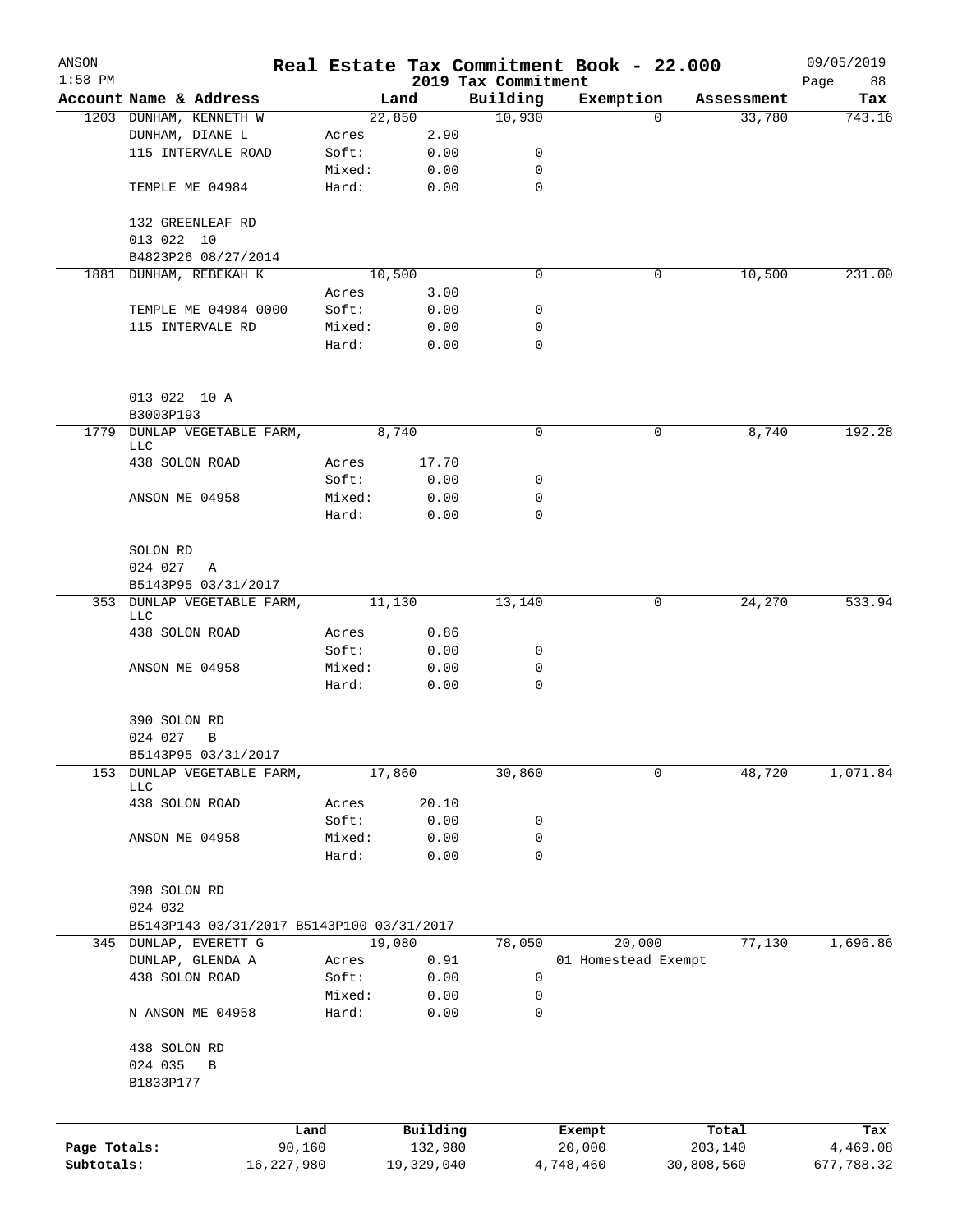| ANSON<br>$1:58$ PM |                                           |                      |        | 2019 Tax Commitment | Real Estate Tax Commitment Book - 22.000 |            | 09/05/2019<br>89<br>Page |
|--------------------|-------------------------------------------|----------------------|--------|---------------------|------------------------------------------|------------|--------------------------|
|                    | Account Name & Address                    |                      | Land   | Building            | Exemption                                | Assessment | Tax                      |
|                    | 344 DUNLAP, WENDELL E                     |                      | 27,320 | 91,780              | 20,000                                   | 99,100     | 2,180.20                 |
|                    | 438 SOLON ROAD                            | Acres                | 5.88   |                     | 01 Homestead Exempt                      |            |                          |
|                    |                                           | Soft:                | 0.00   | 0                   |                                          |            |                          |
|                    | NORTH ANSON ME 04958                      | Mixed:               | 0.00   | 0                   |                                          |            |                          |
|                    |                                           | Hard:                | 0.00   | 0                   |                                          |            |                          |
|                    | 374 SOLON RD                              |                      |        |                     |                                          |            |                          |
|                    | 024 027                                   |                      |        |                     |                                          |            |                          |
|                    | B2852P133                                 |                      |        |                     |                                          |            |                          |
|                    | 709 DUNLAP, WENDELL E                     |                      | 1,930  | 0                   | 0                                        | 1,930      | 42.46                    |
|                    | 438 SOLON ROAD                            | Acres                | 11.60  |                     |                                          |            |                          |
|                    |                                           | Soft:                | 0.00   | 0                   |                                          |            |                          |
|                    | NORTH ANSON ME 04958                      | Mixed:               | 5.00   | 785                 |                                          |            |                          |
|                    |                                           | Hard:<br>TREE GROWTH | 6.60   | 1,148               |                                          |            |                          |
|                    |                                           |                      |        |                     |                                          |            |                          |
|                    | 024 038<br>B4735P215 11/22/2013           |                      |        |                     |                                          |            |                          |
|                    | 1884 DUNLAP, WENDELL E                    |                      | 24,340 | 0                   | 0                                        | 24,340     | 535.48                   |
|                    | 438 SOLON ROAD                            | Acres                | 120.80 |                     |                                          |            |                          |
|                    |                                           | Soft:                | 11.00  | 1,243               |                                          |            |                          |
|                    | NORTH ANSON ME 04958                      | Mixed:               | 46.00  | 7,222               |                                          |            |                          |
|                    |                                           | Hard:                | 60.20  | 10,475              |                                          |            |                          |
|                    |                                           | TREE GROWTH          |        |                     |                                          |            |                          |
|                    | 024 031 A                                 |                      |        |                     |                                          |            |                          |
|                    | B4735P215 11/22/2013                      |                      |        |                     |                                          |            |                          |
|                    | 917 DUNN, SCOTT E                         |                      | 24,700 | 14,500              | 0                                        | 39,200     | 862.40                   |
|                    | 46 BEAVER DAM ROAD                        | Acres                | 11.20  |                     |                                          |            |                          |
|                    |                                           | Soft:                | 0.00   | 0                   |                                          |            |                          |
|                    | NORTH ANSON ME 04958                      | Mixed:               | 0.00   | 0                   |                                          |            |                          |
|                    |                                           | Hard:                | 0.00   | $\mathbf 0$         |                                          |            |                          |
|                    | 46 BEAVER DAM RD                          |                      |        |                     |                                          |            |                          |
|                    | 015 043<br>I                              |                      |        |                     |                                          |            |                          |
|                    | B3446P343 02/15/2005                      |                      |        |                     |                                          |            |                          |
|                    | 1042 DUNPHY, BONNIE J                     |                      | 31,500 | 51,390              | 0                                        | 82,890     | 1,823.58                 |
|                    | 126 KENNEBEC RIVER ROAD Acres             |                      | 10.00  |                     |                                          |            |                          |
|                    |                                           | Soft:                | 0.00   | 0                   |                                          |            |                          |
|                    | EMBDEN ME 04958                           | Mixed:               | 0.00   | 0                   |                                          |            |                          |
|                    |                                           | Hard:                | 0.00   | 0                   |                                          |            |                          |
|                    | 333 SOLON RD                              |                      |        |                     |                                          |            |                          |
|                    | 024 026                                   |                      |        |                     |                                          |            |                          |
|                    | B3661P9 04/14/2006                        |                      |        |                     |                                          |            |                          |
|                    | 908 DUNPHY, BRYCE K                       |                      | 28,120 | 63,290              | 0                                        | 91,410     | 2,011.02                 |
|                    | DUNPHY, TAMERA A                          | Acres                | 19.96  |                     |                                          |            |                          |
|                    | 34 TOWN FARM ROAD                         | Soft:                | 0.00   | 0                   |                                          |            |                          |
|                    |                                           | Mixed:               | 0.00   | 0                   |                                          |            |                          |
|                    | NORTH ANSON ME 04958                      | Hard:                | 0.00   | $\mathbf 0$         |                                          |            |                          |
|                    | 34 TOWN FARM RD                           |                      |        |                     |                                          |            |                          |
|                    | 019 008<br>3                              |                      |        |                     |                                          |            |                          |
|                    | B4125P216 04/23/2009 B4067P111 10/27/2008 |                      |        |                     |                                          |            |                          |
|                    |                                           |                      |        |                     |                                          |            |                          |
|                    |                                           |                      |        |                     |                                          |            |                          |
|                    |                                           |                      |        |                     |                                          |            |                          |

|              | Land       | Building   |           |            |              |
|--------------|------------|------------|-----------|------------|--------------|
|              |            |            | Exempt    | Total      | Tax          |
| Page Totals: | 137,910    | 220,960    | 20,000    | 338,870    | 7,455.14     |
| Subtotals:   | 16,365,890 | 19,550,000 | 4,768,460 | 31,147,430 | 685, 243, 46 |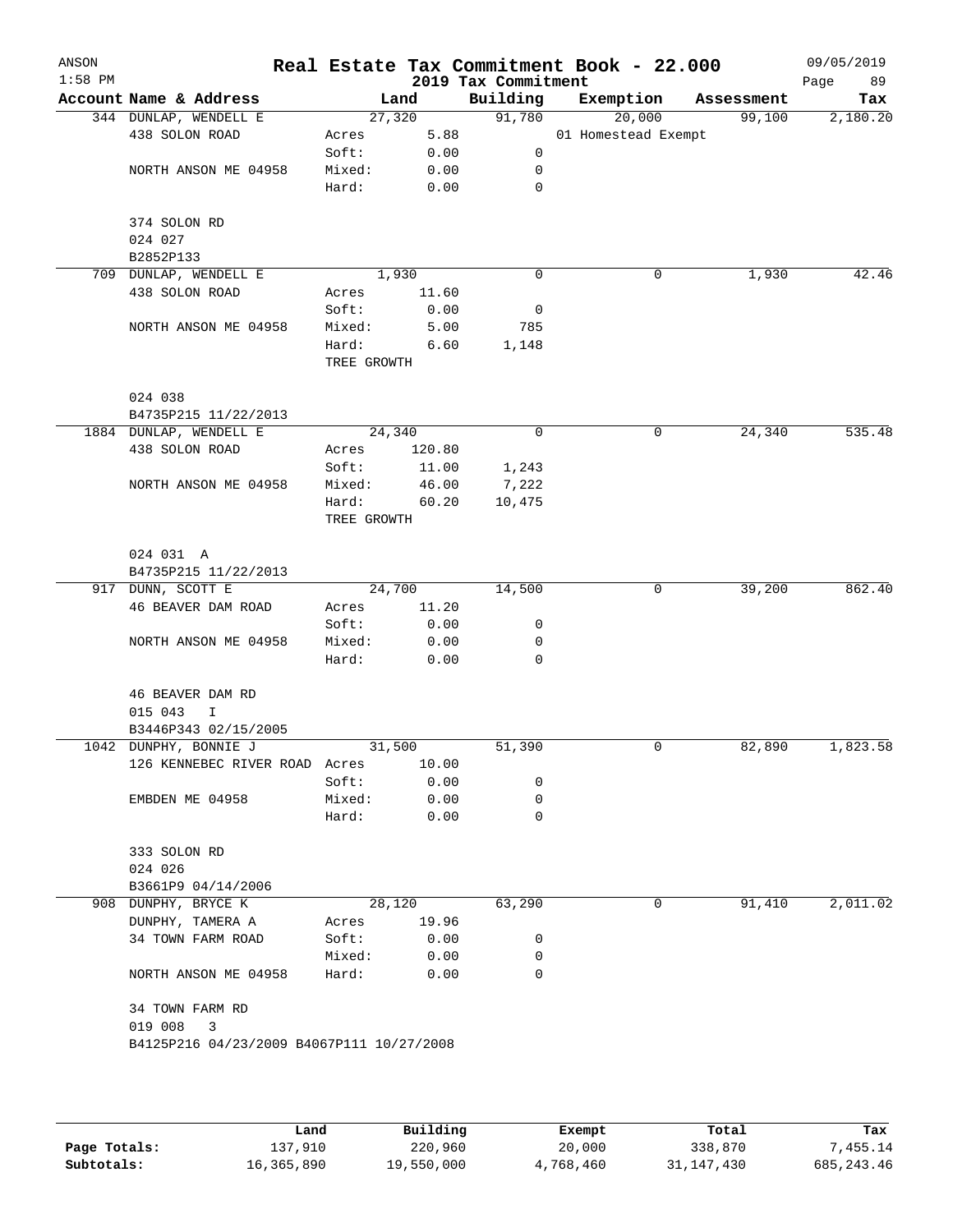| ANSON<br>$1:58$ PM |                                |                |              | 2019 Tax Commitment | Real Estate Tax Commitment Book - 22.000 |            | 09/05/2019<br>Page<br>90 |
|--------------------|--------------------------------|----------------|--------------|---------------------|------------------------------------------|------------|--------------------------|
|                    | Account Name & Address         | Land           |              | Building            | Exemption                                | Assessment | Tax                      |
|                    | 346 DUNPHY, GARY L             | 14,000         |              | $\Omega$            | $\Omega$                                 | 14,000     | 308.00                   |
|                    | PO BOX 339                     | Acres          | 2.33         |                     |                                          |            |                          |
|                    |                                | Soft:          | 0.00         | 0                   |                                          |            |                          |
|                    | NORTH ANSON ME 04958           | Mixed:         | 0.00         | $\mathbf 0$         |                                          |            |                          |
|                    |                                | Hard:          | 0.00         | $\mathbf 0$         |                                          |            |                          |
|                    | 017 033<br>$\overline{B}$      |                |              |                     |                                          |            |                          |
|                    | B1951P246                      |                |              |                     |                                          |            |                          |
|                    | 347 DUNPHY, GARY L             | 30,000         |              | 99,500              | 20,000                                   | 109,500    | 2,409.00                 |
|                    | PO BOX 339                     | Acres          | 8.50         |                     | 01 Homestead Exempt                      |            |                          |
|                    |                                | Soft:          | 0.00         | 0                   |                                          |            |                          |
|                    | NORTH ANSON ME 04958           | Mixed:         | 0.00         | 0                   |                                          |            |                          |
|                    |                                | Hard:          | 0.00         | $\mathbf 0$         |                                          |            |                          |
|                    | 5 HANNAH'S WAY                 |                |              |                     |                                          |            |                          |
|                    | 017 031<br>$\overline{C}$      |                |              |                     |                                          |            |                          |
|                    | B2424P97                       |                |              |                     |                                          |            |                          |
|                    | 1419 DUNPHY, GARY L            |                | 0            | 9,310               | 0                                        | 9,310      | 204.82                   |
|                    | PO BOX 339                     |                |              |                     |                                          |            |                          |
|                    | NORTH ANSON ME 04958           |                |              |                     |                                          |            |                          |
|                    | 6 HANNAH'S WAY                 |                |              |                     |                                          |            |                          |
|                    | 017 031<br>ON                  |                |              |                     |                                          |            |                          |
| 1869               | DUNPHY, TROY T                 | 57,120         |              | 172,330             | 0                                        | 229,450    | 5,047.90                 |
|                    | DUNPHY, JUDITH R               | Acres          | 42.23        |                     |                                          |            |                          |
|                    | PO BOX 490                     | Soft:          | 0.00         | 0                   |                                          |            |                          |
|                    |                                | Mixed:         | 0.00         | 0                   |                                          |            |                          |
|                    | NORTH ANSON ME 04958           | Hard:          | 0.00         | $\mathbf 0$         |                                          |            |                          |
|                    | 56 HANNAH'S WAY                |                |              |                     |                                          |            |                          |
|                    | 017 031                        |                |              |                     |                                          |            |                          |
|                    | B4542P299 06/28/2012 B2914P282 |                |              |                     |                                          |            |                          |
|                    | 336 DUNPHY, TROY T             | 20,260         |              | 93,760              | 20,000                                   | 94,020     | 2,068.44                 |
|                    | PO BOX 490                     | Acres<br>Soft: | 1.17<br>0.00 | 0                   | 01 Homestead Exempt                      |            |                          |
|                    | NORTH ANSON ME 04958           | Mixed:         | 0.00         | 0                   |                                          |            |                          |
|                    |                                | Hard:          | 0.00         | $\mathbf 0$         |                                          |            |                          |
|                    | 71 NORTH MAIN ST               |                |              |                     |                                          |            |                          |
|                    | 006 076<br>B2120P259           |                |              |                     |                                          |            |                          |
|                    | 409 DUNPHY, TROY T             | 8,000          |              | 0                   | 0                                        | 8,000      | 176.00                   |
|                    | DUNPHY, JUDITH R               | Acres          | 0.16         |                     |                                          |            |                          |
|                    | PO BOX 490                     | Soft:          | 0.00         | 0                   |                                          |            |                          |
|                    |                                | Mixed:         | 0.00         | 0                   |                                          |            |                          |
|                    | NORTH ANSON ME 04958           | Hard:          | 0.00         | 0                   |                                          |            |                          |
|                    | 75 NORTH MAIN ST               |                |              |                     |                                          |            |                          |
|                    | 006 075                        |                |              |                     |                                          |            |                          |
|                    | B4827P54 09/03/2014            |                |              |                     |                                          |            |                          |
|                    |                                |                |              |                     |                                          |            |                          |
|                    |                                |                |              |                     |                                          |            |                          |
|                    |                                |                |              |                     |                                          |            |                          |

|              | Land       | Building   | Exempt    | Total      | Tax         |
|--------------|------------|------------|-----------|------------|-------------|
| Page Totals: | 129,380    | 374,900    | 40,000    | 464,280    | 10,214.16   |
| Subtotals:   | 16,495,270 | 19,924,900 | 4,808,460 | 31,611,710 | 695, 457.62 |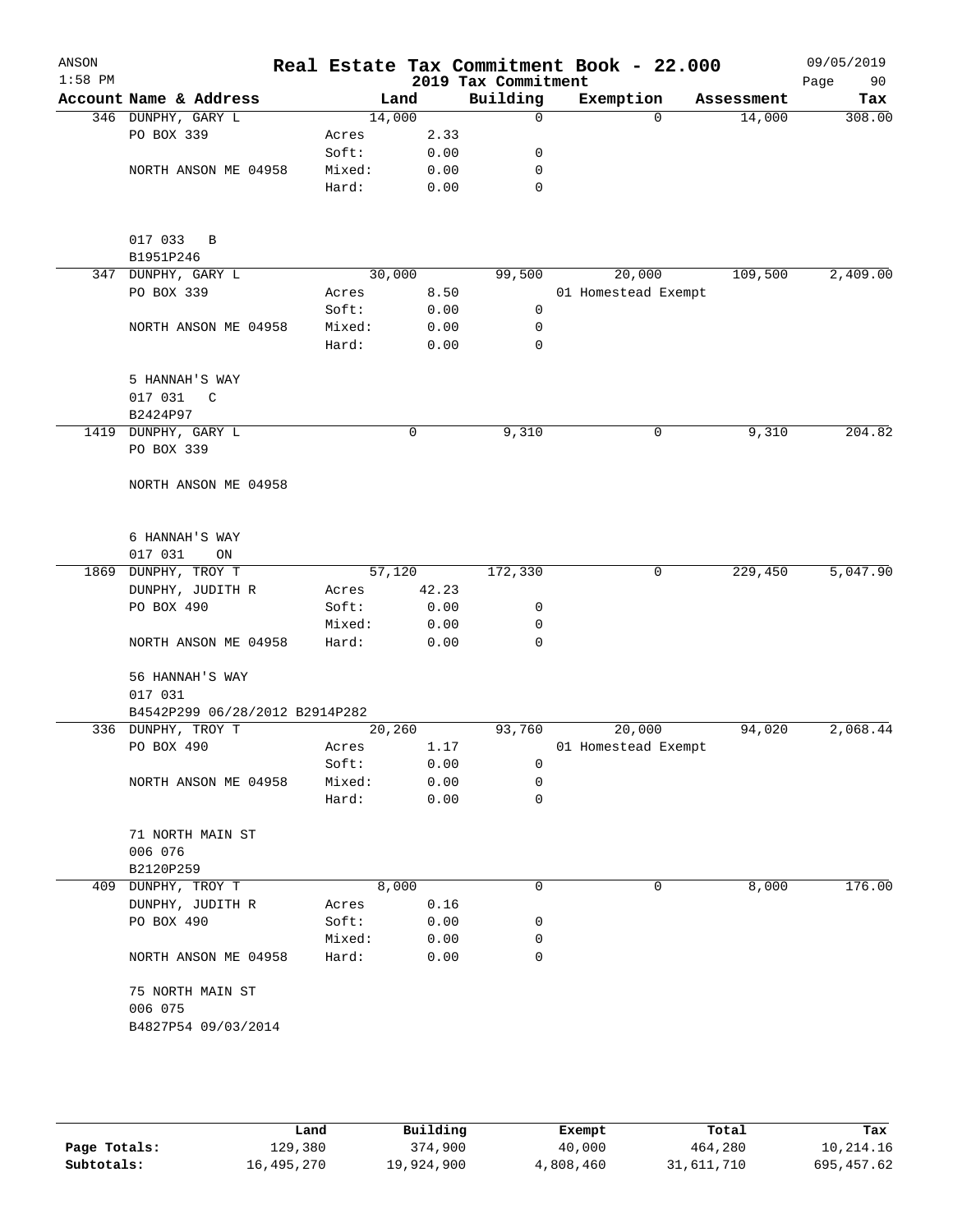| ANSON<br>$1:58$ PM |                                           |                     |      | 2019 Tax Commitment | Real Estate Tax Commitment Book - 22.000 |            | 09/05/2019<br>Page<br>91 |
|--------------------|-------------------------------------------|---------------------|------|---------------------|------------------------------------------|------------|--------------------------|
|                    | Account Name & Address                    | Land                |      | Building            | Exemption                                | Assessment | Tax                      |
|                    | 913 DUNPHY, TROY T                        | 14,100              |      | $\mathsf{O}$        | $\Omega$                                 | 14,100     | 310.20                   |
|                    | DUNPHY, JUDITH R                          | Acres               | 2.40 |                     |                                          |            |                          |
|                    | PO BOX 490                                | Soft:               | 0.00 | 0                   |                                          |            |                          |
|                    |                                           | Mixed:              | 0.00 | 0                   |                                          |            |                          |
|                    | NORTH ANSON ME 04958                      | Hard:               | 0.00 | 0                   |                                          |            |                          |
|                    | 005 035<br>B2348P169                      |                     |      |                     |                                          |            |                          |
|                    | 923 DUNPHY, TROY T                        | 16,750              |      | $\mathbf 0$         | 0                                        | 16,750     | 368.50                   |
|                    | DUNPHY, JUDITH R                          | Acres               | 8.25 |                     |                                          |            |                          |
|                    | PO BOX 490                                | Soft:               | 0.00 | 0                   |                                          |            |                          |
|                    |                                           | Mixed:              | 0.00 | 0                   |                                          |            |                          |
|                    | NORTH ANSON ME 04958                      | Hard:               | 0.00 | 0                   |                                          |            |                          |
|                    | 005 037                                   |                     |      |                     |                                          |            |                          |
|                    | B2348P169                                 |                     |      |                     |                                          |            |                          |
|                    | 735 DUNPHY, TROY T                        | 7,740               |      | $\mathbf 0$         | 0                                        | 7,740      | 170.28                   |
|                    | DUNPHY, JUDITH R                          | Acres               | 1.16 |                     |                                          |            |                          |
|                    | PO BOX 490                                | Soft:               | 0.00 | 0                   |                                          |            |                          |
|                    |                                           | Mixed:              | 0.00 | 0                   |                                          |            |                          |
|                    | NORTH ANSON ME 04958                      | Hard:               | 0.00 | $\mathbf 0$         |                                          |            |                          |
|                    | 008 014<br>B<br>B2348P172                 |                     |      |                     |                                          |            |                          |
|                    | 1589 DURRELL, JOHN A                      | 20,750              |      | 30,910              | 0                                        | 51,660     | 1,136.52                 |
|                    | PO BOX 194                                | Acres               | 1.50 |                     |                                          |            |                          |
|                    |                                           | Soft:               | 0.00 | 0                   |                                          |            |                          |
|                    | SOLON ME 04979 0000                       | Mixed:              | 0.00 | 0                   |                                          |            |                          |
|                    |                                           | Hard:<br>B5021P0265 | 0.00 | 0                   |                                          |            |                          |
|                    | 349 SOLON RD                              |                     |      |                     |                                          |            |                          |
|                    | 024 026<br>Α                              |                     |      |                     |                                          |            |                          |
|                    | B5021P265 05/02/2016 B4255P135 04/01/2010 |                     |      |                     |                                          |            |                          |
|                    | 1241 DWYER-CORSON, AMY E                  | 24,880              |      | 80,160              | 20,000                                   | 85,040     | 1,870.88                 |
|                    | 175 EMBDEN POND ROAD                      | Acres               | 4.25 |                     | 01 Homestead Exempt                      |            |                          |
|                    |                                           | Soft:               | 0.00 | 0                   |                                          |            |                          |
|                    | NORTH ANSON ME 04958                      | Mixed:              | 0.00 | 0                   |                                          |            |                          |
|                    |                                           | Hard:               | 0.00 | 0                   |                                          |            |                          |
|                    | 175 EMBDEN POND RD<br>023 019<br>В        |                     |      |                     |                                          |            |                          |
|                    | B3441P1 02/07/2005                        |                     |      |                     |                                          |            |                          |
|                    | 357 DYER, GARY R                          | 10,390              |      | 0                   | 0                                        | 10,390     | 228.58                   |
|                    | DYER, TERRI M                             | Acres               | 0.75 |                     |                                          |            |                          |
|                    |                                           | Soft:               | 0.00 | 0                   |                                          |            |                          |
|                    | 6 FALL ST                                 | Mixed:              | 0.00 | 0                   |                                          |            |                          |
|                    | MADISON ME 04950 0000                     | Hard:               | 0.00 | 0                   |                                          |            |                          |
|                    | 001 086                                   |                     |      |                     |                                          |            |                          |
|                    | B1548P176                                 |                     |      |                     |                                          |            |                          |
|                    |                                           |                     |      |                     |                                          |            |                          |

|              | Land       | Building   | Exempt    | Total      | Tax        |
|--------------|------------|------------|-----------|------------|------------|
| Page Totals: | 94,610     | 111,070    | 20,000    | 185,680    | 4,084.96   |
| Subtotals:   | 16,589,880 | 20,035,970 | 4,828,460 | 31,797,390 | 699,542.58 |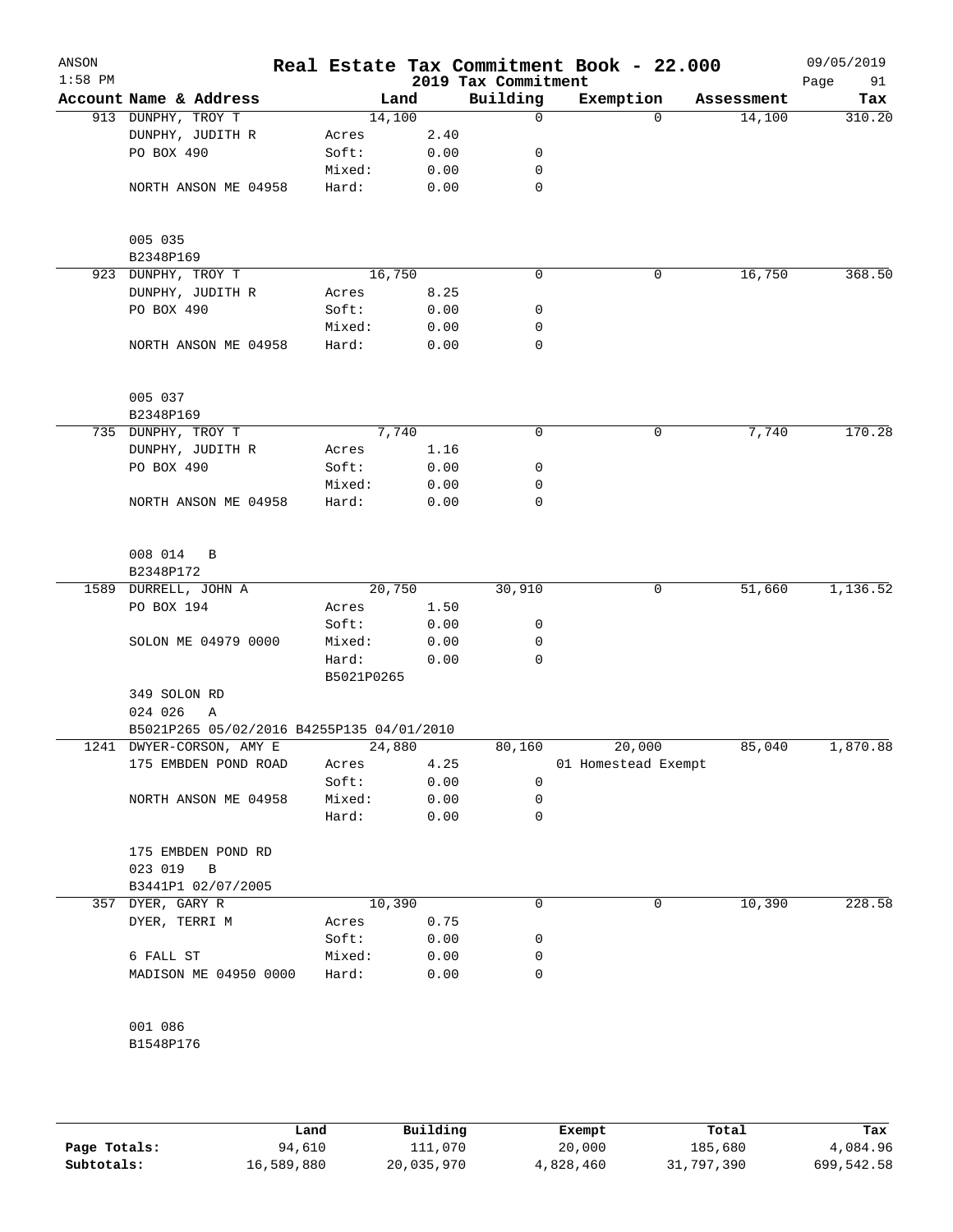| ANSON<br>$1:58$ PM |                                           |                        |                      | Real Estate Tax Commitment Book - 22.000<br>2019 Tax Commitment |                         |                     |            | 09/05/2019<br>Page<br>92 |
|--------------------|-------------------------------------------|------------------------|----------------------|-----------------------------------------------------------------|-------------------------|---------------------|------------|--------------------------|
|                    | Account Name & Address                    |                        | Land                 | Building                                                        | Exemption               |                     | Assessment | Tax                      |
|                    | 361 DYER, STAFFORD                        | 16,500                 |                      | $\mathbf 0$                                                     |                         | 0                   | 16,500     | 363.00                   |
|                    |                                           | Acres                  | 4.00                 |                                                                 |                         |                     |            |                          |
|                    | MADISON ME 04950 0000                     | Soft:                  | 0.00                 | 0                                                               |                         |                     |            |                          |
|                    | 24 EAST HOUGHTON ST                       | Mixed:                 | 0.00                 | 0                                                               |                         |                     |            |                          |
|                    |                                           | Hard:                  | 0.00                 | $\Omega$                                                        |                         |                     |            |                          |
|                    |                                           | B5207P0131 LIFE ESTATE |                      |                                                                 |                         |                     |            |                          |
|                    | HORSEBACK ROAD                            |                        |                      |                                                                 |                         |                     |            |                          |
|                    | 015 025                                   |                        |                      |                                                                 |                         |                     |            |                          |
|                    | B5207P131 09/11/2017                      |                        |                      |                                                                 |                         |                     |            |                          |
| 423                | EAGEN, AARON T                            | 12,810                 |                      | 34,640                                                          |                         | 26,000              | 21,450     | 471.90                   |
|                    | 41 ELM STREET                             | Acres                  | 0.41                 |                                                                 |                         | 01 Homestead Exempt |            |                          |
|                    |                                           | Soft:                  | 0.00                 | $\mathbf{0}$                                                    | 06 Disabled Vet. Res.   |                     |            |                          |
|                    | NORTH ANSON ME 04958                      | Mixed:                 | 0.00                 | 0                                                               |                         |                     |            |                          |
|                    |                                           | Hard:                  | 0.00                 | 0                                                               |                         |                     |            |                          |
|                    |                                           | B4933P0159             |                      |                                                                 |                         |                     |            |                          |
|                    | 15 RANDALL ST                             |                        |                      |                                                                 |                         |                     |            |                          |
|                    | 003 050                                   |                        |                      |                                                                 |                         |                     |            |                          |
|                    | B4999P349 11/24/2015                      |                        |                      |                                                                 |                         |                     |            |                          |
|                    | 708 EAGEN, AARON T                        | 24,500                 |                      | 98,280                                                          |                         | 6,000               | 116,780    | 2,569.16                 |
|                    | 41 ELM STREET                             | Acres                  | 4.00                 |                                                                 |                         |                     |            |                          |
|                    |                                           | Soft:                  | 0.00                 |                                                                 | 0 06 Disabled Vet. Res. |                     |            |                          |
|                    | NORTH ANSON ME 04958                      | Mixed:                 | 0.00                 | 0                                                               |                         |                     |            |                          |
|                    |                                           | Hard:                  | 0.00                 | 0                                                               |                         |                     |            |                          |
|                    |                                           |                        |                      |                                                                 |                         |                     |            |                          |
|                    | 70 NORTH MAIN ST                          |                        |                      |                                                                 |                         |                     |            |                          |
|                    | 006 066                                   |                        |                      |                                                                 |                         |                     |            |                          |
|                    | B4861P145 12/16/2014 B3715P258 07/26/2006 |                        |                      |                                                                 |                         |                     |            |                          |
| 1607               | EAGLE CREEK MADISON<br>HYDRO, LLC         |                        | 8,490                | 0                                                               |                         | 0                   | 8,490      | 186.78                   |
|                    | 65 MADISON AVE                            | Acres                  | 0.50                 |                                                                 |                         |                     |            |                          |
|                    | SUITE 500                                 | Soft:                  | 0.00                 | 0                                                               |                         |                     |            |                          |
|                    | MORRISTOWN NJ 07960                       | Mixed:                 | 0.00                 | 0                                                               |                         |                     |            |                          |
|                    |                                           | Hard:                  | 0.00                 | 0                                                               |                         |                     |            |                          |
|                    |                                           |                        |                      |                                                                 |                         |                     |            |                          |
|                    |                                           |                        |                      |                                                                 |                         |                     |            |                          |
|                    | 003 075                                   |                        |                      |                                                                 |                         |                     |            |                          |
|                    | B5187P43 07/31/2017                       |                        |                      |                                                                 |                         |                     |            |                          |
| 1608               | EAGLE CREEK MADISON                       | 18,380                 |                      | 0                                                               |                         | 0                   | 18,380     | 404.36                   |
|                    | HYDRO, LLC                                |                        |                      |                                                                 |                         |                     |            |                          |
|                    | 65 MADISON AVE                            | Acres                  | 5.25                 |                                                                 |                         |                     |            |                          |
|                    | SUITE 500                                 | Soft:                  | 0.00                 | 0                                                               |                         |                     |            |                          |
|                    | MORRISTOWN NJ 07960                       | Mixed:                 | 0.00                 | 0                                                               |                         |                     |            |                          |
|                    |                                           | Hard:                  | 0.00                 | $\Omega$                                                        |                         |                     |            |                          |
|                    |                                           |                        |                      |                                                                 |                         |                     |            |                          |
|                    |                                           |                        |                      |                                                                 |                         |                     |            |                          |
|                    | 015 070                                   |                        |                      |                                                                 |                         |                     |            |                          |
|                    | B5187P43 07/31/2017                       |                        |                      | $\mathbf 0$                                                     |                         | $\mathbf 0$         |            |                          |
| 1610               | EAGLE CREEK MADISON<br>HYDRO, LLC         | 12,000                 |                      |                                                                 |                         |                     | 12,000     | 264.00                   |
|                    | 65 MADISON AVE                            | Acres                  | 0.36                 |                                                                 |                         |                     |            |                          |
|                    | SUITE 500                                 | Soft:                  | 0.00                 | 0                                                               |                         |                     |            |                          |
|                    | MORRISTOWN NJ 07960                       | Mixed:                 | 0.00                 | 0                                                               |                         |                     |            |                          |
|                    |                                           | Hard:                  | 0.00                 | $\Omega$                                                        |                         |                     |            |                          |
|                    |                                           |                        |                      |                                                                 |                         |                     |            |                          |
|                    |                                           |                        |                      |                                                                 |                         |                     |            |                          |
|                    | 001 001                                   |                        |                      |                                                                 |                         |                     |            |                          |
|                    | B5187P43 07/31/2017                       |                        |                      |                                                                 |                         |                     |            |                          |
|                    |                                           |                        |                      |                                                                 |                         |                     |            |                          |
|                    |                                           |                        |                      |                                                                 |                         |                     |            |                          |
|                    |                                           |                        | <b>D.,; 1,4; -</b> , |                                                                 |                         |                     |            |                          |

|              | Land       | Building   | Exempt    | Total      | Tax        |
|--------------|------------|------------|-----------|------------|------------|
| Page Totals: | 92,680     | 132,920    | 32,000    | 193,600    | 4,259.20   |
| Subtotals:   | 16,682,560 | 20,168,890 | 4,860,460 | 31,990,990 | 703,801.78 |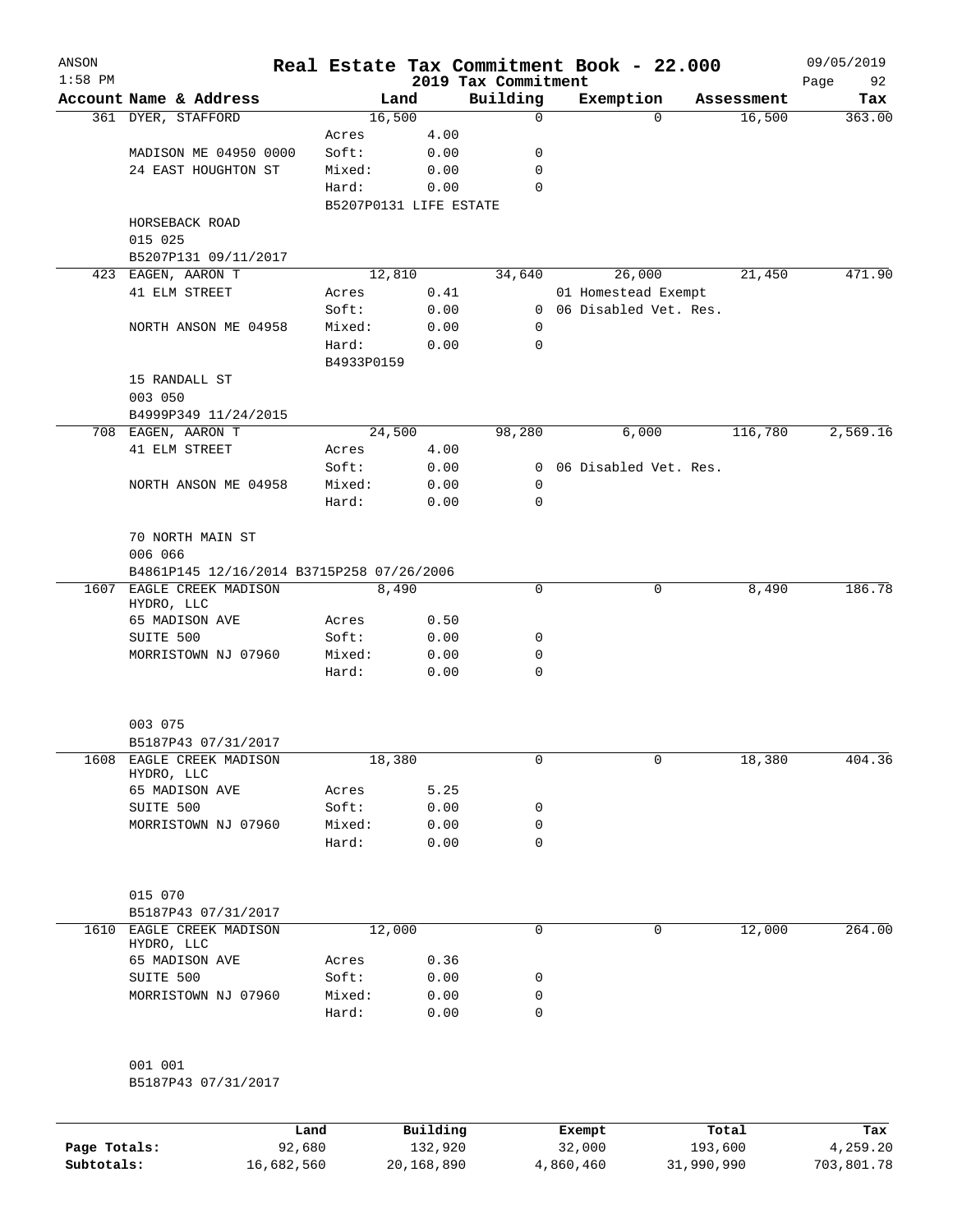| ANSON<br>$1:58$ PM         |                                          |                    |                         | 2019 Tax Commitment | Real Estate Tax Commitment Book - 22.000 |                          | 09/05/2019<br>Page<br>93   |
|----------------------------|------------------------------------------|--------------------|-------------------------|---------------------|------------------------------------------|--------------------------|----------------------------|
|                            | Account Name & Address                   |                    | Land                    | Building            | Exemption                                | Assessment               | Tax                        |
|                            | 1604 EAGLE CREEK MADISON                 | 6,615,000          |                         | $\Omega$            |                                          | $\Omega$<br>6,615,000    | 145,530.00                 |
|                            | HYDRO, LLC                               |                    |                         |                     |                                          |                          |                            |
|                            | 65 MADISON AVE                           | Acres              | 14.00                   |                     |                                          |                          |                            |
|                            | SUITE 500                                | Soft:              | 0.00                    | 0                   |                                          |                          |                            |
|                            | MORRISTOWN NJ 07960                      | Mixed:             | 0.00                    | 0                   |                                          |                          |                            |
|                            |                                          | Hard:              | 0.00                    | $\mathbf 0$         |                                          |                          |                            |
|                            | 010 001                                  |                    |                         |                     |                                          |                          |                            |
|                            | B5187P43 07/31/2017                      |                    |                         |                     |                                          |                          |                            |
|                            | 1601 EAGLE CREEK MADISON<br>HYDRO, LLC   | 5,967,000          |                         | 1,700,000           |                                          | 7,667,000<br>0           | 168,674.00                 |
|                            | 65 MADISON AVE                           |                    |                         |                     |                                          |                          |                            |
|                            | SUITE 500                                |                    |                         |                     |                                          |                          |                            |
|                            | MORRISTOWN NJ 07960                      |                    |                         |                     |                                          |                          |                            |
|                            | 60 MAIN ST                               |                    |                         |                     |                                          |                          |                            |
|                            | 001 003                                  |                    |                         |                     |                                          |                          |                            |
|                            | B5187P43 07/31/2017 B5170P329            |                    |                         |                     |                                          |                          |                            |
| 1940                       | EAGLE CREEK MADISON                      |                    | 7,200                   | $\mathbf 0$         |                                          | 7,200<br>0               | 158.40                     |
|                            | HYDRO, LLC                               |                    |                         |                     |                                          |                          |                            |
|                            | 65 MADISON AVE                           | Acres              | 0.36                    |                     |                                          |                          |                            |
|                            | SUITE 500                                | Soft:              | 0.00                    | 0                   |                                          |                          |                            |
|                            | MORRISTOWN NJ 07960                      | Mixed:             | 0.00                    | $\mathbf 0$         |                                          |                          |                            |
|                            |                                          | Hard:              | 0.00                    | $\mathbf 0$         |                                          |                          |                            |
|                            | 017 023<br>C                             |                    |                         |                     |                                          |                          |                            |
|                            | B5187P43 07/31/2017                      |                    |                         |                     |                                          |                          |                            |
|                            | 1941 EAGLE CREEK MADISON                 |                    | 15,740                  | 0                   |                                          | 0<br>15,740              | 346.28                     |
|                            | HYDRO, LLC                               |                    |                         |                     |                                          |                          |                            |
|                            | 65 MADISON AVE                           | Acres              | 3.49                    |                     |                                          |                          |                            |
|                            | SUITE 500                                | Soft:              | 0.00                    | 0                   |                                          |                          |                            |
|                            | MORRISTOWN NJ 07960                      | Mixed:             | 0.00                    | 0                   |                                          |                          |                            |
|                            |                                          | Hard:              | 0.00                    | $\mathbf 0$         |                                          |                          |                            |
|                            | 017 024<br>Α                             |                    |                         |                     |                                          |                          |                            |
|                            | B5187P43 07/31/2017                      |                    |                         |                     |                                          |                          |                            |
|                            | 1029 EASTMAN, RICHARD                    |                    | 17,000                  | 17,050              |                                          | 0<br>34,050              | 749.10                     |
|                            | EASTMAN, KATHRYN                         | Acres              | 3.00                    |                     |                                          |                          |                            |
|                            | 37 WEST VIEW DRIVE                       | Soft:              | 0.00                    | 0                   |                                          |                          |                            |
|                            |                                          | Mixed:             | 0.00                    | 0                   |                                          |                          |                            |
|                            | FRYEBURG ME 04037 0000                   | Hard:<br>B5196P029 | 0.00<br>JT              | 0                   |                                          |                          |                            |
|                            | 269 CARRABASSETT RD<br>022 028           |                    |                         |                     |                                          |                          |                            |
|                            | B5196P29 08/16/2017 B4907P238 05/13/2015 |                    |                         |                     |                                          |                          |                            |
|                            | 1284 EDELL, EDISON E                     |                    | 25,980                  | 34,750              |                                          | 60,730<br>0              | 1,336.06                   |
|                            | C/O RACHEL WENTWORTH                     | Acres              | 2.32                    |                     |                                          |                          |                            |
|                            | 116 EASY STREET                          | Soft:              | 0.00                    | 0                   |                                          |                          |                            |
|                            | CANAAN ME 04924 0000                     | Mixed:             | 0.00                    | 0                   |                                          |                          |                            |
|                            |                                          | Hard:              | 0.00                    | 0                   |                                          |                          |                            |
|                            | 26 NEW PORTLAND RD                       |                    |                         |                     |                                          |                          |                            |
|                            | 008 023<br>B2231P220                     |                    |                         |                     |                                          |                          |                            |
|                            |                                          |                    |                         |                     |                                          |                          |                            |
|                            |                                          | Land               | Building                |                     | Exempt                                   | Total                    | Tax                        |
| Page Totals:<br>Subtotals: | 12,647,920<br>29,330,480                 |                    | 1,751,800<br>21,920,690 |                     | 0<br>4,860,460                           | 14,399,720<br>46,390,710 | 316,793.84<br>1,020,595.62 |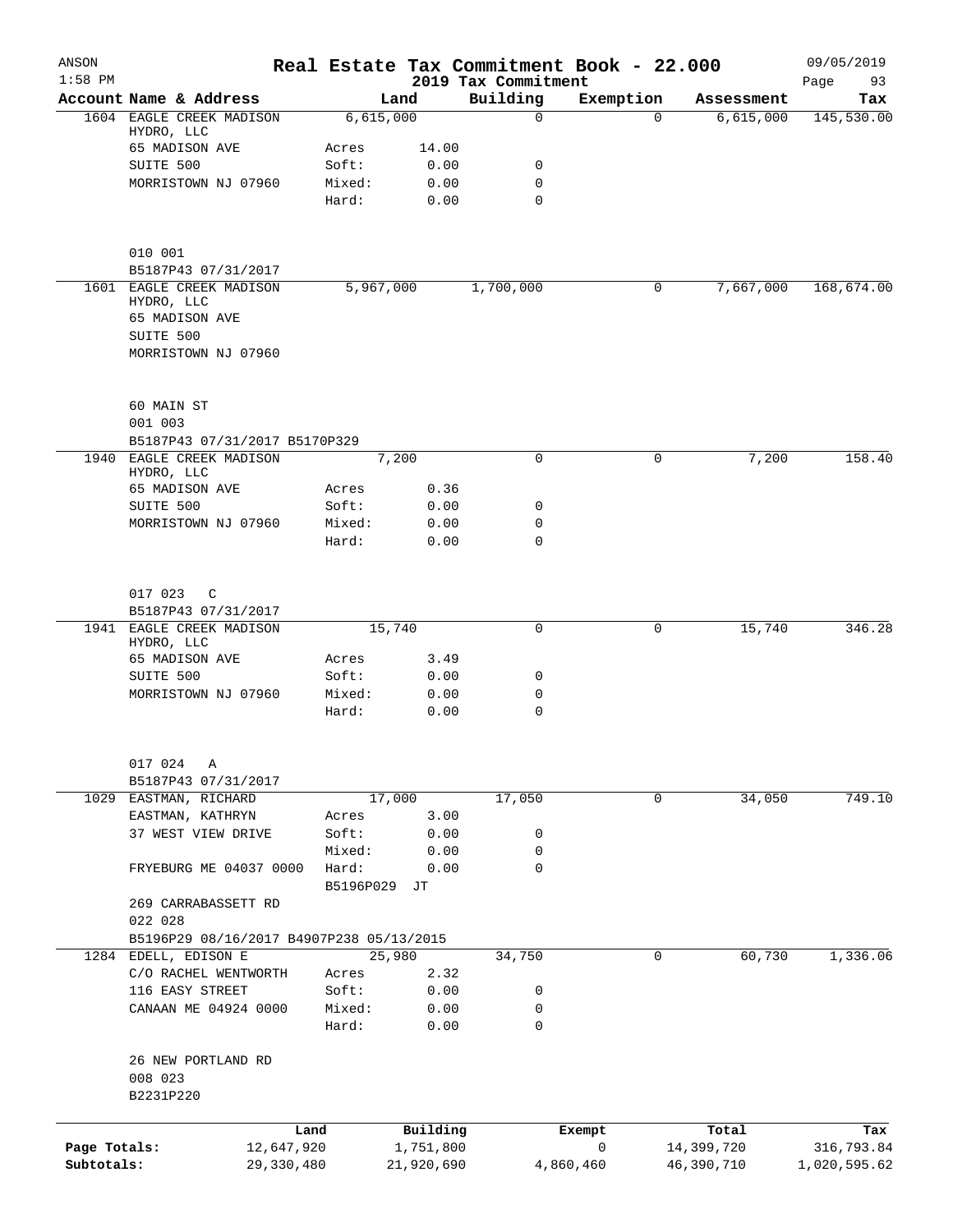| ANSON<br>$1:58$ PM |                                                     |                 |                        | 2019 Tax Commitment              |           | Real Estate Tax Commitment Book - 22.000 |         | 09/05/2019<br>Page<br>94 |
|--------------------|-----------------------------------------------------|-----------------|------------------------|----------------------------------|-----------|------------------------------------------|---------|--------------------------|
|                    | Account Name & Address                              |                 | Land                   | Building                         |           | Exemption Assessment                     |         | Tax                      |
|                    | 363 EDES, DONALD W. TRUSTEE                         |                 | 13,420                 | 50,040                           |           | 26,000                                   | 37,460  | 824.12                   |
|                    | DARRELL W & ELLEANOR A. Acres<br>EDES LIVING TRUST  |                 | 0.45                   |                                  |           | 01 Homestead Exempt                      |         |                          |
|                    | 79 EMBDEN POND ROAD                                 | Soft:           | 0.00                   |                                  |           | 0 02 Resident Veteran                    |         |                          |
|                    |                                                     | Mixed:          | 0.00                   | $\mathbf{0}$                     |           |                                          |         |                          |
|                    | NORTH ANSON ME 04958                                | Hard:           | 0.00                   | 0                                |           |                                          |         |                          |
|                    |                                                     |                 |                        | LIFE ESTATE TO DARRELL & ELEANOR |           |                                          |         |                          |
|                    | 79 EMBDEN POND RD                                   |                 |                        |                                  |           |                                          |         |                          |
|                    | 009 015                                             |                 |                        |                                  |           |                                          |         |                          |
|                    | B4840P240 10/09/2014                                |                 |                        |                                  |           |                                          |         |                          |
|                    | 1041 EDES, KENNETH F &                              |                 | 25,480                 | 69,400                           |           | 20,000                                   | 74,880  | 1,647.36                 |
|                    | HERTLEIN, CHANTELL M                                | Acres           | 4.65                   |                                  |           | 01 Homestead Exempt                      |         |                          |
|                    |                                                     | Soft:           | 0.00                   | 0<br>0                           |           |                                          |         |                          |
|                    | 246 HORSEBACK RD                                    | Mixed:<br>Hard: | 0.00                   | 0                                |           |                                          |         |                          |
|                    | ANSON ME 04911 0000                                 |                 | 0.00                   |                                  |           |                                          |         |                          |
|                    | 246 HORSEBACK RD                                    |                 |                        |                                  |           |                                          |         |                          |
|                    | 015 010<br>D                                        |                 |                        |                                  |           |                                          |         |                          |
|                    | B2321P1                                             |                 |                        |                                  |           |                                          |         |                          |
|                    | 1594 EDGERLY, DONALD J                              |                 | 23,050                 | 9,310                            |           | 0                                        | 32,360  | 711.92                   |
|                    | EDGERLY, CHERYL E                                   | Acres           | 5.70                   |                                  |           |                                          |         |                          |
|                    |                                                     | Soft:           | 0.00                   | 0                                |           |                                          |         |                          |
|                    | PO BOX 5                                            | Mixed:          | 0.00                   | 0                                |           |                                          |         |                          |
|                    | LIMERICK ME 04048 0005                              | Hard:           | 0.00                   | $\Omega$                         |           |                                          |         |                          |
|                    |                                                     |                 |                        |                                  |           |                                          |         |                          |
|                    | 321 CARRABASSETT RD                                 |                 |                        |                                  |           |                                          |         |                          |
|                    | 022 029                                             |                 |                        |                                  |           |                                          |         |                          |
|                    | B3180P238                                           |                 |                        |                                  |           |                                          |         |                          |
|                    | 1804 EDINGTON, LORI ELLEN                           |                 | 25,050                 | $\Omega$                         |           | 0                                        | 25,050  | 551.10                   |
|                    | AKA TOZIER                                          |                 |                        |                                  |           |                                          |         |                          |
|                    | 5331 HUMBOLDT DRIVE                                 | Acres           | 85.00                  |                                  |           |                                          |         |                          |
|                    |                                                     | Soft:           | 6.00                   | 678                              |           |                                          |         |                          |
|                    | ROCKLIN CA 95765                                    | Mixed:          | 66.00                  | 10,362                           |           |                                          |         |                          |
|                    |                                                     | Hard:           | 11.00                  | 1,914                            |           |                                          |         |                          |
|                    |                                                     |                 | TREE GROWTH B4960P0345 |                                  |           |                                          |         |                          |
|                    | 013 009                                             |                 |                        |                                  |           |                                          |         |                          |
|                    | B4960P345 09/30/2015 B3701P316 05/30/2006 B2594P193 |                 |                        |                                  |           |                                          |         |                          |
| 1087               | EDINGTON, LORI ELLEN                                |                 | 42,020                 | 0                                |           | 0                                        | 42,020  | 924.44                   |
|                    | AKA TOZIER                                          |                 |                        |                                  |           |                                          |         |                          |
|                    | 5331 HUMBOLDT DRIVE                                 | Acres           | 94.00                  |                                  |           |                                          |         |                          |
|                    |                                                     | Soft:           | 13.00                  | 1,469                            |           |                                          |         |                          |
|                    | ROCKLIN CA 95765                                    | Mixed:          | 2.00                   | 314                              |           |                                          |         |                          |
|                    |                                                     | Hard:           | 60.00                  | 10,440                           |           |                                          |         |                          |
|                    |                                                     |                 | TREE GROWTH B4960P0345 |                                  |           |                                          |         |                          |
|                    | FLETCHER RD                                         |                 |                        |                                  |           |                                          |         |                          |
|                    | 013 002                                             |                 |                        |                                  |           |                                          |         |                          |
|                    | B4960P345 09/30/2015 B3701P316 05/30/2006 B2594P193 |                 |                        |                                  |           |                                          |         |                          |
|                    | 365 EDWARDS, JANET B                                |                 | 26,750                 | 32,750                           |           | 20,000                                   | 39,500  | 869.00                   |
|                    | 858 PEASE HILL ROAD                                 | Acres           | 5.50                   |                                  |           | 01 Homestead Exempt                      |         |                          |
|                    |                                                     | Soft:           | 0.00                   | 0                                |           |                                          |         |                          |
|                    | ANSON ME 04911                                      | Mixed:          | 0.00                   | 0                                |           |                                          |         |                          |
|                    |                                                     | Hard:           | 0.00                   | 0                                |           |                                          |         |                          |
|                    |                                                     |                 |                        |                                  |           |                                          |         |                          |
|                    | 858 PEASE HILL RD                                   |                 |                        |                                  |           |                                          |         |                          |
|                    | 012 015<br>Е                                        |                 |                        |                                  |           |                                          |         |                          |
|                    | B1016P210                                           |                 |                        |                                  |           |                                          |         |                          |
|                    |                                                     |                 |                        |                                  |           |                                          |         |                          |
|                    |                                                     | Land            | Building               |                                  | Exempt    |                                          | Total   | Tax                      |
| Page Totals:       |                                                     | 155,770         | 161,500                |                                  | 66,000    |                                          | 251,270 | 5,527.94                 |
| Subtotals:         | 29,486,250                                          |                 | 22,082,190             |                                  | 4,926,460 | 46,641,980                               |         | 1,026,123.56             |
|                    |                                                     |                 |                        |                                  |           |                                          |         |                          |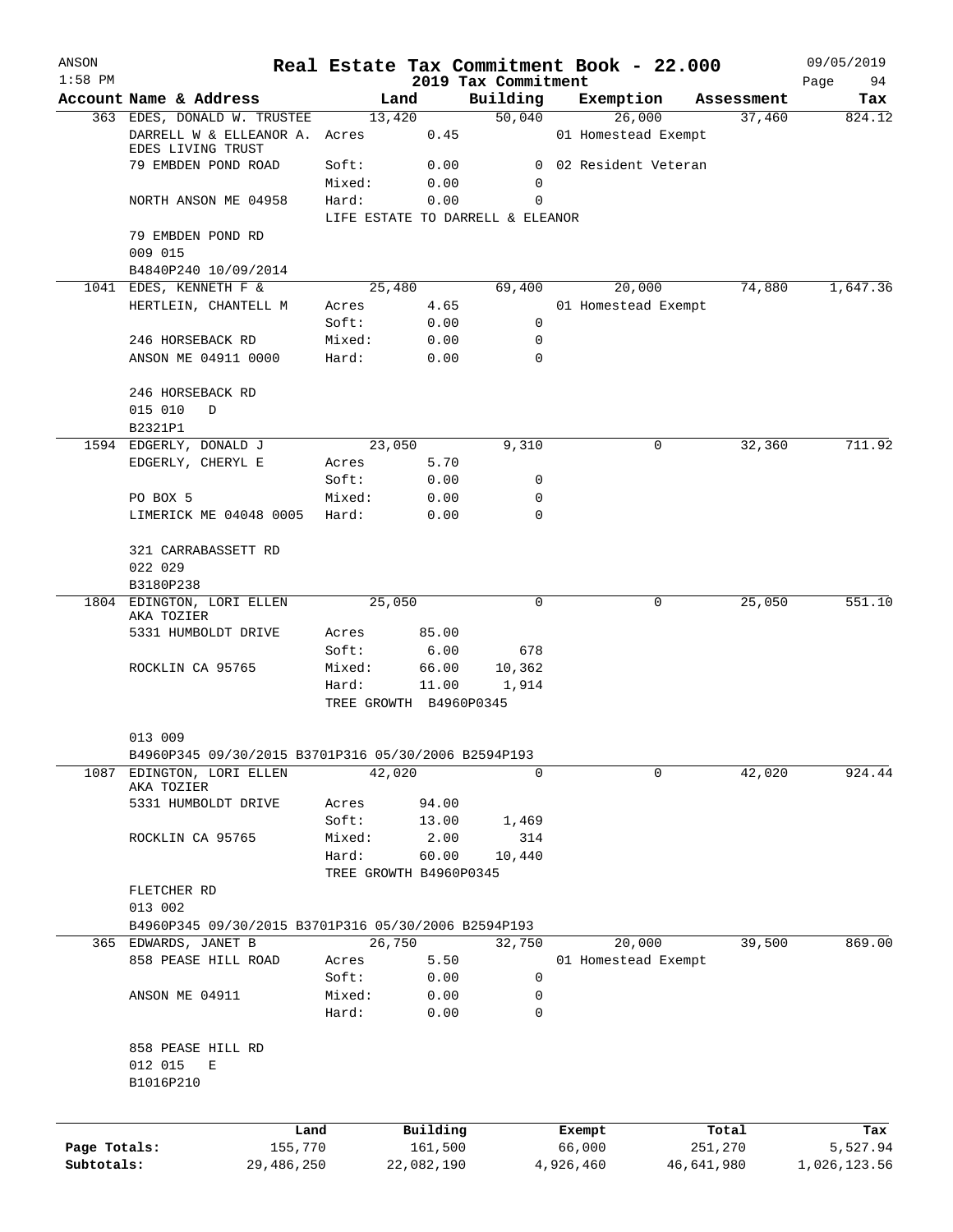|                                         |        |        | 2019 Tax Commitment                                        | Real Estate Tax Commitment Book - 22.000 |            | 09/05/2019<br>Page<br>95 |
|-----------------------------------------|--------|--------|------------------------------------------------------------|------------------------------------------|------------|--------------------------|
| Account Name & Address                  |        | Land   | Building                                                   | Exemption                                | Assessment | Tax                      |
| 144 ELA, DAVID C                        |        | 22,060 | 72,210                                                     | 20,000                                   | 74,270     | 1,633.94                 |
|                                         | Acres  | 2.37   |                                                            | 01 Homestead Exempt                      |            |                          |
| ANSON ME 04911                          | Soft:  | 0.00   | 0                                                          |                                          |            |                          |
| 51 PARKWOODS DRIVE                      | Mixed: | 0.00   | 0                                                          |                                          |            |                          |
|                                         | Hard:  | 0.00   | $\mathbf 0$                                                |                                          |            |                          |
| 51 Parkwoods Drive<br>010 007<br>6      |        |        |                                                            |                                          |            |                          |
| B4609P119 12/17/2012                    |        |        |                                                            |                                          |            |                          |
| ELLIS, ALLEN J<br>1587                  |        | 43,500 | 111,260                                                    | 20,000                                   | 134,760    | 2,964.72                 |
| LUCE, JAMIE L                           | Acres  | 23.00  |                                                            | 01 Homestead Exempt                      |            |                          |
| 25 GREENLEAF ROAD                       | Soft:  | 0.00   | 0                                                          |                                          |            |                          |
|                                         | Mixed: | 0.00   | 0                                                          |                                          |            |                          |
| ANSON ME 04911                          | Hard:  | 0.00   | 0                                                          |                                          |            |                          |
| 25 GREENLEAF RD                         |        |        |                                                            |                                          |            |                          |
| 013 013<br>Α                            |        |        |                                                            |                                          |            |                          |
| B4410P150 06/01/2010                    |        |        |                                                            |                                          |            |                          |
| 371 ELLIS, EDWARD R JR                  |        | 20,650 | 74,090                                                     | 20,000                                   | 74,740     | 1,644.28                 |
| ELLIS, PRISCILLA G                      | Acres  | 1.43   |                                                            | 01 Homestead Exempt                      |            |                          |
| PO BOX 275                              | Soft:  | 0.00   | 0                                                          |                                          |            |                          |
|                                         | Mixed: | 0.00   | 0                                                          |                                          |            |                          |
| NORTH ANSON ME 04958                    | Hard:  | 0.00   | 0                                                          |                                          |            |                          |
| 40 EMBDEN POND RD                       |        |        |                                                            |                                          |            |                          |
| 009 013                                 |        |        |                                                            |                                          |            |                          |
| B821P512                                |        |        |                                                            |                                          |            |                          |
| 854 EMERY, BRIAN I                      |        | 10,580 | 47,530                                                     | 0                                        | 58,110     | 1,278.42                 |
| EMERY, BRANDI A                         | Acres  | 0.28   |                                                            |                                          |            |                          |
| 275 LAKE VIEW DRIVE                     | Soft:  | 0.00   | 0                                                          |                                          |            |                          |
|                                         | Mixed: | 0.00   | 0                                                          |                                          |            |                          |
| SMITHFIELD ME 04978                     | Hard:  | 0.00   | 0                                                          |                                          |            |                          |
| 51 SPEAR HILL RD                        |        |        |                                                            |                                          |            |                          |
| 003 020                                 |        |        |                                                            |                                          |            |                          |
| B3689P9 06/02/2006                      |        |        |                                                            |                                          |            |                          |
| 373 EMERY, CHARLES H                    |        | 29,760 | 56,880                                                     | 26,000                                   | 60,640     | 1,334.08                 |
| EMERY, MARTHA K                         | Acres  | 8.26   |                                                            | 01 Homestead Exempt                      |            |                          |
| 323 FOUR MILE SQUARE<br>ROAD            | Soft:  | 0.00   |                                                            | 0 04 Non-resident Veteran                |            |                          |
|                                         | Mixed: | 0.00   | 0                                                          |                                          |            |                          |
| ANSON ME 04911                          | Hard:  | 0.00   | 0                                                          |                                          |            |                          |
| 323 FOUR MILE SQUARE RD<br>021 016<br>1 |        |        |                                                            |                                          |            |                          |
| EMERY, RODNEY<br>1747                   |        | 21,500 | 0                                                          | 0                                        | 21,500     | 473.00                   |
| EMERY, HEIDI A                          | Acres  | 8.00   |                                                            |                                          |            |                          |
| PO BOX 150                              | Soft:  | 0.00   | 0                                                          |                                          |            |                          |
|                                         | Mixed: | 0.00   | 0                                                          |                                          |            |                          |
| NORTH NEW PORTLAND ME                   | Hard:  | 0.00   | 0                                                          |                                          |            |                          |
|                                         |        |        |                                                            |                                          |            |                          |
| CARRABASSETT RD                         |        |        |                                                            |                                          |            |                          |
|                                         |        |        |                                                            |                                          |            |                          |
|                                         |        |        |                                                            |                                          |            |                          |
|                                         |        |        |                                                            |                                          |            |                          |
| 04961<br>022 029                        | Α      |        | B5077P0288 JT<br>B5077P288 09/16/2016 B2096P278 05/10/1995 |                                          |            |                          |

|              | Land       | Building   | Exempt    | Total      | Tax          |
|--------------|------------|------------|-----------|------------|--------------|
| Page Totals: | 148,050    | 361,970    | 86,000    | 424,020    | 9,328.44     |
| Subtotals:   | 29,634,300 | 22,444,160 | 5,012,460 | 47,066,000 | 1,035,452.00 |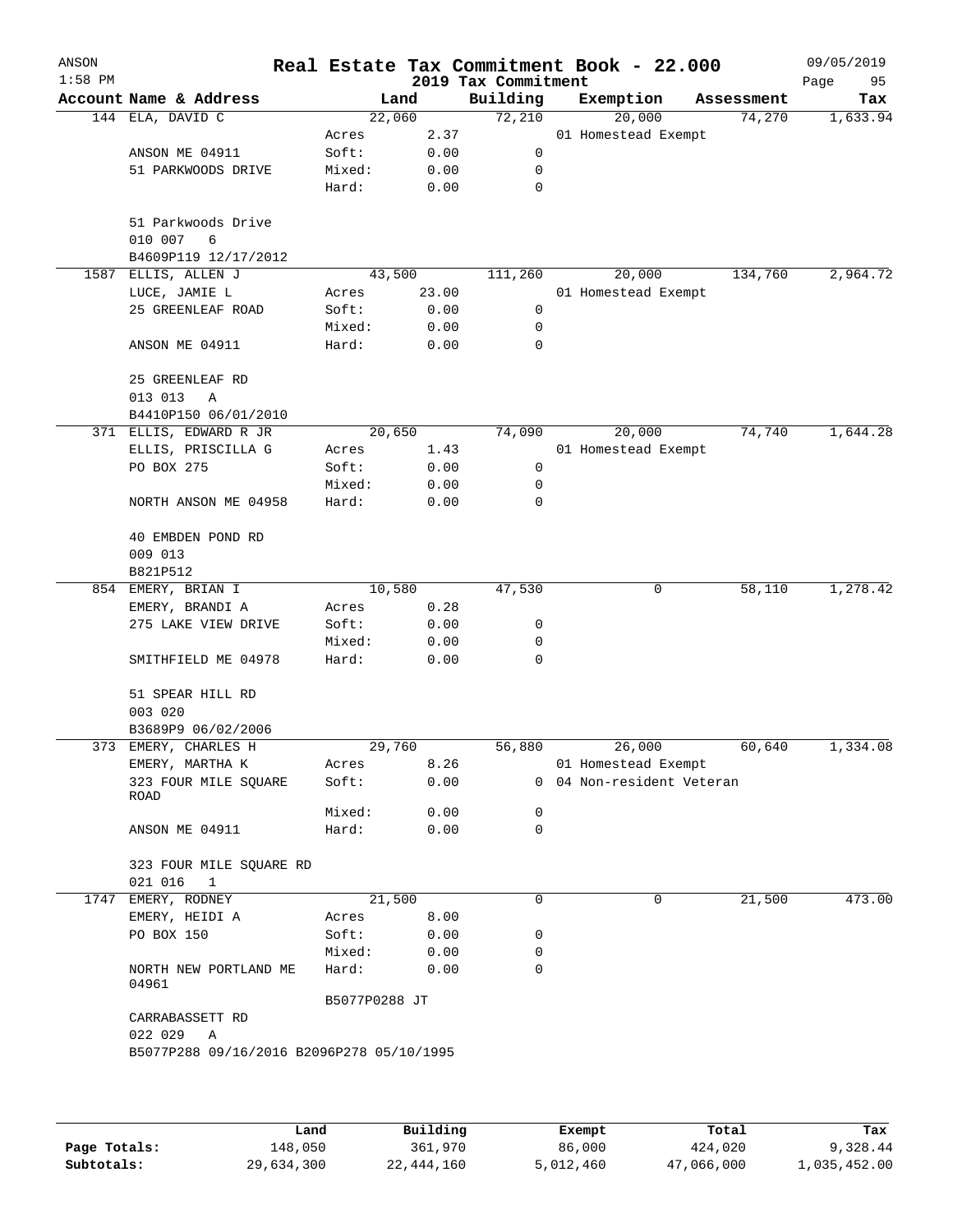| ANSON<br>$1:58$ PM |                                         |        |       | 2019 Tax Commitment | Real Estate Tax Commitment Book - 22.000 |            | 09/05/2019<br>Page<br>96 |
|--------------------|-----------------------------------------|--------|-------|---------------------|------------------------------------------|------------|--------------------------|
|                    | Account Name & Address                  | Land   |       | Building            | Exemption                                | Assessment | Tax                      |
|                    | 374 ERICKSON, CHRISTOPHER R             | 26,300 |       | 73,540              | 20,000                                   | 79,840     | 1,756.48                 |
|                    |                                         | Acres  | 5.20  |                     | 01 Homestead Exempt                      |            |                          |
|                    | ANSON ME 04911 0342                     | Soft:  | 0.00  | 0                   |                                          |            |                          |
|                    | PO BOX 342                              | Mixed: | 0.00  | 0                   |                                          |            |                          |
|                    |                                         | Hard:  | 0.00  | 0                   |                                          |            |                          |
|                    | 209 FOUR MILE SQUARE RD<br>021 009<br>4 |        |       |                     |                                          |            |                          |
|                    | B1354P202                               |        |       |                     |                                          |            |                          |
|                    | 85 ESTES, RICHARD E                     | 21,500 |       | 57,880              | 20,000                                   | 59,380     | 1,306.36                 |
|                    | 358 VALLEY ROAD                         | Acres  | 2.00  |                     | 01 Homestead Exempt                      |            |                          |
|                    |                                         | Soft:  | 0.00  | 0                   |                                          |            |                          |
|                    | ANSON ME 04911                          | Mixed: | 0.00  | 0                   |                                          |            |                          |
|                    |                                         | Hard:  | 0.00  | 0                   |                                          |            |                          |
|                    |                                         |        |       |                     |                                          |            |                          |
|                    | 358 VALLEY RD                           |        |       |                     |                                          |            |                          |
|                    | 018 039<br>$\mathsf{C}$                 |        |       |                     |                                          |            |                          |
|                    | B4720P298 10/08/2013                    |        |       |                     |                                          |            |                          |
|                    | 376 ESTY, HENRY A JR                    | 45,630 |       | 85,370              | 20,000                                   | 111,000    | 2,442.00                 |
|                    | ESTY, BETTY A                           | Acres  | 27.25 |                     | 01 Homestead Exempt                      |            |                          |
|                    | 469 CAMPGROUND ROAD                     | Soft:  | 0.00  | 0                   |                                          |            |                          |
|                    |                                         | Mixed: | 0.00  | 0                   |                                          |            |                          |
|                    | NORTH ANSON ME 04958                    | Hard:  | 0.00  | 0                   |                                          |            |                          |
|                    | 469 CAMPGROUND RD                       |        |       |                     |                                          |            |                          |
|                    | 018 013                                 |        |       |                     |                                          |            |                          |
|                    | B1375P300                               |        |       |                     |                                          |            |                          |
|                    | 1300 EVANS, WALTER E                    | 27,970 |       | 7,270               | 20,000                                   | 15,240     | 335.28                   |
|                    |                                         | Acres  | 6.47  |                     | 01 Homestead Exempt                      |            |                          |
|                    | ANSON ME 04911 0220                     | Soft:  | 0.00  | $\mathsf{O}$        |                                          |            |                          |
|                    | PO BOX 220                              | Mixed: | 0.00  | 0                   |                                          |            |                          |
|                    |                                         | Hard:  | 0.00  | 0                   |                                          |            |                          |
|                    | 1203 VALLEY RD                          |        |       |                     |                                          |            |                          |
|                    | 020 027<br>B                            |        |       |                     |                                          |            |                          |
|                    | B3059P242                               |        |       |                     |                                          |            |                          |
|                    | 383 EVERETT, LEVI ESTATE OF             | 23,000 |       | 3,500               | 0                                        | 26,500     | 583.00                   |
|                    | C/O JOSEPH A EVERETTE<br>ΙI             | Acres  | 3.00  |                     |                                          |            |                          |
|                    | 5600 MANOR DRIVE                        | Soft:  | 0.00  | 0                   |                                          |            |                          |
|                    |                                         | Mixed: | 0.00  | 0                   |                                          |            |                          |
|                    | WOODBINE MD 21797                       | Hard:  | 0.00  | 0                   |                                          |            |                          |
|                    | 50 VALLEY RD                            |        |       |                     |                                          |            |                          |
|                    | 018 024                                 |        |       |                     |                                          |            |                          |
|                    | B819P610                                |        |       |                     |                                          |            |                          |
|                    | 378 EVERETT, STEVEN A                   | 48,620 |       | 0                   | 0                                        | 48,620     | 1,069.64                 |
|                    | PO BOX 198                              | Acres  | 63.14 |                     |                                          |            |                          |
|                    |                                         | Soft:  |       | 0                   |                                          |            |                          |
|                    |                                         |        | 0.00  | 0                   |                                          |            |                          |
|                    | ANSON ME 04911                          | Mixed: | 0.00  |                     |                                          |            |                          |
|                    |                                         | Hard:  | 0.00  | 0                   |                                          |            |                          |
|                    | 010 007                                 |        |       |                     |                                          |            |                          |
|                    | B1504P85                                |        |       |                     |                                          |            |                          |
|                    |                                         |        |       |                     |                                          |            |                          |
|                    |                                         |        |       |                     |                                          |            |                          |

|              | Land       | Building   | Exempt    | Total      | Tax          |
|--------------|------------|------------|-----------|------------|--------------|
| Page Totals: | 193,020    | 227,560    | 80,000    | 340,580    | 7.492.76     |
| Subtotals:   | 29,827,320 | 22,671,720 | 5,092,460 | 47,406,580 | 1,042,944.76 |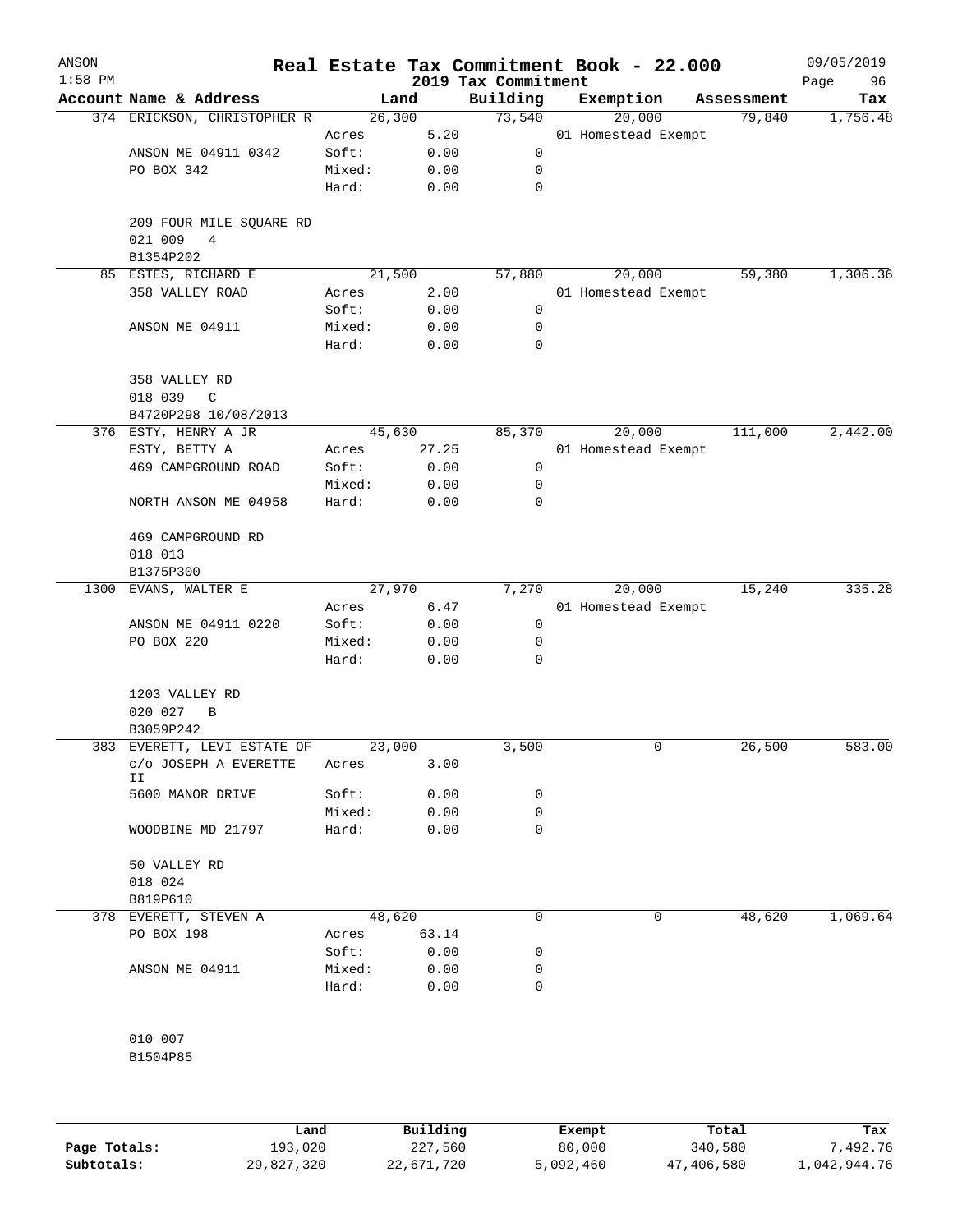| ANSON<br>$1:58$ PM |                                    |        |        | 2019 Tax Commitment | Real Estate Tax Commitment Book - 22.000 |            | 09/05/2019<br>97<br>Page |
|--------------------|------------------------------------|--------|--------|---------------------|------------------------------------------|------------|--------------------------|
|                    | Account Name & Address             |        | Land   | Building            | Exemption                                | Assessment | Tax                      |
|                    | 388 EVERETT, STEVEN A              |        | 23,300 | 105,630             | 20,000                                   | 108,930    | 2,396.46                 |
|                    | PO BOX 198                         | Acres  | 3.20   |                     | 01 Homestead Exempt                      |            |                          |
|                    |                                    | Soft:  | 0.00   | 0                   |                                          |            |                          |
|                    | ANSON ME 04911                     | Mixed: | 0.00   | 0                   |                                          |            |                          |
|                    |                                    | Hard:  | 0.00   | $\mathbf 0$         |                                          |            |                          |
|                    | 54 SPEAR HILL RD                   |        |        |                     |                                          |            |                          |
|                    | 003 007<br>B                       |        |        |                     |                                          |            |                          |
|                    | B2168P52                           |        |        |                     |                                          |            |                          |
|                    | 389 EVERETT, STEVEN A              |        | 7,940  | 47,420              | 0                                        | 55,360     | 1,217.92                 |
|                    | ANSON COIN LAUNDRY                 | Acres  | 0.07   |                     |                                          |            |                          |
|                    | PO BOX 198                         | Soft:  | 0.00   | 0                   |                                          |            |                          |
|                    |                                    | Mixed: | 0.00   | 0                   |                                          |            |                          |
|                    | ANSON ME 04911                     | Hard:  | 0.00   | $\mathbf 0$         |                                          |            |                          |
|                    | 49 MAIN ST                         |        |        |                     |                                          |            |                          |
|                    | 001 098                            |        |        |                     |                                          |            |                          |
|                    | B2168P52                           |        |        |                     |                                          |            |                          |
|                    | 1457 EVERETT, STEVEN A             |        | 9,060  | 0                   | 0                                        | 9,060      | 199.32                   |
|                    | PO BOX 198                         | Acres  | 0.57   |                     |                                          |            |                          |
|                    |                                    | Soft:  | 0.00   | 0                   |                                          |            |                          |
|                    | ANSON ME 04911                     | Mixed: | 0.00   | 0                   |                                          |            |                          |
|                    |                                    | Hard:  | 0.00   | $\mathbf 0$         |                                          |            |                          |
|                    | 003 008                            |        |        |                     |                                          |            |                          |
|                    | B2355P45                           |        |        |                     |                                          |            |                          |
|                    | 382 EVERETT, STEVEN A.,<br>TRUSTEE |        | 27,800 | 113,040             | 0                                        | 140,840    | 3,098.48                 |
|                    |                                    | Acres  | 6.80   |                     |                                          |            |                          |
|                    | ANSON ME 04911 0198                | Soft:  | 0.00   | 0                   |                                          |            |                          |
|                    | PO BOX 198                         | Mixed: | 0.00   | 0                   |                                          |            |                          |
|                    |                                    | Hard:  | 0.00   | 0                   |                                          |            |                          |
|                    | 61 HILLTOP RD                      |        |        |                     |                                          |            |                          |
|                    | 004 027                            |        |        |                     |                                          |            |                          |
|                    | B4647P93 04/09/2013                |        |        |                     |                                          |            |                          |
|                    | 145 EVERETT, STEVEN A.,<br>TRUSTEE |        | 23,830 | 0                   | 0                                        | 23,830     | 524.26                   |
|                    |                                    | Acres  | 10.33  |                     |                                          |            |                          |
|                    | ANSON ME 04911 0198                | Soft:  | 0.00   | 0                   |                                          |            |                          |
|                    | PO BOX 198                         | Mixed: | 0.00   | 0                   |                                          |            |                          |
|                    |                                    | Hard:  | 0.00   | 0                   |                                          |            |                          |
|                    | 010 040 1                          |        |        |                     |                                          |            |                          |
|                    | B4647P93 04/09/2013                |        |        |                     |                                          |            |                          |
|                    | 147 EVERETT, STEVEN A.,            |        | 7,780  | $\mathbf 0$         | $\mathbf 0$                              | 7,780      | 171.16                   |
|                    | TRUSTEE                            |        |        |                     |                                          |            |                          |
|                    |                                    | Acres  | 0.42   |                     |                                          |            |                          |
|                    | ANSON ME 04911 0198                | Soft:  | 0.00   | 0                   |                                          |            |                          |
|                    | PO BOX 198                         | Mixed: | 0.00   | 0                   |                                          |            |                          |
|                    |                                    | Hard:  | 0.00   | 0                   |                                          |            |                          |
|                    | 002 032                            |        |        |                     |                                          |            |                          |
|                    | B4647P93 04/09/2013                |        |        |                     |                                          |            |                          |
|                    |                                    |        |        |                     |                                          |            |                          |
|                    |                                    |        |        |                     |                                          |            |                          |

|              | Land       | Building   | Exempt    | Total      | Tax          |
|--------------|------------|------------|-----------|------------|--------------|
| Page Totals: | 99,710     | 266,090    | 20,000    | 345,800    | 7,607.60     |
| Subtotals:   | 29,927,030 | 22,937,810 | 5,112,460 | 47,752,380 | 1,050,552.36 |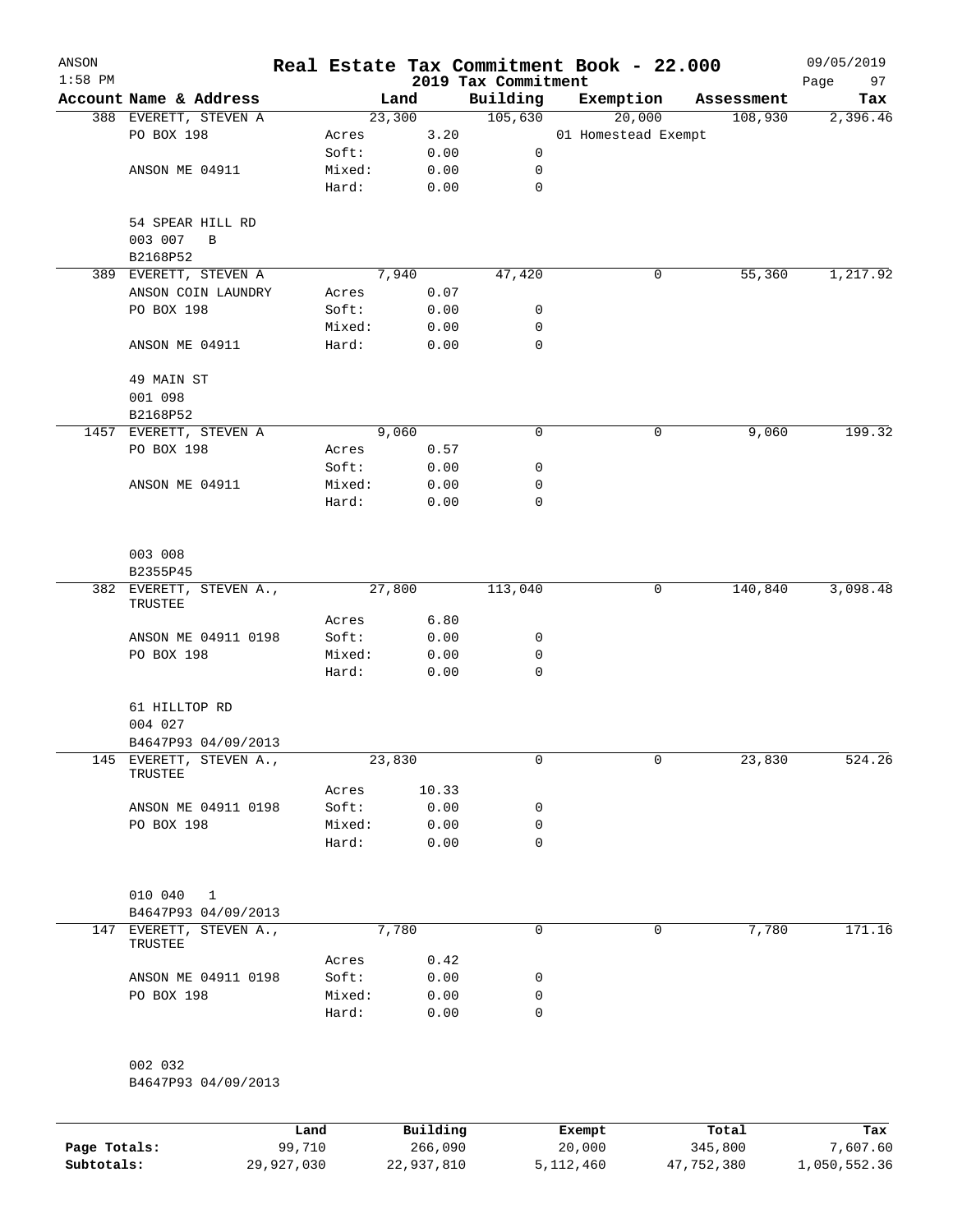| ANSON     |                                                       |             |       | Real Estate Tax Commitment Book - 22.000 |           |                     |            | 09/05/2019 |
|-----------|-------------------------------------------------------|-------------|-------|------------------------------------------|-----------|---------------------|------------|------------|
| $1:58$ PM |                                                       |             |       | 2019 Tax Commitment                      |           |                     |            | Page<br>98 |
|           | Account Name & Address                                | Land        |       | Building                                 | Exemption |                     | Assessment | Tax        |
|           | 387 EVERLITH, RONALD                                  | 25,700      |       | 33,610                                   |           | 20,000              | 39,310     | 864.82     |
|           |                                                       | Acres       | 4.80  |                                          |           | 01 Homestead Exempt |            |            |
|           | ANSON ME 04911 0382                                   | Soft:       | 0.00  | $\mathbf 0$                              |           |                     |            |            |
|           | PO BOX 382                                            | Mixed:      | 0.00  | 0                                        |           |                     |            |            |
|           |                                                       | Hard:       | 0.00  | $\mathbf 0$                              |           |                     |            |            |
|           | 230 SPENCER RD                                        |             |       |                                          |           |                     |            |            |
|           | 020 009<br>$\mathbf{F}$                               |             |       |                                          |           |                     |            |            |
|           | B1997P212                                             |             |       |                                          |           |                     |            |            |
|           | 121 FAHY, THOMAS E                                    | 11,800      |       | 0                                        |           | 0                   | 11,800     | 259.60     |
|           | FAHY, FARON D                                         | Acres       | 12.00 |                                          |           |                     |            |            |
|           |                                                       | Soft:       | 0.00  | 0                                        |           |                     |            |            |
|           | 2017 FOX HOLLOW RD                                    | Mixed:      | 0.00  | 0                                        |           |                     |            |            |
|           | CARRABASSETT VALLEY ME<br>04947 0000                  | Hard:       | 0.00  | 0                                        |           |                     |            |            |
|           |                                                       |             |       |                                          |           |                     |            |            |
|           | 023 016                                               |             |       |                                          |           |                     |            |            |
|           | B4090P327 01/21/2009                                  |             |       |                                          |           |                     |            |            |
|           | 391 FANCY, ERIC N                                     | 21,040      |       | 103,280                                  |           | 20,000              | 104,320    | 2,295.04   |
|           | BERGERON, MARY ANN                                    | Acres       | 1.69  |                                          |           | 01 Homestead Exempt |            |            |
|           |                                                       | Soft:       | 0.00  | 0                                        |           |                     |            |            |
|           | PO BOX 1                                              | Mixed:      | 0.00  | 0                                        |           |                     |            |            |
|           | ANSON ME 04911 0001                                   | Hard:       | 0.00  | 0                                        |           |                     |            |            |
|           | 85 RANDALL ST                                         |             |       |                                          |           |                     |            |            |
|           | 010 039<br>$\mathbb D$                                |             |       |                                          |           |                     |            |            |
|           | B1694P316                                             |             |       |                                          |           |                     |            |            |
|           | 394 FARINA, FRANK J                                   | 10,000      |       | 55,570                                   |           | 20,000              | 45,570     | 1,002.54   |
|           | FARINA, LINDA                                         | Acres       | 0.25  |                                          |           | 01 Homestead Exempt |            |            |
|           |                                                       | Soft:       | 0.00  | 0                                        |           |                     |            |            |
|           | PO BOX 286                                            | Mixed:      | 0.00  | 0                                        |           |                     |            |            |
|           | ANSON ME 04911                                        | Hard:       | 0.00  | 0                                        |           |                     |            |            |
|           |                                                       |             |       |                                          |           |                     |            |            |
|           | 46 RIVER RD                                           |             |       |                                          |           |                     |            |            |
|           | 003 083                                               |             |       |                                          |           |                     |            |            |
|           | B5060P153 08/10/2016 B4681P172 06/28/2013             |             |       |                                          |           |                     |            |            |
|           | 343 FARLEY DUNTON, MARY E.<br>(Life Estate)           | 21,780      |       | 49,570                                   |           | 20,000              | 51,350     | 1,129.70   |
|           | LIVINGSTON, SHARON &<br>LARRY, DUNTON, CLAUDE C<br>JR | Acres       | 0.79  |                                          |           | 01 Homestead Exempt |            |            |
|           |                                                       | Soft:       | 0.00  | 0                                        |           |                     |            |            |
|           | PO BOX 104                                            | Mixed:      | 0.00  | 0                                        |           |                     |            |            |
|           | NORTH ANSON ME 04958<br>0104                          | Hard:       | 0.00  | 0                                        |           |                     |            |            |
|           |                                                       | LIFE ESTATE |       |                                          |           |                     |            |            |
|           | 5 DEPOT ST                                            |             |       |                                          |           |                     |            |            |
|           | 005 002                                               |             |       |                                          |           |                     |            |            |
|           | B1404P60                                              |             |       |                                          |           |                     |            |            |
|           |                                                       |             |       |                                          |           |                     |            |            |

|              | Land       | Building   | Exempt    | Total      | Tax          |
|--------------|------------|------------|-----------|------------|--------------|
| Page Totals: | 90,320     | 242,030    | 80,000    | 252,350    | 5,551.70     |
| Subtotals:   | 30,017,350 | 23,179,840 | 5,192,460 | 48,004,730 | 1,056,104.06 |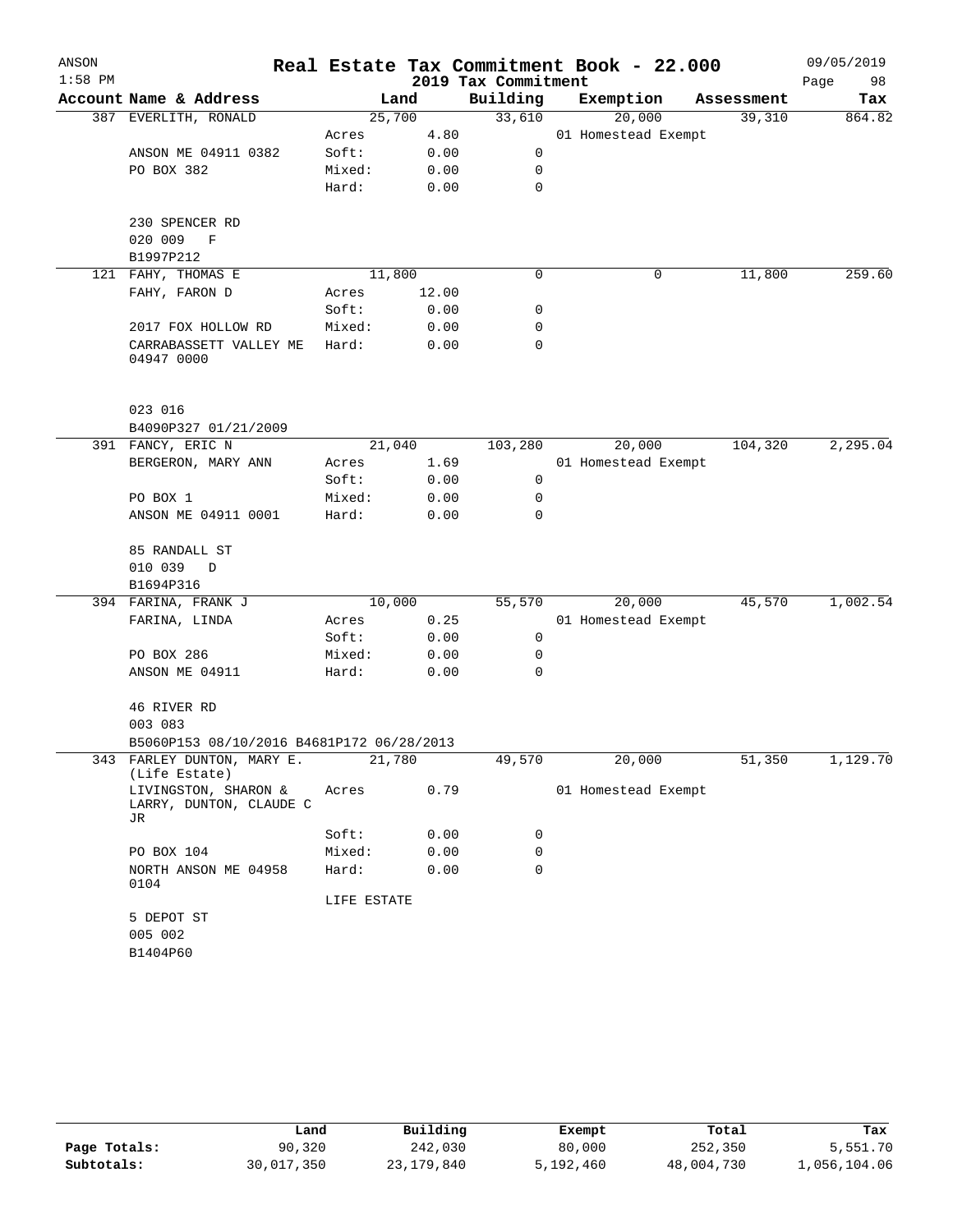| ANSON     |                                                               |                |              |                     | Real Estate Tax Commitment Book - 22.000 |            | 09/05/2019 |
|-----------|---------------------------------------------------------------|----------------|--------------|---------------------|------------------------------------------|------------|------------|
| $1:58$ PM |                                                               |                |              | 2019 Tax Commitment |                                          |            | 99<br>Page |
|           | Account Name & Address                                        | Land           |              | Building            | Exemption                                | Assessment | Tax        |
|           | 1069 FARMER, DEREK E                                          | 14,300         |              | 0                   | $\Omega$                                 | 14,300     | 314.60     |
|           | 542 FOUR MILE SQUARE<br>ROAD                                  | Acres          | 2.53         |                     |                                          |            |            |
|           |                                                               | Soft:          | 0.00         | 0                   |                                          |            |            |
|           | ANSON ME 04950                                                | Mixed:         | 0.00         | $\mathbf 0$         |                                          |            |            |
|           |                                                               | Hard:          | 0.00         | $\Omega$            |                                          |            |            |
|           |                                                               | B5129P0238     |              |                     |                                          |            |            |
|           | 542 FOUR MILE SQUARE RD                                       |                |              |                     |                                          |            |            |
|           | 021 025<br>1                                                  |                |              |                     |                                          |            |            |
|           | B5129P238 02/10/2017 B2473P3                                  |                |              |                     |                                          |            |            |
|           | 1070 FARMER, DEREK E                                          | 31,480         |              | 82,780              | 0                                        | 114,260    | 2,513.72   |
|           | 542 FOUR MILE SQUARE<br>ROAD                                  | Acres          | 9.98         |                     |                                          |            |            |
|           |                                                               | Soft:          | 0.00         | 0                   |                                          |            |            |
|           | ANSON ME 04950                                                | Mixed:         | 0.00         | 0                   |                                          |            |            |
|           |                                                               | Hard:          | 0.00         | $\Omega$            |                                          |            |            |
|           |                                                               | B5129P0238     |              |                     |                                          |            |            |
|           | 542 FOUR MILE SQUARE RD                                       |                |              |                     |                                          |            |            |
|           | 021 025<br>B5129P238 02/10/2017 B4875P324 12/02/2014 B2261P40 |                |              |                     |                                          |            |            |
|           |                                                               | 23,000         |              | 74,780              | 20,000                                   | 77,780     |            |
|           | 1470 FARRINGTON, DEBORAH L &<br>LEVASSEUR, KATHLEEN L         |                |              |                     | 01 Homestead Exempt                      |            | 1,711.16   |
|           |                                                               | Acres<br>Soft: | 3.00<br>0.00 | 0                   |                                          |            |            |
|           | PO BOX 195                                                    | Mixed:         | 0.00         | $\mathbf 0$         |                                          |            |            |
|           | ANSON ME 04911 0195                                           | Hard:          | 0.00         | $\Omega$            |                                          |            |            |
|           |                                                               |                |              |                     |                                          |            |            |
|           | 133 CAMPGROUND RD                                             |                |              |                     |                                          |            |            |
|           | 015 037<br>6                                                  |                |              |                     |                                          |            |            |
|           | B3112P321                                                     |                |              |                     |                                          |            |            |
|           | 393 FAUCETT, GREGORY                                          | 31,110         |              | 47,390              | 0                                        | 78,500     | 1,727.00   |
|           | FAUCETT, CYNTHIA                                              | Acres          | 9.61         |                     |                                          |            |            |
|           | 574 FOUR MILE SQUARE<br>ROAD                                  | Soft:          | 0.00         | 0                   |                                          |            |            |
|           |                                                               | Mixed:         | 0.00         | 0                   |                                          |            |            |
|           | ANSON ME 04911                                                | Hard:          | 0.00         | 0                   |                                          |            |            |
|           |                                                               |                |              |                     |                                          |            |            |
|           | 574 FOUR MILE SQUARE RD                                       |                |              |                     |                                          |            |            |
|           | 020 025 J                                                     |                |              |                     |                                          |            |            |
|           | B1880P246                                                     |                |              |                     |                                          |            |            |
|           | 2036 FECTEAU, MARK M & JONI                                   | 18,000         |              | 0                   | 0                                        | 18,000     | 396.00     |
|           | L.                                                            |                |              |                     |                                          |            |            |
|           | 925 POLAND SPRING ROAD                                        | Acres          | 5.00         |                     |                                          |            |            |
|           |                                                               | Soft:          | 0.00         | 0                   |                                          |            |            |
|           | CASCO ME 04015                                                | Mixed:         | 0.00         | 0                   |                                          |            |            |
|           |                                                               | Hard:          | 0.00         | 0                   |                                          |            |            |
|           |                                                               | B5153P033 JT   |              |                     |                                          |            |            |
|           | 595 FOUR MILE SQUARE RD                                       |                |              |                     |                                          |            |            |
|           | 020 026 G                                                     |                |              |                     |                                          |            |            |
|           | B5259P162 03/05/2018                                          |                |              |                     |                                          |            |            |

|              | Land         | Building   | Exempt    | Total      | Tax          |
|--------------|--------------|------------|-----------|------------|--------------|
| Page Totals: | 117,890      | 204,950    | 20,000    | 302,840    | 6,662.48     |
| Subtotals:   | 30, 135, 240 | 23,384,790 | 5,212,460 | 48,307,570 | 1,062,766.54 |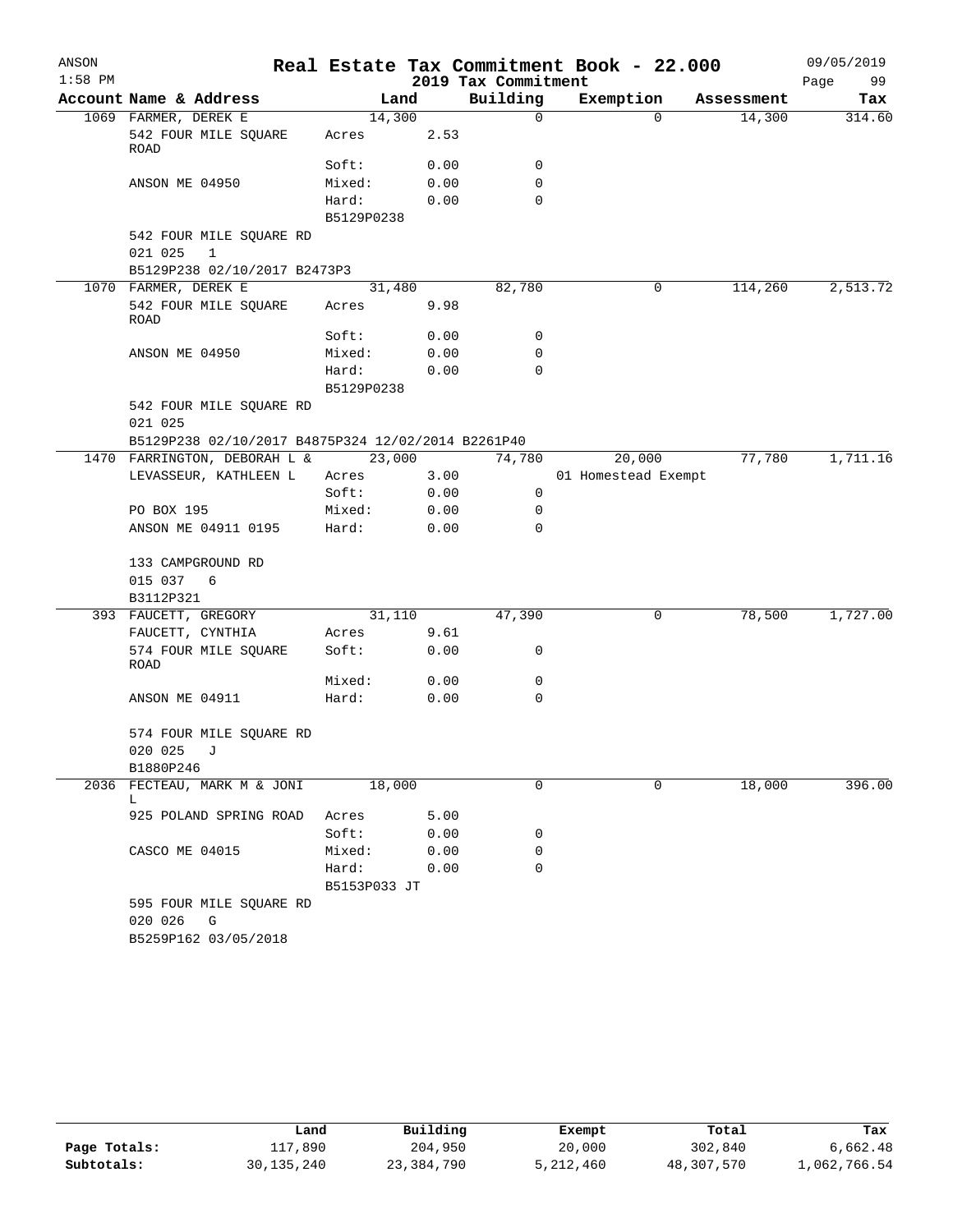| ANSON                      |                                                                              |            |                       |                                 | Real Estate Tax Commitment Book - 22.000 |                       | 09/05/2019               |
|----------------------------|------------------------------------------------------------------------------|------------|-----------------------|---------------------------------|------------------------------------------|-----------------------|--------------------------|
| $1:58$ PM                  | Account Name & Address                                                       |            | Land                  | 2019 Tax Commitment<br>Building | Exemption                                | Assessment            | Page<br>100<br>Tax       |
| 265                        | FEDERAL NATIONAL                                                             |            | 14,140                | 46,350                          |                                          | 60,490<br>0           | 1,330.78                 |
|                            | MORTGAGE ASSOCIATION<br>14221 DALLAS PARKWAY,                                | Acres      | 0.50                  |                                 |                                          |                       |                          |
|                            | SUITE 1000                                                                   |            |                       |                                 |                                          |                       |                          |
|                            |                                                                              | Soft:      | 0.00                  | 0                               |                                          |                       |                          |
|                            | DALLAS TX 75254                                                              | Mixed:     | 0.00                  | 0                               |                                          |                       |                          |
|                            |                                                                              | Hard:      | 0.00                  | $\mathbf 0$                     |                                          |                       |                          |
|                            |                                                                              | B5241P0230 |                       |                                 |                                          |                       |                          |
|                            | 20 HALL ST<br>009 033                                                        |            |                       |                                 |                                          |                       |                          |
|                            | B5241P230 01/02/2018 B4623P277 01/18/2013                                    |            |                       |                                 |                                          |                       |                          |
|                            | 1937 FENLASON, JOHN R                                                        |            | 43,200                | 0                               |                                          | 43,200<br>0           | 950.40                   |
|                            | PO BOX 431                                                                   | Acres      | 56.00                 |                                 |                                          |                       |                          |
|                            |                                                                              | Soft:      | 0.00                  | 0                               |                                          |                       |                          |
|                            | SARATOGA WY 82331 0431                                                       | Mixed:     | 0.00                  | 0                               |                                          |                       |                          |
|                            |                                                                              | Hard:      | 0.00                  | 0                               |                                          |                       |                          |
|                            | TOWN FARM RD                                                                 |            |                       |                                 |                                          |                       |                          |
|                            | 022 014                                                                      |            |                       |                                 |                                          |                       |                          |
|                            | B3475P332 04/28/2005                                                         |            |                       |                                 |                                          |                       |                          |
|                            | 1120 FENLASON, JOHN R. &                                                     |            | 29,700                | 0                               |                                          | 0<br>29,700           | 653.40                   |
|                            | GREENLAW, SIRENA O                                                           | Acres      | 16.20                 |                                 |                                          |                       |                          |
|                            | 326 TOWN FARM ROAD                                                           | Soft:      | 0.00                  | 0                               |                                          |                       |                          |
|                            |                                                                              | Mixed:     | 0.00                  | 0                               |                                          |                       |                          |
|                            | ANSON ME 04911                                                               | Hard:      | 0.00                  | 0                               |                                          |                       |                          |
|                            | 022 013<br>Α                                                                 |            |                       |                                 |                                          |                       |                          |
|                            | B3475P330 04/17/2005                                                         |            |                       |                                 |                                          |                       |                          |
|                            | 395 FENLASON, RONALD B                                                       |            | 24,000                | 37,160                          | 26,000                                   | 35,160                | 773.52                   |
|                            | FENLASON, GAIL A                                                             | Acres      | 1.00                  |                                 | 01 Homestead Exempt                      |                       |                          |
|                            | 326 TOWN FARM ROAD                                                           | Soft:      | 0.00                  | $\mathbf{0}$                    | 02 Resident Veteran                      |                       |                          |
|                            |                                                                              | Mixed:     | 0.00                  | 0                               |                                          |                       |                          |
|                            | ANSON ME 04911                                                               | Hard:      | 0.00                  | 0                               |                                          |                       |                          |
|                            | 326 TOWN FARM RD                                                             |            |                       |                                 |                                          |                       |                          |
|                            | 022 014<br>B                                                                 |            |                       |                                 |                                          |                       |                          |
|                            | B1921P1 B1034P97                                                             |            |                       |                                 |                                          |                       |                          |
| 1144                       | FERNALD, JOHN R &                                                            |            | 42,750                | 125,920                         | 20,000                                   | 148,670               | 3,270.74                 |
|                            | COWAN, TERI J                                                                | Acres      | 21.50                 |                                 | 01 Homestead Exempt                      |                       |                          |
|                            |                                                                              | Soft:      | 0.00                  | 0                               |                                          |                       |                          |
|                            | 948 MAYHEW RD                                                                | Mixed:     | 0.00                  | 0                               |                                          |                       |                          |
|                            | ANSON ME 04911                                                               | Hard:      | 0.00                  | $\mathbf 0$                     |                                          |                       |                          |
|                            | 948 MAYHEW RD                                                                |            |                       |                                 |                                          |                       |                          |
|                            | 011 009<br>$\mathbb D$<br>B4310P78 06/16/2010 B4171P138 07/29/2009 B4163P167 |            |                       |                                 |                                          |                       |                          |
|                            | 07/14/2009 B2258P229                                                         |            |                       |                                 |                                          |                       |                          |
|                            | 73 FIELD, FRANK J                                                            |            | 18,550                | 17,310                          |                                          | 0<br>35,860           | 788.92                   |
|                            | 8 PERRYMAN DRIVE                                                             | Acres      | 0.86                  |                                 |                                          |                       |                          |
|                            |                                                                              | Soft:      | 0.00                  | 0                               |                                          |                       |                          |
|                            | BRUNSWICK ME 04011                                                           | Mixed:     | 0.00                  | 0                               |                                          |                       |                          |
|                            |                                                                              | Hard:      | 0.00                  | $\mathbf 0$                     |                                          |                       |                          |
|                            | 35 EMBDEN POND RD                                                            |            |                       |                                 |                                          |                       |                          |
|                            | 009 020<br>C                                                                 |            |                       |                                 |                                          |                       |                          |
|                            | B5272P67 04/12/2018                                                          |            |                       |                                 |                                          |                       |                          |
|                            |                                                                              |            |                       |                                 |                                          |                       |                          |
|                            |                                                                              | Land       | Building              |                                 | Exempt                                   | Total                 | Tax                      |
| Page Totals:<br>Subtotals: | 172,340<br>30,307,580                                                        |            | 226,740<br>23,611,530 |                                 | 46,000<br>5,258,460                      | 353,080<br>48,660,650 | 7,767.76<br>1,070,534.30 |
|                            |                                                                              |            |                       |                                 |                                          |                       |                          |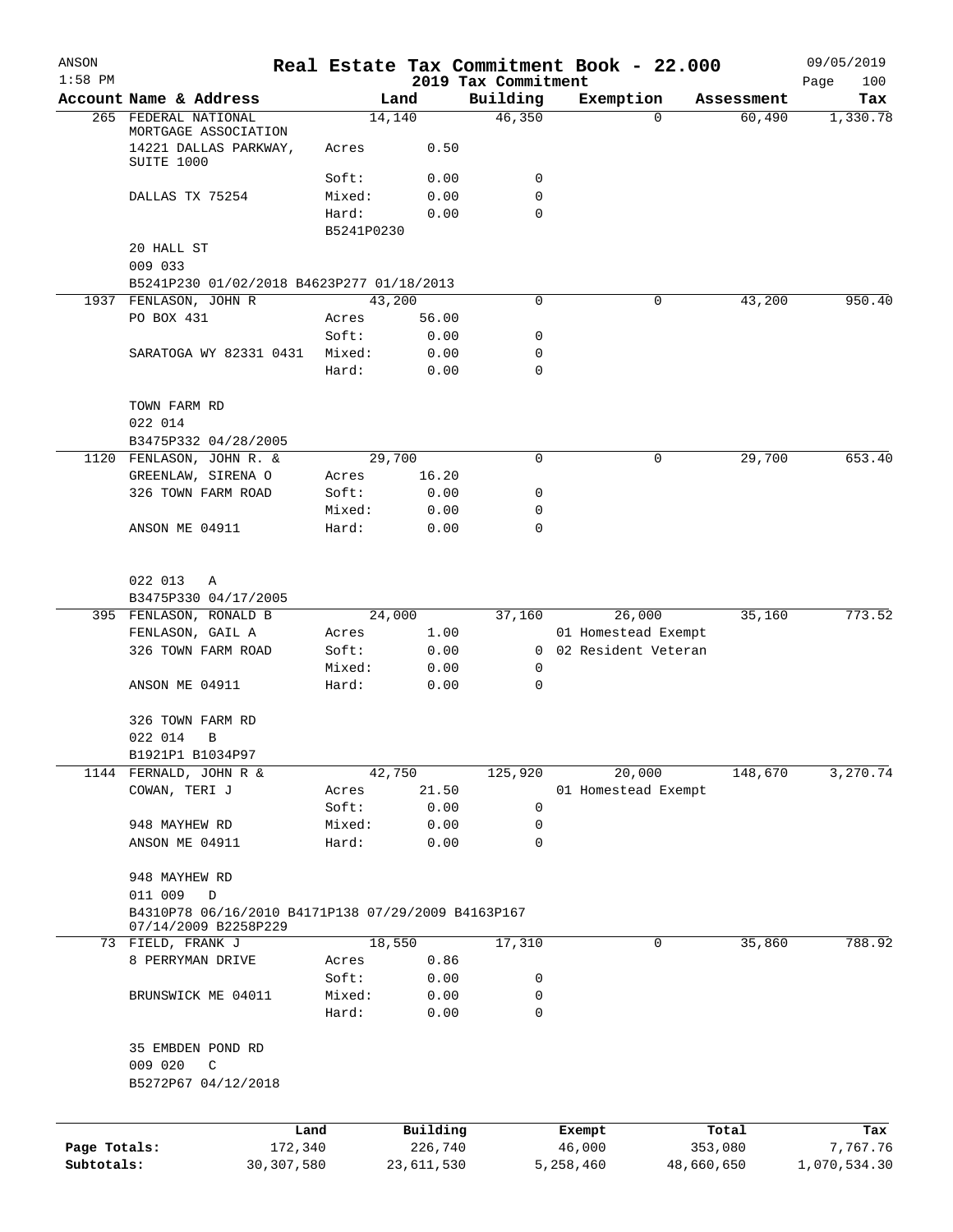| ANSON<br>$1:58$ PM |                                            |              |                 |              | 2019 Tax Commitment | Real Estate Tax Commitment Book - 22.000 |            | 09/05/2019<br>Page<br>101 |
|--------------------|--------------------------------------------|--------------|-----------------|--------------|---------------------|------------------------------------------|------------|---------------------------|
|                    | Account Name & Address                     |              |                 | Land         | Building            | Exemption                                | Assessment | Tax                       |
|                    | 400 FIFIELD, MICHAEL G                     |              |                 | 48,250       | 15,790              | $\mathbf 0$                              | 64,040     | 1,408.88                  |
|                    |                                            |              | Acres           | 50.00        |                     |                                          |            |                           |
|                    | FAIRLEE VT 05045 0000                      |              | Soft:           | 0.00         | 0                   |                                          |            |                           |
|                    | 1123 TERRY HILL RD                         |              | Mixed:          | 0.00         | 0                   |                                          |            |                           |
|                    |                                            |              | Hard:           | 0.00         | $\mathbf 0$         |                                          |            |                           |
|                    | 204 PARLIN ROAD                            |              |                 |              |                     |                                          |            |                           |
|                    | 019 025                                    |              |                 |              |                     |                                          |            |                           |
|                    | B1645P292                                  |              |                 |              |                     |                                          |            |                           |
|                    | 1271 FILES, CATHERINE                      |              |                 | 1,730        | 0                   | 0                                        | 1,730      | 38.06                     |
|                    |                                            |              | Acres           | 11.00        | 0                   |                                          |            |                           |
|                    | N. STONINGTON CT 06359<br>0000             |              | Soft:           | 0.00         |                     |                                          |            |                           |
|                    | 62 BUTTON RD                               |              | Mixed:          | 11.00        | 1,727               |                                          |            |                           |
|                    |                                            |              | Hard:           | 0.00         | $\mathbf 0$         |                                          |            |                           |
|                    |                                            |              | TG              |              |                     |                                          |            |                           |
|                    | 023 015<br>G                               |              |                 |              |                     |                                          |            |                           |
|                    | B3996P140 04/17/2008                       |              |                 |              |                     |                                          |            |                           |
|                    | 1272 FILES, CATHERINE                      |              |                 | 13,570       | $\mathbf 0$         | 0                                        | 13,570     | 298.54                    |
|                    |                                            |              | Acres           | 11.00        |                     |                                          |            |                           |
|                    | N. STONINGTON CT 06359<br>0000             |              | Soft:           | 0.00         | 0                   |                                          |            |                           |
|                    | 62 BUTTON RD                               |              | Mixed:          | 10.00        | 1,570               |                                          |            |                           |
|                    |                                            |              | Hard:           | 0.00         | 0                   |                                          |            |                           |
|                    |                                            |              | TG              |              |                     |                                          |            |                           |
|                    | 242 FAHI POND RD                           |              |                 |              |                     |                                          |            |                           |
|                    | 023 015<br>3                               |              |                 |              |                     |                                          |            |                           |
|                    | B3996P140 04/17/2008                       |              |                 |              |                     |                                          |            |                           |
|                    | 1340 FIRST CONGREGATIONAL<br><b>CHURCH</b> |              |                 | 21,500       | 82,770              | 20,000                                   | 84,270     | 1,853.94                  |
|                    | CHURCH OF NORTH ANSON                      |              | Acres           | 2.00         |                     | 16 Parsonage 652-1G                      |            |                           |
|                    |                                            |              | Soft:           | 0.00         | 0                   |                                          |            |                           |
|                    | PO BOX 247                                 |              | Mixed:          | 0.00         | 0                   |                                          |            |                           |
|                    | NORTH ANSON ME 04958<br>0247               |              | Hard:           | 0.00         | $\mathbf 0$         |                                          |            |                           |
|                    | 23 ELM ST                                  |              |                 |              |                     |                                          |            |                           |
|                    | 006 053                                    |              |                 |              |                     |                                          |            |                           |
|                    | B1936P1                                    |              |                 |              |                     |                                          |            |                           |
| 1859               | FIRST CONGREGATIONAL                       |              |                 | 9,590        | 206,370             | 215,960                                  | 0          | 0.00                      |
|                    | CHURCH                                     |              |                 |              |                     |                                          |            |                           |
|                    | CHURCH                                     |              | Acres           | 0.23         |                     | 14 Church 652-1G                         |            |                           |
|                    | PO BOX 247                                 |              | Soft:<br>Mixed: | 0.00<br>0.00 | 0<br>0              |                                          |            |                           |
|                    | NORTH ANSON ME 04958                       |              | Hard:           | 0.00         | $\mathbf 0$         |                                          |            |                           |
|                    | 0247                                       |              |                 |              |                     |                                          |            |                           |
|                    | 21 ELM ST                                  |              |                 |              |                     |                                          |            |                           |
|                    | 006 055                                    |              |                 |              |                     |                                          |            |                           |
|                    | 401 FISHER, ALBERT G III                   |              |                 | 35,500       | 50,510              | 20,000                                   | 66,010     | 1,452.22                  |
|                    | PO BOX 594                                 |              | Acres           | 14.00        |                     | 01 Homestead Exempt                      |            |                           |
|                    |                                            |              | Soft:           | 0.00         | 0                   |                                          |            |                           |
|                    | NORTH ANSON ME 04958                       |              | Mixed:          | 0.00         | 0                   |                                          |            |                           |
|                    |                                            |              | Hard:           | 0.00         | 0                   |                                          |            |                           |
|                    | 140 SKIDMORE RD                            |              |                 |              |                     |                                          |            |                           |
|                    | 023 014<br>$\mathbf{1}$                    |              |                 |              |                     |                                          |            |                           |
|                    | B1453P119                                  |              |                 |              |                     |                                          |            |                           |
|                    |                                            | Land         |                 | Building     |                     | Exempt                                   | Total      | Tax                       |
| Page Totals:       |                                            | 130,140      |                 | 355,440      |                     | 255,960                                  | 229,620    | 5,051.64                  |
| Subtotals:         |                                            | 30, 437, 720 |                 | 23,966,970   |                     | 5,514,420                                | 48,890,270 | 1,075,585.94              |
|                    |                                            |              |                 |              |                     |                                          |            |                           |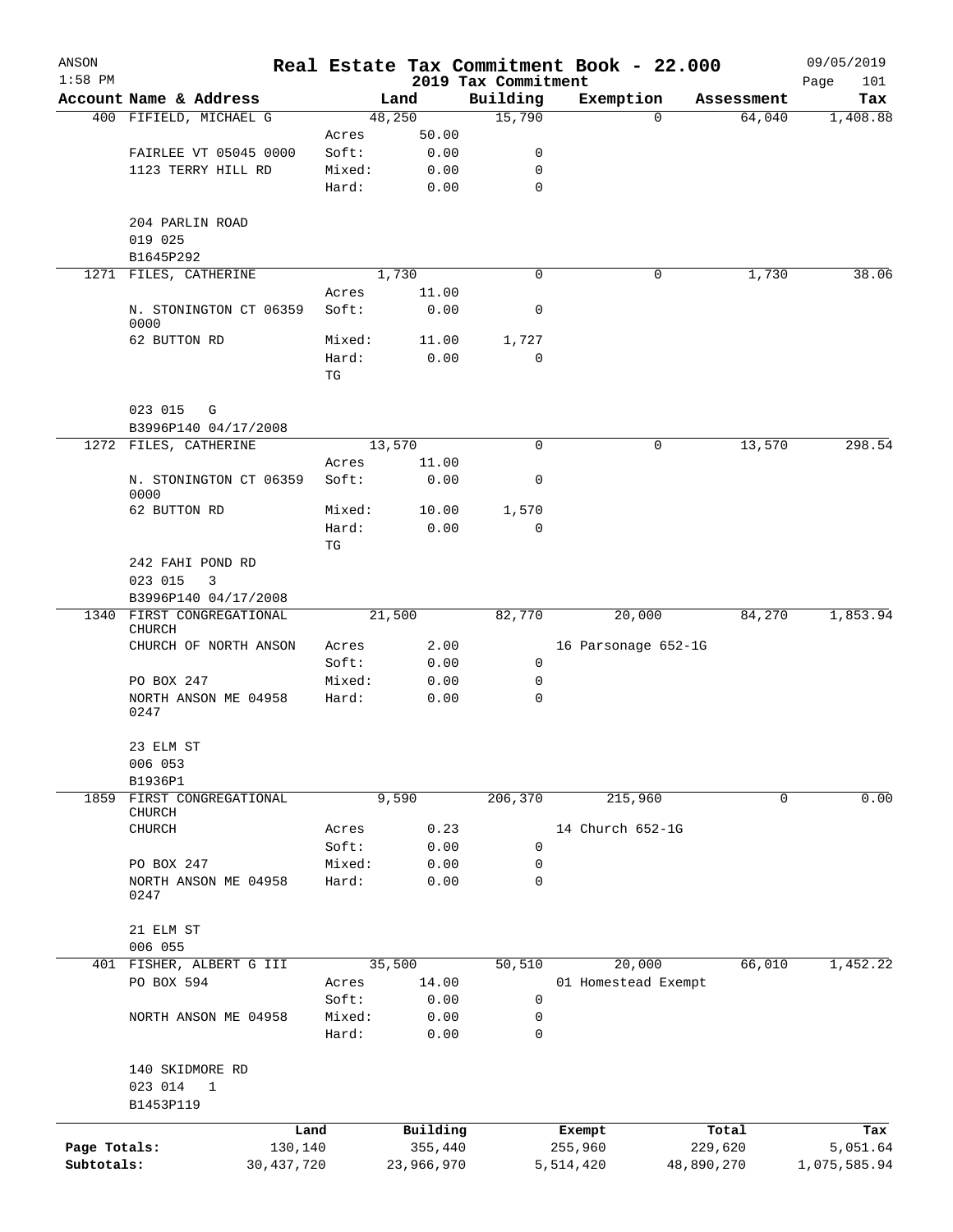| ANSON<br>$1:58$ PM |                               |                      |       | 2019 Tax Commitment | Real Estate Tax Commitment Book - 22.000 |            | 09/05/2019<br>Page<br>102 |
|--------------------|-------------------------------|----------------------|-------|---------------------|------------------------------------------|------------|---------------------------|
|                    | Account Name & Address        | Land                 |       | Building            | Exemption                                | Assessment | Tax                       |
|                    | 871 FISHER, W CLIFFORD        | 21,500               |       | 69,310              | 0                                        | 90,810     | 1,997.82                  |
|                    |                               | Acres                | 2.00  |                     |                                          |            |                           |
|                    | BRUNSWICK ME 04011 0000 Soft: |                      | 0.00  | 0                   |                                          |            |                           |
|                    | 13 SCHOOL ST                  | Mixed:               | 0.00  | 0                   |                                          |            |                           |
|                    |                               | Hard:                | 0.00  | 0                   |                                          |            |                           |
|                    | 26 UNION ST                   |                      |       |                     |                                          |            |                           |
|                    | 005 011                       |                      |       |                     |                                          |            |                           |
|                    | B1733P156                     |                      |       |                     |                                          |            |                           |
|                    | 1134 FISHER, WAYNE E          | 53,500               |       | 22,450              | 0                                        | 75,950     | 1,670.90                  |
|                    | FISHER, MARIA                 | Acres                | 47.00 |                     |                                          |            |                           |
|                    |                               | Soft:                | 0.00  | 0                   |                                          |            |                           |
|                    | 26 PEQUOT RD                  | Mixed:               | 0.00  | 0                   |                                          |            |                           |
|                    | MASHPEE MA 02649 0000         | Hard:                | 0.00  | $\mathbf 0$         |                                          |            |                           |
|                    |                               |                      |       |                     |                                          |            |                           |
|                    | 838 HORSEBACK RD              |                      |       |                     |                                          |            |                           |
|                    | 019 036<br>B2982P290          |                      |       |                     |                                          |            |                           |
|                    | 404 FITZGERALD, SALMA         | 40,280               |       | 10,740              | 0                                        | 51,020     | 1,122.44                  |
|                    | 9 FAYETTE ST                  | Acres                | 21.78 |                     |                                          |            |                           |
|                    | UNIT <sub>2</sub>             | Soft:                | 0.00  | 0                   |                                          |            |                           |
|                    | BEVERLY MA 01915 0000         | Mixed:               | 0.00  | 0                   |                                          |            |                           |
|                    |                               | Hard:                | 0.00  | 0                   |                                          |            |                           |
|                    |                               |                      |       |                     |                                          |            |                           |
|                    | 151 FOUR MILE SQUARE RD       |                      |       |                     |                                          |            |                           |
|                    | 021 008<br>2                  |                      |       |                     |                                          |            |                           |
|                    | B2861P7                       |                      |       |                     |                                          |            |                           |
|                    | 1731 FITZMAURICE, CYNTHIA L   | 35,250               |       | 99,530              | 0                                        | 134,780    | 2,965.16                  |
|                    | FITZMAURICE, ALLAN R          | Acres                | 13.75 |                     |                                          |            |                           |
|                    | 611 HORSEBACK ROAD            | Soft:                | 0.00  | 0                   |                                          |            |                           |
|                    |                               | Mixed:               | 0.00  | 0                   |                                          |            |                           |
|                    | ANSON ME 04911                | Hard:                | 0.00  | 0                   |                                          |            |                           |
|                    | 611 HORSEBACK RD              |                      |       |                     |                                          |            |                           |
|                    | 019 001<br>1                  |                      |       |                     |                                          |            |                           |
|                    | B5273P216 04/25/2018          |                      |       |                     |                                          |            |                           |
|                    | 894 FLAGG, MELISSA &          | 17,750               |       | 30,860              | 0                                        | 48,610     | 1,069.42                  |
|                    | VOTER, MICHAEL                | Acres                | 2.83  |                     |                                          |            |                           |
|                    |                               | Soft:                | 0.00  | 0                   |                                          |            |                           |
|                    | PO BOX 287                    | Mixed:               | 0.00  | 0                   |                                          |            |                           |
|                    | ANSON ME 04911 0000           | Hard:                | 0.00  | 0                   |                                          |            |                           |
|                    |                               |                      |       |                     |                                          |            |                           |
|                    | 195 FAHI POND RD              |                      |       |                     |                                          |            |                           |
|                    | 024 011 C                     |                      |       |                     |                                          |            |                           |
|                    | B2355P79                      |                      |       |                     |                                          |            |                           |
|                    | 406 FLANAGIN, CHESTER E       | 31,500               |       | 69,540              | 20,000                                   | 81,040     | 1,782.88                  |
|                    | FLANAGIN, ELAINE D            | Acres                | 6.50  |                     | 01 Homestead Exempt                      |            |                           |
|                    |                               | Soft:                | 0.00  | 0                   |                                          |            |                           |
|                    | PO BOX 278                    | Mixed:               | 0.00  | 0                   |                                          |            |                           |
|                    | ANSON ME 04911 0278           | Hard:<br>LIFE ESTATE | 0.00  | 0                   |                                          |            |                           |
|                    | 101 PREBLE AVE                |                      |       |                     |                                          |            |                           |
|                    | 004 004                       |                      |       |                     |                                          |            |                           |
|                    | B4001P63 05/22/2008           |                      |       |                     |                                          |            |                           |
|                    |                               |                      |       |                     |                                          |            |                           |
|                    |                               |                      |       |                     |                                          |            |                           |
|                    |                               |                      |       |                     |                                          |            |                           |
|                    |                               |                      |       |                     |                                          |            |                           |

|              | Land       | Building     | Exempt    | Total        | Tax          |
|--------------|------------|--------------|-----------|--------------|--------------|
| Page Totals: | 199,780    | 302,430      | 20,000    | 482,210      | 10,608.62    |
| Subtotals:   | 30,637,500 | 24, 269, 400 | 5,534,420 | 49, 372, 480 | 1,086,194.56 |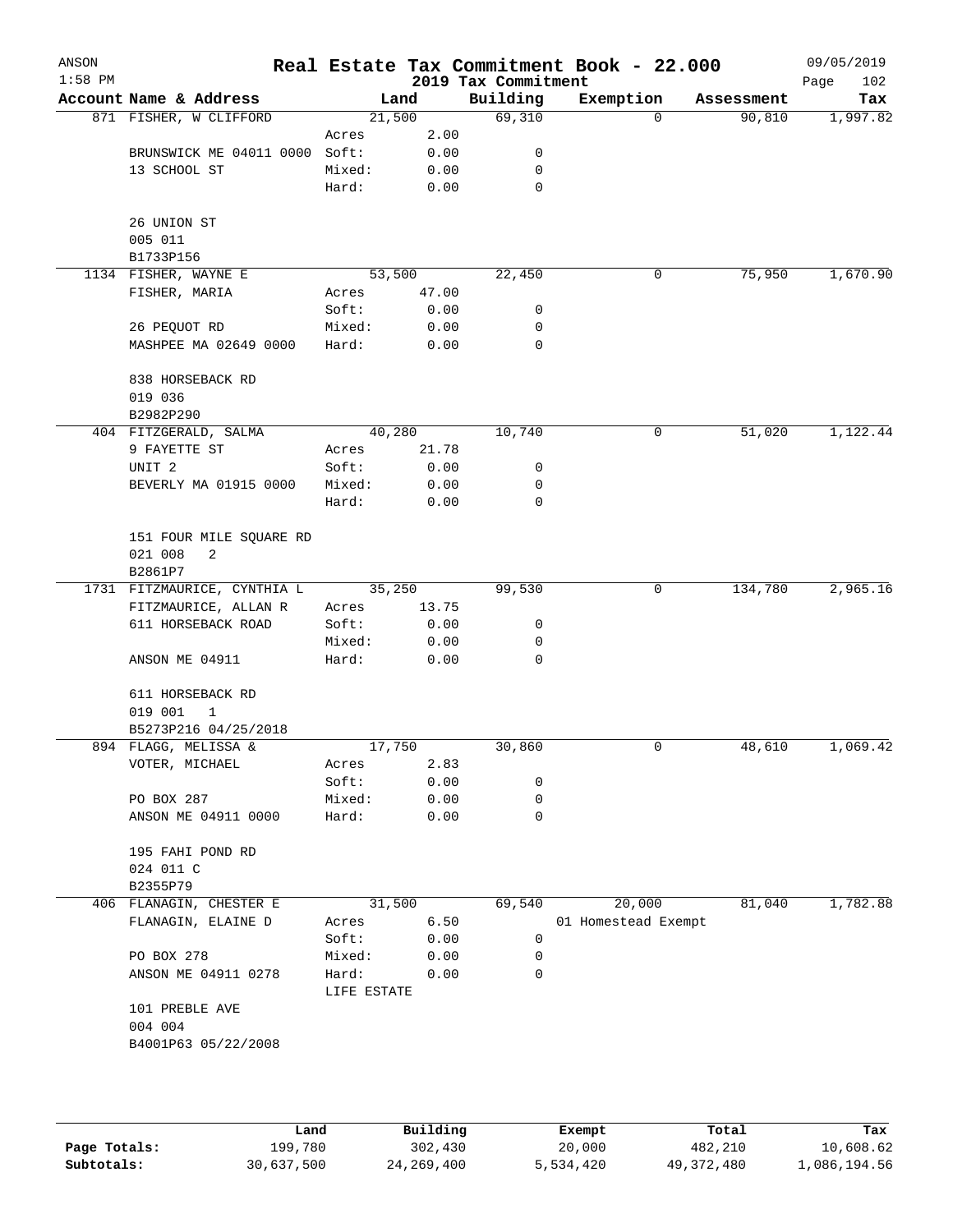| ANSON<br>$1:58$ PM |                                          |                    |              | 2019 Tax Commitment | Real Estate Tax Commitment Book - 22.000 |            | 09/05/2019<br>103<br>Page |
|--------------------|------------------------------------------|--------------------|--------------|---------------------|------------------------------------------|------------|---------------------------|
|                    | Account Name & Address                   |                    | Land         | Building            | Exemption                                | Assessment | Tax                       |
|                    | 407 FLANAGIN, CHESTER E                  |                    | 0            | 9,460               | $\Omega$                                 | 9,460      | 208.12                    |
|                    | ANSON ME 04911 0278<br>PO BOX 278        |                    |              |                     |                                          |            |                           |
|                    |                                          |                    |              |                     |                                          |            |                           |
|                    | 107 PREBLE AVE                           | LIFE ESTATE        |              |                     |                                          |            |                           |
|                    | 004 004<br>ON                            |                    |              |                     |                                          |            |                           |
|                    | 1773 FLANAGIN, CINDY J                   | 22,700             |              | 46,980              | 20,000                                   | 49,680     | 1,092.96                  |
|                    | FLANAGIN, JASON P                        | Acres              | 2.80         |                     | 01 Homestead Exempt                      |            |                           |
|                    | 524 HORSEBACK ROAD                       | Soft:              | 0.00         | 0                   |                                          |            |                           |
|                    |                                          | Mixed:             | 0.00         | 0                   |                                          |            |                           |
|                    | ANSON ME 04911                           | Hard:              | 0.00         | 0                   |                                          |            |                           |
|                    | 524 HORSEBACK RD<br>014 011 E            |                    |              |                     |                                          |            |                           |
|                    | B3191P308                                |                    |              |                     |                                          |            |                           |
|                    | 2010 FLANAGIN, CINDY J                   | 17,440             |              | $\mathbf 0$         | $\mathbf 0$                              | 17,440     | 383.68                    |
|                    | 524 HORSEBACK ROAD                       | Acres              | 19.20        |                     |                                          |            |                           |
|                    |                                          | Soft:              | 1.00         | 113                 |                                          |            |                           |
|                    | ANSON ME 04911                           | Mixed:             | 14.20        | 2,229               |                                          |            |                           |
|                    |                                          | Hard:              | 0.00         | 0                   |                                          |            |                           |
|                    | HORSEBACK ROAD<br>014 011 I              |                    |              |                     |                                          |            |                           |
| 848                | FLANAGIN, JAMES R                        |                    | 6,630        | 47,310              | $\mathbf 0$                              | 53,940     | 1,186.68                  |
|                    | FLANAGIN, BRENDA E                       | Acres              | 0.11         |                     |                                          |            |                           |
|                    |                                          | Soft:              | 0.00         | 0                   |                                          |            |                           |
|                    | 29 PARK STREET                           | Mixed:             | 0.00         | 0                   |                                          |            |                           |
|                    | MADISON ME 04950 0000                    | Hard:              | 0.00         | 0                   |                                          |            |                           |
|                    | 17 FINCH ST                              |                    |              |                     |                                          |            |                           |
|                    | 003 060                                  |                    |              |                     |                                          |            |                           |
|                    | B4084P196 12/22/2008                     |                    |              |                     |                                          |            |                           |
|                    | 628 FLANAGIN, MELISSA L                  | 18,550             |              | 61,040              | 0                                        | 79,590     | 1,750.98                  |
|                    | PO BOX 184                               | Acres              | 0.86         |                     |                                          |            |                           |
|                    |                                          | Soft:              | 0.00         | 0                   |                                          |            |                           |
|                    | ANSON ME 04911                           | Mixed:             | 0.00         | 0                   |                                          |            |                           |
|                    |                                          | Hard:<br>B5037P032 | 0.00         | 0                   |                                          |            |                           |
|                    | 539 HORSEBACK RD<br>014 010 1            |                    |              |                     |                                          |            |                           |
|                    | B5037P32 06/10/2016 B5060P125 08/10/2016 |                    |              |                     |                                          |            |                           |
|                    | 833 FLANAGIN, PATRICK M                  | 10,770             |              | 52,840              | 20,000                                   | 43,610     | 959.42                    |
|                    | PO BOX 522                               | Acres              | 0.29         |                     | 01 Homestead Exempt                      |            |                           |
|                    |                                          | Soft:              | 0.00         | 0                   |                                          |            |                           |
|                    | ANSON ME 04911                           | Mixed:<br>Hard:    | 0.00<br>0.00 | 0<br>0              |                                          |            |                           |
|                    |                                          |                    |              |                     |                                          |            |                           |
|                    | 13 FINCH ST                              |                    |              |                     |                                          |            |                           |
|                    | 003 061                                  |                    |              |                     |                                          |            |                           |
|                    | B4050P282 09/05/2008                     |                    |              |                     |                                          |            |                           |
|                    |                                          |                    |              |                     |                                          |            |                           |

|              | Land       | Building   | Exempt    | Total      | Tax          |
|--------------|------------|------------|-----------|------------|--------------|
| Page Totals: | 76,090     | 217,630    | 40,000    | 253,720    | 5,581.84     |
| Subtotals:   | 30,713,590 | 24,487,030 | 5,574,420 | 49,626,200 | l,091,776.40 |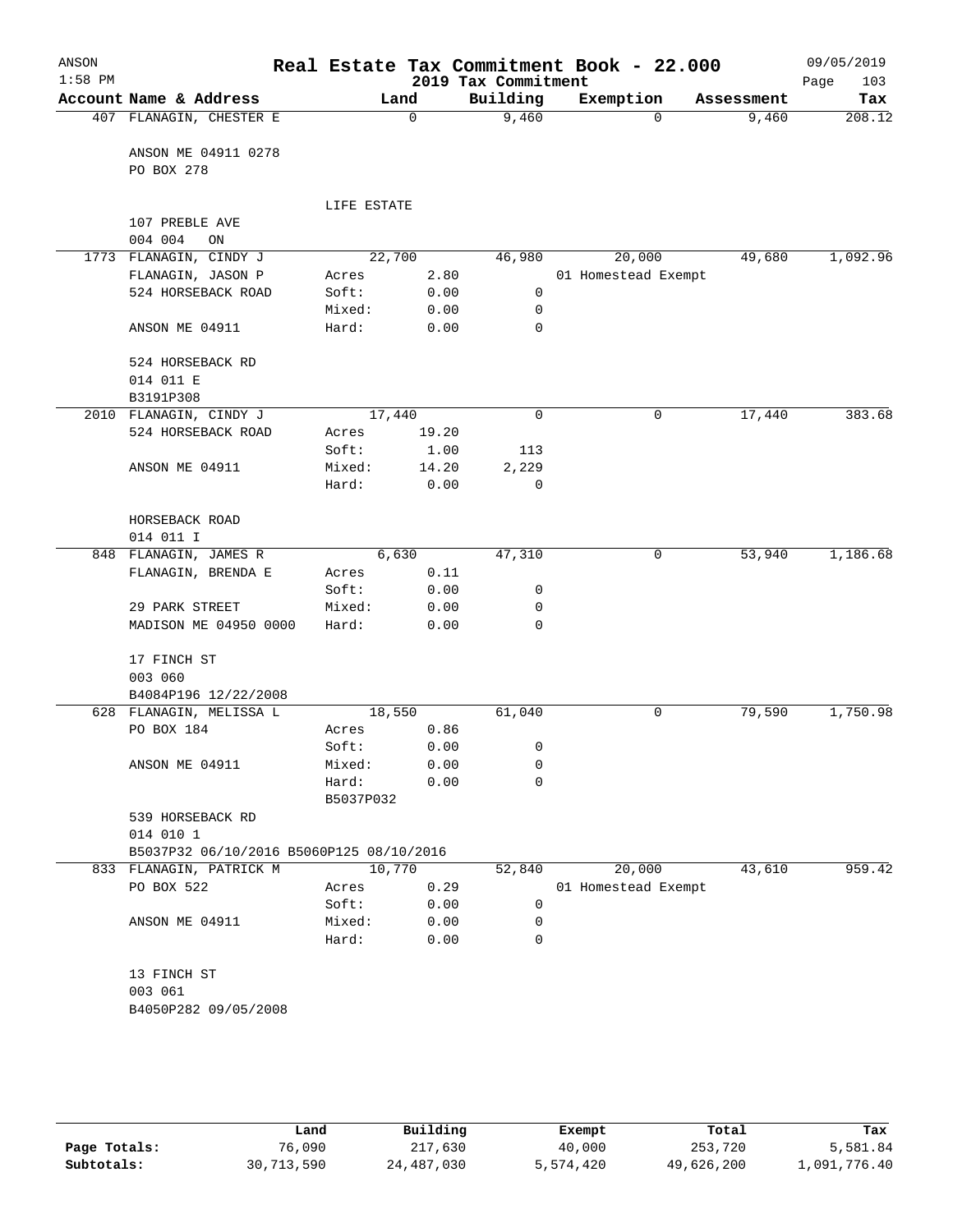| ANSON<br>$1:58$ PM |                                              |        |        | 2019 Tax Commitment | Real Estate Tax Commitment Book - 22.000 |            | 09/05/2019<br>104<br>Page |
|--------------------|----------------------------------------------|--------|--------|---------------------|------------------------------------------|------------|---------------------------|
|                    | Account Name & Address                       |        | Land   | Building            | Exemption                                | Assessment | Tax                       |
|                    | 2042 FLECK, DOUGLAS J                        |        | 11,650 | 0                   | $\Omega$                                 | 11,650     | 256.30                    |
|                    | 600 COUNTY ROAD                              | Acres  | 68.40  |                     |                                          |            |                           |
|                    |                                              | Soft:  | 0.00   | 0                   |                                          |            |                           |
|                    | POCASSET MA 02559                            | Mixed: | 15.00  | 2,355               |                                          |            |                           |
|                    |                                              | Hard:  | 53.40  | 9,292               |                                          |            |                           |
|                    | OFF GREENFEAF ROAD                           |        |        |                     |                                          |            |                           |
|                    | 013 025 D                                    |        |        |                     |                                          |            |                           |
|                    | B5392P51 03/18/2019<br>410 FLETCHER, DAVID W |        | 42,500 | 0                   | 0                                        | 42,500     | 935.00                    |
|                    | 160 HILTON HILL ROAD                         | Acres  | 53.00  |                     |                                          |            |                           |
|                    |                                              | Soft:  | 0.00   | 0                   |                                          |            |                           |
|                    | ANSON ME 04911                               | Mixed: | 0.00   | 0                   |                                          |            |                           |
|                    |                                              | Hard:  | 0.00   | 0                   |                                          |            |                           |
|                    | HILTON HILL ROAD                             |        |        |                     |                                          |            |                           |
|                    | 010 025                                      |        |        |                     |                                          |            |                           |
|                    | B4872P246 B4109P163 03/12/2009               |        |        |                     |                                          |            |                           |
|                    | 411 FLETCHER, DAVID W                        |        | 40,000 | 78,240              | 20,000                                   | 98,240     | 2,161.28                  |
|                    | 160 HILTON HILL ROAD                         | Acres  | 14.50  |                     | 01 Homestead Exempt                      |            |                           |
|                    |                                              | Soft:  | 0.00   | $\mathbf 0$         |                                          |            |                           |
|                    | ANSON ME 04911                               | Mixed: | 0.00   | 0                   |                                          |            |                           |
|                    |                                              | Hard:  | 0.00   | 0                   |                                          |            |                           |
|                    | 160 HILTON HILL RD                           |        |        |                     |                                          |            |                           |
|                    | 010 018                                      |        |        |                     |                                          |            |                           |
|                    | B4872P246 01/26/2015                         |        |        |                     |                                          |            |                           |
|                    | 408 FLETCHER, DENNIS E                       |        | 19,360 | 89,940              | 20,000                                   | 89,300     | 1,964.60                  |
|                    | FLETCHER, LINDA S                            | Acres  | 0.59   |                     | 01 Homestead Exempt                      |            |                           |
|                    | 221 RIVER ROAD                               | Soft:  | 0.00   | 0                   |                                          |            |                           |
|                    |                                              | Mixed: | 0.00   | 0                   |                                          |            |                           |
|                    | NORTH ANSON ME 04958                         | Hard:  | 0.00   | 0                   |                                          |            |                           |
|                    | 221 RIVER RD                                 |        |        |                     |                                          |            |                           |
|                    | 015 069<br>Α                                 |        |        |                     |                                          |            |                           |
|                    | B1105P143                                    |        |        |                     |                                          |            |                           |
|                    | 2005 FLETCHER, DENNIS E                      |        | 72,300 | 19,270              | 0                                        | 91,570     | 2,014.54                  |
|                    | 221 RIVER ROAD                               | Acres  | 83.00  |                     |                                          |            |                           |
|                    |                                              | Soft:  | 0.00   | 0                   |                                          |            |                           |
|                    | NORTH ANSON ME 04958                         | Mixed: | 0.00   | 0                   |                                          |            |                           |
|                    |                                              | Hard:  | 0.00   | 0                   |                                          |            |                           |
|                    | PEASE HILL ROAD                              |        |        |                     |                                          |            |                           |
|                    | 010 018<br>A                                 |        |        |                     |                                          |            |                           |
|                    | B4872P245 01/26/2015                         |        |        |                     |                                          |            |                           |
| 413                | FOGERTY, KATHY E                             |        | 37,650 | 0                   | 0                                        | 37,650     | 828.30                    |
|                    | FOGERTY, DAVID M                             | Acres  | 43.50  |                     |                                          |            |                           |
|                    |                                              | Soft:  | 0.00   | 0                   |                                          |            |                           |
|                    | 42 COOK RD                                   | Mixed: | 0.00   | 0                   |                                          |            |                           |
|                    | CUMBERLAND RI 02864<br>0000                  | Hard:  | 0.00   | 0                   |                                          |            |                           |
|                    |                                              |        |        |                     |                                          |            |                           |
|                    | 021 014                                      |        |        |                     |                                          |            |                           |
|                    | B1437P144                                    |        |        |                     |                                          |            |                           |
|                    |                                              |        |        |                     |                                          |            |                           |
|                    |                                              |        |        |                     |                                          |            |                           |

|              | Land       | Building   | Exempt    | Total      | Tax          |
|--------------|------------|------------|-----------|------------|--------------|
| Page Totals: | 223,460    | 187,450    | 40,000    | 370,910    | 8,160.02     |
| Subtotals:   | 30,937,050 | 24,674,480 | 5,614,420 | 49,997,110 | 1,099,936.42 |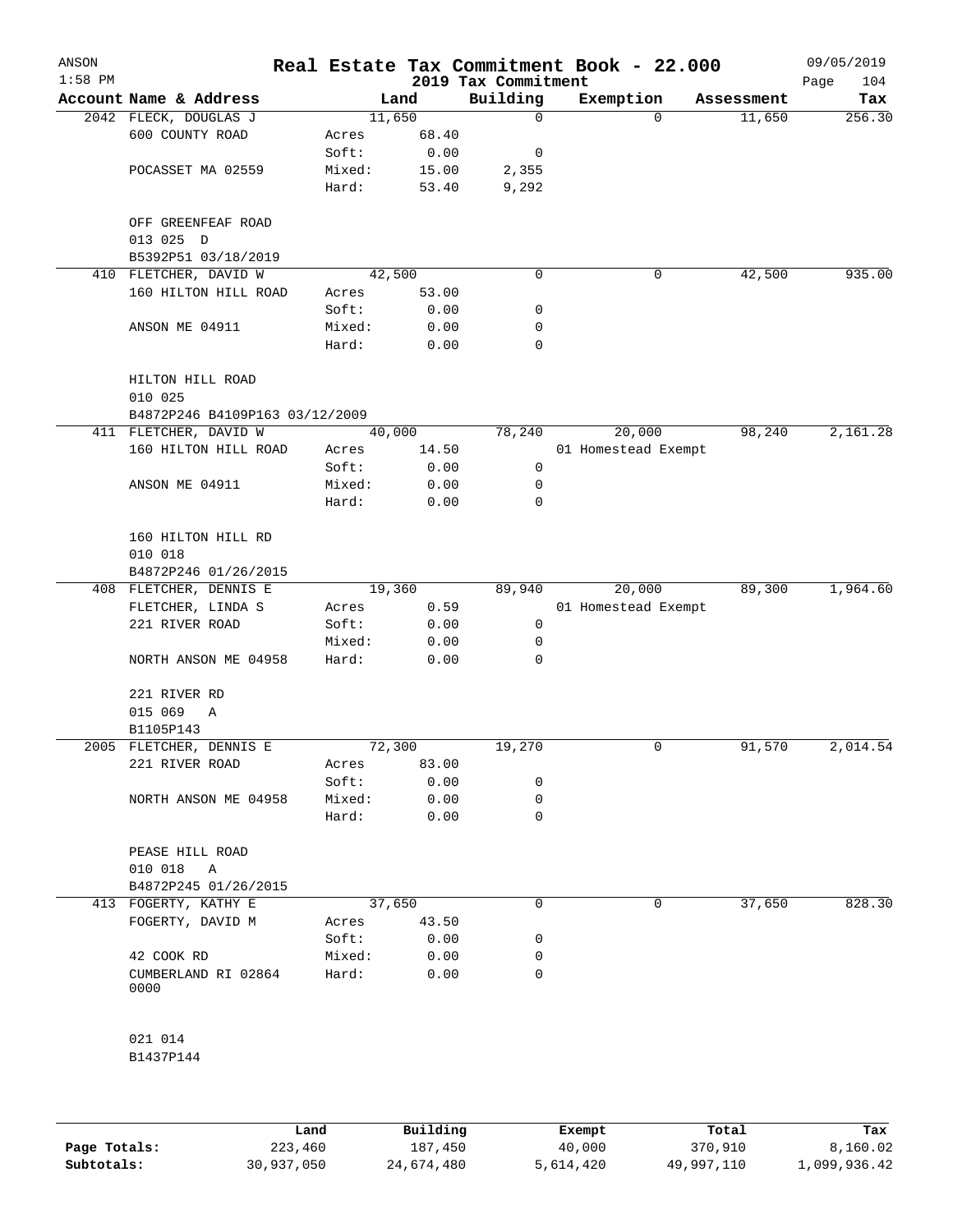| ANSON<br>$1:58$ PM |                                           |        |       | 2019 Tax Commitment | Real Estate Tax Commitment Book - 22.000 |                    | 09/05/2019<br>105<br>Page |
|--------------------|-------------------------------------------|--------|-------|---------------------|------------------------------------------|--------------------|---------------------------|
|                    | Account Name & Address                    | Land   |       | Building            | Exemption                                | Assessment         | Tax                       |
|                    | 417 FORRISTER, GLEN P                     | 23,900 |       | 0                   |                                          | $\Omega$<br>23,900 | 525.80                    |
|                    | 39 CROWN STREET                           | Acres  | 10.40 |                     |                                          |                    |                           |
|                    |                                           | Soft:  | 0.00  | 0                   |                                          |                    |                           |
|                    | CLINTON ME 01510                          | Mixed: | 0.00  | 0                   |                                          |                    |                           |
|                    |                                           | Hard:  | 0.00  | 0                   |                                          |                    |                           |
|                    | 022 021<br>B1179P116                      |        |       |                     |                                          |                    |                           |
|                    | 418 FORRISTER, GLEN P                     | 28,800 |       | 35,010              |                                          | 63,810<br>0        | 1,403.82                  |
|                    | 39 CROWN STREET                           | Acres  | 7.30  |                     |                                          |                    |                           |
|                    |                                           | Soft:  | 0.00  | 0                   |                                          |                    |                           |
|                    | CLINTON ME 01510                          | Mixed: | 0.00  | 0                   |                                          |                    |                           |
|                    |                                           | Hard:  | 0.00  | 0                   |                                          |                    |                           |
|                    | 95 CARRABASSETT RD                        |        |       |                     |                                          |                    |                           |
|                    | 022 022<br>9<br>B1179P116                 |        |       |                     |                                          |                    |                           |
|                    | 99 FORTIER, JOSEPH                        | 9,170  |       | 36,570              |                                          | 0<br>45,740        | 1,006.28                  |
|                    | PO BOX 103                                | Acres  | 0.21  |                     |                                          |                    |                           |
|                    |                                           | Soft:  | 0.00  | 0                   |                                          |                    |                           |
|                    | ANSON ME 04911                            | Mixed: | 0.00  | 0                   |                                          |                    |                           |
|                    |                                           | Hard:  | 0.00  | $\mathbf 0$         |                                          |                    |                           |
|                    | 25 ARNOLDS LN                             |        |       |                     |                                          |                    |                           |
|                    | 001 018                                   |        |       |                     |                                          |                    |                           |
|                    | B4801P241 07/30/2014                      |        |       |                     |                                          |                    |                           |
|                    | 362 FORTIER, LEE C                        | 13,710 |       | 36,130              | 20,000                                   | 29,840             | 656.48                    |
|                    | FORTIER, IRENE M                          | Acres  | 0.47  |                     | 01 Homestead Exempt                      |                    |                           |
|                    |                                           | Soft:  | 0.00  | $\mathsf 0$         |                                          |                    |                           |
|                    | 183 EMBDEN POND RD                        | Mixed: | 0.00  | 0                   |                                          |                    |                           |
|                    | NORTH ANSON ME 04958<br>0000              | Hard:  | 0.00  | $\mathbf 0$         |                                          |                    |                           |
|                    | 183 EMBDEN POND RD<br>023 019             |        |       |                     |                                          |                    |                           |
|                    | B3606P347 11/28/2005 B3606P343 11/28/2005 |        |       |                     |                                          |                    |                           |
|                    | 415 FORTIN, BARRY S                       | 26,170 |       | 87,150              | 20,000                                   | 93,320             | 2,053.04                  |
|                    | 52 SMITH ROAD                             | Acres  | 5.11  |                     | 01 Homestead Exempt                      |                    |                           |
|                    |                                           | Soft:  | 0.00  | 0                   |                                          |                    |                           |
|                    | ANSON ME 04911                            | Mixed: | 0.00  | 0                   |                                          |                    |                           |
|                    |                                           | Hard:  | 0.00  | $\mathbf 0$         |                                          |                    |                           |
|                    | 52 SMITH RD                               |        |       |                     |                                          |                    |                           |
|                    | 010 011<br>$\overline{4}$                 |        |       |                     |                                          |                    |                           |
|                    | B992P100                                  |        |       |                     |                                          |                    |                           |
|                    | 421 FORTIN, BRUCE P                       | 13,070 |       | $\Omega$            |                                          | 13,070<br>0        | 287.54                    |
|                    | 973 UPPER MAPLE STREET                    | Acres  | 1.71  |                     |                                          |                    |                           |
|                    |                                           | Soft:  | 0.00  | 0                   |                                          |                    |                           |
|                    | DAYVILLE CT 06241 0000                    | Mixed: | 0.00  | 0                   |                                          |                    |                           |
|                    |                                           | Hard:  | 0.00  | 0                   |                                          |                    |                           |
|                    | 010 011<br>8 B<br>B3093P354               |        |       |                     |                                          |                    |                           |
|                    |                                           |        |       |                     |                                          |                    |                           |

|              | Land       | Building   | Exempt    | Total      | Tax          |
|--------------|------------|------------|-----------|------------|--------------|
| Page Totals: | 114,820    | 194,860    | 40,000    | 269,680    | 5,932.96     |
| Subtotals:   | 31,051,870 | 24,869,340 | 5,654,420 | 50,266,790 | 1,105,869.38 |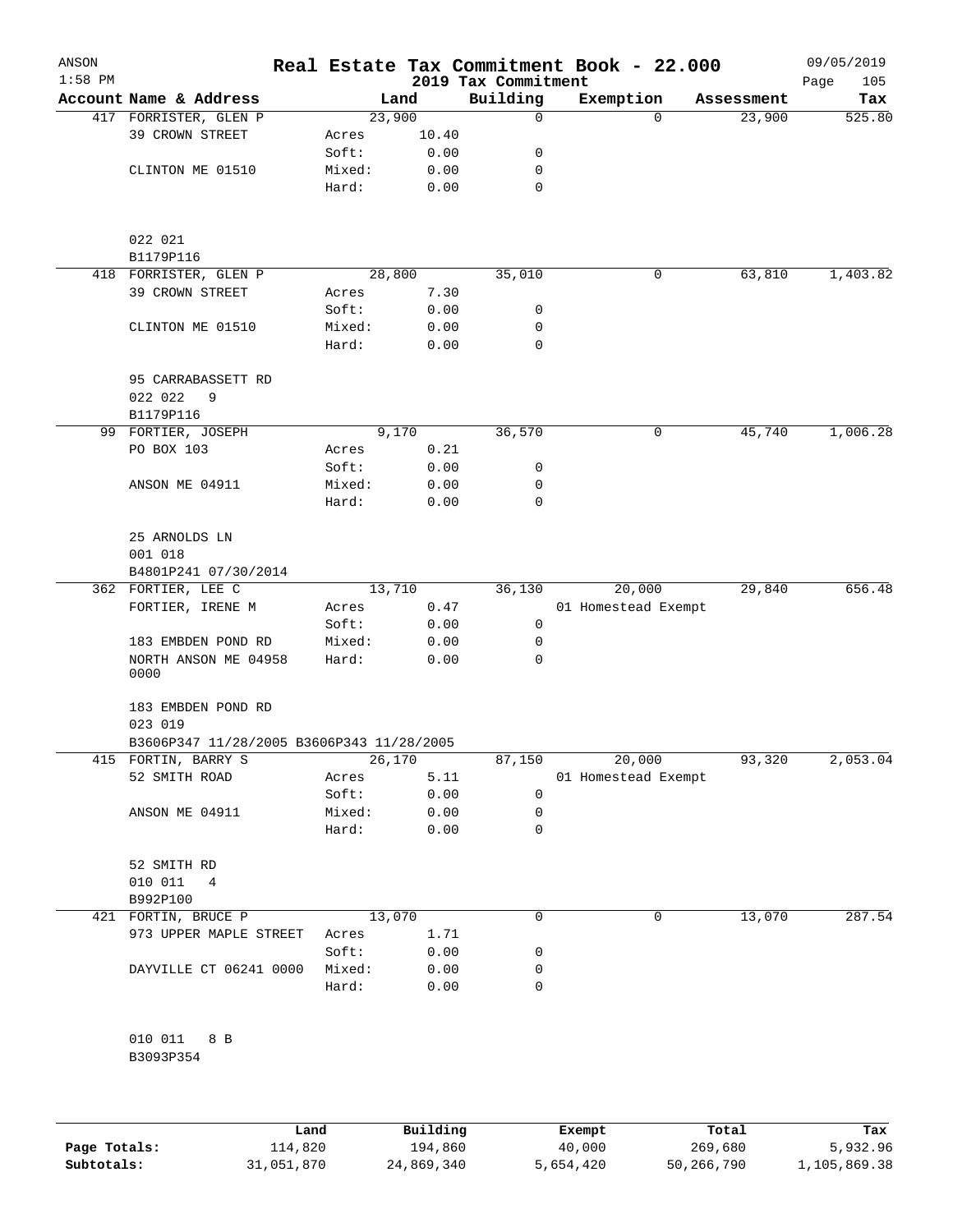| ANSON     |                                                    |                 |              |                                 | Real Estate Tax Commitment Book - 22.000 |            | 09/05/2019         |
|-----------|----------------------------------------------------|-----------------|--------------|---------------------------------|------------------------------------------|------------|--------------------|
| $1:58$ PM | Account Name & Address                             | Land            |              | 2019 Tax Commitment<br>Building | Exemption                                | Assessment | 106<br>Page<br>Tax |
|           | 419 FORTIN, JEFFREY L                              | 24,650          |              | 75,500                          | 20,000                                   | 80,150     | 1,763.30           |
|           | FORTIN, NORMA J                                    | Acres           | 4.10         |                                 | 01 Homestead Exempt                      |            |                    |
|           | 113 FAHI POND ROAD                                 | Soft:           | 0.00         | 0                               |                                          |            |                    |
|           |                                                    | Mixed:          | 0.00         | 0                               |                                          |            |                    |
|           | NORTH ANSON ME 04958                               | Hard:           | 0.00         | $\mathbf 0$                     |                                          |            |                    |
|           | 113 FAHI POND RD<br>024 007                        |                 |              |                                 |                                          |            |                    |
|           | B4294P289 07/21/2010 B3818P266 03/05/2007 B890P792 |                 |              |                                 |                                          |            |                    |
|           | 380 FORTIN, JORDAN T                               | 21,860          |              | 79,470                          | 0                                        | 101,330    | 2,229.26           |
|           | 43 PARKWOODS DRIVE                                 | Acres           | 2.24         |                                 |                                          |            |                    |
|           |                                                    | Soft:           | 0.00         | 0                               |                                          |            |                    |
|           | ANSON ME 04911                                     | Mixed:          | 0.00         | 0                               |                                          |            |                    |
|           |                                                    | Hard:           | 0.00         | $\Omega$                        |                                          |            |                    |
|           |                                                    | B4974P0145      |              |                                 |                                          |            |                    |
|           | 43 PARKWOODS DR                                    |                 |              |                                 |                                          |            |                    |
|           | 010 007<br>7                                       |                 |              |                                 |                                          |            |                    |
|           | B4974P145 11/06/2015                               |                 |              |                                 |                                          |            |                    |
|           | 1829 FOSKETT, RICHARD D                            | 26,150          |              | 29,930                          | 0                                        | 56,080     | 1,233.76           |
|           | FOSKETT, WANDA SUE                                 | Acres           | 5.10         |                                 |                                          |            |                    |
|           |                                                    | Soft:           | 0.00         | 0                               |                                          |            |                    |
|           | 488 STAFFORD ST                                    | Mixed:          | 0.00         | $\mathbf 0$                     |                                          |            |                    |
|           | CHARLTON MA 01507 0000                             | Hard:           | 0.00         | $\mathbf 0$                     |                                          |            |                    |
|           | 99 MOUNTAIN VIEW RD<br>012 009 13                  |                 |              |                                 |                                          |            |                    |
|           | B3641P253 03/04/2006                               |                 |              |                                 |                                          |            |                    |
|           | 1487 FOSKETT, RICHARD D                            | 26,150          |              | 0                               | 0                                        | 26,150     | 575.30             |
|           | FOSKETT, WANDA SUE                                 | Acres           | 5.10         |                                 |                                          |            |                    |
|           |                                                    | Soft:           | 0.00         | 0                               |                                          |            |                    |
|           | 488 STAFFORD ST                                    | Mixed:          | 0.00         | 0                               |                                          |            |                    |
|           | CHARLTON MA 01507 0000                             | Hard:           | 0.00         | 0                               |                                          |            |                    |
|           |                                                    | JТ              |              |                                 |                                          |            |                    |
|           | 012 009 12                                         |                 |              |                                 |                                          |            |                    |
|           | B5261P55 03/19/2018                                |                 |              |                                 |                                          |            |                    |
|           | 1704 FOSS, DANVILLE G &                            | 12,000          |              | 44,830                          | 20,000                                   | 36,830     | 810.26             |
|           | FOSS, JESSICA LYNN                                 | Acres           | 0.36         |                                 | 01 Homestead Exempt                      |            |                    |
|           |                                                    | Soft:           | 0.00         | 0                               |                                          |            |                    |
|           | 147 N MAIN STREET                                  | Mixed:          | 0.00         | 0                               |                                          |            |                    |
|           | NORTH ANSON ME 04958<br>7626                       | Hard:           | 0.00         | 0                               |                                          |            |                    |
|           |                                                    | BK 2649 PG 204  |              |                                 |                                          |            |                    |
|           | 147 NORTH MAIN ST<br>007 001                       |                 |              |                                 |                                          |            |                    |
|           | B2649P204                                          |                 |              |                                 |                                          |            |                    |
|           | 424 FOSS, JAMES D                                  | 10,950          |              | 57,810                          | 20,000                                   | 48,760     | 1,072.72           |
|           | FOSS, BEVERLY A                                    | Acres           | 0.30         |                                 | 01 Homestead Exempt                      |            |                    |
|           | PO BOX 195                                         | Soft:           | 0.00         | 0                               |                                          |            |                    |
|           |                                                    |                 |              | 0                               |                                          |            |                    |
|           | NORTH ANSON ME 04958                               | Mixed:<br>Hard: | 0.00<br>0.00 | 0                               |                                          |            |                    |
|           | 98 NORTH MAIN ST                                   |                 |              |                                 |                                          |            |                    |
|           | 006 070<br>B867P711                                |                 |              |                                 |                                          |            |                    |
|           |                                                    |                 |              |                                 |                                          |            |                    |
|           |                                                    |                 |              |                                 |                                          |            |                    |
|           |                                                    |                 |              |                                 |                                          |            |                    |

|              | Land         | Building   | Exempt    | Total      | Tax            |
|--------------|--------------|------------|-----------|------------|----------------|
| Page Totals: | 121,760      | 287,540    | 60,000    | 349,300    | 7,684.60       |
| Subtotals:   | 31, 173, 630 | 25,156,880 | 5,714,420 | 50,616,090 | 1, 113, 553.98 |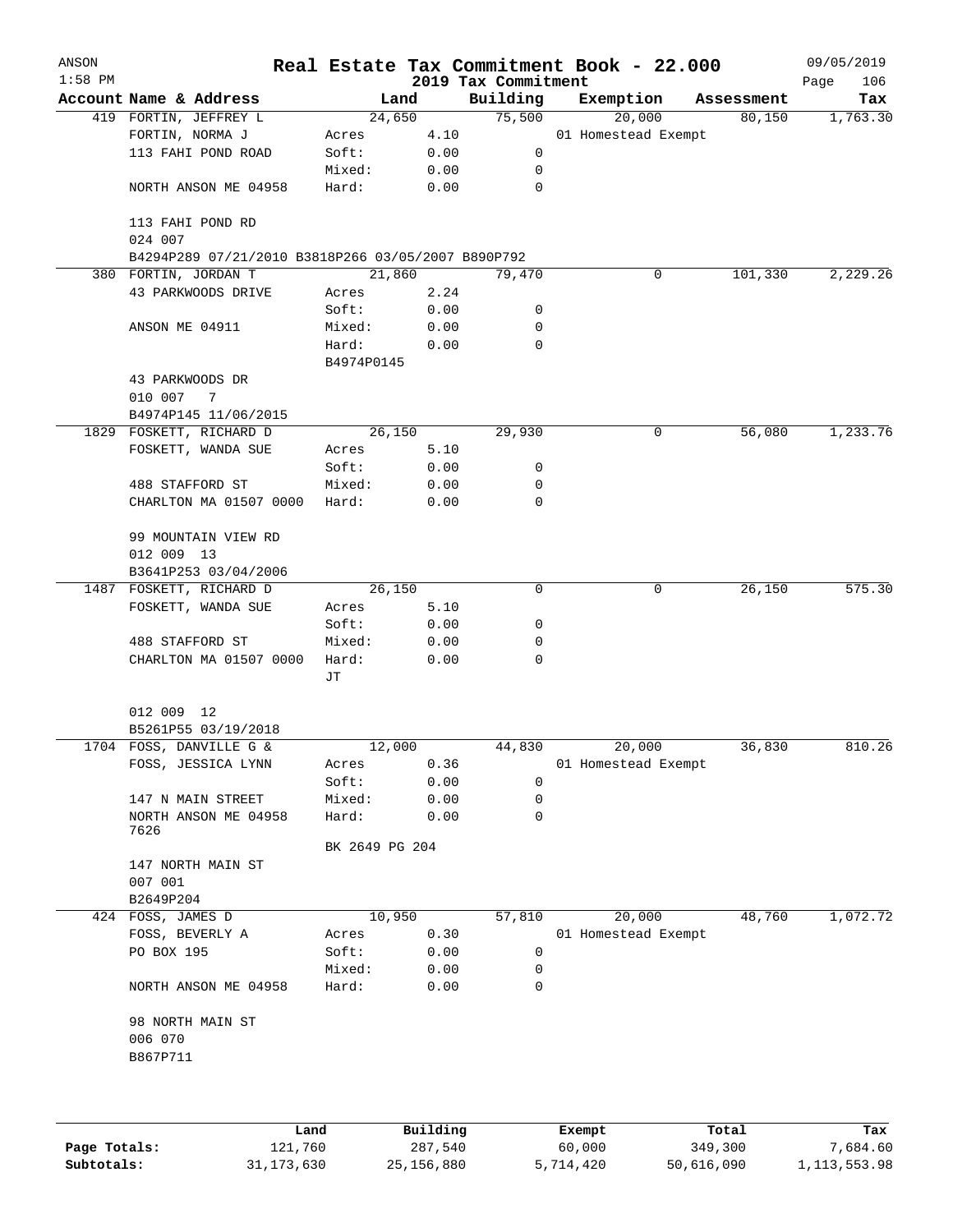| ANSON<br>$1:58$ PM |                                       |                 |                                     | 2019 Tax Commitment | Real Estate Tax Commitment Book - 22.000 |            | 09/05/2019<br>107<br>Page |
|--------------------|---------------------------------------|-----------------|-------------------------------------|---------------------|------------------------------------------|------------|---------------------------|
|                    | Account Name & Address                |                 | Land                                | Building            | Exemption                                | Assessment | Tax                       |
|                    | 62 FOSS, RICHARD E                    | 15,000          |                                     | $\mathbf 0$         | $\Omega$                                 | 15,000     | 330.00                    |
|                    | FOSS, TERRY L                         | Acres           | 3.00                                |                     |                                          |            |                           |
|                    |                                       | Soft:           | 0.00                                | 0                   |                                          |            |                           |
|                    | 13 OLD SUMNER RD                      | Mixed:          | 0.00                                | 0                   |                                          |            |                           |
|                    | BUCKFIELD ME 04220 0000 Hard:         |                 | 0.00                                | $\mathbf 0$         |                                          |            |                           |
|                    | 023 015<br>F<br>B4678P260 06/17/2013  |                 |                                     |                     |                                          |            |                           |
|                    | 691 FOSTER, HENRY M                   | 47,800          |                                     | 0                   | 0                                        | 47,800     | 1,051.60                  |
|                    |                                       | Acres           | 59.00                               |                     |                                          |            |                           |
|                    | RUMFORD ME 04276 0000                 | Soft:           | 0.00                                | 0                   |                                          |            |                           |
|                    | 15 RUMFORD AVENUE                     | Mixed:          | 0.00                                | 0                   |                                          |            |                           |
|                    |                                       | Hard:           | 0.00                                | 0                   |                                          |            |                           |
|                    |                                       | Henry M Foster  |                                     |                     |                                          |            |                           |
|                    | 022 010<br>B5282P259 05/03/2018       |                 |                                     |                     |                                          |            |                           |
|                    | 2013 FOSTER, HENRY M                  | 22,200          |                                     | 0                   | 0                                        | 22,200     | 488.40                    |
|                    |                                       | Acres           | 15.00                               |                     |                                          |            |                           |
|                    | RUMFORD ME 04276 0000                 | Soft:           | 3.00                                | 339                 |                                          |            |                           |
|                    | 15 RUMFORD AVENUE                     | Mixed:          | 3.00                                | 471                 |                                          |            |                           |
|                    |                                       | Hard:           | 8.00                                | 1,392               |                                          |            |                           |
|                    | 102 HOLLIN WAITE HILL<br>014 038 002  |                 |                                     |                     |                                          |            |                           |
|                    | B4999P60 01/26/2016                   |                 |                                     |                     |                                          |            |                           |
|                    | 2014 FOSTER, HENRY M                  |                 | 2,940                               | 0                   | 0                                        | 2,940      | 64.68                     |
|                    |                                       | Acres           | 19.00                               |                     |                                          |            |                           |
|                    | RUMFORD ME 04276 0000                 | Soft:           | 3.00                                | 339                 |                                          |            |                           |
|                    | 15 RUMFORD AVENUE                     | Mixed:          | 11.00                               | 1,727               |                                          |            |                           |
|                    |                                       | Hard:           | 5.00                                | 870                 |                                          |            |                           |
|                    | HOLLIN WAITE HILL ROAD<br>014 038 003 |                 |                                     |                     |                                          |            |                           |
|                    | B4999P60 01/26/2016                   |                 |                                     |                     |                                          |            |                           |
|                    | 427 FOTTER, LAWRENCE G                | 21,500          |                                     | 36,650              | 20,000                                   | 38,150     | 839.30                    |
|                    | FOTTER, SHIRLEY A                     | Acres           | 2.00                                |                     | 01 Homestead Exempt                      |            |                           |
|                    | 250 WEST MILLS ROAD                   | Soft:           | 0.00                                | 0                   |                                          |            |                           |
|                    |                                       | Mixed:          | 0.00                                | 0                   |                                          |            |                           |
|                    | ANSON ME 04911                        | Hard:           | 0.00                                | 0                   |                                          |            |                           |
|                    | 250 WEST MILLS RD                     |                 |                                     |                     |                                          |            |                           |
|                    | 011 009<br>Α                          |                 |                                     |                     |                                          |            |                           |
|                    | B2334P109                             |                 |                                     |                     |                                          |            |                           |
|                    | 170 FRAPPIER, LINDA M                 | 20,600          |                                     | 41,100              | 20,000                                   | 41,700     | 917.40                    |
|                    |                                       | Acres           | 1.40                                |                     | 01 Homestead Exempt                      |            |                           |
|                    | NORRIDGEWOCK ME 04957<br>0000         | Soft:           | 0.00                                | 0                   |                                          |            |                           |
|                    | PO BOX 696                            | Mixed:<br>Hard: | 0.00<br>0.00                        | 0<br>0              |                                          |            |                           |
|                    | 53 UNION ST                           |                 |                                     |                     |                                          |            |                           |
|                    | 005 034                               |                 |                                     |                     |                                          |            |                           |
|                    | B3498P70 06/08/2005                   |                 |                                     |                     |                                          |            |                           |
|                    |                                       |                 |                                     |                     |                                          |            |                           |
|                    |                                       |                 | $D_{\text{rel}}$ is a set of $\sim$ |                     | $P$ ucamat                               | $T - + -1$ |                           |

|              | Land       | Building     | Exempt    | Total      | Tax          |
|--------------|------------|--------------|-----------|------------|--------------|
| Page Totals: | 130,040    | 77.750       | 40,000    | 167,790    | 3,691.38     |
| Subtotals:   | 31,303,670 | 25, 234, 630 | 5,754,420 | 50,783,880 | 1,117,245.36 |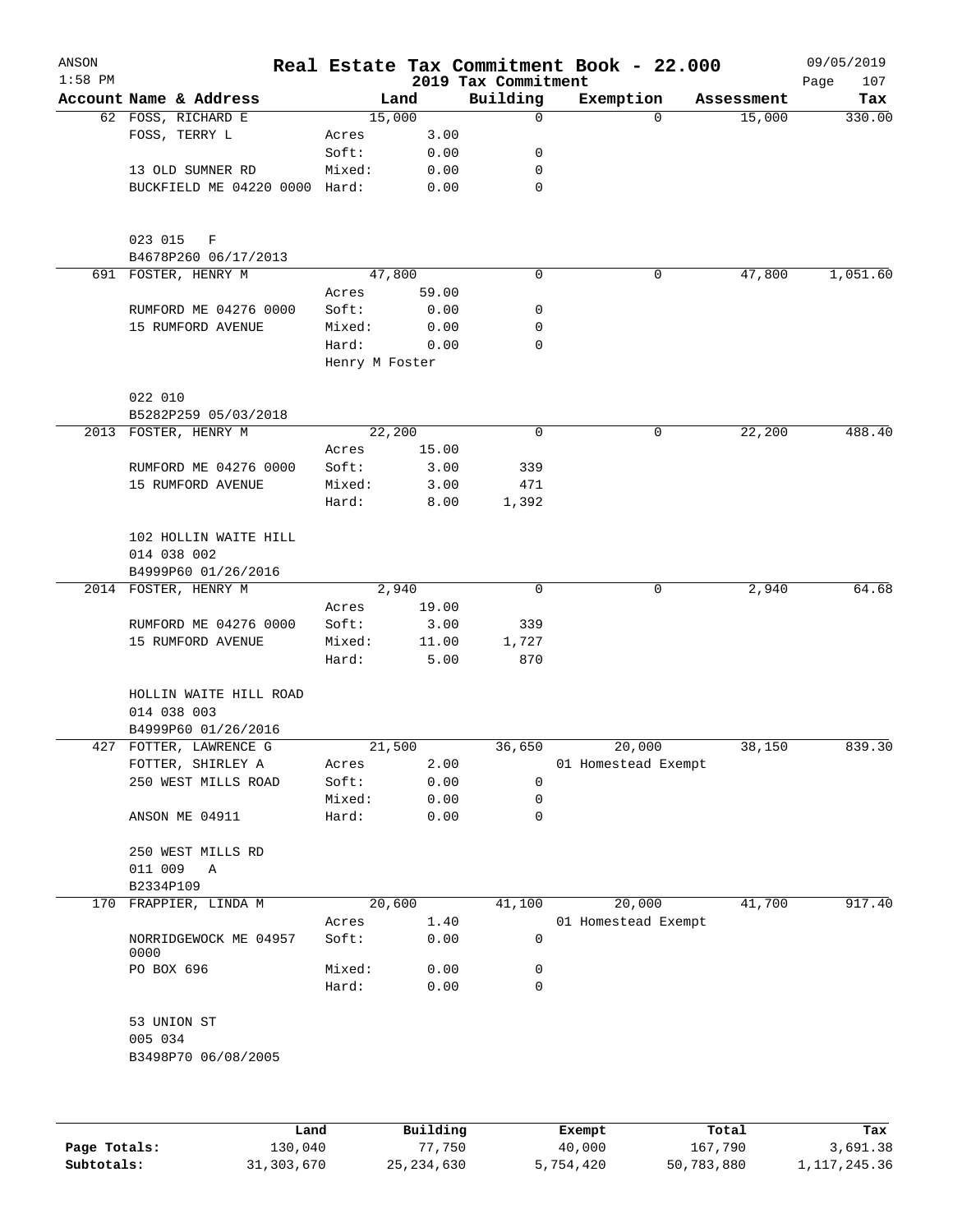| ANSON      |                                                 |        |                       |                                 | Real Estate Tax Commitment Book - 22.000 |                           | 09/05/2019               |
|------------|-------------------------------------------------|--------|-----------------------|---------------------------------|------------------------------------------|---------------------------|--------------------------|
| $1:58$ PM  | Account Name & Address                          |        | Land                  | 2019 Tax Commitment<br>Building | Exemption                                | Assessment                | 108<br>Page<br>Tax       |
|            | 429 FRATERNITY HALL                             |        | 10,390                | $\mathbf 0$                     |                                          | 10,390<br>$\Omega$        | 228.58                   |
|            |                                                 | Acres  | 0.12                  |                                 |                                          |                           |                          |
|            | ANSON ME 04911 0355                             | Soft:  | 0.00                  | 0                               |                                          |                           |                          |
|            | PO BOX 355                                      | Mixed: | 0.00                  | 0                               |                                          |                           |                          |
|            |                                                 | Hard:  | 0.00                  | $\mathbf 0$                     |                                          |                           |                          |
|            | 13 NORTH MAIN ST<br>006 027                     |        |                       |                                 |                                          |                           |                          |
|            | B1392P73                                        |        |                       |                                 |                                          |                           |                          |
|            | 1015 FRATERNITY HALL ASSOC.,<br>LTD             |        | 20,600                | 237,360                         | 257,960                                  |                           | 0.00<br>$\Omega$         |
|            |                                                 | Acres  | 1.40                  |                                 |                                          | 15 Fraternal Organization |                          |
|            | ANSON ME 04911 0000                             | Soft:  | 0.00                  | $\mathbf 0$                     |                                          |                           |                          |
|            | PO BOX 355                                      | Mixed: | 0.00                  | 0                               |                                          |                           |                          |
|            |                                                 | Hard:  | 0.00                  | 0                               |                                          |                           |                          |
|            | 173 NORTH MAIN ST<br>017 019 C-1                |        |                       |                                 |                                          |                           |                          |
|            | B4280P356 08/27/2009                            |        |                       |                                 |                                          |                           |                          |
|            | 1032 FREESE, ROBERT C, JR &<br>SUSAN            |        | 18,110                | 59,790                          | 20,000                                   | 57,900                    | 1,273.80                 |
|            |                                                 | Acres  | 0.82                  |                                 | 01 Homestead Exempt                      |                           |                          |
|            | NORTH ANSON ME 04958<br>0394                    | Soft:  | 0.00                  | $\mathbf 0$                     |                                          |                           |                          |
|            | 397 RIVER ROAD                                  | Mixed: | 0.00                  | 0                               |                                          |                           |                          |
|            |                                                 | Hard:  | 0.00                  | $\mathbf 0$                     |                                          |                           |                          |
|            | 397 RIVER RD<br>016 030                         |        |                       |                                 |                                          |                           |                          |
|            | B4078P199 11/26/2008                            |        |                       |                                 |                                          |                           |                          |
|            | 431 FREITAS, CAETANO L                          |        | 7,510                 | 0                               |                                          | 7,510<br>0                | 165.22                   |
|            |                                                 | Acres  | 0.80                  |                                 |                                          |                           |                          |
|            | E TAUNTON MA 02718 0000 Soft:                   |        | 0.00                  | 0                               |                                          |                           |                          |
|            | 30 BIRCHWOOD DR                                 | Mixed: | 0.00                  | 0                               |                                          |                           |                          |
|            |                                                 | Hard:  | 0.00                  | $\mathbf 0$                     |                                          |                           |                          |
|            | 012 013<br>B2073P144                            |        |                       |                                 |                                          |                           |                          |
|            | 433 FREITAS, CAETANO L                          |        | 95,700                | 17,990                          |                                          | 113,690<br>0              | 2,501.18                 |
|            |                                                 | Acres  | 134.00                |                                 |                                          |                           |                          |
|            | E TAUNTON MA 02718 0000                         | Soft:  | 0.00                  | 0                               |                                          |                           |                          |
|            | 30 BIRCHWOOD DR                                 | Mixed: | 0.00                  | 0                               |                                          |                           |                          |
|            |                                                 | Hard:  | 0.00                  | 0                               |                                          |                           |                          |
|            | 718 PEASE HILL RD                               |        |                       |                                 |                                          |                           |                          |
|            | 012 013<br>D<br>B1226P316                       |        |                       |                                 |                                          |                           |                          |
|            | 212 FRENCH, ERICA L                             |        | 10,000                | 61,320                          |                                          | 71,320<br>0               | 1,569.04                 |
|            | PO BOX 225                                      | Acres  | 0.25                  |                                 |                                          |                           |                          |
|            |                                                 | Soft:  | 0.00                  | 0                               |                                          |                           |                          |
|            | ANSON ME 04911                                  | Mixed: | 0.00                  | 0                               |                                          |                           |                          |
|            |                                                 | Hard:  | 0.00                  | 0                               |                                          |                           |                          |
|            | 13 SECOND ST<br>001 066<br>B5229P197 11/21/2017 |        |                       |                                 |                                          |                           |                          |
|            |                                                 |        |                       |                                 |                                          |                           |                          |
|            | Land<br>Page Totals:                            |        | Building              |                                 | Exempt                                   | Total                     | Tax                      |
| Subtotals: | 162,310<br>31,465,980                           |        | 376,460<br>25,611,090 |                                 | 277,960<br>6,032,380                     | 260,810<br>51,044,690     | 5,737.82<br>1,122,983.18 |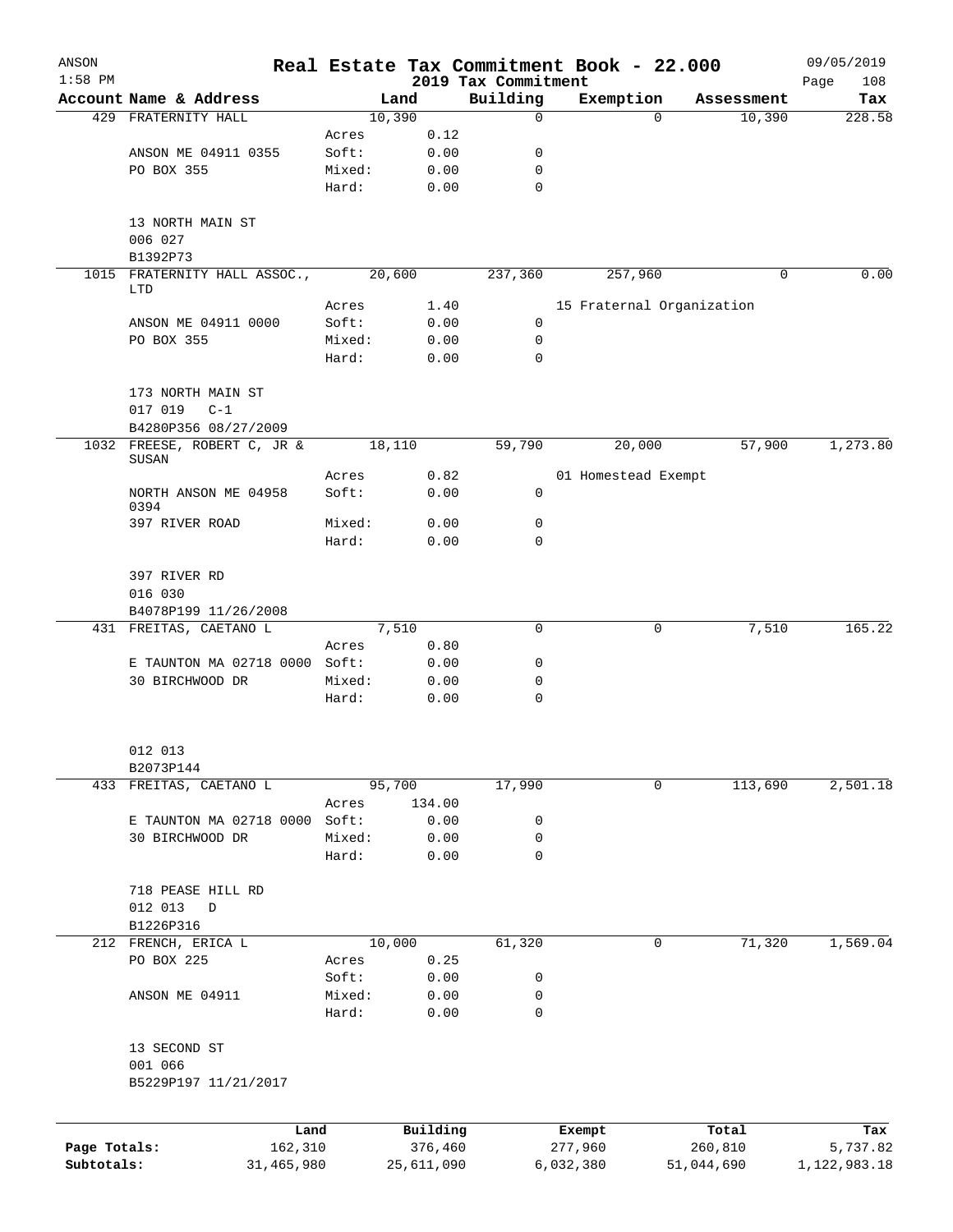| ANSON<br>$1:58$ PM |                                                                                   |         |        | 2019 Tax Commitment | Real Estate Tax Commitment Book - 22.000 |            | 09/05/2019<br>109<br>Page |
|--------------------|-----------------------------------------------------------------------------------|---------|--------|---------------------|------------------------------------------|------------|---------------------------|
|                    | Account Name & Address                                                            |         | Land   | Building            | Exemption                                | Assessment | Tax                       |
|                    | 1942 FRENCH, ROBERT P                                                             | 23,600  |        | 69,190              | 20,000                                   | 72,790     | 1,601.38                  |
|                    | FRENCH, LAURIE A                                                                  | Acres   | 3.40   |                     | 01 Homestead Exempt                      |            |                           |
|                    | PO BOX 225                                                                        | Soft:   | 0.00   | 0                   |                                          |            |                           |
|                    |                                                                                   | Mixed:  | 0.00   | 0                   |                                          |            |                           |
|                    | ANSON ME 04911                                                                    | Hard:   | 0.00   | $\mathbf 0$         |                                          |            |                           |
|                    | 272 RIVER RD                                                                      |         |        |                     |                                          |            |                           |
|                    | 015 068<br>C<br>B4908P295 05/21/2015 B4908P293 05/21/2015 B4067P128<br>10/22/2008 |         |        |                     |                                          |            |                           |
|                    | 439 FRIEND, DARREN L                                                              | 16,150  |        | 0                   | 0                                        | 16,150     | 355.30                    |
|                    | 194 HILTON HILL ROAD                                                              | Acres   | 8.50   |                     |                                          |            |                           |
|                    |                                                                                   | Soft:   | 0.00   | 0                   |                                          |            |                           |
|                    | ANSON ME 04911                                                                    | Mixed:  | 0.00   | 0                   |                                          |            |                           |
|                    |                                                                                   | Hard:   | 0.00   | $\mathbf 0$         |                                          |            |                           |
|                    | 022 017                                                                           |         |        |                     |                                          |            |                           |
|                    | B2237P99                                                                          |         |        |                     |                                          |            |                           |
|                    | 442 FRIEND, DARREN L                                                              | 22,720  |        | 0                   | 0                                        | 22,720     | 499.84                    |
|                    | FRIEND, BERTHA R                                                                  | Acres   | 18.22  |                     |                                          |            |                           |
|                    | 194 HILTON HILL ROAD                                                              | Soft:   | 0.00   | 0                   |                                          |            |                           |
|                    |                                                                                   | Mixed:  | 0.00   | 0                   |                                          |            |                           |
|                    | ANSON ME 04911                                                                    | Hard:   | 0.00   | $\mathbf 0$         |                                          |            |                           |
|                    | 010 024                                                                           |         |        |                     |                                          |            |                           |
|                    | 443 FRIEND, DARREN L                                                              | 50,400  |        | 43,980              | 20,000                                   | 74,380     | 1,636.36                  |
|                    | FRIEND, BERTHA R                                                                  | Acres   | 32.00  |                     | 01 Homestead Exempt                      |            |                           |
|                    | 194 HILTON HILL ROAD                                                              | Soft:   | 0.00   | 0                   |                                          |            |                           |
|                    |                                                                                   | Mixed:  | 0.00   | 0                   |                                          |            |                           |
|                    | ANSON ME 04911                                                                    | Hard:   | 0.00   | $\mathbf 0$         |                                          |            |                           |
|                    | 194 HILTON HILL RD                                                                |         |        |                     |                                          |            |                           |
|                    | 010 019                                                                           |         |        |                     |                                          |            |                           |
|                    | 445 FRIEND, DOROTHY M                                                             | 124,100 |        | 0                   | 0                                        | 124,100    | 2,730.20                  |
|                    | FRIEND, KELVIN R                                                                  | Acres   | 205.00 |                     |                                          |            |                           |
|                    |                                                                                   | Soft:   | 0.00   | 0                   |                                          |            |                           |
|                    | 699 NEW PORTLAND HILL<br>RD                                                       | Mixed:  | 0.00   | 0                   |                                          |            |                           |
|                    | NEW PORTLAND ME 04961<br>0000                                                     | Hard:   | 0.00   | 0                   |                                          |            |                           |
|                    | 868 VALLEY RD                                                                     |         |        |                     |                                          |            |                           |
|                    | 019 018                                                                           |         |        |                     |                                          |            |                           |
|                    | B4122P257 04/10/2009                                                              |         |        |                     |                                          |            |                           |
|                    | 68 FRIEND, KELVIN R<br>868 VALLEY ROAD                                            |         | 0      | 101,080             | 20,000<br>01 Homestead Exempt            | 81,080     | 1,783.76                  |
|                    | ANSON ME 04911                                                                    |         |        |                     |                                          |            |                           |
|                    | 868 VALLEY RD                                                                     |         |        |                     |                                          |            |                           |
|                    | 019 018 ON                                                                        |         |        |                     |                                          |            |                           |
|                    |                                                                                   |         |        |                     |                                          |            |                           |
|                    |                                                                                   |         |        |                     |                                          |            |                           |

|              | Land       | Building   | Exempt    | Total      | Tax          |
|--------------|------------|------------|-----------|------------|--------------|
| Page Totals: | 236,970    | 214,250    | 60,000    | 391,220    | 8,606.84     |
| Subtotals:   | 31,702,950 | 25,825,340 | 6,092,380 | 51,435,910 | 1,131,590.02 |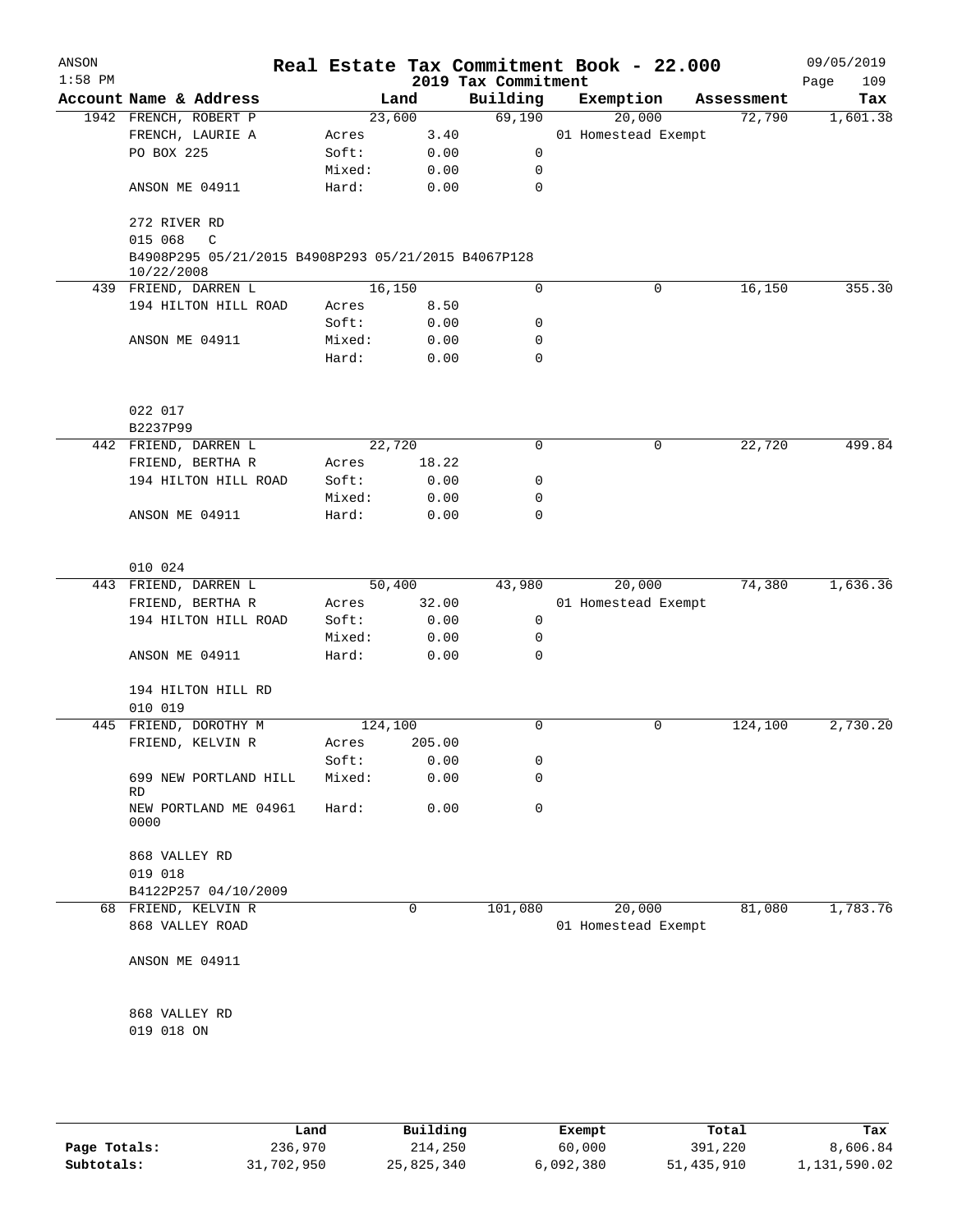| ANSON        |                                            |            |            |                |                     | Real Estate Tax Commitment Book - 22.000 |            |                       | 09/05/2019      |
|--------------|--------------------------------------------|------------|------------|----------------|---------------------|------------------------------------------|------------|-----------------------|-----------------|
| $1:58$ PM    | Account Name & Address                     |            |            |                | 2019 Tax Commitment |                                          |            |                       | Page<br>110     |
|              | 832 FRIEND, KRISTIN L                      |            |            | Land<br>17,780 | Building<br>87,220  | Exemption                                | $\Omega$   | Assessment<br>105,000 | Tax<br>2,310.00 |
|              | 84 EMBDEN POND ROAD                        |            | Acres      | 0.79           |                     |                                          |            |                       |                 |
|              |                                            |            | Soft:      | 0.00           | 0                   |                                          |            |                       |                 |
|              | NORTH ANSON ME 04958                       |            |            |                | $\mathbf 0$         |                                          |            |                       |                 |
|              |                                            |            | Mixed:     | 0.00           |                     |                                          |            |                       |                 |
|              |                                            |            | Hard:      | 0.00           | $\mathbf 0$         |                                          |            |                       |                 |
|              |                                            |            | B5191P0118 |                |                     |                                          |            |                       |                 |
|              | 84 EMBDEN POND RD                          |            |            |                |                     |                                          |            |                       |                 |
|              | 018 043<br>$\mathbb{C}$                    |            |            |                |                     |                                          |            |                       |                 |
|              | B5191P0118 08/07/2017 B5184P348 07/27/2017 |            |            |                |                     |                                          |            |                       |                 |
|              | 2032 FRIEND, KRISTIN L                     |            |            | 15,000         | 0                   |                                          | 0          | 15,000                | 330.00          |
|              | 84 EMBDEN POND ROAD                        |            | Acres      | 3.00           |                     |                                          |            |                       |                 |
|              |                                            |            | Soft:      | 0.00           | 0                   |                                          |            |                       |                 |
|              | NORTH ANSON ME 04958                       |            | Mixed:     | 0.00           | 0                   |                                          |            |                       |                 |
|              |                                            |            | Hard:      | 0.00           | $\mathbf 0$         |                                          |            |                       |                 |
|              |                                            |            | B5016P0242 |                |                     |                                          |            |                       |                 |
|              | EMBDEN POND RD                             |            |            |                |                     |                                          |            |                       |                 |
|              | 018 043<br>F                               |            |            |                |                     |                                          |            |                       |                 |
|              | B5281P359 05/16/2018                       |            |            |                |                     |                                          |            |                       |                 |
|              | 447 FRIEND, RALPH EST OF                   |            |            | 63,200         | $\mathbf 0$         |                                          | 0          | 63,200                | 1,390.40        |
|              |                                            |            | Acres      | 88.00          |                     |                                          |            |                       |                 |
|              | NEW PORTLAND ME 04961                      |            | Soft:      | 0.00           | 0                   |                                          |            |                       |                 |
|              | 0000                                       |            |            |                |                     |                                          |            |                       |                 |
|              | 699 NEW PORTLAND HILL                      |            | Mixed:     | 0.00           | $\mathbf 0$         |                                          |            |                       |                 |
|              | RD                                         |            | Hard:      | 0.00           | $\mathbf 0$         |                                          |            |                       |                 |
|              |                                            |            |            |                |                     |                                          |            |                       |                 |
|              |                                            |            |            |                |                     |                                          |            |                       |                 |
|              | 022 033 & 34                               |            |            |                |                     |                                          |            |                       |                 |
|              | B1034P91                                   |            |            |                |                     |                                          |            |                       |                 |
|              | 446 FRIEND, RALPH EST OF &                 |            | 13,500     |                | 0                   |                                          | 0          | 13,500                | 297.00          |
|              | FRIEND, DARREN L                           |            | Acres      | 2.00           |                     |                                          |            |                       |                 |
|              |                                            |            | Soft:      | 0.00           | 0                   |                                          |            |                       |                 |
|              | 699 NEW PORTLAND HILL                      |            | Mixed:     | 0.00           | $\mathbf 0$         |                                          |            |                       |                 |
|              | RD                                         |            |            |                |                     |                                          |            |                       |                 |
|              | NEW PORTLAND ME 04961                      |            | Hard:      | 0.00           | $\mathbf 0$         |                                          |            |                       |                 |
|              | 0000                                       |            |            |                |                     |                                          |            |                       |                 |
|              | 020 009<br>В                               |            |            |                |                     |                                          |            |                       |                 |
|              | B1034P92                                   |            |            |                |                     |                                          |            |                       |                 |
|              | 1154 FRIEND, STEPHEN M                     |            |            | 17,320         | 56,270              | 20,000                                   |            | 53,590                | 1,178.98        |
|              | FRIEND, ANGELA M                           |            | Acres      | 0.75           |                     | 01 Homestead Exempt                      |            |                       |                 |
|              | PO BOX 593                                 |            |            |                |                     |                                          |            |                       |                 |
|              |                                            |            | Soft:      | 0.00           | 0                   |                                          |            |                       |                 |
|              |                                            |            | Mixed:     | 0.00           | 0                   |                                          |            |                       |                 |
|              | ANSON ME 04911                             |            | Hard:      | 0.00           | 0                   |                                          |            |                       |                 |
|              |                                            |            |            |                |                     |                                          |            |                       |                 |
|              | 168 MAIN ST                                |            |            |                |                     |                                          |            |                       |                 |
|              | 002 019                                    |            |            |                |                     |                                          |            |                       |                 |
|              | B2310P153                                  |            |            |                |                     |                                          |            |                       |                 |
| 1256         | FRITH, BERNARD P                           |            |            | 24,500         | 76,650              | 20,000                                   |            | 81,150                | 1,785.30        |
|              | FRITH, MONICA L                            |            | Acres      | 4.00           |                     | 01 Homestead Exempt                      |            |                       |                 |
|              | 262 EMBDEN POND ROAD                       |            | Soft:      | 0.00           | 0                   |                                          |            |                       |                 |
|              |                                            |            | Mixed:     | 0.00           | 0                   |                                          |            |                       |                 |
|              | NORTH ANSON ME 04958                       |            | Hard:      | 0.00           | $\mathbf 0$         |                                          |            |                       |                 |
|              | 262 EMBDEN POND RD                         |            |            |                |                     |                                          |            |                       |                 |
|              | 023 030                                    |            |            |                |                     |                                          |            |                       |                 |
|              | B4534P328 06/07/2012                       |            |            |                |                     |                                          |            |                       |                 |
|              |                                            |            |            |                |                     |                                          |            |                       |                 |
|              |                                            | Land       |            | Building       |                     | Exempt                                   |            | Total                 | Tax             |
| Page Totals: |                                            | 151,300    |            | 220,140        |                     | 40,000                                   |            | 331,440               | 7,291.68        |
| Subtotals:   |                                            | 31,854,250 |            | 26,045,480     |                     | 6,132,380                                | 51,767,350 |                       | 1,138,881.70    |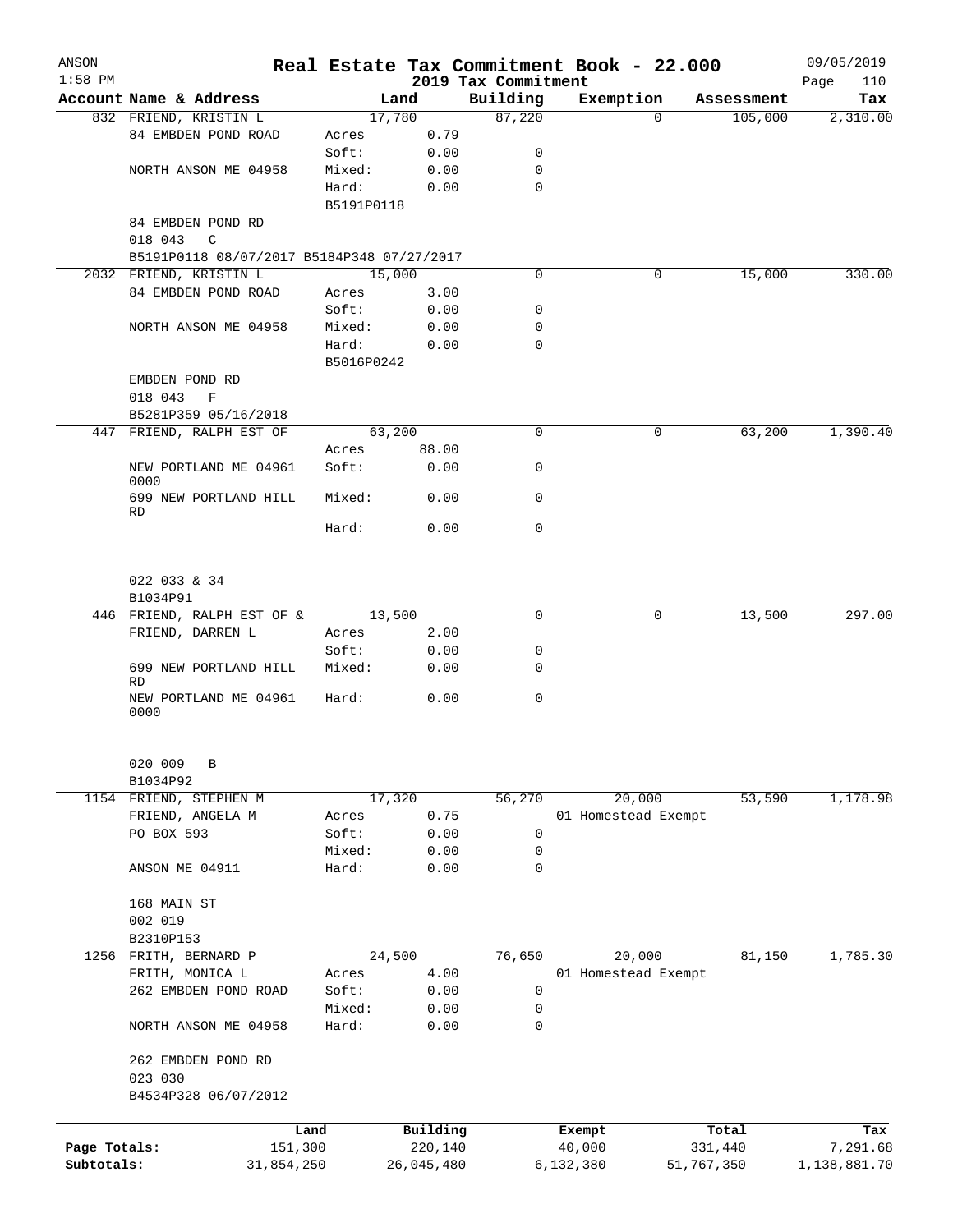| ANSON<br>$1:58$ PM |                                           |              |       | 2019 Tax Commitment | Real Estate Tax Commitment Book - 22.000 |            | 09/05/2019<br>Page<br>111 |
|--------------------|-------------------------------------------|--------------|-------|---------------------|------------------------------------------|------------|---------------------------|
|                    | Account Name & Address                    |              | Land  | Building            | Exemption                                | Assessment | Tax                       |
|                    | 1960 FRITH, DONALD A                      | 28,890       |       | 72,980              | 20,000                                   | 81,870     | 1,801.14                  |
|                    | FRITH, CRYSTAL A                          | Acres        | 16.89 |                     | 01 Homestead Exempt                      |            |                           |
|                    | PO BOX 35                                 | Soft:        | 0.00  | 0                   |                                          |            |                           |
|                    |                                           | Mixed:       | 0.00  | 0                   |                                          |            |                           |
|                    | ANSON ME 04911                            | Hard:        | 0.00  | $\mathbf 0$         |                                          |            |                           |
|                    | 29 Whitetail Way<br>015 010 5             |              |       |                     |                                          |            |                           |
|                    | B3725P155 08/10/2006                      |              |       |                     |                                          |            |                           |
|                    | 179 FROST, DIANE M                        | 17,320       |       | 32,090              | 20,000                                   | 29,410     | 647.02                    |
|                    | BAUM, LAWRENCE J                          | Acres        | 0.75  |                     | 01 Homestead Exempt                      |            |                           |
|                    | 168 GOLF COURSE ROAD                      | Soft:        | 0.00  | 0                   |                                          |            |                           |
|                    |                                           | Mixed:       | 0.00  | 0                   |                                          |            |                           |
|                    | HAMILTON MT 59840 3029                    | Hard:        | 0.00  | 0                   |                                          |            |                           |
|                    |                                           | B5013P070 JT |       |                     |                                          |            |                           |
|                    | 387 RIVER RD                              |              |       |                     |                                          |            |                           |
|                    | 016 030<br>C                              |              |       |                     |                                          |            |                           |
|                    | B5013P070 03/30/2016 B3425P318 12/21/2004 |              |       |                     |                                          |            |                           |
|                    | 449 FROST, JACK H                         | 16,490       |       | 59,040              | 20,000                                   | 55,530     | 1,221.66                  |
|                    | FROST, ROBIN M                            | Acres        | 0.39  |                     | 01 Homestead Exempt                      |            |                           |
|                    |                                           | Soft:        | 0.00  | 0                   |                                          |            |                           |
|                    | PO BOX 445                                | Mixed:       | 0.00  | 0                   |                                          |            |                           |
|                    | ANSON ME 04911 0062                       | Hard:        | 0.00  | 0                   |                                          |            |                           |
|                    | 23 FINCH ST                               |              |       |                     |                                          |            |                           |
|                    | 003 058                                   |              |       |                     |                                          |            |                           |
|                    | B876P816                                  |              |       |                     |                                          |            |                           |
|                    | 450 FROST, JACK H                         |              | 3,980 | 0                   | 0                                        | 3,980      | 87.56                     |
|                    | FROST, ROBIN M                            | Acres        | 0.11  |                     |                                          |            |                           |
|                    |                                           | Soft:        | 0.00  | 0                   |                                          |            |                           |
|                    | PO BOX 445                                | Mixed:       | 0.00  | 0                   |                                          |            |                           |
|                    | ANSON ME 04911 0062                       | Hard:        | 0.00  | 0                   |                                          |            |                           |
|                    | 003 057                                   |              |       |                     |                                          |            |                           |
|                    | B876P816                                  |              |       |                     |                                          |            |                           |
|                    | 847 FROST, PHILLIP L SR &                 | 20,600       |       | 47,210              | 26,000                                   | 41,810     | 919.82                    |
|                    | FROST, CLAUDETTE G                        | Acres        | 1.40  |                     | 01 Homestead Exempt                      |            |                           |
|                    |                                           | Soft:        | 0.00  | 0                   | 02 Resident Veteran                      |            |                           |
|                    | PO BOX 512                                | Mixed:       | 0.00  | 0                   |                                          |            |                           |
|                    | ANSON ME 04911 0512                       | Hard:        | 0.00  | 0                   |                                          |            |                           |
|                    | 652 HORSEBACK RD                          |              |       |                     |                                          |            |                           |
|                    | 019 042<br>$\overline{B}$                 |              |       |                     |                                          |            |                           |
|                    | B1384P117                                 |              |       |                     |                                          |            |                           |
|                    | 1280 FROST, ROBIN M                       |              | 6,630 | 3,050               | 0                                        | 9,680      | 212.96                    |
|                    |                                           | Acres        | 0.11  |                     |                                          |            |                           |
|                    | ANSON ME 04911 0062                       | Soft:        | 0.00  | 0                   |                                          |            |                           |
|                    | PO BOX 445                                | Mixed:       | 0.00  | 0                   |                                          |            |                           |
|                    |                                           | Hard:        | 0.00  | $\mathbf 0$         |                                          |            |                           |
|                    | 29 FINCH ST                               |              |       |                     |                                          |            |                           |
|                    | 003 056                                   |              |       |                     |                                          |            |                           |
|                    | B3162P214                                 |              |       |                     |                                          |            |                           |
|                    |                                           |              |       |                     |                                          |            |                           |
|                    |                                           |              |       |                     |                                          |            |                           |
|                    |                                           |              |       |                     |                                          |            |                           |
|                    |                                           |              |       |                     |                                          |            |                           |

|              | úand       | Building     | Exempt    | Total      | Tax          |
|--------------|------------|--------------|-----------|------------|--------------|
| Page Totals: | 93,910     | 214,370      | 86,000    | 222,280    | 4,890.16     |
| Subtotals:   | 31,948,160 | 26, 259, 850 | 6,218,380 | 51,989,630 | 1,143,771.86 |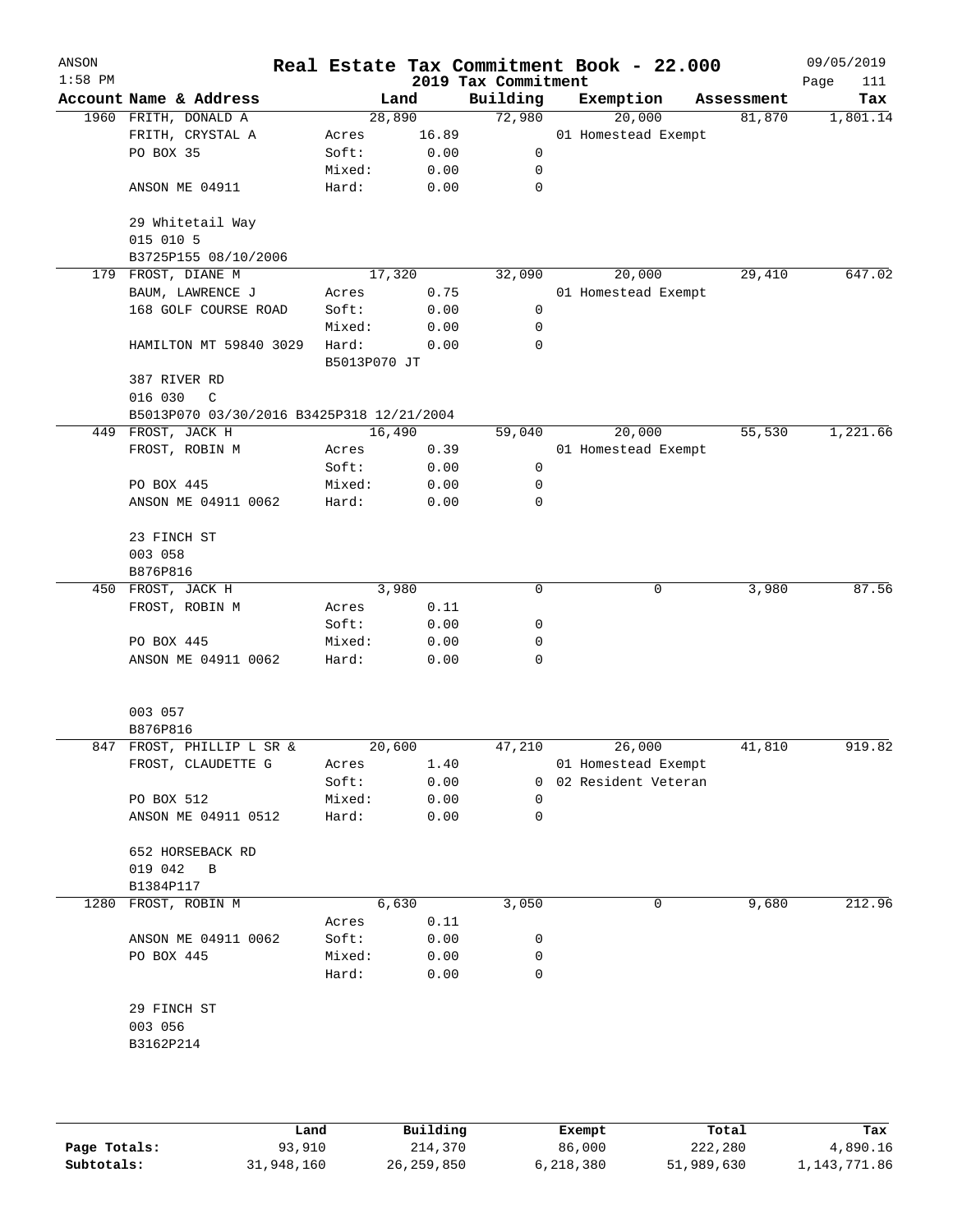| ANSON        |                                              |            |                 |              |                     | Real Estate Tax Commitment Book - 22.000 |              | 09/05/2019   |
|--------------|----------------------------------------------|------------|-----------------|--------------|---------------------|------------------------------------------|--------------|--------------|
| $1:58$ PM    |                                              |            |                 |              | 2019 Tax Commitment |                                          |              | Page<br>112  |
|              | Account Name & Address                       |            |                 | Land         | Building            | Exemption                                | Assessment   | Tax          |
|              | 1365 FROST, TIFFANY L                        |            |                 | 4,200        | $\mathbf 0$         | $\Omega$                                 | 4,200        | 92.40        |
|              | 174 BARRON ROAD                              |            | Acres<br>Soft:  | 2.80<br>0.00 | 0                   |                                          |              |              |
|              | EMBDEN ME 04958                              |            | Mixed:          | 0.00         | 0                   |                                          |              |              |
|              |                                              |            | Hard:           | 0.00         | 0                   |                                          |              |              |
|              |                                              |            |                 |              |                     |                                          |              |              |
|              | 022 002<br>3                                 |            |                 |              |                     |                                          |              |              |
|              | B5072P97 08/22/2016                          |            |                 |              |                     |                                          |              |              |
|              | 485 FURLONG, JOHN E                          |            |                 | 22,550       | 210,120             | 20,000                                   | 212,670      | 4,678.74     |
|              | FURLONG, JEANNINE A                          |            | Acres           | 2.70         |                     | 01 Homestead Exempt                      |              |              |
|              | PO BOX 146                                   |            | Soft:           | 0.00         | 0                   |                                          |              |              |
|              | NORTH ANSON ME 04958                         |            | Mixed:<br>Hard: | 0.00<br>0.00 | 0<br>$\mathbf 0$    |                                          |              |              |
|              |                                              |            |                 |              |                     |                                          |              |              |
|              | 132 NORTH MAIN ST<br>007 019 B               |            |                 |              |                     |                                          |              |              |
|              | B3715P328 07/25/2006                         |            |                 |              |                     |                                          |              |              |
|              | 724 GALLANT, RONALD H &                      |            |                 | 13,420       | 45,630              | 20,000                                   | 39,050       | 859.10       |
|              | GALLANT, CHRISTINE A                         |            | Acres           | 0.45         |                     | 01 Homestead Exempt                      |              |              |
|              |                                              |            | Soft:           | 0.00         | 0                   |                                          |              |              |
|              | PO BOX 388                                   |            | Mixed:          | 0.00         | 0                   |                                          |              |              |
|              | ANSON ME 04911 0388                          |            | Hard:           | 0.00         | 0                   |                                          |              |              |
|              | 4 BEANE ST                                   |            |                 |              |                     |                                          |              |              |
|              | 002 012                                      |            |                 |              |                     |                                          |              |              |
|              | B2789P161 B2640P84 B2607P342                 |            |                 |              |                     |                                          |              |              |
|              | 453 GARGAS, JOHN F                           |            |                 | 26,170       | $\mathbf 0$         | 0                                        | 26,170       | 575.74       |
|              | 21 CHACE AVENUE                              |            | Acres           | 5.11         |                     |                                          |              |              |
|              |                                              |            | Soft:           | 0.00         | 0                   |                                          |              |              |
|              | PEPPERLL MA 01463                            |            | Mixed:          | 0.00         | 0                   |                                          |              |              |
|              |                                              |            | Hard:           | 0.00         | 0                   |                                          |              |              |
|              | MOUNTAIN VIEW ROAD                           |            |                 |              |                     |                                          |              |              |
|              | 012 009 11                                   |            |                 |              |                     |                                          |              |              |
|              | B5222P202 10/16/2017 B1420P128               |            |                 |              |                     |                                          |              |              |
|              | 1917 GARIS, HARRY J., JR. &                  |            |                 | 22,350       | 12,310              | $\mathbf 0$                              | 34,660       | 762.52       |
|              | HORTON, WILLIAM J JR.<br>187 DORAN TOWN ROAD |            | Acres           | 5.90         |                     |                                          |              |              |
|              |                                              |            | Soft:           | 0.00         | 0                   |                                          |              |              |
|              | COVINGTON TOWNSHIP PA                        |            | Mixed:          | 0.00         | 0                   |                                          |              |              |
|              | 18444                                        |            |                 |              |                     |                                          |              |              |
|              |                                              |            | Hard:           | 0.00         | 0                   |                                          |              |              |
|              |                                              |            | B5069P036 JT    |              |                     |                                          |              |              |
|              | 24 FIREFLY LANE                              |            |                 |              |                     |                                          |              |              |
|              | 020 014<br>9                                 |            |                 |              |                     |                                          |              |              |
|              | B5069P36 08/19/2016 B4715P142 09/11/2013     |            |                 |              |                     |                                          |              |              |
|              | 1464 GARLAND, BRENDA L                       |            |                 | 31,910       | 73,160              | 0                                        | 105,070      | 2,311.54     |
|              | PO BOX 85                                    |            | Acres           | 10.41        |                     |                                          |              |              |
|              |                                              |            | Soft:           | 0.00         | 0                   |                                          |              |              |
|              | ANSON ME 04911                               |            | Mixed:          | 0.00         | 0                   |                                          |              |              |
|              |                                              |            | Hard:           | 0.00         | 0                   |                                          |              |              |
|              | 42 HORSEBACK RD                              |            |                 |              |                     |                                          |              |              |
|              | 015 003<br>2                                 |            |                 |              |                     |                                          |              |              |
|              | B2420P233                                    |            |                 |              |                     |                                          |              |              |
|              |                                              |            |                 |              |                     |                                          |              |              |
|              |                                              | Land       |                 | Building     |                     | Exempt                                   | Total        | Tax          |
| Page Totals: |                                              | 120,600    |                 | 341,220      |                     | 40,000                                   | 421,820      | 9,280.04     |
| Subtotals:   |                                              | 32,068,760 |                 | 26,601,070   |                     | 6,258,380                                | 52, 411, 450 | 1,153,051.90 |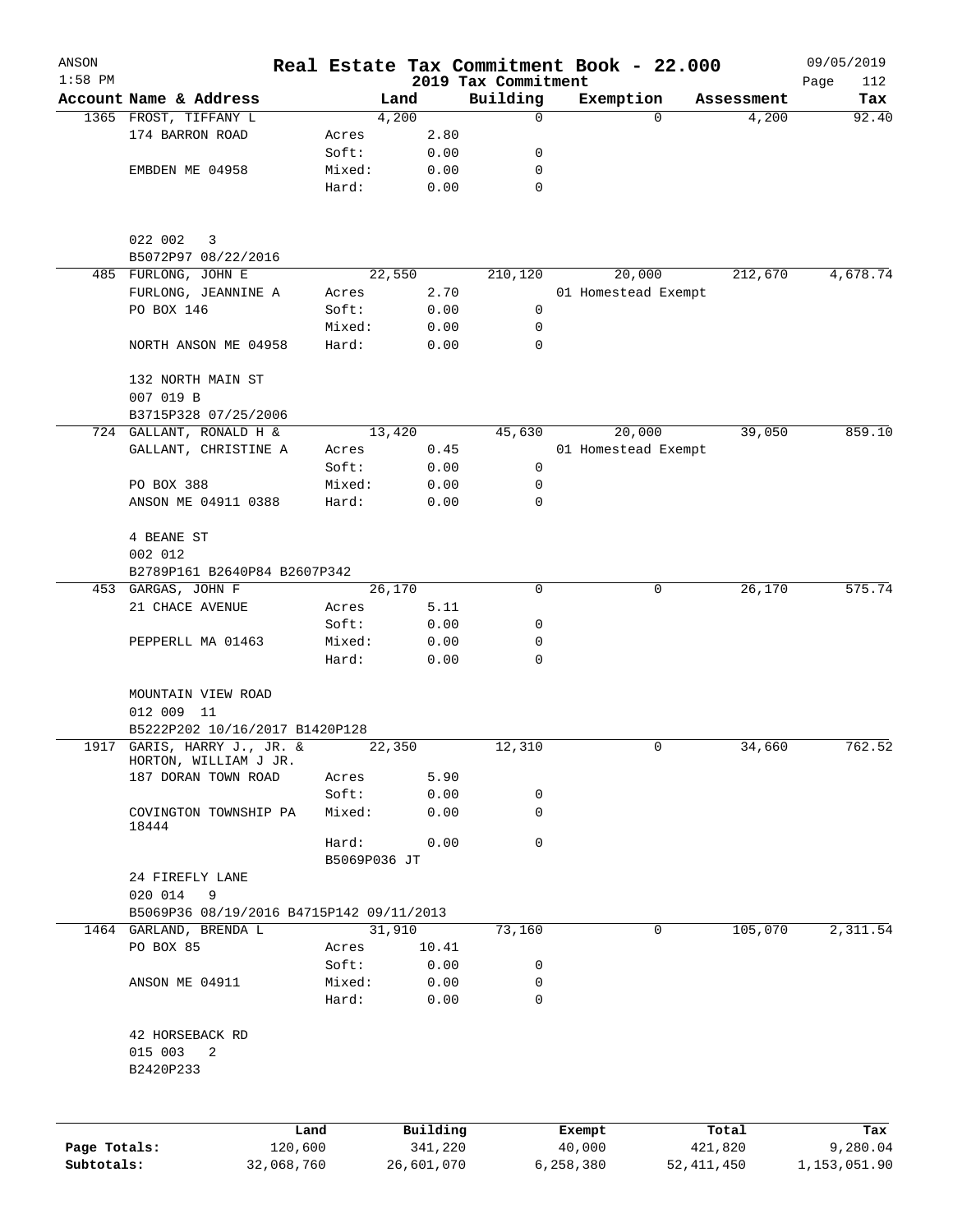| ANSON<br>$1:58$ PM |                                         | Real Estate Tax Commitment Book - 22.000 |              | 2019 Tax Commitment |                             |            | 09/05/2019<br>Page<br>113 |
|--------------------|-----------------------------------------|------------------------------------------|--------------|---------------------|-----------------------------|------------|---------------------------|
|                    | Account Name & Address                  |                                          | Land         | Building            | Exemption                   | Assessment | Tax                       |
|                    | 464 GARLAND, BRENDA L                   | 10,950                                   |              | 70,850              | 26,000                      | 55,800     | 1,227.60                  |
|                    | PO BOX 85                               | Acres                                    | 0.30         |                     | 01 Homestead Exempt         |            |                           |
|                    |                                         | Soft:                                    | 0.00         |                     | 0 03 Resident Veteran Widow |            |                           |
|                    | ANSON ME 04911                          | Mixed:                                   | 0.00         | 0                   |                             |            |                           |
|                    |                                         | Hard:                                    | 0.00         | 0                   |                             |            |                           |
|                    | 3 BUSWELL ST                            |                                          |              |                     |                             |            |                           |
|                    | 002 059<br>B1742P44                     |                                          |              |                     |                             |            |                           |
| 749                | GARLOFF, CHRISTY M                      | 11,010                                   |              | 0                   | 0                           | 11,010     | 242.22                    |
|                    |                                         | Acres                                    | 3.34         |                     |                             |            |                           |
|                    | WINDSOR CA 95492                        | Soft:                                    | 0.00         | 0                   |                             |            |                           |
|                    | 7646 8TH HOLE DRIVE                     | Mixed:                                   | 0.00         | 0                   |                             |            |                           |
|                    |                                         | Hard:                                    | 0.00         | 0                   |                             |            |                           |
|                    | 024 024<br>2 A                          |                                          |              |                     |                             |            |                           |
|                    | B2418P125                               |                                          |              |                     |                             |            |                           |
|                    | 463 GARNETT, ROBERT E                   | 20,080                                   |              | 61,540              | 26,000                      | 55,620     | 1,223.64                  |
|                    | GARNETT, ADELAIDE G                     | Acres                                    | 1.05         |                     | 01 Homestead Exempt         |            |                           |
|                    | 36 EMBDEN POND ROAD                     | Soft:                                    | 0.00         |                     | 0 02 Resident Veteran       |            |                           |
|                    |                                         | Mixed:                                   | 0.00         | 0                   |                             |            |                           |
|                    | NORTH ANSON ME 04958                    | Hard:                                    | 0.00         | 0                   |                             |            |                           |
|                    | 36 EMBDEN POND RD                       |                                          |              |                     |                             |            |                           |
|                    | 009 012                                 |                                          |              |                     |                             |            |                           |
|                    | B821P573                                |                                          |              |                     |                             |            |                           |
|                    | 618 GASSERT, WILLIAM K                  | 10,000                                   |              | 52,480              | 0                           | 62,480     | 1,374.56                  |
|                    | GASSERT, KAREN A                        | Acres                                    | 0.25         |                     |                             |            |                           |
|                    |                                         | Soft:                                    | 0.00         | 0                   |                             |            |                           |
|                    | 776 FAHI POND ROAD                      | Mixed:                                   | 0.00         | 0                   |                             |            |                           |
|                    | EMBDEN ME 04958 3313                    | Hard:                                    | 0.00         | 0                   |                             |            |                           |
|                    | 51 UNION ST                             |                                          |              |                     |                             |            |                           |
|                    | 005 033                                 |                                          |              |                     |                             |            |                           |
|                    | B3112P288<br>1883 GAUDETTE, JAY G       | 26,240                                   |              | 38,670              | 20,000                      | 44,910     | 988.02                    |
|                    |                                         |                                          |              |                     |                             |            |                           |
|                    | GAUDETTE, AMY M                         | Acres                                    | 5.16         | 0                   | 01 Homestead Exempt         |            |                           |
|                    |                                         | Soft:                                    | 0.00         |                     |                             |            |                           |
|                    | 13 ROLLING RIDGE DR<br>ANSON ME 04911   | Mixed:<br>Hard:                          | 0.00<br>0.00 | 0<br>0              |                             |            |                           |
|                    | 13 ROLLING RIDGE DR                     |                                          |              |                     |                             |            |                           |
|                    | 010 036 A 1                             |                                          |              |                     |                             |            |                           |
|                    | B4501P12 03/07/2012 B4485P99 01/17/2012 |                                          |              |                     |                             |            |                           |
|                    | 466 GAYNE, DAVID A                      |                                          | 8,590        | 0                   | 0                           | 8,590      | 188.98                    |
|                    |                                         | Acres                                    | 51.00        |                     |                             |            |                           |
|                    | MADISON ME 04950 0000                   | Soft:                                    | 0.00         | 0                   |                             |            |                           |
|                    | 645 MAIN ST                             | Mixed:                                   | 17.00        | 2,669               |                             |            |                           |
|                    |                                         | Hard:<br>TREE GROWTH                     | 34.00        | 5,916               |                             |            |                           |
|                    |                                         |                                          |              |                     |                             |            |                           |
|                    | 020 005                                 |                                          |              |                     |                             |            |                           |
|                    | B1617P45                                |                                          |              |                     |                             |            |                           |
|                    |                                         |                                          |              |                     |                             |            |                           |
|                    |                                         |                                          |              |                     |                             |            |                           |

|              | Land       | Building   | Exempt    | Total      | Tax          |
|--------------|------------|------------|-----------|------------|--------------|
| Page Totals: | 86,870     | 223,540    | 72,000    | 238,410    | 5,245.02     |
| Subtotals:   | 32,155,630 | 26,824,610 | 6,330,380 | 52,649,860 | 1,158,296.92 |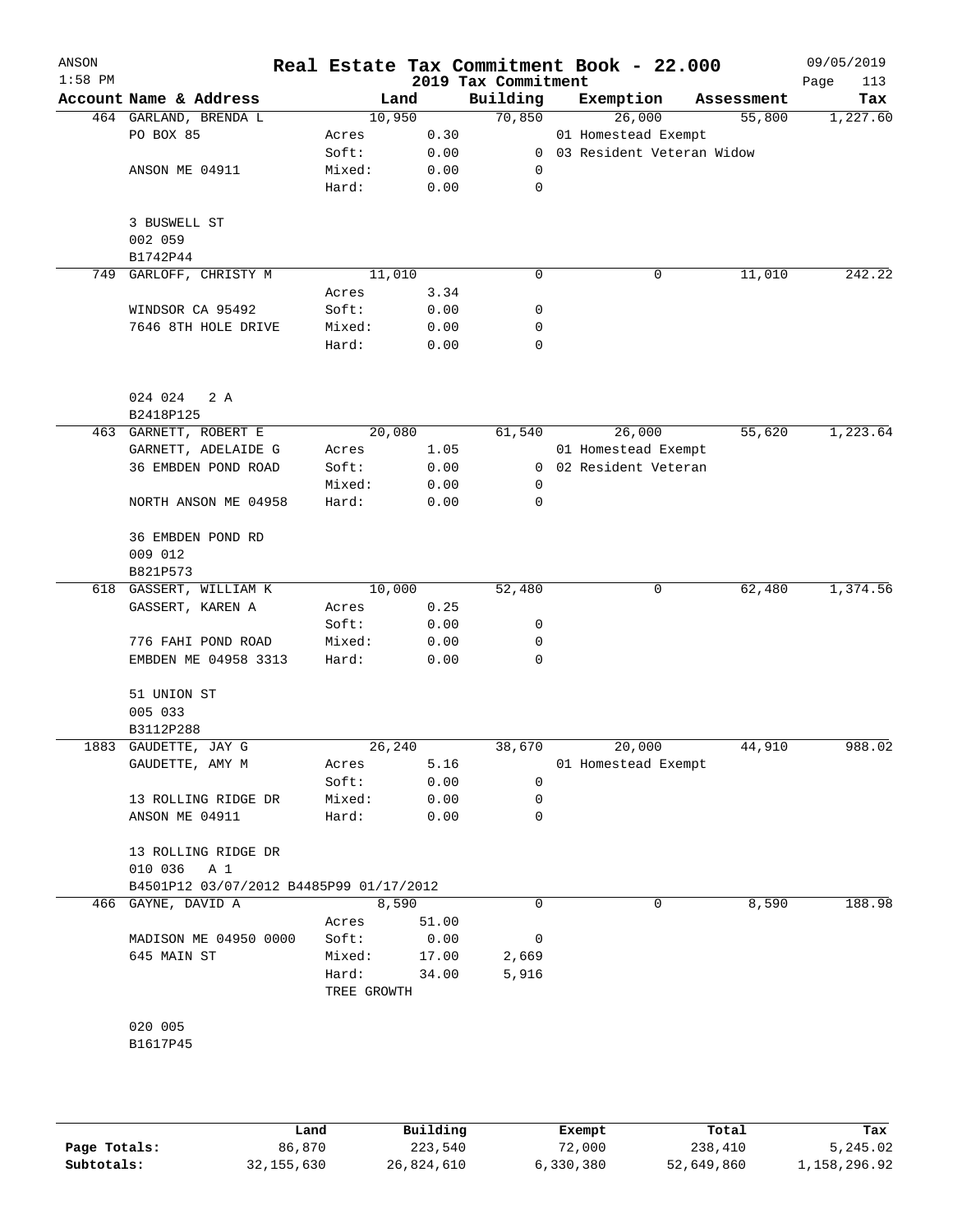| ANSON<br>$1:58$ PM |                                           |        |       | 2019 Tax Commitment       | Real Estate Tax Commitment Book - 22.000 |          |            | 09/05/2019<br>Page<br>114 |
|--------------------|-------------------------------------------|--------|-------|---------------------------|------------------------------------------|----------|------------|---------------------------|
|                    | Account Name & Address                    | Land   |       | Building                  | Exemption                                |          | Assessment | Tax                       |
|                    | 468 GEHRKE, ERIC E                        | 28,500 |       | 0                         |                                          | $\Omega$ | 28,500     | 627.00                    |
|                    |                                           | Acres  | 15.00 |                           |                                          |          |            |                           |
|                    | SKOWHEGAN ME 04976 0000                   | Soft:  | 0.00  | 0                         |                                          |          |            |                           |
|                    | 197 MOORES MILL RD                        | Mixed: | 0.00  | 0                         |                                          |          |            |                           |
|                    |                                           | Hard:  | 0.00  | 0                         |                                          |          |            |                           |
|                    | 118 MILLER RD                             |        |       |                           |                                          |          |            |                           |
|                    | 014 019                                   |        |       |                           |                                          |          |            |                           |
|                    | B4347P131 12/06/2010                      |        |       |                           |                                          |          |            |                           |
| 469                | GEHRKE, JEANETTE WACOME                   | 27,500 |       | 7,040                     | 20,000                                   |          | 14,540     | 319.88                    |
|                    |                                           | Acres  | 6.00  |                           | 01 Homestead Exempt                      |          |            |                           |
|                    | ANSON ME 04911                            | Soft:  | 0.00  | 0                         |                                          |          |            |                           |
|                    | 44 FOUR MILE SQUARE RD                    | Mixed: | 0.00  | 0                         |                                          |          |            |                           |
|                    |                                           | Hard:  | 0.00  | 0                         |                                          |          |            |                           |
|                    | 44 FOUR MILE SQUARE RD                    |        |       |                           |                                          |          |            |                           |
|                    | 020 025<br>B                              |        |       |                           |                                          |          |            |                           |
|                    | B1274P218                                 |        |       |                           |                                          |          |            |                           |
| 471                | GERMINI, DAVID A                          | 13,350 |       | 0                         |                                          | 0        | 13,350     | 293.70                    |
|                    |                                           | Acres  | 1.90  |                           |                                          |          |            |                           |
|                    | FAIRBANKS AK 99701 0000                   | Soft:  | 0.00  | 0                         |                                          |          |            |                           |
|                    | 1708 RICKERT ST                           | Mixed: | 0.00  | 0                         |                                          |          |            |                           |
|                    |                                           | Hard:  | 0.00  | 0                         |                                          |          |            |                           |
|                    | 013 018<br>B                              |        |       |                           |                                          |          |            |                           |
|                    | B1629P287                                 |        |       |                           |                                          |          |            |                           |
|                    | 1964 GERVAIS, JENNIFER P                  | 23,400 |       | 7,440                     | 20,000                                   |          | 10,840     | 238.48                    |
|                    |                                           | Acres  | 21.00 |                           | 01 Homestead Exempt                      |          |            |                           |
|                    | ALBION ME 04910                           | Soft:  | 0.00  | $\mathbf 0$               |                                          |          |            |                           |
|                    | PO BOX 121                                | Mixed: | 5.00  | 785                       |                                          |          |            |                           |
|                    |                                           | Hard:  | 15.00 | 2,610                     |                                          |          |            |                           |
|                    | 563 HORSEBACK RD                          |        |       |                           |                                          |          |            |                           |
|                    | 014 010 C                                 |        |       |                           |                                          |          |            |                           |
|                    | B4798P85 06/11/2014                       | 30,220 |       |                           |                                          | 0        |            | 1,505.90                  |
|                    | 47 GIESE, WILLIAM<br>GIESE, DIANE DOREMAN | Acres  | 52.00 | 38,230                    |                                          |          | 68,450     |                           |
|                    | 1851 W MARSHALL ST                        | Soft:  | 0.00  | 0                         |                                          |          |            |                           |
|                    |                                           | Mixed: | 48.00 | 7,536                     |                                          |          |            |                           |
|                    | JEFFERSONVILLE PA 19403 Hard:             |        | 0.00  | $\overline{0}$            |                                          |          |            |                           |
|                    |                                           |        |       | B5204P0337 TREE GROWTH JT |                                          |          |            |                           |
|                    | 314 FOUR MILE SQUARE RD<br>021 017        |        |       |                           |                                          |          |            |                           |
|                    | B5204P337 08/23/2017 B2863P98 10/31/2001  |        |       |                           |                                          |          |            |                           |
|                    | 1430 GIGUERE, CHRISTINE M                 | 14,200 |       | 11,020                    | 20,000                                   |          | 5,220      | 114.84                    |
|                    | 211 RIVER ROAD                            | Acres  | 0.26  |                           | 01 Homestead Exempt                      |          |            |                           |
|                    |                                           | Soft:  | 0.00  | 0                         |                                          |          |            |                           |
|                    | NORTH ANSON ME 04958                      | Mixed: | 0.00  | 0                         |                                          |          |            |                           |
|                    |                                           | Hard:  | 0.00  | 0                         |                                          |          |            |                           |
|                    | 211 RIVER RD                              |        |       |                           |                                          |          |            |                           |
|                    | 015 064 B                                 |        |       |                           |                                          |          |            |                           |
|                    | B5060P116 08/10/2016 B2091P341            |        |       |                           |                                          |          |            |                           |
|                    |                                           |        |       |                           |                                          |          |            |                           |
|                    |                                           |        |       |                           |                                          |          |            |                           |
|                    |                                           |        |       |                           |                                          |          |            |                           |

|              | Land       | Building   | Exempt    | Total      | Tax          |
|--------------|------------|------------|-----------|------------|--------------|
| Page Totals: | 137,170    | 63,730     | 60,000    | 140,900    | 3,099.80     |
| Subtotals:   | 32,292,800 | 26,888,340 | 6,390,380 | 52,790,760 | 1,161,396.72 |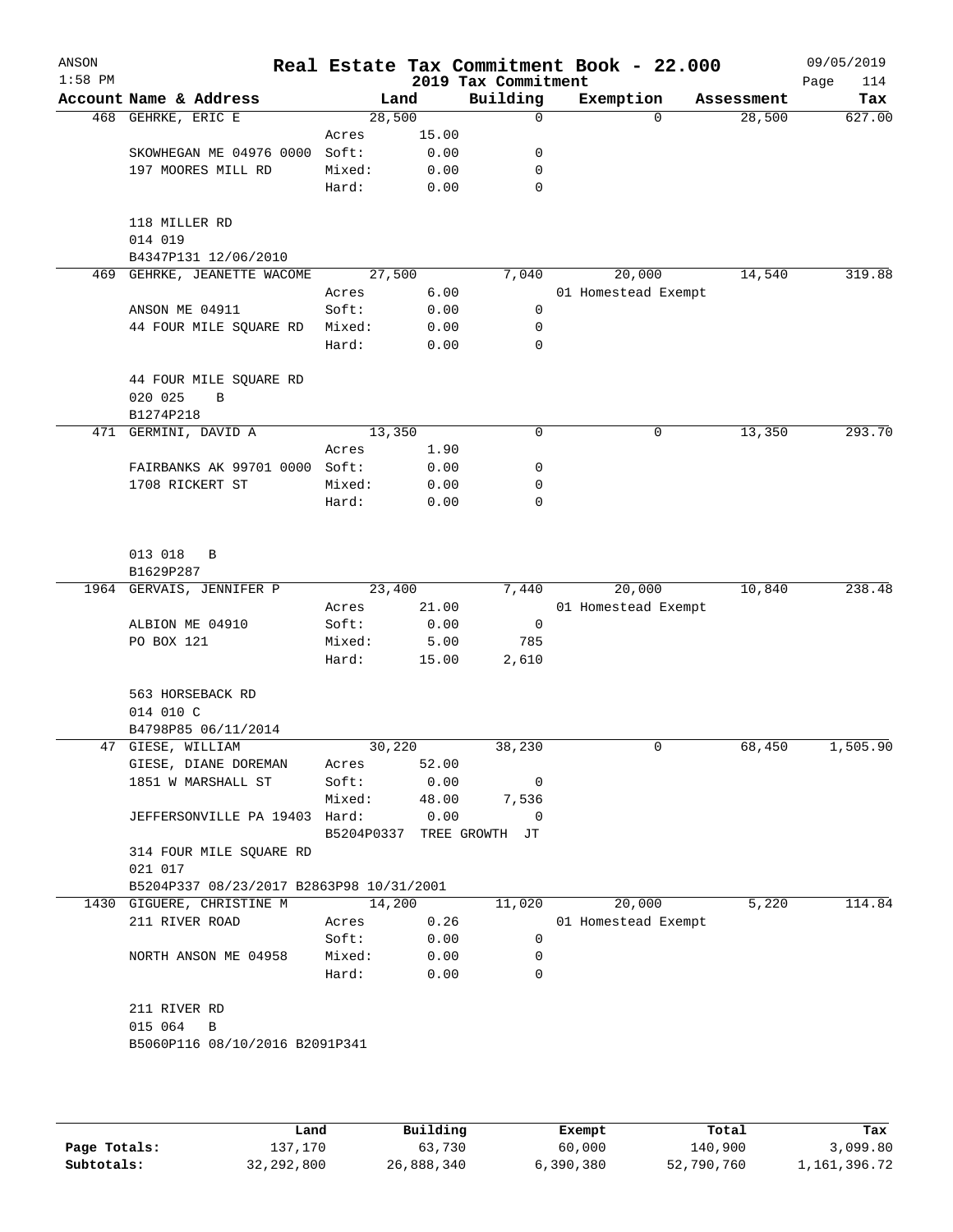| ANSON<br>$1:58$ PM |                                           |                      |       | 2019 Tax Commitment | Real Estate Tax Commitment Book - 22.000 |            | 09/05/2019<br>Page<br>115 |
|--------------------|-------------------------------------------|----------------------|-------|---------------------|------------------------------------------|------------|---------------------------|
|                    | Account Name & Address                    | Land                 |       | Building            | Exemption                                | Assessment | Tax                       |
|                    | 476 GIGUERE, SCOTT J                      | 29,000               |       | 58,620              | 20,000                                   | 67,620     | 1,487.64                  |
|                    | PO BOX 433                                | Acres                | 7.50  |                     | 01 Homestead Exempt                      |            |                           |
|                    |                                           | Soft:                | 0.00  | 0                   |                                          |            |                           |
|                    | NORTH ANSON ME 04958                      | Mixed:               | 0.00  | 0                   |                                          |            |                           |
|                    |                                           | Hard:                | 0.00  | 0                   |                                          |            |                           |
|                    | 64 CAMPGROUND RD                          |                      |       |                     |                                          |            |                           |
|                    | 015 036<br>4                              |                      |       |                     |                                          |            |                           |
|                    | B1963P236                                 |                      |       |                     |                                          |            |                           |
| 479                | GILBERT, DAVID W                          | 18,800               |       | 28,560              | 20,000                                   | 27,360     | 601.92                    |
|                    | GILBERT, GERTRUDE M                       | Acres                | 12.10 |                     | 01 Homestead Exempt                      |            |                           |
|                    | 134 CARRABASSETT ROAD                     | Soft:                | 0.00  | 0                   |                                          |            |                           |
|                    |                                           | Mixed:               | 0.00  | 0                   |                                          |            |                           |
|                    | NORTH ANSON ME 04958                      | Hard:                | 0.00  | 0                   |                                          |            |                           |
|                    |                                           | 1/2 INTEREST IN LAND |       |                     |                                          |            |                           |
|                    | 134 CARRABASSETT RD                       |                      |       |                     |                                          |            |                           |
|                    | 022 021 2 1/2int                          |                      |       |                     |                                          |            |                           |
|                    | B3951P225 12/18/2008                      |                      |       |                     |                                          |            |                           |
|                    | 444 GILE, BRANDON W                       | 10,580               |       | 49,450              | 0                                        | 60,030     | 1,320.66                  |
|                    | GILE, HEATHER L                           | Acres                | 0.28  |                     |                                          |            |                           |
|                    | 20 CHURCH STREET                          | Soft:                | 0.00  | 0                   |                                          |            |                           |
|                    |                                           | Mixed:               | 0.00  | 0                   |                                          |            |                           |
|                    | ANSON ME 04911                            | Hard:                | 0.00  | 0                   |                                          |            |                           |
|                    | 20 CHURCH ST                              |                      |       |                     |                                          |            |                           |
|                    | 001 085                                   |                      |       |                     |                                          |            |                           |
|                    | B4819P61 08/14/2014                       |                      |       |                     |                                          |            |                           |
|                    | 804 GIROUX, KATHY M                       | 28,200               |       | 75,290              | 20,000                                   | 83,490     | 1,836.78                  |
|                    | GIROUX, ANDREW J                          | Acres                | 6.70  |                     | 01 Homestead Exempt                      |            |                           |
|                    |                                           | Soft:                | 0.00  | 0                   |                                          |            |                           |
|                    | 32 HORSEBACK RD                           | Mixed:               | 0.00  | 0                   |                                          |            |                           |
|                    | ANSON ME 04911 0000                       | Hard:<br>B5060P075   | 0.00  | 0                   |                                          |            |                           |
|                    | 32 HORSEBACK RD                           |                      |       |                     |                                          |            |                           |
|                    | 015 003<br>1                              |                      |       |                     |                                          |            |                           |
|                    | B5060P075 04/26/2016 B3844P99 04/26/2007  |                      |       |                     |                                          |            |                           |
|                    | 484 GLEASON, MARY ALICE                   | 20,000               |       | 59,300              | 20,000                                   | 59,300     | 1,304.60                  |
|                    | PO BOX 59                                 | Acres                | 1.00  |                     | 01 Homestead Exempt                      |            |                           |
|                    |                                           | Soft:                | 0.00  | 0                   |                                          |            |                           |
|                    | ANSON ME 04911                            | Mixed:               | 0.00  | 0                   |                                          |            |                           |
|                    |                                           | Hard:                | 0.00  | 0                   |                                          |            |                           |
|                    | 479 WEST MILLS RD                         |                      |       |                     |                                          |            |                           |
|                    | 011 025<br>C                              |                      |       |                     |                                          |            |                           |
|                    | B890P25                                   |                      |       |                     |                                          |            |                           |
|                    | 222 GODFREY, MICHELE M                    | 21,600               |       | 28,290              | 0                                        | 49,890     | 1,097.58                  |
|                    | 175 PULLEN CORNER ROAD                    | Acres                | 10.50 |                     |                                          |            |                           |
|                    |                                           | Soft:                | 0.00  | 0                   |                                          |            |                           |
|                    | NORTH ANSON ME 04958                      | Mixed:               | 0.00  | 0                   |                                          |            |                           |
|                    |                                           | Hard:                | 0.00  | 0                   |                                          |            |                           |
|                    | 175 PULLEN CORNER RD                      | B5016P0149 JT        |       |                     |                                          |            |                           |
|                    |                                           |                      |       |                     |                                          |            |                           |
|                    | 018 021<br>$\mathbb{L}$                   |                      |       |                     |                                          |            |                           |
|                    | B5360P359 11/28/2018 B5016P149 04/01/2016 |                      |       |                     |                                          |            |                           |
|                    |                                           |                      |       |                     |                                          |            |                           |
|                    |                                           |                      |       |                     |                                          |            |                           |
|                    |                                           |                      |       |                     |                                          |            |                           |

|              | Land       | Building   | Exempt    | Total      | Tax          |
|--------------|------------|------------|-----------|------------|--------------|
| Page Totals: | 128,180    | 299,510    | 80,000    | 347,690    | 7,649.18     |
| Subtotals:   | 32,420,980 | 27,187,850 | 6,470,380 | 53,138,450 | 1,169,045.90 |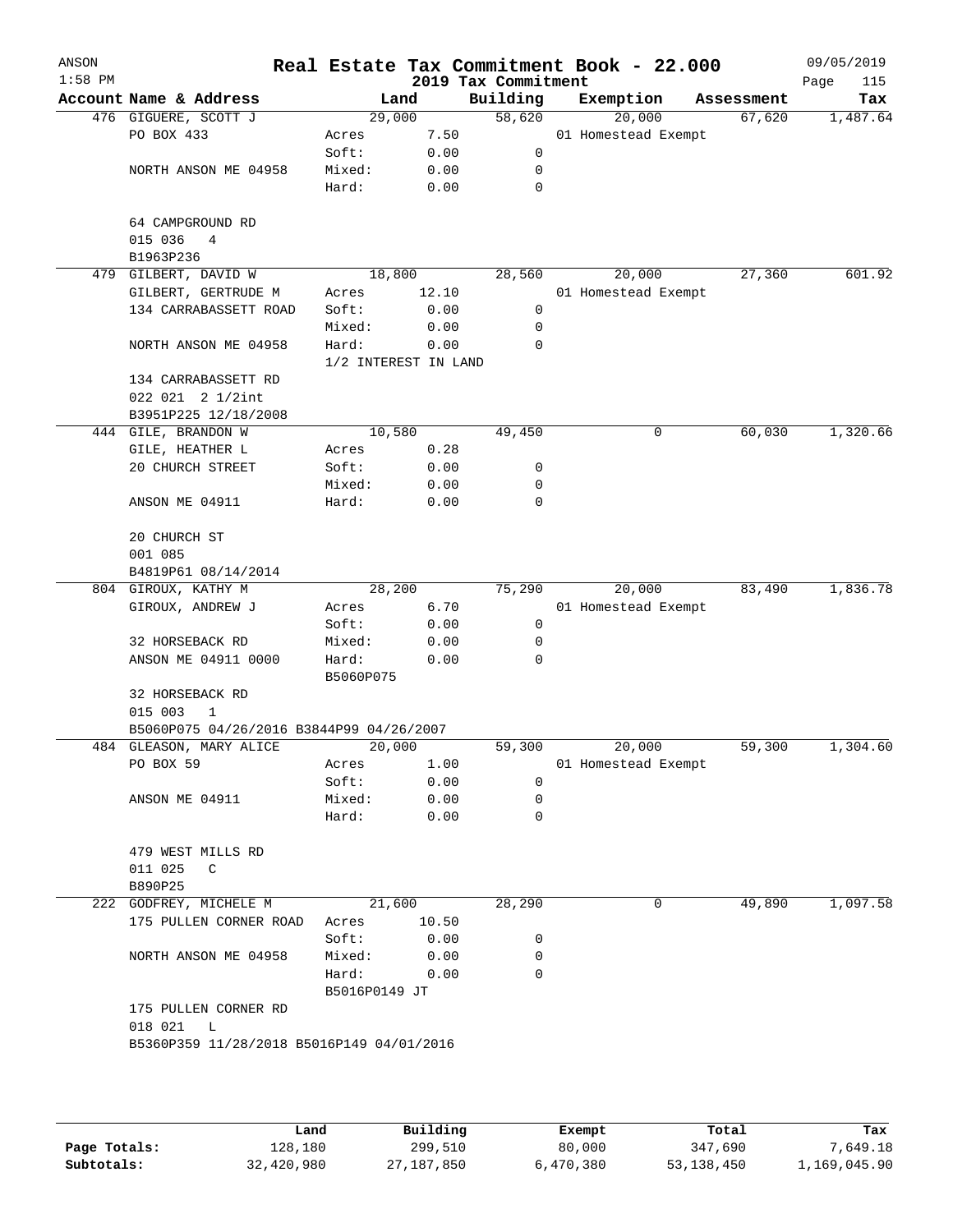| ANSON<br>$1:58$ PM |                                                     |                 |             |               | 2019 Tax Commitment | Real Estate Tax Commitment Book - 22.000 |              | 09/05/2019         |
|--------------------|-----------------------------------------------------|-----------------|-------------|---------------|---------------------|------------------------------------------|--------------|--------------------|
|                    | Account Name & Address                              |                 | Land        |               | Building            | Exemption                                | Assessment   | Page<br>116<br>Tax |
| 809                | GOFF, MICHAEL J                                     |                 | 22,780      |               | 68,960              | $\Omega$                                 | 91,740       | 2,018.28           |
|                    | C/O Corporation<br>Services comp. Me<br>#20130131fc | Acres           |             | 2.85          |                     |                                          |              |                    |
|                    | 45 Memorial Circle                                  | Soft:           |             | 0.00          | 0                   |                                          |              |                    |
|                    | Augusta ME 04330                                    | Mixed:          |             | 0.00          | 0                   |                                          |              |                    |
|                    |                                                     | Hard:           |             | 0.00          | $\mathbf 0$         |                                          |              |                    |
|                    | 264 HORSEBACK RD<br>015 011<br>B                    |                 |             |               |                     |                                          |              |                    |
|                    | B4908P89 05/26/2015                                 |                 |             |               |                     |                                          |              |                    |
|                    | 276 GOODINE, LUKE S                                 |                 | 10,770      |               | 52,740              | 0                                        | 63,510       | 1,397.22           |
|                    | GOODINE, JOANN M                                    | Acres           |             | 0.29          |                     |                                          |              |                    |
|                    | PO BOX 122                                          | Soft:           |             | 0.00          | 0                   |                                          |              |                    |
|                    | ANSON ME 04911                                      | Mixed:<br>Hard: |             | 0.00<br>0.00  | 0<br>$\mathbf 0$    |                                          |              |                    |
|                    | 76 PREBLE AVE                                       |                 |             |               |                     |                                          |              |                    |
|                    | 004 002                                             |                 |             |               |                     |                                          |              |                    |
|                    | B3758P334 10/17/2006                                |                 |             |               |                     |                                          |              |                    |
| 1305               | GOOGINS, ROBERT G SR                                |                 | 21,500      |               | 61,250              | 0                                        | 82,750       | 1,820.50           |
|                    | GOOGINS, CAROL A                                    | Acres           |             | 2.00          |                     |                                          |              |                    |
|                    |                                                     | Soft:           |             | 0.00          | 0                   |                                          |              |                    |
|                    | 62 LAWN AVE                                         | Mixed:          |             | 0.00          | 0                   |                                          |              |                    |
|                    | SOUTH PORTLAND ME 04106 Hard:<br>0000               |                 |             | 0.00          | $\Omega$            |                                          |              |                    |
|                    | 313 TOWN FARM RD<br>022 019<br>1                    |                 |             |               |                     |                                          |              |                    |
|                    | B3031P97                                            |                 |             |               |                     |                                          |              |                    |
| 1325               | GORDON, ANNE F                                      |                 | 27,450      |               | $\mathbf 0$         | 0                                        | 27,450       | 603.90             |
|                    | 264 HILTON HILL ROAD                                | Acres<br>Soft:  |             | 46.75         |                     |                                          |              |                    |
|                    | ANSON ME 04911                                      | Mixed:          |             | 0.00<br>10.00 | 0<br>1,570          |                                          |              |                    |
|                    |                                                     | Hard:           |             | 29.50         | 5,133               |                                          |              |                    |
|                    |                                                     |                 | TREE GROWTH |               |                     |                                          |              |                    |
|                    | HILTON HILL ROAD                                    |                 |             |               |                     |                                          |              |                    |
|                    | 010 022                                             |                 |             |               |                     |                                          |              |                    |
|                    | B1281P287                                           |                 |             |               |                     |                                          |              |                    |
|                    | 1324 GORDON, ANNE F                                 |                 | 43,170      |               | 19,600              | 26,000                                   | 36,770       | 808.94             |
|                    | 264 HILTON HILL ROAD                                | Acres           |             | 70.90         |                     | 01 Homestead Exempt                      |              |                    |
|                    |                                                     | Soft:           |             | 0.00          |                     | 0 03 Resident Veteran Widow              |              |                    |
|                    | ANSON ME 04911                                      | Mixed:          |             | 29.00         | 4,553               |                                          |              |                    |
|                    |                                                     | Hard:           |             | 30.00         | 5,220               |                                          |              |                    |
|                    |                                                     |                 | TREE GROWTH |               |                     |                                          |              |                    |
|                    | 264 HILTON HILL RD                                  |                 |             |               |                     |                                          |              |                    |
|                    | 010 021<br>B1281P287                                |                 |             |               |                     |                                          |              |                    |
|                    | 572 GORDON, DANNY B                                 |                 | 33,450      |               | 53,410              | 0                                        | 86,860       | 1,910.92           |
|                    | GORDON, JENNIFER S                                  | Acres           |             | 11.95         |                     |                                          |              |                    |
|                    | 5 JACKSON POND ROAD                                 | Soft:           |             | 0.00          | 0                   |                                          |              |                    |
|                    |                                                     | Mixed:          |             | 0.00          | 0                   |                                          |              |                    |
|                    | CONCORD TWP ME 04920<br>6159                        | Hard:           |             | 0.00          | 0                   |                                          |              |                    |
|                    | 340 CAMPGROUND RD                                   |                 |             |               |                     |                                          |              |                    |
|                    | 015 043<br>G                                        |                 |             |               |                     |                                          |              |                    |
|                    | B3230P144                                           |                 |             |               |                     |                                          |              |                    |
|                    |                                                     | Land            |             | Building      |                     | Exempt                                   | Total        | Tax                |
| Page Totals:       |                                                     | 159,120         |             | 255,960       |                     | 26,000                                   | 389,080      | 8,559.76           |
| Subtotals:         |                                                     | 32,580,100      |             | 27, 443, 810  |                     | 6,496,380                                | 53, 527, 530 | 1,177,605.66       |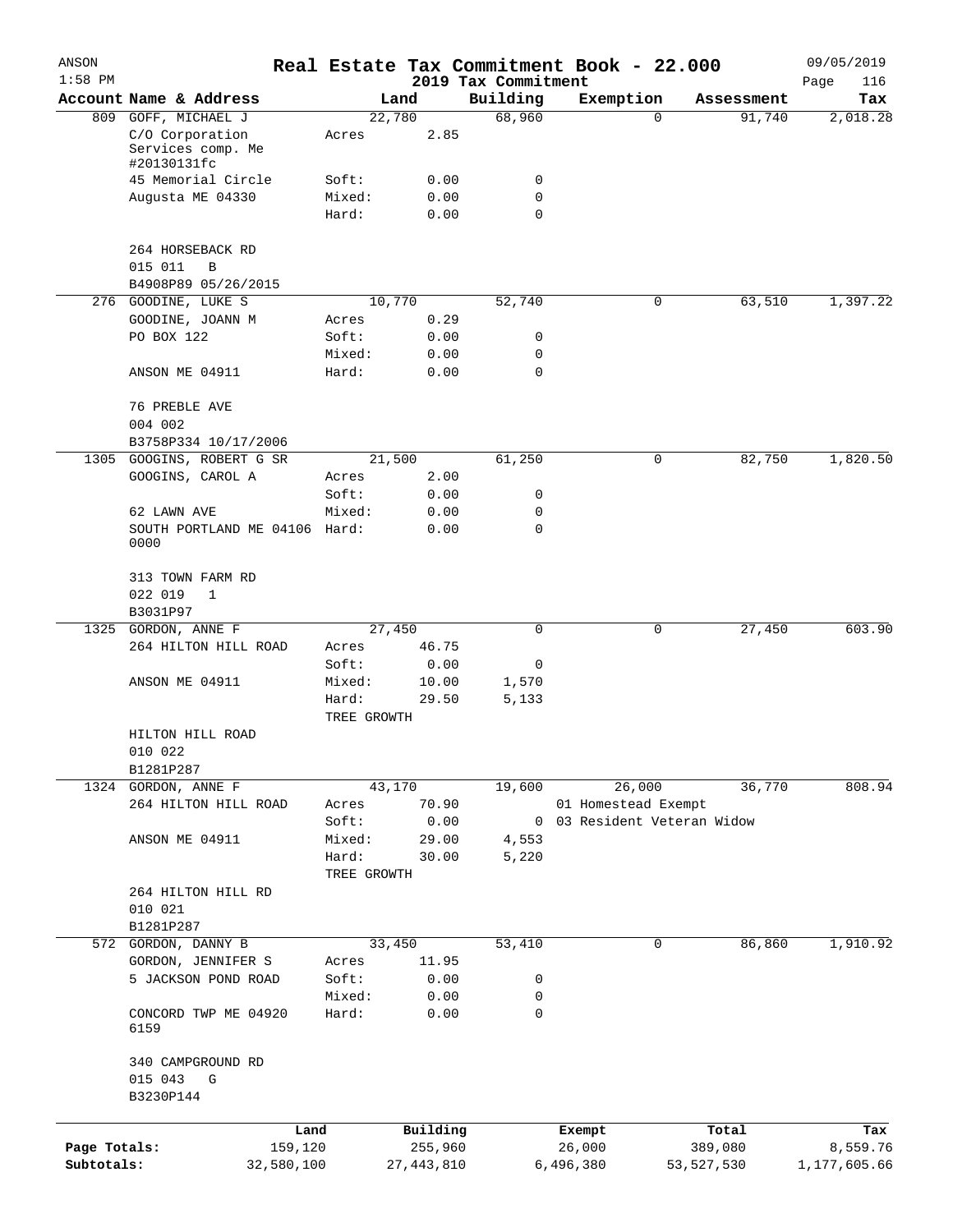| ANSON<br>$1:58$ PM |                                                                          |                      |                  | 2019 Tax Commitment | Real Estate Tax Commitment Book - 22.000 |            | 09/05/2019<br>Page<br>117 |
|--------------------|--------------------------------------------------------------------------|----------------------|------------------|---------------------|------------------------------------------|------------|---------------------------|
|                    | Account Name & Address                                                   |                      | Land             | Building            | Exemption                                | Assessment | Tax                       |
|                    | 496 GORDON, EDWARD M. &<br>RICHARD M. Trustees<br>GORDON, NANCY M. TRUST | Acres                | 65,530<br>196.00 | 35,590              | $\Omega$                                 | 101, 120   | 2,224.64                  |
|                    | 7/17/2015                                                                |                      |                  |                     |                                          |            |                           |
|                    |                                                                          | Soft:                | 21.00            | 2,373               |                                          |            |                           |
|                    | PO BOX 594                                                               | Mixed:               | 118.00           | 18,526              |                                          |            |                           |
|                    | AMHERST MA 01004 0594                                                    | Hard:<br>TREE GROWTH | 41.00            | 7,134               |                                          |            |                           |
|                    | 31 MUTTON HILL RD<br>015 027                                             |                      |                  |                     |                                          |            |                           |
|                    | B4998P153 01/21/2016                                                     |                      |                  |                     |                                          |            |                           |
|                    | 953 GORDON, GEORGETTE L                                                  |                      | 20,000           | 59,980              | 20,000                                   | 59,980     | 1,319.56                  |
|                    | PO BOX 12                                                                | Acres                | 1.00             |                     | 01 Homestead Exempt                      |            |                           |
|                    |                                                                          | Soft:                | 0.00             | 0                   |                                          |            |                           |
|                    | ANSON ME 04911                                                           | Mixed:               | 0.00             | 0                   |                                          |            |                           |
|                    |                                                                          | Hard:                | 0.00             | 0                   |                                          |            |                           |
|                    |                                                                          | MH AND GARAGE        |                  |                     |                                          |            |                           |
|                    | 1037 VALLEY RD                                                           |                      |                  |                     |                                          |            |                           |
|                    | 020 021                                                                  |                      |                  |                     |                                          |            |                           |
|                    | B2354P240                                                                |                      |                  |                     |                                          |            |                           |
|                    | 1663 GORDON, HAZEL L                                                     |                      | 23,900           | 14,050              | 0                                        | 37,950     | 834.90                    |
|                    | 264 HILTON HILL ROAD                                                     | Acres                | 3.60             |                     |                                          |            |                           |
|                    |                                                                          | Soft:                | 0.00             | 0                   |                                          |            |                           |
|                    | ANSON ME 04911                                                           | Mixed:               | 0.00             | 0                   |                                          |            |                           |
|                    |                                                                          | Hard:                | 0.00             | $\mathbf 0$         |                                          |            |                           |
|                    | 280 HILTON HILL ROAD                                                     |                      |                  |                     |                                          |            |                           |
|                    | 010 021<br>B                                                             |                      |                  |                     |                                          |            |                           |
|                    | B2654P19                                                                 |                      |                  |                     |                                          |            |                           |
| 1507               | GORDON, JAMES D                                                          |                      | 0                | 8,810               | 0                                        | 8,810      | 193.82                    |
|                    | ANSON ME 04911 0411                                                      |                      |                  |                     |                                          |            |                           |
|                    | PO BOX 411                                                               |                      |                  |                     |                                          |            |                           |
|                    |                                                                          |                      |                  |                     |                                          |            |                           |
|                    | 26 CROSS RD                                                              |                      |                  |                     |                                          |            |                           |
|                    | 011 032 3 ON                                                             |                      |                  |                     |                                          |            |                           |
|                    | 70 GORDON, KENNETH P.,<br><b>ESTATE</b>                                  |                      | 13,710           | 500                 |                                          | 14,210     | 312.62                    |
|                    | C/O CHARLEEN H. GORDON                                                   | Acres                | 0.47             |                     |                                          |            |                           |
|                    | 556 BROWNS CORNER ROAD                                                   | Soft:                | 0.00             | 0                   |                                          |            |                           |
|                    | CANAAN ME 04924 3060                                                     | Mixed:               | 0.00             | 0                   |                                          |            |                           |
|                    |                                                                          | Hard:                | 0.00             | 0                   |                                          |            |                           |
|                    | <b>45 PREBLE AVE</b>                                                     |                      |                  |                     |                                          |            |                           |
|                    | 004 017                                                                  |                      |                  |                     |                                          |            |                           |
|                    | B3631P207 02/08/2006                                                     |                      |                  |                     |                                          |            |                           |
|                    | 2039 GORDON, MATTHEW J                                                   |                      | 15,750           | 0                   | 0                                        | 15,750     | 346.50                    |
|                    | 475 FOUR MILE SQUARE                                                     | Acres                | 3.50             |                     |                                          |            |                           |
|                    | ROAD                                                                     |                      |                  |                     |                                          |            |                           |
|                    |                                                                          | Soft:                | 0.00             | 0                   |                                          |            |                           |
|                    | ANSON ME 04911                                                           | Mixed:               | 0.00             | 0                   |                                          |            |                           |
|                    |                                                                          | Hard:                | 0.00             | 0                   |                                          |            |                           |
|                    | HILTON HILL RD                                                           |                      |                  |                     |                                          |            |                           |
|                    | 010 021 C<br>B5325P304 08/31/2018 B1281P287                              |                      |                  |                     |                                          |            |                           |
|                    |                                                                          |                      |                  |                     |                                          |            |                           |
|                    | Land                                                                     |                      | Building         |                     |                                          | Total      | Tax                       |
| Page Totals:       | 138,890                                                                  |                      | 118,930          |                     | Exempt<br>20,000                         | 237,820    | 5,232.04                  |

**Subtotals:** 32,718,990 27,562,740 6,516,380 53,765,350 1,182,837.70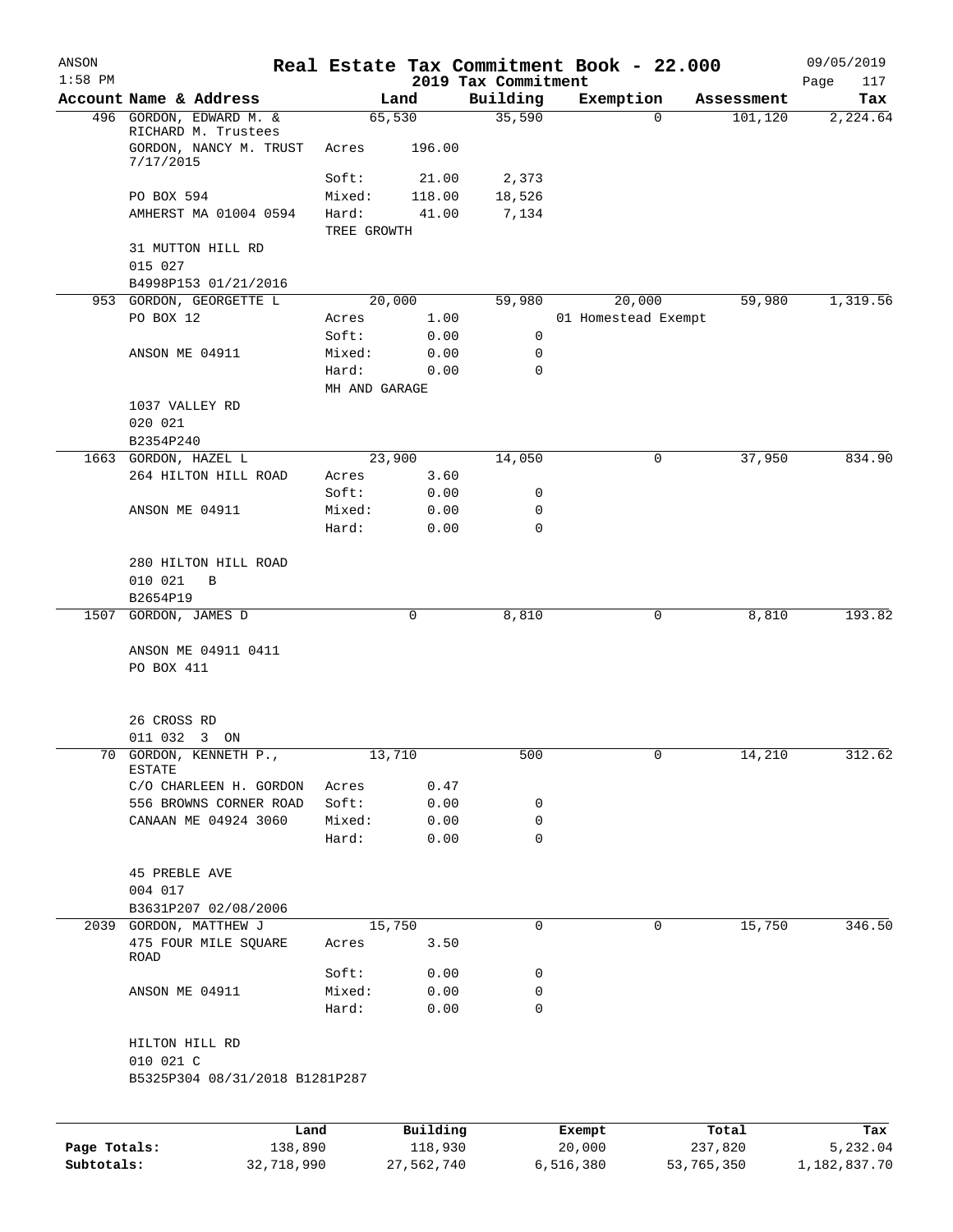| ANSON<br>$1:58$ PM |                                                         |        |        | 2019 Tax Commitment | Real Estate Tax Commitment Book - 22.000 |            | 09/05/2019<br>118<br>Page |
|--------------------|---------------------------------------------------------|--------|--------|---------------------|------------------------------------------|------------|---------------------------|
|                    | Account Name & Address                                  |        | Land   | Building            | Exemption                                | Assessment | Tax                       |
|                    | 1933 GORDON, RAYMOND F<br>PO BOX 26                     |        | 0      | 5,060               | $\Omega$                                 | 5,060      | 111.32                    |
|                    | NORTH ANSON ME 04958                                    |        |        |                     |                                          |            |                           |
|                    | 41 PATTEN LN<br>023 026<br>C 1 ON                       |        |        |                     |                                          |            |                           |
|                    | 495 GORDON, REGINAL A                                   |        | 12,300 | $\mathbf 0$         | 0                                        | 12,300     | 270.60                    |
|                    | 264 HILTON HILL ROAD                                    | Acres  | 2.20   |                     |                                          |            |                           |
|                    |                                                         | Soft:  | 0.00   | 0                   |                                          |            |                           |
|                    | ANSON ME 04911                                          | Mixed: | 0.00   | 0                   |                                          |            |                           |
|                    |                                                         | Hard:  | 0.00   | $\mathbf 0$         |                                          |            |                           |
|                    | 015 007 A                                               |        |        |                     |                                          |            |                           |
|                    | B2604P336                                               |        |        |                     |                                          |            |                           |
|                    | 948 GORDON, RICKY E SR                                  |        | 26,300 | 59,600              | 20,000                                   | 65,900     | 1,449.80                  |
|                    | GORDON, SUSAN V                                         | Acres  | 5.20   |                     | 01 Homestead Exempt                      |            |                           |
|                    | PO BOX 411                                              | Soft:  | 0.00   | 0                   |                                          |            |                           |
|                    |                                                         | Mixed: | 0.00   | 0                   |                                          |            |                           |
|                    | ANSON ME 04911                                          | Hard:  | 0.00   | $\mathbf 0$         |                                          |            |                           |
|                    | 36 CROSS RD                                             |        |        |                     |                                          |            |                           |
|                    | 011 032<br>2<br>B3647P166 03/17/2006                    |        |        |                     |                                          |            |                           |
|                    | 12 GORDON, RICKY E, SR, &<br>SUSAN V                    | 30,450 |        | $\mathbf 0$         | 0                                        | 30,450     | 669.90                    |
|                    |                                                         | Acres  | 5.30   |                     |                                          |            |                           |
|                    | ANSON ME 04911 0000                                     | Soft:  | 0.00   | 0                   |                                          |            |                           |
|                    | PO BOX 411                                              | Mixed: | 0.00   | 0                   |                                          |            |                           |
|                    |                                                         | Hard:  | 0.00   | $\mathbf 0$         |                                          |            |                           |
|                    | 26 CROSS RD<br>011 032<br>3<br>B3844P267 05/09/2007     |        |        |                     |                                          |            |                           |
|                    | 1505 GORDON, RICKY E., JR.                              |        | 0      | 9,220               | 0                                        | 9,220      | 202.84                    |
|                    |                                                         | Acres  | 17.53  |                     |                                          |            |                           |
|                    | ANSON ME 04911                                          | Soft:  | 0.00   | 0                   |                                          |            |                           |
|                    | PO BOX 411                                              | Mixed: | 0.00   | 0                   |                                          |            |                           |
|                    |                                                         | Hard:  | 0.00   | $\mathbf 0$         |                                          |            |                           |
|                    | 26 CROSS RD                                             |        |        |                     |                                          |            |                           |
|                    | 011 032 3 ON<br>1296 GORDON, ROBERT B JR                |        | 20,380 | 63,700              | 0                                        | 84,080     | 1,849.76                  |
|                    | 265 HILTON HILL ROAD                                    | Acres  | 1.25   |                     |                                          |            |                           |
|                    |                                                         | Soft:  | 0.00   | 0                   |                                          |            |                           |
|                    | ANSON ME 04911                                          | Mixed: | 0.00   | 0                   |                                          |            |                           |
|                    |                                                         | Hard:  | 0.00   | 0                   |                                          |            |                           |
|                    | 265 HILTON HILL RD<br>010 022 D<br>B4044P324 06/23/2007 |        |        |                     |                                          |            |                           |

|              | Land       | Building   | Exempt    | Total      | Tax          |
|--------------|------------|------------|-----------|------------|--------------|
| Page Totals: | 89,430     | 137,580    | 20,000    | 207,010    | 4,554.22     |
| Subtotals:   | 32,808,420 | 27,700,320 | 6,536,380 | 53,972,360 | 1,187,391.92 |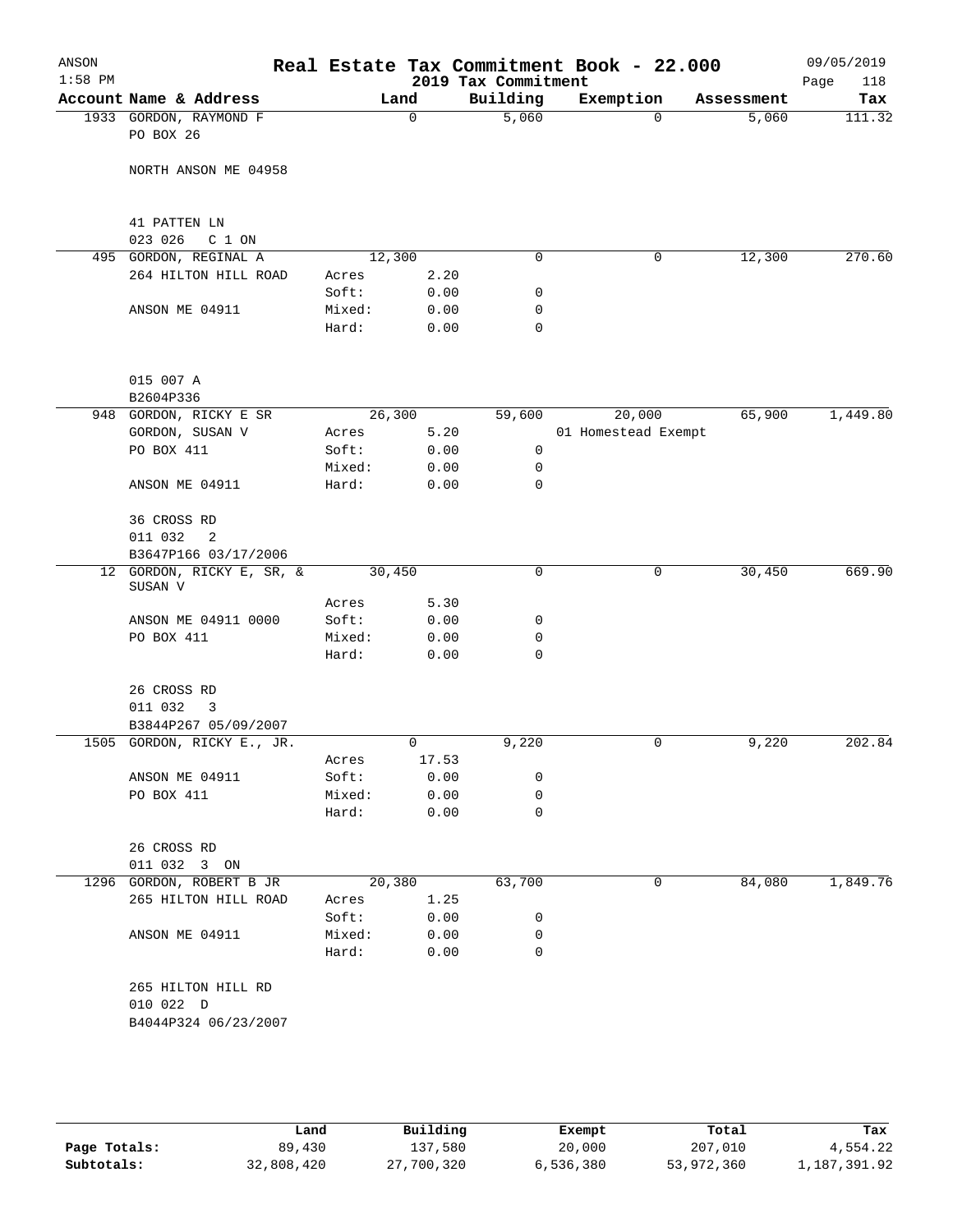| ANSON        |                                              |                      |          |                                 | Real Estate Tax Commitment Book - 22.000 |            | 09/05/2019         |
|--------------|----------------------------------------------|----------------------|----------|---------------------------------|------------------------------------------|------------|--------------------|
| $1:58$ PM    | Account Name & Address                       |                      | Land     | 2019 Tax Commitment<br>Building | Exemption                                | Assessment | Page<br>119<br>Tax |
|              | 2007 GORDON, ROBERT B JR                     |                      | 17,000   | $\mathbf 0$                     | 0                                        | 17,000     | 374.00             |
|              | 265 HILTON HILL ROAD                         | Acres                | 17.00    |                                 |                                          |            |                    |
|              |                                              | Soft:                | 0.00     | 0                               |                                          |            |                    |
|              | ANSON ME 04911                               | Mixed:               | 0.00     | 0                               |                                          |            |                    |
|              |                                              | Hard:                | 0.00     | $\mathbf 0$                     |                                          |            |                    |
|              | 015 004 A                                    |                      |          |                                 |                                          |            |                    |
|              | B4891P90 03/27/2015                          |                      |          |                                 |                                          |            |                    |
|              | 1559 GORDON, ROBERT B SR                     |                      | 38,140   | 43,340                          | 0                                        | 81,480     | 1,792.56           |
|              | 279 HILTON HILL ROAD                         | Acres                | 16.64    |                                 |                                          |            |                    |
|              |                                              | Soft:                | 0.00     | 0                               |                                          |            |                    |
|              | ANSON ME 04911                               | Mixed:               | 0.00     | 0                               |                                          |            |                    |
|              |                                              | Hard:                | 0.00     | $\mathbf 0$                     |                                          |            |                    |
|              | 279 HILTON HILL RD<br>010 022<br>$\mathbf 1$ |                      |          |                                 |                                          |            |                    |
|              | B3919P201 10/03/2007 B1457P23                |                      |          |                                 |                                          |            |                    |
|              | 1644 GORDON, ROBERT B SR                     |                      | 26,500   | 3,360                           | 0                                        | 29,860     | 656.92             |
|              | 279 HILTON HILL ROAD                         | Acres                | 9.00     |                                 |                                          |            |                    |
|              |                                              | Soft:                | 0.00     | 0                               |                                          |            |                    |
|              | ANSON ME 04911                               | Mixed:               | 0.00     | 0                               |                                          |            |                    |
|              |                                              | Hard:                | 0.00     | 0                               |                                          |            |                    |
|              |                                              |                      |          |                                 |                                          |            |                    |
|              | 023 044<br>F                                 |                      |          |                                 |                                          |            |                    |
|              | B2589P317                                    |                      |          |                                 |                                          |            |                    |
|              | 1621 GORDON, SHIRLEY &                       |                      | 28,500   | 39,210                          | 20,000                                   | 47,710     | 1,049.62           |
|              | PATTEN, MERTON L                             | Acres                | 7.00     |                                 | 01 Homestead Exempt                      |            |                    |
|              |                                              | Soft:                | 0.00     | 0                               |                                          |            |                    |
|              | 26 PATTEN LN                                 | Mixed:               | 0.00     | 0                               |                                          |            |                    |
|              | NORTH ANSON ME 04958<br>7652                 | Hard:                | 0.00     | 0                               |                                          |            |                    |
|              | 26 PATTEN LN                                 |                      |          |                                 |                                          |            |                    |
|              | 023 026<br>C <sub>2</sub>                    |                      |          |                                 |                                          |            |                    |
|              | B1835P35                                     |                      |          |                                 |                                          |            |                    |
|              | 494 GORDON, TRACY L                          |                      | 17,340   | 0                               | 0                                        | 17,340     | 381.48             |
|              |                                              | Acres                | 101.00   |                                 |                                          |            |                    |
|              | STRONG ME 04983 0483                         | Soft:                | 0.00     | 0                               |                                          |            |                    |
|              | PO BOX 483                                   | Mixed:               | 14.00    | 2,198                           |                                          |            |                    |
|              |                                              | Hard:<br>TREE GROWTH | 87.00    | 15,138                          |                                          |            |                    |
|              | 020 007                                      |                      |          |                                 |                                          |            |                    |
|              | B4101P136 02/10/2009                         |                      |          |                                 |                                          |            |                    |
|              | 142 GOREY, DAVID A                           |                      | 30,180   | 49,360                          | 0                                        | 79,540     | 1,749.88           |
|              | GOREY, JOANNE D                              | Acres                | 8.68     |                                 |                                          |            |                    |
|              | 546 ELVA DR                                  | Soft:                | 0.00     | 0                               |                                          |            |                    |
|              |                                              | Mixed:               | 0.00     | 0                               |                                          |            |                    |
|              | BURLINGTON NC<br>27217-8307                  | Hard:                | 0.00     | $\mathbf 0$                     |                                          |            |                    |
|              | 495 WEST MILLS RD                            |                      |          |                                 |                                          |            |                    |
|              | 011 025<br>D<br>B3819P132 02/28/2007         |                      |          |                                 |                                          |            |                    |
|              |                                              |                      |          |                                 |                                          |            |                    |
|              |                                              | Land                 | Building |                                 | Exempt                                   | Total      | Tax                |
| Page Totals: | 157,660                                      |                      | 135,270  |                                 | 20,000                                   | 272,930    | 6,004.46           |

**Subtotals:** 32,966,080 27,835,590 6,556,380 54,245,290 1,193,396.38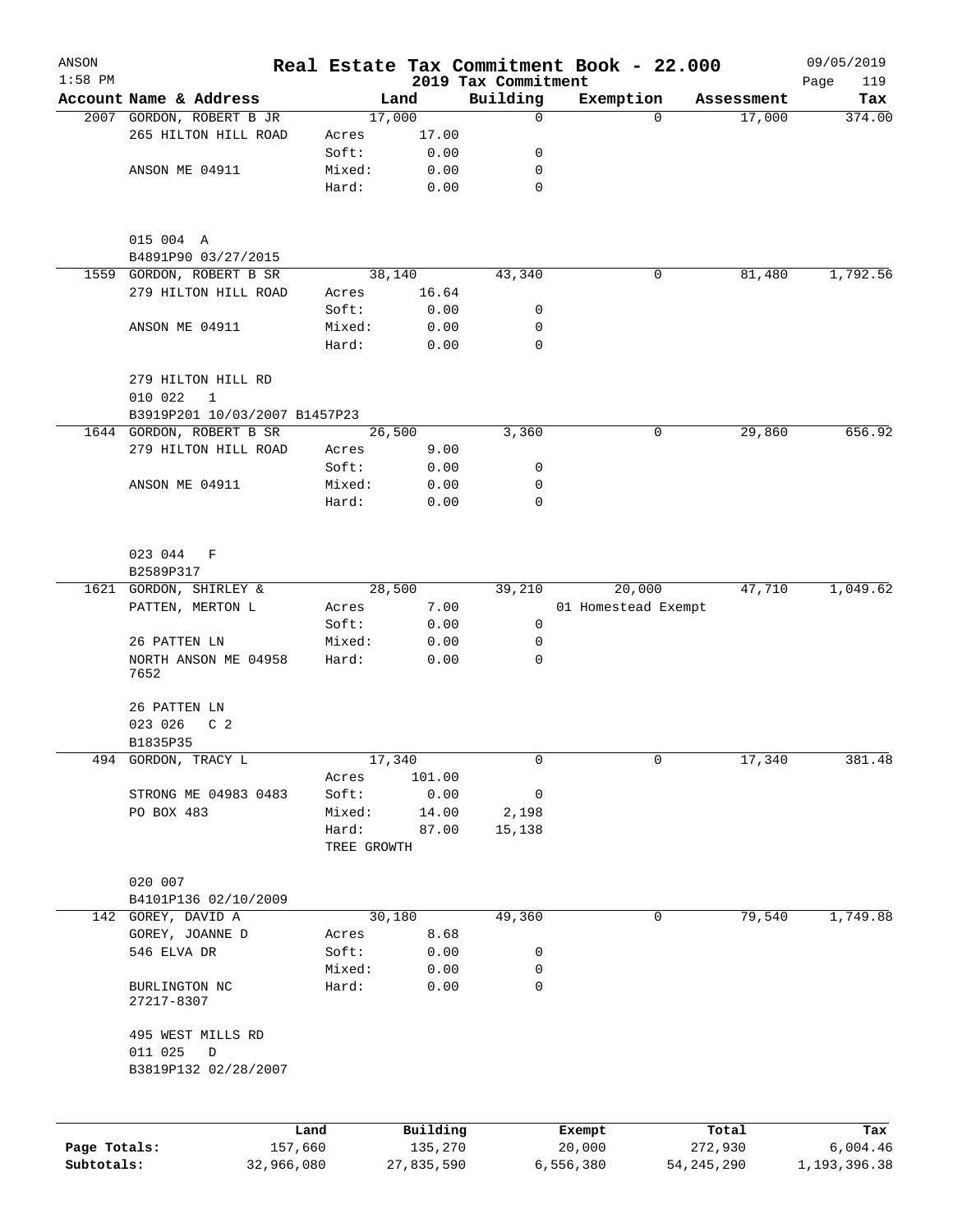| ANSON<br>$1:58$ PM |                                                                                                     |                |              | 2019 Tax Commitment | Real Estate Tax Commitment Book - 22.000 |          |            | 09/05/2019<br>Page<br>120 |
|--------------------|-----------------------------------------------------------------------------------------------------|----------------|--------------|---------------------|------------------------------------------|----------|------------|---------------------------|
|                    | Account Name & Address                                                                              |                | Land         | Building            | Exemption                                |          | Assessment | Tax                       |
|                    | 139 GOREY, DAVID A                                                                                  |                | 10,000       | 1,960               |                                          | $\Omega$ | 11,960     | 263.12                    |
|                    | GOREY, JOANNE D                                                                                     | Acres          | 1.00         |                     |                                          |          |            |                           |
|                    | 546 ELVA DR                                                                                         | Soft:          | 0.00         | 0                   |                                          |          |            |                           |
|                    |                                                                                                     | Mixed:         | 0.00         | 0                   |                                          |          |            |                           |
|                    | BURLINGTON NC<br>27217-8307                                                                         | Hard:          | 0.00         | $\mathbf 0$         |                                          |          |            |                           |
|                    | 011 015<br>B3819P132 02/28/2007                                                                     |                |              |                     |                                          |          |            |                           |
|                    | 1044 GORISS, TRACIE L                                                                               |                | 20,230       | 5,390               |                                          | 0        | 25,620     | 563.64                    |
|                    |                                                                                                     | Acres          | 1.15         |                     |                                          |          |            |                           |
|                    | GORHAM ME 04038 0000                                                                                | Soft:          | 0.00         | 0                   |                                          |          |            |                           |
|                    | 41 NARRAGANSETT ST                                                                                  | Mixed:         | 0.00         | 0                   |                                          |          |            |                           |
|                    |                                                                                                     | Hard:          | 0.00         | 0                   |                                          |          |            |                           |
|                    | 170 VALLEY RD<br>018 035<br>Α                                                                       |                |              |                     |                                          |          |            |                           |
|                    | B5263P255 03/19/2018 B3233P128                                                                      |                |              |                     |                                          |          |            |                           |
|                    | 1076 GORMAN, FLORENCE E                                                                             |                | 0            | 13,110              |                                          | 0        | 13,110     | 288.42                    |
|                    | MADISON ME 04950 0000<br>ONE MADISON AVE, APT 3B                                                    |                |              |                     |                                          |          |            |                           |
|                    |                                                                                                     | MOBILE HOME    |              |                     |                                          |          |            |                           |
|                    | 4 GORMAN RD                                                                                         |                |              |                     |                                          |          |            |                           |
|                    | 013 001<br>B<br>ON                                                                                  |                |              |                     |                                          |          |            |                           |
|                    | 1036 GOSPODAREK, MICHAEL                                                                            |                | 26,960       | $\Omega$            |                                          | 0        | 26,960     | 593.12                    |
|                    | GOSPODAREK, ROBIN                                                                                   | Acres          | 13.46        |                     |                                          |          |            |                           |
|                    |                                                                                                     | Soft:          | 0.00         | 0                   |                                          |          |            |                           |
|                    | 19 CARSON CIRCLE                                                                                    | Mixed:         | 0.00         | 0                   |                                          |          |            |                           |
|                    | NASHUA NH 03062 0000                                                                                | Hard:          | 0.00         | 0                   |                                          |          |            |                           |
|                    | 011 042<br>7                                                                                        |                |              |                     |                                          |          |            |                           |
|                    | B1249P194                                                                                           |                |              |                     |                                          |          |            |                           |
|                    | 1674 GOULD, FRANCES J                                                                               |                | 25,920       | 92,600              | 20,000                                   |          | 98,520     | 2,167.44                  |
|                    | NORTH ANSON ME 04958                                                                                | Acres<br>Soft: | 2.28<br>0.00 | 0                   | 01 Homestead Exempt                      |          |            |                           |
|                    | 0000<br>125 NORTH MAIN ST                                                                           | Mixed:         | 0.00         | 0                   |                                          |          |            |                           |
|                    |                                                                                                     | Hard:          | 0.00         | $\Omega$            |                                          |          |            |                           |
|                    |                                                                                                     | LIFE ESTATE    |              |                     |                                          |          |            |                           |
|                    | 125 NORTH MAIN ST<br>007 005                                                                        |                |              |                     |                                          |          |            |                           |
|                    | B3896P43 08/06/2007                                                                                 |                |              |                     |                                          |          |            |                           |
|                    | 504 GOUTHRO, THOMAS                                                                                 |                | 40,600       | $\Omega$            |                                          | 0        | 40,600     | 893.20                    |
|                    | NEGRI, DOMINIC R &<br>THOMAS M (6/7 int)                                                            | Acres          | 50.00        |                     |                                          |          |            |                           |
|                    | 5 MAWN DRIVE                                                                                        | Soft:          | 0.00         | 0                   |                                          |          |            |                           |
|                    |                                                                                                     | Mixed:         | 0.00         | 0                   |                                          |          |            |                           |
|                    | WOBURN MA 01801 0000                                                                                | Hard:          | 0.00         | $\Omega$            |                                          |          |            |                           |
|                    | 020 018<br>B5352P17 11/15/2018 B5261P71 B5261P70 B5261P69<br>B5158P196 B5158P193 B5158P195 B903P941 |                |              |                     |                                          |          |            |                           |
|                    |                                                                                                     |                |              |                     |                                          |          |            |                           |

|              | Land       | Building   | Exempt    | Total      | Tax          |
|--------------|------------|------------|-----------|------------|--------------|
| Page Totals: | 123,710    | 113,060    | 20,000    | 216,770    | 4,768.94     |
| Subtotals:   | 33,089,790 | 27,948,650 | 6,576,380 | 54,462,060 | 1,198,165.32 |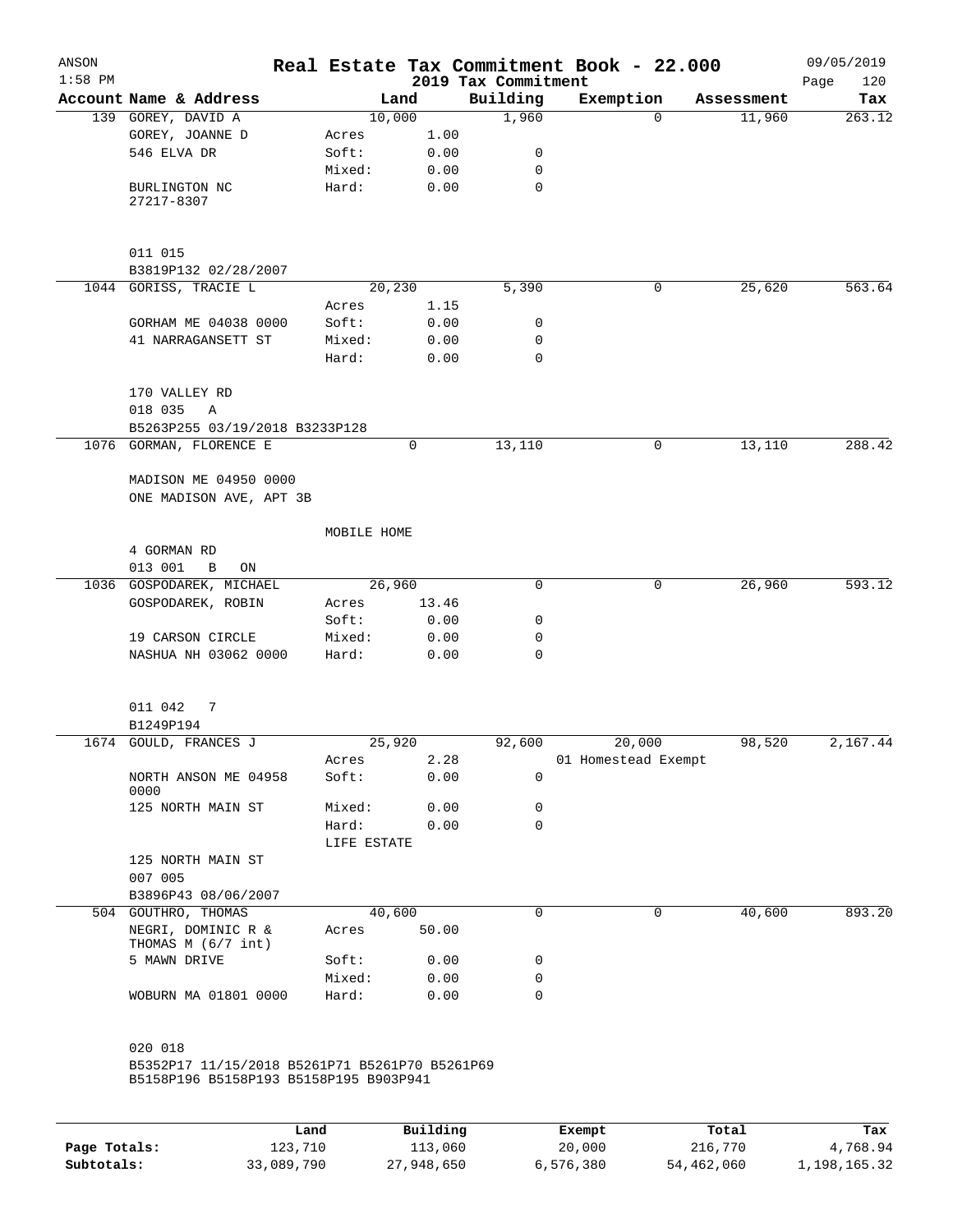| ANSON<br>$1:58$ PM |                                           |            |                   | 2019 Tax Commitment | Real Estate Tax Commitment Book - 22.000 |            | 09/05/2019<br>Page<br>121 |
|--------------------|-------------------------------------------|------------|-------------------|---------------------|------------------------------------------|------------|---------------------------|
|                    | Account Name & Address                    |            | Land              | Building            | Exemption                                | Assessment | Tax                       |
|                    | 1127 GOWER, DUSTIN D                      |            | 21,000            | 0                   | $\Omega$                                 | 21,000     | 462.00                    |
|                    | DAISEY, ELIZABETH A                       | Acres      | 7.00              |                     |                                          |            |                           |
|                    | 56 LLOYD ROAD                             | Soft:      | 0.00              | 0                   |                                          |            |                           |
|                    |                                           | Mixed:     | 0.00              | $\mathbf 0$         |                                          |            |                           |
|                    | ANSON ME 04911                            | Hard:      | 0.00              | $\mathbf 0$         |                                          |            |                           |
|                    |                                           | B5048P0145 |                   |                     |                                          |            |                           |
|                    | HORSEBACK ROAD                            |            |                   |                     |                                          |            |                           |
|                    | 019 037<br>D                              |            |                   |                     |                                          |            |                           |
|                    | B5048P145 07/12/2016 B2595P140 08/24/1999 |            |                   |                     |                                          |            |                           |
|                    | 41 GOWER, KEVIN & LISA, &                 |            | 11,660            | 29,950              | 0                                        | 41,610     | 915.42                    |
|                    | DAVIS, DEAN A                             | Acres      | 0.34              |                     |                                          |            |                           |
|                    |                                           | Soft:      | 0.00              | 0                   |                                          |            |                           |
|                    | 526 BELLSQUEEZE RD                        | Mixed:     | 0.00              | 0                   |                                          |            |                           |
|                    | CLINTON ME 04927 0000                     | Hard:      | 0.00              | 0                   |                                          |            |                           |
|                    | 18 RIVER RD                               |            |                   |                     |                                          |            |                           |
|                    | 003 077                                   |            |                   |                     |                                          |            |                           |
|                    | B4274P311 04/15/2010 B4274P309 04/14/2010 |            |                   |                     |                                          |            |                           |
|                    | 348 GOWER, T. EDWRD                       |            | 18,150            | 0                   | 0                                        | 18,150     | 399.30                    |
|                    | 17 FALL STREET                            | Acres      | 5.10              |                     |                                          |            |                           |
|                    |                                           | Soft:      | 0.00              | 0                   |                                          |            |                           |
|                    | MADISON ME 04950                          | Mixed:     | 0.00              | 0                   |                                          |            |                           |
|                    |                                           | Hard:      | 0.00              | 0                   |                                          |            |                           |
|                    |                                           |            |                   |                     |                                          |            |                           |
|                    | MOUNTAIN VIEW ROAD                        |            |                   |                     |                                          |            |                           |
|                    | 012 009 18                                |            |                   |                     |                                          |            |                           |
|                    | B5334P271 09/25/2018                      |            |                   |                     |                                          |            |                           |
|                    | 597 GRAF, PAMELA H                        |            | 20,900            | 70,460              | 26,000                                   | 65,360     | 1,437.92                  |
|                    | 56 FAHI POND ROAD                         | Acres      | 1.60              |                     | 01 Homestead Exempt                      |            |                           |
|                    |                                           | Soft:      | 0.00              | $\overline{0}$      | 03 Resident Veteran Widow                |            |                           |
|                    | NORTH ANSON ME 04958                      | Mixed:     | 0.00              | $\mathbf 0$         |                                          |            |                           |
|                    |                                           | Hard:      | 0.00              | 0                   |                                          |            |                           |
|                    |                                           |            |                   |                     |                                          |            |                           |
|                    | 56 FAHI POND RD                           |            |                   |                     |                                          |            |                           |
|                    | 007 010                                   |            |                   |                     |                                          |            |                           |
|                    | B2010P115                                 |            |                   | 0                   | 0                                        |            | 803.00                    |
|                    | 1285 GRAHAM, DOUGLAS                      |            | 36,500            |                     |                                          | 36,500     |                           |
|                    | GRAHAM, SHIRLEY J                         | Acres      | 15.00             |                     |                                          |            |                           |
|                    | 52 LYNBROOK DRIVE                         | Soft:      | 0.00              | 0                   |                                          |            |                           |
|                    |                                           | Mixed:     | 0.00              | 0                   |                                          |            |                           |
|                    | SOUND BEACH NY 11789<br>0000              | Hard:      | 0.00              | 0                   |                                          |            |                           |
|                    |                                           |            | TENANTS IN COMMON |                     |                                          |            |                           |
|                    | 107 EMBDEN POND RD                        |            |                   |                     |                                          |            |                           |
|                    | 018 044                                   |            |                   |                     |                                          |            |                           |
|                    | B4883P250 03/05/2015                      |            |                   |                     |                                          |            |                           |
|                    | 116 GRAHAM, STEPHEN                       |            | 34,100            | 0                   | 0                                        | 34,100     | 750.20                    |
|                    | GRAHAM, LIZA                              | Acres      | 12.60             |                     |                                          |            |                           |
|                    | 119 WEST ELM STREET                       | Soft:      | 0.00              | 0                   |                                          |            |                           |
|                    |                                           | Mixed:     | 0.00              | 0                   |                                          |            |                           |
|                    | READING MI 49274                          | Hard:      | 0.00              | 0                   |                                          |            |                           |
|                    |                                           | B5120P0323 |                   |                     |                                          |            |                           |
|                    | CARRABASSET ROAD                          |            |                   |                     |                                          |            |                           |
|                    | 022 021 4                                 |            |                   |                     |                                          |            |                           |
|                    | B5120P0323 04/01/2016 B1974P181           |            |                   |                     |                                          |            |                           |
|                    |                                           |            |                   |                     |                                          |            |                           |
|                    |                                           |            |                   |                     |                                          |            |                           |
|                    |                                           | Land       | Building          |                     | Exempt                                   | Total      | Tax                       |
|                    |                                           |            |                   |                     |                                          |            |                           |

|              | Land         | Building   | Exempt    | Total      | Tax          |
|--------------|--------------|------------|-----------|------------|--------------|
| Page Totals: | 142,310      | 100,410    | 26,000    | 216,720    | 4,767.84     |
| Subtotals:   | 33, 232, 100 | 28,049,060 | 6,602,380 | 54,678,780 | 1,202,933.16 |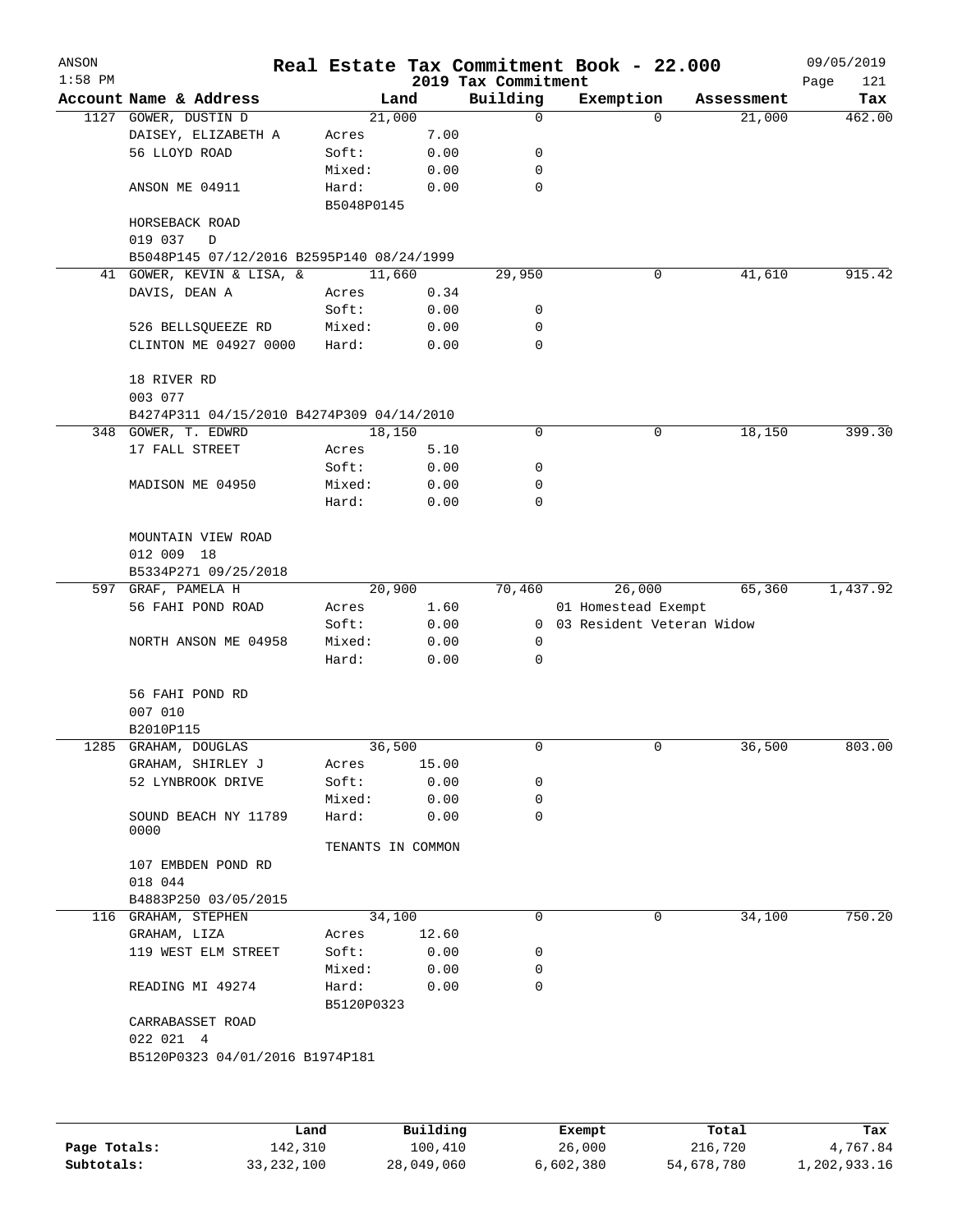| ANSON<br>$1:58$ PM |                                                     |            |          | 2019 Tax Commitment | Real Estate Tax Commitment Book - 22.000 |          |            | 09/05/2019<br>Page<br>122 |
|--------------------|-----------------------------------------------------|------------|----------|---------------------|------------------------------------------|----------|------------|---------------------------|
|                    | Account Name & Address                              |            | Land     | Building            | Exemption                                |          | Assessment | Tax                       |
|                    | 1629 GRAM, CHRISTOPHER                              | 41,000     |          | 0                   |                                          | $\Omega$ | 41,000     | 902.00                    |
|                    |                                                     | Acres      | 34.00    |                     |                                          |          |            |                           |
|                    | FAIRFIELD ME 04937 0000                             | Soft:      | 0.00     | 0                   |                                          |          |            |                           |
|                    | 2 MCKENZIE AVENUE                                   | Mixed:     | 0.00     | 0                   |                                          |          |            |                           |
|                    |                                                     | Hard:      | 0.00     | 0                   |                                          |          |            |                           |
|                    | 218 HILTON HILL RD<br>010 020 B&C                   |            |          |                     |                                          |          |            |                           |
|                    | B2573P206                                           |            |          |                     |                                          |          |            |                           |
| 829                | GRAVEL, KURTIS W. &                                 |            | 4,900    | 44,460              |                                          | 0        | 49,360     | 1,085.92                  |
|                    | GRAVEL, AMY L                                       | Acres      | 0.06     |                     |                                          |          |            |                           |
|                    | 634 SANDY RIVER ROAD                                | Soft:      | 0.00     | 0                   |                                          |          |            |                           |
|                    |                                                     | Mixed:     | 0.00     | 0                   |                                          |          |            |                           |
|                    | STARKS ME 04911 0476                                | Hard:      | 0.00     | 0                   |                                          |          |            |                           |
|                    | 31 SPEAR HILL RD<br>003 023                         |            |          |                     |                                          |          |            |                           |
|                    | B3816P299 02/28/2007                                |            |          |                     |                                          |          |            |                           |
|                    | 1539 GRAY, BARRY A                                  | 21,710     |          | 103,760             | 20,000                                   |          | 105,470    | 2,320.34                  |
|                    | GRAY, SUSAN E                                       | Acres      | 2.14     |                     | 01 Homestead Exempt                      |          |            |                           |
|                    |                                                     | Soft:      | 0.00     | 0                   |                                          |          |            |                           |
|                    | PO BOX 353                                          | Mixed:     | 0.00     | 0                   |                                          |          |            |                           |
|                    | ANSON ME 04911 0353                                 | Hard:      | 0.00     | 0                   |                                          |          |            |                           |
|                    | 35 PARKWOODS DR                                     |            |          |                     |                                          |          |            |                           |
|                    | 010 007<br>8                                        |            |          |                     |                                          |          |            |                           |
|                    | B1504P85                                            |            |          |                     |                                          |          |            |                           |
| 58                 | GRAY, CAROLYN J                                     | 22,210     |          | 48,170              |                                          | 0        | 70,380     | 1,548.36                  |
|                    | 9 INDIAN ROAD                                       | Acres      | 2.47     |                     |                                          |          |            |                           |
|                    |                                                     | Soft:      | 0.00     | 0                   |                                          |          |            |                           |
|                    | MARSFIELD MA 02050 1729 Mixed:                      |            | 0.00     | 0                   |                                          |          |            |                           |
|                    |                                                     | Hard:      | 0.00     | 0                   |                                          |          |            |                           |
|                    |                                                     | B5083P0308 |          |                     |                                          |          |            |                           |
|                    | 241 HILTON HILL RD<br>010 022<br>C                  |            |          |                     |                                          |          |            |                           |
|                    | B5083P308 09/29/2016 B5055P322 08/01/2014 B4982P139 |            |          |                     |                                          |          |            |                           |
|                    | 12/04/2015                                          |            |          |                     |                                          |          |            |                           |
|                    | 523 GRAY, DANA A                                    | 21,500     |          | 35,010              | 20,000                                   |          | 36,510     | 803.22                    |
|                    | 561 CAMPGROUND ROAD                                 | Acres      | 2.00     |                     | 01 Homestead Exempt                      |          |            |                           |
|                    |                                                     | Soft:      | 0.00     | 0                   |                                          |          |            |                           |
|                    | NORTH ANSON ME 04958                                | Mixed:     | 0.00     | 0                   |                                          |          |            |                           |
|                    |                                                     | Hard:      | 0.00     | 0                   |                                          |          |            |                           |
|                    | 561 CAMPGROUND RD                                   |            |          |                     |                                          |          |            |                           |
|                    | 018 010<br>Α                                        |            |          |                     |                                          |          |            |                           |
|                    | B4280P23 05/17/2010                                 |            |          |                     |                                          |          |            |                           |
|                    | 1614 GRAY, DARLENE A                                | 36,990     |          | 85,590              | 26,000                                   |          | 96,580     | 2,124.76                  |
|                    | 242 HILTON HILL ROAD                                | Acres      | 15.49    |                     | 01 Homestead Exempt                      |          |            |                           |
|                    |                                                     | Soft:      | 0.00     | $\mathbf{0}$        | 02 Resident Veteran                      |          |            |                           |
|                    | ANSON ME 04911                                      | Mixed:     | 0.00     | 0                   |                                          |          |            |                           |
|                    |                                                     | Hard:      | 0.00     | 0                   |                                          |          |            |                           |
|                    | 242 HILTON HILL RD                                  |            |          |                     |                                          |          |            |                           |
|                    | 010 021<br>Α                                        |            |          |                     |                                          |          |            |                           |
|                    | B1634P8                                             |            |          |                     |                                          |          |            |                           |
|                    |                                                     |            |          |                     |                                          |          |            |                           |
|                    |                                                     |            |          |                     |                                          |          |            |                           |
|                    | Land                                                |            | Building |                     | Exempt                                   |          | Total      | Tax                       |

|              | Land       | Building   | Exempt    | Total      | Tax             |
|--------------|------------|------------|-----------|------------|-----------------|
| Page Totals: | 148,310    | 316,990    | 66,000    | 399,300    | 8,784.60        |
| Subtotals:   | 33,380,410 | 28,366,050 | 6,668,380 | 55,078,080 | 1, 211, 717, 76 |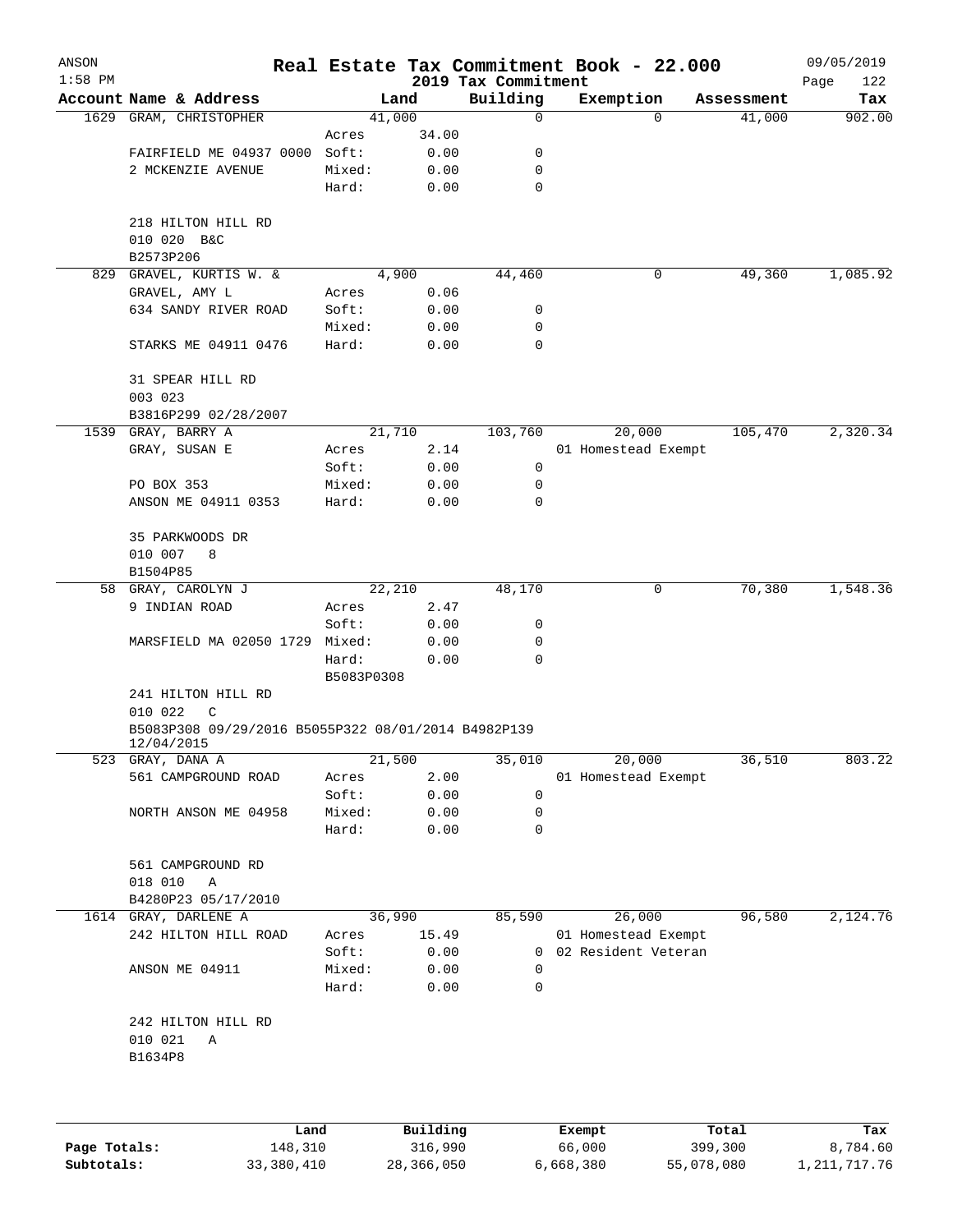| ANSON                      |                                                                       |                    |                       |                                 | Real Estate Tax Commitment Book - 22.000 |                         |            | 09/05/2019                  |
|----------------------------|-----------------------------------------------------------------------|--------------------|-----------------------|---------------------------------|------------------------------------------|-------------------------|------------|-----------------------------|
| $1:58$ PM                  | Account Name & Address                                                |                    | Land                  | 2019 Tax Commitment<br>Building | Exemption                                |                         | Assessment | Page<br>123<br>Tax          |
|                            | 1288 GRAY, RICHARD E                                                  | 32,850             |                       | $\mathbf 0$                     |                                          | $\Omega$                | 32,850     | 722.70                      |
|                            | 1294 ANSON ROAD                                                       | Acres              | 33.00                 |                                 |                                          |                         |            |                             |
|                            |                                                                       | Soft:              | 0.00                  | 0                               |                                          |                         |            |                             |
|                            | STARKS ME 04911                                                       | Mixed:             | 4.00                  | 628                             |                                          |                         |            |                             |
|                            |                                                                       | Hard:              | 7.00                  | 1,218                           |                                          |                         |            |                             |
|                            |                                                                       | TREE GROWTH        |                       |                                 |                                          |                         |            |                             |
|                            |                                                                       |                    |                       |                                 |                                          |                         |            |                             |
|                            | 010 010                                                               |                    |                       |                                 |                                          |                         |            |                             |
|                            | B4237P5 01/22/2010 B4236P357 01/22/2010                               |                    |                       |                                 |                                          |                         |            |                             |
|                            | 112 GRAY, TAMMY J                                                     | 26,150             |                       | 0                               |                                          | 0                       | 26,150     | 575.30                      |
|                            | GRAY, ALAN                                                            | Acres              | 5.10                  |                                 |                                          |                         |            |                             |
|                            | 11 ORDWAY ST                                                          | Soft:              | 0.00                  | 0                               |                                          |                         |            |                             |
|                            |                                                                       | Mixed:             | 0.00                  | 0                               |                                          |                         |            |                             |
|                            | GEORGETOWN MA 01833<br>1225                                           | Hard:              | 0.00                  | $\Omega$                        |                                          |                         |            |                             |
|                            |                                                                       |                    |                       |                                 |                                          |                         |            |                             |
|                            | 015 036<br>5<br>B2175P86                                              |                    |                       |                                 |                                          |                         |            |                             |
| 1260                       | GREEN, GLORIA J                                                       | 19,620             |                       | 36,850                          | 20,000                                   |                         | 36,470     | 802.34                      |
|                            |                                                                       | Acres              | 0.61                  |                                 | 01 Homestead Exempt                      |                         |            |                             |
|                            | NORTH ANSON ME 04958<br>0014                                          | Soft:              | 0.00                  | 0                               |                                          |                         |            |                             |
|                            | PO BOX 14                                                             | Mixed:             | 0.00                  | $\mathbf 0$                     |                                          |                         |            |                             |
|                            |                                                                       | Hard:              | 0.00                  | 0                               |                                          |                         |            |                             |
|                            | 50 UNION ST                                                           |                    |                       |                                 |                                          |                         |            |                             |
|                            | 005 005<br>B                                                          |                    |                       |                                 |                                          |                         |            |                             |
|                            | B791P478                                                              |                    |                       |                                 |                                          |                         |            |                             |
|                            | 721 GREENE, JAMES L                                                   | 14,140             |                       | 36,190                          | 20,000                                   |                         | 30,330     | 667.26                      |
|                            | GREENE, PATRICIA L                                                    | Acres              | 0.50                  |                                 | 01 Homestead Exempt                      |                         |            |                             |
|                            | PO BOX 185                                                            | Soft:              | 0.00                  | 0                               |                                          |                         |            |                             |
|                            |                                                                       | Mixed:             | 0.00                  | 0                               |                                          |                         |            |                             |
|                            | NORTH ANSON ME 04958                                                  | Hard:<br>B5006P230 | 0.00                  | 0                               |                                          |                         |            |                             |
|                            | 110 EMBDEN POND RD<br>018 043<br>Е                                    |                    |                       |                                 |                                          |                         |            |                             |
|                            | B5006P230 03/08/2016 B4759P45 02/20/2014                              |                    |                       |                                 |                                          |                         |            |                             |
| 1469                       | GREENE, ROBERT B JR. &                                                | 30,270             |                       | 95,870                          | 26,000                                   |                         | 100,140    | 2,203.08                    |
|                            | WASKIEWICZ, CHESTER S<br>JR                                           | Acres              | 8.77                  |                                 | 04 Non-resident Veteran                  |                         |            |                             |
|                            | 25 CAMPGROUND ROAD                                                    | Soft:              | 0.00                  | 0                               | 01 Homestead Exempt                      |                         |            |                             |
|                            |                                                                       | Mixed:             | 0.00                  | $\Omega$                        |                                          |                         |            |                             |
|                            | NORTH ANSON ME 04958                                                  | Hard:              | 0.00                  | 0                               |                                          |                         |            |                             |
|                            |                                                                       | B5053P0329         |                       |                                 |                                          |                         |            |                             |
|                            | 25 CAMPGROUND RD                                                      |                    |                       |                                 |                                          |                         |            |                             |
|                            | 015 063                                                               |                    |                       |                                 |                                          |                         |            |                             |
|                            | B5053P329 07/27/2016 B2958P207 05/24/2002<br>1442 GREENHALGE, JOHN JR | 20,000             |                       | 69,820                          | 20,000                                   |                         | 69,820     | 1,536.04                    |
|                            | GREENHALGE, REBECCA A                                                 | Acres              | 1.00                  |                                 | 01 Homestead Exempt                      |                         |            |                             |
|                            | 18 NEW PORTLAND ROAD                                                  | Soft:              | 0.00                  | $\mathbf 0$                     |                                          |                         |            |                             |
|                            |                                                                       | Mixed:             | 0.00                  | 0                               |                                          |                         |            |                             |
|                            | NORTH ANSON ME 04958                                                  | Hard:              | 0.00                  | $\Omega$                        |                                          |                         |            |                             |
|                            |                                                                       | B5101P0263         | JТ                    |                                 |                                          |                         |            |                             |
|                            | 18 NEW PORTLAND RD                                                    |                    |                       |                                 |                                          |                         |            |                             |
|                            | 008 021                                                               |                    |                       |                                 |                                          |                         |            |                             |
|                            | B5101P263 11/18/2016 B4908P167 05/12/2015                             |                    |                       |                                 |                                          |                         |            |                             |
|                            |                                                                       |                    |                       |                                 |                                          |                         |            |                             |
|                            |                                                                       | Land               | Building              |                                 | Exempt                                   | Total                   |            | Tax                         |
| Page Totals:<br>Subtotals: | 143,030<br>33,523,440                                                 |                    | 238,730<br>28,604,780 |                                 | 86,000<br>6,754,380                      | 295,760<br>55, 373, 840 |            | 6,506.72<br>1, 218, 224. 48 |
|                            |                                                                       |                    |                       |                                 |                                          |                         |            |                             |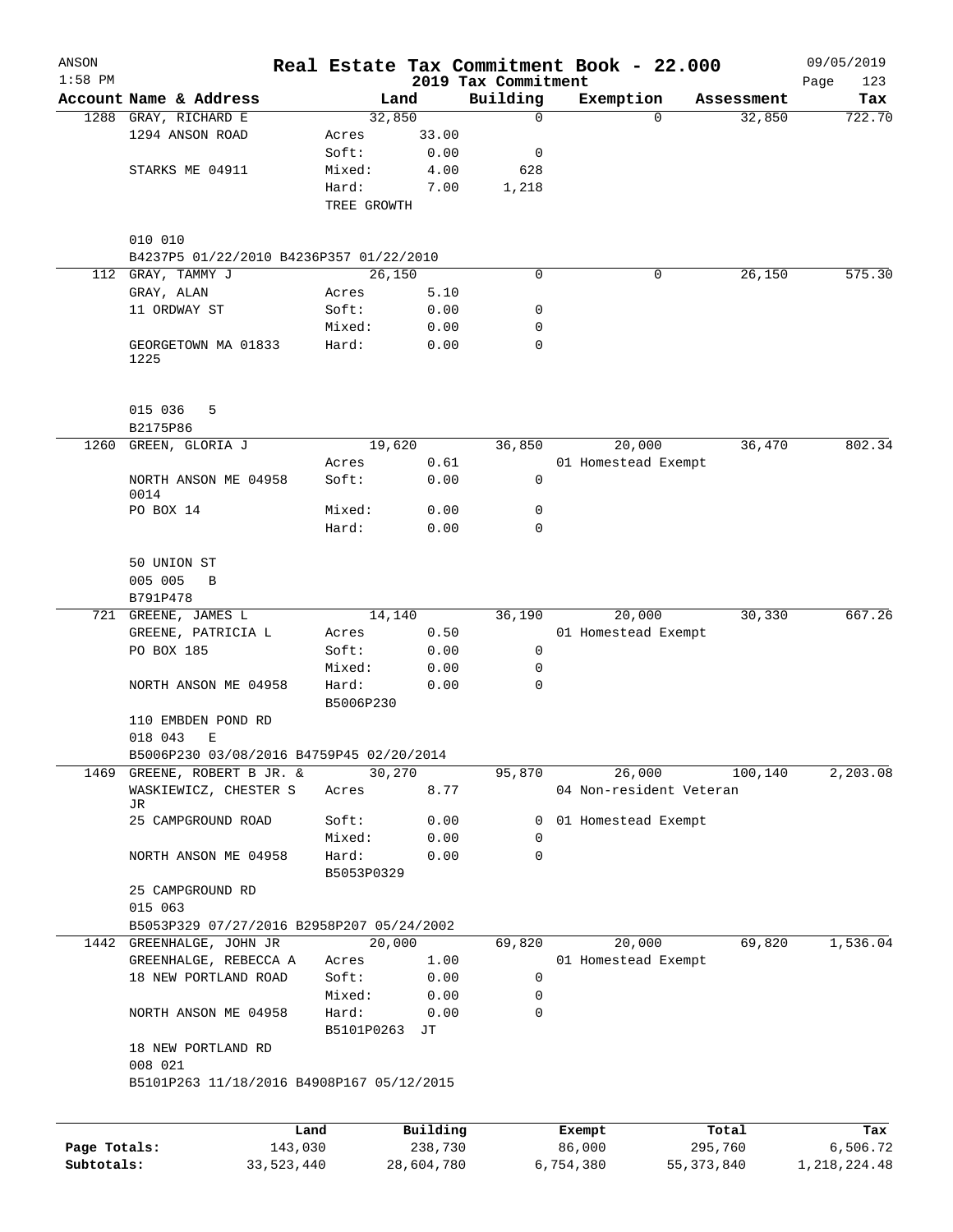| ANSON        |                                           |                      |          |                                 | Real Estate Tax Commitment Book - 22.000 |            | 09/05/2019         |
|--------------|-------------------------------------------|----------------------|----------|---------------------------------|------------------------------------------|------------|--------------------|
| $1:58$ PM    | Account Name & Address                    |                      | Land     | 2019 Tax Commitment<br>Building | Exemption                                | Assessment | Page<br>124<br>Tax |
|              | 1928 GREENLAW, JARRET                     |                      | 10,580   | 16,230                          | 20,000                                   | 6,810      | 149.82             |
|              |                                           | Acres                | 0.28     |                                 | 01 Homestead Exempt                      |            |                    |
|              | ANSON ME 04911                            | Soft:                | 0.00     | 0                               |                                          |            |                    |
|              | PO BOX 67                                 | Mixed:               | 0.00     | 0                               |                                          |            |                    |
|              |                                           | Hard:                | 0.00     | $\mathbf 0$                     |                                          |            |                    |
|              | 27 PINE ST                                |                      |          |                                 |                                          |            |                    |
|              | 002 037A                                  |                      |          |                                 |                                          |            |                    |
|              | B4418P54 07/22/2011                       |                      |          |                                 |                                          |            |                    |
|              | 438 GREENLAW, SIRENA O                    |                      | 28,300   | 32,560                          | 20,000                                   | 40,860     | 898.92             |
|              | 328 TOWN FARM ROAD                        | Acres                | 6.80     |                                 | 01 Homestead Exempt                      |            |                    |
|              |                                           | Soft:                | 0.00     | 0                               |                                          |            |                    |
|              | ANSON ME 04911                            | Mixed:               | 0.00     | 0                               |                                          |            |                    |
|              |                                           | Hard:                | 0.00     | 0                               |                                          |            |                    |
|              | 259 TOWN FARM RD<br>022 013               |                      |          |                                 |                                          |            |                    |
|              | B4452P8 10/17/2011 B3325P307 06/12/2004   |                      |          |                                 |                                          |            |                    |
|              | 1254 GREENLEAF, LESLIE E                  |                      | 22,700   | 78,050                          | 26,000                                   | 74,750     | 1,644.50           |
|              | GREENLEAF, MARIE J                        | Acres                | 2.80     |                                 | 01 Homestead Exempt                      |            |                    |
|              |                                           | Soft:                | 0.00     |                                 | 0 02 Resident Veteran                    |            |                    |
|              | PO BOX 477                                | Mixed:               | 0.00     | 0                               |                                          |            |                    |
|              | ANSON ME 04911 0477                       | Hard:<br>LIFE ESTATE | 0.00     | 0                               |                                          |            |                    |
|              | 232 MAIN ST                               |                      |          |                                 |                                          |            |                    |
|              | 010 007<br>Α                              |                      |          |                                 |                                          |            |                    |
|              | B4442P45 09/19/2011                       |                      |          |                                 |                                          |            |                    |
|              | 1951 GREGOIRE, STEVE D. &<br>DONNA M.     |                      | 16,460   | 0                               | $\mathbf 0$                              | 16,460     | 362.12             |
|              | 179 CENTRAL AVE.                          | Acres                | 3.97     |                                 |                                          |            |                    |
|              |                                           | Soft:                | 0.00     | 0                               |                                          |            |                    |
|              | LEWISTON ME 04240                         | Mixed:               | 0.00     | 0                               |                                          |            |                    |
|              |                                           | Hard:                | 0.00     | 0                               |                                          |            |                    |
|              | 675 HOLLIN WAITE HILL                     |                      |          |                                 |                                          |            |                    |
|              | 020 015 1                                 |                      |          |                                 |                                          |            |                    |
|              | B5319P291 08/16/2018                      |                      |          |                                 |                                          |            |                    |
| 1952         | GREGOIRE, STEVE D. &<br>DONNA M.          |                      | 17,640   | 0                               | 0                                        | 17,640     | 388.08             |
|              | 179 CENTRAL AVE.                          | Acres                | 4.76     |                                 |                                          |            |                    |
|              |                                           | Soft:                | 0.00     | 0                               |                                          |            |                    |
|              | LEWISTON ME 04240                         | Mixed:               | 0.00     | 0                               |                                          |            |                    |
|              |                                           | Hard:                | 0.00     | $\mathbf 0$                     |                                          |            |                    |
|              | 673 HOLLIN WAITE HILL<br>020 015 2        |                      |          |                                 |                                          |            |                    |
|              | B5319P291 08/16/2018 B3629P225 02/03/2006 |                      |          |                                 |                                          |            |                    |
|              | 1346 GRIMES, LORI L                       |                      | 10,580   | 59,220                          | 20,000                                   | 49,800     | 1,095.60           |
|              | GRIMES, TIMOTHY B                         | Acres                | 0.28     |                                 | 01 Homestead Exempt                      |            |                    |
|              |                                           | Soft:                | 0.00     | 0                               |                                          |            |                    |
|              | PO BOX 177                                | Mixed:               | 0.00     | 0                               |                                          |            |                    |
|              | ANSON ME 04911 0177                       | Hard:                | 0.00     | $\mathbf 0$                     |                                          |            |                    |
|              | 13 ARNOLDS LN                             | B5246P0354 JT        |          |                                 |                                          |            |                    |
|              | 001 019                                   |                      |          |                                 |                                          |            |                    |
|              | B5246P354 01/21/2018 B2408P179            |                      |          |                                 |                                          |            |                    |
|              |                                           |                      |          |                                 |                                          |            |                    |
|              |                                           | Land                 | Building |                                 | Exempt                                   | Total      | Tax                |
| Page Totals: | 106,260                                   |                      | 186,060  |                                 | 86,000                                   | 206,320    | 4,539.04           |

**Subtotals:** 33,629,700 28,790,840 6,840,380 55,580,160 1,222,763.52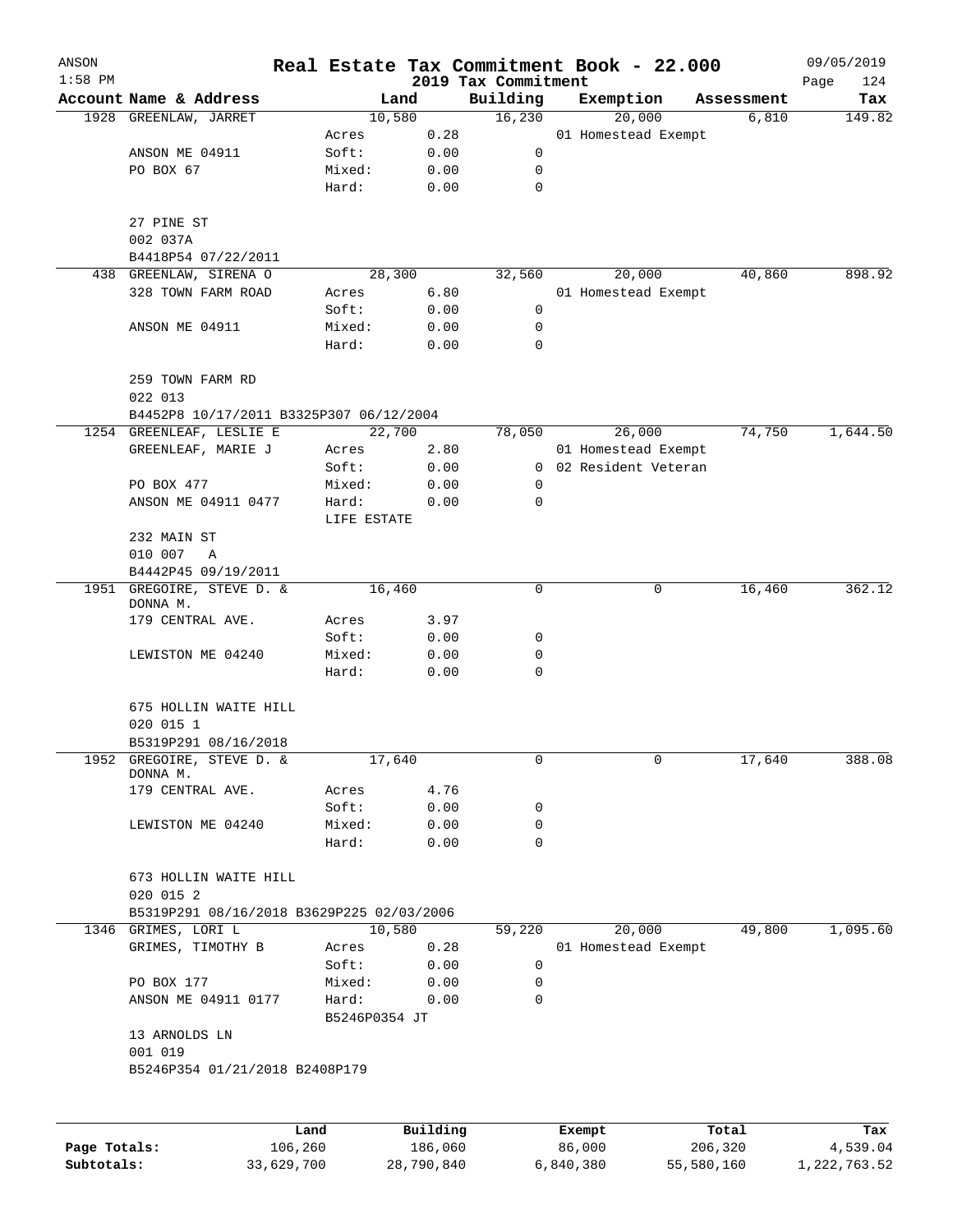| ANSON        |                                                                |            |            |                                 | Real Estate Tax Commitment Book - 22.000 |            | 09/05/2019         |
|--------------|----------------------------------------------------------------|------------|------------|---------------------------------|------------------------------------------|------------|--------------------|
| $1:58$ PM    | Account Name & Address                                         |            | Land       | 2019 Tax Commitment<br>Building | Exemption                                | Assessment | Page<br>125<br>Tax |
|              | 1033 GRODER, TIMOTHY A                                         |            | 12,650     | 55,480                          | 20,000                                   | 48,130     | 1,058.86           |
|              |                                                                | Acres      | 0.40       |                                 | 01 Homestead Exempt                      |            |                    |
|              | ANSON ME 04911 0404                                            | Soft:      | 0.00       | 0                               |                                          |            |                    |
|              | PO BOX 404                                                     | Mixed:     | 0.00       | 0                               |                                          |            |                    |
|              |                                                                | Hard:      | 0.00       | 0                               |                                          |            |                    |
|              | 10 INGALLS ST                                                  |            |            |                                 |                                          |            |                    |
|              | 002 051                                                        |            |            |                                 |                                          |            |                    |
|              | B3969P334 02/29/2008                                           |            |            |                                 |                                          |            |                    |
| 1348         | GROSS, ROGER L                                                 |            | 8,250      | 39,770                          | 20,000                                   | 28,020     | 616.44             |
|              | GROSS, CONSTANCE Z                                             | Acres      | 0.17       |                                 | 01 Homestead Exempt                      |            |                    |
|              | PO BOX 165                                                     | Soft:      | 0.00       | 0                               |                                          |            |                    |
|              |                                                                | Mixed:     | 0.00       | 0                               |                                          |            |                    |
|              | ANSON ME 04911                                                 | Hard:      | 0.00       | 0                               |                                          |            |                    |
|              |                                                                | B5039P0197 |            |                                 |                                          |            |                    |
|              | 35 FINCH ST                                                    |            |            |                                 |                                          |            |                    |
|              | 003 032<br>Α                                                   |            |            |                                 |                                          |            |                    |
|              | B5287P63 06/01/2018                                            |            |            |                                 |                                          |            |                    |
|              | 1354 GROVER, GALEN G II                                        |            | 24,290     | 41,100                          | 20,000                                   | 45,390     | 998.58             |
|              | GROVER, JULIE A                                                | Acres      | 3.86       |                                 | 01 Homestead Exempt                      |            |                    |
|              | 539 PEASE HILL ROAD                                            | Soft:      | 0.00       | 0                               |                                          |            |                    |
|              |                                                                | Mixed:     | 0.00       | 0                               |                                          |            |                    |
|              | ANSON ME 04911                                                 | Hard:      | 0.00       | 0                               |                                          |            |                    |
|              | 539 PEASE HILL RD                                              |            |            |                                 |                                          |            |                    |
|              | 014 041<br>3                                                   |            |            |                                 |                                          |            |                    |
|              | B1830P301                                                      |            |            |                                 |                                          |            |                    |
|              | 1356 GUBBINS, DAVID R                                          |            | 11,310     | 27,520                          | 20,000                                   | 18,830     | 414.26             |
|              | GUBBINS, CHRISTINE                                             | Acres      | 0.32       |                                 | 01 Homestead Exempt                      |            |                    |
|              | PO BOX 6                                                       | Soft:      | 0.00       | 0                               |                                          |            |                    |
|              |                                                                | Mixed:     | 0.00       | 0                               |                                          |            |                    |
|              | ANSON ME 04911                                                 | Hard:      | 0.00       | 0                               |                                          |            |                    |
|              | 17 RANDALL ST                                                  |            |            |                                 |                                          |            |                    |
|              | 003 049                                                        |            |            |                                 |                                          |            |                    |
|              | B963P158                                                       |            |            |                                 |                                          |            |                    |
|              | 1359 GUTOWSKI, DONALD H.,                                      |            | 17,280     | 0                               | 0                                        | 17,280     | 380.16             |
|              | ROBERT K.<br>GUTOWSKI, DAVID T. &                              | Acres      | 10.10      |                                 |                                          |            |                    |
|              | WALTER                                                         |            |            |                                 |                                          |            |                    |
|              | 111 LILAC STREET                                               | Soft:      | 0.00       | 0                               |                                          |            |                    |
|              |                                                                | Mixed:     | 0.00       | 0                               |                                          |            |                    |
|              | PENACOOK NH 03303 0000                                         | Hard:      | 0.00       | $\mathbf 0$                     |                                          |            |                    |
|              |                                                                |            |            |                                 |                                          |            |                    |
|              | 015 044<br>G                                                   |            |            |                                 |                                          |            |                    |
|              | B5174P198 B5174P197 B5174P196 B5174P195 B5174P194<br>B5174P191 |            |            |                                 |                                          |            |                    |
|              | 1363 HALEY, CHARLES J JR                                       |            | 24,860     | 96,350                          | 0                                        | 121,210    | 2,666.62           |
|              | HALEY, LINDA S                                                 | Acres      | 1.57       |                                 |                                          |            |                    |
|              | PO BOX 58                                                      | Soft:      | 0.00       | 0                               |                                          |            |                    |
|              |                                                                | Mixed:     | 0.00       | 0                               |                                          |            |                    |
|              | ANSON ME 04911                                                 | Hard:      | 0.00       | 0                               |                                          |            |                    |
|              | 162 MAIN ST                                                    |            |            |                                 |                                          |            |                    |
|              | 002 018                                                        |            |            |                                 |                                          |            |                    |
|              | B1516P242                                                      |            |            |                                 |                                          |            |                    |
|              |                                                                |            |            |                                 |                                          |            |                    |
|              |                                                                | Land       | Building   |                                 | Exempt                                   | Total      | Tax                |
| Page Totals: | 98,640                                                         |            | 260,220    |                                 | 80,000                                   | 278,860    | 6,134.92           |
| Subtotals:   | 33,728,340                                                     |            | 29,051,060 |                                 | 6,920,380                                | 55,859,020 | 1,228,898.44       |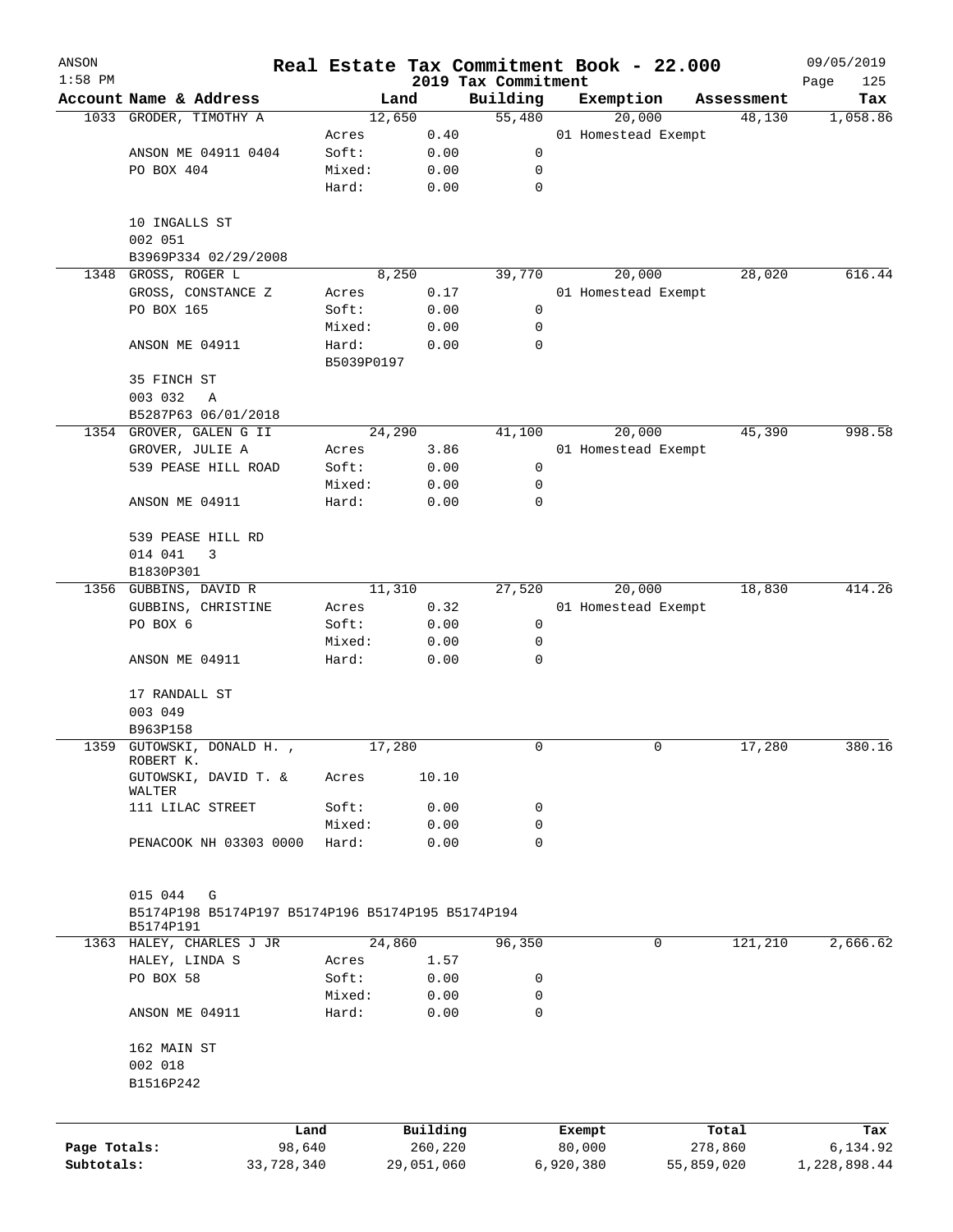| ANSON<br>$1:58$ PM |                                                                   |        |                                   | 2019 Tax Commitment | Real Estate Tax Commitment Book - 22.000 |            | 09/05/2019<br>126<br>Page |
|--------------------|-------------------------------------------------------------------|--------|-----------------------------------|---------------------|------------------------------------------|------------|---------------------------|
|                    | Account Name & Address                                            |        | Land                              | Building            | Exemption                                | Assessment | Tax                       |
|                    | 559 HANDLEY, CARROLL E SR                                         |        | 14,700                            | 31,000              | 20,000                                   | 25,700     | 565.40                    |
|                    | 13 FREDERICK STREET                                               | Acres  | 0.54                              |                     | 01 Homestead Exempt                      |            |                           |
|                    |                                                                   | Soft:  | 0.00                              | 0                   |                                          |            |                           |
|                    | ANSON ME 04911                                                    | Mixed: | 0.00                              | 0                   |                                          |            |                           |
|                    |                                                                   | Hard:  | 0.00                              | 0                   |                                          |            |                           |
|                    | 13 FREDRICK ST<br>001 037                                         |        |                                   |                     |                                          |            |                           |
|                    | B2947P75                                                          |        |                                   |                     |                                          |            |                           |
|                    | 1372 HANNAN, RICHARD L                                            |        | 27,740                            | 87,260              | 0                                        | 115,000    | 2,530.00                  |
|                    | HANNAN, LINDA B                                                   | Acres  | 6.16                              |                     |                                          |            |                           |
|                    |                                                                   | Soft:  | 0.00                              | 0                   |                                          |            |                           |
|                    | 41 BURNHAM RD                                                     | Mixed: | 0.00                              | 0                   |                                          |            |                           |
|                    | SCARBOROUGH ME 04074<br>0000                                      | Hard:  | 0.00                              | $\Omega$            |                                          |            |                           |
|                    | 76 TOWN FARM RD                                                   |        |                                   |                     |                                          |            |                           |
|                    | 019 008<br>$\mathbf{1}$                                           |        |                                   |                     |                                          |            |                           |
|                    | B1545P249                                                         |        |                                   |                     |                                          |            |                           |
|                    | 1434 HANSEN, JOSHUA J                                             |        | 21,500                            | 124,350             | 20,000                                   | 125,850    | 2,768.70                  |
|                    | CARON, MARY E                                                     | Acres  | 2.00                              |                     | 01 Homestead Exempt                      |            |                           |
|                    | 878 RIVER ROAD                                                    | Soft:  | 0.00                              | $\mathbf 0$         |                                          |            |                           |
|                    |                                                                   | Mixed: | 0.00                              | 0                   |                                          |            |                           |
|                    | NORTH ANSON ME 04958                                              | Hard:  | 0.00                              | 0                   |                                          |            |                           |
|                    | 878 RIVER RD<br>005 021                                           |        |                                   |                     |                                          |            |                           |
|                    | B4718P92 10/01/2013                                               |        |                                   |                     |                                          |            |                           |
|                    | 277 HANSON, CHERYL G                                              |        | 13,200                            | 0                   | 0                                        | 13,200     | 290.40                    |
|                    |                                                                   | Acres  | 1.80                              |                     |                                          |            |                           |
|                    | N. WATERBORO ME 04061<br>0000                                     | Soft:  | 0.00                              | 0                   |                                          |            |                           |
|                    | PO BOX 41                                                         | Mixed: | 0.00                              | 0                   |                                          |            |                           |
|                    |                                                                   | Hard:  | 0.00                              | 0                   |                                          |            |                           |
|                    | 015 036<br>2 A<br>B4201P197 10/07/2009                            |        |                                   |                     |                                          |            |                           |
|                    | 1384 HARDY, RUTH L (Life                                          |        | 24,500                            | 31,190              | 20,000                                   | 35,690     | 785.18                    |
|                    | Estate)                                                           |        |                                   |                     |                                          |            |                           |
|                    | CATES, JOHN CHANDLER                                              | Acres  | 4.00                              |                     | 01 Homestead Exempt                      |            |                           |
|                    |                                                                   | Soft:  | 0.00                              | $\mathbf 0$         |                                          |            |                           |
|                    | 822 HORSEBACK RD                                                  | Mixed: | 0.00                              | 0                   |                                          |            |                           |
|                    | ANSON ME 04911 0000                                               | Hard:  | 0.00                              | 0                   |                                          |            |                           |
|                    | 822 HORSEBACK RD<br>019 037                                       |        |                                   |                     |                                          |            |                           |
|                    | B5026P80 05/13/2016 B1471P201                                     |        |                                   |                     |                                          |            |                           |
|                    | 1401 HARMON, BETSY BROWN<br>Trustee                               |        | 36,750                            | 0                   | 0                                        | 36,750     | 808.50                    |
|                    | 806 NORTH FREDRICK ST                                             | Acres  | 25.50                             |                     |                                          |            |                           |
|                    |                                                                   | Soft:  | 0.00                              | 0                   |                                          |            |                           |
|                    | ARLINGTON VA 22205 0000 Mixed:                                    |        | 0.00                              | 0                   |                                          |            |                           |
|                    |                                                                   | Hard:  | 0.00                              | 0                   |                                          |            |                           |
|                    | 011 046<br>Е<br>B4772P73 04/08/2014 B4771P174 03/24/2014 B1212P55 |        |                                   |                     |                                          |            |                           |
|                    | 03/27/1985                                                        |        | $P_{\text{rel}}$ $R_{\text{rel}}$ |                     |                                          |            |                           |
|                    | <b>Tond</b>                                                       |        |                                   |                     | $F$ vomnt                                | $T - 1$    |                           |

|              | úand       | Building   | Exempt    | Total      | Tax          |
|--------------|------------|------------|-----------|------------|--------------|
| Page Totals: | 138,390    | 273,800    | 60,000    | 352,190    | 7,748.18     |
| Subtotals:   | 33,866,730 | 29,324,860 | 6,980,380 | 56,211,210 | 1,236,646.62 |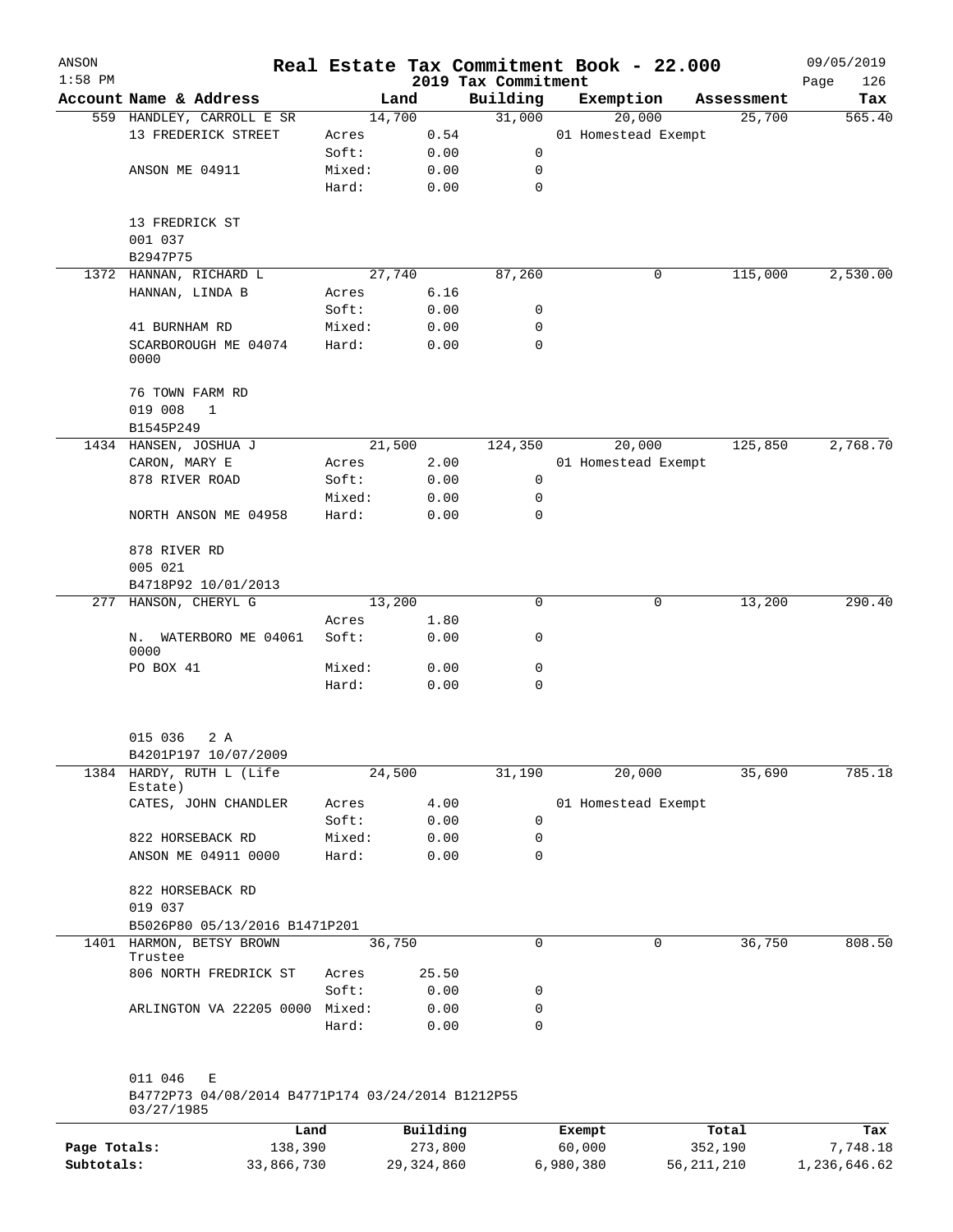| ANSON<br>$1:58$ PM |                               |                    |              | 2019 Tax Commitment | Real Estate Tax Commitment Book - 22.000 |            | 09/05/2019<br>Page<br>127 |
|--------------------|-------------------------------|--------------------|--------------|---------------------|------------------------------------------|------------|---------------------------|
|                    | Account Name & Address        |                    | Land         | Building            | Exemption                                | Assessment | Tax                       |
|                    | 328 HARNEY, JAMES SR          | 26,030             |              | 32,850              | 0                                        | 58,880     | 1,295.36                  |
|                    | HARNEY, JAMES JR              | Acres              | 5.02         |                     |                                          |            |                           |
|                    | 102A JOHN EWER ROAD           | Soft:              | 0.00         | 0                   |                                          |            |                           |
|                    |                               | Mixed:             | 0.00         | $\mathbf 0$         |                                          |            |                           |
|                    | SANDWICH MA 02563 0000        | Hard:<br>B4966P029 | 0.00         | $\mathbf 0$         |                                          |            |                           |
|                    | 678 PEASE HILL RD             |                    |              |                     |                                          |            |                           |
|                    | 012 009<br>2                  |                    |              |                     |                                          |            |                           |
|                    | B4966P299 10/16/2015          |                    |              |                     |                                          |            |                           |
|                    | 1373 HARRINGTON, DAVID M      | 18,000             |              | 0                   | 0                                        | 18,000     | 396.00                    |
|                    | HARRINGTON, DEBORAH           | Acres              | 5.00         |                     |                                          |            |                           |
|                    |                               | Soft:              | 0.00         | 0                   |                                          |            |                           |
|                    | 24 MEADOW LN                  | Mixed:             | 0.00         | 0                   |                                          |            |                           |
|                    | WESTFORD MA 01886 0000        | Hard:              | 0.00         | $\mathbf 0$         |                                          |            |                           |
|                    | 023 044<br>J                  |                    |              |                     |                                          |            |                           |
|                    | B1295P181                     |                    |              |                     |                                          |            |                           |
|                    | 1700 HARRIS, GREGORY J        | 37,890             |              | 41,970              | $\mathbf 0$                              | 79,860     | 1,756.92                  |
|                    | HARRIS, ANDREA                | Acres              | 24.49        |                     |                                          |            |                           |
|                    |                               | Soft:              | 0.00         | 0                   |                                          |            |                           |
|                    | 9 BRIERWOOD CT                | Mixed:             | 0.00         | 0                   |                                          |            |                           |
|                    | GLOUCESTER MA 01930<br>0000   | Hard:              | 0.00         | $\mathbf 0$         |                                          |            |                           |
|                    | 247 FOUR MILE SQUARE RD       |                    |              |                     |                                          |            |                           |
|                    | 021 014<br>B                  |                    |              |                     |                                          |            |                           |
|                    | B2249P64                      |                    |              |                     |                                          |            |                           |
|                    | 1834 HARTE, LAURETTA A        | 32,200             |              | 93,020              | 0                                        | 125,220    | 2,754.84                  |
|                    | 4 CLARK ROAD                  | Acres              | 10.70        |                     |                                          |            |                           |
|                    |                               | Soft:              | 0.00         | 0                   |                                          |            |                           |
|                    | ANSON ME 04911                | Mixed:<br>Hard:    | 0.00<br>0.00 | 0<br>$\mathbf 0$    |                                          |            |                           |
|                    |                               |                    |              |                     |                                          |            |                           |
|                    | 4 CLARK RD                    |                    |              |                     |                                          |            |                           |
|                    | 021 009<br>В                  |                    |              |                     |                                          |            |                           |
|                    | B3941P167 12/07/2007          |                    |              |                     |                                          |            |                           |
|                    | 1375 HARTWICK, RICHARD A      | 10,580             |              | 31,750              | 20,000                                   | 22,330     | 491.26                    |
|                    | PO BOX 445                    | Acres              | 0.28         |                     | 01 Homestead Exempt                      |            |                           |
|                    |                               | Soft:              | 0.00         | 0                   |                                          |            |                           |
|                    | NORTH ANSON ME 04958          | Mixed:             | 0.00         | 0                   |                                          |            |                           |
|                    |                               | Hard:              | 0.00         | $\mathbf 0$         |                                          |            |                           |
|                    | 63 NEW PORTLAND RD<br>009 001 |                    |              |                     |                                          |            |                           |
|                    | B3352P237 07/30/2004          |                    |              |                     |                                          |            |                           |
|                    | 567 HARVIE, LINDA             |                    | 0            | 17,490              | 17,490                                   | 0          | 0.00                      |
|                    | 171 EMBDEN POND ROAD          |                    |              |                     | 01 Homestead Exempt                      |            |                           |
|                    |                               |                    |              |                     |                                          |            |                           |
|                    | NORTH ANSON ME 04958          |                    |              |                     |                                          |            |                           |
|                    | 171 EMBDEN POND RD            |                    |              |                     |                                          |            |                           |
|                    | 023 018<br>ON                 |                    |              |                     |                                          |            |                           |
|                    |                               |                    |              |                     |                                          |            |                           |

|              | Land       | Building   | Exempt    | Total      | Tax          |
|--------------|------------|------------|-----------|------------|--------------|
| Page Totals: | 124,700    | 217,080    | 37,490    | 304,290    | 6,694.38     |
| Subtotals:   | 33,991,430 | 29,541,940 | 7,017,870 | 56,515,500 | 1,243,341.00 |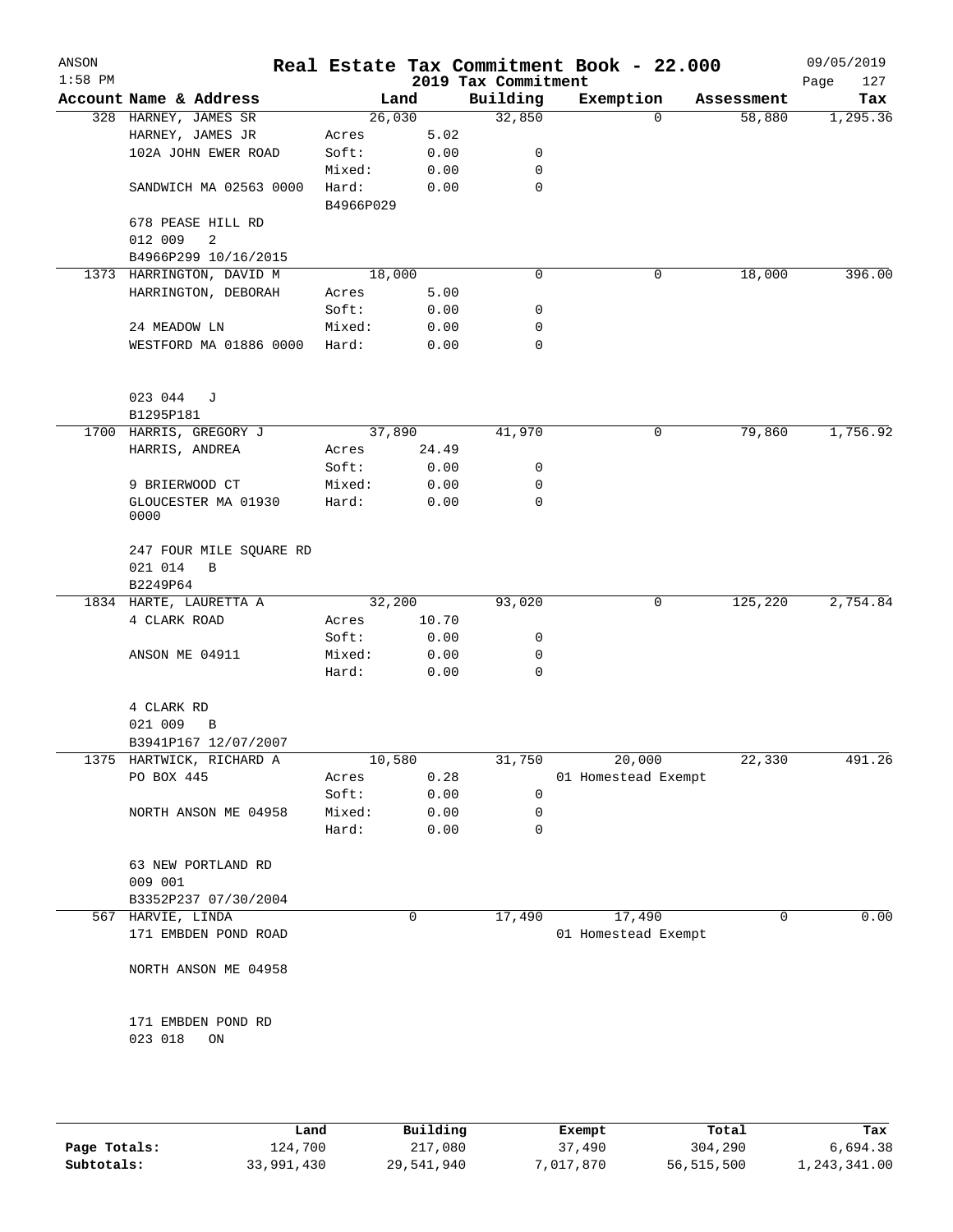| ANSON     |                                         |             |          |                                 | Real Estate Tax Commitment Book - 22.000 |            | 09/05/2019         |
|-----------|-----------------------------------------|-------------|----------|---------------------------------|------------------------------------------|------------|--------------------|
| $1:58$ PM | Account Name & Address                  |             | Land     | 2019 Tax Commitment<br>Building | Exemption                                | Assessment | 128<br>Page<br>Tax |
|           | 1366 HARWOOD, LYNN                      |             | 21,500   | 48,220                          | 20,000                                   | 49,720     | 1,093.84           |
|           | 608 PEASE HILL RD                       | Acres       | 2.00     |                                 | 01 Homestead Exempt                      |            |                    |
|           |                                         | Soft:       | 0.00     | 0                               |                                          |            |                    |
|           | ANSON ME 04911                          | Mixed:      | 0.00     | 0                               |                                          |            |                    |
|           |                                         | Hard:       | 0.00     | 0                               |                                          |            |                    |
|           | 608 PEASE HILL RD                       |             |          |                                 |                                          |            |                    |
|           | 011 046<br>$\mathsf{C}$                 |             |          |                                 |                                          |            |                    |
|           | B1067P307                               |             |          |                                 |                                          |            |                    |
|           | 1440 HARWOOD, LYNN                      |             | 8,330    | 0                               | 0                                        | 8,330      | 183.26             |
|           | 608 PEASE HILL RD                       | Acres       | 50.00    |                                 |                                          |            |                    |
|           |                                         | Soft:       | 0.00     | 0                               |                                          |            |                    |
|           | ANSON ME 04911                          | Mixed:      | 0.00     | 0                               |                                          |            |                    |
|           |                                         | Hard:       | 45.00    | 7,830                           |                                          |            |                    |
|           |                                         | TREE GROWTH |          |                                 |                                          |            |                    |
|           | 012 010                                 |             |          |                                 |                                          |            |                    |
|           | B1108P62                                |             |          |                                 |                                          |            |                    |
|           | 928 HATCH, STACEY E                     |             | 14,140   | 97,120                          | 0                                        | 111,260    | 2,447.72           |
|           | C/O SELECT PORTFOLIO<br><b>SERVICES</b> | Acres       | 0.50     |                                 |                                          |            |                    |
|           | PO BOX 65250                            | Soft:       | 0.00     | 0                               |                                          |            |                    |
|           | FALT LAKE CITY UT 84165 Mixed:          |             | 0.00     | 0                               |                                          |            |                    |
|           |                                         | Hard:       | 0.00     | $\mathbf 0$                     |                                          |            |                    |
|           | 20 MADISON ST                           |             |          |                                 |                                          |            |                    |
|           | 006 095<br>B3508P112 06/24/2005         |             |          |                                 |                                          |            |                    |
|           | 1387 HATHEWAY, EDWIN R III              |             | 14,560   | 53,210                          | 20,000                                   | 47,770     | 1,050.94           |
|           | PO BOX 306                              | Acres       | 0.53     |                                 | 01 Homestead Exempt                      |            |                    |
|           |                                         | Soft:       | 0.00     | 0                               |                                          |            |                    |
|           | NORTH ANSON ME 04958                    | Mixed:      | 0.00     | 0                               |                                          |            |                    |
|           |                                         | Hard:       | 0.00     | 0                               |                                          |            |                    |
|           | 51 ELM ST                               |             |          |                                 |                                          |            |                    |
|           | 009 043                                 |             |          |                                 |                                          |            |                    |
|           | B1392P249                               |             |          |                                 |                                          |            |                    |
|           | 1411 HATHEWAY, EDWIN R III              |             | 14,730   | 6,430                           | 0                                        | 21,160     | 465.52             |
|           | PO BOX 306                              | Acres       | 0.67     |                                 |                                          |            |                    |
|           |                                         | Soft:       | 0.00     | 0                               |                                          |            |                    |
|           | NORTH ANSON ME 04958                    | Mixed:      | 0.00     | 0                               |                                          |            |                    |
|           |                                         | Hard:       | 0.00     | $\mathbf 0$                     |                                          |            |                    |
|           | 49 ELM ST                               |             |          |                                 |                                          |            |                    |
|           | 009 044                                 |             |          |                                 |                                          |            |                    |
|           | B2500P157                               |             |          |                                 |                                          |            |                    |
|           | 1680 HATT, MARGARET M                   |             | 33,200   | 0                               | 0                                        | 33,200     | 730.40             |
|           | 47 STARBOARD DR                         | Acres       | 33.40    |                                 |                                          |            |                    |
|           |                                         | Soft:       | 0.00     | 0                               |                                          |            |                    |
|           | CAPE ELIZABETH ME 04107 Mixed:<br>9648  |             | 0.00     | 0                               |                                          |            |                    |
|           |                                         | Hard:       | 0.00     | $\mathbf 0$                     |                                          |            |                    |
|           |                                         |             |          |                                 |                                          |            |                    |
|           | 015 044 1<br>B1388P75                   |             |          |                                 |                                          |            |                    |
|           |                                         |             |          |                                 |                                          |            |                    |
|           | Land                                    |             | Building |                                 | Exempt                                   | Total      | Tax                |

|              | Land       | Building   | Exempt    | Total      | Tax          |
|--------------|------------|------------|-----------|------------|--------------|
| Page Totals: | 106,460    | 204,980    | 40,000    | 271,440    | 5,971.68     |
| Subtotals:   | 34,097,890 | 29,746,920 | 7,057,870 | 56,786,940 | 1,249,312.68 |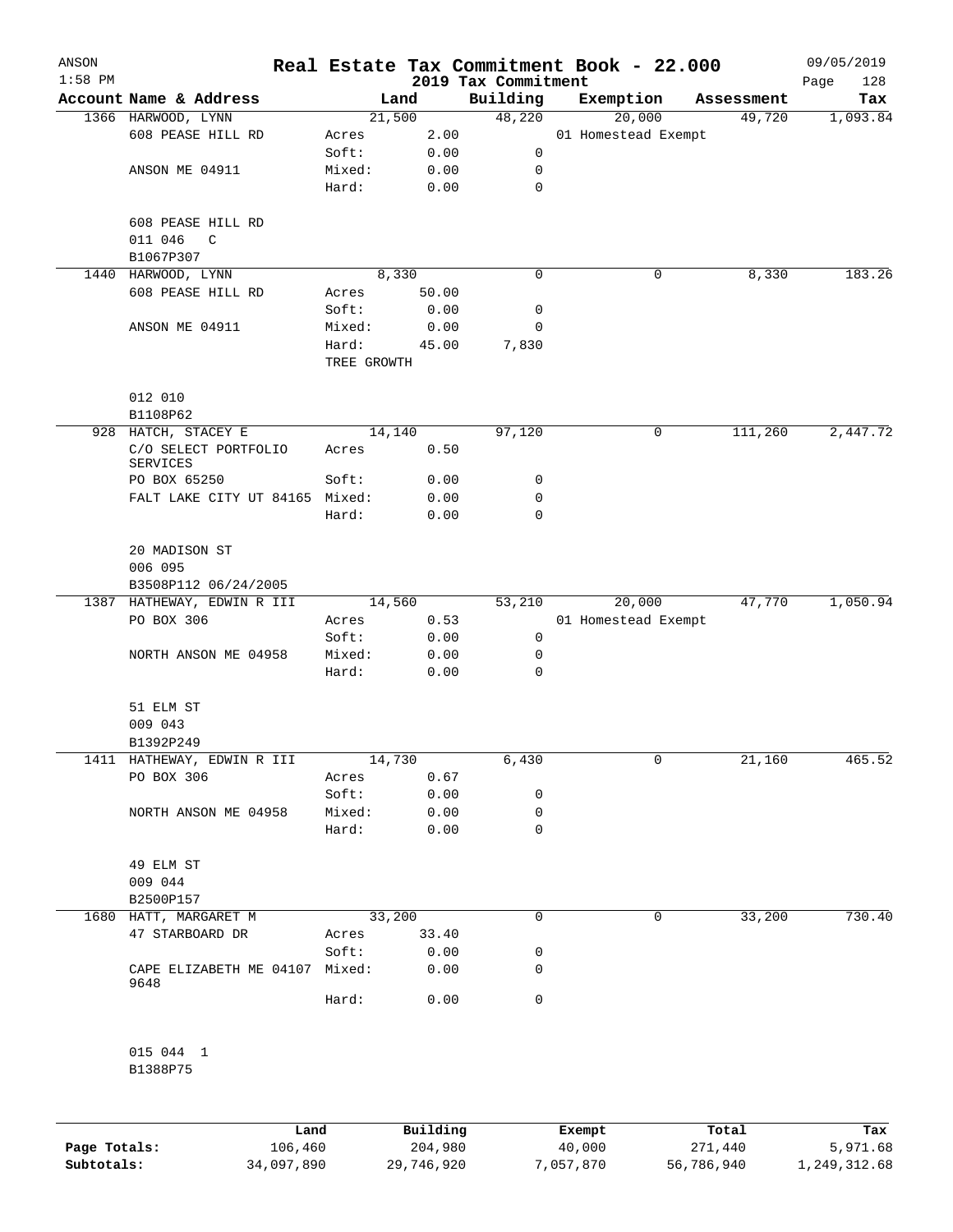| ANSON<br>$1:58$ PM |                                                    |                 |              | 2019 Tax Commitment | Real Estate Tax Commitment Book - 22.000 |   |            | 09/05/2019<br>129<br>Page |
|--------------------|----------------------------------------------------|-----------------|--------------|---------------------|------------------------------------------|---|------------|---------------------------|
|                    | Account Name & Address                             | Land            |              | Building            | Exemption                                |   | Assessment | Tax                       |
|                    | 1395 HAYDEN, DOROTHY G                             | 11,140          |              | 15,070              | 26,000                                   |   | 210        | 4.62                      |
|                    | 33 NEW PORTLAND ROAD                               | Acres           | 0.31         |                     | 01 Homestead Exempt                      |   |            |                           |
|                    |                                                    | Soft:           | 0.00         |                     | 0 03 Resident Veteran Widow              |   |            |                           |
|                    | NORTH ANSON ME 04958                               | Mixed:          | 0.00         | 0                   |                                          |   |            |                           |
|                    |                                                    | Hard:           | 0.00         | 0                   |                                          |   |            |                           |
|                    |                                                    |                 |              |                     |                                          |   |            |                           |
|                    | 33 NEW PORTLAND RD                                 |                 |              |                     |                                          |   |            |                           |
|                    | 009 004                                            |                 |              |                     |                                          |   |            |                           |
|                    | B2011P81                                           |                 |              |                     |                                          |   |            |                           |
|                    | 1121 HAYDEN, JEFFREY S., JR.                       | 22,500          |              | 44,250              |                                          | 0 | 66,750     | 1,468.50                  |
|                    | 24 HEALD ROAD                                      | Acres           | 6.00         |                     |                                          |   |            |                           |
|                    |                                                    | Soft:           | 0.00         | 0                   |                                          |   |            |                           |
|                    | ANSON ME 04911 3231                                | Mixed:          | 0.00         | 0                   |                                          |   |            |                           |
|                    |                                                    | Hard:           | 0.00         | $\mathbf 0$         |                                          |   |            |                           |
|                    | 24 HEALD ROAD                                      |                 |              |                     |                                          |   |            |                           |
|                    | 011 009 G                                          |                 |              |                     |                                          |   |            |                           |
|                    | B5021P87 04/28/2016 B4920P310 06/18/2015 B4339P270 |                 |              |                     |                                          |   |            |                           |
|                    | 11/04/2010                                         |                 |              |                     |                                          |   |            |                           |
|                    | 1974 HAYNES, JOEL A                                |                 | 0            | 13,000              |                                          | 0 | 13,000     | 286.00                    |
|                    | 47 FLETCHER ROAD                                   |                 |              |                     |                                          |   |            |                           |
|                    |                                                    |                 |              |                     |                                          |   |            |                           |
|                    | ANSON ME 04911                                     |                 |              |                     |                                          |   |            |                           |
|                    |                                                    |                 |              |                     |                                          |   |            |                           |
|                    | 47 FLETCHER RD                                     |                 |              |                     |                                          |   |            |                           |
|                    | 013 001 ON                                         |                 |              |                     |                                          |   |            |                           |
|                    | 712 HAYNES, JONATHAN P                             | 50,000          |              | 25,050              | 20,000                                   |   | 55,050     | 1,211.10                  |
|                    | HAYNES, TIMOTHY A                                  | Acres           | 28.00        |                     | 01 Homestead Exempt                      |   |            |                           |
|                    | 49 FLETCHER ROAD                                   | Soft:           | 0.00         | 0                   |                                          |   |            |                           |
|                    |                                                    | Mixed:          | 0.00         | 0                   |                                          |   |            |                           |
|                    | ANSON ME 04911                                     | Hard:           | 0.00         | 0                   |                                          |   |            |                           |
|                    | 49 FLETCHER RD                                     |                 |              |                     |                                          |   |            |                           |
|                    | 013 001                                            |                 |              |                     |                                          |   |            |                           |
|                    | B3340P281 07/09/2004                               |                 |              |                     |                                          |   |            |                           |
|                    | 75 HAYNES, SAMUEL D                                | 14,830          |              | 47,500              |                                          | 0 | 62,330     | 1,371.26                  |
|                    | HAYNES, HARMONY S                                  |                 | 0.55         |                     |                                          |   |            |                           |
|                    | 121 MAIN STREET                                    | Acres<br>Soft:  | 0.00         | 0                   |                                          |   |            |                           |
|                    |                                                    |                 |              | 0                   |                                          |   |            |                           |
|                    | ANSON ME 04911                                     | Mixed:<br>Hard: | 0.00<br>0.00 | 0                   |                                          |   |            |                           |
|                    |                                                    |                 |              |                     |                                          |   |            |                           |
|                    | 121 MAIN ST                                        |                 |              |                     |                                          |   |            |                           |
|                    | 002 048                                            |                 |              |                     |                                          |   |            |                           |
|                    | B4515P267 04/17/2012                               |                 |              |                     |                                          |   |            |                           |
|                    | 1986 HAYNES, TIMOTHY A                             |                 | 0            | 41,480              |                                          | 0 | 41,480     | 912.56                    |
|                    | HAYNES, SUSAN L                                    |                 |              |                     |                                          |   |            |                           |
|                    | 5 FLETCHER ROAD                                    |                 |              |                     |                                          |   |            |                           |
|                    | ANSON ME 04911                                     |                 |              |                     |                                          |   |            |                           |
|                    |                                                    |                 |              |                     |                                          |   |            |                           |
|                    | 677 PEASE HILL RD                                  |                 |              |                     |                                          |   |            |                           |
|                    | 013 001<br>D ON                                    |                 |              |                     |                                          |   |            |                           |
|                    |                                                    |                 |              |                     |                                          |   |            |                           |

|              | Land         | Building   | Exempt   | Total      | Tax          |
|--------------|--------------|------------|----------|------------|--------------|
|              |              |            |          |            |              |
| Page Totals: | 98,470       | 186,350    | 46,000   | 238,820    | 5,254.04     |
| Subtotals:   | 34, 196, 360 | 29,933,270 | ,103,870 | 57,025,760 | 1,254,566.72 |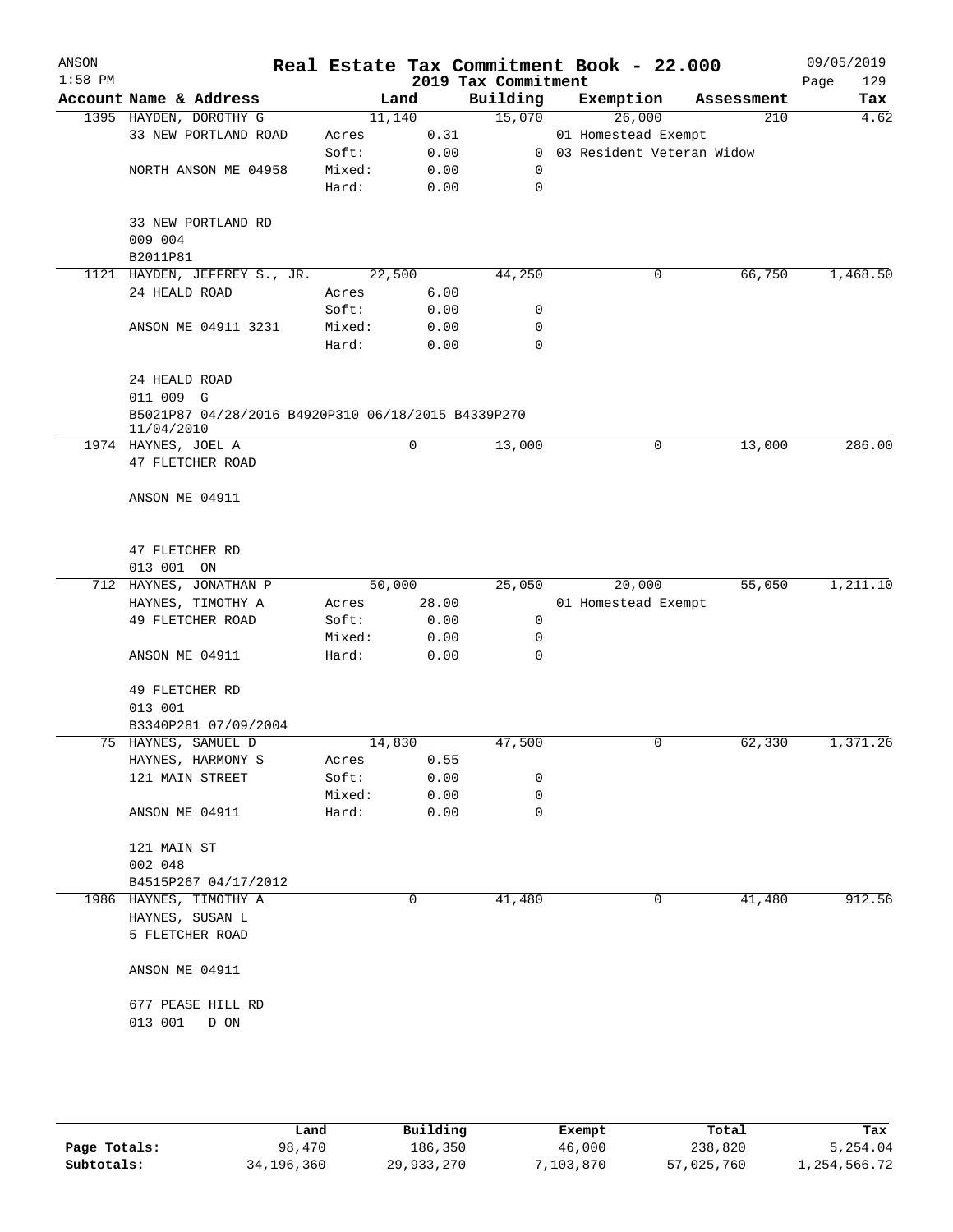| ANSON<br>$1:58$ PM |                                           |            |       | 2019 Tax Commitment | Real Estate Tax Commitment Book - 22.000 |   |            | 09/05/2019<br>130<br>Page |
|--------------------|-------------------------------------------|------------|-------|---------------------|------------------------------------------|---|------------|---------------------------|
|                    | Account Name & Address                    | Land       |       | Building            | Exemption                                |   | Assessment | Tax                       |
|                    | 1398 HAYNES, TIMOTHY A                    | 44,000     |       | 61,380              | 20,000                                   |   | 85,380     | 1,878.36                  |
|                    | HAYNES, SUSAN L                           | Acres      | 18.50 |                     | 01 Homestead Exempt                      |   |            |                           |
|                    | 5 FLETCHER ROAD                           | Soft:      | 0.00  | 0                   |                                          |   |            |                           |
|                    |                                           | Mixed:     | 0.00  | 0                   |                                          |   |            |                           |
|                    | ANSON ME 04911                            | Hard:      | 0.00  | $\mathbf 0$         |                                          |   |            |                           |
|                    | 5 FLETCHER RD<br>013 001<br>D             |            |       |                     |                                          |   |            |                           |
|                    | B2200P12 B1920P268                        |            |       |                     |                                          |   |            |                           |
| 1596               | HAYNES, TIMOTHY A                         | 10,000     |       | 80,850              |                                          | 0 | 90,850     | 1,998.70                  |
|                    | HAYNES, SUSAN L                           | Acres      | 0.25  |                     |                                          |   |            |                           |
|                    | 5 FLETCHER ROAD                           | Soft:      | 0.00  | 0                   |                                          |   |            |                           |
|                    |                                           | Mixed:     | 0.00  | 0                   |                                          |   |            |                           |
|                    | ANSON ME 04911                            | Hard:      | 0.00  | $\mathbf 0$         |                                          |   |            |                           |
|                    |                                           | B5079P0175 |       |                     |                                          |   |            |                           |
|                    | 120 MAIN ST                               |            |       |                     |                                          |   |            |                           |
|                    | 002 001                                   |            |       |                     |                                          |   |            |                           |
|                    | B5079P175 09/16/2016 B4768P340 03/03/2014 |            |       |                     |                                          |   |            |                           |
|                    | 1399 HAYWARD, DAVID A                     | 26,000     |       | 53,700              | 20,000                                   |   | 59,700     | 1,313.40                  |
|                    | HAYWARD, PATRICIA L                       | Acres      | 5.00  |                     | 01 Homestead Exempt                      |   |            |                           |
|                    | 74 HORSEBACK RD                           | Soft:      | 0.00  | $\mathbf 0$         |                                          |   |            |                           |
|                    |                                           | Mixed:     | 0.00  | 0                   |                                          |   |            |                           |
|                    | ANSON ME 04911                            | Hard:      | 0.00  | 0                   |                                          |   |            |                           |
|                    | 74 HORSEBACK RD                           |            |       |                     |                                          |   |            |                           |
|                    | 015 008<br>1<br>B1491P59                  |            |       |                     |                                          |   |            |                           |
|                    | 686 HAYWARD, SUMNER H                     | 14,140     |       | 67,330              |                                          | 0 | 81,470     | 1,792.34                  |
|                    | HAYWARD, BARBARA H                        | Acres      | 0.50  |                     |                                          |   |            |                           |
|                    |                                           | Soft:      | 0.00  | 0                   |                                          |   |            |                           |
|                    | 40 MORRILL AVENUE                         | Mixed:     | 0.00  | 0                   |                                          |   |            |                           |
|                    | WATERVILLE ME 04901<br>0000               | Hard:      | 0.00  | 0                   |                                          |   |            |                           |
|                    | 10 SECOND ST                              |            |       |                     |                                          |   |            |                           |
|                    | 001 071                                   |            |       |                     |                                          |   |            |                           |
|                    | B4088P32 12/18/2008                       |            |       |                     |                                          |   |            |                           |
|                    | 1403 HEALD, FRED L                        | 29,500     |       | 33,900              | 20,000                                   |   | 43,400     | 954.80                    |
|                    | HEALD, PAULETT A                          | Acres      | 8.00  |                     | 01 Homestead Exempt                      |   |            |                           |
|                    | 23 HEALD RD                               | Soft:      | 0.00  | 0                   |                                          |   |            |                           |
|                    |                                           | Mixed:     | 0.00  | 0                   |                                          |   |            |                           |
|                    | ANSON ME 04911 0000                       | Hard:      | 0.00  | 0                   |                                          |   |            |                           |
|                    | 23 HEALD RD                               |            |       |                     |                                          |   |            |                           |
|                    | 011 009                                   |            |       |                     |                                          |   |            |                           |
|                    | B2660P104                                 |            |       |                     |                                          |   |            |                           |
|                    | 1802 HEALD, FRED L                        | 21,850     |       | 0                   |                                          | 0 | 21,850     | 480.70                    |
|                    | HEALD, PAULETT A                          | Acres      | 26.70 |                     |                                          |   |            |                           |
|                    | 23 HEALD ST.                              | Soft:      | 0.00  | 0                   |                                          |   |            |                           |
|                    |                                           | Mixed:     | 0.00  | 0                   |                                          |   |            |                           |
|                    | ANSON ME 04911 0000                       | Hard:      | 0.00  | 0                   |                                          |   |            |                           |
|                    | 011 032 A                                 |            |       |                     |                                          |   |            |                           |
|                    | B4914P267 06/09/2015                      |            |       |                     |                                          |   |            |                           |
|                    |                                           |            |       |                     |                                          |   |            |                           |
|                    |                                           |            |       |                     |                                          |   |            |                           |

|              | Land         | Building   | Exempt    | Total      | Tax          |
|--------------|--------------|------------|-----------|------------|--------------|
| Page Totals: | 145,490      | 297,160    | 60,000    | 382,650    | 8,418.30     |
| Subtotals:   | 34, 341, 850 | 30,230,430 | 7,163,870 | 57,408,410 | 1,262,985.02 |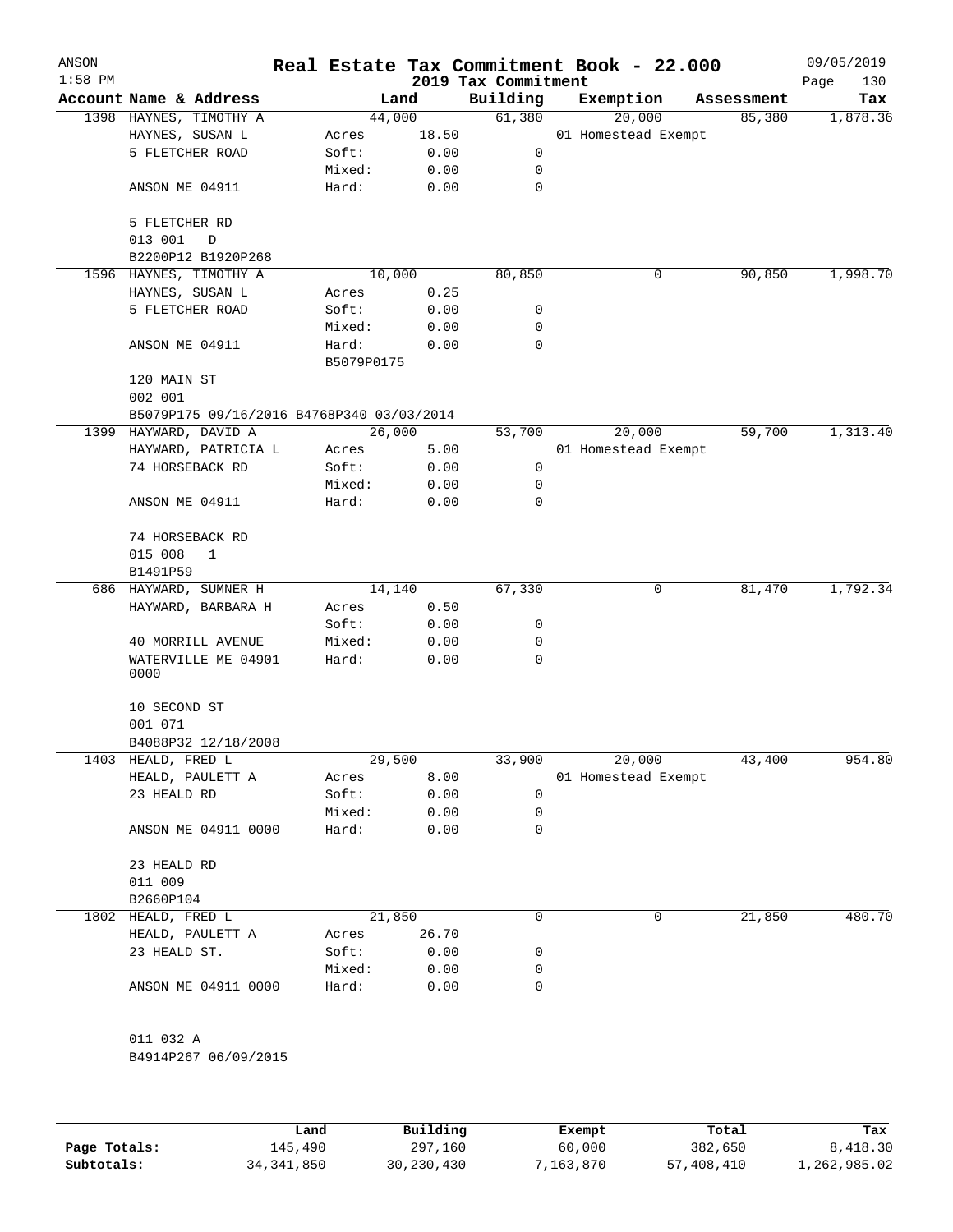| ANSON     |                                               |             |        |                     | Real Estate Tax Commitment Book - 22.000 |            | 09/05/2019  |
|-----------|-----------------------------------------------|-------------|--------|---------------------|------------------------------------------|------------|-------------|
| $1:58$ PM |                                               |             |        | 2019 Tax Commitment |                                          |            | Page<br>131 |
|           | Account Name & Address                        |             | Land   | Building            | Exemption                                | Assessment | Tax         |
|           | 516 HEALD, KRISTIAN F                         | 39,000      |        | 86,350              | $\Omega$                                 | 125,350    | 2,757.70    |
|           |                                               | Acres       | 24.00  |                     |                                          |            |             |
|           | ALBION ME 04910                               | Soft:       | 0.00   | 0                   |                                          |            |             |
|           | PO BOX 346                                    | Mixed:      | 0.00   | 0                   |                                          |            |             |
|           |                                               | Hard:       | 0.00   | 0                   |                                          |            |             |
|           | 276 B WEST MILLS RD                           |             |        |                     |                                          |            |             |
|           | $\mathbf F$<br>011 009                        |             |        |                     |                                          |            |             |
|           | B4410P63 06/28/2011                           |             |        |                     |                                          |            |             |
|           | 1406 HEBERT, DAVID L                          | 19,860      |        | 0                   | 0                                        | 19,860     | 436.92      |
|           | HEBERT, JILLANE M                             | Acres       | 6.36   |                     |                                          |            |             |
|           | 3108 FARRIOR CIRCLE                           | Soft:       | 0.00   | 0                   |                                          |            |             |
|           |                                               | Mixed:      | 0.00   | 0                   |                                          |            |             |
|           | NEW BERN NC 28562                             | Hard:       | 0.00   | $\Omega$            |                                          |            |             |
|           |                                               |             |        |                     |                                          |            |             |
|           | 014 030<br>Α                                  |             |        |                     |                                          |            |             |
|           | B4708P250 09/09/2013                          |             |        |                     |                                          |            |             |
|           | 1408 HEBERT, ERROL K.                         | 12,240      |        | 0                   | 0                                        | 12,240     | 269.28      |
|           | Trustee E.K.H. Trust<br>1/2                   |             |        |                     |                                          |            |             |
|           | HEBERT, SUN JA Trustee                        | Acres       | 72.00  |                     |                                          |            |             |
|           | SUN JA HEBERT Trust                           |             |        |                     |                                          |            |             |
|           | 901 BANFIELD ROAD                             | Soft:       | 0.00   | 0                   |                                          |            |             |
|           |                                               | Mixed:      | 17.00  | 2,669               |                                          |            |             |
|           | PORTSMOUTH NH 03801                           | Hard:       | 55.00  | 9,570               |                                          |            |             |
|           |                                               | TREE GROWTH |        |                     |                                          |            |             |
|           | 019 047                                       |             |        |                     |                                          |            |             |
|           | B5176P241 06/28/2017 B4983P349 12/08/2015     |             |        |                     |                                          |            |             |
|           | 2022 HEBERT, ERROL K.                         | 7,500       |        | 0                   | 0                                        | 7,500      | 165.00      |
|           | Trustee E.K.H. Trust<br>1/2                   |             |        |                     |                                          |            |             |
|           | HEBERT, SUN JA Trustee<br>SUN JA HEBERT Trust | Acres       | 52.00  |                     |                                          |            |             |
|           | 901 BANFIELD ROAD                             | Soft:       | 21.00  | 2,373               |                                          |            |             |
|           |                                               | Mixed:      | 16.00  | 2,512               |                                          |            |             |
|           | PORTSMOUTH NH 03801                           | Hard:       | 15.00  | 2,610               |                                          |            |             |
|           |                                               |             |        |                     |                                          |            |             |
|           | 014 029 C                                     |             |        |                     |                                          |            |             |
|           | B5176P241 06/28/2017 B4983P349 12/08/2015     |             |        |                     |                                          |            |             |
|           | 1409 HEBERT, JENNIFER A                       | 19,690      |        | 0                   | 0                                        | 19,690     | 433.18      |
|           | ZWEIG                                         |             |        |                     |                                          |            |             |
|           |                                               | Acres       | 152.00 |                     |                                          |            |             |
|           | ANSON ME 04911 0582                           | Soft:       | 87.00  | 9,831               |                                          |            |             |
|           | PO BOX 582                                    | Mixed:      | 59.00  | 9,263               |                                          |            |             |
|           |                                               | Hard:       | 0.00   | $\Omega$            |                                          |            |             |
|           |                                               | TREE GROWTH |        |                     |                                          |            |             |
|           |                                               |             |        |                     |                                          |            |             |
|           | 023 020 D                                     |             |        |                     |                                          |            |             |
|           | B5251P310                                     |             |        |                     |                                          |            |             |

|              | Land       | Building     | Exempt   | Total      | Tax          |
|--------------|------------|--------------|----------|------------|--------------|
| Page Totals: | 98,290     | 86,350       |          | 184,640    | 4,062.08     |
| Subtotals:   | 34,440,140 | 30, 316, 780 | ,163,870 | 57,593,050 | ,,267,047.10 |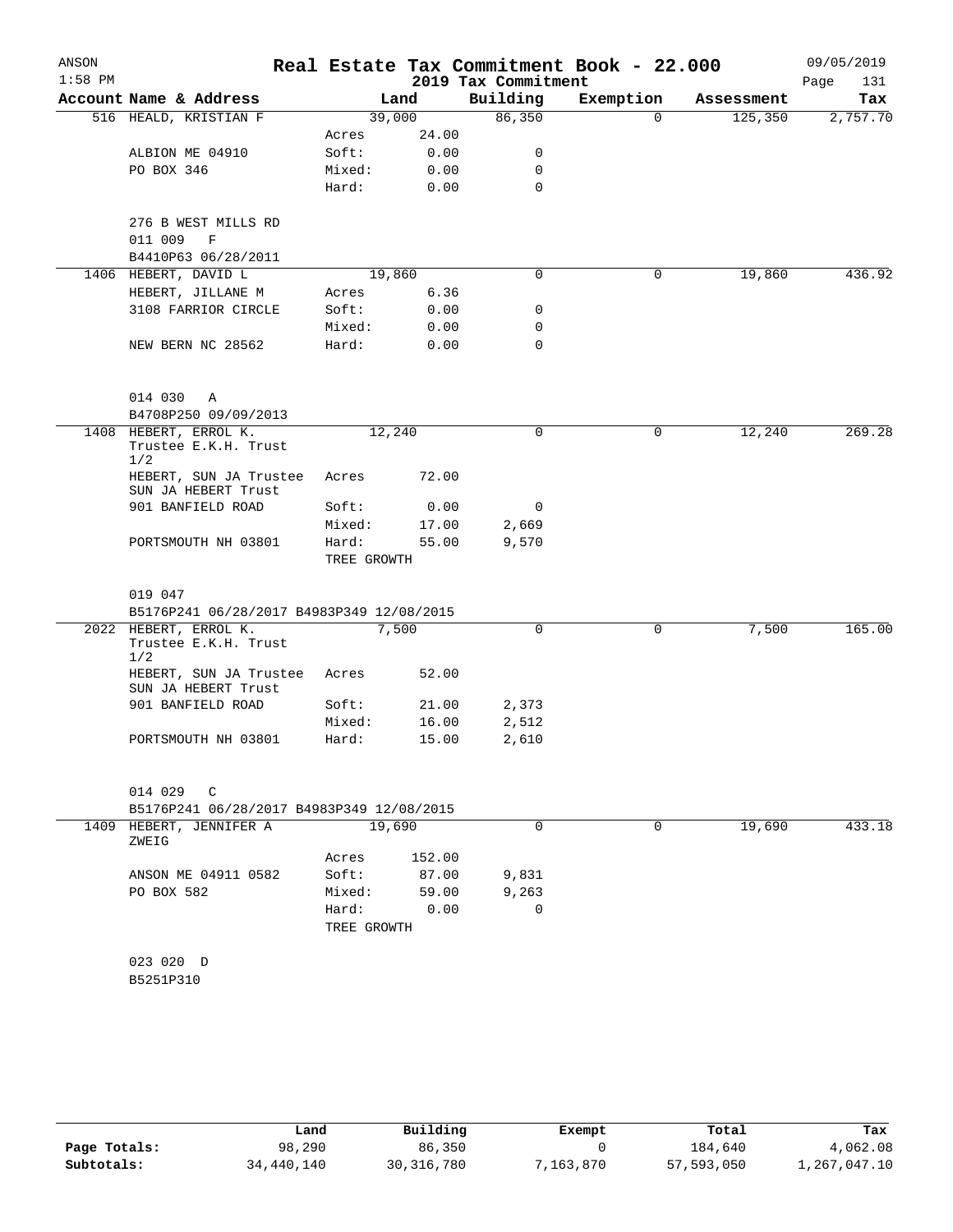| ANSON<br>$1:58$ PM |                                                        |                |             |              | Real Estate Tax Commitment Book - 22.000<br>2019 Tax Commitment |                     |          |            | 09/05/2019<br>132 |
|--------------------|--------------------------------------------------------|----------------|-------------|--------------|-----------------------------------------------------------------|---------------------|----------|------------|-------------------|
|                    | Account Name & Address                                 |                | Land        |              | Building                                                        | Exemption           |          | Assessment | Page<br>Tax       |
|                    | 478 HEBERT, JENNIFER A                                 |                | 18,420      |              | $\mathbf 0$                                                     |                     | $\Omega$ | 18,420     | 405.24            |
|                    | ZWEIG                                                  |                |             |              |                                                                 |                     |          |            |                   |
|                    | ANSON ME 04911 0582                                    | Acres<br>Soft: |             | 5.28<br>0.00 | 0                                                               |                     |          |            |                   |
|                    | PO BOX 582                                             | Mixed:         |             | 0.00         | $\mathbf 0$                                                     |                     |          |            |                   |
|                    |                                                        | Hard:          |             | 0.00         | $\Omega$                                                        |                     |          |            |                   |
|                    | 023 020                                                |                |             |              |                                                                 |                     |          |            |                   |
|                    | B5331P110 09/17/2018 B3061P41                          |                |             |              |                                                                 |                     |          |            |                   |
|                    | 123 HEFFNER, THOMAS A                                  |                | 8,940       |              | 28,810                                                          |                     | 0        | 37,750     | 830.50            |
|                    | HEFFNER, NOREEN M                                      | Acres          |             | 0.20         |                                                                 |                     |          |            |                   |
|                    | 5560 WATSON COURT                                      | Soft:          |             | 0.00         | 0                                                               |                     |          |            |                   |
|                    |                                                        | Mixed:         |             | 0.00         | 0                                                               |                     |          |            |                   |
|                    | ELDERSBURG MD 21784<br>0000                            | Hard:          |             | 0.00         | 0                                                               |                     |          |            |                   |
|                    | 6 KEN TAYLOR ST                                        |                |             |              |                                                                 |                     |          |            |                   |
|                    | 001 034                                                |                |             |              |                                                                 |                     |          |            |                   |
|                    | B3364P280 08/19/2004<br>1905 HEIDENSTROM, MELISSA      |                | 16,530      |              | 14,820                                                          |                     | 0        | 31,350     | 689.70            |
|                    |                                                        | Acres          |             | 5.02         |                                                                 |                     |          |            |                   |
|                    | SANFORD ME 04073 0000                                  | Soft:          |             | 0.00         | 0                                                               |                     |          |            |                   |
|                    | 890 MAIN ST, STE 205                                   | Mixed:         |             | 0.00         | 0                                                               |                     |          |            |                   |
|                    |                                                        | Hard:          |             | 0.00         | $\Omega$                                                        |                     |          |            |                   |
|                    |                                                        |                |             |              |                                                                 |                     |          |            |                   |
|                    | 53 DOVER LANE                                          |                |             |              |                                                                 |                     |          |            |                   |
|                    | 018 014 3<br>B5264P311 03/30/2018 B4046P188 08/15/2008 |                |             |              |                                                                 |                     |          |            |                   |
|                    | 969 HENDERLY, SHAWN                                    |                | 31,560      |              | 51,660                                                          |                     | 0        | 83,220     | 1,830.84          |
|                    | 288 SOLON ROAD                                         | Acres          |             | 10.06        |                                                                 |                     |          |            |                   |
|                    |                                                        | Soft:          |             | 0.00         | 0                                                               |                     |          |            |                   |
|                    | NORTH ANSON ME<br>04958-7621                           | Mixed:         |             | 0.00         | 0                                                               |                     |          |            |                   |
|                    |                                                        | Hard:          |             | 0.00         | $\mathbf 0$                                                     |                     |          |            |                   |
|                    |                                                        |                | B5206P0212  |              |                                                                 |                     |          |            |                   |
|                    | 288 SOLON RD<br>024 024 3                              |                |             |              |                                                                 |                     |          |            |                   |
|                    | B5206P212 09/15/2017 B3212P193 10/15/2003              |                |             |              |                                                                 |                     |          |            |                   |
| 1415               | HENRY, JOHN R                                          |                | 44,400      |              | 75,730                                                          |                     | 20,000   | 100,130    | 2,202.86          |
|                    | 81 BARTON HILL ROAD                                    | Acres          |             | 24.80        |                                                                 | 01 Homestead Exempt |          |            |                   |
|                    |                                                        | Soft:          |             | 0.00         | 0                                                               |                     |          |            |                   |
|                    | ANSON ME 04911                                         | Mixed:         |             | 0.00         | 0                                                               |                     |          |            |                   |
|                    |                                                        | Hard:          |             | 0.00         | 0                                                               |                     |          |            |                   |
|                    | 81 BARTON HILL RD                                      |                |             |              |                                                                 |                     |          |            |                   |
|                    | 013 006<br>Е                                           |                |             |              |                                                                 |                     |          |            |                   |
|                    | B1748P98                                               |                |             |              |                                                                 |                     |          |            |                   |
| 1737               | HERRMANN, ROBIN J.                                     |                | 17,400      |              | 0                                                               |                     | 0        | 17,400     | 382.80            |
|                    | Trustee<br>SPENCER FARM TRUST                          | Acres          |             | 100.00       |                                                                 |                     |          |            |                   |
|                    | 4/25/13<br>C/O WILLIAM SPENCER                         | Soft:          |             | 0.00         | 0                                                               |                     |          |            |                   |
|                    | 85 ANDOVER ROAD                                        | Mixed:         |             | 0.00         | 0                                                               |                     |          |            |                   |
|                    | BILLERICA MA 01821                                     | Hard:          |             | 100.00       | 17,400                                                          |                     |          |            |                   |
|                    |                                                        |                | TREE GROWTH |              |                                                                 |                     |          |            |                   |
|                    | 020 008                                                |                |             |              |                                                                 |                     |          |            |                   |
|                    | B5230P190 11/21/2017 B2132P85                          |                |             |              |                                                                 |                     |          |            |                   |
|                    |                                                        | Land           |             | Building     |                                                                 | Exempt              |          | Total      | Tax               |
| Page Totals:       |                                                        | 137,250        |             | 171,020      |                                                                 | 20,000              |          | 288,270    | 6,341.94          |
| Subtotals:         |                                                        | 34,577,390     |             | 30,487,800   |                                                                 | 7,183,870           |          | 57,881,320 | 1,273,389.04      |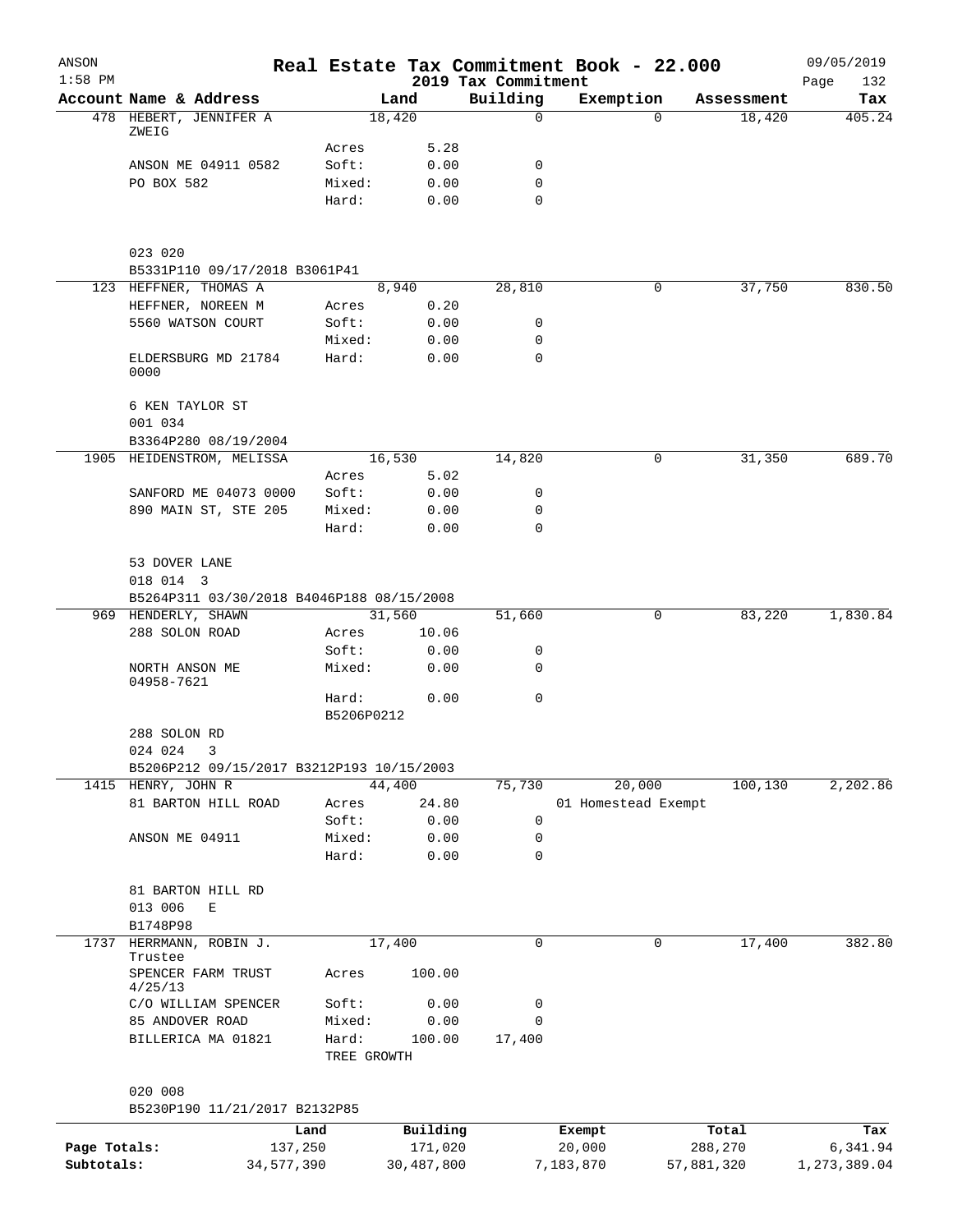| ANSON<br>$1:58$ PM |                                                                   |                       |        | 2019 Tax Commitment | Real Estate Tax Commitment Book - 22.000 |            | 09/05/2019         |
|--------------------|-------------------------------------------------------------------|-----------------------|--------|---------------------|------------------------------------------|------------|--------------------|
|                    | Account Name & Address                                            |                       | Land   | Building            | Exemption                                | Assessment | Page<br>133<br>Tax |
|                    | 1738 HERRMANN, ROBIN J.<br>Trustee                                | 17,400                |        | $\Omega$            | $\Omega$                                 | 17,400     | 382.80             |
|                    | SPENCER FARM TRUST<br>4/25/13                                     | Acres                 | 100.00 |                     |                                          |            |                    |
|                    | C/O WILLIAM SPENCER                                               | Soft:                 | 0.00   | 0                   |                                          |            |                    |
|                    | 85 ANDOVER ROAD                                                   | Mixed:                | 0.00   | $\Omega$            |                                          |            |                    |
|                    | BILLERICA MA 01821                                                | Hard:                 | 100.00 | 17,400              |                                          |            |                    |
|                    |                                                                   | B5066P0194            |        |                     |                                          |            |                    |
|                    | TOWN FARM ROAD                                                    |                       |        |                     |                                          |            |                    |
|                    | 020 004                                                           |                       |        |                     |                                          |            |                    |
|                    | B5230P190 11/21/2017 B2132P85                                     |                       |        |                     |                                          |            |                    |
|                    | 1739 HERRMANN, ROBIN J.<br>Trustee                                | 45,630                |        | 42,980              | 0                                        | 88,610     | 1,949.42           |
|                    | SPENCER FARM TRUST<br>4/25/13                                     | Acres                 | 100.00 |                     |                                          |            |                    |
|                    | C/O WILLIAM SPENCER                                               | Soft:                 | 0.00   | 0                   |                                          |            |                    |
|                    | 85 ANDOVER ROAD                                                   | Mixed:                | 90.00  | 14,130              |                                          |            |                    |
|                    | BILLERICA MA 01821                                                | Hard:                 | 0.00   | $\Omega$            |                                          |            |                    |
|                    |                                                                   | TREE GROWTH           |        |                     |                                          |            |                    |
|                    | 105 SPENCER RD<br>020 013                                         |                       |        |                     |                                          |            |                    |
|                    | B5230P190 11/21/2017 B2132P85                                     |                       |        |                     |                                          |            |                    |
|                    | 1785 HERRMANN, ROBIN J.<br>Trustee                                | 7,570                 |        | 0                   | 0                                        | 7,570      | 166.54             |
|                    | SPENCER FARM TRUST<br>4/25/13                                     | Acres                 | 43.50  |                     |                                          |            |                    |
|                    | C/O WILLIAM SPENCER                                               | Soft:                 | 0.00   | 0                   |                                          |            |                    |
|                    | 85 ANDOVER ROAD                                                   | Mixed:                | 0.00   | 0                   |                                          |            |                    |
|                    | BILLERICA MA 01821                                                | Hard:<br>TREE GROWTH  | 43.50  | 7,569               |                                          |            |                    |
|                    |                                                                   |                       |        |                     |                                          |            |                    |
|                    | 020 020                                                           |                       |        |                     |                                          |            |                    |
|                    | B5230P190 11/21/2017 B3885P343 07/26/2007                         |                       |        |                     |                                          |            |                    |
|                    | 2011 HERRMANN, ROBIN J.<br>Trustee                                | 25,800                |        | 0                   | 0                                        | 25,800     | 567.60             |
|                    | SPENCER FARM TRUST<br>4/25/13                                     | Acres                 | 12.30  |                     |                                          |            |                    |
|                    | C/O WILLIAM SPENCER                                               | Soft:                 | 0.00   | 0                   |                                          |            |                    |
|                    | 85 ANDOVER ROAD                                                   | Mixed:                | 0.00   | 0                   |                                          |            |                    |
|                    | BILLERICA MA 01821                                                | Hard:                 | 0.00   | 0                   |                                          |            |                    |
|                    |                                                                   | B5066P0194            |        |                     |                                          |            |                    |
|                    | TOWN FARM ROAD                                                    |                       |        |                     |                                          |            |                    |
|                    | 022 012 002                                                       |                       |        |                     |                                          |            |                    |
|                    | B5230P190 11/21/2017 B5066P194 08/18/2016 B4958P205<br>09/25/2015 |                       |        |                     |                                          |            |                    |
|                    | 1720 HESSE FARMS, LLC                                             | 49,900                |        | $\mathbf 0$         | 0                                        | 49,900     | 1,097.80           |
|                    | 440 MIDDLESEX ROAD                                                | Acres                 | 355.00 |                     |                                          |            |                    |
|                    |                                                                   | Soft:                 | 31.00  | 3,503               |                                          |            |                    |
|                    | DARIEN CT 06820                                                   | Mixed:                | 108.00 | 16,956              |                                          |            |                    |
|                    |                                                                   | Hard:                 | 106.00 | 18,444              |                                          |            |                    |
|                    |                                                                   | TREE GROWTH B5174P251 |        |                     |                                          |            |                    |
|                    | WEST MILLS ROAD<br>012 007                                        |                       |        |                     |                                          |            |                    |
|                    | B5174P251 06/26/2017                                              |                       |        |                     |                                          |            |                    |
|                    |                                                                   |                       |        |                     |                                          |            |                    |
|                    |                                                                   |                       |        |                     |                                          |            |                    |

|              | Land       | Building   | Exempt    | Total      | Tax          |
|--------------|------------|------------|-----------|------------|--------------|
| Page Totals: | 146,300    | 42,980     |           | 189,280    | 4,164.16     |
| Subtotals:   | 34,723,690 | 30,530,780 | 7,183,870 | 58,070,600 | 1,277,553.20 |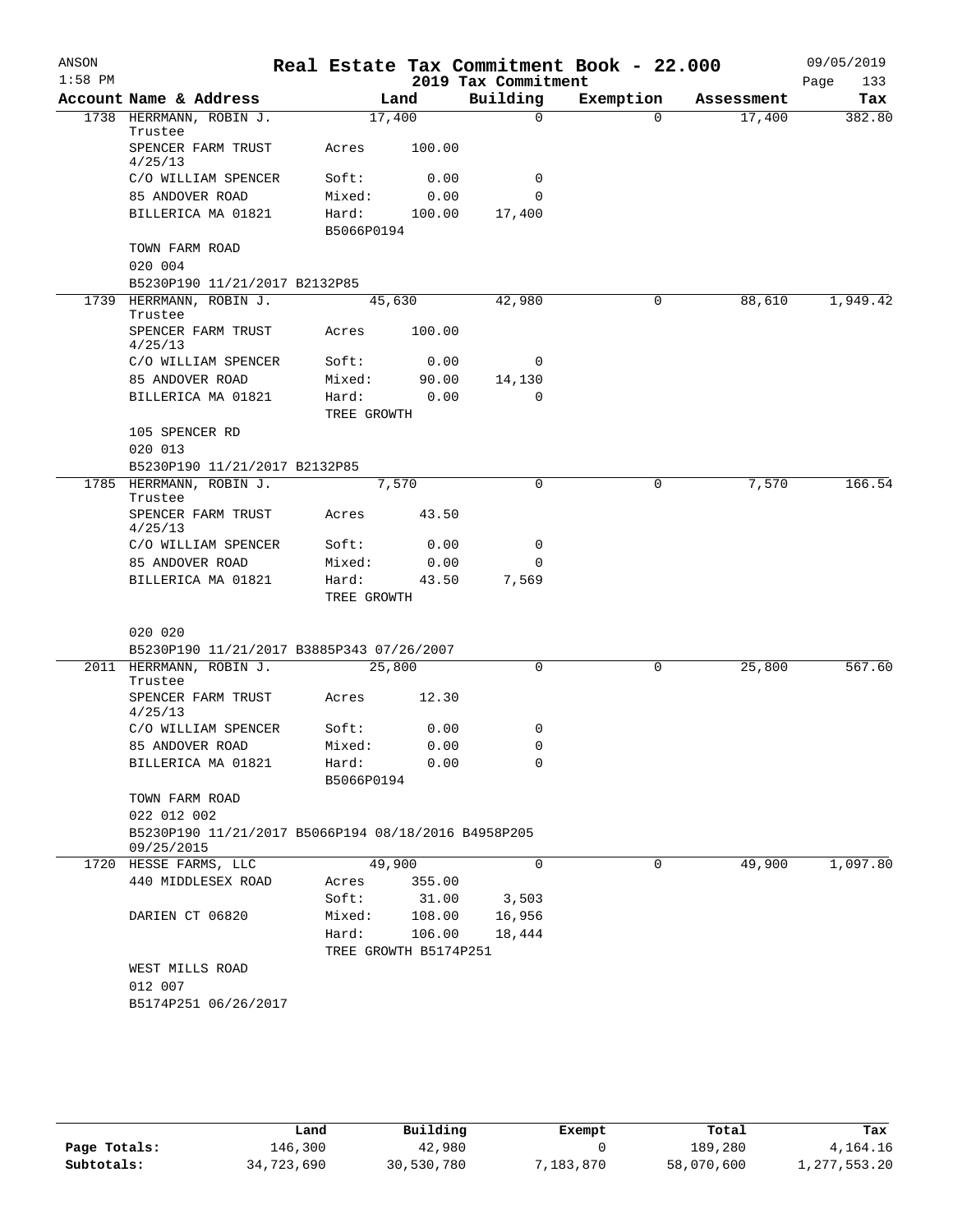| ANSON<br>$1:58$ PM |                                           |                     |       |                                 | Real Estate Tax Commitment Book - 22.000 |            | 09/05/2019         |
|--------------------|-------------------------------------------|---------------------|-------|---------------------------------|------------------------------------------|------------|--------------------|
|                    | Account Name & Address                    |                     | Land  | 2019 Tax Commitment<br>Building | Exemption                                | Assessment | Page<br>134<br>Tax |
|                    | 1269 HESSE, BENJAMIN A                    | 4,700               |       | $\mathbf 0$                     | $\Omega$                                 | 4,700      | 103.40             |
|                    | 11 RIVER LANE                             | Acres               | 5.00  |                                 |                                          |            |                    |
|                    |                                           | Soft:               | 0.00  | 0                               |                                          |            |                    |
|                    | DUXBURY MA 02332                          | Mixed:              | 0.00  | 0                               |                                          |            |                    |
|                    |                                           | Hard:               | 0.00  | $\mathbf 0$                     |                                          |            |                    |
|                    | OFF WEST MILLS ROAD<br>012 011            |                     |       |                                 |                                          |            |                    |
|                    | B5295P035 06/21/2018 B1377P286            |                     |       |                                 |                                          |            |                    |
|                    | 1875 HEWEY, PAULINE                       | 20,110              |       | 56,360                          | 26,000                                   | 50,470     | 1,110.34           |
|                    |                                           | Acres               | 1.07  |                                 | 01 Homestead Exempt                      |            |                    |
|                    | ANSON ME 04911 0123                       | Soft:               | 0.00  |                                 | 0 03 Resident Veteran Widow              |            |                    |
|                    | PO BOX 123                                | Mixed:              | 0.00  | 0                               |                                          |            |                    |
|                    |                                           | Hard:               | 0.00  | 0                               |                                          |            |                    |
|                    |                                           | LIFE ESTATE         |       |                                 |                                          |            |                    |
|                    | 10 BEANE ST<br>002 013                    |                     |       |                                 |                                          |            |                    |
|                    | B4410P290 06/03/2011                      |                     |       |                                 |                                          |            |                    |
|                    | 331 HEWITT, III, HAROLD D                 | 20,180              |       | 60,100                          | 0                                        | 80,280     | 1,766.16           |
|                    | 12 SPEAR HILL ROAD                        | Acres               | 1.12  |                                 |                                          |            |                    |
|                    |                                           | Soft:               | 0.00  | 0                               |                                          |            |                    |
|                    | ANSON ME 04911 0000                       | Mixed:              | 0.00  | 0                               |                                          |            |                    |
|                    |                                           | Hard:               | 0.00  | $\mathbf 0$                     |                                          |            |                    |
|                    |                                           | B5176P017           |       |                                 |                                          |            |                    |
|                    | 12 SPEAR HILL RD<br>001 099               |                     |       |                                 |                                          |            |                    |
|                    | B5176P17 06/30/2017 B1583P75 01/25/1990   |                     |       |                                 |                                          |            |                    |
|                    | 1920 HEWITT, MICHAEL A                    | 25,070              |       | 0                               | 0                                        | 25,070     | 551.54             |
|                    |                                           | Acres               | 11.57 |                                 |                                          |            |                    |
|                    | WARWICK RI 02889 0000                     | Soft:               | 0.00  | 0                               |                                          |            |                    |
|                    | 544 OAKLAND BEACH AVE                     | Mixed:              | 0.00  | 0                               |                                          |            |                    |
|                    |                                           | Hard:               | 0.00  | 0                               |                                          |            |                    |
|                    | HOLLIN WAITE HILL RD<br>020 014 12        |                     |       |                                 |                                          |            |                    |
|                    | B3420P179 12/10/2004                      |                     |       |                                 |                                          |            |                    |
|                    | 891 HIETSCH, THOMAS M &<br>EVELYN M, TR.  | 36,500              |       | 91,960                          | 0                                        | 128,460    | 2,826.12           |
|                    |                                           | Acres               | 15.00 |                                 |                                          |            |                    |
|                    | WALTHAM MA 02451                          | Soft:               | 0.00  | 0                               |                                          |            |                    |
|                    | 111 GREGORY ST                            | Mixed:              | 0.00  | 0                               |                                          |            |                    |
|                    |                                           | Hard:               | 0.00  | 0                               |                                          |            |                    |
|                    | 111 FLETCHER RD<br>013 002<br>Α           |                     |       |                                 |                                          |            |                    |
|                    | B4698P25 08/13/2013                       |                     |       |                                 |                                          |            |                    |
|                    | 1938 HILBERT, BRUCE B                     | 32,000              |       | 0                               | 0                                        | 32,000     | 704.00             |
|                    | 627 BATTLE STREET                         | Acres               | 25.00 |                                 |                                          |            |                    |
|                    |                                           | Soft:               | 0.00  | 0                               |                                          |            |                    |
|                    | WEBSTER NH 03303 7709                     | Mixed:              | 0.00  | 0                               |                                          |            |                    |
|                    |                                           | Hard:<br>B5151P0270 | 0.00  | 0                               |                                          |            |                    |
|                    | 014 001 4A                                |                     |       |                                 |                                          |            |                    |
|                    | B5151P270 04/06/2017 B3502P273 06/14/2005 |                     |       |                                 |                                          |            |                    |
|                    |                                           |                     |       |                                 |                                          |            |                    |
|                    |                                           |                     |       |                                 |                                          |            |                    |

|              | Land       | Building   | Exempt    | Total      | Tax          |
|--------------|------------|------------|-----------|------------|--------------|
| Page Totals: | 138,560    | 208,420    | 26,000    | 320,980    | 7,061.56     |
| Subtotals:   | 34,862,250 | 30,739,200 | 7,209,870 | 58,391,580 | 1,284,614.76 |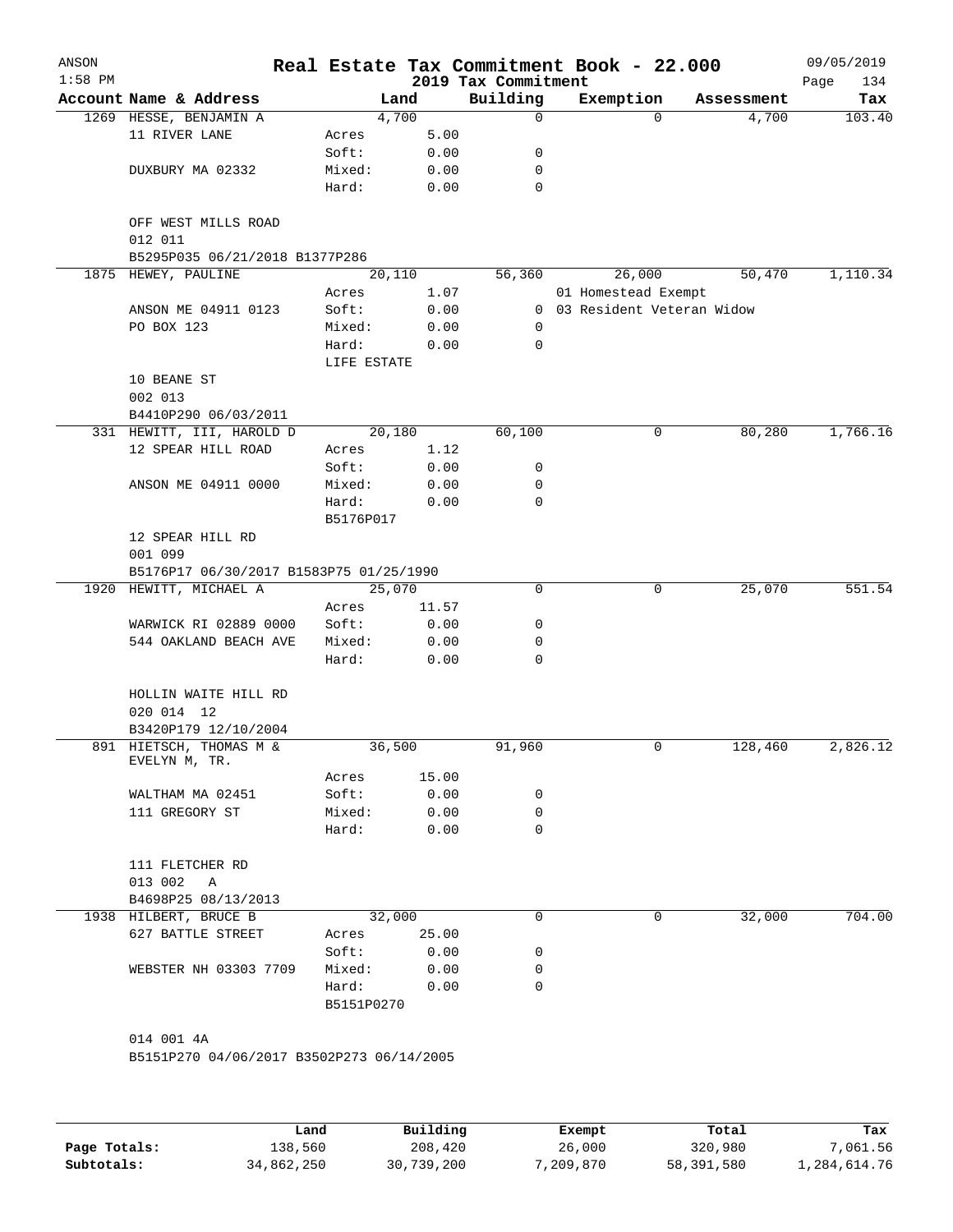| ANSON                      |                             |                      |                      |                                 | Real Estate Tax Commitment Book - 22.000 |                       | 09/05/2019               |
|----------------------------|-----------------------------|----------------------|----------------------|---------------------------------|------------------------------------------|-----------------------|--------------------------|
| $1:58$ PM                  | Account Name & Address      |                      | Land                 | 2019 Tax Commitment<br>Building | Exemption                                | Assessment            | Page<br>135<br>Tax       |
|                            | 1446 HILL, NOREEN           |                      | 15,100               | 40,640                          | 0                                        | 55,740                | 1,226.28                 |
|                            |                             | Acres                | 0.57                 |                                 |                                          |                       |                          |
|                            | NORTH ANSON ME 04958        | Soft:                | 0.00                 | 0                               |                                          |                       |                          |
|                            | PO BOX 604                  | Mixed:               | 0.00                 | 0                               |                                          |                       |                          |
|                            |                             | Hard:                | 0.00                 | $\mathbf 0$                     |                                          |                       |                          |
|                            | 4 DEPOT ST                  |                      |                      |                                 |                                          |                       |                          |
|                            | 005 003                     |                      |                      |                                 |                                          |                       |                          |
|                            | B3649P238 03/17/2006        |                      |                      |                                 |                                          |                       |                          |
|                            | 655 HILPERT, LAURIE K       |                      | 18,180               | $\mathbf 0$                     | 0                                        | 18,180                | 399.96                   |
|                            |                             | Acres                | 5.12                 |                                 |                                          |                       |                          |
|                            | WATERVILLE ME 04903<br>1734 | Soft:                | 0.00                 | 0                               |                                          |                       |                          |
|                            | PO BOX 1734                 | Mixed:               | 0.00                 | $\mathbf 0$                     |                                          |                       |                          |
|                            |                             | Hard:                | 0.00                 | 0                               |                                          |                       |                          |
|                            | 019 022<br>6                |                      |                      |                                 |                                          |                       |                          |
|                            | B2825P167 B2446P284         |                      |                      |                                 |                                          |                       |                          |
|                            | 656 HILPERT, LAURIE K       |                      | 8,310                | 0                               | 0                                        | 8,310                 | 182.82                   |
|                            |                             | Acres                | 5.81                 |                                 |                                          |                       |                          |
|                            | WATERVILLE ME 04903<br>1734 | Soft:                | 0.00                 | 0                               |                                          |                       |                          |
|                            | PO BOX 1734                 | Mixed:               | 0.00                 | $\mathbf 0$                     |                                          |                       |                          |
|                            |                             | Hard:                | 0.00                 | $\mathbf 0$                     |                                          |                       |                          |
|                            | 019 022<br>7                |                      |                      |                                 |                                          |                       |                          |
|                            | B2825P167 B2446P284         |                      |                      |                                 |                                          |                       |                          |
|                            | 1309 HILPERT, LAURIE K      |                      | 31,700               | 26,560                          | 0                                        | 58,260                | 1,281.72                 |
|                            |                             | Acres                | 10.20                |                                 |                                          |                       |                          |
|                            | WATERVILLE ME 04903<br>1734 | Soft:                | 0.00                 | 0                               |                                          |                       |                          |
|                            | PO BOX 1734                 | Mixed:               | 0.00                 | 0                               |                                          |                       |                          |
|                            |                             | Hard:<br>LIFE ESTATE | 0.00                 | $\mathbf 0$                     |                                          |                       |                          |
|                            | 797 VALLEY RD               |                      |                      |                                 |                                          |                       |                          |
|                            | 019 017 2                   |                      |                      |                                 |                                          |                       |                          |
|                            | B2446P284                   |                      |                      |                                 |                                          |                       |                          |
| 1310                       | HILPERT, LAURIE K           |                      | 23,700               | 0                               | 0                                        | 23,700                | 521.40                   |
|                            |                             | Acres                | 10.20                |                                 |                                          |                       |                          |
|                            | WATERVILLE ME 04903<br>1734 | Soft:                | 0.00                 | 0                               |                                          |                       |                          |
|                            | PO BOX 1734                 | Mixed:               | 0.00                 | 0                               |                                          |                       |                          |
|                            |                             | Hard:                | 0.00                 | 0                               |                                          |                       |                          |
|                            |                             | LIFE ESTATE          |                      |                                 |                                          |                       |                          |
|                            | 019 017<br>3                |                      |                      |                                 |                                          |                       |                          |
|                            | B2446P284                   |                      |                      |                                 |                                          |                       |                          |
| 1429                       | HILTON, BERNARD L &         |                      | 10,360               | 0                               | 0                                        | 10,360                | 227.92                   |
|                            | GUILLETTE, ROSEMARY         | Acres                | 66.00                |                                 |                                          |                       |                          |
|                            |                             | Soft:                | 0.00                 | 0                               |                                          |                       |                          |
|                            | 151 UPPER RD                | Mixed:               | 66.00                | 10,362                          |                                          |                       |                          |
|                            | DEERFIELD MA 01342 0000     | Hard:<br>TREE GROWTH | 0.00                 | 0                               |                                          |                       |                          |
|                            | 011 016                     |                      |                      |                                 |                                          |                       |                          |
|                            | B3584P101 10/29/2005        |                      |                      |                                 |                                          |                       |                          |
|                            |                             |                      |                      |                                 |                                          |                       |                          |
|                            | Land                        |                      | Building             |                                 | Exempt<br>0                              | Total                 | Tax                      |
| Page Totals:<br>Subtotals: | 107,350<br>34,969,600       |                      | 67,200<br>30,806,400 |                                 | 7,209,870                                | 174,550<br>58,566,130 | 3,840.10<br>1,288,454.86 |
|                            |                             |                      |                      |                                 |                                          |                       |                          |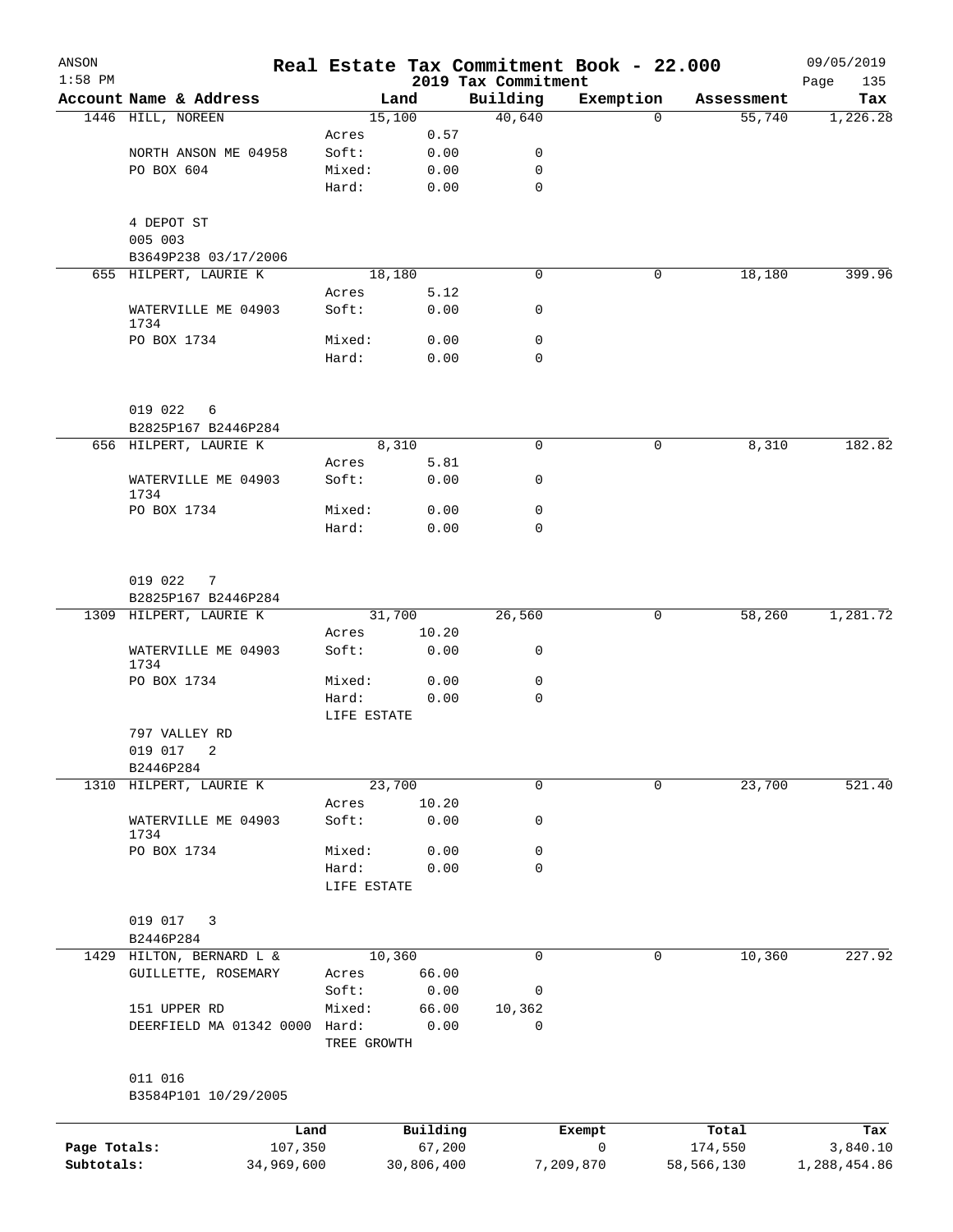| ANSON<br>$1:58$ PM |                                           | Real Estate Tax Commitment Book - 22.000 |       | 2019 Tax Commitment |                     |   |            | 09/05/2019<br>Page<br>136 |
|--------------------|-------------------------------------------|------------------------------------------|-------|---------------------|---------------------|---|------------|---------------------------|
|                    | Account Name & Address                    | Land                                     |       | Building            | Exemption           |   | Assessment | Tax                       |
|                    | 681 HILTON, KENNETH A JR                  | 14,140                                   |       | 127,890             | 20,000              |   | 122,030    | 2,684.66                  |
|                    | PO BOX 1980                               | Acres                                    | 0.50  |                     | 01 Homestead Exempt |   |            |                           |
|                    |                                           | Soft:                                    | 0.00  | 0                   |                     |   |            |                           |
|                    | WATERVILLE ME 04903                       | Mixed:                                   | 0.00  | 0                   |                     |   |            |                           |
|                    |                                           | Hard:                                    | 0.00  | 0                   |                     |   |            |                           |
|                    | 14 MILK ST                                |                                          |       |                     |                     |   |            |                           |
|                    | 006 078                                   |                                          |       |                     |                     |   |            |                           |
|                    | B3638P29 02/22/2006                       |                                          |       |                     |                     |   |            |                           |
|                    | 366 HILTON, KENNETH A JR                  | 18,110                                   |       | $\mathbf 0$         |                     | 0 | 18,110     | 398.42                    |
|                    | PO BOX 1980                               | Acres                                    | 0.82  |                     |                     |   |            |                           |
|                    |                                           | Soft:                                    | 0.00  | 0                   |                     |   |            |                           |
|                    | WATERVILLE ME 04903                       | Mixed:                                   | 0.00  | 0                   |                     |   |            |                           |
|                    |                                           | Hard:                                    | 0.00  | $\mathbf 0$         |                     |   |            |                           |
|                    | 14 SUMMER ST                              |                                          |       |                     |                     |   |            |                           |
|                    | 006 087                                   |                                          |       |                     |                     |   |            |                           |
|                    | B4425P207 08/01/2011                      |                                          |       |                     |                     |   |            |                           |
|                    | 1822 HILTON, LEISA C                      | 17,100                                   |       | 61,630              | 20,000              |   | 58,730     | 1,292.06                  |
|                    | 56 LLOYD ROAD                             | Acres                                    | 2.40  |                     | 01 Homestead Exempt |   |            |                           |
|                    |                                           | Soft:                                    | 0.00  | 0                   |                     |   |            |                           |
|                    | ANSON ME 04911                            | Mixed:                                   | 0.00  | 0                   |                     |   |            |                           |
|                    |                                           | Hard:                                    | 0.00  | $\mathbf 0$         |                     |   |            |                           |
|                    | 56 LLOYD RD                               |                                          |       |                     |                     |   |            |                           |
|                    | 010 034<br>Α                              |                                          |       |                     |                     |   |            |                           |
|                    | B5264P317 03/30/2018 B3474P151 04/26/2005 |                                          |       |                     |                     |   |            |                           |
|                    | 1439 HINES, ROBERT E                      | 15,490                                   |       | 62,310              | 20,000              |   | 57,800     | 1,271.60                  |
|                    | HINES, PRISCILLA A                        | Acres                                    | 0.60  |                     | 01 Homestead Exempt |   |            |                           |
|                    | PO BOX 183                                | Soft:                                    | 0.00  | 0                   |                     |   |            |                           |
|                    |                                           | Mixed:                                   | 0.00  | 0                   |                     |   |            |                           |
|                    | NORTH ANSON ME 04958                      | Hard:                                    | 0.00  | $\mathbf 0$         |                     |   |            |                           |
|                    | 121 NORTH MAIN ST                         |                                          |       |                     |                     |   |            |                           |
|                    | 007 006                                   |                                          |       |                     |                     |   |            |                           |
|                    | B2555P100                                 |                                          |       |                     |                     |   |            |                           |
|                    | 1438 HINKLE, ROBERT L                     | 17,600                                   |       | 0                   |                     | 0 | 17,600     | 387.20                    |
|                    | HINKLE, IRENE F                           | Acres                                    | 10.50 |                     |                     |   |            |                           |
|                    |                                           | Soft:                                    | 0.00  | 0                   |                     |   |            |                           |
|                    | 16 DEBBIE DR                              | Mixed:                                   | 0.00  | 0                   |                     |   |            |                           |
|                    | PELHAM NH 03076 0000                      | Hard:                                    | 0.00  | 0                   |                     |   |            |                           |
|                    |                                           |                                          |       |                     |                     |   |            |                           |
|                    | 018 021<br>Е                              |                                          |       |                     |                     |   |            |                           |
|                    | B1289P24                                  |                                          |       |                     |                     |   |            |                           |
|                    | 912 HINMAN, JEREMY C                      | 37,900                                   |       | 0                   |                     | 0 | 37,900     | 833.80                    |
|                    | 191 HONEYCUTT ROAD                        | Acres                                    | 27.80 |                     |                     |   |            |                           |
|                    |                                           | Soft:                                    | 0.00  | 0                   |                     |   |            |                           |
|                    | TROUTMAN NC 28166                         | Mixed:                                   | 0.00  | 0                   |                     |   |            |                           |
|                    |                                           | Hard:                                    | 0.00  | 0                   |                     |   |            |                           |
|                    | EMBDEN POND ROAD                          |                                          |       |                     |                     |   |            |                           |
|                    | 018 045                                   |                                          |       |                     |                     |   |            |                           |
|                    | B2609P241                                 |                                          |       |                     |                     |   |            |                           |
|                    |                                           |                                          |       |                     |                     |   |            |                           |
|                    |                                           |                                          |       |                     |                     |   |            |                           |
|                    |                                           |                                          |       |                     |                     |   |            |                           |
|                    |                                           |                                          |       |                     |                     |   |            |                           |

|              | Land       | Building   | Exempt    | Total      | Tax          |
|--------------|------------|------------|-----------|------------|--------------|
| Page Totals: | 120,340    | 251,830    | 60,000    | 312,170    | 6,867.74     |
| Subtotals:   | 35,089,940 | 31,058,230 | 7,269,870 | 58,878,300 | 1,295,322.60 |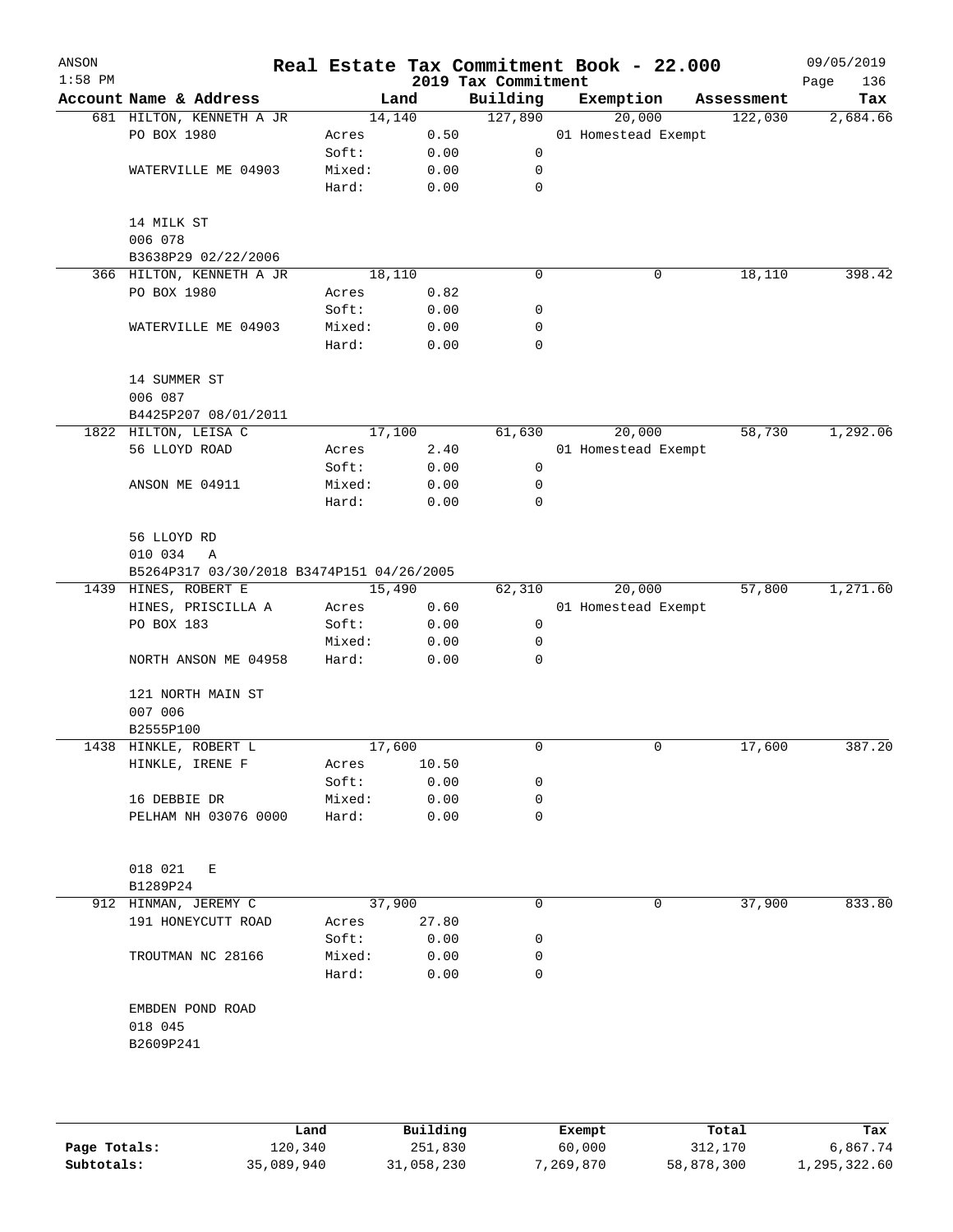| ANSON<br>$1:58$ PM |                                            |                     |              | 2019 Tax Commitment | Real Estate Tax Commitment Book - 22.000 |            | 09/05/2019<br>Page<br>137 |
|--------------------|--------------------------------------------|---------------------|--------------|---------------------|------------------------------------------|------------|---------------------------|
|                    | Account Name & Address                     | Land                |              | Building            | Exemption                                | Assessment | Tax                       |
|                    | 1745 HOBSON, ERIC                          | 72,500              |              | 82,990              | $\Omega$                                 | 155,490    | 3,420.78                  |
|                    | 1103 LEBANON ROAD                          | Acres               | 85.00        |                     |                                          |            |                           |
|                    |                                            | Soft:               | 0.00         | 0                   |                                          |            |                           |
|                    | NORTH BERWICK ME 03906                     | Mixed:              | 0.00         | 0                   |                                          |            |                           |
|                    | 0000                                       |                     |              |                     |                                          |            |                           |
|                    |                                            | Hard:               | 0.00         | 0                   |                                          |            |                           |
|                    | 022 031<br>B4064P200 10/14/2008            |                     |              |                     |                                          |            |                           |
|                    | 1389 HODGES, RYAN P                        | 28,070              |              | 72,770              | 0                                        | 100,840    | 2,218.48                  |
|                    | 61 HOPKINS HILL ROAD                       | Acres               | 10.57        |                     |                                          |            |                           |
|                    |                                            | Soft:               | 0.00         | 0                   |                                          |            |                           |
|                    | EXETER RI 02822 0000                       | Mixed:              | 0.00         | 0                   |                                          |            |                           |
|                    |                                            | Hard:               | 0.00         | 0                   |                                          |            |                           |
|                    |                                            | B5067P0257          |              |                     |                                          |            |                           |
|                    | 47 BEAVER DAM RD<br>015 044                |                     |              |                     |                                          |            |                           |
|                    | B5067P257 08/17/2016 B4696P230 08/07/2013  |                     |              |                     |                                          |            |                           |
|                    | 673 HODGES, RYAN P                         | 26,800              |              | 0                   | 0                                        | 26,800     | 589.60                    |
|                    | 61 HOPKINS HILL ROAD                       | Acres               | 10.30        |                     |                                          |            |                           |
|                    |                                            | Soft:               | 0.00         | 0                   |                                          |            |                           |
|                    | EXETER RI 02822 0000                       | Mixed:              | 0.00         | 0                   |                                          |            |                           |
|                    |                                            | Hard:<br>B5213P0169 | 0.00         | 0                   |                                          |            |                           |
|                    | 015 044<br>A                               |                     |              |                     |                                          |            |                           |
|                    | B5213P169 10/10/2017 B2879P149 11/15/2001  |                     |              |                     |                                          |            |                           |
|                    | 1972 HOLMES, WILLIAM G JR                  |                     | $\mathbf 0$  | 67,880              | 20,000                                   | 47,880     | 1,053.36                  |
|                    | HOLMES, JENNIFER N                         |                     |              |                     | 01 Homestead Exempt                      |            |                           |
|                    | 95 N MAIN STREET                           |                     |              |                     |                                          |            |                           |
|                    | NORTH ANSON ME 04958                       |                     |              |                     |                                          |            |                           |
|                    | 95 NORTH MAIN ST                           |                     |              |                     |                                          |            |                           |
|                    | 006 072<br>ON                              | 6,930               |              | 48,940              |                                          |            | 789.14                    |
|                    | 335 HOLT, DONALD E SR<br>HOLT, DONALD E JR | Acres               | 0.12         |                     | 20,000<br>01 Homestead Exempt            | 35,870     |                           |
|                    | PO BOX 624                                 | Soft:               | 0.00         | 0                   |                                          |            |                           |
|                    |                                            | Mixed:              | 0.00         | 0                   |                                          |            |                           |
|                    | ANSON ME 04911                             | Hard:               | 0.00         | 0                   |                                          |            |                           |
|                    | 69 MAIN ST                                 |                     |              |                     |                                          |            |                           |
|                    | 001 093                                    |                     |              |                     |                                          |            |                           |
|                    | B3350P355 07/29/2004                       |                     |              |                     |                                          |            |                           |
|                    | 305 HOLT, KAYLA J                          | 10,000              |              | 36,960              | 20,000                                   | 26,960     | 593.12                    |
|                    | HOLT, CHRISTOPHER B                        | Acres               | 0.25         |                     | 01 Homestead Exempt                      |            |                           |
|                    | 26 OAK STREET                              | Soft:               | 0.00         | 0                   |                                          |            |                           |
|                    | ANSON ME 04911                             | Mixed:<br>Hard:     | 0.00<br>0.00 | 0<br>0              |                                          |            |                           |
|                    | 26 OAK ST                                  |                     |              |                     |                                          |            |                           |
|                    | 001 058                                    |                     |              |                     |                                          |            |                           |
|                    | B4690P302 07/19/2013                       |                     |              |                     |                                          |            |                           |
|                    |                                            |                     |              |                     |                                          |            |                           |
|                    |                                            |                     |              |                     |                                          |            |                           |

|              | Land         | Building   | Exempt    | Total      | Tax          |
|--------------|--------------|------------|-----------|------------|--------------|
| Page Totals: | 144,300      | 309,540    | 60,000    | 393,840    | 8,664.48     |
| Subtotals:   | 35, 234, 240 | 31,367,770 | 7,329,870 | 59,272,140 | 1,303,987.08 |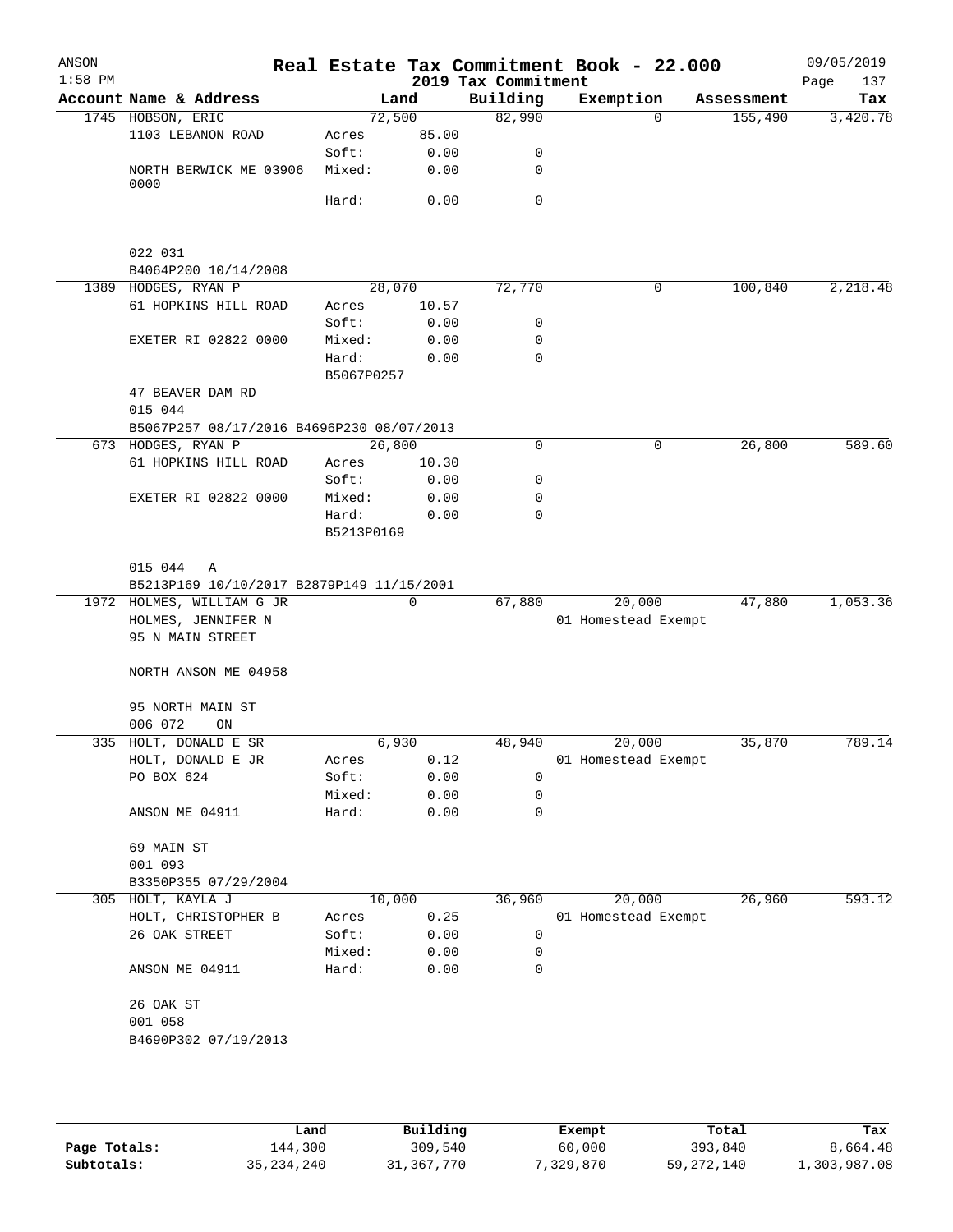| ANSON     |                                          |            |          |                                 | Real Estate Tax Commitment Book - 22.000 |   |            | 09/05/2019         |
|-----------|------------------------------------------|------------|----------|---------------------------------|------------------------------------------|---|------------|--------------------|
| $1:58$ PM | Account Name & Address                   |            | Land     | 2019 Tax Commitment<br>Building | Exemption                                |   | Assessment | 138<br>Page<br>Tax |
|           | 1701 HOLT, MICHAEL D                     |            | 22,100   | 46,270                          | 20,000                                   |   | 48,370     | 1,064.14           |
|           | HOLT, DALENE L                           | Acres      | 2.40     |                                 | 01 Homestead Exempt                      |   |            |                    |
|           | 296 VALLEY ROAD                          | Soft:      | 0.00     | 0                               |                                          |   |            |                    |
|           |                                          | Mixed:     | 0.00     | 0                               |                                          |   |            |                    |
|           | NORTH ANSON ME 04958                     | Hard:      | 0.00     | 0                               |                                          |   |            |                    |
|           | 296 VALLEY RD                            |            |          |                                 |                                          |   |            |                    |
|           | 018 039<br>Α                             |            |          |                                 |                                          |   |            |                    |
|           | B4122P319 04/14/2009                     |            |          |                                 |                                          |   |            |                    |
|           | 1926 HOMAN, CHRISTOPHER J                |            | 27,630   | 23,910                          |                                          | 0 | 51,540     | 1,133.88           |
|           | PO BOX 385                               | Acres      | 7.30     |                                 |                                          |   |            |                    |
|           |                                          | Soft:      | 0.00     | 0                               |                                          |   |            |                    |
|           | ANSON ME 04911                           | Mixed:     | 0.00     | 0                               |                                          |   |            |                    |
|           |                                          | Hard:      | 0.00     | 0                               |                                          |   |            |                    |
|           | 523 HORSEBACK ROAD                       |            |          |                                 |                                          |   |            |                    |
|           | 014 010 A                                |            |          |                                 |                                          |   |            |                    |
|           | B5316P237 08/10/2018                     |            |          |                                 |                                          |   |            |                    |
|           | 1013 HOMINSKI, JOHN W JR                 |            | 60,500   | 13,110                          |                                          | 0 | 73,610     | 1,619.42           |
|           | HOMISKI, GLORIA A                        | Acres      | 57.00    |                                 |                                          |   |            |                    |
|           | 377 OLD JEWETT CITY RD                   | Soft:      | 0.00     | 0                               |                                          |   |            |                    |
|           |                                          | Mixed:     | 0.00     | 0                               |                                          |   |            |                    |
|           | PRESTON CT 06365                         | Hard:      | 0.00     | 0                               |                                          |   |            |                    |
|           |                                          | B4930P0168 |          |                                 |                                          |   |            |                    |
|           | 144 VALLEY RD                            |            |          |                                 |                                          |   |            |                    |
|           | 018 031                                  |            |          |                                 |                                          |   |            |                    |
|           | B4930P168 06/30/2015                     |            |          |                                 |                                          |   |            |                    |
|           | 1444 HOOKER, DAVID                       |            | 15,450   | 0                               |                                          | 0 | 15,450     | 339.90             |
|           | 137 WILLARD RD                           | Acres      | 6.45     |                                 |                                          |   |            |                    |
|           |                                          | Soft:      | 0.00     | 0                               |                                          |   |            |                    |
|           | NEW IPSWICH NH 03071<br>0481             | Mixed:     | 0.00     | 0                               |                                          |   |            |                    |
|           |                                          | Hard:      | 0.00     | 0                               |                                          |   |            |                    |
|           |                                          |            |          |                                 |                                          |   |            |                    |
|           | 015 036<br>3 A<br>B1530P192              |            |          |                                 |                                          |   |            |                    |
|           |                                          |            |          |                                 |                                          |   |            |                    |
|           | 1314 HOOPER, DAVID E<br>HOOPER, ARLENE M |            | 10,770   | 50,750                          | 26,000<br>01 Homestead Exempt            |   | 35,520     | 781.44             |
|           |                                          | Acres      | 0.29     | $\mathbf{0}$                    | 02 Resident Veteran                      |   |            |                    |
|           | PO BOX 43                                | Soft:      | 0.00     |                                 |                                          |   |            |                    |
|           |                                          | Mixed:     | 0.00     | 0                               |                                          |   |            |                    |
|           | NORTH ANSON ME 04958                     | Hard:      | 0.00     | 0                               |                                          |   |            |                    |
|           | 24 WILLOW ST                             |            |          |                                 |                                          |   |            |                    |
|           | 006 047                                  |            |          |                                 |                                          |   |            |                    |
|           | B2480P266                                |            |          |                                 |                                          |   |            |                    |
|           | 190 HOOPER, SCOTT E                      |            | 17,550   | 38,660                          | 20,000                                   |   | 36,210     | 796.62             |
|           | PO BOX 131                               | Acres      | 0.77     |                                 | 01 Homestead Exempt                      |   |            |                    |
|           |                                          | Soft:      | 0.00     | 0                               |                                          |   |            |                    |
|           | NORTH ANSON ME 04958                     | Mixed:     | 0.00     | 0                               |                                          |   |            |                    |
|           |                                          | Hard:      | 0.00     | 0                               |                                          |   |            |                    |
|           | 39 ELM ST                                |            |          |                                 |                                          |   |            |                    |
|           | 006 043<br>В                             |            |          |                                 |                                          |   |            |                    |
|           | B3892P315 08/10/2007                     |            |          |                                 |                                          |   |            |                    |
|           |                                          |            |          |                                 |                                          |   |            |                    |
|           |                                          | Land       | Building |                                 | Exempt                                   |   | Total      | Tax                |

|              | Lanu       | <b>BUILQING</b> | Lxempt    | TOLAT      | 1ax.         |
|--------------|------------|-----------------|-----------|------------|--------------|
| Page Totals: | 154,000    | 172,700         | 66,000    | 260,700    | 5,735.40     |
| Subtotals:   | 35,388,240 | 31,540,470      | 7,395,870 | 59,532,840 | 1,309,722.48 |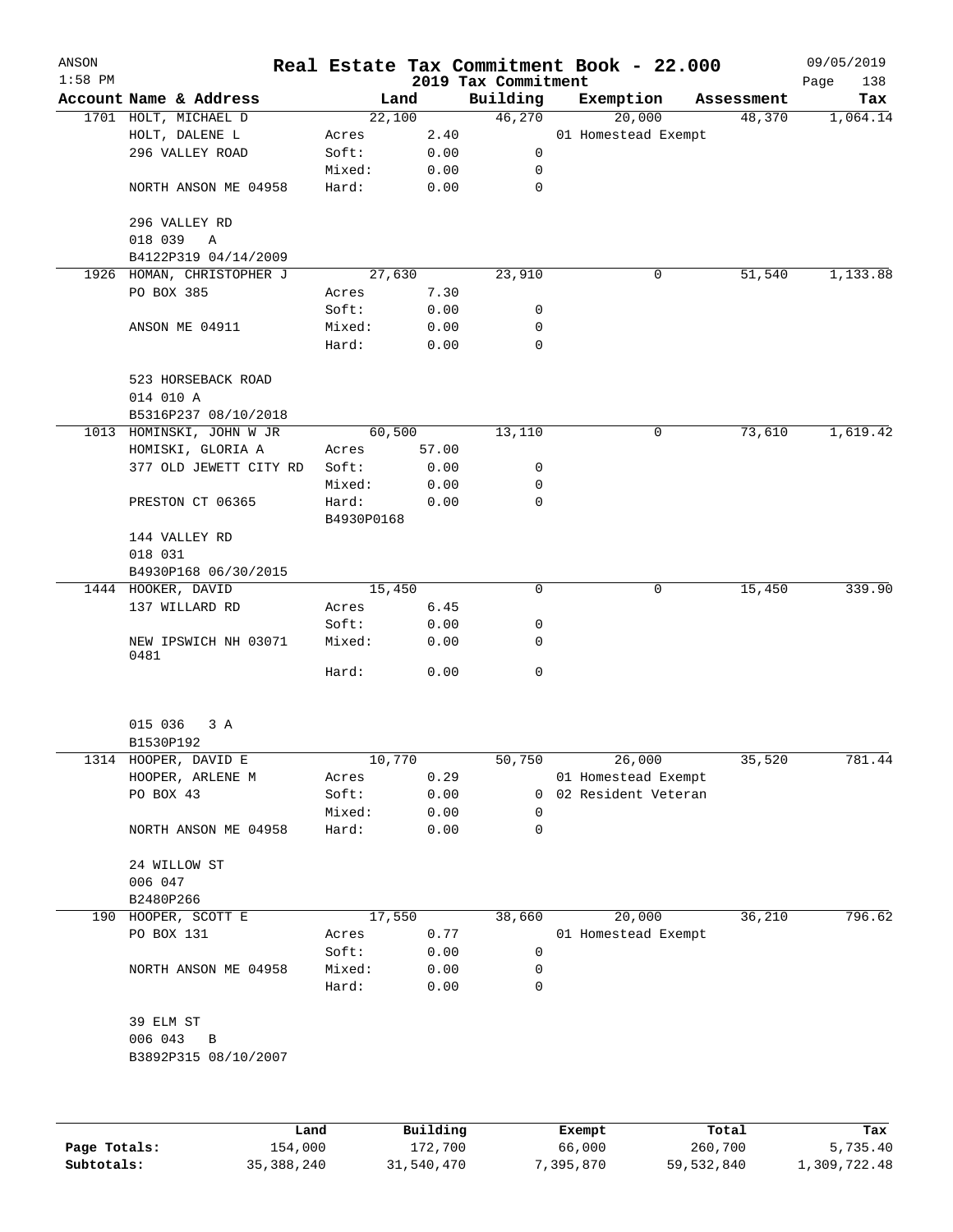| ANSON        |                                           |                |                |                     | Real Estate Tax Commitment Book - 22.000 |            | 09/05/2019     |
|--------------|-------------------------------------------|----------------|----------------|---------------------|------------------------------------------|------------|----------------|
| $1:58$ PM    | Account Name & Address                    |                |                | 2019 Tax Commitment |                                          |            | Page<br>139    |
|              |                                           |                | Land           | Building            | Exemption                                | Assessment | Tax            |
|              | 1468 HORR, JANICE L<br>145 FAHI POND ROAD |                | 21,650         | 50,260              | 20,000                                   | 51,910     | 1,142.02       |
|              |                                           | Acres<br>Soft: | 2.10<br>0.00   | 0                   | 01 Homestead Exempt                      |            |                |
|              | N ANSON Maine 04958                       | Mixed:         | 0.00           | 0                   |                                          |            |                |
|              |                                           | Hard:          | 0.00           | $\mathbf 0$         |                                          |            |                |
|              |                                           |                |                |                     |                                          |            |                |
|              | 145 FAHI POND RD                          |                |                |                     |                                          |            |                |
|              | 024 010<br>D                              |                |                |                     |                                          |            |                |
|              | B2524P67                                  |                |                |                     |                                          |            |                |
|              | 1916 HORTON, WILLIAM J., JR.              |                | 22,230         | 11,230              | 0                                        | 33,460     | 736.12         |
|              | 1876 HIGHPOINT ROAD                       | Acres          | 8.73           |                     |                                          |            |                |
|              | <b>GUEST HOUSE</b>                        | Soft:          | 0.00           | 0                   |                                          |            |                |
|              | COOPERSBURGH PA 18036                     | Mixed:         | 0.00           | 0                   |                                          |            |                |
|              | 5934                                      |                |                |                     |                                          |            |                |
|              |                                           | Hard:          | 0.00           | 0                   |                                          |            |                |
|              |                                           |                |                |                     |                                          |            |                |
|              | 3 FIREFLY LANE                            |                |                |                     |                                          |            |                |
|              | 020 014<br>8                              |                |                |                     |                                          |            |                |
|              | B4707P45 08/27/2013                       |                |                |                     |                                          |            |                |
|              | 784 HOSKINS, NEAL P                       |                | 20,080         | 14,860              | 0                                        | 34,940     | 768.68         |
|              | C/O JOSEPH HOULE                          | Acres          | 1.05           |                     |                                          |            |                |
|              | 30 EMBDEN POND RD                         | Soft:          | 0.00           | 0                   |                                          |            |                |
|              | NORTH ANSON ME 04958                      | Mixed:         | 0.00           | 0                   |                                          |            |                |
|              | 0000                                      |                |                |                     |                                          |            |                |
|              |                                           | Hard:          | 0.00           | 0                   |                                          |            |                |
|              |                                           |                |                |                     |                                          |            |                |
|              | 30 EMBDEN POND RD                         |                |                |                     |                                          |            |                |
|              | 009 011                                   |                |                |                     |                                          |            |                |
|              | B3942P305 12/13/2007                      |                |                |                     |                                          | 72,370     | 1,592.14       |
|              | 1510 HOULE, EUGENE O                      |                | 11,140<br>0.31 | 81,230              | 20,000<br>01 Homestead Exempt            |            |                |
|              | HOULE, WANDA L<br>40 NEW PORTLAND ROAD    | Acres<br>Soft: | 0.00           | 0                   |                                          |            |                |
|              |                                           | Mixed:         | 0.00           | 0                   |                                          |            |                |
|              | NORTH ANSON ME 04958                      | Hard:          | 0.00           | 0                   |                                          |            |                |
|              |                                           |                |                |                     |                                          |            |                |
|              | 40 NEW PORTLAND RD                        |                |                |                     |                                          |            |                |
|              | 008 023<br>Α                              |                |                |                     |                                          |            |                |
|              | B3932P126 10/31/2007                      |                |                |                     |                                          |            |                |
| 1147         | HOWARD, JUDITH G                          |                | 26,050         | 57,890              | 20,000                                   | 63,940     | 1,406.68       |
|              | 116 SMITH ROAD                            | Acres          | 5.03           |                     | 01 Homestead Exempt                      |            |                |
|              |                                           | Soft:          | 0.00           | 0                   |                                          |            |                |
|              | ANSON Maine 04911                         | Mixed:         | 0.00           | 0                   |                                          |            |                |
|              |                                           | Hard:          | 0.00           | 0                   |                                          |            |                |
|              |                                           |                |                |                     |                                          |            |                |
|              | 116 SMITH RD                              |                |                |                     |                                          |            |                |
|              | 010 011<br>7                              |                |                |                     |                                          |            |                |
|              | B2338P116                                 |                |                |                     |                                          |            |                |
| 579          | HOYT, GAIL & MICHAEL                      |                | 20,000         | 420                 | 0                                        | 20,420     | 449.24         |
|              | LTD PART                                  |                |                |                     |                                          |            |                |
|              |                                           | Acres          | 1.00           |                     |                                          |            |                |
|              | WINTHROP ME 04364 0000                    | Soft:          | 0.00           | 0                   |                                          |            |                |
|              | 1354 US RT 202                            | Mixed:         | 0.00           | 0                   |                                          |            |                |
|              |                                           | Hard:          | 0.00           | 0                   |                                          |            |                |
|              |                                           |                |                |                     |                                          |            |                |
|              | 735 HORSEBACK RD                          |                |                |                     |                                          |            |                |
|              | 019 005<br>В                              |                |                |                     |                                          |            |                |
|              | B3775P261 11/16/2006                      |                |                |                     |                                          |            |                |
|              |                                           |                |                |                     |                                          |            |                |
|              | Land                                      |                | Building       |                     | Exempt                                   | Total      | Tax            |
| Page Totals: | 121,150                                   |                | 215,890        |                     | 60,000                                   | 277,040    | 6,094.88       |
| Subtotals:   | 35,509,390                                |                | 31,756,360     |                     | 7,455,870                                | 59,809,880 | 1, 315, 817.36 |
|              |                                           |                |                |                     |                                          |            |                |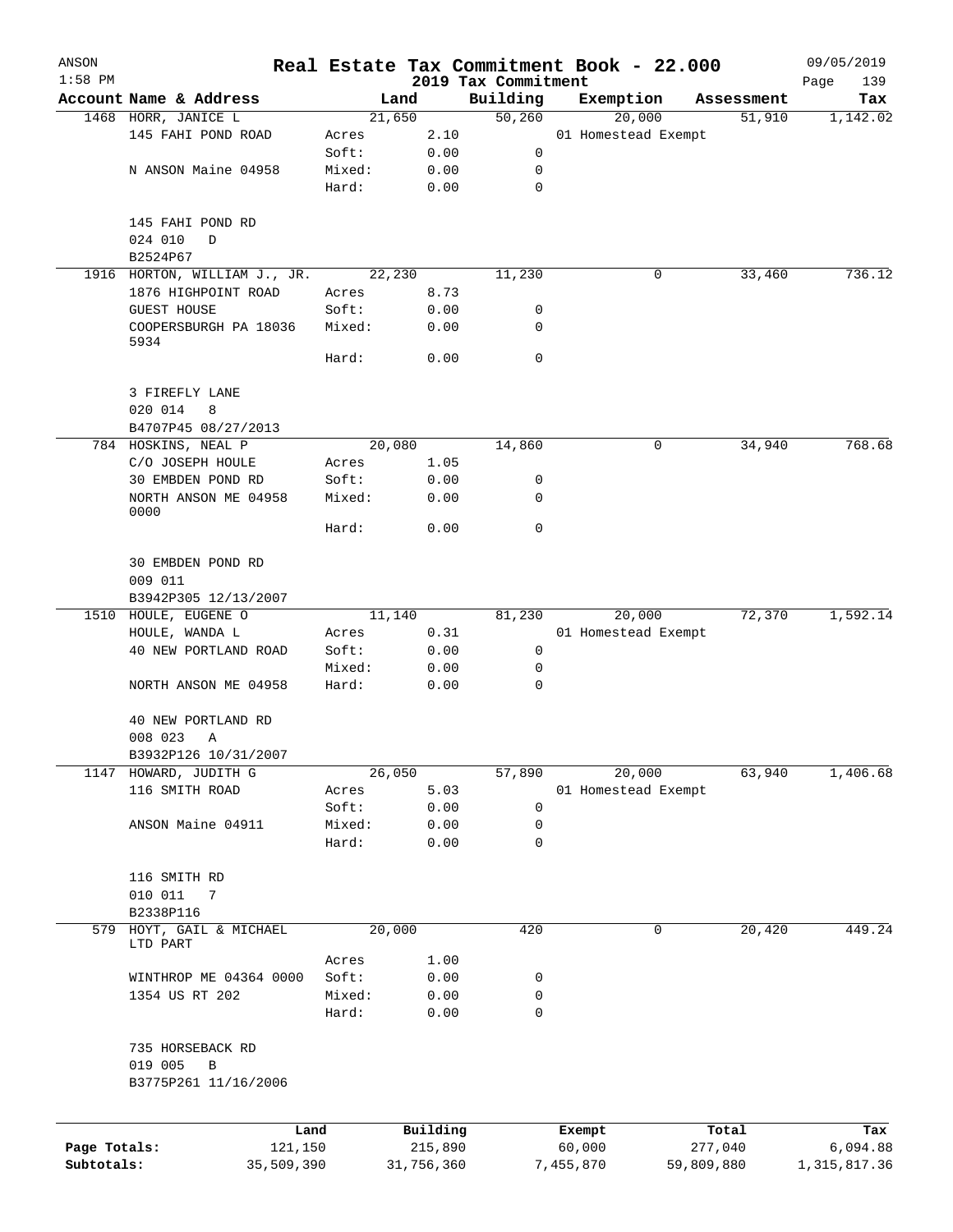| ANSON<br>$1:58$ PM |                                        |                |                |                     | 2019 Tax Commitment | Real Estate Tax Commitment Book - 22.000 |            |                  | 09/05/2019         |
|--------------------|----------------------------------------|----------------|----------------|---------------------|---------------------|------------------------------------------|------------|------------------|--------------------|
|                    | Account Name & Address                 |                |                | Land                | Building            | Exemption                                |            | Assessment       | Page<br>140<br>Tax |
|                    | 1908 HOYT, GAIL & MICHAEL              |                |                | 16,610              | 0                   |                                          | $\Omega$   | 16,610           | 365.42             |
|                    | LTD PART                               |                |                |                     |                     |                                          |            |                  |                    |
|                    | WINTHROP ME 04364 0000                 |                | Acres<br>Soft: | 4.07<br>0.00        | 0                   |                                          |            |                  |                    |
|                    | 1354 US RT 202                         |                | Mixed:         | 0.00                | 0                   |                                          |            |                  |                    |
|                    |                                        |                | Hard:          | 0.00                | $\Omega$            |                                          |            |                  |                    |
|                    |                                        |                |                |                     |                     |                                          |            |                  |                    |
|                    | HORSEBACK RD                           |                |                |                     |                     |                                          |            |                  |                    |
|                    | 019 005 3                              |                |                |                     |                     |                                          |            |                  |                    |
|                    | B1922P220<br>1909 HOYT, GAIL & MICHAEL |                |                | 18,470              | 0                   |                                          | 0          | 18,470           | 406.34             |
|                    | LTD PART                               |                |                |                     |                     |                                          |            |                  |                    |
|                    |                                        |                | Acres          | 5.31                |                     |                                          |            |                  |                    |
|                    | WINTHROP ME 04364 0000                 |                | Soft:          | 0.00                | 0                   |                                          |            |                  |                    |
|                    | 1354 US RT 202                         |                | Mixed:         | 0.00                | 0                   |                                          |            |                  |                    |
|                    |                                        |                | Hard:          | 0.00                | 0                   |                                          |            |                  |                    |
|                    | HORSEBACK RD                           |                |                |                     |                     |                                          |            |                  |                    |
|                    | 019 005 5                              |                |                |                     |                     |                                          |            |                  |                    |
|                    | B1922P220                              |                |                |                     |                     |                                          |            |                  |                    |
|                    | 1910 HOYT, GAIL & MICHAEL              |                |                | 18,960              | 0                   |                                          | 0          | 18,960           | 417.12             |
|                    | LTD PART                               |                | Acres          | 5.64                |                     |                                          |            |                  |                    |
|                    | WINTHROP ME 04364 0000                 |                | Soft:          | 0.00                | 0                   |                                          |            |                  |                    |
|                    | 1354 US RT 202                         |                | Mixed:         | 0.00                | 0                   |                                          |            |                  |                    |
|                    |                                        |                | Hard:          | 0.00                | 0                   |                                          |            |                  |                    |
|                    |                                        |                |                |                     |                     |                                          |            |                  |                    |
|                    | HORSEBACK RD                           |                |                |                     |                     |                                          |            |                  |                    |
|                    | 019 005 6                              |                |                |                     |                     |                                          |            |                  |                    |
|                    | B1922P220                              |                |                | 20,000              | 46,230              |                                          |            | 66,230           | 1,457.06           |
|                    | 998 HOYT, GAIL R<br>1354 US RT 202     |                | Acres          | 1.00                |                     |                                          | 0          |                  |                    |
|                    |                                        |                | Soft:          | 0.00                | 0                   |                                          |            |                  |                    |
|                    | WINTHROP ME 04364 0000                 |                | Mixed:         | 0.00                | 0                   |                                          |            |                  |                    |
|                    |                                        |                | Hard:          | 0.00                | $\mathbf 0$         |                                          |            |                  |                    |
|                    |                                        |                |                |                     |                     |                                          |            |                  |                    |
|                    | 12 MILLER RD                           |                |                |                     |                     |                                          |            |                  |                    |
|                    | 014 005 B<br>B3628P193 02/02/2006      |                |                |                     |                     |                                          |            |                  |                    |
|                    | 1449 HOYT, IVAN E                      |                |                | 6,930               | 63,480              | 26,000                                   |            | 44,410           | 977.02             |
|                    | HOYT, ARLENE D                         |                | Acres          | 0.12                |                     | 01 Homestead Exempt                      |            |                  |                    |
|                    | PO BOX 351                             |                | Soft:          | 0.00                | 0                   | 02 Resident Veteran                      |            |                  |                    |
|                    |                                        |                | Mixed:         | 0.00                | 0                   |                                          |            |                  |                    |
|                    | ANSON ME 04911                         |                | Hard:          | 0.00                | 0                   |                                          |            |                  |                    |
|                    |                                        |                |                |                     |                     |                                          |            |                  |                    |
|                    | 7 SCHOOL ST                            |                |                |                     |                     |                                          |            |                  |                    |
|                    | 001 029<br>B818P901                    |                |                |                     |                     |                                          |            |                  |                    |
| 1450               | HOYT, MICHAEL A                        |                |                | 12,490              | 44,510              | 20,000                                   |            | 37,000           | 814.00             |
|                    | HOYT, GAIL R                           |                | Acres          | 0.39                |                     | 01 Homestead Exempt                      |            |                  |                    |
|                    | 1354 US Rt 202                         |                | Soft:          | 0.00                | 0                   |                                          |            |                  |                    |
|                    |                                        |                | Mixed:         | 0.00                | 0                   |                                          |            |                  |                    |
|                    | Winthrop ME 04364                      |                | Hard:          | 0.00                | 0                   |                                          |            |                  |                    |
|                    |                                        |                |                |                     |                     |                                          |            |                  |                    |
|                    | 158 RIVER RD<br>004 007                |                |                |                     |                     |                                          |            |                  |                    |
|                    | B3130P355                              |                |                |                     |                     |                                          |            |                  |                    |
|                    |                                        |                |                |                     |                     |                                          |            |                  |                    |
|                    |                                        |                |                |                     |                     |                                          |            |                  |                    |
| Page Totals:       |                                        | Land<br>93,460 |                | Building<br>154,220 |                     | Exempt<br>46,000                         |            | Total<br>201,680 | Tax<br>4,436.96    |
| Subtotals:         |                                        | 35,602,850     |                | 31,910,580          |                     | 7,501,870                                | 60,011,560 |                  | 1,320,254.32       |
|                    |                                        |                |                |                     |                     |                                          |            |                  |                    |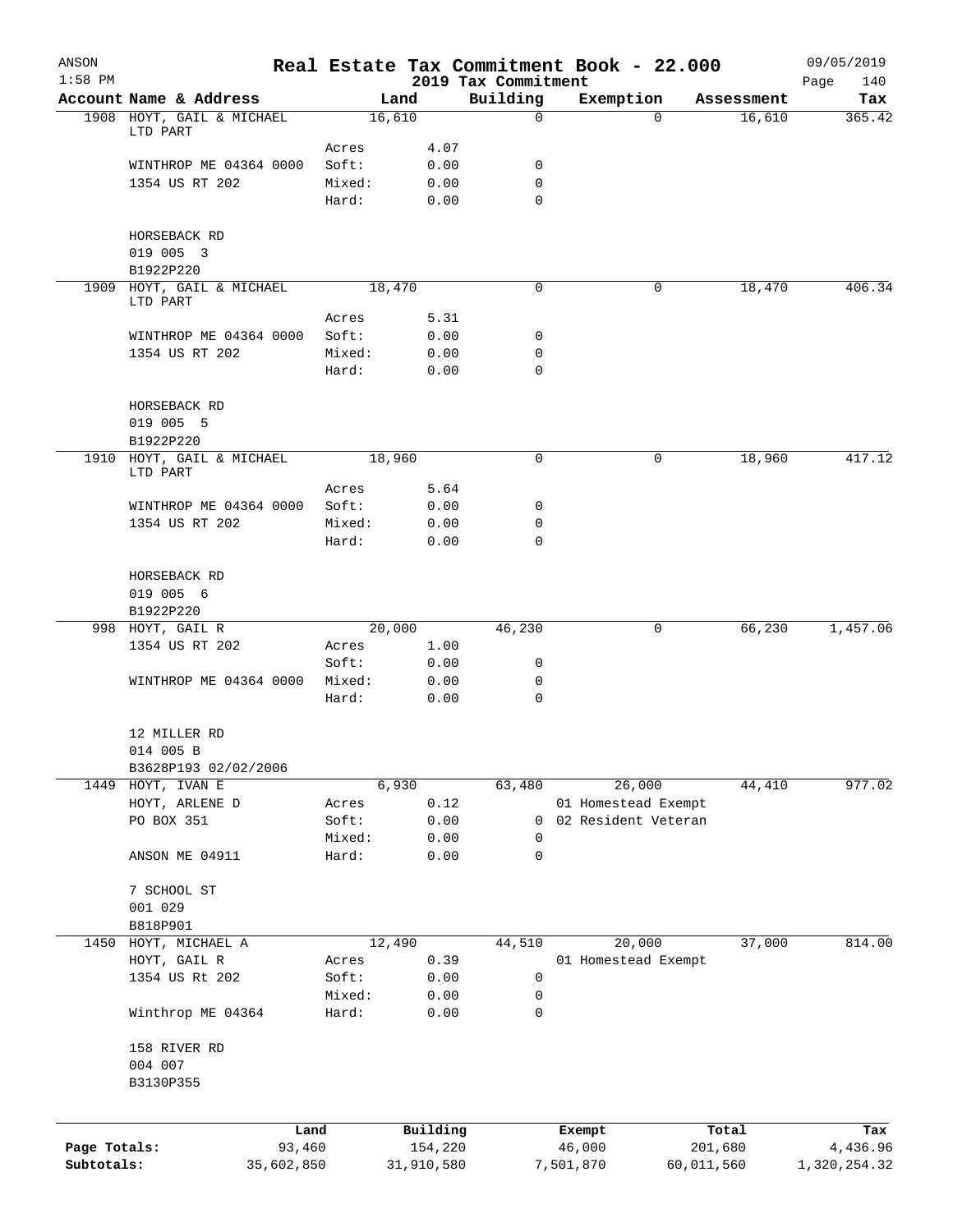| ANSON        |                                           |            |            |            |                                 | Real Estate Tax Commitment Book - 22.000 |            | 09/05/2019         |
|--------------|-------------------------------------------|------------|------------|------------|---------------------------------|------------------------------------------|------------|--------------------|
| $1:58$ PM    | Account Name & Address                    |            |            | Land       | 2019 Tax Commitment<br>Building | Exemption                                | Assessment | Page<br>141<br>Tax |
|              | 1451 HOYT, MICHAEL A                      |            |            | 6,350      | $\mathbf 0$                     | 0                                        | 6,350      | 139.70             |
|              | HOYT, GAIL R                              |            | Acres      | 0.28       |                                 |                                          |            |                    |
|              | 1354 US Rt 202                            |            | Soft:      | 0.00       | 0                               |                                          |            |                    |
|              |                                           |            | Mixed:     | 0.00       | 0                               |                                          |            |                    |
|              | Winthrop ME 04364                         |            | Hard:      | 0.00       | 0                               |                                          |            |                    |
|              | 004 008                                   |            |            |            |                                 |                                          |            |                    |
|              | B3130P355                                 |            |            |            |                                 |                                          |            |                    |
|              | 892 HUBBARD, CLARE C                      |            |            | 18,500     | $\mathbf 0$                     | 0                                        | 18,500     | 407.00             |
|              |                                           |            | Acres      | 9.50       |                                 |                                          |            |                    |
|              | NORTH ANSON ME 04958<br>0213              |            | Soft:      | 0.00       | 0                               |                                          |            |                    |
|              | PO BOX 213                                |            | Mixed:     | 0.00       | 0                               |                                          |            |                    |
|              |                                           |            | Hard:      | 0.00       | 0                               |                                          |            |                    |
|              | 187 CARRABASSETT RD<br>022 023            |            |            |            |                                 |                                          |            |                    |
|              | B4364P158 01/28/2011                      |            |            |            |                                 |                                          |            |                    |
|              | 1420 HUFF, JR., CLINTON F.                |            |            | 5,290      | 21,390                          | 0                                        | 26,680     | 586.96             |
|              | 5 BROOK STREET                            |            | Acres      | 0.07       |                                 |                                          |            |                    |
|              |                                           |            | Soft:      | 0.00       | 0                               |                                          |            |                    |
|              | ANSON ME 04911                            |            | Mixed:     | 0.00       | 0                               |                                          |            |                    |
|              |                                           |            | Hard:      | 0.00       | 0                               |                                          |            |                    |
|              |                                           |            | B5208P0195 |            |                                 |                                          |            |                    |
|              | 5 BROOK ST                                |            |            |            |                                 |                                          |            |                    |
|              | 001 088                                   |            |            |            |                                 |                                          |            |                    |
|              | B5208P195 09/20/2017 B5111P294 12/20/2016 |            |            |            |                                 |                                          |            |                    |
|              | 538 HUNTER, ANSON S                       |            |            | 31,380     | 8,600                           | 0                                        | 39,980     | 879.56             |
|              | PO BOX 8                                  |            | Acres      | 5.92       |                                 |                                          |            |                    |
|              |                                           |            | Soft:      | 0.00       | 0                               |                                          |            |                    |
|              | ANSON ME 04911                            |            | Mixed:     | 0.00       | 0                               |                                          |            |                    |
|              |                                           |            | Hard:      | 0.00       | 0                               |                                          |            |                    |
|              |                                           |            |            |            |                                 |                                          |            |                    |
|              | 627 PEASE HILL RD<br>013 001<br>Ε         |            |            |            |                                 |                                          |            |                    |
|              | B3907P36 09/12/2007 B3224P309             |            |            |            |                                 |                                          |            |                    |
|              | 1421 HUPPER, BLANCHARD G                  |            |            | 10,000     | 19,590                          | 0                                        | 29,590     | 650.98             |
|              | HUPPER, DAVID P. &<br>JUSTIN D.           |            | Acres      | 0.25       |                                 |                                          |            |                    |
|              | 693 PEASE HILL ROAD                       |            | Soft:      | 0.00       | 0                               |                                          |            |                    |
|              |                                           |            | Mixed:     | 0.00       | 0                               |                                          |            |                    |
|              | ANSON ME 04911                            |            | Hard:      | 0.00       | 0                               |                                          |            |                    |
|              | 76 FLETCHER RD<br>013 010                 |            |            |            |                                 |                                          |            |                    |
|              | B4808P201 03/10/2014                      |            |            |            |                                 |                                          |            |                    |
|              | 1463 HUPPER, BLANCHARD G                  |            |            | 74,000     | 58,230                          | 20,000                                   | 112,230    | 2,469.06           |
|              | 693 PEASE HILL ROAD                       |            | Acres      | 84.00      |                                 | 01 Homestead Exempt                      |            |                    |
|              |                                           |            | Soft:      | 0.00       | 0                               |                                          |            |                    |
|              | ANSON ME 04911                            |            | Mixed:     | 0.00       | 0                               |                                          |            |                    |
|              |                                           |            | Hard:      | 0.00       | 0                               |                                          |            |                    |
|              | 693 PEASE HILL RD<br>013 011<br>B822P949  |            |            |            |                                 |                                          |            |                    |
|              |                                           |            |            |            |                                 |                                          |            |                    |
|              |                                           | Land       |            | Building   |                                 | Exempt                                   | Total      | Tax                |
| Page Totals: |                                           | 145,520    |            | 107,810    |                                 | 20,000                                   | 233,330    | 5,133.26           |
| Subtotals:   |                                           | 35,748,370 |            | 32,018,390 |                                 | 7,521,870                                | 60,244,890 | 1,325,387.58       |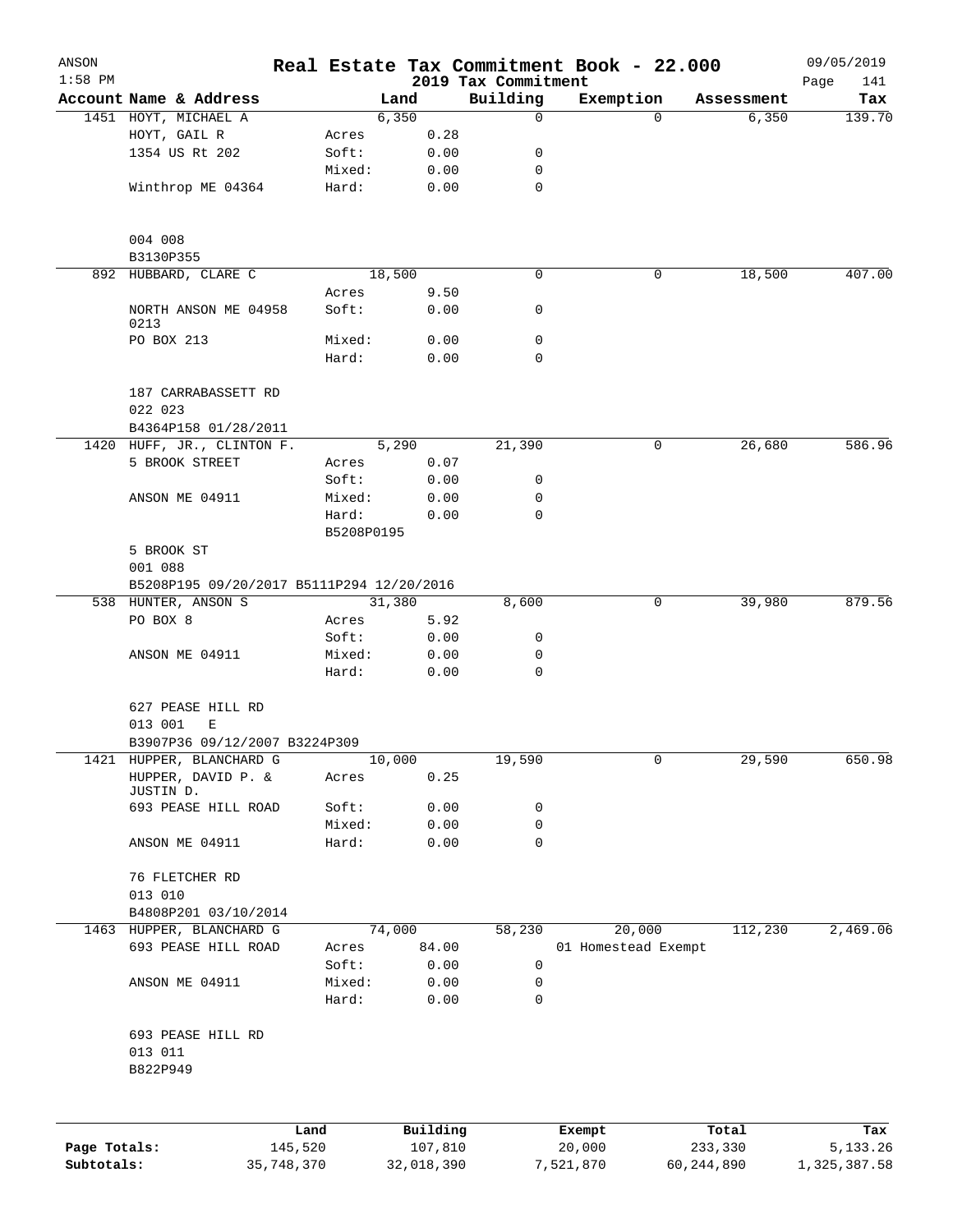| ANSON<br>$1:58$ PM |                                                       |                 |              | 2019 Tax Commitment | Real Estate Tax Commitment Book - 22.000 |             | 09/05/2019         |
|--------------------|-------------------------------------------------------|-----------------|--------------|---------------------|------------------------------------------|-------------|--------------------|
|                    | Account Name & Address                                |                 | Land         | Building            | Exemption                                | Assessment  | Page<br>142<br>Tax |
|                    | 1665 HUPPER, DAVID P                                  |                 | 25,100       | 36,900              | 20,000                                   | 42,000      | 924.00             |
|                    | 80 Fletcher Road                                      | Acres           | 4.40         |                     | 01 Homestead Exempt                      |             |                    |
|                    |                                                       | Soft:           | 0.00         | 0                   |                                          |             |                    |
|                    | Anson Maine 04911                                     | Mixed:          | 0.00         | 0                   |                                          |             |                    |
|                    |                                                       | Hard:           | 0.00         | $\mathbf 0$         |                                          |             |                    |
|                    | 80 FLETCHER RD<br>013 011<br>D                        |                 |              |                     |                                          |             |                    |
|                    | B4945P359 08/19/2015 B2122P260<br>93 HUPPER, RAMONA A |                 | 20,000       | 70,140              | 20,000                                   | 70,140      | 1,543.08           |
|                    | 716 HORSEBACK ROAD                                    |                 | 1.00         |                     |                                          |             |                    |
|                    |                                                       | Acres<br>Soft:  | 0.00         | 0                   | 01 Homestead Exempt                      |             |                    |
|                    | ANSON ME 04911                                        | Mixed:          | 0.00         | 0                   |                                          |             |                    |
|                    |                                                       | Hard:           | 0.00         | 0                   |                                          |             |                    |
|                    | 716 HORSEBACK RD<br>019 038<br>Α                      |                 |              |                     |                                          |             |                    |
|                    | B4799P168 06/18/2014                                  |                 |              |                     |                                          |             |                    |
|                    | 1385 HURD, HOWARD D., JR.                             |                 | 6,890        | 0                   | 0                                        | 6,890       | 151.58             |
|                    |                                                       | Acres           | 0.33         |                     |                                          |             |                    |
|                    | NORTH ANSON ME 04958<br>0181                          | Soft:           | 0.00         | 0                   |                                          |             |                    |
|                    | PO BOX 181                                            | Mixed:          | 0.00         | 0                   |                                          |             |                    |
|                    |                                                       | Hard:           | 0.00         | 0                   |                                          |             |                    |
|                    | 10 HIGH STREET<br>006 048                             |                 |              |                     |                                          |             |                    |
|                    | B4475P319 12/20/2011                                  |                 |              |                     |                                          |             |                    |
|                    | 1111 HURD, LINDA J                                    |                 | 14,140       | 5,730               | 19,870                                   | $\mathbf 0$ | 0.00               |
|                    | PO BOX 602                                            | Acres           | 0.50         |                     | 01 Homestead Exempt                      |             |                    |
|                    |                                                       | Soft:           | 0.00         | 0                   |                                          |             |                    |
|                    | NORTH ANSON ME 04958                                  | Mixed:<br>Hard: | 0.00<br>0.00 | 0<br>0              |                                          |             |                    |
|                    | 12 HIGH ST<br>006 049                                 |                 |              |                     |                                          |             |                    |
|                    |                                                       |                 |              |                     |                                          |             |                    |
|                    | B3331P50 06/22/2004                                   |                 |              |                     |                                          |             |                    |
|                    | 325 HYDE, ROBERT R JR                                 |                 | 20,900       | 81,300              | 20,000                                   | 82,200      | 1,808.40           |
|                    | HYDE, CHARLENE<br>4 NEW PORTLAND ROAD                 | Acres<br>Soft:  | 1.60<br>0.00 | 0                   | 01 Homestead Exempt                      |             |                    |
|                    |                                                       | Mixed:          | 0.00         | 0                   |                                          |             |                    |
|                    | NORTH ANSON ME 04958                                  | Hard:           | 0.00         | 0                   |                                          |             |                    |
|                    |                                                       |                 |              |                     |                                          |             |                    |
|                    | 4 NEW PORTLAND RD<br>008 020                          |                 |              |                     |                                          |             |                    |
|                    | B5149P138 04/18/2017                                  |                 |              |                     |                                          |             |                    |
| 560                | IANNONE, AUGUSTO J. JR<br>&                           |                 | 25,030       | 66,630              | 0                                        | 91,660      | 2,016.52           |
|                    | IANNONE, JILL M                                       | Acres           | 4.35         |                     |                                          |             |                    |
|                    | 10 MEADOWLARK TERR                                    | Soft:           | 0.00         | 0                   |                                          |             |                    |
|                    |                                                       | Mixed:          | 0.00         | 0                   |                                          |             |                    |
|                    | RICHMOND RI 02898 0000                                | Hard:           | 0.00         | 0                   |                                          |             |                    |
|                    | 242 CAMPGROUND RD<br>015 041                          |                 |              |                     |                                          |             |                    |
|                    | B3332P107 06/24/2004                                  |                 |              |                     |                                          |             |                    |
|                    |                                                       |                 |              |                     |                                          |             |                    |
|                    |                                                       | Land            | Building     |                     | Exempt                                   | Total       | Tax                |
| Page Totals:       | 112,060                                               |                 | 260,700      |                     | 79,870                                   | 292,890     | 6,443.58           |

**Page Totals:** 112,060 260,700 79,870 292,890 6,443.58 **Subtotals:** 35,860,430 32,279,090 7,601,740 60,537,780 1,331,831.16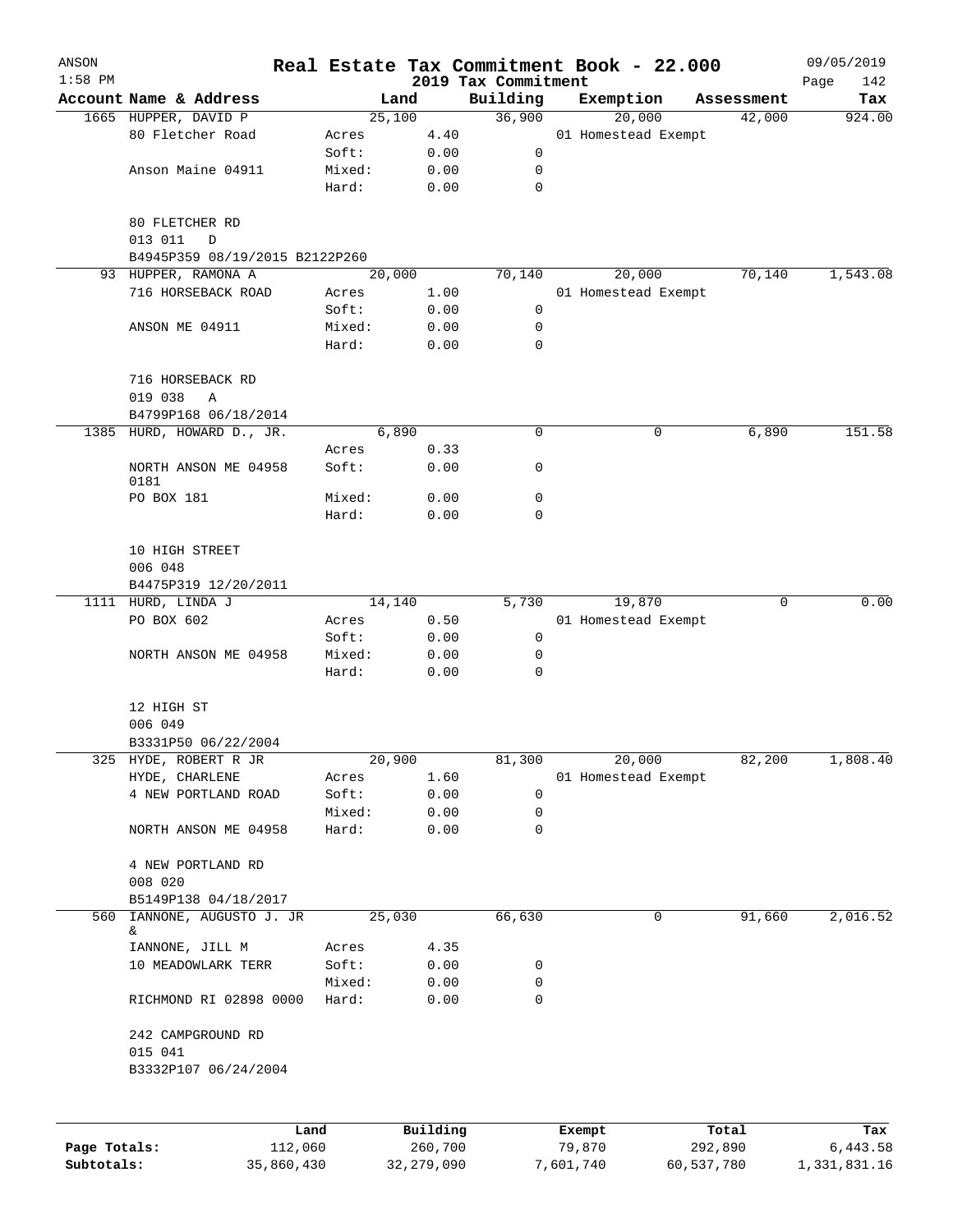| ANSON        |                                           |        |            |                                 | Real Estate Tax Commitment Book - 22.000 |            |            | 09/05/2019         |
|--------------|-------------------------------------------|--------|------------|---------------------------------|------------------------------------------|------------|------------|--------------------|
| $1:58$ PM    | Account Name & Address                    | Land   |            | 2019 Tax Commitment<br>Building | Exemption                                |            | Assessment | Page<br>143<br>Tax |
|              | 1058 IBANEZ, JEANNETTE                    | 23,080 |            | 9,090                           |                                          | $\Omega$   | 32,170     | 707.74             |
|              |                                           | Acres  | 5.05       |                                 |                                          |            |            |                    |
|              | LAKE IN THE HILLS IL<br>60156             | Soft:  | 0.00       | 0                               |                                          |            |            |                    |
|              | 5754 FOXFIELD LANE                        | Mixed: | 0.00       | 0                               |                                          |            |            |                    |
|              |                                           | Hard:  | 0.00       | $\mathbf 0$                     |                                          |            |            |                    |
|              | 383 TOWN FARM RD                          |        |            |                                 |                                          |            |            |                    |
|              | 022 038<br>4<br>B2470P184                 |        |            |                                 |                                          |            |            |                    |
|              | 1686 INGERSOLL, ERIN N. &                 | 23,110 |            | 16,880                          | 20,000                                   |            | 19,990     | 439.78             |
|              | DUBE, PATRICK H                           | Acres  | 3.07       |                                 | 01 Homestead Exempt                      |            |            |                    |
|              |                                           | Soft:  | 0.00       | $\mathbf 0$                     |                                          |            |            |                    |
|              | 103 HOLLIN WAITE HILL                     | Mixed: | 0.00       | 0                               |                                          |            |            |                    |
|              | RD.<br>ANSON ME 04911 0000                | Hard:  | 0.00       | 0                               |                                          |            |            |                    |
|              |                                           |        |            |                                 |                                          |            |            |                    |
|              | 103 HOLLIN WAITE HILL<br>014 045<br>3     |        |            |                                 |                                          |            |            |                    |
|              | B4984P286 12/11/2015 B3493P106 06/01/2005 |        |            |                                 |                                          |            |            |                    |
|              | 1805 INGERSOLL, GERRY L. &                | 22,550 |            | 12,210                          | 20,000                                   |            | 14,760     | 324.72             |
|              | THIBODEAU, MICHELE M                      | Acres  | 2.70       |                                 | 01 Homestead Exempt                      |            |            |                    |
|              | C/O RICHARD GOULD                         | Soft:  | 0.00       | 0                               |                                          |            |            |                    |
|              | 663 BIGELOW HILL RD                       | Mixed: | 0.00       | $\mathbf 0$                     |                                          |            |            |                    |
|              | SKOWHEGAN ME 04976 5227 Hard:             |        | 0.00       | $\Omega$                        |                                          |            |            |                    |
|              | 317 WEST MILLS RD                         |        |            |                                 |                                          |            |            |                    |
|              | 011 032<br>6 A                            |        |            |                                 |                                          |            |            |                    |
|              | B3996P65 05/12/2008                       |        |            |                                 |                                          |            |            |                    |
| 679          | INLAND HOSPITAL                           | 31,500 |            | 145,680                         | 177,180                                  |            | 0          | 0.00               |
|              |                                           | Acres  | 2.00       |                                 | 19 Hospital 652-1K                       |            |            |                    |
|              | WATERVILLE ME 04901<br>0000               | Soft:  | 0.00       | $\mathbf 0$                     |                                          |            |            |                    |
|              | 200 KENNEDY MEMORIAL DR Mixed:            |        | 0.00       | 0                               |                                          |            |            |                    |
|              |                                           | Hard:  | 0.00       | $\mathbf 0$                     |                                          |            |            |                    |
|              | 167 NORTH MAIN ST                         |        |            |                                 |                                          |            |            |                    |
|              | 017 019<br>$\mathbb{C}$                   |        |            |                                 |                                          |            |            |                    |
|              | B3640P273 12/30/2005                      |        |            |                                 |                                          |            |            |                    |
|              | 875 IRELAND, JEANICE T                    | 14,550 |            | 0                               |                                          | 0          | 14,550     | 320.10             |
|              | IRELAND, JAYDEN G                         | Acres  | 2.70       |                                 |                                          |            |            |                    |
|              |                                           | Soft:  | 0.00       | 0                               |                                          |            |            |                    |
|              | PO BOX 12                                 | Mixed: | 0.00       | 0                               |                                          |            |            |                    |
|              | ATHENS ME 04912 0000                      | Hard:  | 0.00       | 0                               |                                          |            |            |                    |
|              | 011 009<br>Е                              |        |            |                                 |                                          |            |            |                    |
|              | B2700P157                                 |        |            |                                 |                                          |            |            |                    |
| 839          | IRISH, CYNTHIA M                          | 14,140 |            | 47,140                          | 20,000                                   |            | 41,280     | 908.16             |
|              |                                           | Acres  | 0.50       |                                 | 01 Homestead Exempt                      |            |            |                    |
|              | NORTH ANSON ME 04958                      | Soft:  | 0.00       | 0                               |                                          |            |            |                    |
|              | 36 SOLON ROAD                             | Mixed: | 0.00       | 0                               |                                          |            |            |                    |
|              |                                           | Hard:  | 0.00       | 0                               |                                          |            |            |                    |
|              | 36 SOLON RD                               |        |            |                                 |                                          |            |            |                    |
|              | 017 046                                   |        |            |                                 |                                          |            |            |                    |
|              | B2421P218                                 |        |            |                                 |                                          |            |            |                    |
|              | Land                                      |        | Building   |                                 | Exempt                                   |            | Total      | Tax                |
| Page Totals: | 128,930                                   |        | 231,000    |                                 | 237,180                                  |            | 122,750    | 2,700.50           |
| Subtotals:   | 35,989,360                                |        | 32,510,090 |                                 | 7,838,920                                | 60,660,530 |            | 1,334,531.66       |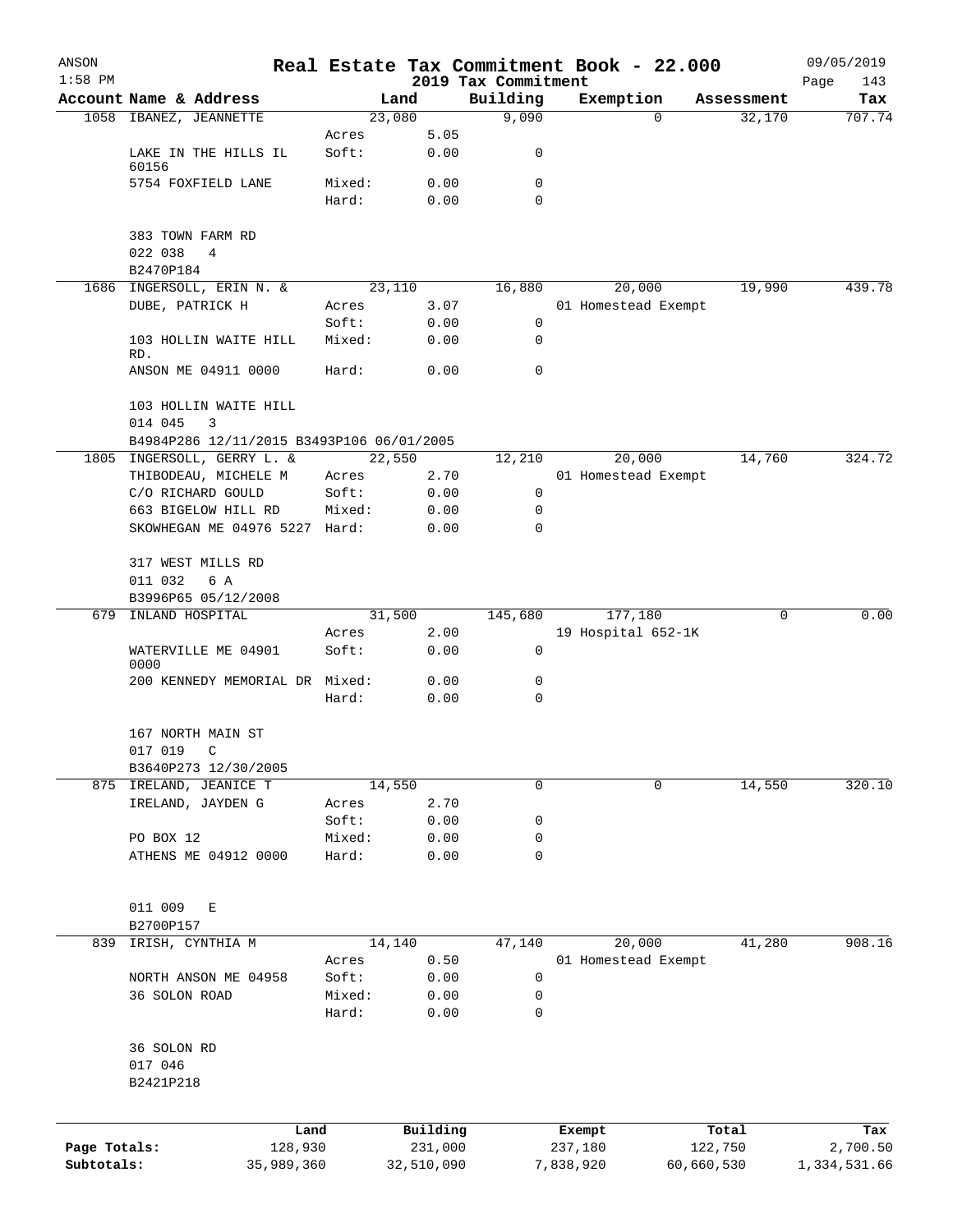| ANSON<br>$1:58$ PM |                                           |             |      | 2019 Tax Commitment | Real Estate Tax Commitment Book - 22.000 |            | 09/05/2019         |
|--------------------|-------------------------------------------|-------------|------|---------------------|------------------------------------------|------------|--------------------|
|                    | Account Name & Address                    | Land        |      | Building            | Exemption                                | Assessment | Page<br>144<br>Tax |
| 1282               | IRISH, TINA M                             | 22,630      |      | 9,360               | $\Omega$                                 | 31,990     | 703.78             |
|                    | 52 CALLAHAN ROAD                          | Acres       | 2.75 |                     |                                          |            |                    |
|                    |                                           | Soft:       | 0.00 | 0                   |                                          |            |                    |
|                    | BUXTON ME 04093                           | Mixed:      | 0.00 | 0                   |                                          |            |                    |
|                    |                                           | Hard:       | 0.00 | $\mathbf 0$         |                                          |            |                    |
|                    |                                           | B5206P0342  |      |                     |                                          |            |                    |
|                    | 37 FOUR MILE SQUARE RD                    |             |      |                     |                                          |            |                    |
|                    | 2 <sup>3</sup><br>020 022                 |             |      |                     |                                          |            |                    |
|                    | B5206P342 09/18/2017 B1889P193 05/18/1993 |             |      |                     |                                          |            |                    |
|                    | 874 JACKSON, CRAIG L                      | 23,980      |      | 81,790              | 26,000                                   | 79,770     | 1,754.94           |
|                    | JACKSON, CECELIA O                        | Acres       | 3.65 |                     | 01 Homestead Exempt                      |            |                    |
|                    | 226 EMBDEN POND ROAD                      | Soft:       | 0.00 | 0                   | 04 Non-resident Veteran                  |            |                    |
|                    |                                           | Mixed:      | 0.00 | 0                   |                                          |            |                    |
|                    | NORTH ANSON ME 04958                      | Hard:       | 0.00 | $\mathbf 0$         |                                          |            |                    |
|                    | 226 EMBDEN POND RD                        |             |      |                     |                                          |            |                    |
|                    | 023 034<br>Α                              |             |      |                     |                                          |            |                    |
|                    | B2686P133                                 |             |      |                     |                                          |            |                    |
|                    | 1475 JACKSON, DAVID L                     | 20,110      |      | 71,070              | 20,000                                   | 71,180     | 1,565.96           |
|                    | JACKSON, JEFFREY A                        | Acres       | 1.07 |                     | 01 Homestead Exempt                      |            |                    |
|                    | PO BOX 293                                | Soft:       | 0.00 | 0                   |                                          |            |                    |
|                    |                                           | Mixed:      | 0.00 | 0                   |                                          |            |                    |
|                    | ANSON ME 04911                            | Hard:       | 0.00 | $\mathbf 0$         |                                          |            |                    |
|                    |                                           | LIFE ESTATE |      |                     |                                          |            |                    |
|                    | 176 MAIN ST                               |             |      |                     |                                          |            |                    |
|                    | 002 020                                   |             |      |                     |                                          |            |                    |
|                    | B2817P87                                  |             |      |                     |                                          |            |                    |
|                    | 1332 JACOB, KELLY L                       | 18,550      |      | 67,350              | 0                                        | 85,900     | 1,889.80           |
|                    | 298 RIVER ROAD                            | Acres       | 0.86 |                     |                                          |            |                    |
|                    |                                           | Soft:       | 0.00 | 0                   |                                          |            |                    |
|                    | NORTH ANSON ME 04958                      | Mixed:      | 0.00 | 0                   |                                          |            |                    |
|                    |                                           | Hard:       | 0.00 | $\mathbf 0$         |                                          |            |                    |
|                    | 52 FAHI POND RD                           |             |      |                     |                                          |            |                    |
|                    | 007 009                                   |             |      |                     |                                          |            |                    |
|                    | B3784P98 12/08/2006                       |             |      |                     |                                          |            |                    |
|                    | 1473 JACOBS, ARLENE A                     | 13,860      |      | 41,820              | 20,000                                   | 35,680     | 784.96             |
|                    |                                           | Acres       | 0.48 |                     | 01 Homestead Exempt                      |            |                    |
|                    | ANSON ME 04911 0174                       | Soft:       | 0.00 | 0                   |                                          |            |                    |
|                    | PO BOX 174                                | Mixed:      | 0.00 | 0                   |                                          |            |                    |
|                    |                                           | Hard:       | 0.00 | 0                   |                                          |            |                    |
|                    | 7 WILSON ST                               |             |      |                     |                                          |            |                    |
|                    | 003 069                                   |             |      |                     |                                          |            |                    |
|                    | B1374P66                                  |             |      |                     |                                          |            |                    |
|                    | 279 JACYSSIN, KYLE E                      | 12,650      |      | 46,380              | 0                                        | 59,030     | 1,298.66           |
|                    | 39 LINDA RD                               | Acres       | 0.40 |                     |                                          |            |                    |
|                    |                                           | Soft:       | 0.00 | 0                   |                                          |            |                    |
|                    | TIVERTON RI 02878 0000                    | Mixed:      | 0.00 | 0                   |                                          |            |                    |
|                    |                                           | Hard:       | 0.00 | 0                   |                                          |            |                    |
|                    | 21 KENNEBEC ST                            |             |      |                     |                                          |            |                    |
|                    | 001 007                                   |             |      |                     |                                          |            |                    |
|                    | B3632P328 02/09/2006                      |             |      |                     |                                          |            |                    |
|                    |                                           |             |      |                     |                                          |            |                    |
|                    |                                           |             |      |                     |                                          |            |                    |
|                    |                                           |             |      |                     |                                          |            |                    |

|              | Land         | Building   | Exempt   | Total      | Tax          |
|--------------|--------------|------------|----------|------------|--------------|
| Page Totals: | 111,780      | 317,770    | 66,000   | 363,550    | 7,998.10     |
| Subtotals:   | 36, 101, 140 | 32,827,860 | ,904,920 | 61,024,080 | 1,342,529.76 |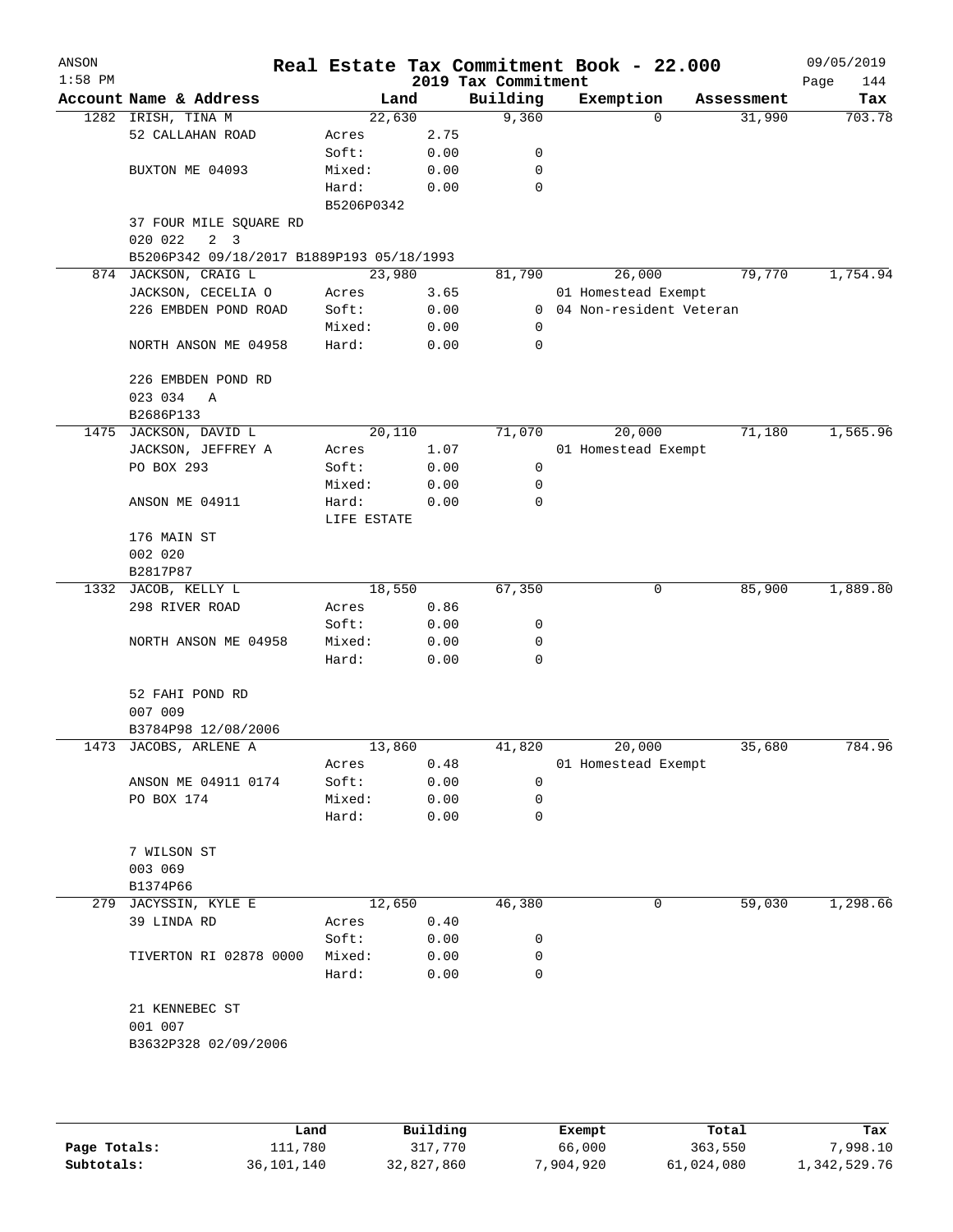| ANSON        |                                        |                      |                     |                                 | Real Estate Tax Commitment Book - 22.000 |            |                      | 09/05/2019      |
|--------------|----------------------------------------|----------------------|---------------------|---------------------------------|------------------------------------------|------------|----------------------|-----------------|
| $1:58$ PM    | Account Name & Address                 |                      | Land                | 2019 Tax Commitment<br>Building | Exemption                                |            |                      | Page<br>145     |
|              | 897 JARVIS, JONATHAN M                 |                      | 10,500              | $\mathbf 0$                     |                                          | $\Omega$   | Assessment<br>10,500 | Tax<br>231.00   |
|              |                                        | Acres                | 3.00                |                                 |                                          |            |                      |                 |
|              | WATERVILLE ME 04901<br>0000            | Soft:                | 0.00                | 0                               |                                          |            |                      |                 |
|              | PO BOX 2838                            | Mixed:               | 0.00                | $\mathbf 0$                     |                                          |            |                      |                 |
|              |                                        | Hard:                | 0.00                | 0                               |                                          |            |                      |                 |
|              | 011 009 F 2                            |                      |                     |                                 |                                          |            |                      |                 |
|              | B4410P62 06/28/2011                    |                      |                     |                                 |                                          |            |                      |                 |
|              | 1525 JENKS, GERALDINE L                |                      | 14,000              | 94,680                          |                                          | 0          | 108,680              | 2,390.96        |
|              | JENKS, JOSEPH M                        | Acres                | 0.49                |                                 |                                          |            |                      |                 |
|              | 6 UNION STREET                         | Soft:                | 0.00                | 0                               |                                          |            |                      |                 |
|              |                                        | Mixed:               | 0.00                | 0                               |                                          |            |                      |                 |
|              | NORTH ANSON ME 04958                   | Hard:                | 0.00                | $\mathbf 0$                     |                                          |            |                      |                 |
|              | 6 UNION ST<br>005 015                  |                      |                     |                                 |                                          |            |                      |                 |
|              | B5266P229 04/02/2018                   |                      |                     |                                 |                                          |            |                      |                 |
| 467          | JENNINGS, RYAN A                       |                      | 14,560              | 71,480                          | 20,000                                   |            | 66,040               | 1,452.88        |
|              | JENNINGS, GLORIA J<br>ROBERTSON        | Acres                | 0.53                |                                 | 01 Homestead Exempt                      |            |                      |                 |
|              |                                        | Soft:                | 0.00                | 0                               |                                          |            |                      |                 |
|              | PO BOX 52                              | Mixed:               | 0.00                | 0                               |                                          |            |                      |                 |
|              | ANSON ME 04911 0052                    | Hard:                | 0.00                | 0                               |                                          |            |                      |                 |
|              | 15 PINE ST                             |                      |                     |                                 |                                          |            |                      |                 |
|              | 002 041                                |                      |                     |                                 |                                          |            |                      |                 |
|              | B4360P57 01/18/2011                    |                      |                     |                                 |                                          |            |                      |                 |
|              | 86 JOHNSON, BONNIE J                   |                      | 39,280              | 63,460                          | 20,000                                   |            | 82,740               | 1,820.28        |
|              | 523 HORSEBACK ROAD                     | Acres                | 23.00               |                                 | 01 Homestead Exempt                      |            |                      |                 |
|              |                                        | Soft:                | 7.00                | 791                             |                                          |            |                      |                 |
|              | ANSON ME 04911                         | Mixed:               | 12.00               | 1,884                           |                                          |            |                      |                 |
|              |                                        | Hard:<br>TREE GROWTH | 0.00                | 0                               |                                          |            |                      |                 |
|              | 523 HORSEBACK RD                       |                      |                     |                                 |                                          |            |                      |                 |
|              | 014 010                                |                      |                     |                                 |                                          |            |                      |                 |
|              | B4794P219 06/11/2014                   |                      |                     |                                 |                                          |            |                      |                 |
| 672          | JOHNSON, HARRY J                       |                      | 13,500              | 0                               |                                          | 0          | 13,500               | 297.00          |
|              | JOHNSON, DEBORAH L                     | Acres                | 2.00                |                                 |                                          |            |                      |                 |
|              |                                        | Soft:                | 0.00                | 0                               |                                          |            |                      |                 |
|              | PO BOX 157                             | Mixed:               | 0.00                | 0                               |                                          |            |                      |                 |
|              | KINGFIELD ME 04947 0000 Hard:          |                      | 0.00                | 0                               |                                          |            |                      |                 |
|              |                                        |                      |                     |                                 |                                          |            |                      |                 |
|              | 013 023<br>B<br>B3601P241 10/24/2005   |                      |                     |                                 |                                          |            |                      |                 |
|              |                                        |                      |                     | 0                               |                                          | 0          |                      | 382.80          |
| 1377         | JOHNSON, JEREMY L<br>2324 BEAR POND RD |                      | 17,400              |                                 |                                          |            | 17,400               |                 |
|              |                                        | Acres                | 4.60                |                                 |                                          |            |                      |                 |
|              |                                        | Soft:                | 0.00                | 0                               |                                          |            |                      |                 |
|              | HARTFORD ME 04220 5534                 | Mixed:<br>Hard:      | 0.00<br>0.00        | 0<br>0                          |                                          |            |                      |                 |
|              | OFF VALLEY ROAD                        |                      |                     |                                 |                                          |            |                      |                 |
|              | 020 024<br>D                           |                      |                     |                                 |                                          |            |                      |                 |
|              | B3378P347 09/17/2004                   |                      |                     |                                 |                                          |            |                      |                 |
|              |                                        |                      |                     |                                 |                                          |            |                      |                 |
| Page Totals: | Land<br>109,240                        |                      | Building<br>229,620 |                                 | Exempt<br>40,000                         |            | Total<br>298,860     | Tax<br>6,574.92 |
| Subtotals:   | 36, 210, 380                           |                      | 33,057,480          |                                 | 7,944,920                                | 61,322,940 |                      | 1,349,104.68    |
|              |                                        |                      |                     |                                 |                                          |            |                      |                 |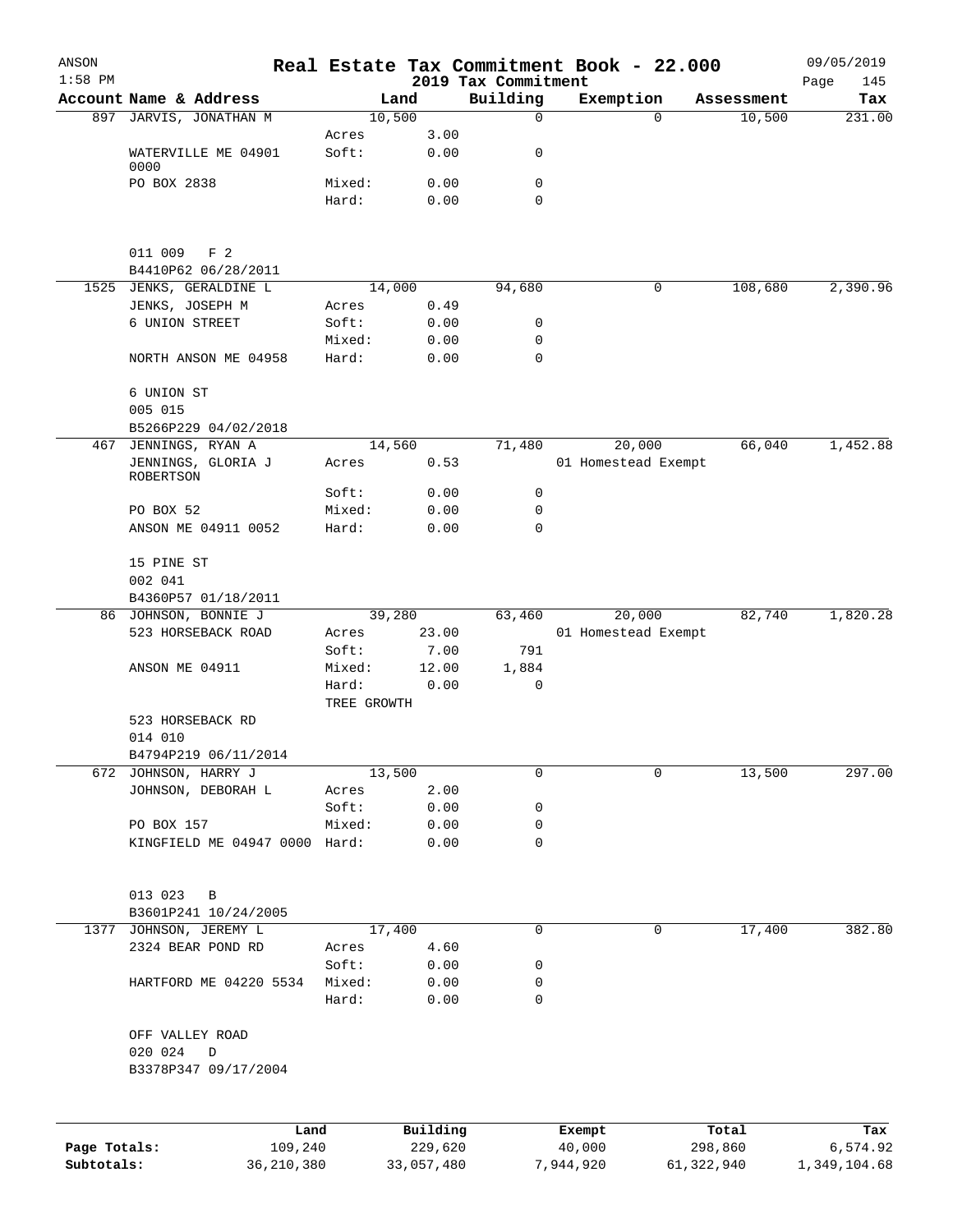| ANSON<br>$1:58$ PM |                                           |                     |      | 2019 Tax Commitment | Real Estate Tax Commitment Book - 22.000 |            | 09/05/2019<br>146<br>Page |
|--------------------|-------------------------------------------|---------------------|------|---------------------|------------------------------------------|------------|---------------------------|
|                    | Account Name & Address                    | Land                |      | Building            | Exemption                                | Assessment | Tax                       |
|                    | 1326 JOHNSON, PHILLIP S                   | 20,780              |      | 82,100              | 0                                        | 102,880    | 2,263.36                  |
|                    | JOHNSON, DEBORAH L                        | Acres               | 1.52 |                     |                                          |            |                           |
|                    | PO BOX 312                                | Soft:               | 0.00 | 0                   |                                          |            |                           |
|                    |                                           | Mixed:              | 0.00 | 0                   |                                          |            |                           |
|                    | NORTH ANSON ME 04958                      | Hard:               | 0.00 | 0                   |                                          |            |                           |
|                    | 22 UNION ST                               |                     |      |                     |                                          |            |                           |
|                    | 005 012                                   |                     |      |                     |                                          |            |                           |
|                    | B4495P25 02/17/2012                       |                     |      |                     |                                          |            |                           |
|                    | 1718 JOHNSON, ROBERT W                    | 20,600              |      | 24,080              | 0                                        | 44,680     | 982.96                    |
|                    | 548 HORSEBACK ROAD                        | Acres               | 1.40 |                     |                                          |            |                           |
|                    |                                           | Soft:               | 0.00 | 0                   |                                          |            |                           |
|                    | ANSON ME 04911                            | Mixed:              | 0.00 | 0                   |                                          |            |                           |
|                    |                                           | Hard:               | 0.00 | $\mathbf 0$         |                                          |            |                           |
|                    | 548 HORSEBACK RD                          |                     |      |                     |                                          |            |                           |
|                    | 014 011 D<br>B4699P214 08/15/2013         |                     |      |                     |                                          |            |                           |
|                    | 1880 JOHNSON, TERRY V                     | 21,200              |      | 0                   | 0                                        | 21,200     | 466.40                    |
|                    | JOHNSON, DONNA                            | Acres               | 7.70 |                     |                                          |            |                           |
|                    |                                           | Soft:               | 0.00 | 0                   |                                          |            |                           |
|                    | 1622 RICHMOND RD                          | Mixed:              | 0.00 | 0                   |                                          |            |                           |
|                    | LITCHFIELD ME 04350<br>0000               | Hard:               | 0.00 | 0                   |                                          |            |                           |
|                    | 019 036<br>Е<br>B4138P185 05/19/2009      |                     |      |                     |                                          |            |                           |
|                    | 1274 JONES, ROBIN                         | 7,040               |      | 23,360              | 0                                        | 30,400     | 668.80                    |
|                    | 205 RIVER ROAD                            | Acres               | 0.22 |                     |                                          |            |                           |
|                    |                                           | Soft:               | 0.00 | 0                   |                                          |            |                           |
|                    | NORTH ANSON ME 04958<br>7117              | Mixed:              | 0.00 | 0                   |                                          |            |                           |
|                    |                                           | Hard:<br>B5054P0232 | 0.00 | 0                   |                                          |            |                           |
|                    | 205 RIVER RD                              |                     |      |                     |                                          |            |                           |
|                    | 015 064<br>Α                              |                     |      |                     |                                          |            |                           |
|                    | B5054P232 07/29/2016 B4942P139 08/11/2015 |                     |      |                     |                                          |            |                           |
| 687                | JONES, SCOTT C                            | 10,000              |      | 43,110              | 0                                        | 53,110     | 1,168.42                  |
|                    | JONES, LARRY A                            | Acres               | 0.25 |                     |                                          |            |                           |
|                    |                                           | Soft:               | 0.00 | 0                   |                                          |            |                           |
|                    | PO BOX 361                                | Mixed:              | 0.00 | 0                   |                                          |            |                           |
|                    | NORRIDGEWOCK ME 04957<br>0361             | Hard:               | 0.00 | 0                   |                                          |            |                           |
|                    | 38 UNION ST                               |                     |      |                     |                                          |            |                           |
|                    | 005 008<br>B3048P326                      |                     |      |                     |                                          |            |                           |
|                    | 118 JORDAN, JOHN B                        | 12,750              |      | 0                   | 0                                        | 12,750     | 280.50                    |
|                    | JORDAN, REBECCA B                         | Acres               | 2.00 |                     |                                          |            |                           |
|                    |                                           | Soft:               | 0.00 | 0                   |                                          |            |                           |
|                    | PO BOX 607                                | Mixed:              | 0.00 | 0                   |                                          |            |                           |
|                    | SKOWHEGAN ME 04976 0000 Hard:             |                     | 0.00 | 0                   |                                          |            |                           |
|                    | 019 024<br>B                              |                     |      |                     |                                          |            |                           |
|                    | B3833P246 04/10/2007                      |                     |      |                     |                                          |            |                           |
|                    |                                           |                     |      |                     |                                          |            |                           |

|              | Land         | Building     | Exempt    | Total      | Tax          |
|--------------|--------------|--------------|-----------|------------|--------------|
| Page Totals: | 92,370       | 172,650      |           | 265,020    | 5,830.44     |
| Subtotals:   | 36, 302, 750 | 33, 230, 130 | 7,944,920 | 61,587,960 | 1,354,935.12 |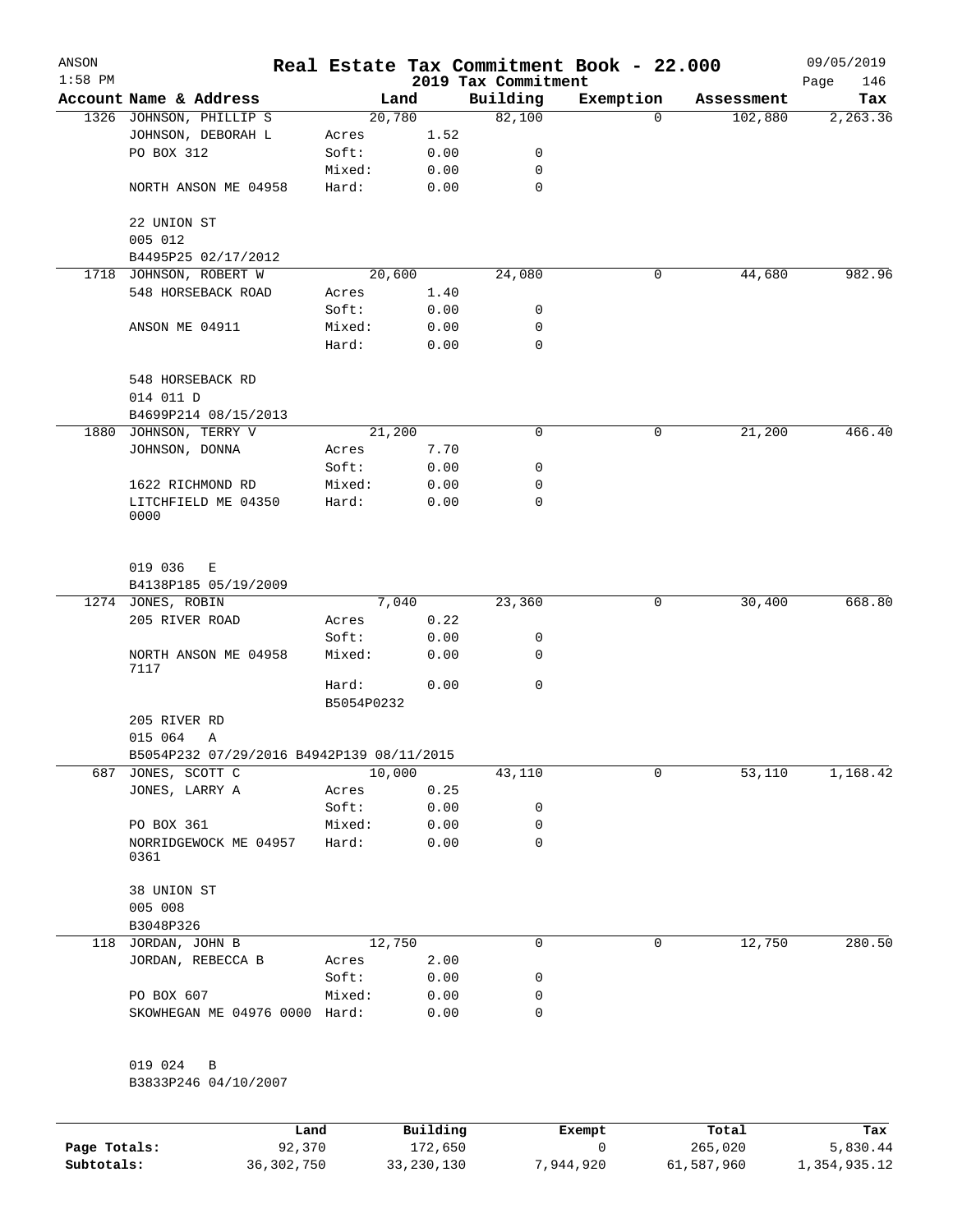| ANSON<br>$1:58$ PM |                                           |                     |            | 2019 Tax Commitment | Real Estate Tax Commitment Book - 22.000 |            | 09/05/2019<br>Page<br>147 |
|--------------------|-------------------------------------------|---------------------|------------|---------------------|------------------------------------------|------------|---------------------------|
|                    | Account Name & Address                    | Land                |            | Building            | Exemption                                | Assessment | Tax                       |
| 119                | JORDAN, JOHN B                            | 12,650              |            | 28,420              | 0                                        | 41,070     | 903.54                    |
|                    | JORDAN, REBECCA B                         | Acres               | 0.40       |                     |                                          |            |                           |
|                    |                                           | Soft:               | 0.00       | 0                   |                                          |            |                           |
|                    | PO BOX 607                                | Mixed:              | 0.00       | 0                   |                                          |            |                           |
|                    | SKOWHEGAN ME 04976 0000 Hard:             |                     | 0.00       | 0                   |                                          |            |                           |
|                    | 4 MAIN ST                                 |                     |            |                     |                                          |            |                           |
|                    | 003 072                                   |                     |            |                     |                                          |            |                           |
|                    | B3833P246 04/10/2007                      |                     |            |                     |                                          |            |                           |
| 1276               | JORDAN, JOHN B                            | 12,000              |            | 83,820              | 0                                        | 95,820     | 2,108.04                  |
|                    | JORDAN, REBECCA B                         | Acres               | 0.36       |                     |                                          |            |                           |
|                    |                                           | Soft:               | 0.00       | 0                   |                                          |            |                           |
|                    | PO BOX 607                                | Mixed:              | 0.00       | 0                   |                                          |            |                           |
|                    | SKOWHEGAN ME 04976 0000 Hard:             |                     | 0.00       | 0                   |                                          |            |                           |
|                    | 13 MAIN ST                                |                     |            |                     |                                          |            |                           |
|                    | 003 070<br>B3833P246 04/10/2007           |                     |            |                     |                                          |            |                           |
|                    | 1393 JORDAN, MARK A                       | 12,650              |            | 11,920              | 0                                        | 24,570     | 540.54                    |
|                    | JORDAN, BARBARA C                         | Acres               | 0.40       |                     |                                          |            |                           |
|                    |                                           | Soft:               | 0.00       | 0                   |                                          |            |                           |
|                    | PO BOX 71                                 | Mixed:              | 0.00       | 0                   |                                          |            |                           |
|                    | ANSON ME 04911 0071                       | Hard:               | 0.00       | 0                   |                                          |            |                           |
|                    | 11 WILSON ST                              |                     |            |                     |                                          |            |                           |
|                    | 003 068                                   |                     |            |                     |                                          |            |                           |
|                    | B3972P14 03/06/2008 B3881P30 07/12/2007   |                     |            |                     |                                          |            |                           |
| 1484               | JORDAN, MARK A                            | 12,490              |            | 72,310              | 20,000                                   | 64,800     | 1,425.60                  |
|                    | JORDAN, BARBARA C                         | Acres               | 0.39       |                     | 01 Homestead Exempt                      |            |                           |
|                    |                                           | Soft:               | 0.00       | 0                   |                                          |            |                           |
|                    | PO BOX 71                                 | Mixed:              | 0.00       | 0                   |                                          |            |                           |
|                    | ANSON ME 04911 0071                       | Hard:               | 0.00       | 0                   |                                          |            |                           |
|                    | 19 FINCH ST                               |                     |            |                     |                                          |            |                           |
|                    | 003 059                                   |                     |            |                     |                                          |            |                           |
|                    | B1230P168                                 |                     |            |                     |                                          |            |                           |
|                    | 79 JORDAN, MARK A                         | 16,000              |            | 31,510              | 0                                        | 47,510     | 1,045.22                  |
|                    | JORDAN, BARBARA C                         | Acres               | 0.36       |                     |                                          |            |                           |
|                    |                                           | Soft:               | 0.00       | 0                   |                                          |            |                           |
|                    | PO BOX 71                                 | Mixed:              | 0.00       | 0                   |                                          |            |                           |
|                    | ANSON ME 04911 0071                       | Hard:<br>B4950P0351 | 0.00<br>JТ | 0                   |                                          |            |                           |
|                    | 4 FINCH ST                                |                     |            |                     |                                          |            |                           |
|                    | 003 071                                   |                     |            |                     |                                          |            |                           |
|                    | B4950P351 09/01/2015 B3760P136 08/15/2006 |                     |            |                     |                                          |            |                           |
|                    | 192 JORDAN, MARK A                        | 18,740              |            | 65,630              | 0                                        | 84,370     | 1,856.14                  |
|                    | JORDAN, BARBARA C                         | Acres               | 0.39       |                     |                                          |            |                           |
|                    |                                           | Soft:               | 0.00       | 0                   |                                          |            |                           |
|                    | PO BOX 71                                 | Mixed:              | 0.00       | 0                   |                                          |            |                           |
|                    | ANSON ME 04911 0071                       | Hard:               | 0.00       | 0                   |                                          |            |                           |
|                    | 18 FINCH ST                               |                     |            |                     |                                          |            |                           |
|                    | 003 064                                   |                     |            |                     |                                          |            |                           |
|                    | B2479P18                                  |                     |            |                     |                                          |            |                           |
|                    |                                           |                     |            |                     |                                          |            |                           |
|                    |                                           |                     |            |                     |                                          |            |                           |

|              | Land       | Building   | Exempt    | Total      | Tax          |
|--------------|------------|------------|-----------|------------|--------------|
| Page Totals: | 84,530     | 293,610    | 20,000    | 358,140    | 7,879.08     |
| Subtotals:   | 36,387,280 | 33,523,740 | 7,964,920 | 61,946,100 | 1,362,814.20 |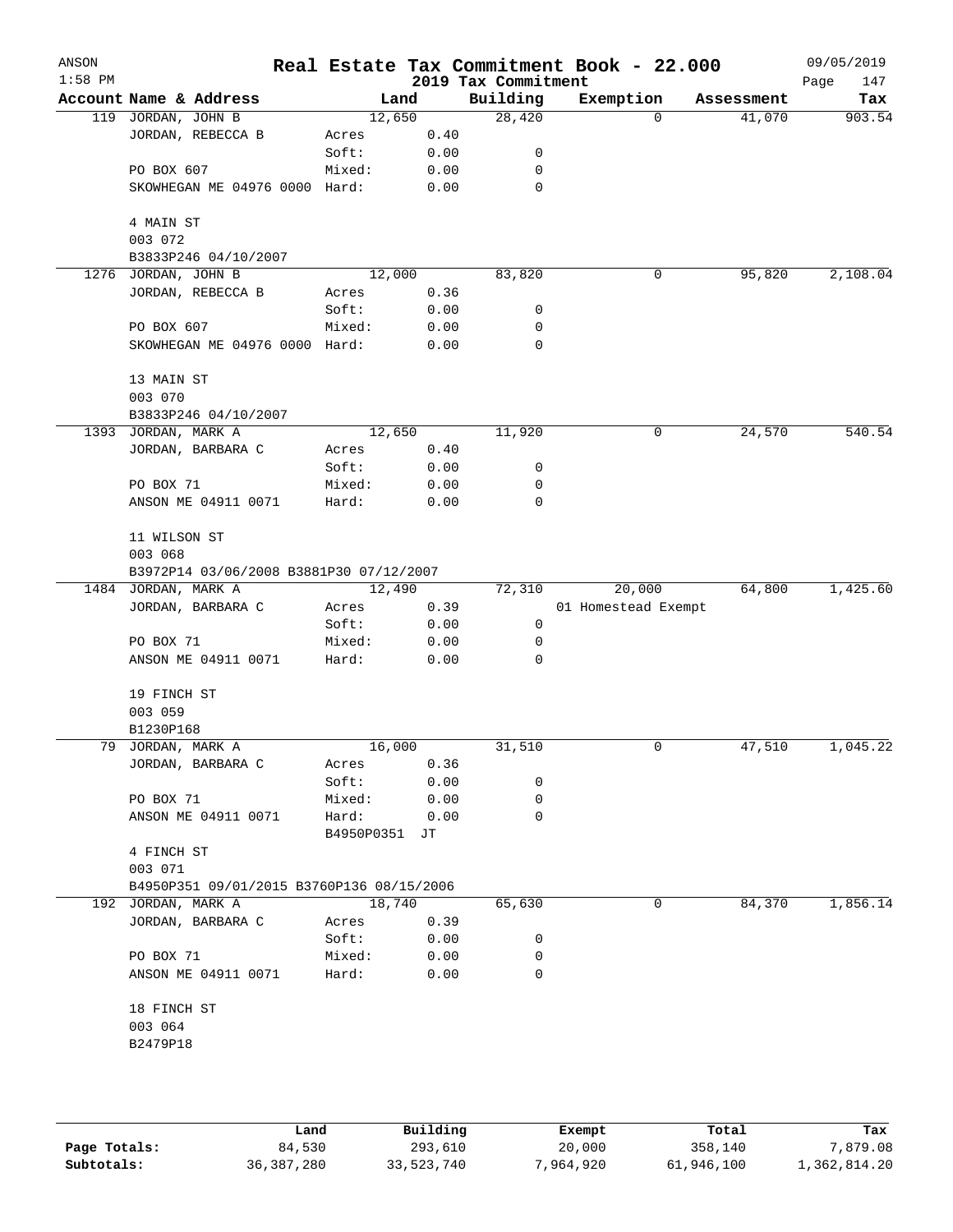| ANSON        |                                           |                        |          |                     | Real Estate Tax Commitment Book - 22.000 |                      | 09/05/2019      |
|--------------|-------------------------------------------|------------------------|----------|---------------------|------------------------------------------|----------------------|-----------------|
| $1:58$ PM    |                                           |                        |          | 2019 Tax Commitment |                                          |                      | Page<br>148     |
| 718          | Account Name & Address<br>JORDAN, MARK A  | 26, 300                | Land     | Building<br>19,960  | Exemption<br>0                           | Assessment<br>46,260 | Tax<br>1,017.72 |
|              | JORDAN, BARBARA C                         | Acres                  | 5.20     |                     |                                          |                      |                 |
|              |                                           | Soft:                  | 0.00     | 0                   |                                          |                      |                 |
|              | PO BOX 71                                 | Mixed:                 | 0.00     | 0                   |                                          |                      |                 |
|              | ANSON ME 04911 0071                       | Hard:                  | 0.00     | $\mathbf 0$         |                                          |                      |                 |
|              | 50 CROSS RD                               |                        |          |                     |                                          |                      |                 |
|              | 011 032<br>$\mathbf{1}$                   |                        |          |                     |                                          |                      |                 |
|              | B3836P174 04/18/2007                      |                        |          |                     |                                          |                      |                 |
|              | 734 JORDAN, MICHAEL D                     | 15,490                 |          | 50,580              | 20,000                                   | 46,070               | 1,013.54        |
|              | JORDAN, KAYLA D                           | Acres                  | 0.33     |                     | 01 Homestead Exempt                      |                      |                 |
|              | 101 NEW PORTALAND ROAD                    | Soft:                  | 0.00     | 0                   |                                          |                      |                 |
|              |                                           | Mixed:                 | 0.00     | 0                   |                                          |                      |                 |
|              | NORTH ANSON ME 04958                      | Hard:                  | 0.00     | $\mathbf 0$         |                                          |                      |                 |
|              | 31 PREBLE AVE                             |                        |          |                     |                                          |                      |                 |
|              | 004 019                                   |                        |          |                     |                                          |                      |                 |
|              | B4787P110 05/23/2014                      |                        |          |                     |                                          |                      |                 |
|              | 390 JORDAN, MICHAEL D                     | 49,200                 |          | 86,100              | 0                                        | 135,300              | 2,976.60        |
|              | JORDAN, KAYLA D                           | Acres                  | 34.40    |                     |                                          |                      |                 |
|              | 101 NEW PORTALAND ROAD                    | Soft:                  | 0.00     | 0                   |                                          |                      |                 |
|              |                                           | Mixed:                 |          | 0                   |                                          |                      |                 |
|              | NORTH ANSON ME 04958                      |                        | 0.00     | 0                   |                                          |                      |                 |
|              |                                           | Hard:<br>B5205P0124 JT | 0.00     |                     |                                          |                      |                 |
|              | 101 NEW PORTLAND RD                       |                        |          |                     |                                          |                      |                 |
|              | 018 042                                   |                        |          |                     |                                          |                      |                 |
|              | B5205P124 09/15/2017 B1523P233 05/26/1989 |                        |          |                     |                                          |                      |                 |
| 1485         | JORDAN, MICHAEL S                         | 18,300                 |          | 0                   | 0                                        | 18,300               | 402.60          |
|              |                                           | Acres                  | 5.20     |                     |                                          |                      |                 |
|              | EAST PROVIDENCE RI                        | Soft:                  | 0.00     | 0                   |                                          |                      |                 |
|              | 02914 0000                                |                        |          |                     |                                          |                      |                 |
|              | 32 ANTHONY ST                             | Mixed:                 | 0.00     | 0                   |                                          |                      |                 |
|              |                                           | Hard:                  | 0.00     | 0                   |                                          |                      |                 |
|              | 023 044<br>Ρ                              |                        |          |                     |                                          |                      |                 |
|              | B1393P158                                 |                        |          |                     |                                          |                      |                 |
| 1488         | JUBILEE REVIVALS, INC                     | 42,500                 |          | 100,760             | 119,640                                  | 23,620               | 519.64          |
|              | C/O FLORENCE GORMAN                       | Acres                  | 17.00    |                     | 17 Jubilee                               |                      |                 |
|              | ONE MADISON AVE APT 3B                    | Soft:                  | 0.00     | 0                   |                                          |                      |                 |
|              | MADISON ME 04950                          | Mixed:                 | 0.00     | 0                   |                                          |                      |                 |
|              |                                           | Hard:                  | 0.00     | 0                   |                                          |                      |                 |
|              | 54 GORMAN RD                              |                        |          |                     |                                          |                      |                 |
|              | 013 001<br>B                              |                        |          |                     |                                          |                      |                 |
|              | B1553P198                                 |                        |          |                     |                                          |                      |                 |
|              | 264 KACHNOVICH, TOBY J                    | 48,900                 |          | 4,930               | 0                                        | 53,830               | 1,184.26        |
|              | KACHNOVICH, JENNIFER                      | Acres                  | 45.00    |                     |                                          |                      |                 |
|              |                                           | Soft:                  | 0.00     | 0                   |                                          |                      |                 |
|              | 216 MACOMBER HILL RD                      | Mixed:                 | 0.00     | 0                   |                                          |                      |                 |
|              | JAY ME 04239 0000                         | Hard:                  | 0.00     | $\mathbf 0$         |                                          |                      |                 |
|              | 223 SOLON RD                              |                        |          |                     |                                          |                      |                 |
|              | 024 020                                   |                        |          |                     |                                          |                      |                 |
|              | B3931P190 11/02/2007                      |                        |          |                     |                                          |                      |                 |
|              |                                           |                        |          |                     |                                          |                      |                 |
|              | Land                                      |                        | Building |                     | Exempt                                   | Total                | Tax             |
| Page Totals: | 200,690                                   |                        | 262,330  |                     | 139,640                                  | 323,380              | 7,114.36        |

**Subtotals:** 36,587,970 33,786,070 8,104,560 62,269,480 1,369,928.56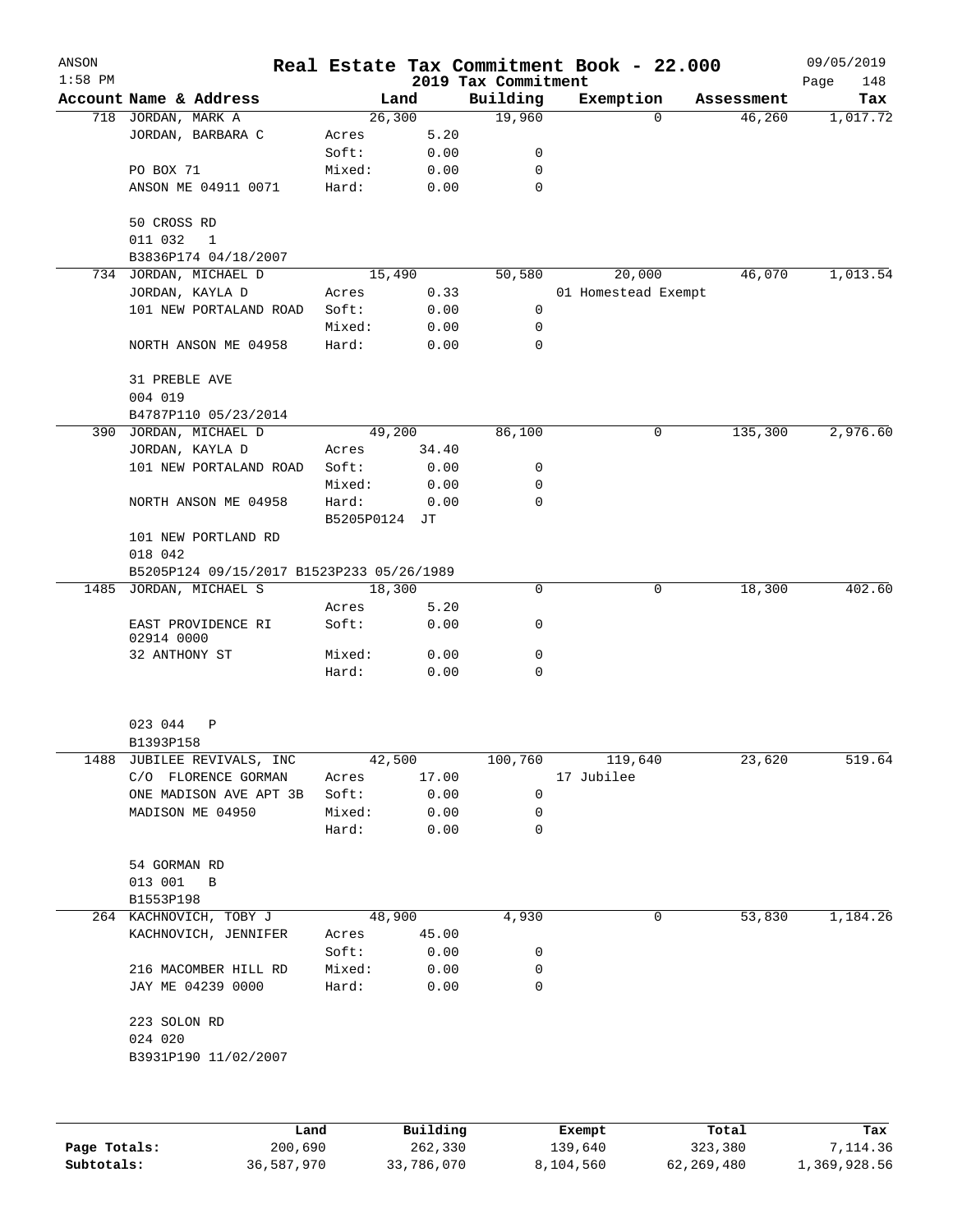| ANSON        |                                                                |            |              | Real Estate Tax Commitment Book - 22.000 |           |                     |            | 09/05/2019   |
|--------------|----------------------------------------------------------------|------------|--------------|------------------------------------------|-----------|---------------------|------------|--------------|
| $1:58$ PM    |                                                                |            |              | 2019 Tax Commitment                      |           |                     |            | Page<br>149  |
|              | Account Name & Address                                         |            | Land         | Building                                 | Exemption |                     | Assessment | Tax          |
|              | 1073 KAKUK, LASZLO SR                                          | 14,720     |              | 5,700                                    |           | $\mathbf 0$         | 20,420     | 449.24       |
|              | 1309 EAST MADISON ROAD                                         | Acres      | 2.81         |                                          |           |                     |            |              |
|              |                                                                | Soft:      | 0.00         | 0                                        |           |                     |            |              |
|              | MADISON ME 04950                                               | Mixed:     | 0.00         | 0                                        |           |                     |            |              |
|              |                                                                | Hard:      | 0.00         | $\mathbf 0$                              |           |                     |            |              |
|              |                                                                | B5152P0285 |              |                                          |           |                     |            |              |
|              | 562 FOUR MILE SQUARE RD<br>021 025<br>4                        |            |              |                                          |           |                     |            |              |
|              | B5152P285 02/10/2017 B5139P60 11/07/2016 B4865P1<br>01/02/2015 |            |              |                                          |           |                     |            |              |
|              | 1491 KALDRO, RANDY J                                           | 17,550     |              | 58,590                                   |           | 20,000              | 56,140     | 1,235.08     |
|              | 17 ELM STREET                                                  | Acres      | 0.77         |                                          |           | 01 Homestead Exempt |            |              |
|              |                                                                | Soft:      | 0.00         | 0                                        |           |                     |            |              |
|              | NORTH ANSON ME 04958                                           | Mixed:     | 0.00         | 0                                        |           |                     |            |              |
|              |                                                                | Hard:      | 0.00         | 0                                        |           |                     |            |              |
|              | 17 ELM ST                                                      |            |              |                                          |           |                     |            |              |
|              | 006 056                                                        |            |              |                                          |           |                     |            |              |
|              | B4380P31 03/25/2011                                            |            |              |                                          |           |                     |            |              |
|              | 1762 KANAGY, CURTISS L                                         |            | 22,100       | 25,710                                   |           | 0                   | 47,810     | 1,051.82     |
|              | KANAGY, ROBIN L                                                | Acres      | 5.73         |                                          |           |                     |            |              |
|              |                                                                | Soft:      | 0.00         | 0                                        |           |                     |            |              |
|              | 707 WHITE SCHOOLHOUSE                                          | Mixed:     | 0.00         | 0                                        |           |                     |            |              |
|              | <b>RD</b>                                                      |            |              |                                          |           |                     |            |              |
|              | MADISON ME 04950 0000                                          | Hard:      | 0.00         | $\mathbf 0$                              |           |                     |            |              |
|              | 30 JOYVILLE LANE                                               |            |              |                                          |           |                     |            |              |
|              | 019 037<br>02                                                  |            |              |                                          |           |                     |            |              |
|              | B4396P235 05/20/2011                                           |            |              |                                          |           |                     |            |              |
|              | 1479 KANGAS, PETER W                                           |            | 24,430       | 63,840                                   |           | 20,000              | 68,270     | 1,501.94     |
|              | KANGAS, KAREN                                                  | Acres      | 3.95         |                                          |           | 01 Homestead Exempt |            |              |
|              | PO BOX 616                                                     | Soft:      | 0.00         | 0                                        |           |                     |            |              |
|              |                                                                | Mixed:     | 0.00         | 0                                        |           |                     |            |              |
|              | NORTH ANSON ME 04958                                           | Hard:      | 0.00         | 0                                        |           |                     |            |              |
|              | 23 WILLOW ST                                                   |            |              |                                          |           |                     |            |              |
|              | 006 050                                                        |            |              |                                          |           |                     |            |              |
|              | B2564P317                                                      |            |              |                                          |           |                     |            |              |
| 1236         | KARIOTIS, DEANA L                                              | 14,000     |              | 53,890                                   |           | 0                   | 67,890     | 1,493.58     |
|              | 15 MAJESTIC WAY                                                | Acres      | 0.49         |                                          |           |                     |            |              |
|              |                                                                | Soft:      | 0.00         | 0                                        |           |                     |            |              |
|              | NEW GLOUCESTER ME 04260<br>0000                                | Mixed:     | 0.00         | 0                                        |           |                     |            |              |
|              |                                                                | Hard:      | 0.00         | 0                                        |           |                     |            |              |
|              |                                                                | B4993P0145 |              |                                          |           |                     |            |              |
|              | 49 EMBDEN POND RD                                              |            |              |                                          |           |                     |            |              |
|              | 009 017                                                        |            |              |                                          |           |                     |            |              |
|              | B4993P145 01/15/2016                                           |            |              |                                          |           |                     |            |              |
| 1749         | KAWA, RUSSELL                                                  |            | 52,990       | 40,080                                   |           | 0                   | 93,070     | 2,047.54     |
|              |                                                                | Acres      | 37.98        |                                          |           |                     |            |              |
|              | WEST GREENWICH RI 02817<br>0000                                | Soft:      | 0.00         | 0                                        |           |                     |            |              |
|              | 225C WEAVER HILL RD                                            | Mixed:     |              | 0                                        |           |                     |            |              |
|              |                                                                | Hard:      | 0.00<br>0.00 | 0                                        |           |                     |            |              |
|              | 50 HILTON HILL RD                                              |            |              |                                          |           |                     |            |              |
|              | 010 014                                                        |            |              |                                          |           |                     |            |              |
|              | B4383P215 03/18/2011                                           |            |              |                                          |           |                     |            |              |
|              | Land                                                           |            | Building     |                                          | Exempt    |                     | Total      | Tax          |
| Page Totals: | 145,790                                                        |            | 247,810      |                                          | 40,000    |                     | 353,600    | 7,779.20     |
| Subtotals:   | 36,733,760                                                     |            | 34,033,880   |                                          | 8,144,560 |                     | 62,623,080 | 1,377,707.76 |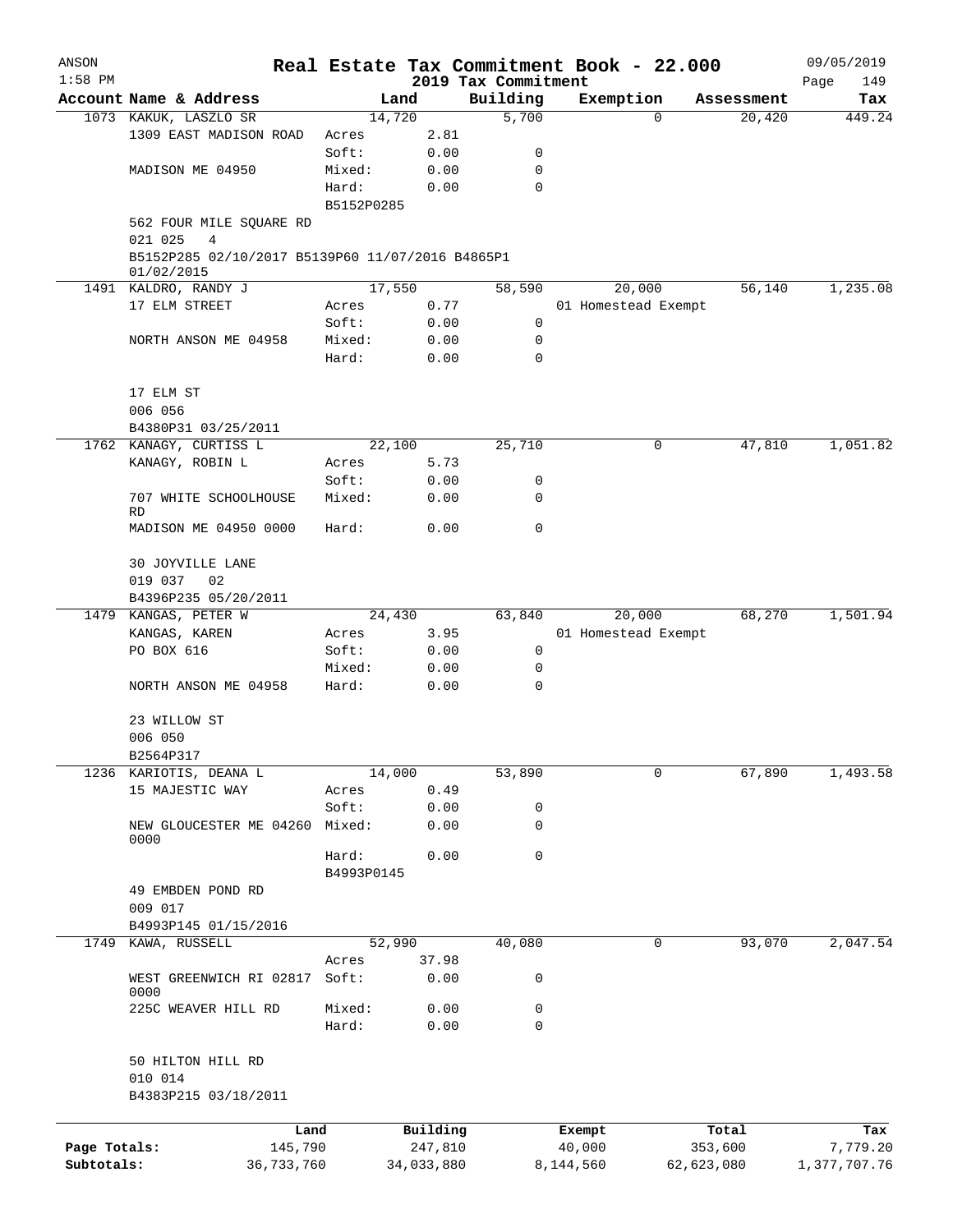| ANSON<br>$1:58$ PM |                                           |              |       | 2019 Tax Commitment | Real Estate Tax Commitment Book - 22.000 |            | 09/05/2019<br>Page<br>150 |
|--------------------|-------------------------------------------|--------------|-------|---------------------|------------------------------------------|------------|---------------------------|
|                    | Account Name & Address                    |              | Land  | Building            | Exemption                                | Assessment | Tax                       |
| 1219               | KAY SCOTT M & CYNTHIA J                   | 16,550       |       | $\mathbf 0$         | $\Omega$                                 | 16,550     | 364.10                    |
|                    | 955 LEWISTON ROAD                         | Acres        | 15.00 |                     |                                          |            |                           |
|                    |                                           | Soft:        | 0.00  | 0                   |                                          |            |                           |
|                    | TOPSHAM ME 04086                          | Mixed:       | 0.00  | 0                   |                                          |            |                           |
|                    |                                           | Hard:        | 0.00  | $\mathbf 0$         |                                          |            |                           |
|                    |                                           | B5055P054 JT |       |                     |                                          |            |                           |
|                    | CLARK ROAD                                |              |       |                     |                                          |            |                           |
|                    | 022 035<br>B                              |              |       |                     |                                          |            |                           |
|                    | B5055P054 07/29/2016 B2645P148 01/21/2000 |              |       |                     |                                          |            |                           |
| 1498               | KEEN, CAROLYN F                           | 21,500       |       | 81,560              | 26,000                                   | 77,060     | 1,695.32                  |
|                    | KEEN, KIMBERLY A                          | Acres        | 2.00  |                     | 01 Homestead Exempt                      |            |                           |
|                    | PO BOX 122                                | Soft:        | 0.00  |                     | 0 03 Resident Veteran Widow              |            |                           |
|                    |                                           | Mixed:       | 0.00  | 0                   |                                          |            |                           |
|                    | NORTH ANSON ME 04958                      | Hard:        | 0.00  | 0                   |                                          |            |                           |
|                    |                                           | LIFE ESTATE  |       |                     |                                          |            |                           |
|                    | 96 EMBDEN POND RD                         |              |       |                     |                                          |            |                           |
|                    | 018 043<br>В                              |              |       |                     |                                          |            |                           |
|                    | B3776P303 11/22/2006                      |              |       |                     |                                          |            |                           |
|                    | 1323 KEENE, DONNA M, TRUSTEE              | 16,730       |       | 40,550              | 0                                        | 57,280     | 1,260.16                  |
|                    | THE AXILLA REALTY TRUST Acres             |              | 0.70  |                     |                                          |            |                           |
|                    |                                           | Soft:        | 0.00  | 0                   |                                          |            |                           |
|                    | 3 NIRA ST                                 | Mixed:       | 0.00  | 0                   |                                          |            |                           |
|                    | MALDEN MA 02148 0000                      | Hard:        | 0.00  | 0                   |                                          |            |                           |
|                    |                                           |              |       |                     |                                          |            |                           |
|                    | 38 QUINCY WOOD RD                         |              |       |                     |                                          |            |                           |
|                    | 014 009 1<br>B2793P114                    |              |       |                     |                                          |            |                           |
|                    | 668 KELLER, MELISSA M                     | 14,140       |       | 77,880              | 20,000                                   | 72,020     | 1,584.44                  |
|                    | PO BOX 370                                | Acres        | 0.50  |                     | 01 Homestead Exempt                      |            |                           |
|                    |                                           | Soft:        | 0.00  | 0                   |                                          |            |                           |
|                    | ANSON ME 04911                            | Mixed:       | 0.00  | 0                   |                                          |            |                           |
|                    |                                           | Hard:        | 0.00  | 0                   |                                          |            |                           |
|                    |                                           |              |       |                     |                                          |            |                           |
|                    | 10 THIRD ST                               |              |       |                     |                                          |            |                           |
|                    | 001 059                                   |              |       |                     |                                          |            |                           |
|                    | B3730P322 08/23/2006                      |              |       |                     |                                          |            |                           |
|                    | 248 KELLEY, TERESA                        | 23,600       |       | 37,160              | 20,000                                   | 40,760     | 896.72                    |
|                    | PO Box 265                                | Acres        | 3.40  |                     | 01 Homestead Exempt                      |            |                           |
|                    |                                           | Soft:        | 0.00  | 0                   |                                          |            |                           |
|                    | North Anson ME 04958                      | Mixed:       | 0.00  | 0                   |                                          |            |                           |
|                    |                                           | Hard:        | 0.00  | 0                   |                                          |            |                           |
|                    |                                           |              |       |                     |                                          |            |                           |
|                    | 13 NAULT RD                               |              |       |                     |                                          |            |                           |
|                    | 008 001                                   |              |       |                     |                                          |            |                           |
|                    | B4751P208 01/17/2014                      |              |       |                     |                                          |            |                           |
|                    | 2021 KELLY, SHAWNA M                      |              | 5,570 | 0                   | 0                                        | 5,570      | 122.54                    |
|                    | KELLY, HUGH M                             | Acres        | 38.00 |                     |                                          |            |                           |
|                    | PO BOX 35                                 | Soft:        | 9.00  | 1,017               |                                          |            |                           |
|                    |                                           | Mixed:       | 29.00 | 4,553               |                                          |            |                           |
|                    | DETROIT ME 04929                          | Hard:        | 0.00  | 0                   |                                          |            |                           |
|                    |                                           |              |       |                     |                                          |            |                           |
|                    | HOLLAND WAITE ROAD                        |              |       |                     |                                          |            |                           |
|                    | 014 029<br>B                              |              |       |                     |                                          |            |                           |
|                    | B4983P348 12/08/2015                      |              |       |                     |                                          |            |                           |
|                    |                                           |              |       |                     |                                          |            |                           |
|                    |                                           |              |       |                     |                                          |            |                           |
|                    |                                           |              |       |                     |                                          |            |                           |

|              | Land       | Building     | Exempt    | Total      | Tax          |
|--------------|------------|--------------|-----------|------------|--------------|
| Page Totals: | 98,090     | 237,150      | 66,000    | 269,240    | 5,923.28     |
| Subtotals:   | 36,831,850 | 34, 271, 030 | 8,210,560 | 62,892,320 | 1,383,631.04 |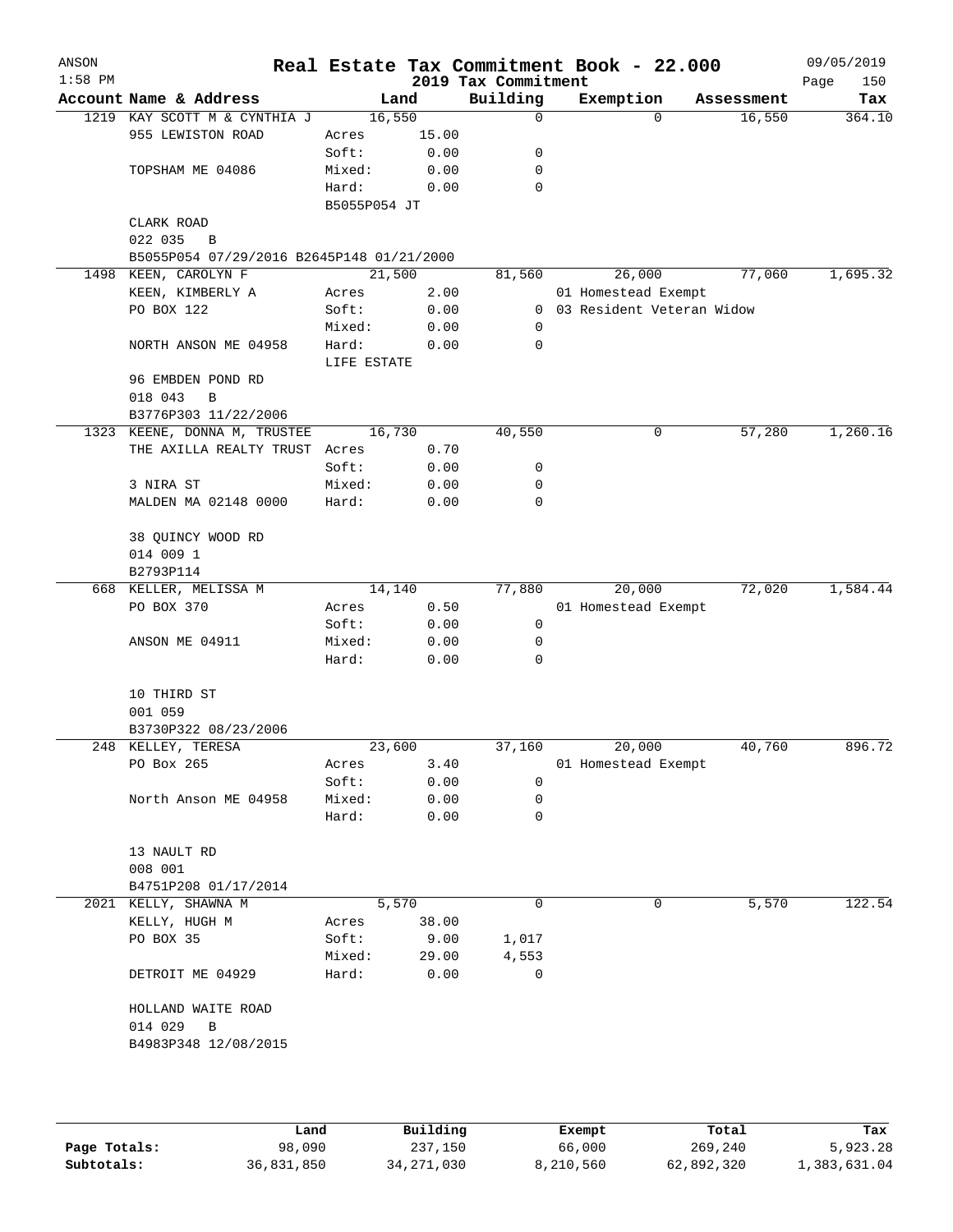| ANSON     |                                               |             |          |                                 | Real Estate Tax Commitment Book - 22.000 |   |            | 09/05/2019         |
|-----------|-----------------------------------------------|-------------|----------|---------------------------------|------------------------------------------|---|------------|--------------------|
| $1:58$ PM | Account Name & Address                        | Land        |          | 2019 Tax Commitment<br>Building | Exemption                                |   | Assessment | Page<br>151<br>Tax |
|           | 359 KENNEDY, CAITLIN M                        | 23,380      |          | 24,380                          | 20,000                                   |   | 27,760     | 610.72             |
|           | PO BOX 327                                    | Acres       | 3.25     |                                 | 01 Homestead Exempt                      |   |            |                    |
|           |                                               | Soft:       | 0.00     | 0                               |                                          |   |            |                    |
|           | ANSON Maine 04911                             | Mixed:      | 0.00     | 0                               |                                          |   |            |                    |
|           |                                               | Hard:       | 0.00     | $\mathbf 0$                     |                                          |   |            |                    |
|           |                                               | B5098P0293  |          |                                 |                                          |   |            |                    |
|           | 177 CAMPGROUND RD<br>015 050                  |             |          |                                 |                                          |   |            |                    |
|           | B5098P293 11/10/2016 B5098P292 11/16/2016     |             |          |                                 |                                          |   |            |                    |
|           | 1503 KENNEY, EMIL                             | 17,890      |          | 62,940                          | 26,000                                   |   | 54,830     | 1,206.26           |
|           |                                               | Acres       | 0.80     |                                 | 01 Homestead Exempt                      |   |            |                    |
|           | ANSON ME 04911 0011                           | Soft:       | 0.00     |                                 | 0 02 Resident Veteran                    |   |            |                    |
|           | PO BOX 11                                     | Mixed:      | 0.00     | 0                               |                                          |   |            |                    |
|           |                                               | Hard:       | 0.00     | 0                               |                                          |   |            |                    |
|           | 4 BUSWELL ST<br>002 024                       |             |          |                                 |                                          |   |            |                    |
|           | B2533P1                                       |             |          |                                 |                                          |   |            |                    |
|           | 1504 KERR, JOHN R<br>294 HOLLIN WAITE HILL    | 30,150      | 5.10     | 18,220                          | 20,000<br>01 Homestead Exempt            |   | 28,370     | 624.14             |
|           | <b>ROAD</b>                                   | Acres       |          |                                 |                                          |   |            |                    |
|           |                                               | Soft:       | 0.00     | 0                               |                                          |   |            |                    |
|           | ANSON ME 04911                                | Mixed:      | 0.00     | 0                               |                                          |   |            |                    |
|           |                                               | Hard:       | 0.00     | 0                               |                                          |   |            |                    |
|           |                                               |             |          |                                 |                                          |   |            |                    |
|           | 294 HOLLIN WAITE HILL                         |             |          |                                 |                                          |   |            |                    |
|           | 5<br>014 030<br>B4601P312 11/21/2012          |             |          |                                 |                                          |   |            |                    |
|           | 1506 KIERNAN, EDWARD T                        | 44,400      |          | $\mathbf 0$                     |                                          | 0 | 44,400     | 976.80             |
|           |                                               | Acres       | 44.00    |                                 |                                          |   |            |                    |
|           | NEWTOWN CT 06470 0000                         | Soft:       | 0.00     | 0                               |                                          |   |            |                    |
|           | 34 SCUDDER RD                                 | Mixed:      | 0.00     | 0                               |                                          |   |            |                    |
|           |                                               | Hard:       | 0.00     | 0                               |                                          |   |            |                    |
|           | 020 009<br>CD                                 |             |          |                                 |                                          |   |            |                    |
|           | B2364P169                                     |             |          |                                 |                                          |   |            |                    |
|           | 1541 KIERNAN, EDWARD T                        | 4,060       |          | 0                               |                                          | 0 | 4,060      | 89.32              |
|           |                                               | Acres       | 25.00    |                                 |                                          |   |            |                    |
|           | NEWTOWN CT 06470 0000                         | Soft:       | 0.00     | 0                               |                                          |   |            |                    |
|           | 34 SCUDDER RD                                 | Mixed:      | 17.00    | 2,669                           |                                          |   |            |                    |
|           |                                               | Hard:       | 8.00     | 1,392                           |                                          |   |            |                    |
|           |                                               | TREE GROWTH |          |                                 |                                          |   |            |                    |
|           | 014 029<br>Α                                  |             |          |                                 |                                          |   |            |                    |
|           | B4640P33 03/08/2013                           |             |          |                                 |                                          |   |            |                    |
|           | 501 KIERNAN, EDWARD T                         | 77,400      |          | 14,280                          |                                          | 0 | 91,680     | 2,016.96           |
|           |                                               | Acres       | 122.00   |                                 |                                          |   |            |                    |
|           | NEWTOWN CT 06470 0000                         | Soft:       | 0.00     | 0                               |                                          |   |            |                    |
|           | 34 SCUDDER RD                                 | Mixed:      | 0.00     | 0                               |                                          |   |            |                    |
|           |                                               | Hard:       | 0.00     | $\mathbf 0$                     |                                          |   |            |                    |
|           | 514 HOLLIN WAITE HILL<br>020 001<br>B2385P132 |             |          |                                 |                                          |   |            |                    |
|           |                                               |             |          |                                 |                                          |   |            |                    |
|           | Land                                          |             | Building |                                 | Exempt                                   |   | Total      | Tax                |

**Page Totals:** 197,280 119,820 66,000 251,100 5,524.20 **Subtotals:** 37,029,130 34,390,850 8,276,560 63,143,420 1,389,155.24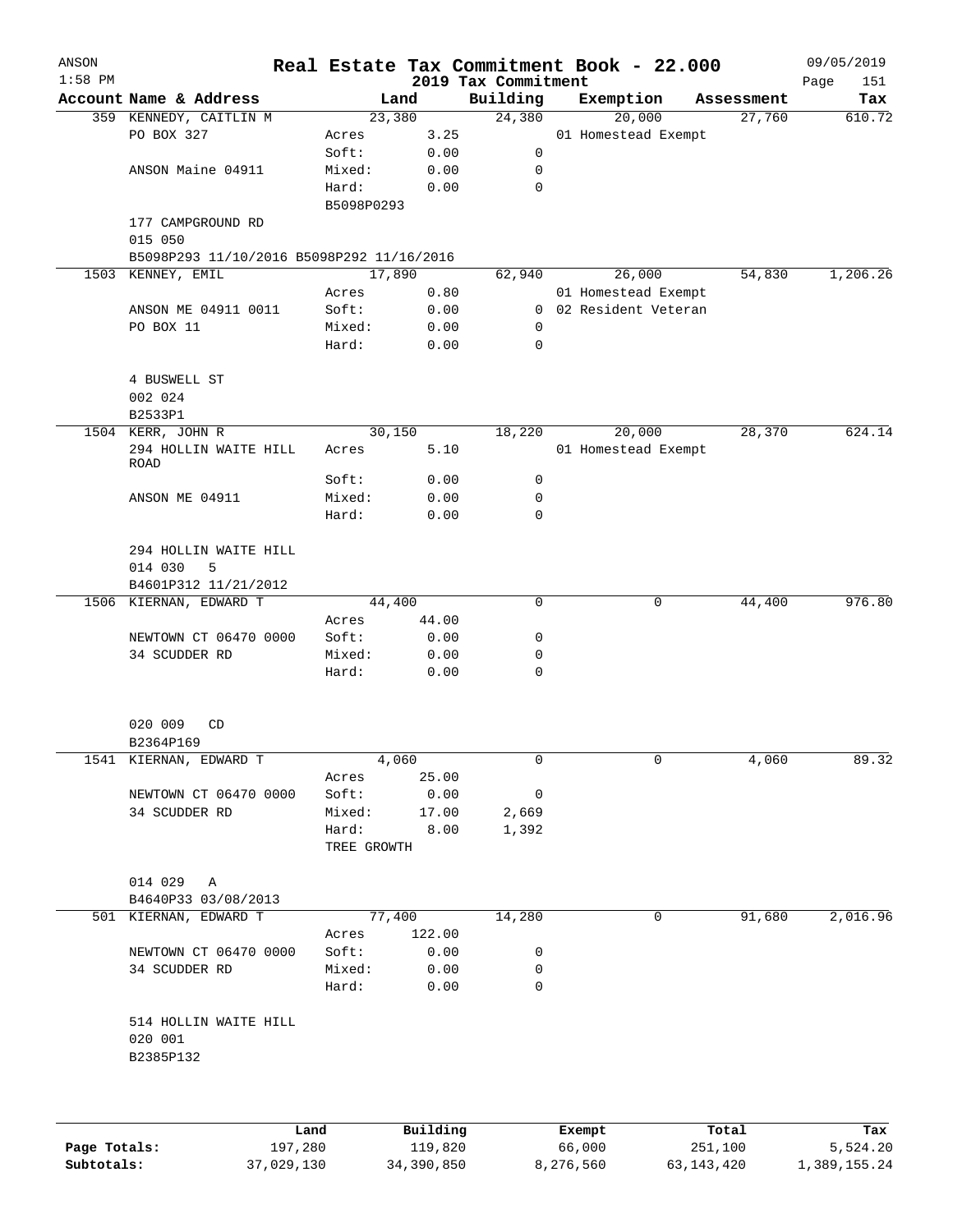| ANSON<br>$1:58$ PM |                                               |         |          |                                 | Real Estate Tax Commitment Book - 22.000 |            | 09/05/2019         |
|--------------------|-----------------------------------------------|---------|----------|---------------------------------|------------------------------------------|------------|--------------------|
|                    | Account Name & Address                        |         | Land     | 2019 Tax Commitment<br>Building | Exemption                                | Assessment | Page<br>152<br>Tax |
|                    | 1115 KIGER, LAURIE A                          |         | 9,450    | $\mathbf 0$                     | $\Omega$                                 | 9,450      | 207.90             |
|                    | PORTER, ALSTON DALE                           | Acres   | 6.95     |                                 |                                          |            |                    |
|                    |                                               | Soft:   | 0.00     | 0                               |                                          |            |                    |
|                    | PO BOX 188                                    | Mixed:  | 0.00     | 0                               |                                          |            |                    |
|                    | ANSON ME 04911 0188                           | Hard:   | 0.00     | $\mathbf 0$                     |                                          |            |                    |
|                    | 022 002                                       |         |          |                                 |                                          |            |                    |
|                    | B5192P264 08/11/2017<br>738 KIMBALL, LEMUEL C |         | 23,510   | 13,470                          | 20,000                                   | 16,980     | 373.56             |
|                    | KIMBALL, MELISSA L                            | Acres   | 3.34     |                                 | 01 Homestead Exempt                      |            |                    |
|                    | PO BOX 601                                    | Soft:   | 0.00     | 0                               |                                          |            |                    |
|                    |                                               | Mixed:  | 0.00     | 0                               |                                          |            |                    |
|                    | ANSON ME 04911                                | Hard:   | 0.00     | $\mathbf 0$                     |                                          |            |                    |
|                    | 354 PEASE HILL RD<br>011 042<br>6 4           |         |          |                                 |                                          |            |                    |
|                    | B4169P267 07/14/2009                          |         |          |                                 |                                          |            |                    |
|                    | 425 KING, ROXANN                              |         | 40,200   | 36,890                          | 20,000                                   | 57,090     | 1,255.98           |
|                    | KING, JOSEPH S                                | Acres   | 18.70    |                                 | 01 Homestead Exempt                      |            |                    |
|                    |                                               | Soft:   | 0.00     | 0                               |                                          |            |                    |
|                    | 205 EMBDEN POND RD                            | Mixed:  | 0.00     | 0                               |                                          |            |                    |
|                    | NORTH ANSON ME 04958<br>0000                  | Hard:   | 0.00     | 0                               |                                          |            |                    |
|                    |                                               | $\circ$ |          |                                 |                                          |            |                    |
|                    | 205 EMBDEN POND RD<br>023 020<br>Ε            |         |          |                                 |                                          |            |                    |
|                    | B3406P345 11/15/2004                          |         |          |                                 |                                          |            |                    |
| 1133               | KNEELAND, MICHAEL A                           |         | 41,500   | 14,180                          | 0                                        | 55,680     | 1,224.96           |
|                    | PO BOX 113                                    | Acres   | 27.00    |                                 |                                          |            |                    |
|                    |                                               | Soft:   | 0.00     | 0                               |                                          |            |                    |
|                    | ANSON ME 04911                                | Mixed:  | 0.00     | 0                               |                                          |            |                    |
|                    |                                               | Hard:   | 0.00     | $\mathbf 0$                     |                                          |            |                    |
|                    | 847 HORSEBACK ROAD<br>019 007                 |         |          |                                 |                                          |            |                    |
|                    | B3325P357 06/15/2004                          |         |          |                                 |                                          |            |                    |
| 1519               | KNIFFIN, RICKY R                              |         | 44,500   | 108,100                         | 20,000                                   | 132,600    | 2,917.20           |
|                    | KNIFFIN, TRACY L                              | Acres   | 17.00    |                                 | 01 Homestead Exempt                      |            |                    |
|                    | 388 LAKEWOOD ROAD                             | Soft:   | 0.00     | 0                               |                                          |            |                    |
|                    |                                               | Mixed:  | 0.00     | 0                               |                                          |            |                    |
|                    | MADISON ME 04950                              | Hard:   | 0.00     | 0                               |                                          |            |                    |
|                    | 404 EMBDEN POND RD                            |         |          |                                 |                                          |            |                    |
|                    | 023 029<br>$\mathbb{C}$                       |         |          |                                 |                                          |            |                    |
|                    | B3229P283                                     |         |          | 22,600                          |                                          |            | 563.20             |
| 2004               | KNIGHT, AMBYR D. N.<br>TRUST                  |         | 23,000   |                                 | 20,000                                   | 25,600     |                    |
|                    | C/O LAURIE A. KNIGHT                          | Acres   | 3.00     |                                 | 01 Homestead Exempt                      |            |                    |
|                    | P.O. BOX 46                                   | Soft:   | 0.00     | 0                               |                                          |            |                    |
|                    |                                               | Mixed:  | 0.00     | 0                               |                                          |            |                    |
|                    | MADISON ME 04950                              | Hard:   | 0.00     | 0                               |                                          |            |                    |
|                    | 187 HORSEBACK ROAD                            |         |          |                                 |                                          |            |                    |
|                    | 015 024<br>B<br>B4855P188 11/24/2014          |         |          |                                 |                                          |            |                    |
|                    |                                               |         |          |                                 |                                          |            |                    |
|                    | Land                                          |         | Building |                                 | Exempt                                   | Total      | Tax                |
| Page Totals:       | 182,160                                       |         | 195,240  |                                 | 80,000                                   | 297,400    | 6,542.80           |

**Subtotals:** 37,211,290 34,586,090 8,356,560 63,440,820 1,395,698.04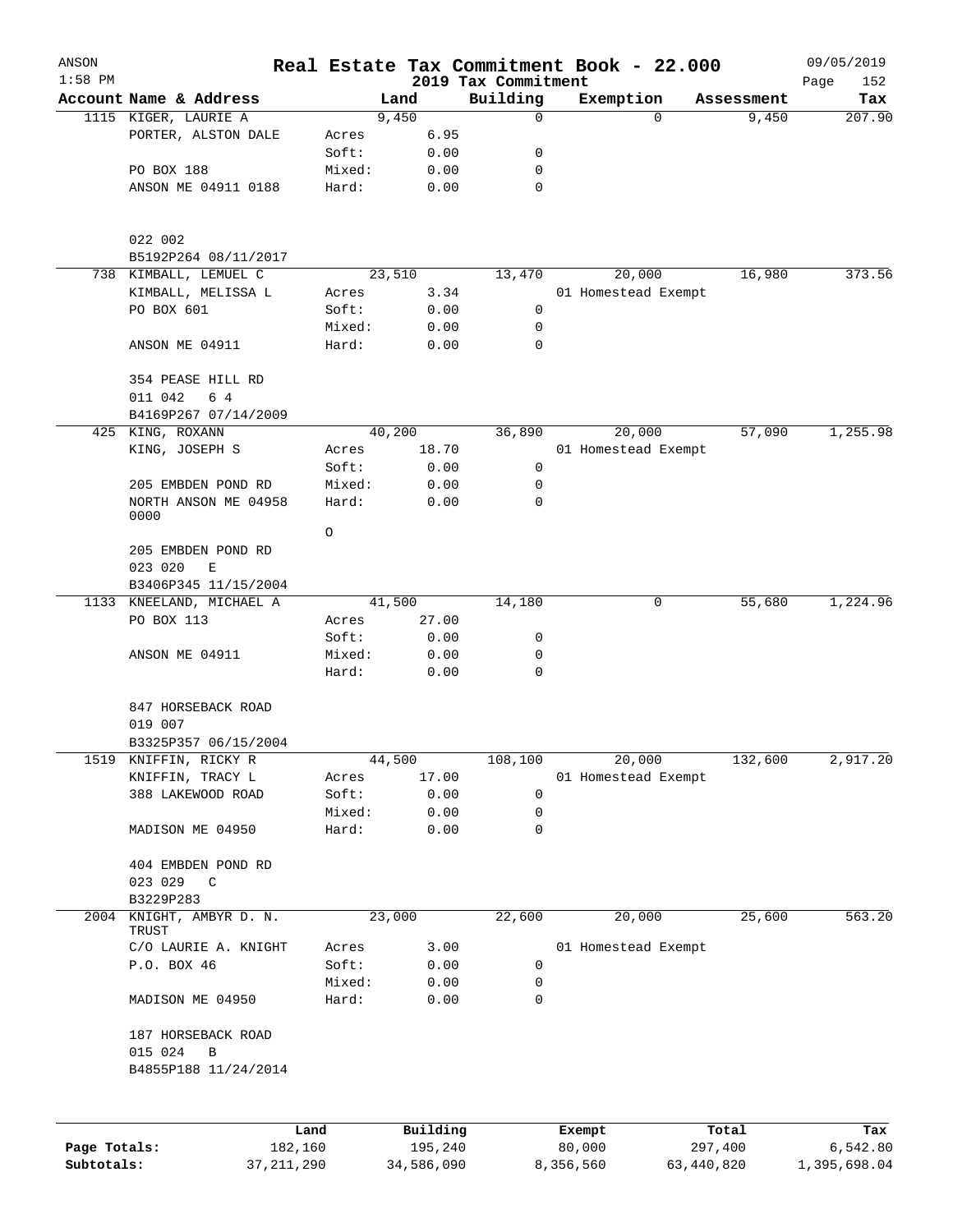| ANSON        |                                                                  |              |             |                |                     | Real Estate Tax Commitment Book - 22.000 |            | 09/05/2019      |
|--------------|------------------------------------------------------------------|--------------|-------------|----------------|---------------------|------------------------------------------|------------|-----------------|
| $1:58$ PM    |                                                                  |              |             |                | 2019 Tax Commitment |                                          |            | Page<br>153     |
|              | Account Name & Address                                           |              |             | Land           | Building            | Exemption                                | Assessment | Tax<br>1,808.18 |
|              | 503 KNIGHT, CRAIG L<br>KNIGHT, RAELYNNE                          |              | Acres       | 14,280<br>0.51 | 87,910              | 20,000<br>01 Homestead Exempt            | 82,190     |                 |
|              | 47 SPEAR HILL ROAD                                               |              | Soft:       | 0.00           | 0                   |                                          |            |                 |
|              |                                                                  |              | Mixed:      | 0.00           | 0                   |                                          |            |                 |
|              | ANSON ME 04911                                                   |              | Hard:       | 0.00           | 0                   |                                          |            |                 |
|              |                                                                  |              |             |                |                     |                                          |            |                 |
|              | 47 SPEAR HILL RD                                                 |              |             |                |                     |                                          |            |                 |
|              | 003 021                                                          |              |             |                |                     |                                          |            |                 |
|              | B1696P297                                                        |              |             |                |                     |                                          |            |                 |
| 1080         | KNIGHT, SAMUEL W. &                                              |              |             | 46,000         | 0                   | 0                                        | 46,000     | 1,012.00        |
|              | DEMERS, BRIGITTE H                                               |              | Acres       | 53.00          |                     |                                          |            |                 |
|              |                                                                  |              | Soft:       | 0.00           | 0                   |                                          |            |                 |
|              | 1445 NORTH RD                                                    |              | Mixed:      | 0.00           | 0                   |                                          |            |                 |
|              | NORTH YARMOUTH ME 04097 Hard:                                    |              |             | 0.00           | $\Omega$            |                                          |            |                 |
|              | 0000                                                             |              |             |                |                     |                                          |            |                 |
|              | 021 022<br>Α                                                     |              |             |                |                     |                                          |            |                 |
|              | B4187P217 09/04/2009                                             |              |             |                |                     |                                          |            |                 |
|              | 1523 KNOWLES, CALVIN F                                           |              |             | 49,150         | $\mathbf 0$         | 0                                        | 49,150     | 1,081.30        |
|              |                                                                  |              | Acres       | 171.00         |                     |                                          |            |                 |
|              | WINTHROP ME 04364 0000                                           |              | Soft:       | 0.00           | 0                   |                                          |            |                 |
|              | 726 WILSON POND ROAD                                             |              | Mixed:      | 42.00          | 6,594               |                                          |            |                 |
|              |                                                                  |              | Hard:       | 121.00         | 21,054              |                                          |            |                 |
|              |                                                                  |              | TREE GROWTH |                |                     |                                          |            |                 |
|              | 591 HOLLIN WAITE HILL                                            |              |             |                |                     |                                          |            |                 |
|              | 020 002                                                          |              |             |                |                     |                                          |            |                 |
|              | B2383P83                                                         |              |             |                |                     |                                          |            |                 |
| 1524         | KNOWLES, CALVIN F                                                |              |             | 5,520          | 0                   | 0                                        | 5,520      | 121.44          |
|              |                                                                  |              | Acres       | 33.00          |                     |                                          |            |                 |
|              | WINTHROP ME 04364 0000                                           |              | Soft:       | 0.00           | 0                   |                                          |            |                 |
|              | 726 WILSON POND ROAD                                             |              | Mixed:      | 13.00          | 2,041               |                                          |            |                 |
|              |                                                                  |              | Hard:       | 20.00          | 3,480               |                                          |            |                 |
|              |                                                                  |              | TREE GROWTH |                |                     |                                          |            |                 |
|              | 020 003<br>B2383P83                                              |              |             |                |                     |                                          |            |                 |
|              | 2006 KNOX, LARRY WAYNE JR                                        |              |             |                |                     |                                          |            |                 |
|              | 401 W. MILLS ROAD                                                |              | Acres       | 27,500<br>6.00 | 32,030              | 20,000<br>01 Homestead Exempt            | 39,530     | 869.66          |
|              |                                                                  |              | Soft:       | 0.00           | 0                   |                                          |            |                 |
|              | ANSON ME 04911 3103                                              |              | Mixed:      | 0.00           | 0                   |                                          |            |                 |
|              |                                                                  |              | Hard:       | 0.00           | 0                   |                                          |            |                 |
|              |                                                                  |              | B5062P0259  |                |                     |                                          |            |                 |
|              | 401 WEST MILLS ROAD                                              |              |             |                |                     |                                          |            |                 |
|              | 011 028<br>Α                                                     |              |             |                |                     |                                          |            |                 |
|              | B5062P259 08/15/2016 B5062P259 08/15/2016 B4880P74<br>02/19/2015 |              |             |                |                     |                                          |            |                 |
|              | 228 KOLLAR, FRANCIS                                              |              |             | 26,150         | 0                   | 0                                        | 26,150     | 575.30          |
|              | KOLLAR, SANDRA                                                   |              | Acres       | 5.10           |                     |                                          |            |                 |
|              |                                                                  |              | Soft:       | 0.00           | 0                   |                                          |            |                 |
|              | 380 RUSSELL RD                                                   |              | Mixed:      | 0.00           | 0                   |                                          |            |                 |
|              | SKOWHEGAN ME 04976                                               |              | Hard:       | 0.00           | 0                   |                                          |            |                 |
|              | 86 CAMPGROUND RD                                                 |              |             |                |                     |                                          |            |                 |
|              | 015 036<br>6<br>B4284P9 06/18/2010                               |              |             |                |                     |                                          |            |                 |
|              |                                                                  |              |             |                |                     |                                          |            |                 |
|              |                                                                  | Land         |             | Building       |                     | Exempt                                   | Total      | Tax             |
| Page Totals: |                                                                  | 168,600      |             | 119,940        |                     | 40,000                                   | 248,540    | 5,467.88        |
| Subtotals:   |                                                                  | 37, 379, 890 |             | 34,706,030     |                     | 8,396,560                                | 63,689,360 | 1,401,165.92    |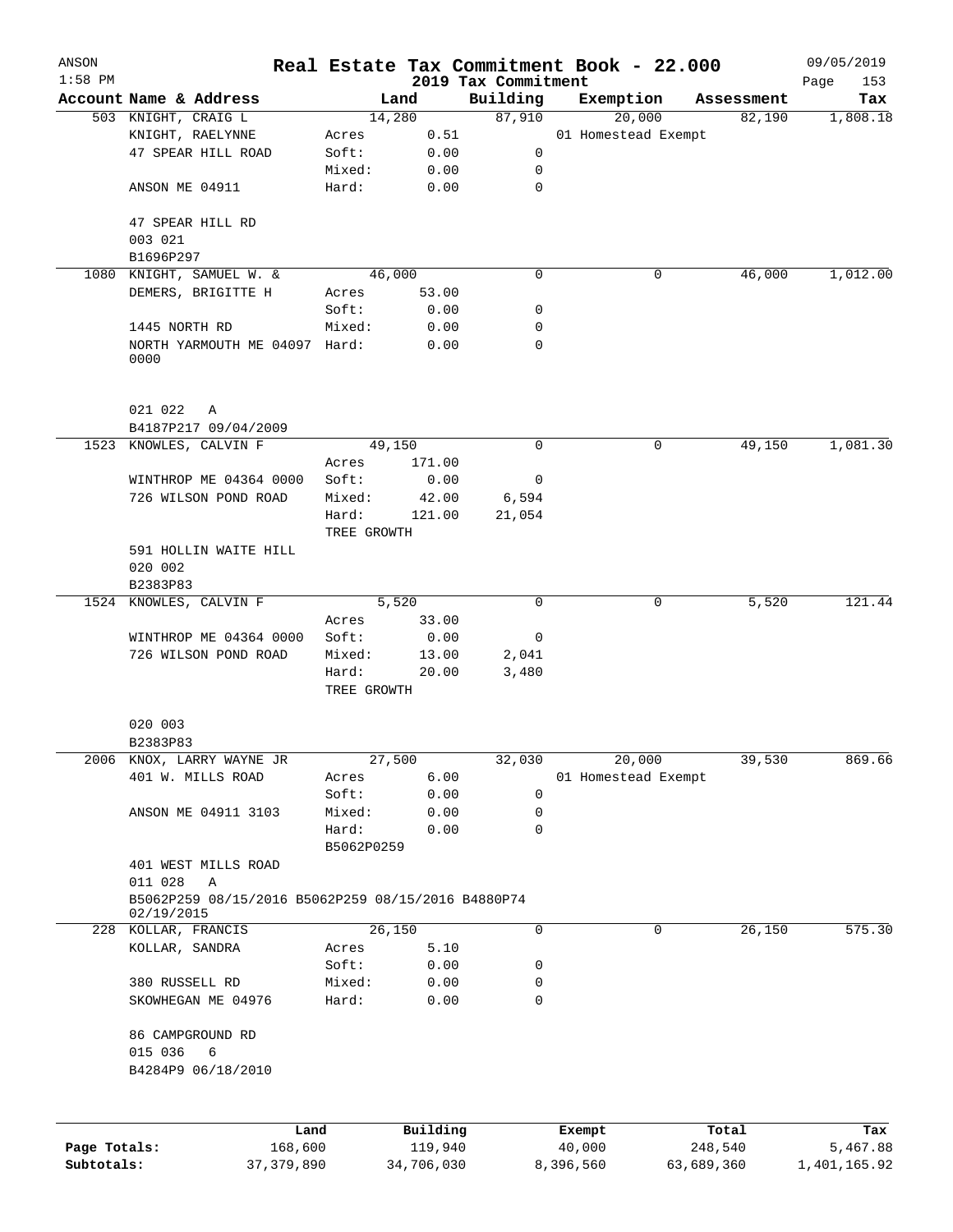| ANSON<br>$1:58$ PM |                                      |                 |                       | 2019 Tax Commitment | Real Estate Tax Commitment Book - 22.000 |             |            | 09/05/2019<br>154<br>Page |
|--------------------|--------------------------------------|-----------------|-----------------------|---------------------|------------------------------------------|-------------|------------|---------------------------|
|                    | Account Name & Address               |                 | Land                  | Building            | Exemption                                |             | Assessment | Tax                       |
|                    | 1441 KOVACS, IRENE                   |                 | $\mathbf 0$           | 17,600              | 17,600                                   |             | 0          | 0.00                      |
|                    |                                      |                 |                       |                     | 01 Homestead Exempt                      |             |            |                           |
|                    | NORTH ANSON ME 04958<br>0002         |                 |                       |                     |                                          |             |            |                           |
|                    | PO BOX 2                             |                 |                       |                     |                                          |             |            |                           |
|                    |                                      |                 |                       |                     |                                          |             |            |                           |
|                    |                                      |                 |                       |                     |                                          |             |            |                           |
|                    | 15 EMBDEN POND RD                    |                 |                       |                     |                                          |             |            |                           |
|                    | 009 021 ON                           |                 |                       |                     |                                          |             |            |                           |
|                    | 1527 KREGER, ROBERTA M               | Acres           | 43,900<br>39.80       | 0                   |                                          | $\mathbf 0$ | 43,900     | 965.80                    |
|                    | PORTLAND CT 06480 1747               | Soft:           | 0.00                  | 0                   |                                          |             |            |                           |
|                    | 87 JOBS POND RD                      | Mixed:          | 0.00                  | $\mathbf 0$         |                                          |             |            |                           |
|                    |                                      | Hard:           | 0.00                  | $\mathbf 0$         |                                          |             |            |                           |
|                    |                                      |                 |                       |                     |                                          |             |            |                           |
|                    |                                      |                 |                       |                     |                                          |             |            |                           |
|                    | 011 043<br>G                         |                 |                       |                     |                                          |             |            |                           |
|                    | B4352P210 12/14/2010                 |                 |                       |                     |                                          |             |            |                           |
|                    | 355 LABAGH, TODD M<br>LABAGH, LISA A |                 | 44,500<br>25.00       | 21,430              | 20,000                                   |             | 45,930     | 1,010.46                  |
|                    | 98 HORSEBACK ROAD                    | Acres<br>Soft:  | 0.00                  | 0                   | 01 Homestead Exempt                      |             |            |                           |
|                    |                                      | Mixed:          | 0.00                  | 0                   |                                          |             |            |                           |
|                    | ANSON ME 04911                       | Hard:           | 0.00                  | 0                   |                                          |             |            |                           |
|                    |                                      |                 |                       |                     |                                          |             |            |                           |
|                    | 98 HORSEBACK RD                      |                 |                       |                     |                                          |             |            |                           |
|                    | 015 008                              |                 |                       |                     |                                          |             |            |                           |
|                    | B3688P88 05/26/2006                  |                 |                       |                     |                                          |             |            |                           |
|                    | 1201 LAKE, SHELLY L                  |                 | 30,250                | $\mathbf 0$         |                                          | 0           | 30,250     | 665.50                    |
|                    | SCARBOROUGH ME 04074                 | Acres<br>Soft:  | 40.00<br>0.00         | 0                   |                                          |             |            |                           |
|                    | 18 ROSS ROAD                         | Mixed:          | 0.00                  | 0                   |                                          |             |            |                           |
|                    |                                      | Hard:           | 0.00                  | $\mathbf 0$         |                                          |             |            |                           |
|                    |                                      |                 |                       |                     |                                          |             |            |                           |
|                    | CLARK ROAD                           |                 |                       |                     |                                          |             |            |                           |
|                    | 022 035<br>C                         |                 |                       |                     |                                          |             |            |                           |
|                    | B2645P146                            |                 |                       |                     |                                          |             |            |                           |
|                    | 292 LAKEVILLE SHORES, INC            |                 | 37,410                | 0                   |                                          | 0           | 37,410     | 823.02                    |
|                    | PO BOX 95                            | Acres           | 215.00                |                     |                                          |             |            |                           |
|                    | WINN ME 04495                        | Soft:<br>Mixed: | 0.00<br>0.00          | 0<br>0              |                                          |             |            |                           |
|                    |                                      | Hard:           | 215.00                | 37,410              |                                          |             |            |                           |
|                    |                                      |                 | TREE GROWTH B4968P028 |                     |                                          |             |            |                           |
|                    |                                      |                 |                       |                     |                                          |             |            |                           |
|                    | 019 046                              |                 |                       |                     |                                          |             |            |                           |
|                    | B4968P28 10/19/2015                  |                 |                       |                     |                                          |             |            |                           |
|                    | 1333 LANCASTER, LAURA R              |                 | 17,270                | 18,910              | 20,000                                   |             | 16,180     | 355.96                    |
|                    | 71 PARLIN ROAD                       | Acres           | 1.18                  |                     | 01 Homestead Exempt                      |             |            |                           |
|                    |                                      | Soft:           | 0.00                  | 0                   |                                          |             |            |                           |
|                    | ANSON ME 04911                       | Mixed:<br>Hard: | 0.00<br>0.00          | 0<br>0              |                                          |             |            |                           |
|                    |                                      |                 |                       |                     |                                          |             |            |                           |
|                    | 71 PARLIN RD                         |                 |                       |                     |                                          |             |            |                           |
|                    | 019 024<br>C                         |                 |                       |                     |                                          |             |            |                           |
|                    | B5060P147 08/10/2016 B2403P63        |                 |                       |                     |                                          |             |            |                           |
|                    |                                      |                 |                       |                     |                                          |             |            |                           |
|                    |                                      |                 |                       |                     |                                          |             |            |                           |
|                    |                                      |                 |                       |                     |                                          |             |            |                           |
|                    |                                      |                 |                       |                     |                                          |             |            |                           |

|              | Land       | Building   | Exempt    | Total      | Tax          |
|--------------|------------|------------|-----------|------------|--------------|
| Page Totals: | 173,330    | 57,940     | 57,600    | 173,670    | 3,820.74     |
| Subtotals:   | 37,553,220 | 34,763,970 | 8,454,160 | 63,863,030 | 1,404,986.66 |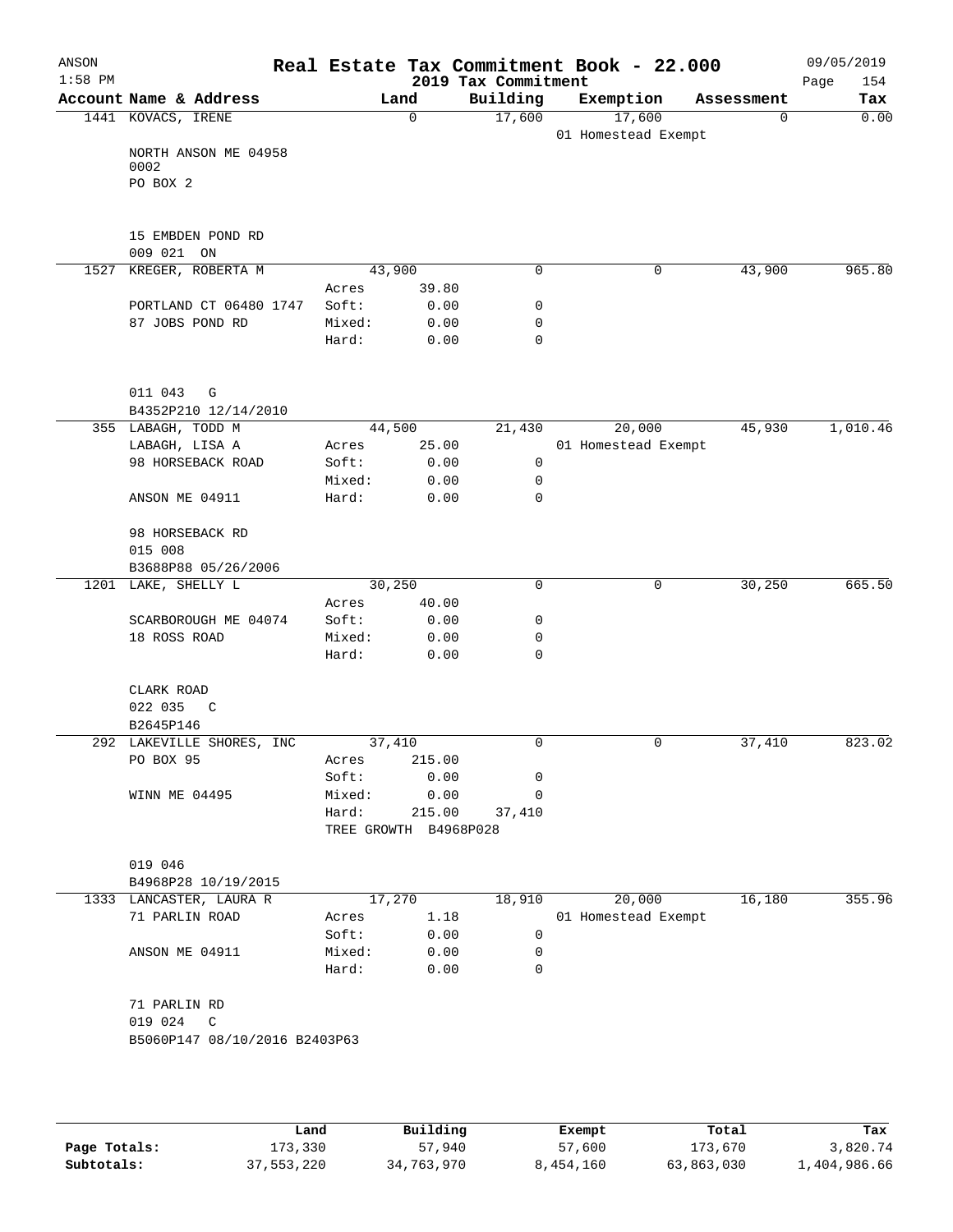| ANSON<br>$1:58$ PM |                                |        |        | 2019 Tax Commitment | Real Estate Tax Commitment Book - 22.000 |            | 09/05/2019<br>Page<br>155 |
|--------------------|--------------------------------|--------|--------|---------------------|------------------------------------------|------------|---------------------------|
|                    | Account Name & Address         |        | Land   | Building            | Exemption                                | Assessment | Tax                       |
|                    | 505 LANDRY, ARMAND E           |        | 31,500 | 74,240              | 20,000                                   | 85,740     | 1,886.28                  |
|                    | LANDRY, SALLY A                | Acres  | 10.00  |                     | 01 Homestead Exempt                      |            |                           |
|                    | PO BOX 442                     | Soft:  | 0.00   | 0                   |                                          |            |                           |
|                    |                                | Mixed: | 0.00   | 0                   |                                          |            |                           |
|                    | NORTH ANSON ME 04958           | Hard:  | 0.00   | $\mathbf 0$         |                                          |            |                           |
|                    | 97 SKIDMORE RD                 |        |        |                     |                                          |            |                           |
|                    | 023 015 M                      |        |        |                     |                                          |            |                           |
|                    | B1417P158                      |        |        |                     |                                          |            |                           |
|                    | 312 LANDRY, CHARLES            |        | 10,500 | $\mathbf 0$         | 0                                        | 10,500     | 231.00                    |
|                    | 5 REDNECK ROAD                 | Acres  | 3.00   |                     |                                          |            |                           |
|                    |                                | Soft:  | 0.00   | 0                   |                                          |            |                           |
|                    | STARKS ME 04911-4749           | Mixed: | 0.00   | 0                   |                                          |            |                           |
|                    |                                | Hard:  | 0.00   | 0                   |                                          |            |                           |
|                    | OFF INGALLS STREET             |        |        |                     | INCL. MAP 1 LOT 52 B5088P0197 B5128P0282 |            |                           |
|                    | 002 039                        |        |        |                     |                                          |            |                           |
|                    | B5088P197 10/14/2016 B1570P332 |        |        |                     |                                          |            |                           |
|                    | 506 LANDRY, CHARLES E          |        | 48,000 | 25,720              | 0                                        | 73,720     | 1,621.84                  |
|                    | 18 PREBLE AVENUE               | Acres  | 32.00  |                     |                                          |            |                           |
|                    |                                | Soft:  | 0.00   | 0                   |                                          |            |                           |
|                    | ANSON ME 04911                 | Mixed: | 0.00   | 0                   |                                          |            |                           |
|                    |                                | Hard:  | 0.00   | $\mathbf 0$         |                                          |            |                           |
|                    | 015 039                        |        |        |                     |                                          |            |                           |
|                    | B5151P182 04/25/2017           |        |        |                     |                                          |            |                           |
|                    | 924 LANDRY, CHARLES E          |        | 0      | 9,560               | 9,560                                    | 0          | 0.00                      |
|                    | 18 PREBLE AVENUE               |        |        |                     | 01 Homestead Exempt                      |            |                           |
|                    | ANSON ME 04911                 |        |        |                     |                                          |            |                           |
|                    | 16 PREBLE AVE                  |        |        |                     |                                          |            |                           |
|                    | 003 086<br>ON                  |        |        |                     |                                          |            |                           |
|                    | B<br>88 LANDRY, GARY F SR. &   |        | 48,270 | 54,910              | 0                                        | 103,180    | 2,269.96                  |
|                    | YEVETT M. Life Estate          |        |        |                     |                                          |            |                           |
|                    |                                | Acres  | 32.53  |                     |                                          |            |                           |
|                    | NORTH ANSON ME 04958<br>0000   | Soft:  | 0.00   | 0                   |                                          |            |                           |
|                    | 166 CAMPGROUND RD              | Mixed: | 0.00   | 0                   |                                          |            |                           |
|                    |                                | Hard:  | 0.00   | $\Omega$            |                                          |            |                           |
|                    | 166 CAMPGROUND RD              |        |        |                     |                                          |            |                           |
|                    | 015 038                        |        |        |                     |                                          |            |                           |
|                    | B5158P331 05/19/2017 B2227P130 |        |        |                     |                                          |            |                           |
|                    | 1667 LANDRY, JOSEPH A          |        | 0      | 4,850               | 4,850                                    | $\Omega$   | 0.00                      |
|                    | 9 EMBDEN POND ROAD             |        |        |                     | 01 Homestead Exempt                      |            |                           |
|                    | NORTH ANSON ME 04958           |        |        |                     |                                          |            |                           |
|                    | 9 EMBDEN POND RD               |        |        |                     |                                          |            |                           |
|                    | 009 023<br>ON                  |        |        |                     |                                          |            |                           |
|                    |                                |        |        |                     |                                          |            |                           |

|              | Land       | Building   | Exempt    | Total        | Tax          |
|--------------|------------|------------|-----------|--------------|--------------|
| Page Totals: | 138,270    | 169,280    | 34,410    | 273,140      | 6,009.08     |
| Subtotals:   | 37,691,490 | 34,933,250 | 8,488,570 | 64, 136, 170 | 1,410,995.74 |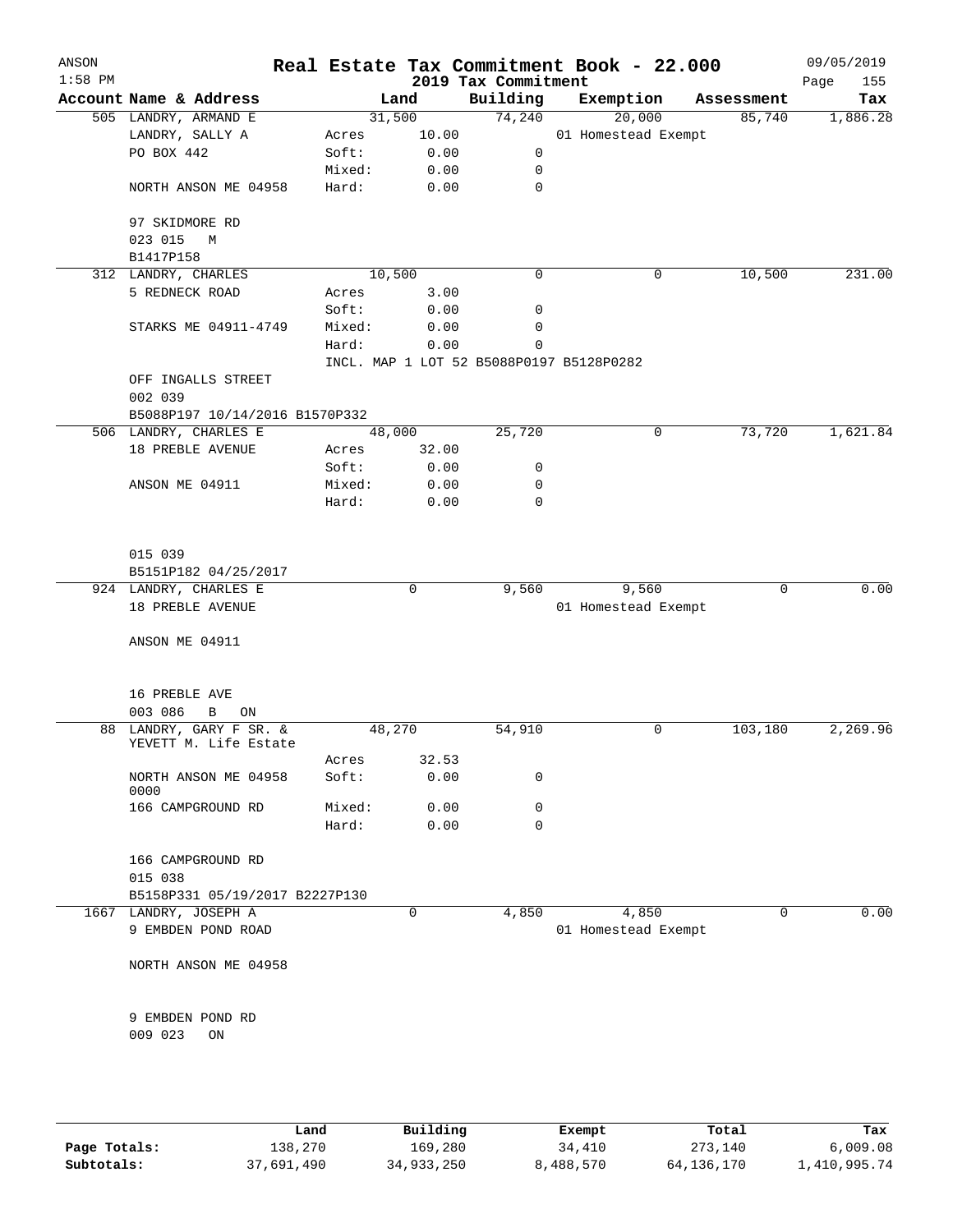| ANSON<br>$1:58$ PM |                                     |                     |            | 2019 Tax Commitment | Real Estate Tax Commitment Book - 22.000 |            | 09/05/2019<br>Page<br>156 |
|--------------------|-------------------------------------|---------------------|------------|---------------------|------------------------------------------|------------|---------------------------|
|                    | Account Name & Address              |                     | Land       | Building            | Exemption                                | Assessment | Tax                       |
|                    | 660 LANDRY, MAGEN L                 |                     | 17,550     | 47,480              | 20,000                                   | 45,030     | 990.66                    |
|                    | 302 CAMPGROUND ROAD                 | Acres               | 0.77       |                     | 01 Homestead Exempt                      |            |                           |
|                    |                                     | Soft:               | 0.00       | 0                   |                                          |            |                           |
|                    | NORTH ANSON ME 04958                | Mixed:              | 0.00       | 0                   |                                          |            |                           |
|                    |                                     | Hard:               | 0.00       | 0                   |                                          |            |                           |
|                    | 302 CAMPGROUND RD                   |                     |            |                     |                                          |            |                           |
|                    | 015 043<br>D                        |                     |            |                     |                                          |            |                           |
|                    | B3720P214 08/04/2006                |                     |            |                     |                                          |            |                           |
|                    | 819 LANDRY, WILLIAM J               |                     | 32,500     | 4,760               | 0                                        | 37,260     | 819.72                    |
|                    | 595 FOUR MILE SQUARE<br><b>ROAD</b> | Acres               | 11.00      |                     |                                          |            |                           |
|                    |                                     | Soft:               | 0.00       | 0                   |                                          |            |                           |
|                    | ANSON ME 04911                      | Mixed:              | 0.00       | 0                   |                                          |            |                           |
|                    |                                     | Hard:               | 0.00       | 0                   |                                          |            |                           |
|                    |                                     | B5153P033 JT        |            |                     |                                          |            |                           |
|                    | 595 FOUR MILE SQUARE RD             |                     |            |                     |                                          |            |                           |
|                    | 020 026<br>$\mathbf F$              |                     |            |                     |                                          |            |                           |
|                    | B5153P033 05/01/2017                |                     |            |                     |                                          |            |                           |
|                    | 1471 LANE, AARON M                  |                     | 19,750     | 31,080              | 0                                        | 50,830     | 1,118.26                  |
|                    | LANE, TAMARA A                      | Acres               | 3.50       |                     |                                          |            |                           |
|                    | 627 VALLEY ROAD                     | Soft:               | 0.00       | 0                   |                                          |            |                           |
|                    |                                     | Mixed:              | 0.00       | 0                   |                                          |            |                           |
|                    | ANSON ME 04911                      | Hard:               | 0.00       | 0                   |                                          |            |                           |
|                    | 42 CAMPGROUND RD                    |                     |            |                     |                                          |            |                           |
|                    | 015 036<br>2                        |                     |            |                     |                                          |            |                           |
|                    | B4387P242 04/26/2011                |                     |            |                     |                                          |            |                           |
|                    | 1043 LANE, BRANDON A                |                     | 22, 220    | 53,880              | 0                                        | 76,100     | 1,674.20                  |
|                    | 928 ALLAGASH ROAD                   | Acres               | 2.48       |                     |                                          |            |                           |
|                    |                                     | Soft:               | 0.00       | 0                   |                                          |            |                           |
|                    | ALLAGASH ME 04774 4024              | Mixed:              | 0.00       | 0                   |                                          |            |                           |
|                    |                                     | Hard:               | 0.00       | 0                   |                                          |            |                           |
|                    | 627 VALLEY RD                       |                     |            |                     |                                          |            |                           |
|                    | 019 014<br>Α                        |                     |            |                     |                                          |            |                           |
|                    | B4383P136 04/06/2011                |                     |            |                     |                                          |            |                           |
|                    | 1895 LANE, CHARLOTTE W              |                     | 19,180     | 77,650              | 20,000                                   | 76,830     | 1,690.26                  |
|                    | WEBBER, TONY ALLEN                  | Acres               | 0.92       |                     | 01 Homestead Exempt                      |            |                           |
|                    | 97 MERRY ROAD                       | Soft:               | 0.00       | 0                   |                                          |            |                           |
|                    |                                     | Mixed:              | 0.00       | 0                   |                                          |            |                           |
|                    | ANSON ME 04911                      | Hard:<br>B4955P0249 | 0.00<br>JТ | 0                   |                                          |            |                           |
|                    | 97 MERRY RD                         |                     |            |                     |                                          |            |                           |
|                    | 014 049<br>A                        |                     |            |                     |                                          |            |                           |
|                    | B4955P249 09/16/2015                |                     |            |                     |                                          |            |                           |
|                    | 1536 LANE, FLOYD A                  |                     | 20,600     | 71,200              | 20,000                                   | 71,800     | 1,579.60                  |
|                    | 655 VALLEY ROAD                     | Acres               | 1.40       |                     | 01 Homestead Exempt                      |            |                           |
|                    |                                     | Soft:               | 0.00       | 0                   |                                          |            |                           |
|                    | ANSON ME 04911                      | Mixed:              | 0.00       | 0                   |                                          |            |                           |
|                    |                                     | Hard:               | 0.00       | 0                   |                                          |            |                           |
|                    | 655 VALLEY RD                       |                     |            |                     |                                          |            |                           |
|                    | 019 014<br>$\overline{1}$           |                     |            |                     |                                          |            |                           |
|                    |                                     |                     |            |                     |                                          |            |                           |

|              | Land       | Building     | Exempt    | Total      | Tax          |
|--------------|------------|--------------|-----------|------------|--------------|
| Page Totals: | 131,800    | 286,050      | 60,000    | 357,850    | 7,872.70     |
| Subtotals:   | 37,823,290 | 35, 219, 300 | 8,548,570 | 64,494,020 | l,418,868.44 |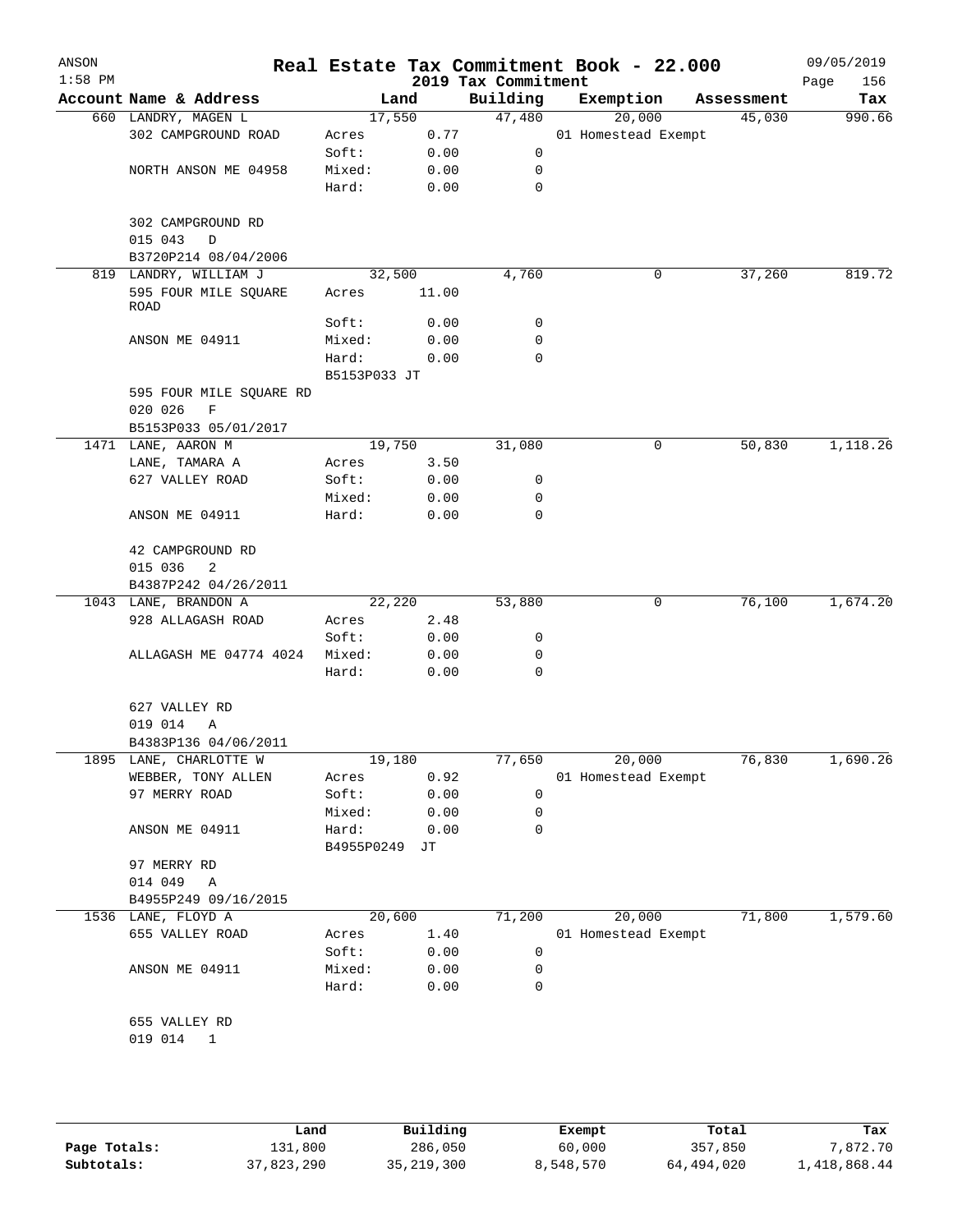| ANSON        |                                     |                 |                     |                         | Real Estate Tax Commitment Book - 22.000 |                  | 09/05/2019      |
|--------------|-------------------------------------|-----------------|---------------------|-------------------------|------------------------------------------|------------------|-----------------|
| $1:58$ PM    |                                     |                 |                     | 2019 Tax Commitment     |                                          |                  | 157<br>Page     |
|              | Account Name & Address              |                 | Land<br>35,750      | Building<br>$\mathbf 0$ | Exemption<br>$\Omega$                    | Assessment       | Tax             |
|              | 440 LANE, FLOYD A<br>LANE, TAMARA A | Acres           | 27.50               |                         |                                          | 35,750           | 786.50          |
|              | 655 VALLEY ROAD                     | Soft:           | 0.00                | 0                       |                                          |                  |                 |
|              |                                     | Mixed:          | 0.00                | 0                       |                                          |                  |                 |
|              | ANSON ME 04911                      | Hard:           | 0.00                | $\mathbf 0$             |                                          |                  |                 |
|              |                                     |                 |                     |                         |                                          |                  |                 |
|              | 019 014                             |                 |                     |                         |                                          |                  |                 |
|              | B4383P134 04/06/2011                |                 |                     |                         |                                          |                  |                 |
|              | 1542 LANE, LAUREL A, TRUSTEE        |                 | 10,000              | 83,010                  | 0                                        | 93,010           | 2,046.22        |
|              |                                     | Acres           | 0.25                |                         |                                          |                  |                 |
|              | WINCHESTER MA 01890<br>0000         | Soft:           | 0.00                | 0                       |                                          |                  |                 |
|              | 84 DUNSTER LN                       | Mixed:          | 0.00                | $\mathbf 0$             |                                          |                  |                 |
|              |                                     | Hard:           | 0.00                | $\mathbf 0$             |                                          |                  |                 |
|              | 3 SECOND ST                         |                 |                     |                         |                                          |                  |                 |
|              | 001 068                             |                 |                     |                         |                                          |                  |                 |
|              | B3514P14 07/07/2005                 |                 |                     |                         |                                          |                  |                 |
|              | 414 LANE, LAUREL A, TRUSTEE         |                 | 24,010              | 50,880                  | 0                                        | 74,890           | 1,647.58        |
|              |                                     | Acres           | 3.67                |                         |                                          |                  |                 |
|              | WINCHESTER MA 01890<br>0000         | Soft:           | 0.00                | 0                       |                                          |                  |                 |
|              | 84 DUNSTER LN                       | Mixed:          | 0.00                | $\mathbf 0$             |                                          |                  |                 |
|              |                                     | Hard:           | 0.00                | $\Omega$                |                                          |                  |                 |
|              | 77 PREBLE AVE                       |                 |                     |                         |                                          |                  |                 |
|              | 004 005                             |                 |                     |                         |                                          |                  |                 |
|              | B3522P25 07/22/2005                 |                 |                     |                         |                                          |                  |                 |
|              | 1295 LANE, SHANE E                  |                 | 24,700              | 34,540                  | 0                                        | 59,240           | 1,303.28        |
|              | PO BOX 423                          | Acres           | 8.20                |                         |                                          |                  |                 |
|              |                                     | Soft:           | 0.00                | 0                       |                                          |                  |                 |
|              | NORTH ANSON ME 04958                | Mixed:          | 0.00                | 0                       |                                          |                  |                 |
|              |                                     | Hard:           | 0.00                | $\mathbf 0$             |                                          |                  |                 |
|              | 297 NEW PORTLAND RD                 |                 |                     |                         |                                          |                  |                 |
|              | 023 039<br>Α                        |                 |                     |                         |                                          |                  |                 |
|              | B4745P266 12/18/2013                |                 |                     |                         |                                          |                  |                 |
| 508          | LANEY, JAMES P                      |                 | 8,250               | 33,460                  | 20,000                                   | 21,710           | 477.62          |
|              | PO BOX 316                          | Acres           | 0.17                |                         | 01 Homestead Exempt                      |                  |                 |
|              |                                     | Soft:           | 0.00                | $\mathbf 0$             |                                          |                  |                 |
|              | ANSON ME 04911                      | Mixed:          | 0.00                | 0                       |                                          |                  |                 |
|              |                                     | Hard:           | 0.00                | 0                       |                                          |                  |                 |
|              | 22 HIGHLAND AVE                     |                 |                     |                         |                                          |                  |                 |
|              | 003 042                             |                 |                     |                         |                                          |                  |                 |
|              | B2493P215                           |                 |                     |                         |                                          |                  |                 |
| 509          | LANEY, JAMES P                      |                 | 8,940               | $\mathsf{O}$            | $\mathbf 0$                              | 8,940            | 196.68          |
|              | PO BOX 316                          | Acres           | 0.20                |                         |                                          |                  |                 |
|              |                                     | Soft:           | 0.00                | 0                       |                                          |                  |                 |
|              | ANSON ME 04911                      | Mixed:          | 0.00                | 0                       |                                          |                  |                 |
|              |                                     | Hard:           | 0.00                | 0                       |                                          |                  |                 |
|              | 19 HIGHLAND AVE                     |                 |                     |                         |                                          |                  |                 |
|              | 003 038<br>$\, {\bf B}$             |                 |                     |                         |                                          |                  |                 |
|              | B2493P215                           |                 |                     |                         |                                          |                  |                 |
|              |                                     |                 |                     |                         |                                          |                  |                 |
| Page Totals: |                                     | Land<br>111,650 | Building<br>201,890 |                         | Exempt<br>20,000                         | Total<br>293,540 | Tax<br>6,457.88 |
| Subtotals:   | 37,934,940                          |                 | 35, 421, 190        |                         | 8,568,570                                | 64,787,560       | 1,425,326.32    |
|              |                                     |                 |                     |                         |                                          |                  |                 |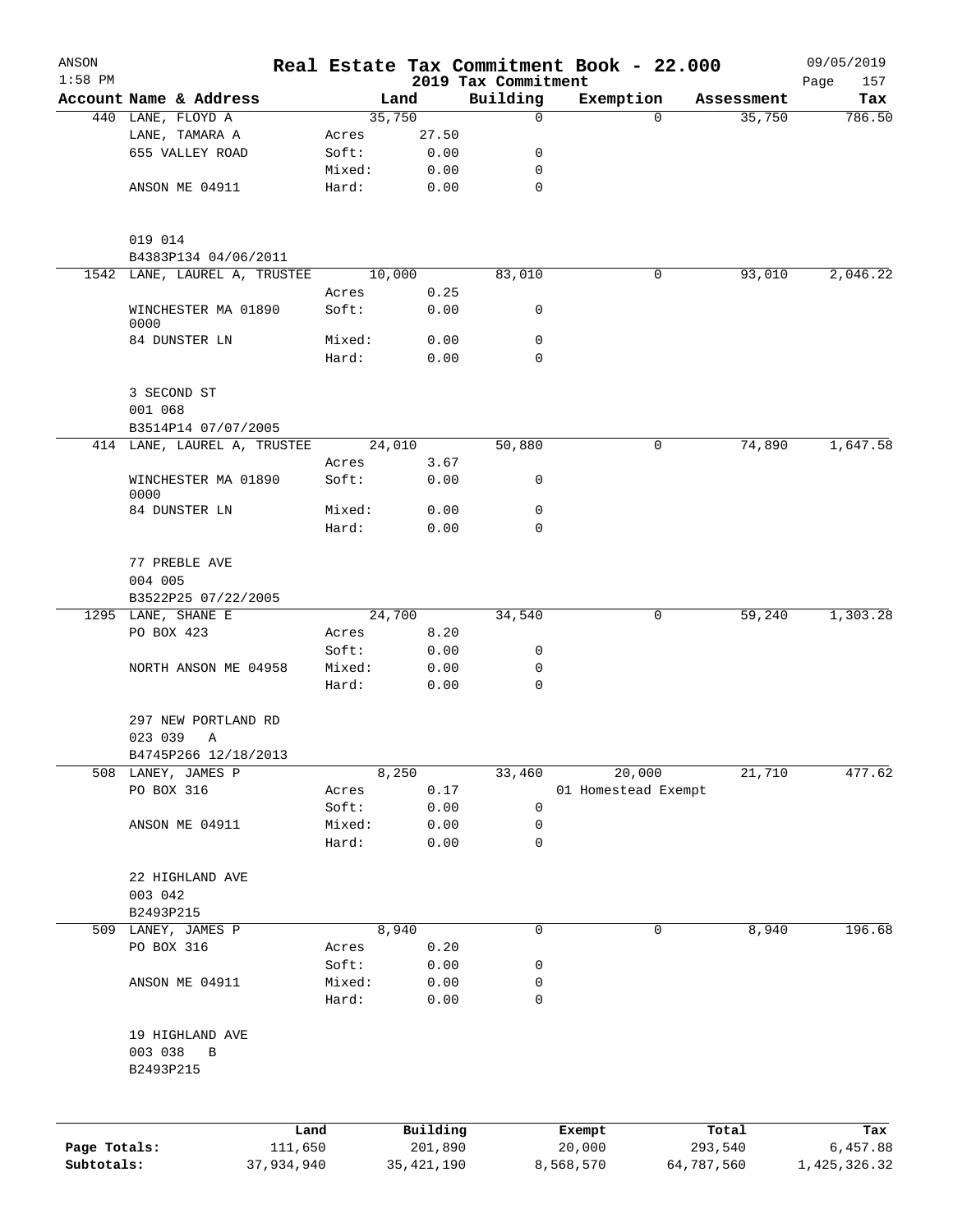| ANSON        |                                        |                 |            |                                 | Real Estate Tax Commitment Book - 22.000 |            |            | 09/05/2019         |
|--------------|----------------------------------------|-----------------|------------|---------------------------------|------------------------------------------|------------|------------|--------------------|
| $1:58$ PM    | Account Name & Address                 |                 | Land       | 2019 Tax Commitment<br>Building | Exemption                                |            | Assessment | Page<br>158<br>Tax |
|              | 805 LANEY, JAMES P                     |                 | 6,930      | 12,600                          |                                          | $\Omega$   | 19,530     | 429.66             |
|              | PO BOX 316                             | Acres           | 0.12       |                                 |                                          |            |            |                    |
|              |                                        | Soft:           | 0.00       | 0                               |                                          |            |            |                    |
|              | ANSON ME 04911                         | Mixed:          | 0.00       | 0                               |                                          |            |            |                    |
|              |                                        | Hard:           | 0.00       | 0                               |                                          |            |            |                    |
|              | 17 HIGHLAND AVE                        |                 |            |                                 |                                          |            |            |                    |
|              | 003 038 A                              |                 |            |                                 |                                          |            |            |                    |
|              | B2493P215                              |                 |            |                                 |                                          |            |            |                    |
|              | 1947 LANEY, RYAN W                     |                 | 15,490     | 57,740                          | 20,000                                   |            | 53,230     | 1,171.06           |
|              | LANEY, NONA B                          | Acres           | 0.60       |                                 | 01 Homestead Exempt                      |            |            |                    |
|              | PO BOX 431                             | Soft:           | 0.00       | 0                               |                                          |            |            |                    |
|              |                                        | Mixed:<br>Hard: | 0.00       | 0<br>0                          |                                          |            |            |                    |
|              | NORTH ANSON ME 04958                   |                 | 0.00       |                                 |                                          |            |            |                    |
|              | 107 NEW PORTLAND RD<br>018 042<br>Α    |                 |            |                                 |                                          |            |            |                    |
|              | B3589P156 11/02/2005                   |                 |            |                                 |                                          |            |            |                    |
|              | 1538 LANGSTON, GLYNN WALLAS<br>TRUSTEE |                 | 17,250     | 0                               |                                          | 0          | 17,250     | 379.50             |
|              | LANGSTON, ANN MARIE                    | Acres           | 4.50       |                                 |                                          |            |            |                    |
|              | TRUSTEE                                |                 |            |                                 |                                          |            |            |                    |
|              |                                        | Soft:           | 0.00       | 0                               |                                          |            |            |                    |
|              | 3805 MILLS ST                          | Mixed:          | 0.00       | $\mathbf 0$                     |                                          |            |            |                    |
|              | CARENCRO LA 70520 0000                 | Hard:           | 0.00       | $\mathbf 0$                     |                                          |            |            |                    |
|              | 013 011<br>B<br>B900P782               |                 |            |                                 |                                          |            |            |                    |
|              | 510 LAPOINTE, CHRISTINA M              |                 | 1,310      | 3,780                           |                                          | 0          | 5,090      | 111.98             |
|              |                                        | Acres           | 0.87       |                                 |                                          |            |            |                    |
|              | ANSON ME 04911                         | Soft:           | 0.00       | 0                               |                                          |            |            |                    |
|              | 23 MUTTON HILL ROAD                    | Mixed:          | 0.00       | 0                               |                                          |            |            |                    |
|              |                                        | Hard:           | 0.00       | $\mathbf 0$                     |                                          |            |            |                    |
|              | 015 024<br>Α                           |                 |            |                                 |                                          |            |            |                    |
|              | B4726P232 10/28/2013                   |                 |            |                                 |                                          |            |            |                    |
| 502          | LAPOINTE, CHRISTINA M                  |                 | 23,000     | 74,680                          | 20,000                                   |            | 77,680     | 1,708.96           |
|              |                                        | Acres           | 3.00       |                                 | 01 Homestead Exempt                      |            |            |                    |
|              | ANSON ME 04911                         | Soft:           | 0.00       | 0                               |                                          |            |            |                    |
|              | 23 MUTTON HILL ROAD                    | Mixed:          | 0.00       | 0                               |                                          |            |            |                    |
|              |                                        | Hard:           | 0.00       | 0                               |                                          |            |            |                    |
|              | 23 MUTTON HILL RD                      |                 |            |                                 |                                          |            |            |                    |
|              | 015 027<br>B                           |                 |            |                                 |                                          |            |            |                    |
|              | B4726P232 10/28/2013                   |                 |            |                                 |                                          |            |            |                    |
|              | 1092 LARLEE, HAL J                     |                 | 36,800     | 69,450                          | 20,000                                   |            | 86,250     | 1,897.50           |
|              | LARLEE, ANGELA E                       | Acres           | 15.30      |                                 | 01 Homestead Exempt                      |            |            |                    |
|              | PO BOX 243                             | Soft:           | 0.00       | 0                               |                                          |            |            |                    |
|              |                                        | Mixed:          | 0.00       | 0                               |                                          |            |            |                    |
|              | NORTH ANSON ME 04958                   | Hard:           | 0.00       | 0                               |                                          |            |            |                    |
|              | 186 FAHI POND RD                       |                 |            |                                 |                                          |            |            |                    |
|              | 023 009<br>B4431P169 08/19/2011        |                 |            |                                 |                                          |            |            |                    |
|              |                                        |                 |            |                                 |                                          |            |            |                    |
|              |                                        | Land            | Building   |                                 | Exempt                                   | Total      |            | Tax                |
| Page Totals: |                                        | 100,780         | 218,250    |                                 | 60,000                                   | 259,030    |            | 5,698.66           |
| Subtotals:   |                                        | 38,035,720      | 35,639,440 |                                 | 8,628,570                                | 65,046,590 |            | 1,431,024.98       |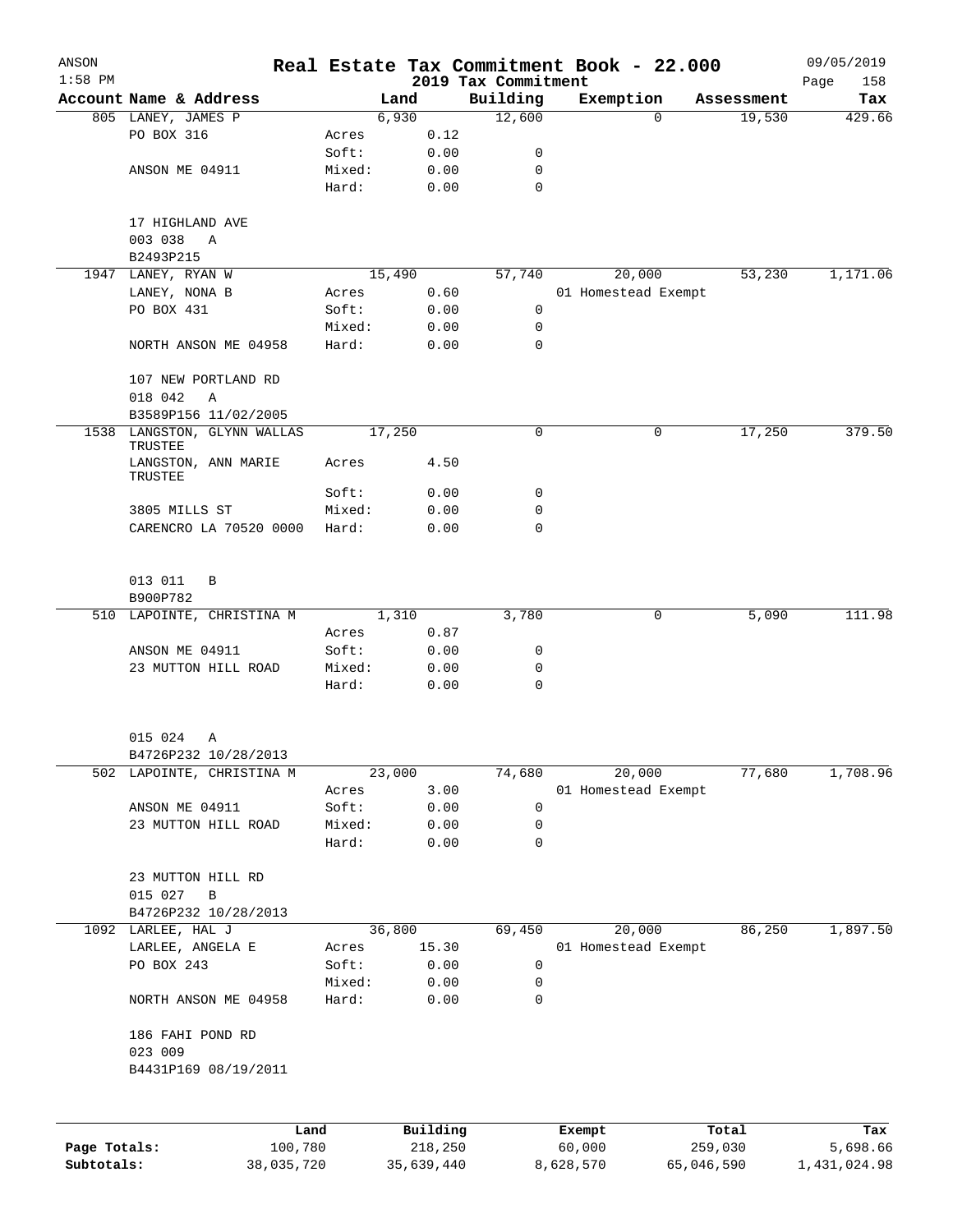| ANSON<br>$1:58$ PM |                                      |                      |                     |                                 | Real Estate Tax Commitment Book - 22.000 |                  | 09/05/2019         |
|--------------------|--------------------------------------|----------------------|---------------------|---------------------------------|------------------------------------------|------------------|--------------------|
|                    | Account Name & Address               |                      | Land                | 2019 Tax Commitment<br>Building | Exemption                                | Assessment       | Page<br>159<br>Tax |
|                    | 152 LAROUCHE, JASON E                |                      | 47,000              | 68,180                          | $\Omega$                                 | 115,180          | 2,533.96           |
|                    | PO BOX 552                           | Acres                | 30.00               |                                 |                                          |                  |                    |
|                    |                                      | Soft:                | 0.00                | 0                               |                                          |                  |                    |
|                    | NORTH ANSON ME 04958                 | Mixed:               | 0.00                | 0                               |                                          |                  |                    |
|                    |                                      | Hard:                | 0.00                | 0                               |                                          |                  |                    |
|                    | 411 SOLON RD                         |                      |                     |                                 |                                          |                  |                    |
|                    | 024 033                              |                      |                     |                                 |                                          |                  |                    |
|                    | B5231P8 11/28/2017                   |                      |                     |                                 |                                          |                  |                    |
|                    | 1547 LASLOW, SHEILA A &<br>CATHY M & |                      | 11,830              | 40,980                          | 20,000                                   | 32,810           | 721.82             |
|                    | LASLOW, MICHAEL L                    | Acres                | 0.35                |                                 | 01 Homestead Exempt                      |                  |                    |
|                    | 23 Cutler Ave, Apt 4                 | Soft:                | 0.00                | 0                               |                                          |                  |                    |
|                    |                                      | Mixed:               | 0.00                | 0                               |                                          |                  |                    |
|                    | HAMPTON NH 03842                     | Hard:                | 0.00                | 0                               |                                          |                  |                    |
|                    |                                      |                      |                     |                                 |                                          |                  |                    |
|                    | 35 SPEAR HILL RD                     |                      |                     |                                 |                                          |                  |                    |
|                    | 003 022                              |                      |                     |                                 |                                          |                  |                    |
|                    | B1627P12                             |                      |                     |                                 |                                          |                  |                    |
|                    | 1772 LATHAM, BONITA M                |                      | 17,680              | 135,210                         | 20,000                                   | 132,890          | 2,923.58           |
|                    |                                      | Acres                | 0.50                |                                 | 01 Homestead Exempt                      |                  |                    |
|                    | NORTH ANSON ME 04958<br>0000         | Soft:                | 0.00                | 0                               |                                          |                  |                    |
|                    | PO BOX 86                            | Mixed:               | 0.00                | 0                               |                                          |                  |                    |
|                    |                                      | Hard:                | 0.00                | $\mathbf 0$                     |                                          |                  |                    |
|                    |                                      |                      |                     |                                 |                                          |                  |                    |
|                    | 1 WINTER ST                          |                      |                     |                                 |                                          |                  |                    |
|                    | 006 016                              |                      |                     |                                 |                                          |                  |                    |
|                    | B3747P258 09/18/2006 B2265P138       |                      |                     |                                 |                                          |                  |                    |
|                    | 932 LATHROP, THEODORE S. &           |                      | 28,200              | 69,960                          | 0                                        | 98,160           | 2,159.52           |
|                    | BUCKLAND, LISA A                     | Acres                | 6.70                |                                 |                                          |                  |                    |
|                    |                                      | Soft:                | 0.00                | 0                               |                                          |                  |                    |
|                    | 158 Skidmore Rd                      | Mixed:               | 0.00                | 0                               |                                          |                  |                    |
|                    | North Anson ME 04958<br>0000         | Hard:                | 0.00                | $\mathbf 0$                     |                                          |                  |                    |
|                    | 158 SKIDMORE RD                      |                      |                     |                                 |                                          |                  |                    |
|                    | 023 015 L                            |                      |                     |                                 |                                          |                  |                    |
|                    | B3533P298 08/08/2005                 |                      |                     |                                 |                                          |                  |                    |
|                    | 568 LATOUCHE, CHRISAUNDRA L          |                      | 33,020              | 4,280                           | 0                                        | 37,300           | 820.60             |
|                    | 174 BARTON HILL ROAD                 | Acres                | 140.00              |                                 |                                          |                  |                    |
|                    |                                      | Soft:                | 0.00                | 0                               |                                          |                  |                    |
|                    | ANSON Maine 04911                    | Mixed:               | 0.00                | 0                               |                                          |                  |                    |
|                    |                                      | Hard:                | 138.40              | 24,082                          |                                          |                  |                    |
|                    |                                      | TREE GROWTH          |                     |                                 |                                          |                  |                    |
|                    | BARTON HILL RD                       |                      |                     |                                 |                                          |                  |                    |
|                    | 013 006<br>$\, {\bf B}$              |                      |                     |                                 |                                          |                  |                    |
|                    | B2726P64                             |                      |                     |                                 |                                          |                  |                    |
| 1983               | LATOUCHE, CHRISAUNDRA                |                      | 23,330              | 75,350                          | 20,000                                   | 78,680           | 1,730.96           |
|                    | L. &                                 |                      |                     |                                 |                                          |                  |                    |
|                    | ROBBINS, CAROL L                     | Acres<br>Soft:       | 15.00<br>0.00       | 0                               | 01 Homestead Exempt                      |                  |                    |
|                    | 174 BARTON HILL RD                   | Mixed:               | 0.00                | 0                               |                                          |                  |                    |
|                    | ANSON ME 04911 3425                  |                      |                     |                                 |                                          |                  |                    |
|                    |                                      | Hard:<br>TREE GROWTH | 13.60               | 2,366                           |                                          |                  |                    |
|                    | 174 BARTON HILL RD                   |                      |                     |                                 |                                          |                  |                    |
|                    | 013 006<br>$B-1$                     |                      |                     |                                 |                                          |                  |                    |
|                    | B3755P238 10/02/2006                 |                      |                     |                                 |                                          |                  |                    |
|                    |                                      |                      |                     |                                 |                                          |                  |                    |
| Page Totals:       | 161,060                              | Land                 | Building<br>393,960 |                                 | Exempt<br>60,000                         | Total<br>495,020 | Tax<br>10,890.44   |
| Subtotals:         | 38,196,780                           |                      | 36,033,400          |                                 | 8,688,570                                | 65,541,610       | 1,441,915.42       |
|                    |                                      |                      |                     |                                 |                                          |                  |                    |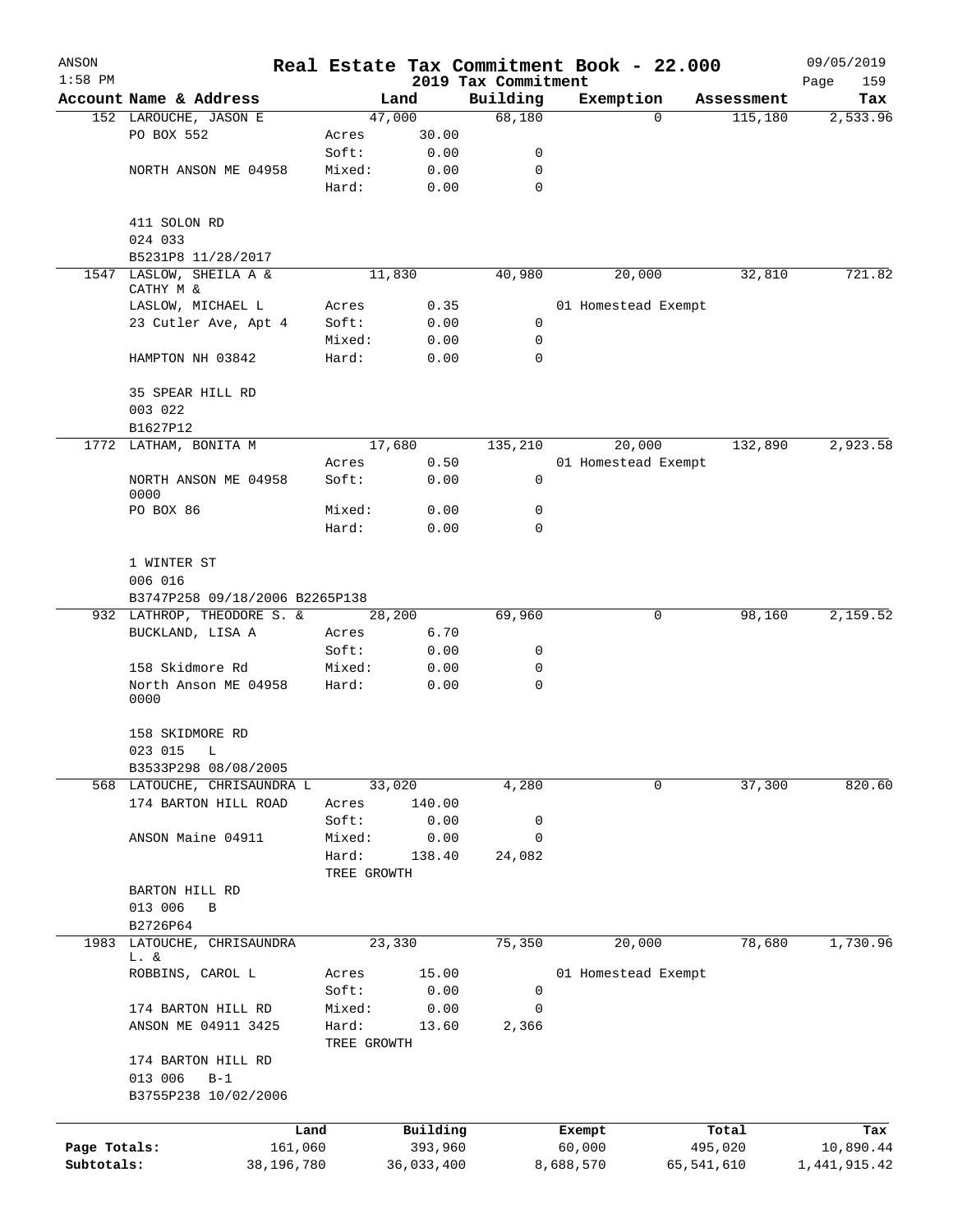| ANSON     |                                                                   |                     |       |                     | Real Estate Tax Commitment Book - 22.000 |            | 09/05/2019  |
|-----------|-------------------------------------------------------------------|---------------------|-------|---------------------|------------------------------------------|------------|-------------|
| $1:58$ PM |                                                                   |                     |       | 2019 Tax Commitment |                                          |            | 160<br>Page |
|           | Account Name & Address                                            |                     | Land  | Building            | Exemption                                | Assessment | Tax         |
|           | 644 LATOUCHE, RODNEY P                                            | 33,500              |       | 0                   | $\Omega$                                 | 33,500     | 737.00      |
|           | LATOUCHE, NABELLA E                                               | Acres               | 15.00 |                     |                                          |            |             |
|           |                                                                   | Soft:               | 0.00  | 0                   |                                          |            |             |
|           | 170 COVENTRY RD                                                   | Mixed:              | 0.00  | 0                   |                                          |            |             |
|           | MANSFIELD CENTER CT<br>06250 0000                                 | Hard:               | 0.00  | $\mathbf 0$         |                                          |            |             |
|           | 688 PEASE HILL RD<br>012 012                                      |                     |       |                     |                                          |            |             |
|           | B4089P323 01/19/2009                                              |                     |       |                     |                                          |            |             |
|           | 262 LATTIN, JASON B.,<br>TRUSTEE                                  |                     | 9,490 | 64,520              | 0                                        | 74,010     | 1,628.22    |
|           |                                                                   | Acres               | 0.10  |                     |                                          |            |             |
|           | NORTH NEW PORTLAND ME<br>04961 0000                               | Soft:               | 0.00  | 0                   |                                          |            |             |
|           | 627 NEW PORTLAND HILL<br><b>RD</b>                                | Mixed:              | 0.00  | 0                   |                                          |            |             |
|           |                                                                   | Hard:               | 0.00  | 0                   |                                          |            |             |
|           | 19 NORTH MAIN ST                                                  |                     |       |                     |                                          |            |             |
|           | 006 024                                                           |                     |       |                     |                                          |            |             |
|           | B4380P85 02/28/2011                                               |                     |       |                     |                                          |            |             |
|           | 1004 LATTIN, NATHAN A                                             | 34,500              |       | 197,100             | 20,000                                   | 211,600    | 4,655.20    |
|           | 602 NEW PORTLAND ROAD                                             | Acres               | 13.00 |                     | 01 Homestead Exempt                      |            |             |
|           |                                                                   | Soft:               | 0.00  | $\mathbf 0$         |                                          |            |             |
|           | NEW PORTLAND ME 04961                                             | Mixed:              | 0.00  | 0                   |                                          |            |             |
|           |                                                                   | Hard:               | 0.00  | $\Omega$            |                                          |            |             |
|           | 379 CARRABASSETT RD<br>022 032<br>B3923P138 10/10/2007            |                     |       |                     |                                          |            |             |
|           | 1734 LAWRENCE, CHRISTOPHER P                                      | 28,050              |       | 15,300              | 20,000                                   | 23,350     | 513.70      |
|           |                                                                   | Acres               | 3.70  |                     | 01 Homestead Exempt                      |            |             |
|           | NORTH ANSON ME 04958<br>0000                                      | Soft:               | 0.00  | 0                   |                                          |            |             |
|           | 133B SKIDMORE RD                                                  | Mixed:              | 0.00  | 0                   |                                          |            |             |
|           |                                                                   | Hard:               | 0.00  | 0                   |                                          |            |             |
|           | 133 B SKIDMORE RD                                                 |                     |       |                     |                                          |            |             |
|           | 023 015<br>I <sub>1</sub>                                         |                     |       |                     |                                          |            |             |
|           | B2710P201                                                         |                     |       |                     |                                          |            |             |
|           | 1703 LAWRENCE, GORDON W                                           | 18,180              |       | 0                   | 0                                        | 18,180     | 399.96      |
|           | 498 MEADOW ROAD                                                   | Acres               | 5.12  |                     |                                          |            |             |
|           |                                                                   | Soft:               | 0.00  | 0                   |                                          |            |             |
|           | TOPSHAM ME 04086                                                  | Mixed:              | 0.00  | 0                   |                                          |            |             |
|           |                                                                   | Hard:<br>B5036P0312 | 0.00  | $\Omega$            |                                          |            |             |
|           | VALLEY ROAD                                                       |                     |       |                     |                                          |            |             |
|           | 019 022<br>1                                                      |                     |       |                     |                                          |            |             |
|           | B5036P312 06/13/2016 B5060P123 08/10/2016 B5060P122<br>08/10/2016 |                     |       |                     |                                          |            |             |

|              | Land       | Building     | Exempt    | Total      | Tax          |
|--------------|------------|--------------|-----------|------------|--------------|
| Page Totals: | 123,720    | 276,920      | 40,000    | 360,640    | 7,934.08     |
| Subtotals:   | 38,320,500 | 36, 310, 320 | 8,728,570 | 65,902,250 | 1,449,849.50 |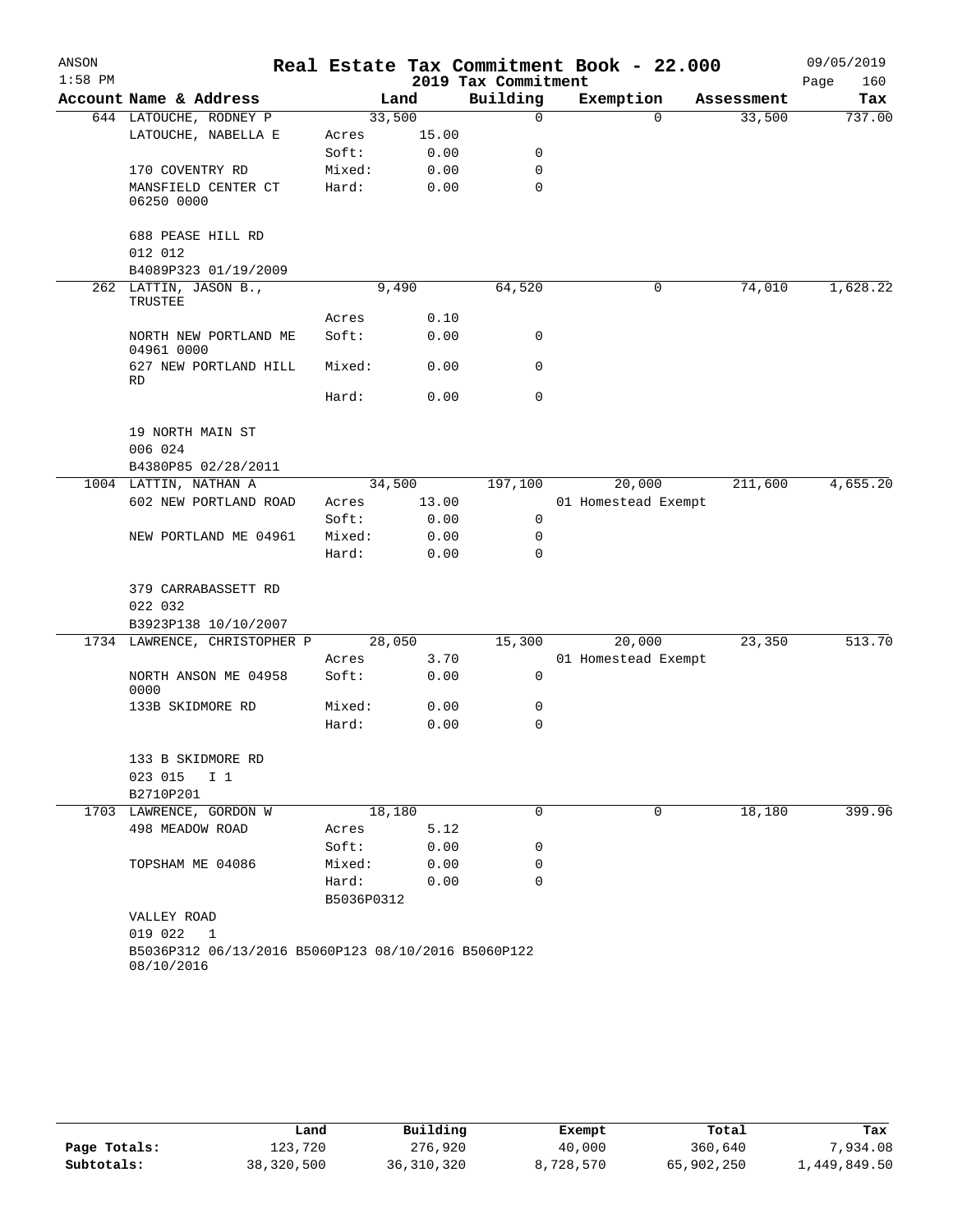| ANSON     |                                                  |                       |          |                     | Real Estate Tax Commitment Book - 22.000 |            | 09/05/2019    |
|-----------|--------------------------------------------------|-----------------------|----------|---------------------|------------------------------------------|------------|---------------|
| $1:58$ PM |                                                  |                       |          | 2019 Tax Commitment |                                          | Assessment | Page<br>161   |
|           | Account Name & Address<br>326 LAWRENCE, GORDON W | 26,270                | Land     | Building<br>5,840   | Exemption<br>0                           | 32,110     | Tax<br>706.42 |
|           | 498 MEADOW ROAD                                  | Acres                 | 5.18     |                     |                                          |            |               |
|           |                                                  | Soft:                 | 0.00     | 0                   |                                          |            |               |
|           | TOPSHAM ME 04086                                 | Mixed:                | 0.00     | 0                   |                                          |            |               |
|           |                                                  | Hard:                 | 0.00     | $\mathbf 0$         |                                          |            |               |
|           | 730 VALLEY ROAD                                  |                       |          |                     |                                          |            |               |
|           | 019 022<br>2                                     |                       |          |                     |                                          |            |               |
|           | B4700P8 08/12/2013                               |                       |          |                     |                                          |            |               |
| 1212      | LEACH, TRAVIS C                                  | 18,550                |          | 40,920              | 20,000                                   | 39,470     | 868.34        |
|           | LEACH, JENNIFER A                                | Acres                 | 0.86     |                     | 01 Homestead Exempt                      |            |               |
|           | 58 HILLTOP ROAD                                  | Soft:                 | 0.00     | 0                   |                                          |            |               |
|           |                                                  | Mixed:                | 0.00     | 0                   |                                          |            |               |
|           | ANSON ME 04911                                   | Hard:                 | 0.00     | 0                   |                                          |            |               |
|           | 58 HILLTOP RD                                    |                       |          |                     |                                          |            |               |
|           | 010 036<br>Ε                                     |                       |          |                     |                                          |            |               |
|           | B2453P319                                        |                       |          |                     |                                          |            |               |
|           | 520 LEBEAU, GERARD H                             | 20,750                |          | 88,560              | 20,000                                   | 89,310     | 1,964.82      |
|           | LEBEAU, LINDA L                                  | Acres                 | 1.50     |                     | 01 Homestead Exempt                      |            |               |
|           | PO BOX 98                                        | Soft:                 | 0.00     | 0                   |                                          |            |               |
|           |                                                  | Mixed:                | 0.00     | 0                   |                                          |            |               |
|           | NORTH ANSON ME 04958                             | Hard:                 | 0.00     | $\mathbf 0$         |                                          |            |               |
|           | 663 RIVER RD                                     |                       |          |                     |                                          |            |               |
|           | 016 017<br>Α                                     |                       |          |                     |                                          |            |               |
|           | B1734P77 10/30/1991                              |                       |          |                     |                                          |            |               |
|           | 522 LEBEAU, MARK R                               | 20,000                |          | 79,280              | 20,000                                   | 79,280     | 1,744.16      |
|           |                                                  | Acres                 | 1.00     |                     | 01 Homestead Exempt                      |            |               |
|           | NORTH ANSON ME 04958<br>0144                     | Soft:                 | 0.00     | $\mathsf{O}$        |                                          |            |               |
|           | PO BOX 144                                       | Mixed:                | 0.00     | 0                   |                                          |            |               |
|           |                                                  | Hard:                 | 0.00     | 0                   |                                          |            |               |
|           | 179 EMBDEN POND RD                               |                       |          |                     |                                          |            |               |
|           | 023 019<br>C                                     |                       |          |                     |                                          |            |               |
|           | B1642P93                                         |                       |          |                     |                                          |            |               |
|           | 798 LEEK, JAMES R                                | 63,500                |          | 35,000              | 0                                        | 98,500     | 2,167.00      |
|           | LEEK, SABRE M                                    | Acres                 | 63.00    |                     |                                          |            |               |
|           |                                                  | Soft:                 | 0.00     | 0                   |                                          |            |               |
|           | 158 MAIN ST.                                     | Mixed:                | 0.00     | 0                   |                                          |            |               |
|           | KINGSTON NH 03848 0000                           | Hard:                 | 0.00     | $\mathbf 0$         |                                          |            |               |
|           | 475 VALLEY RD                                    |                       |          |                     |                                          |            |               |
|           | 019 010<br>$\overline{B}$                        |                       |          |                     |                                          |            |               |
|           | B4719P313 10/04/2013                             |                       |          |                     |                                          |            |               |
|           | 1537 LEEK, JAMES R                               | 36,500                |          | 0                   | 0                                        | 36,500     | 803.00        |
|           | LEEK, SABRE M                                    | Acres                 | 34.00    |                     |                                          |            |               |
|           | 158 MAIN STREET                                  | Soft:                 | 0.00     | 0                   |                                          |            |               |
|           |                                                  | Mixed:                | 0.00     | 0                   |                                          |            |               |
|           | KINGSTON NH 03848                                | Hard:<br>B5092P038 JT | 0.00     | 0                   |                                          |            |               |
|           | TOWN FARM ROAD                                   |                       |          |                     |                                          |            |               |
|           | 019 011                                          |                       |          |                     |                                          |            |               |
|           | B5092P30 10/21/2016                              |                       |          |                     |                                          |            |               |
|           |                                                  |                       |          |                     |                                          |            |               |
|           |                                                  | Land                  | Building |                     | Exempt                                   | Total      | Tax           |
|           |                                                  |                       |          |                     |                                          |            |               |

|              | nana       | <b>DUITOTII</b> d | LACIUPL   | ⊥∪∟a⊥      | ias.         |
|--------------|------------|-------------------|-----------|------------|--------------|
| Page Totals: | 185,570    | 249,600           | 60,000    | 375,170    | 8,253.74     |
| Subtotals:   | 38,506,070 | 36,559,920        | 8,788,570 | 66,277,420 | 1,458,103.24 |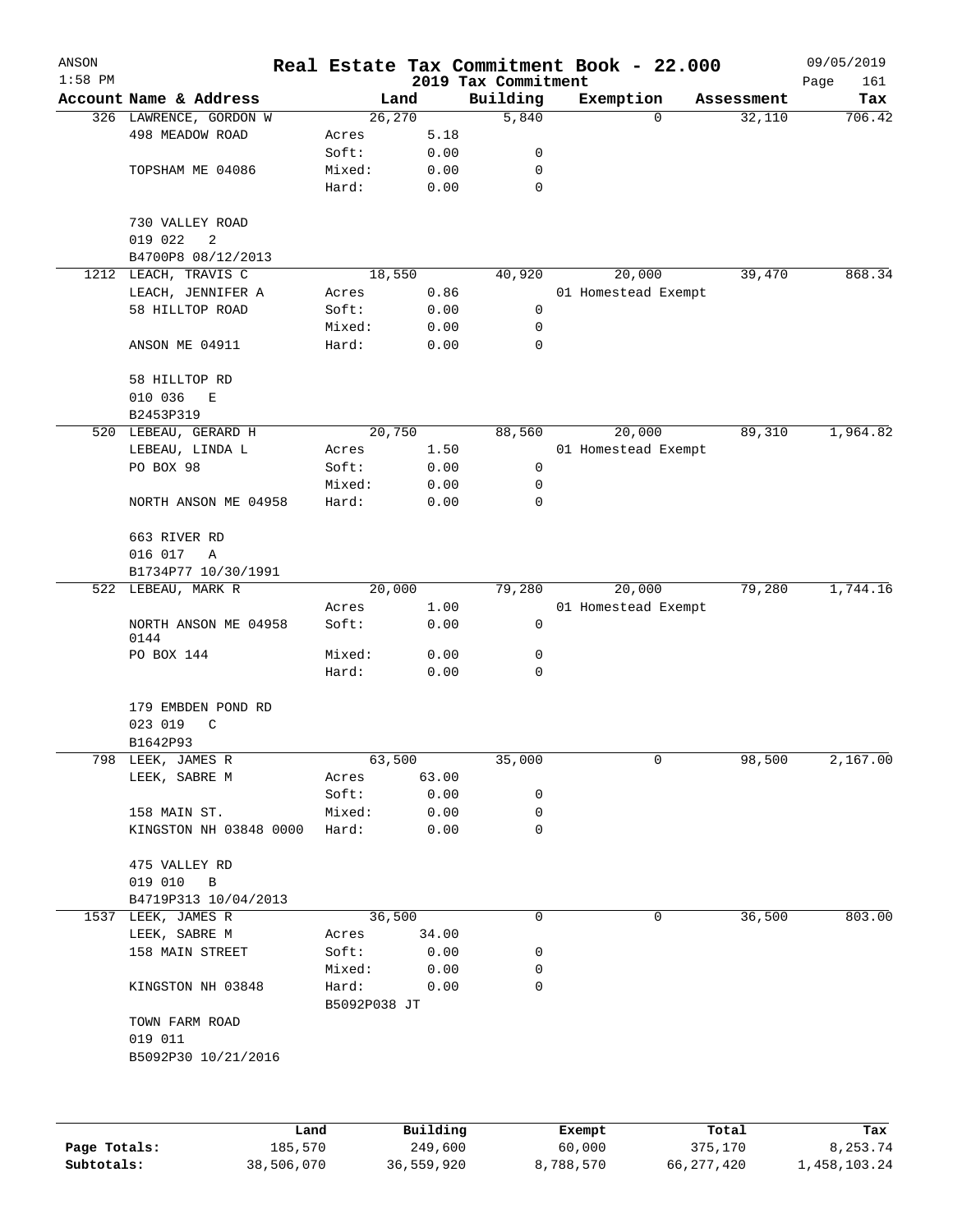| ANSON        |                                             |                 |                     |                                 | Real Estate Tax Commitment Book - 22.000 |                  | 09/05/2019         |
|--------------|---------------------------------------------|-----------------|---------------------|---------------------------------|------------------------------------------|------------------|--------------------|
| $1:58$ PM    | Account Name & Address                      |                 | Land                | 2019 Tax Commitment<br>Building | Exemption                                | Assessment       | Page<br>162<br>Tax |
|              | 781 LEEMAN, DIANE B                         |                 | 11,310              | 0                               | 0                                        | 11,310           | 248.82             |
|              | PO BOX 226                                  | Acres           | 0.32                |                                 |                                          |                  |                    |
|              |                                             | Soft:           | 0.00                | 0                               |                                          |                  |                    |
|              | ANSON ME 04911                              | Mixed:          | 0.00                | 0                               |                                          |                  |                    |
|              |                                             | Hard:           | 0.00                | 0                               |                                          |                  |                    |
|              | 22 ARNOLDS LN                               |                 |                     |                                 |                                          |                  |                    |
|              | 001 012                                     |                 |                     |                                 |                                          |                  |                    |
|              | B4809P103 07/14/2014<br>524 LEEMAN, DIANE B |                 | 11,490              | 49,030                          | 20,000                                   | 40,520           | 891.44             |
|              | PO BOX 226                                  |                 |                     |                                 |                                          |                  |                    |
|              |                                             | Acres           | 0.33                |                                 | 01 Homestead Exempt                      |                  |                    |
|              |                                             | Soft:           | 0.00                | 0                               |                                          |                  |                    |
|              | ANSON ME 04911                              | Mixed:<br>Hard: | 0.00<br>0.00        | 0<br>0                          |                                          |                  |                    |
|              | 20 ARNOLDS LN                               |                 |                     |                                 |                                          |                  |                    |
|              | 001 011                                     |                 |                     |                                 |                                          |                  |                    |
|              | B1617P58                                    |                 |                     |                                 |                                          |                  |                    |
|              | 525 LEEMAN, DIANE B                         |                 | 11,130              | 2,970                           | 0                                        | 14,100           | 310.20             |
|              | PO BOX 226                                  | Acres           | 0.86                |                                 |                                          |                  |                    |
|              |                                             | Soft:           | 0.00                | 0                               |                                          |                  |                    |
|              |                                             |                 |                     |                                 |                                          |                  |                    |
|              | ANSON ME 04911                              | Mixed:          | 0.00                | 0                               |                                          |                  |                    |
|              |                                             | Hard:           | 0.00                | $\mathbf 0$                     |                                          |                  |                    |
|              | WEST MILLS ROAD                             |                 |                     |                                 |                                          |                  |                    |
|              | 011 010<br>Α                                |                 |                     |                                 |                                          |                  |                    |
|              | B1509P222                                   |                 |                     |                                 |                                          |                  |                    |
|              | 157 LEEMAN, JOSHUA R                        |                 | 20,000              | 63,880                          | 20,000                                   | 63,880           | 1,405.36           |
|              | LEEMAN, HEATHER M                           | Acres           | 1.00                |                                 | 01 Homestead Exempt                      |                  |                    |
|              | 20 CROSS ROAD                               | Soft:           | 0.00                | 0                               |                                          |                  |                    |
|              |                                             | Mixed:          | 0.00                | 0                               |                                          |                  |                    |
|              | ANSON ME 04911                              | Hard:           | 0.00                | $\mathbf 0$                     |                                          |                  |                    |
|              | 20 CROSS RD                                 |                 |                     |                                 |                                          |                  |                    |
|              | 011 033 A                                   |                 |                     |                                 |                                          |                  |                    |
|              | B4022P109 07/03/2008                        |                 |                     |                                 |                                          |                  |                    |
|              | 527 LEEMAN, RICHARD D                       |                 | 38,000              | 113,300                         | 20,000                                   | 131,300          | 2,888.60           |
|              | LEEMAN, JAMIE A                             | Acres           | 16.50               |                                 | 01 Homestead Exempt                      |                  |                    |
|              | 468 WEST MILLS ROAD                         | Soft:           | 0.00                | 0                               |                                          |                  |                    |
|              |                                             | Mixed:          | 0.00                | 0                               |                                          |                  |                    |
|              | ANSON ME 04911                              | Hard:           | 0.00                | 0                               |                                          |                  |                    |
|              | 468 WEST MILLS RD                           |                 |                     |                                 |                                          |                  |                    |
|              | 011 013<br>D                                |                 |                     |                                 |                                          |                  |                    |
|              | B1808P270                                   |                 |                     |                                 |                                          |                  |                    |
| 2040         | LEEMAN, SHIRLEY E.<br>ETALS                 |                 | 13,500              | 0                               | 0                                        | 13,500           | 297.00             |
|              | PO BOX 226                                  | Acres           | 2.00                |                                 |                                          |                  |                    |
|              |                                             | Soft:           | 0.00                | 0                               |                                          |                  |                    |
|              | ANSON ME 04911 0226                         | Mixed:          | 0.00                | 0                               |                                          |                  |                    |
|              |                                             | Hard:           | 0.00                | 0                               |                                          |                  |                    |
|              |                                             | LIFE ESTATE     |                     |                                 |                                          |                  |                    |
|              | CROSS ROAD                                  |                 |                     |                                 |                                          |                  |                    |
|              | 011 033 B                                   |                 |                     |                                 |                                          |                  |                    |
|              | B4212P136 11/06/2009                        |                 |                     |                                 |                                          |                  |                    |
|              |                                             |                 |                     |                                 |                                          |                  |                    |
|              |                                             |                 |                     |                                 |                                          |                  |                    |
| Page Totals: |                                             | Land<br>105,430 | Building<br>229,180 |                                 | Exempt<br>60,000                         | Total<br>274,610 | Tax<br>6,041.42    |
|              |                                             |                 |                     |                                 |                                          |                  |                    |

**Subtotals:** 38,611,500 36,789,100 8,848,570 66,552,030 1,464,144.66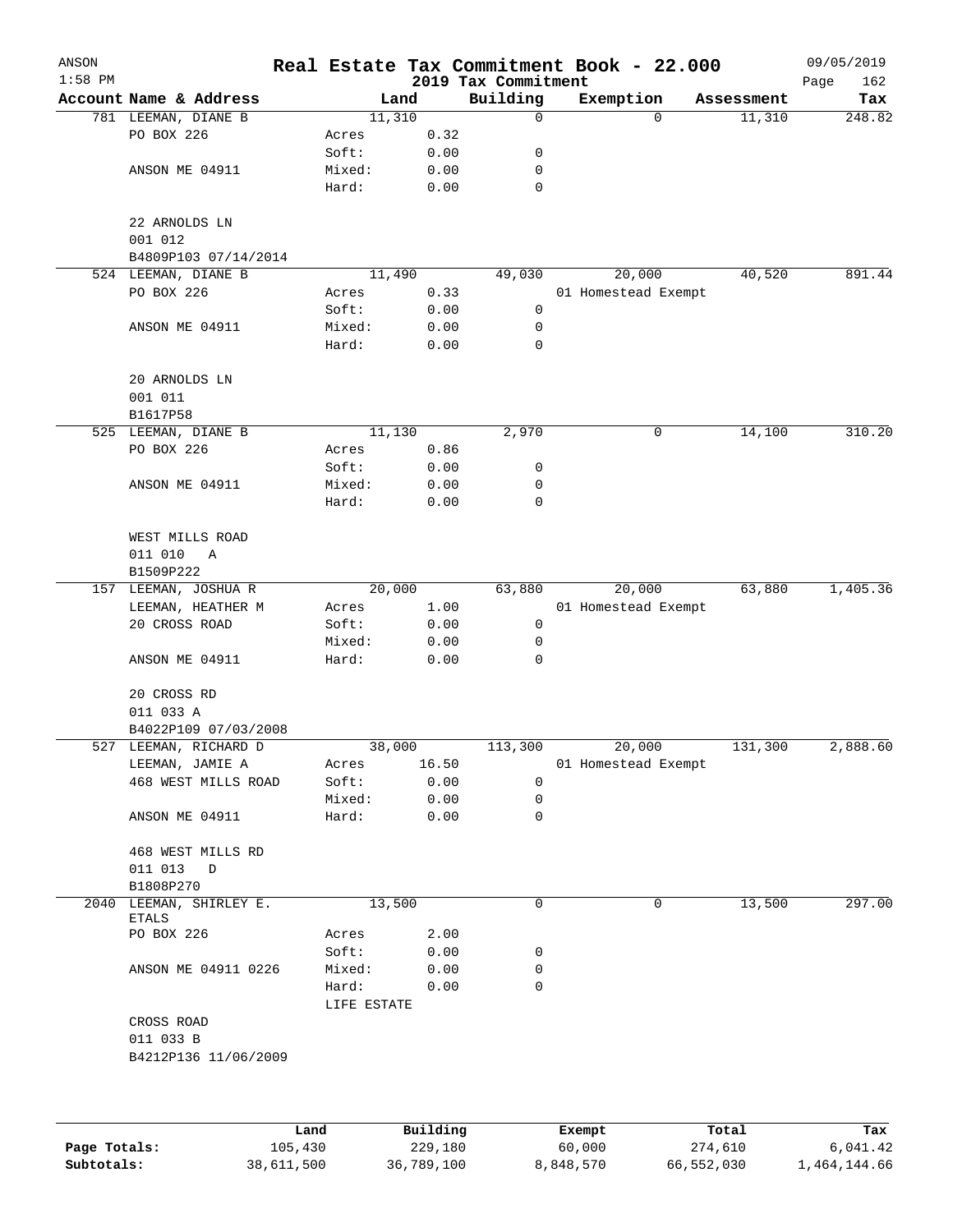| ANSON        |                                                |            |                |                |                     | Real Estate Tax Commitment Book - 22.000 |            |                      | 09/05/2019      |
|--------------|------------------------------------------------|------------|----------------|----------------|---------------------|------------------------------------------|------------|----------------------|-----------------|
| $1:58$ PM    |                                                |            |                |                | 2019 Tax Commitment |                                          |            |                      | Page<br>163     |
|              | Account Name & Address<br>526 LEEMAN, STEVEN R |            |                | Land<br>20,690 | Building<br>66,020  | Exemption<br>20,000                      |            | Assessment<br>66,710 | Tax<br>1,467.62 |
|              | LEEMAN, KATHARINE M                            |            | Acres          | 1.46           |                     | 01 Homestead Exempt                      |            |                      |                 |
|              | 268 WEST MILLS ROAD                            |            | Soft:          | 0.00           | 0                   |                                          |            |                      |                 |
|              |                                                |            | Mixed:         | 0.00           | 0                   |                                          |            |                      |                 |
|              | ANSON ME 04911                                 |            | Hard:          | 0.00           | $\mathbf 0$         |                                          |            |                      |                 |
|              |                                                |            |                |                |                     |                                          |            |                      |                 |
|              | 268 WEST MILLS RD                              |            |                |                |                     |                                          |            |                      |                 |
|              | 011 010                                        |            |                |                |                     |                                          |            |                      |                 |
|              | B2812P209 B1642P10 B1608P244                   |            |                |                |                     |                                          |            |                      |                 |
|              | 528 LEHAY, ANGELINE G                          |            |                | 1,830          | 0                   |                                          | 0          | 1,830                | 40.26           |
|              | ALBION ME 04910 0000                           |            | Acres<br>Soft: | 12.00<br>0.00  | 0                   |                                          |            |                      |                 |
|              | 640 WINSLOW RD                                 |            | Mixed:         | 11.00          | 1,727               |                                          |            |                      |                 |
|              |                                                |            | Hard:          | 0.00           | $\mathbf 0$         |                                          |            |                      |                 |
|              |                                                |            | TREE GROWTH    |                |                     |                                          |            |                      |                 |
|              |                                                |            |                |                |                     |                                          |            |                      |                 |
|              | 018 001                                        |            |                |                |                     |                                          |            |                      |                 |
|              | B2269P282                                      |            |                |                |                     |                                          |            |                      |                 |
|              | 1617 LEHAY, MICHAEL A                          |            |                | 14,140         | 57,640              | 20,000                                   |            | 51,780               | 1,139.16        |
|              | 8 CAMPGROUND RD                                |            | Acres          | 0.50           |                     | 01 Homestead Exempt                      |            |                      |                 |
|              |                                                |            | Soft:          | 0.00           | 0                   |                                          |            |                      |                 |
|              | NORTH ANSON ME 04958                           |            | Mixed:         | 0.00           | 0                   |                                          |            |                      |                 |
|              |                                                |            | Hard:          | 0.00           | $\mathbf 0$         |                                          |            |                      |                 |
|              |                                                |            |                |                |                     |                                          |            |                      |                 |
|              | 8 CAMPGROUND RD                                |            |                |                |                     |                                          |            |                      |                 |
|              | 015 034                                        |            |                |                |                     |                                          |            |                      |                 |
|              | B3140P353                                      |            |                |                |                     |                                          |            |                      |                 |
|              | 533 LEHAY, WILLIE E                            |            |                | 16,710         | 13,680              |                                          | 0          | 30,390               | 668.58          |
|              | LEHAY, ANGELINE G                              |            | Acres          | 13.00          |                     |                                          |            |                      |                 |
|              |                                                |            | Soft:          | 0.00           | 0                   |                                          |            |                      |                 |
|              | 640 WINSLOW RD                                 |            | Mixed:         | 9.00           | 1,413               |                                          |            |                      |                 |
|              | ALBION ME 04910 0000                           |            | Hard:          | 0.00           | $\mathbf 0$         |                                          |            |                      |                 |
|              |                                                |            | TREE GROWTH    |                |                     |                                          |            |                      |                 |
|              | 714 RIVER RD<br>017 004                        |            |                |                |                     |                                          |            |                      |                 |
|              | B3097P41 B1814P43                              |            |                |                |                     |                                          |            |                      |                 |
|              | 1714 LEHTO, CAROL A                            |            |                | 18,750         | $\mathbf 0$         |                                          | 0          | 18,750               | 412.50          |
|              |                                                |            | Acres          | 5.50           |                     |                                          |            |                      |                 |
|              | NORTH ANSON ME 04958                           |            | Soft:          | 0.00           | 0                   |                                          |            |                      |                 |
|              | 0164                                           |            |                |                |                     |                                          |            |                      |                 |
|              | PO BOX 164                                     |            | Mixed:         | 0.00           | $\mathbf 0$         |                                          |            |                      |                 |
|              |                                                |            | Hard:          | 0.00           | $\mathbf 0$         |                                          |            |                      |                 |
|              |                                                |            |                |                |                     |                                          |            |                      |                 |
|              | 005 024                                        |            |                |                |                     |                                          |            |                      |                 |
|              | B4589P332 10/08/2012                           |            |                |                |                     |                                          |            |                      |                 |
| 1560         | LEHTO, IRJA N                                  |            |                | 33,910         | 89,070              | 26,000                                   |            | 96,980               | 2,133.56        |
|              |                                                |            | Acres          | 12.91          |                     | 01 Homestead Exempt                      |            |                      |                 |
|              | NORTH ANSON ME 04958                           |            | Soft:          | 0.00           |                     | 0 05 Non-resident Veteran Widow          |            |                      |                 |
|              | 0164                                           |            |                |                |                     |                                          |            |                      |                 |
|              | PO BOX 164                                     |            | Mixed:         | 0.00           | 0                   |                                          |            |                      |                 |
|              |                                                |            | Hard:          | 0.00           | $\mathbf 0$         |                                          |            |                      |                 |
|              |                                                |            |                |                |                     |                                          |            |                      |                 |
|              | 905 RIVER RD                                   |            |                |                |                     |                                          |            |                      |                 |
|              | 005 023                                        |            |                |                |                     |                                          |            |                      |                 |
|              | B584P251                                       |            |                |                |                     |                                          |            |                      |                 |
|              |                                                |            |                |                |                     |                                          |            |                      |                 |
|              |                                                | Land       |                | Building       |                     | Exempt                                   |            | Total                | Tax             |
| Page Totals: |                                                | 106,030    |                | 226,410        |                     | 66,000                                   |            | 266,440              | 5,861.68        |
| Subtotals:   |                                                | 38,717,530 |                | 37,015,510     |                     | 8,914,570                                | 66,818,470 |                      | 1,470,006.34    |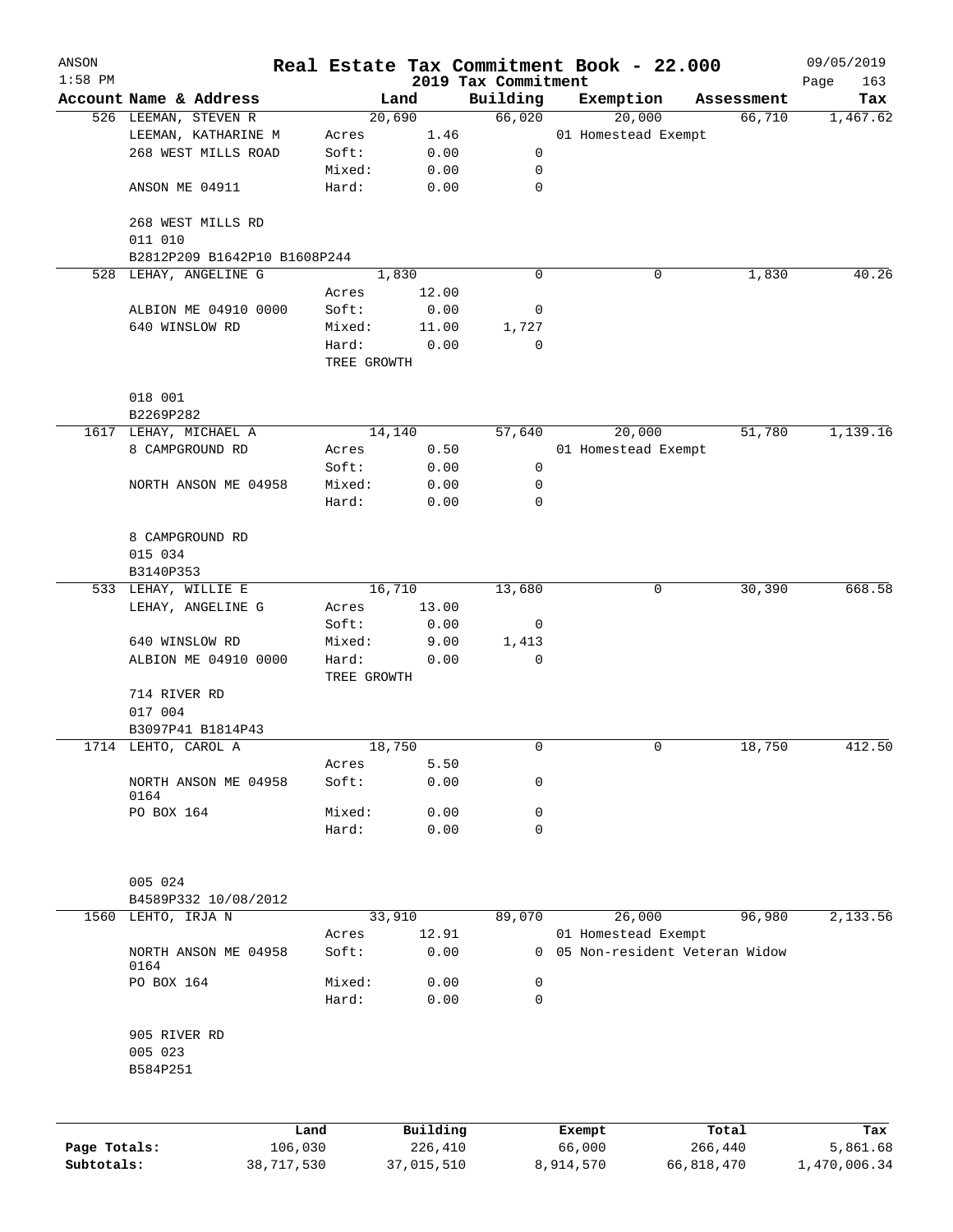| ANSON<br>$1:58$ PM |                               |                |               | Real Estate Tax Commitment Book - 22.000<br>2019 Tax Commitment |                     |            |            | 09/05/2019<br>164 |
|--------------------|-------------------------------|----------------|---------------|-----------------------------------------------------------------|---------------------|------------|------------|-------------------|
|                    | Account Name & Address        |                | Land          | Building                                                        | Exemption           |            | Assessment | Page<br>Tax       |
|                    | 529 LEHTO, IRJA N             |                | 19,000        | $\mathbf 0$                                                     |                     | $\Omega$   | 19,000     | 418.00            |
|                    |                               | Acres          | 10.00         |                                                                 |                     |            |            |                   |
|                    | NORTH ANSON ME 04958          | Soft:          | 0.00          | 0                                                               |                     |            |            |                   |
|                    | 0164<br>PO BOX 164            | Mixed:         | 0.00          | 0                                                               |                     |            |            |                   |
|                    |                               | Hard:          | 0.00          | $\Omega$                                                        |                     |            |            |                   |
|                    |                               |                |               |                                                                 |                     |            |            |                   |
|                    |                               |                |               |                                                                 |                     |            |            |                   |
|                    | 017 016<br>B1338P207          |                |               |                                                                 |                     |            |            |                   |
|                    | 530 LEHTO, KATHRYN            |                | 25,150        | 0                                                               |                     | 0          | 25,150     | 553.30            |
|                    |                               | Acres          | 11.65         |                                                                 |                     |            |            |                   |
|                    | NORTH ANSON ME 04958          | Soft:          | 0.00          | 0                                                               |                     |            |            |                   |
|                    | 0164<br>PO BOX 164            | Mixed:         | 0.00          | 0                                                               |                     |            |            |                   |
|                    |                               | Hard:          | 0.00          | $\mathbf 0$                                                     |                     |            |            |                   |
|                    |                               |                |               |                                                                 |                     |            |            |                   |
|                    |                               |                |               |                                                                 |                     |            |            |                   |
|                    | 018 011<br>B                  |                |               |                                                                 |                     |            |            |                   |
|                    | B1226P315                     |                |               |                                                                 |                     |            |            |                   |
|                    | 1231 LEHTO, KATHRYN E         |                | 38,790        | 0                                                               |                     | 0          | 38,790     | 853.38            |
|                    | NORTH ANSON ME 04958          | Acres<br>Soft: | 29.58<br>0.00 | 0                                                               |                     |            |            |                   |
|                    | 0164                          |                |               |                                                                 |                     |            |            |                   |
|                    | PO BOX 164                    | Mixed:         | 0.00          | 0                                                               |                     |            |            |                   |
|                    |                               | Hard:          | 0.00          | 0                                                               |                     |            |            |                   |
|                    |                               |                |               |                                                                 |                     |            |            |                   |
|                    | 018 011                       |                |               |                                                                 |                     |            |            |                   |
|                    | B2259P333                     |                |               |                                                                 |                     |            |            |                   |
|                    | 536 LEMAY, GEORGE E           |                | 36, 220       | 36,830                                                          | 20,000              |            | 53,050     | 1,167.10          |
|                    |                               | Acres          | 14.72         |                                                                 | 01 Homestead Exempt |            |            |                   |
|                    | ANSON ME 04911 0000           | Soft:          | 0.00          | 0                                                               |                     |            |            |                   |
|                    | 282 PEASE HILL ROAD           | Mixed:         | 0.00          | 0                                                               |                     |            |            |                   |
|                    |                               | Hard:          | 0.00          | 0                                                               |                     |            |            |                   |
|                    | 282 PEASE HILL RD             |                |               |                                                                 |                     |            |            |                   |
|                    | 011 042 3                     |                |               |                                                                 |                     |            |            |                   |
|                    | B1481P157                     |                |               |                                                                 |                     |            |            |                   |
|                    | 823 LEPAGE, KATHRYN           |                | 26,000        | 86,350                                                          | 20,000              |            | 92,350     | 2,031.70          |
|                    | RICHARDSON, GARETT M          | Acres          | 5.00          |                                                                 | 01 Homestead Exempt |            |            |                   |
|                    | 48 BENNETT AVE, APT 3         | Soft:          | 0.00          | 0                                                               |                     |            |            |                   |
|                    | SKOWHEGAN ME 04976 0000 Hard: | Mixed:         | 0.00<br>0.00  | 0<br>0                                                          |                     |            |            |                   |
|                    |                               |                |               |                                                                 |                     |            |            |                   |
|                    | 64 SMITH RD                   |                |               |                                                                 |                     |            |            |                   |
|                    | 010 011<br>5                  |                |               |                                                                 |                     |            |            |                   |
|                    | B4903P210 05/11/2015          |                |               |                                                                 |                     |            |            |                   |
|                    | 1091 LESCAULT, MICHAEL J      |                | 23,300        | 48,760                                                          | 20,000              |            | 52,060     | 1,145.32          |
|                    | 64 MADISON STREET             | Acres          | 6.00          |                                                                 | 01 Homestead Exempt |            |            |                   |
|                    |                               | Soft:          | 0.00          | 0                                                               |                     |            |            |                   |
|                    | NORTH ANSON ME 04958          | Mixed:         | 0.00          | 0                                                               |                     |            |            |                   |
|                    |                               | Hard:          | 0.00          | 0                                                               |                     |            |            |                   |
|                    | 64 MADISON ST                 |                |               |                                                                 |                     |            |            |                   |
|                    | 017 019                       |                |               |                                                                 |                     |            |            |                   |
|                    | B4586P346 10/11/2012          |                |               |                                                                 |                     |            |            |                   |
|                    |                               |                |               |                                                                 |                     |            |            |                   |
|                    |                               | Land           | Building      |                                                                 | Exempt              |            | Total      | Tax               |
| Page Totals:       | 168,460                       |                | 171,940       |                                                                 | 60,000              |            | 280,400    | 6,168.80          |
| Subtotals:         | 38,885,990                    |                | 37, 187, 450  |                                                                 | 8,974,570           | 67,098,870 |            | 1,476,175.14      |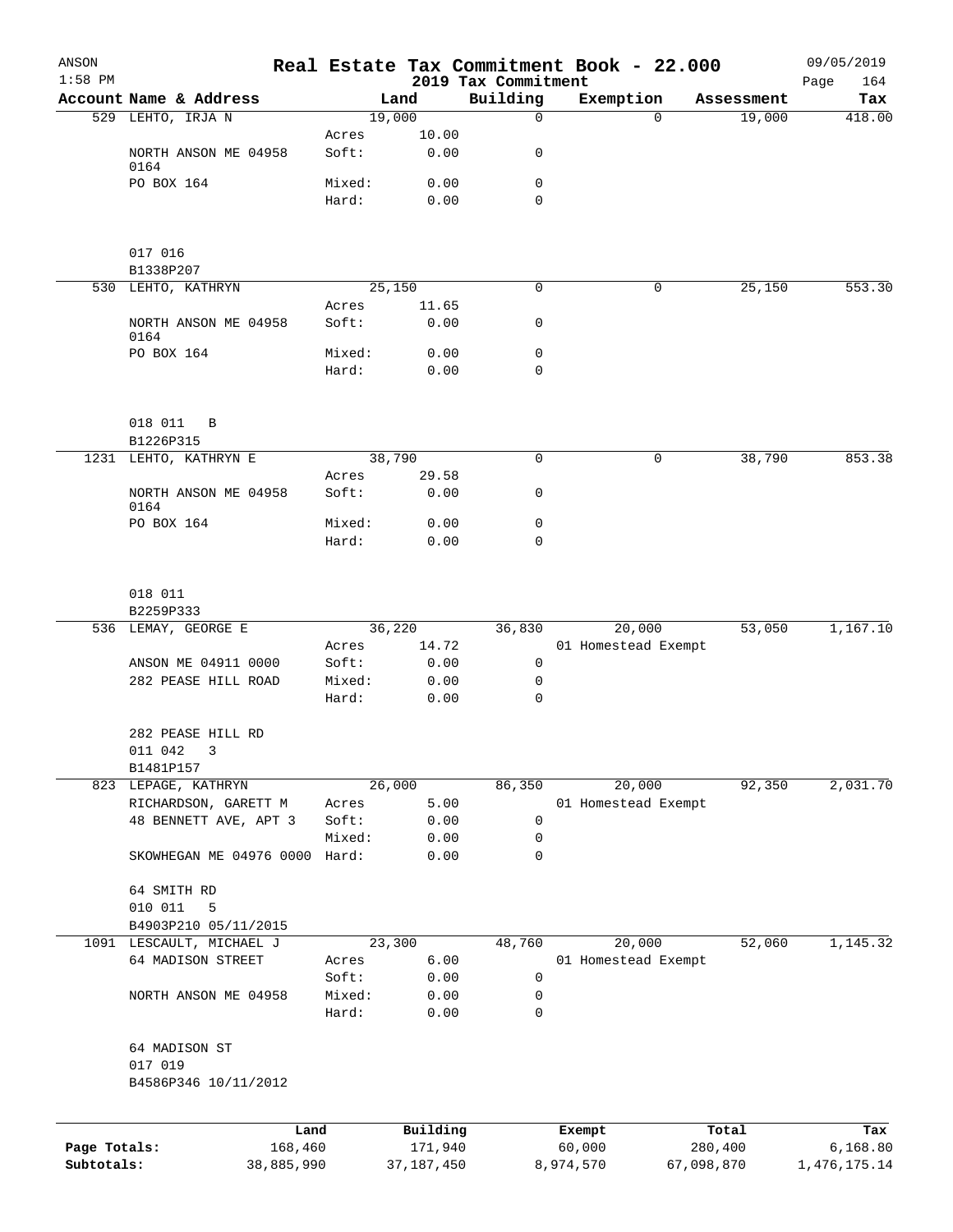| ANSON<br>$1:58$ PM |                                          |               |       | 2019 Tax Commitment | Real Estate Tax Commitment Book - 22.000 |            | 09/05/2019<br>Page<br>165 |
|--------------------|------------------------------------------|---------------|-------|---------------------|------------------------------------------|------------|---------------------------|
|                    | Account Name & Address                   | Land          |       | Building            | Exemption                                | Assessment | Tax                       |
|                    | 1567 LESPERANCE, SEAN T                  | 26,090        |       | 56,940              | $\Omega$                                 | 83,030     | 1,826.66                  |
|                    | PO BOX 222                               | Acres         | 5.06  |                     |                                          |            |                           |
|                    |                                          | Soft:         | 0.00  | 0                   |                                          |            |                           |
|                    | NORTH ANSON ME 04958                     | Mixed:        | 0.00  | 0                   |                                          |            |                           |
|                    |                                          | Hard:         | 0.00  | 0                   |                                          |            |                           |
|                    |                                          |               |       |                     |                                          |            |                           |
|                    | 522 NEW PORTLAND RD<br>022 005<br>B      |               |       |                     |                                          |            |                           |
|                    | B4224P299 12/15/2009                     |               |       |                     |                                          |            |                           |
|                    | 541 LEWIS, EARLON V JR                   | 29,900        |       | 55,860              | 20,000                                   | 65,760     | 1,446.72                  |
|                    | 520 FOUR MILE SQUARE<br>ROAD             | Acres         | 8.40  |                     | 01 Homestead Exempt                      |            |                           |
|                    |                                          | Soft:         | 0.00  | 0                   |                                          |            |                           |
|                    | ANSON ME 04911                           | Mixed:        | 0.00  | 0                   |                                          |            |                           |
|                    |                                          | Hard:         | 0.00  | 0                   |                                          |            |                           |
|                    | 520 FOUR MILE SQUARE RD<br>021 025<br>D  |               |       |                     |                                          |            |                           |
|                    | B1712P280                                |               |       |                     |                                          |            |                           |
|                    | 6 LEWIS, EARLON V SR                     | 9,900         |       | 0                   | 0                                        | 9,900      | 217.80                    |
|                    | LEWIS, ENID F                            | Acres         | 1.60  |                     |                                          |            |                           |
|                    | C/O EARLON LEWIS JR                      | Soft:         | 0.00  | 0                   |                                          |            |                           |
|                    | 520 FOUR MILE SQUARE RD                  | Mixed:        | 0.00  | 0                   |                                          |            |                           |
|                    | ANSON ME 04911 0000                      | Hard:         | 0.00  | 0                   |                                          |            |                           |
|                    |                                          |               |       |                     |                                          |            |                           |
|                    | 021 025<br>D 1                           |               |       |                     |                                          |            |                           |
|                    | B2295P168                                |               |       |                     |                                          |            |                           |
|                    | 2029 LEWIS, MARGARET                     | 23,810        |       | 119,810             | 0                                        | 143,620    | 3,159.64                  |
|                    | HANSEN, HANSEN, SENA                     | Acres         | 3.54  |                     |                                          |            |                           |
|                    | 4 ROSEMARY COURT                         | Soft:         | 0.00  | 0                   |                                          |            |                           |
|                    |                                          | Mixed:        | 0.00  | 0                   |                                          |            |                           |
|                    | NASHUA NH 06032                          | Hard:         | 0.00  | $\mathbf 0$         |                                          |            |                           |
|                    |                                          | B5180P0115 JT |       |                     |                                          |            |                           |
|                    | SKIDMORE ROAD                            |               |       |                     |                                          |            |                           |
|                    | 023 014<br>C <sub>1</sub>                |               |       |                     |                                          |            |                           |
|                    | B5180P115 07/17/2017 B521P219 01/13/2017 |               |       |                     |                                          |            |                           |
|                    | 2017 LEWIS, RICHARD M                    | 36,730        |       | 150,510             | 0                                        | 187,240    | 4,119.28                  |
|                    | PO BOX 74                                | Acres         | 39.36 |                     |                                          |            |                           |
|                    |                                          | Soft:         | 13.30 | 1,503               |                                          |            |                           |
|                    | NORTH ANSON ME 04958                     | Mixed:        | 10.00 | 1,570               |                                          |            |                           |
|                    |                                          | Hard:         | 0.00  | 0                   |                                          |            |                           |
|                    | 34 SKIDMORE ROAD                         |               |       |                     |                                          |            |                           |
|                    | 023 014 C                                |               |       |                     |                                          |            |                           |
|                    | B4919P150 06/19/2015                     |               |       |                     |                                          |            |                           |
|                    | 1235 LIBBY, JUNE A                       | 67,000        |       | 0                   | 0                                        | 67,000     | 1,474.00                  |
|                    | 43 CHICKEN STREET                        | Acres         | 86.00 |                     |                                          |            |                           |
|                    |                                          | Soft:         | 0.00  | 0                   |                                          |            |                           |
|                    | STARKS ME 04911                          | Mixed:        | 0.00  | 0                   |                                          |            |                           |
|                    |                                          | Hard:         | 0.00  | 0                   |                                          |            |                           |
|                    |                                          |               |       |                     |                                          |            |                           |
|                    | 013 004                                  |               |       |                     |                                          |            |                           |
|                    | B5356P2 11/14/2018                       |               |       |                     |                                          |            |                           |
|                    |                                          |               |       |                     |                                          |            |                           |

|              | Land       | Building   | Exempt    | Total      | Tax        |
|--------------|------------|------------|-----------|------------|------------|
| Page Totals: | 193,430    | 383,120    | 20,000    | 556,550    | 12,244.10  |
| Subtotals:   | 39,079,420 | 37,570,570 | 8,994,570 | 67,655,420 | 488,419.24 |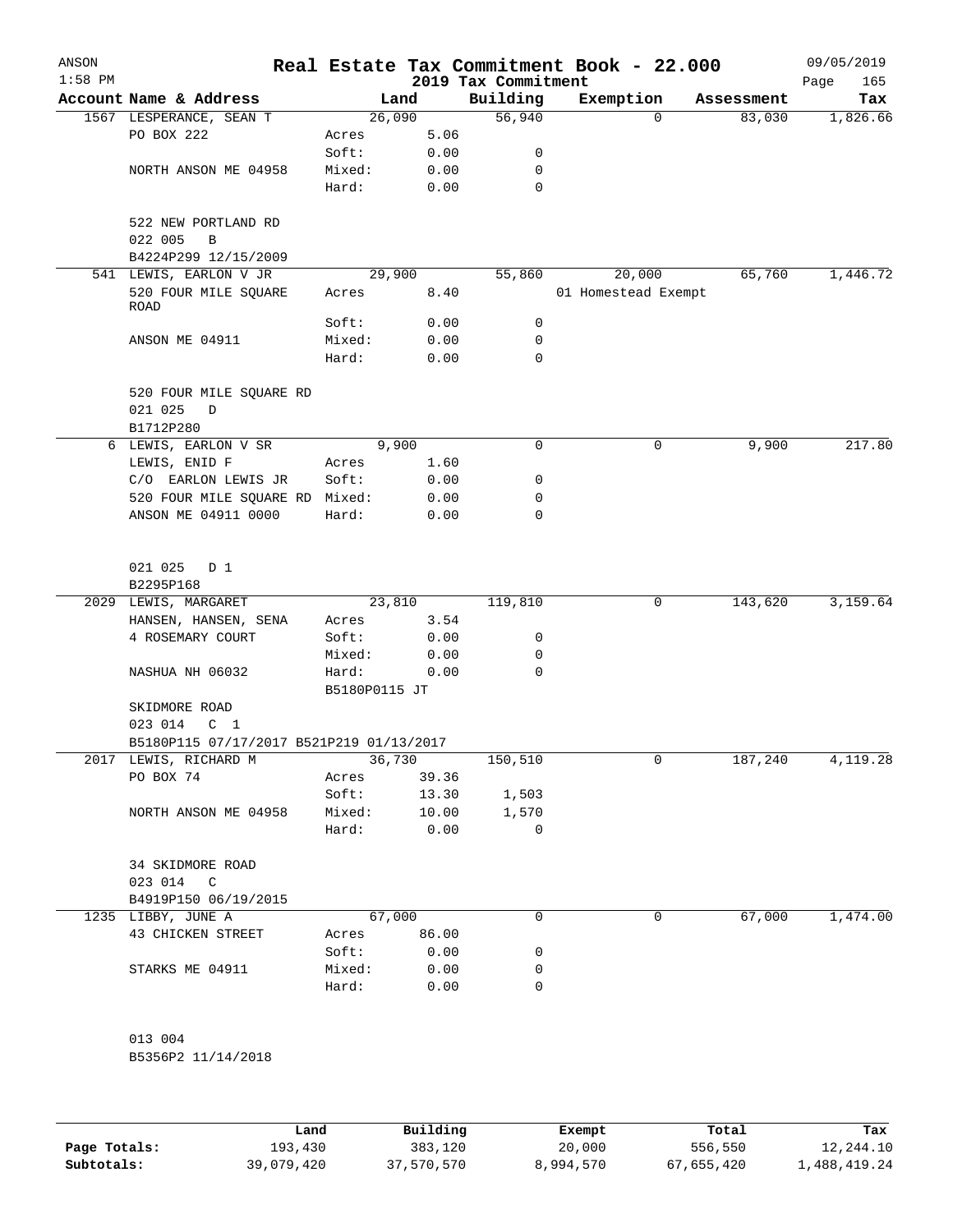| ANSON     |                                           |                           |              |                     | Real Estate Tax Commitment Book - 22.000 |            | 09/05/2019  |
|-----------|-------------------------------------------|---------------------------|--------------|---------------------|------------------------------------------|------------|-------------|
| $1:58$ PM |                                           |                           |              | 2019 Tax Commitment |                                          |            | Page<br>166 |
|           | Account Name & Address                    |                           | Land         | Building            | Exemption                                | Assessment | Tax         |
|           | 968 LIBBY, TINA M<br>382 RIVER ROAD LOT#8 |                           | 0            | 31,820              | $\Omega$                                 | 31,820     | 700.04      |
|           | NORTH ANSON ME 04958                      |                           |              |                     |                                          |            |             |
|           |                                           | 2 MOBILE HOMES AND GARAGE |              |                     |                                          |            |             |
|           | 016 005<br>A<br>ON                        |                           |              |                     |                                          |            |             |
|           | B4830P194 09/12/2014                      |                           |              |                     |                                          |            |             |
|           | 1851 LIBBY, TINA M                        | 69,700                    |              | 21,390              | 26,000                                   | 65,090     | 1,431.98    |
|           | 382 RIVER ROAD LOT#8                      | Acres                     | 6.20         |                     | 01 Homestead Exempt                      |            |             |
|           |                                           | Soft:                     | 0.00         | $\overline{0}$      | 03 Resident Veteran Widow                |            |             |
|           | NORTH ANSON ME 04958                      | Mixed:                    | 0.00         | 0                   |                                          |            |             |
|           |                                           | Hard:                     | 0.00         | 0                   |                                          |            |             |
|           | 382 RIVER RD                              |                           |              |                     |                                          |            |             |
|           | 016 005<br>$\mathbb{A}$                   |                           |              |                     |                                          |            |             |
|           | B4830P194 09/12/2014                      |                           |              |                     |                                          |            |             |
|           | 1517 LIBBY, TINA M                        |                           | $\mathbf 0$  | 28,240              | 0                                        | 28,240     | 621.28      |
|           | 382 RIVER ROAD LOT#8                      |                           |              |                     |                                          |            |             |
|           | NORTH ANSON ME 04958                      |                           |              |                     |                                          |            |             |
|           |                                           |                           |              |                     |                                          |            |             |
|           | 016 005<br>Α<br>ON                        |                           |              |                     |                                          |            |             |
|           | 1893 LIBBY, TROY M                        | 21,200                    |              | 68,800              | 20,000                                   | 70,000     | 1,540.00    |
|           | LIBBY, ERIN A                             | Acres                     | 1.80         |                     | 01 Homestead Exempt                      |            |             |
|           | PO BOX 269                                | Soft:                     | 0.00         | 0                   |                                          |            |             |
|           |                                           | Mixed:                    | 0.00         | 0                   |                                          |            |             |
|           | ANSON ME 04911                            | Hard:                     | 0.00         | 0                   |                                          |            |             |
|           | 457 CAMPGROUND RD                         |                           |              |                     |                                          |            |             |
|           | 018 014 5                                 |                           |              |                     |                                          |            |             |
|           | B3150P302                                 |                           |              |                     |                                          |            |             |
|           | 543 LIBERTI, ANNE M                       | 9,380                     |              | 71,760              | 20,000                                   | 61, 140    | 1,345.08    |
|           | 23 CHURCH STREET                          | Acres<br>Soft:            | 0.22<br>0.00 | 0                   | 01 Homestead Exempt                      |            |             |
|           | ANSON ME 04911                            | Mixed:                    | 0.00         | 0                   |                                          |            |             |
|           |                                           | Hard:                     | 0.00         | 0                   |                                          |            |             |
|           |                                           |                           |              |                     |                                          |            |             |
|           | 23 CHURCH ST                              |                           |              |                     |                                          |            |             |
|           | 001 075                                   |                           |              |                     |                                          |            |             |
|           | B4807P97 06/30/2014 B2613P208             |                           |              |                     |                                          |            |             |
|           | 1564 LIGHTBODY, ELIZABETH M               | 15,360                    |              | 50,820              | 20,000                                   | 46,180     | 1,015.96    |
|           | PO Box 23                                 | Acres                     | 0.59         |                     | 01 Homestead Exempt                      |            |             |
|           |                                           | Soft:                     | 0.00         | 0                   |                                          |            |             |
|           | North Anson ME 04958                      | Mixed:<br>Hard:           | 0.00<br>0.00 | 0<br>0              |                                          |            |             |
|           | 44 EMBDEN POND RD                         |                           |              |                     |                                          |            |             |
|           | 009 014                                   |                           |              |                     |                                          |            |             |
|           | B2673P261 B533P370                        |                           |              |                     |                                          |            |             |
|           |                                           |                           |              |                     |                                          |            |             |
|           |                                           |                           |              |                     |                                          |            |             |
|           |                                           |                           |              |                     |                                          |            |             |

|              | Land       | Building   | Exempt    | Total      | Tax          |
|--------------|------------|------------|-----------|------------|--------------|
| Page Totals: | 115,640    | 272,830    | 86,000    | 302,470    | 6,654.34     |
| Subtotals:   | 39,195,060 | 37,843,400 | 9,080,570 | 67,957,890 | .,495,073.58 |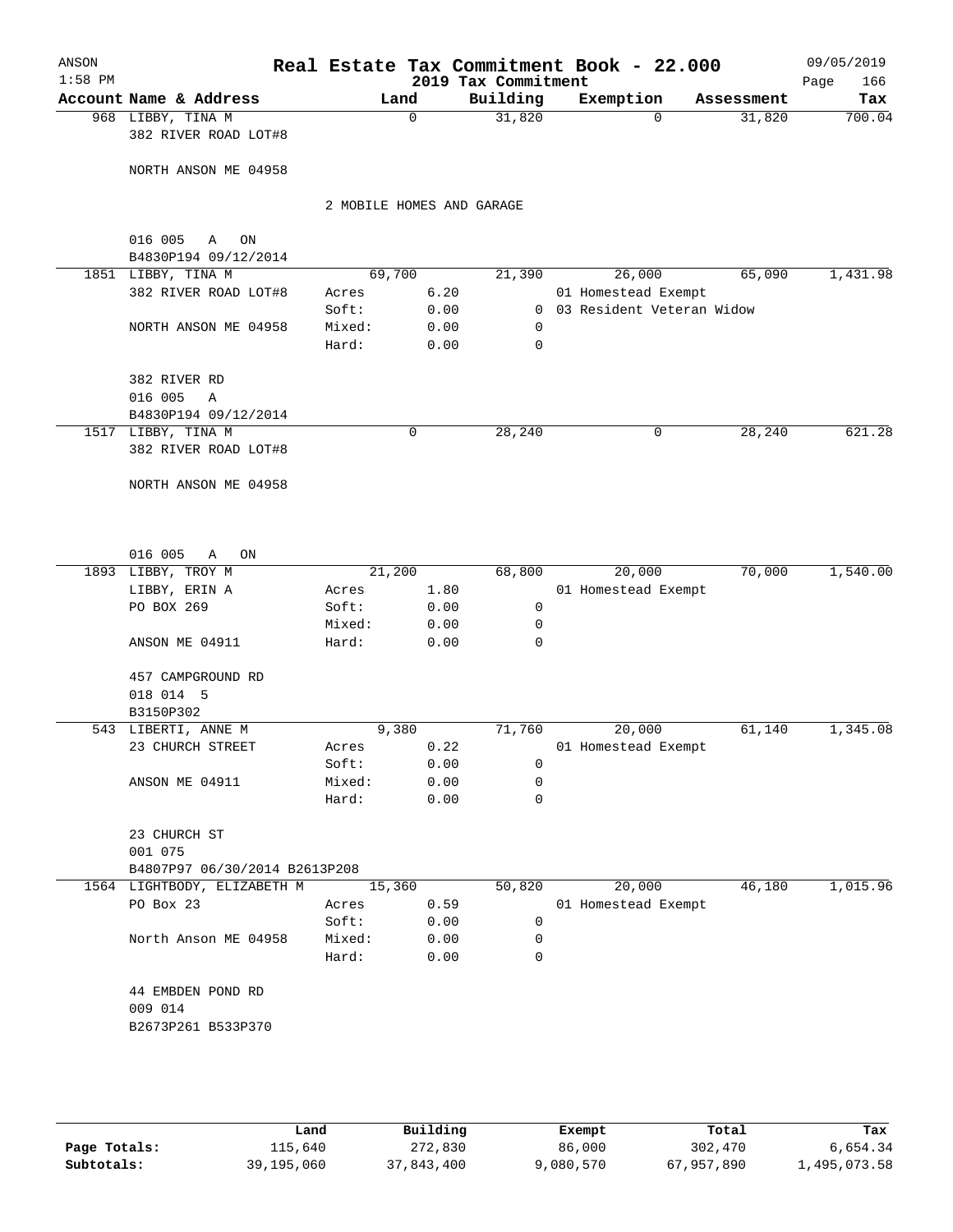| ANSON        |                                           |             |          |                                 | Real Estate Tax Commitment Book - 22.000 |            | 09/05/2019         |
|--------------|-------------------------------------------|-------------|----------|---------------------------------|------------------------------------------|------------|--------------------|
| $1:58$ PM    | Account Name & Address                    |             | Land     | 2019 Tax Commitment<br>Building | Exemption                                | Assessment | Page<br>167<br>Tax |
|              | 1562 LIGHTBODY, KATHRYN A                 |             | 19,600   | 39,860                          | 20,000                                   | 39,460     | 868.12             |
|              | PO BOX 54                                 | Acres       | 0.96     |                                 | 01 Homestead Exempt                      |            |                    |
|              |                                           | Soft:       | 0.00     | 0                               |                                          |            |                    |
|              | NORTH ANSON ME 04958                      | Mixed:      | 0.00     | 0                               |                                          |            |                    |
|              |                                           | Hard:       | 0.00     | $\mathbf 0$                     |                                          |            |                    |
|              | 14 SOLON RD                               |             |          |                                 |                                          |            |                    |
|              | 017 047                                   |             |          |                                 |                                          |            |                    |
|              | B3176P245                                 |             |          |                                 |                                          |            |                    |
|              | 547 LIGHTBODY, LARRY W                    |             | 8,000    | 63,380                          | 20,000                                   | 51,380     | 1,130.36           |
|              | LIGHTBODY, CAROLYN                        | Acres       | 0.16     |                                 | 01 Homestead Exempt                      |            |                    |
|              | PO BOX 263                                | Soft:       | 0.00     | 0                               |                                          |            |                    |
|              |                                           | Mixed:      | 0.00     | 0                               |                                          |            |                    |
|              | ANSON ME 04911                            | Hard:       | 0.00     | 0                               |                                          |            |                    |
|              | 42 RIVER RD                               |             |          |                                 |                                          |            |                    |
|              | 003 082                                   |             |          |                                 |                                          |            |                    |
|              | B1645P252                                 |             |          |                                 |                                          |            |                    |
|              | 1249 LIGHTBODY, MEGHAN E                  |             | 16,300   | 0                               | 0                                        | 16,300     | 358.60             |
|              | 180 FAHI POND ROAD                        | Acres       | 21.00    |                                 |                                          |            |                    |
|              |                                           | Soft:       | 0.00     | 0                               |                                          |            |                    |
|              | NORTH ANSON ME 04958                      | Mixed:      | 0.00     | 0                               |                                          |            |                    |
|              |                                           | Hard:       | 0.00     | 0                               |                                          |            |                    |
|              | 017 036                                   |             |          |                                 |                                          |            |                    |
|              | B2654P233 03/08/2000                      |             |          |                                 |                                          |            |                    |
|              | 1807 LIGHTBODY, ROBERT D                  |             | 15,880   | 75,910                          | 20,000                                   | 71,790     | 1,579.38           |
|              | LIGHTBODY, MEGHAN E                       | Acres       | 0.63     |                                 | 01 Homestead Exempt                      |            |                    |
|              | 180 FAHI POND ROAD                        | Soft:       | 0.00     | 0                               |                                          |            |                    |
|              |                                           | Mixed:      | 0.00     | 0                               |                                          |            |                    |
|              | NORTH ANSON ME 04958                      | Hard:       | 0.00     | 0                               |                                          |            |                    |
|              | 180 FAHI POND RD                          |             |          |                                 |                                          |            |                    |
|              | 023 010                                   |             |          |                                 |                                          |            |                    |
|              | B4102P138 02/23/2009                      |             |          |                                 |                                          |            |                    |
|              | 281 LINDHOLM, ROBERT R                    |             | 12,330   | 94,050                          | 20,000                                   | 86,380     | 1,900.36           |
|              | LINDHOLM, VALERIE J                       | Acres       | 0.38     |                                 | 01 Homestead Exempt                      |            |                    |
|              | PO BOX 68                                 | Soft:       | 0.00     | 0                               |                                          |            |                    |
|              |                                           | Mixed:      | 0.00     | 0                               |                                          |            |                    |
|              | NORTH ANSON ME 04958                      | Hard:       | 0.00     | 0                               |                                          |            |                    |
|              |                                           | B5190P0304  |          |                                 |                                          |            |                    |
|              | 4 SUMMER ST                               |             |          |                                 |                                          |            |                    |
|              | 006 096                                   |             |          |                                 |                                          |            |                    |
|              | B5221P329 10/31/2017                      |             |          | 0                               |                                          |            |                    |
|              | 791 LINKLETTER TIMBERLANDS,<br><b>LLC</b> |             | 14,900   |                                 | 0                                        | 14,900     | 327.80             |
|              | PO BOX 135                                | Acres       | 96.00    |                                 |                                          |            |                    |
|              |                                           | Soft:       | 0.00     | 0                               |                                          |            |                    |
|              | ATHENS ME 04912 0135                      | Mixed:      | 93.00    | 14,601                          |                                          |            |                    |
|              |                                           | Hard:       | 0.00     | 0                               |                                          |            |                    |
|              |                                           | TREE GROWTH |          |                                 |                                          |            |                    |
|              | 021 011<br>Α                              |             |          |                                 |                                          |            |                    |
|              | B3317P120 06/01/2004                      |             |          |                                 |                                          |            |                    |
|              |                                           |             |          |                                 |                                          |            |                    |
|              | Land                                      |             | Building |                                 | Exempt                                   | Total      | Tax                |
| Page Totals: | 87,010                                    |             | 273,200  |                                 | 80,000                                   | 280,210    | 6,164.62           |

**Subtotals:** 39,282,070 38,116,600 9,160,570 68,238,100 1,501,238.20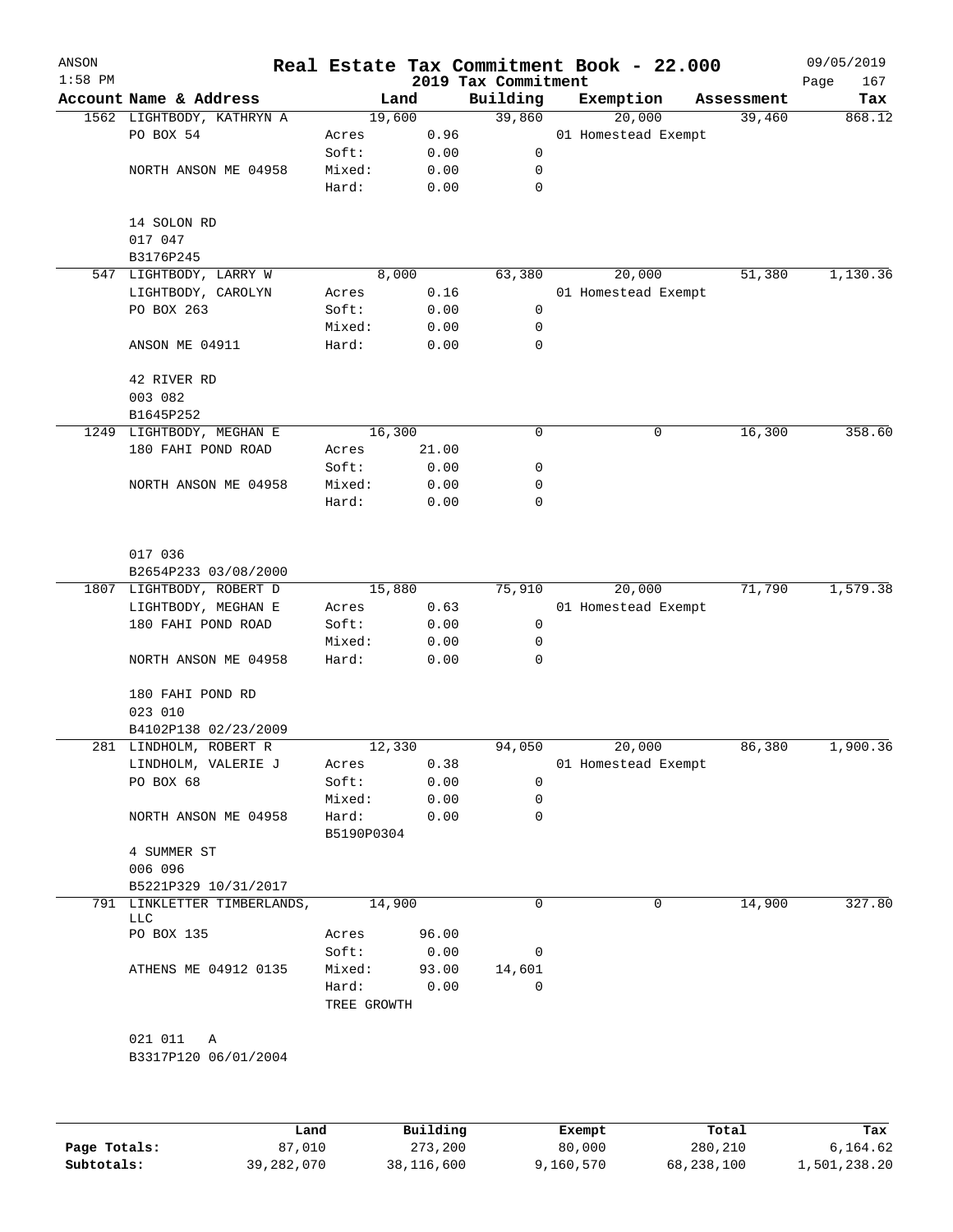| ANSON<br>$1:58$ PM |                                           |                      |              |                                 | Real Estate Tax Commitment Book - 22.000 |            |            | 09/05/2019         |
|--------------------|-------------------------------------------|----------------------|--------------|---------------------------------|------------------------------------------|------------|------------|--------------------|
|                    | Account Name & Address                    |                      | Land         | 2019 Tax Commitment<br>Building | Exemption                                |            | Assessment | Page<br>168<br>Tax |
|                    | 1647 LINKLETTER TIMBERLANDS,              |                      | 44,720       | $\mathbf 0$                     |                                          | $\Omega$   | 44,720     | 983.84             |
|                    | LLC                                       |                      |              |                                 |                                          |            |            |                    |
|                    | PO BOX 135                                | Acres                | 252.00       |                                 |                                          |            |            |                    |
|                    |                                           | Soft:                | 0.00         | 0                               |                                          |            |            |                    |
|                    | ATHENS ME 04912 0135                      | Mixed:               | 161.00       | 25,277                          |                                          |            |            |                    |
|                    |                                           | Hard:<br>TREE GROWTH | 87.00        | 15,138                          |                                          |            |            |                    |
|                    |                                           |                      |              |                                 |                                          |            |            |                    |
|                    | 020 028<br>B3317P120 06/01/2004           |                      |              |                                 |                                          |            |            |                    |
|                    | 550 LIVINGSTON, GARRY J                   |                      | 44,000       | 61,310                          | 20,000                                   |            | 85,310     | 1,876.82           |
|                    | LIVINGSTON, GLORIA                        | Acres                | 24.00        |                                 | 01 Homestead Exempt                      |            |            |                    |
|                    |                                           | Soft:                | 0.00         | 0                               |                                          |            |            |                    |
|                    | PO BOX 37                                 | Mixed:               | 0.00         | 0                               |                                          |            |            |                    |
|                    | NORTH ANSON ME 04958                      | Hard:                | 0.00         | $\mathbf 0$                     |                                          |            |            |                    |
|                    | 0037                                      |                      |              |                                 |                                          |            |            |                    |
|                    | 192 CAMPGROUND RD                         |                      |              |                                 |                                          |            |            |                    |
|                    | 015 040<br>B                              |                      |              |                                 |                                          |            |            |                    |
|                    | B858P486                                  |                      |              |                                 |                                          |            |            |                    |
|                    | 552 LIVINGSTON, LARRY                     |                      | 12,000       | 0                               |                                          | 0          | 12,000     | 264.00             |
|                    | LIVINGSTON, SHARON A                      | Acres                | 4.00         |                                 |                                          |            |            |                    |
|                    |                                           | Soft:                | 0.00         | 0                               |                                          |            |            |                    |
|                    | 37 FOREST LANE                            | Mixed:               | 0.00         | 0                               |                                          |            |            |                    |
|                    | HOLLIS ME 04042                           | Hard:                | 0.00         | 0                               |                                          |            |            |                    |
|                    | 024 002                                   |                      |              |                                 |                                          |            |            |                    |
|                    | B4020P339 05/21/2008                      |                      |              |                                 |                                          |            |            |                    |
|                    | 1568 LIVINGSTON, MURRAY O JR              |                      | 22,390       | 51,590                          | 26,000                                   |            | 47,980     | 1,055.56           |
|                    | PO BOX 34                                 | Acres                | 2.59         |                                 | 01 Homestead Exempt                      |            |            |                    |
|                    |                                           | Soft:                | 0.00         |                                 | 0 02 Resident Veteran                    |            |            |                    |
|                    | NORTH ANSON ME 04958                      | Mixed:               | 0.00         | 0                               |                                          |            |            |                    |
|                    |                                           | Hard:                | 0.00         | 0                               |                                          |            |            |                    |
|                    | 26 SUMMER ST                              |                      |              |                                 |                                          |            |            |                    |
|                    | 006 080                                   |                      |              |                                 |                                          |            |            |                    |
|                    | B1555P123                                 |                      |              |                                 |                                          |            |            |                    |
| 556                | LLOYD, JEFFERY A &                        |                      | 64,370       | 0                               |                                          | 0          | 64,370     | 1,416.14           |
|                    | HENDERSON, LINDA L, ET<br>UX              | Acres                | 86.94        |                                 |                                          |            |            |                    |
|                    |                                           | Soft:                | 0.00         | 0                               |                                          |            |            |                    |
|                    | PO BOX 421                                | Mixed:               | 0.00         | 0                               |                                          |            |            |                    |
|                    | ANSON ME 04911 0421                       | Hard:                | 0.00         | 0                               |                                          |            |            |                    |
|                    |                                           |                      |              |                                 |                                          |            |            |                    |
|                    | 010 033                                   |                      |              |                                 |                                          |            |            |                    |
|                    | B4328P356 10/18/2010 B2926P316            |                      |              |                                 |                                          |            |            |                    |
|                    | 554 LLOYD, JEFFERY A &                    |                      | 12,000       | 63,740                          |                                          | 0          | 75,740     | 1,666.28           |
|                    | HENDERSON, LINDA L, ET<br>UX              | Acres                | 0.16         |                                 |                                          |            |            |                    |
|                    |                                           | Soft:                | 0.00         | 0                               |                                          |            |            |                    |
|                    | PO BOX 421                                | Mixed:               | 0.00         | 0                               |                                          |            |            |                    |
|                    | ANSON ME 04911 0421                       | Hard:                | 0.00         | 0                               |                                          |            |            |                    |
|                    | 45 MAIN ST                                |                      |              |                                 |                                          |            |            |                    |
|                    | 001 106<br>B4328P356 10/18/2010 B2926P316 |                      |              |                                 |                                          |            |            |                    |
|                    |                                           |                      |              |                                 |                                          |            |            |                    |
|                    | Land                                      |                      | Building     |                                 | Exempt                                   |            | Total      | Tax                |
| Page Totals:       | 199,480                                   |                      | 176,640      |                                 | 46,000                                   | 330,120    |            | 7,262.64           |
| Subtotals:         | 39,481,550                                |                      | 38, 293, 240 |                                 | 9,206,570                                | 68,568,220 |            | 1,508,500.84       |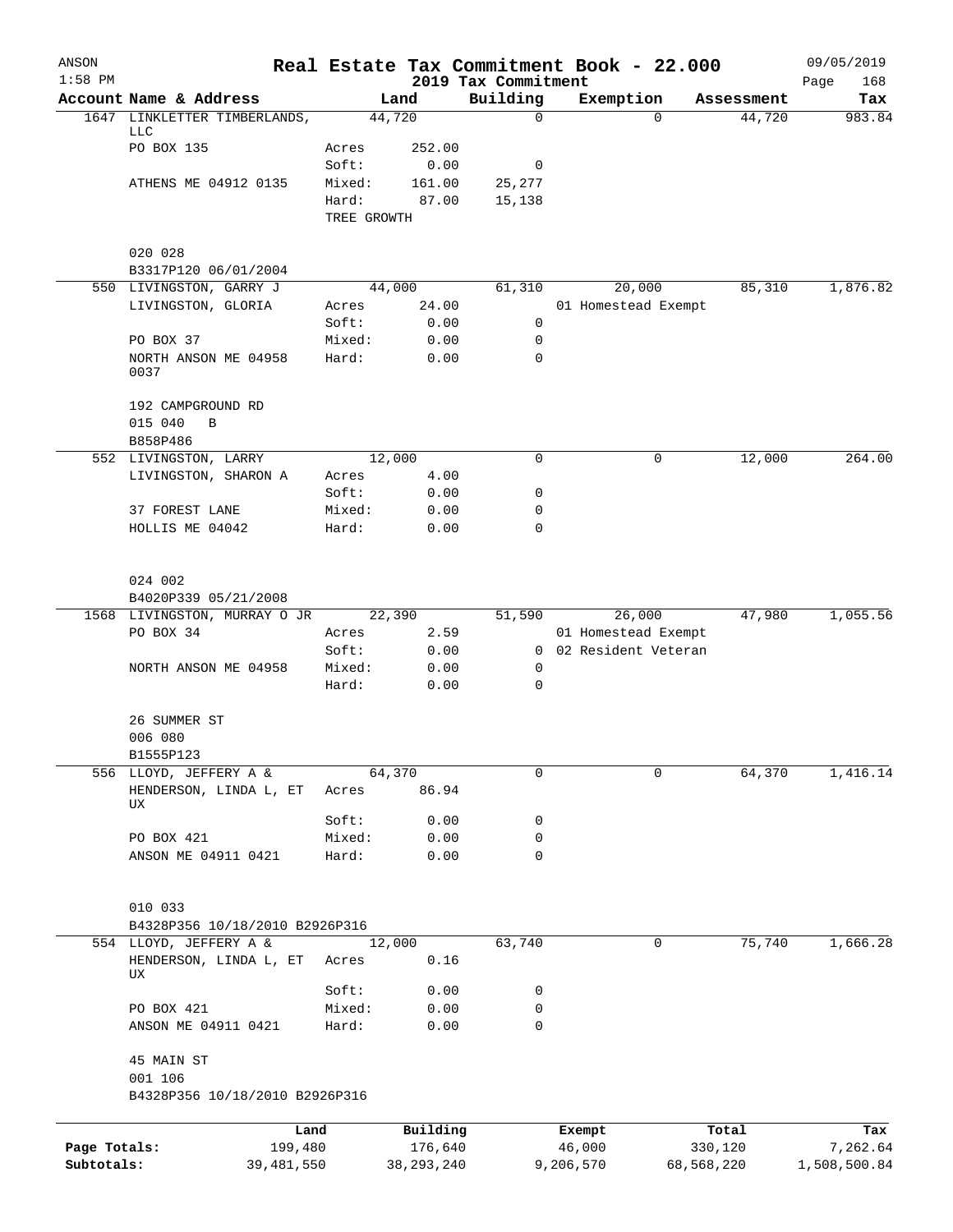| ANSON<br>$1:58$ PM |                                                             |                 |               | 2019 Tax Commitment | Real Estate Tax Commitment Book - 22.000 |          |            | 09/05/2019<br>169<br>Page |
|--------------------|-------------------------------------------------------------|-----------------|---------------|---------------------|------------------------------------------|----------|------------|---------------------------|
|                    | Account Name & Address                                      |                 | Land          | Building            | Exemption                                |          | Assessment | Tax                       |
|                    | 1570 LLOYD, MERLE L & SONS,<br>INC                          |                 | 28,100        | 49,450              |                                          | $\Omega$ | 77,550     | 1,706.10                  |
|                    | PO BOX 421                                                  | Acres           | 6.60          |                     |                                          |          |            |                           |
|                    |                                                             | Soft:           | 0.00          | 0                   |                                          |          |            |                           |
|                    | ANSON ME 04911                                              | Mixed:          | 0.00          | $\mathbf 0$         |                                          |          |            |                           |
|                    |                                                             | Hard:           | 0.00          | $\Omega$            |                                          |          |            |                           |
|                    | 66 LLOYD RD                                                 |                 |               |                     |                                          |          |            |                           |
|                    | 010 034<br>G<br>B1512P272                                   |                 |               |                     |                                          |          |            |                           |
|                    | 226 LOCKE, CHRISTINE L                                      |                 | 15,490        | 58,580              | 20,000                                   |          | 54,070     | 1,189.54                  |
|                    |                                                             | Acres           | 0.60          |                     | 01 Homestead Exempt                      |          |            |                           |
|                    | ANSON ME 04911 0219                                         | Soft:           | 0.00          | $\mathbf 0$         |                                          |          |            |                           |
|                    | PO BOX 219                                                  | Mixed:          | 0.00          | 0                   |                                          |          |            |                           |
|                    |                                                             | Hard:           | 0.00          | $\mathbf 0$         |                                          |          |            |                           |
|                    | 13 GARDNER ST                                               |                 |               |                     |                                          |          |            |                           |
|                    | 002 053<br>B2545P187                                        |                 |               |                     |                                          |          |            |                           |
| 1418               | LONGFELLOW MOUNTAINVIEW                                     |                 | 7,420         | 0                   |                                          | 0        | 7,420      | 163.24                    |
|                    | <b>ESTATE</b>                                               |                 |               |                     |                                          |          |            |                           |
|                    | C/O JOHN SIMON<br>23 RIVER MEADOWS DR                       | Acres<br>Soft:  | 3.09<br>0.00  | 0                   |                                          |          |            |                           |
|                    | STEEP FALLS ME 04085                                        | Mixed:          | 0.00          | 0                   |                                          |          |            |                           |
|                    | 0000                                                        | Hard:           | 0.00          | $\mathbf 0$         |                                          |          |            |                           |
|                    |                                                             |                 |               |                     |                                          |          |            |                           |
|                    | 012 Mt View Rd                                              |                 |               |                     |                                          |          |            |                           |
|                    | B2150P218                                                   |                 |               |                     |                                          |          |            |                           |
|                    | 1370 LONGLEY, SHARON K                                      |                 | 9,590         | 56,460              | 20,000                                   |          | 46,050     | 1,013.10                  |
|                    | PO BOX 374                                                  | Acres           | 0.23          |                     | 01 Homestead Exempt                      |          |            |                           |
|                    |                                                             | Soft:           | 0.00          | 0                   |                                          |          |            |                           |
|                    | NORTH ANSON ME 04958                                        | Mixed:<br>Hard: | 0.00<br>0.00  | 0<br>$\mathbf 0$    |                                          |          |            |                           |
|                    |                                                             |                 |               |                     |                                          |          |            |                           |
|                    | 900 RIVER RD                                                |                 |               |                     |                                          |          |            |                           |
|                    | 005 016                                                     |                 |               |                     |                                          |          |            |                           |
|                    | B3642P319 02/08/2006                                        |                 |               |                     |                                          | 0        | 80,170     |                           |
|                    | 1806 LONGLEY, TERRY L<br>PO BOX 254                         | Acres           | 42,080        | 38,090              |                                          |          |            | 1,763.74                  |
|                    |                                                             | Soft:           | 20.58<br>0.00 | 0                   |                                          |          |            |                           |
|                    | NORTH ANSON ME 04958                                        | Mixed:          | 0.00          | 0                   |                                          |          |            |                           |
|                    |                                                             | Hard:           | 0.00          | $\mathbf 0$         |                                          |          |            |                           |
|                    | 74 MADISON ST                                               |                 |               |                     |                                          |          |            |                           |
|                    | 017 019<br>D                                                |                 |               |                     |                                          |          |            |                           |
|                    | B5309P328 07/25/2018                                        |                 |               |                     |                                          |          |            |                           |
|                    | 1081 LONGLEY, WENDY                                         |                 | 0             | 7,510               |                                          | 0        | 7,510      | 165.22                    |
|                    | 117 DOGTOWN ROAD                                            |                 |               |                     |                                          |          |            |                           |
|                    | DETROIT ME 04929                                            |                 |               |                     |                                          |          |            |                           |
|                    | 606 VALLEY RD                                               |                 |               |                     |                                          |          |            |                           |
|                    | 019 028<br>A ON<br>B5185P48 07/27/2017 B5060P151 08/10/2016 |                 |               |                     |                                          |          |            |                           |
|                    |                                                             |                 |               |                     |                                          |          |            |                           |
|                    | Land                                                        |                 | Building      |                     | Exempt                                   |          | Total      | Tax                       |
| Page Totals:       | 102,680                                                     |                 | 210,090       |                     | 40,000                                   |          | 272,770    | 6,000.94                  |

**Subtotals:** 39,584,230 38,503,330 9,246,570 68,840,990 1,514,501.78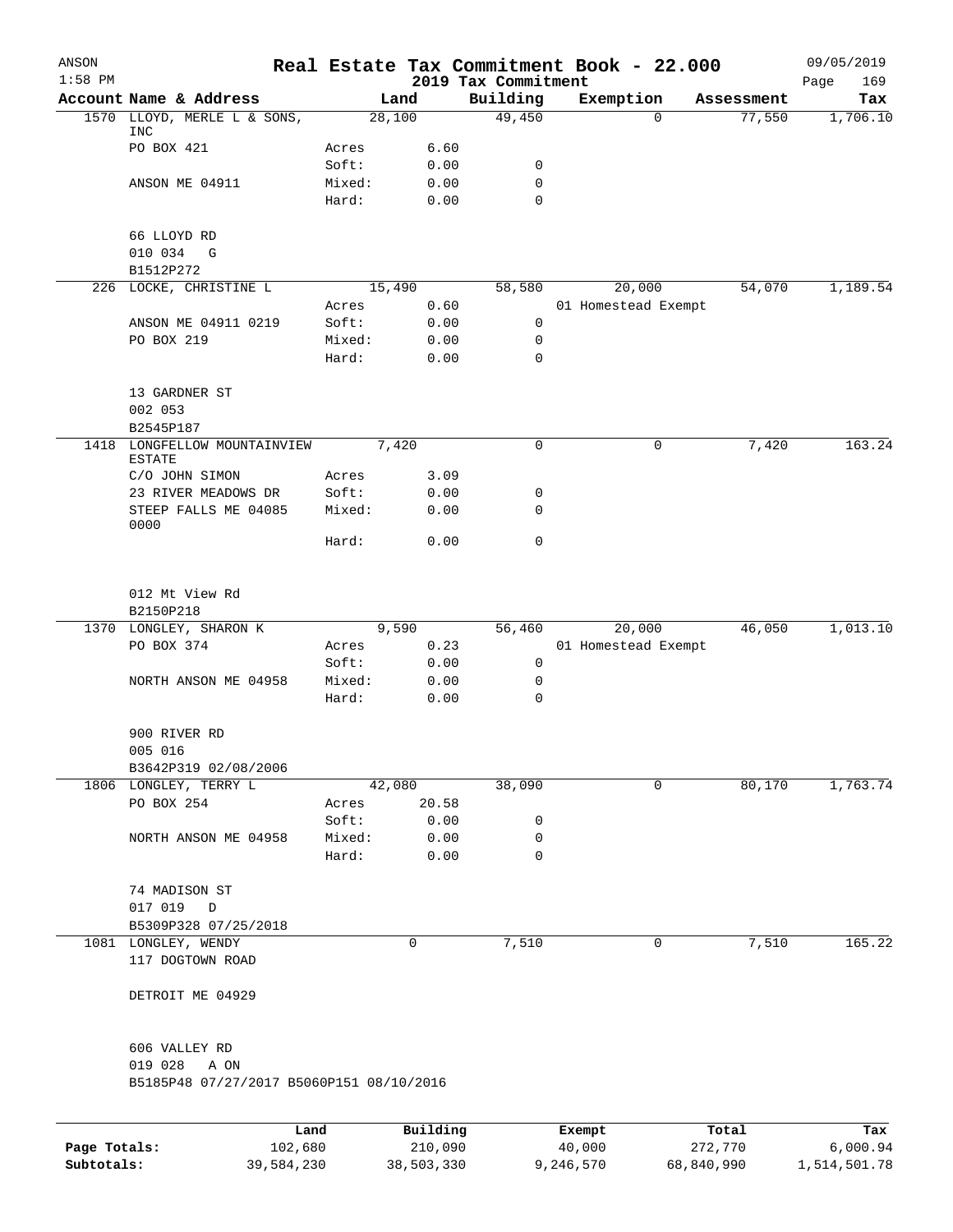| ANSON<br>$1:58$ PM |                                            |                        |                     |                                 | Real Estate Tax Commitment Book - 22.000 |                  | 09/05/2019         |
|--------------------|--------------------------------------------|------------------------|---------------------|---------------------------------|------------------------------------------|------------------|--------------------|
|                    | Account Name & Address                     |                        | Land                | 2019 Tax Commitment<br>Building | Exemption                                | Assessment       | 170<br>Page<br>Tax |
|                    | 563 LORD, MARY ROSE L &                    | 18,300                 |                     | $\mathbf 0$                     | $\Omega$                                 | 18,300           | 402.60             |
|                    | MERRITHEW, JANA                            | Acres                  | 5.20                |                                 |                                          |                  |                    |
|                    |                                            | Soft:                  | 0.00                | 0                               |                                          |                  |                    |
|                    | 114 OLD FIELDS RD                          | Mixed:                 | 0.00                | 0                               |                                          |                  |                    |
|                    | SOUTH BERWICK ME 03908<br>0000             | Hard:                  | 0.00                | $\mathbf 0$                     |                                          |                  |                    |
|                    | 023 044<br>$\circ$<br>B1409P347            |                        |                     |                                 |                                          |                  |                    |
|                    | 564 LORD, MARY ROSE L &                    | 18,300                 |                     | $\mathbf 0$                     | 0                                        | 18,300           | 402.60             |
|                    | MERRITHEW, JANA                            | Acres                  | 5.20                |                                 |                                          |                  |                    |
|                    |                                            | Soft:                  | 0.00                | 0                               |                                          |                  |                    |
|                    | 114 OLD FIELDS RD                          | Mixed:                 | 0.00                | 0                               |                                          |                  |                    |
|                    | SOUTH BERWICK ME 03908<br>0000             | Hard:                  | 0.00                | $\mathbf 0$                     |                                          |                  |                    |
|                    | 023 044<br>N<br>B1409P347                  |                        |                     |                                 |                                          |                  |                    |
|                    | 437 LORD, MICHAEL D                        | 20,640                 |                     | 26,630                          | 0                                        | 47,270           | 1,039.94           |
|                    | LORD, JENNIFER L                           | Acres                  | 10.50               |                                 |                                          |                  |                    |
|                    | 49 DAY RD                                  | Soft:                  | 0.00                | 0                               |                                          |                  |                    |
|                    |                                            | Mixed:                 | 0.00                | $\mathbf 0$                     |                                          |                  |                    |
|                    | LYMAN ME 04002 0000                        | Hard:                  | 0.00                | $\mathbf 0$                     |                                          |                  |                    |
|                    | 180 PULLEN CORNER RD<br>018 021<br>C       |                        |                     |                                 |                                          |                  |                    |
|                    | B3315P46 05/28/2004                        |                        |                     |                                 |                                          |                  |                    |
|                    | 565 LOVELL, MARY N                         | 16,370                 |                     | 65,940                          | 26,000                                   | 56,310           | 1,238.82           |
|                    |                                            | Acres                  | 0.67                |                                 | 01 Homestead Exempt                      |                  |                    |
|                    | ANSON ME 04911 0000                        | Soft:                  | 0.00                |                                 | 0 03 Resident Veteran Widow              |                  |                    |
|                    | 111 MAIN ST                                | Mixed:                 | 0.00                | 0                               |                                          |                  |                    |
|                    |                                            | Hard:                  | 0.00                | $\mathbf 0$                     |                                          |                  |                    |
|                    | 111 MAIN ST<br>001 040                     |                        |                     |                                 |                                          |                  |                    |
|                    | B611P324                                   |                        |                     |                                 |                                          |                  |                    |
|                    | 1153 LUCE, ADAM F                          | 28,400                 |                     | 63,310                          | 20,000                                   | 71,710           | 1,577.62           |
|                    | LUCE, MICHELLE N                           | Acres                  | 6.90                |                                 | 01 Homestead Exempt                      |                  |                    |
|                    | PO BOX 432                                 | Soft:                  | 0.00                | 0                               |                                          |                  |                    |
|                    |                                            | Mixed:                 | 0.00                | 0                               |                                          |                  |                    |
|                    | ANSON ME 04911                             | Hard:<br>B5108P0122 JT | 0.00                | $\mathbf 0$                     |                                          |                  |                    |
|                    | 44 FISH RD<br>013 016<br>$\mathbf{1}$      |                        |                     |                                 |                                          |                  |                    |
|                    | B5108P122 12/06/2016 B4927P0342 07/10/2015 |                        |                     |                                 |                                          |                  |                    |
|                    | 1328 LUCE, ARNOLD P                        | 10,750                 |                     | 14,490                          | $\mathbf 0$                              | 25,240           | 555.28             |
|                    | LUCE, ELAINE A                             | Acres                  | 0.40                |                                 |                                          |                  |                    |
|                    | 54 SUGAR MAPLE DRIVE                       | Soft:                  | 0.00                | 0                               |                                          |                  |                    |
|                    |                                            | Mixed:                 | 0.00                | 0                               |                                          |                  |                    |
|                    | ANSON ME 04911                             | Hard:                  | 0.00                | $\mathbf 0$                     |                                          |                  |                    |
|                    | 3 FISH RD                                  |                        |                     |                                 |                                          |                  |                    |
|                    | 013 016<br>A<br>B1535P229                  |                        |                     |                                 |                                          |                  |                    |
|                    |                                            |                        |                     |                                 |                                          |                  |                    |
| Page Totals:       | Land<br>112,760                            |                        | Building<br>170,370 |                                 | Exempt<br>46,000                         | Total<br>237,130 | Tax<br>5,216.86    |

**Subtotals:** 39,696,990 38,673,700 9,292,570 69,078,120 1,519,718.64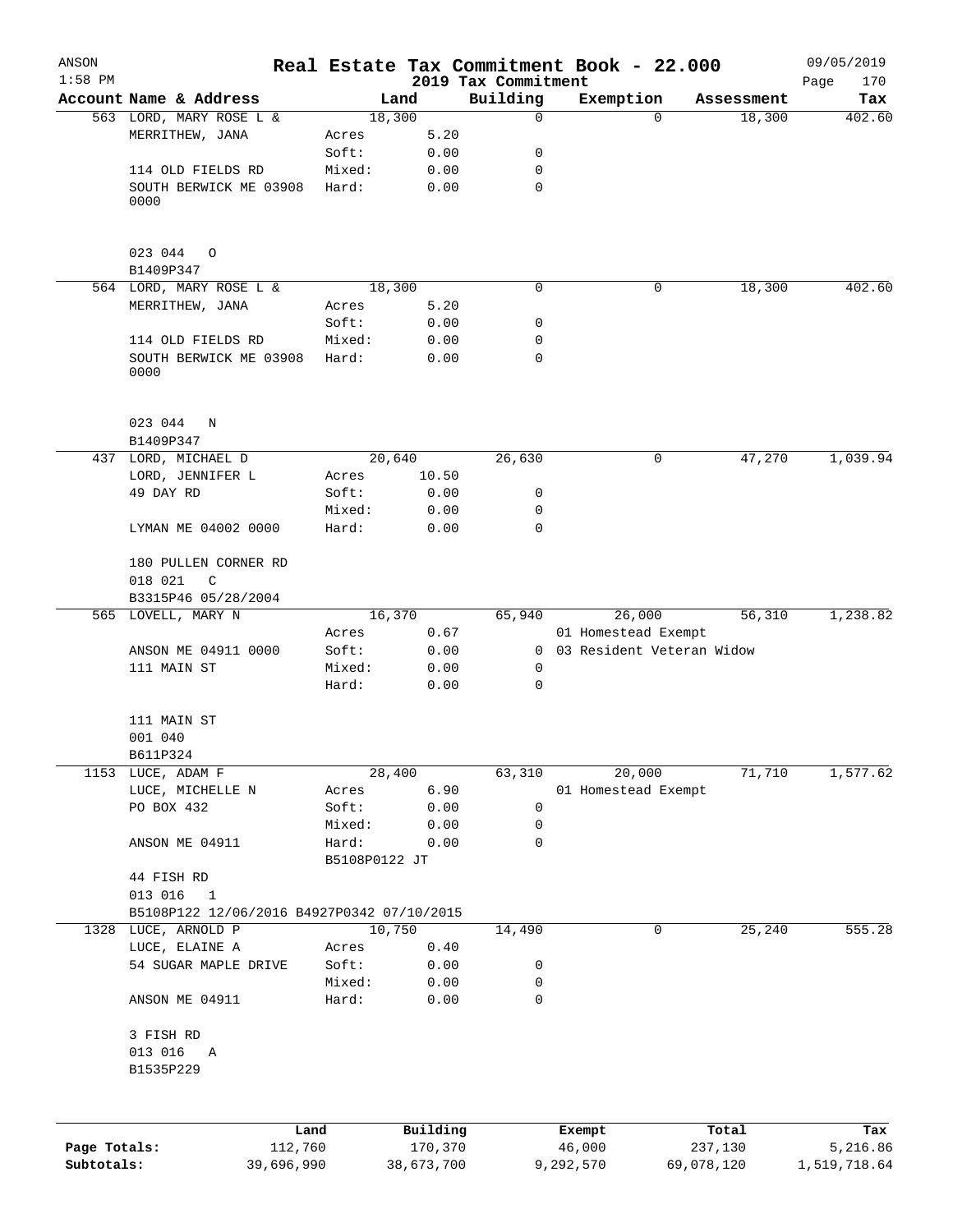| ANSON<br>$1:58$ PM |                              |                      |              | 2019 Tax Commitment | Real Estate Tax Commitment Book - 22.000 |            | 09/05/2019<br>Page<br>171 |
|--------------------|------------------------------|----------------------|--------------|---------------------|------------------------------------------|------------|---------------------------|
|                    | Account Name & Address       |                      | Land         | Building            | Exemption                                | Assessment | Tax                       |
|                    | 566 LUCE, ARNOLD P           |                      | 33,830       | 119,690             | 20,000                                   | 133,520    | 2,937.44                  |
|                    | LUCE, ELAINE A               | Acres                | 24.00        |                     | 01 Homestead Exempt                      |            |                           |
|                    | 54 SUGAR MAPLE DRIVE         | Soft:                | 0.00         | 0                   |                                          |            |                           |
|                    |                              | Mixed:               | 6.00         | 942                 |                                          |            |                           |
|                    | ANSON ME 04911               | Hard:<br>TREE GROWTH | 8.00         | 1,392               |                                          |            |                           |
|                    | 54 SUGAR MAPLE DR<br>013 016 |                      |              |                     |                                          |            |                           |
|                    | B1535P229                    |                      |              |                     |                                          |            |                           |
|                    | 862 LUCE, ARNOLD P           |                      | 52,000       | 115,780             | 0                                        | 167,780    | 3,691.16                  |
|                    | LUCE, ELAINE A               | Acres                | 40.00        |                     |                                          |            |                           |
|                    | 54 SUGAR MAPLE DRIVE         | Soft:                | 0.00         | 0                   |                                          |            |                           |
|                    |                              | Mixed:               |              | 0                   |                                          |            |                           |
|                    | ANSON ME 04911               | Hard:                | 0.00<br>0.00 | $\mathbf 0$         |                                          |            |                           |
|                    |                              |                      |              |                     |                                          |            |                           |
|                    | 366 EMBDEN POND RD           |                      |              |                     |                                          |            |                           |
|                    | 023 029<br>В                 |                      |              |                     |                                          |            |                           |
|                    | B2733P246                    |                      |              |                     |                                          |            |                           |
|                    | 1803 LUCE, BRIAN             |                      | 16,500       | 0                   | $\mathbf 0$                              | 16,500     | 363.00                    |
|                    |                              | Acres                | 4.00         |                     |                                          |            |                           |
|                    | ANSON ME 04911 0022          | Soft:                | 0.00         | 0                   |                                          |            |                           |
|                    | PO BOX 22                    | Mixed:               | 0.00         | 0                   |                                          |            |                           |
|                    |                              | Hard:                | 0.00         | $\mathbf 0$         |                                          |            |                           |
|                    | 021 024                      |                      |              |                     |                                          |            |                           |
|                    | B2589P316                    |                      |              |                     |                                          |            |                           |
|                    | 53 LUCE, BRIAN R             |                      | 17,250       | 0                   | 0                                        | 17,250     | 379.50                    |
|                    | LUCE, NORMAN F               | Acres                | 4.50         |                     |                                          |            |                           |
|                    |                              | Soft:                | 0.00         | 0                   |                                          |            |                           |
|                    | PO BOX 22                    | Mixed:               | 0.00         | 0                   |                                          |            |                           |
|                    | ANSON ME 04911 0022          | Hard:                | 0.00         | 0                   |                                          |            |                           |
|                    | 012 015 A                    |                      |              |                     |                                          |            |                           |
|                    | B2442P324                    |                      |              |                     |                                          |            |                           |
|                    | 2034 LUCE, DALE E            |                      | 31,280       | 45,930              | 0                                        | 77,210     | 1,698.62                  |
|                    | P.O. BOX 102                 | Acres                | 9.78         |                     |                                          |            |                           |
|                    |                              | Soft:                | 0.00         | 0                   |                                          |            |                           |
|                    | ANSON ME 04911               | Mixed:               | 0.00         | 0                   |                                          |            |                           |
|                    |                              | Hard:                | 0.00         | 0                   |                                          |            |                           |
|                    |                              | FARMLAND CLASS       |              |                     |                                          |            |                           |
|                    | 013 013<br>D                 |                      |              |                     |                                          |            |                           |
|                    | B5143P201 03/31/2017         |                      |              |                     |                                          |            |                           |
|                    | 1157 LUCE, GARY R            |                      | 14,830       | 44,510              | 0                                        | 59,340     | 1,305.48                  |
|                    | LUCE, MARY W                 | Acres                | 0.55         |                     |                                          |            |                           |
|                    | 212 MAIN STREET              | Soft:                | 0.00         | 0                   |                                          |            |                           |
|                    |                              | Mixed:               | 0.00         | 0                   |                                          |            |                           |
|                    | ANSON ME 04911               | Hard:                | 0.00         | 0                   |                                          |            |                           |
|                    | 10 FREDRICK ST<br>002 044    |                      |              |                     |                                          |            |                           |
|                    | B3606P154 12/08/2005         |                      |              |                     |                                          |            |                           |
|                    |                              |                      |              |                     |                                          |            |                           |
|                    |                              |                      |              |                     |                                          |            |                           |
|                    |                              |                      |              |                     |                                          |            |                           |
|                    |                              |                      |              |                     |                                          |            |                           |

|              | Land       | Building   | Exempt    | Total      | Tax          |
|--------------|------------|------------|-----------|------------|--------------|
| Page Totals: | 165,690    | 325,910    | 20,000    | 471,600    | 10,375.20    |
| Subtotals:   | 39,862,680 | 38,999,610 | 9,312,570 | 69,549,720 | 1,530,093.84 |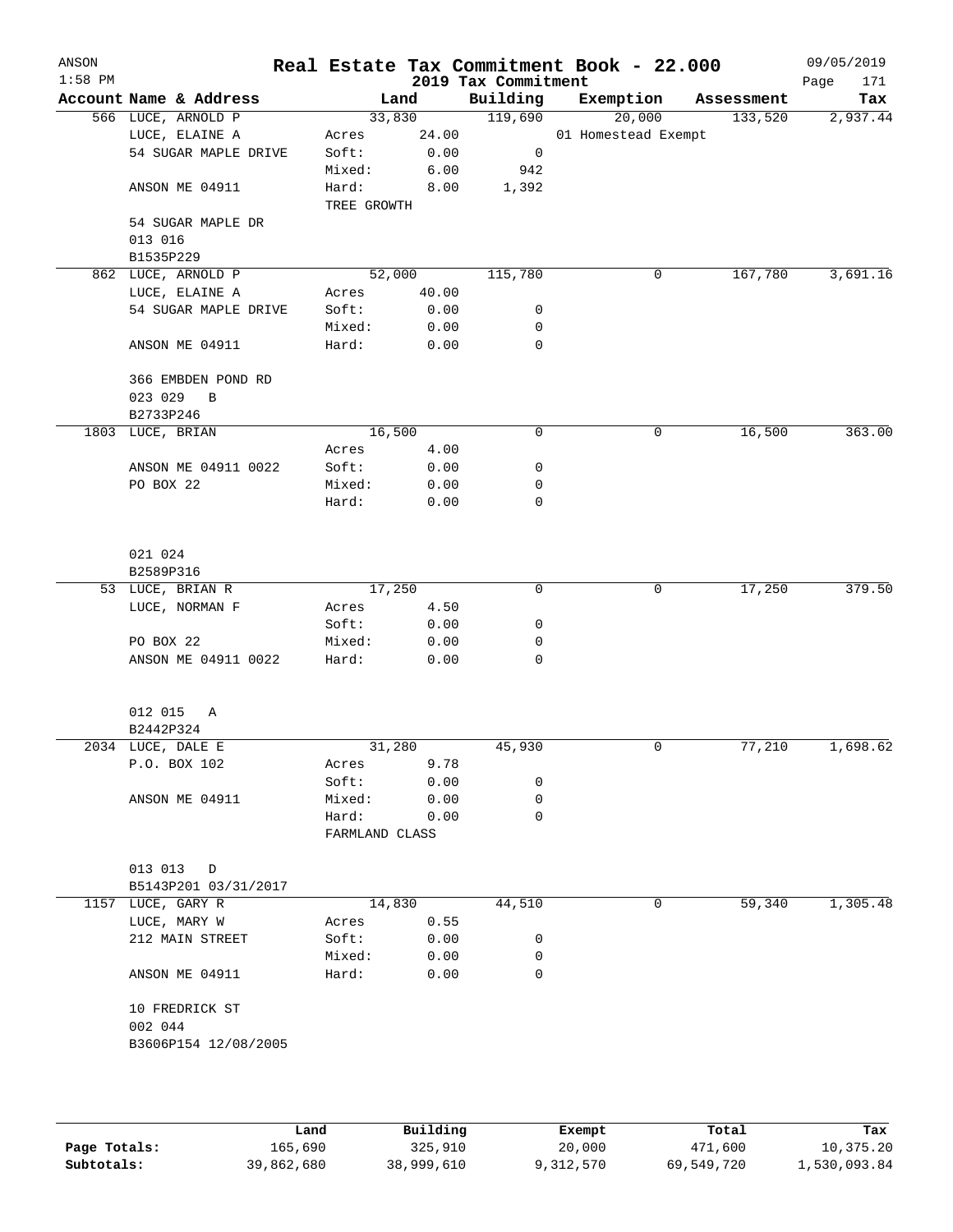| ANSON<br>$1:58$ PM |                         |                |        |        | 2019 Tax Commitment | Real Estate Tax Commitment Book - 22.000 |            | 09/05/2019<br>172<br>Page |
|--------------------|-------------------------|----------------|--------|--------|---------------------|------------------------------------------|------------|---------------------------|
|                    | Account Name & Address  |                | Land   |        | Building            | Exemption                                | Assessment | Tax                       |
|                    | 1581 LUCE, GARY R       |                | 22,700 |        | 85,760              | 20,000                                   | 88,460     | 1,946.12                  |
|                    | LUCE, MARY W            | Acres          |        | 2.80   |                     | 01 Homestead Exempt                      |            |                           |
|                    | 212 MAIN STREET         | Soft:          |        | 0.00   | $\mathbf 0$         |                                          |            |                           |
|                    |                         | Mixed:         |        | 0.00   | 0                   |                                          |            |                           |
|                    | ANSON ME 04911          | Hard:          |        | 0.00   | $\mathbf 0$         |                                          |            |                           |
|                    | 212 MAIN ST             |                |        |        |                     |                                          |            |                           |
|                    | 010 007<br>B            |                |        |        |                     |                                          |            |                           |
|                    | 1592 LUCE, NORMA S      |                | 26,260 |        | 58,380              | 30,000                                   | 54,640     | 1,202.08                  |
|                    |                         | Acres          |        | 5.17   |                     | 01 Homestead Exempt                      |            |                           |
|                    | ANSON ME 04911 0000     | Soft:          |        | 0.00   |                     | 0 03 Resident Veteran Widow              |            |                           |
|                    | 984 PEASE HILL RD       | Mixed:         |        | 0.00   | 0                   | 09 Blind                                 |            |                           |
|                    |                         | Hard:          |        | 0.00   | 0                   |                                          |            |                           |
|                    |                         | LIFE STATE     |        |        |                     |                                          |            |                           |
|                    | 984 PEASE HILL RD       |                |        |        |                     |                                          |            |                           |
|                    | 012 016<br>$\mathbf{1}$ |                |        |        |                     |                                          |            |                           |
|                    | B3329P175 06/21/2004    |                |        |        |                     |                                          |            |                           |
|                    | 1591 LUCE, NORMAN       |                | 26,570 |        | 39,700              | 0                                        | 66,270     | 1,457.94                  |
|                    |                         | Acres          |        | 5.38   |                     |                                          |            |                           |
|                    | ANSON ME 04911 0022     | Soft:          |        | 0.00   | 0                   |                                          |            |                           |
|                    | PO BOX 22               | Mixed:         |        | 0.00   | 0                   |                                          |            |                           |
|                    |                         | Hard:          |        | 0.00   | $\mathbf 0$         |                                          |            |                           |
|                    |                         |                |        |        |                     |                                          |            |                           |
|                    | 4 WEST MILLS RD         |                |        |        |                     |                                          |            |                           |
|                    | 010 011<br>2            |                |        |        |                     |                                          |            |                           |
|                    | B801P934                |                |        |        |                     |                                          |            |                           |
|                    | 1582 LUCE, NORMAN       |                | 12,750 |        | $\mathbf 0$         | 0                                        | 12,750     | 280.50                    |
|                    |                         | Acres          |        | 1.50   |                     |                                          |            |                           |
|                    | ANSON ME 04911 0022     | Soft:          |        | 0.00   | 0                   |                                          |            |                           |
|                    | PO BOX 22               | Mixed:         |        | 0.00   | 0                   |                                          |            |                           |
|                    |                         | Hard:          |        | 0.00   | $\mathbf 0$         |                                          |            |                           |
|                    |                         |                |        |        |                     |                                          |            |                           |
|                    | 010 011<br>6 A          |                |        |        |                     |                                          |            |                           |
|                    | B801P934                |                |        |        |                     |                                          |            |                           |
|                    | 1583 LUCE, NORMAN       |                | 28,720 |        | 0                   | 0                                        | 28,720     | 631.84                    |
|                    |                         | Acres          |        | 24.40  |                     |                                          |            |                           |
|                    | ANSON ME 04911 0022     | Soft:          |        | 0.00   | 0                   |                                          |            |                           |
|                    | PO BOX 22               | Mixed:         |        | 0.00   | 0                   |                                          |            |                           |
|                    |                         | Hard:          |        | 0.00   | 0                   |                                          |            |                           |
|                    | 010 011 10              |                |        |        |                     |                                          |            |                           |
|                    | B801P934                |                |        |        |                     |                                          |            |                           |
|                    | 2031 LUCE, NORMAN F     |                | 64,220 |        | 0                   | 0                                        | 64,220     | 1,412.84                  |
|                    | LUCE, BETH B            | Acres          |        | 100.00 |                     |                                          |            |                           |
|                    |                         | Soft:          |        | 0.00   | 0                   |                                          |            |                           |
|                    | PO BOX 22               | Mixed:         |        | 0.00   | 0                   |                                          |            |                           |
|                    | ANSON ME 04911 0022     | Hard:          |        | 0.00   | 0                   |                                          |            |                           |
|                    |                         | FARMLAND CLASS |        |        |                     |                                          |            |                           |
|                    | 013 013 C               |                |        |        |                     |                                          |            |                           |
|                    | B1535P231               |                |        |        |                     |                                          |            |                           |
|                    |                         |                |        |        |                     |                                          |            |                           |
|                    |                         |                |        |        |                     |                                          |            |                           |
|                    |                         |                |        |        |                     |                                          |            |                           |
|                    |                         |                |        |        |                     |                                          |            |                           |

|              | úand       | Building     | Exempt    | Total      | Tax          |
|--------------|------------|--------------|-----------|------------|--------------|
| Page Totals: | 181,220    | 183,840      | 50,000    | 315,060    | 6,931.32     |
| Subtotals:   | 40,043,900 | 39, 183, 450 | 9,362,570 | 69,864,780 | 1,537,025.16 |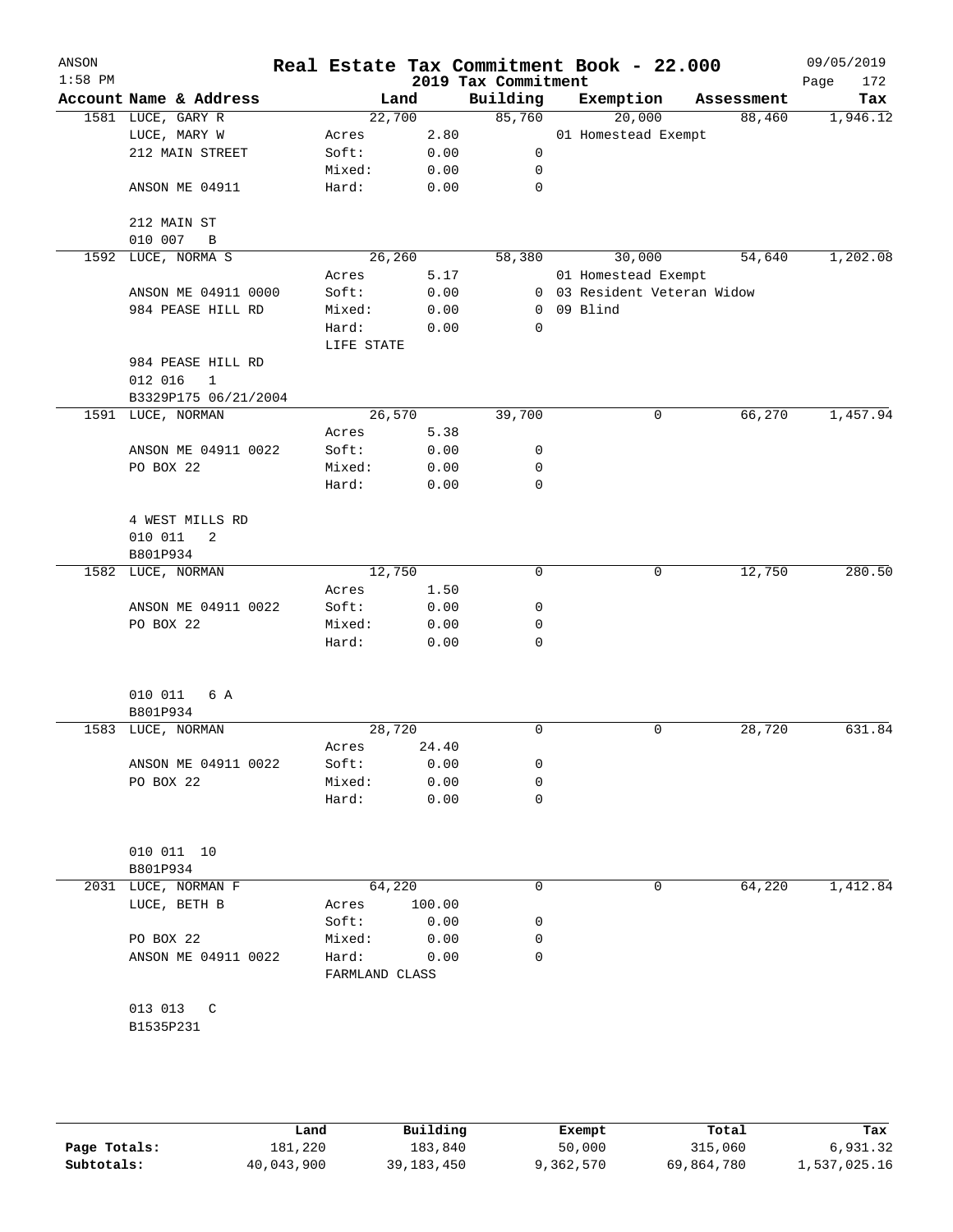| ANSON<br>$1:58$ PM |                                   |                |        | 2019 Tax Commitment | Real Estate Tax Commitment Book - 22.000 |            | 09/05/2019<br>Page<br>173 |
|--------------------|-----------------------------------|----------------|--------|---------------------|------------------------------------------|------------|---------------------------|
|                    | Account Name & Address            |                | Land   | Building            | Exemption                                | Assessment | Tax                       |
|                    | 274 LUCE, NORMAN F                |                | 26,930 | 5,310               | $\mathbf 0$                              | 32,240     | 709.28                    |
|                    | LUCE, BETH B                      | Acres          | 31.00  |                     |                                          |            |                           |
|                    | PO BOX 22                         | Soft:          | 0.00   | 0                   |                                          |            |                           |
|                    |                                   | Mixed:         | 0.00   | 0                   |                                          |            |                           |
|                    | ANSON ME 04911 0000               | Hard:          | 0.00   | 0                   |                                          |            |                           |
|                    | 843 PEASE HILL RD<br>013 013<br>B |                |        |                     |                                          |            |                           |
|                    | B4871P316 01/20/2015              |                |        |                     |                                          |            |                           |
|                    | 569 LUCE, NORMAN F                |                | 15,900 | 0                   | 0                                        | 15,900     | 349.80                    |
|                    | LUCE, BETH B                      | Acres          | 71.00  |                     |                                          |            |                           |
|                    |                                   | Soft:          | 0.00   | 0                   |                                          |            |                           |
|                    | PO BOX 22                         | Mixed:         | 0.00   | 0                   |                                          |            |                           |
|                    | ANSON ME 04911 0022               | Hard:          | 0.00   | 0                   |                                          |            |                           |
|                    |                                   | FARMLAND CLASS |        |                     |                                          |            |                           |
|                    | 013 015                           |                |        |                     |                                          |            |                           |
|                    | B1535P231                         |                |        |                     |                                          |            |                           |
|                    | 570 LUCE, NORMAN F                |                | 98,020 | 27,710              | 0                                        | 125,730    | 2,766.06                  |
|                    | LUCE, BETH B                      | Acres          | 387.00 |                     |                                          |            |                           |
|                    |                                   | Soft:          | 0.00   | 0                   |                                          |            |                           |
|                    | PO BOX 22                         | Mixed:         | 0.00   | 0                   |                                          |            |                           |
|                    | ANSON ME 04911 0022               | Hard:          | 0.00   | 0                   |                                          |            |                           |
|                    |                                   | FARMLAND CLASS |        |                     |                                          |            |                           |
|                    | 902 PEASE HILL RD                 |                |        |                     |                                          |            |                           |
|                    | 012 016                           |                |        |                     |                                          |            |                           |
|                    | B1535P231                         |                |        |                     |                                          |            |                           |
|                    | 755 LUCE, NORMAN F                |                | 40,500 | 0                   | 0                                        | 40,500     | 891.00                    |
|                    | LUCE, BETH B                      | Acres          | 33.00  |                     |                                          |            |                           |
|                    |                                   | Soft:          | 0.00   | 0                   |                                          |            |                           |
|                    | PO BOX 22                         | Mixed:         | 0.00   | 0                   |                                          |            |                           |
|                    | ANSON ME 04911 0022               | Hard:          | 0.00   | 0                   |                                          |            |                           |
|                    | 013 018<br>Α<br>B2735P188         |                |        |                     |                                          |            |                           |
|                    | 606 LUCE, PATRICIA G              |                | 24,050 | 79,490              | 20,000                                   | 83,540     | 1,837.88                  |
|                    | 824 PEASE HILL RD                 | Acres          | 3.70   |                     | 01 Homestead Exempt                      |            |                           |
|                    |                                   | Soft:          | 0.00   | 0                   |                                          |            |                           |
|                    | ANSON ME 04911                    | Mixed:         | 0.00   | 0                   |                                          |            |                           |
|                    |                                   | Hard:          | 0.00   | 0                   |                                          |            |                           |
|                    | 824 PEASE HILL RD                 |                |        |                     |                                          |            |                           |
|                    | 012 015<br>D                      |                |        |                     |                                          |            |                           |
|                    | B2887P309                         |                |        |                     |                                          |            |                           |
|                    | 517 LUKER, BRADFORD               |                | 21,940 | 32,720              | 0                                        | 54,660     | 1,202.52                  |
|                    | LUKER, CHANDA                     | Acres          | 47.00  |                     |                                          |            |                           |
|                    |                                   | Soft:          | 1.00   | 113                 |                                          |            |                           |
|                    | PO BOX 24                         | Mixed:         | 0.00   | 0                   |                                          |            |                           |
|                    | MONSON ME 04464 0024              | Hard:          | 45.00  | 7,830               |                                          |            |                           |
|                    |                                   | TREE GROWTH    |        |                     |                                          |            |                           |
|                    | 020 011 A                         |                |        |                     |                                          |            |                           |
|                    |                                   |                |        |                     |                                          |            |                           |
|                    | B4525P85 04/24/2012               |                |        |                     |                                          |            |                           |
|                    |                                   |                |        |                     |                                          |            |                           |
|                    |                                   |                |        |                     |                                          |            |                           |
|                    |                                   |                |        |                     |                                          |            |                           |
|                    |                                   |                |        |                     |                                          |            |                           |

|              | Land       | Building   | Exempt    | Total      | Tax          |
|--------------|------------|------------|-----------|------------|--------------|
| Page Totals: | 227,340    | 145,230    | 20,000    | 352,570    | 7.756.54     |
| Subtotals:   | 40,271,240 | 39,328,680 | 9,382,570 | 70,217,350 | 1,544,781.70 |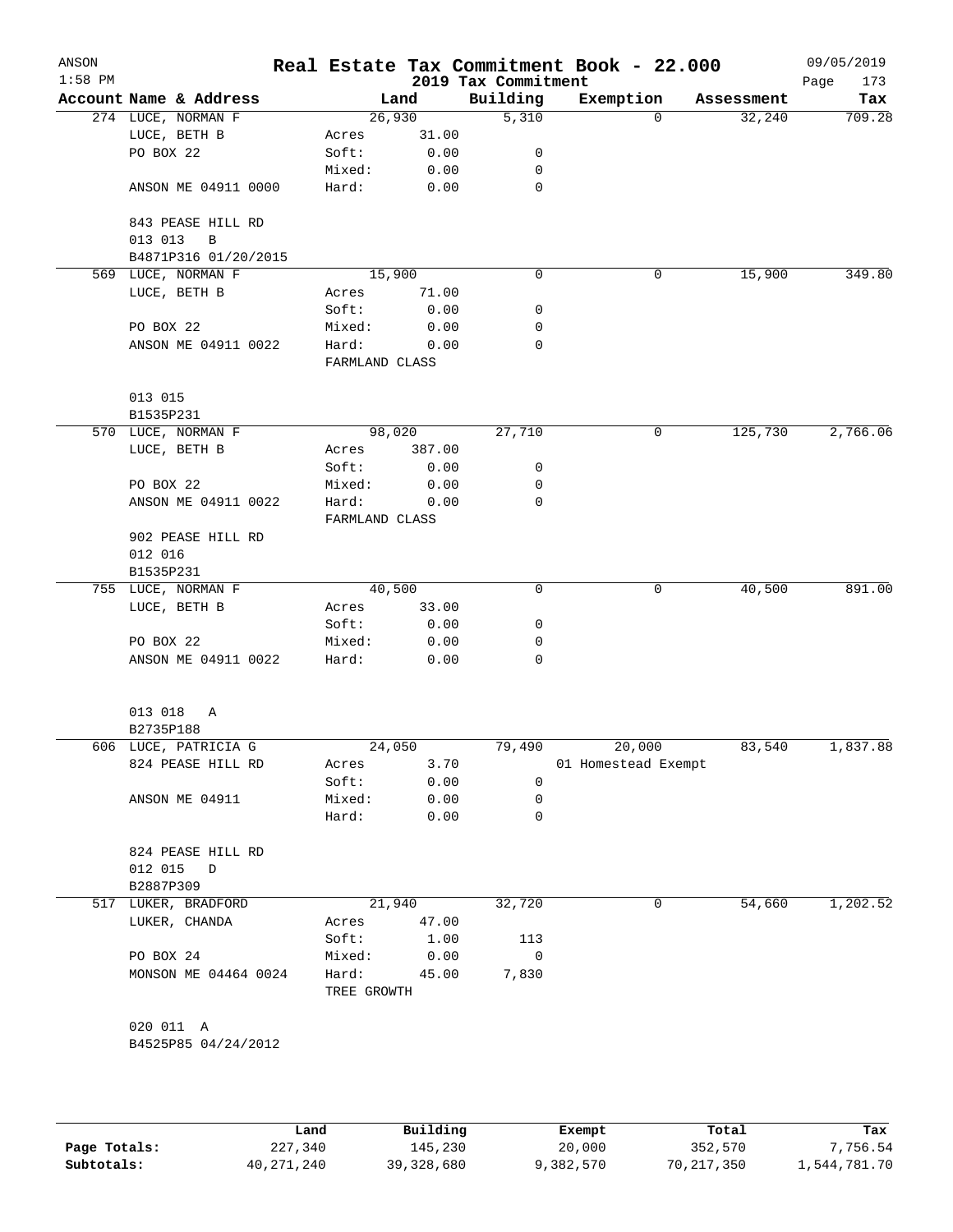| ANSON     |                                                    |                    |       |                                 | Real Estate Tax Commitment Book - 22.000 |             | 09/05/2019         |
|-----------|----------------------------------------------------|--------------------|-------|---------------------------------|------------------------------------------|-------------|--------------------|
| $1:58$ PM | Account Name & Address                             | Land               |       | 2019 Tax Commitment<br>Building | Exemption                                | Assessment  | Page<br>174<br>Tax |
|           | 1367 LUKER, BRADFORD                               | 64,500             |       | 0                               | $\Omega$                                 | 64,500      | 1,419.00           |
|           | LUKER, CHANDA                                      | Acres              | 90.00 |                                 |                                          |             |                    |
|           | PO BOX 24                                          | Soft:              | 0.00  | 0                               |                                          |             |                    |
|           |                                                    | Mixed:             | 0.00  | 0                               |                                          |             |                    |
|           |                                                    |                    |       | $\mathbf 0$                     |                                          |             |                    |
|           | MONSON ME 04464 0000                               | Hard:              | 0.00  |                                 |                                          |             |                    |
|           |                                                    | B5173P0122 JT      |       |                                 |                                          |             |                    |
|           | 020 010                                            |                    |       |                                 |                                          |             |                    |
|           | B5173P122 06/26/2017 B893P848 06/13/1978           |                    |       |                                 |                                          |             |                    |
|           | 671 LYNCH, JOHNATHAN P                             | 33,970             |       | 194,560                         | 0                                        | 228,530     | 5,027.66           |
|           | LYNCH, HELEN R                                     | Acres              | 90.00 |                                 |                                          |             |                    |
|           | 321 HOLLIN WAITE HILL                              | Soft:              | 0.00  | 0                               |                                          |             |                    |
|           | <b>ROAD</b>                                        |                    |       |                                 |                                          |             |                    |
|           |                                                    | Mixed:             | 0.00  | $\mathbf 0$                     |                                          |             |                    |
|           | ANSON ME 04911                                     | Hard:              | 0.00  | $\Omega$                        |                                          |             |                    |
|           |                                                    | FARMLAND B4968P032 |       |                                 |                                          |             |                    |
|           | 321 HOLLIN WAITE HILL                              |                    |       |                                 |                                          |             |                    |
|           | 014 025 B                                          |                    |       |                                 |                                          |             |                    |
|           | B4968P32 10/16/2015 B4461P63 11/04/2011            |                    |       |                                 |                                          |             |                    |
| 1248      | LYNDS, WILLIAM I &                                 | 27,740             |       | 126,140                         | 20,000                                   | 133,880     | 2,945.36           |
|           | JANETTE F, TRUSTEES                                |                    |       |                                 |                                          |             |                    |
|           |                                                    | Acres              | 6.24  |                                 | 01 Homestead Exempt                      |             |                    |
|           | ANSON ME 04911 0094                                | Soft:              | 0.00  | 0                               |                                          |             |                    |
|           | PO BOX 94                                          | Mixed:             | 0.00  | 0                               |                                          |             |                    |
|           |                                                    | Hard:              | 0.00  | 0                               |                                          |             |                    |
|           |                                                    |                    |       |                                 |                                          |             |                    |
|           | 21 ROLLING RIDGE DR                                |                    |       |                                 |                                          |             |                    |
|           | 010 036<br>A 2                                     |                    |       |                                 |                                          |             |                    |
|           | B4509P151 03/27/2012                               |                    |       |                                 |                                          |             |                    |
|           | 630 MACFARLANE, RETA A                             | 21,500             |       | 12,040                          | 0                                        | 33,540      | 737.88             |
|           | 95 PROSPECT ST                                     | Acres              | 2.00  |                                 |                                          |             |                    |
|           |                                                    | Soft:              | 0.00  | 0                               |                                          |             |                    |
|           | MILFORD NH 03055 3728                              | Mixed:             | 0.00  | 0                               |                                          |             |                    |
|           |                                                    | Hard:              | 0.00  | 0                               |                                          |             |                    |
|           |                                                    |                    |       |                                 |                                          |             |                    |
|           | 475 FOUR MILE SQUARE RD                            |                    |       |                                 |                                          |             |                    |
|           | 021 019<br>Α                                       |                    |       |                                 |                                          |             |                    |
|           | B2087P287                                          |                    |       |                                 |                                          |             |                    |
| 49        | MADDEN, BRENDA G                                   | 32,590             |       | 110,360                         | 20,000                                   | 122,950     | 2,704.90           |
|           | 807 HORSEBACK ROAD                                 | Acres              | 47.00 |                                 | 01 Homestead Exempt                      |             |                    |
|           |                                                    | Soft:              | 0.00  | 0                               |                                          |             |                    |
|           | ANSON ME 04911                                     | Mixed:             | 42.00 | 6,594                           |                                          |             |                    |
|           |                                                    | Hard:              | 0.00  | $\Omega$                        |                                          |             |                    |
|           |                                                    | TREE GROWTH        |       |                                 |                                          |             |                    |
|           | 807 HORSEBACK RD                                   |                    |       |                                 |                                          |             |                    |
|           | 019 006                                            |                    |       |                                 |                                          |             |                    |
|           | B2750P196                                          |                    |       |                                 |                                          |             |                    |
| 1876      | MADISON ELECTRIC WORKS                             | 20,680             |       | 0                               | 20,680                                   | $\mathbf 0$ | 0.00               |
|           |                                                    | Acres              | 11.68 |                                 | 12 Public Municipal Corp                 |             |                    |
|           | MADISON ME 04950 0000                              | Soft:              | 0.00  | 0                               |                                          |             |                    |
|           | 6 BUSINESS PARK DR                                 | Mixed:             | 0.00  | 0                               |                                          |             |                    |
|           |                                                    | Hard:              | 0.00  | 0                               |                                          |             |                    |
|           |                                                    |                    |       |                                 |                                          |             |                    |
|           | 190 MAIN ST                                        |                    |       |                                 |                                          |             |                    |
|           | 010 003<br>A                                       |                    |       |                                 |                                          |             |                    |
|           | B3823P322 03/15/2007 B3709P121 07/13/2006 B987P228 |                    |       |                                 |                                          |             |                    |
|           |                                                    |                    |       |                                 |                                          |             |                    |
|           |                                                    |                    |       |                                 |                                          |             |                    |
|           |                                                    |                    |       |                                 |                                          |             |                    |

|              | Land       | Building   | Exempt    | Total      | Tax          |
|--------------|------------|------------|-----------|------------|--------------|
| Page Totals: | 200,980    | 443,100    | 60,680    | 583,400    | 12,834.80    |
| Subtotals:   | 40,472,220 | 39,771,780 | 9,443,250 | 70,800,750 | 1,557,616.50 |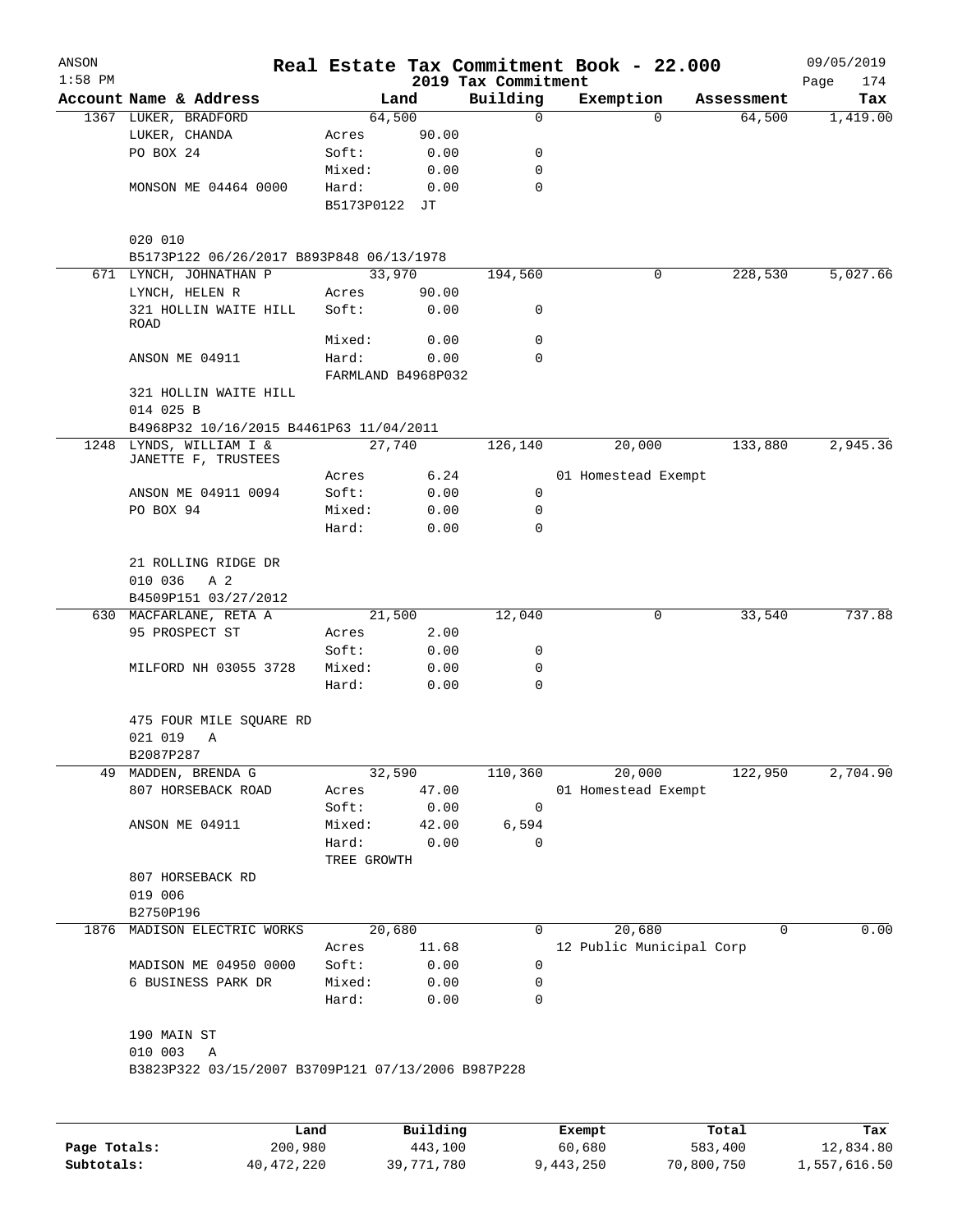| ANSON<br>$1:58$ PM |                                   |                 |              | 2019 Tax Commitment  | Real Estate Tax Commitment Book - 22.000 |            | 09/05/2019<br>Page<br>175 |
|--------------------|-----------------------------------|-----------------|--------------|----------------------|------------------------------------------|------------|---------------------------|
|                    | Account Name & Address            |                 | Land         | Building             | Exemption                                | Assessment | Tax                       |
|                    | 1877 MADISON, TOWN OF             | 14,000          |              | 0                    | 14,000                                   | $\Omega$   | 0.00                      |
|                    |                                   | Acres           | 10.00        |                      | 12 Public Municipal Corp                 |            |                           |
|                    | MADISON ME 04950 0190             | Soft:           | 0.00         | 0                    |                                          |            |                           |
|                    | PO BOX 190                        | Mixed:          | 0.00         | 0                    |                                          |            |                           |
|                    |                                   | Hard:           | 0.00         | 0                    |                                          |            |                           |
|                    | 190 MAIN ST                       |                 |              |                      |                                          |            |                           |
|                    | 010 005                           |                 |              |                      |                                          |            |                           |
|                    | B897P76                           |                 |              |                      |                                          |            |                           |
| 1886               | MADISON, TOWN OF                  | 17,500          |              | 0                    | 17,500                                   | 0          | 0.00                      |
|                    |                                   | Acres           | 13.00        |                      | 12 Public Municipal Corp                 |            |                           |
|                    | MADISON ME 04950 0190             | Soft:           | 0.00         | 0                    |                                          |            |                           |
|                    | PO BOX 190                        | Mixed:          | 0.00         | 0                    |                                          |            |                           |
|                    |                                   | Hard:           | 0.00         | 0                    |                                          |            |                           |
|                    | 190 MAIN ST                       |                 |              |                      |                                          |            |                           |
|                    | 010 005 A                         |                 |              |                      |                                          |            |                           |
|                    | B3493P68 05/31/2005               |                 |              |                      |                                          |            |                           |
|                    | 1712 MADORE, BRUCE A              | 12,960          |              | 35,620               | 20,000                                   | 28,580     | 628.76                    |
|                    | MADORE, TINA M                    | Acres           | 0.42         |                      | 01 Homestead Exempt                      |            |                           |
|                    | 44 UNION STREET                   | Soft:           | 0.00         | 0                    |                                          |            |                           |
|                    |                                   | Mixed:          | 0.00         | 0                    |                                          |            |                           |
|                    | NORTH ANSON ME 04958              | Hard:           | 0.00         | 0                    |                                          |            |                           |
|                    | 44 UNION ST                       |                 |              |                      |                                          |            |                           |
|                    | 005 006                           |                 |              |                      |                                          |            |                           |
|                    | B4226P139 12/17/2009              |                 |              |                      |                                          |            |                           |
|                    | 1613 MAGEE, WALTER S              | 43,800          |              | 80,430               | 20,000                                   | 104,230    | 2,293.06                  |
|                    | MAGEE, LAURIE ANN                 | Acres           | 26.00        |                      | 01 Homestead Exempt                      |            |                           |
|                    | 168 HOLLIN WAITE HILL<br>ROAD     | Soft:           | 0.00         | 0                    |                                          |            |                           |
|                    |                                   | Mixed:          | 0.00         | 0                    |                                          |            |                           |
|                    | ANSON ME 04911                    | Hard:           | 0.00         | 0                    |                                          |            |                           |
|                    | 168 HOLLIN WAITE HILL             |                 |              |                      |                                          |            |                           |
|                    | 014 036                           |                 |              |                      |                                          |            |                           |
| 1818               | MAGNIFICO, MARK B                 | 27,500          |              | 86,300               | 0                                        | 113,800    | 2,503.60                  |
|                    | MAGNIFICO, KAREN G                | Acres           | 6.00         |                      |                                          |            |                           |
|                    |                                   | Soft:           | 0.00         | 0                    |                                          |            |                           |
|                    | 31 FOREST ST                      | Mixed:          | 0.00         | 0                    |                                          |            |                           |
|                    | MIDDLETON MA 01949 0000 Hard:     |                 | 0.00         | $\Omega$             |                                          |            |                           |
|                    | 431 HORSEBACK RD                  |                 |              |                      |                                          |            |                           |
|                    | 014 006                           |                 |              |                      |                                          |            |                           |
|                    | B4907P179 04/08/2015 B2334P125    |                 |              |                      |                                          |            |                           |
|                    | 1615 MAHEU, ROBERT R              |                 | 9,800        | 24,400               | 26,000                                   | 8,200      | 180.40                    |
|                    | MAHEU, CATHERINE S                | Acres           | 0.24         |                      | 01 Homestead Exempt                      |            |                           |
|                    |                                   | Soft:           | 0.00         |                      | 0 03 Resident Veteran Widow              |            |                           |
|                    | PO BOX 228<br>ANSON ME 04911 0228 | Mixed:<br>Hard: | 0.00<br>0.00 | $\Omega$<br>$\Omega$ |                                          |            |                           |
|                    |                                   |                 |              |                      |                                          |            |                           |
|                    | 36 RIVER RD                       |                 |              |                      |                                          |            |                           |
|                    | 003 080                           |                 |              |                      |                                          |            |                           |
|                    | B1350P93                          |                 |              |                      |                                          |            |                           |
|                    |                                   |                 |              |                      |                                          |            |                           |
|                    |                                   |                 |              |                      |                                          |            |                           |
|                    |                                   |                 |              |                      |                                          |            |                           |

|              | Land       | Building   | Exempt    | Total      | Tax          |
|--------------|------------|------------|-----------|------------|--------------|
| Page Totals: | 125,560    | 226,750    | 97,500    | 254,810    | 5,605.82     |
| Subtotals:   | 40,597,780 | 39,998,530 | 9,540,750 | 71,055,560 | 1,563,222.32 |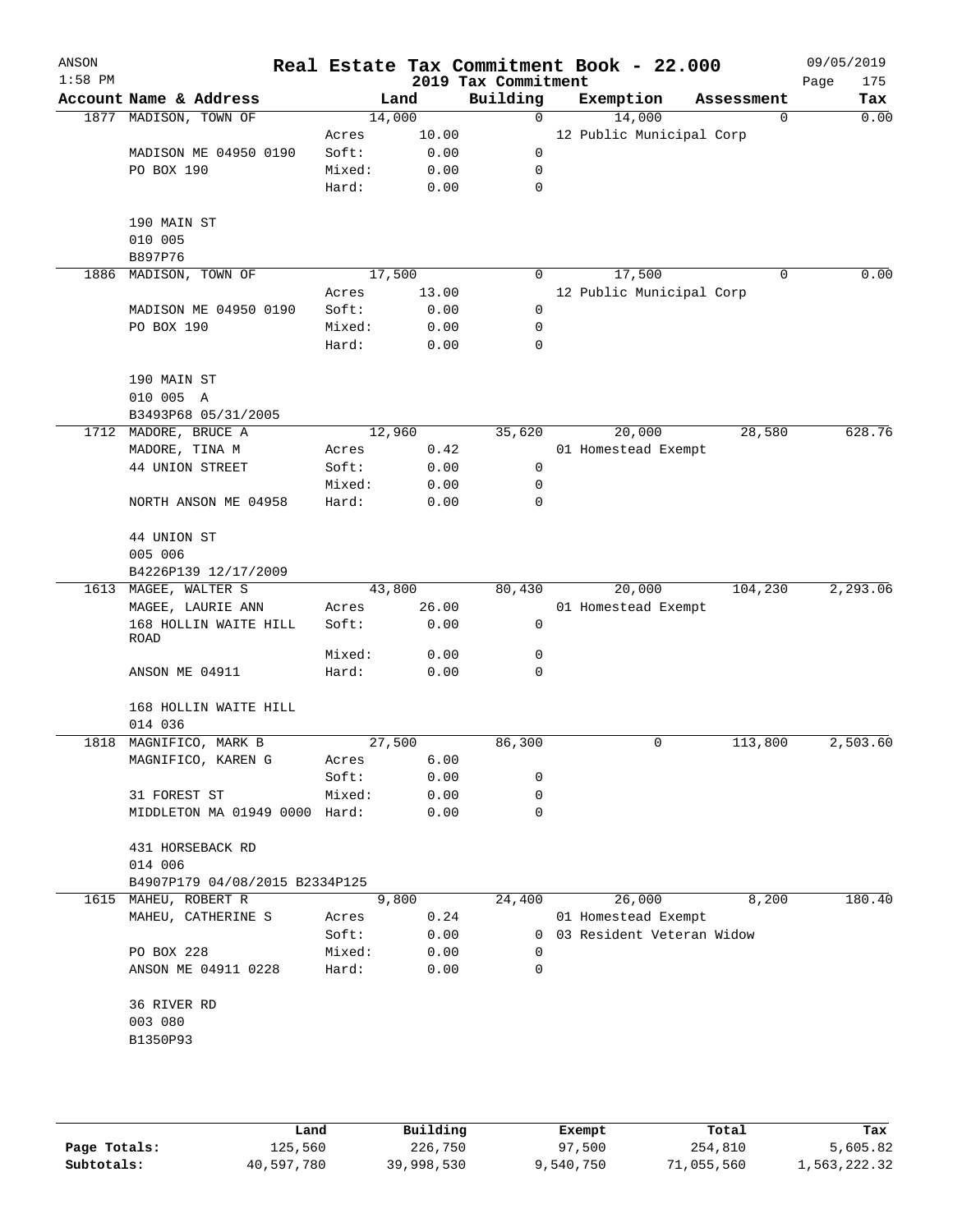| ANSON     |                                      |                      |       |                     | Real Estate Tax Commitment Book - 22.000 |            | 09/05/2019  |
|-----------|--------------------------------------|----------------------|-------|---------------------|------------------------------------------|------------|-------------|
| $1:58$ PM |                                      |                      |       | 2019 Tax Commitment |                                          |            | Page<br>176 |
|           | Account Name & Address               |                      | Land  | Building            | Exemption                                | Assessment | Tax         |
|           | 1179 MAHONEY, DANIEL F               | 35,000               |       | 3,300               | $\Omega$                                 | 38,300     | 842.60      |
|           |                                      | Acres                | 16.50 |                     |                                          |            |             |
|           | NEWBURY MA 01951 0000                | Soft:                | 0.00  | 0                   |                                          |            |             |
|           | 13 PLUM ISLAND BLVD                  | Mixed:               | 0.00  | 0                   |                                          |            |             |
|           |                                      | Hard:                | 0.00  | 0                   |                                          |            |             |
|           | 013 019<br>$\mathbf{1}$              |                      |       |                     |                                          |            |             |
|           | B2503P184                            |                      |       |                     |                                          |            |             |
|           | 578 MAHONEY, PATRICK                 | 18,230               |       | 0                   | 0                                        | 18,230     | 401.06      |
|           | 246 BEECH RIDGE ROAD                 | Acres                | 5.15  |                     |                                          |            |             |
|           |                                      | Soft:                | 0.00  | 0                   |                                          |            |             |
|           | YORK ME 03909                        | Mixed:               | 0.00  | 0                   |                                          |            |             |
|           |                                      | Hard:                | 0.00  | 0                   |                                          |            |             |
|           | 019 022<br>5                         |                      |       |                     |                                          |            |             |
|           | B5264P314 03/30/2018 B2820P86        |                      |       |                     |                                          |            |             |
| 589       | MAINE CENTRAL RAILROAD<br>CO.        | 13,500               |       | 0                   | 0                                        | 13,500     | 297.00      |
|           | C/O GUILFORD TRAN IND<br><b>INC</b>  | Acres                | 2.00  |                     |                                          |            |             |
|           | REAL ESTATE DEPT-CARL<br>PLOURDE     | Soft:                | 0.00  | 0                   |                                          |            |             |
|           | IRON HORSE PARK                      | Mixed:               | 0.00  | 0                   |                                          |            |             |
|           | NORTH BILLERICA MA<br>01862 1676     | Hard:                | 0.00  | 0                   |                                          |            |             |
|           | RANDALL STREET                       |                      |       |                     |                                          |            |             |
|           | 003 088                              |                      |       |                     |                                          |            |             |
| 634       | MAINE CENTRAL RAILROAD<br>CO         | 35,070               |       | 0                   | 0                                        | 35,070     | 771.54      |
|           | C/O GUILFORD TRAN IND<br>INC         | Acres                | 25.62 |                     |                                          |            |             |
|           | REAL ESTATE DEPT-CARL<br>PLOURDE     | Soft:                | 0.00  | 0                   |                                          |            |             |
|           | IRON HORSE PARK                      | Mixed:               | 0.00  | 0                   |                                          |            |             |
|           | NORTH BILLERICA MA<br>01862 1676     | Hard:                | 0.00  | 0                   |                                          |            |             |
|           | 009 038                              |                      |       |                     |                                          |            |             |
|           | B1793P321                            |                      |       |                     |                                          |            |             |
| 1896      | MAINE RSA #1, INC                    | 9,590                |       | 145,770             | 0                                        | 155,360    | 3,417.92    |
|           | $C/O$ $D\&P$ #:<br>444-ME-0000444368 | Acres                | 0.23  |                     |                                          |            |             |
|           | PO BOX 2629                          | Soft:                | 0.00  | 0                   |                                          |            |             |
|           | ADDISON TX 75001                     | Mixed:               | 0.00  | 0                   |                                          |            |             |
|           |                                      | Hard:                | 0.00  | $\Omega$            |                                          |            |             |
|           |                                      | TENANT IN POSSESSION |       |                     |                                          |            |             |
|           | 448 CAMPGROUND RD                    |                      |       |                     |                                          |            |             |
|           | 018 015<br>ON                        |                      |       |                     |                                          |            |             |

|              | Land       | Building   | Exempt    | Total      | Tax          |
|--------------|------------|------------|-----------|------------|--------------|
| Page Totals: | 111,390    | 149,070    |           | 260,460    | 5,730.12     |
| Subtotals:   | 40,709,170 | 40,147,600 | 9,540,750 | 71,316,020 | 1,568,952.44 |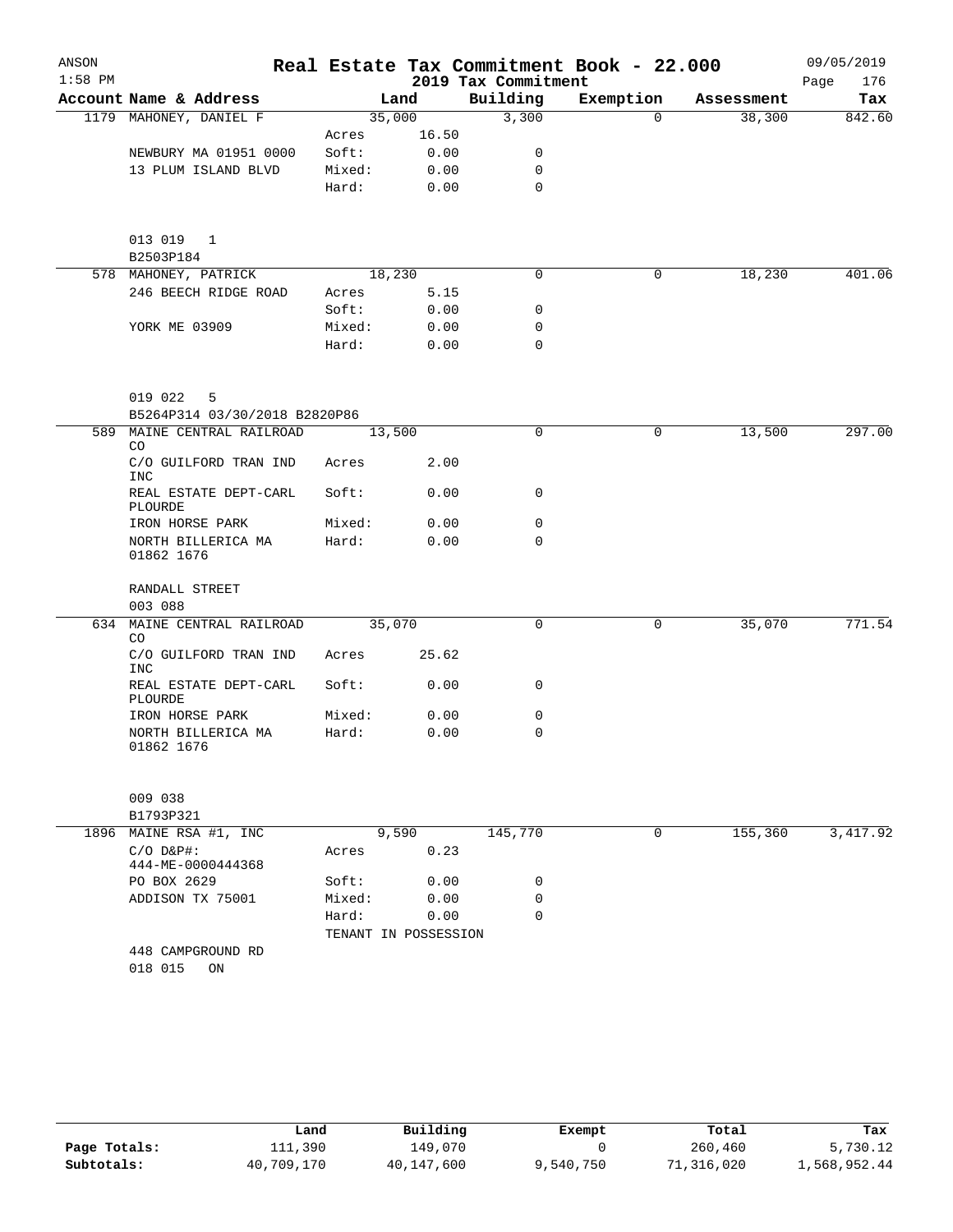| ANSON        |                                              |                 |                     |                                 | Real Estate Tax Commitment Book - 22.000 |                  | 09/05/2019         |
|--------------|----------------------------------------------|-----------------|---------------------|---------------------------------|------------------------------------------|------------------|--------------------|
| $1:58$ PM    | Account Name & Address                       |                 | Land                | 2019 Tax Commitment<br>Building | Exemption                                | Assessment       | 177<br>Page<br>Tax |
| 1769         | MAINE STATE GEANGE P.                        |                 | 7,210               | 49,280                          | 56,490                                   | 0                | 0.00               |
|              | OF H.<br>146 STATE STREET                    | Acres           | 0.13                |                                 | 11 State of ME                           |                  |                    |
|              |                                              | Soft:           | 0.00                | $\mathbf 0$                     |                                          |                  |                    |
|              | AGUSTA ME 04330                              | Mixed:          | 0.00                | 0                               |                                          |                  |                    |
|              |                                              | Hard:           | 0.00                | 0                               |                                          |                  |                    |
|              | 10 ELM ST                                    |                 |                     |                                 |                                          |                  |                    |
|              | 006 038                                      |                 |                     |                                 |                                          |                  |                    |
| 729          | B5392P20 03/19/2019<br>MAINE STATE HOUSING   |                 | 25,100              | 33,540                          | 0                                        | 58,640           | 1,290.08           |
|              | AUTHORITY                                    |                 |                     |                                 |                                          |                  |                    |
|              | C/O CHARLES NICKERSON,<br>JR                 | Acres           | 5.73                |                                 |                                          |                  |                    |
|              | 1647 LAKEWOOD ROAD                           | Soft:           | 0.00                | 0                               |                                          |                  |                    |
|              | MADISON ME 04950 0000                        | Mixed:          | 0.00                | 0                               |                                          |                  |                    |
|              |                                              | Hard:           | 0.00                | 0                               |                                          |                  |                    |
|              | 517 CAMPGROUND RD                            |                 |                     |                                 |                                          |                  |                    |
|              | 018 012<br>D                                 |                 |                     |                                 |                                          |                  |                    |
|              | B2567P198                                    |                 |                     |                                 |                                          |                  |                    |
|              | 583 MALONEY, DALE R                          |                 | 13,500              | 0                               | 0                                        | 13,500           | 297.00             |
|              | PO BOX 324                                   | Acres           | 5.00                | 0                               |                                          |                  |                    |
|              | ANSON ME 04911                               | Soft:<br>Mixed: | 0.00<br>0.00        | 0                               |                                          |                  |                    |
|              |                                              | Hard:           | 0.00                | $\mathbf 0$                     |                                          |                  |                    |
|              | 020 024<br>F                                 |                 |                     |                                 |                                          |                  |                    |
|              | B1478P286                                    |                 |                     |                                 |                                          |                  |                    |
|              | 584 MALONEY, DALE R                          |                 | 26,000              | 17,920                          | 20,000                                   | 23,920           | 526.24             |
|              | PO BOX 324                                   | Acres           | 5.00                |                                 | 01 Homestead Exempt                      |                  |                    |
|              |                                              | Soft:           | 0.00                | 0                               |                                          |                  |                    |
|              | ANSON ME 04911                               | Mixed:<br>Hard: | 0.00<br>0.00        | 0<br>$\mathbf 0$                |                                          |                  |                    |
|              | 183 SPENCER RD                               |                 |                     |                                 |                                          |                  |                    |
|              | 020 012 B                                    |                 |                     |                                 |                                          |                  |                    |
|              | B870P756                                     |                 |                     |                                 |                                          |                  |                    |
| 1809         | MALONEY, KEVIN G                             |                 | 34,400              | 4,240                           | 0                                        | 38,640           | 850.08             |
|              |                                              | Acres           | 12.90               |                                 |                                          |                  |                    |
|              | NORTON MA 02766 0000<br>195 WEST MAIN STREET | Soft:<br>Mixed: | 0.00<br>0.00        | 0<br>0                          |                                          |                  |                    |
|              |                                              | Hard:           | 0.00                | 0                               |                                          |                  |                    |
|              | 255 VALLEY RD                                |                 |                     |                                 |                                          |                  |                    |
|              | 018 037                                      |                 |                     |                                 |                                          |                  |                    |
|              | B4789P299 05/28/2014                         |                 |                     |                                 |                                          |                  |                    |
|              | 253 MANZER, ALAN BLAKE                       |                 | 34,400              | 68,140                          | 0                                        | 102,540          | 2,255.88           |
|              | 1298 RIVER ROAD                              | Acres           | 12.90               |                                 |                                          |                  |                    |
|              |                                              | Soft:           | 0.00                | 0                               |                                          |                  |                    |
|              | SOLON ME 04979                               | Mixed:          | 0.00                | 0                               |                                          |                  |                    |
|              |                                              | Hard:           | 0.00                | 0                               |                                          |                  |                    |
|              | 158 GREENLEAF RD                             |                 |                     |                                 |                                          |                  |                    |
|              | 013 022<br>8<br>B5177P77 07/11/2017          |                 |                     |                                 |                                          |                  |                    |
|              |                                              |                 |                     |                                 |                                          |                  |                    |
| Page Totals: | 140,610                                      | Land            | Building<br>173,120 |                                 | Exempt<br>76,490                         | Total<br>237,240 | Tax<br>5,219.28    |
| Subtotals:   | 40,849,780                                   |                 | 40,320,720          |                                 | 9,617,240                                | 71,553,260       | 1,574,171.72       |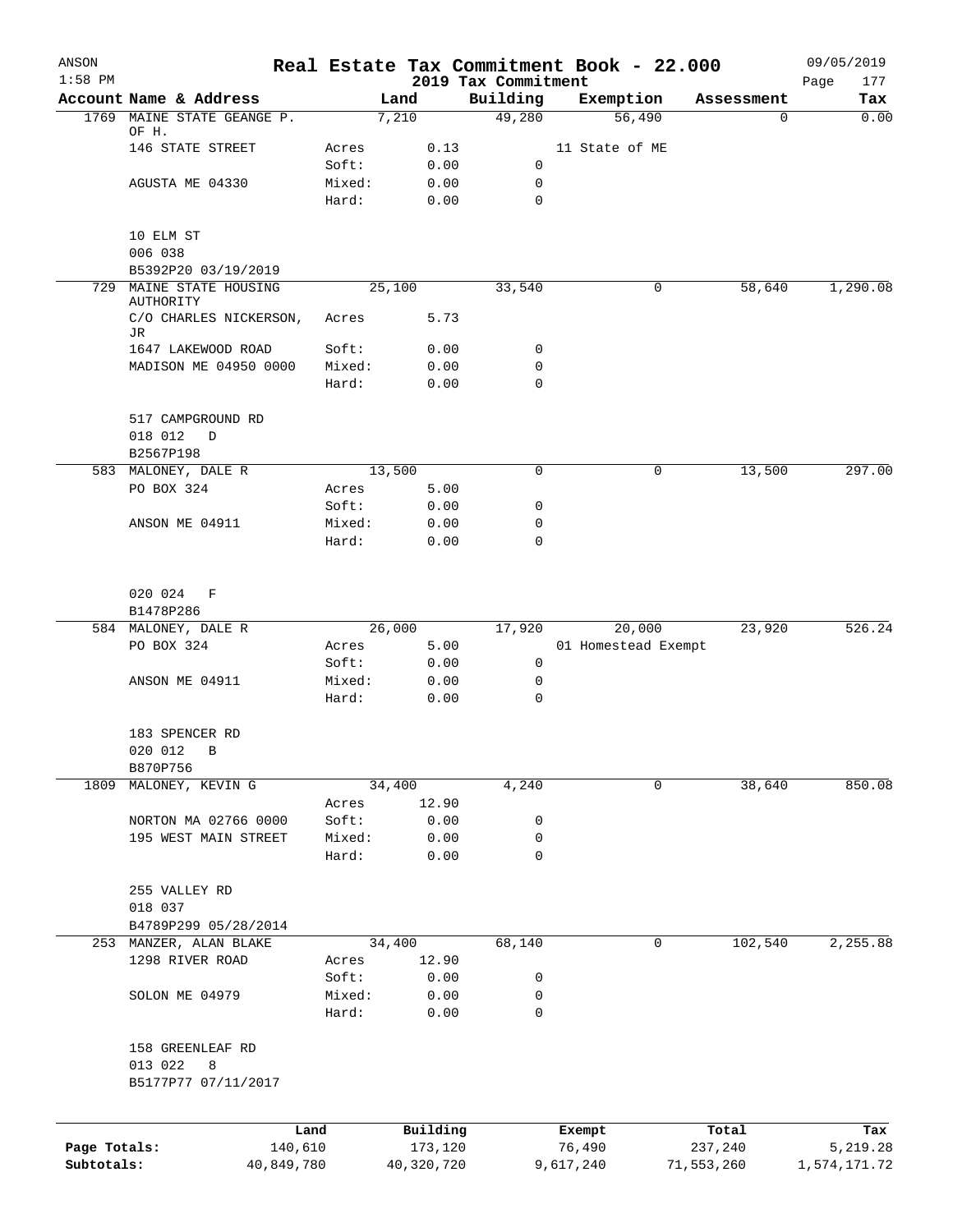| ANSON<br>$1:58$ PM |                                    |             |        | 2019 Tax Commitment | Real Estate Tax Commitment Book - 22.000 |            | 09/05/2019<br>178<br>Page |
|--------------------|------------------------------------|-------------|--------|---------------------|------------------------------------------|------------|---------------------------|
|                    | Account Name & Address             |             | Land   | Building            | Exemption                                | Assessment | Tax                       |
|                    | 492 MANZER, BRUCE A                | 26,150      |        | 110, 180            | $\Omega$                                 | 136,330    | 2,999.26                  |
|                    | MANZER, CRYSTAL D                  | Acres       | 5.10   |                     |                                          |            |                           |
|                    | 32 BARTON HILL ROAD                | Soft:       | 0.00   | 0                   |                                          |            |                           |
|                    |                                    | Mixed:      | 0.00   | 0                   |                                          |            |                           |
|                    | ANSON ME 04911                     | Hard:       | 0.00   | $\mathbf 0$         |                                          |            |                           |
|                    | 51 NEW PORTLAND RD<br>018 042<br>B |             |        |                     |                                          |            |                           |
|                    | B2955P343                          |             |        |                     |                                          |            |                           |
|                    | 585 MANZER, BRUCE A                | 15,700      |        | 23,740              | 0                                        | 39,440     | 867.68                    |
|                    | MANZER, CRYSTAL D                  | Acres       | 32.00  |                     |                                          |            |                           |
|                    | 32 BARTON HILL ROAD                | Soft:       | 0.00   | 0                   |                                          |            |                           |
|                    |                                    | Mixed:      | 11.70  | 1,837               |                                          |            |                           |
|                    | ANSON ME 04911                     | Hard:       | 19.30  | 3,358               |                                          |            |                           |
|                    |                                    | TREE GROWTH |        |                     |                                          |            |                           |
|                    | 013 006<br>F                       |             |        |                     |                                          |            |                           |
|                    | B2034P217                          |             |        |                     |                                          |            |                           |
|                    | 586 MANZER, BRUCE A                | 37,220      |        | 85,110              | 0                                        | 122,330    | 2,691.26                  |
|                    | MANZER, CRYSTAL D                  | Acres       | 20.00  |                     |                                          |            |                           |
|                    | 32 BARTON HILL ROAD                | Soft:       | 1.00   | 113                 |                                          |            |                           |
|                    |                                    | Mixed:      | 0.00   | 0                   |                                          |            |                           |
|                    | ANSON ME 04911                     | Hard:       | 15.00  | 2,610               |                                          |            |                           |
|                    |                                    | TREE GROWTH |        |                     |                                          |            |                           |
|                    | 54 BARTON HILL RD                  |             |        |                     |                                          |            |                           |
|                    | 013 008                            |             |        |                     |                                          |            |                           |
|                    | B2034P217                          |             |        |                     |                                          |            |                           |
|                    | 587 MANZER, BRUCE A                |             | 31,500 | 160,120             | 20,000                                   | 171,620    | 3,775.64                  |
|                    | MANZER, CRYSTAL D                  | Acres       | 10.00  |                     | 01 Homestead Exempt                      |            |                           |
|                    | 32 BARTON HILL ROAD                | Soft:       | 0.00   | 0                   |                                          |            |                           |
|                    |                                    | Mixed:      | 0.00   | 0                   |                                          |            |                           |
|                    | ANSON ME 04911                     | Hard:       | 0.00   | 0                   |                                          |            |                           |
|                    | 32 BARTON HILL RD                  |             |        |                     |                                          |            |                           |
|                    | 013 008<br>Α<br>B1741P164          |             |        |                     |                                          |            |                           |
|                    | 682 MANZER, BRUCE A                | 21,600      |        | 0                   | 0                                        | 21,600     | 475.20                    |
|                    |                                    |             |        |                     |                                          |            |                           |
|                    | 32 BARTON HILL ROAD                | Acres       | 8.10   |                     |                                          |            |                           |
|                    |                                    | Soft:       | 0.00   | 0                   |                                          |            |                           |
|                    | ANSON ME 04911                     | Mixed:      | 0.00   | 0                   |                                          |            |                           |
|                    |                                    | Hard:       | 0.00   | 0                   |                                          |            |                           |
|                    | 009 003                            |             |        |                     |                                          |            |                           |
|                    | B4370P18 02/16/2011                |             |        |                     |                                          |            |                           |
|                    | 841 MANZER, BRUCE A                | 32,960      |        | 0                   | 0                                        | 32,960     | 725.12                    |
|                    | 32 BARTON HILL ROAD                | Acres       | 79.00  |                     |                                          |            |                           |
|                    |                                    | Soft:       | 0.00   | 0                   |                                          |            |                           |
|                    | ANSON ME 04911                     | Mixed:      | 18.80  | 2,952               |                                          |            |                           |
|                    |                                    | Hard:       | 52.90  | 9,205               |                                          |            |                           |
|                    |                                    | TREE GROWTH |        |                     |                                          |            |                           |
|                    | 013 007                            |             |        |                     |                                          |            |                           |
|                    | B2510P242                          |             |        |                     |                                          |            |                           |
|                    |                                    |             |        |                     |                                          |            |                           |
|                    |                                    |             |        |                     |                                          |            |                           |
|                    |                                    |             |        |                     |                                          |            |                           |
|                    |                                    |             |        |                     |                                          |            |                           |

|              | Land       | Building   | Exempt    | Total      | Tax          |
|--------------|------------|------------|-----------|------------|--------------|
| Page Totals: | 165,130    | 379,150    | 20,000    | 524,280    | 11,534.16    |
| Subtotals:   | 41,014,910 | 40,699,870 | 9,637,240 | 72,077,540 | 1,585,705.88 |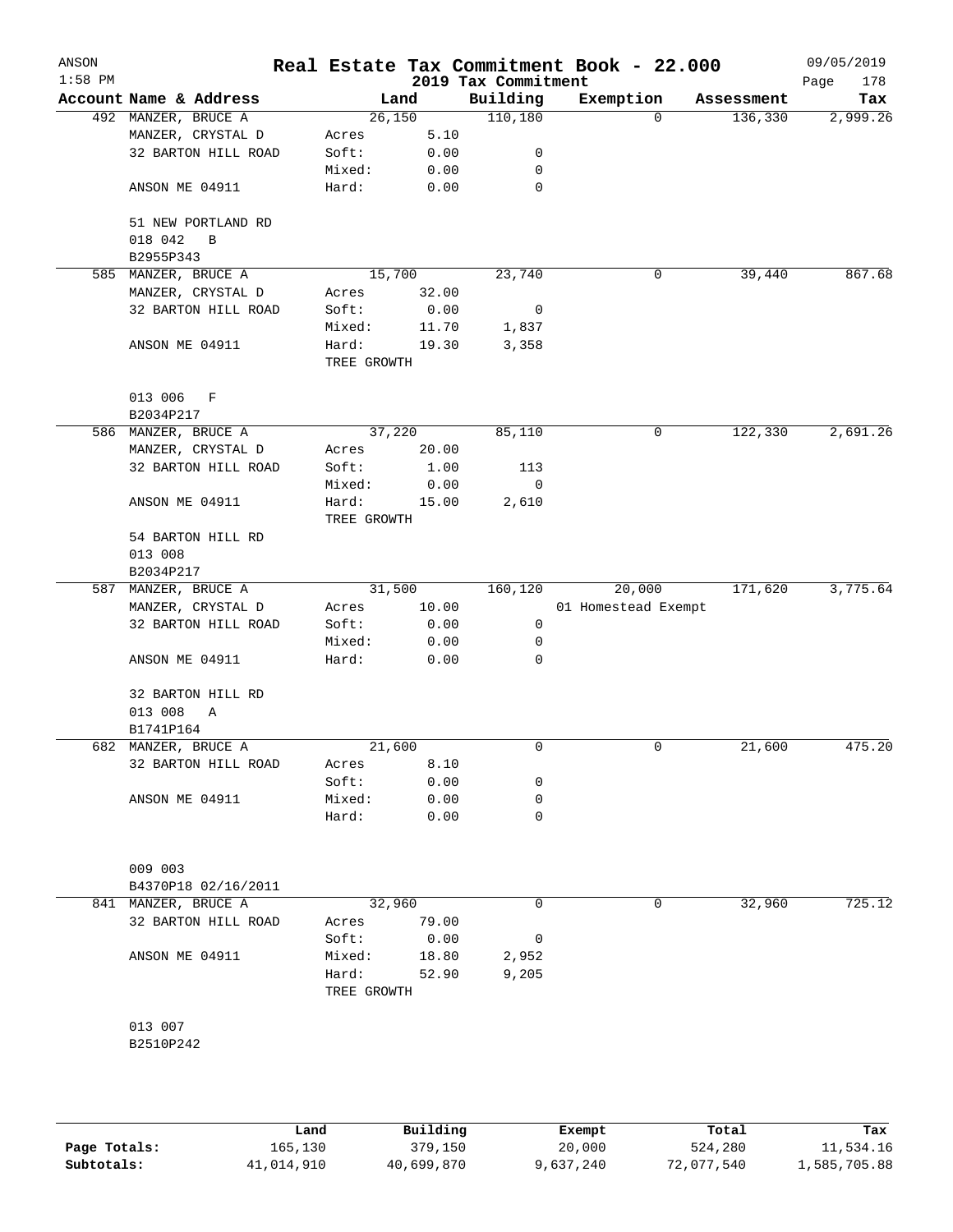| ANSON<br>$1:58$ PM |                                |                      |       | 2019 Tax Commitment | Real Estate Tax Commitment Book - 22.000 |            | 09/05/2019<br>Page<br>179 |
|--------------------|--------------------------------|----------------------|-------|---------------------|------------------------------------------|------------|---------------------------|
|                    | Account Name & Address         |                      | Land  | Building            | Exemption                                | Assessment | Tax                       |
|                    | 1031 MANZER, BRUCE A           | 30,490               |       | 94,670              | 0                                        | 125,160    | 2,753.52                  |
|                    | MANZER, CRYSTAL D              | Acres                | 23.90 |                     |                                          |            |                           |
|                    | 32 BARTON HILL ROAD            | Soft:                | 0.00  | 0                   |                                          |            |                           |
|                    |                                | Mixed:               | 7.60  | 1,193               |                                          |            |                           |
|                    | ANSON ME 04911                 | Hard:<br>TREE GROWTH | 10.30 | 1,792               |                                          |            |                           |
|                    | 71 BARTON HILL RD              |                      |       |                     |                                          |            |                           |
|                    | 013 006<br>D                   |                      |       |                     |                                          |            |                           |
|                    | B4666P299 04/23/2013           |                      |       |                     |                                          |            |                           |
|                    | 1787 MANZER, BRUCE A           | 87,000               |       | 71,540              | 0                                        | 158,540    | 3,487.88                  |
|                    | MANZER, CRYSTAL D              | Acres                | 32.00 |                     |                                          |            |                           |
|                    | 32 BARTON HILL ROAD            | Soft:                | 0.00  | 0                   |                                          |            |                           |
|                    |                                | Mixed:               | 0.00  | 0                   |                                          |            |                           |
|                    | ANSON ME 04911                 | Hard:                | 0.00  | 0                   |                                          |            |                           |
|                    |                                | B5251P0280           |       |                     |                                          |            |                           |
|                    | 86 STARKS RD                   |                      |       |                     |                                          |            |                           |
|                    | 010 009                        |                      |       |                     |                                          |            |                           |
|                    | B5251P280 02/02/2018 B2975P335 |                      |       |                     |                                          |            |                           |
|                    | 1362 MANZER, BRUCE A           |                      | 4,030 | $\mathbf 0$         | 0                                        | 4,030      | 88.66                     |
|                    | MANZER, CRYSTAL D              | Acres                | 24.50 |                     |                                          |            |                           |
|                    | 32 BARTON HILL ROAD            | Soft:                | 0.00  | 0                   |                                          |            |                           |
|                    |                                | Mixed:               | 13.90 | 2,182               |                                          |            |                           |
|                    | ANSON ME 04911                 | Hard:                | 10.60 | 1,844               |                                          |            |                           |
|                    |                                | TREE GROWTH          |       |                     |                                          |            |                           |
|                    | 013 006                        |                      |       |                     |                                          |            |                           |
|                    | B4695P129 07/30/2013           |                      |       |                     |                                          |            |                           |
|                    | 1428 MANZER, BRUCE A           | 52,100               |       | 172,220             | 0                                        | 224,320    | 4,935.04                  |
|                    | MANZER, CRYSTAL D              | Acres                | 45.00 |                     |                                          |            |                           |
|                    | 32 BARTON HILL ROAD            | Soft:                | 0.00  | 0                   |                                          |            |                           |
|                    |                                | Mixed:               | 0.00  | 0                   |                                          |            |                           |
|                    | ANSON ME 04911                 | Hard:                | 0.00  | 0                   |                                          |            |                           |
|                    | 27 HILTON HILL RD              |                      |       |                     |                                          |            |                           |
|                    | 010 027                        |                      |       |                     |                                          |            |                           |
|                    | B4884P345 03/10/2015           |                      |       |                     |                                          |            |                           |
|                    | 368 MANZER, CARL E &           | 46,500               |       | 53,040              | 0                                        | 99,540     | 2,189.88                  |
|                    | WALTHER, FREDERICK J           | Acres                | 21.00 |                     |                                          |            |                           |
|                    |                                | Soft:                | 0.00  | 0                   |                                          |            |                           |
|                    | 756 HORSEBACK ROAD             | Mixed:               | 0.00  | 0                   |                                          |            |                           |
|                    | ANSON ME 04911                 | Hard:                | 0.00  | 0                   |                                          |            |                           |
|                    | 734 HORSEBACK RD               |                      |       |                     |                                          |            |                           |
|                    | 019 038                        |                      |       |                     |                                          |            |                           |
|                    | B2546P285                      |                      |       |                     |                                          |            |                           |
| 748                | MANZER, CARL E SR              | 16,500               |       | 75,050              | 20,000                                   | 71,550     | 1,574.10                  |
|                    | 756 HORSEBACK ROAD             | Acres                | 2.00  |                     | 01 Homestead Exempt                      |            |                           |
|                    |                                | Soft:                | 0.00  | 0                   |                                          |            |                           |
|                    | ANSON ME 04911                 | Mixed:               | 0.00  | 0                   |                                          |            |                           |
|                    |                                | Hard:                | 0.00  | 0                   |                                          |            |                           |
|                    | 756 HORSEBACK RD               |                      |       |                     |                                          |            |                           |
|                    | 019 038<br>B                   |                      |       |                     |                                          |            |                           |
|                    | B2749P147                      |                      |       |                     |                                          |            |                           |
|                    |                                |                      |       |                     |                                          |            |                           |
|                    |                                |                      |       |                     |                                          |            |                           |
|                    |                                |                      |       |                     |                                          |            |                           |

|              | Land       | Building   | Exempt    | Total      | Tax          |
|--------------|------------|------------|-----------|------------|--------------|
| Page Totals: | 236,620    | 466,520    | 20,000    | 683,140    | 15,029.08    |
| Subtotals:   | 41,251,530 | 41,166,390 | 9,657,240 | 72,760,680 | 1,600,734.96 |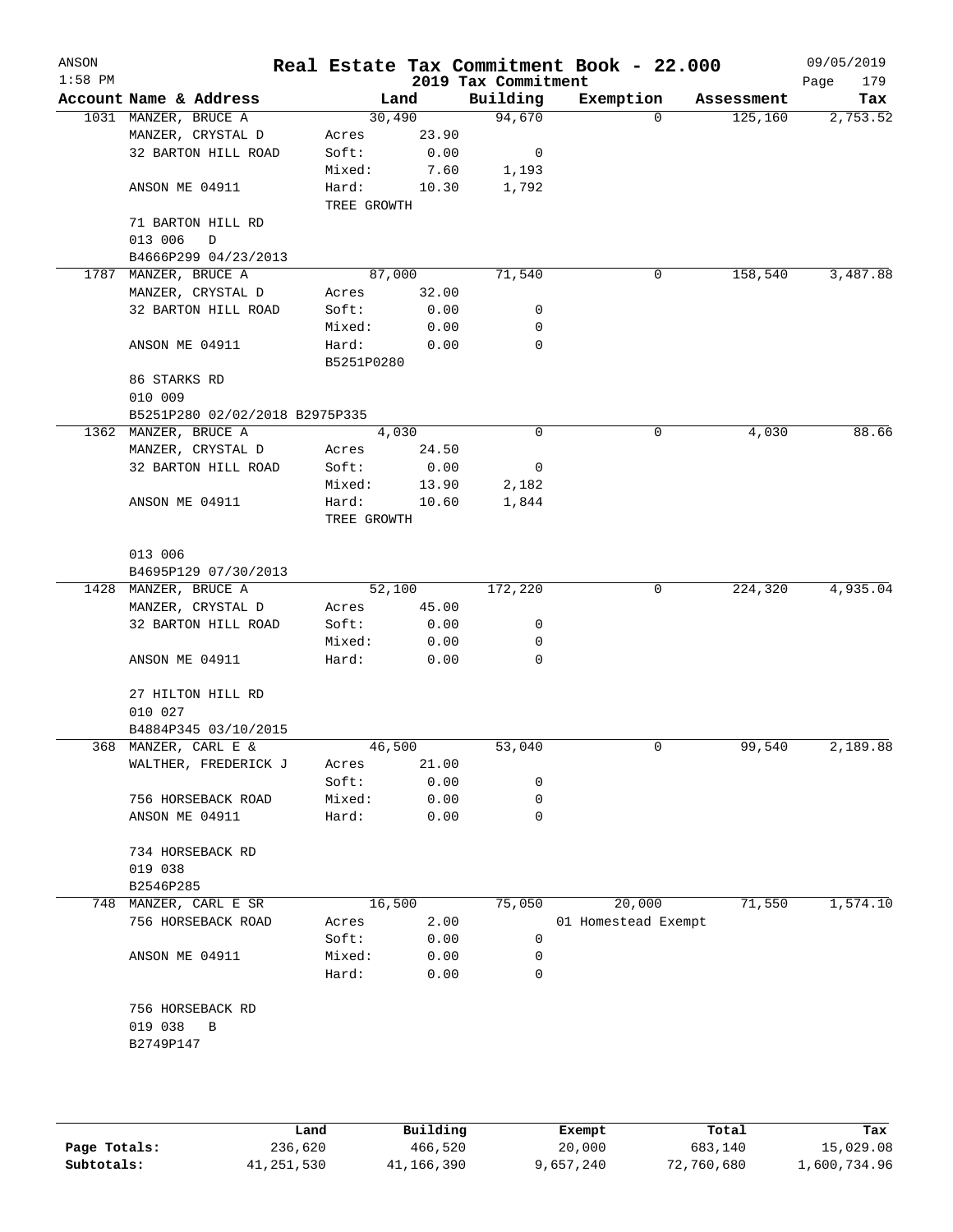| ANSON<br>$1:58$ PM |                                             |                |       | 2019 Tax Commitment | Real Estate Tax Commitment Book - 22.000 |            | 09/05/2019<br>180<br>Page |
|--------------------|---------------------------------------------|----------------|-------|---------------------|------------------------------------------|------------|---------------------------|
|                    | Account Name & Address                      |                | Land  | Building            | Exemption                                | Assessment | Tax                       |
|                    | 842 MANZER, CARL E., II                     | 23,000         |       | 32,060              | $\Omega$                                 | 55,060     | 1,211.32                  |
|                    |                                             | Acres          | 3.00  |                     |                                          |            |                           |
|                    | ANSON ME 04911 0284                         | Soft:          | 0.00  | 0                   |                                          |            |                           |
|                    | PO BOX 284                                  | Mixed:         | 0.00  | $\mathbf 0$         |                                          |            |                           |
|                    |                                             | Hard:          | 0.00  | $\mathbf 0$         |                                          |            |                           |
|                    | 1169 VALLEY RD                              |                |       |                     |                                          |            |                           |
|                    | 020 027<br>$\mathcal{C}$                    |                |       |                     |                                          |            |                           |
|                    | B4741P13 12/09/2013                         |                |       |                     |                                          |            |                           |
| 577                | MANZER, CHARLES A<br>119 QUINCY WOOD ROAD   | 63,500         | 63.00 | 61,240              | 20,000<br>01 Homestead Exempt            | 104,740    | 2,304.28                  |
|                    |                                             | Acres<br>Soft: | 0.00  | $\mathsf{O}$        |                                          |            |                           |
|                    | ANSON ME 04911                              | Mixed:         | 0.00  | 0                   |                                          |            |                           |
|                    |                                             | Hard:          | 0.00  | $\mathbf 0$         |                                          |            |                           |
|                    |                                             |                |       |                     |                                          |            |                           |
|                    | 119 QUINCY WOOD RD                          |                |       |                     |                                          |            |                           |
|                    | 015 020<br>$\, {\bf B}$                     |                |       |                     |                                          |            |                           |
|                    | B1407P302                                   |                |       |                     |                                          |            |                           |
|                    | 573 MANZER, CHRIS A                         | 28,500         |       | 0                   | 0                                        | 28,500     | 627.00                    |
|                    | MANZER, GEORGIANA L                         | Acres          | 15.00 |                     |                                          |            |                           |
|                    | 119 QUINCY WOOD ROAD                        | Soft:          | 0.00  | 0                   |                                          |            |                           |
|                    |                                             | Mixed:         | 0.00  | 0                   |                                          |            |                           |
|                    | ANSON ME 04911                              | Hard:          | 0.00  | 0                   |                                          |            |                           |
|                    | 366 HORSEBACK RD<br>015 012                 |                |       |                     |                                          |            |                           |
|                    | B3829P221 03/30/2007                        |                |       |                     |                                          |            |                           |
|                    | 396 MANZER, CLINTON A                       | 23,600         |       | 76,130              | 20,000                                   | 79,730     | 1,754.06                  |
|                    | PO BOX 138                                  | Acres          | 3.40  |                     | 01 Homestead Exempt                      |            |                           |
|                    |                                             | Soft:          | 0.00  | 0                   |                                          |            |                           |
|                    | ANSON ME 04911                              | Mixed:         | 0.00  | 0                   |                                          |            |                           |
|                    |                                             | Hard:          | 0.00  | $\Omega$            |                                          |            |                           |
|                    |                                             |                |       |                     |                                          |            |                           |
|                    | 476 NEW PORTLAND RD                         |                |       |                     |                                          |            |                           |
| 537                | 022 005<br>C <sub>1</sub><br>MANZER, DEAN A | 21,200         |       | 62,360              | 20,000                                   | 63,560     | 1,398.32                  |
|                    | MANZER, ANGELA L                            | Acres          | 1.80  |                     | 01 Homestead Exempt                      |            |                           |
|                    | PO BOX 609                                  | Soft:          | 0.00  | 0                   |                                          |            |                           |
|                    |                                             | Mixed:         | 0.00  | 0                   |                                          |            |                           |
|                    | ANSON ME 04911                              | Hard:          | 0.00  | 0                   |                                          |            |                           |
|                    |                                             |                |       |                     |                                          |            |                           |
|                    | 31 OAK ST                                   |                |       |                     |                                          |            |                           |
|                    | 003 001                                     |                |       |                     |                                          |            |                           |
|                    | B3844P119 04/30/2007                        |                |       |                     |                                          |            |                           |
| 1670               | MANZER, FRANK A &<br>DOROTHY P TR           | 20,000         |       | 73,820              | 26,000                                   | 67,820     | 1,492.04                  |
|                    |                                             | Acres          | 1.00  |                     | 01 Homestead Exempt                      |            |                           |
|                    | NORTH ANSON ME 04958<br>0000                | Soft:          | 0.00  |                     | 0 02 Resident Veteran                    |            |                           |
|                    | 141 NORTH MAIN ST                           | Mixed:         | 0.00  | 0                   |                                          |            |                           |
|                    |                                             | Hard:          | 0.00  | 0                   |                                          |            |                           |
|                    | 141 NORTH MAIN ST<br>007 003<br>B3100P216   |                |       |                     |                                          |            |                           |

|              | Land       | Building   | Exempt    | Total      | Tax          |
|--------------|------------|------------|-----------|------------|--------------|
| Page Totals: | L79,800    | 305,610    | 86,000    | 399,410    | 8,787.02     |
| Subtotals:   | 41,431,330 | 41,472,000 | 9,743,240 | 73,160,090 | l,609,521.98 |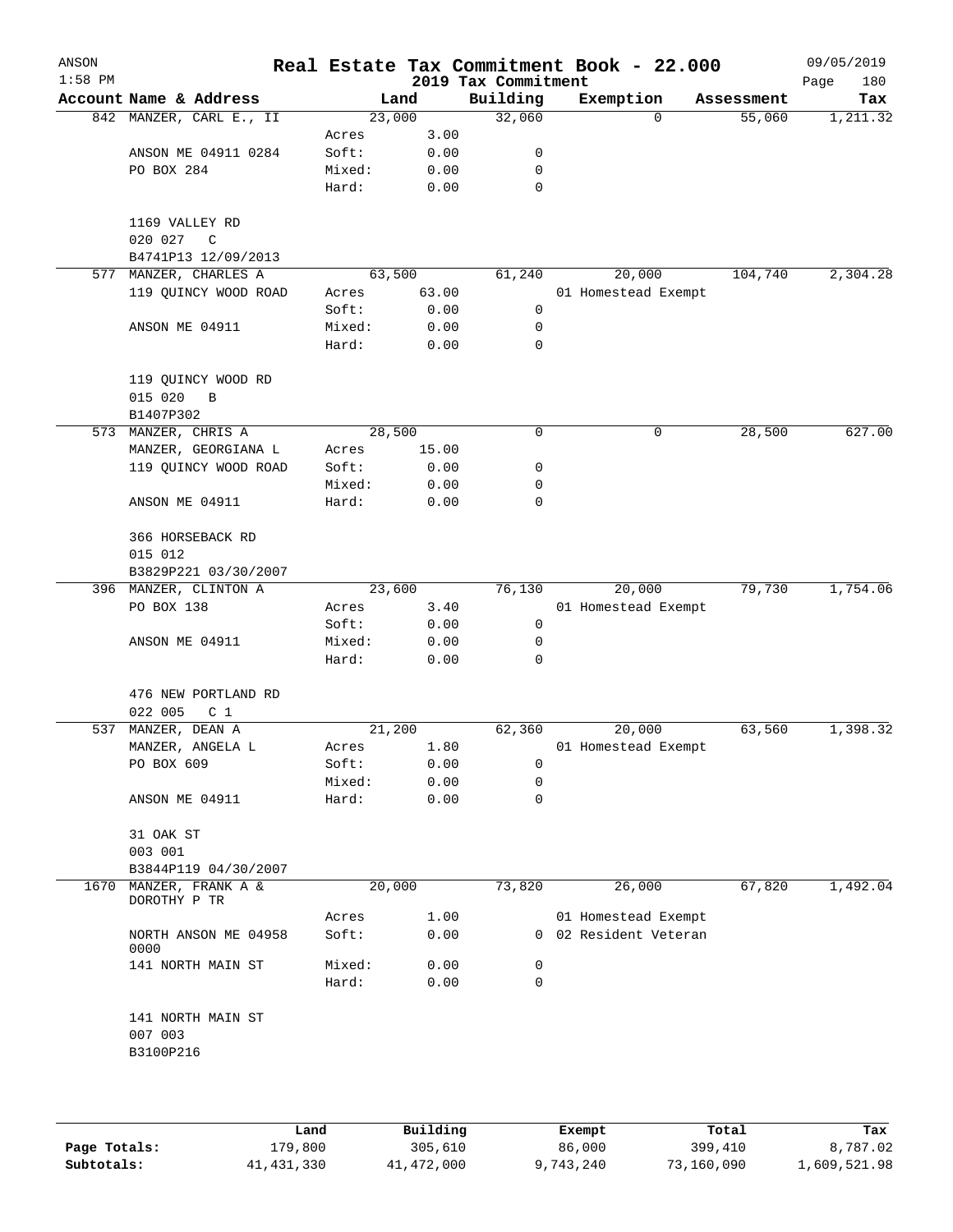| ANSON<br>$1:58$ PM |                                         |                      |                     | 2019 Tax Commitment | Real Estate Tax Commitment Book - 22.000 |            |                  | 09/05/2019<br>Page<br>181 |
|--------------------|-----------------------------------------|----------------------|---------------------|---------------------|------------------------------------------|------------|------------------|---------------------------|
|                    | Account Name & Address                  |                      | Land                | Building            | Exemption                                |            | Assessment       | Tax                       |
|                    | 1618 MANZER, FRANK A &<br>DOROTHY P TR  |                      | 68,000              | $\mathbf 0$         |                                          | $\Omega$   | 68,000           | 1,496.00                  |
|                    | NORTH ANSON ME 04958<br>0000            | Acres<br>Soft:       | 88.00<br>0.00       | $\mathsf{O}$        |                                          |            |                  |                           |
|                    | 141 NORTH MAIN ST                       | Mixed:               | 0.00                | 0                   |                                          |            |                  |                           |
|                    |                                         | Hard:                | 0.00                | $\mathbf 0$         |                                          |            |                  |                           |
|                    | 014 018                                 |                      |                     |                     |                                          |            |                  |                           |
|                    | B3100P220                               |                      | 7,000               | 0                   |                                          | 0          |                  | 154.00                    |
| 1619               | MANZER, FRANK A &<br>DOROTHY P TR       |                      |                     |                     |                                          |            | 7,000            |                           |
|                    |                                         | Acres                | 0.34                |                     |                                          |            |                  |                           |
|                    | NORTH ANSON ME 04958<br>0000            | Soft:                | 0.00                | 0                   |                                          |            |                  |                           |
|                    | 141 NORTH MAIN ST                       | Mixed:               | 0.00                | $\mathbf 0$         |                                          |            |                  |                           |
|                    |                                         | Hard:                | 0.00                | $\mathbf 0$         |                                          |            |                  |                           |
|                    | 007 002                                 |                      |                     |                     |                                          |            |                  |                           |
|                    | B3100P218<br>590 MANZER, GENE M         |                      | 21,500              | 53,060              | 20,000                                   |            | 54,560           | 1,200.32                  |
|                    | 61 PREBLE AVE                           | Acres                | 2.00                |                     | 01 Homestead Exempt                      |            |                  |                           |
|                    |                                         | Soft:                | 0.00                | 0                   |                                          |            |                  |                           |
|                    | ANSON ME 04911                          | Mixed:               | 0.00                | 0                   |                                          |            |                  |                           |
|                    |                                         | Hard:                | 0.00                | 0                   |                                          |            |                  |                           |
|                    | 61 PREBLE AVE                           |                      |                     |                     |                                          |            |                  |                           |
|                    | 004 015<br>B548P470                     |                      |                     |                     |                                          |            |                  |                           |
|                    | 598 MANZER, JAMES R                     |                      | 31,500              | 164,480             | 20,000                                   |            | 175,980          | 3,871.56                  |
|                    | PO BOX 264                              | Acres                | 10.00               |                     | 01 Homestead Exempt                      |            |                  |                           |
|                    |                                         | Soft:                | 0.00                | $\mathsf{O}$        |                                          |            |                  |                           |
|                    | ANSON ME 04911                          | Mixed:<br>Hard:      | 0.00<br>0.00        | 0<br>0              |                                          |            |                  |                           |
|                    | 290 HORSEBACK RD                        |                      |                     |                     |                                          |            |                  |                           |
|                    | 015 011<br>Α                            |                      |                     |                     |                                          |            |                  |                           |
|                    | B1801P54<br>1623 MANZER, JAMES R        |                      | 13,650              | 0                   |                                          | 0          | 13,650           | 300.30                    |
|                    | MANZER, LAURIE A                        | Acres                | 44.12               |                     |                                          |            |                  |                           |
|                    | PO BOX 264                              | Soft:                | 41.12               | 4,647               |                                          |            |                  |                           |
|                    |                                         | Mixed:               | 0.00                | 0                   |                                          |            |                  |                           |
|                    | ANSON ME 04911                          | Hard:<br>TREE GROWTH | 0.00                | 0                   |                                          |            |                  |                           |
|                    | 015 011                                 |                      |                     |                     |                                          |            |                  |                           |
|                    | B5113P162 12/14/2016                    |                      |                     |                     |                                          |            |                  |                           |
| 2027               | MANZER, JEREMY E                        |                      | 24,980              | 137,230             |                                          | 0          | 162,210          | 3,568.62                  |
|                    | MARCOTTE, MALLORI M<br>44 GETCHELL ROAD | Acres<br>Soft:       | 4.32                | 0                   |                                          |            |                  |                           |
|                    |                                         | Mixed:               | 0.00<br>0.00        | 0                   |                                          |            |                  |                           |
|                    | ANSON ME 04911                          | Hard:                | 0.00                | 0                   |                                          |            |                  |                           |
|                    | 44 GETCHELL POND ROAD                   |                      |                     |                     |                                          |            |                  |                           |
|                    | 015 022 D<br>B5285P349 05/25/2018       |                      |                     |                     |                                          |            |                  |                           |
|                    |                                         |                      |                     |                     |                                          |            |                  |                           |
| Page Totals:       |                                         | Land<br>166,630      | Building<br>354,770 |                     | Exempt<br>40,000                         |            | Total<br>481,400 | Tax<br>10,590.80          |
| Subtotals:         | 41,597,960                              |                      | 41,826,770          |                     | 9,783,240                                | 73,641,490 |                  | 1,620,112.78              |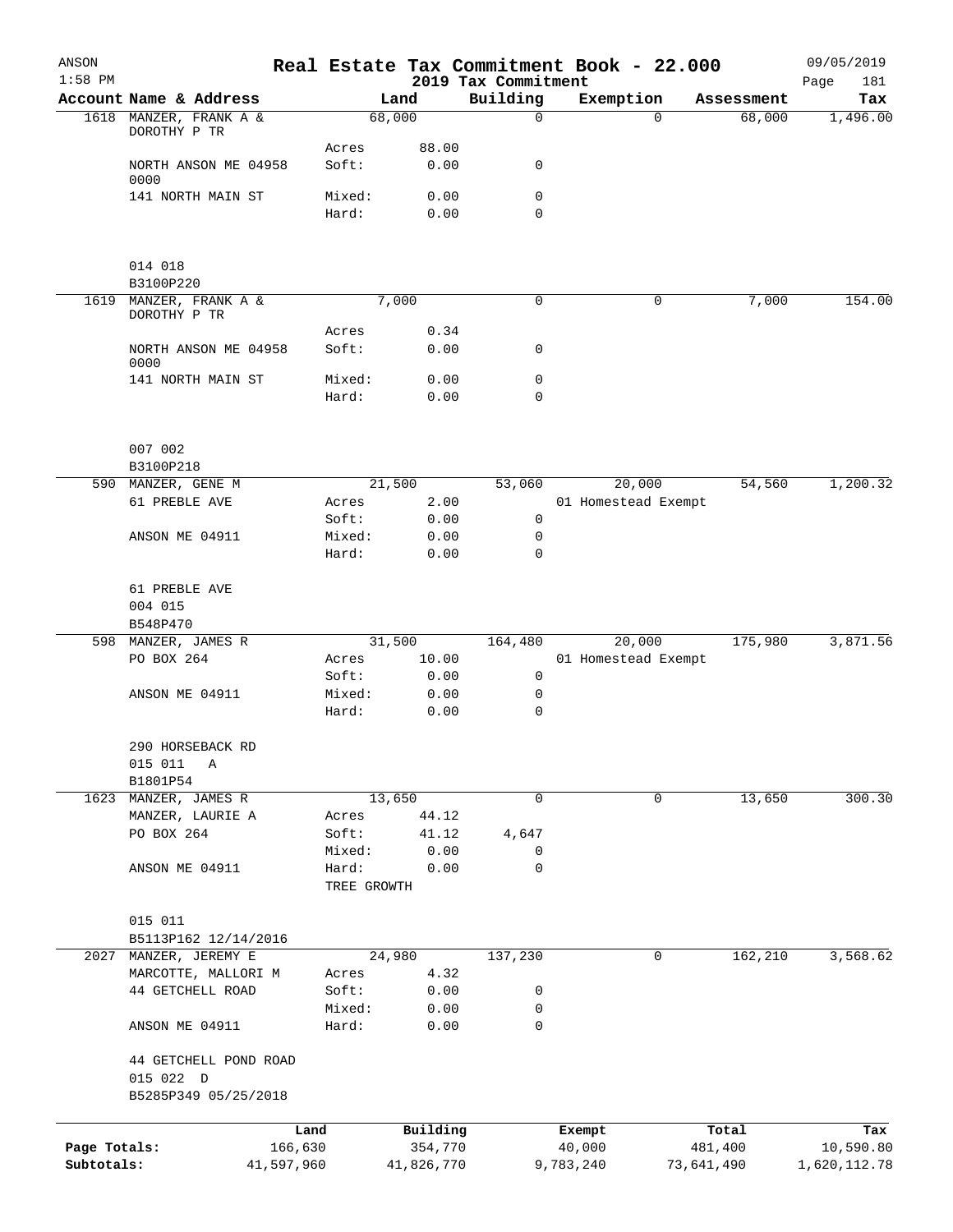| ANSON<br>$1:58$ PM |                                           |                           |        | 2019 Tax Commitment | Real Estate Tax Commitment Book - 22.000 |            | 09/05/2019<br>Page<br>182 |
|--------------------|-------------------------------------------|---------------------------|--------|---------------------|------------------------------------------|------------|---------------------------|
|                    | Account Name & Address                    |                           | Land   | Building            | Exemption                                | Assessment | Tax                       |
|                    | 1622 MANZER, JERRY E                      |                           | 8,190  | 0                   | $\Omega$                                 | 8,190      | 180.18                    |
|                    | MANZER, ELLEN                             | Acres                     | 72.44  |                     |                                          |            |                           |
|                    | 1686 RIVER ROAD                           | Soft:                     | 72.44  | 8,186               |                                          |            |                           |
|                    |                                           | Mixed:                    | 0.00   | 0                   |                                          |            |                           |
|                    | SOLON ME 04979 0000                       | Hard:                     | 0.00   | 0                   |                                          |            |                           |
|                    |                                           | TREE GROWTH B5101P0327    |        | JТ                  |                                          |            |                           |
|                    |                                           |                           |        |                     |                                          |            |                           |
|                    | 015 021                                   |                           |        |                     |                                          |            |                           |
|                    | B5101P327 11/03/2016 B4383P335 03/30/2011 |                           |        |                     |                                          |            |                           |
|                    | 1555 MANZER, JODY A                       | 30,160                    |        | $\Omega$            | 0                                        | 30,160     | 663.52                    |
|                    | MANZER, SHIRLEY A                         | Acres                     | 93.00  |                     |                                          |            |                           |
|                    | 275 HORSEBACK ROAD                        | Soft:                     | 6.00   | 678                 |                                          |            |                           |
|                    |                                           | Mixed:                    | 8.00   | 1,256               |                                          |            |                           |
|                    | ANSON ME 04911                            | Hard:                     | 76.00  | 13,224              |                                          |            |                           |
|                    |                                           | TREE GROWTH               |        |                     |                                          |            |                           |
|                    | 015 042                                   |                           |        |                     |                                          |            |                           |
|                    | B4310P72 08/26/2010                       |                           |        |                     |                                          |            |                           |
|                    | 2026 MANZER, JODY A                       | 14,510                    |        | 31,920              | 0                                        | 46,430     | 1,021.46                  |
|                    | 275 HORSEBACK ROAD                        | Acres                     | 64.00  |                     |                                          |            |                           |
|                    |                                           | Soft:                     | 62.00  | 7,006               |                                          |            |                           |
|                    | ANSON ME 04911                            | Mixed:                    | 0.00   | 0                   |                                          |            |                           |
|                    |                                           | Hard:                     | 0.00   | 0                   |                                          |            |                           |
|                    |                                           |                           |        |                     |                                          |            |                           |
|                    | HORSEBACK RD                              |                           |        |                     |                                          |            |                           |
|                    | 015 022 C                                 |                           |        |                     |                                          |            |                           |
|                    | B5101P329 10/03/2016                      |                           |        |                     |                                          |            |                           |
|                    | 591 MANZER, JODY A                        | 32,230                    |        | 120,260             | 20,000                                   | 132,490    | 2,914.78                  |
|                    | 275 HORSEBACK ROAD                        | Acres                     | 10.73  |                     | 01 Homestead Exempt                      |            |                           |
|                    |                                           | Soft:                     | 0.00   | 0                   |                                          |            |                           |
|                    | ANSON ME 04911                            | Mixed:                    | 0.00   | 0                   |                                          |            |                           |
|                    |                                           | Hard:                     | 0.00   | 0                   |                                          |            |                           |
|                    |                                           | B5165P0324                |        |                     |                                          |            |                           |
|                    | 11 GETCHELL POND ROAD                     |                           |        |                     |                                          |            |                           |
|                    | 015 022 A                                 |                           |        |                     |                                          |            |                           |
|                    | B5165P324 05/26/2017 B4310P72 08/26/2010  |                           |        |                     |                                          |            |                           |
|                    | 1626 MANZER, JOHN M                       | 4,860                     |        | 0                   | $\mathbf 0$                              | 4,860      | 106.92                    |
|                    | 1120 MANCHESTER ROAD                      | Acres                     | 30.95  |                     |                                          |            |                           |
|                    |                                           | Soft:                     | 0.00   | 0                   |                                          |            |                           |
|                    | BELGRADE ME 04917 0000                    | Mixed:                    | 30.95  | 4,859               |                                          |            |                           |
|                    |                                           | Hard:                     | 0.00   | $\Omega$            |                                          |            |                           |
|                    |                                           | TREE GROWTH               |        |                     |                                          |            |                           |
|                    |                                           |                           |        |                     |                                          |            |                           |
|                    | 014 003                                   |                           |        |                     |                                          |            |                           |
|                    | B5113P157 12/14/2016                      |                           |        |                     |                                          |            |                           |
|                    | 1713 MANZER, NATHAN M                     | 95,860                    |        | 91,730              | 20,000                                   | 167,590    | 3,686.98                  |
|                    | MANZER, CRYSTAL D                         | Acres                     | 369.00 |                     | 01 Homestead Exempt                      |            |                           |
|                    | 32 BARTON HILL ROAD                       | Soft:                     | 9.00   | 1,017               |                                          |            |                           |
|                    |                                           | Mixed:                    | 172.00 | 27,004              |                                          |            |                           |
|                    | ANSON ME 04911                            | Hard:                     | 183.00 | 31,842              |                                          |            |                           |
|                    |                                           | TREE GROWTH B4922P0146 JT |        |                     |                                          |            |                           |
|                    | 146 BLUE VEIN LANE                        |                           |        |                     |                                          |            |                           |
|                    | 020 011                                   |                           |        |                     |                                          |            |                           |
|                    | B4922P146 06/24/2015                      |                           |        |                     |                                          |            |                           |
|                    |                                           |                           |        |                     |                                          |            |                           |
|                    |                                           |                           |        |                     |                                          |            |                           |

|              | Land       | Building   | Exempt    | Total      | Tax          |
|--------------|------------|------------|-----------|------------|--------------|
| Page Totals: | 185,810    | 243,910    | 40,000    | 389,720    | 8,573.84     |
| Subtotals:   | 41,783,770 | 42,070,680 | 9,823,240 | 74,031,210 | 1,628,686.62 |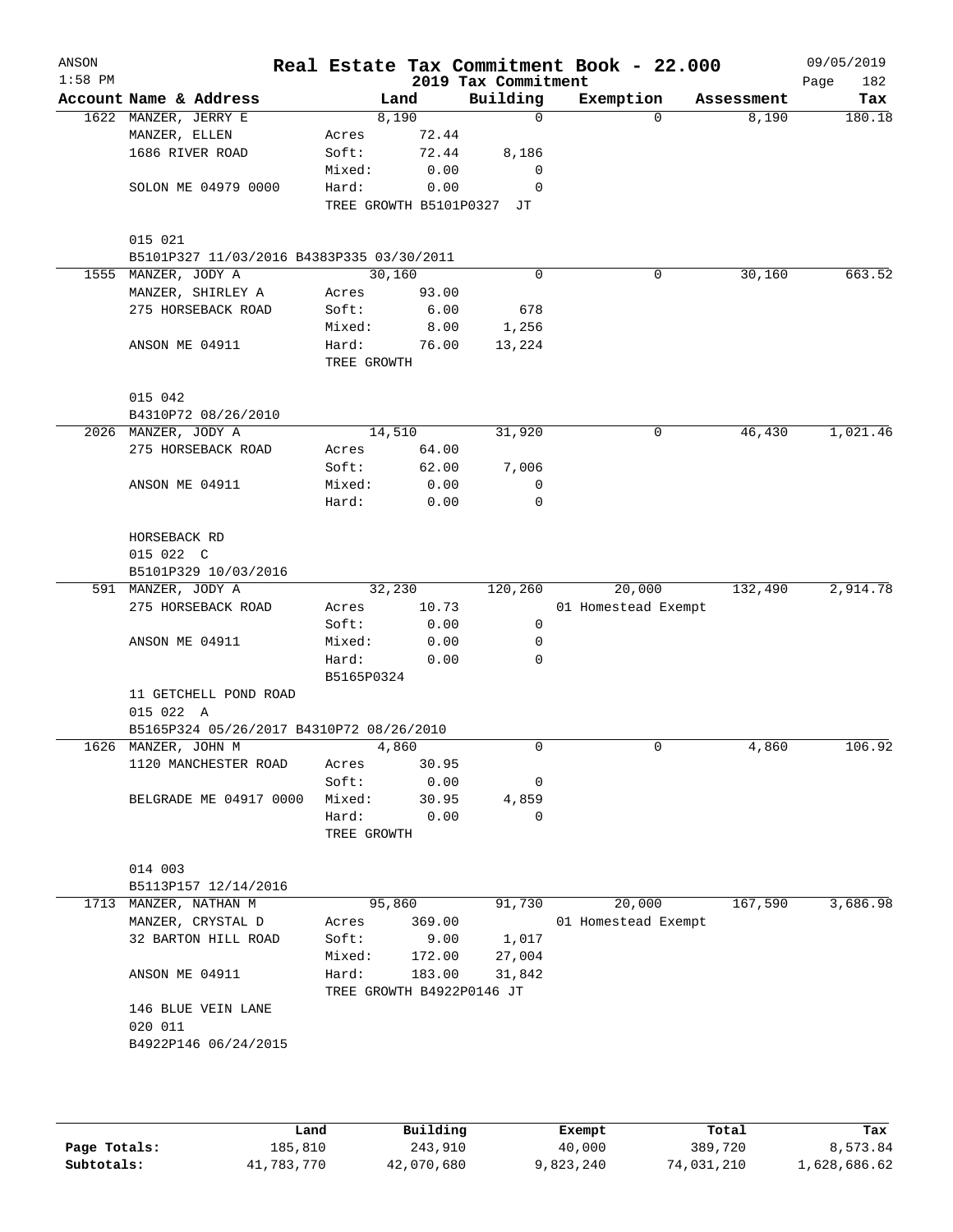| ANSON     |                                                  |                           |       | Real Estate Tax Commitment Book - 22.000 |                     |            | 09/05/2019  |
|-----------|--------------------------------------------------|---------------------------|-------|------------------------------------------|---------------------|------------|-------------|
| $1:58$ PM |                                                  |                           |       | 2019 Tax Commitment                      |                     |            | 183<br>Page |
|           | Account Name & Address                           |                           | Land  | Building                                 | Exemption           | Assessment | Tax         |
|           | 1624 MANZER, RALPH A., JR.                       | 21,500                    |       | 43,850                                   | 20,000              | 45,350     | 997.70      |
|           | MANZER, J.R. & L., J.M. Acres<br>& STEWART, J.A. |                           | 2.00  |                                          | 01 Homestead Exempt |            |             |
|           | 279 HORSEBACK RD                                 | Soft:                     | 0.00  | 0                                        |                     |            |             |
|           |                                                  | Mixed:                    | 0.00  | 0                                        |                     |            |             |
|           | ANSON ME 04911 0000                              | Hard:                     | 0.00  | 0                                        |                     |            |             |
|           |                                                  | LIFE ESTATE               |       |                                          |                     |            |             |
|           | 279 HORSEBACK RD                                 |                           |       |                                          |                     |            |             |
|           | 015 022                                          |                           |       |                                          |                     |            |             |
|           | B5113P160 12/14/2016 B4383P335 03/30/2011        |                           |       |                                          |                     |            |             |
|           | 1455 MANZER, SHERMAN A. &<br>JUNE M. Trustees    | 8,270                     |       | $\Omega$                                 | $\Omega$            | 8,270      | 181.94      |
|           | MANZER FAMILY LIVING<br>TRUST 7/31/18            | Acres                     | 50.00 |                                          |                     |            |             |
|           |                                                  | Soft:                     | 2.00  | 226                                      |                     |            |             |
|           | 37 DUDLEY CORNER RD                              | Mixed:                    | 18.00 | 2,826                                    |                     |            |             |
|           | SKOWHEGAN ME 04976 0000 Hard:                    |                           | 30.00 | 5,220                                    |                     |            |             |
|           |                                                  | TREE GROWTH               |       |                                          |                     |            |             |
|           | 015 019                                          |                           |       |                                          |                     |            |             |
|           | B5314P97 B628P43                                 |                           |       |                                          |                     |            |             |
|           | 1489 MARCOUX, ALLISON M                          | 10,000                    |       | 57,640                                   | 20,000              | 47,640     | 1,048.08    |
|           | 281 PREBLE AVE                                   | Acres                     | 0.25  |                                          | 01 Homestead Exempt |            |             |
|           |                                                  | Soft:                     | 0.00  | 0                                        |                     |            |             |
|           | MADISON ME 04950                                 | Mixed:                    | 0.00  | $\mathbf 0$                              |                     |            |             |
|           |                                                  | Hard:                     | 0.00  | 0                                        |                     |            |             |
|           |                                                  |                           |       |                                          |                     |            |             |
|           | 17 SECOND ST<br>001 065                          |                           |       |                                          |                     |            |             |
|           | B3028P139                                        |                           |       |                                          |                     |            |             |
|           | 162 MARIOTTI, JASON E.                           | 50,390                    |       | 144,600                                  | 20,000              | 174,990    | 3,849.78    |
|           | Trustee                                          |                           | 36.78 |                                          |                     |            |             |
|           | MORIOTTI FAMILY TRUST<br>PO BOX 57               | Acres<br>Soft:            | 0.00  | $\mathbf 0$                              | 01 Homestead Exempt |            |             |
|           |                                                  | Mixed:                    | 0.00  | 0                                        |                     |            |             |
|           | NORTH ANSON ME 04958                             | Hard:                     | 0.00  | 0                                        |                     |            |             |
|           | 0000                                             |                           |       |                                          |                     |            |             |
|           | 104 SKIDMORE RD                                  |                           |       |                                          |                     |            |             |
|           | 023 014<br>B                                     |                           |       |                                          |                     |            |             |
|           | B4919P147 06/19/2015                             |                           |       |                                          |                     |            |             |
|           | 793 MARKEY, DANIEL &                             | 43,600                    |       | 7,210                                    | 0                   | 50,810     | 1,117.82    |
|           | WHITEHOUSE, KEITH                                | Acres                     | 43.00 |                                          |                     |            |             |
|           | PO BOX 55                                        | Soft:                     | 0.00  | 0                                        |                     |            |             |
|           |                                                  | Mixed:                    | 0.00  | 0                                        |                     |            |             |
|           | NEW VINEYARD ME 04956<br>0055                    | Hard:                     | 0.00  | 0                                        |                     |            |             |
|           |                                                  | OPEN SPACE CLASSIFICATION |       |                                          |                     |            |             |
|           | FISH ROAD                                        |                           |       |                                          |                     |            |             |
|           | 013 018                                          |                           |       |                                          |                     |            |             |
|           | B2926P106                                        |                           |       |                                          |                     |            |             |

|              | Land       | Building   | Exempt    | Total      | Tax          |
|--------------|------------|------------|-----------|------------|--------------|
| Page Totals: | 133,760    | 253,300    | 60,000    | 327,060    | 7,195.32     |
| Subtotals:   | 41,917,530 | 42,323,980 | 9,883,240 | 74,358,270 | 1,635,881.94 |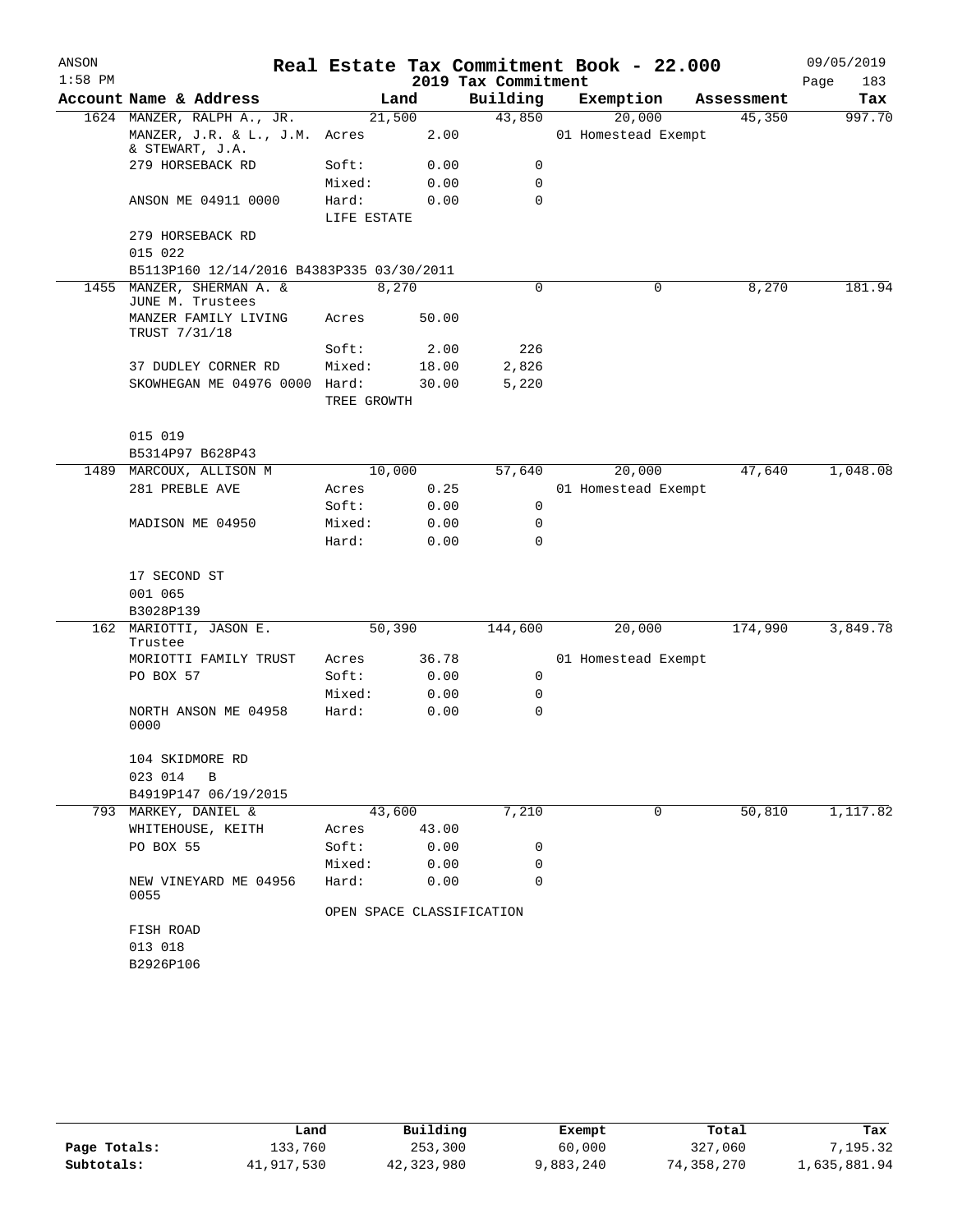| ANSON<br>$1:58$ PM |                                      |        |        | 2019 Tax Commitment | Real Estate Tax Commitment Book - 22.000 |            | 09/05/2019<br>Page<br>184 |
|--------------------|--------------------------------------|--------|--------|---------------------|------------------------------------------|------------|---------------------------|
|                    | Account Name & Address               |        | Land   | Building            | Exemption                                | Assessment | Tax                       |
|                    | 1651 MAROBELLA, MICHAEL R            |        | 33,890 | 55,860              | 20,000                                   | 69,750     | 1,534.50                  |
|                    | 219 GREENLEAF ROAD                   | Acres  | 12.39  |                     | 01 Homestead Exempt                      |            |                           |
|                    |                                      | Soft:  | 0.00   | 0                   |                                          |            |                           |
|                    | ANSON Maine 04911                    | Mixed: | 0.00   | 0                   |                                          |            |                           |
|                    |                                      | Hard:  | 0.00   | $\mathbf 0$         |                                          |            |                           |
|                    | 219 GREENLEAF RD                     |        |        |                     |                                          |            |                           |
|                    | 013 023<br>$\mathbf{1}$              |        |        |                     |                                          |            |                           |
|                    | B3557P251 09/20/2005                 |        |        |                     |                                          |            |                           |
|                    | 595 MARSHALL, NANCY B                |        | 4,900  | 89,740              | 0                                        | 94,640     | 2,082.08                  |
|                    | MARSHALL, WILLIAM J                  | Acres  | 0.06   |                     |                                          |            |                           |
|                    | 2608 ALDERBROOK LN #139 Soft:        |        | 0.00   | 0                   |                                          |            |                           |
|                    |                                      | Mixed: | 0.00   | 0                   |                                          |            |                           |
|                    | CARRABASSETT ME 04947<br>5856        | Hard:  | 0.00   | $\mathbf 0$         |                                          |            |                           |
|                    | 15 NORTH MAIN ST                     |        |        |                     |                                          |            |                           |
|                    | 006 026                              |        |        |                     |                                          |            |                           |
|                    | B1859P205                            |        |        |                     |                                          |            |                           |
|                    | 1380 MARSHALL, STEPHEN P             |        | 27,260 | 0                   | 0                                        | 27,260     | 599.72                    |
|                    |                                      | Acres  | 13.76  |                     |                                          |            |                           |
|                    | ELIOT ME 03903                       | Soft:  | 0.00   | 0                   |                                          |            |                           |
|                    | 38 MARSHALL FARM LN                  | Mixed: | 0.00   | 0                   |                                          |            |                           |
|                    |                                      | Hard:  | 0.00   | $\mathbf 0$         |                                          |            |                           |
|                    | 013 023<br>4                         |        |        |                     |                                          |            |                           |
|                    | B4681P252 07/05/2013                 |        |        |                     |                                          |            |                           |
|                    | 1956 MARTINS, JOHN                   |        | 17,790 | $\mathbf 0$         | 0                                        | 17,790     | 391.38                    |
|                    | MARTINS, LAURA N                     | Acres  | 4.86   |                     |                                          |            |                           |
|                    | 26 MCLELLAN STREET                   | Soft:  | 0.00   | 0                   |                                          |            |                           |
|                    |                                      | Mixed: | 0.00   | 0                   |                                          |            |                           |
|                    | SKOWHEGAN ME 04976                   | Hard:  | 0.00   | 0                   |                                          |            |                           |
|                    | HORSEBACK ROAD                       |        |        |                     |                                          |            |                           |
|                    | 015 010 1<br>B3940P146 12/05/2007    |        |        |                     |                                          |            |                           |
|                    | 1914 MASON, PETER J                  |        | 18,590 | 0                   | 0                                        | 18,590     | 408.98                    |
|                    |                                      | Acres  | 5.39   |                     |                                          |            |                           |
|                    | OXFORD MA 01540 0000                 | Soft:  | 0.00   | 0                   |                                          |            |                           |
|                    | 56 JOE JENNY RD                      | Mixed: | 0.00   | 0                   |                                          |            |                           |
|                    |                                      | Hard:  | 0.00   | 0                   |                                          |            |                           |
|                    | HOLLIN WAITE HILL RD<br>020 014<br>6 |        |        |                     |                                          |            |                           |
|                    | B3421P46 12/13/2004                  |        |        |                     |                                          |            |                           |
|                    | 661 MASON, RICHARD E                 |        | 35,400 | 93,180              | 20,000                                   | 108,580    | 2,388.76                  |
|                    | MASON, MARIE C                       | Acres  | 13.90  |                     | 01 Homestead Exempt                      |            |                           |
|                    | 112 MERRY ROAD                       | Soft:  | 0.00   | 0                   |                                          |            |                           |
|                    |                                      | Mixed: | 0.00   | 0                   |                                          |            |                           |
|                    | ANSON ME 04911                       | Hard:  | 0.00   | 0                   |                                          |            |                           |
|                    | 112 MERRY RD                         |        |        |                     |                                          |            |                           |
|                    | 014 049<br>B3153P176                 |        |        |                     |                                          |            |                           |
|                    |                                      |        |        |                     |                                          |            |                           |
|                    |                                      |        |        |                     |                                          |            |                           |
|                    |                                      |        |        |                     |                                          |            |                           |

|              | Land       | Building   | Exempt    | Total      | Tax          |
|--------------|------------|------------|-----------|------------|--------------|
| Page Totals: | 137,830    | 238,780    | 40,000    | 336,610    | 7,405.42     |
| Subtotals:   | 42,055,360 | 42,562,760 | 9,923,240 | 74,694,880 | 1,643,287.36 |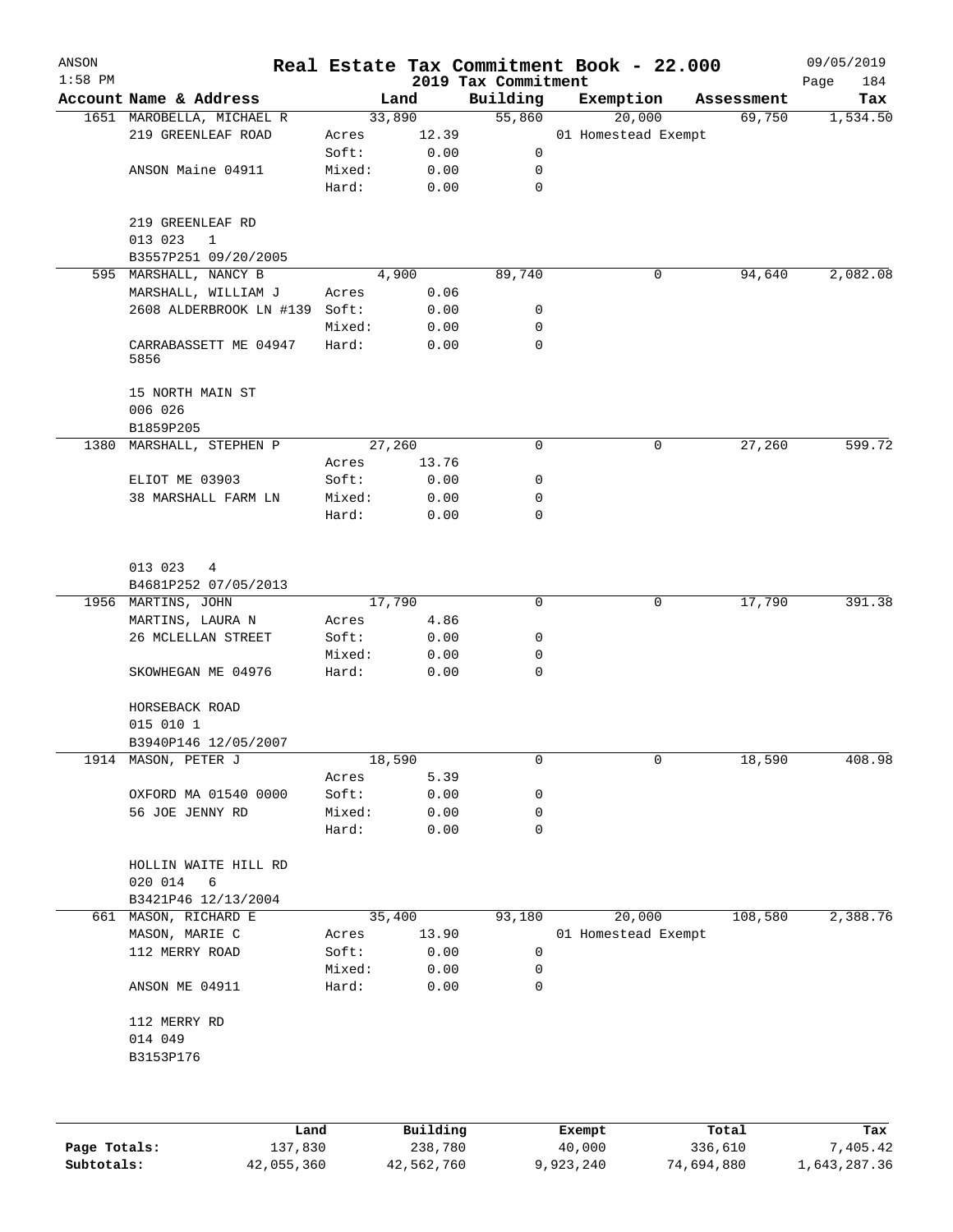| ANSON        |                                                    |            |                 |              |                                 | Real Estate Tax Commitment Book - 22.000 |        |            | 09/05/2019         |
|--------------|----------------------------------------------------|------------|-----------------|--------------|---------------------------------|------------------------------------------|--------|------------|--------------------|
| $1:58$ PM    | Account Name & Address                             |            |                 | Land         | 2019 Tax Commitment<br>Building | Exemption                                |        | Assessment | Page<br>185<br>Tax |
|              | 600 MASON, ROBERT A                                |            | 12,810          |              | 60,610                          |                                          | 26,000 | 47,420     | 1,043.24           |
|              | MASON, SYLVIA R                                    |            | Acres           | 0.41         |                                 | 01 Homestead Exempt                      |        |            |                    |
|              | PO BOX 141                                         |            | Soft:           | 0.00         | $\overline{0}$                  | 04 Non-resident Veteran                  |        |            |                    |
|              |                                                    |            | Mixed:          | 0.00         | 0                               |                                          |        |            |                    |
|              | ANSON ME 04911                                     |            | Hard:           | 0.00         | $\mathbf 0$                     |                                          |        |            |                    |
|              |                                                    |            |                 |              |                                 |                                          |        |            |                    |
|              | 27 KENNEBEC ST                                     |            |                 |              |                                 |                                          |        |            |                    |
|              | 001 005                                            |            |                 |              |                                 |                                          |        |            |                    |
|              | B1359P65                                           |            |                 |              |                                 |                                          |        |            |                    |
|              | 683 MASSE, LETA D                                  |            | 16,970          |              | 26,370                          |                                          | 20,000 | 23,340     | 513.48             |
|              | 616 CAMPGROUND ROAD                                |            | Acres           | 0.72         |                                 | 01 Homestead Exempt                      |        |            |                    |
|              |                                                    |            | Soft:           | 0.00         | 0                               |                                          |        |            |                    |
|              | NORTH ANSON ME 04958                               |            | Mixed:          | 0.00         | 0                               |                                          |        |            |                    |
|              |                                                    |            | Hard:           | 0.00         | 0                               |                                          |        |            |                    |
|              |                                                    |            | B4961P0279      |              |                                 |                                          |        |            |                    |
|              | 616 CAMPGROUND RD                                  |            |                 |              |                                 |                                          |        |            |                    |
|              | 008 002                                            |            |                 |              |                                 |                                          |        |            |                    |
|              | B4961P279 10/02/2015                               |            |                 |              | 0                               |                                          | 0      |            | 396.00             |
|              | 1546 MASSE, LETA D                                 |            | 18,000          |              |                                 |                                          |        | 18,000     |                    |
|              | 616 CAMPGROUND ROAD                                |            | Acres           | 5.00         |                                 |                                          |        |            |                    |
|              | NORTH ANSON ME 04958                               |            | Soft:<br>Mixed: | 0.00<br>0.00 | 0<br>0                          |                                          |        |            |                    |
|              |                                                    |            | Hard:           |              | 0                               |                                          |        |            |                    |
|              |                                                    |            |                 | 0.00         |                                 |                                          |        |            |                    |
|              |                                                    |            |                 |              |                                 |                                          |        |            |                    |
|              | 235 SPENCER RD                                     |            |                 |              |                                 |                                          |        |            |                    |
|              | 020 012<br>D                                       |            |                 |              |                                 |                                          |        |            |                    |
|              | B4730P351 11/04/2013                               |            |                 |              |                                 |                                          | 0      |            |                    |
|              | 475 MATHIEU, DOUGLAS E<br>MATHIEU, SARAH           |            | 21,670          | 2.11         | 57,720                          |                                          |        | 79,390     | 1,746.58           |
|              | 219 CAMPGROUND ROAD                                |            | Acres<br>Soft:  | 0.00         | 0                               |                                          |        |            |                    |
|              |                                                    |            | Mixed:          | 0.00         | 0                               |                                          |        |            |                    |
|              | NORTH ANSON ME 04958                               |            | Hard:           | 0.00         | $\mathbf 0$                     |                                          |        |            |                    |
|              |                                                    |            | B5017P0205 JT   |              |                                 |                                          |        |            |                    |
|              | 219 CAMPGROUND RD                                  |            |                 |              |                                 |                                          |        |            |                    |
|              | 015 049<br>B                                       |            |                 |              |                                 |                                          |        |            |                    |
|              | B5084P354 10/06/2016 B5017P205 04/14/2016 B4183P11 |            |                 |              |                                 |                                          |        |            |                    |
|              | 08/21/2009                                         |            |                 |              |                                 |                                          |        |            |                    |
|              | 303 MATTINGLY LAND                                 |            | 30,720          |              | 0                               |                                          | 0      | 30,720     | 675.84             |
|              | HOLDINGS, LLC                                      |            | Acres           | 12.72        |                                 |                                          |        |            |                    |
|              | NORTH ANSON ME 04958                               |            | Soft:           | 0.00         | 0                               |                                          |        |            |                    |
|              | PO BOX 105                                         |            | Mixed:          | 0.00         | 0                               |                                          |        |            |                    |
|              |                                                    |            | Hard:           | 0.00         | $\mathbf 0$                     |                                          |        |            |                    |
|              |                                                    |            |                 |              |                                 |                                          |        |            |                    |
|              | 419 NEW PORTLAND RD                                |            |                 |              |                                 |                                          |        |            |                    |
|              | 023 042<br>В                                       |            |                 |              |                                 |                                          |        |            |                    |
|              | B2370P186                                          |            |                 |              |                                 |                                          |        |            |                    |
| 740          | MATTINGLY LAND                                     |            | 274,830         |              | 314,750                         |                                          | 0      | 589,580    | 12,970.76          |
|              | HOLDINGS, LLC                                      |            |                 |              |                                 |                                          |        |            |                    |
|              |                                                    |            | Acres           | 85.66        |                                 |                                          |        |            |                    |
|              | NORTH ANSON ME 04958                               |            | Soft:           | 0.00         | 0                               |                                          |        |            |                    |
|              | PO BOX 105                                         |            | Mixed:          | 0.00         | 0                               |                                          |        |            |                    |
|              |                                                    |            | Hard:           | 0.00         | 0                               |                                          |        |            |                    |
|              |                                                    |            |                 |              |                                 |                                          |        |            |                    |
|              | 419 NEW PORTLAND RD                                |            |                 |              |                                 |                                          |        |            |                    |
|              | 023 042<br>C                                       |            |                 |              |                                 |                                          |        |            |                    |
|              | B4481P222 12/15/2011                               |            |                 |              |                                 |                                          |        |            |                    |
|              |                                                    |            |                 |              |                                 |                                          |        |            |                    |
|              |                                                    | Land       |                 | Building     |                                 | Exempt                                   |        | Total      | Tax                |
| Page Totals: |                                                    | 375,000    |                 | 459,450      |                                 | 46,000                                   |        | 788,450    | 17,345.90          |
| Subtotals:   |                                                    | 42,430,360 |                 | 43,022,210   |                                 | 9,969,240                                |        | 75,483,330 | 1,660,633.26       |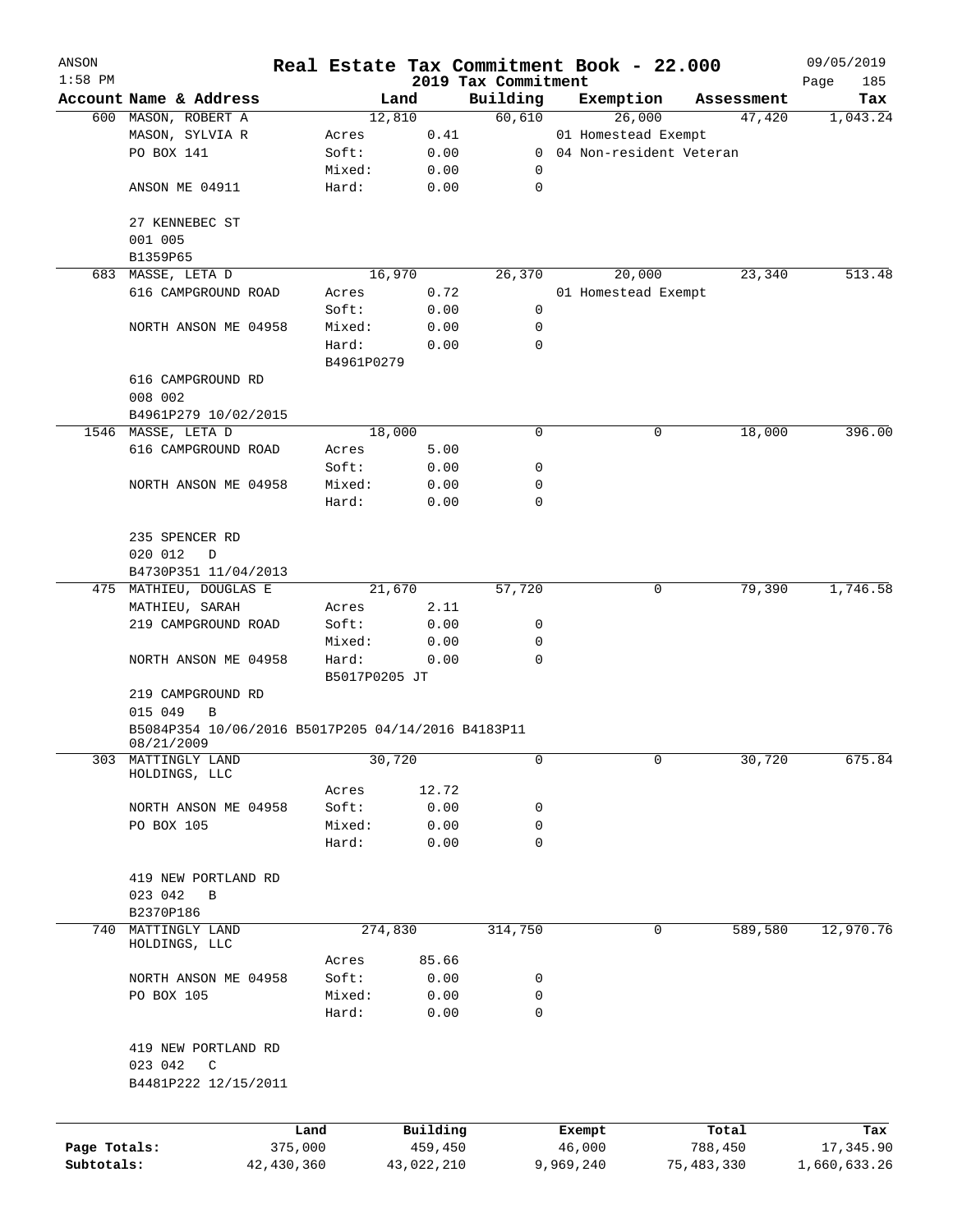| ANSON     |                                      |             |        |                     | Real Estate Tax Commitment Book - 22.000 |            | 09/05/2019  |
|-----------|--------------------------------------|-------------|--------|---------------------|------------------------------------------|------------|-------------|
| $1:58$ PM |                                      |             |        | 2019 Tax Commitment |                                          |            | 186<br>Page |
|           | Account Name & Address               |             | Land   | Building            | Exemption                                | Assessment | Tax         |
|           | 616 MATTINGLY LAND<br>HOLDINGS, LLC  |             | 5,530  | $\Omega$            | $\Omega$                                 | 5,530      | 121.66      |
|           |                                      | Acres       | 36.90  |                     |                                          |            |             |
|           | NORTH ANSON ME 04958                 | Soft:       | 2.70   | 305                 |                                          |            |             |
|           | PO BOX 105                           | Mixed:      | 27.20  | 4,270               |                                          |            |             |
|           |                                      | Hard:       | 3.50   | 609                 |                                          |            |             |
|           |                                      | TREE GROWTH |        |                     |                                          |            |             |
|           | 023 036<br>Ε                         |             |        |                     |                                          |            |             |
|           | B4502P69 03/01/2012                  |             |        |                     |                                          |            |             |
|           | 1630 MATTINGLY LAND<br>HOLDINGS, LLC |             | 5,500  | 0                   | 0                                        | 5,500      | 121.00      |
|           |                                      | Acres       | 4.60   |                     |                                          |            |             |
|           | NORTH ANSON ME 04958                 | Soft:       | 0.00   | 0                   |                                          |            |             |
|           | PO BOX 105                           | Mixed:      | 0.00   | 0                   |                                          |            |             |
|           |                                      | Hard:       | 0.00   | $\mathbf 0$         |                                          |            |             |
|           | 023 040                              |             |        |                     |                                          |            |             |
|           | B4769P265 03/31/2014                 |             |        |                     |                                          |            |             |
|           | 1302 MATTINGLY LAND<br>HOLDINGS, LLC |             | 4,830  | 0                   | 0                                        | 4,830      | 106.26      |
|           |                                      | Acres       | 31.00  |                     |                                          |            |             |
|           | NORTH ANSON ME 04958                 | Soft:       | 5.00   | 565                 |                                          |            |             |
|           | PO BOX 105                           | Mixed:      | 11.00  | 1,727               |                                          |            |             |
|           |                                      | Hard:       | 14.00  | 2,436               |                                          |            |             |
|           |                                      | TREE GROWTH |        |                     |                                          |            |             |
|           | 010 032<br>Α                         |             |        |                     |                                          |            |             |
|           | B4698P106 08/13/2013                 |             |        |                     |                                          |            |             |
|           | 1996 MATTINGLY LAND<br>HOLDINGS, LLC |             | 14,100 | $\mathbf 0$         | 0                                        | 14,100     | 310.20      |
|           | PO BOX 105                           | Acres       | 2.40   |                     |                                          |            |             |
|           |                                      | Soft:       | 0.00   | 0                   |                                          |            |             |
|           | NORTH ANSON ME 04958<br>0105         | Mixed:      | 0.00   | 0                   |                                          |            |             |
|           |                                      | Hard:       | 0.00   | 0                   |                                          |            |             |
|           | NEW PORTLAND ROAD<br>023 039<br>C    |             |        |                     |                                          |            |             |
|           | B4769P265 03/31/2014                 |             |        |                     |                                          |            |             |
|           | 1495 MATTINGLY, KAREN                |             | 12,650 | 31,390              | 20,000                                   | 24,040     | 528.88      |
|           |                                      | Acres       | 0.40   |                     | 01 Homestead Exempt                      |            |             |
|           | NORTH ANSON ME 04958<br>0402         | Soft:       | 0.00   | $\mathbf 0$         |                                          |            |             |
|           | PO BOX 402                           | Mixed:      | 0.00   | 0                   |                                          |            |             |
|           |                                      | Hard:       | 0.00   | $\mathbf 0$         |                                          |            |             |
|           | 8 MADISON ST                         |             |        |                     |                                          |            |             |
|           | 006 091                              |             |        |                     |                                          |            |             |
|           | B2298P26                             |             |        |                     |                                          |            |             |

|              | Land       | Building   | Exempt    | Total      | Tax          |
|--------------|------------|------------|-----------|------------|--------------|
| Page Totals: | 42,610     | 31,390     | 20,000    | 54,000     | 1,188.00     |
| Subtotals:   | 42,472,970 | 43,053,600 | 9,989,240 | 75,537,330 | 1,661,821.26 |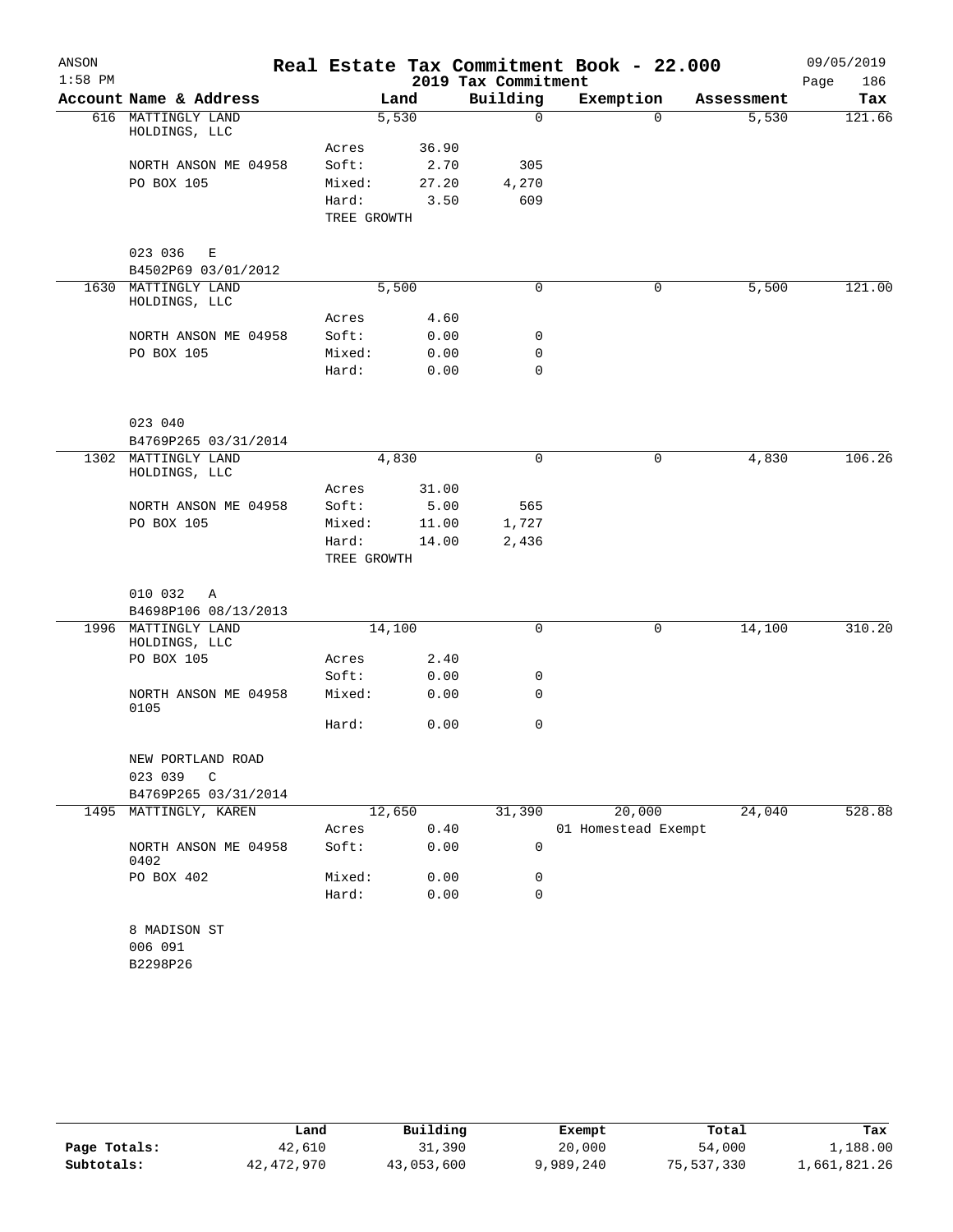|  | Account Name & Address<br>1580 MATTINGLY, PHILLIP P<br>PO BOX 105 |             | Land   | Building    | Exemption | Assessment |          |
|--|-------------------------------------------------------------------|-------------|--------|-------------|-----------|------------|----------|
|  |                                                                   |             |        |             |           |            | Tax      |
|  |                                                                   |             | 26,940 | $\mathbf 0$ | $\Omega$  | 26,940     | 592.68   |
|  |                                                                   | Acres       | 50.70  |             |           |            |          |
|  |                                                                   | Soft:       | 3.00   | 339         |           |            |          |
|  | NORTH ANSON ME 04958                                              | Mixed:      | 21.00  | 3,297       |           |            |          |
|  |                                                                   | Hard:       | 17.00  | 2,958       |           |            |          |
|  |                                                                   | TREE GROWTH |        |             |           |            |          |
|  | 010 031                                                           |             |        |             |           |            |          |
|  | B4283P56 06/17/2010                                               |             |        |             |           |            |          |
|  | 1258 MATTINGLY, PHILLIP P                                         |             | 29,940 | 44,390      | 0         | 74,330     | 1,635.26 |
|  | PO BOX 105                                                        | Acres       | 8.44   |             |           |            |          |
|  |                                                                   | Soft:       | 0.00   | 0           |           |            |          |
|  | NORTH ANSON ME 04958                                              | Mixed:      | 0.00   | 0           |           |            |          |
|  |                                                                   | Hard:       | 0.00   | $\mathbf 0$ |           |            |          |
|  |                                                                   |             |        |             |           |            |          |
|  | 31 ROLLING RIDGE DR<br>010 036<br>A 3                             |             |        |             |           |            |          |
|  | B4485P99                                                          |             |        |             |           |            |          |
|  | 1259 MATTINGLY, PHILLIP P                                         |             | 38,760 | 0           | 0         | 38,760     | 852.72   |
|  | MATTINGLY, BONNIE J                                               | Acres       | 51.00  |             |           |            |          |
|  | PO BOX 105                                                        | Soft:       | 4.00   | 452         |           |            |          |
|  |                                                                   | Mixed:      | 28.00  | 4,396       |           |            |          |
|  | NORTH ANSON ME 04958                                              | Hard:       | 11.00  | 1,914       |           |            |          |
|  |                                                                   | TREE GROWTH |        |             |           |            |          |
|  | 024 005                                                           |             |        |             |           |            |          |
|  | B2874P172                                                         |             |        |             |           |            |          |
|  | 1197 MATTINGLY, PHILLIP P                                         |             | 31,500 | 68,820      | 0         | 100,320    | 2,207.04 |
|  | MATTINGLY, BONNIE J                                               | Acres       | 14.00  |             |           |            |          |
|  | PO BOX 105                                                        | Soft:       | 0.00   | 0           |           |            |          |
|  |                                                                   | Mixed:      | 0.00   | 0           |           |            |          |
|  | NORTH ANSON ME 04958                                              | Hard:       | 0.00   | 0           |           |            |          |
|  | 26 SOLON RD                                                       |             |        |             |           |            |          |
|  | 017 047<br>Α                                                      |             |        |             |           |            |          |
|  | B2969P244                                                         |             |        |             |           |            |          |
|  | 1414 MATTINGLY, PHILLIP P                                         |             | 46,500 | 251,090     | 0         | 297,590    | 6,546.98 |
|  | MATTINGLY, BONNIE P                                               | Acres       | 22.00  |             |           |            |          |
|  | PO BOX 105                                                        | Soft:       | 0.00   | 0           |           |            |          |
|  |                                                                   | Mixed:      | 0.00   | 0           |           |            |          |
|  | NORTH ANSON ME 04958                                              | Hard:       | 0.00   | 0           |           |            |          |
|  | 25 SOLON RD<br>017 028                                            |             |        |             |           |            |          |
|  | B2527P209                                                         |             |        |             |           |            |          |
|  | 2016 MATTINGLY, PHILLIP P                                         |             | 47,000 | 0           | 0         | 47,000     | 1,034.00 |
|  | MATTINGLY, BONNIE P                                               | Acres       | 45.00  |             |           |            |          |
|  | PO BOX 105                                                        | Soft:       | 0.00   | 0           |           |            |          |
|  |                                                                   | Mixed:      | 0.00   | 0           |           |            |          |
|  | NORTH ANSON ME 04958                                              | Hard:       | 0.00   | 0           |           |            |          |
|  |                                                                   |             |        |             |           |            |          |
|  | 024 019 A<br>B4900P284 04/30/2015                                 |             |        |             |           |            |          |
|  |                                                                   |             |        |             |           |            |          |

|              | Land       | Building   | Exempt    | Total      | Tax          |
|--------------|------------|------------|-----------|------------|--------------|
| Page Totals: | 220,640    | 364,300    |           | 584,940    | 12,868.68    |
| Subtotals:   | 42,693,610 | 43,417,900 | 9,989,240 | 76,122,270 | 1,674,689.94 |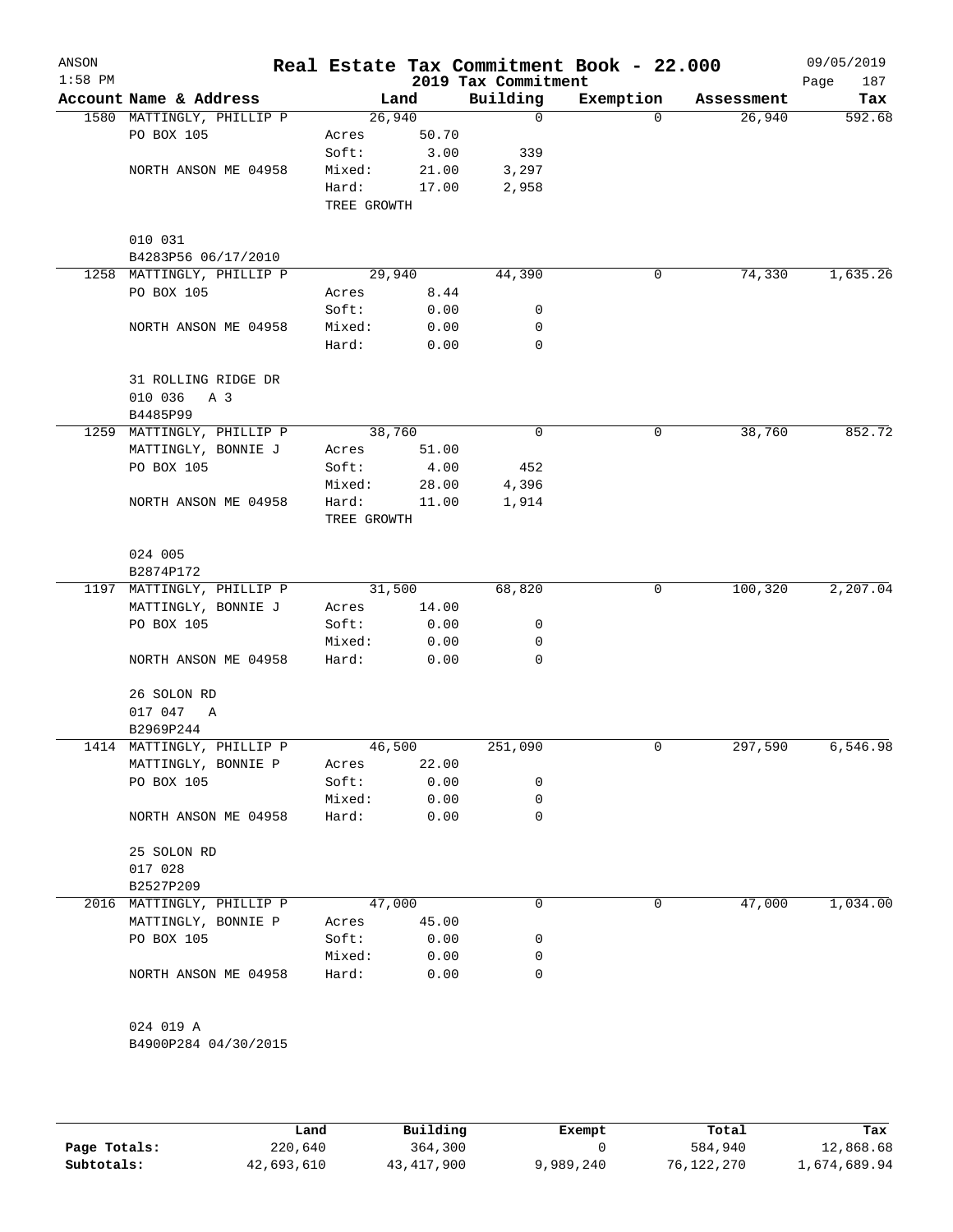| ANSON<br>$1:58$ PM |                                |        |       | 2019 Tax Commitment | Real Estate Tax Commitment Book - 22.000 |            | 09/05/2019<br>188<br>Page |
|--------------------|--------------------------------|--------|-------|---------------------|------------------------------------------|------------|---------------------------|
|                    | Account Name & Address         |        | Land  | Building            | Exemption                                | Assessment | Tax                       |
|                    | 1798 MATTINGLY, PHILLIP P      | 25,300 |       | 0                   | $\Omega$                                 | 25,300     | 556.60                    |
|                    | MATTINGLY, BONNIE P            | Acres  | 15.40 |                     |                                          |            |                           |
|                    | PO BOX 105                     | Soft:  | 0.00  | 0                   |                                          |            |                           |
|                    |                                | Mixed: | 0.00  | 0                   |                                          |            |                           |
|                    | NORTH ANSON ME 04958           | Hard:  | 0.00  | $\mathbf 0$         |                                          |            |                           |
|                    | 023 040<br>Α                   |        |       |                     |                                          |            |                           |
|                    | B2312P198                      |        |       |                     |                                          |            |                           |
|                    | 1819 MATTINGLY, PHILLIP P      | 23,840 |       | 0                   | 0                                        | 23,840     | 524.48                    |
|                    | MATTINGLY, BONNIE J            | Acres  | 3.56  |                     |                                          |            |                           |
|                    | PO BOX 105                     | Soft:  | 0.00  | 0                   |                                          |            |                           |
|                    |                                | Mixed: | 0.00  | 0                   |                                          |            |                           |
|                    | NORTH ANSON ME 04958           | Hard:  | 0.00  | 0                   |                                          |            |                           |
|                    | 417 NEW PORTLAND RD<br>023 042 |        |       |                     |                                          |            |                           |
|                    | B4804P104 07/08/2014           |        |       |                     |                                          |            |                           |
|                    | 601 MATTINGLY, PHILLIP P       | 34,810 |       | 90,750              | 0                                        | 125,560    | 2,762.32                  |
|                    | PO BOX 105                     | Acres  | 13.31 |                     |                                          |            |                           |
|                    |                                | Soft:  | 0.00  | 0                   |                                          |            |                           |
|                    | NORTH ANSON ME 04958           | Mixed: | 0.00  | 0                   |                                          |            |                           |
|                    |                                | Hard:  | 0.00  | 0                   |                                          |            |                           |
|                    | 377 NEW PORTLAND RD            |        |       |                     |                                          |            |                           |
|                    | 023 039<br>$\mathbf{1}$        |        |       |                     |                                          |            |                           |
|                    | B1504P89                       |        |       |                     |                                          |            |                           |
|                    | 602 MATTINGLY, PHILLIP P       | 31,500 |       | 61,020              | 20,000                                   | 72,520     | 1,595.44                  |
|                    | MATTINGLY, REBECCAH A          | Acres  | 10.00 |                     | 01 Homestead Exempt                      |            |                           |
|                    | PO BOX 105                     | Soft:  | 0.00  | 0                   |                                          |            |                           |
|                    |                                | Mixed: | 0.00  | 0                   |                                          |            |                           |
|                    | NORTH ANSON ME 04958           | Hard:  | 0.00  | 0                   |                                          |            |                           |
|                    | 321 NEW PORTLAND RD<br>023 039 |        |       |                     |                                          |            |                           |
|                    | B4782P99 05/08/2014            |        |       |                     |                                          |            |                           |
|                    | 688 MATTINGLY, PHILLIP P       | 23,490 |       | 0                   | 0                                        | 23,490     | 516.78                    |
|                    | MATTINGLY, BONNIE P            | Acres  | 9.99  |                     |                                          |            |                           |
|                    | PO BOX 105                     | Soft:  | 0.00  | 0                   |                                          |            |                           |
|                    |                                | Mixed: | 0.00  | 0                   |                                          |            |                           |
|                    | NORTH ANSON ME 04958           | Hard:  | 0.00  | 0                   |                                          |            |                           |
|                    | 017 022                        |        |       |                     |                                          |            |                           |
|                    | B2516P316                      |        |       |                     |                                          |            |                           |
|                    | 960 MATTINGLY, PHILLIP P       | 20,180 |       | 0                   | 0                                        | 20,180     | 443.96                    |
|                    | MATTINGLY, BONNIE J            | Acres  | 11.18 |                     |                                          |            |                           |
|                    | PO BOX 105                     | Soft:  | 0.00  | 0                   |                                          |            |                           |
|                    |                                | Mixed: | 0.00  | 0                   |                                          |            |                           |
|                    | NORTH ANSON ME 04958           | Hard:  | 0.00  | 0                   |                                          |            |                           |
|                    | 017 045 A                      |        |       |                     |                                          |            |                           |
|                    | B3470P219 04/14/2005           |        |       |                     |                                          |            |                           |
|                    |                                |        |       |                     |                                          |            |                           |
|                    |                                |        |       |                     |                                          |            |                           |

|              | Land       | Building   | Exempt     | Total      | Tax          |
|--------------|------------|------------|------------|------------|--------------|
| Page Totals: | 159,120    | 151,770    | 20,000     | 290,890    | 6,399.58     |
| Subtotals:   | 42,852,730 | 43,569,670 | 10,009,240 | 76,413,160 | 1,681,089.52 |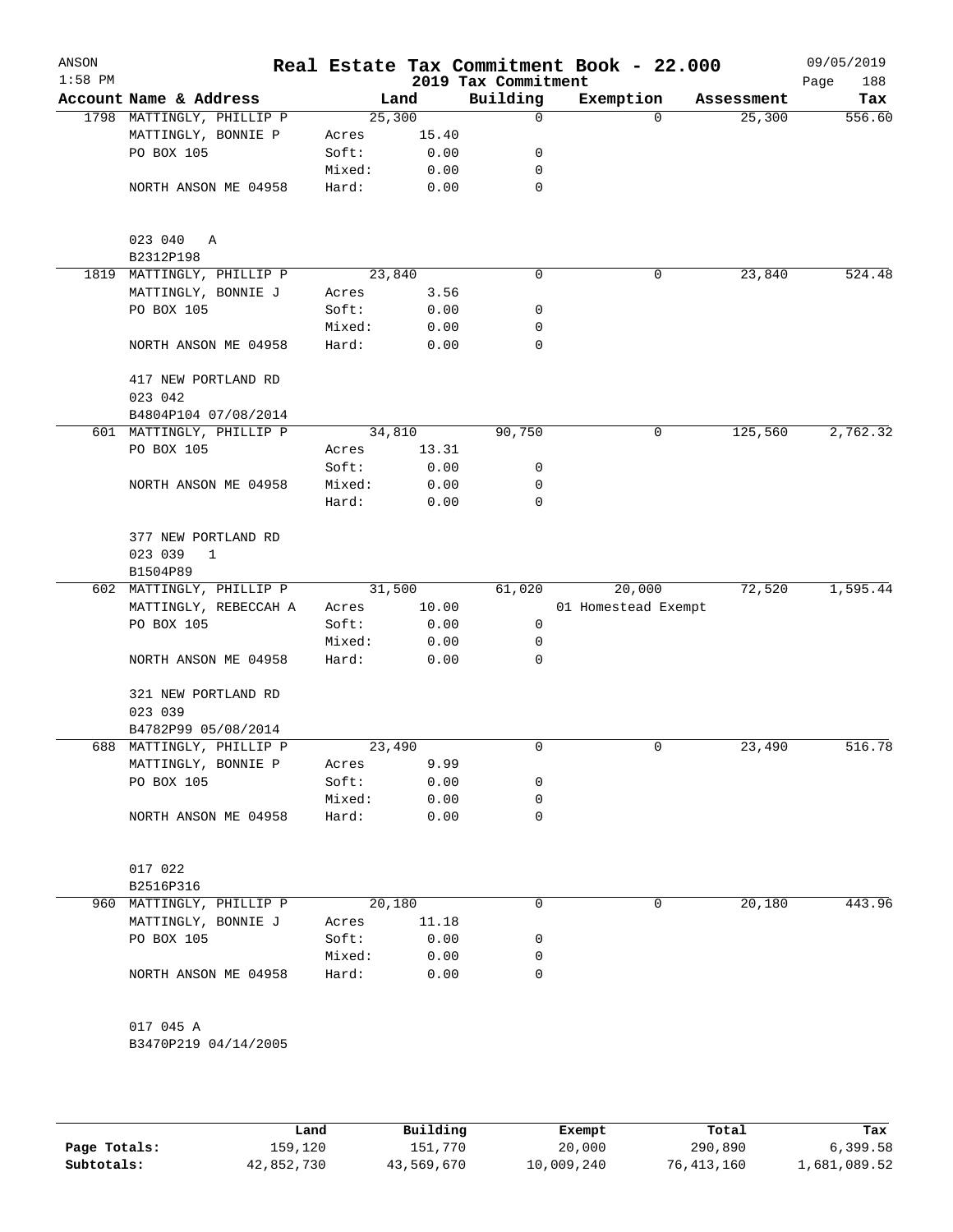| ANSON        |                                                     |                 |        |                     |                     |              | Real Estate Tax Commitment Book - 22.000 |                       | 09/05/2019       |
|--------------|-----------------------------------------------------|-----------------|--------|---------------------|---------------------|--------------|------------------------------------------|-----------------------|------------------|
| $1:58$ PM    |                                                     |                 |        |                     | 2019 Tax Commitment |              |                                          |                       | 189<br>Page      |
|              | Account Name & Address<br>1083 MATTINGLY, PHILLIP P |                 |        | Land<br>62,100      | Building<br>278,650 |              | Exemption<br>20,000                      | Assessment<br>320,750 | Tax<br>7,056.50  |
|              | MATTINGLY, BONNIE P                                 |                 | Acres  | 81.80               |                     |              | 01 Homestead Exempt                      |                       |                  |
|              | PO BOX 105                                          |                 | Soft:  | 0.00                | 0                   |              |                                          |                       |                  |
|              |                                                     |                 | Mixed: | 0.00                | 0                   |              |                                          |                       |                  |
|              | NORTH ANSON ME 04958                                |                 | Hard:  | 0.00                | $\mathbf 0$         |              |                                          |                       |                  |
|              |                                                     |                 |        |                     |                     |              |                                          |                       |                  |
|              | 347 NEW PORTLAND RD                                 |                 |        |                     |                     |              |                                          |                       |                  |
|              | 023 039<br>B                                        |                 |        |                     |                     |              |                                          |                       |                  |
|              | B2312P198                                           |                 |        |                     |                     |              |                                          |                       |                  |
| 603          | MAURICE, OVIDE E                                    |                 |        | 6,930               | 36,110              |              | 20,000                                   | 23,040                | 506.88           |
|              |                                                     |                 | Acres  | 0.12                |                     |              | 01 Homestead Exempt                      |                       |                  |
|              | ANSON ME 04911 0448                                 |                 | Soft:  | 0.00                | 0                   |              |                                          |                       |                  |
|              | PO BOX 448                                          |                 | Mixed: | 0.00                | 0                   |              |                                          |                       |                  |
|              |                                                     |                 | Hard:  | 0.00                | 0                   |              |                                          |                       |                  |
|              |                                                     |                 |        |                     |                     |              |                                          |                       |                  |
|              | 45 HILLTOP RD                                       |                 |        |                     |                     |              |                                          |                       |                  |
|              | 003 012                                             |                 |        |                     |                     |              |                                          |                       |                  |
|              | B1520P154                                           |                 |        |                     |                     |              |                                          |                       |                  |
|              | 1633 MAYO, ALFRED J                                 |                 |        | 20,650              | 70,150              |              | 26,000                                   | 64,800                | 1,425.60         |
|              | MAYO, ROBERTA A                                     |                 | Acres  | 1.43                |                     |              | 01 Homestead Exempt                      |                       |                  |
|              | 64 PREBEL AVE                                       |                 | Soft:  | 0.00                | $\overline{0}$      |              | 02 Resident Veteran                      |                       |                  |
|              |                                                     |                 | Mixed: | 0.00                | 0                   |              |                                          |                       |                  |
|              | ANSON ME 04911                                      |                 | Hard:  | 0.00                | 0                   |              |                                          |                       |                  |
|              |                                                     |                 |        |                     |                     |              |                                          |                       |                  |
|              | 64 PREBLE AVE                                       |                 |        |                     |                     |              |                                          |                       |                  |
|              | 004 025                                             |                 |        |                     |                     |              |                                          |                       |                  |
|              | B647P366                                            |                 |        |                     |                     |              |                                          |                       |                  |
|              | 610 MAYO, DAVID E                                   |                 |        | 18,550              | 55,850              |              | 20,000                                   | 54,400                | 1,196.80         |
|              | 54 HILLTOP ROAD                                     |                 | Acres  | 0.86                |                     |              | 01 Homestead Exempt                      |                       |                  |
|              |                                                     |                 | Soft:  | 0.00                | 0                   |              |                                          |                       |                  |
|              | ANSON ME 04911                                      |                 | Mixed: | 0.00                | 0                   |              |                                          |                       |                  |
|              |                                                     |                 | Hard:  | 0.00                | 0                   |              |                                          |                       |                  |
|              |                                                     |                 |        |                     |                     |              |                                          |                       |                  |
|              | 54 HILLTOP RD                                       |                 |        |                     |                     |              |                                          |                       |                  |
|              | 010 036<br>D                                        |                 |        |                     |                     |              |                                          |                       |                  |
|              | B2333P178                                           |                 |        |                     |                     |              |                                          |                       |                  |
|              | 1616 MAYO, EVERETT D                                |                 |        | 20,100              | 22,360              |              | 20,000                                   | 22,460                | 494.12           |
|              | PO BOX 305                                          |                 | Acres  | 2.00                |                     |              | 01 Homestead Exempt                      |                       |                  |
|              |                                                     |                 | Soft:  | 0.00                | 0                   |              |                                          |                       |                  |
|              | NORTH ANSON ME 04958                                |                 | Mixed: | 0.00                | 0                   |              |                                          |                       |                  |
|              |                                                     |                 | Hard:  | 0.00                | 0                   |              |                                          |                       |                  |
|              |                                                     |                 |        |                     |                     |              |                                          |                       |                  |
|              | 584 VALLEY RD                                       |                 |        |                     |                     |              |                                          |                       |                  |
|              | 019 032<br>A                                        |                 |        |                     |                     |              |                                          |                       |                  |
|              | B1690P327                                           |                 |        |                     |                     |              |                                          |                       |                  |
| 611          | MAYO, RICHARD, SR., &<br>GLORIA                     |                 |        | 20,000              | 17,930              |              | 20,000                                   | 17,930                | 394.46           |
|              | PO BOX 435                                          |                 | Acres  | 1.00                |                     |              | 01 Homestead Exempt                      |                       |                  |
|              |                                                     |                 | Soft:  | 0.00                | 0                   |              |                                          |                       |                  |
|              | NORTH ANSON ME 04958                                |                 | Mixed: | 0.00                | $\mathbf 0$         |              |                                          |                       |                  |
|              | 0435                                                |                 |        |                     |                     |              |                                          |                       |                  |
|              |                                                     |                 | Hard:  | 0.00                | $\mathbf 0$         |              |                                          |                       |                  |
|              |                                                     |                 |        |                     |                     |              |                                          |                       |                  |
|              | 145 VALLEY RD                                       |                 |        |                     |                     |              |                                          |                       |                  |
|              | 018 030<br>$\, {\bf B}$                             |                 |        |                     |                     |              |                                          |                       |                  |
|              | B1195P227                                           |                 |        |                     |                     |              |                                          |                       |                  |
|              |                                                     |                 |        |                     |                     |              |                                          |                       |                  |
|              |                                                     |                 |        |                     |                     |              |                                          |                       |                  |
| Page Totals: |                                                     | Land<br>148,330 |        | Building<br>481,050 |                     |              | Exempt<br>126,000                        | Total<br>503,380      | Tax<br>11,074.36 |
| Subtotals:   |                                                     | 43,001,060      |        | 44,050,720          |                     | 10, 135, 240 |                                          | 76,916,540            | 1,692,163.88     |
|              |                                                     |                 |        |                     |                     |              |                                          |                       |                  |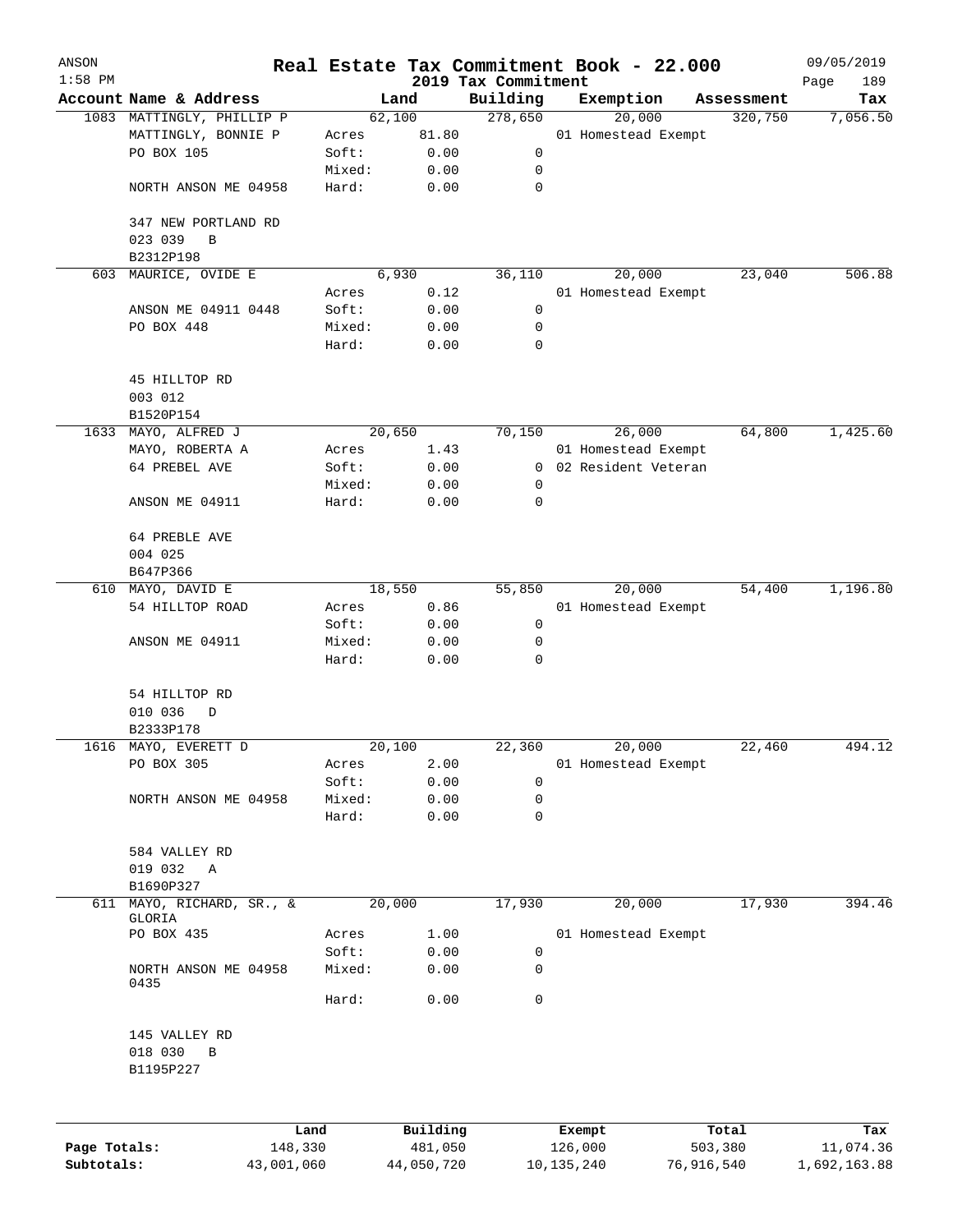| ANSON<br>$1:58$ PM |                                         |                     |              | 2019 Tax Commitment | Real Estate Tax Commitment Book - 22.000 |            | 09/05/2019         |
|--------------------|-----------------------------------------|---------------------|--------------|---------------------|------------------------------------------|------------|--------------------|
|                    | Account Name & Address                  | Land                |              | Building            | Exemption                                | Assessment | 190<br>Page<br>Tax |
|                    | 1759 MAYO, TERRY L                      |                     | $\mathbf 0$  | 20,190              | 20,000                                   | 190        | 4.18               |
|                    | PO BOX 435                              |                     |              |                     | 01 Homestead Exempt                      |            |                    |
|                    | NORTH ANSON ME 04958                    |                     |              |                     |                                          |            |                    |
|                    |                                         | MOBILE HOME         |              |                     |                                          |            |                    |
|                    | 86 CAMPGROUND RD<br>015 036<br>6 ON     |                     |              |                     |                                          |            |                    |
|                    | 604 MAYOU, BRIAN M                      | 26,630              |              | 26,210              | 20,000                                   | 32,840     | 722.48             |
|                    | PO BOX 580                              | Acres               | 5.42         |                     | 01 Homestead Exempt                      |            |                    |
|                    |                                         | Soft:               | 0.00         | 0                   |                                          |            |                    |
|                    | ANSON ME 04911                          | Mixed:<br>Hard:     | 0.00<br>0.00 | 0<br>$\mathbf 0$    |                                          |            |                    |
|                    | 1 GRAY RD                               |                     |              |                     |                                          |            |                    |
|                    | 022 038<br>3                            |                     |              |                     |                                          |            |                    |
|                    | B1909P177<br>461 MCCAFFERY, CINDY L     |                     |              |                     | 0                                        |            | 1,643.18           |
|                    | PO BOX 163                              | 7,750<br>Acres      | 0.15         | 66,940              |                                          | 74,690     |                    |
|                    |                                         | Soft:               | 0.00         | 0                   |                                          |            |                    |
|                    | NORTH ANSON ME<br>04958-0163            | Mixed:              | 0.00         | 0                   |                                          |            |                    |
|                    |                                         | Hard:<br>B5241P0237 | 0.00         | $\mathbf 0$         |                                          |            |                    |
|                    | 12 MADISON ST                           |                     |              |                     |                                          |            |                    |
|                    | 006 093                                 |                     |              |                     |                                          |            |                    |
|                    | B5326P70 09/04/2018                     |                     |              |                     |                                          |            |                    |
|                    | 1344 MCCARTY, ROBERT A                  | 14,140              |              | 47,070              | 0                                        | 61,210     | 1,346.62           |
|                    | DENTON, CAROL A                         | Acres               | 0.50         |                     |                                          |            |                    |
|                    | PO BOX 573                              | Soft:               | 0.00         | 0                   |                                          |            |                    |
|                    | SKOWHEGAN ME 04976                      | Mixed:<br>Hard:     | 0.00<br>0.00 | 0<br>$\mathbf 0$    |                                          |            |                    |
|                    |                                         |                     |              |                     |                                          |            |                    |
|                    | 808 RIVER RD                            |                     |              |                     |                                          |            |                    |
|                    | 018 005<br>Α                            |                     |              |                     |                                          |            |                    |
|                    | B5270P343 04/18/2018                    |                     |              |                     |                                          |            |                    |
| 1379               | MCCOLLOR, MERLE E.,<br>JR., & RACHEL A. | 9,380               |              | 25,370              | 0                                        | 34,750     | 764.50             |
|                    |                                         | Acres               | 0.22         |                     |                                          |            |                    |
|                    | ANSON ME 04911 0000<br>PO BOX 46        | Soft:               | 0.00<br>0.00 | 0<br>0              |                                          |            |                    |
|                    |                                         | Mixed:<br>Hard:     | 0.00         | $\mathbf 0$         |                                          |            |                    |
|                    | 129 MAIN ST                             |                     |              |                     |                                          |            |                    |
|                    | 002 047 B                               |                     |              |                     |                                          |            |                    |
|                    | B4526P78 05/17/2012                     |                     |              |                     |                                          |            |                    |
|                    | 1410 MCCONNELL, PEGEEN S                |                     | 8,480        | $\mathbf 0$         | 0                                        | 8,480      | 186.56             |
|                    | MCCONNELL, MALCOLM S                    | Acres               | 56.00        |                     |                                          |            |                    |
|                    | 342 FOYE ROAD                           | Soft:               | 7.00         | 791                 |                                          |            |                    |
|                    |                                         | Mixed: 49.00        |              | 7,693               |                                          |            |                    |
|                    | WISCASSET ME 04578 0000 Hard: 0.00      | TREE GROWTH         |              | 0                   |                                          |            |                    |
|                    | HOLLIN WAITE HILL ROAD<br>014 029       |                     |              |                     |                                          |            |                    |
|                    | B4983P351 12/08/2015                    |                     |              |                     |                                          |            |                    |
|                    |                                         |                     |              |                     |                                          |            |                    |
|                    |                                         |                     |              |                     |                                          |            |                    |

|              | Land       | Building   | Exempt     | Total      | Tax          |
|--------------|------------|------------|------------|------------|--------------|
| Page Totals: | 66,380     | 185,780    | 40,000     | 212,160    | 4,667.52     |
| Subtotals:   | 43,067,440 | 44,236,500 | 10,175,240 | 77,128,700 | 1,696,831.40 |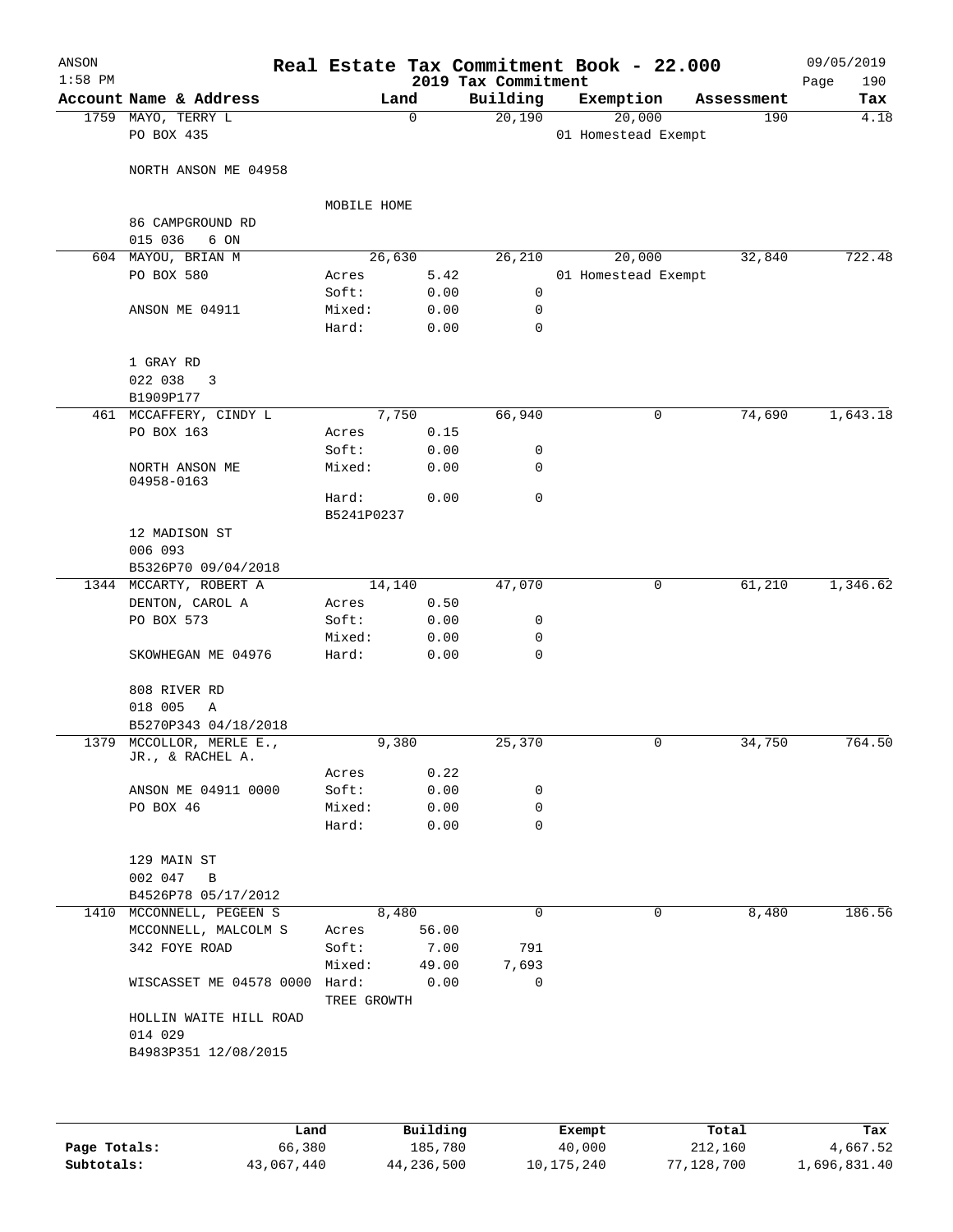| ANSON<br>$1:58$ PM |                                           |                     |                 | 2019 Tax Commitment | Real Estate Tax Commitment Book - 22.000 |            | 09/05/2019<br>Page<br>191 |
|--------------------|-------------------------------------------|---------------------|-----------------|---------------------|------------------------------------------|------------|---------------------------|
|                    | Account Name & Address                    |                     | Land            | Building            | Exemption                                | Assessment | Tax                       |
|                    | 614 MCCOURT, JOYCE E                      |                     | 23,800          | 0                   | $\Omega$                                 | 23,800     | 523.60                    |
|                    |                                           | Acres               | 10.30           |                     |                                          |            |                           |
|                    | AMESBURY MA 01913 0000                    | Soft:               | 0.00            | 0                   |                                          |            |                           |
|                    | 291 LIONS MOUTH RD                        | Mixed:              | 0.00            | 0                   |                                          |            |                           |
|                    |                                           | Hard:               | 0.00            | $\mathbf 0$         |                                          |            |                           |
|                    | 015 043<br>Α<br>B1007P10                  |                     |                 |                     |                                          |            |                           |
|                    | 24 MCCOY, TIMOTHY S                       |                     | 23,800          | 0                   | 0                                        | 23,800     | 523.60                    |
|                    | MCCOY, ELISSA K                           | Acres               | 10.30           |                     |                                          |            |                           |
|                    |                                           | Soft:               | 0.00            | 0                   |                                          |            |                           |
|                    | 389 GORE RD                               | Mixed:              | 0.00            | 0                   |                                          |            |                           |
|                    | ALFRED ME 04002 0000                      | Hard:               | 0.00            | 0                   |                                          |            |                           |
|                    | 176 CARRABASSETT RD                       |                     |                 |                     |                                          |            |                           |
|                    | 022 021 5                                 |                     |                 |                     |                                          |            |                           |
|                    | B3404P12 11/08/2004                       |                     |                 |                     |                                          |            |                           |
|                    | 1432 MCCROHAN, MICHELINE M                |                     | 30,640          | 83,770              | 0                                        | 114,410    | 2,517.02                  |
|                    | 407 ROCHESTER STREET                      | Acres               | 9.14            |                     |                                          |            |                           |
|                    |                                           | Soft:<br>Mixed:     | 0.00            | 0<br>0              |                                          |            |                           |
|                    | FALL RIVER MA<br>02720-6532               |                     | 0.00            |                     |                                          |            |                           |
|                    |                                           | Hard:<br>B4924P0256 | 0.00            | 0                   |                                          |            |                           |
|                    | 582 RIVER RD                              |                     |                 |                     |                                          |            |                           |
|                    | 016 011<br>B                              |                     |                 |                     |                                          |            |                           |
|                    | B4924P256 06/12/2015 B4921P238 06/16/2015 |                     |                 |                     |                                          |            |                           |
|                    | 1358 MCDONALD, JOSEPH M                   |                     | 40,150          | 0                   | 0                                        | 40,150     | 883.30                    |
|                    | 34 ORCHARD STREET                         | Acres               | 32.30           |                     |                                          |            |                           |
|                    |                                           | Soft:               | 0.00            | 0                   |                                          |            |                           |
|                    | AVON CT 06001                             | Mixed:<br>Hard:     | 0.00<br>0.00    | 0<br>0              |                                          |            |                           |
|                    | 639 HOLLIN WAITE HILL                     |                     |                 |                     |                                          |            |                           |
|                    | 020 015 6                                 |                     |                 |                     |                                          |            |                           |
|                    | B5354P65 11/18/2018                       |                     |                 |                     |                                          |            |                           |
|                    | 1021 MCDONALD, MICHAEL<br>MCDONALD, SUSAN | Acres               | 48,660<br>79.00 | 67,460              | 0                                        | 116,120    | 2,554.64                  |
|                    | 34 ORCHARD STREET                         | Soft:               | 0.00            | 0                   |                                          |            |                           |
|                    |                                           | Mixed:              | 29.00           | 4,553               |                                          |            |                           |
|                    | AVON CT 06001                             | Hard:               | 19.00           | 3,306               |                                          |            |                           |
|                    |                                           | TREE GROWTH 2027    |                 |                     |                                          |            |                           |
|                    | 394 PEASE HILL RD                         |                     |                 |                     |                                          |            |                           |
|                    | 011 043<br>$\mathsf{C}$                   |                     |                 |                     |                                          |            |                           |
|                    | B5029P319 05/20/2016 B3425P168 12/21/2004 |                     |                 |                     |                                          |            |                           |
|                    | 1093 MCDONALD, ROBERT W                   |                     | $\mathbf 0$     | 39,470              | 20,000                                   | 19,470     | 428.34                    |
|                    | MCDONALD, EILEEN<br>PO BOX 266            |                     |                 |                     | 01 Homestead Exempt                      |            |                           |
|                    | NORTH ANSON ME 04958                      |                     |                 |                     |                                          |            |                           |
|                    | 303 SOLON RD                              |                     |                 |                     |                                          |            |                           |
|                    | 024 023<br>ON                             |                     |                 |                     |                                          |            |                           |
|                    |                                           |                     |                 |                     |                                          |            |                           |

|              | Land         | Building   | Exempt     | Total      | Tax          |
|--------------|--------------|------------|------------|------------|--------------|
| Page Totals: | 167,050      | 190,700    | 20,000     | 337,750    | 7,430.50     |
| Subtotals:   | 43, 234, 490 | 44,427,200 | 10,195,240 | 77,466,450 | 1,704,261.90 |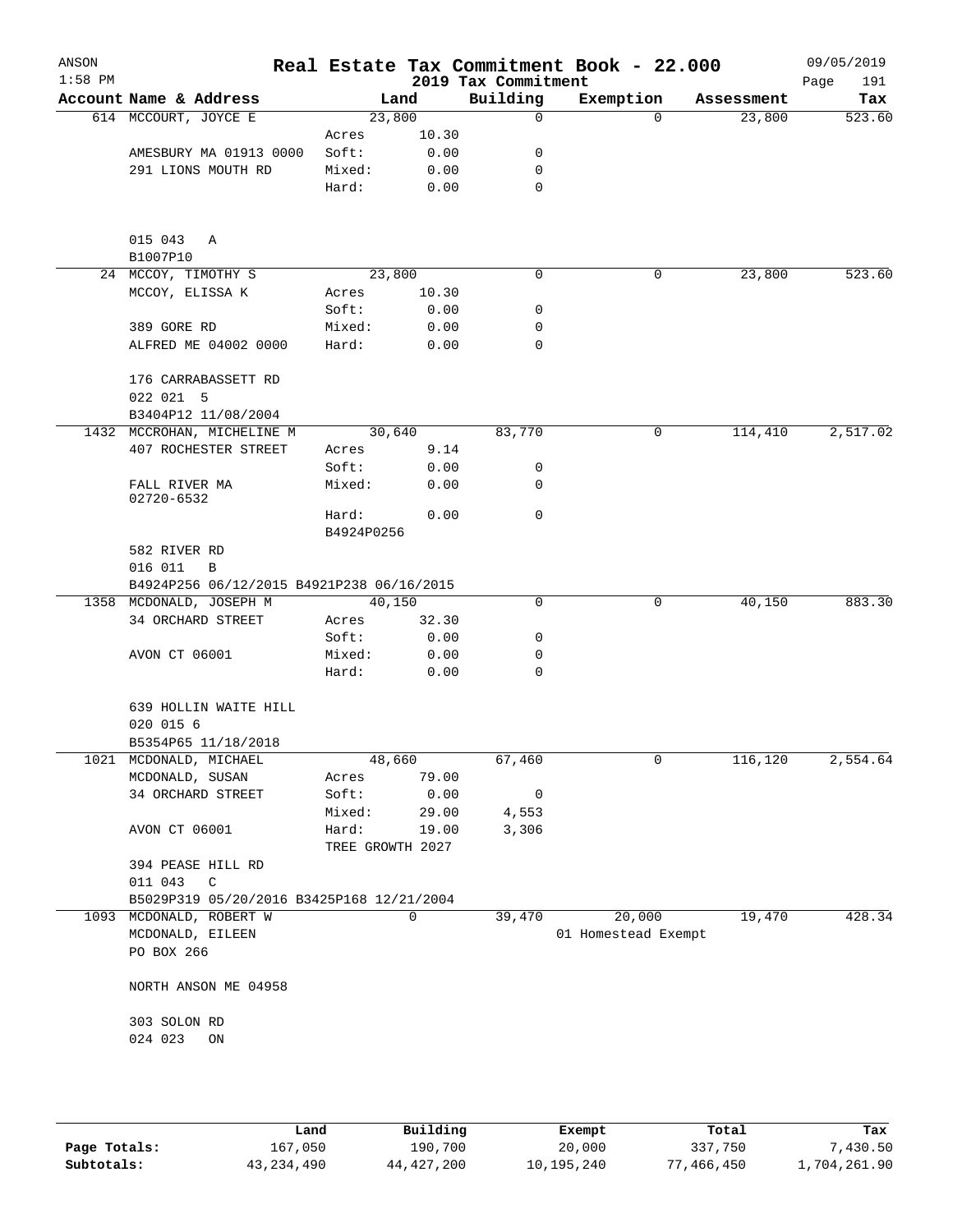| ANSON<br>$1:58$ PM |                                  |        |          |                                 | Real Estate Tax Commitment Book - 22.000 |             | 09/05/2019         |
|--------------------|----------------------------------|--------|----------|---------------------------------|------------------------------------------|-------------|--------------------|
|                    | Account Name & Address           |        | Land     | 2019 Tax Commitment<br>Building | Exemption                                | Assessment  | 192<br>Page<br>Tax |
|                    | 788 MCELROY, GARTH J             |        | 31,700   | 97,370                          | 20,000                                   | 109,070     | 2,399.54           |
|                    | MCELROY, MEGAN J                 | Acres  | 10.20    |                                 | 01 Homestead Exempt                      |             |                    |
|                    | 188 FLETCHER ROAD                | Soft:  | 0.00     | 0                               |                                          |             |                    |
|                    |                                  | Mixed: | 0.00     | 0                               |                                          |             |                    |
|                    | ANSON ME 04911                   | Hard:  | 0.00     | $\mathbf 0$                     |                                          |             |                    |
|                    | 188 FLETCHER RD                  |        |          |                                 |                                          |             |                    |
|                    | 013 008<br>B                     |        |          |                                 |                                          |             |                    |
|                    | B3686P19 05/20/2006              |        |          |                                 |                                          |             |                    |
|                    | 911 MCFADYEN, TANYA M            |        | 32,920   | 91,440                          | 20,000                                   | 104,360     | 2,295.92           |
|                    | 488 CAMPGROUND ROAD              | Acres  | 11.42    |                                 | 01 Homestead Exempt                      |             |                    |
|                    |                                  | Soft:  | 0.00     | 0                               |                                          |             |                    |
|                    | NORTH ANSON ME 04958             | Mixed: | 0.00     | 0                               |                                          |             |                    |
|                    |                                  | Hard:  | 0.00     | $\mathbf 0$                     |                                          |             |                    |
|                    | 488 CAMPGROUND RD<br>018 017     |        |          |                                 |                                          |             |                    |
|                    | B4472P243 11/29/2011             |        |          |                                 |                                          |             |                    |
|                    | 617 MCGRAVES, JANET A            |        | 18,150   | 0                               | 0                                        | 18,150      | 399.30             |
|                    |                                  | Acres  | 5.10     |                                 |                                          |             |                    |
|                    | BRUNSWICK ME 04011 0000 Soft:    |        | 0.00     | 0                               |                                          |             |                    |
|                    | 58 PLEASANT ST                   | Mixed: | 0.00     | 0                               |                                          |             |                    |
|                    |                                  | Hard:  | 0.00     | 0                               |                                          |             |                    |
|                    | 012 009 17                       |        |          |                                 |                                          |             |                    |
|                    | B1416P196                        |        |          |                                 |                                          |             |                    |
|                    | 154 MCGUIRE, RORY C              |        | 8,600    | 0                               | 0                                        | 8,600       | 189.20             |
|                    | PO BOX 277                       | Acres  | 16.00    |                                 |                                          |             |                    |
|                    |                                  | Soft:  | 0.00     | 0                               |                                          |             |                    |
|                    | ANSON ME 04911                   | Mixed: | 0.00     | 0                               |                                          |             |                    |
|                    |                                  | Hard:  | 0.00     | 0                               |                                          |             |                    |
|                    | 024 026<br>В                     |        |          |                                 |                                          |             |                    |
|                    | B5231P6 11/28/2017               |        |          |                                 |                                          |             |                    |
|                    | 311 MCGUIRE, RORY C              |        | 5,300    | 0                               | 0                                        | 5,300       | 116.60             |
|                    | PO BOX 277                       | Acres  | 0.50     |                                 |                                          |             |                    |
|                    |                                  | Soft:  | 0.00     | 0                               |                                          |             |                    |
|                    | ANSON ME 04911                   | Mixed: | 0.00     | 0                               |                                          |             |                    |
|                    |                                  | Hard:  | 0.00     | $\mathbf 0$                     |                                          |             |                    |
|                    | OFF SOLON ROAD<br>024 026<br>A 1 |        |          |                                 |                                          |             |                    |
|                    | B2506P54                         |        |          |                                 |                                          |             |                    |
| 620                | MCHUGH, JOHN P III ET            |        | 20,000   | 45,990                          |                                          | 0<br>65,990 | 1,451.78           |
|                    | AL                               |        |          |                                 |                                          |             |                    |
|                    |                                  | Acres  | 1.00     |                                 |                                          |             |                    |
|                    | BRISTOL NH 03222 0000            | Soft:  | 0.00     | 0                               |                                          |             |                    |
|                    | 320 DICK BROWN RD                | Mixed: | 0.00     | 0                               |                                          |             |                    |
|                    |                                  | Hard:  | 0.00     | $\mathbf 0$                     |                                          |             |                    |
|                    | 664 HORSEBACK RD                 |        |          |                                 |                                          |             |                    |
|                    | 019 040<br>B                     |        |          |                                 |                                          |             |                    |
|                    | B2770P219                        |        |          |                                 |                                          |             |                    |
|                    |                                  |        |          |                                 |                                          |             |                    |
|                    | Land                             |        | Building |                                 | Exempt                                   | Total       | Tax                |
| Page Totals:       | 116,670                          |        | 234,800  |                                 | 40,000                                   | 311,470     | 6,852.34           |

**Subtotals:** 43,351,160 44,662,000 10,235,240 77,777,920 1,711,114.24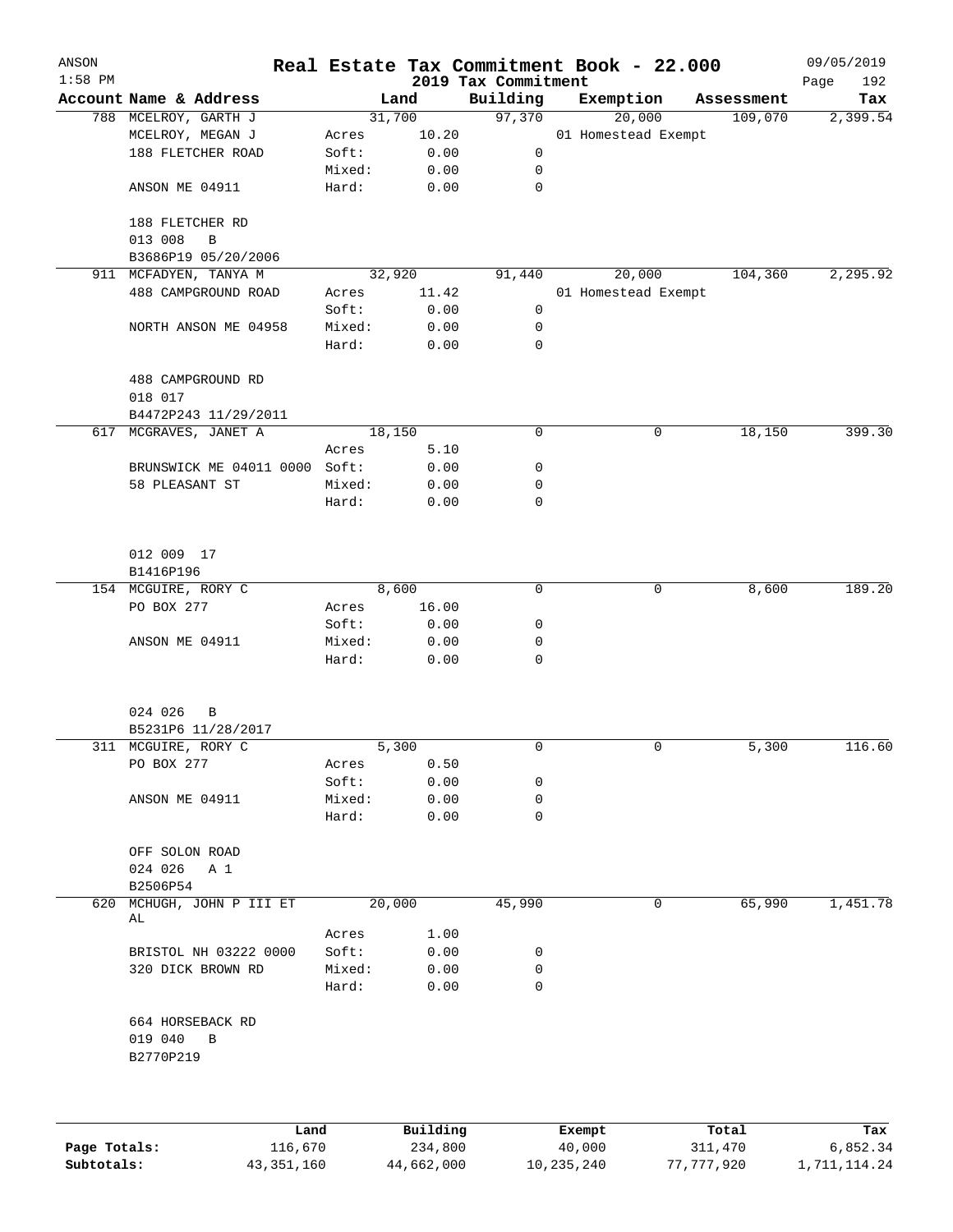| ANSON<br>$1:58$ PM |                                     |                |               |                                 | Real Estate Tax Commitment Book - 22.000 |            | 09/05/2019         |
|--------------------|-------------------------------------|----------------|---------------|---------------------------------|------------------------------------------|------------|--------------------|
|                    | Account Name & Address              |                | Land          | 2019 Tax Commitment<br>Building | Exemption                                | Assessment | 193<br>Page<br>Tax |
|                    | 945 MCHUGH, JOHN P III ET           |                | 45,000        | $\mathbf 0$                     | $\Omega$                                 | 45,000     | 990.00             |
|                    | AL                                  |                |               |                                 |                                          |            |                    |
|                    | BRISTOL NH 03222 0000               | Acres<br>Soft: | 42.00<br>0.00 | 0                               |                                          |            |                    |
|                    | 320 DICK BROWN RD                   | Mixed:         | 0.00          | 0                               |                                          |            |                    |
|                    |                                     | Hard:          | 0.00          | 0                               |                                          |            |                    |
|                    | 019 004                             |                |               |                                 |                                          |            |                    |
|                    | B2861P4                             |                |               |                                 |                                          |            |                    |
|                    | 1710 MCHUGH, JOHN P III ET<br>AL    |                | 30,750        | 0                               | 0                                        | 30,750     | 676.50             |
|                    |                                     | Acres          | 36.50         |                                 |                                          |            |                    |
|                    | BRISTOL NH 03222 0000               | Soft:          | 0.00          | 0                               |                                          |            |                    |
|                    | 320 DICK BROWN RD                   | Mixed:         | 0.00          | 0                               |                                          |            |                    |
|                    |                                     | Hard:          | 0.00          | 0                               |                                          |            |                    |
|                    | 019 040                             |                |               |                                 |                                          |            |                    |
|                    | B2770P219                           |                |               |                                 |                                          |            |                    |
|                    | 1131 MCHUGH, LAURENCE F,<br>TRUSTEE |                | 34,000        | 84,470                          | 0                                        | 118,470    | 2,606.34           |
|                    | PO BOX 282                          | Acres          | 12.50         |                                 |                                          |            |                    |
|                    |                                     | Soft:          | 0.00          | 0                               |                                          |            |                    |
|                    | ANSON ME 04911 0000                 | Mixed:         | 0.00          | 0                               |                                          |            |                    |
|                    |                                     | Hard:          | 0.00          | $\mathbf 0$                     |                                          |            |                    |
|                    | 134 HORSEBACK RD                    | B4931P0294     |               |                                 |                                          |            |                    |
|                    | 015 009                             |                |               |                                 |                                          |            |                    |
|                    | B4931P294 07/17/2015                |                |               |                                 |                                          |            |                    |
|                    | 621 MCKEE, HERBERT J                |                | 53,140        | 13,600                          | 0                                        | 66,740     | 1,468.28           |
|                    | MCKEE, ANN MARIE                    | Acres          | 62.48         |                                 |                                          |            |                    |
|                    |                                     | Soft:          | 0.00          | 0                               |                                          |            |                    |
|                    | 505 SCOTLAND RD                     | Mixed:         | 0.00          | 0                               |                                          |            |                    |
|                    | NORWICH CT 06360 0000               | Hard:          | 0.00          | $\mathbf 0$                     |                                          |            |                    |
|                    | 61 GRAY RD<br>022 038               |                |               |                                 |                                          |            |                    |
|                    | B1666P33                            |                |               |                                 |                                          |            |                    |
|                    | 1253 MCKENNEY, DAVID S              |                | 8,250         | 28,550                          | 0                                        | 36,800     | 809.60             |
|                    | 3709 GLADES END LANE                | Acres          | 0.17          |                                 |                                          |            |                    |
|                    |                                     | Soft:          | 0.00          | 0                               |                                          |            |                    |
|                    | RICHMOND VA 23233                   | Mixed:         | 0.00          | 0                               |                                          |            |                    |
|                    |                                     | Hard:          | 0.00          | 0                               |                                          |            |                    |
|                    | 7 MILK ST                           |                |               |                                 |                                          |            |                    |
|                    | 006 088                             |                |               |                                 |                                          |            |                    |
|                    | B4081P19 12/10/2008                 |                |               |                                 |                                          |            |                    |
|                    | 622 MCKENZIE, MICHAEL R             |                | 18,330        | 0                               | 0                                        | 18,330     | 403.26             |
|                    | MCKENZIE, MARIE G                   | Acres          | 5.22          |                                 |                                          |            |                    |
|                    |                                     | Soft:          | 0.00          | 0                               |                                          |            |                    |
|                    | 10 WESTCHESTER DR                   | Mixed:         | 0.00          | 0                               |                                          |            |                    |
|                    | CANTON MA 02021 2449                | Hard:          | 0.00          | $\mathbf 0$                     |                                          |            |                    |
|                    | 019 022<br>3                        |                |               |                                 |                                          |            |                    |
|                    | B1015P74                            |                |               |                                 |                                          |            |                    |
|                    | Land                                |                | Building      |                                 | Exempt                                   | Total      | Tax                |
| Page Totals:       | 189,470                             |                | 126,620       |                                 | 0                                        | 316,090    | 6,953.98           |
| Subtotals:         | 43,540,630                          |                | 44,788,620    | 10, 235, 240                    |                                          | 78,094,010 | 1,718,068.22       |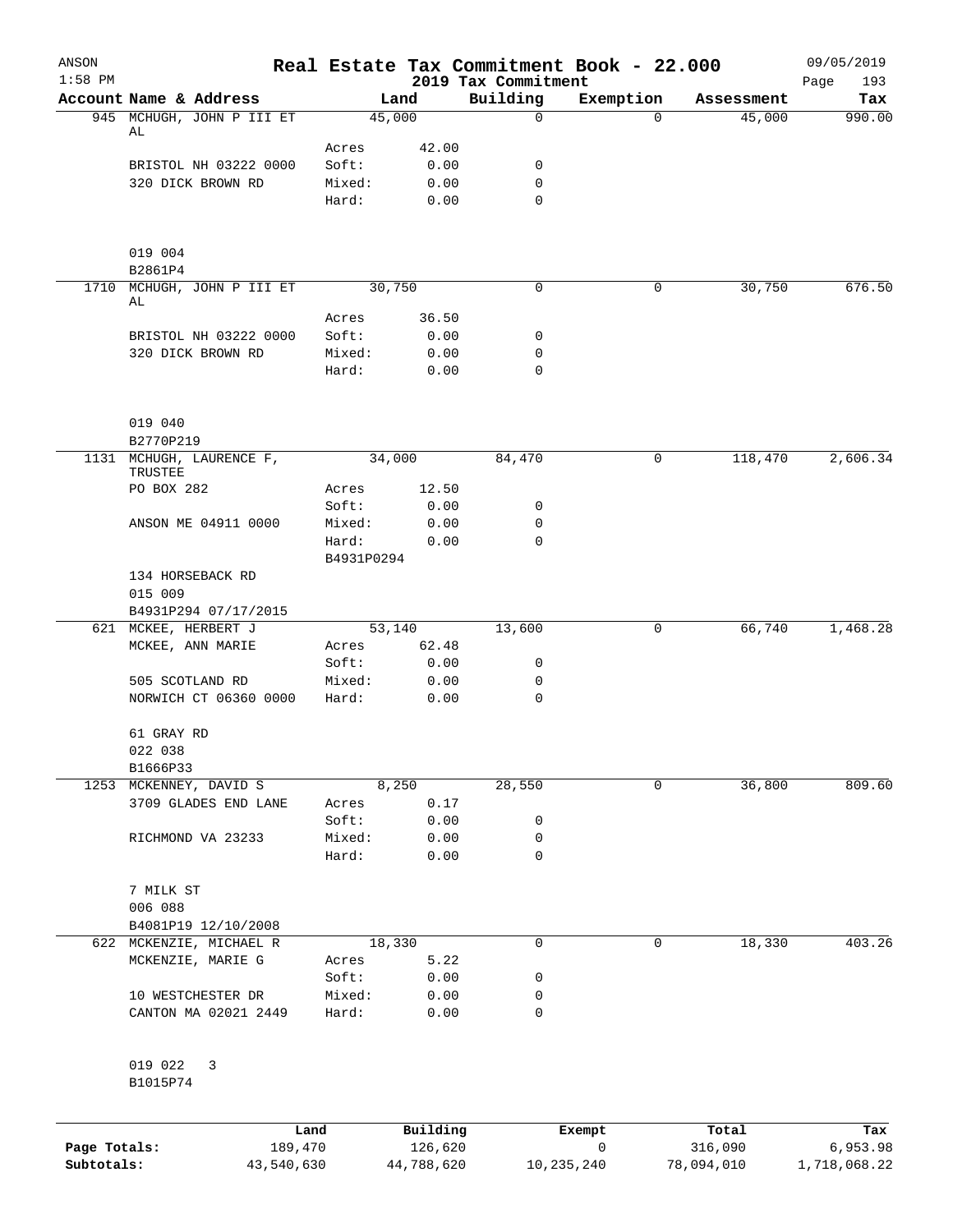| $1:58$ PM |                                           |                 |              | Real Estate Tax Commitment Book - 22.000<br>2019 Tax Commitment |           |                     |            | 09/05/2019<br>194<br>Page |
|-----------|-------------------------------------------|-----------------|--------------|-----------------------------------------------------------------|-----------|---------------------|------------|---------------------------|
|           | Account Name & Address                    | Land            |              | Building                                                        | Exemption |                     | Assessment | Tax                       |
|           | 623 MCLAUGHLIN, CAROL S                   | 35,500          |              | 94,280                                                          |           | 20,000              | 109,780    | 2,415.16                  |
|           | PO BOX 251                                | Acres           | 14.00        |                                                                 |           | 01 Homestead Exempt |            |                           |
|           |                                           | Soft:           | 0.00         | 0                                                               |           |                     |            |                           |
|           | NORTH ANSON ME 04958                      | Mixed:          | 0.00         | 0                                                               |           |                     |            |                           |
|           |                                           | Hard:           | 0.00         | 0                                                               |           |                     |            |                           |
|           | 181 FAHI POND RD                          |                 |              |                                                                 |           |                     |            |                           |
|           | 024 012                                   |                 |              |                                                                 |           |                     |            |                           |
|           | B899P709 B802P852                         |                 |              |                                                                 |           |                     |            |                           |
|           | 624 MCLAUGHLIN, CAROL S                   | 37,700          |              | 0                                                               |           | 0                   | 37,700     | 829.40                    |
|           | PO BOX 251                                | Acres           | 32.20        |                                                                 |           |                     |            |                           |
|           |                                           | Soft:<br>Mixed: | 0.00<br>0.00 | 0<br>0                                                          |           |                     |            |                           |
|           | NORTH ANSON ME 04958                      | Hard:           | 0.00         | 0                                                               |           |                     |            |                           |
|           |                                           |                 |              |                                                                 |           |                     |            |                           |
|           | 023 009<br>Е                              |                 |              |                                                                 |           |                     |            |                           |
|           | B854P438                                  |                 |              |                                                                 |           |                     |            |                           |
|           | 16 MCLAUGHLIN, CARROLL W &                | 21,500          |              | 57,600                                                          |           | 20,000              | 59,100     | 1,300.20                  |
|           | BLANCHARD, RHONDA A                       | Acres           | 2.00         |                                                                 |           | 01 Homestead Exempt |            |                           |
|           |                                           | Soft:           | 0.00         | $\mathsf 0$                                                     |           |                     |            |                           |
|           | GENERAL DELIVERY<br>NORTH ANSON ME 04958  | Mixed:<br>Hard: | 0.00<br>0.00 | 0<br>0                                                          |           |                     |            |                           |
|           | 0000                                      |                 |              |                                                                 |           |                     |            |                           |
|           | 233 CAMPGROUND RD                         |                 |              |                                                                 |           |                     |            |                           |
|           | 015 048                                   |                 |              |                                                                 |           |                     |            |                           |
|           | B2377P205                                 |                 |              |                                                                 |           |                     |            |                           |
| 9         | MCLEAN, BRIAN                             | 21,500          |              | 79,730                                                          |           | 20,000              | 81,230     | 1,787.06                  |
|           | MCLEAN, JEAN M                            | Acres<br>Soft:  | 2.00         | 0                                                               |           | 01 Homestead Exempt |            |                           |
|           | 390 NEW PORTLAND RD                       | Mixed:          | 0.00<br>0.00 | 0                                                               |           |                     |            |                           |
|           | NORTH ANSON ME 04958                      | Hard:           | 0.00         | 0                                                               |           |                     |            |                           |
|           | 0000                                      |                 |              |                                                                 |           |                     |            |                           |
|           | 390 NEW PORTLAND RD                       |                 |              |                                                                 |           |                     |            |                           |
|           | 023 041<br>B                              |                 |              |                                                                 |           |                     |            |                           |
|           | B2143P136                                 |                 |              |                                                                 |           |                     |            |                           |
| 1048      | MCLEAN, CHARLES A                         | 21,730          |              | 6,290                                                           |           | 0                   | 28,020     | 616.44                    |
|           | 308 RIVER ROAD                            | Acres           | 2.15         |                                                                 |           |                     |            |                           |
|           |                                           | Soft:           | 0.00         | 0                                                               |           |                     |            |                           |
|           | NORTH ANSON ME 04958                      | Mixed:          | 0.00         | 0                                                               |           |                     |            |                           |
|           |                                           | Hard:           | 0.00         | 0                                                               |           |                     |            |                           |
|           | 308 RIVER RD                              |                 |              |                                                                 |           |                     |            |                           |
|           | 016 004                                   |                 |              |                                                                 |           |                     |            |                           |
|           | B4571P355 12/05/2011                      |                 |              |                                                                 |           |                     |            |                           |
|           | 626 MCLEAN, DALE E                        | 31,420          |              | 2,350                                                           |           | 0                   | 33,770     | 742.94                    |
|           | 120 FAHI POND ROAD                        | Acres 17.92     |              |                                                                 |           |                     |            |                           |
|           |                                           | Soft:           | 0.00         | 0                                                               |           |                     |            |                           |
|           | NORTH ANSON ME 04958                      | Mixed:          | 0.00         | 0                                                               |           |                     |            |                           |
|           |                                           | Hard:           | 0.00         | 0                                                               |           |                     |            |                           |
|           |                                           |                 |              |                                                                 |           |                     |            |                           |
|           |                                           |                 |              |                                                                 |           |                     |            |                           |
|           | 022 005 C<br>B4908P115 05/26/2015 B990P58 |                 |              |                                                                 |           |                     |            |                           |

|              | Land       | Building   | Exempt     | Total      | Tax          |
|--------------|------------|------------|------------|------------|--------------|
| Page Totals: | 169,350    | 240,250    | 60,000     | 349,600    | 7,691.20     |
| Subtotals:   | 43,709,980 | 45,028,870 | 10,295,240 | 78,443,610 | l,725,759.42 |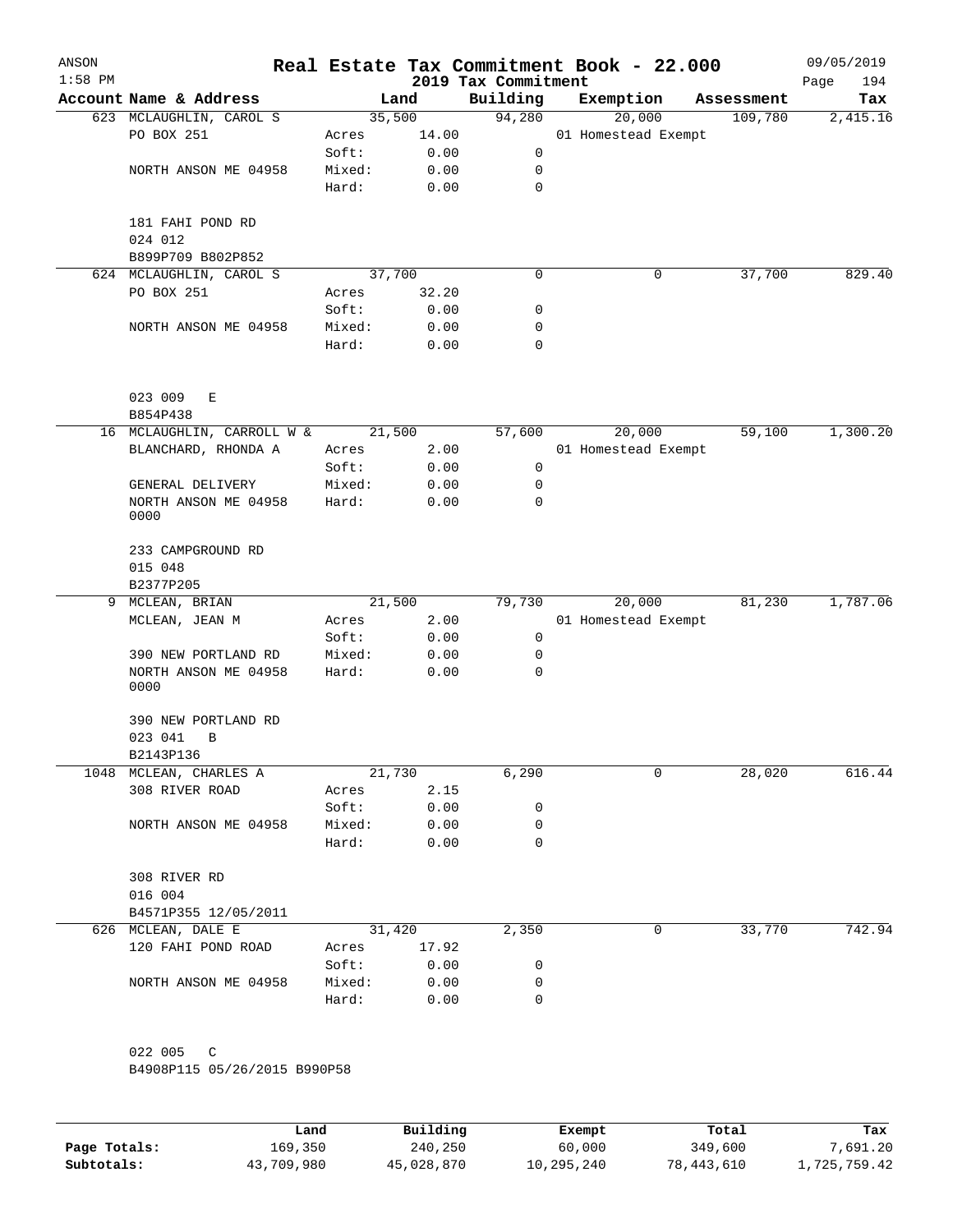| ANSON<br>$1:58$ PM |                                                                             |                      |        | 2019 Tax Commitment | Real Estate Tax Commitment Book - 22.000 |            | 09/05/2019<br>Page<br>195 |
|--------------------|-----------------------------------------------------------------------------|----------------------|--------|---------------------|------------------------------------------|------------|---------------------------|
|                    | Account Name & Address                                                      |                      | Land   | Building            | Exemption                                | Assessment | Tax                       |
|                    | 1775 MCLEAN, DALE E                                                         |                      | 33,100 | 52,040              | 20,000                                   | 65,140     | 1,433.08                  |
|                    | 120 FAHI POND ROAD                                                          | Acres                | 17.00  |                     | 01 Homestead Exempt                      |            |                           |
|                    |                                                                             | Soft:                | 0.00   | 0                   |                                          |            |                           |
|                    | NORTH ANSON ME 04958                                                        | Mixed:               | 0.00   | 0                   |                                          |            |                           |
|                    |                                                                             | Hard:                | 0.00   | 0                   |                                          |            |                           |
|                    | 120 FAHI POND RD                                                            |                      |        |                     |                                          |            |                           |
|                    | 023 007<br>B5021P86 04/28/2016 B4908P114 05/26/2014 B3986P309<br>04/15/2008 |                      |        |                     |                                          |            |                           |
|                    | 615 MCLEAN, DARRELL W                                                       |                      | 17,320 | 61,500              | 20,000                                   | 58,820     | 1,294.04                  |
|                    | MCLEAN, KIMBERLEY C                                                         | Acres                | 0.75   |                     | 01 Homestead Exempt                      |            |                           |
|                    | 298 RIVER ROAD                                                              | Soft:                | 0.00   | 0                   |                                          |            |                           |
|                    |                                                                             | Mixed:               | 0.00   | 0                   |                                          |            |                           |
|                    | NORTH ANSON ME 04958                                                        | Hard:                | 0.00   | 0                   |                                          |            |                           |
|                    | 298 RIVER RD                                                                |                      |        |                     |                                          |            |                           |
|                    | 016 002                                                                     |                      |        |                     |                                          |            |                           |
|                    | B4276P125 05/28/2010                                                        |                      |        |                     |                                          |            |                           |
|                    | 1588 MCLEAN, DAVID E                                                        |                      | 41,920 | 23,300              | 20,000                                   | 45,220     | 994.84                    |
|                    | 492 NEW PORTLAND ROAD                                                       | Acres                | 20.42  |                     | 01 Homestead Exempt                      |            |                           |
|                    |                                                                             | Soft:                | 0.00   | $\mathbf 0$         |                                          |            |                           |
|                    | NORTH ANSON ME 04958                                                        | Mixed:               | 0.00   | 0                   |                                          |            |                           |
|                    |                                                                             | Hard:                | 0.00   | 0                   |                                          |            |                           |
|                    | 492 NEW PORTLAND RD                                                         |                      |        |                     |                                          |            |                           |
|                    | 022 005<br>$\mathbb D$                                                      |                      |        |                     |                                          |            |                           |
|                    | B2163P99 B1092P20                                                           |                      |        |                     |                                          |            |                           |
|                    | 1579 MCLEAN, DAVID E                                                        |                      | 16,630 | 0                   | 0                                        | 16,630     | 365.86                    |
|                    | 492 NEW PORTLAND ROAD                                                       | Acres                | 8.75   |                     |                                          |            |                           |
|                    |                                                                             | Soft:                | 0.00   | 0                   |                                          |            |                           |
|                    | NORTH ANSON ME 04958                                                        | Mixed:               | 0.00   | 0                   |                                          |            |                           |
|                    |                                                                             | Hard:                | 0.00   | 0                   |                                          |            |                           |
|                    |                                                                             |                      |        |                     |                                          |            |                           |
|                    | 023 037 & 38                                                                |                      |        |                     |                                          |            |                           |
| 1569               | B4757P122 02/12/2014                                                        |                      |        |                     |                                          |            |                           |
|                    | MCLEAN, ELDON K                                                             |                      | 49,100 | 98,800              | 26,000                                   | 121,900    | 2,681.80                  |
|                    | MCLEAN, LAURIE E                                                            | Acres                | 34.20  |                     | 01 Homestead Exempt                      |            |                           |
|                    | 497 NEW PORTLAND ROAD                                                       | Soft:                | 0.00   | 0                   | 02 Resident Veteran                      |            |                           |
|                    |                                                                             | Mixed:               | 0.00   | 0                   |                                          |            |                           |
|                    | NORTH ANSON ME 04958                                                        | Hard:<br>LIFE ESTATE | 0.00   | 0                   |                                          |            |                           |
|                    | 497 NEW PORTLAND RD<br>022 001                                              |                      |        |                     |                                          |            |                           |
|                    | B4167P150 07/23/2009                                                        |                      |        |                     |                                          |            |                           |
|                    | 1793 MCLEAN, KENNETH P                                                      |                      | 12,100 | 0                   | 0                                        | 12,100     | 266.20                    |
|                    |                                                                             | Acres                | 11.00  |                     |                                          |            |                           |
|                    | c/o CHRISTINE FLETCHER                                                      |                      |        |                     |                                          |            |                           |
|                    | PO BOX 493                                                                  | Soft:                | 0.00   | 0                   |                                          |            |                           |
|                    | ANSON ME 04911                                                              | Mixed:               | 0.00   | 0<br>0              |                                          |            |                           |
|                    |                                                                             | Hard:                | 0.00   |                     |                                          |            |                           |
|                    | 014 041                                                                     |                      |        |                     |                                          |            |                           |
|                    | B2261P47                                                                    |                      |        |                     |                                          |            |                           |
|                    |                                                                             |                      |        |                     |                                          |            |                           |
|                    |                                                                             |                      |        |                     |                                          |            |                           |

|              | Land       | Building   | Exempt     | Total      | Tax          |
|--------------|------------|------------|------------|------------|--------------|
| Page Totals: | 170,170    | 235,640    | 86,000     | 319,810    | 7,035.82     |
| Subtotals:   | 43,880,150 | 45,264,510 | 10,381,240 | 78,763,420 | 1,732,795.24 |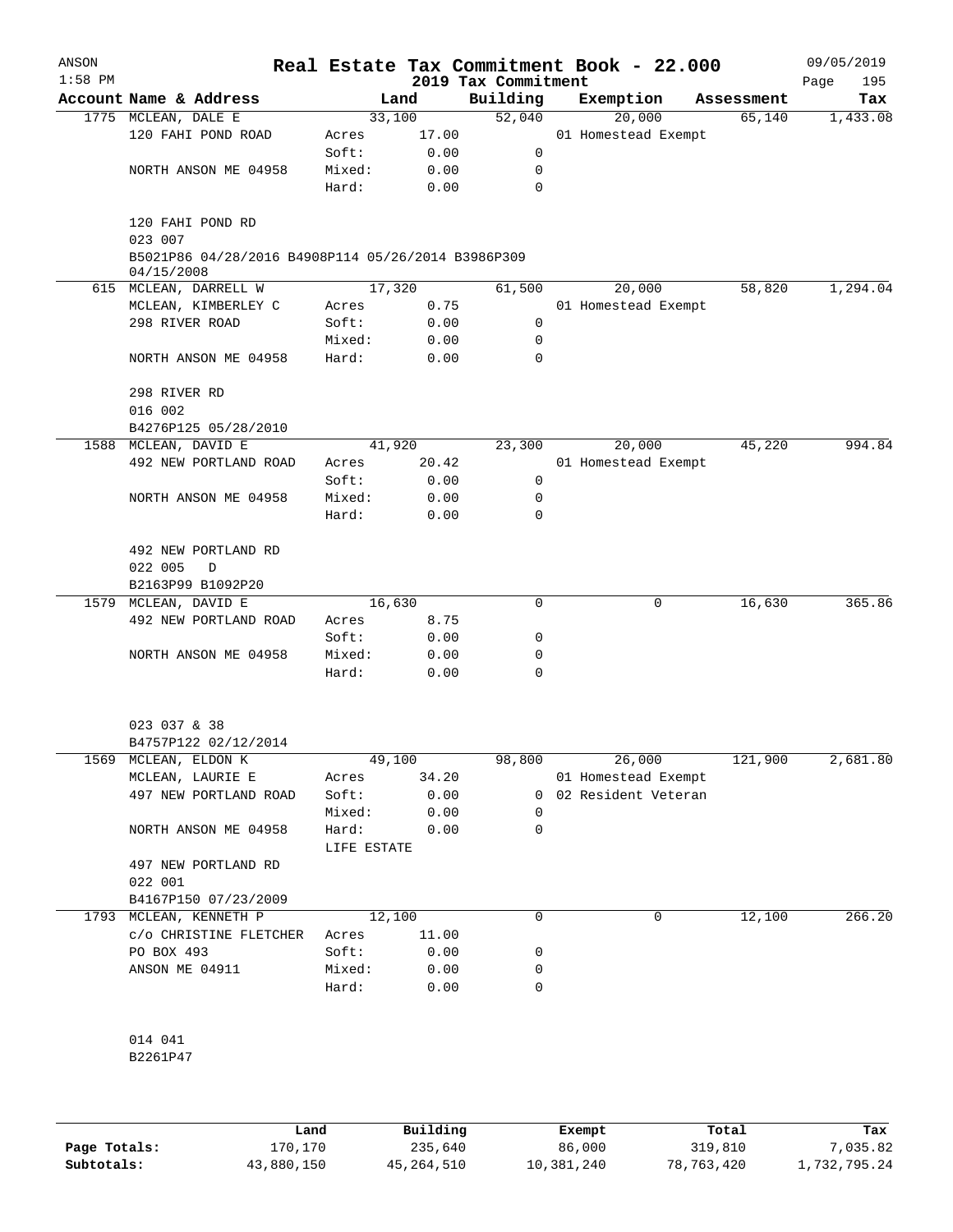| ANSON<br>$1:58$ PM |                                   |             |          |                                 | Real Estate Tax Commitment Book - 22.000 |            | 09/05/2019         |
|--------------------|-----------------------------------|-------------|----------|---------------------------------|------------------------------------------|------------|--------------------|
|                    | Account Name & Address            |             | Land     | 2019 Tax Commitment<br>Building | Exemption                                | Assessment | 196<br>Page<br>Tax |
|                    | 627 MCLEAN, KENNETH P             |             | 15,490   | 9,100                           | 20,000                                   | 4,590      | 100.98             |
|                    | C/O CHRISTINE FLETCHER            | Acres       | 0.60     |                                 | 01 Homestead Exempt                      |            |                    |
|                    | PO BOX 493                        | Soft:       | 0.00     | 0                               |                                          |            |                    |
|                    | ANSON ME 04911                    | Mixed:      | 0.00     | 0                               |                                          |            |                    |
|                    |                                   | Hard:       | 0.00     | 0                               |                                          |            |                    |
|                    | 306 RIVER RD                      |             |          |                                 |                                          |            |                    |
|                    | 016 003                           |             |          |                                 |                                          |            |                    |
|                    | B889P16                           |             |          |                                 |                                          |            |                    |
| 629                | MCLEAN, KENNETH P                 |             | 24,260   | 1,400                           | 0                                        | 25,660     | 564.52             |
|                    | c/o CHRISTINE FLETCHER            | Acres       | 3.84     |                                 |                                          |            |                    |
|                    | PO BOX 493                        | Soft:       | 0.00     | 0                               |                                          |            |                    |
|                    | ANSON ME 04911                    | Mixed:      | 0.00     | 0                               |                                          |            |                    |
|                    |                                   | Hard:       | 0.00     | 0                               |                                          |            |                    |
|                    | 543 PEASE HILL RD<br>014 041<br>2 |             |          |                                 |                                          |            |                    |
|                    | B1664P99                          |             |          |                                 |                                          |            |                    |
| 910                | MCPHERSON, LINDA S                |             | 21,600   | 54,930                          | 20,000                                   | 56,530     | 1,243.66           |
|                    |                                   | Acres       | 3.00     |                                 | 01 Homestead Exempt                      |            |                    |
|                    | NORTH ANSON ME 04958<br>0000      | Soft:       | 0.00     | 0                               |                                          |            |                    |
|                    | 140 FAHI POND RD                  | Mixed:      | 0.00     | 0                               |                                          |            |                    |
|                    |                                   | Hard:       | 0.00     | 0                               |                                          |            |                    |
|                    |                                   | LIFE ESTATE |          |                                 |                                          |            |                    |
|                    | 140 FAHI POND RD                  |             |          |                                 |                                          |            |                    |
|                    | 023 008                           |             |          |                                 |                                          |            |                    |
|                    | B4264P41 04/15/2010 B2448P29      |             |          |                                 |                                          |            |                    |
| 497                | MEADOWS, ERIK &                   |             | 18,050   | 0                               | 0                                        | 18,050     | 397.10             |
|                    | ROETHER, RACHELLE                 | Acres       | 5.03     |                                 |                                          |            |                    |
|                    |                                   | Soft:       | 0.00     | 0                               |                                          |            |                    |
|                    | 62 LANDIS CIRCLE                  | Mixed:      | 0.00     | 0                               |                                          |            |                    |
|                    | HAMILTON OH 45013 0000            | Hard:       | 0.00     | 0                               |                                          |            |                    |
|                    | 011 042<br>5 <sub>2</sub>         |             |          |                                 |                                          |            |                    |
|                    | B2551P283                         |             |          |                                 |                                          |            |                    |
|                    | 633 MEADOWS, JERRY E              |             | 47,300   | 22,600                          | 0                                        | 69,900     | 1,537.80           |
|                    | MEADOWS, LUCIANO                  | Acres       | 51.01    |                                 |                                          |            |                    |
|                    |                                   | Soft:       | 0.00     | 0                               |                                          |            |                    |
|                    | 3020 CLUB DRIVE                   | Mixed:      | 0.00     | 0                               |                                          |            |                    |
|                    | GILROY CA 95020                   | Hard:       | 0.00     | 0                               |                                          |            |                    |
|                    |                                   |             |          |                                 |                                          |            |                    |
|                    | 286 PEASE HILL RD                 |             |          |                                 |                                          |            |                    |
|                    | 011 042<br>4                      |             |          |                                 |                                          |            |                    |
|                    | B1750P81                          |             |          |                                 |                                          |            |                    |
| 87                 | MEAGHER, MARK                     |             | 22,270   | 35,600                          | 20,000                                   | 37,870     | 833.14             |
|                    |                                   | Acres       | 2.51     |                                 | 01 Homestead Exempt                      |            |                    |
|                    | NORTH ANSON ME 04958<br>7102      | Soft:       | 0.00     | 0                               |                                          |            |                    |
|                    | 203 CAMPGROUND RD                 | Mixed:      | 0.00     | 0                               |                                          |            |                    |
|                    |                                   | Hard:       | 0.00     | 0                               |                                          |            |                    |
|                    | 203 CAMPGROUND RD                 |             |          |                                 |                                          |            |                    |
|                    | 015 049<br>$\mathbb A$            |             |          |                                 |                                          |            |                    |
|                    | B3659P124 04/07/2006              |             |          |                                 |                                          |            |                    |
|                    |                                   |             |          |                                 |                                          |            |                    |
|                    | Land                              |             | Building |                                 | Exempt                                   | Total      | Tax                |
| Page Totals:       | 148,970                           |             | 123,630  |                                 | 60,000                                   | 212,600    | 4,677.20           |

**Subtotals:** 44,029,120 45,388,140 10,441,240 78,976,020 1,737,472.44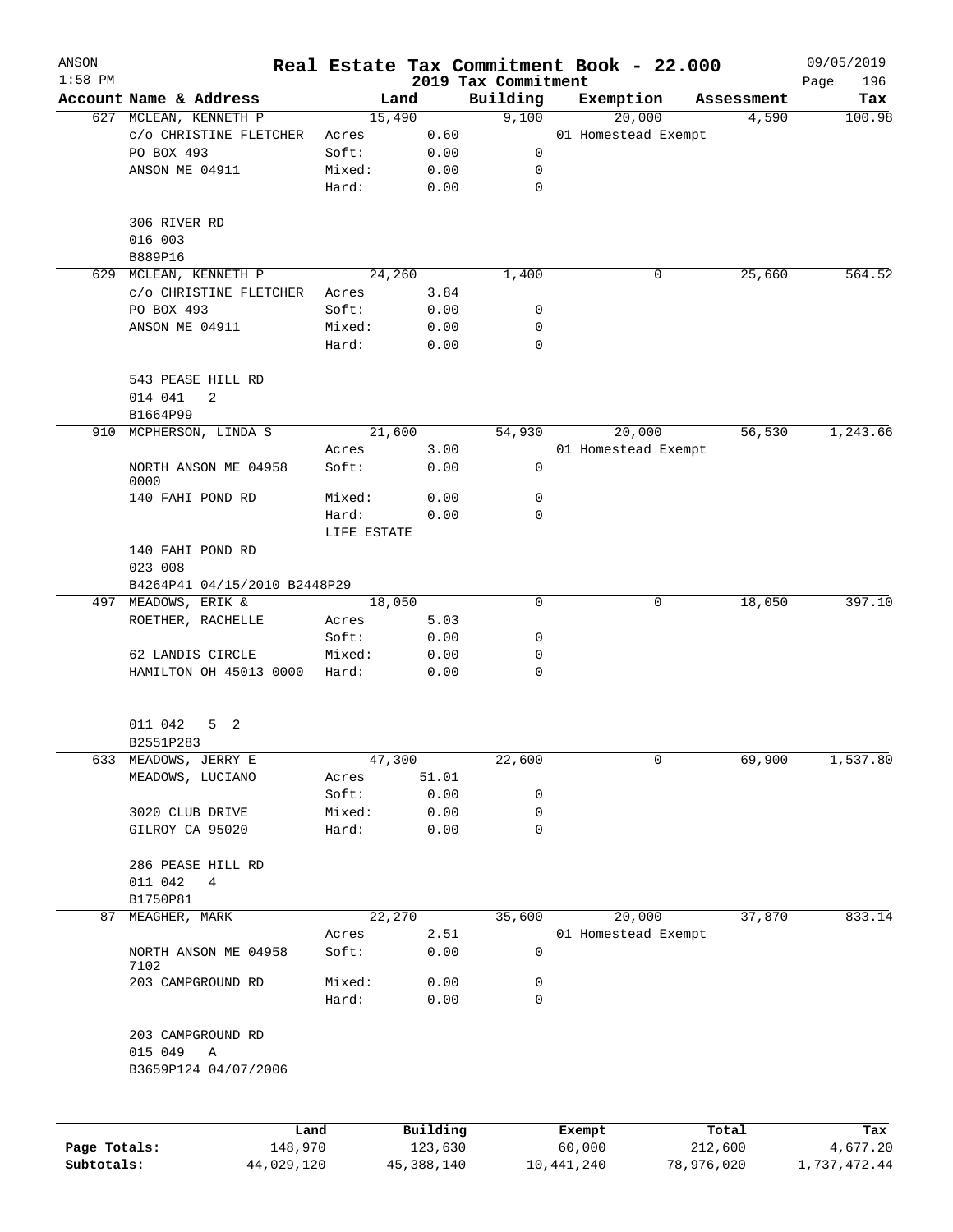| ANSON<br>$1:58$ PM |                                                 |                 |                | 2019 Tax Commitment | Real Estate Tax Commitment Book - 22.000 |            | 09/05/2019<br>Page<br>197 |
|--------------------|-------------------------------------------------|-----------------|----------------|---------------------|------------------------------------------|------------|---------------------------|
|                    | Account Name & Address                          |                 | Land           | Building            | Exemption                                | Assessment | Tax                       |
|                    | 1820 MEDEIROS, GARY P                           |                 | 19,130         | $\mathbf 0$         |                                          | $\Omega$   | 19,130<br>420.86          |
|                    | MEDEIROS, MARTHA M                              | Acres           | 18.69          |                     |                                          |            |                           |
|                    |                                                 | Soft:           | 0.00           | 0                   |                                          |            |                           |
|                    | 2 TALBOT DR                                     | Mixed:          | 0.00           | 0                   |                                          |            |                           |
|                    | NORTON MA 02766 0000                            | Hard:           | 0.00           | 0                   |                                          |            |                           |
|                    | 021 011<br>$\mathbf{1}$<br>B4715P186 09/25/2013 |                 |                |                     |                                          |            |                           |
|                    | 636 MEDLING, TRACY                              |                 | 57,000         | 4,760               |                                          | 0          | 61,760<br>1,358.72        |
|                    | 114 PERHAM STREET                               | Acres           | 50.00          |                     |                                          |            |                           |
|                    |                                                 | Soft:           | 0.00           | 0                   |                                          |            |                           |
|                    | FARMINGTON ME 04938                             | Mixed:          | 0.00           | 0                   |                                          |            |                           |
|                    |                                                 | Hard:           | 0.00           | $\mathbf 0$         |                                          |            |                           |
|                    | 609 PEASE HILL RD<br>014 040<br>$\mathbf{1}$    |                 |                |                     |                                          |            |                           |
|                    | B1504P4                                         |                 |                |                     |                                          |            |                           |
|                    | 635 MEDUGNO, JOYCE A                            |                 | 17,600         | 0                   |                                          | 0          | 17,600<br>387.20          |
|                    | 100 HARRISON AVE                                | Acres           | 10.50          |                     |                                          |            |                           |
|                    |                                                 | Soft:           | 0.00           | 0                   |                                          |            |                           |
|                    | WAKEFIELD MA 01880 4380 Mixed:                  |                 | 0.00           | 0                   |                                          |            |                           |
|                    |                                                 | Hard:           | 0.00           | 0                   |                                          |            |                           |
|                    | OFF PULLEN CORNER ROAD                          |                 |                |                     |                                          |            |                           |
|                    | 018 021<br>М                                    |                 |                |                     |                                          |            |                           |
|                    | B1297P173                                       |                 |                |                     |                                          |            |                           |
| 637                | MELANCON, SHIRLEY J                             |                 | 2,000          | 18,410              |                                          | 0          | 20,410<br>449.02          |
|                    |                                                 | Acres           | 0.01           |                     |                                          |            |                           |
|                    | STARKS ME 04911 0000                            | Soft:           | 0.00           | 0                   |                                          |            |                           |
|                    | 486 ANSON ROAD                                  | Mixed:<br>Hard: | 0.00<br>0.00   | 0<br>0              |                                          |            |                           |
|                    |                                                 |                 |                |                     |                                          |            |                           |
|                    | 47 MAIN ST<br>001 105                           |                 |                |                     |                                          |            |                           |
|                    | B4362P13 01/24/2011 B2770P171                   |                 |                |                     |                                          |            |                           |
|                    | 238 MELLO, CRAIG                                |                 | 23,000         | 25,800              | 20,000                                   |            | 633.60<br>28,800          |
|                    | GREGORY R, GREGORY R,<br>JR                     | Acres           | 3.00           |                     | 01 Homestead Exempt                      |            |                           |
|                    | 343 EMBDEN POND ROAD                            | Soft:           | 0.00           | 0                   |                                          |            |                           |
|                    |                                                 | Mixed:          | 0.00           | 0                   |                                          |            |                           |
|                    | NORTH ANSON ME 04958                            | Hard:           | 0.00           | 0                   |                                          |            |                           |
|                    | 343 EMBDEN POND RD                              |                 |                |                     |                                          |            |                           |
|                    | 023 026<br>Α                                    |                 |                |                     |                                          |            |                           |
|                    | B3923P211 10/22/2007                            |                 |                |                     |                                          |            |                           |
|                    | 239 MELLO, CRAIG<br>GREGORY R, GREGORY R,       | Acres           | 13,500<br>2.00 | 0                   |                                          | 0          | 13,500<br>297.00          |
|                    | JR                                              |                 |                |                     |                                          |            |                           |
|                    | 343 EMBDEN POND ROAD                            | Soft:           | 0.00           | 0                   |                                          |            |                           |
|                    |                                                 | Mixed:          | 0.00           | 0<br>0              |                                          |            |                           |
|                    | NORTH ANSON ME 04958                            | Hard:           | 0.00           |                     |                                          |            |                           |
|                    | 343 EMBDEN POND RD<br>023 026                   |                 |                |                     |                                          |            |                           |
|                    | B3923P211 10/22/2007                            |                 |                |                     |                                          |            |                           |
|                    |                                                 |                 |                |                     |                                          |            |                           |
|                    | Land                                            |                 | Building       |                     | Exempt                                   | Total      | Tax                       |

|              | Land         | Building   | Exempt     | Total      | Tax          |
|--------------|--------------|------------|------------|------------|--------------|
| Page Totals: | 132,230      | 48,970     | 20,000     | 161,200    | 3,546.40     |
| Subtotals:   | 44, 161, 350 | 45,437,110 | 10,461,240 | 79,137,220 | 1,741,018.84 |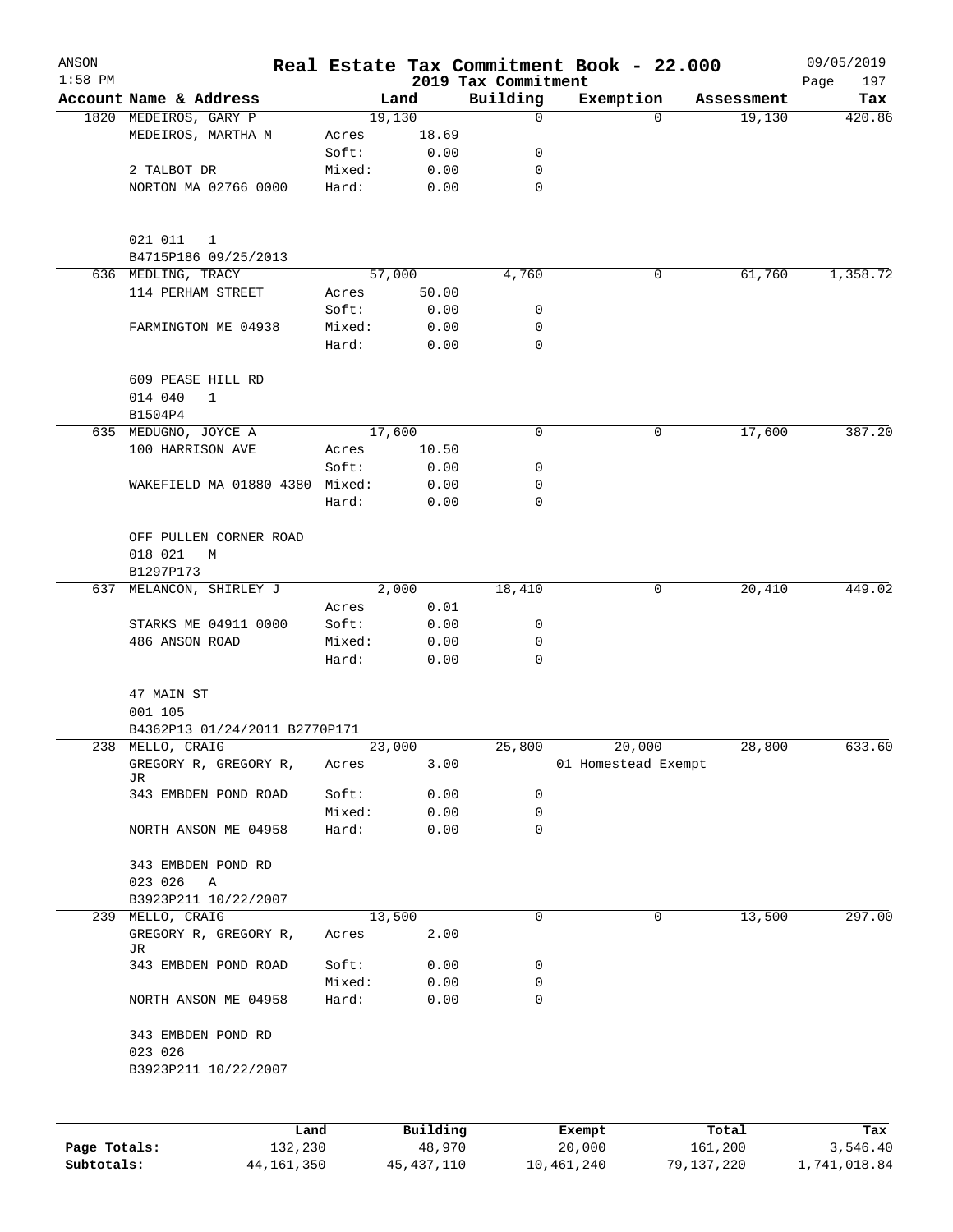| $1:58$ PM | Account Name & Address<br>638 MELLOWS, HENRY R SR |                         | Land   | 2019 Tax Commitment<br>Building | Exemption           | Assessment | 198<br>Page<br>Tax |
|-----------|---------------------------------------------------|-------------------------|--------|---------------------------------|---------------------|------------|--------------------|
|           |                                                   |                         |        |                                 |                     |            |                    |
|           |                                                   |                         | 1,200  | $\mathbf 0$                     | $\Omega$            | 1,200      | $\overline{26.40}$ |
|           | MELLOWS, SHIRLEY A                                | Acres                   | 4.00   |                                 |                     |            |                    |
|           | 209 PEASE HILL ROAD                               | Soft:                   | 0.00   | 0                               |                     |            |                    |
|           |                                                   | Mixed:                  | 0.00   | 0                               |                     |            |                    |
|           | ANSON ME 04911                                    | Hard:                   | 0.00   | $\mathbf 0$                     |                     |            |                    |
|           |                                                   | FARMLAND CLASS          |        |                                 |                     |            |                    |
|           | 011 002                                           |                         |        |                                 |                     |            |                    |
|           | B864P420                                          |                         |        |                                 |                     |            |                    |
|           | 640 MELLOWS, HENRY R SR                           |                         | 7,510  | 0                               | 0                   | 7,510      | 165.22             |
|           | MELLOWS, SHIRLEY A                                | Acres                   | 17.00  |                                 |                     |            |                    |
|           | 209 PEASE HILL ROAD                               | Soft:                   | 0.00   | 0                               |                     |            |                    |
|           |                                                   | Mixed:                  | 0.00   | 0                               |                     |            |                    |
|           | ANSON ME 04911                                    | Hard:                   | 0.00   | $\mathbf 0$                     |                     |            |                    |
|           |                                                   | FARMLAND CLASS          |        |                                 |                     |            |                    |
|           | 011 038                                           |                         |        |                                 |                     |            |                    |
|           | B864P20                                           |                         |        |                                 |                     |            |                    |
|           | 641 MELLOWS, HENRY R SR                           |                         | 1,760  | 0                               | 0                   | 1,760      | 38.72              |
|           | MELLOWS, SHIRLEY A                                | Acres                   | 3.51   |                                 |                     |            |                    |
|           | 209 PEASE HILL ROAD                               | Soft:                   | 0.00   | $\mathbf 0$                     |                     |            |                    |
|           |                                                   | Mixed:                  | 0.00   | 0                               |                     |            |                    |
|           | ANSON ME 04911                                    | Hard:                   | 0.00   | $\mathbf 0$                     |                     |            |                    |
|           |                                                   | FARMLAND CLASS          |        |                                 |                     |            |                    |
|           |                                                   |                         |        |                                 |                     |            |                    |
|           | 011 037<br>Α<br>B864P420                          |                         |        |                                 |                     |            |                    |
|           | 642 MELLOWS, HENRY R SR                           |                         | 36,350 | 118,030                         | 20,000              | 134,380    | 2,956.36           |
|           | MELLOWS, SHIRLEY A                                | Acres                   | 89.00  |                                 | 01 Homestead Exempt |            |                    |
|           | 209 PEASE HILL ROAD                               | Soft:                   | 0.00   | 0                               |                     |            |                    |
|           |                                                   | Mixed:                  | 0.00   | 0                               |                     |            |                    |
|           | ANSON ME 04911                                    | Hard:                   | 0.00   | 0                               |                     |            |                    |
|           |                                                   | FARMLAND CLASS          |        |                                 |                     |            |                    |
|           | 209 PEASE HILL RD                                 |                         |        |                                 |                     |            |                    |
|           | 011 001                                           |                         |        |                                 |                     |            |                    |
|           | B864P20                                           |                         |        |                                 |                     |            |                    |
|           | 1552 MELLOWS, HENRY R SR                          |                         | 3,050  | 0                               | 0                   | 3,050      | 67.10              |
|           | MELLOWS, SHIRLEY A                                | Acres                   | 28.00  |                                 |                     |            |                    |
|           | 209 PEASE HILL ROAD                               | Soft:                   | 0.00   | 0                               |                     |            |                    |
|           |                                                   |                         |        |                                 |                     |            |                    |
|           |                                                   | Mixed:                  | 0.00   | 0                               |                     |            |                    |
|           | ANSON ME 04911                                    | Hard:<br>FARMLAND CLASS | 0.00   | $\mathbf 0$                     |                     |            |                    |
|           | 011 039                                           |                         |        |                                 |                     |            |                    |
|           | B1020P108                                         |                         |        |                                 |                     |            |                    |
| 1497      | MELLOWS, HENRY R SR                               |                         | 1,470  | 0                               | $\mathbf 0$         | 1,470      | 32.34              |
|           |                                                   |                         |        |                                 |                     |            |                    |
|           | MELLOWS, SHIRLEY A                                | Acres                   | 13.00  |                                 |                     |            |                    |
|           | 209 PEASE HILL ROAD                               | Soft:                   | 0.00   | 0                               |                     |            |                    |
|           |                                                   | Mixed:                  | 0.00   | 0                               |                     |            |                    |
|           | ANSON ME 04911                                    | Hard:<br>FARMLAND CLASS | 0.00   | $\mathbf 0$                     |                     |            |                    |
|           |                                                   |                         |        |                                 |                     |            |                    |
|           | 011 042<br>B                                      |                         |        |                                 |                     |            |                    |
|           | B1237P26                                          |                         |        |                                 |                     |            |                    |

|              | Land       | Building   | Exempt     | Total      | Tax          |
|--------------|------------|------------|------------|------------|--------------|
| Page Totals: | 51,340     | 118,030    | 20,000     | 149,370    | 3,286.14     |
| Subtotals:   | 44,212,690 | 45,555,140 | 10,481,240 | 79,286,590 | 1,744,304.98 |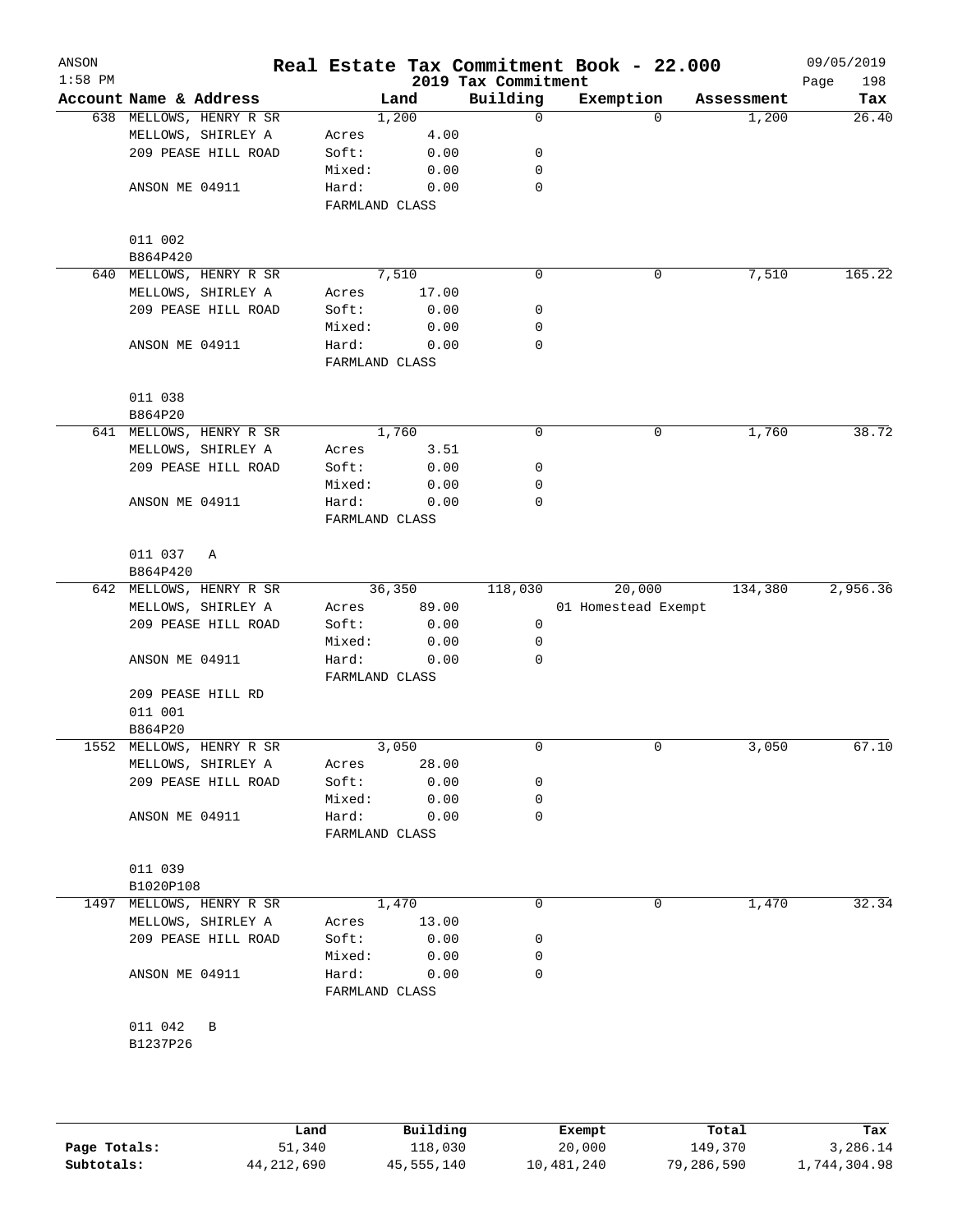| ANSON<br>$1:58$ PM         |                                           |                     |                       |                                 | Real Estate Tax Commitment Book - 22.000 |                       | 09/05/2019               |
|----------------------------|-------------------------------------------|---------------------|-----------------------|---------------------------------|------------------------------------------|-----------------------|--------------------------|
|                            | Account Name & Address                    |                     | Land                  | 2019 Tax Commitment<br>Building | Exemption                                | Assessment            | Page<br>199<br>Tax       |
|                            | 1496 MELLOWS, HENRY R., SR &              |                     | 5,750                 | $\mathbf 0$                     | $\Omega$                                 | 5,750                 | 126.50                   |
|                            | SHIRLEY A<br>209 PEASE HILL RD            | Acres               | 21.00                 |                                 |                                          |                       |                          |
|                            |                                           | Soft:               | 0.00                  | 0                               |                                          |                       |                          |
|                            | ANSON ME 04911 0000                       | Mixed:              | 0.00                  | 0                               |                                          |                       |                          |
|                            |                                           | Hard:               | 0.00                  | $\Omega$                        |                                          |                       |                          |
|                            |                                           | FARMLAND CLASS      |                       |                                 |                                          |                       |                          |
|                            | 011 004                                   |                     |                       |                                 |                                          |                       |                          |
|                            | B4232P131 01/14/2010                      |                     |                       |                                 |                                          |                       |                          |
|                            | 1492 MELLOWS, HENRY R., SR &<br>SHIRLEY A |                     | 21, 160               | 46,480                          | 0                                        | 67,640                | 1,488.08                 |
|                            | 209 PEASE HILL RD                         | Acres               | 5.70                  |                                 |                                          |                       |                          |
|                            |                                           | Soft:               | 0.00                  | 0                               |                                          |                       |                          |
|                            | ANSON ME 04911 0000                       | Mixed:              | 0.00                  | 0                               |                                          |                       |                          |
|                            |                                           | Hard:               | 0.00                  | $\Omega$                        |                                          |                       |                          |
|                            | 141 PEASE HILL RD                         | FARMLAND CLASS      |                       |                                 |                                          |                       |                          |
|                            | 011 003                                   |                     |                       |                                 |                                          |                       |                          |
|                            | B4232P131 01/14/2010                      |                     |                       |                                 |                                          |                       |                          |
|                            | 1493 MELLOWS, HENRY R., SR &<br>SHIRLEY A |                     | 6,330                 | $\Omega$                        | 0                                        | 6,330                 | 139.26                   |
|                            | 209 PEASE HILL RD                         | Acres               | 19.00                 |                                 |                                          |                       |                          |
|                            |                                           | Soft:               | 0.00                  | 0                               |                                          |                       |                          |
|                            | ANSON ME 04911 0000                       | Mixed:              | 0.00                  | 0                               |                                          |                       |                          |
|                            |                                           | Hard:               | 0.00                  | $\Omega$                        |                                          |                       |                          |
|                            |                                           | FARMLAND CLASS      |                       |                                 |                                          |                       |                          |
|                            | 011 008                                   |                     |                       |                                 |                                          |                       |                          |
|                            | B4232P131 01/14/2010                      |                     |                       |                                 |                                          |                       |                          |
|                            | 643 MELLOWS, SHARON A                     |                     | 18,000                |                                 | 20,000                                   | 51,030                | 1,122.66                 |
|                            | 122 MAIN STREET                           | Acres               | 0.81                  |                                 | 01 Homestead Exempt                      |                       |                          |
|                            |                                           | Soft:               | 0.00                  | 0                               |                                          |                       |                          |
|                            | ANSON ME 04911                            | Mixed:              | 0.00                  | 0                               |                                          |                       |                          |
|                            |                                           | Hard:               | 0.00                  | $\mathbf 0$                     |                                          |                       |                          |
|                            | 122 MAIN ST                               |                     |                       |                                 |                                          |                       |                          |
|                            | 002 001<br>B                              |                     |                       |                                 |                                          |                       |                          |
|                            | B864P53                                   |                     |                       |                                 |                                          |                       |                          |
|                            | 1697 MENOUDARAKOS, ARETI                  |                     | 44,000                | $\mathbf 0$                     | 0                                        | 44,000                | 968.00                   |
|                            | MANIATAKOS, VASILIOS                      | Acres               | 40.00                 |                                 |                                          |                       |                          |
|                            | 58 PLEASANT HILL DR                       | Soft:               | 0.00                  | 0                               |                                          |                       |                          |
|                            | WATERVILLE ME 04901                       | Mixed:<br>Hard:     | 0.00<br>0.00          | 0<br>0                          |                                          |                       |                          |
|                            | 0000                                      |                     |                       |                                 |                                          |                       |                          |
|                            |                                           | B5160P0251          |                       |                                 |                                          |                       |                          |
|                            | 018 039                                   |                     |                       |                                 |                                          |                       |                          |
|                            | B5160P251 05/24/2017 B3333P92 06/25/2004  |                     |                       |                                 |                                          |                       |                          |
|                            | 132 MERCIER, COLLEEN L                    |                     | 10,390                | 66,070                          | 0                                        | 76,460                | 1,682.12                 |
|                            | 229 RIVER ROAD                            | Acres               | 0.12                  |                                 |                                          |                       |                          |
|                            |                                           | Soft:               | 0.00                  | 0                               |                                          |                       |                          |
|                            | NORTH ANSON ME 04958                      | Mixed:              | 0.00                  | 0                               |                                          |                       |                          |
|                            |                                           | Hard:<br>B5043P0191 | 0.00                  | $\mathbf 0$                     |                                          |                       |                          |
|                            | 17 NORTH MAIN ST                          |                     |                       |                                 |                                          |                       |                          |
|                            | 006 025                                   |                     |                       |                                 |                                          |                       |                          |
|                            | B5043P191 06/16/2016 B5060P127 08/10/2016 |                     |                       |                                 |                                          |                       |                          |
|                            | Land                                      |                     | Building              |                                 | Exempt                                   | Total                 | Tax                      |
| Page Totals:<br>Subtotals: | 105,630<br>44, 318, 320                   |                     | 165,580<br>45,720,720 |                                 | 20,000<br>10,501,240                     | 251,210<br>79,537,800 | 5,526.62<br>1,749,831.60 |
|                            |                                           |                     |                       |                                 |                                          |                       |                          |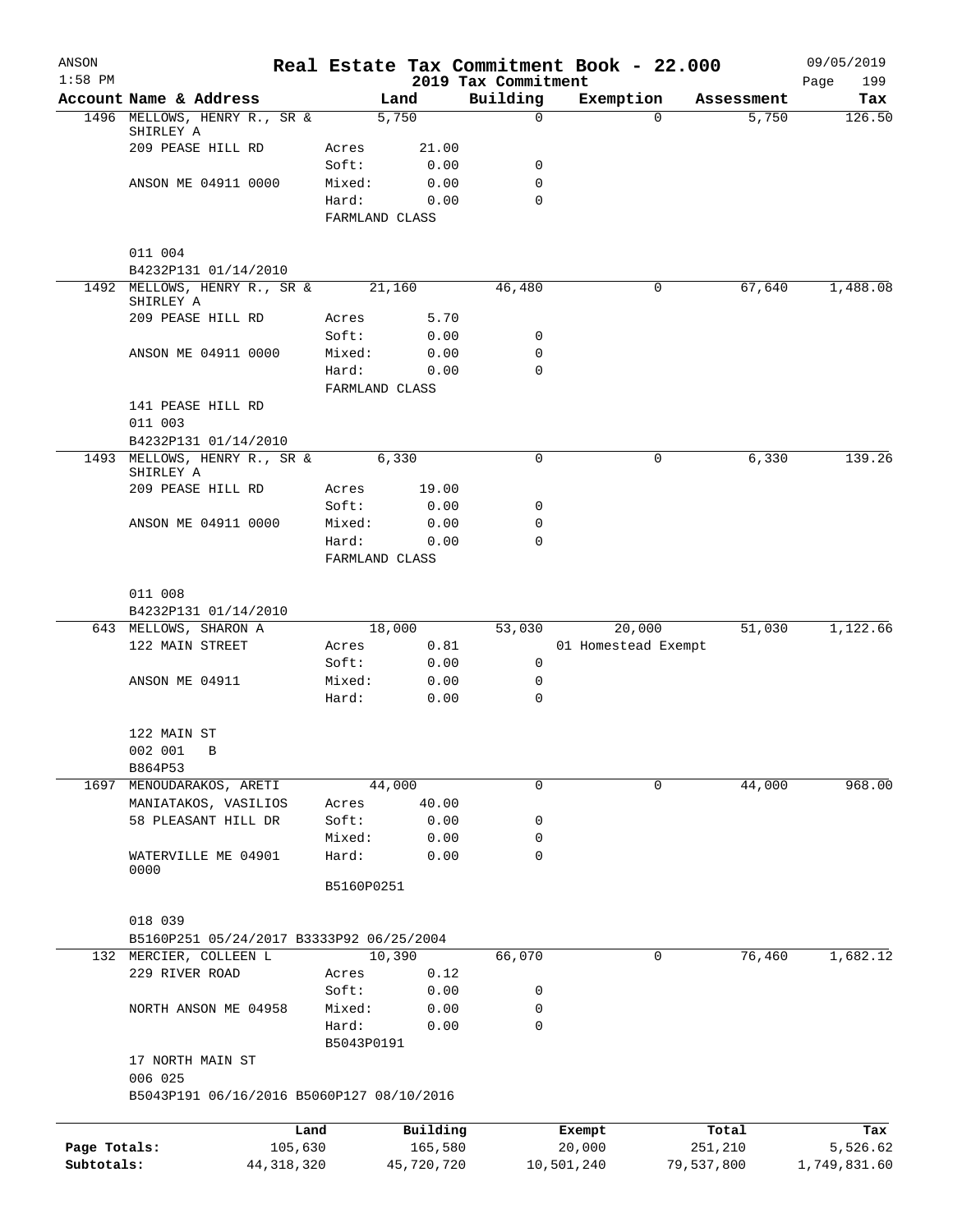| ANSON<br>$1:58$ PM |                                              |                 |              | 2019 Tax Commitment | Real Estate Tax Commitment Book - 22.000 |            | 09/05/2019<br>200<br>Page |
|--------------------|----------------------------------------------|-----------------|--------------|---------------------|------------------------------------------|------------|---------------------------|
|                    | Account Name & Address                       | Land            |              | Building            | Exemption                                | Assessment | Tax                       |
|                    | 746 MERCIER, COLLEEN L                       | 12,650          |              | 28,480              | 20,000                                   | 21,130     | 464.86                    |
|                    |                                              | Acres           | 0.40         |                     | 01 Homestead Exempt                      |            |                           |
|                    | NO. ANSON ME 04958 0000 Soft:                |                 | 0.00         | 0                   |                                          |            |                           |
|                    | 229 RIVER RD                                 | Mixed:          | 0.00         | 0                   |                                          |            |                           |
|                    |                                              | Hard:           | 0.00         | $\mathbf 0$         |                                          |            |                           |
|                    | 229 RIVER RD                                 |                 |              |                     |                                          |            |                           |
|                    | 015 069<br>B                                 |                 |              |                     |                                          |            |                           |
|                    | B3504P173 06/17/2005                         |                 |              |                     |                                          |            |                           |
| 1416               | MERCIER, COLLEEN L                           | 5,660           |              | 15,440              | 0                                        | 21,100     | 464.20                    |
|                    |                                              | Acres           | 0.08         |                     |                                          |            |                           |
|                    | NO. ANSON ME 04958 0000 Soft:                |                 | 0.00         | 0                   |                                          |            |                           |
|                    | 229 RIVER RD                                 | Mixed:          | 0.00         | 0                   |                                          |            |                           |
|                    |                                              | Hard:           | 0.00         | 0                   |                                          |            |                           |
|                    | 142 RIVER RD                                 |                 |              |                     |                                          |            |                           |
|                    | 004 032                                      |                 |              |                     |                                          |            |                           |
|                    | B4552P279 07/20/2012                         |                 |              |                     |                                          |            |                           |
|                    | 647 MERRILL, DALE S                          | 10,580          |              | 35,390              | 0                                        | 45,970     | 1,011.34                  |
|                    | MERRILL, DANNIE V                            | Acres           | 0.28         |                     |                                          |            |                           |
|                    | PO BOX 525                                   | Soft:           | 0.00         | 0                   |                                          |            |                           |
|                    |                                              | Mixed:          | 0.00         | 0                   |                                          |            |                           |
|                    | ANSON ME 04911                               | Hard:           | 0.00         | 0                   |                                          |            |                           |
|                    | 10 CHURCH ST                                 |                 |              |                     |                                          |            |                           |
|                    | 001 082                                      |                 |              |                     |                                          |            |                           |
|                    | B3499P318 06/10/2005                         |                 |              |                     |                                          |            |                           |
|                    | 1173 MERRILL, DAVID H JR                     | 22,600          |              | 28,900              | 0                                        | 51,500     | 1,133.00                  |
|                    | 112 HINKLEY PRT                              | Acres           | 2.73         |                     |                                          |            |                           |
|                    |                                              | Soft:           | 0.00         | 0                   |                                          |            |                           |
|                    | KINGFIELD ME 04947                           | Mixed:          | 0.00         | 0                   |                                          |            |                           |
|                    |                                              | Hard:           | 0.00         | 0                   |                                          |            |                           |
|                    | 494 FOUR MILE SQUARE RD                      |                 |              |                     |                                          |            |                           |
|                    | 021 020<br>$\mathbf{1}$                      |                 |              |                     |                                          |            |                           |
|                    | B4807P67 06/24/2014                          |                 |              |                     |                                          |            |                           |
|                    | 650 MERRILL, DAVID L                         | 20,270          |              | 8,020               | 20,000                                   | 8,290      | 182.38                    |
|                    | MERRILL, DARLENE M                           | Acres           | 1.18         |                     | 01 Homestead Exempt                      |            |                           |
|                    | 39 PREBLE AVENUE                             | Soft:           | 0.00         | 0                   |                                          |            |                           |
|                    |                                              | Mixed:          | 0.00         | 0                   |                                          |            |                           |
|                    | ANSON ME 04911                               | Hard:           | 0.00         | 0                   |                                          |            |                           |
|                    | 39 PREBLE AVE                                |                 |              |                     |                                          |            |                           |
|                    | 004 018                                      |                 |              |                     |                                          |            |                           |
|                    | B2190P189                                    |                 |              |                     |                                          |            |                           |
| 657                | MERRILL, DEAN F                              | 22,550          |              | 55,600              | 20,000                                   | 58,150     | 1,279.30                  |
|                    | MERRILL, REVA J                              | Acres           | 2.70         |                     | 01 Homestead Exempt                      |            |                           |
|                    | 425 WEST MILLS ROAD                          | Soft:           | 0.00         | 0                   |                                          |            |                           |
|                    | ANSON ME 04911                               | Mixed:<br>Hard: | 0.00<br>0.00 | 0<br>0              |                                          |            |                           |
|                    |                                              |                 |              |                     |                                          |            |                           |
|                    | 425 WEST MILLS RD<br>011 025<br>$\, {\bf B}$ |                 |              |                     |                                          |            |                           |
|                    |                                              |                 |              |                     |                                          |            |                           |
|                    | B3711P97 07/17/2006                          |                 |              |                     |                                          |            |                           |
|                    |                                              |                 |              |                     |                                          |            |                           |
|                    |                                              |                 |              |                     |                                          |            |                           |

|              | Land         | Building   | Exempt     | Total      | Tax          |
|--------------|--------------|------------|------------|------------|--------------|
| Page Totals: | 94,310       | 171,830    | 60,000     | 206,140    | 4,535.08     |
| Subtotals:   | 44, 412, 630 | 45,892,550 | 10,561,240 | 79,743,940 | 1,754,366.68 |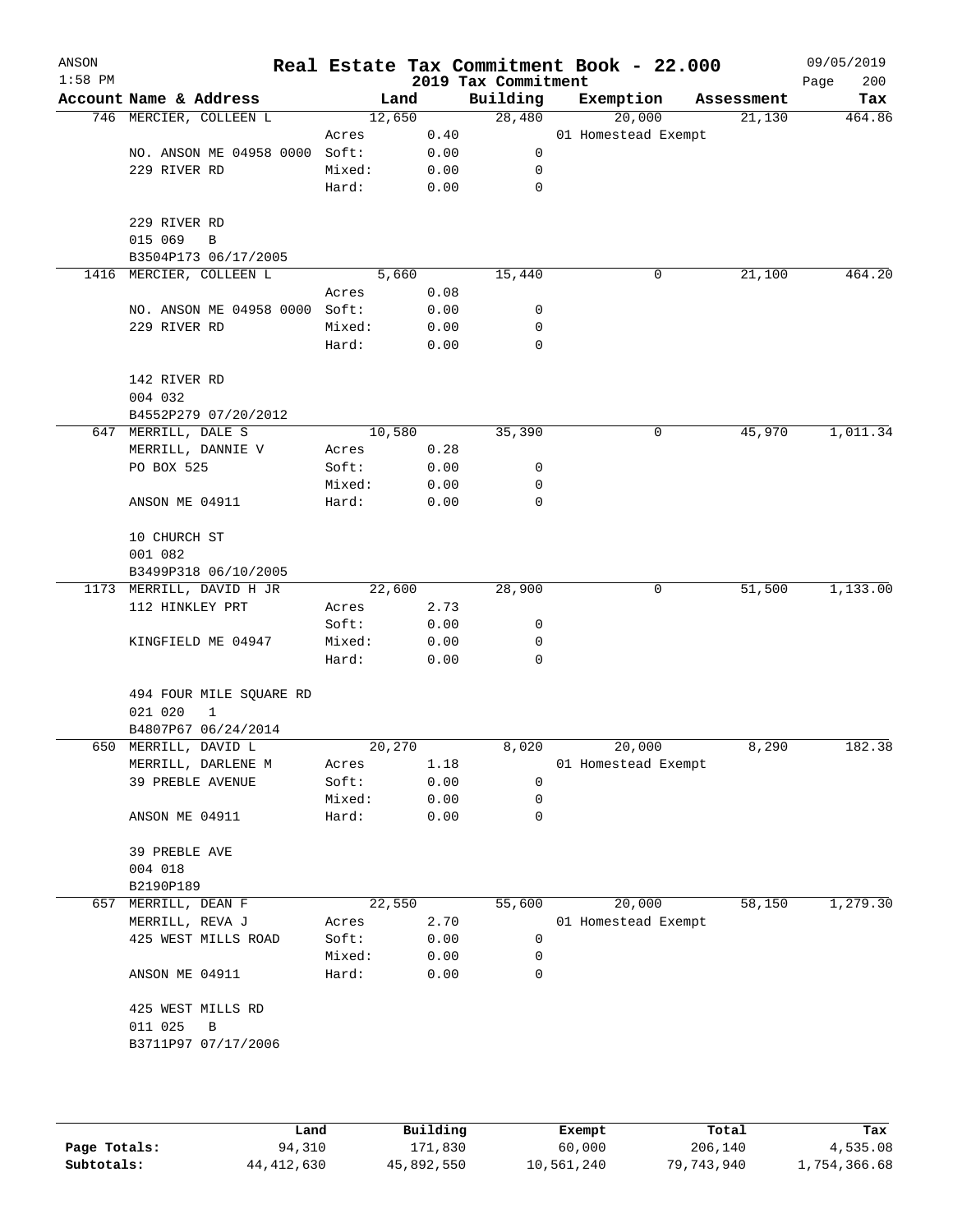| ANSON<br>$1:58$ PM |                                     |        |       | Real Estate Tax Commitment Book - 22.000<br>2019 Tax Commitment |                     |           |            | 09/05/2019<br>201<br>Page |
|--------------------|-------------------------------------|--------|-------|-----------------------------------------------------------------|---------------------|-----------|------------|---------------------------|
|                    | Account Name & Address              | Land   |       | Building                                                        |                     | Exemption | Assessment | Tax                       |
|                    | 926 MERRILL, DREW S                 | 10,770 |       | 13,460                                                          |                     | 20,000    | 4,230      | 93.06                     |
|                    | 39 PREBLE AVE                       | Acres  | 0.29  |                                                                 | 01 Homestead Exempt |           |            |                           |
|                    |                                     | Soft:  | 0.00  | $\mathsf{O}$                                                    |                     |           |            |                           |
|                    | ANSON ME 04911                      | Mixed: | 0.00  | 0                                                               |                     |           |            |                           |
|                    |                                     | Hard:  | 0.00  | $\mathbf 0$                                                     |                     |           |            |                           |
|                    | 33 PREBLE AVE                       |        |       |                                                                 |                     |           |            |                           |
|                    | 004 019 A                           |        |       |                                                                 |                     |           |            |                           |
|                    | B3379P267 09/20/2004                |        |       |                                                                 |                     |           |            |                           |
|                    | 1879 MERRILL, DREW S                | 29,000 |       | 51,130                                                          |                     | 0         | 80,130     | 1,762.86                  |
|                    | 39 PREBLE AVE                       | Acres  | 7.50  |                                                                 |                     |           |            |                           |
|                    |                                     | Soft:  | 0.00  | 0                                                               |                     |           |            |                           |
|                    | ANSON ME 04911                      | Mixed: | 0.00  | 0                                                               |                     |           |            |                           |
|                    |                                     | Hard:  | 0.00  | 0                                                               |                     |           |            |                           |
|                    | CORNER OF VALLEY &                  |        |       |                                                                 |                     |           |            |                           |
|                    | 019 036<br>D                        |        |       |                                                                 |                     |           |            |                           |
|                    | B4138P183 05/19/2009                |        |       |                                                                 |                     |           |            |                           |
|                    | 662 MERRILL, FRANCES E              | 20,000 |       | 41,080                                                          |                     | 20,000    | 41,080     | 903.76                    |
|                    | 571 NEW PORTLAND RD                 | Acres  | 1.00  |                                                                 | 01 Homestead Exempt |           |            |                           |
|                    |                                     | Soft:  | 0.00  | 0                                                               |                     |           |            |                           |
|                    | NORTH ANSON ME 04958                | Mixed: | 0.00  | 0                                                               |                     |           |            |                           |
|                    |                                     | Hard:  | 0.00  | 0                                                               |                     |           |            |                           |
|                    | 571 NEW PORTLAND RD                 |        |       |                                                                 |                     |           |            |                           |
|                    | 022 003                             |        |       |                                                                 |                     |           |            |                           |
|                    | B571P488                            |        |       |                                                                 |                     |           |            |                           |
|                    | 2038 MERRILL, HARRIS                |        | 0     | 9,280                                                           |                     | 0         | 9,280      | 204.16                    |
|                    | 434 FOUR MILE SQUARE<br><b>ROAD</b> |        |       |                                                                 |                     |           |            |                           |
|                    | ANSON, ME 04911                     |        |       |                                                                 |                     |           |            |                           |
|                    | 434 FOUR MILE SQUARE                |        |       |                                                                 |                     |           |            |                           |
|                    | 021 020 ON                          |        |       |                                                                 |                     |           |            |                           |
|                    | 653 MERRILL, LILLIAN M              | 45,300 |       | 0                                                               |                     | 0         | 45,300     | 996.60                    |
|                    | 434 FOUR MILE SQUARE RD Acres       |        | 45.00 |                                                                 |                     |           |            |                           |
|                    |                                     | Soft:  | 0.00  | 0                                                               |                     |           |            |                           |
|                    | ANSON ME 04911                      | Mixed: | 0.00  | 0                                                               |                     |           |            |                           |
|                    |                                     | Hard:  | 0.00  | 0                                                               |                     |           |            |                           |
|                    | 434 FOUR MILE SQUARE RD             |        |       |                                                                 |                     |           |            |                           |
|                    | 021 020                             |        |       |                                                                 |                     |           |            |                           |
|                    | 654 MERRILL, LILLIAN M              | 26,900 |       | 4,200                                                           |                     | 0         | 31,100     | 684.20                    |
|                    | 434 FOUR MILE SQUARE RD Acres       |        | 15.00 |                                                                 |                     |           |            |                           |
|                    |                                     | Soft:  | 0.00  | 0                                                               |                     |           |            |                           |
|                    | ANSON ME 04911                      | Mixed: | 0.00  | 0                                                               |                     |           |            |                           |
|                    |                                     | Hard:  | 0.00  | 0                                                               |                     |           |            |                           |
|                    | 449 FOUR MILE SQUARE RD             |        |       |                                                                 |                     |           |            |                           |
|                    | 021 019                             |        |       |                                                                 |                     |           |            |                           |
|                    |                                     |        |       |                                                                 |                     |           |            |                           |

|              | Land       | Building   | Exempt     | Total      | Tax          |
|--------------|------------|------------|------------|------------|--------------|
| Page Totals: | 131,970    | 119,150    | 40,000     | 211,120    | 4,644.64     |
| Subtotals:   | 44,544,600 | 46,011,700 | 10,601,240 | 79,955,060 | 1,759,011.32 |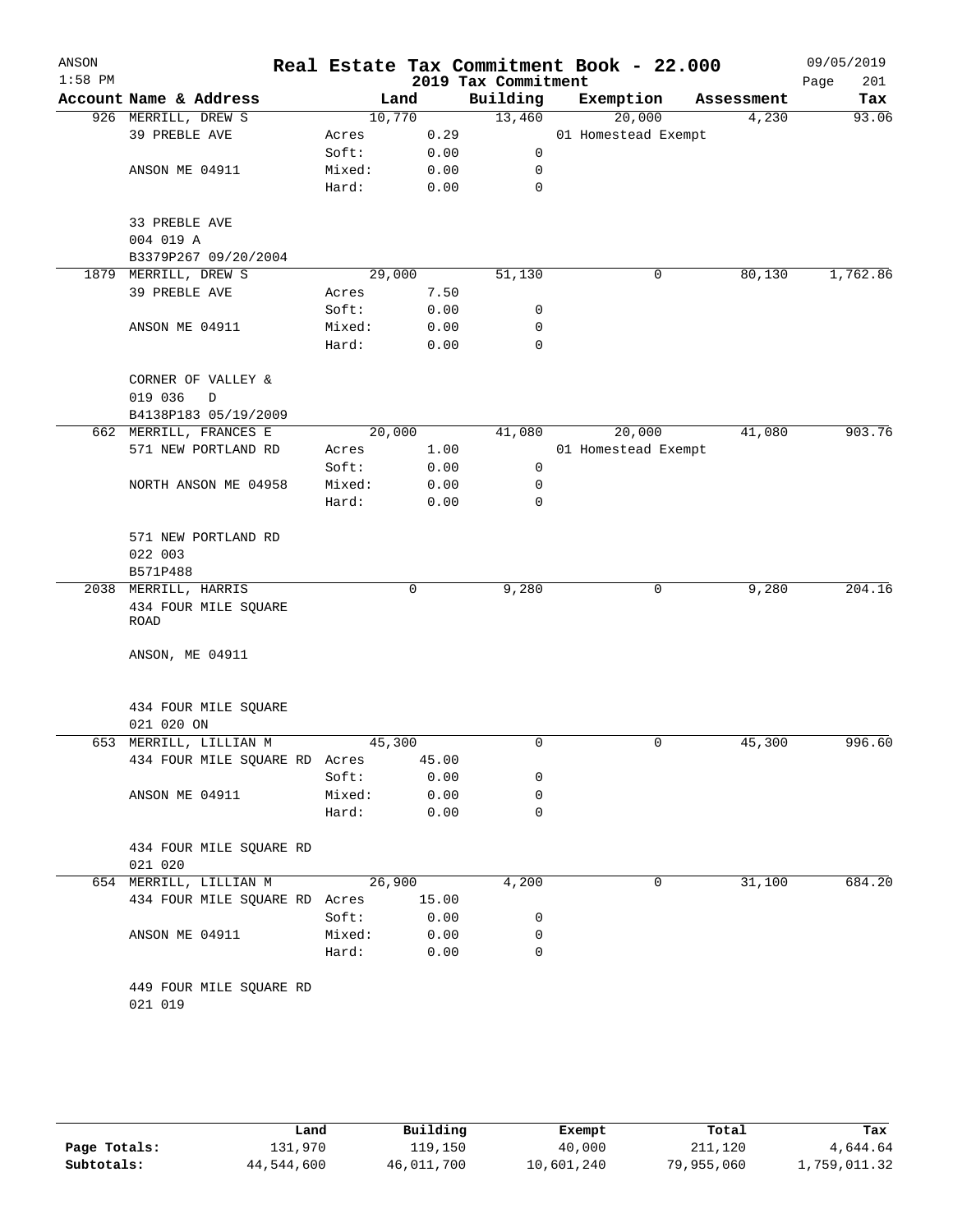| ANSON<br>$1:58$ PM |                                           |               |                                   | 2019 Tax Commitment | Real Estate Tax Commitment Book - 22.000 |            | 09/05/2019<br>202<br>Page |
|--------------------|-------------------------------------------|---------------|-----------------------------------|---------------------|------------------------------------------|------------|---------------------------|
|                    | Account Name & Address                    |               | Land                              | Building            | Exemption                                | Assessment | Tax                       |
|                    | 664 MERRILL, MAGEN L                      |               | 12,150                            | 0                   | $\Omega$                                 | 12,150     | 267.30                    |
|                    | 302 CAMPGROUND RD                         | Acres         | 1.60                              |                     |                                          |            |                           |
|                    |                                           | Soft:         | 0.00                              | 0                   |                                          |            |                           |
|                    | NORTH ANSON ME 04958                      | Mixed:        | 0.00                              | 0                   |                                          |            |                           |
|                    |                                           | Hard:         | 0.00                              | 0                   |                                          |            |                           |
|                    | 023 041<br>G                              |               |                                   |                     |                                          |            |                           |
|                    | B4908P116 05/26/2015 B4115P256 03/24/2009 |               |                                   |                     |                                          |            |                           |
|                    | 1636 MERRILL, PETER A                     |               | 29,850                            | 14,710              | 0                                        | 44,560     | 980.32                    |
|                    | MERRILL, MABEL F                          | Acres         | 30.00                             |                     |                                          |            |                           |
|                    | 285 ROXBURY ROAD                          | Soft:         | 0.00                              | 0                   |                                          |            |                           |
|                    |                                           | Mixed:        | 0.00                              | 0                   |                                          |            |                           |
|                    | MEXICO ME 04257 0000                      | Hard:         | 0.00<br>OPEN SPACE CLASSIFICATION | $\Omega$            |                                          |            |                           |
|                    | 70 COUNTY RD                              |               |                                   |                     |                                          |            |                           |
|                    | 014 039                                   |               |                                   |                     |                                          |            |                           |
|                    | B4722P147 10/15/2013                      |               |                                   |                     |                                          |            |                           |
|                    | 2015 MERRILL, PETER A                     |               | 24,600                            | 5,000               | 0                                        | 29,600     | 651.20                    |
|                    | MERRILL, MABEL F                          | Acres         | 11.10                             |                     |                                          |            |                           |
|                    | 285 ROXBURY ROAD                          | Soft:         | 0.00                              | 0                   |                                          |            |                           |
|                    |                                           | Mixed:        | 0.00                              | 0                   |                                          |            |                           |
|                    | MEXICO ME 04257 0000                      | Hard:         | 0.00                              | $\mathbf 0$         |                                          |            |                           |
|                    |                                           | B5214P0195 JT |                                   |                     |                                          |            |                           |
|                    | 014 038 004                               |               |                                   |                     |                                          |            |                           |
|                    | B5214P195 10/13/2017 B4940P142 08/04/2015 |               |                                   |                     |                                          |            |                           |
|                    | 652 MERRILL, RYAN A                       |               | 26,300                            | 89,810              | 20,000                                   | 96,110     | 2, 114.42                 |
|                    | 411 WEST MILLS ROAD                       | Acres         | 5.20                              |                     | 01 Homestead Exempt                      |            |                           |
|                    |                                           | Soft:         | 0.00                              | 0                   |                                          |            |                           |
|                    | ANSON ME 04911                            | Mixed:        | 0.00                              | $\mathbf 0$         |                                          |            |                           |
|                    |                                           | Hard:         | 0.00                              | $\Omega$            |                                          |            |                           |
|                    | 411 WEST MILLS RD                         |               |                                   |                     |                                          |            |                           |
|                    | 011 027                                   |               |                                   |                     |                                          |            |                           |
|                    | B3711P97 07/17/2006                       |               |                                   |                     |                                          |            |                           |
|                    | 658 MERRILL, RYAN A                       |               | 31,500                            | 0                   | $\mathbf 0$                              | 31,500     | 693.00                    |
|                    | 411 WEST MILLS ROAD                       | Acres         | 24.00                             |                     |                                          |            |                           |
|                    |                                           | Soft:         | 0.00                              | 0                   |                                          |            |                           |
|                    | ANSON ME 04911                            | Mixed:        | 0.00                              | 0                   |                                          |            |                           |
|                    |                                           | Hard:         | 0.00                              | 0                   |                                          |            |                           |
|                    | 011 022                                   |               |                                   |                     |                                          |            |                           |
|                    | B5060P145 08/10/2016 B4090P234 01/09/2009 |               |                                   |                     |                                          |            |                           |
|                    | 1982 MERRILL, SCOTT B                     |               | 25,390                            | 0                   | 0                                        | 25,390     | 558.58                    |
|                    | PO BOX 92                                 | Acres         | 11.89                             |                     |                                          |            |                           |
|                    |                                           | Soft:         | 0.00                              | 0                   |                                          |            |                           |
|                    | NORTH ANSON ME 04958                      | Mixed:        | 0.00                              | 0                   |                                          |            |                           |
|                    |                                           | Hard:         | 0.00                              | 0                   |                                          |            |                           |
|                    | 015 043<br>$D-1$                          |               |                                   |                     |                                          |            |                           |
|                    | B3754P10 09/26/2006                       |               |                                   |                     |                                          |            |                           |
|                    |                                           |               |                                   |                     |                                          |            |                           |

|              | Land       | Building     | Exempt     | Total        | Tax          |
|--------------|------------|--------------|------------|--------------|--------------|
| Page Totals: | 149,790    | 109,520      | 20,000     | 239,310      | 5,264.82     |
| Subtotals:   | 44,694,390 | 46, 121, 220 | 10,621,240 | 80, 194, 370 | 1,764,276.14 |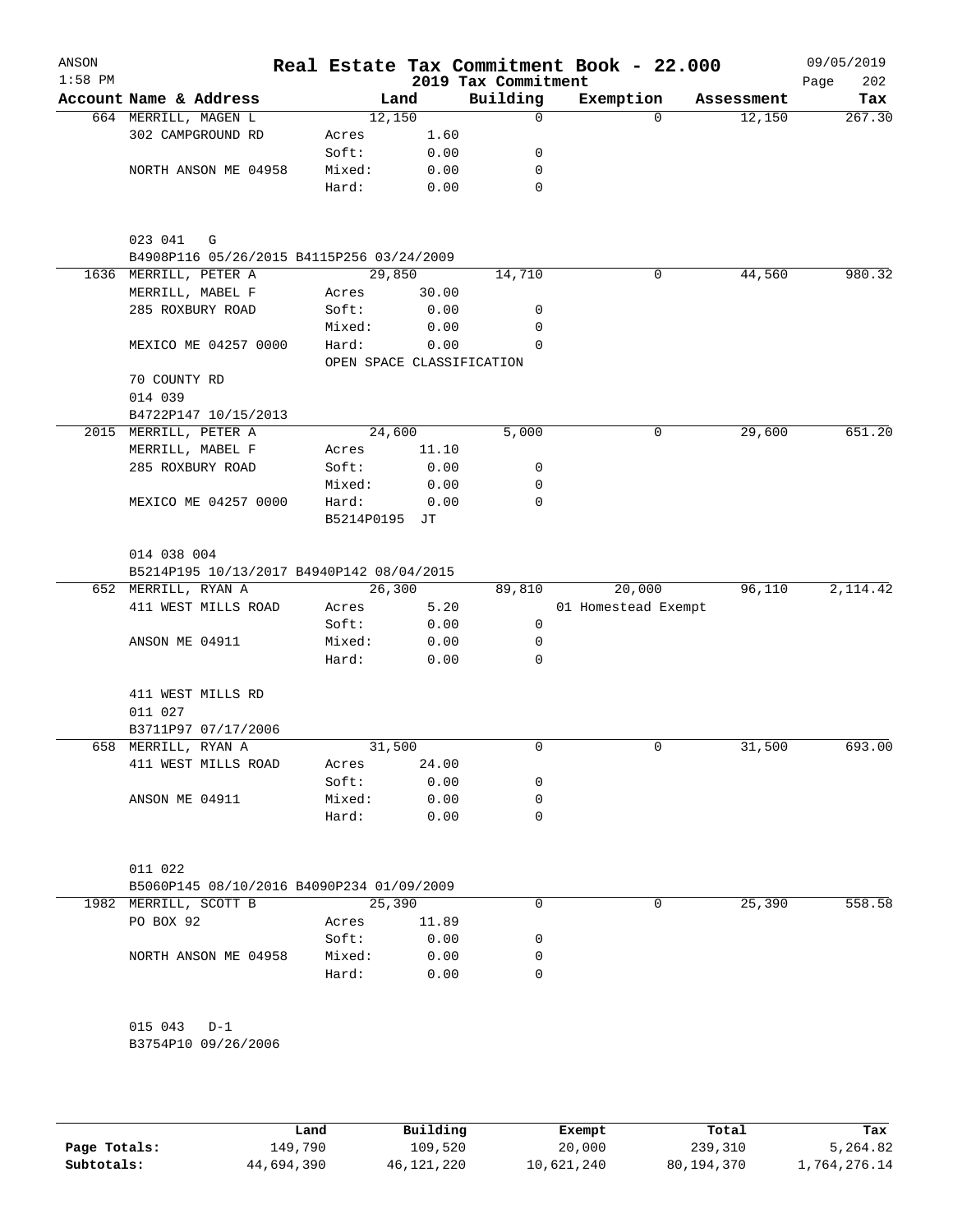| ANSON        |                                       |                 |              |                                 | Real Estate Tax Commitment Book - 22.000 |            |            | 09/05/2019         |
|--------------|---------------------------------------|-----------------|--------------|---------------------------------|------------------------------------------|------------|------------|--------------------|
| $1:58$ PM    | Account Name & Address                |                 | Land         | 2019 Tax Commitment<br>Building | Exemption                                |            | Assessment | 203<br>Page<br>Tax |
|              | 1486 MERRY, ROSEMARY M,               |                 | 8,250        | $\mathbf 0$                     |                                          | 0          | 8,250      | 181.50             |
|              | TRUSTEE                               |                 |              |                                 |                                          |            |            |                    |
|              | 1245 EMBDEN POND ROAD                 | Acres           | 24.00        |                                 |                                          |            |            |                    |
|              |                                       | Soft:<br>Mixed: | 0.00         | 0<br>0                          |                                          |            |            |                    |
|              | EMBDEN ME 04958 0000                  | Hard:           | 0.00<br>0.00 | 0                               |                                          |            |            |                    |
|              |                                       | FARMLAND CLASS  |              |                                 |                                          |            |            |                    |
|              |                                       |                 |              |                                 |                                          |            |            |                    |
|              | 011 005                               |                 |              |                                 |                                          |            |            |                    |
|              | B4060P279 09/16/2008                  |                 |              |                                 |                                          |            |            |                    |
|              | 670 MERRY, WARREN                     |                 | 31,160       | 11,050                          |                                          | 0          | 42,210     | 928.62             |
|              | ANSON ME 04911 0273                   | Acres<br>Soft:  | 9.66<br>0.00 | 0                               |                                          |            |            |                    |
|              | PO BOX 273                            | Mixed:          | 0.00         | 0                               |                                          |            |            |                    |
|              |                                       | Hard:           | 0.00         | 0                               |                                          |            |            |                    |
|              |                                       |                 |              |                                 |                                          |            |            |                    |
|              | 172 CROSS RD                          |                 |              |                                 |                                          |            |            |                    |
|              | 011 037                               |                 |              |                                 |                                          |            |            |                    |
|              | B1157P202                             |                 |              |                                 |                                          |            |            |                    |
| 645          | MERRY, WILLIAM H, II &                |                 | 48,520       | 144,800                         | 20,000                                   |            | 173,320    | 3,813.04           |
|              | JODI A<br>PO BOX 265                  | Acres           | 99.00        |                                 | 01 Homestead Exempt                      |            |            |                    |
|              | 118 MERRY ROAD                        | Soft:           | 0.00         | $\mathbf 0$                     |                                          |            |            |                    |
|              | ANSON ME 04911 3245                   | Mixed:          | 12.00        | 1,884                           |                                          |            |            |                    |
|              |                                       | Hard:           | 64.00        | 11,136                          |                                          |            |            |                    |
|              |                                       | TREE GROWTH     |              |                                 |                                          |            |            |                    |
|              | 118 MERRY RD                          |                 |              |                                 |                                          |            |            |                    |
|              | 014 001                               |                 |              |                                 |                                          |            |            |                    |
|              | B3767P344 11/02/2006                  |                 |              |                                 |                                          |            |            |                    |
|              | 183 MEUNIER, AMBER M                  |                 | 10,000       | 57,130                          |                                          | 0          | 67,130     | 1,476.86           |
|              |                                       | Acres           | 0.25         |                                 |                                          |            |            |                    |
|              | MADISON ME 04950                      | Soft:           | 0.00         | 0                               |                                          |            |            |                    |
|              | 91 PARK STREET                        | Mixed:          | 0.00         | 0                               |                                          |            |            |                    |
|              |                                       | Hard:           | 0.00         | 0                               |                                          |            |            |                    |
|              | 40 UNION ST                           |                 |              |                                 |                                          |            |            |                    |
|              | 005 007                               |                 |              |                                 |                                          |            |            |                    |
|              | B3151P335                             |                 |              |                                 |                                          |            |            |                    |
| 1668         | MEYERS, VICKI L. &                    |                 | 31,000       | 0                               |                                          | 0          | 31,000     | 682.00             |
|              | VIGNEAULT, BECKY P. &<br>CHRISTIAN M. | Acres           | 23.00        |                                 |                                          |            |            |                    |
|              |                                       | Soft:           | 0.00         | 0                               |                                          |            |            |                    |
|              | PO BOX 117                            | Mixed:          | 0.00         | $\mathbf 0$                     |                                          |            |            |                    |
|              | NORTH ANSON ME 04958                  | Hard:           | 0.00         | $\mathbf 0$                     |                                          |            |            |                    |
|              | OFF SOLON ROAD                        |                 |              |                                 |                                          |            |            |                    |
|              | 024 004                               |                 |              |                                 |                                          |            |            |                    |
|              | B4700P298 08/19/2013                  |                 |              |                                 |                                          |            |            |                    |
|              | 1918 MICHAUD, BRIAN J                 |                 | 19,520       | 0                               |                                          | 0          | 19,520     | 429.44             |
|              | MICHAUD, REBECCA L                    | Acres           | 6.01         |                                 |                                          |            |            |                    |
|              | 1366 TURNER ST                        | Soft:           | 0.00         | 0                               |                                          |            |            |                    |
|              |                                       | Mixed:          | 0.00         | 0                               |                                          |            |            |                    |
|              | AUBURN ME 04210 6453                  | Hard:           | 0.00         | 0                               |                                          |            |            |                    |
|              |                                       |                 |              |                                 |                                          |            |            |                    |
|              | HOLLIN WAITE HILL RD                  |                 |              |                                 |                                          |            |            |                    |
|              | 020 014 10                            |                 |              |                                 |                                          |            |            |                    |
|              | B4224P261 12/11/2009                  |                 |              |                                 |                                          |            |            |                    |
|              |                                       |                 |              |                                 |                                          |            |            |                    |
|              | Land                                  |                 | Building     |                                 | Exempt                                   |            | Total      | Tax                |
| Page Totals: | 148,450                               |                 | 212,980      |                                 | 20,000                                   |            | 341,430    | 7,511.46           |
| Subtotals:   | 44,842,840                            |                 | 46, 334, 200 |                                 | 10,641,240                               | 80,535,800 |            | 1,771,787.60       |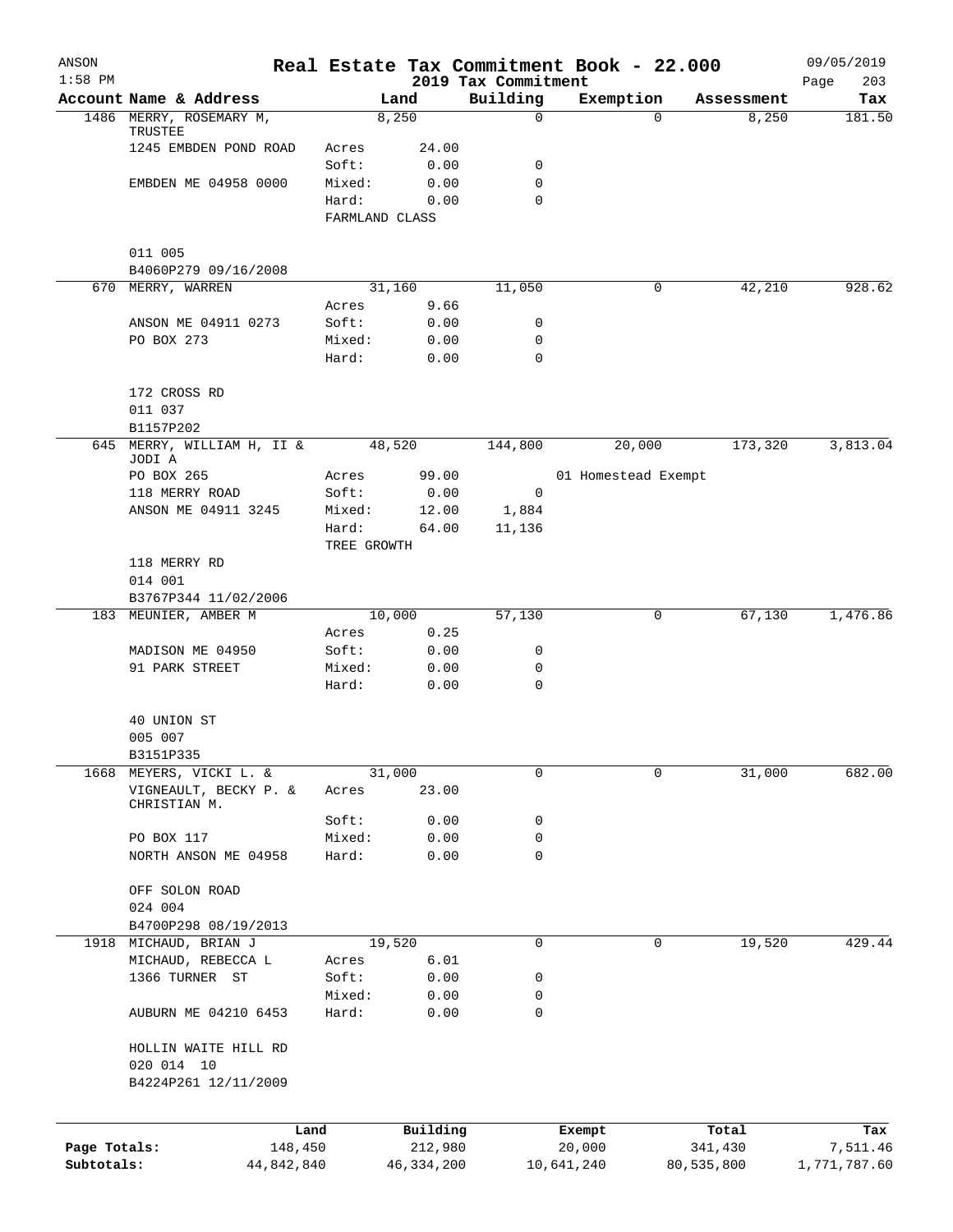| ANSON<br>$1:58$ PM |                                 |                      |              |                                 | Real Estate Tax Commitment Book - 22.000 |              | 09/05/2019         |
|--------------------|---------------------------------|----------------------|--------------|---------------------------------|------------------------------------------|--------------|--------------------|
|                    | Account Name & Address          |                      | Land         | 2019 Tax Commitment<br>Building | Exemption                                | Assessment   | 204<br>Page<br>Tax |
|                    | 1461 MICHAUD, DIANA R           |                      | 63,000       | 102,270                         |                                          | 165,270<br>0 | 3,635.94           |
|                    |                                 | Acres                | 66.00        |                                 |                                          |              |                    |
|                    | EMBDEN ME 04958 0000            | Soft:                | 0.00         | 0                               |                                          |              |                    |
|                    | 1248 EMBDEN POND ROAD           | Mixed:               | 0.00         | 0                               |                                          |              |                    |
|                    |                                 | Hard:                | 0.00         | 0                               |                                          |              |                    |
|                    | 187 WEST MILLS RD               |                      |              |                                 |                                          |              |                    |
|                    | 011 006                         |                      |              |                                 |                                          |              |                    |
|                    | B4685P220 06/21/2013            |                      |              |                                 |                                          |              |                    |
|                    | 674 MICHAUD, LORRAINE M         |                      | 6,330        | 14,390                          | 20,000                                   | 720          | 15.84              |
|                    |                                 | Acres                | 0.10         |                                 | 01 Homestead Exempt                      |              |                    |
|                    | ANSON ME 04911 0410             | Soft:                | 0.00         | 0                               |                                          |              |                    |
|                    | PO BOX 410                      | Mixed:<br>Hard:      | 0.00<br>0.00 | 0<br>0                          |                                          |              |                    |
|                    |                                 |                      |              |                                 |                                          |              |                    |
|                    | 14 WILSON ST                    |                      |              |                                 |                                          |              |                    |
|                    | 001 112                         |                      |              |                                 |                                          |              |                    |
|                    | B2809P148                       |                      |              |                                 |                                          |              |                    |
|                    | 676 MICHLEWITZ, HAROLD          |                      | 39,100       | 0                               |                                          | 39,100<br>0  | 860.20             |
|                    | MICHLEWITZ, GERALDINE           | Acres                | 43.00        |                                 |                                          |              |                    |
|                    |                                 | Soft:                | 0.00         | 0                               |                                          |              |                    |
|                    | 357 COMMERCIAL ST APT<br>822    | Mixed:               | 0.00         | 0                               |                                          |              |                    |
|                    | BOSTON MA 02109 0000            | Hard:                | 0.00         | 0                               |                                          |              |                    |
|                    | 022 020                         |                      |              |                                 |                                          |              |                    |
|                    | B1005P78                        |                      |              |                                 |                                          |              |                    |
| 677                | MICKET, ALEJANDRINA             |                      | 38,250       | 0                               |                                          | 38,250<br>0  | 841.50             |
|                    | MICKET, MARLAND                 | Acres                | 28.50        |                                 |                                          |              |                    |
|                    |                                 | Soft:                | 0.00         | 0                               |                                          |              |                    |
|                    | 413 CONCHA DR                   | Mixed:               | 0.00         | 0                               |                                          |              |                    |
|                    | SEBASTIAN FL 32958 0000 Hard:   |                      | 0.00         | 0                               |                                          |              |                    |
|                    | 019 028<br>2                    |                      |              |                                 |                                          |              |                    |
|                    | B4431P253 07/19/2011            |                      |              |                                 |                                          |              |                    |
|                    | 1935 MIHOS, THEODORE LOUIS      |                      | 8,100        | 0                               |                                          | 0<br>8,100   | 178.20             |
|                    | PO BOX 391                      | Acres                | 5.60         |                                 |                                          |              |                    |
|                    |                                 | Soft:                | 0.00         | 0                               |                                          |              |                    |
|                    | NORTH ANSON ME 04958            | Mixed:               | 0.00         | 0                               |                                          |              |                    |
|                    |                                 | Hard:                | 0.00         | 0                               |                                          |              |                    |
|                    | 023 043 B                       |                      |              |                                 |                                          |              |                    |
|                    | B5156P142 05/12/2017            |                      |              |                                 |                                          |              |                    |
|                    | 1748 MIKE, RONALD               |                      | 7,690        | 0                               |                                          | 7,690<br>0   | 169.18             |
|                    | MIKE, SUSAN                     | Acres                | 49.00        |                                 |                                          |              |                    |
|                    |                                 | Soft:                | 0.00         | 0                               |                                          |              |                    |
|                    | 2 SHARINGTON DR                 | Mixed:               | 0.00         | 0                               |                                          |              |                    |
|                    | COLUMBIA CT 06237               | Hard:<br>TREE GROWTH | 0.00         | 0                               |                                          |              |                    |
|                    |                                 |                      |              |                                 |                                          |              |                    |
|                    | 021 003<br>B4731P353 11/06/2013 |                      |              |                                 |                                          |              |                    |
|                    |                                 |                      |              |                                 |                                          |              |                    |
|                    |                                 |                      |              |                                 |                                          |              |                    |
|                    | Land                            |                      | Building     |                                 | Exempt                                   | Total        | Tax                |

|              | Land       | Building   | Exempt     | Total      | тах          |
|--------------|------------|------------|------------|------------|--------------|
| Page Totals: | 162,470    | 116,660    | 20,000     | 259,130    | 5,700.86     |
| Subtotals:   | 45,005,310 | 46,450,860 | 10,661,240 | 80,794,930 | 1,777,488.46 |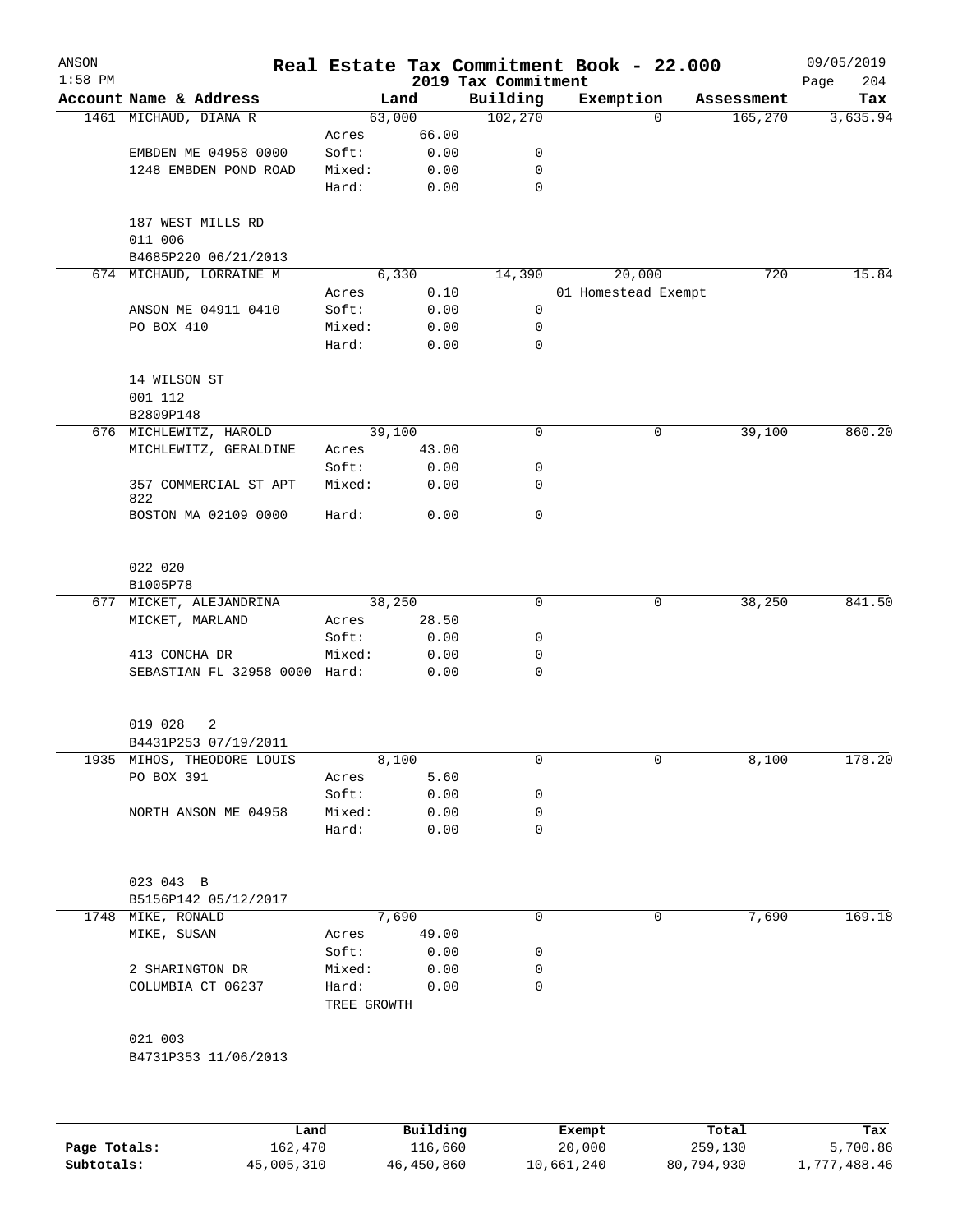| ANSON<br>$1:58$ PM |                                           |               |        | Real Estate Tax Commitment Book - 22.000<br>2019 Tax Commitment |                     |            | 09/05/2019<br>205<br>Page |
|--------------------|-------------------------------------------|---------------|--------|-----------------------------------------------------------------|---------------------|------------|---------------------------|
|                    | Account Name & Address                    |               | Land   | Building                                                        | Exemption           | Assessment | Tax                       |
|                    | 1035 MIKE, RONALD                         |               | 4,870  | 0                                                               | $\Omega$            | 4,870      | 107.14                    |
|                    | MIKE, SUSAN                               | Acres         | 31.00  |                                                                 |                     |            |                           |
|                    |                                           | Soft:         | 0.00   | 0                                                               |                     |            |                           |
|                    | 2 SHARINGTON DR                           | Mixed:        | 31.00  | 4,867                                                           |                     |            |                           |
|                    | COLUMBIA CT 06237                         | Hard:         | 0.00   | 0                                                               |                     |            |                           |
|                    |                                           | TREE GROWTH   |        |                                                                 |                     |            |                           |
|                    | 985 VALLEY RD                             |               |        |                                                                 |                     |            |                           |
|                    | 020 022<br>$\mathbf B$                    |               |        |                                                                 |                     |            |                           |
|                    | B4731P353 11/06/2013                      |               |        |                                                                 |                     |            |                           |
| 1040               | MIKE, RONALD T JR                         |               | 3,930  | $\mathbf 0$                                                     | 0                   | 3,930      | 86.46                     |
|                    | MIKE, SUSAN J                             | Acres         | 25.00  |                                                                 |                     |            |                           |
|                    | 2 SHARINGTON DRIVE                        | Soft:         | 0.00   | 0                                                               |                     |            |                           |
|                    |                                           | Mixed:        | 25.00  | 3,925                                                           |                     |            |                           |
|                    | COLUMBIA CT 06237                         | Hard:         | 0.00   | 0                                                               |                     |            |                           |
|                    | 021 004                                   |               |        |                                                                 |                     |            |                           |
|                    | B4865P285 12/09/2014                      |               |        |                                                                 |                     |            |                           |
|                    | 700 MILLER, CHRISTOPHER                   |               | 15,490 | 72,180                                                          | 20,000              | 67,670     | 1,488.74                  |
|                    | MILLER, COURTNEY B                        | Acres         | 0.60   |                                                                 | 01 Homestead Exempt |            |                           |
|                    |                                           | Soft:         | 0.00   | 0                                                               |                     |            |                           |
|                    | PO BOX 303                                | Mixed:        | 0.00   | 0                                                               |                     |            |                           |
|                    | ANSON ME 04911 0303                       | Hard:         | 0.00   | 0                                                               |                     |            |                           |
|                    |                                           |               |        |                                                                 |                     |            |                           |
|                    | 11 FREDRICK ST                            |               |        |                                                                 |                     |            |                           |
|                    | 001 038                                   |               |        |                                                                 |                     |            |                           |
|                    | B4203P257 10/08/2009                      |               |        |                                                                 |                     |            |                           |
|                    | 678 MILLER, ELAINE B                      |               | 14,420 | 92,680                                                          | 0                   | 107,100    | 2,356.20                  |
|                    | 369 BARTON ROAD                           | Acres         | 0.52   |                                                                 |                     |            |                           |
|                    |                                           | Soft:         | 0.00   | 0                                                               |                     |            |                           |
|                    | WINDSOR ME 04363 0000                     | Mixed:        | 0.00   | 0                                                               |                     |            |                           |
|                    |                                           | Hard:         | 0.00   | 0                                                               |                     |            |                           |
|                    |                                           | B5036P0296    |        |                                                                 |                     |            |                           |
|                    | 15 FAHI POND RD                           |               |        |                                                                 |                     |            |                           |
|                    | 007 016<br>B                              |               |        |                                                                 |                     |            |                           |
|                    | B5036P296 06/07/2016 B4680P3 06/28/2013   |               |        |                                                                 |                     |            |                           |
|                    | 1376 MILLER, LAURA                        |               | 21,010 | 78,120                                                          | 20,000              | 79,130     | 1,740.86                  |
|                    |                                           | Acres         | 1.67   |                                                                 | 01 Homestead Exempt |            |                           |
|                    | NORTH ANSON ME 04958                      | Soft:         | 0.00   | 0                                                               |                     |            |                           |
|                    | 0051                                      |               |        |                                                                 |                     |            |                           |
|                    | PO BOX 51                                 | Mixed:        | 0.00   | 0                                                               |                     |            |                           |
|                    |                                           | Hard:         | 0.00   | 0                                                               |                     |            |                           |
|                    | 18 UNION ST                               |               |        |                                                                 |                     |            |                           |
|                    | 005 013                                   |               |        |                                                                 |                     |            |                           |
|                    | B3404P21 11/08/2004                       |               |        |                                                                 |                     |            |                           |
|                    | 1057 MILLER, ROBERT A                     |               | 38,010 | 0                                                               | 0                   | 38,010     | 836.22                    |
|                    | MILLER, JANICE                            | Acres         | 16.51  |                                                                 |                     |            |                           |
|                    | PO BOX 425                                | Soft:         | 0.00   | 0                                                               |                     |            |                           |
|                    |                                           | Mixed:        | 0.00   | 0                                                               |                     |            |                           |
|                    | ANSON ME 04911                            | Hard:         | 0.00   | 0                                                               |                     |            |                           |
|                    |                                           | B5181P0305 JT |        |                                                                 |                     |            |                           |
|                    | 2 GRAY RD                                 |               |        |                                                                 |                     |            |                           |
|                    | 022 038<br>2                              |               |        |                                                                 |                     |            |                           |
|                    | B5181P305 07/17/2017 B5171P202 05/17/2017 |               |        |                                                                 |                     |            |                           |
|                    |                                           |               |        |                                                                 |                     |            |                           |
|                    |                                           |               |        |                                                                 |                     |            |                           |
|                    |                                           |               |        |                                                                 |                     |            |                           |
|                    |                                           |               |        |                                                                 |                     |            |                           |

|              | Land       | Building   | Exempt     | Total      | Tax          |
|--------------|------------|------------|------------|------------|--------------|
| Page Totals: | 97,730     | 242,980    | 40,000     | 300,710    | 6.615.62     |
| Subtotals:   | 45,103,040 | 46,693,840 | 10,701,240 | 81,095,640 | 1,784,104.08 |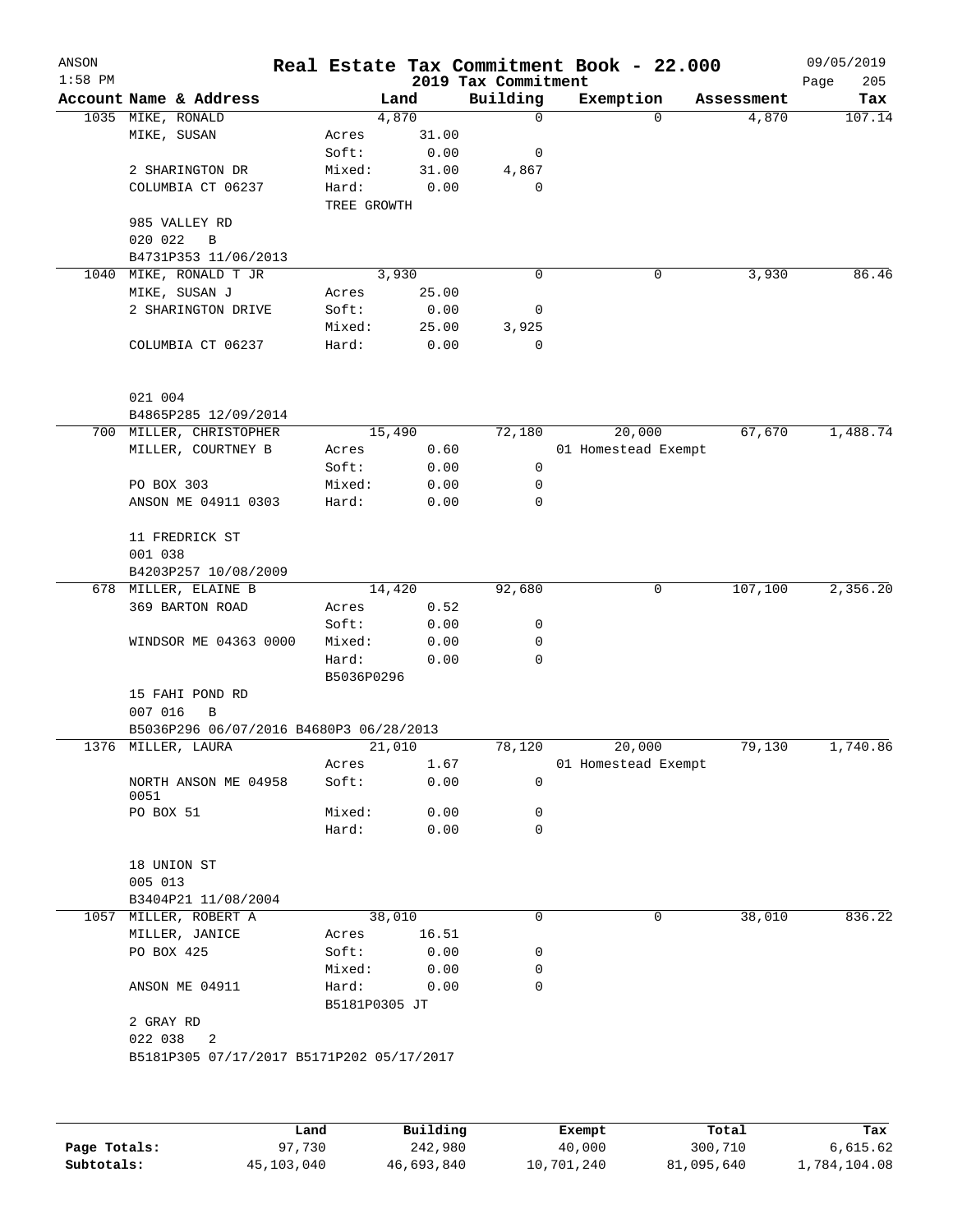| ANSON        |                                                               |             |            |                                 | Real Estate Tax Commitment Book - 22.000 |            |            | 09/05/2019         |
|--------------|---------------------------------------------------------------|-------------|------------|---------------------------------|------------------------------------------|------------|------------|--------------------|
| $1:58$ PM    | Account Name & Address                                        |             | Land       | 2019 Tax Commitment<br>Building | Exemption                                |            | Assessment | Page<br>206<br>Tax |
|              | 1061 MILLER, ROBERT A                                         |             | 22,940     | 47,560                          | 20,000                                   |            | 50,500     | 1,111.00           |
|              | MILLER, JANICE                                                | Acres       | 12.18      |                                 | 01 Homestead Exempt                      |            |            |                    |
|              | PO BOX 425                                                    | Soft:       | 0.00       | 0                               |                                          |            |            |                    |
|              |                                                               | Mixed:      | 0.00       | 0                               |                                          |            |            |                    |
|              | ANSON ME 04911                                                | Hard:       | 0.00       | $\mathbf 0$                     |                                          |            |            |                    |
|              | 52 GRAY RD                                                    |             |            |                                 |                                          |            |            |                    |
|              | 022 038<br>8                                                  |             |            |                                 |                                          |            |            |                    |
|              | B3953P83 01/11/2008                                           |             |            |                                 |                                          |            |            |                    |
| 1400         | MILLER, ROBERT N                                              |             | 31,930     | 131,940                         | 20,000                                   |            | 143,870    | 3,165.14           |
|              | MILLER, JILL C                                                | Acres       | 51.00      |                                 | 01 Homestead Exempt                      |            |            |                    |
|              |                                                               | Soft:       | 6.00       | 678                             |                                          |            |            |                    |
|              | PO BOX 216                                                    | Mixed:      | 14.00      | 2,198                           |                                          |            |            |                    |
|              | ANSON ME 04911 0216                                           | Hard:       | 25.00      | 4,350                           |                                          |            |            |                    |
|              |                                                               | TREE GROWTH |            |                                 |                                          |            |            |                    |
|              | 56 MILLER RD                                                  |             |            |                                 |                                          |            |            |                    |
|              | 014 005                                                       |             |            |                                 |                                          |            |            |                    |
|              | B809P496                                                      |             |            |                                 |                                          |            |            |                    |
| 1268         | MILLIKAN, MICHELLE<br>DENISE                                  |             | 19,670     | 0                               |                                          | 0          | 19,670     | 432.74             |
|              | 155 CARDINAL LN                                               | Acres       | 6.11       |                                 |                                          |            |            |                    |
|              |                                                               | Soft:       | 0.00       | 0                               |                                          |            |            |                    |
|              | SMITHVILLE TN 37166                                           | Mixed:      | 0.00       | 0                               |                                          |            |            |                    |
|              |                                                               | Hard:       | 0.00       | $\Omega$                        |                                          |            |            |                    |
|              |                                                               |             |            |                                 |                                          |            |            |                    |
|              | TOWN FARM ROAD<br>019 008<br>2                                |             |            |                                 |                                          |            |            |                    |
|              | B4974P349 11/13/2015 B4602P135 11/12/2012                     |             |            |                                 |                                          |            |            |                    |
| 778          | MIRANDO, MICHAEL L.                                           |             | 25,940     | 38,930                          |                                          | 0          | 64,870     | 1,427.14           |
|              | SHIBASAKI, MIYUKI                                             | Acres       | 4.96       |                                 |                                          |            |            |                    |
|              | 33 FAIRVIEW AVENUE                                            | Soft:       | 0.00       | 0                               |                                          |            |            |                    |
|              |                                                               | Mixed:      | 0.00       | 0                               |                                          |            |            |                    |
|              | MONTAUK NY 11954                                              | Hard:       | 0.00       | 0                               |                                          |            |            |                    |
|              | 34 PATTERSON BRIDGE RD                                        |             |            |                                 |                                          |            |            |                    |
|              | 017 037                                                       |             |            |                                 |                                          |            |            |                    |
|              | B5274P302 05/01/2018                                          |             |            |                                 |                                          |            |            |                    |
|              | 961 MISIASZEK, THEODORE                                       |             | 29,890     | 68,060                          |                                          | 0          | 97,950     | 2,154.90           |
|              | MISIASZEK, NANCY A                                            | Acres       | 64.00      |                                 |                                          |            |            |                    |
|              | 302 FAHI POND RD                                              | Soft:       | 0.00       | 0                               |                                          |            |            |                    |
|              |                                                               | Mixed:      | 63.00      | 9,891                           |                                          |            |            |                    |
|              | NORTH ANSON ME 04958                                          | Hard:       | 0.00       | 0                               |                                          |            |            |                    |
|              |                                                               | TREE GROWTH |            |                                 |                                          |            |            |                    |
|              | 302 FAHI POND RD                                              |             |            |                                 |                                          |            |            |                    |
|              | 023 015<br>B                                                  |             |            |                                 |                                          |            |            |                    |
|              | B3685P163 06/26/2006                                          |             |            |                                 |                                          |            |            |                    |
| 1612         | MITCHELL FAMILY TRUST                                         |             | 26,410     | 58,740                          | 20,000                                   |            | 65,150     | 1,433.30           |
|              | u/a/d Sept. 7, 2018<br>MITCHELL, MARK S. &<br>MURPHY, BELINDA | Acres       | 5.27       |                                 | 01 Homestead Exempt                      |            |            |                    |
|              | Trustees                                                      |             |            |                                 |                                          |            |            |                    |
|              | P.O. BOX 45                                                   | Soft:       | 0.00       | 0                               |                                          |            |            |                    |
|              | ATHENS ME 04912                                               | Mixed:      | 0.00       | 0                               |                                          |            |            |                    |
|              |                                                               | Hard:       | 0.00       | 0                               |                                          |            |            |                    |
|              | 99 STARKS RD                                                  |             |            |                                 |                                          |            |            |                    |
|              | 010 011<br>1                                                  |             |            |                                 |                                          |            |            |                    |
|              | B5340P238 10/12/2018                                          |             |            |                                 |                                          |            |            |                    |
|              |                                                               | Land        | Building   |                                 | Exempt                                   |            | Total      | Tax                |
| Page Totals: |                                                               | 156,780     | 345,230    |                                 | 60,000                                   |            | 442,010    | 9,724.22           |
| Subtotals:   | 45,259,820                                                    |             | 47,039,070 |                                 | 10,761,240                               | 81,537,650 |            | 1,793,828.30       |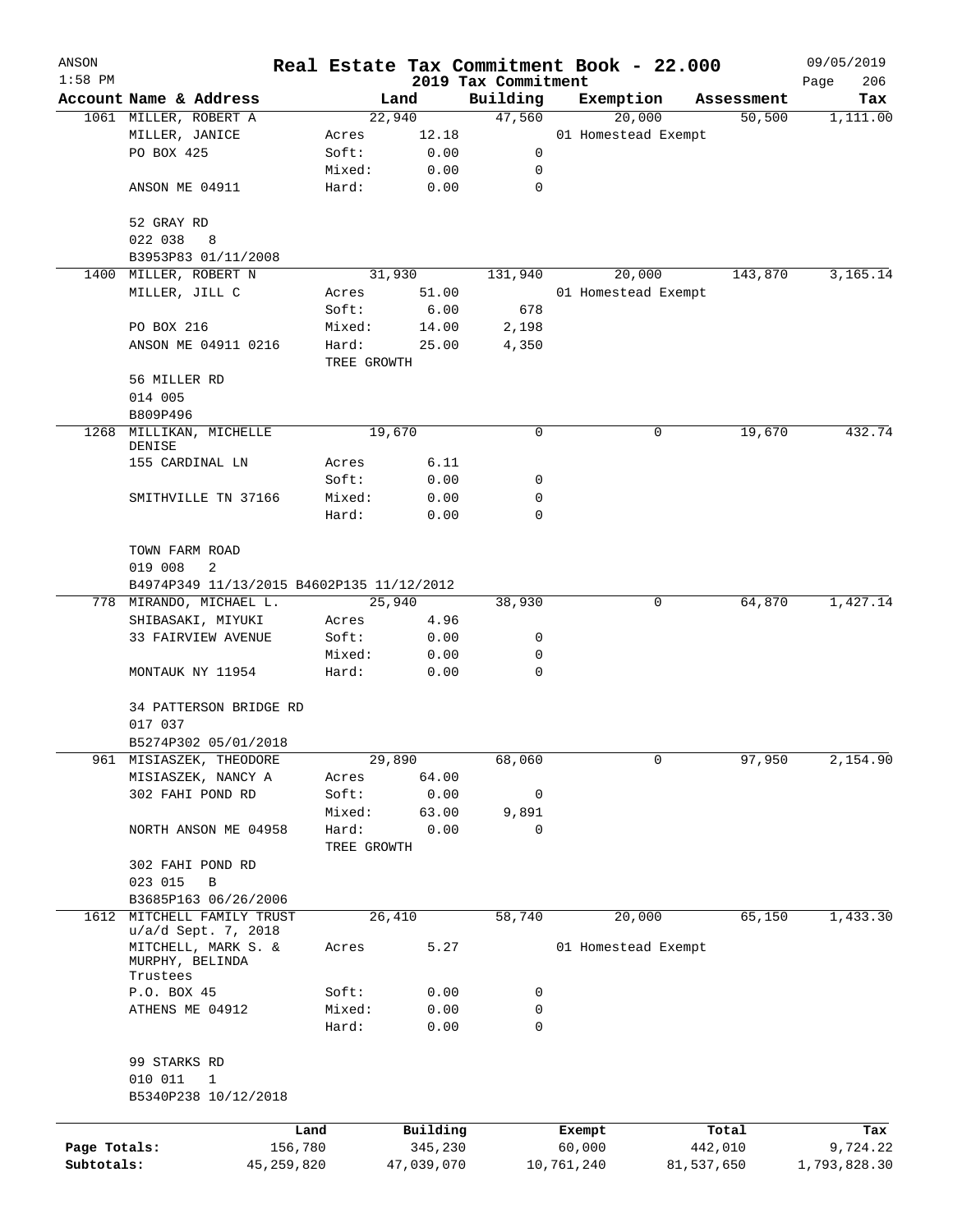| ANSON        |                                          |                 |                  |                                 | Real Estate Tax Commitment Book - 22.000 |            | 09/05/2019         |
|--------------|------------------------------------------|-----------------|------------------|---------------------------------|------------------------------------------|------------|--------------------|
| $1:58$ PM    | Account Name & Address                   |                 | Land             | 2019 Tax Commitment<br>Building | Exemption                                | Assessment | 207<br>Page<br>Tax |
|              | 1611 MITCHELL, CORLISS J,                |                 | 41,250           | 36,010                          | 20,000                                   | 57,260     | 1,259.72           |
|              | TRUSTEE<br>THE RAVENSONG FARM<br>TRUST   | Acres           | 39.20            |                                 | 01 Homestead Exempt                      |            |                    |
|              | PO BOX 225                               | Soft:           | 0.30             | 34                              |                                          |            |                    |
|              |                                          | Mixed:          | 16.60            | 2,606                           |                                          |            |                    |
|              | ANSON ME 04911 0000                      | Hard:           | 0.00             | $\mathbf 0$                     |                                          |            |                    |
|              |                                          |                 | INCLUDES LOT 17B | TREE GROWTH                     |                                          |            |                    |
|              | 244 FOUR MILE SQUARE RD<br>021 013 & 17C |                 |                  |                                 |                                          |            |                    |
|              | B3975P168 02/25/2008                     |                 |                  |                                 |                                          |            |                    |
|              | 684 MITCHELL, DAVID M                    |                 | 9,380            | 65,660                          | 20,000                                   | 55,040     | 1,210.88           |
|              | 11 CHURCH ST                             | Acres           | 0.22             |                                 | 01 Homestead Exempt                      |            |                    |
|              |                                          | Soft:           | 0.00             | 0                               |                                          |            |                    |
|              | ANSON ME 04911                           | Mixed:          | 0.00             | 0                               |                                          |            |                    |
|              |                                          | Hard:           | 0.00             | $\mathbf 0$                     |                                          |            |                    |
|              | 11 CHURCH ST                             |                 |                  |                                 |                                          |            |                    |
|              | 001 078                                  |                 |                  |                                 |                                          |            |                    |
|              | B3799P229 01/12/2007                     |                 |                  |                                 |                                          |            |                    |
|              | 1250 MITCHELL, EVELYN R<br>Estate        |                 | 21,200           | 13,900                          | 0                                        | 35,100     | 772.20             |
|              | C/O DAWN PARKER                          | Acres           | 1.80             |                                 |                                          |            |                    |
|              | 71 BROWN FARM ROAD                       | Soft:           | 0.00             | 0                               |                                          |            |                    |
|              | BENTON ME 04901                          | Mixed:          | 0.00             | 0                               |                                          |            |                    |
|              |                                          | Hard:           | 0.00             | $\mathbf 0$                     |                                          |            |                    |
|              | 224 RIVER RD                             |                 |                  |                                 |                                          |            |                    |
|              | 015 065                                  |                 |                  |                                 |                                          |            |                    |
|              | B3248P113                                |                 |                  |                                 |                                          |            |                    |
|              | 52 MITCHELL, MICHAEL O                   |                 | 13,710           | 93,270                          | 0                                        | 106,980    | 2,353.56           |
|              | MITCHELL, PAMELA                         | Acres           | 0.47             |                                 |                                          |            |                    |
|              | 2566 CHERRY TREE ROAD                    | Soft:<br>Mixed: | 0.00<br>0.00     | 0<br>0                          |                                          |            |                    |
|              | HANOVER MD 21076 0000                    | Hard:           | 0.00             | $\mathbf 0$                     |                                          |            |                    |
|              |                                          |                 |                  |                                 |                                          |            |                    |
|              | 707 RIVER RD<br>017 001 B                |                 |                  |                                 |                                          |            |                    |
|              | B3506P270 06/22/2005                     |                 |                  |                                 |                                          |            |                    |
|              | 14 MITCHELL-BERRY, DIANA L               |                 | 19,180           | 11,100                          | 0                                        | 30,280     | 666.16             |
|              | 32 LANDRY DRIVE                          | Acres           | 0.92             |                                 |                                          |            |                    |
|              |                                          | Soft:           | 0.00             | 0                               |                                          |            |                    |
|              | MADISON ME 04950 0453                    | Mixed:          | 0.00             | $\mathbf 0$                     |                                          |            |                    |
|              |                                          | Hard:           | 0.00             | $\mathsf{O}$                    |                                          |            |                    |
|              | 119 HILLTOP RD                           |                 |                  |                                 |                                          |            |                    |
|              | 004 012                                  |                 |                  |                                 |                                          |            |                    |
|              | B4237P288 02/05/2010                     |                 |                  |                                 |                                          |            |                    |
|              | 542 MITCHELL-BERRY, DIANA L              |                 | 13,270           | 12,150                          | 0                                        | 25,420     | 559.24             |
|              | 32 LANDRY DRIVE                          | Acres           | 0.44             |                                 |                                          |            |                    |
|              |                                          | Soft:           | 0.00             | 0                               |                                          |            |                    |
|              | MADISON ME 04950                         | Mixed:<br>Hard: | 0.00<br>0.00     | 0<br>$\mathbf 0$                |                                          |            |                    |
|              |                                          |                 |                  |                                 |                                          |            |                    |
|              | 15 CHURCH ST<br>001 077                  |                 |                  |                                 |                                          |            |                    |
|              | B4646P273 04/10/2013                     |                 |                  |                                 |                                          |            |                    |
|              |                                          |                 |                  |                                 |                                          |            |                    |
|              | Land                                     |                 | Building         |                                 | Exempt                                   | Total      | Tax                |
| Page Totals: | 117,990                                  |                 | 232,090          |                                 | 40,000                                   | 310,080    | 6,821.76           |
| Subtotals:   | 45, 377, 810                             |                 | 47, 271, 160     |                                 | 10,801,240                               | 81,847,730 | 1,800,650.06       |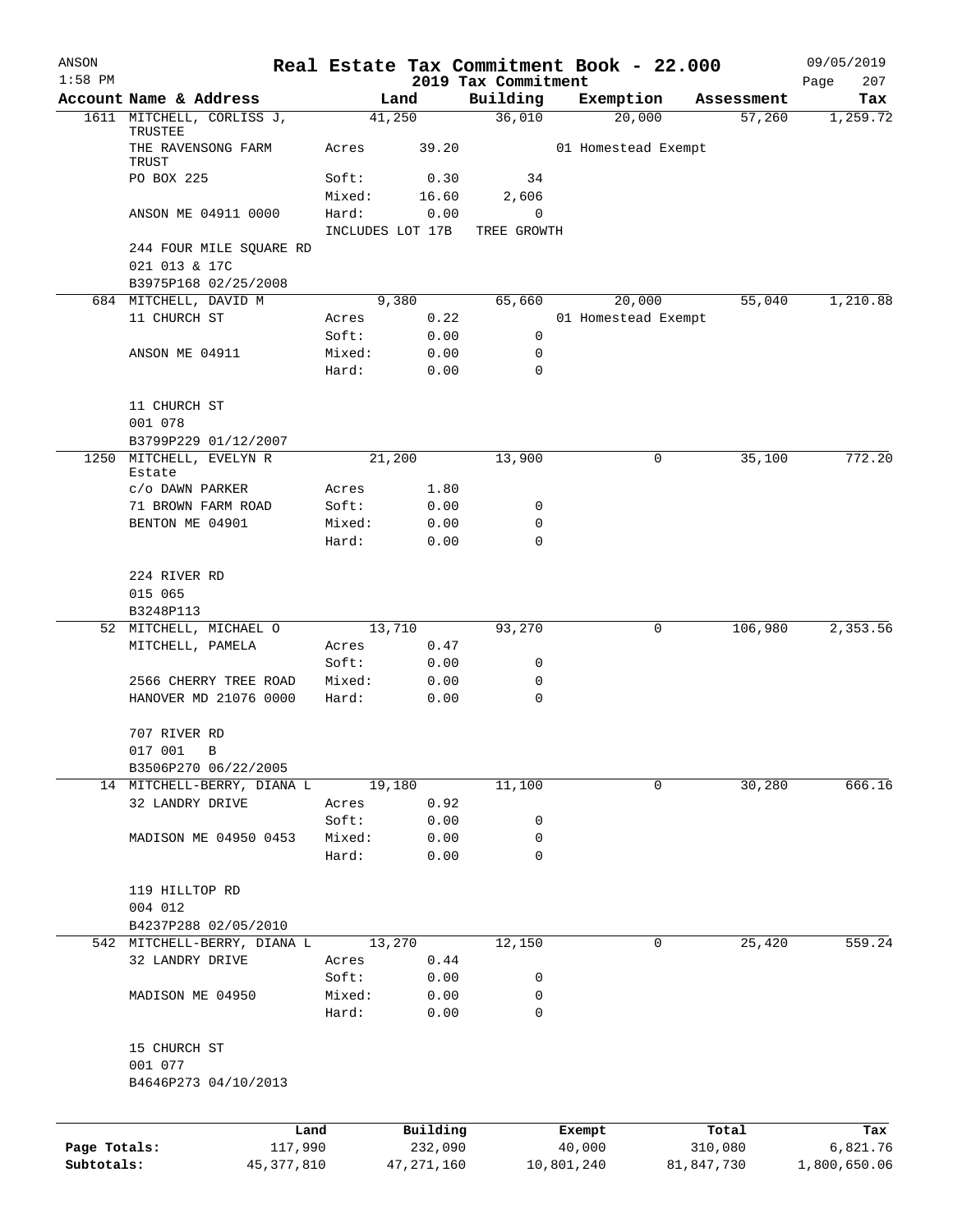| ANSON<br>$1:58$ PM |                                           |                     |                     |                                 | Real Estate Tax Commitment Book - 22.000 |                  | 09/05/2019         |
|--------------------|-------------------------------------------|---------------------|---------------------|---------------------------------|------------------------------------------|------------------|--------------------|
|                    | Account Name & Address                    |                     | Land                | 2019 Tax Commitment<br>Building | Exemption                                | Assessment       | 208<br>Page<br>Tax |
|                    | 217 MOISAN, KIMBERLEY                     |                     | 31,500              | 15,220                          | $\Omega$                                 | 46,720           | 1,027.84           |
|                    | JOHNSON, JOHNSON,<br>ALLEGRA              | Acres               | 10.00               |                                 |                                          |                  |                    |
|                    | 12 VIRGIN STREET                          | Soft:               | 0.00                | 0                               |                                          |                  |                    |
|                    |                                           | Mixed:              | 0.00                | 0                               |                                          |                  |                    |
|                    | CANTON ME 04221                           | Hard:               | 0.00                | $\Omega$                        |                                          |                  |                    |
|                    |                                           | B5089P0166 JT       |                     |                                 |                                          |                  |                    |
|                    | 285 SOLON RD<br>024 026<br>$\mathbb{C}$   |                     |                     |                                 |                                          |                  |                    |
|                    | B5089P166 10/14/2016 B843P364             |                     |                     |                                 |                                          |                  |                    |
|                    | 1984 MOODY, CLEMENT L;                    |                     | 12,000              | 0                               | 0                                        | 12,000           | 264.00             |
|                    | BEATRICE E                                |                     |                     |                                 |                                          |                  |                    |
|                    | LUCAS, LUCAS, ANTHONY                     | Acres               | 1.00                |                                 |                                          |                  |                    |
|                    | 66 GLEN HARRIS ROAD                       | Soft:               | 0.00                | 0                               |                                          |                  |                    |
|                    |                                           | Mixed:              | 0.00                | 0                               |                                          |                  |                    |
|                    | NEW SHARON ME 04955                       | Hard:<br>B5102P0109 | 0.00                | $\mathbf 0$                     |                                          |                  |                    |
|                    | 711 VALLEY RD                             |                     |                     |                                 |                                          |                  |                    |
|                    | 019 015<br>$\mathbb{C}$                   |                     |                     |                                 |                                          |                  |                    |
|                    | B5102P109 11/15/2016 B5060P120 08/10/2016 |                     |                     |                                 |                                          |                  |                    |
|                    | 1976 MOODY, LAURIE A                      |                     | 22,850              | 34,650                          | 0                                        | 57,500           | 1,265.00           |
|                    | 33 CIDER STREET                           | Acres               | 2.90                |                                 |                                          |                  |                    |
|                    |                                           | Soft:               | 0.00                | 0                               |                                          |                  |                    |
|                    | AUGUSTA ME 04330 0000                     | Mixed:              | 0.00                | 0                               |                                          |                  |                    |
|                    |                                           | Hard:               | 0.00                | $\mathbf 0$                     |                                          |                  |                    |
|                    | 97 TOWN FARM RD                           |                     |                     |                                 |                                          |                  |                    |
|                    | 022 008 A                                 |                     |                     |                                 |                                          |                  |                    |
|                    | B3717P38 07/24/2006                       |                     |                     |                                 |                                          |                  |                    |
|                    | 689 MOODY, LAURIE A                       |                     | 20,000              | 41,800                          | 0                                        | 61,800           | 1,359.60           |
|                    | 33 CIDER STREET                           | Acres               | 1.00                |                                 |                                          |                  |                    |
|                    |                                           | Soft:               | 0.00                | 0                               |                                          |                  |                    |
|                    | AUGUSTA ME 04330 0000                     | Mixed:              | 0.00                | 0                               |                                          |                  |                    |
|                    |                                           | Hard:<br>B5172P0339 | 0.00                | 0                               |                                          |                  |                    |
|                    | 89 TOWN FARM RD                           |                     |                     |                                 |                                          |                  |                    |
|                    | 022 007                                   |                     |                     |                                 |                                          |                  |                    |
|                    | B5172P339 06/24/2017 B4921P345 06/19/2015 |                     |                     |                                 |                                          |                  |                    |
|                    | 690 MOODY, LAURIE A                       |                     | 31,500              | 2,100                           | 0                                        | 33,600           | 739.20             |
|                    | 33 CIDER STREET                           | Acres               | 36.00               |                                 |                                          |                  |                    |
|                    |                                           | Soft:               | 0.00                | 0                               |                                          |                  |                    |
|                    | AUGUSTA ME 04330 0000                     | Mixed:              | 0.00                | 0                               |                                          |                  |                    |
|                    |                                           | Hard:<br>B5172P0339 | 0.00                | 0                               |                                          |                  |                    |
|                    |                                           |                     |                     |                                 |                                          |                  |                    |
|                    | 019 009                                   |                     |                     |                                 |                                          |                  |                    |
|                    | B5172P339 06/24/2017 B4921P345 06/19/2015 |                     |                     |                                 |                                          |                  |                    |
|                    | 696 MOODY, RAYMOND O                      |                     | 14,280              | 68,780                          | 20,000                                   | 63,060           | 1,387.32           |
|                    | MOODY, INEZ H                             | Acres               | 0.51                |                                 | 01 Homestead Exempt                      |                  |                    |
|                    | PO BOX 235                                | Soft:               | 0.00                | 0                               |                                          |                  |                    |
|                    |                                           | Mixed:              | 0.00                | 0                               |                                          |                  |                    |
|                    | ANSON ME 04911                            | Hard:               | 0.00                | 0                               |                                          |                  |                    |
|                    | 95 MAIN ST                                | LIFE ESTATE         |                     |                                 |                                          |                  |                    |
|                    | 001 042                                   |                     |                     |                                 |                                          |                  |                    |
|                    | B4171P136 07/28/2009                      |                     |                     |                                 |                                          |                  |                    |
|                    |                                           |                     |                     |                                 |                                          |                  |                    |
|                    |                                           |                     |                     |                                 |                                          |                  |                    |
| Page Totals:       | Land<br>132,130                           |                     | Building<br>162,550 |                                 | Exempt<br>20,000                         | Total<br>274,680 | Tax<br>6,042.96    |
|                    |                                           |                     |                     |                                 |                                          |                  |                    |

**Subtotals:** 45,509,940 47,433,710 10,821,240 82,122,410 1,806,693.02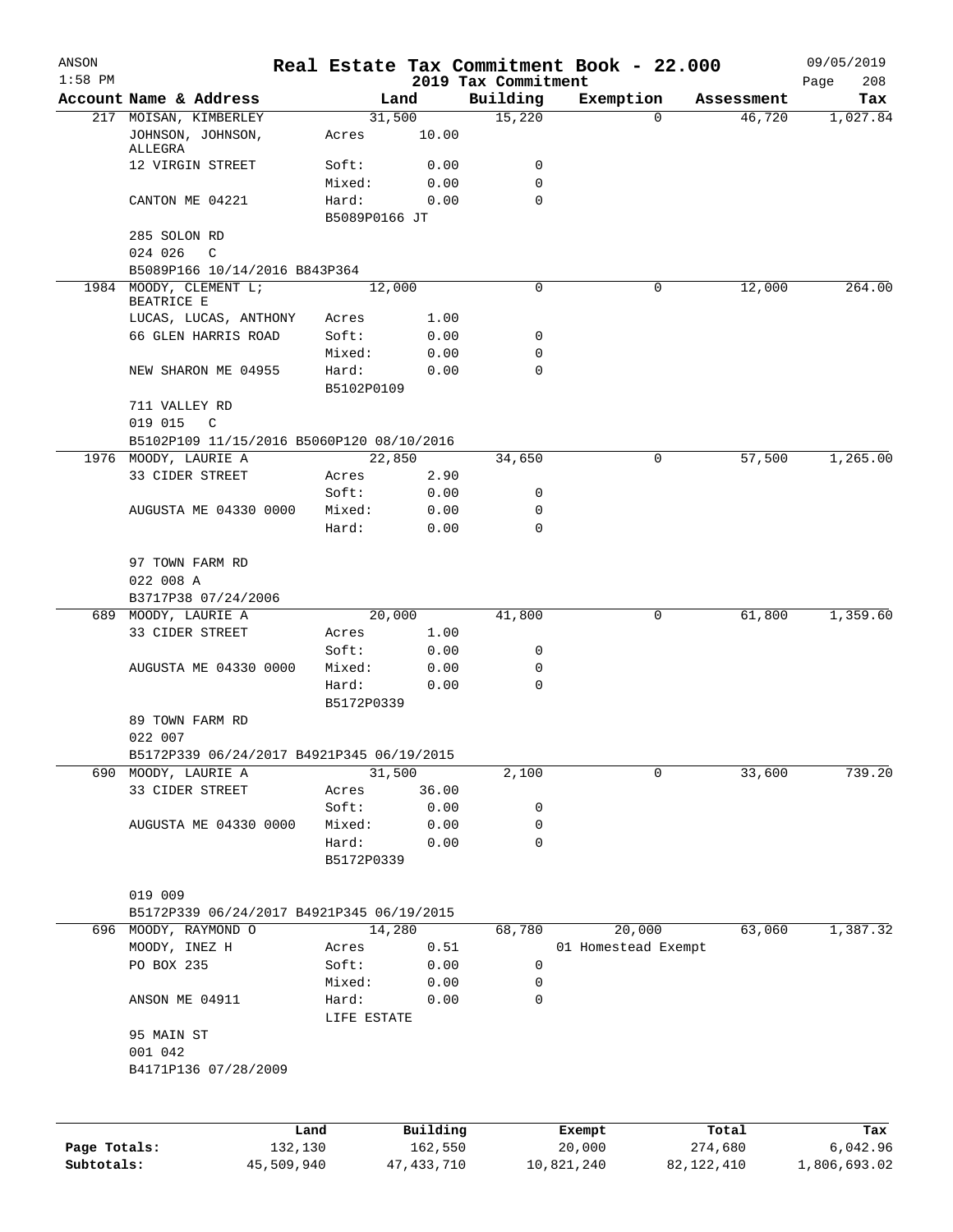| ANSON<br>$1:58$ PM |                              |        |        | 2019 Tax Commitment | Real Estate Tax Commitment Book - 22.000 |            | 09/05/2019<br>209<br>Page |
|--------------------|------------------------------|--------|--------|---------------------|------------------------------------------|------------|---------------------------|
|                    | Account Name & Address       |        | Land   | Building            | Exemption                                | Assessment | Tax                       |
|                    | 693 MOODY, ROBERT D          |        | 34,800 | 30,940              | 20,000                                   | 45,740     | 1,006.28                  |
|                    | PO BOX 73                    | Acres  | 16.00  |                     | 01 Homestead Exempt                      |            |                           |
|                    |                              | Soft:  | 0.00   | 0                   |                                          |            |                           |
|                    | ANSON ME 04911               | Mixed: | 0.00   | 0                   |                                          |            |                           |
|                    |                              | Hard:  | 0.00   | $\mathbf 0$         |                                          |            |                           |
|                    | 95 TOWN FARM RD              |        |        |                     |                                          |            |                           |
|                    | 022 008                      |        |        |                     |                                          |            |                           |
|                    | B3717P36 07/24/2006          |        |        |                     |                                          |            |                           |
|                    | 701 MOORE, BRENDA S          |        | 22,270 | 72,630              | 20,000                                   | 74,900     | 1,647.80                  |
|                    | 448 WEST MILLS RD            | Acres  | 3.40   |                     | 01 Homestead Exempt                      |            |                           |
|                    |                              | Soft:  | 0.00   | 0                   |                                          |            |                           |
|                    | ANSON ME 04911               | Mixed: | 0.00   | 0                   |                                          |            |                           |
|                    |                              | Hard:  | 0.00   | $\mathbf 0$         |                                          |            |                           |
|                    | 448 WEST MILLS RD            |        |        |                     |                                          |            |                           |
|                    | 011 013<br>Ε                 |        |        |                     |                                          |            |                           |
|                    | B4014P176 06/16/2008         |        |        |                     |                                          |            |                           |
| 1849               | MOORE, CARL E SR             |        | 0      | 12,320              | 0                                        | 12,320     | 271.04                    |
|                    | MOORE, RUTH A                |        |        |                     |                                          |            |                           |
|                    | 349 EMBDEN POND ROAD         |        |        |                     |                                          |            |                           |
|                    | NORTH ANSON ME 04958         |        |        |                     |                                          |            |                           |
|                    | 347 EMBDEN POND RD           |        |        |                     |                                          |            |                           |
|                    | 023 026<br>$\mathsf C$<br>ON |        |        |                     |                                          |            |                           |
| 1971               | MOORE, CARL E., SR., &       |        | 51,800 | 34,490              | 26,000                                   | 60,290     | 1,326.38                  |
|                    | RUTH A.                      |        |        |                     |                                          |            |                           |
|                    |                              | Acres  | 27.70  |                     | 01 Homestead Exempt                      |            |                           |
|                    | NORTH ANSON ME 04958         | Soft:  | 0.00   | 0                   | 08 Vietnam Veteran                       |            |                           |
|                    | 351 EMBDEN POND RD           | Mixed: | 0.00   | 0                   |                                          |            |                           |
|                    |                              | Hard:  | 0.00   | $\mathbf 0$         |                                          |            |                           |
|                    | 351 EMBDEN POND RD           |        |        |                     |                                          |            |                           |
|                    | 023 026<br>C                 |        |        |                     |                                          |            |                           |
|                    | B1649P108                    |        |        |                     |                                          |            |                           |
| 719                | MOORE, DARRIN C              |        | 26,750 | 43,670              | 0                                        | 70,420     | 1,549.24                  |
|                    | 200 WEST MILLS ROAD          | Acres  | 5.50   |                     |                                          |            |                           |
|                    |                              | Soft:  | 0.00   | 0                   |                                          |            |                           |
|                    | ANSON ME 04911               | Mixed: | 0.00   | 0                   |                                          |            |                           |
|                    |                              | Hard:  | 0.00   | 0                   |                                          |            |                           |
|                    | 200 WEST MILLS RD            |        |        |                     |                                          |            |                           |
|                    | 011 007<br>B                 |        |        |                     |                                          |            |                           |
|                    | B3798P164 01/12/2007         |        |        |                     |                                          |            |                           |
|                    | 256 MOORE, DENNIS W          |        | 39,500 | 9,950               | 20,000                                   | 29,450     | 647.90                    |
|                    | PO BOX 233                   | Acres  | 18.00  |                     | 01 Homestead Exempt                      |            |                           |
|                    |                              | Soft:  | 0.00   | 0                   |                                          |            |                           |
|                    | ANSON ME 04911               | Mixed: | 0.00   | 0                   |                                          |            |                           |
|                    |                              | Hard:  | 0.00   | 0                   |                                          |            |                           |
|                    | 230 HILTON HILL RD           |        |        |                     |                                          |            |                           |
|                    | 010 020                      |        |        |                     |                                          |            |                           |
|                    | B2634P134                    |        |        |                     |                                          |            |                           |
|                    |                              |        |        |                     |                                          |            |                           |
|                    |                              |        |        |                     |                                          |            |                           |
|                    |                              |        |        |                     |                                          |            |                           |

|              | Land       | Building   | Exempt     | Total        | Tax          |
|--------------|------------|------------|------------|--------------|--------------|
| Page Totals: | 175,120    | 204,000    | 86,000     | 293,120      | 6,448.64     |
| Subtotals:   | 45,685,060 | 47,637,710 | 10,907,240 | 82, 415, 530 | 1,813,141.66 |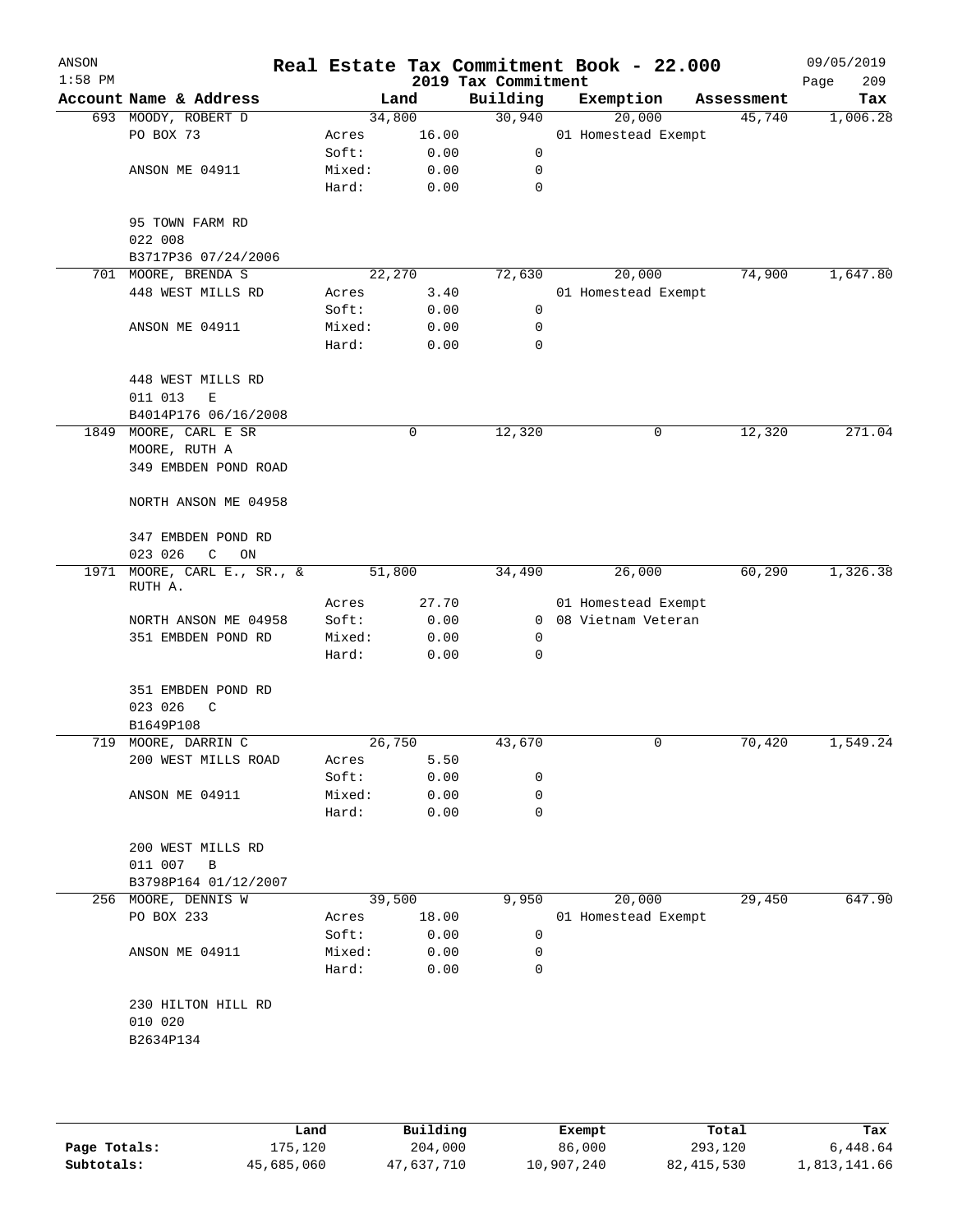| ANSON<br>$1:58$ PM |                                                                                                             |        |             | 2019 Tax Commitment | Real Estate Tax Commitment Book - 22.000 |            | 09/05/2019<br>210<br>Page |
|--------------------|-------------------------------------------------------------------------------------------------------------|--------|-------------|---------------------|------------------------------------------|------------|---------------------------|
|                    | Account Name & Address                                                                                      |        | Land        | Building            | Exemption                                | Assessment | Tax                       |
|                    | 702 MOORE, DUNCAN &                                                                                         |        | 8,110       | $\mathbf 0$         | 0                                        | 8,110      | 178.42                    |
|                    | KURLANSKI, KATHLEEN                                                                                         | Acres  | 52.00       |                     |                                          |            |                           |
|                    |                                                                                                             | Soft:  | 0.00        | 0                   |                                          |            |                           |
|                    | 15 LEXINGTON DR                                                                                             | Mixed: | 51.00       | 8,007               |                                          |            |                           |
|                    | KENNEBUNK ME 04043 0000 Hard:                                                                               |        | 0.00        | 0                   |                                          |            |                           |
|                    | 022 026                                                                                                     |        |             |                     |                                          |            |                           |
|                    | B4626P69 01/30/2013                                                                                         |        |             |                     |                                          |            |                           |
|                    | 703 MOORE, DUNCAN &                                                                                         |        | 8,870       | 0                   | 0                                        | 8,870      | 195.14                    |
|                    | KURLANSKI, KATHLEEN                                                                                         | Acres  | 51.00       |                     |                                          |            |                           |
|                    |                                                                                                             | Soft:  | 0.00        | 0                   |                                          |            |                           |
|                    | 15 LEXINGTON DR                                                                                             | Mixed: | 0.00        | 0                   |                                          |            |                           |
|                    | KENNEBUNK ME 04043 0000 Hard:                                                                               |        | 51.00       | $\,8\,,\,8\,7\,4$   |                                          |            |                           |
|                    | 022 027                                                                                                     |        |             |                     |                                          |            |                           |
|                    | B4626P69 01/30/2013                                                                                         |        |             |                     |                                          |            |                           |
|                    | 704 MOORE, JEANNE R                                                                                         |        | 12,810      | 70,620              | 0                                        | 83,430     | 1,835.46                  |
|                    | 11557 NW S. DOLLY<br><b>CIRCLE</b>                                                                          | Acres  | 0.41        |                     |                                          |            |                           |
|                    |                                                                                                             | Soft:  | 0.00        | 0                   |                                          |            |                           |
|                    | BERLIN MD 21811                                                                                             | Mixed: | 0.00        | 0                   |                                          |            |                           |
|                    |                                                                                                             | Hard:  | 0.00        | 0                   |                                          |            |                           |
|                    | 9 CENTER ST<br>006 020                                                                                      |        |             |                     |                                          |            |                           |
|                    | B5202P199 08/30/2017 B5202P195 08/30/2017 B5200P222<br>08/29/2017 B5200P226 08/29/2017 B5200P218 08/29/2017 |        |             |                     |                                          |            |                           |
|                    | 1719 MOORE, PAUL                                                                                            |        | 41,250      | 62,690              | 0                                        | 103,940    | 2,286.68                  |
|                    | MOORE, CHRISTINE                                                                                            | Acres  | 19.75       |                     |                                          |            |                           |
|                    |                                                                                                             | Soft:  | 0.00        | 0                   |                                          |            |                           |
|                    | 50 THATCHER ST                                                                                              | Mixed: | 0.00        | 0                   |                                          |            |                           |
|                    | HYDE PARK MA 02136 0000 Hard:                                                                               |        | 0.00        | 0                   |                                          |            |                           |
|                    | 220 HOLLIN WAITE HILL<br>2<br>014 034                                                                       |        |             |                     |                                          |            |                           |
|                    | B2223P6                                                                                                     |        |             |                     |                                          |            |                           |
|                    | 1113 MOORE, RUTH A                                                                                          |        | $\Omega$    | 500                 | 0                                        | 500        | 11.00                     |
|                    | 349 EMBDEN POND ROAD                                                                                        |        |             |                     |                                          |            |                           |
|                    | NORTH ANSON ME 04958                                                                                        |        |             |                     |                                          |            |                           |
|                    | 357 EMBDEN POND RD                                                                                          |        |             |                     |                                          |            |                           |
|                    | 023 026<br>$\mathsf{C}$<br>ON                                                                               |        |             |                     |                                          |            |                           |
| 707                | MOORE, SCOTT L                                                                                              |        | 42,000      | 0                   | 0                                        | 42,000     | 924.00                    |
|                    | 358 WEST MILLS RD                                                                                           |        | Acres 36.00 |                     |                                          |            |                           |
|                    |                                                                                                             | Soft:  | 0.00        | 0                   |                                          |            |                           |
|                    | ANSON ME 04911                                                                                              | Mixed: | 0.00        | 0                   |                                          |            |                           |
|                    |                                                                                                             | Hard:  | 0.00        | 0                   |                                          |            |                           |
|                    | 011 011                                                                                                     |        |             |                     |                                          |            |                           |
|                    | B4974P165 10/08/2015                                                                                        |        |             |                     |                                          |            |                           |
|                    |                                                                                                             |        |             |                     |                                          |            |                           |

|              | Land       | Building   | Exempt     | Total      | Tax          |
|--------------|------------|------------|------------|------------|--------------|
| Page Totals: | 113,040    | 133,810    |            | 246,850    | 5,430.70     |
| Subtotals:   | 45,798,100 | 47,771,520 | 10,907,240 | 82,662,380 | 1,818,572.36 |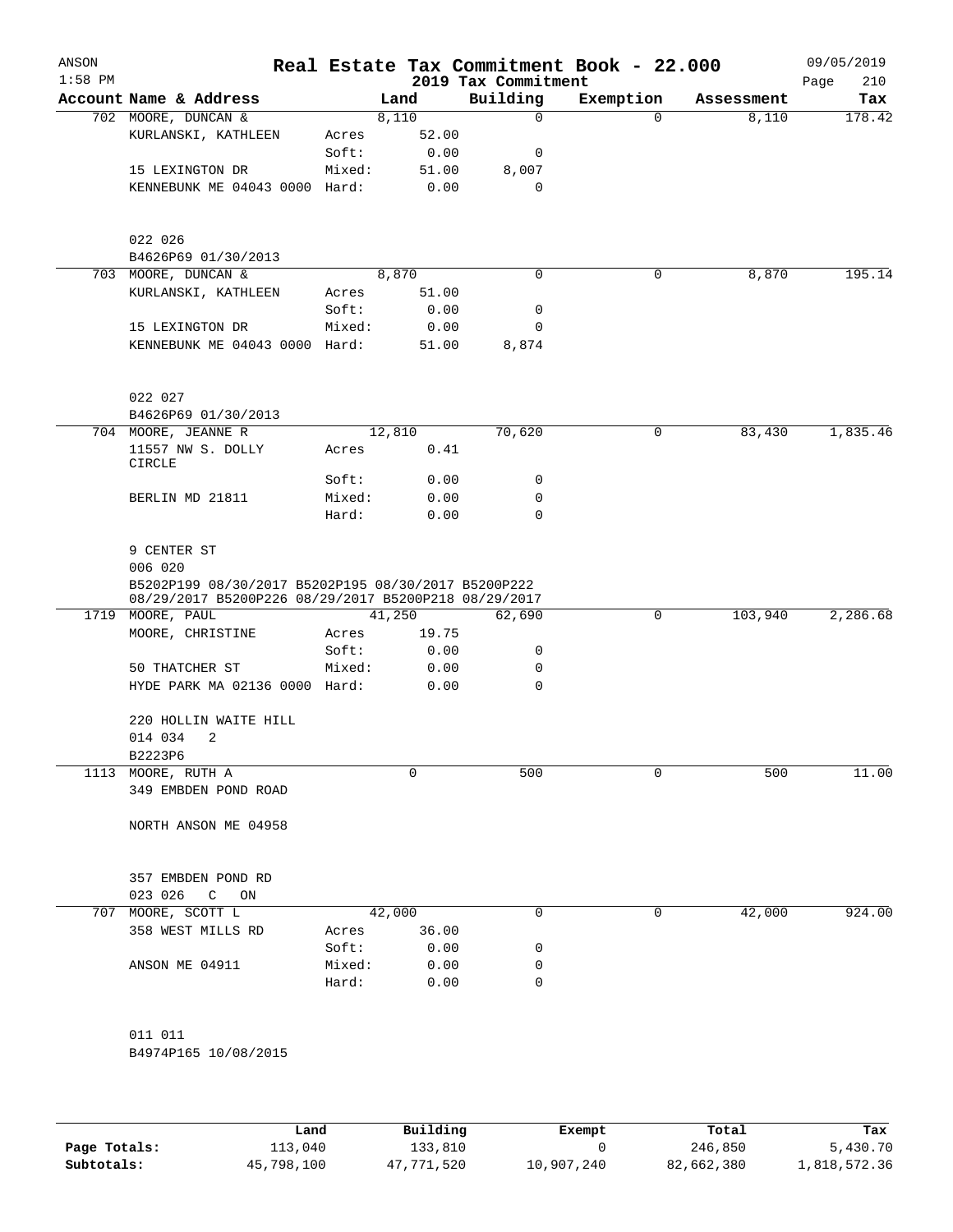| ANSON<br>$1:58$ PM |                                                |                 |              | 2019 Tax Commitment | Real Estate Tax Commitment Book - 22.000 |            | 09/05/2019<br>Page<br>211 |
|--------------------|------------------------------------------------|-----------------|--------------|---------------------|------------------------------------------|------------|---------------------------|
|                    | Account Name & Address                         | Land            |              | Building            | Exemption                                | Assessment | Tax                       |
|                    | 1239 MOORE, SCOTT L                            |                 | $\Omega$     | 8,240               | $\Omega$                                 | 8,240      | 181.28                    |
|                    | 358 WEST MILLS RD                              |                 |              |                     |                                          |            |                           |
|                    |                                                |                 |              |                     |                                          |            |                           |
|                    | ANSON ME 04911                                 |                 |              |                     |                                          |            |                           |
|                    |                                                |                 |              |                     |                                          |            |                           |
|                    | 306 WEST MILLS RD                              |                 |              |                     |                                          |            |                           |
|                    | 011 011<br>ON                                  |                 |              |                     |                                          |            |                           |
|                    | B4974P165 10/08/2015 B3587P263 11/07/2005      |                 |              |                     |                                          |            |                           |
|                    | 1890 MOORE, SCOTT L                            |                 | 0            | 14,240              | 0                                        | 14,240     | 313.28                    |
|                    | 358 WEST MILLS RD                              |                 |              |                     |                                          |            |                           |
|                    | ANSON ME 04911                                 |                 |              |                     |                                          |            |                           |
|                    |                                                |                 |              |                     |                                          |            |                           |
|                    |                                                |                 |              |                     |                                          |            |                           |
|                    | 302 A WEST MILLS RD                            |                 |              |                     |                                          |            |                           |
|                    | 011 011<br>A ON                                |                 |              |                     |                                          |            |                           |
|                    | B5021P85 04/28/2016 B4974P165 10/08/2015       |                 |              |                     |                                          |            |                           |
|                    | 1945 MOORE, SCOTT L                            | 29,500          |              | 0                   | 0                                        | 29,500     | 649.00                    |
|                    | 358 WEST MILLS RD                              | Acres           | 20.50        |                     |                                          |            |                           |
|                    | ANSON ME 04911                                 | Soft:<br>Mixed: | 0.00<br>0.00 | 0<br>0              |                                          |            |                           |
|                    |                                                | Hard:           | 0.00         | $\mathbf 0$         |                                          |            |                           |
|                    |                                                |                 |              |                     |                                          |            |                           |
|                    |                                                |                 |              |                     |                                          |            |                           |
|                    | 011 011C                                       |                 |              |                     |                                          |            |                           |
|                    | B3587P263 11/07/2005                           |                 |              |                     |                                          |            |                           |
|                    | 1932 MOORE, SCOTT L                            | 26,000          |              | 79,180              | 20,000                                   | 85,180     | 1,873.96                  |
|                    | MOORE, JILL A<br>358 WEST MILLS RD             | Acres<br>Soft:  | 5.00<br>0.00 | 0                   | 01 Homestead Exempt                      |            |                           |
|                    |                                                | Mixed:          | 0.00         | 0                   |                                          |            |                           |
|                    | ANSON ME 04911                                 | Hard:           | 0.00         | $\mathbf 0$         |                                          |            |                           |
|                    |                                                |                 |              |                     |                                          |            |                           |
|                    | 358 WEST MILLS RD                              |                 |              |                     |                                          |            |                           |
|                    | 011 011B                                       |                 |              |                     |                                          |            |                           |
|                    | B3587P261 11/07/2005                           |                 |              |                     | 0                                        |            |                           |
| 1397               | MOORE, TORREY L<br>P.O. BOX 7                  | 20,800<br>Acres | 1.53         | 9,180               |                                          | 29,980     | 659.56                    |
|                    |                                                | Soft:           | 0.00         | 0                   |                                          |            |                           |
|                    | ANSON ME 04911                                 | Mixed:          | 0.00         | 0                   |                                          |            |                           |
|                    |                                                | Hard:           | 0.00         | 0                   |                                          |            |                           |
|                    |                                                |                 |              |                     |                                          |            |                           |
|                    | 304 PEASE HILL RD                              |                 |              |                     |                                          |            |                           |
|                    | 011 042<br>5 <sub>1</sub>                      |                 |              |                     |                                          |            |                           |
|                    | B5392P49 09/24/2013<br>705 MOORE, WILLIAM L. & | 34,600          |              | 93,680              | 0                                        | 128,280    | 2,822.16                  |
|                    | HELLEN A. (Life Estate)                        |                 |              |                     |                                          |            |                           |
|                    | MOORE, SCOTT L                                 | Acres           | 5.40         |                     |                                          |            |                           |
|                    | 302 WEST MILLS ROAD                            | Soft:           | 0.00         | 0                   |                                          |            |                           |
|                    |                                                | Mixed:          | 0.00         | 0                   |                                          |            |                           |
|                    | ANSON ME 04911                                 | Hard:           | 0.00         | $\mathbf 0$         |                                          |            |                           |
|                    | 302 WEST MILLS RD                              |                 |              |                     |                                          |            |                           |
|                    | 011 011<br>Α                                   |                 |              |                     |                                          |            |                           |
|                    | B4974P165 10/08/2015 B3587P263 11/07/2005      |                 |              |                     |                                          |            |                           |
|                    |                                                |                 |              |                     |                                          |            |                           |
|                    |                                                |                 |              |                     |                                          |            |                           |
|                    |                                                |                 |              |                     |                                          |            |                           |

|              | Land       | Building   | Exempt     | Total      | Tax          |
|--------------|------------|------------|------------|------------|--------------|
| Page Totals: | 110,900    | 204,520    | 20,000     | 295,420    | 6,499.24     |
| Subtotals:   | 45,909,000 | 47,976,040 | 10,927,240 | 82,957,800 | 1,825,071.60 |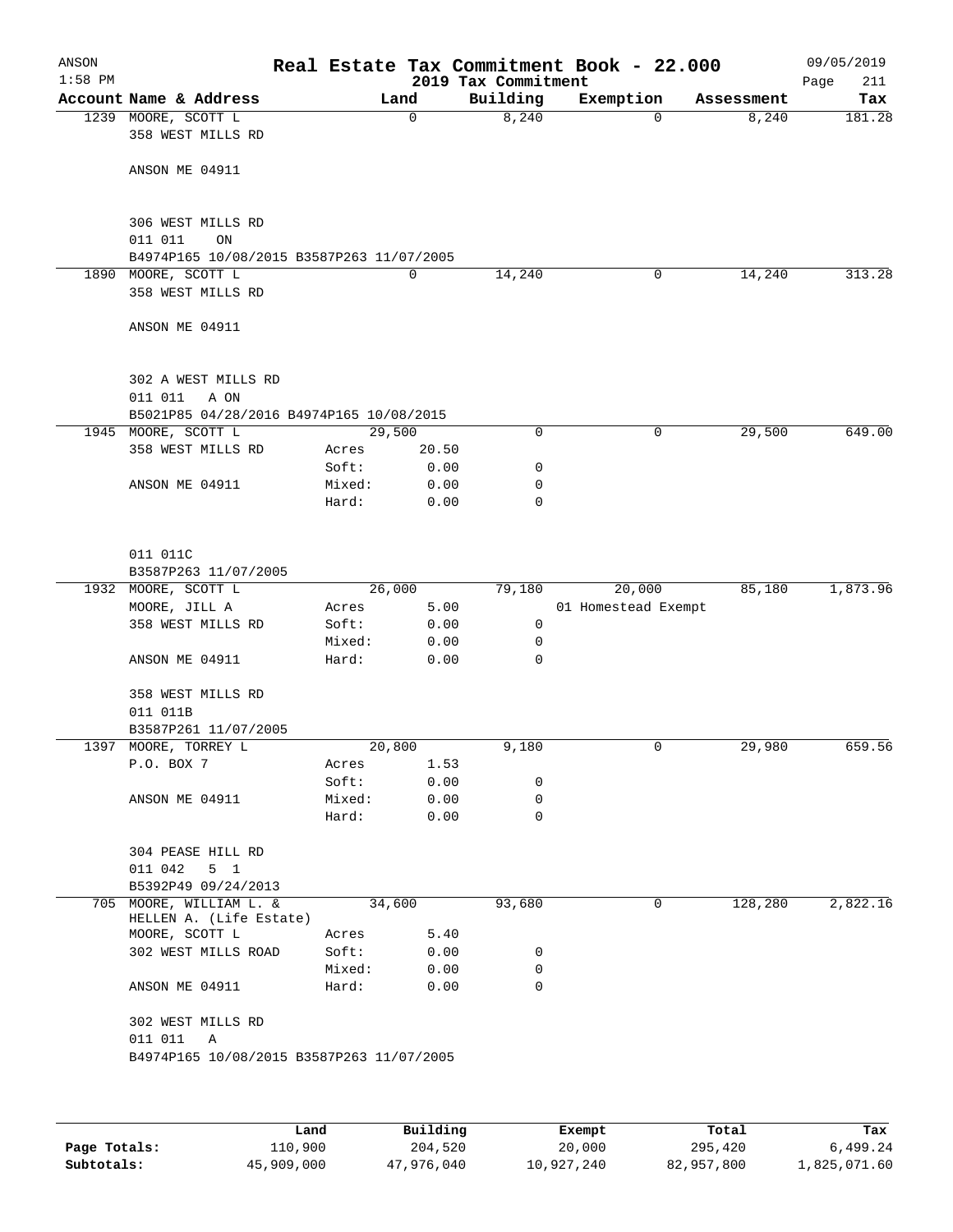| ANSON     |                                           |                 |        |              | Real Estate Tax Commitment Book - 22.000 |                     |          |            | 09/05/2019  |
|-----------|-------------------------------------------|-----------------|--------|--------------|------------------------------------------|---------------------|----------|------------|-------------|
| $1:58$ PM |                                           |                 |        |              | 2019 Tax Commitment                      |                     |          |            | 212<br>Page |
|           | Account Name & Address                    |                 | Land   |              | Building                                 | Exemption           |          | Assessment | Tax         |
|           | 715 MORAN, STEPHEN M                      | Acres           | 8,720  | 0.19         | 40,660                                   |                     | $\Omega$ | 49,380     | 1,086.36    |
|           | MADISON ME 04950 0000                     | Soft:           |        | 0.00         | 0                                        |                     |          |            |             |
|           | 17 HILLTOP RD                             | Mixed:          |        | 0.00         | 0                                        |                     |          |            |             |
|           |                                           | Hard:           |        | 0.00         | 0                                        |                     |          |            |             |
|           | 16 ARNOLDS LN                             |                 |        |              |                                          |                     |          |            |             |
|           | 001 010                                   |                 |        |              |                                          |                     |          |            |             |
|           | B5060P157 08/10/2016 B1106P189            |                 |        |              |                                          |                     |          |            |             |
| 1369      | MORIN, GARY R., JR.                       |                 |        | 0            | 23,390                                   |                     | 20,000   | 3,390      | 74.58       |
|           |                                           |                 |        |              |                                          | 01 Homestead Exempt |          |            |             |
|           | NORTH ANSON ME 04958                      |                 |        |              |                                          |                     |          |            |             |
|           | 7418                                      |                 |        |              |                                          |                     |          |            |             |
|           | P.O. BOX 632                              |                 |        |              |                                          |                     |          |            |             |
|           | 129 EMBDEN POND RD                        |                 |        |              |                                          |                     |          |            |             |
|           | 023 018<br>$\, {\bf B}$<br>ON             |                 |        |              |                                          |                     |          |            |             |
|           | 435 MORRIS, SYLVIE B                      |                 | 26,000 |              | 50,360                                   |                     | 0        | 76,360     | 1,679.92    |
|           | MORRIS, WAYNE R                           | Acres           |        | 5.00         |                                          |                     |          |            |             |
|           |                                           | Soft:           |        | 0.00         | 0                                        |                     |          |            |             |
|           | 6 CHICKEN STREET                          | Mixed:          |        | 0.00         | 0                                        |                     |          |            |             |
|           | STARKS ME 04911 0000                      | Hard:           |        | 0.00         | $\mathbf 0$                              |                     |          |            |             |
|           | 260 RIVER RD                              |                 |        |              |                                          |                     |          |            |             |
|           | 015 068<br>B                              |                 |        |              |                                          |                     |          |            |             |
|           | B3510P305 06/30/2005                      |                 |        |              |                                          |                     |          |            |             |
|           | 1391 MORSE, FRANK L                       |                 | 12,810 |              | 19,110                                   |                     | 20,000   | 11,920     | 262.24      |
|           | MORSE, JUDITH A                           | Acres           |        | 0.41         |                                          | 01 Homestead Exempt |          |            |             |
|           | 20 PREBLE AVENUE                          | Soft:           |        | 0.00         | 0                                        |                     |          |            |             |
|           |                                           | Mixed:          |        | 0.00         | 0                                        |                     |          |            |             |
|           | ANSON ME 04911                            | Hard:           |        | 0.00         | 0                                        |                     |          |            |             |
|           | 20 PREBLE AVE                             |                 |        |              |                                          |                     |          |            |             |
|           | 003 086<br>B3340P279 07/09/2004           |                 |        |              |                                          |                     |          |            |             |
|           | 1447 MORSE, KIMBERLY A                    |                 | 8,490  |              | 17,240                                   |                     | 0        | 25,730     | 566.06      |
|           |                                           | Acres           |        | 0.18         |                                          |                     |          |            |             |
|           | EMBDEN ME 04958                           | Soft:           |        | 0.00         | 0                                        |                     |          |            |             |
|           | 538 EMBDEN POND ROAD                      | Mixed:          |        | 0.00         | 0                                        |                     |          |            |             |
|           |                                           | Hard:           |        | 0.00         | 0                                        |                     |          |            |             |
|           | 5 COURT ST                                |                 |        |              |                                          |                     |          |            |             |
|           | 006 030                                   |                 |        |              |                                          |                     |          |            |             |
|           | B5060P150 08/10/2016 B4200P175 10/05/2009 |                 |        |              |                                          |                     |          |            |             |
| 717       | MORSE, WILMA G                            |                 | 9,590  |              | 49,450                                   |                     | 0        | 59,040     | 1,298.88    |
|           | MORSE, ARTHUR G                           | Acres           |        | 0.23         |                                          |                     |          |            |             |
|           | 538 EMBDEN POND ROAD                      | Soft:           |        | 0.00         | 0                                        |                     |          |            |             |
|           | EMBDEN ME 04958 3524                      | Mixed:<br>Hard: |        | 0.00<br>0.00 | 0<br>0                                   |                     |          |            |             |
|           | 4 WINTER ST                               |                 |        |              |                                          |                     |          |            |             |
|           | 006 015                                   |                 |        |              |                                          |                     |          |            |             |
|           | B2027P279                                 |                 |        |              |                                          |                     |          |            |             |
|           |                                           |                 |        |              |                                          |                     |          |            |             |
|           |                                           |                 |        |              |                                          |                     |          |            |             |
|           |                                           |                 |        |              |                                          |                     |          |            |             |

|              | Land       | Building   | Exempt     | Total      | Tax          |
|--------------|------------|------------|------------|------------|--------------|
| Page Totals: | 65,610     | 200,210    | 40,000     | 225,820    | 4,968.04     |
| Subtotals:   | 45,974,610 | 48,176,250 | 10,967,240 | 83,183,620 | 1,830,039.64 |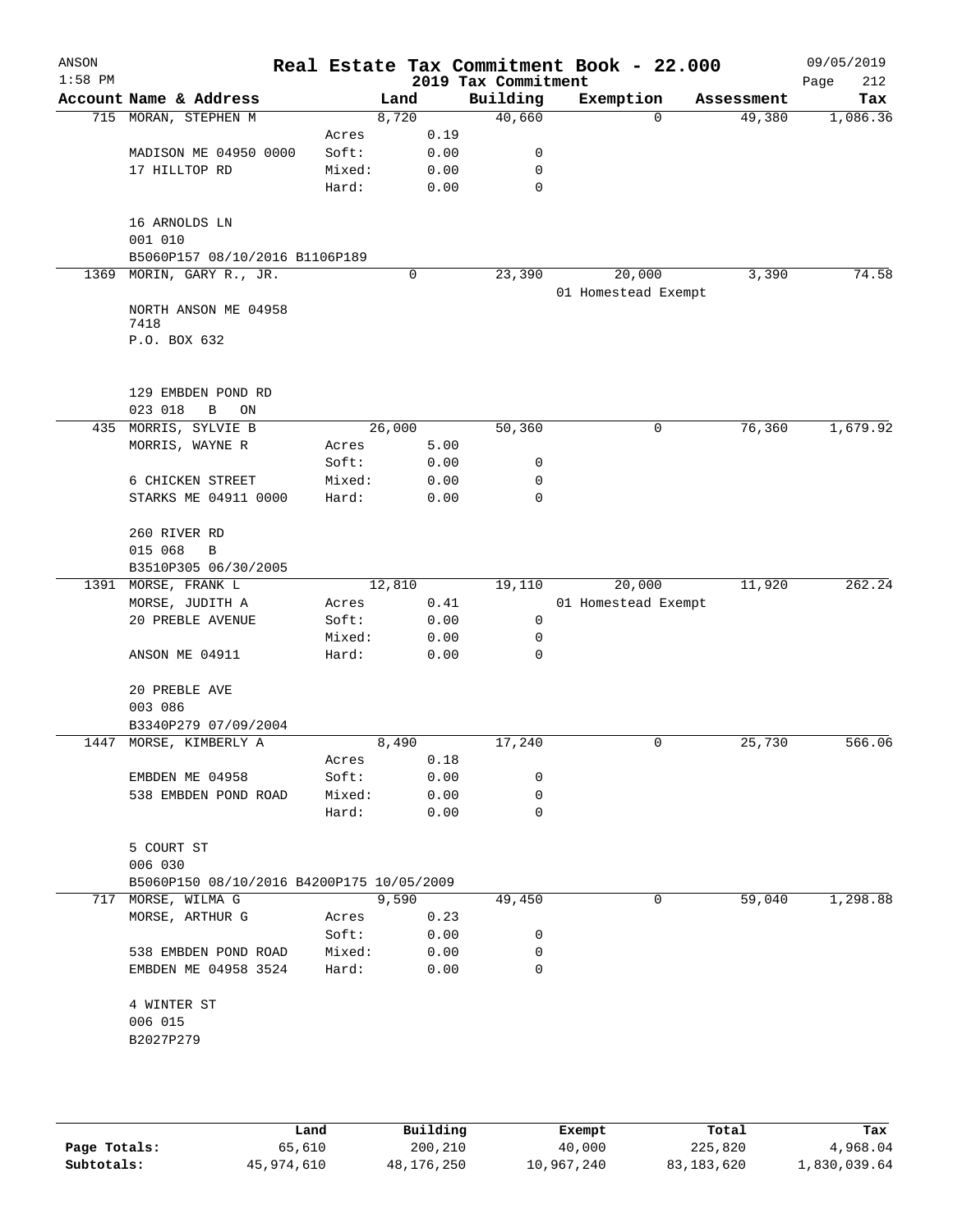| Account Name & Address<br>716 MORYAN, VIRIGNIA<br>PO BOX 81 | 44,050               | Land            | Building               |        | Exemption                | Assessment | Tax                      |
|-------------------------------------------------------------|----------------------|-----------------|------------------------|--------|--------------------------|------------|--------------------------|
|                                                             |                      |                 |                        |        |                          |            |                          |
|                                                             |                      |                 | 55,640                 |        | 20,000                   | 79,690     | 1,753.18                 |
|                                                             | Acres                | 24.10           |                        |        | 01 Homestead Exempt      |            |                          |
|                                                             | Soft:                | 0.00            | $\mathbf 0$            |        |                          |            |                          |
| NORTH ANSON ME 04958                                        | Mixed:               | 0.00            | 0                      |        |                          |            |                          |
|                                                             | Hard:                | 0.00            | 0                      |        |                          |            |                          |
| 63 SKIDMORE RD<br>023 015 C & H<br>B1315P76                 |                      |                 |                        |        |                          |            |                          |
| 1661 MOTA, MARGARET                                         | 22,000               |                 | 0                      |        | 0                        | 22,000     | 484.00                   |
| 18 NYES LANE                                                | Acres                | 8.50            |                        |        |                          |            |                          |
|                                                             | Soft:                | 0.00            | 0                      |        |                          |            |                          |
| ACUSHNET MA 02743 0000                                      | Mixed:               | 0.00            | 0                      |        |                          |            |                          |
|                                                             | Hard:                | 0.00            | 0                      |        |                          |            |                          |
| 023 044<br>I                                                |                      |                 |                        |        |                          |            |                          |
| B4846P219 10/23/2014                                        |                      |                 |                        |        |                          |            |                          |
| 1707 MSAD #74                                               | 13,710               |                 | 0                      |        | 13,710                   | 0          | 0.00                     |
| PO BOX 219                                                  | Acres                | 2.14            |                        |        | 12 Public Municipal Corp |            |                          |
|                                                             | Soft:                | 0.00            | 0                      |        |                          |            |                          |
| NORTH ANSON ME 04958                                        | Mixed:               | 0.00            | 0                      |        |                          |            |                          |
|                                                             | Hard:                | 0.00            | 0                      |        |                          |            |                          |
| 56 NORTH MAIN ST<br>006 064                                 |                      |                 |                        |        |                          |            |                          |
| MSAD #74                                                    | 21,320               |                 | 0                      |        | 21,320                   | $\Omega$   | 0.00                     |
| PO BOX 219                                                  | Acres                | 8.32            |                        |        | 12 Public Municipal Corp |            |                          |
|                                                             | Soft:                | 0.00            | $\mathsf{O}$           |        |                          |            |                          |
| NORTH ANSON ME 04958                                        | Mixed:               | 0.00            | 0                      |        |                          |            |                          |
|                                                             | Hard:                | 0.00            | 0                      |        |                          |            |                          |
| 64 NORTH MAIN ST<br>006 065                                 |                      |                 |                        |        |                          |            |                          |
| MSAD #74                                                    | 21,900               |                 | 0                      |        | 21,900                   | 0          | 0.00                     |
| PO BOX 219                                                  | Acres                | 8.90            |                        |        | 12 Public Municipal Corp |            |                          |
|                                                             | Soft:                | 0.00            | 0                      |        |                          |            |                          |
| NORTH ANSON ME 04958                                        | Mixed:               | 0.00            | 0                      |        |                          |            |                          |
|                                                             | Hard:                | 0.00            | 0                      |        |                          |            |                          |
| 160 NORTH MAIN ST<br>007 020                                |                      |                 |                        |        |                          |            |                          |
| MSAD #74                                                    |                      |                 | 26,460                 |        | 68,960                   | 0          | 0.00                     |
| PO BOX 219                                                  | Acres                | 21.00           |                        |        |                          |            |                          |
|                                                             |                      |                 |                        |        |                          |            |                          |
|                                                             |                      |                 |                        |        |                          |            |                          |
|                                                             | Hard:                | 0.00            | 0                      |        |                          |            |                          |
| 22 FAHI POND RD<br>018 047<br>B1741P74                      |                      |                 |                        |        |                          |            |                          |
|                                                             | NORTH ANSON ME 04958 | Soft:<br>Mixed: | 42,500<br>0.00<br>0.00 | 0<br>0 |                          |            | 12 Public Municipal Corp |

|              | Land       | Building   | Exempt       | Total        | Tax          |
|--------------|------------|------------|--------------|--------------|--------------|
| Page Totals: | 165,480    | 82,100     | 145,890      | 101,690      | 2,237.18     |
| Subtotals:   | 46,140,090 | 48,258,350 | 11, 113, 130 | 83, 285, 310 | 1,832,276.82 |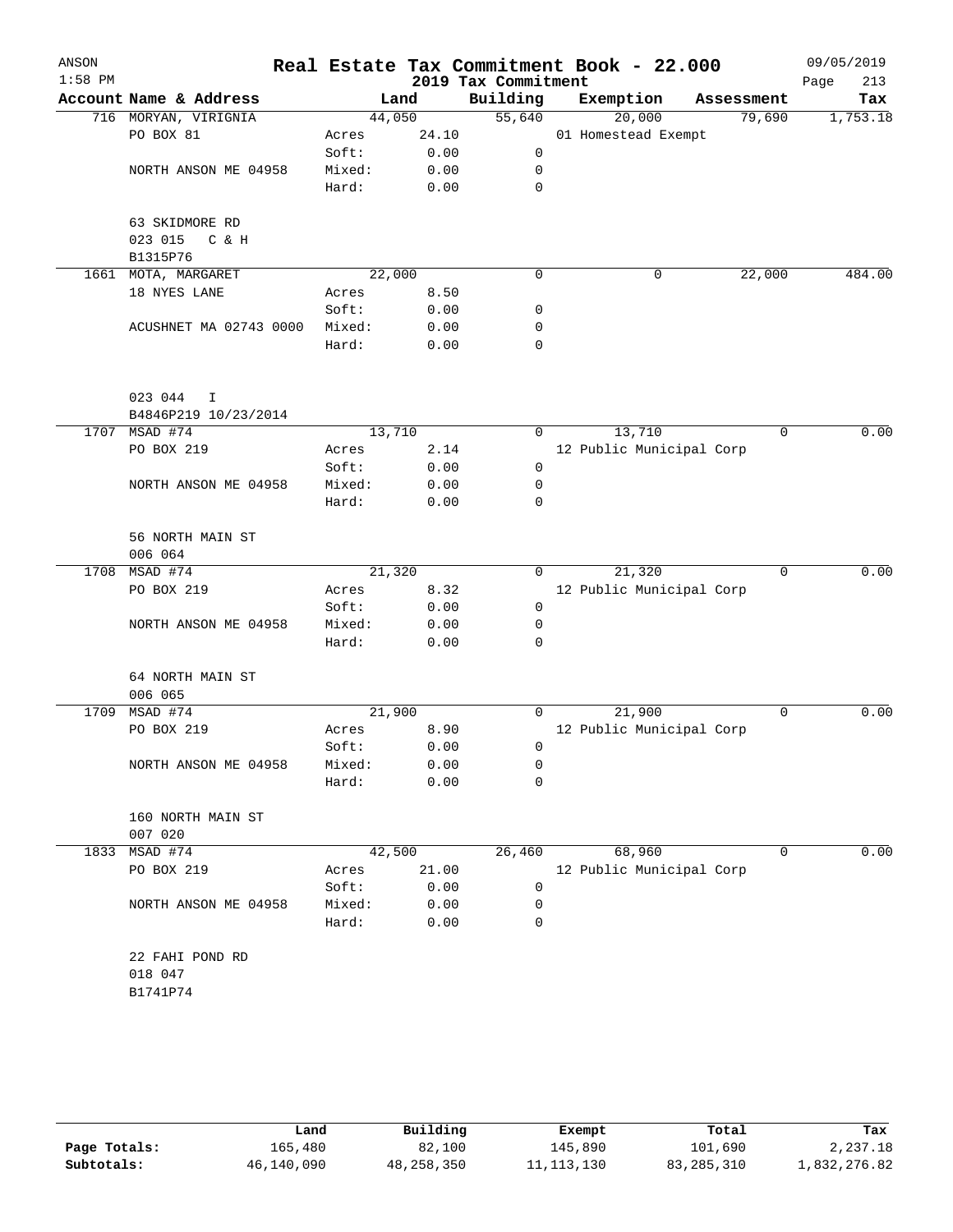| ANSON<br>$1:58$ PM |                               |                 |                      |                     |                                 | Real Estate Tax Commitment Book - 22.000 |        |                  | 09/05/2019         |
|--------------------|-------------------------------|-----------------|----------------------|---------------------|---------------------------------|------------------------------------------|--------|------------------|--------------------|
|                    | Account Name & Address        |                 |                      | Land                | 2019 Tax Commitment<br>Building | Exemption                                |        | Assessment       | 214<br>Page<br>Tax |
|                    | 720 MSAD #74                  |                 |                      | 17,500              | $\mathbf 0$                     |                                          | 17,500 | 0                | 0.00               |
|                    | PO BOX 219                    |                 | Acres                | 8.50                |                                 | 12 Public Municipal Corp                 |        |                  |                    |
|                    |                               |                 | Soft:                | 0.00                | 0                               |                                          |        |                  |                    |
|                    | NORTH ANSON ME 04958          |                 | Mixed:               | 0.00                | 0                               |                                          |        |                  |                    |
|                    |                               |                 | Hard:                | 0.00                | $\mathbf 0$                     |                                          |        |                  |                    |
|                    | OFF FAHI POND ROAD            |                 |                      |                     |                                 |                                          |        |                  |                    |
|                    | 018 046                       |                 |                      |                     |                                 |                                          |        |                  |                    |
|                    | B799P399                      |                 |                      |                     |                                 |                                          |        |                  |                    |
|                    | 722 MSAD #74                  |                 |                      | 18,000              | 0                               |                                          | 18,000 | 0                | 0.00               |
|                    | PO BOX 219                    |                 | Acres                | 5.00                |                                 | 12 Public Municipal Corp                 |        |                  |                    |
|                    |                               |                 | Soft:                | 0.00                | 0                               |                                          |        |                  |                    |
|                    | NORTH ANSON ME 04958          |                 | Mixed:               | 0.00                | 0                               |                                          |        |                  |                    |
|                    |                               |                 | Hard:                | 0.00                | $\mathbf 0$                     |                                          |        |                  |                    |
|                    | 19 KEN TAYLOR ST              |                 |                      |                     |                                 |                                          |        |                  |                    |
|                    | 001 027                       |                 |                      |                     |                                 |                                          |        |                  |                    |
|                    | B1665P179                     |                 |                      |                     |                                 |                                          |        |                  |                    |
|                    | 593 MULCAHY, MATTHEW J        |                 |                      | 38,500              | 0                               |                                          | 0      | 38,500           | 847.00             |
|                    | MULCAHY, SALLY A              |                 | Acres                | 29.00               |                                 |                                          |        |                  |                    |
|                    |                               |                 | Soft:                | 0.00                | 0                               |                                          |        |                  |                    |
|                    | PO BOX 252                    |                 | Mixed:               | 0.00                | 0                               |                                          |        |                  |                    |
|                    | WOODSVILLE NH 03785<br>0000   |                 | Hard:                | 0.00                | $\mathbf 0$                     |                                          |        |                  |                    |
|                    | 010 023<br>B                  |                 |                      |                     |                                 |                                          |        |                  |                    |
|                    | B4638P41 03/07/2013           |                 |                      |                     |                                 |                                          |        |                  |                    |
| 80                 | MULCH, CHARLES                |                 |                      | 92,790              | 114,670                         |                                          | 26,000 | 181,460          | 3,992.12           |
|                    | Co-Trustee G<br>RAGAN, LISE B |                 | Acres                | 254.00              |                                 | 01 Homestead Exempt                      |        |                  |                    |
|                    | Co-Trustee                    |                 |                      |                     |                                 |                                          |        |                  |                    |
|                    | 243 GREENLEAF ROAD            |                 | Soft:                | 0.00                |                                 | 0 02 Resident Veteran                    |        |                  |                    |
|                    |                               |                 | Mixed:               | 40.00               | 6,280                           |                                          |        |                  |                    |
|                    | ANSON ME 04911 0000           |                 | Hard:<br>TREE GROWTH | 161.00              | 28,014                          |                                          |        |                  |                    |
|                    | 243 GREENLEAF RD              |                 |                      |                     |                                 |                                          |        |                  |                    |
|                    | 013 025                       |                 |                      |                     |                                 |                                          |        |                  |                    |
|                    | B4968P48 10/01/2015           |                 |                      |                     |                                 |                                          |        |                  |                    |
|                    | 726 MUNN, DWINAL M            |                 |                      | 6,630               | 37,160                          |                                          | 20,000 | 23,790           | 523.38             |
|                    | MUNN, JUDY A                  |                 | Acres                | 0.11                |                                 | 01 Homestead Exempt                      |        |                  |                    |
|                    | 134 PREBLE AVENUE             |                 | Soft:                | 0.00                | 0                               |                                          |        |                  |                    |
|                    |                               |                 | Mixed:               | 0.00                | 0                               |                                          |        |                  |                    |
|                    | ANSON ME 04911                |                 | Hard:                | 0.00                | 0                               |                                          |        |                  |                    |
|                    | 134 PREBLE AVE                |                 |                      |                     |                                 |                                          |        |                  |                    |
|                    | 015 001<br>В                  |                 |                      |                     |                                 |                                          |        |                  |                    |
|                    | B1821P342                     |                 |                      |                     |                                 |                                          |        |                  |                    |
| 883                | MUNN, MELISSA L               |                 |                      | 0                   | 19,850                          |                                          | 19,850 | 0                | 0.00               |
|                    | MUNN, ANTHONY J               |                 |                      |                     |                                 | 01 Homestead Exempt                      |        |                  |                    |
|                    | 140 PREBLE AVENUE             |                 |                      |                     |                                 |                                          |        |                  |                    |
|                    | ANSON ME 04911                |                 |                      |                     |                                 |                                          |        |                  |                    |
|                    | 140 PREBLE AVE                |                 |                      |                     |                                 |                                          |        |                  |                    |
|                    | 015 001<br>ON                 |                 |                      |                     |                                 |                                          |        |                  |                    |
|                    |                               |                 |                      |                     |                                 |                                          |        |                  |                    |
| Page Totals:       |                               | Land<br>173,420 |                      | Building<br>171,680 |                                 | Exempt<br>101,350                        |        | Total<br>243,750 | Tax<br>5,362.50    |
|                    |                               |                 |                      |                     |                                 |                                          |        |                  |                    |

**Subtotals:** 46,313,510 48,430,030 11,214,480 83,529,060 1,837,639.32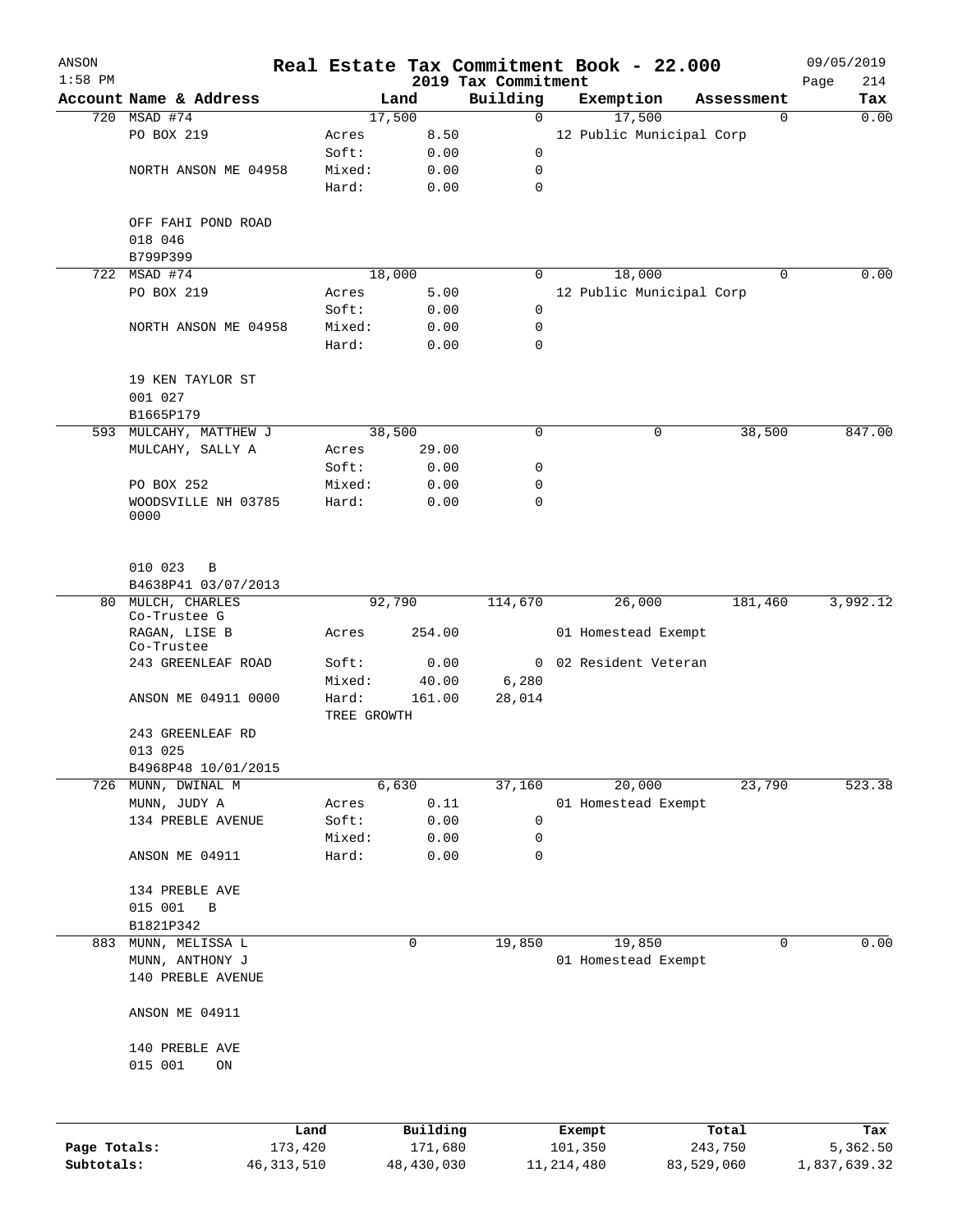| ANSON     |                      |                                          |                      |              | Real Estate Tax Commitment Book - 22.000 |        |                     |            | 09/05/2019  |
|-----------|----------------------|------------------------------------------|----------------------|--------------|------------------------------------------|--------|---------------------|------------|-------------|
| $1:58$ PM |                      |                                          |                      |              | 2019 Tax Commitment                      |        |                     |            | 215<br>Page |
|           |                      | Account Name & Address                   |                      | Land         | Building                                 |        | Exemption           | Assessment | Tax         |
|           | MURPHY, LINDA        | 731 MURPHY, MICHAEL E                    | 39,540               | 54.17        | 12,320                                   |        | $\Omega$            | 51,860     | 1,140.92    |
|           |                      |                                          | Acres<br>Soft:       | 0.00         | 0                                        |        |                     |            |             |
|           | 1 SOUTH ST           |                                          | Mixed:               | 0.00         | 0                                        |        |                     |            |             |
|           |                      | MIDDLEBORO MA 02346                      | Hard:                | 0.00         | $\mathbf 0$                              |        |                     |            |             |
|           | 0000                 |                                          |                      |              |                                          |        |                     |            |             |
|           |                      |                                          |                      |              |                                          |        |                     |            |             |
|           | 021 011 3            |                                          |                      |              |                                          |        |                     |            |             |
|           | B1570P324            |                                          |                      |              |                                          |        |                     |            |             |
|           |                      | 983 MURRAY, CHRISTOPHER D                | 18,760               |              | 73,290                                   |        | 20,000              | 72,050     | 1,585.10    |
|           |                      | 412 WEST MILLS ROAD                      | Acres                | 0.88         |                                          |        | 01 Homestead Exempt |            |             |
|           |                      |                                          | Soft:                | 0.00         | $\mathbf 0$                              |        |                     |            |             |
|           | ANSON ME 04911       |                                          | Mixed:               | 0.00         | $\mathbf 0$                              |        |                     |            |             |
|           |                      |                                          | Hard:                | 0.00         | $\mathbf 0$                              |        |                     |            |             |
|           |                      | 412 WEST MILLS RD                        |                      |              |                                          |        |                     |            |             |
|           | 011 013              | $\mathbf F$                              |                      |              |                                          |        |                     |            |             |
|           |                      | B4172P171 07/31/2009                     |                      |              |                                          |        |                     |            |             |
|           |                      | 733 MURRAY, GLORIA A                     | 45,400               |              | 78,410                                   |        | 20,000              | 103,810    | 2,283.82    |
|           |                      | 414 WEST MILLS ROAD                      | Acres                | 31.60        |                                          |        | 01 Homestead Exempt |            |             |
|           |                      |                                          | Soft:                | 0.00         | 0                                        |        |                     |            |             |
|           | ANSON ME 04911       |                                          | Mixed:               | 0.00         | 0                                        |        |                     |            |             |
|           |                      |                                          | Hard:<br>LIFE ESTATE | 0.00         | $\mathbf 0$                              |        |                     |            |             |
|           |                      | 414 WEST MILLS RD                        |                      |              |                                          |        |                     |            |             |
|           | 011 013              |                                          |                      |              |                                          |        |                     |            |             |
|           |                      | B4509P32 03/27/2012 B4406P147 06/20/2011 |                      |              |                                          |        |                     |            |             |
|           |                      | 741 MURRAY, RICHARD T                    | 20,250               |              | $\mathbf 0$                              |        | 0                   | 20,250     | 445.50      |
|           | MURRAY, RUTH B       |                                          | Acres                | 0.66         |                                          |        |                     |            |             |
|           |                      | 24 PREBLE AVENUE                         | Soft:                | 0.00         | 0                                        |        |                     |            |             |
|           |                      |                                          | Mixed:               | 0.00         | 0                                        |        |                     |            |             |
|           | ANSON ME 04911       |                                          | Hard:                | 0.00         | 0                                        |        |                     |            |             |
|           | 003 086              | B                                        |                      |              |                                          |        |                     |            |             |
|           | B1682P122            |                                          |                      |              |                                          |        |                     |            |             |
|           |                      | 742 MURRAY, RICHARD T                    | 17,550               |              | 72,300                                   |        | 20,000              | 69,850     | 1,536.70    |
|           | MURRAY, RUTH B       |                                          | Acres                | 0.77         |                                          |        | 01 Homestead Exempt |            |             |
|           |                      | 24 PREBLE AVENUE                         | Soft:                | 0.00         | 0                                        |        |                     |            |             |
|           |                      |                                          | Mixed:               | 0.00         | 0                                        |        |                     |            |             |
|           | ANSON ME 04911       |                                          | Hard:                | 0.00         | 0                                        |        |                     |            |             |
|           | 24 PREBLE AVE        |                                          |                      |              |                                          |        |                     |            |             |
|           | 003 089<br>B2168P201 |                                          |                      |              |                                          |        |                     |            |             |
|           | 743 MURRAY, SCOTT R  |                                          | 14,420               |              | 86,230                                   |        | 20,000              | 80,650     | 1,774.30    |
|           |                      |                                          | Acres                |              |                                          |        |                     |            |             |
|           | 14 MURRY LANE        | MURRAY, MICHELLE M                       | Soft:                | 0.52<br>0.00 | 0                                        |        | 01 Homestead Exempt |            |             |
|           |                      |                                          |                      |              |                                          |        |                     |            |             |
|           | ANSON ME 04911       |                                          | Mixed:<br>Hard:      | 0.00<br>0.00 | 0<br>$\mathbf 0$                         |        |                     |            |             |
|           | 14 MURRAY LN         |                                          |                      |              |                                          |        |                     |            |             |
|           | 003 087              | A                                        |                      |              |                                          |        |                     |            |             |
|           | B1665P295            |                                          |                      |              |                                          |        |                     |            |             |
|           |                      |                                          |                      |              |                                          |        |                     |            |             |
|           |                      | Land                                     |                      | Building     |                                          | Exempt |                     | Total      | Tax         |

|              | Land       | Building   | Exempt     | Total      | Tax          |
|--------------|------------|------------|------------|------------|--------------|
| Page Totals: | 155,920    | 322,550    | 80,000     | 398,470    | 8,766.34     |
| Subtotals:   | 46,469,430 | 48,752,580 | 11,294,480 | 83,927,530 | 1,846,405.66 |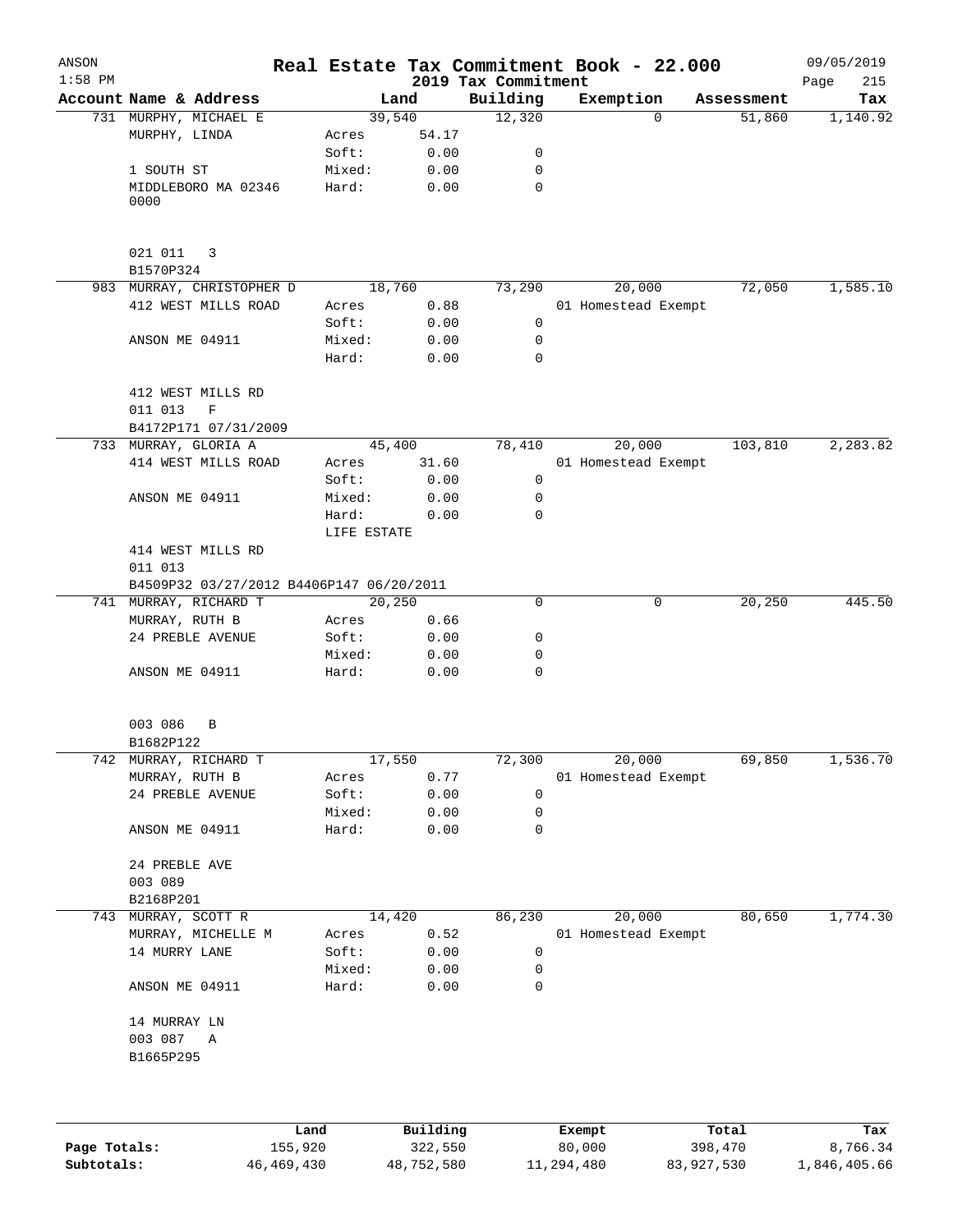|           |                                 |                      |        |              |                                 | Real Estate Tax Commitment Book - 22.000 |            | 09/05/2019         |
|-----------|---------------------------------|----------------------|--------|--------------|---------------------------------|------------------------------------------|------------|--------------------|
| $1:58$ PM | Account Name & Address          |                      | Land   |              | 2019 Tax Commitment<br>Building | Exemption                                | Assessment | 216<br>Page<br>Tax |
|           | 322 MURRAY, SCOTT R             |                      | 12,300 |              | $\mathbf 0$                     | $\Omega$                                 | 12,300     | 270.60             |
|           | MURRAY, MICHELLE M              | Acres                |        | 1.20         |                                 |                                          |            |                    |
|           | 14 MURRY LANE                   | Soft:                |        | 0.00         | 0                               |                                          |            |                    |
|           |                                 | Mixed:               |        | 0.00         | 0                               |                                          |            |                    |
|           | ANSON ME 04911                  | Hard:                |        | 0.00         | $\mathbf 0$                     |                                          |            |                    |
|           | 003 087<br>C                    |                      |        |              |                                 |                                          |            |                    |
|           | B2377P74                        |                      |        |              |                                 |                                          |            |                    |
|           | 745 MURRAY, THOMAS E            |                      | 13,710 |              | 78,160                          | 20,000                                   | 71,870     | 1,581.14           |
|           |                                 | Acres                |        | 0.47         |                                 | 01 Homestead Exempt                      |            |                    |
|           | MADISON ME 04950 0284           | Soft:                |        | 0.00         | 0                               |                                          |            |                    |
|           | PO BOX 284                      | Mixed:<br>Hard:      |        | 0.00<br>0.00 | 0<br>0                          |                                          |            |                    |
|           | 16 MURRAY LN<br>003 087<br>B    |                      |        |              |                                 |                                          |            |                    |
|           | B1665P296                       |                      |        |              |                                 |                                          |            |                    |
|           | 1841 MURRAY, THOMAS E           |                      | 4,500  |              | 0                               | 0                                        | 4,500      | 99.00              |
|           | MURRAY, TAMMY L                 | Acres                |        | 3.00         |                                 |                                          |            |                    |
|           |                                 | Soft:                |        | 0.00         | 0                               |                                          |            |                    |
|           | PO BOX 284                      | Mixed:               |        | 0.00         | 0                               |                                          |            |                    |
|           | MADISON ME 04950 0284           | Hard:                |        | 0.00         | $\mathbf 0$                     |                                          |            |                    |
|           | 003 089 A                       |                      |        |              |                                 |                                          |            |                    |
|           | B4441P336 09/15/2011            |                      |        |              |                                 |                                          |            |                    |
|           | 1764 MURRAY, THOMAS E           |                      | 16,430 |              | 0                               | 0                                        | 16,430     | 361.46             |
|           | MURRAY, SCOTT R                 | Acres                |        | 3.95         |                                 |                                          |            |                    |
|           |                                 | Soft:                |        | 0.00         | 0                               |                                          |            |                    |
|           | PO BOX 284                      | Mixed:               |        | 0.00         | 0                               |                                          |            |                    |
|           | MADISON ME 04950 0284           | Hard:                |        | 0.00         | $\mathbf 0$                     |                                          |            |                    |
|           | 003 039                         |                      |        |              |                                 |                                          |            |                    |
|           | B2758P289                       |                      |        |              |                                 |                                          |            |                    |
|           | 1590 MURRAY, THOMAS E           |                      | 19,600 |              | $\mathbf 0$                     | 0                                        | 19,600     | 431.20             |
|           |                                 | Acres                |        | 6.10         |                                 |                                          |            |                    |
|           | MADISON ME 04950 0284           | Soft:                |        | 0.00         | 0                               |                                          |            |                    |
|           | PO BOX 284                      | Mixed:<br>Hard:      |        | 0.00<br>0.00 | 0<br>0                          |                                          |            |                    |
|           | 003 087                         |                      |        |              |                                 |                                          |            |                    |
|           | B5139P42 03/15/2017 B2168P199   |                      |        |              |                                 |                                          |            |                    |
|           | 1669 MYERS, VICKI P. &          |                      | 34,420 |              | 52,390                          | 0                                        | 86,810     | 1,909.82           |
|           | VIGNEAULT, BECKY P              | Acres                | 28.00  |              |                                 |                                          |            |                    |
|           |                                 | Soft:                | 17.00  |              | 1,921                           |                                          |            |                    |
|           | PO BOX 117                      | Mixed:               |        | 0.00         | 0                               |                                          |            |                    |
|           | NORTH ANSON ME 04958            | Hard:<br>TREE GROWTH |        | 0.00         | 0                               |                                          |            |                    |
|           | 104 FAHI POND RD                |                      |        |              |                                 |                                          |            |                    |
|           | 023 006<br>B4700P300 08/19/2013 |                      |        |              |                                 |                                          |            |                    |

|              | Land       | Building   | Exempt     | Total      | Tax          |
|--------------|------------|------------|------------|------------|--------------|
| Page Totals: | 100,960    | 130,550    | 20,000     | 211,510    | 4,653.22     |
| Subtotals:   | 46,570,390 | 48,883,130 | 11,314,480 | 84,139,040 | 1,851,058.88 |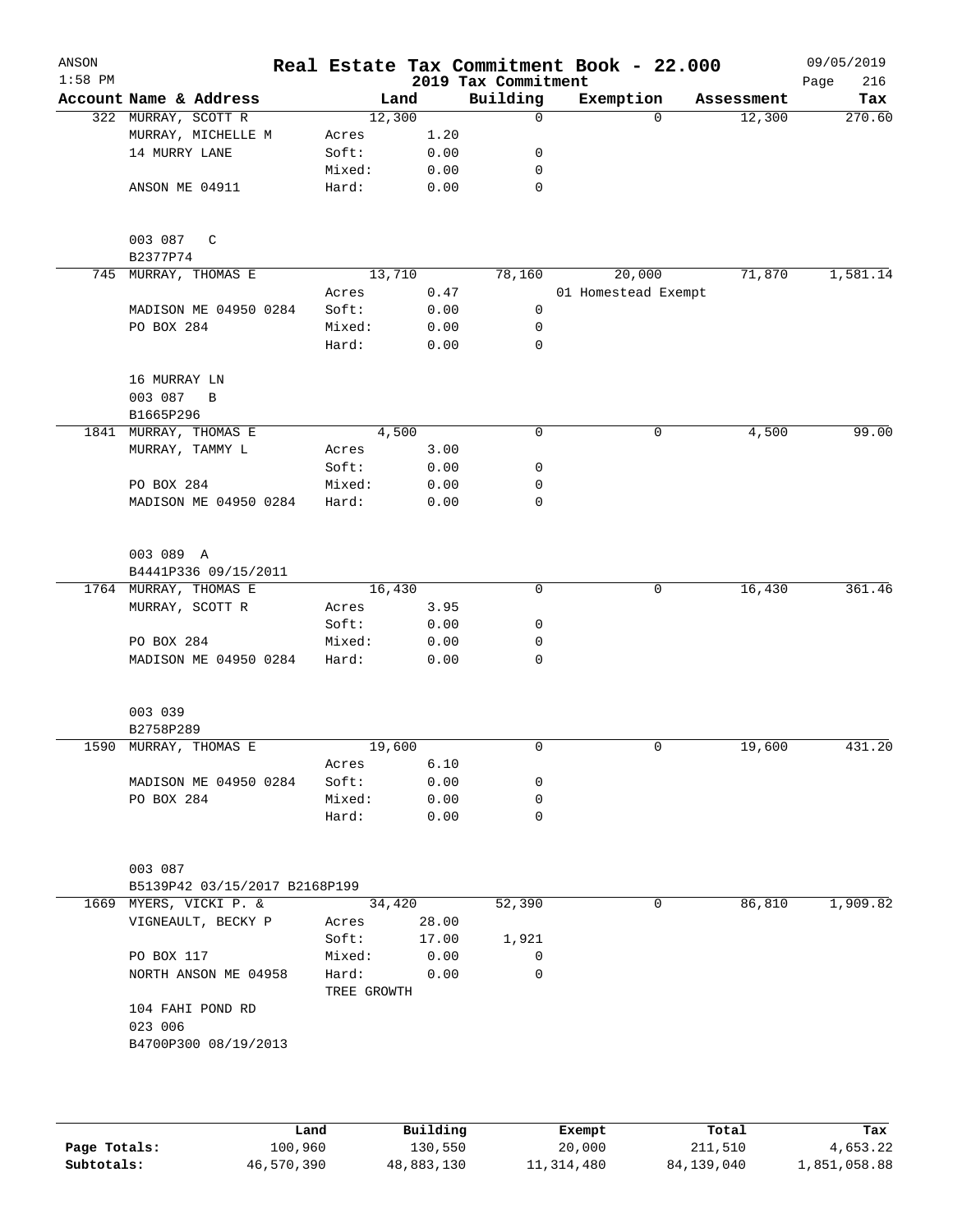| ANSON<br>$1:58$ PM |                                                                    |                 |               | 2019 Tax Commitment | Real Estate Tax Commitment Book - 22.000 |            | 09/05/2019<br>217<br>Page |
|--------------------|--------------------------------------------------------------------|-----------------|---------------|---------------------|------------------------------------------|------------|---------------------------|
|                    | Account Name & Address                                             |                 | Land          | Building            | Exemption                                | Assessment | Tax                       |
|                    | 402 N. F. LUCE, INC.                                               |                 | 26,000        | $\mathbf 0$         | $\Omega$                                 | 26,000     | 572.00                    |
|                    | 266 CHILDS ROAD                                                    | Acres           | 12.50         |                     |                                          |            |                           |
|                    |                                                                    | Soft:           | 0.00          | 0                   |                                          |            |                           |
|                    | NORRIDGEWOCK ME 04957                                              | Mixed:          | 0.00          | 0                   |                                          |            |                           |
|                    |                                                                    | Hard:           | 0.00          | 0                   |                                          |            |                           |
|                    | 014 043<br>2                                                       |                 |               |                     |                                          |            |                           |
|                    | B4734P251 11/22/2013                                               |                 |               | $\Omega$            |                                          |            |                           |
|                    | 1508 N.F. LUCE, INC.                                               |                 | 28,700        |                     | $\mathbf 0$                              | 28,700     | 631.40                    |
|                    | 266 CHILDS ROAD                                                    | Acres<br>Soft:  | 15.20<br>0.00 |                     |                                          |            |                           |
|                    |                                                                    |                 |               | 0                   |                                          |            |                           |
|                    | NORRIDGEWOCK ME 04957<br>0000                                      | Mixed:<br>Hard: | 0.00<br>0.00  | 0<br>$\mathbf 0$    |                                          |            |                           |
|                    |                                                                    | B5035P0339      |               |                     |                                          |            |                           |
|                    | 014 043<br>1<br>B5035P339 06/10/2016 B1457P29 08/22/1988           |                 |               |                     |                                          |            |                           |
| 369                | NADEAU, MICHAEL J                                                  |                 | 46,800        | 15,020              | 20,000                                   | 41,820     | 920.04                    |
|                    |                                                                    | Acres           | 39.60         |                     | 01 Homestead Exempt                      |            |                           |
|                    |                                                                    | Soft:           | 0.00          | 0                   |                                          |            |                           |
|                    | ANSON ME 04911 0118                                                |                 |               | 0                   |                                          |            |                           |
|                    | PO BOX 118                                                         | Mixed:<br>Hard: | 0.00<br>0.00  | 0                   |                                          |            |                           |
|                    | 111 BURNS RD<br>011 020<br>B5322P72 04/17/2018 B3713P99 07/20/2006 |                 |               |                     |                                          |            |                           |
|                    | 235 NAI HOMES, LLC                                                 |                 | 10,000        | 42,270              | 0                                        | 52,270     | 1,149.94                  |
|                    | 670 PREBLE AVENUE                                                  | Acres           | 0.25          |                     |                                          |            |                           |
|                    |                                                                    | Soft:           | 0.00          | 0                   |                                          |            |                           |
|                    | MADISON ME 04950                                                   | Mixed:          | 0.00          | 0                   |                                          |            |                           |
|                    |                                                                    | Hard:           | 0.00          | $\mathbf 0$         |                                          |            |                           |
|                    | 19 SECOND ST                                                       | B5217P0176      |               |                     |                                          |            |                           |
|                    | 001 064                                                            |                 |               |                     |                                          |            |                           |
|                    | B5357P301 10/21/2018                                               |                 |               |                     |                                          |            |                           |
|                    | 659 NARAINE, AUDREY L                                              |                 | 20,000        | 45,670              | 20,000                                   | 45,670     | 1,004.74                  |
|                    |                                                                    | Acres           | 1.00          |                     | 01 Homestead Exempt                      |            |                           |
|                    | ANSON ME 04911 0000                                                | Soft:           | 0.00          | 0                   |                                          |            |                           |
|                    |                                                                    |                 |               |                     |                                          |            |                           |
|                    | 245 WEST MILLS RD                                                  | Mixed:          | 0.00          | 0                   |                                          |            |                           |
|                    |                                                                    | Hard:           | 0.00          | 0                   |                                          |            |                           |
|                    | 245 WEST MILLS RD                                                  |                 |               |                     |                                          |            |                           |
|                    | 011 006<br>Α                                                       |                 |               |                     |                                          |            |                           |
|                    | B3476P275 05/02/2005                                               |                 |               |                     |                                          |            |                           |
|                    | 747 NASON, LOWELL R                                                |                 | 41,900        | 73,080              | 20,000                                   | 94,980     | 2,089.56                  |
|                    | NASON, ROSALIE A.                                                  | Acres           | 24.00         |                     | 01 Homestead Exempt                      |            |                           |
|                    | 42 CAMPBELL ROAD                                                   | Soft:           | 0.00          | 0                   |                                          |            |                           |
|                    |                                                                    | Mixed:          | 0.00          | 0                   |                                          |            |                           |
|                    | ANSON ME 04911                                                     | Hard:           | 0.00          | 0                   |                                          |            |                           |
|                    | 42 CAMPBELL RD<br>014 026                                          |                 |               |                     |                                          |            |                           |
|                    |                                                                    |                 |               |                     |                                          |            |                           |

|              | Land       | Building   | Exempt     | Total      | Tax          |
|--------------|------------|------------|------------|------------|--------------|
| Page Totals: | 173,400    | 176,040    | 60,000     | 289,440    | 6,367.68     |
| Subtotals:   | 46,743,790 | 49,059,170 | 11,374,480 | 84,428,480 | 1,857,426.56 |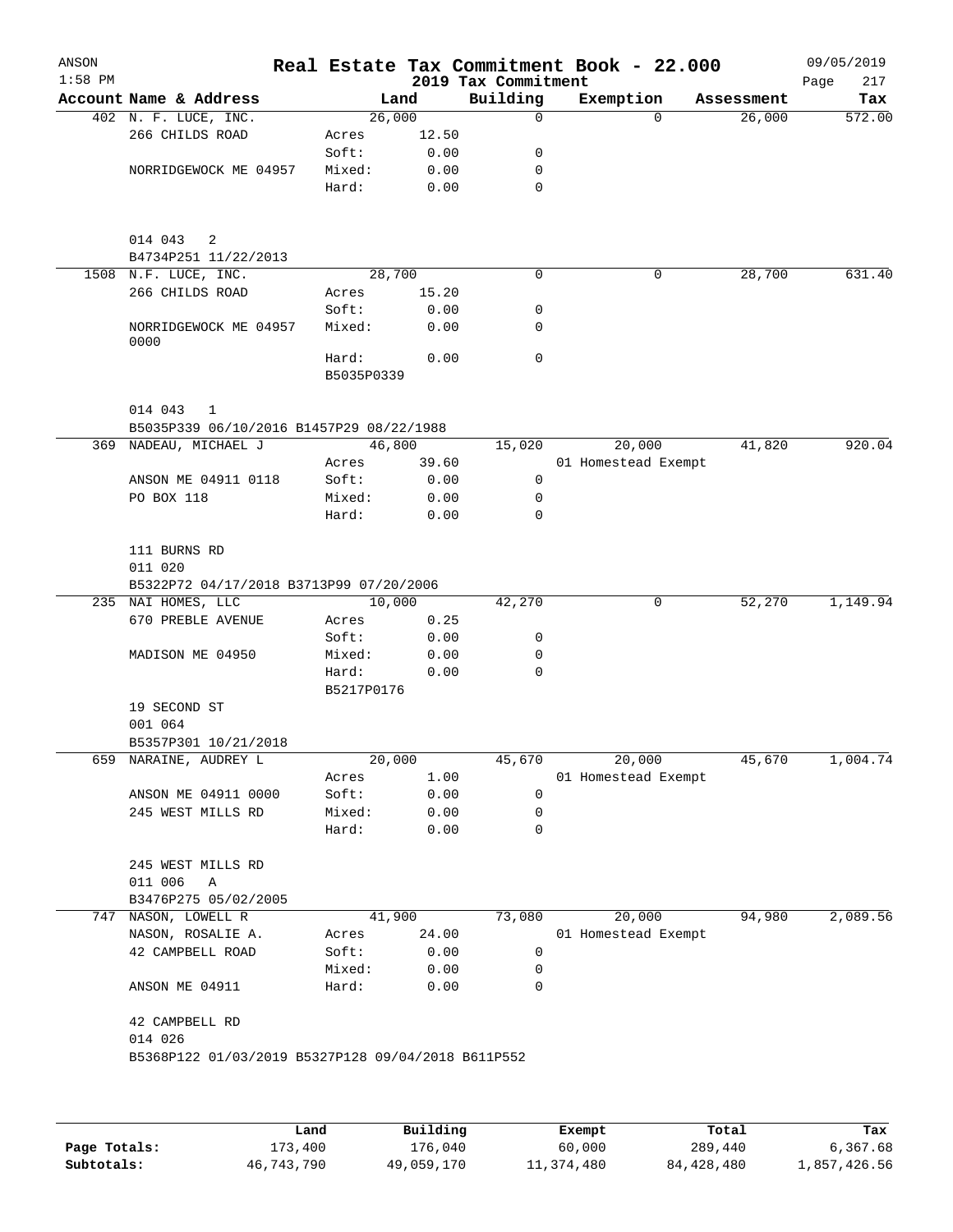| ANSON<br>$1:58$ PM |                        |            |        | 2019 Tax Commitment | Real Estate Tax Commitment Book - 22.000 |            | 09/05/2019<br>218<br>Page |
|--------------------|------------------------|------------|--------|---------------------|------------------------------------------|------------|---------------------------|
|                    | Account Name & Address |            | Land   | Building            | Exemption                                | Assessment | Tax                       |
|                    | 1208 NAULT, JOHN       |            | 20,400 | 27,060              | $\Omega$                                 | 47,460     | 1,044.12                  |
|                    | NAULT, ANN             | Acres      | 10.50  |                     |                                          |            |                           |
|                    |                        | Soft:      | 0.00   | 0                   |                                          |            |                           |
|                    | 36 LARRY DR            | Mixed:     | 0.00   | 0                   |                                          |            |                           |
|                    | MONMOUTH ME 04259 0000 | Hard:      | 0.00   | $\mathbf 0$         |                                          |            |                           |
|                    |                        |            |        |                     |                                          |            |                           |
|                    | 190 PULLEN CORNER RD   |            |        |                     |                                          |            |                           |
|                    | 018 021<br>D           |            |        |                     |                                          |            |                           |
|                    | B4606P12 12/07/2012    |            |        |                     |                                          |            |                           |
| 1482               | NAWOJCZYK, JOSEPH A.,  |            | 14,140 | 70,780              | 0                                        | 84,920     | 1,868.24                  |
|                    | JR & LISA K.           |            |        |                     |                                          |            |                           |
|                    |                        | Acres      | 0.50   |                     |                                          |            |                           |
|                    | KENDUSKEAG ME 04450    | Soft:      | 0.00   | 0                   |                                          |            |                           |
|                    | 3207                   |            |        |                     |                                          |            |                           |
|                    | 498 STETSON RD         | Mixed:     | 0.00   | $\mathbf 0$         |                                          |            |                           |
|                    |                        | Hard:      | 0.00   | $\Omega$            |                                          |            |                           |
|                    |                        |            |        |                     |                                          |            |                           |
|                    | 39 FINCH ST            |            |        |                     |                                          |            |                           |
|                    | 003 031<br>B           |            |        |                     |                                          |            |                           |
|                    | B3667P247 04/26/2006   |            |        |                     |                                          |            |                           |
|                    | 582 NAZARENE CHURCH    |            | 10,580 | 53,200              | 63,780                                   | $\Omega$   | 0.00                      |
|                    |                        | Acres      | 0.28   |                     | 14 Church 652-1G                         |            |                           |
|                    | ANSON ME 04911 0114    | Soft:      | 0.00   | $\mathbf 0$         |                                          |            |                           |
|                    | PO BOX 114             | Mixed:     | 0.00   | 0                   |                                          |            |                           |
|                    |                        | Hard:      | 0.00   | 0                   |                                          |            |                           |
|                    |                        |            |        |                     |                                          |            |                           |
|                    | 16 CHURCH ST           |            |        |                     |                                          |            |                           |
|                    | 001 083                |            |        |                     |                                          |            |                           |
|                    | 1648 ND Paper Inc.     |            | 42,500 | 40,600              | 0                                        | 83,100     | 1,828.20                  |
|                    | C/O FINANCE DEPARTMENT | Acres      | 31.00  |                     |                                          |            |                           |
|                    | Attn: Kelly Berry      | Soft:      | 0.00   | 0                   |                                          |            |                           |
|                    | 35 HARTFORD STREET     | Mixed:     | 0.00   | $\mathbf 0$         |                                          |            |                           |
|                    | RUMFORD ME 04276       | Hard:      | 0.00   | 0                   |                                          |            |                           |
|                    |                        |            |        |                     |                                          |            |                           |
|                    | 696 RIVER RD           |            |        |                     |                                          |            |                           |
|                    | 016 015<br>В           |            |        |                     |                                          |            |                           |
|                    | B4867P35 12/30/2014    |            |        |                     |                                          |            |                           |
|                    | 1758 NE HEMP SOLUTIONS |            | 7,750  | 54,320              | U                                        | 62,070     | 1,365.54                  |
|                    | PO BOX 490             | Acres      | 0.15   |                     |                                          |            |                           |
|                    |                        | Soft:      | 0.00   | 0                   |                                          |            |                           |
|                    | ANSON ME 04911         | Mixed:     | 0.00   | 0                   |                                          |            |                           |
|                    |                        | Hard:      | 0.00   | 0                   |                                          |            |                           |
|                    |                        | B4964P0337 |        |                     |                                          |            |                           |
|                    | 62 MAIN ST             |            |        |                     |                                          |            |                           |
|                    | 001 002                |            |        |                     |                                          |            |                           |
|                    | B5255P339 02/28/2018   |            |        |                     |                                          |            |                           |
|                    | 900 NEAL, ANDREW J     |            | 74,000 | 78,700              | 20,000                                   | 132,700    | 2,919.40                  |
|                    | PO BOX 31              | Acres      | 84.00  |                     | 01 Homestead Exempt                      |            |                           |
|                    |                        | Soft:      | 0.00   | 0                   |                                          |            |                           |
|                    | NEW VINEYARD ME 04956  | Mixed:     | 0.00   | 0                   |                                          |            |                           |
|                    |                        | Hard:      | 0.00   | 0                   |                                          |            |                           |
|                    |                        |            |        |                     |                                          |            |                           |
|                    | 705 HOLLIN WAITE HILL  |            |        |                     |                                          |            |                           |
|                    | 020 016                |            |        |                     |                                          |            |                           |
|                    | B2890P138              |            |        |                     |                                          |            |                           |
|                    |                        |            |        |                     |                                          |            |                           |
|                    |                        |            |        |                     |                                          |            |                           |
|                    |                        |            |        |                     |                                          |            |                           |

|              | Land       | Building   | Exempt     | Total      | Tax          |
|--------------|------------|------------|------------|------------|--------------|
| Page Totals: | 169,370    | 324,660    | 83,780     | 410,250    | 9,025.50     |
| Subtotals:   | 46,913,160 | 49,383,830 | 11,458,260 | 84,838,730 | 1,866,452.06 |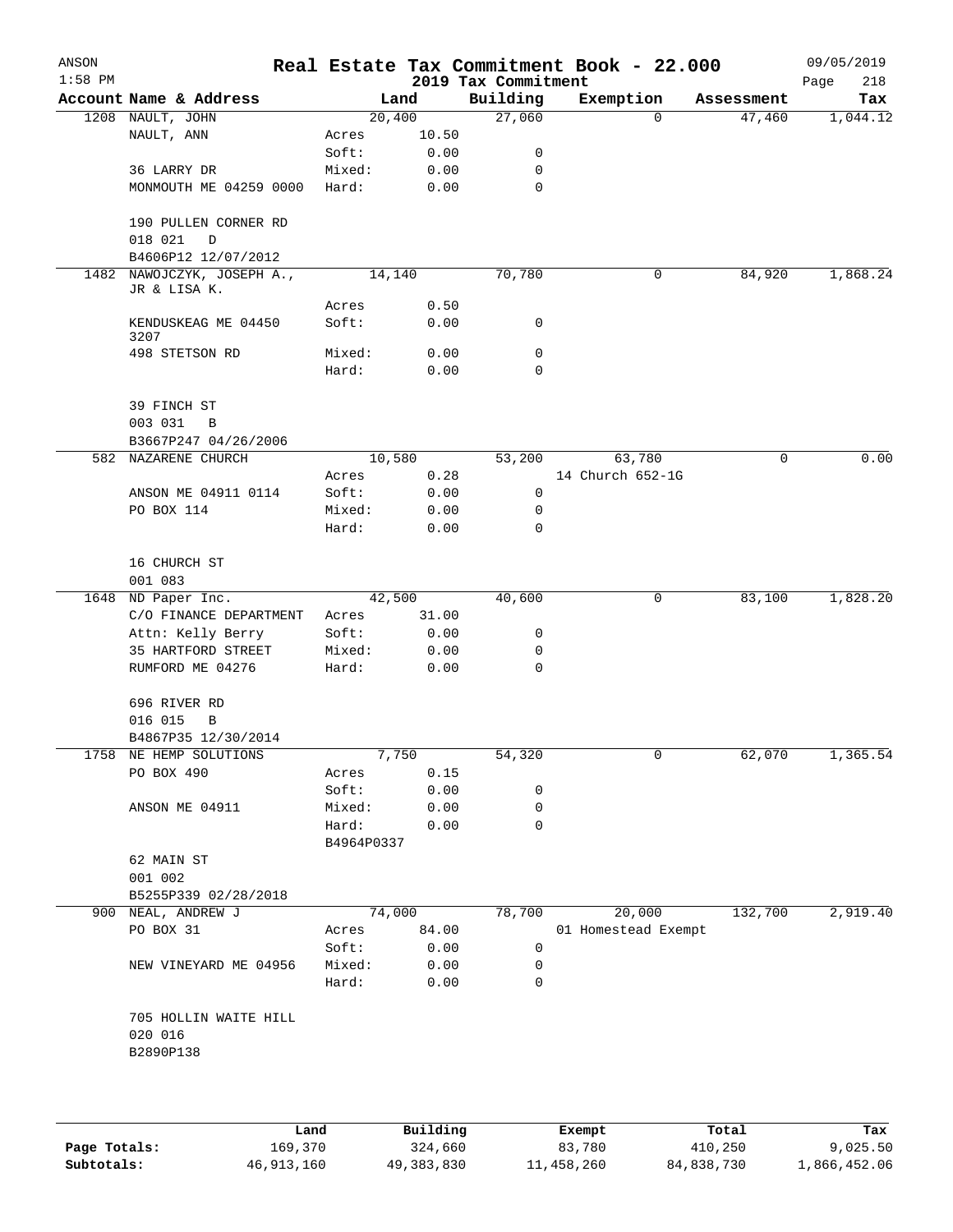| ANSON<br>$1:58$ PM |                                                 |             |        | Real Estate Tax Commitment Book - 22.000<br>2019 Tax Commitment |                     |   |            | 09/05/2019<br>Page<br>219 |
|--------------------|-------------------------------------------------|-------------|--------|-----------------------------------------------------------------|---------------------|---|------------|---------------------------|
|                    | Account Name & Address                          |             | Land   | Building                                                        | Exemption           |   | Assessment | Tax                       |
|                    | 1462 NELSON, ALAN H                             | 30,510      |        | 23,530                                                          | 20,000              |   | 34,040     | 748.88                    |
|                    | NELSON, SHEILA L                                | Acres       | 9.01   |                                                                 | 01 Homestead Exempt |   |            |                           |
|                    | PO BOX 328                                      | Soft:       | 0.00   | 0                                                               |                     |   |            |                           |
|                    |                                                 | Mixed:      | 0.00   | 0                                                               |                     |   |            |                           |
|                    | ANSON ME 04911                                  | Hard:       | 0.00   | 0                                                               |                     |   |            |                           |
|                    | 338 PEASE HILL RD<br>011 042<br>6 2<br>B2956P84 |             |        |                                                                 |                     |   |            |                           |
|                    | 756 NELSON, BRETT K                             |             | 2,680  | 0                                                               |                     | 0 | 2,680      | 58.96                     |
|                    | 562 HORSEBACK ROAD                              | Acres       | 18.30  |                                                                 |                     |   |            |                           |
|                    |                                                 | Soft:       | 3.00   | 339                                                             |                     |   |            |                           |
|                    | ANSON ME 04911                                  | Mixed:      | 14.30  | 2,245                                                           |                     |   |            |                           |
|                    |                                                 | Hard:       | 0.00   | 0                                                               |                     |   |            |                           |
|                    |                                                 | TREE GROWTH |        |                                                                 |                     |   |            |                           |
|                    | 014 011                                         |             |        |                                                                 |                     |   |            |                           |
|                    | B4797P2 06/11/2014                              |             |        |                                                                 |                     |   |            |                           |
|                    | 753 NELSON, BRETT K                             | 23,450      |        | 48,010                                                          | 20,000              |   | 51,460     | 1,132.12                  |
|                    | NELSON, PATRICIA A                              | Acres       | 3.30   |                                                                 | 01 Homestead Exempt |   |            |                           |
|                    | 562 HORSEBACK ROAD                              | Soft:       | 0.00   | 0                                                               |                     |   |            |                           |
|                    |                                                 | Mixed:      | 0.00   | 0                                                               |                     |   |            |                           |
|                    | ANSON ME 04911                                  | Hard:       | 0.00   | 0                                                               |                     |   |            |                           |
|                    | 562 HORSEBACK RD<br>014 011 C                   |             |        |                                                                 |                     |   |            |                           |
|                    | B2038P350                                       |             |        |                                                                 |                     |   |            |                           |
|                    | 754 NELSON, BRETT K                             |             | 20,390 | 13,760                                                          |                     | 0 | 34,150     | 751.30                    |
|                    | 562 HORSEBACK ROAD                              | Acres       | 1.26   |                                                                 |                     |   |            |                           |
|                    |                                                 | Soft:       | 0.00   | 0                                                               |                     |   |            |                           |
|                    | ANSON ME 04911                                  | Mixed:      | 0.00   | 0                                                               |                     |   |            |                           |
|                    |                                                 | Hard:       | 0.00   | 0                                                               |                     |   |            |                           |
|                    | 516 HORSEBACK RD                                |             |        |                                                                 |                     |   |            |                           |
|                    | 014 011 B                                       |             |        |                                                                 |                     |   |            |                           |
|                    | B1990P259                                       |             |        |                                                                 |                     |   |            |                           |
|                    | 1176 NELSON, BRIAN M                            | 22,500      |        | 0                                                               |                     | 0 | 22,500     | 495.00                    |
|                    | NELSON, CHRISTINA M                             | Acres       | 9.00   |                                                                 |                     |   |            |                           |
|                    | 172 SOLON RD                                    | Soft:       | 0.00   | 0                                                               |                     |   |            |                           |
|                    |                                                 | Mixed:      | 0.00   | 0                                                               |                     |   |            |                           |
|                    | NORTH ANSON ME 04958                            | Hard:       | 0.00   | 0                                                               |                     |   |            |                           |
|                    | OFF SOLON ROAD                                  |             |        |                                                                 |                     |   |            |                           |
|                    | 024 019 C                                       |             |        |                                                                 |                     |   |            |                           |
|                    | B4502P98 01/23/2012                             |             |        |                                                                 |                     |   |            |                           |
| 1247               | NELSON, BRIAN M                                 | 41,500      |        | 121,590                                                         | 20,000              |   | 143,090    | 3,147.98                  |
|                    | NELSON, CHRISTINA M                             | Acres       | 20.00  |                                                                 | 01 Homestead Exempt |   |            |                           |
|                    | 172 SOLON RD                                    | Soft:       | 0.00   | 0                                                               |                     |   |            |                           |
|                    |                                                 | Mixed:      | 0.00   | 0                                                               |                     |   |            |                           |
|                    | NORTH ANSON ME 04958                            | Hard:       | 0.00   | 0                                                               |                     |   |            |                           |
|                    | 172 SOLON RD                                    |             |        |                                                                 |                     |   |            |                           |
|                    | 017 035                                         |             |        |                                                                 |                     |   |            |                           |
|                    | B3819P272 03/07/2007                            |             |        |                                                                 |                     |   |            |                           |
|                    |                                                 |             |        |                                                                 |                     |   |            |                           |
|                    |                                                 |             |        |                                                                 |                     |   |            |                           |

|              | Land       | Building   | Exempt     | Total      | Tax          |
|--------------|------------|------------|------------|------------|--------------|
| Page Totals: | 141,030    | 206,890    | 60,000     | 287,920    | 6,334.24     |
| Subtotals:   | 47,054,190 | 49,590,720 | 11,518,260 | 85,126,650 | 1,872,786.30 |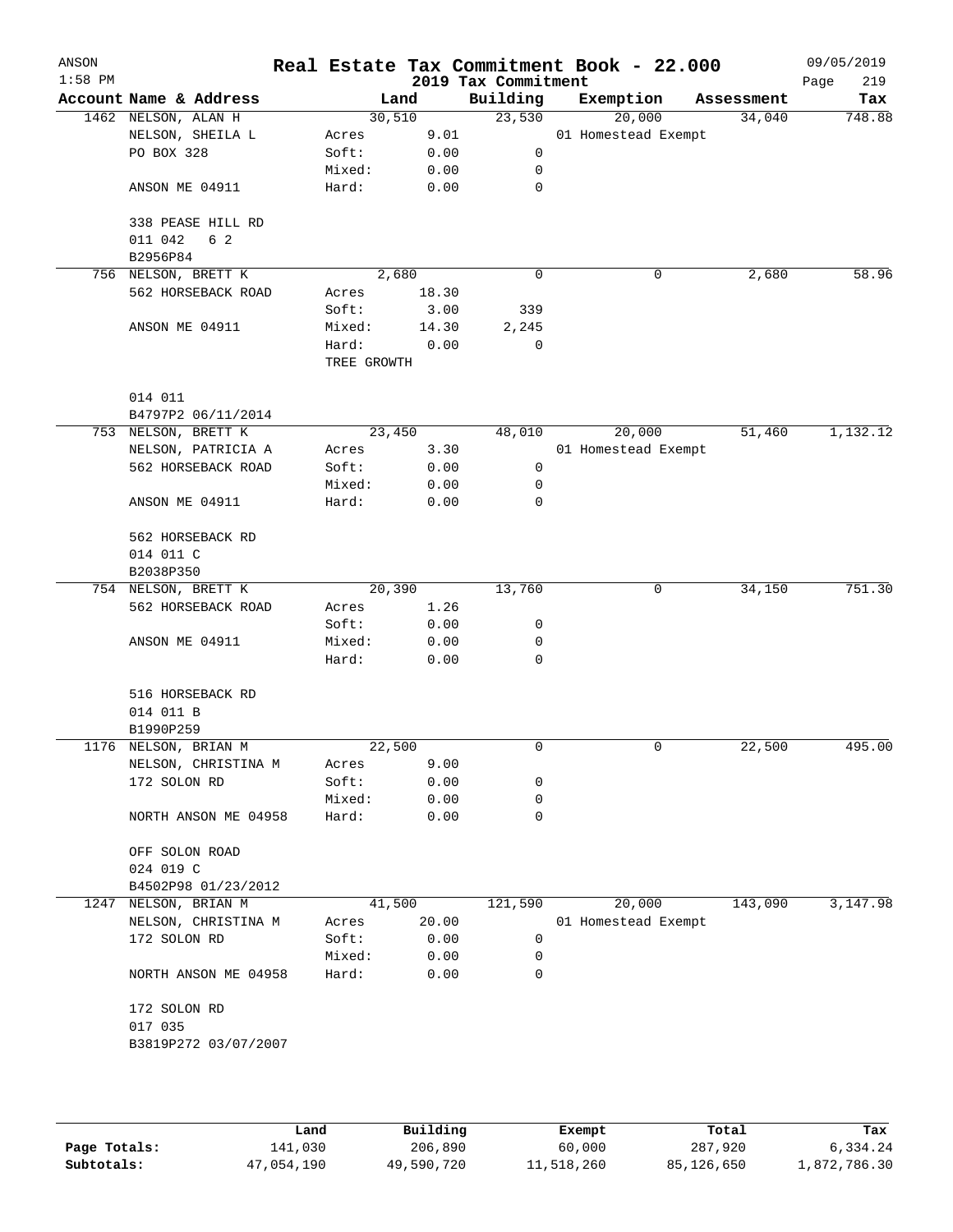| ANSON<br>$1:58$ PM |                                          |              |             | 2019 Tax Commitment | Real Estate Tax Commitment Book - 22.000 |            | 09/05/2019<br>220<br>Page |
|--------------------|------------------------------------------|--------------|-------------|---------------------|------------------------------------------|------------|---------------------------|
|                    | Account Name & Address                   |              | Land        | Building            | Exemption                                | Assessment | Tax                       |
|                    | 576 NELSON, BRUCE R                      |              | 24,650      | 16,750              | 20,000                                   | 21,400     | 470.80                    |
|                    | 28 QUINCY WOOD ROAD                      | Acres        | 23.75       |                     | 01 Homestead Exempt                      |            |                           |
|                    |                                          | Soft:        | 0.00        | 0                   |                                          |            |                           |
|                    | ANSON ME 04911                           | Mixed:       | 18.00       | 2,826               |                                          |            |                           |
|                    |                                          | Hard:        | 4.00        | 696                 |                                          |            |                           |
|                    | 28 QUINCY WOOD RD                        |              |             |                     |                                          |            |                           |
|                    | 014 009                                  |              |             |                     |                                          |            |                           |
| 557                | B1000P263<br>NELSON, BYRON E             |              | 27,750      | 19,430              | 0                                        | 47,180     | 1,037.96                  |
|                    | PO BOX 178                               | Acres        | 3.50        |                     |                                          |            |                           |
|                    |                                          | Soft:        | 0.00        |                     |                                          |            |                           |
|                    |                                          |              |             | 0                   |                                          |            |                           |
|                    | MADISON ME 04950                         | Mixed:       | 0.00        | 0                   |                                          |            |                           |
|                    |                                          | Hard:        | 0.00        | 0                   |                                          |            |                           |
|                    | 282 RIVER RD                             |              |             |                     |                                          |            |                           |
|                    | 016 001<br>B                             |              |             |                     |                                          |            |                           |
|                    | B1504P346 B811P453                       |              |             |                     |                                          |            |                           |
|                    | 1118 NELSON, BYRON E                     |              | 52,000      | 57,730              | 26,000                                   | 83,730     | 1,842.06                  |
|                    | PO BOX 178                               | Acres        | 40.00       |                     | 01 Homestead Exempt                      |            |                           |
|                    |                                          | Soft:        | 0.00        |                     | 0 02 Resident Veteran                    |            |                           |
|                    | MADISON ME 04950                         | Mixed:       | 0.00        | 0                   |                                          |            |                           |
|                    |                                          | Hard:        | 0.00        | $\mathbf 0$         |                                          |            |                           |
|                    | 195 HORSEBACK RD                         |              |             |                     |                                          |            |                           |
|                    | 015 024                                  |              |             |                     |                                          |            |                           |
|                    |                                          |              |             |                     |                                          |            |                           |
|                    | B4855P188 11/24/2014 B2765P68 B2052P121  |              |             |                     |                                          |            |                           |
| 1297               | NELSON, GARY L                           |              | $\mathbf 0$ | 11,070              | 0                                        | 11,070     | 243.54                    |
|                    | 520 HORSEBACK ROAD                       | Acres        | 22.00       |                     |                                          |            |                           |
|                    |                                          | Soft:        | 0.00        | 0                   |                                          |            |                           |
|                    | ANSON ME 04911                           | Mixed:       | 15.00       | 2,355               |                                          |            |                           |
|                    |                                          | Hard:        | 5.00        | 870                 |                                          |            |                           |
|                    | 520 HORSEBACK RD                         |              |             |                     |                                          |            |                           |
|                    | 014 011 H                                |              |             |                     |                                          |            |                           |
|                    | B4794P250 06/11/2014                     |              |             |                     |                                          |            |                           |
|                    | 1460 NELSON, HARRIS III                  |              | 14,280      | 56,760              | 0                                        | 71,040     | 1,562.88                  |
|                    | HARRIS-ROWE, ANNIE E                     | Acres        | 0.51        |                     |                                          |            |                           |
|                    | PO BOX 258                               | Soft:        | 0.00        | 0                   |                                          |            |                           |
|                    |                                          | Mixed:       | 0.00        | 0                   |                                          |            |                           |
|                    | MADISON ME 04950                         | Hard:        | 0.00        | 0                   |                                          |            |                           |
|                    |                                          | B5164P074 JT |             |                     |                                          |            |                           |
|                    | 85 ELM ST                                |              |             |                     |                                          |            |                           |
|                    | 009 024                                  |              |             |                     |                                          |            |                           |
|                    | B5164P74 05/26/2017 B4772P105 04/09/2014 |              |             |                     |                                          |            |                           |
|                    | 1124 NELSON, JOHN D                      |              | 20,300      | 82,430              | 0                                        | 102,730    | 2,260.06                  |
|                    | NELSON, LISA J                           | Acres        | 1.20        |                     |                                          |            |                           |
|                    | PO BOX 375                               | Soft:        | 0.00        | 0                   |                                          |            |                           |
|                    |                                          | Mixed:       | 0.00        | 0                   |                                          |            |                           |
|                    | NORTH ANSON ME 04958                     | Hard:        | 0.00        | $\mathbf 0$         |                                          |            |                           |
|                    |                                          |              |             |                     |                                          |            |                           |
|                    | 370 EMBDEN POND RD                       |              |             |                     |                                          |            |                           |
|                    | 023 028                                  |              |             |                     |                                          |            |                           |
|                    | B3053P156                                |              |             |                     |                                          |            |                           |
|                    |                                          |              |             |                     |                                          |            |                           |
|                    |                                          |              |             |                     |                                          |            |                           |
|                    |                                          |              |             |                     |                                          |            |                           |

|              | Land       | Building   | Exempt     | Total      | Tax          |
|--------------|------------|------------|------------|------------|--------------|
| Page Totals: | 138,980    | 244,170    | 46,000     | 337,150    | 7,417.30     |
| Subtotals:   | 47,193,170 | 49,834,890 | 11,564,260 | 85,463,800 | 1,880,203.60 |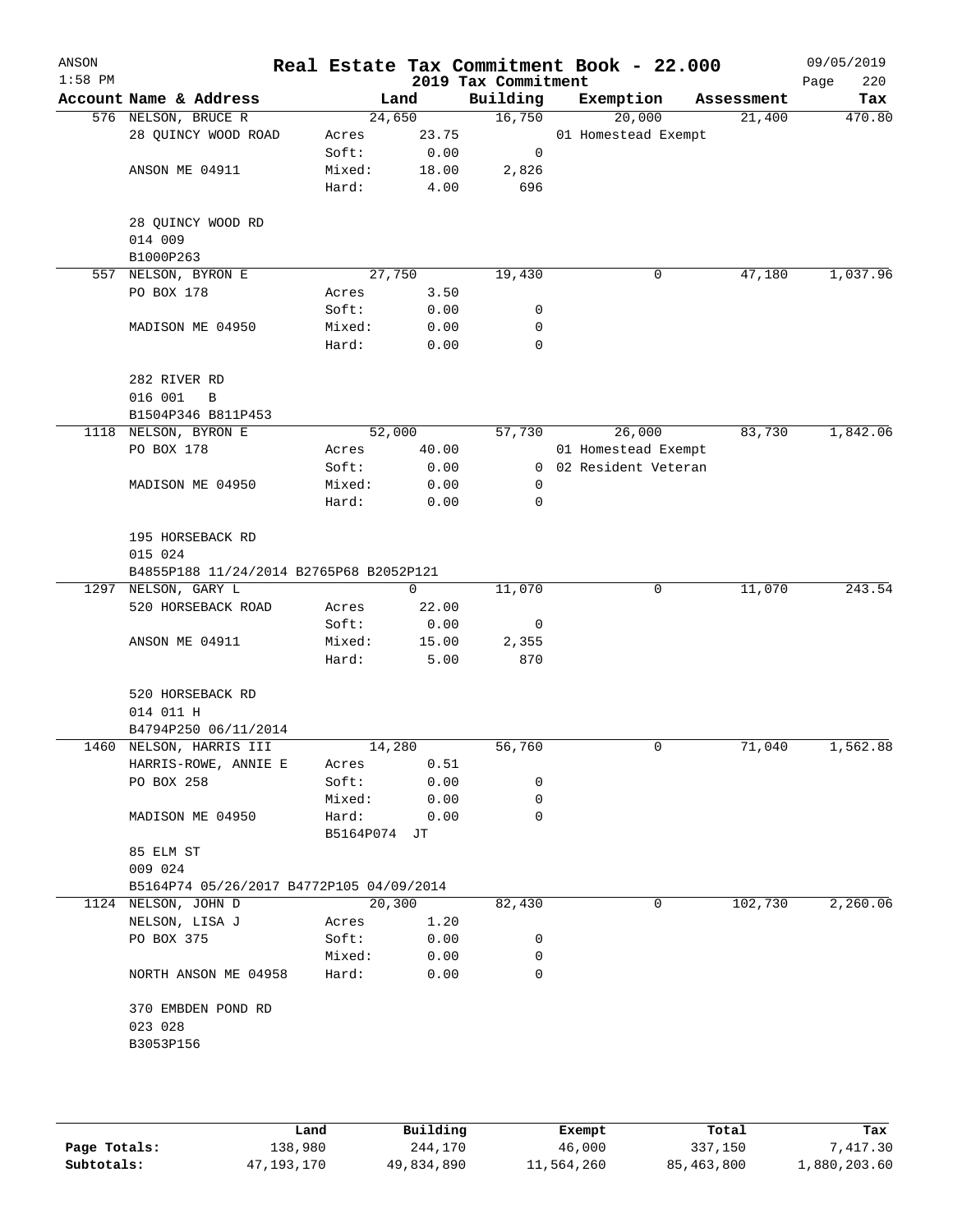| ANSON<br>$1:58$ PM |                                       |                |                     |                                 | Real Estate Tax Commitment Book - 22.000 |                  | 09/05/2019         |
|--------------------|---------------------------------------|----------------|---------------------|---------------------------------|------------------------------------------|------------------|--------------------|
|                    | Account Name & Address                |                | Land                | 2019 Tax Commitment<br>Building | Exemption                                | Assessment       | Page<br>221<br>Tax |
|                    | 26 NELSON, JOYCE T &                  |                | 21,500              | 26,150                          | 20,000                                   | 27,650           | 608.30             |
|                    | CARTER, DEBRA R                       | Acres          | 2.00                |                                 | 01 Homestead Exempt                      |                  |                    |
|                    |                                       | Soft:          | 0.00                | 0                               |                                          |                  |                    |
|                    | 218 FAHI POND RD                      | Mixed:         | 0.00                | 0                               |                                          |                  |                    |
|                    | NORTH ANSON ME 04958<br>0000          | Hard:          | 0.00                | 0                               |                                          |                  |                    |
|                    | 218 FAHI POND RD<br>023 011           |                |                     |                                 |                                          |                  |                    |
|                    | B2667P165                             |                |                     |                                 |                                          |                  |                    |
|                    | 1949 NELSON, NICHOLIS R               |                | 15,000              | 74,900                          | 20,000                                   | 69,900           | 1,537.80           |
|                    | NELSON, SARAH S                       | Acres          | 1.00                |                                 | 01 Homestead Exempt                      |                  |                    |
|                    | 520B HORSEBACK ROAD                   | Soft:          | 0.00                | 0                               |                                          |                  |                    |
|                    |                                       | Mixed:         | 0.00                | 0                               |                                          |                  |                    |
|                    | ANSON ME 04911                        | Hard:          | 0.00                | 0                               |                                          |                  |                    |
|                    | 520 B HORSEBACK RD<br>014 011 F       |                |                     |                                 |                                          |                  |                    |
|                    | B4699P234 08/14/2013                  |                |                     |                                 |                                          |                  |                    |
|                    | 1832 NEWHALL, KIRK D                  |                | 8,720               | 42,940                          | 20,000                                   | 31,660           | 696.52             |
|                    | NEWHALL, CHARLENE A                   | Acres          | 0.19                |                                 | 01 Homestead Exempt                      |                  |                    |
|                    | PO BOX 391                            | Soft:          | 0.00                | 0                               |                                          |                  |                    |
|                    |                                       | Mixed:         | 0.00                | 0                               |                                          |                  |                    |
|                    | ANSON ME 04911                        | Hard:          | 0.00                | 0                               |                                          |                  |                    |
|                    | 49 PREBLE AVE                         |                |                     |                                 |                                          |                  |                    |
|                    | 004 017<br>$\mathbf B$                |                |                     |                                 |                                          |                  |                    |
|                    | B3620P194 01/13/2006                  |                |                     |                                 |                                          |                  |                    |
|                    | 758 NGUYEN, KINH &                    |                | 33,000              | 0                               | 0                                        | 33,000           | 726.00             |
|                    | COLEMAN, FRANCES                      | Acres          | 27.00               |                                 |                                          |                  |                    |
|                    |                                       | Soft:          | 0.00                | 0                               |                                          |                  |                    |
|                    | 1993 DORCHESTER AVE                   | Mixed:         | 0.00                | 0                               |                                          |                  |                    |
|                    | DORCHESTER CENTER MA<br>02124 0000    | Hard:          | 0.00                | 0                               |                                          |                  |                    |
|                    | 011 021                               |                |                     |                                 |                                          |                  |                    |
|                    | B1297P108                             |                |                     |                                 |                                          |                  |                    |
| 761                | NICHOLS, MARGARET A                   |                | 55,140              | 27,470                          | 20,000                                   | 62,610           | 1,377.42           |
|                    | NORTH ANSON ME 04958                  | Acres<br>Soft: | 60.67<br>0.00       | $\mathbf 0$                     | 01 Homestead Exempt                      |                  |                    |
|                    | 0452<br>PO BOX 452                    | Mixed:         | 0.00                | 0                               |                                          |                  |                    |
|                    |                                       | Hard:          | 0.00                | 0                               |                                          |                  |                    |
|                    | 342 TOWN FARM RD<br>022 015           |                |                     |                                 |                                          |                  |                    |
|                    | B4074P55 11/10/2008 B2366P73 B2065P19 |                |                     |                                 |                                          |                  |                    |
|                    | 172 NICHOLS, TIMOTHY L                |                | 21,350              | 87,160                          | 20,000                                   | 88,510           | 1,947.22           |
|                    | NICHOLS, VALERIE                      | Acres          | 1.90                |                                 | 01 Homestead Exempt                      |                  |                    |
|                    |                                       | Soft:          | 0.00                | 0                               |                                          |                  |                    |
|                    | 89 NORTH MAIN STREET                  | Mixed:         | 0.00                | 0                               |                                          |                  |                    |
|                    | NORTH ANSON ME 04958                  | Hard:          | 0.00                | 0                               |                                          |                  |                    |
|                    | 89 NORTH MAIN ST<br>006 073           |                |                     |                                 |                                          |                  |                    |
|                    | B4264P43 04/27/2010 B2983P315         |                |                     |                                 |                                          |                  |                    |
|                    |                                       |                |                     |                                 |                                          |                  |                    |
| Page Totals:       | 154,710                               | Land           | Building<br>258,620 |                                 | Exempt<br>100,000                        | Total<br>313,330 | Tax<br>6,893.26    |
| Subtotals:         | 47, 347, 880                          |                | 50,093,510          |                                 | 11,664,260                               | 85,777,130       | 1,887,096.86       |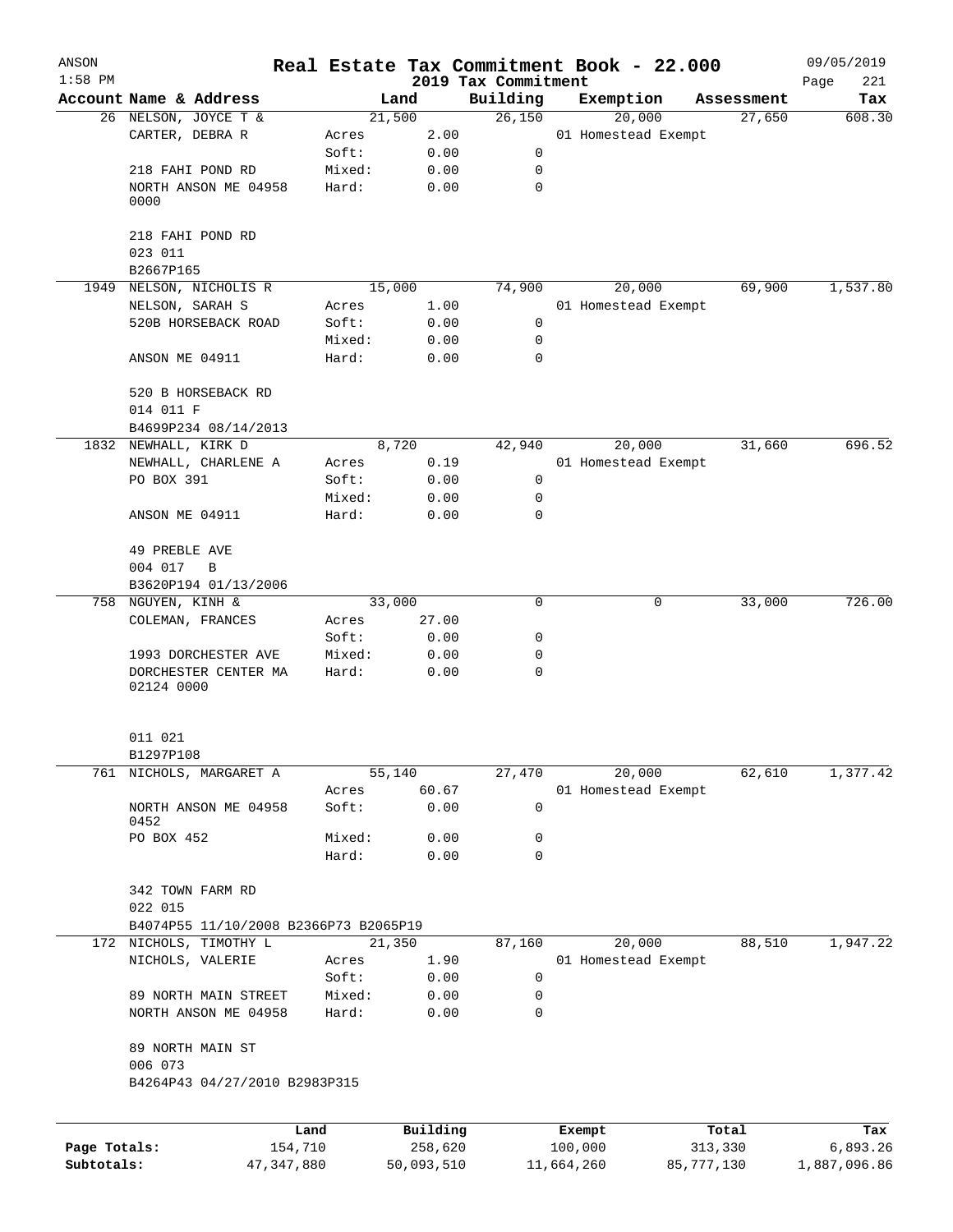| ANSON        |                                                  |            |              |                |                     | Real Estate Tax Commitment Book - 22.000 |            |                       | 09/05/2019      |
|--------------|--------------------------------------------------|------------|--------------|----------------|---------------------|------------------------------------------|------------|-----------------------|-----------------|
| $1:58$ PM    |                                                  |            |              |                | 2019 Tax Commitment |                                          |            |                       | 222<br>Page     |
|              | Account Name & Address<br>500 NICHOLS, TIMOTHY L |            |              | Land<br>20,380 | Building<br>101,590 | Exemption                                | $\Omega$   | Assessment<br>121,970 | Tax<br>2,683.34 |
|              | NICHOLS, VALERIE L                               |            | Acres        | 1.25           |                     |                                          |            |                       |                 |
|              | 89 NORTH MAIN STREET                             |            | Soft:        | 0.00           | 0                   |                                          |            |                       |                 |
|              |                                                  |            | Mixed:       | 0.00           | 0                   |                                          |            |                       |                 |
|              | NORTH ANSON ME 04958                             |            | Hard:        | 0.00           | 0                   |                                          |            |                       |                 |
|              |                                                  |            | B4939P0196   |                |                     |                                          |            |                       |                 |
|              | 37 MAIN ST                                       |            |              |                |                     |                                          |            |                       |                 |
|              | 001 108                                          |            |              |                |                     |                                          |            |                       |                 |
|              | B4939P196 07/30/2015                             |            |              |                |                     |                                          |            |                       |                 |
|              | 764 NILE, BRITTANY M.                            |            |              | 20,600         | 48,000              |                                          | 0          | 68,600                | 1,509.20        |
|              | Trustee                                          |            |              |                |                     |                                          |            |                       |                 |
|              | NILE, DANNY E. & ELLIE                           |            | Acres        | 1.40           |                     |                                          |            |                       |                 |
|              | M. IRREVOCABLE TRUST                             |            |              |                |                     |                                          |            |                       |                 |
|              | 112 SOLON RD                                     |            | Soft:        | 0.00           | 0                   |                                          |            |                       |                 |
|              |                                                  |            | Mixed:       | 0.00           | 0                   |                                          |            |                       |                 |
|              | NORTH ANSON ME 04958<br>0000                     |            | Hard:        | 0.00           | $\Omega$            |                                          |            |                       |                 |
|              | 112 SOLON RD                                     |            |              |                |                     |                                          |            |                       |                 |
|              | 017 044<br>Η                                     |            |              |                |                     |                                          |            |                       |                 |
|              | B4886P223 03/13/2015                             |            |              |                |                     |                                          |            |                       |                 |
|              | 813 NILE, DANIEL S                               |            |              | 47,220         | 0                   |                                          | 0          | 47,220                | 1,038.84        |
|              | NILE, JENNIFER L                                 |            | Acres        | 183.00         |                     |                                          |            |                       |                 |
|              | 114 SOLON ROAD                                   |            | Soft:        | 0.00           | 0                   |                                          |            |                       |                 |
|              |                                                  |            | Mixed:       | 103.00         | 16,171              |                                          |            |                       |                 |
|              | NORTH ANSON ME 04958                             |            | Hard:        | 75.00          | 13,050              |                                          |            |                       |                 |
|              |                                                  |            | B5105P108 JT |                |                     |                                          |            |                       |                 |
|              | 96 PARLIN RD                                     |            |              |                |                     |                                          |            |                       |                 |
|              | 019 026                                          |            |              |                |                     |                                          |            |                       |                 |
|              | B5105P108 11/30/2016 B681P193 08/03/1963         |            |              |                |                     |                                          |            |                       |                 |
|              | 1412 NILE, DANIEL S                              |            |              | 5,870          | $\Omega$            |                                          | 0          | 5,870                 | 129.14          |
|              | NILE, JENNIFER L                                 |            | Acres        | 36.00          |                     |                                          |            |                       |                 |
|              | 114 SOLON ROAD                                   |            | Soft:        | 0.00           | 0                   |                                          |            |                       |                 |
|              |                                                  |            | Mixed:       | 23.00          | 3,611               |                                          |            |                       |                 |
|              | NORTH ANSON ME 04958                             |            | Hard:        | 13.00          | 2,262               |                                          |            |                       |                 |
|              | 015 017                                          |            |              |                |                     |                                          |            |                       |                 |
|              | B4865P286 12/09/2014                             |            |              |                |                     |                                          |            |                       |                 |
|              | 1522 NILE, DANIEL S                              |            |              | 25,410         | 81,460              | 20,000                                   |            | 86,870                | 1,911.14        |
|              | NILE, JENNIFER L                                 |            | Acres        | 1.94           |                     | 01 Homestead Exempt                      |            |                       |                 |
|              | 114 SOLON ROAD                                   |            | Soft:        | 0.00           | 0                   |                                          |            |                       |                 |
|              |                                                  |            | Mixed:       | 0.00           | 0                   |                                          |            |                       |                 |
|              | NORTH ANSON ME 04958                             |            | Hard:        | 0.00           | 0                   |                                          |            |                       |                 |
|              | 114 SOLON RD                                     |            |              |                |                     |                                          |            |                       |                 |
|              | 017 043                                          |            |              |                |                     |                                          |            |                       |                 |
|              | B2618P211 B2601P174                              |            |              |                |                     |                                          |            |                       |                 |
|              | 1868 NILE, DANNY E                               |            |              | 19,320         | 5,920               |                                          | 0          | 25,240                | 555.28          |
|              | NILE, ELLIE M                                    |            | Acres        | 0.75           |                     |                                          |            |                       |                 |
|              | 112 SOLON ROAD                                   |            | Soft:        | 0.00           | 0                   |                                          |            |                       |                 |
|              |                                                  |            | Mixed:       | 0.00           | 0                   |                                          |            |                       |                 |
|              | NORTH ANSON ME 04958                             |            | Hard:        | 0.00           | 0                   |                                          |            |                       |                 |
|              | 7 NILE RD                                        |            |              |                |                     |                                          |            |                       |                 |
|              | 017 044<br>Е                                     |            |              |                |                     |                                          |            |                       |                 |
|              | B3220P203                                        |            |              |                |                     |                                          |            |                       |                 |
|              |                                                  | Land       |              | Building       |                     | Exempt                                   | Total      |                       | Tax             |
| Page Totals: |                                                  | 138,800    |              | 236,970        |                     | 20,000                                   | 355,770    |                       | 7,826.94        |
| Subtotals:   |                                                  | 47,486,680 |              | 50,330,480     |                     | 11,684,260                               | 86,132,900 |                       | 1,894,923.80    |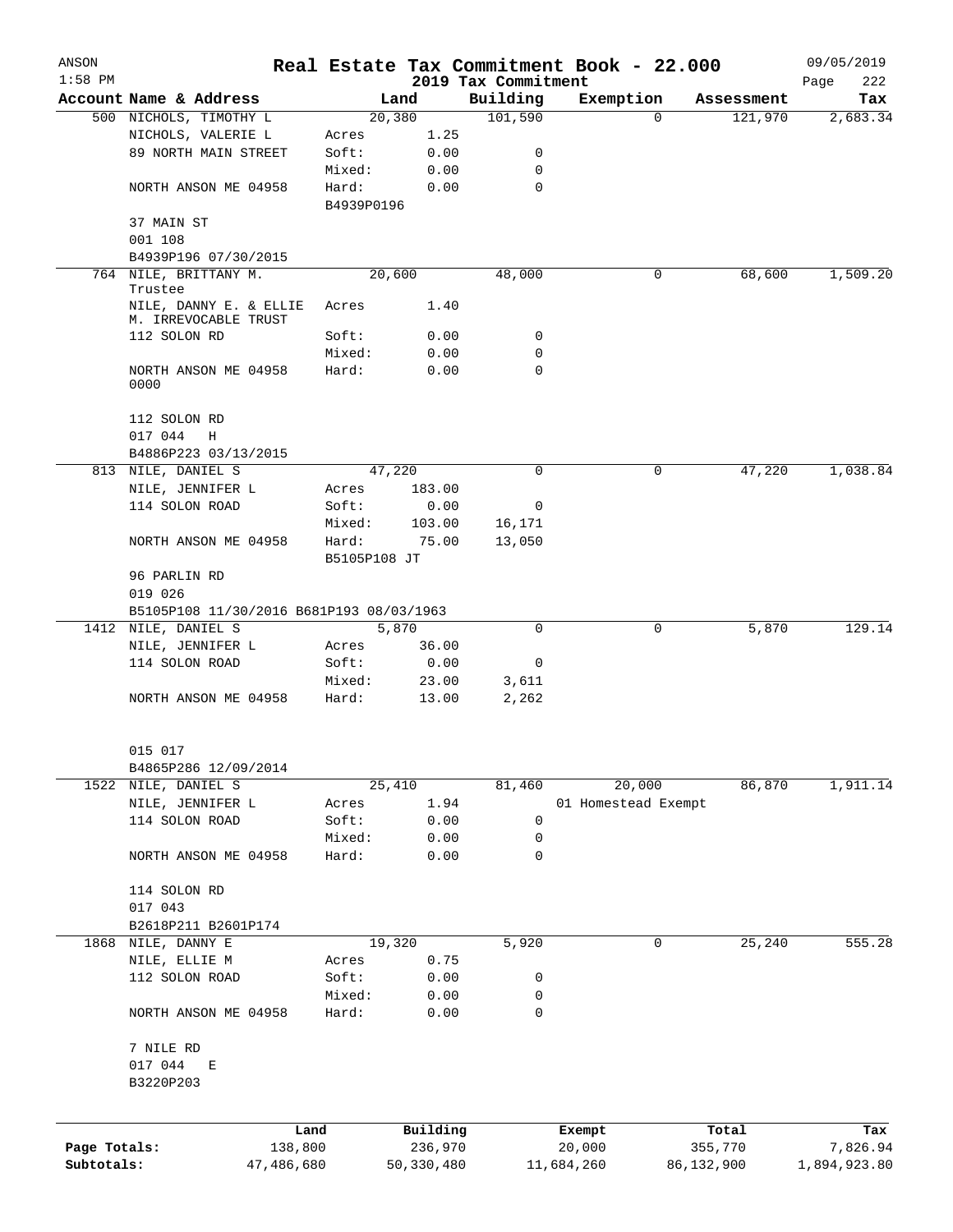| ANSON<br>$1:58$ PM |                                    |            |                 |              |              | 2019 Tax Commitment | Real Estate Tax Commitment Book - 22.000 |          |            | 09/05/2019<br>223<br>Page |
|--------------------|------------------------------------|------------|-----------------|--------------|--------------|---------------------|------------------------------------------|----------|------------|---------------------------|
|                    | Account Name & Address             |            |                 | Land         |              | Building            | Exemption                                |          | Assessment | Tax                       |
|                    | 545 NILE, DANNY E                  |            |                 | 12,390       |              | $\mathbf 0$         |                                          | $\Omega$ | 12,390     | 272.58                    |
|                    | NILE, ELLIE M                      |            | Acres           |              | 1.26         |                     |                                          |          |            |                           |
|                    | 112 SOLON ROAD                     |            | Soft:           |              | 0.00         | 0                   |                                          |          |            |                           |
|                    |                                    |            | Mixed:          |              | 0.00         | 0                   |                                          |          |            |                           |
|                    | NORTH ANSON ME 04958               |            | Hard:           |              | 0.00         | 0                   |                                          |          |            |                           |
|                    | 11 NILE RD                         |            |                 |              |              |                     |                                          |          |            |                           |
|                    | 017 042                            |            |                 |              |              |                     |                                          |          |            |                           |
|                    | B2710P134 B2616P193                |            |                 |              |              |                     |                                          |          |            |                           |
|                    | 1863 NILE, DELINA                  |            |                 | 0            |              | 11,510              | 11,510                                   |          | 0          | 0.00                      |
|                    | 697 HORSEBACK RD                   |            |                 |              |              |                     | 01 Homestead Exempt                      |          |            |                           |
|                    | ANSON ME 04911                     |            |                 |              |              |                     |                                          |          |            |                           |
|                    | 697 HORSEBACK RD                   |            |                 |              |              |                     |                                          |          |            |                           |
|                    | 019 004<br>B<br>ON                 |            |                 |              |              |                     |                                          |          |            |                           |
|                    | B5060P137 08/10/2016               |            |                 |              |              |                     |                                          |          |            |                           |
|                    | 78 NILE, GARLAND D                 |            |                 | 15,490       |              | 59,490              |                                          | 0        | 74,980     | 1,649.56                  |
|                    | 45 EMBDEN POND ROAD                |            | Acres           |              | 0.60         |                     |                                          |          |            |                           |
|                    |                                    |            | Soft:           |              | 0.00         | 0                   |                                          |          |            |                           |
|                    | NORTH ANSON ME 04958               |            | Mixed:          |              | 0.00         | 0                   |                                          |          |            |                           |
|                    |                                    |            | Hard:           |              | 0.00         | 0                   |                                          |          |            |                           |
|                    | 45 EMBDEN POND RD<br>009 018       |            |                 |              |              |                     |                                          |          |            |                           |
|                    | B4814P97 07/31/2014                |            |                 |              |              |                     |                                          |          |            |                           |
|                    | 766 NILE, PAUL O JR                |            |                 | 11,660       |              | 5,920               |                                          | 0        | 17,580     | 386.76                    |
|                    | C/O EILEEN & ROBERT<br>MCDONALD    |            | Acres           |              | 0.34         |                     |                                          |          |            |                           |
|                    | PO BOX 266                         |            | Soft:           |              | 0.00         | 0                   |                                          |          |            |                           |
|                    | NORTH ANSON ME 04958<br>0381       |            | Mixed:          |              | 0.00         | 0                   |                                          |          |            |                           |
|                    |                                    |            | Hard:           |              | 0.00         | 0                   |                                          |          |            |                           |
|                    | 024 023                            |            |                 |              |              |                     |                                          |          |            |                           |
|                    | B2664P74                           |            |                 |              |              |                     |                                          |          |            |                           |
|                    | 773 NILO, VINCENT                  |            |                 | 9,170        |              | 21,270              |                                          | 0        | 30,440     | 669.68                    |
|                    | NILO, AMANDA                       |            | Acres           | 0.21         |              |                     |                                          |          |            |                           |
|                    | 282 BAILEY RD                      |            | Soft:           |              | 0.00         | 0                   |                                          |          |            |                           |
|                    |                                    |            | Mixed:          |              | 0.00         | 0                   |                                          |          |            |                           |
|                    | INDUSTRY ME 04938                  |            | Hard:           |              | 0.00         | 0                   |                                          |          |            |                           |
|                    | 77 MAIN ST                         |            |                 |              |              |                     |                                          |          |            |                           |
|                    | 001 090                            |            |                 |              |              |                     |                                          |          |            |                           |
|                    | B5233P8 12/01/2017                 |            |                 |              |              |                     |                                          |          |            |                           |
| 767                | NORMAN, ARTHUR                     |            |                 | 24,000       |              | 24,700              | 20,000                                   |          | 28,700     | 631.40                    |
|                    | NORMAN, THELMA                     |            | Acres           |              | 1.00         |                     | 01 Homestead Exempt                      |          |            |                           |
|                    | 215 EMBDEN POND RD                 |            | Soft:           |              | 0.00         | 0                   |                                          |          |            |                           |
|                    | NORTH ANSON ME 04958               |            | Mixed:<br>Hard: |              | 0.00<br>0.00 | 0<br>0              |                                          |          |            |                           |
|                    |                                    |            |                 |              |              |                     |                                          |          |            |                           |
|                    | 215 EMBDEN POND RD                 |            |                 |              |              |                     |                                          |          |            |                           |
|                    | 023 020<br>$\mathsf C$<br>B1429P99 |            |                 |              |              |                     |                                          |          |            |                           |
|                    |                                    |            |                 |              |              |                     |                                          |          |            |                           |
|                    |                                    | Land       |                 | Building     |              |                     | Exempt                                   |          | Total      | Tax                       |
| Page Totals:       |                                    | 72,710     |                 | 122,890      |              |                     | 31,510                                   |          | 164,090    | 3,609.98                  |
| Subtotals:         |                                    | 47,559,390 |                 | 50, 453, 370 |              |                     | 11,715,770                               |          | 86,296,990 | 1,898,533.78              |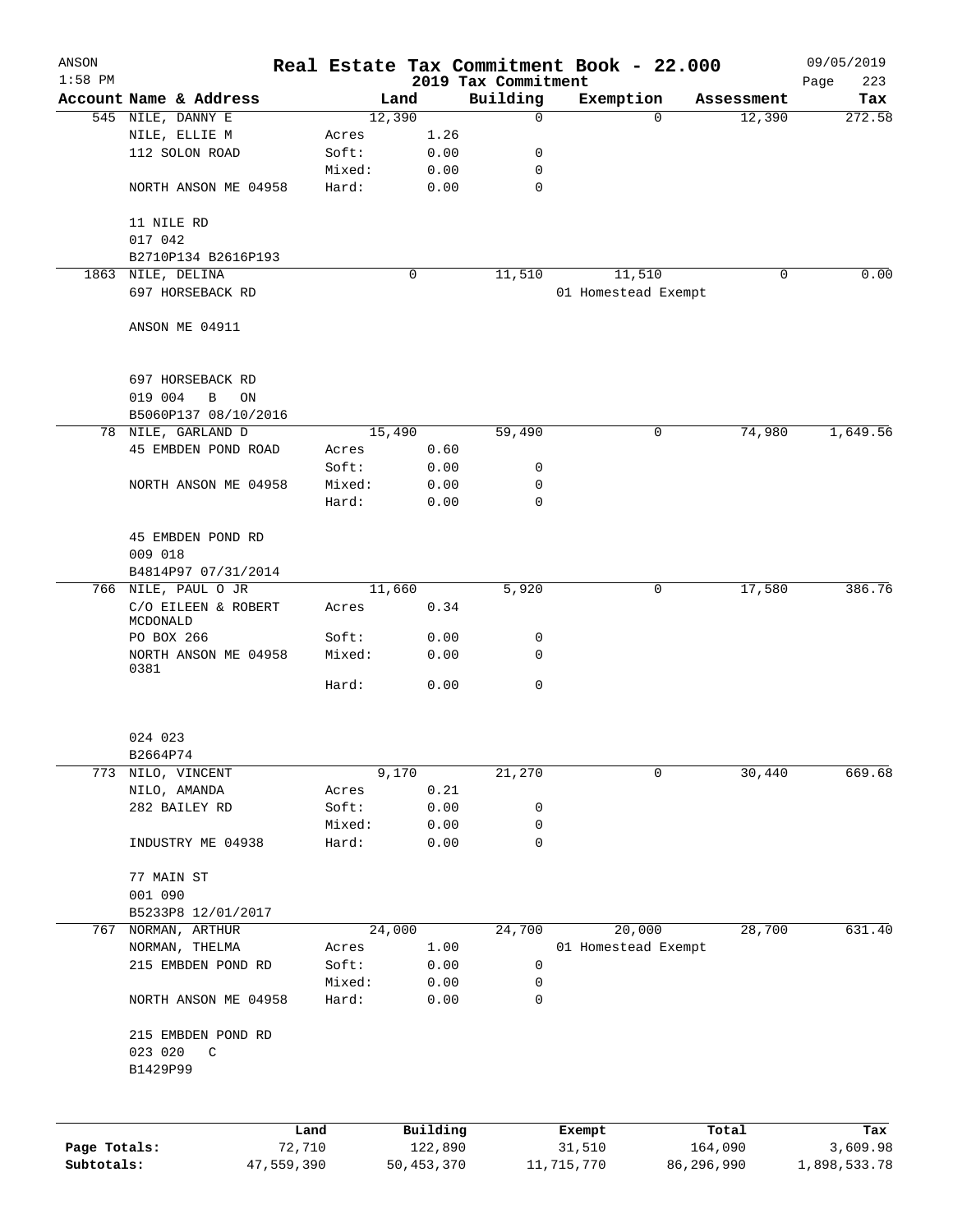| ANSON<br>$1:58$ PM |                                            |                |          |              | 2019 Tax Commitment | Real Estate Tax Commitment Book - 22.000 |          |            | 09/05/2019<br>224 |
|--------------------|--------------------------------------------|----------------|----------|--------------|---------------------|------------------------------------------|----------|------------|-------------------|
|                    | Account Name & Address                     |                | Land     |              | Building            | Exemption                                |          | Assessment | Page<br>Tax       |
|                    | 434 NORRIS, JESSE D, III &                 |                | 8,250    |              | 32,960              |                                          | $\Omega$ | 41,210     | 906.62            |
|                    | KIMBERLY A                                 |                |          |              |                     |                                          |          |            |                   |
|                    | MADISON ME 04950 0000                      | Acres<br>Soft: |          | 0.17<br>0.00 | 0                   |                                          |          |            |                   |
|                    | 136 OLD COUNTY RD                          | Mixed:         |          | 0.00         | $\mathbf 0$         |                                          |          |            |                   |
|                    |                                            | Hard:          |          | 0.00         | $\mathbf 0$         |                                          |          |            |                   |
|                    |                                            |                |          |              |                     |                                          |          |            |                   |
|                    | 150 RIVER RD                               |                |          |              |                     |                                          |          |            |                   |
|                    | 004 006                                    |                |          |              |                     |                                          |          |            |                   |
|                    | B4223P6 12/14/2009                         |                |          |              |                     |                                          |          |            |                   |
| 1620               | NORTH ANSON HOUSING                        |                | 51,920   |              | 609,280             |                                          | 0        | 661,200    | 14,546.40         |
|                    | ASSOC                                      |                |          |              |                     |                                          |          |            |                   |
|                    | C/O OCCUPIED PROPERTIES Acres              | Soft:          |          | 0.69         | 0                   |                                          |          |            |                   |
|                    | 62 W. KINGFIELD ROAD<br>KINGFIELD ME 04947 | Mixed:         |          | 0.00         | 0                   |                                          |          |            |                   |
|                    |                                            | Hard:          |          | 0.00<br>0.00 | $\mathbf 0$         |                                          |          |            |                   |
|                    |                                            |                |          |              |                     |                                          |          |            |                   |
|                    | 4 CARRIGAN DR                              |                |          |              |                     |                                          |          |            |                   |
|                    | 007 004                                    |                |          |              |                     |                                          |          |            |                   |
|                    | B2280P281                                  |                |          |              |                     |                                          |          |            |                   |
|                    | 1637 NORTH ANSON UNITED                    |                | 7,680    |              | $\Omega$            | 7,680                                    |          | 0          | 0.00              |
|                    | METHODIST CHURCH                           | Acres          |          | 0.41         |                     | 14 Church 652-1G                         |          |            |                   |
|                    |                                            | Soft:          |          | 0.00         | 0                   |                                          |          |            |                   |
|                    | PO BOX 97                                  | Mixed:         |          | 0.00         | 0                   |                                          |          |            |                   |
|                    | NORTH ANSON ME 04958                       | Hard:          |          | 0.00         | $\mathbf 0$         |                                          |          |            |                   |
|                    | 0124                                       |                |          |              |                     |                                          |          |            |                   |
|                    | 006 061                                    |                |          |              |                     |                                          |          |            |                   |
| 1638               | NORTH ANSON UNITED                         |                | 8,940    |              | 68,040              | 76,980                                   |          | 0          | 0.00              |
|                    | METHODIST CHURCH                           | Acres          |          | 0.20         |                     | 14 Church 652-1G                         |          |            |                   |
|                    |                                            | Soft:          |          | 0.00         | 0                   |                                          |          |            |                   |
|                    | PO BOX 97                                  | Mixed:         |          | 0.00         | 0                   |                                          |          |            |                   |
|                    | NORTH ANSON ME 04958                       | Hard:          |          | 0.00         | $\mathbf 0$         |                                          |          |            |                   |
|                    | 0124                                       |                |          |              |                     |                                          |          |            |                   |
|                    | 31 NORTH MAIN ST                           |                |          |              |                     |                                          |          |            |                   |
|                    | 006 010                                    |                |          |              |                     |                                          |          |            |                   |
|                    | 588 NORTH ANSON UNITED                     |                | 8,000    |              | 56,210              | 20,000                                   |          | 44,210     | 972.62            |
|                    | METHODIST CHURCH                           | Acres          |          | 0.16         |                     | 16 Parsonage 652-1G                      |          |            |                   |
|                    |                                            | Soft:          |          | 0.00         | $\mathbf 0$         |                                          |          |            |                   |
|                    | PO BOX 97                                  | Mixed:         |          | 0.00         | 0                   |                                          |          |            |                   |
|                    | NORTH ANSON ME 04958<br>0124               | Hard:          |          | 0.00         | 0                   |                                          |          |            |                   |
|                    | 5 MADISON ST                               |                |          |              |                     |                                          |          |            |                   |
|                    | 006 009                                    |                |          |              |                     |                                          |          |            |                   |
| 1639               | NORTH ANSON UNITED                         |                | 9,380    |              | 0                   |                                          | 0        | 9,380      | 206.36            |
|                    | METHODIST                                  |                |          |              |                     |                                          |          |            |                   |
|                    | CHURCH                                     | Acres          |          | 0.22         |                     |                                          |          |            |                   |
|                    |                                            | Soft:          |          | 0.00         | 0                   |                                          |          |            |                   |
|                    | PO BOX 97                                  | Mixed:         |          | 0.00         | 0                   |                                          |          |            |                   |
|                    | NORTH ANSON ME 04958                       | Hard:          |          | 0.00         | 0                   |                                          |          |            |                   |
|                    | 2 CENTER ST                                |                |          |              |                     |                                          |          |            |                   |
|                    | 006 011                                    |                |          |              |                     |                                          |          |            |                   |
|                    | B4534P197 04/01/2012                       |                |          |              |                     |                                          |          |            |                   |
|                    |                                            |                |          |              |                     |                                          |          |            |                   |
|                    | Land                                       |                | Building |              |                     | Exempt                                   |          | Total      | Tax               |
| Page Totals:       | 94,170                                     |                |          | 766,490      |                     | 104,660                                  |          | 756,000    | 16,632.00         |

**Subtotals:** 47,653,560 51,219,860 11,820,430 87,052,990 1,915,165.78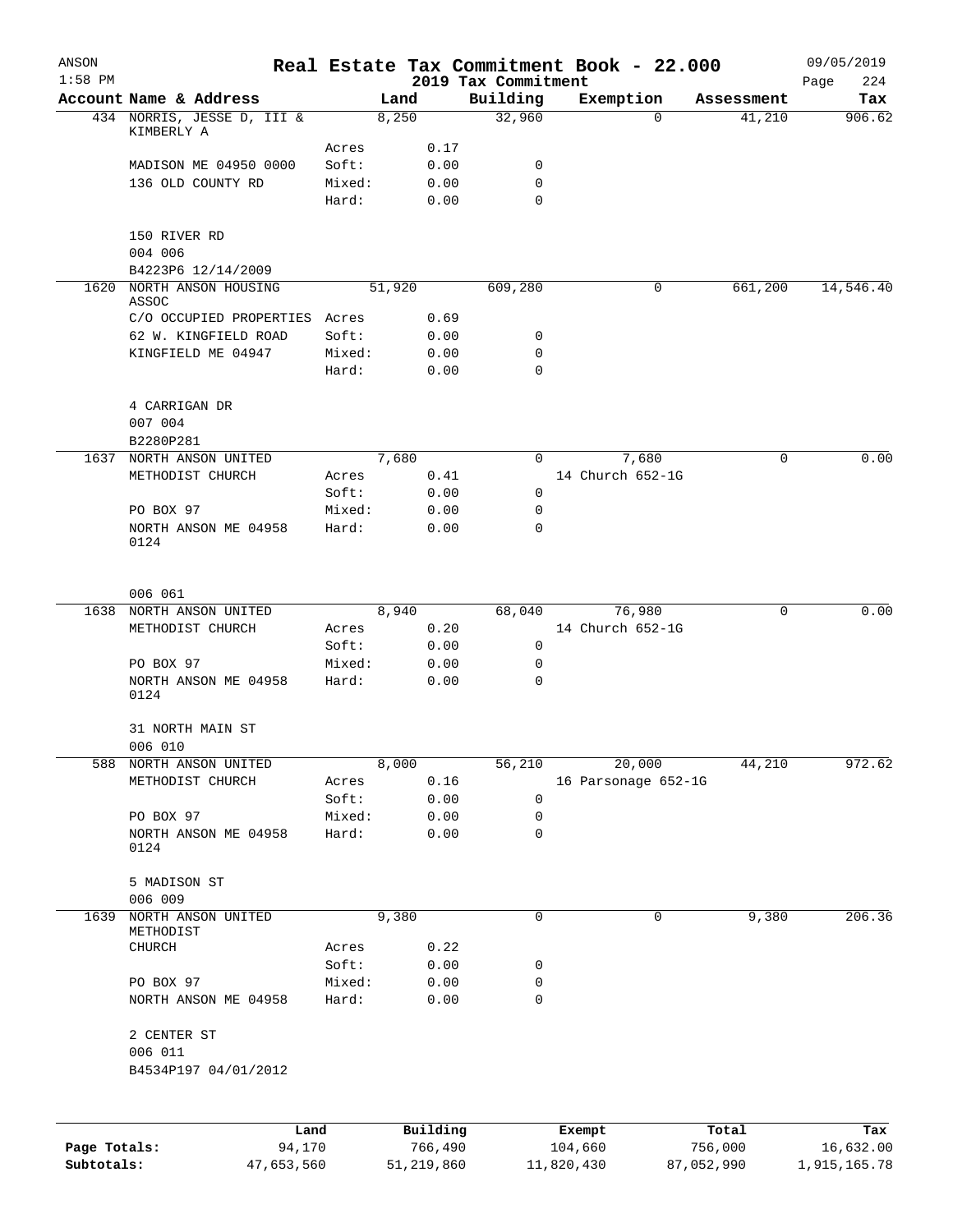| 2019 Tax Commitment<br>Account Name & Address<br>Building<br>Exemption<br>Land<br>Assessment<br>68,890<br>1499 NORTHWOODS BEAR LLC<br>21,500<br>90,390<br>1,988.58<br>0<br>P.O. BOX 505<br>2.00<br>Acres<br>Soft:<br>0.00<br>0<br>Mixed:<br>0.00<br>0<br>NORTH ANSON ME 04958<br>$\mathbf 0$<br>Hard:<br>0.00<br>62 FAHI POND RD<br>007 011<br>B5391P296 03/19/2019<br>NORTON, GLENDON<br>61,350<br>56,800<br>1,249.60<br>768<br>15,450<br>20,000<br>NORTON, JULIETTE<br>01 Homestead Exempt<br>Acres<br>1.40<br>Soft:<br>0.00<br>0<br>19 EMBDEN POND RD<br>Mixed:<br>0.00<br>0<br>0<br>NORTH ANSON ME 04958<br>Hard:<br>0.00<br>0000<br>19 EMBDEN POND RD<br>009 020<br>B1630P213<br>696.74<br>789<br>NUNES, RONALD T<br>12,490<br>19,180<br>0<br>31,670<br>NUNES, JOSHUA R<br>0.39<br>Acres<br>260 LAST ROUND UP ROAD<br>Soft:<br>0.00<br>0<br>Mixed:<br>0<br>0.00<br>0<br>LEXINGTON ME 04961<br>Hard:<br>0.00<br>B4922P0105 JT<br>28 RIVER RD<br>003 079<br>B4922P105 06/26/2015<br>820<br>NUNES, RONALD T<br>10,580<br>0<br>0<br>10,580<br>NUNES, JOSHUA R<br>0.28<br>Acres<br>260 LAST ROUND UP ROAD<br>Soft:<br>0.00<br>0<br>Mixed:<br>0.00<br>0<br>$\mathbf 0$<br>Hard:<br>LEXINGTON ME 04961<br>0.00<br>B4922P0107 JT<br>003 078<br>B4922P107 06/26/2015<br>43 OAKES, JENNIFER<br>25,430<br>38,370<br>0<br>63,800<br>1,403.60<br>1515 BUSBEE ROAD LOT 32 Acres<br>4.62<br>Soft:<br>0.00<br>0<br>GASTON SC 09053<br>Mixed:<br>0<br>0.00<br>Hard:<br>0.00<br>0<br>96 CAMPGROUND RD<br>015 036<br>7<br>B5144P248 04/03/2017<br>73,480<br>1,616.56<br>580 OAKES, PETER A<br>21,880<br>51,600<br>0<br>OAKES, CHRISTINA<br>2.25<br>Acres<br>105 MAIN STREET<br>Soft:<br>0.00<br>0<br>Mixed:<br>0.00<br>0<br>$\mathbf 0$<br>ANSON ME 04911<br>0.00<br>Hard:<br>105 MAIN ST<br>001 041<br>B5379P76 01/31/2019<br>Building<br>Exempt<br>Total<br>Land | ANSON     |  |  | Real Estate Tax Commitment Book - 22.000 | 09/05/2019         |
|------------------------------------------------------------------------------------------------------------------------------------------------------------------------------------------------------------------------------------------------------------------------------------------------------------------------------------------------------------------------------------------------------------------------------------------------------------------------------------------------------------------------------------------------------------------------------------------------------------------------------------------------------------------------------------------------------------------------------------------------------------------------------------------------------------------------------------------------------------------------------------------------------------------------------------------------------------------------------------------------------------------------------------------------------------------------------------------------------------------------------------------------------------------------------------------------------------------------------------------------------------------------------------------------------------------------------------------------------------------------------------------------------------------------------------------------------------------------------------------------------------------------------------------------------------------------------------------------------------------------------------------------------------------------------------------------------------------------------------------------------------------------------------------------------------------------------------------------------|-----------|--|--|------------------------------------------|--------------------|
|                                                                                                                                                                                                                                                                                                                                                                                                                                                                                                                                                                                                                                                                                                                                                                                                                                                                                                                                                                                                                                                                                                                                                                                                                                                                                                                                                                                                                                                                                                                                                                                                                                                                                                                                                                                                                                                      | $1:58$ PM |  |  |                                          | 225<br>Page<br>Tax |
|                                                                                                                                                                                                                                                                                                                                                                                                                                                                                                                                                                                                                                                                                                                                                                                                                                                                                                                                                                                                                                                                                                                                                                                                                                                                                                                                                                                                                                                                                                                                                                                                                                                                                                                                                                                                                                                      |           |  |  |                                          |                    |
|                                                                                                                                                                                                                                                                                                                                                                                                                                                                                                                                                                                                                                                                                                                                                                                                                                                                                                                                                                                                                                                                                                                                                                                                                                                                                                                                                                                                                                                                                                                                                                                                                                                                                                                                                                                                                                                      |           |  |  |                                          |                    |
|                                                                                                                                                                                                                                                                                                                                                                                                                                                                                                                                                                                                                                                                                                                                                                                                                                                                                                                                                                                                                                                                                                                                                                                                                                                                                                                                                                                                                                                                                                                                                                                                                                                                                                                                                                                                                                                      |           |  |  |                                          |                    |
|                                                                                                                                                                                                                                                                                                                                                                                                                                                                                                                                                                                                                                                                                                                                                                                                                                                                                                                                                                                                                                                                                                                                                                                                                                                                                                                                                                                                                                                                                                                                                                                                                                                                                                                                                                                                                                                      |           |  |  |                                          |                    |
|                                                                                                                                                                                                                                                                                                                                                                                                                                                                                                                                                                                                                                                                                                                                                                                                                                                                                                                                                                                                                                                                                                                                                                                                                                                                                                                                                                                                                                                                                                                                                                                                                                                                                                                                                                                                                                                      |           |  |  |                                          |                    |
|                                                                                                                                                                                                                                                                                                                                                                                                                                                                                                                                                                                                                                                                                                                                                                                                                                                                                                                                                                                                                                                                                                                                                                                                                                                                                                                                                                                                                                                                                                                                                                                                                                                                                                                                                                                                                                                      |           |  |  |                                          |                    |
|                                                                                                                                                                                                                                                                                                                                                                                                                                                                                                                                                                                                                                                                                                                                                                                                                                                                                                                                                                                                                                                                                                                                                                                                                                                                                                                                                                                                                                                                                                                                                                                                                                                                                                                                                                                                                                                      |           |  |  |                                          |                    |
|                                                                                                                                                                                                                                                                                                                                                                                                                                                                                                                                                                                                                                                                                                                                                                                                                                                                                                                                                                                                                                                                                                                                                                                                                                                                                                                                                                                                                                                                                                                                                                                                                                                                                                                                                                                                                                                      |           |  |  |                                          |                    |
|                                                                                                                                                                                                                                                                                                                                                                                                                                                                                                                                                                                                                                                                                                                                                                                                                                                                                                                                                                                                                                                                                                                                                                                                                                                                                                                                                                                                                                                                                                                                                                                                                                                                                                                                                                                                                                                      |           |  |  |                                          |                    |
|                                                                                                                                                                                                                                                                                                                                                                                                                                                                                                                                                                                                                                                                                                                                                                                                                                                                                                                                                                                                                                                                                                                                                                                                                                                                                                                                                                                                                                                                                                                                                                                                                                                                                                                                                                                                                                                      |           |  |  |                                          |                    |
|                                                                                                                                                                                                                                                                                                                                                                                                                                                                                                                                                                                                                                                                                                                                                                                                                                                                                                                                                                                                                                                                                                                                                                                                                                                                                                                                                                                                                                                                                                                                                                                                                                                                                                                                                                                                                                                      |           |  |  |                                          |                    |
|                                                                                                                                                                                                                                                                                                                                                                                                                                                                                                                                                                                                                                                                                                                                                                                                                                                                                                                                                                                                                                                                                                                                                                                                                                                                                                                                                                                                                                                                                                                                                                                                                                                                                                                                                                                                                                                      |           |  |  |                                          |                    |
|                                                                                                                                                                                                                                                                                                                                                                                                                                                                                                                                                                                                                                                                                                                                                                                                                                                                                                                                                                                                                                                                                                                                                                                                                                                                                                                                                                                                                                                                                                                                                                                                                                                                                                                                                                                                                                                      |           |  |  |                                          |                    |
|                                                                                                                                                                                                                                                                                                                                                                                                                                                                                                                                                                                                                                                                                                                                                                                                                                                                                                                                                                                                                                                                                                                                                                                                                                                                                                                                                                                                                                                                                                                                                                                                                                                                                                                                                                                                                                                      |           |  |  |                                          |                    |
|                                                                                                                                                                                                                                                                                                                                                                                                                                                                                                                                                                                                                                                                                                                                                                                                                                                                                                                                                                                                                                                                                                                                                                                                                                                                                                                                                                                                                                                                                                                                                                                                                                                                                                                                                                                                                                                      |           |  |  |                                          |                    |
|                                                                                                                                                                                                                                                                                                                                                                                                                                                                                                                                                                                                                                                                                                                                                                                                                                                                                                                                                                                                                                                                                                                                                                                                                                                                                                                                                                                                                                                                                                                                                                                                                                                                                                                                                                                                                                                      |           |  |  |                                          |                    |
|                                                                                                                                                                                                                                                                                                                                                                                                                                                                                                                                                                                                                                                                                                                                                                                                                                                                                                                                                                                                                                                                                                                                                                                                                                                                                                                                                                                                                                                                                                                                                                                                                                                                                                                                                                                                                                                      |           |  |  |                                          |                    |
|                                                                                                                                                                                                                                                                                                                                                                                                                                                                                                                                                                                                                                                                                                                                                                                                                                                                                                                                                                                                                                                                                                                                                                                                                                                                                                                                                                                                                                                                                                                                                                                                                                                                                                                                                                                                                                                      |           |  |  |                                          |                    |
|                                                                                                                                                                                                                                                                                                                                                                                                                                                                                                                                                                                                                                                                                                                                                                                                                                                                                                                                                                                                                                                                                                                                                                                                                                                                                                                                                                                                                                                                                                                                                                                                                                                                                                                                                                                                                                                      |           |  |  |                                          |                    |
|                                                                                                                                                                                                                                                                                                                                                                                                                                                                                                                                                                                                                                                                                                                                                                                                                                                                                                                                                                                                                                                                                                                                                                                                                                                                                                                                                                                                                                                                                                                                                                                                                                                                                                                                                                                                                                                      |           |  |  |                                          |                    |
|                                                                                                                                                                                                                                                                                                                                                                                                                                                                                                                                                                                                                                                                                                                                                                                                                                                                                                                                                                                                                                                                                                                                                                                                                                                                                                                                                                                                                                                                                                                                                                                                                                                                                                                                                                                                                                                      |           |  |  |                                          |                    |
|                                                                                                                                                                                                                                                                                                                                                                                                                                                                                                                                                                                                                                                                                                                                                                                                                                                                                                                                                                                                                                                                                                                                                                                                                                                                                                                                                                                                                                                                                                                                                                                                                                                                                                                                                                                                                                                      |           |  |  |                                          |                    |
|                                                                                                                                                                                                                                                                                                                                                                                                                                                                                                                                                                                                                                                                                                                                                                                                                                                                                                                                                                                                                                                                                                                                                                                                                                                                                                                                                                                                                                                                                                                                                                                                                                                                                                                                                                                                                                                      |           |  |  |                                          |                    |
|                                                                                                                                                                                                                                                                                                                                                                                                                                                                                                                                                                                                                                                                                                                                                                                                                                                                                                                                                                                                                                                                                                                                                                                                                                                                                                                                                                                                                                                                                                                                                                                                                                                                                                                                                                                                                                                      |           |  |  |                                          | 232.76             |
|                                                                                                                                                                                                                                                                                                                                                                                                                                                                                                                                                                                                                                                                                                                                                                                                                                                                                                                                                                                                                                                                                                                                                                                                                                                                                                                                                                                                                                                                                                                                                                                                                                                                                                                                                                                                                                                      |           |  |  |                                          |                    |
|                                                                                                                                                                                                                                                                                                                                                                                                                                                                                                                                                                                                                                                                                                                                                                                                                                                                                                                                                                                                                                                                                                                                                                                                                                                                                                                                                                                                                                                                                                                                                                                                                                                                                                                                                                                                                                                      |           |  |  |                                          |                    |
|                                                                                                                                                                                                                                                                                                                                                                                                                                                                                                                                                                                                                                                                                                                                                                                                                                                                                                                                                                                                                                                                                                                                                                                                                                                                                                                                                                                                                                                                                                                                                                                                                                                                                                                                                                                                                                                      |           |  |  |                                          |                    |
|                                                                                                                                                                                                                                                                                                                                                                                                                                                                                                                                                                                                                                                                                                                                                                                                                                                                                                                                                                                                                                                                                                                                                                                                                                                                                                                                                                                                                                                                                                                                                                                                                                                                                                                                                                                                                                                      |           |  |  |                                          |                    |
|                                                                                                                                                                                                                                                                                                                                                                                                                                                                                                                                                                                                                                                                                                                                                                                                                                                                                                                                                                                                                                                                                                                                                                                                                                                                                                                                                                                                                                                                                                                                                                                                                                                                                                                                                                                                                                                      |           |  |  |                                          |                    |
|                                                                                                                                                                                                                                                                                                                                                                                                                                                                                                                                                                                                                                                                                                                                                                                                                                                                                                                                                                                                                                                                                                                                                                                                                                                                                                                                                                                                                                                                                                                                                                                                                                                                                                                                                                                                                                                      |           |  |  |                                          |                    |
|                                                                                                                                                                                                                                                                                                                                                                                                                                                                                                                                                                                                                                                                                                                                                                                                                                                                                                                                                                                                                                                                                                                                                                                                                                                                                                                                                                                                                                                                                                                                                                                                                                                                                                                                                                                                                                                      |           |  |  |                                          |                    |
|                                                                                                                                                                                                                                                                                                                                                                                                                                                                                                                                                                                                                                                                                                                                                                                                                                                                                                                                                                                                                                                                                                                                                                                                                                                                                                                                                                                                                                                                                                                                                                                                                                                                                                                                                                                                                                                      |           |  |  |                                          |                    |
|                                                                                                                                                                                                                                                                                                                                                                                                                                                                                                                                                                                                                                                                                                                                                                                                                                                                                                                                                                                                                                                                                                                                                                                                                                                                                                                                                                                                                                                                                                                                                                                                                                                                                                                                                                                                                                                      |           |  |  |                                          |                    |
|                                                                                                                                                                                                                                                                                                                                                                                                                                                                                                                                                                                                                                                                                                                                                                                                                                                                                                                                                                                                                                                                                                                                                                                                                                                                                                                                                                                                                                                                                                                                                                                                                                                                                                                                                                                                                                                      |           |  |  |                                          |                    |
|                                                                                                                                                                                                                                                                                                                                                                                                                                                                                                                                                                                                                                                                                                                                                                                                                                                                                                                                                                                                                                                                                                                                                                                                                                                                                                                                                                                                                                                                                                                                                                                                                                                                                                                                                                                                                                                      |           |  |  |                                          |                    |
|                                                                                                                                                                                                                                                                                                                                                                                                                                                                                                                                                                                                                                                                                                                                                                                                                                                                                                                                                                                                                                                                                                                                                                                                                                                                                                                                                                                                                                                                                                                                                                                                                                                                                                                                                                                                                                                      |           |  |  |                                          |                    |
|                                                                                                                                                                                                                                                                                                                                                                                                                                                                                                                                                                                                                                                                                                                                                                                                                                                                                                                                                                                                                                                                                                                                                                                                                                                                                                                                                                                                                                                                                                                                                                                                                                                                                                                                                                                                                                                      |           |  |  |                                          |                    |
|                                                                                                                                                                                                                                                                                                                                                                                                                                                                                                                                                                                                                                                                                                                                                                                                                                                                                                                                                                                                                                                                                                                                                                                                                                                                                                                                                                                                                                                                                                                                                                                                                                                                                                                                                                                                                                                      |           |  |  |                                          |                    |
|                                                                                                                                                                                                                                                                                                                                                                                                                                                                                                                                                                                                                                                                                                                                                                                                                                                                                                                                                                                                                                                                                                                                                                                                                                                                                                                                                                                                                                                                                                                                                                                                                                                                                                                                                                                                                                                      |           |  |  |                                          |                    |
|                                                                                                                                                                                                                                                                                                                                                                                                                                                                                                                                                                                                                                                                                                                                                                                                                                                                                                                                                                                                                                                                                                                                                                                                                                                                                                                                                                                                                                                                                                                                                                                                                                                                                                                                                                                                                                                      |           |  |  |                                          |                    |
|                                                                                                                                                                                                                                                                                                                                                                                                                                                                                                                                                                                                                                                                                                                                                                                                                                                                                                                                                                                                                                                                                                                                                                                                                                                                                                                                                                                                                                                                                                                                                                                                                                                                                                                                                                                                                                                      |           |  |  |                                          |                    |
|                                                                                                                                                                                                                                                                                                                                                                                                                                                                                                                                                                                                                                                                                                                                                                                                                                                                                                                                                                                                                                                                                                                                                                                                                                                                                                                                                                                                                                                                                                                                                                                                                                                                                                                                                                                                                                                      |           |  |  |                                          |                    |
|                                                                                                                                                                                                                                                                                                                                                                                                                                                                                                                                                                                                                                                                                                                                                                                                                                                                                                                                                                                                                                                                                                                                                                                                                                                                                                                                                                                                                                                                                                                                                                                                                                                                                                                                                                                                                                                      |           |  |  |                                          |                    |
|                                                                                                                                                                                                                                                                                                                                                                                                                                                                                                                                                                                                                                                                                                                                                                                                                                                                                                                                                                                                                                                                                                                                                                                                                                                                                                                                                                                                                                                                                                                                                                                                                                                                                                                                                                                                                                                      |           |  |  |                                          |                    |
|                                                                                                                                                                                                                                                                                                                                                                                                                                                                                                                                                                                                                                                                                                                                                                                                                                                                                                                                                                                                                                                                                                                                                                                                                                                                                                                                                                                                                                                                                                                                                                                                                                                                                                                                                                                                                                                      |           |  |  |                                          |                    |
|                                                                                                                                                                                                                                                                                                                                                                                                                                                                                                                                                                                                                                                                                                                                                                                                                                                                                                                                                                                                                                                                                                                                                                                                                                                                                                                                                                                                                                                                                                                                                                                                                                                                                                                                                                                                                                                      |           |  |  |                                          |                    |
|                                                                                                                                                                                                                                                                                                                                                                                                                                                                                                                                                                                                                                                                                                                                                                                                                                                                                                                                                                                                                                                                                                                                                                                                                                                                                                                                                                                                                                                                                                                                                                                                                                                                                                                                                                                                                                                      |           |  |  |                                          | Tax                |

|              | Land       | Building   | Exempt     | Total      | Tax          |
|--------------|------------|------------|------------|------------|--------------|
| Page Totals: | 107,330    | 239,390    | 20,000     | 326,720    | 7,187.84     |
| Subtotals:   | 47,760,890 | 51,459,250 | 11,840,430 | 87,379,710 | 1,922,353.62 |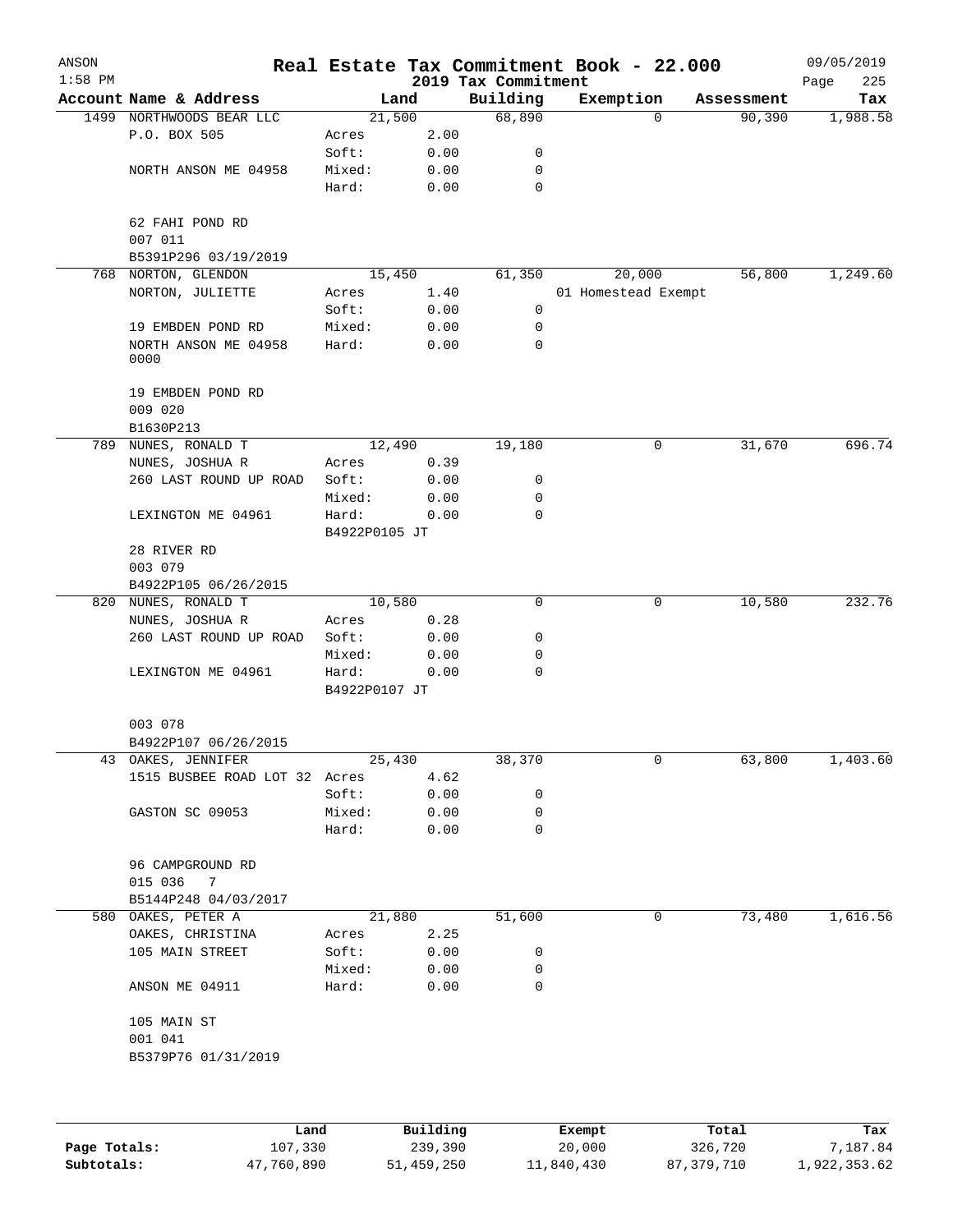| ANSON<br>$1:58$ PM |                                      |                 |              | 2019 Tax Commitment | Real Estate Tax Commitment Book - 22.000 |            | 09/05/2019<br>226<br>Page |
|--------------------|--------------------------------------|-----------------|--------------|---------------------|------------------------------------------|------------|---------------------------|
|                    | Account Name & Address               | Land            |              | Building            | Exemption                                | Assessment | Tax                       |
|                    | 711 Oakley, Robert A                 | 14,420          |              | 76,940              | $\Omega$                                 | 91,360     | 2,009.92                  |
|                    | OAKLEY, SUZANNE L                    | Acres           | 0.52         |                     |                                          |            |                           |
|                    | 21 Center Street                     | Soft:           | 0.00         | 0                   |                                          |            |                           |
|                    |                                      | Mixed:          | 0.00         | 0                   |                                          |            |                           |
|                    | North Anson ME 04958                 | Hard:           | 0.00         | $\mathbf 0$         |                                          |            |                           |
|                    | 21 CENTER ST                         |                 |              |                     |                                          |            |                           |
|                    | 006 017                              |                 |              |                     |                                          |            |                           |
|                    | B5270P244 04/13/2018                 |                 |              |                     |                                          |            |                           |
|                    | 772 OBERT, GORDON H JR               | 15,360          |              | 81,590              | 20,000                                   | 76,950     | 1,692.90                  |
|                    | 94 PREBLE AVE                        | Acres           | 0.59         |                     | 01 Homestead Exempt                      |            |                           |
|                    |                                      | Soft:           | 0.00         | 0                   |                                          |            |                           |
|                    | ANSON ME 04911                       | Mixed:          | 0.00         | 0                   |                                          |            |                           |
|                    |                                      | Hard:           | 0.00         | $\mathbf 0$         |                                          |            |                           |
|                    | 94 PREBLE AVE                        |                 |              |                     |                                          |            |                           |
|                    | 004 003<br>D                         |                 |              |                     |                                          |            |                           |
|                    | B1026P115                            |                 |              |                     |                                          |            |                           |
|                    | 1915 O'BRIEN, KEVIN M                | 19,950          |              | 0                   | 0                                        | 19,950     | 438.90                    |
|                    | O'BRIEN, JOANNE                      | Acres           | 6.30         |                     |                                          |            |                           |
|                    |                                      | Soft:           | 0.00         | 0                   |                                          |            |                           |
|                    | PO BOX 139                           | Mixed:          | 0.00         | 0                   |                                          |            |                           |
|                    | ACTON ME 04001 0000                  | Hard:           | 0.00         | $\mathbf 0$         |                                          |            |                           |
|                    | HOLLIN WAITE HILL RD<br>020 014<br>7 |                 |              |                     |                                          |            |                           |
|                    | B3430P133 01/03/2005                 |                 |              |                     |                                          |            |                           |
|                    | 941 O'DONAL, CHRIS E                 | 31,680          |              | 21,740              | 0                                        | 53,420     | 1,175.24                  |
|                    |                                      | Acres           | 16.18        |                     |                                          |            |                           |
|                    | BARRINGTON NH 03825                  | Soft:           | 0.00         | 0                   |                                          |            |                           |
|                    |                                      |                 |              |                     |                                          |            |                           |
|                    | 223 SMOKE ST                         | Mixed:<br>Hard: | 0.00<br>0.00 | 0<br>0              |                                          |            |                           |
|                    | GREENLEAF ROAD                       |                 |              |                     |                                          |            |                           |
|                    | 013 019                              |                 |              |                     |                                          |            |                           |
|                    | B4414P328 07/11/2011                 |                 |              |                     |                                          |            |                           |
|                    | 972 OGILVIE, CHRISTOPHER R           | 14,750          |              | 0                   | 0                                        | 14,750     | 324.50                    |
|                    | FLETCHER, BRIAN A                    | Acres           | 2.83         |                     |                                          |            |                           |
|                    | 19 MITCHELL ROAD                     | Soft:           | 0.00         | 0                   |                                          |            |                           |
|                    |                                      |                 |              | 0                   |                                          |            |                           |
|                    |                                      | Mixed:          | 0.00         |                     |                                          |            |                           |
|                    | STOW MA 01775 0000                   | Hard:           | 0.00         | 0                   |                                          |            |                           |
|                    |                                      | B5008P294       |              |                     |                                          |            |                           |
|                    | 334 SOLON RD                         |                 |              |                     |                                          |            |                           |
|                    | 024 024<br>1                         |                 |              |                     |                                          |            |                           |
|                    | B5008P294 03/11/2016                 |                 |              |                     |                                          |            |                           |
|                    | 211 OLIVER, CAROL A                  | 17,760          |              | 37,870              | 20,000                                   | 35,630     | 783.86                    |
|                    | C/O ELIZABETH LIGHTBODY Acres        |                 | 2.84         |                     | 01 Homestead Exempt                      |            |                           |
|                    | PO BOX 23                            | Soft:           | 0.00         | 0                   |                                          |            |                           |
|                    | NORTH ANSON ME 04958<br>0023         | Mixed:          | 0.00         | 0                   |                                          |            |                           |
|                    |                                      | Hard:           | 0.00         | 0                   |                                          |            |                           |
|                    | 50 FAHI POND RD                      |                 |              |                     |                                          |            |                           |
|                    | 007 009<br>Α                         |                 |              |                     |                                          |            |                           |
|                    | B3123P66                             |                 |              |                     |                                          |            |                           |
|                    |                                      |                 |              |                     |                                          |            |                           |
|                    |                                      |                 |              |                     |                                          |            |                           |
|                    |                                      |                 |              |                     |                                          |            |                           |
|                    |                                      |                 |              |                     |                                          |            |                           |

|              | Land       | Building   | Exempt     | Total      | Tax          |
|--------------|------------|------------|------------|------------|--------------|
| Page Totals: | 113,920    | 218,140    | 40,000     | 292,060    | 6,425.32     |
| Subtotals:   | 47,874,810 | 51,677,390 | 11,880,430 | 87,671,770 | 1,928,778.94 |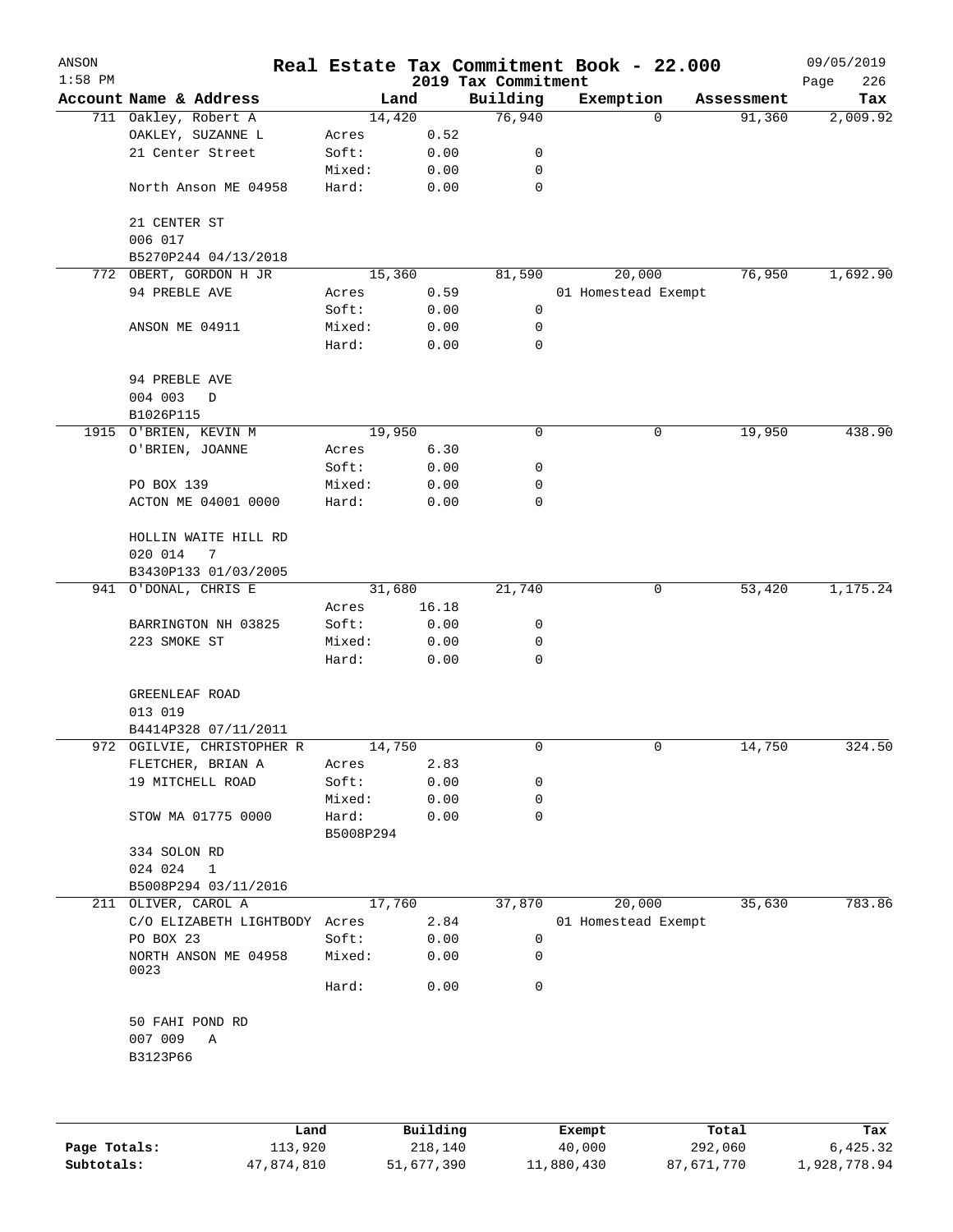| ANSON<br>$1:58$ PM |                                           |                        |              | 2019 Tax Commitment | Real Estate Tax Commitment Book - 22.000 |          |            | 09/05/2019<br>227<br>Page |
|--------------------|-------------------------------------------|------------------------|--------------|---------------------|------------------------------------------|----------|------------|---------------------------|
|                    | Account Name & Address                    | Land                   |              | Building            | Exemption                                |          | Assessment | Tax                       |
|                    | 1664 OLIVER, DEREK A                      | 15,360                 |              | 0                   |                                          | $\Omega$ | 15,360     | 337.92                    |
|                    | PO BOX 342                                | Acres                  | 0.59         |                     |                                          |          |            |                           |
|                    |                                           | Soft:                  | 0.00         | 0                   |                                          |          |            |                           |
|                    | NORTH ANSON ME 04958                      | Mixed:                 | 0.00         | 0                   |                                          |          |            |                           |
|                    |                                           | Hard:                  | 0.00         | 0                   |                                          |          |            |                           |
|                    | 155 SOLON RD<br>017 033                   |                        |              |                     |                                          |          |            |                           |
|                    | B3913P299 08/14/2007                      |                        |              |                     |                                          |          |            |                           |
|                    | 1878 OLIVER, DEREK A                      | 20,270                 |              | 86,830              | 20,000                                   |          | 87,100     | 1,916.20                  |
|                    | PO BOX 342                                | Acres                  | 1.18         |                     | 01 Homestead Exempt                      |          |            |                           |
|                    |                                           | Soft:                  | 0.00         | 0                   |                                          |          |            |                           |
|                    | NORTH ANSON ME 04958                      | Mixed:<br>Hard:        | 0.00<br>0.00 | 0<br>0              |                                          |          |            |                           |
|                    |                                           |                        |              |                     |                                          |          |            |                           |
|                    | 153 SOLON RD                              |                        |              |                     |                                          |          |            |                           |
|                    | 017 033<br>D                              |                        |              |                     |                                          |          |            |                           |
|                    | B2808P177                                 |                        |              |                     |                                          |          |            | 922.02                    |
|                    | 1632 OLIVER, DYLAN F                      | 26,000                 |              | 35,910              | 20,000                                   |          | 41,910     |                           |
|                    | OLIVER, KATHERINE G                       | Acres                  | 5.00         | 0                   | 01 Homestead Exempt                      |          |            |                           |
|                    | 280 MADISON STREET                        | Soft:                  | 0.00         |                     |                                          |          |            |                           |
|                    |                                           | Mixed:                 | 0.00         | 0                   |                                          |          |            |                           |
|                    | NORTH ANSON ME 04958                      | Hard:<br>B5055P0335 JT | 0.00         | 0                   |                                          |          |            |                           |
|                    | 280 MADISON ST                            |                        |              |                     |                                          |          |            |                           |
|                    | 017 023<br>Α                              |                        |              |                     |                                          |          |            |                           |
|                    | B5055P335 07/28/2016 B2087P324 03/29/1995 |                        |              |                     |                                          |          |            |                           |
|                    | 782 OLIVER, EDWIN G                       | 26,000                 |              | 0                   |                                          | 0        | 26,000     | 572.00                    |
|                    | C/O GAIL HOYT                             | Acres                  | 17.00        |                     |                                          |          |            |                           |
|                    | 1354 US RT 202                            | Soft:                  | 0.00         | 0                   |                                          |          |            |                           |
|                    | WINTHROP ME 04364 0000                    | Mixed:                 | 0.00         | 0                   |                                          |          |            |                           |
|                    |                                           | Hard:                  | 0.00         | $\Omega$            |                                          |          |            |                           |
|                    |                                           |                        |              |                     |                                          |          |            |                           |
|                    | 018 049                                   |                        |              |                     |                                          |          |            |                           |
|                    | B787P469<br>777 OLIVER, ELIZABETH M,      | 14,140                 |              | 56,840              |                                          | 0        | 70,980     | 1,561.56                  |
|                    | HEIRS                                     |                        |              |                     |                                          |          |            |                           |
|                    | C/O CONNIE OLIVER                         | Acres                  | 0.50         |                     |                                          |          |            |                           |
|                    | 133 FAHI POND ROAD                        | Soft:                  | 0.00         | 0                   |                                          |          |            |                           |
|                    | NORTH ANSON ME 04958                      | Mixed:                 | 0.00         | 0                   |                                          |          |            |                           |
|                    |                                           | Hard:                  | 0.00         | 0                   |                                          |          |            |                           |
|                    | 133 FAHI POND RD                          |                        |              |                     |                                          |          |            |                           |
|                    | 024 009                                   |                        |              |                     |                                          |          |            |                           |
|                    | B843P1192                                 |                        |              |                     |                                          |          |            |                           |
| 1642               | OLIVER, ELIZABETH M,<br>HEIRS             | 38,000                 |              | 0                   |                                          | 0        | 38,000     | 836.00                    |
|                    | C/O CONNIE OLIVER                         | Acres                  | 28.00        |                     |                                          |          |            |                           |
|                    | 133 FAHI POND ROAD                        | Soft:                  | 0.00         | 0                   |                                          |          |            |                           |
|                    | NORTH ANSON ME 04958                      | Mixed:                 | 0.00         | 0                   |                                          |          |            |                           |
|                    |                                           | Hard:                  | 0.00         | 0                   |                                          |          |            |                           |
|                    |                                           |                        |              |                     |                                          |          |            |                           |
|                    |                                           |                        |              |                     |                                          |          |            |                           |
|                    | 024 008                                   |                        |              |                     |                                          |          |            |                           |

**Page Totals:** 139,770 179,580 40,000 279,350 6,145.70<br>**48,014,580** 51,856,970 11,920,430 87,951,120 1,934,924.64 **Subtotals:** 48,014,580 51,856,970 11,920,430 87,951,120 1,934,924.64 **Land Building Exempt Total Tax**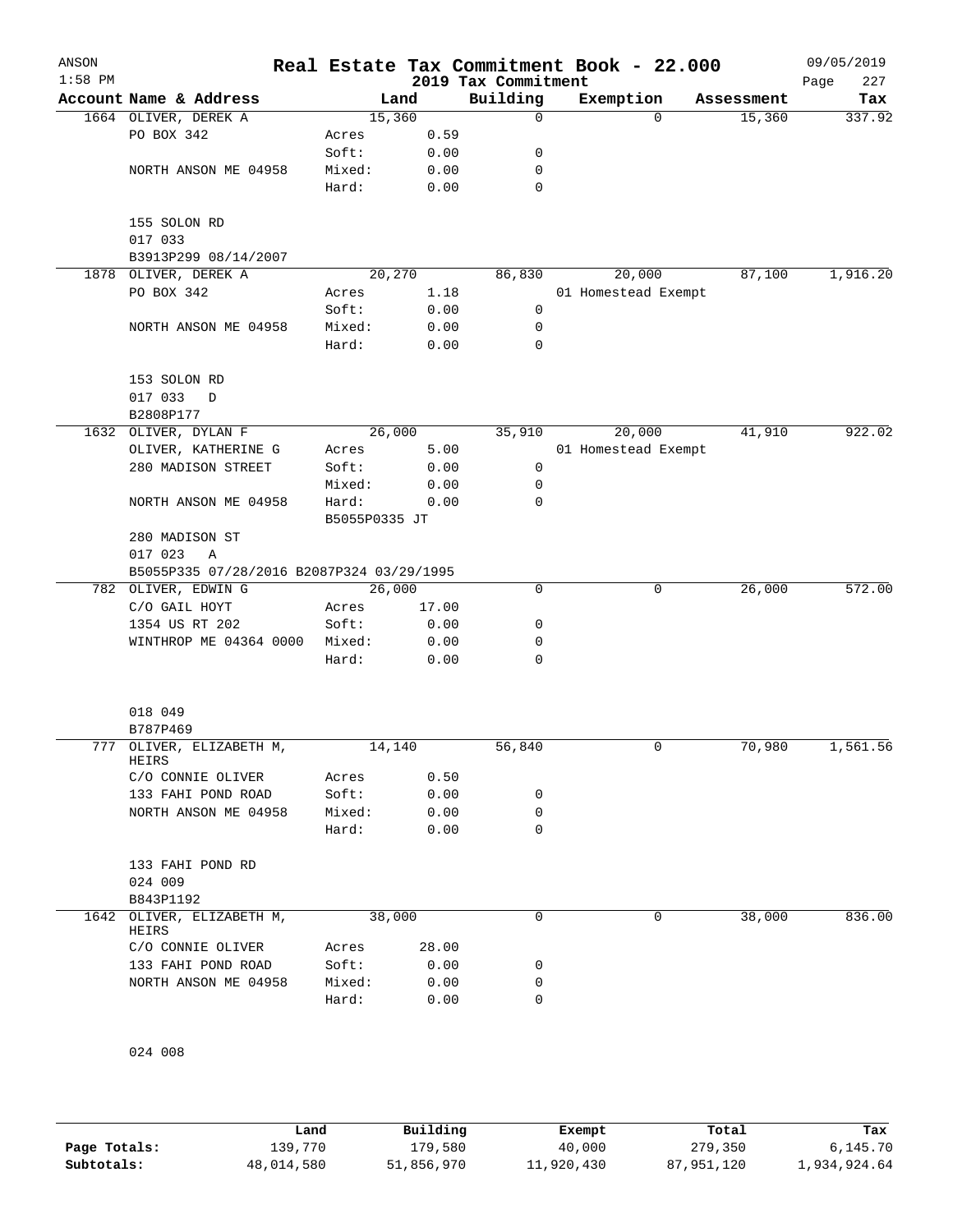| ANSON        |                                           |           |          |                                 | Real Estate Tax Commitment Book - 22.000 |            | 09/05/2019         |
|--------------|-------------------------------------------|-----------|----------|---------------------------------|------------------------------------------|------------|--------------------|
| $1:58$ PM    | Account Name & Address                    |           | Land     | 2019 Tax Commitment<br>Building | Exemption                                | Assessment | 228<br>Page<br>Tax |
|              | 1796 OLIVER, SHAYNE P                     |           | 23,920   | 36,820                          | $\Omega$                                 | 60,740     | 1,336.28           |
|              | OLIVER, CHELSY L                          | Acres     | 3.61     |                                 |                                          |            |                    |
|              | 14 EAST STREET                            | Soft:     | 0.00     | 0                               |                                          |            |                    |
|              |                                           | Mixed:    | 0.00     | 0                               |                                          |            |                    |
|              | SKOWHEGAN ME 04976                        | Hard:     | 0.00     | 0                               |                                          |            |                    |
|              | 111 HOLLIN WAITE HILL                     |           |          |                                 |                                          |            |                    |
|              | 4<br>014 045                              |           |          |                                 |                                          |            |                    |
|              | B5368P19 11/27/2018                       |           |          |                                 |                                          |            |                    |
|              | 916 OSBORNE, GARY G                       |           | 43,100   | 44,240                          | 20,000                                   | 67,340     | 1,481.48           |
|              | PO BOX 486                                | Acres     | 22.20    |                                 | 01 Homestead Exempt                      |            |                    |
|              |                                           | Soft:     | 0.00     | 0                               |                                          |            |                    |
|              | ANSON ME 04911                            | Mixed:    | 0.00     | 0                               |                                          |            |                    |
|              |                                           | Hard:     | 0.00     | $\mathbf 0$                     |                                          |            |                    |
|              | 914 WEST MILLS RD<br>012 003              |           |          |                                 |                                          |            |                    |
|              | B4540P197 06/19/2012 B4528P229 05/17/2012 |           |          |                                 |                                          |            |                    |
|              | 880 OVERMILLER, THERESA A                 |           | 21,200   | 7,740                           | 0                                        | 28,940     | 636.68             |
|              | 58 OUTLET ROAD                            | Acres     | 15.00    |                                 |                                          |            |                    |
|              |                                           | Soft:     | 0.00     | 0                               |                                          |            |                    |
|              | AUGUSTA ME 04330                          | Mixed:    | 0.00     | 0                               |                                          |            |                    |
|              |                                           | Hard:     | 0.00     | $\Omega$                        |                                          |            |                    |
|              | CLARK ROAD                                |           |          |                                 |                                          |            |                    |
|              | 022 035<br>A 1                            |           |          |                                 |                                          |            |                    |
|              | B2663P291                                 |           |          |                                 |                                          |            |                    |
|              | 1330 OWENS, WILLIAM G                     |           | 36,000   | 39,850                          | 0                                        | 75,850     | 1,668.70           |
|              | 2013 CHANNEL ROAD                         | Acres     | 41.00    |                                 |                                          |            |                    |
|              |                                           | Soft:     | 0.00     | 0                               |                                          |            |                    |
|              | PLSVILLE MD 21132                         | Mixed:    | 0.00     | 0                               |                                          |            |                    |
|              |                                           | Hard:     | 0.00     | $\mathbf 0$                     |                                          |            |                    |
|              |                                           | B5149P063 |          |                                 |                                          |            |                    |
|              | 33 CLARK RD                               |           |          |                                 |                                          |            |                    |
|              | 021 009                                   |           |          |                                 |                                          |            |                    |
|              | B5149P063 04/19/2017 B2977P14             |           |          |                                 |                                          |            |                    |
|              | 790 OWENS, WILLIAM G., JR.                |           | 69,300   | 0                               | 0                                        | 69,300     | 1,524.60           |
|              |                                           |           | 150.00   |                                 |                                          |            |                    |
|              |                                           | Acres     |          |                                 |                                          |            |                    |
|              | PYLESVILLE MD 21132<br>1916               | Soft:     | 0.00     | $\mathsf{O}$                    |                                          |            |                    |
|              | 2013 CHANNEL RD                           | Mixed:    | 0.00     | 0                               |                                          |            |                    |
|              |                                           | Hard:     | 0.00     | 0                               |                                          |            |                    |
|              |                                           |           |          |                                 |                                          |            |                    |
|              | 021 010                                   |           |          |                                 |                                          |            |                    |
|              | B2122P17                                  |           |          |                                 |                                          |            |                    |
| 792          | PADULA, LOUIS M                           |           | 35,010   | 88,900                          | 26,000                                   | 97,910     | 2,154.02           |
|              |                                           | Acres     | 13.51    |                                 | 01 Homestead Exempt                      |            |                    |
|              | ANSON ME 04911 0000                       | Soft:     | 0.00     | 0                               | 04 Non-resident Veteran                  |            |                    |
|              | 177 GREENLEAF RD                          | Mixed:    | 0.00     | $\Omega$                        |                                          |            |                    |
|              |                                           | Hard:     | 0.00     | 0                               |                                          |            |                    |
|              | 177 GREENLEAF RD                          |           |          |                                 |                                          |            |                    |
|              | 013 023<br>5                              |           |          |                                 |                                          |            |                    |
|              | B3529P168 08/01/2005                      |           |          |                                 |                                          |            |                    |
|              |                                           |           |          |                                 |                                          |            |                    |
|              |                                           | Land      | Building |                                 | Exempt                                   | Total      | Tax                |
| Page Totals: |                                           | 228,530   | 217,550  |                                 | 46,000                                   | 400,080    | 8,801.76           |

**Subtotals:** 48,243,110 52,074,520 11,966,430 88,351,200 1,943,726.40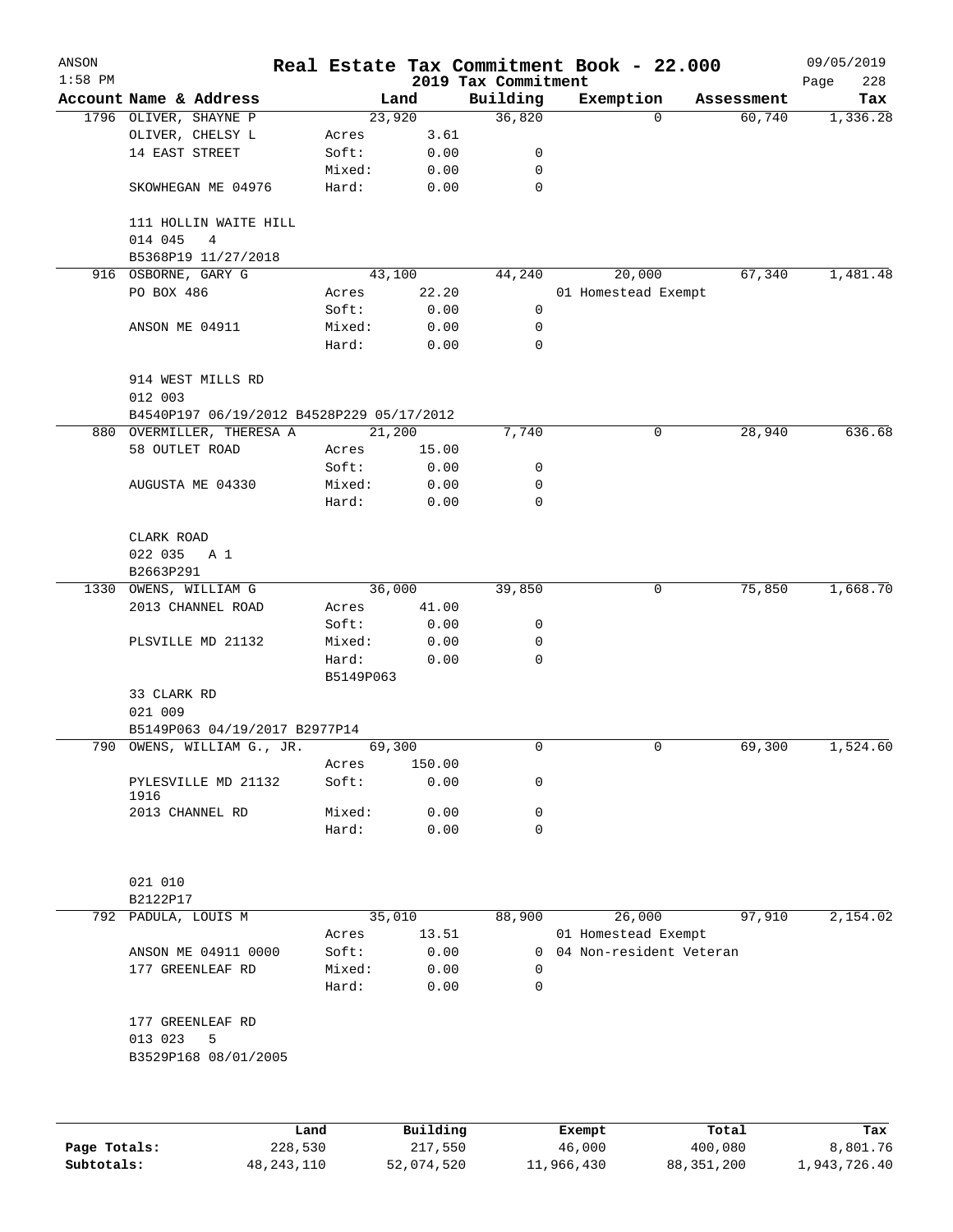| ANSON        |                                           |              |                |              |                                 | Real Estate Tax Commitment Book - 22.000 |            |            | 09/05/2019         |
|--------------|-------------------------------------------|--------------|----------------|--------------|---------------------------------|------------------------------------------|------------|------------|--------------------|
| $1:58$ PM    | Account Name & Address                    |              |                | Land         | 2019 Tax Commitment<br>Building | Exemption                                |            | Assessment | 229<br>Page<br>Tax |
|              | 1242 PAGE, ROBERT M., II &                |              |                | 23,380       | 60,040                          | 20,000                                   |            | 63,420     | 1,395.24           |
|              | MARY-ANNA                                 |              |                |              |                                 |                                          |            |            |                    |
|              | ANSON ME 04911                            |              | Acres<br>Soft: | 3.25<br>0.00 | 0                               | 01 Homestead Exempt                      |            |            |                    |
|              | 93 HOLLIN WAITE HILL                      |              | Mixed:         | 0.00         | 0                               |                                          |            |            |                    |
|              | <b>ROAD</b>                               |              |                |              |                                 |                                          |            |            |                    |
|              |                                           |              | Hard:          | 0.00         | 0                               |                                          |            |            |                    |
|              | 93 HOLLIN WAITE HILL RD<br>014 045<br>2   |              |                |              |                                 |                                          |            |            |                    |
|              | B4574P159 09/06/2012                      |              |                |              |                                 |                                          |            |            |                    |
|              | 946 PAINE, CARLA C                        |              |                | 23,000       | 69,510                          | 20,000                                   |            | 72,510     | 1,595.22           |
|              | PO BOX 507                                |              | Acres          | 3.00         |                                 | 01 Homestead Exempt                      |            |            |                    |
|              |                                           |              | Soft:          | 0.00         | 0                               |                                          |            |            |                    |
|              | ANSON ME 04911-3342                       |              | Mixed:         | 0.00         | 0                               |                                          |            |            |                    |
|              |                                           |              | Hard:          | 0.00         | $\mathbf 0$                     |                                          |            |            |                    |
|              | 658 HORSEBACK RD                          |              |                |              |                                 |                                          |            |            |                    |
|              | 019 041                                   |              |                |              |                                 |                                          |            |            |                    |
|              | B2463P55                                  |              |                |              |                                 |                                          |            |            |                    |
|              | 795 PAINE, CHARLES H                      |              |                | 63,830       | 49,740                          | 20,000                                   |            | 93,570     | 2,058.54           |
|              | PO BOX 92                                 |              | Acres          | 55.66        |                                 | 01 Homestead Exempt                      |            |            |                    |
|              |                                           |              | Soft:          | 0.00         | 0                               |                                          |            |            |                    |
|              | ANSON ME 04911                            |              | Mixed:         | 0.00         | 0                               |                                          |            |            |                    |
|              |                                           |              | Hard:          | 0.00         | 0                               |                                          |            |            |                    |
|              | 61 SMITH RD                               |              |                |              |                                 |                                          |            |            |                    |
|              | 010 012                                   |              |                |              |                                 |                                          |            |            |                    |
|              | B871P307                                  |              |                |              |                                 |                                          |            |            |                    |
|              | 797 PAINE, FRANK A JR                     |              |                | 43,350       | 86,550                          | 20,000                                   |            | 109,900    | 2,417.80           |
|              | PAINE, COLLETTE A                         |              | Acres          | 25.73        |                                 | 01 Homestead Exempt                      |            |            |                    |
|              | PO BOX 42                                 |              | Soft:          | 0.00         | 0                               |                                          |            |            |                    |
|              |                                           |              | Mixed:         | 0.00         | 0                               |                                          |            |            |                    |
|              | ANSON Maine 04911                         |              | Hard:          | 0.00         | 0                               |                                          |            |            |                    |
|              | 176 TOWN FARM RD                          |              |                |              |                                 |                                          |            |            |                    |
|              | 022 011                                   |              |                |              |                                 |                                          |            |            |                    |
|              | B1598P53                                  |              |                |              |                                 |                                          |            |            |                    |
|              | 800 PAINE, JOHN W                         |              |                | 21,500       | 31,930                          | 20,000                                   |            | 33,430     | 735.46             |
|              | PAINE, CATHIE L                           |              | Acres          | 2.00         |                                 | 01 Homestead Exempt                      |            |            |                    |
|              | 492 VALLEY ROAD                           |              | Soft:          | 0.00         | $\mathbf 0$                     |                                          |            |            |                    |
|              |                                           |              | Mixed:         | 0.00         | 0                               |                                          |            |            |                    |
|              | ANSON ME 04911                            |              | Hard:          | 0.00         | 0                               |                                          |            |            |                    |
|              | 492 VALLEY RD                             |              |                |              |                                 |                                          |            |            |                    |
|              | 019 036<br>$\mathbf B$                    |              |                |              |                                 |                                          |            |            |                    |
|              | B5060P118 08/10/2016 B4240P226 02/04/2010 |              |                |              |                                 |                                          |            |            |                    |
|              | 799 PAINE, JOHN W & CATHIE                |              |                | 14,140       | 52,400                          |                                          | 0          | 66,540     | 1,463.88           |
|              | C/O CATHIE PAINE                          |              | Acres          | 0.50         |                                 |                                          |            |            |                    |
|              | 476 VALLEY ROAD                           |              | Soft:          | 0.00         | 0                               |                                          |            |            |                    |
|              |                                           |              | Mixed:         | 0.00         | 0                               |                                          |            |            |                    |
|              | ANSON ME 04911 0000                       |              | Hard:          | 0.00         | 0                               |                                          |            |            |                    |
|              | 476 VALLEY RD                             |              |                |              |                                 |                                          |            |            |                    |
|              | 019 035                                   |              |                |              |                                 |                                          |            |            |                    |
|              | B3003P343                                 |              |                |              |                                 |                                          |            |            |                    |
|              |                                           |              |                |              |                                 |                                          |            |            |                    |
|              |                                           | Land         |                | Building     |                                 | Exempt                                   |            | Total      | Tax                |
| Page Totals: |                                           | 189,200      |                | 350,170      |                                 | 100,000                                  |            | 439,370    | 9,666.14           |
| Subtotals:   |                                           | 48, 432, 310 |                | 52, 424, 690 |                                 | 12,066,430                               | 88,790,570 |            | 1,953,392.54       |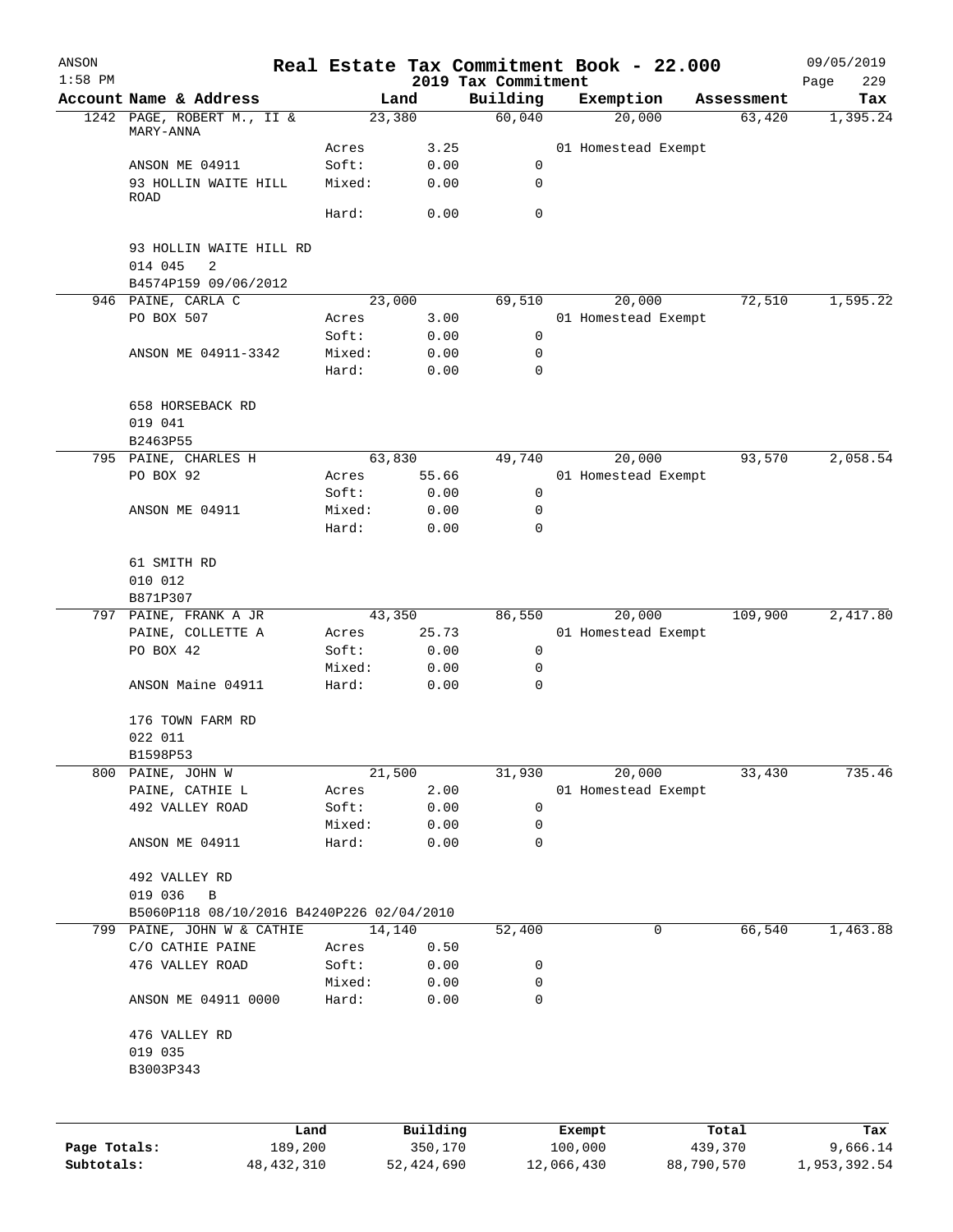| ANSON<br>$1:58$ PM |                                           |                      |          | 2019 Tax Commitment | Real Estate Tax Commitment Book - 22.000 |             | 09/05/2019<br>230<br>Page |
|--------------------|-------------------------------------------|----------------------|----------|---------------------|------------------------------------------|-------------|---------------------------|
|                    | Account Name & Address                    |                      | Land     | Building            | Exemption                                | Assessment  | Tax                       |
|                    | 770 PAINE, TIMOTHY J., SR.                |                      | 23,680   | 29,250              | 20,000                                   | 32,930      | 724.46                    |
|                    | &<br>PAINE, TIMOTHY J., JR.               | Acres                | 3.45     |                     | 01 Homestead Exempt                      |             |                           |
|                    |                                           | Soft:                | 0.00     | 0                   |                                          |             |                           |
|                    | 62 CAMPGROUND RD                          | Mixed:               | 0.00     | 0                   |                                          |             |                           |
|                    | NORTH ANSON ME 04958                      | Hard:                | 0.00     | $\mathbf 0$         |                                          |             |                           |
|                    | 7108                                      |                      |          |                     |                                          |             |                           |
|                    | 62 CAMPGROUND RD<br>015 036<br>3          |                      |          |                     |                                          |             |                           |
|                    | B4009P325 06/13/2008                      |                      |          |                     |                                          |             |                           |
|                    | 283 PAKULSKI, JOSEPH DEAN                 |                      | 14,560   | 45,920              |                                          | 60,480<br>0 | 1,330.56                  |
|                    | PO BOX 4                                  | Acres                | 0.53     |                     |                                          |             |                           |
|                    |                                           | Soft:                | 0.00     | 0                   |                                          |             |                           |
|                    | ANSON ME 04911                            | Mixed:               | 0.00     | 0                   |                                          |             |                           |
|                    |                                           | Hard:                | 0.00     | $\mathbf 0$         |                                          |             |                           |
|                    |                                           | B5072P0166           |          |                     |                                          |             |                           |
|                    | 5 PINE ST                                 |                      |          |                     |                                          |             |                           |
|                    | 002 043                                   |                      |          |                     |                                          |             |                           |
|                    | B5072P166 08/31/2016 B4379P258 03/23/2011 |                      |          |                     |                                          |             |                           |
|                    | 1529 PALMER, FRANK                        |                      | 13,120   | 35,690              | 20,000                                   | 28,810      | 633.82                    |
|                    | PALMER, CHARLOTTE                         | Acres                | 0.43     |                     | 01 Homestead Exempt                      |             |                           |
|                    |                                           | Soft:                | 0.00     | 0                   |                                          |             |                           |
|                    | PO BOX 201                                | Mixed:               | 0.00     | $\mathbf 0$         |                                          |             |                           |
|                    | ANSON ME 04911 0201                       | Hard:                | 0.00     | $\mathbf 0$         |                                          |             |                           |
|                    | 23 MAIN ST                                |                      |          |                     |                                          |             |                           |
|                    | 001 116                                   |                      |          |                     |                                          |             |                           |
|                    | B4232P130 01/12/2010                      |                      |          |                     |                                          |             |                           |
|                    | 801 PANDORA, EDWARD G                     |                      | 34,010   | 19,130              |                                          | 0<br>53,140 | 1,169.08                  |
|                    | PANDORA, THERESA                          | Acres                | 76.00    |                     |                                          |             |                           |
|                    |                                           | Soft:                | 17.00    | 1,921               |                                          |             |                           |
|                    | 63 JUDKINS RD                             | Mixed:               | 17.00    | 2,669               |                                          |             |                           |
|                    | CARTHAGE ME 04224 0000                    | Hard:<br>TREE GROWTH | 34.00    | 5,916               |                                          |             |                           |
|                    |                                           |                      |          |                     |                                          |             |                           |
|                    | 019 042                                   |                      |          |                     |                                          |             |                           |
|                    | B3404P120 11/08/2004 B3296P263 04/23/2004 |                      |          |                     |                                          |             |                           |
|                    | 612 PANDORA, EDWARD G                     |                      | 14,700   | 27,510              |                                          | 0<br>42,210 | 928.62                    |
|                    | PANDORA, THERESA M                        | Acres                | 0.54     |                     |                                          |             |                           |
|                    |                                           | Soft:                | 0.00     | 0                   |                                          |             |                           |
|                    | 63 JUDKINS RD                             | Mixed:               | 0.00     | 0                   |                                          |             |                           |
|                    | CARTHAGE ME 04224 0000                    | Hard:                | 0.00     | $\mathbf 0$         |                                          |             |                           |
|                    | 642 HORSEBACK RD                          |                      |          |                     |                                          |             |                           |
|                    | 019 042<br>Α                              |                      |          |                     |                                          |             |                           |
|                    | B3488P259 05/24/2005                      |                      |          |                     |                                          |             |                           |
|                    | 885 PAPAZIAN, ARTHUR D                    |                      | 19,200   | 18,030              |                                          | 37,230<br>0 | 819.06                    |
|                    | PAPAZIAN, JILL A                          | Acres                | 10.50    |                     |                                          |             |                           |
|                    |                                           | Soft:                | 0.00     | 0                   |                                          |             |                           |
|                    | 181 PINE HILL CIRCLE                      | Mixed:               | 0.00     | 0                   |                                          |             |                           |
|                    | WALTHAM MA 02451 0000                     | Hard:                | 0.00     | 0                   |                                          |             |                           |
|                    | 228 PULLEN CORNER RD                      |                      |          |                     |                                          |             |                           |
|                    | 018 021<br>G                              |                      |          |                     |                                          |             |                           |
|                    | B3892P201 08/06/2007                      |                      |          |                     |                                          |             |                           |
|                    |                                           |                      |          |                     |                                          |             |                           |
|                    | Land                                      |                      | Building |                     | Exempt                                   | Total       | Tax                       |
| Page Totals:       | 119,270                                   |                      | 175,530  |                     | 40,000                                   | 254,800     | 5,605.60                  |

**Subtotals:** 48,551,580 52,600,220 12,106,430 89,045,370 1,958,998.14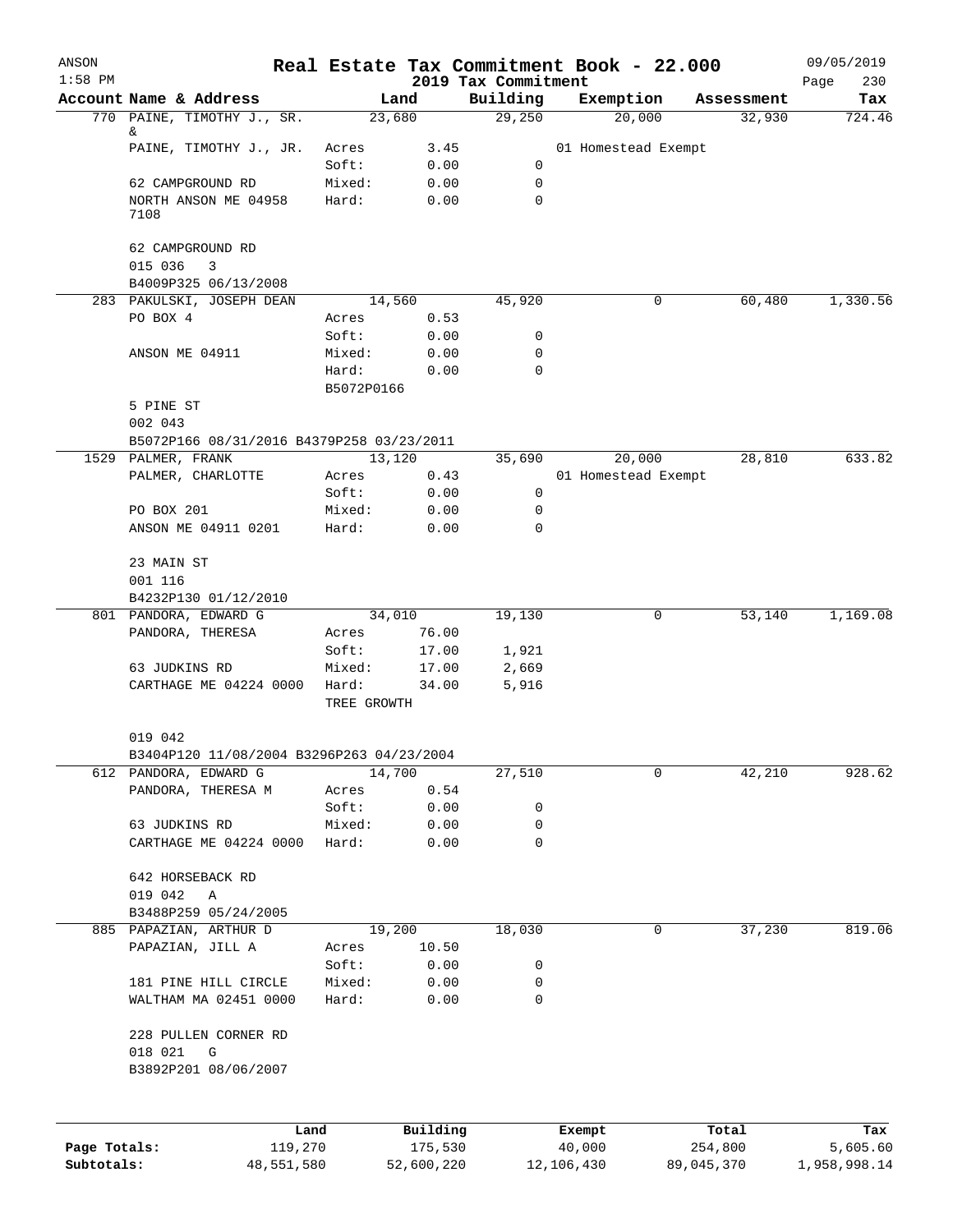| ANSON<br>$1:58$ PM |                             |                      |        | 2019 Tax Commitment | Real Estate Tax Commitment Book - 22.000 |            | 09/05/2019<br>Page<br>231 |
|--------------------|-----------------------------|----------------------|--------|---------------------|------------------------------------------|------------|---------------------------|
|                    | Account Name & Address      |                      | Land   | Building            | Exemption                                | Assessment | Tax                       |
|                    | 1374 PARKER, LOREN H JR     |                      | 9,800  | 27,640              | $\Omega$                                 | 37,440     | 823.68                    |
|                    | PARKER, REBECCA A           | Acres                | 0.24   |                     |                                          |            |                           |
|                    | PO BOX 177                  | Soft:                | 0.00   | 0                   |                                          |            |                           |
|                    |                             | Mixed:               | 0.00   | 0                   |                                          |            |                           |
|                    | MADISON ME 04950 0177       | Hard:                | 0.00   | 0                   |                                          |            |                           |
|                    | 9 HALL ST                   |                      |        |                     |                                          |            |                           |
|                    | 009 040                     |                      |        |                     |                                          |            |                           |
|                    | B4818P295 08/15/2014        |                      |        |                     |                                          |            |                           |
|                    | 810 PARLIN, JANICE K        |                      | 16,890 | $\mathbf 0$         | 0                                        | 16,890     | 371.58                    |
|                    |                             | Acres                | 30.00  |                     |                                          |            |                           |
|                    | ANSON ME 04911 0000         | Soft:                | 0.00   | 0                   |                                          |            |                           |
|                    | 574 HORSEBACK RD            | Mixed:               | 9.00   | 1,413               |                                          |            |                           |
|                    |                             | Hard:                | 20.00  | 3,480               |                                          |            |                           |
|                    |                             | TREE GROWTH          |        |                     |                                          |            |                           |
|                    | 014 013                     |                      |        |                     |                                          |            |                           |
|                    | B4769P60 03/27/2014         |                      |        |                     |                                          |            |                           |
|                    | 811 PARLIN, JANICE K        |                      | 42,910 | 66,910              | 26,000                                   | 83,820     | 1,844.04                  |
|                    |                             | Acres                | 29.60  |                     | 01 Homestead Exempt                      |            |                           |
|                    | ANSON ME 04911 0000         | Soft:                | 0.00   | $\overline{0}$      | 02 Resident Veteran                      |            |                           |
|                    | 574 HORSEBACK RD            | Mixed:               | 0.00   | 0                   |                                          |            |                           |
|                    |                             | Hard:<br>TREE GROWTH | 15.00  | 2,610               |                                          |            |                           |
|                    | 574 HORSEBACK RD            |                      |        |                     |                                          |            |                           |
|                    | 014 014                     |                      |        |                     |                                          |            |                           |
|                    | B4769P60 03/27/2014         |                      |        |                     |                                          |            |                           |
|                    | 1561 PARLIN, PAUL C         |                      | 24,000 | 72,180              | 0                                        | 96,180     | 2,115.96                  |
|                    | PARLIN, DEANNA M.           | Acres                | 0.64   |                     |                                          |            |                           |
|                    | PO BOX 88                   | Soft:                | 0.00   | 0                   |                                          |            |                           |
|                    |                             | Mixed:               | 0.00   | 0                   |                                          |            |                           |
|                    | ANSON ME 04911              | Hard:                | 0.00   | 0                   |                                          |            |                           |
|                    |                             | B5044P0283           |        |                     |                                          |            |                           |
|                    | 117 MAIN ST                 |                      |        |                     |                                          |            |                           |
|                    | 001 039                     |                      |        |                     |                                          |            |                           |
|                    | B5295P347 06/21/2018        |                      |        |                     |                                          |            |                           |
|                    | 1443 PARLIN, PETER E        |                      | 13,420 | 41,900              | 0                                        | 55,320     | 1,217.04                  |
|                    |                             | Acres                | 0.45   |                     |                                          |            |                           |
|                    | SKOWHEGAN ME 04976 0000     | Soft:                | 0.00   | 0                   |                                          |            |                           |
|                    | 30 EAST LEAVITT ST          | Mixed:               | 0.00   | 0                   |                                          |            |                           |
|                    |                             | Hard:                | 0.00   | 0                   |                                          |            |                           |
|                    | 126 MAIN ST                 |                      |        |                     |                                          |            |                           |
|                    | 002 002                     |                      |        |                     |                                          |            |                           |
|                    | B4547P83 06/27/2012         |                      |        |                     |                                          |            |                           |
|                    | 1658 PARSON'S REALTY CO INC |                      | 15,590 | 92,820              | 0                                        | 108,410    | 2,385.02                  |
|                    |                             | Acres                | 0.27   |                     |                                          |            |                           |
|                    | YORK ME 03909 0460          | Soft:                | 0.00   | 0                   |                                          |            |                           |
|                    | PO BOX 460                  | Mixed:               | 0.00   | 0                   |                                          |            |                           |
|                    |                             | Hard:                | 0.00   | $\Omega$            |                                          |            |                           |
|                    | 72 MAIN ST                  |                      |        |                     |                                          |            |                           |
|                    | 001 009<br>$\overline{B}$   |                      |        |                     |                                          |            |                           |
|                    |                             |                      |        |                     |                                          |            |                           |

|              | Land       | Building   | Exempt       | Total      | Tax          |
|--------------|------------|------------|--------------|------------|--------------|
| Page Totals: | 122,610    | 301,450    | 26,000       | 398,060    | 8,757.32     |
| Subtotals:   | 48,674,190 | 52,901,670 | 12, 132, 430 | 89,443,430 | 1,967,755.46 |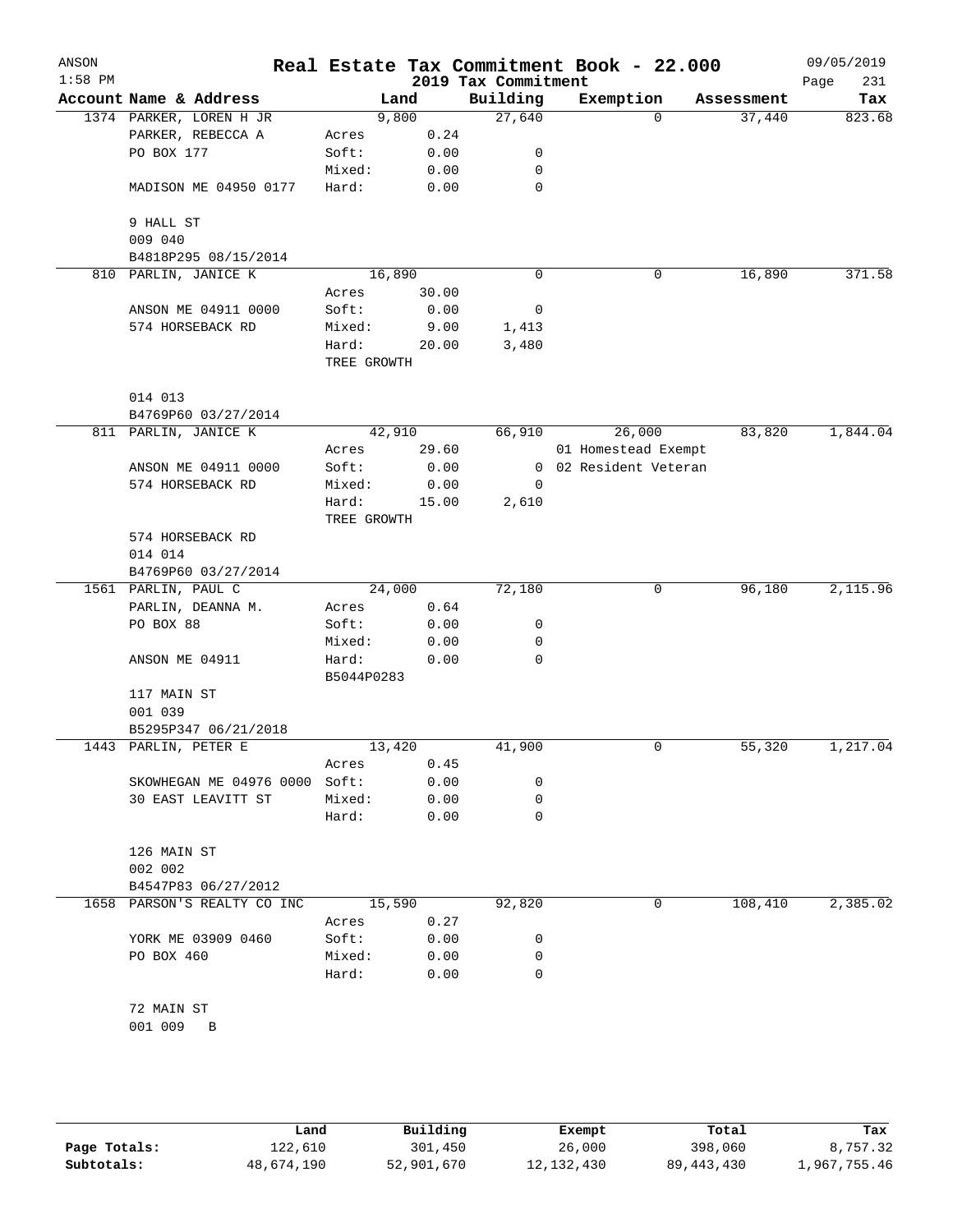| ANSON     |                                                 |                |                |                                 | Real Estate Tax Commitment Book - 22.000 |            | 09/05/2019  |
|-----------|-------------------------------------------------|----------------|----------------|---------------------------------|------------------------------------------|------------|-------------|
| $1:58$ PM | Account Name & Address                          |                |                | 2019 Tax Commitment<br>Building |                                          |            | 232<br>Page |
|           |                                                 |                | Land           |                                 | Exemption<br>$\Omega$                    | Assessment | Tax         |
|           | 1657 PARTRIDGE, DANIEL JOHN<br>PARTRIDGE, JAMIE |                | 30,700<br>9.20 | 92,160                          |                                          | 122,860    | 2,702.92    |
|           | 22 SNOW POND ROAD                               | Acres<br>Soft: | 0.00           | 0                               |                                          |            |             |
|           |                                                 | Mixed:         | 0.00           | 0                               |                                          |            |             |
|           | OAKLAND ME 04963 0000                           | Hard:          | 0.00           | 0                               |                                          |            |             |
|           | 240 VALLEY RD                                   |                |                |                                 |                                          |            |             |
|           | 018 038<br>$\mathbb C$                          |                |                |                                 |                                          |            |             |
|           | B2706P118                                       |                |                |                                 |                                          |            |             |
|           | 1691 PARTRIDGE, DARYEL K                        |                | 36,480         | $\mathbf 0$                     | 0                                        | 36,480     | 802.56      |
|           | PARTRIDGE, KORY K                               | Acres          | 10.82          |                                 |                                          |            |             |
|           | 38 BAILEY DRIVE                                 | Soft:          | 0.00           | 0                               |                                          |            |             |
|           |                                                 | Mixed:         | 0.00           | 0                               |                                          |            |             |
|           | NORTH ANSON ME 04958                            | Hard:          | 0.00           | 0                               |                                          |            |             |
|           | 108 UNION STREET                                |                |                |                                 |                                          |            |             |
|           | 008 005                                         |                |                |                                 |                                          |            |             |
|           | B5218P6 10/18/2017<br>1975 PARTRIDGE, DARYEL K  |                | 26,950         | 60,510                          | 0                                        | 87,460     | 1,924.12    |
|           |                                                 |                |                |                                 |                                          |            |             |
|           | PARTRIDGE, DENISE L<br>38 BAILEY DRIVE          | Acres<br>Soft: | 24.80<br>0.00  | 0                               |                                          |            |             |
|           |                                                 | Mixed:         | 0.00           | 0                               |                                          |            |             |
|           | NORTH ANSON ME 04958                            | Hard:          | 0.00           | 0                               |                                          |            |             |
|           |                                                 |                |                |                                 |                                          |            |             |
|           | 018 009                                         |                |                |                                 |                                          |            |             |
|           | B4645P50 04/03/2013 B3644P337 03/14/2006        |                |                |                                 |                                          |            |             |
|           | 802 PARTRIDGE, DARYEL K                         |                | 17,890         | 114,730                         | 20,000                                   | 112,620    | 2,477.64    |
|           | PARTRIDGE, DENISE L                             | Acres          | 0.80           |                                 | 01 Homestead Exempt                      |            |             |
|           | 38 BAILEY DRIVE                                 | Soft:          | 0.00           | 0                               |                                          |            |             |
|           |                                                 | Mixed:         | 0.00           | 0                               |                                          |            |             |
|           | NORTH ANSON ME 04958                            | Hard:          | 0.00           | 0                               |                                          |            |             |
|           | 38 BAILEY DR<br>005 001                         |                |                |                                 |                                          |            |             |
|           | B1843P36                                        |                |                |                                 |                                          |            |             |
|           | 751 PARTRIDGE, DARYEL K                         |                | 44,000         | 0                               | 0                                        | 44,000     | 968.00      |
|           | PARTRIDGE, KORY K                               | Acres          | 40.00          |                                 |                                          |            |             |
|           | 38 BAILEY DRIVE                                 | Soft:          | 0.00           | 0                               |                                          |            |             |
|           |                                                 | Mixed:         | 0.00           | 0                               |                                          |            |             |
|           | NORTH ANSON ME 04958                            | Hard:          | 0.00           | 0                               |                                          |            |             |
|           |                                                 |                |                |                                 |                                          |            |             |
|           | 018 010                                         |                |                |                                 |                                          |            |             |
|           | B5218P6 10/18/2017                              |                |                |                                 |                                          |            |             |
|           | 807 PARTRIDGE, LINDA J                          |                | 13,420         | 130,200                         | 0                                        | 143,620    | 3,159.64    |
|           | NORTH ANSON POST OFFICE Acres                   |                | 0.20           |                                 |                                          |            |             |
|           | 29 BAILEY DRIVE                                 | Soft:          | 0.00           | 0                               |                                          |            |             |
|           | NORTH ANSON ME 04958                            | Mixed:         | 0.00           | 0                               |                                          |            |             |
|           |                                                 | Hard:          | 0.00           | 0                               |                                          |            |             |
|           | 9 MADISON ST                                    |                |                |                                 |                                          |            |             |
|           | 006 008                                         |                |                |                                 |                                          |            |             |
|           | B3645P94 03/13/2006                             |                |                |                                 |                                          |            |             |
|           |                                                 |                |                |                                 |                                          |            |             |
|           |                                                 |                |                |                                 |                                          |            |             |
|           |                                                 |                |                |                                 |                                          |            |             |

|              | Land       | Building   | Exempt     | Total      | Tax          |
|--------------|------------|------------|------------|------------|--------------|
| Page Totals: | 169,440    | 397,600    | 20,000     | 547,040    | 12,034.88    |
| Subtotals:   | 48,843,630 | 53,299,270 | 12,152,430 | 89,990,470 | l,979,790.34 |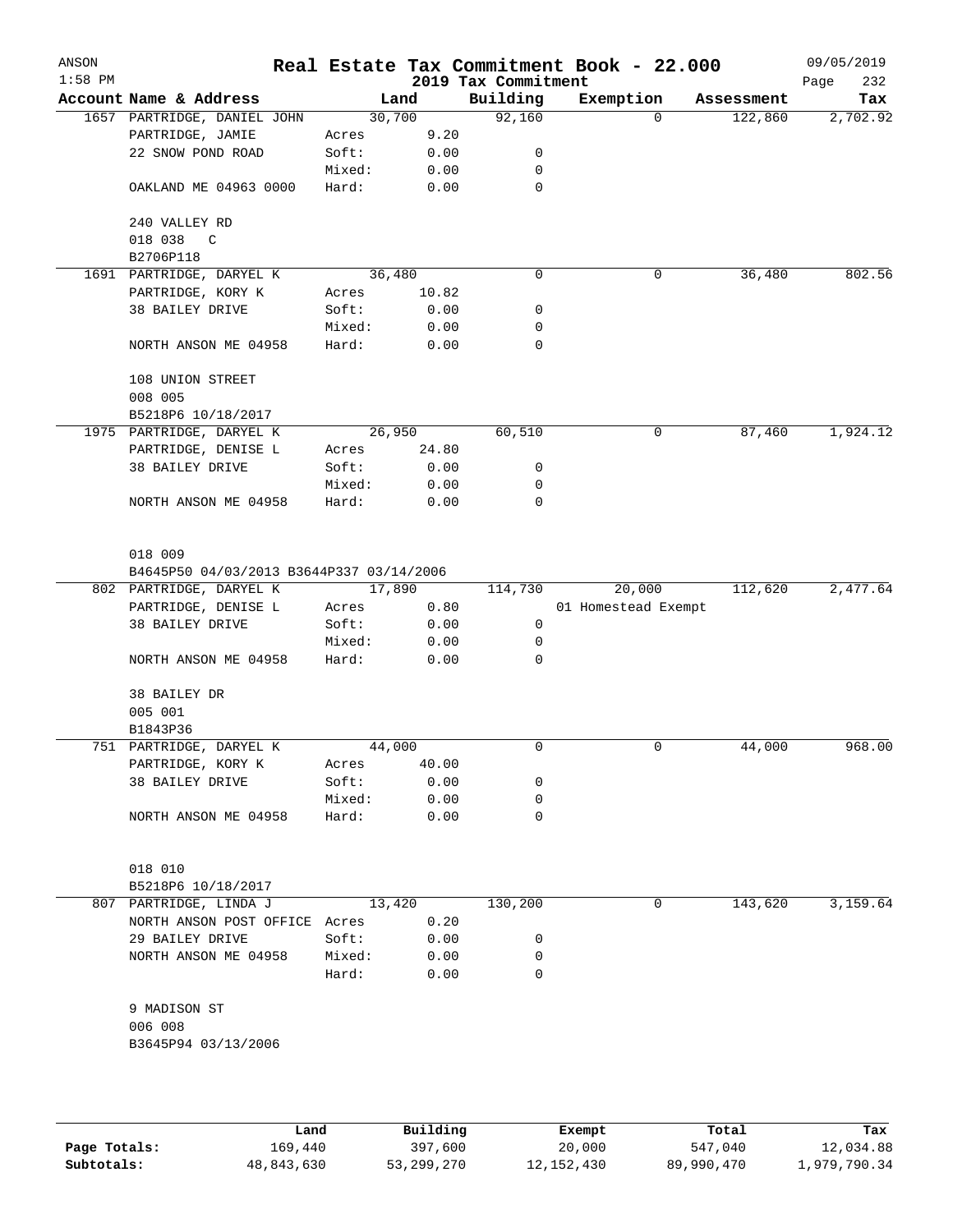| ANSON<br>$1:58$ PM |                                                     |                    |              | 2019 Tax Commitment | Real Estate Tax Commitment Book - 22.000 |            | 09/05/2019<br>233<br>Page |
|--------------------|-----------------------------------------------------|--------------------|--------------|---------------------|------------------------------------------|------------|---------------------------|
|                    | Account Name & Address                              |                    | Land         | Building            | Exemption                                | Assessment | Tax                       |
|                    | 808 PARTRIDGE, LINDA J                              | 33,980             |              | 0                   | $\Omega$                                 | 33,980     | 747.56                    |
|                    | 29 BAILEY DRIVE                                     | Acres              | 0.75         |                     |                                          |            |                           |
|                    |                                                     | Soft:              | 0.00         | 0                   |                                          |            |                           |
|                    | NORTH ANSON ME 04958                                | Mixed:             | 0.00         | 0                   |                                          |            |                           |
|                    |                                                     | Hard:              | 0.00         | $\mathbf 0$         |                                          |            |                           |
|                    | 95 NORTH MAIN ST<br>006 072                         |                    |              |                     |                                          |            |                           |
|                    | B3645P94 03/13/2006                                 |                    |              |                     |                                          |            |                           |
|                    | 1655 PARTRIDGE, LINDA J. &<br>DARYL K. &            | 34,000             |              | 88,410              | 20,000                                   | 102,410    | 2,253.02                  |
|                    | WILSON, DENISE P                                    | Acres              | 5.00         |                     | 01 Homestead Exempt                      |            |                           |
|                    |                                                     | Soft:              | 0.00         | $\mathbf 0$         |                                          |            |                           |
|                    | 29 BAILEY DRIVE                                     | Mixed:             | 0.00         | 0                   |                                          |            |                           |
|                    | NORTH ANSON ME 04958                                | Hard:              | 0.00         | 0                   |                                          |            |                           |
|                    | 29 BAILEY DR<br>005 005                             |                    |              |                     |                                          |            |                           |
|                    | B5362P101 11/15/2018 B4608P168 12/13/2012           |                    |              |                     |                                          |            |                           |
|                    | 1654 PARTRIDGE, PAMELA HUME                         | 23,000             |              | 112,660             | 20,000                                   | 115,660    | 2,544.52                  |
|                    |                                                     | Acres              | 3.00         |                     | 01 Homestead Exempt                      |            |                           |
|                    | NORTH ANSON ME 04958<br>7149                        | Soft:              | 0.00         | 0                   |                                          |            |                           |
|                    | 23 UNION STREET                                     | Mixed:             | 0.00         | 0                   |                                          |            |                           |
|                    |                                                     | Hard:              | 0.00         | $\Omega$            |                                          |            |                           |
|                    | 23 UNION ST<br>005 028                              |                    |              |                     |                                          |            |                           |
|                    | B2655P257                                           |                    |              |                     |                                          |            |                           |
|                    | 95 PASKELL, JACOB I                                 | 15,230             |              | 72,090              | 20,000                                   | 67,320     | 1,481.04                  |
|                    |                                                     | Acres              | 0.58         |                     | 01 Homestead Exempt                      |            |                           |
|                    | NORTH ANSON ME 04958                                | Soft:              | 0.00         | 0                   |                                          |            |                           |
|                    | 35 UNION ST                                         | Mixed:             | 0.00         | 0                   |                                          |            |                           |
|                    |                                                     | Hard:              | 0.00         | $\mathbf 0$         |                                          |            |                           |
|                    | 35 UNION ST<br>005 030                              |                    |              |                     |                                          |            |                           |
|                    | B4345P254 11/19/2010                                |                    |              |                     |                                          |            |                           |
|                    | 460 PASTERCYZK, MARK H                              |                    | 9,590        | 44,830              | 0                                        | 54,420     | 1,197.24                  |
|                    | PO BOX 160                                          | Acres              | 0.23         |                     |                                          |            |                           |
|                    |                                                     | Soft:              | 0.00         | 0                   |                                          |            |                           |
|                    | ANSON ME 04911                                      | Mixed:             | 0.00         | 0                   |                                          |            |                           |
|                    |                                                     | Hard:<br>B5083P304 | 0.00         | 0                   |                                          |            |                           |
|                    | 18 WILSON ST                                        |                    |              |                     |                                          |            |                           |
|                    | 001 113                                             |                    |              |                     |                                          |            |                           |
|                    | B5143P230 03/22/2017 B5083P304 09/29/2016 B3268P203 |                    |              |                     |                                          |            |                           |
|                    | 814 PATENAUDE, DONALD O                             | 18,320             |              | 0                   | 0                                        | 18,320     | 403.04                    |
|                    | 356 PARKER STREET                                   |                    |              |                     |                                          |            |                           |
|                    |                                                     | Acres<br>Soft:     | 11.40        | 0                   |                                          |            |                           |
|                    |                                                     |                    | 0.00         |                     |                                          |            |                           |
|                    | GARDNER MA 01440 0000                               | Mixed:<br>Hard:    | 0.00<br>0.00 | 0<br>0              |                                          |            |                           |
|                    |                                                     |                    |              |                     |                                          |            |                           |
|                    | 015 044<br>H<br>B1297P169                           |                    |              |                     |                                          |            |                           |
|                    |                                                     |                    |              |                     |                                          |            |                           |
|                    |                                                     |                    |              |                     |                                          |            |                           |
|                    | Land.                                               |                    | Building     |                     | $F$ vomnt                                | $T$ ctal   | Tov                       |

|              | Land       | Building   | Exempt       | Total      | Tax          |
|--------------|------------|------------|--------------|------------|--------------|
| Page Totals: | 134,120    | 317,990    | 60,000       | 392,110    | 8,626.42     |
| Subtotals:   | 48,977,750 | 53,617,260 | 12, 212, 430 | 90,382,580 | 1,988,416.76 |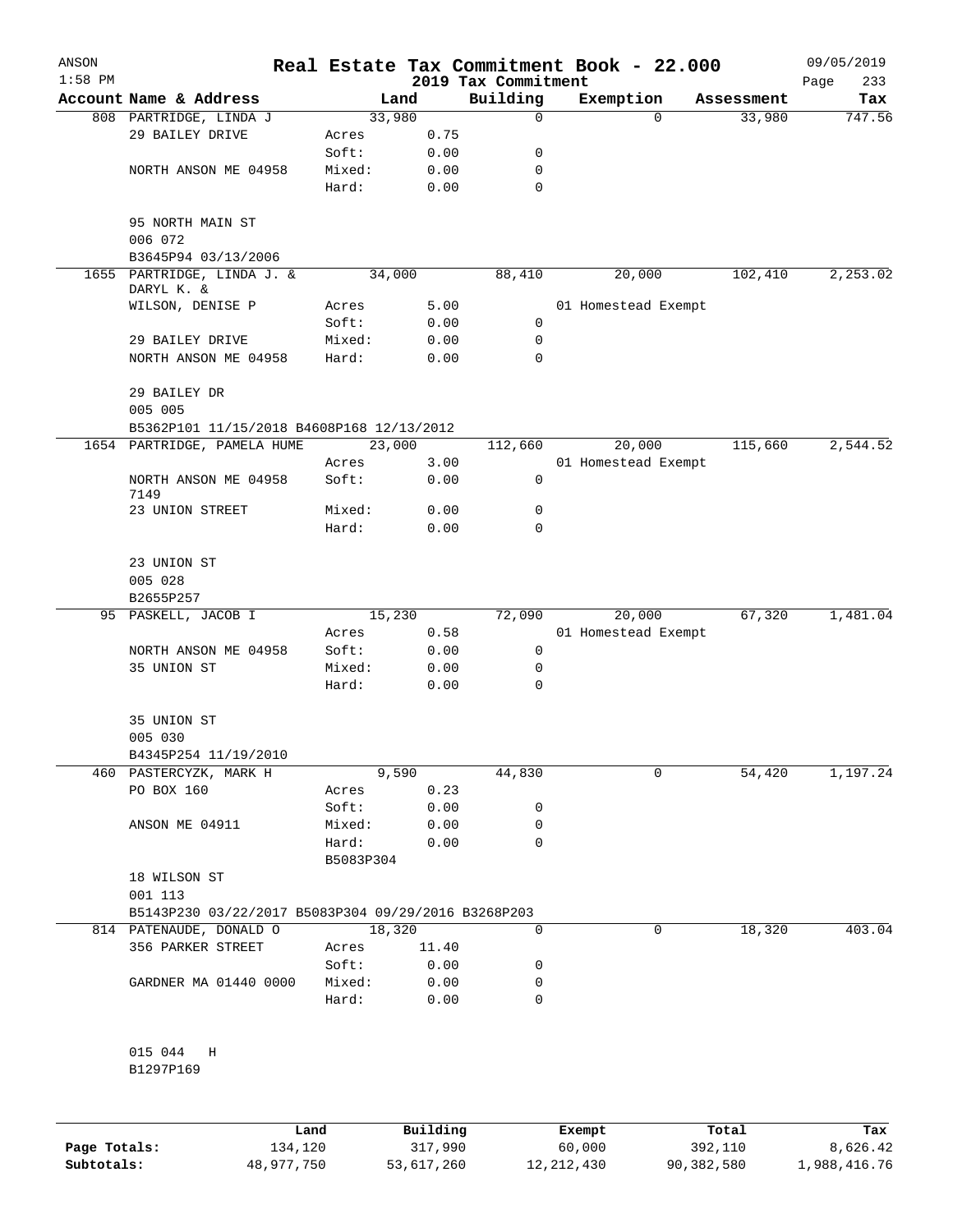| ANSON<br>$1:58$ PM |                              |             |       | 2019 Tax Commitment | Real Estate Tax Commitment Book - 22.000 |            |        | 09/05/2019<br>Page | 234      |
|--------------------|------------------------------|-------------|-------|---------------------|------------------------------------------|------------|--------|--------------------|----------|
|                    | Account Name & Address       | Land        |       | Building            | Exemption                                | Assessment |        |                    | Tax      |
|                    | 161 PATTEN, MERTON L         | 26,000      |       | 0                   | $\Omega$                                 |            | 26,000 |                    | 572.00   |
|                    | 26 PATTEN LANE               | Acres       | 5.00  |                     |                                          |            |        |                    |          |
|                    |                              | Soft:       | 0.00  | 0                   |                                          |            |        |                    |          |
|                    | NORTH ANSON ME 04958         | Mixed:      | 0.00  | 0                   |                                          |            |        |                    |          |
|                    |                              | Hard:       | 0.00  | 0                   |                                          |            |        |                    |          |
|                    | 41 PATTEN LN                 |             |       |                     |                                          |            |        |                    |          |
|                    | 023 026<br>C <sub>1</sub>    |             |       |                     |                                          |            |        |                    |          |
|                    | B1855P287                    |             |       |                     |                                          |            |        |                    |          |
|                    | 512 PATTERSON, RICHARD G     |             |       | 8,840               |                                          |            | 8,840  |                    | 194.48   |
|                    |                              |             | 0     |                     | 0                                        |            |        |                    |          |
|                    | DAVIS, KIM                   |             |       |                     |                                          |            |        |                    |          |
|                    | 615 FOUR MILE SQUARE<br>ROAD |             |       |                     |                                          |            |        |                    |          |
|                    | ANSON ME 04911               |             |       |                     |                                          |            |        |                    |          |
|                    | 615 FOUR MILE SQUARE RD      |             |       |                     |                                          |            |        |                    |          |
|                    | 020 026 E ON                 |             |       |                     |                                          |            |        |                    |          |
|                    | 815 PAUL, CECELIA            | 16,610      |       | 72,050              | 20,000                                   |            | 68,660 |                    | 1,510.52 |
|                    |                              | Acres       | 0.69  |                     | 01 Homestead Exempt                      |            |        |                    |          |
|                    | NORTH ANSON ME 04958<br>0000 | Soft:       | 0.00  | 0                   |                                          |            |        |                    |          |
|                    | 221 EMBDEN POND RD           | Mixed:      | 0.00  | 0                   |                                          |            |        |                    |          |
|                    |                              | Hard:       | 0.00  | 0                   |                                          |            |        |                    |          |
|                    |                              | LIFE ESTATE |       |                     |                                          |            |        |                    |          |
|                    | 221 EMBDEN POND RD           |             |       |                     |                                          |            |        |                    |          |
|                    | 023 021                      |             |       |                     |                                          |            |        |                    |          |
|                    | B4251P56 03/22/2010          |             |       |                     |                                          |            |        |                    |          |
|                    | 499 PAVMAT, INC              |             | 0     | 10,400              | 0                                        |            | 10,400 |                    | 228.80   |
|                    |                              |             |       |                     |                                          |            |        |                    |          |
|                    | ANSON ME 04911               |             |       |                     |                                          |            |        |                    |          |
|                    | 756 HORSEBACK ROAD           |             |       |                     |                                          |            |        |                    |          |
|                    |                              |             |       |                     |                                          |            |        |                    |          |
|                    | 732 HORSEBACK RD             |             |       |                     |                                          |            |        |                    |          |
|                    | 019 038<br>ON                |             |       |                     |                                          |            |        |                    |          |
|                    | 397 PEARY, ERNEST D          | 31,660      |       | 68,730              | 26,000                                   |            | 74,390 |                    | 1,636.58 |
|                    | PEARY, MARIA I               | Acres       | 10.16 |                     | 01 Homestead Exempt                      |            |        |                    |          |
|                    |                              | Soft:       | 0.00  | 0                   | 04 Non-resident Veteran                  |            |        |                    |          |
|                    | 216 GREENLEAF RD             | Mixed:      | 0.00  | 0                   |                                          |            |        |                    |          |
|                    | ANSON ME 04911 0000          | Hard:       | 0.00  | $\mathbf 0$         |                                          |            |        |                    |          |
|                    | 216 GREENLEAF RD             |             |       |                     |                                          |            |        |                    |          |
|                    | 013 022<br>3                 |             |       |                     |                                          |            |        |                    |          |
|                    | B3011P210                    |             |       |                     |                                          |            |        |                    |          |
|                    | 1660 PEARY, EVERETT H        | 51,640      |       | 39,830              | 20,000                                   |            | 71,470 |                    | 1,572.34 |
|                    | PEARY, JOYCE                 | Acres       | 39.27 |                     | 01 Homestead Exempt                      |            |        |                    |          |
|                    | 511 CAMPGROUND ROAD          | Soft:       | 0.00  | 0                   |                                          |            |        |                    |          |
|                    |                              | Mixed:      | 0.00  | 0                   |                                          |            |        |                    |          |
|                    | NORTH ANSON ME 04958         | Hard:       | 0.00  | $\mathbf 0$         |                                          |            |        |                    |          |
|                    | 511 CAMPGROUND RD            |             |       |                     |                                          |            |        |                    |          |
|                    | 018 012<br>C                 |             |       |                     |                                          |            |        |                    |          |
|                    |                              |             |       |                     |                                          |            |        |                    |          |
|                    |                              |             |       |                     |                                          |            |        |                    |          |

|              | Land       | Building   | Exempt     | Total      | Tax          |
|--------------|------------|------------|------------|------------|--------------|
| Page Totals: | 125,910    | 199,850    | 66,000     | 259,760    | 5,714.72     |
| Subtotals:   | 49,103,660 | 53,817,110 | 12,278,430 | 90,642,340 | 1,994,131.48 |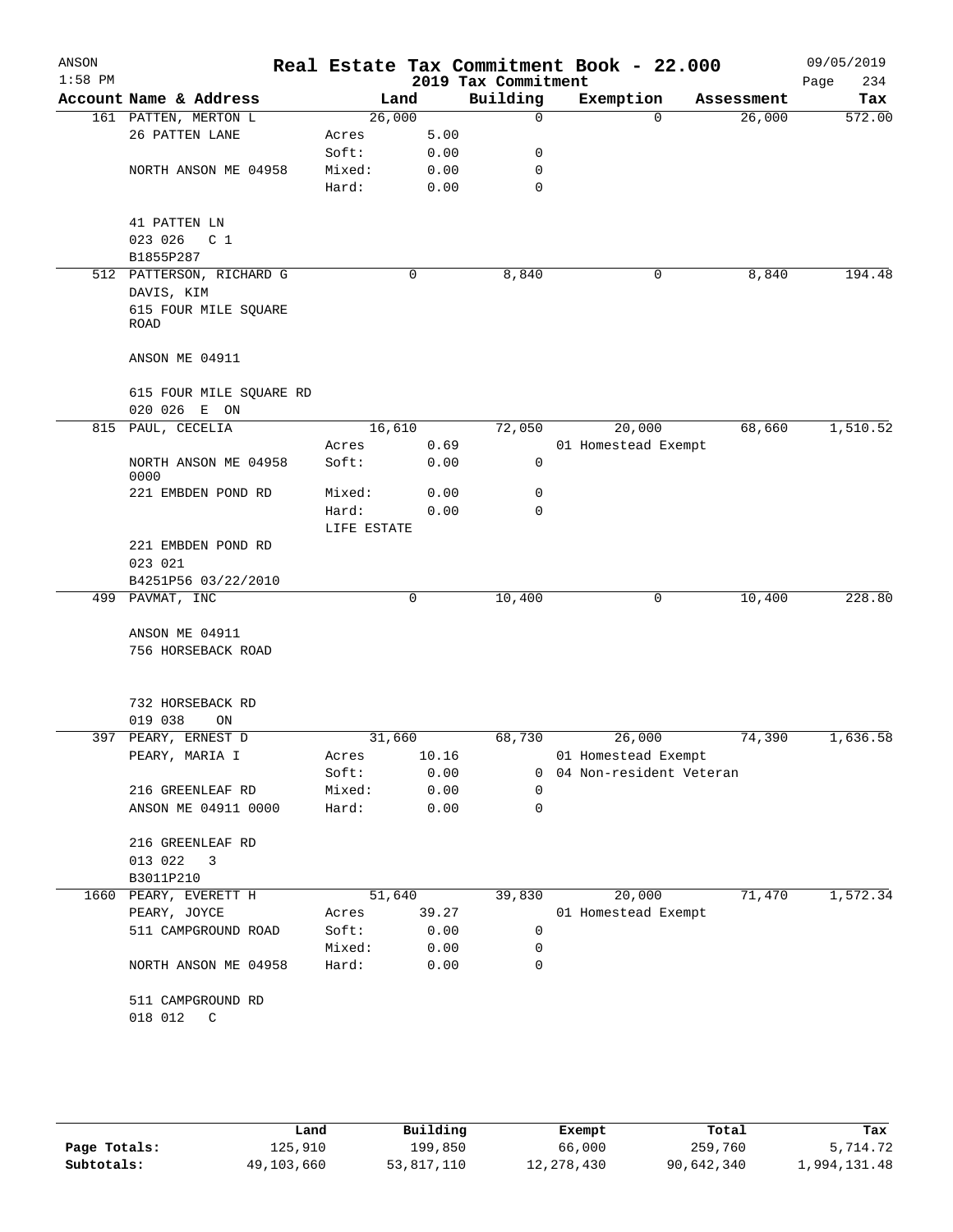| ANSON<br>$1:58$ PM |                           |        |        | 2019 Tax Commitment | Real Estate Tax Commitment Book - 22.000 |            | 09/05/2019<br>Page<br>235 |
|--------------------|---------------------------|--------|--------|---------------------|------------------------------------------|------------|---------------------------|
|                    | Account Name & Address    |        | Land   | Building            | Exemption                                | Assessment | Tax                       |
|                    | 1684 PEASE, MICHAEL S     |        | 12,330 | 0                   | $\Omega$                                 | 12,330     | 271.26                    |
|                    | PEASE, JANA L             | Acres  | 1.22   |                     |                                          |            |                           |
|                    | PO BOX 474                | Soft:  | 0.00   | 0                   |                                          |            |                           |
|                    |                           | Mixed: | 0.00   | 0                   |                                          |            |                           |
|                    | NORTH ANSON ME 04958      | Hard:  | 0.00   | 0                   |                                          |            |                           |
|                    | 009 037                   |        |        |                     |                                          |            |                           |
|                    | B3892P41 08/06/2007       |        |        |                     |                                          |            |                           |
|                    | 1685 PEASE, MICHAEL S     |        | 27,500 | 69,800              | 20,000                                   | 77,300     | 1,700.60                  |
|                    | PEASE, JANA L             | Acres  | 6.50   |                     | 01 Homestead Exempt                      |            |                           |
|                    | PO BOX 474                | Soft:  | 0.00   | 0                   |                                          |            |                           |
|                    |                           | Mixed: | 0.00   | 0                   |                                          |            |                           |
|                    | NORTH ANSON ME 04958      | Hard:  | 0.00   | $\mathbf 0$         |                                          |            |                           |
|                    | 35 HALL ST                |        |        |                     |                                          |            |                           |
|                    | 009 036                   |        |        |                     |                                          |            |                           |
|                    | B3892P41 08/06/2007       |        |        |                     |                                          |            |                           |
|                    | 64 PELLETIER, DENNIS      |        | 30,000 | 0                   | 0                                        | 30,000     | 660.00                    |
|                    | PELLETIER, PAULA          | Acres  | 30.00  |                     |                                          |            |                           |
|                    | 21 FOLLY BROOK TERRACE    | Soft:  | 0.00   | 0                   |                                          |            |                           |
|                    |                           | Mixed: | 0.00   | 0                   |                                          |            |                           |
|                    | KINGSTON NH 03848         | Hard:  | 0.00   | 0                   |                                          |            |                           |
|                    | 022 009                   |        |        |                     |                                          |            |                           |
|                    | B5092P38 10/21/2016       |        |        |                     |                                          |            |                           |
|                    | 776 PELLETIER, SHARON A   |        | 15,100 | 74,680              | 20,000                                   | 69,780     | 1,535.16                  |
|                    | PO BOX 41                 | Acres  | 0.57   |                     | 01 Homestead Exempt                      |            |                           |
|                    |                           | Soft:  | 0.00   | $\mathsf 0$         |                                          |            |                           |
|                    | ANSON ME 04911            | Mixed: | 0.00   | 0                   |                                          |            |                           |
|                    |                           | Hard:  | 0.00   | 0                   |                                          |            |                           |
|                    | 138 MAIN ST               |        |        |                     |                                          |            |                           |
|                    | 002 007                   |        |        |                     |                                          |            |                           |
|                    | B4355P240 12/31/2010      |        |        |                     |                                          |            |                           |
|                    | 1645 PELLETIER, STANLEY J |        | 10,390 | 0                   | 0                                        | 10,390     | 228.58                    |
|                    | PELLETIER, ELMIRA J       | Acres  | 0.27   |                     |                                          |            |                           |
|                    | 661 Main Street           | Soft:  | 0.00   | 0                   |                                          |            |                           |
|                    |                           | Mixed: | 0.00   | 0                   |                                          |            |                           |
|                    | St. Francis ME 04774      | Hard:  | 0.00   | 0                   |                                          |            |                           |
|                    | 290 RIVER RD              |        |        |                     |                                          |            |                           |
|                    | 016 001 C                 |        |        |                     |                                          |            |                           |
|                    | B4555P98 07/26/2012       |        |        |                     |                                          |            |                           |
|                    | 2041 PELLETIER, STANLEY J |        | 7,700  | 0                   | 0                                        | 7,700      | 169.40                    |
|                    | PELLETIER, ELMIRA J       | Acres  | 5.20   |                     |                                          |            |                           |
|                    | 661 Main Street           | Soft:  | 0.00   | 0                   |                                          |            |                           |
|                    |                           | Mixed: | 0.00   | 0                   |                                          |            |                           |
|                    | St. Francis ME 04774      | Hard:  | 0.00   | 0                   |                                          |            |                           |
|                    | RIVER RD                  |        |        |                     |                                          |            |                           |
|                    | 016 001                   |        |        |                     |                                          |            |                           |
|                    | B4555P98 07/26/2012       |        |        |                     |                                          |            |                           |
|                    |                           |        |        |                     |                                          |            |                           |
|                    |                           |        |        |                     |                                          |            |                           |
|                    |                           |        |        |                     |                                          |            |                           |

|              | Land       | Building   | Exempt     | Total      | Tax          |
|--------------|------------|------------|------------|------------|--------------|
| Page Totals: | 103,020    | 144,480    | 40,000     | 207,500    | 4,565.00     |
| Subtotals:   | 49,206,680 | 53,961,590 | 12,318,430 | 90,849,840 | 1,998,696.48 |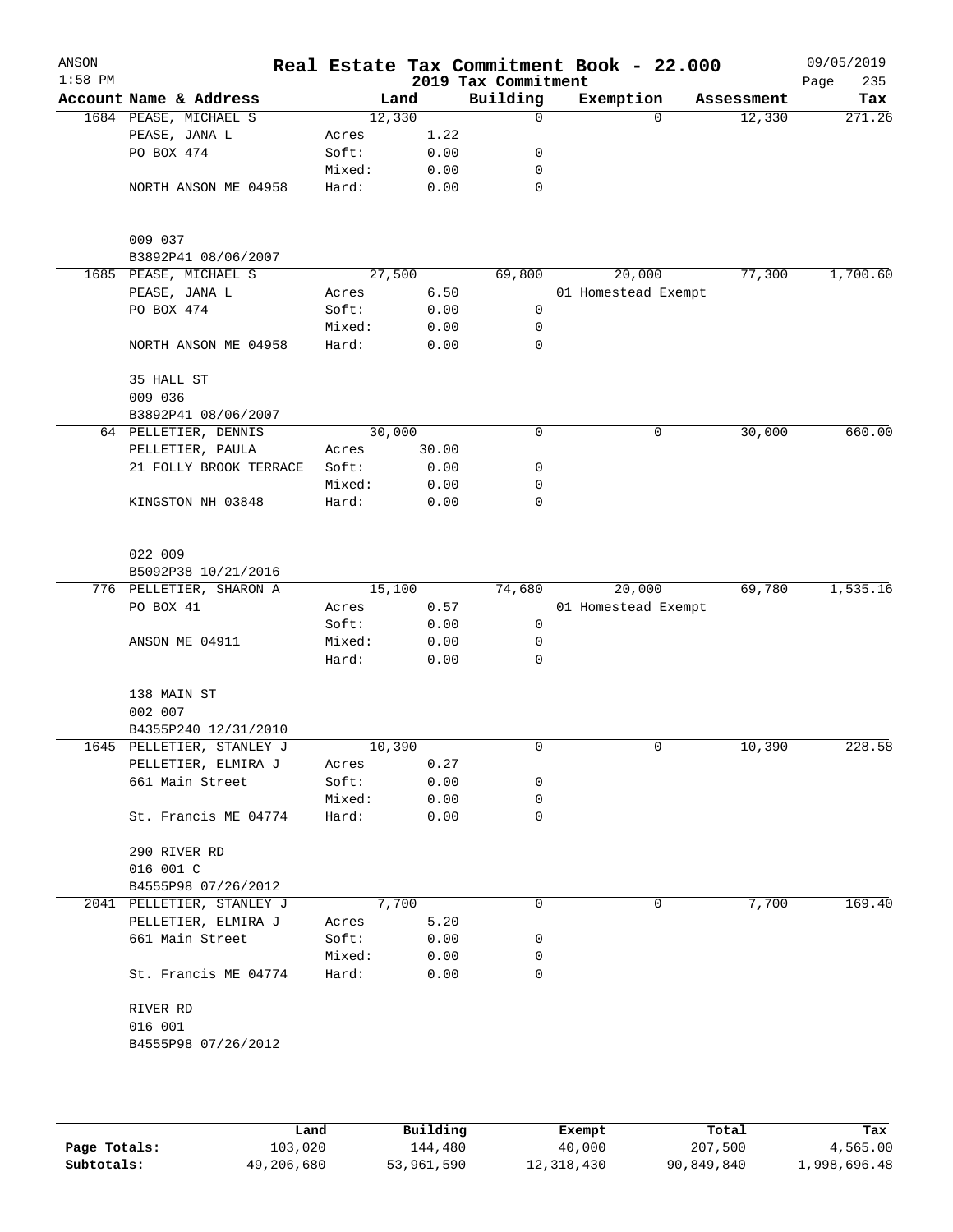|                                |        |        |       | Real Estate Tax Commitment Book - 22.000<br>2019 Tax Commitment |                     |            | 09/05/2019<br>236<br>Page |
|--------------------------------|--------|--------|-------|-----------------------------------------------------------------|---------------------|------------|---------------------------|
| Account Name & Address         |        | Land   |       | Building                                                        | Exemption           | Assessment | Tax                       |
| 1563 PELOQUIN, BRENDA M        |        | 17,320 |       | 34,850                                                          | 20,000              | 32,170     | 707.74                    |
|                                | Acres  |        | 0.75  |                                                                 | 01 Homestead Exempt |            |                           |
| ANSON ME 04911 0611            | Soft:  |        | 0.00  | 0                                                               |                     |            |                           |
| PO BOX 611                     | Mixed: |        | 0.00  | 0                                                               |                     |            |                           |
|                                | Hard:  |        | 0.00  | 0                                                               |                     |            |                           |
| 189 CAMPGROUND RD              |        |        |       |                                                                 |                     |            |                           |
| 015 050<br>Α                   |        |        |       |                                                                 |                     |            |                           |
| B5062P260 08/15/2016 B2333P297 |        |        |       |                                                                 |                     |            |                           |
| 942 PENA, WENDY S              |        | 7,210  |       | 38,570                                                          | 20,000              | 25,780     | 567.16                    |
| 15 HALL STREET                 | Acres  |        | 0.13  |                                                                 | 01 Homestead Exempt |            |                           |
|                                | Soft:  |        | 0.00  | 0                                                               |                     |            |                           |
| NORTH ANSON ME 04958           | Mixed: |        | 0.00  | 0                                                               |                     |            |                           |
|                                | Hard:  |        | 0.00  | 0                                                               |                     |            |                           |
| 15 HALL ST                     |        |        |       |                                                                 |                     |            |                           |
| 009 039<br>Α                   |        |        |       |                                                                 |                     |            |                           |
| B4779P166 06/19/2014           |        |        |       |                                                                 |                     |            |                           |
| 762 PEPIN, DAVID A             |        | 13,420 |       | 45,930                                                          | 0                   | 59,350     | 1,305.70                  |
| 87 MAIN STREET APT A           | Acres  |        | 0.45  |                                                                 |                     |            |                           |
|                                | Soft:  |        | 0.00  | 0                                                               |                     |            |                           |
| NEWPORT ME 04953 3008          | Mixed: |        | 0.00  | 0                                                               |                     |            |                           |
|                                | Hard:  |        | 0.00  | 0                                                               |                     |            |                           |
|                                |        |        |       |                                                                 |                     |            |                           |
| 12 RIVER RD                    |        |        |       |                                                                 |                     |            |                           |
| 003 076                        |        |        |       |                                                                 |                     |            |                           |
| B3659P252 03/27/2006           |        |        |       |                                                                 |                     |            |                           |
| 291 PEREIRA, LAURA J           |        | 21,580 |       | 29,470                                                          | 0                   | 51,050     | 1,123.10                  |
| PEREIRA, JOHN                  | Acres  |        | 2.05  |                                                                 |                     |            |                           |
| 176 VALLEY ROAD                | Soft:  |        | 0.00  | 0                                                               |                     |            |                           |
|                                | Mixed: |        | 0.00  | 0                                                               |                     |            |                           |
| NORTH ANSON ME 04958           | Hard:  |        | 0.00  | 0                                                               |                     |            |                           |
|                                |        |        |       |                                                                 |                     |            |                           |
| 176 VALLEY RD                  |        |        |       |                                                                 |                     |            |                           |
| 018 035<br>В                   |        |        |       |                                                                 |                     |            |                           |
| B5305P243 07/18/2018           |        |        |       |                                                                 |                     |            |                           |
| 1662 PERGE, PETER              |        | 18,150 |       | 0                                                               | 0                   | 18,150     | 399.30                    |
| 19 CALENDULA CT                | Acres  |        | 5.10  |                                                                 |                     |            |                           |
|                                | Soft:  |        | 0.00  | 0                                                               |                     |            |                           |
| HOMOSASSA FL 34446             | Mixed: |        | 0.00  | 0                                                               |                     |            |                           |
|                                | Hard:  |        | 0.00  | 0                                                               |                     |            |                           |
|                                |        |        |       |                                                                 |                     |            |                           |
| 023 044<br>К                   |        |        |       |                                                                 |                     |            |                           |
| 826 PERKINS, ANITA L           |        | 50,500 |       | 57,270                                                          | 26,000              | 81,770     | 1,798.94                  |
| PERKINS, ERLON R               | Acres  |        | 49.00 |                                                                 | 01 Homestead Exempt |            |                           |
| 471 TOWN FARM ROAD             | Soft:  |        | 0.00  | 0                                                               | 08 Vietnam Veteran  |            |                           |
|                                | Mixed: |        | 0.00  | 0                                                               |                     |            |                           |
| ANSON ME 04911                 | Hard:  |        | 0.00  | 0                                                               |                     |            |                           |
| 471 TOWN FARM RD               |        |        |       |                                                                 |                     |            |                           |
| 019 015 & 15 B                 |        |        |       |                                                                 |                     |            |                           |
|                                |        |        |       |                                                                 |                     |            |                           |
| B2052P233                      |        |        |       |                                                                 |                     |            |                           |

|              | Land       | Building   | Exempt     | Total      | Tax          |
|--------------|------------|------------|------------|------------|--------------|
| Page Totals: | 128,180    | 206,090    | 66,000     | 268,270    | 5,901.94     |
| Subtotals:   | 49,334,860 | 54,167,680 | 12,384,430 | 91,118,110 | 2,004,598.42 |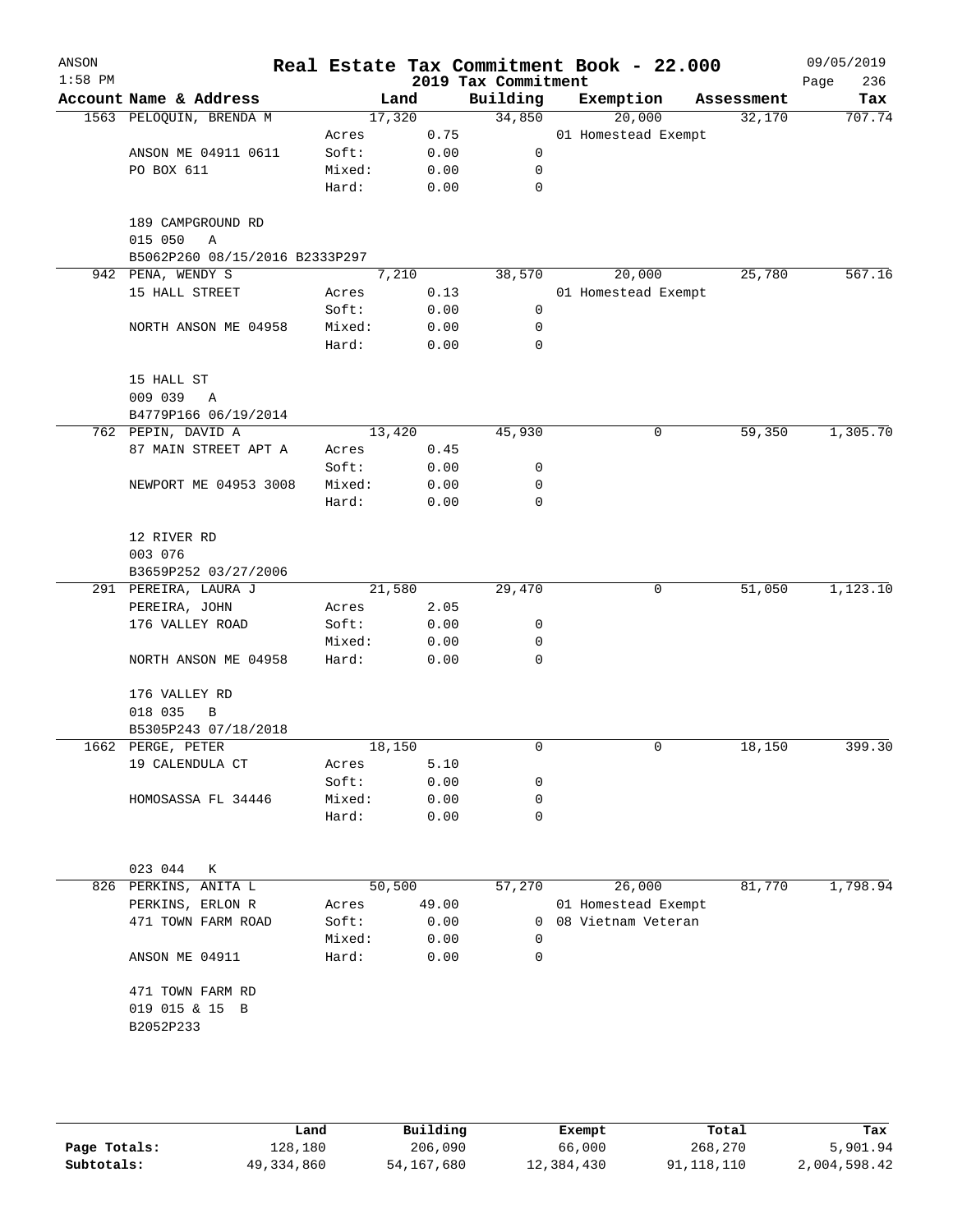| ANSON<br>$1:58$ PM |                               |               |          | 2019 Tax Commitment | Real Estate Tax Commitment Book - 22.000 |            | 09/05/2019<br>Page<br>237 |
|--------------------|-------------------------------|---------------|----------|---------------------|------------------------------------------|------------|---------------------------|
|                    | Account Name & Address        |               | Land     | Building            | Exemption                                | Assessment | Tax                       |
|                    | 1382 PERKINS, DANA J          |               | 14,140   | 54,050              | $\Omega$                                 | 68,190     | 1,500.18                  |
|                    | PO BOX 103                    | Acres         | 0.50     |                     |                                          |            |                           |
|                    |                               | Soft:         | 0.00     | 0                   |                                          |            |                           |
|                    | NORTH ANSON ME 04958          | Mixed:        | 0.00     | 0                   |                                          |            |                           |
|                    |                               | Hard:         | 0.00     | 0                   |                                          |            |                           |
|                    | 62 SOLON RD                   |               |          |                     |                                          |            |                           |
|                    | 017 044<br>Α                  |               |          |                     |                                          |            |                           |
|                    | B5341P24 10/10/2018           |               |          |                     |                                          |            |                           |
|                    | 1262 PERKINS, DANA J          |               | 54,450   | 32,510              | 0                                        | 86,960     | 1,913.12                  |
|                    | PO BOX 103                    | Acres         | 16.95    |                     |                                          |            |                           |
|                    |                               | Soft:         | 0.00     | 0                   |                                          |            |                           |
|                    | NORTH ANSON ME 04958          | Mixed:        | 0.00     | 0                   |                                          |            |                           |
|                    |                               | Hard:         | 0.00     | 0                   |                                          |            |                           |
|                    |                               | B4974P0139 JT |          |                     |                                          |            |                           |
|                    | 62 SOLON RD                   |               |          |                     |                                          |            |                           |
|                    | 017 044                       |               |          |                     |                                          |            |                           |
|                    | B5341P34 10/11/2018           |               |          |                     |                                          |            |                           |
|                    | 532 PERKINS, SANDRA A         |               | 15,830   | 25,590              | 20,000                                   | 21,420     | 471.24                    |
|                    | PO BOX 494                    | Acres         | 0.35     |                     | 01 Homestead Exempt                      |            |                           |
|                    |                               | Soft:         | 0.00     | 0                   |                                          |            |                           |
|                    | ANSON ME 04911                | Mixed:        | 0.00     | 0                   |                                          |            |                           |
|                    |                               | Hard:         | 0.00     | 0                   |                                          |            |                           |
|                    | 63 EMBDEN POND RD             |               |          |                     |                                          |            |                           |
|                    | 009 016                       |               |          |                     |                                          |            |                           |
|                    | B3645P260 01/31/2006          |               |          |                     |                                          |            |                           |
|                    | 204 PERRY, TIMOTHY            |               | 20,000   | 0                   | 0                                        | 20,000     | 440.00                    |
|                    | PERRY, FELICIA                | Acres         | 1.00     |                     |                                          |            |                           |
|                    | 507 EAST COTTAGE AVENUE Soft: |               | 0.00     | 0                   |                                          |            |                           |
|                    | APT 1D                        | Mixed:        | 0.00     | 0                   |                                          |            |                           |
|                    | ELIZABETHTON TN 37643         | Hard:         | 0.00     | 0                   |                                          |            |                           |
|                    |                               | B4992P0138 JT |          |                     |                                          |            |                           |
|                    | 590 FOUR MILE SQUARE RD       |               |          |                     |                                          |            |                           |
|                    | 020 025<br>I                  |               |          |                     |                                          |            |                           |
|                    | B4992P138 10/13/2016          |               |          |                     |                                          |            |                           |
|                    | 732 PETELLE, LESLEY           |               | 22,220   | 0                   | 0                                        | 22,220     | 488.84                    |
|                    | 338 HARWICH RD                | Acres         | 8.72     |                     |                                          |            |                           |
|                    | PO BOX 532                    | Soft:         | 0.00     | 0                   |                                          |            |                           |
|                    | BREWSTER MA 02631 0532        | Mixed:        | 0.00     | 0                   |                                          |            |                           |
|                    |                               | Hard:         | 0.00     | 0                   |                                          |            |                           |
|                    |                               |               |          |                     |                                          |            |                           |
|                    | 022 038<br>1                  |               |          |                     |                                          |            |                           |
|                    | B3106P81                      |               |          |                     |                                          |            |                           |
|                    | 350 PETERS, BRENDA E          |               | 22,630   | 64,860              | 20,000                                   | 67,490     | 1,484.78                  |
|                    | PETERS, KENNETH               | Acres         | 2.75     |                     | 01 Homestead Exempt                      |            |                           |
|                    |                               | Soft:         | 0.00     | 0                   |                                          |            |                           |
|                    | PO BOX 52                     | Mixed:        | 0.00     | 0                   |                                          |            |                           |
|                    | NORTH ANSON ME 04958          | Hard:         | 0.00     | 0                   |                                          |            |                           |
|                    | 0052                          |               |          |                     |                                          |            |                           |
|                    | 441 SOLON RD                  |               |          |                     |                                          |            |                           |
|                    | 024 034                       |               |          |                     |                                          |            |                           |
|                    | B3346P126 07/21/2004          |               |          |                     |                                          |            |                           |
|                    |                               |               |          |                     |                                          |            |                           |
|                    | Land                          |               | Building |                     | Exempt                                   | Total      | Tax                       |

**Page Totals:** 149,270 177,010 40,000 286,280 6,298.16 **Subtotals:** 49,484,130 54,344,690 12,424,430 91,404,390 2,010,896.58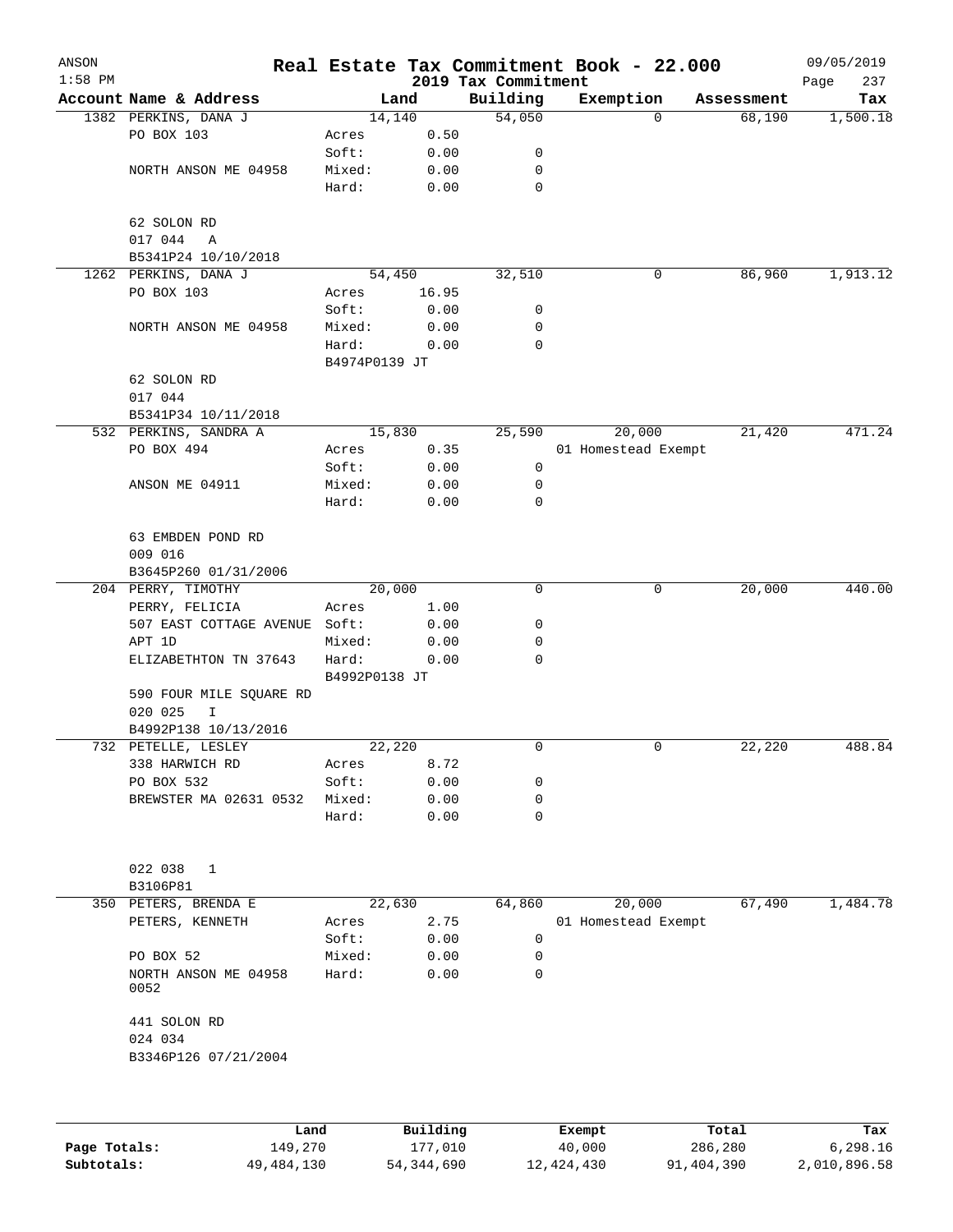| ANSON<br>$1:58$ PM |                                                    |                     |                        |                                 | Real Estate Tax Commitment Book - 22.000 |            | 09/05/2019         |
|--------------------|----------------------------------------------------|---------------------|------------------------|---------------------------------|------------------------------------------|------------|--------------------|
|                    | Account Name & Address                             |                     | Land                   | 2019 Tax Commitment<br>Building | Exemption                                | Assessment | Page<br>238<br>Tax |
|                    | 828 PETERS, RICHARD                                | 17,320              |                        | 38,370                          | 20,000                                   | 35,690     | 785.18             |
|                    | PETERS, SANDRA J                                   | Acres               | 0.75                   |                                 | 01 Homestead Exempt                      |            |                    |
|                    |                                                    | Soft:               | 0.00                   | 0                               |                                          |            |                    |
|                    | 766 RIVER RD                                       | Mixed:              | 0.00                   | 0                               |                                          |            |                    |
|                    | NORTH ANSON ME 04958<br>0000                       | Hard:               | 0.00                   | 0                               |                                          |            |                    |
|                    | 766 RIVER RD<br>017 011                            |                     |                        |                                 |                                          |            |                    |
|                    | B4702P117 08/22/2013                               |                     |                        |                                 |                                          |            |                    |
|                    | 831 PETERSEN, HENRICK V JR                         | 17,090              |                        | 99,740                          | 26,000                                   | 90,830     | 1,998.26           |
|                    | PETERSEN, SUSAN A                                  | Acres               | 0.73                   |                                 | 01 Homestead Exempt                      |            |                    |
|                    | PO BOX 218                                         | Soft:               | 0.00                   |                                 | 0 02 Resident Veteran                    |            |                    |
|                    |                                                    | Mixed:              | 0.00                   | 0                               |                                          |            |                    |
|                    | NORTH ANSON ME 04958                               | Hard:               | 0.00                   | 0                               |                                          |            |                    |
|                    | 116 NORTH MAIN ST<br>007 018                       |                     |                        |                                 |                                          |            |                    |
|                    | B1495P45                                           |                     |                        |                                 |                                          |            |                    |
|                    | 199 PETERSON, LAURA A                              | 44,650              |                        | 173,330                         | 20,000                                   | 197,980    | 4,355.56           |
|                    | 24 LAURA'S WAY                                     | Acres               | 59.80                  |                                 | 01 Homestead Exempt                      |            |                    |
|                    |                                                    | Soft:               | 5.00                   | 565                             |                                          |            |                    |
|                    | ANSON ME 04911                                     | Mixed:              | 0.00                   | 0                               |                                          |            |                    |
|                    |                                                    | Hard:<br>B5179P0122 | 39.00                  | 6,786                           |                                          |            |                    |
|                    | 24 LAURA'S WAY                                     |                     |                        |                                 |                                          |            |                    |
|                    | 011 028                                            |                     |                        |                                 |                                          |            |                    |
|                    | B5250P39 01/30/2018 B5179P124 06/30/2017 B5179P122 |                     |                        |                                 |                                          |            |                    |
|                    | 06/30/2017 B2573P228 07/01/1999                    |                     |                        |                                 |                                          |            |                    |
|                    | 834 PETLEY, FERNE L. (LIFE<br>ESTATE)              | 12,650              |                        | 83,730                          | 20,000                                   | 76,380     | 1,680.36           |
|                    | PETLEY, GARY L & SMITH, Acres<br>GAIL A.           |                     | 0.40                   |                                 | 01 Homestead Exempt                      |            |                    |
|                    | PO BOX 256                                         | Soft:               | 0.00                   | 0                               |                                          |            |                    |
|                    |                                                    | Mixed:              | 0.00                   | 0                               |                                          |            |                    |
|                    | ANSON ME 04911 0256                                | Hard:               | 0.00                   | 0                               |                                          |            |                    |
|                    |                                                    |                     | B5122P0163 LIFE ESTATE |                                 |                                          |            |                    |
|                    | 12 GARDNER ST                                      |                     |                        |                                 |                                          |            |                    |
|                    | 002 058                                            |                     |                        |                                 |                                          |            |                    |
|                    | B5122P163 01/25/2017 B782P836                      |                     |                        |                                 |                                          |            |                    |
|                    | 835 PETLEY, TERRY A                                | 11,830              |                        | 46,790                          | 20,000                                   | 38,620     | 849.64             |
|                    | PETLEY, CYNTHIA J                                  | Acres               | 0.35                   |                                 | 01 Homestead Exempt                      |            |                    |
|                    |                                                    | Soft:               | 0.00                   | 0                               |                                          |            |                    |
|                    | PO BOX 139                                         | Mixed:              | 0.00                   | 0                               |                                          |            |                    |
|                    | ANSON ME 04911 0139                                | Hard:               | 0.00                   | 0                               |                                          |            |                    |
|                    | 36 ARNOLDS LN                                      |                     |                        |                                 |                                          |            |                    |
|                    | 001 016<br>$\, {\bf B}$                            |                     |                        |                                 |                                          |            |                    |
|                    | B1305P137                                          |                     |                        |                                 |                                          |            |                    |
| 1050               | PETRIE, GAYLE N                                    | 13,860              |                        | 31,780                          | 0                                        | 45,640     | 1,004.08           |
|                    | 108 CROSS ROAD                                     | Acres               | 0.48                   |                                 |                                          |            |                    |
|                    |                                                    | Soft:               | 0.00                   | 0                               |                                          |            |                    |
|                    | AVON ME 04966-3025                                 | Mixed:<br>Hard:     | 0.00<br>0.00           | 0<br>0                          |                                          |            |                    |
|                    | 38 WILLOW ST                                       |                     |                        |                                 |                                          |            |                    |
|                    | 006 048<br>C                                       |                     |                        |                                 |                                          |            |                    |
|                    | B2725P292                                          |                     |                        |                                 |                                          |            |                    |
|                    |                                                    |                     |                        |                                 |                                          |            |                    |
|                    |                                                    | Land                | Building               |                                 | Exempt                                   | Total      | Tax                |
| Page Totals:       | 117,400                                            |                     | 473,740                |                                 | 106,000                                  | 485,140    | 10,673.08          |
| Subtotals:         | 49,601,530                                         |                     | 54,818,430             |                                 | 12,530,430<br>91,889,530                 |            | 2,021,569.66       |
|                    |                                                    |                     |                        |                                 |                                          |            |                    |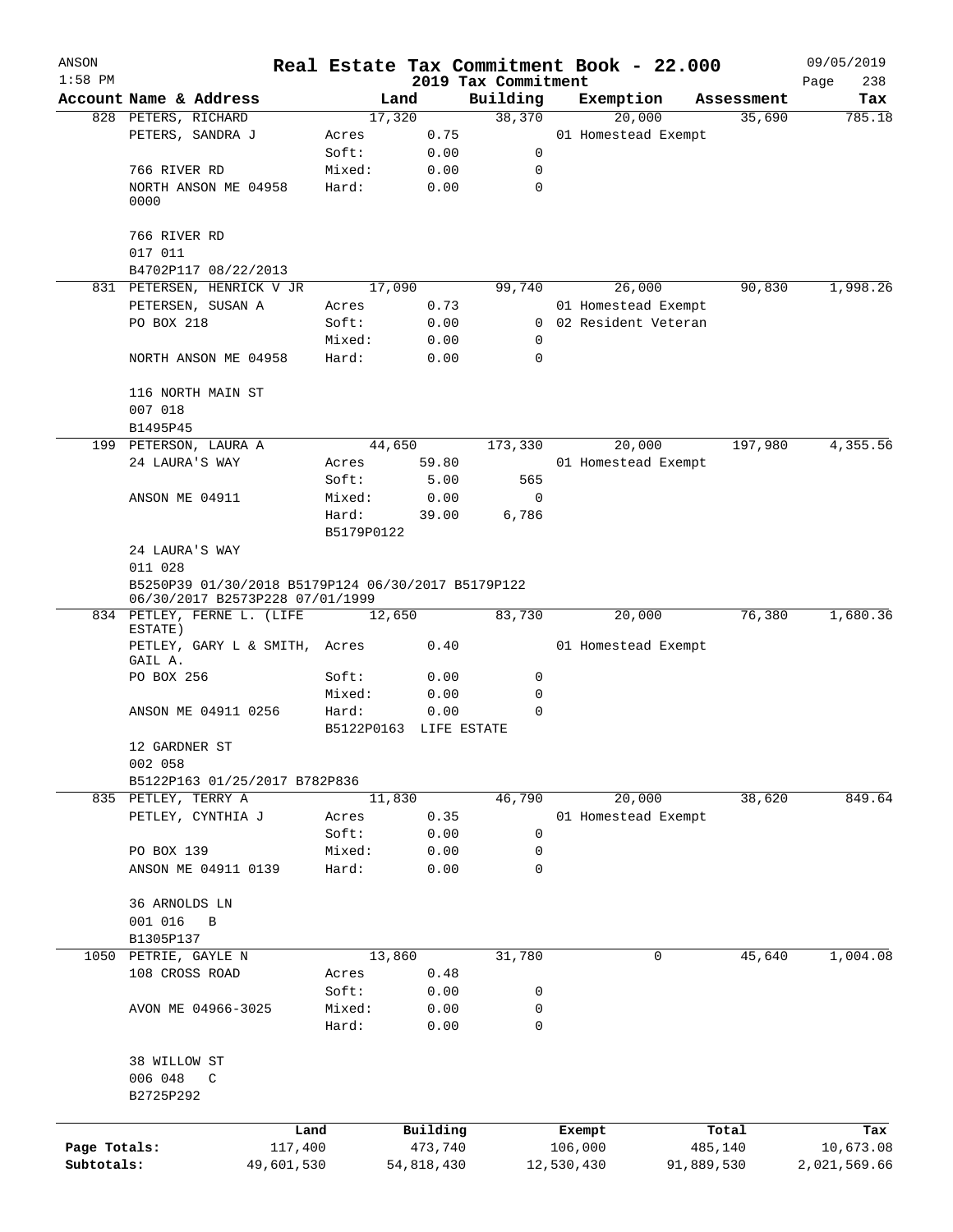| ANSON        |                                       |                 |            |                     | Real Estate Tax Commitment Book - 22.000 |                       | 09/05/2019   |
|--------------|---------------------------------------|-----------------|------------|---------------------|------------------------------------------|-----------------------|--------------|
| $1:58$ PM    |                                       |                 |            | 2019 Tax Commitment |                                          |                       | 239<br>Page  |
|              | Account Name & Address                |                 | Land       | Building            | Exemption                                | Assessment<br>116,960 | Tax          |
|              | 936 PFEIFER, KRISTEN<br>35 ELM STREET | 17,550<br>Acres | 0.77       | 99,410              | 0                                        |                       | 2,573.12     |
|              |                                       | Soft:           | 0.00       | 0                   |                                          |                       |              |
|              | NORTH ANSON ME 04958                  | Mixed:          | 0.00       | 0                   |                                          |                       |              |
|              |                                       | Hard:           | 0.00       | $\mathbf 0$         |                                          |                       |              |
|              |                                       | B5218B0312      |            |                     |                                          |                       |              |
|              | 35 ELM ST                             |                 |            |                     |                                          |                       |              |
|              | 006 046                               |                 |            |                     |                                          |                       |              |
|              | B5218P312 09/27/2017 B953P251         |                 |            |                     |                                          |                       |              |
|              | 1390 PHILPOT, CHERYL A. &             | 14,830          |            | 52,160              | 0                                        | 66,990                | 1,473.78     |
|              | SHAW, MICHAEL R                       | Acres           | 0.55       |                     |                                          |                       |              |
|              |                                       | Soft:           | 0.00       | 0                   |                                          |                       |              |
|              | PO BOX 282                            | Mixed:          | 0.00       | 0                   |                                          |                       |              |
|              | NORTH ANSON ME 04958                  | Hard:           | 0.00       | $\mathbf 0$         |                                          |                       |              |
|              | 81 ELM ST                             |                 |            |                     |                                          |                       |              |
|              | 009 025                               |                 |            |                     |                                          |                       |              |
|              | B4602P312 11/29/2012                  |                 |            |                     |                                          |                       |              |
|              | 846 PHILPOT, JEAN                     |                 | 0          | 6,140               | 0                                        | 6,140                 | 135.08       |
|              |                                       |                 |            |                     |                                          |                       |              |
|              | NORTH ANSON ME 04958                  |                 |            |                     |                                          |                       |              |
|              | 0231                                  |                 |            |                     |                                          |                       |              |
|              | PO BOX 231                            |                 |            |                     |                                          |                       |              |
|              |                                       |                 |            |                     |                                          |                       |              |
|              |                                       |                 |            |                     |                                          |                       |              |
|              | 56 HIGH ST<br>009 032                 |                 |            |                     |                                          |                       |              |
|              | ON<br>61 PHILPOT, JEAN H, R           | 24,050          |            | 2,100               | 20,000                                   | 6,150                 | 135.30       |
|              | COURTNEY &                            |                 |            |                     |                                          |                       |              |
|              | PINKHAM, MARK W & DALE<br>R           | Acres           | 3.70       |                     | 01 Homestead Exempt                      |                       |              |
|              |                                       | Soft:           | 0.00       | 0                   |                                          |                       |              |
|              | PO BOX 231                            | Mixed:          | 0.00       | 0                   |                                          |                       |              |
|              | NORTH ANSON ME 04958                  | Hard:           | 0.00       | $\mathbf 0$         |                                          |                       |              |
|              | 0231                                  |                 |            |                     |                                          |                       |              |
|              | 009 032                               |                 |            |                     |                                          |                       |              |
|              | B2632P102                             |                 |            |                     |                                          |                       |              |
|              | 1478 PICKETT, JOHN B.                 | 12,730          |            | 27,660              | 0                                        | 40,390                | 888.58       |
|              | PICKETT, APRIL D.                     | Acres           | 0.18       |                     |                                          |                       |              |
|              | 54 RIVER BEND DRIVE                   | Soft:           | 0.00       | 0                   |                                          |                       |              |
|              |                                       | Mixed:          | 0.00       | 0                   |                                          |                       |              |
|              | YARMOUTH ME 04096                     | Hard:           | 0.00       | 0                   |                                          |                       |              |
|              | 20 MAIN ST                            |                 |            |                     |                                          |                       |              |
|              | 001 121                               |                 |            |                     |                                          |                       |              |
|              | B5358P238 11/29/2018                  |                 |            |                     |                                          |                       |              |
| 1187         | PICONE, SUSAN J                       | 18,560          |            | 84,730              | 20,000                                   | 83,290                | 1,832.38     |
|              | PO BOX 592                            | Acres           | 0.53       |                     | 01 Homestead Exempt                      |                       |              |
|              |                                       | Soft:           | 0.00       | 0                   |                                          |                       |              |
|              | ANSON ME 04911                        | Mixed:          | 0.00       | 0                   |                                          |                       |              |
|              |                                       | Hard:           | 0.00       | 0                   |                                          |                       |              |
|              |                                       |                 |            |                     |                                          |                       |              |
|              | 16 BUSWELL ST                         |                 |            |                     |                                          |                       |              |
|              | 002 024<br>$\, {\bf B}$               |                 |            |                     |                                          |                       |              |
|              | B2427P209                             |                 |            |                     |                                          |                       |              |
|              |                                       |                 |            |                     |                                          |                       |              |
|              | Land                                  |                 | Building   |                     | Exempt                                   | Total                 | Tax          |
| Page Totals: | 87,720                                |                 | 272,200    |                     | 40,000                                   | 319,920               | 7,038.24     |
| Subtotals:   | 49,689,250                            |                 | 55,090,630 |                     | 12,570,430                               | 92,209,450            | 2,028,607.90 |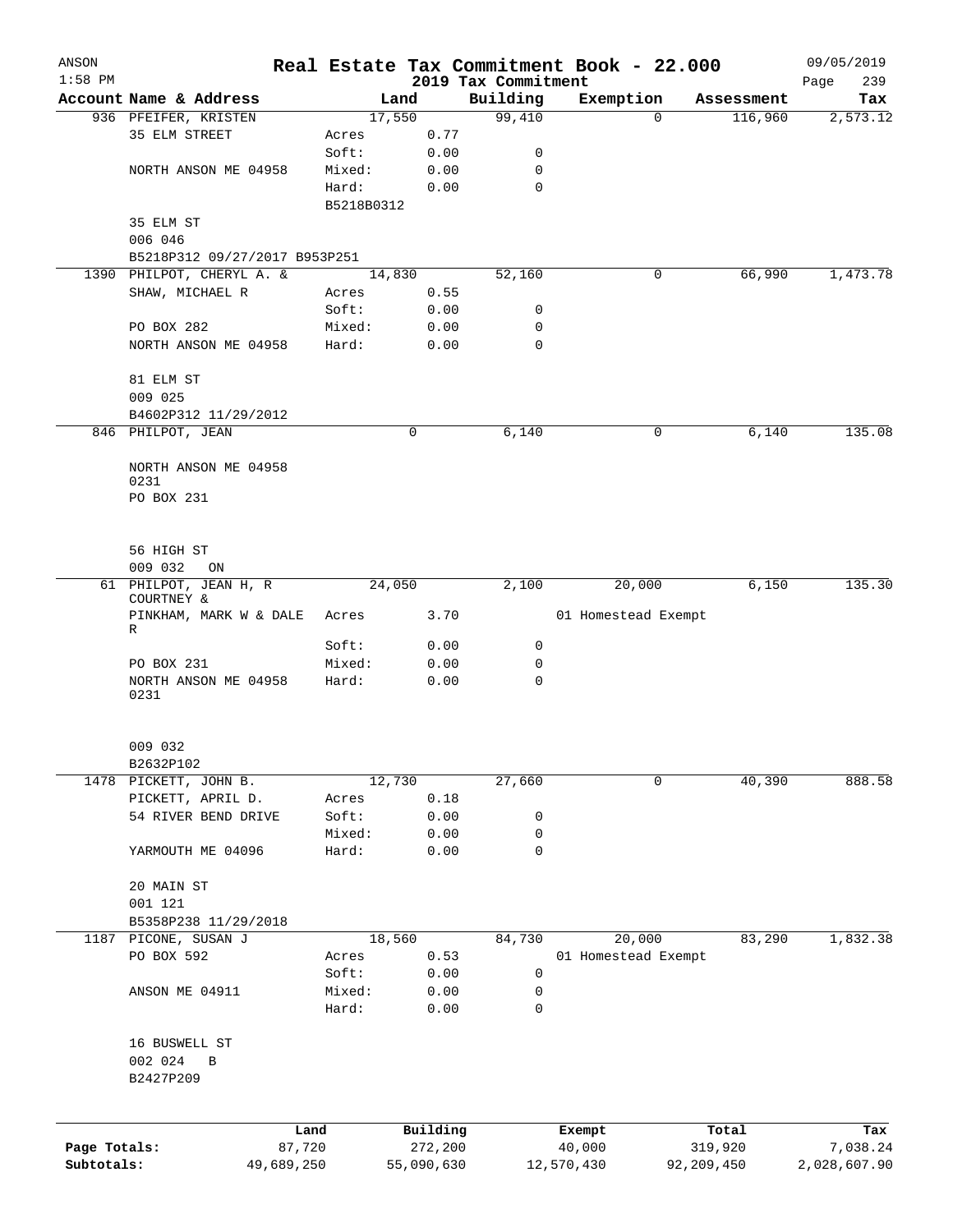| ANSON<br>$1:58$ PM |                                                                      |            |                     |               | Real Estate Tax Commitment Book - 22.000<br>2019 Tax Commitment |            |                     |              | 09/05/2019<br>240<br>Page |
|--------------------|----------------------------------------------------------------------|------------|---------------------|---------------|-----------------------------------------------------------------|------------|---------------------|--------------|---------------------------|
|                    | Account Name & Address                                               |            |                     | Land          | Building                                                        |            | Exemption           | Assessment   | Tax                       |
|                    | 1060 PIEHLER, COURTLAND W                                            |            |                     | 24,690        | $\Omega$                                                        |            | $\Omega$            | 24,690       | 543.18                    |
|                    | III                                                                  |            |                     |               |                                                                 |            |                     |              |                           |
|                    | 14 WILBUR AVENUE                                                     |            | Acres<br>Soft:      | 14.36<br>0.00 | 0                                                               |            |                     |              |                           |
|                    | NORTH DARTMOUTH MA                                                   |            | Mixed:              | 0.00          | 0                                                               |            |                     |              |                           |
|                    | 02747                                                                |            |                     |               |                                                                 |            |                     |              |                           |
|                    |                                                                      |            | Hard:               | 0.00          | 0                                                               |            |                     |              |                           |
|                    | 022 038<br>7<br>B5303P247 07/12/2018 B2786P70                        |            |                     |               |                                                                 |            |                     |              |                           |
|                    | 861 PIERCE WILLIAM B., JR.<br>&.                                     |            |                     | 21,650        | 47,930                                                          |            | 0                   | 69,580       | 1,530.76                  |
|                    | PIERCE, MADELENE E                                                   |            | Acres               | 2.10          |                                                                 |            |                     |              |                           |
|                    |                                                                      |            | Soft:               | 0.00          | 0                                                               |            |                     |              |                           |
|                    | 611 FAHI POND RD                                                     |            | Mixed:              | 0.00          | $\mathbf 0$                                                     |            |                     |              |                           |
|                    | EMBDEN ME 04958                                                      |            | Hard:               | 0.00          | $\mathbf 0$                                                     |            |                     |              |                           |
|                    | 226 FAHI POND RD<br>023 012                                          |            |                     |               |                                                                 |            |                     |              |                           |
|                    | B4549P123 06/27/2012                                                 |            |                     |               |                                                                 |            |                     |              |                           |
|                    | 837 PIERRO, SAMUEL O                                                 |            |                     | 37,500        | $\mathbf 0$                                                     |            | 0                   | 37,500       | 825.00                    |
|                    |                                                                      |            | Acres               | 27.00         |                                                                 |            |                     |              |                           |
|                    | VINELAND NJ 08360 0000                                               |            | Soft:               | 0.00          | 0                                                               |            |                     |              |                           |
|                    | 1475 W LANDIS AVE                                                    |            | Mixed:              | 0.00          | 0                                                               |            |                     |              |                           |
|                    |                                                                      |            | Hard:               | 0.00          | $\mathbf 0$                                                     |            |                     |              |                           |
|                    | 767 PEASE HILL RD<br>013 012<br>B<br>B867P163                        |            |                     |               |                                                                 |            |                     |              |                           |
|                    | 1364 PILATO, FREDERICK J                                             |            |                     | 17,520        | $\mathbf 0$                                                     |            | 0                   | 17,520       | 385.44                    |
|                    | 125 HAMPSHIRE STREET                                                 |            | Acres               | 10.40         |                                                                 |            |                     |              |                           |
|                    |                                                                      |            | Soft:               | 0.00          | 0                                                               |            |                     |              |                           |
|                    | LOWELL MA 01850                                                      |            | Mixed:              | 0.00          | 0                                                               |            |                     |              |                           |
|                    |                                                                      |            | Hard:               | 0.00          | $\mathbf 0$                                                     |            |                     |              |                           |
|                    | 015 044 C                                                            |            |                     |               |                                                                 |            |                     |              |                           |
|                    | B1290P211 09/13/1986                                                 |            |                     |               |                                                                 |            |                     |              |                           |
|                    | 713 PIMENTAL, MATTHEW J                                              |            |                     | 26,540        | 42,970                                                          |            | 20,000              | 49,510       | 1,089.22                  |
|                    |                                                                      |            | Acres               | 20.00         |                                                                 |            | 01 Homestead Exempt |              |                           |
|                    | ANSON ME 04911 3707                                                  |            | Soft:               | 0.00          | 0                                                               |            |                     |              |                           |
|                    | 562 VALLEY RD                                                        |            | Mixed:              | 0.00          | 0                                                               |            |                     |              |                           |
|                    |                                                                      |            | Hard:               | 0.00          | $\mathbf 0$                                                     |            |                     |              |                           |
|                    | 562 VALLEY RD                                                        |            |                     |               |                                                                 |            |                     |              |                           |
|                    | 019 033                                                              |            |                     |               |                                                                 |            |                     |              |                           |
|                    | B4432P218 08/22/2011                                                 |            |                     |               |                                                                 |            |                     |              |                           |
| 840                | PINKHAM FAMILY<br>IRREVOCABLE TRUST                                  |            |                     | 18,330        | 72,170                                                          |            | 20,000              | 70,500       | 1,551.00                  |
|                    | 176 FAHI POND RD                                                     |            | Acres               | 0.84          |                                                                 |            | 01 Homestead Exempt |              |                           |
|                    |                                                                      |            | Soft:               | 0.00          | 0                                                               |            |                     |              |                           |
|                    | NORTH ANSON ME 04958<br>0000                                         |            | Mixed:              | 0.00          | 0                                                               |            |                     |              |                           |
|                    |                                                                      |            | Hard:<br>B5196P0289 | 0.00          | 0<br>LIFE ESTATE                                                |            |                     |              |                           |
|                    | 176 FAHI POND RD                                                     |            |                     |               |                                                                 |            |                     |              |                           |
|                    | 023 009<br>$\mathsf{C}$<br>B5196P289 08/10/2017 B1643P159 09/28/1990 |            |                     |               |                                                                 |            |                     |              |                           |
|                    |                                                                      | Land       |                     | Building      |                                                                 | Exempt     |                     | Total        | Tax                       |
| Page Totals:       |                                                                      | 146,230    |                     | 163,070       |                                                                 | 40,000     |                     | 269,300      | 5,924.60                  |
| Subtotals:         |                                                                      | 49,835,480 |                     | 55, 253, 700  |                                                                 | 12,610,430 |                     | 92, 478, 750 | 2,034,532.50              |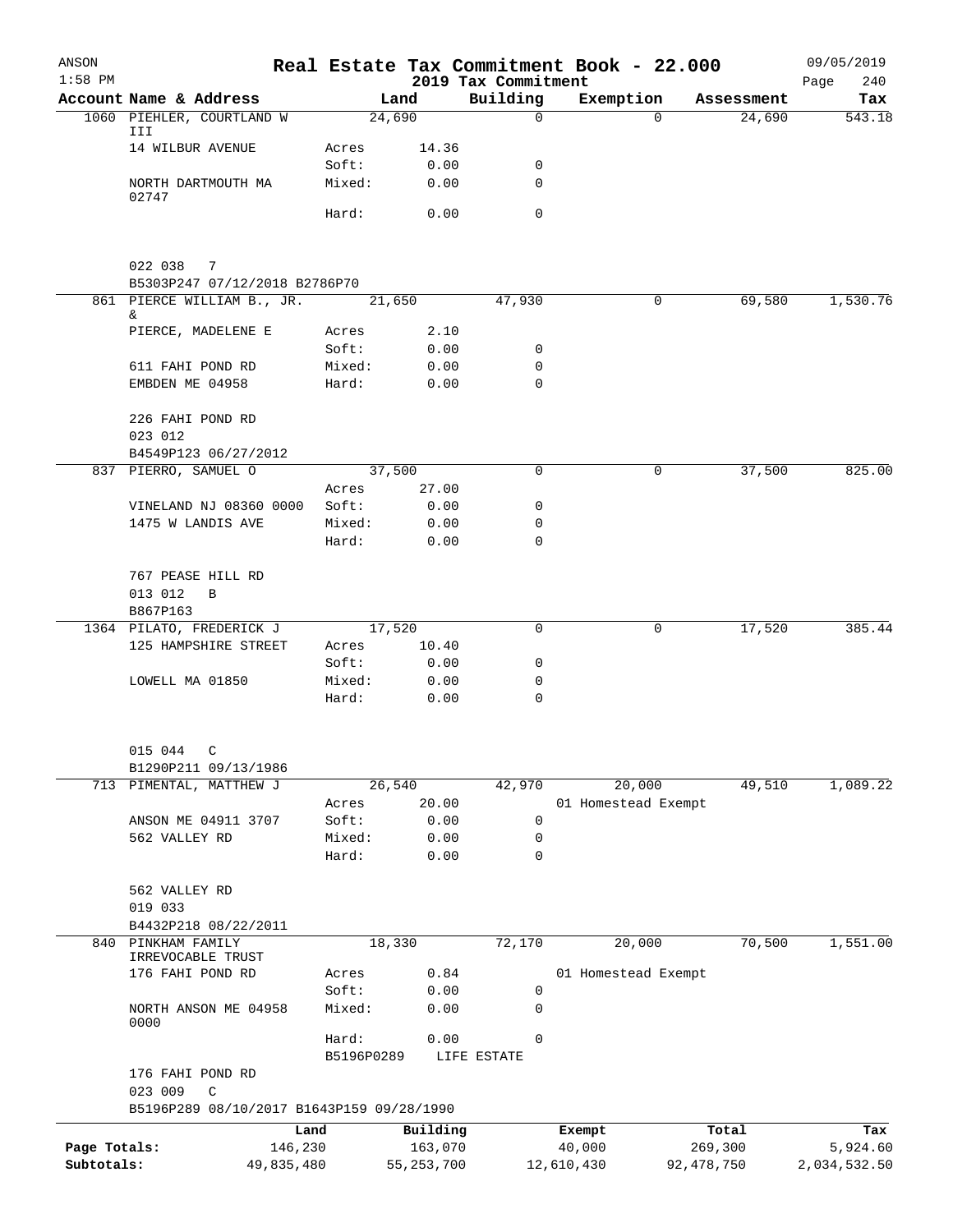| ANSON<br>$1:58$ PM |                                           |               |        | 2019 Tax Commitment | Real Estate Tax Commitment Book - 22.000 |            | 09/05/2019<br>Page<br>241 |
|--------------------|-------------------------------------------|---------------|--------|---------------------|------------------------------------------|------------|---------------------------|
|                    | Account Name & Address                    |               | Land   | Building            | Exemption                                | Assessment | Tax                       |
|                    | 294 PINKHAM, ANGELA                       |               | 11,310 | 57,180              | $\Omega$                                 | 68,490     | 1,506.78                  |
|                    | PO BOX 128                                | Acres         | 0.32   |                     |                                          |            |                           |
|                    |                                           | Soft:         | 0.00   | 0                   |                                          |            |                           |
|                    | STRONG ME 04983                           | Mixed:        | 0.00   | 0                   |                                          |            |                           |
|                    |                                           | Hard:         | 0.00   | 0                   |                                          |            |                           |
|                    |                                           | B5070P0330 JT |        |                     |                                          |            |                           |
|                    | 16 MAIN ST                                |               |        |                     |                                          |            |                           |
|                    | 001 120                                   |               |        |                     |                                          |            |                           |
|                    | B5070P330 08/25/2016 B4241P214 02/11/2010 |               |        |                     |                                          |            |                           |
|                    | 1671 PINKHAM, BRYCE J                     |               | 33,800 | 60,050              | 26,000                                   | 67,850     | 1,492.70                  |
|                    | PINKHAM, EDNA G                           | Acres         | 11.00  |                     | 01 Homestead Exempt                      |            |                           |
|                    | 452 NEW PORTLAND ROAD                     | Soft:         | 0.00   |                     | 0 02 Resident Veteran                    |            |                           |
|                    |                                           | Mixed:        | 0.00   | 0                   |                                          |            |                           |
|                    | NORTH ANSON ME 04958                      | Hard:         | 0.00   | 0                   |                                          |            |                           |
|                    | 452 NEW PORTLAND RD                       |               |        |                     |                                          |            |                           |
|                    | 022 006                                   |               |        |                     |                                          |            |                           |
|                    | 352 PINKHAM, KAREN S                      |               | 11,140 | 73,640              | 20,000                                   | 64,780     | 1,425.16                  |
|                    | 13 CENTER STREET                          | Acres         | 0.31   |                     | 01 Homestead Exempt                      |            |                           |
|                    |                                           | Soft:         | 0.00   | 0                   |                                          |            |                           |
|                    | NORTH ANSON ME 04958                      | Mixed:        | 0.00   | 0                   |                                          |            |                           |
|                    |                                           | Hard:         | 0.00   | 0                   |                                          |            |                           |
|                    | 13 CENTER ST                              |               |        |                     |                                          |            |                           |
|                    | 006 019                                   |               |        |                     |                                          |            |                           |
|                    | B5003P270 02/23/2016 B2728P243            |               |        |                     |                                          |            |                           |
|                    | 59 PINKHAM, RONALD D SR                   |               | 49,100 | 0                   | 0                                        | 49,100     | 1,080.20                  |
|                    | PINKHAM, JUDY P                           | Acres         | 39.00  |                     |                                          |            |                           |
|                    | 596 NEW PORTLAND ROAD                     | Soft:         | 0.00   | 0                   |                                          |            |                           |
|                    |                                           | Mixed:        | 0.00   | 0                   |                                          |            |                           |
|                    | EMBDEN ME 04958                           | Hard:         | 0.00   | $\Omega$            |                                          |            |                           |
|                    | 574 NEW PORTLAND RD                       |               |        |                     |                                          |            |                           |
|                    | 022 004                                   |               |        |                     |                                          |            |                           |
|                    | B1827P135                                 |               |        |                     |                                          |            |                           |
|                    | 338 PINKHAM, SAMUEL N                     |               | 33,640 | 0                   | 0                                        | 33,640     | 740.08                    |
|                    | PINKHAM, VALERIE J                        | Acres         | 12.14  |                     |                                          |            |                           |
|                    | 131 SMITH ROAD                            | Soft:         | 0.00   | 0                   |                                          |            |                           |
|                    |                                           | Mixed:        | 0.00   | 0                   |                                          |            |                           |
|                    | ANSON ME 04911                            | Hard:         | 0.00   | $\mathbf 0$         |                                          |            |                           |
|                    | 308 CAMPGROUND RD                         |               |        |                     |                                          |            |                           |
|                    | 015 043<br>Е                              |               |        |                     |                                          |            |                           |
|                    | B2517P71                                  |               |        |                     |                                          |            |                           |
|                    | 844 PINKHAM, SAMUEL N                     |               | 13,120 | 56,450              | 0                                        | 69,570     | 1,530.54                  |
|                    | PINKHAM, VALERIE J                        | Acres         | 0.43   |                     |                                          |            |                           |
|                    | 131 SMITH ROAD                            | Soft:         | 0.00   | 0                   |                                          |            |                           |
|                    |                                           | Mixed:        | 0.00   | 0                   |                                          |            |                           |
|                    | ANSON ME 04911                            | Hard:         | 0.00   | $\Omega$            |                                          |            |                           |
|                    | 307 CAMPGROUND RD                         |               |        |                     |                                          |            |                           |
|                    | 015 047 D                                 |               |        |                     |                                          |            |                           |
|                    | B2049P337                                 |               |        |                     |                                          |            |                           |
|                    |                                           |               |        |                     |                                          |            |                           |
|                    |                                           |               |        |                     |                                          |            |                           |

|              | Land       | Building   | Exempt     | Total      | Tax          |
|--------------|------------|------------|------------|------------|--------------|
| Page Totals: | 152,110    | 247,320    | 46,000     | 353,430    | 7.775.46     |
| Subtotals:   | 49,987,590 | 55,501,020 | 12,656,430 | 92,832,180 | 2,042,307.96 |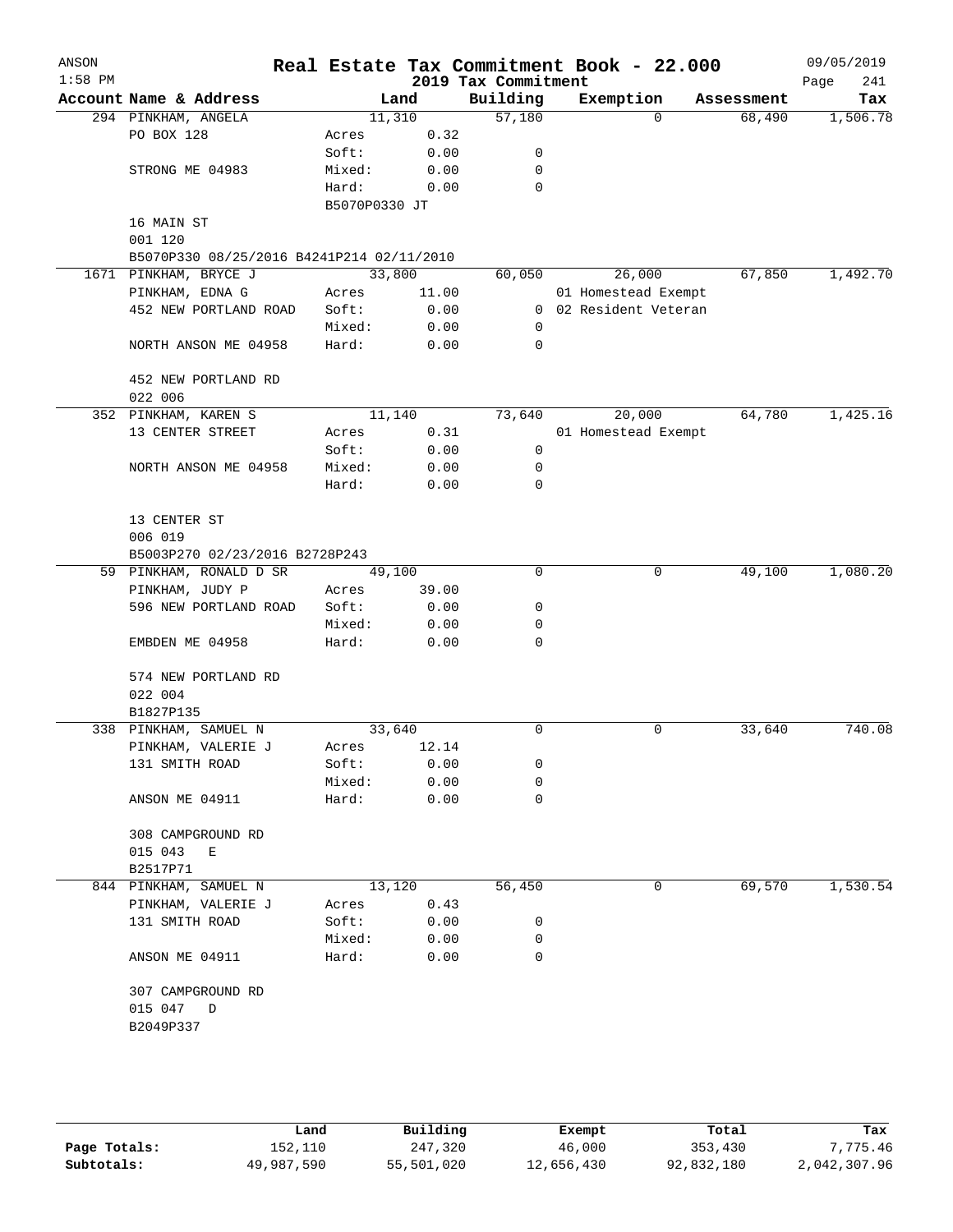| ANSON<br>$1:58$ PM |                                              |                 |                | 2019 Tax Commitment | Real Estate Tax Commitment Book - 22.000 |            | 09/05/2019<br>242<br>Page |
|--------------------|----------------------------------------------|-----------------|----------------|---------------------|------------------------------------------|------------|---------------------------|
|                    | Account Name & Address                       |                 | Land           | Building            | Exemption                                | Assessment | Tax                       |
|                    | 1672 PINKHAM, SAMUEL N                       |                 | 12,000         | $\mathbf 0$         | $\Omega$                                 | 12,000     | 264.00                    |
|                    | 131 SMITH ROAD                               | Acres           | 1.00           |                     |                                          |            |                           |
|                    |                                              | Soft:           | 0.00           | 0                   |                                          |            |                           |
|                    | ANSON ME 04911                               | Mixed:          | 0.00           | 0                   |                                          |            |                           |
|                    |                                              | Hard:           | 0.00           | 0                   |                                          |            |                           |
|                    |                                              |                 |                |                     |                                          |            |                           |
|                    | 015 047 B<br>B1110P193                       |                 |                |                     |                                          |            |                           |
|                    | 1969 PINKHAM, TAMMY                          |                 | 0              | 13,760              | 0                                        | 13,760     | 302.72                    |
|                    | PO BOX 209                                   |                 |                |                     |                                          |            |                           |
|                    | STRATTON ME 04982                            |                 |                |                     |                                          |            |                           |
|                    |                                              |                 |                |                     |                                          |            |                           |
|                    | 424 NEW PORTLAND RD                          |                 |                |                     |                                          |            |                           |
|                    | 022 006 ON                                   |                 |                |                     |                                          |            |                           |
|                    | 775 PINKHAM, TOBY D<br>449 NEW PORTLAND ROAD | Acres           | 26,000<br>5.00 | 86,770              | 0                                        | 112,770    | 2,480.94                  |
|                    |                                              | Soft:           | 0.00           | 0                   |                                          |            |                           |
|                    | NORTH ANSON ME 04958                         | Mixed:          | 0.00           | 0                   |                                          |            |                           |
|                    |                                              | Hard:           | 0.00           | $\mathbf 0$         |                                          |            |                           |
|                    | 421 NEW PORTLAND RD                          |                 |                |                     |                                          |            |                           |
|                    | 023 043                                      |                 |                |                     |                                          |            |                           |
|                    | B3237P202                                    |                 |                |                     |                                          |            |                           |
|                    | 1990 PINKHAM, TOBY D                         |                 | 15,910         | 29,600              | 0                                        | 45,510     | 1,001.22                  |
|                    | 449 NEW PORTLAND ROAD                        | Acres           | 2.27           |                     |                                          |            |                           |
|                    |                                              | Soft:           | 0.00           | 0                   |                                          |            |                           |
|                    | NORTH ANSON ME 04958                         | Mixed:<br>Hard: | 0.00<br>0.00   | 0<br>$\mathbf 0$    |                                          |            |                           |
|                    |                                              |                 |                |                     |                                          |            |                           |
|                    | 596 RIVER RD                                 |                 |                |                     |                                          |            |                           |
|                    | 016 012                                      |                 |                |                     |                                          |            |                           |
|                    | B4404P184 04/13/2011                         |                 |                |                     |                                          |            |                           |
|                    | 1900 PINKHAM, TOBY D                         |                 | 51,000         | 197,480             | 20,000                                   | 228,480    | 5,026.56                  |
|                    | BLANCHARD, BETH K                            | Acres           | 51.20          |                     | 01 Homestead Exempt                      |            |                           |
|                    | 449 NEW PORTLAND ROAD                        | Soft:           | 0.00           | 0                   |                                          |            |                           |
|                    |                                              | Mixed:          | 0.00           | 0                   |                                          |            |                           |
|                    | NORTH ANSON ME 04958                         | Hard:           | 0.00           | 0                   |                                          |            |                           |
|                    | 449 NEW PORTLAND RD                          |                 |                |                     |                                          |            |                           |
|                    | 023 043 A                                    |                 |                |                     |                                          |            |                           |
|                    | B4669P289 05/29/2013                         |                 |                |                     |                                          |            |                           |
|                    | 1437 PINKHAM, VALARIE J. &                   |                 | 33,570         | 170,300             | 0                                        | 203,870    | 4,485.14                  |
|                    | PINKHAM, SAMUEL N                            | Acres           | 0.92           |                     |                                          |            |                           |
|                    |                                              | Soft:           | 0.00           | 0<br>0              |                                          |            |                           |
|                    | 131 SMITH ROAD<br>ANSON ME 04911 0000        | Mixed:<br>Hard: | 0.00<br>0.00   | 0                   |                                          |            |                           |
|                    |                                              |                 |                |                     |                                          |            |                           |
|                    | 5 NEW PORTLAND RD<br>009 006                 |                 |                |                     |                                          |            |                           |
|                    | B4225P237 12/18/2009 B3988P108 04/16/2008    |                 |                |                     |                                          |            |                           |
|                    |                                              |                 |                |                     |                                          |            |                           |
|                    |                                              |                 |                |                     |                                          |            |                           |
|                    |                                              |                 |                |                     |                                          |            |                           |

|              | Land       | Building   | Exempt     | Total      | Tax          |
|--------------|------------|------------|------------|------------|--------------|
| Page Totals: | 138,480    | 497,910    | 20,000     | 616,390    | 13,560.58    |
| Subtotals:   | 50,126,070 | 55,998,930 | 12,676,430 | 93,448,570 | 2,055,868.54 |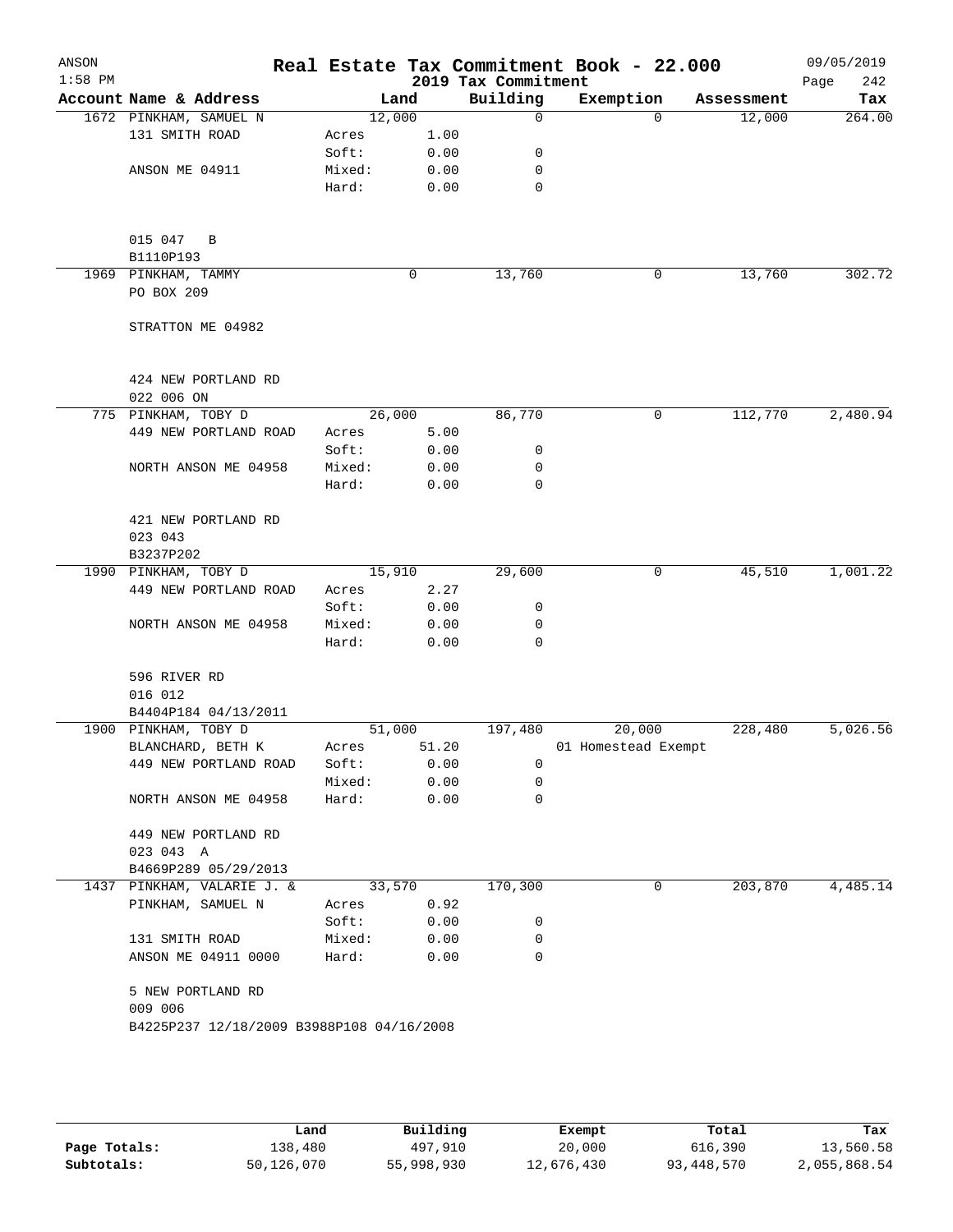| ANSON<br>$1:58$ PM |                                                 |                                         |        | 2019 Tax Commitment | Real Estate Tax Commitment Book - 22.000 |            | 09/05/2019<br>Page<br>243 |
|--------------------|-------------------------------------------------|-----------------------------------------|--------|---------------------|------------------------------------------|------------|---------------------------|
|                    | Account Name & Address                          |                                         | Land   | Building            | Exemption                                | Assessment | Tax                       |
|                    | 420 PINKHAM, VALERIE J                          |                                         | 26,710 | 83,400              | 20,000                                   | 90,110     | 1,982.42                  |
|                    | PINKHAM, SAMUEL N                               | Acres                                   | 5.47   |                     | 01 Homestead Exempt                      |            |                           |
|                    | 131 SMITH ROAD                                  | Soft:                                   | 0.00   | 0                   |                                          |            |                           |
|                    |                                                 | Mixed:                                  | 0.00   | 0                   |                                          |            |                           |
|                    | ANSON ME 04911                                  | Hard:                                   | 0.00   | 0                   |                                          |            |                           |
|                    | 131 SMITH RD                                    |                                         |        |                     |                                          |            |                           |
|                    | 010 011<br>9                                    |                                         |        |                     |                                          |            |                           |
|                    | B4274P191 05/22/2010                            |                                         |        |                     |                                          |            |                           |
|                    | 2023 PIPER FARM REAL ESTATE,                    |                                         | 23,970 | 0                   | 0                                        | 23,970     | 527.34                    |
|                    | LLC,<br>40 PIPER ROAD                           | Acres                                   | 13.47  |                     |                                          |            |                           |
|                    |                                                 | Soft:                                   | 0.00   | 0                   |                                          |            |                           |
|                    | EMBDEN ME 04958                                 | Mixed:                                  | 0.00   | 0                   |                                          |            |                           |
|                    |                                                 | Hard:                                   | 0.00   | 0                   |                                          |            |                           |
|                    |                                                 |                                         |        |                     |                                          |            |                           |
|                    | PATTERSON BRIDGE RD                             |                                         |        |                     |                                          |            |                           |
|                    | 017 037 2                                       |                                         |        |                     |                                          |            |                           |
|                    | B5051P292 07/20/2016                            |                                         |        |                     |                                          |            |                           |
|                    | 1313 PIPER HAMILTON, LLC                        |                                         | 4,210  | 0                   | 0                                        | 4,210      | 92.62                     |
|                    |                                                 | Acres                                   | 12.50  |                     |                                          |            |                           |
|                    | EMBDEN ME 04958                                 | Soft:                                   | 0.00   | 0                   |                                          |            |                           |
|                    | 60 PIPER RD                                     | Mixed:<br>Hard:                         | 0.00   | 0<br>0              |                                          |            |                           |
|                    |                                                 | 0.00<br>FARMLAND CLASSIFICATION         |        |                     |                                          |            |                           |
|                    |                                                 |                                         |        |                     |                                          |            |                           |
|                    | 024 035                                         |                                         |        |                     |                                          |            |                           |
|                    | B4750P49 01/13/2014                             |                                         |        |                     |                                          |            |                           |
|                    | 1327 PITCHER, COREY R.                          |                                         | 10,760 | 0                   | 0                                        | 10,760     | 236.72                    |
|                    | PITCHER, ANGELA C.                              | Acres                                   | 15.00  |                     |                                          |            |                           |
|                    | 414 UPPER EAST POND<br>ROAD                     | Soft:                                   | 0.00   | 0                   |                                          |            |                           |
|                    |                                                 | Mixed:                                  | 14.50  | 2,277               |                                          |            |                           |
|                    | NOBLEBORO ME 04555                              | Hard:                                   | 0.00   | $\mathbf 0$         |                                          |            |                           |
|                    |                                                 | TREE GROWTH                             |        |                     |                                          |            |                           |
|                    | 110 HOLLIN WAITE HILL                           |                                         |        |                     |                                          |            |                           |
|                    | 014 038 001                                     |                                         |        |                     |                                          |            |                           |
|                    | B5362P22 12/13/2018                             |                                         |        |                     |                                          |            |                           |
|                    | 1702 PIZZO, FRANK S                             |                                         | 34,100 | 0                   | 0                                        | 34,100     | 750.20                    |
|                    |                                                 | Acres                                   | 20.60  |                     |                                          |            |                           |
|                    | ESSEX MA 01929 0000                             | Soft:                                   | 0.00   | 0                   |                                          |            |                           |
|                    | 27 STORY ST                                     | Mixed:                                  | 0.00   | 0<br>0              |                                          |            |                           |
|                    |                                                 | Hard:                                   | 0.00   |                     |                                          |            |                           |
|                    |                                                 |                                         |        |                     |                                          |            |                           |
|                    | 021 008<br>1                                    |                                         |        |                     |                                          |            |                           |
|                    | B3078P79                                        |                                         |        |                     |                                          |            |                           |
|                    | 1673 PLOURD, RICHARD P                          |                                         | 74,740 | 229,770             | 26,000                                   | 278,510    | 6,127.22                  |
|                    | PLOURD, AUDREY                                  | Acres                                   | 287.00 |                     | 01 Homestead Exempt                      |            |                           |
|                    | 100 QUINCY WOOD ROAD                            | Soft:                                   | 23.00  | 2,599               | 04 Non-resident Veteran                  |            |                           |
|                    |                                                 | Mixed:                                  | 80.00  | 12,560              |                                          |            |                           |
|                    | ANSON ME 04911                                  | Hard:                                   | 174.00 | 30,276              |                                          |            |                           |
|                    |                                                 | INCL. M18, L22&23, &M19, L3 TREE GROWTH |        |                     |                                          |            |                           |
|                    | 100 QUINCY WOOD RD<br>$015$ $013$ , $14$ , $15$ |                                         |        |                     |                                          |            |                           |
|                    |                                                 |                                         |        |                     |                                          |            |                           |
|                    |                                                 |                                         |        |                     |                                          |            |                           |
|                    |                                                 |                                         |        |                     |                                          |            |                           |

|              | Land       | Building   | Exempt     | Total      | Tax          |
|--------------|------------|------------|------------|------------|--------------|
| Page Totals: | 174,490    | 313,170    | 46,000     | 441,660    | 9,716.52     |
| Subtotals:   | 50,300,560 | 56,312,100 | 12,722,430 | 93,890,230 | 2,065,585.06 |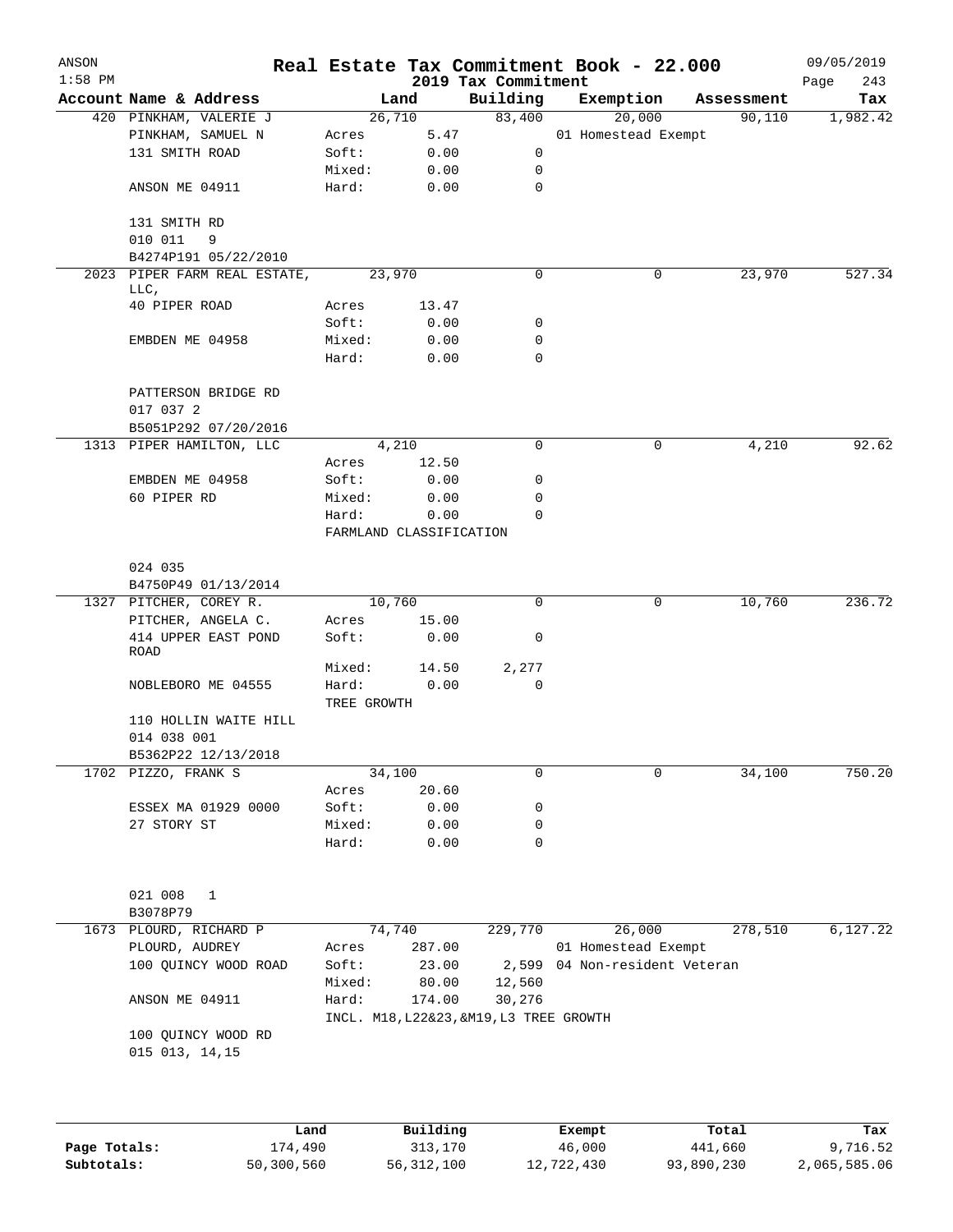| ANSON        |                                         |             |            |                                 | Real Estate Tax Commitment Book - 22.000 |            | 09/05/2019          |
|--------------|-----------------------------------------|-------------|------------|---------------------------------|------------------------------------------|------------|---------------------|
| $1:58$ PM    | Account Name & Address                  |             | Land       | 2019 Tax Commitment<br>Building | Exemption                                | Assessment | 244<br>Page<br>Tax  |
|              | 845 PLOURD, RICHARD P                   |             | 34,060     | 1,050                           |                                          | $\Omega$   | 772.42<br>35,110    |
|              | PLOURD, AUDREY                          | Acres       | 106.00     |                                 |                                          |            |                     |
|              | 100 QUINCY WOOD ROAD                    | Soft:       | 26.00      | 2,938                           |                                          |            |                     |
|              |                                         | Mixed:      | 74.00      | 11,618                          |                                          |            |                     |
|              | ANSON ME 04911                          | Hard:       | 0.00       | 0                               |                                          |            |                     |
|              |                                         | TREE GROWTH |            |                                 |                                          |            |                     |
|              | 015 020                                 |             |            |                                 |                                          |            |                     |
|              | B758P306                                |             |            |                                 |                                          |            |                     |
|              | 386 PLOURDE, DONNA R                    |             | 21,100     | 135,830                         | 20,000                                   |            | 136,930<br>3,012.46 |
|              | 25 PARKWOODS DRIVE                      | Acres       | 1.73       |                                 | 01 Homestead Exempt                      |            |                     |
|              |                                         | Soft:       | 0.00       | 0                               |                                          |            |                     |
|              | ANSON ME 04911                          | Mixed:      | 0.00       | 0                               |                                          |            |                     |
|              |                                         | Hard:       | 0.00       | $\mathbf 0$                     |                                          |            |                     |
|              | 25 PARKWOODS DR                         |             |            |                                 |                                          |            |                     |
|              | 010 007 10                              |             |            |                                 |                                          |            |                     |
|              | B3485P132 05/18/2005                    |             |            |                                 |                                          |            |                     |
|              | 208 POIRIER, CHRISTOPHER G              |             | 20,300     | 10,690                          |                                          | 0          | 30,990<br>681.78    |
|              |                                         | Acres       | 1.20       |                                 |                                          |            |                     |
|              | WATERVILLE ME 04901<br>2564             | Soft:       | 0.00       | 0                               |                                          |            |                     |
|              | PO BOX 2564                             | Mixed:      | 0.00       | 0                               |                                          |            |                     |
|              |                                         | Hard:       | 0.00       | 0                               |                                          |            |                     |
|              | 596 FOUR MILE SQUARE RD<br>020 025<br>Η |             |            |                                 |                                          |            |                     |
|              | B3897P97 08/17/2007                     |             |            |                                 |                                          |            |                     |
|              | 852 POIRIER, THOMAS F &                 |             | 8,940      | 60,580                          | 20,000                                   |            | 1,089.44<br>49,520  |
|              | ALLISON B, TR.                          |             |            |                                 |                                          |            |                     |
|              | PO BOX 316                              | Acres       | 0.20       |                                 | 01 Homestead Exempt                      |            |                     |
|              |                                         | Soft:       | 0.00       | 0                               |                                          |            |                     |
|              | ANSON ME 04911 0316                     | Mixed:      | 0.00       | 0                               |                                          |            |                     |
|              |                                         | Hard:       | 0.00       | 0                               |                                          |            |                     |
|              | 141 MAIN ST<br>002 055                  |             |            |                                 |                                          |            |                     |
|              | B4555P197 06/19/2012                    |             |            |                                 |                                          |            |                     |
| 853          | POIRIER, THOMAS F &<br>ALLISON B, TR.   |             | 12,650     | 14,240                          |                                          | 0          | 26,890<br>591.58    |
|              | PO BOX 316                              | Acres       | 0.40       |                                 |                                          |            |                     |
|              |                                         | Soft:       | 0.00       | 0                               |                                          |            |                     |
|              | ANSON ME 04911 0316                     | Mixed:      | 0.00       | 0                               |                                          |            |                     |
|              |                                         | Hard:       | 0.00       | 0                               |                                          |            |                     |
|              | 143 MAIN ST                             |             |            |                                 |                                          |            |                     |
|              | 002 054                                 |             |            |                                 |                                          |            |                     |
|              | B4555P197 06/19/2012                    |             |            |                                 |                                          |            |                     |
|              | 851 POISSONNIER, LINDA L                |             | 8,000      | 18,310                          |                                          | 0          | 26,310<br>578.82    |
|              | 126 Preble Avenue                       | Acres       | 0.16       |                                 |                                          |            |                     |
|              |                                         | Soft:       | 0.00       | 0                               |                                          |            |                     |
|              | Anson Maine 04911                       | Mixed:      | 0.00       | 0                               |                                          |            |                     |
|              |                                         | Hard:       | 0.00       | $\mathbf 0$                     |                                          |            |                     |
|              | 126 PREBLE AVE                          |             |            |                                 |                                          |            |                     |
|              | 004 035                                 |             |            |                                 |                                          |            |                     |
|              | B5330P100 09/14/2018                    |             |            |                                 |                                          |            |                     |
|              |                                         | Land        | Building   |                                 |                                          | Total      |                     |
| Page Totals: | 105,050                                 |             | 240,700    |                                 | Exempt<br>40,000                         | 305,750    | Tax<br>6,726.50     |
| Subtotals:   | 50,405,610                              |             | 56,552,800 |                                 | 12,762,430                               | 94,195,980 | 2,072,311.56        |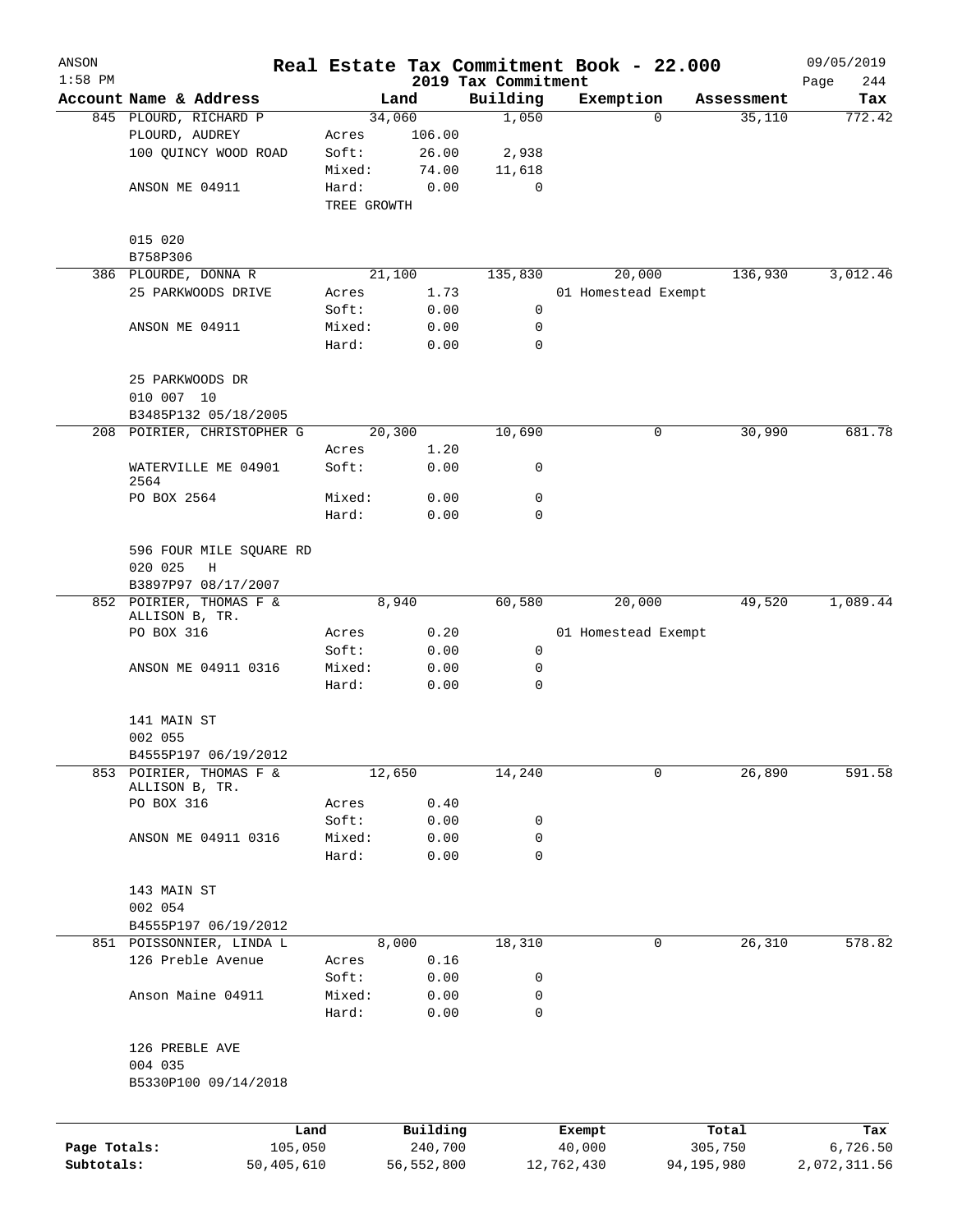| ANSON<br>$1:58$ PM |                                                  |                 |              | 2019 Tax Commitment | Real Estate Tax Commitment Book - 22.000 |            | 09/05/2019<br>Page<br>245 |
|--------------------|--------------------------------------------------|-----------------|--------------|---------------------|------------------------------------------|------------|---------------------------|
|                    | Account Name & Address                           |                 | Land         | Building            | Exemption                                | Assessment | Tax                       |
|                    | 1677 POISSONNIER, LINDA L                        | 29,130          |              | 25,680              | $\Omega$                                 | 54,810     | 1,205.82                  |
|                    | 126 Preble Avenue                                | Acres           | 1.75         |                     |                                          |            |                           |
|                    |                                                  | Soft:           | 0.00         | 0                   |                                          |            |                           |
|                    | Anson Maine 04911                                | Mixed:          | 0.00         | 0                   |                                          |            |                           |
|                    |                                                  | Hard:           | 0.00         | 0                   |                                          |            |                           |
|                    | 130 PREBLE AVE                                   |                 |              |                     |                                          |            |                           |
|                    | 015 001<br>B5330P100 09/14/2018                  |                 |              |                     |                                          |            |                           |
|                    | 1550 POLLOCK, RONALD E                           | 29,970          |              | 120,390             | 0                                        | 150,360    | 3,307.92                  |
|                    | 14 ESSEX STREET                                  | Acres           | 21.00        |                     |                                          |            |                           |
|                    |                                                  | Soft:           | 0.00         | 0                   |                                          |            |                           |
|                    | MIDDLETON MA 01949 0000 Mixed:                   |                 | 0.00         | 0                   |                                          |            |                           |
|                    |                                                  | Hard:           | 0.00         | 0                   |                                          |            |                           |
|                    |                                                  | FARMLAND CLASS  |              |                     |                                          |            |                           |
|                    | 58 NEW PORTLAND RD<br>018 041                    |                 |              |                     |                                          |            |                           |
|                    | B4879P319 02/18/2015                             |                 |              |                     |                                          |            |                           |
|                    | 855 POMELOW, BRIAN L                             | 28,000          |              | 53,020              | 20,000                                   | 61,020     | 1,342.44                  |
|                    | POMELOW, KATHY L                                 | Acres           | 6.50         |                     | 01 Homestead Exempt                      |            |                           |
|                    |                                                  | Soft:           | 0.00         | 0                   |                                          |            |                           |
|                    | 476 CAMPGROUND RD                                | Mixed:          | 0.00         | 0                   |                                          |            |                           |
|                    | NORTH ANSON ME 04958<br>0000                     | Hard:           | 0.00         | 0                   |                                          |            |                           |
|                    | 476 CAMPGROUND RD<br>018 016                     |                 |              |                     |                                          |            |                           |
|                    | B995P168                                         |                 |              |                     |                                          |            |                           |
| 1690               | POMELOW, DANIEL W                                |                 | 6,630        | 0                   | 0                                        | 6,630      | 145.86                    |
|                    | P.O. BOX 81                                      | Acres           | 0.11         |                     |                                          |            |                           |
|                    |                                                  | Soft:           | 0.00         | 0                   |                                          |            |                           |
|                    | MADISON ME 04950 0000                            | Mixed:          | 0.00         | 0                   |                                          |            |                           |
|                    |                                                  | Hard:           | 0.00         | 0                   |                                          |            |                           |
|                    | 003 053                                          |                 |              |                     |                                          |            |                           |
|                    | B5225P41 11/02/2017                              |                 |              |                     |                                          |            |                           |
|                    | 1795 POMELOW, JEFFREY                            | 22,060          |              | 10,790              | 0                                        | 32,850     | 722.70                    |
|                    |                                                  | Acres           | 2.37         |                     |                                          |            |                           |
|                    | SOLON ME 04079 3005                              | Soft:           | 0.00         | 0                   |                                          |            |                           |
|                    | 203 N MAIN ST                                    | Mixed:          | 0.00         | 0                   |                                          |            |                           |
|                    |                                                  | Hard:           | 0.00         | 0                   |                                          |            |                           |
|                    | 47 FOUR MILE SQUARE RD<br>020 022<br>$2 \quad 1$ |                 |              |                     |                                          |            |                           |
|                    | B3003P195                                        |                 |              |                     |                                          |            |                           |
|                    | 1776 POMERLEAU, MIRNA M                          | 10,950          |              | 25,130              | 20,000                                   | 16,080     | 353.76                    |
|                    | 83 EMBDEN POND RD                                | Acres           | 0.30         |                     | 01 Homestead Exempt                      |            |                           |
|                    |                                                  | Soft:           | 0.00         | 0                   |                                          |            |                           |
|                    | NORTH ANSON ME 04958                             | Mixed:<br>Hard: | 0.00<br>0.00 | 0<br>0              |                                          |            |                           |
|                    | 83 EMBDEN POND RD<br>009 015<br>Α<br>B2998P222   |                 |              |                     |                                          |            |                           |
|                    |                                                  |                 |              |                     |                                          |            |                           |
|                    |                                                  |                 |              |                     |                                          |            |                           |

|              | Land       | Building   | Exempt     | Total      | Tax          |
|--------------|------------|------------|------------|------------|--------------|
| Page Totals: | 126,740    | 235,010    | 40,000     | 321,750    | 7,078.50     |
| Subtotals:   | 50,532,350 | 56,787,810 | 12,802,430 | 94,517,730 | 2,079,390.06 |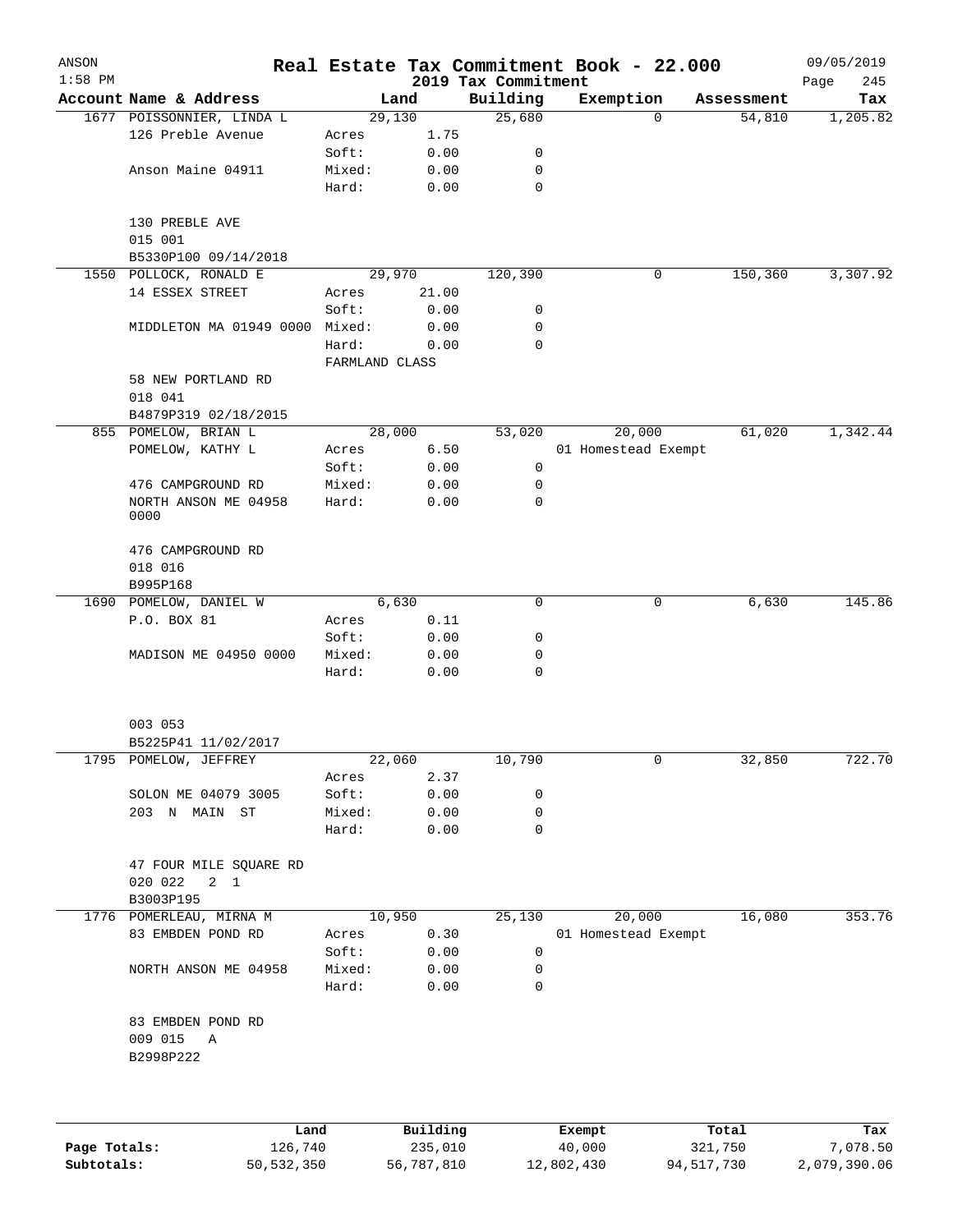| ANSON        |                                                                  |                      |          |                                 | Real Estate Tax Commitment Book - 22.000 |             | 09/05/2019         |
|--------------|------------------------------------------------------------------|----------------------|----------|---------------------------------|------------------------------------------|-------------|--------------------|
| $1:58$ PM    | Account Name & Address                                           |                      | Land     | 2019 Tax Commitment<br>Building | Exemption                                | Assessment  | 246<br>Page<br>Tax |
|              | 857 POST, TERRY A SR                                             |                      | 21,950   | 42,600                          | 20,000                                   | 44,550      | 980.10             |
|              |                                                                  | Acres                | 2.30     |                                 | 01 Homestead Exempt                      |             |                    |
|              | ANSON ME 04911 0000                                              | Soft:                | 0.00     | 0                               |                                          |             |                    |
|              | 947 VALLEY RD                                                    | Mixed:               | 0.00     | 0                               |                                          |             |                    |
|              |                                                                  | Hard:                | 0.00     | $\mathbf 0$                     |                                          |             |                    |
|              | 947 VALLEY RD                                                    |                      |          |                                 |                                          |             |                    |
|              | 021 002<br>Α<br>B1870P52                                         |                      |          |                                 |                                          |             |                    |
|              | 1533 POULIN, DELANN T                                            |                      | 31,500   | 31,990                          | 26,000                                   | 37,490      | 824.78             |
|              |                                                                  | Acres                | 10.00    |                                 | 01 Homestead Exempt                      |             |                    |
|              | NORTH ANSON ME 04958<br>0246                                     | Soft:                | 0.00     |                                 | 0 06 Disabled Vet. Res.                  |             |                    |
|              | PO BOX 246                                                       | Mixed:               | 0.00     | 0                               |                                          |             |                    |
|              |                                                                  | Hard:                | 0.00     | $\mathbf 0$                     |                                          |             |                    |
|              | 165 SKIDMORE RD<br>023 015<br>$\mathbb D$                        |                      |          |                                 |                                          |             |                    |
|              | B3873P267 06/25/2007                                             |                      |          |                                 |                                          |             |                    |
|              | 1815 POWER, MARK &                                               |                      | 30,430   | 3,000                           |                                          | 0<br>33,430 | 735.46             |
|              | NOWINSKI, LAWRENCE                                               | Acres                | 29.85    |                                 |                                          |             |                    |
|              |                                                                  | Soft:                | 0.00     | 0                               |                                          |             |                    |
|              | 121 WINSAW ROAD                                                  | Mixed:               | 0.00     | 0                               |                                          |             |                    |
|              | NEW GLOUCESTER ME 04260 Hard:<br>0000                            |                      | 0.00     | $\mathbf 0$                     |                                          |             |                    |
|              | 021 011<br>2                                                     |                      |          |                                 |                                          |             |                    |
|              | B2302P223                                                        |                      |          |                                 |                                          |             |                    |
|              | 760 POWERS, NORA L                                               |                      | 12,000   | 35,660                          |                                          | 0<br>47,660 | 1,048.52           |
|              |                                                                  | Acres                | 0.16     |                                 |                                          |             |                    |
|              | ANSON ME 04911 0402                                              | Soft:                | 0.00     | 0                               |                                          |             |                    |
|              | PO BOX 402                                                       | Mixed:               | 0.00     | 0                               |                                          |             |                    |
|              |                                                                  | Hard:                | 0.00     | $\mathbf 0$                     |                                          |             |                    |
|              | 55 MAIN ST                                                       |                      |          |                                 |                                          |             |                    |
|              | 001 096                                                          |                      |          |                                 |                                          |             |                    |
|              | B3607P166 12/15/2005 B3471P226 04/19/2005<br>1991 PREBLE, ARLISS |                      | 0        | 16,600                          | 16,600                                   | 0           | 0.00               |
|              | PREBLE, CHERYL                                                   |                      |          |                                 | 01 Homestead Exempt                      |             |                    |
|              | 75 HILLTOP ROAD                                                  |                      |          |                                 |                                          |             |                    |
|              | ANSON ME 04911                                                   |                      |          |                                 |                                          |             |                    |
|              |                                                                  |                      |          |                                 |                                          |             |                    |
|              | 004 026 ON2                                                      |                      |          |                                 |                                          |             |                    |
|              | 864 PREBLE, ARLISS T                                             |                      | 26,630   | $\mathbf 0$                     |                                          | 0<br>26,630 | 585.86             |
|              | PREBLE, CHERYL A                                                 | Acres                | 2.75     |                                 |                                          |             |                    |
|              |                                                                  | Soft:                | 0.00     | 0                               |                                          |             |                    |
|              | 75 HILLTOP RD                                                    | Mixed:               | 0.00     | 0                               |                                          |             |                    |
|              | ANSON ME 04911 0000                                              | Hard:<br>LIFE ESTATE | 0.00     | $\mathbf 0$                     |                                          |             |                    |
|              | 75 HILLTOP RD                                                    |                      |          |                                 |                                          |             |                    |
|              | 004 026                                                          |                      |          |                                 |                                          |             |                    |
|              | B4879P98 02/10/2015                                              |                      |          |                                 |                                          |             |                    |
|              |                                                                  |                      |          |                                 |                                          |             |                    |
|              | Land                                                             |                      | Building |                                 | Exempt                                   | Total       | Tax                |
| Page Totals: | 122,510                                                          |                      | 129,850  |                                 | 62,600                                   | 189,760     | 4,174.72           |

**Subtotals:** 50,654,860 56,917,660 12,865,030 94,707,490 2,083,564.78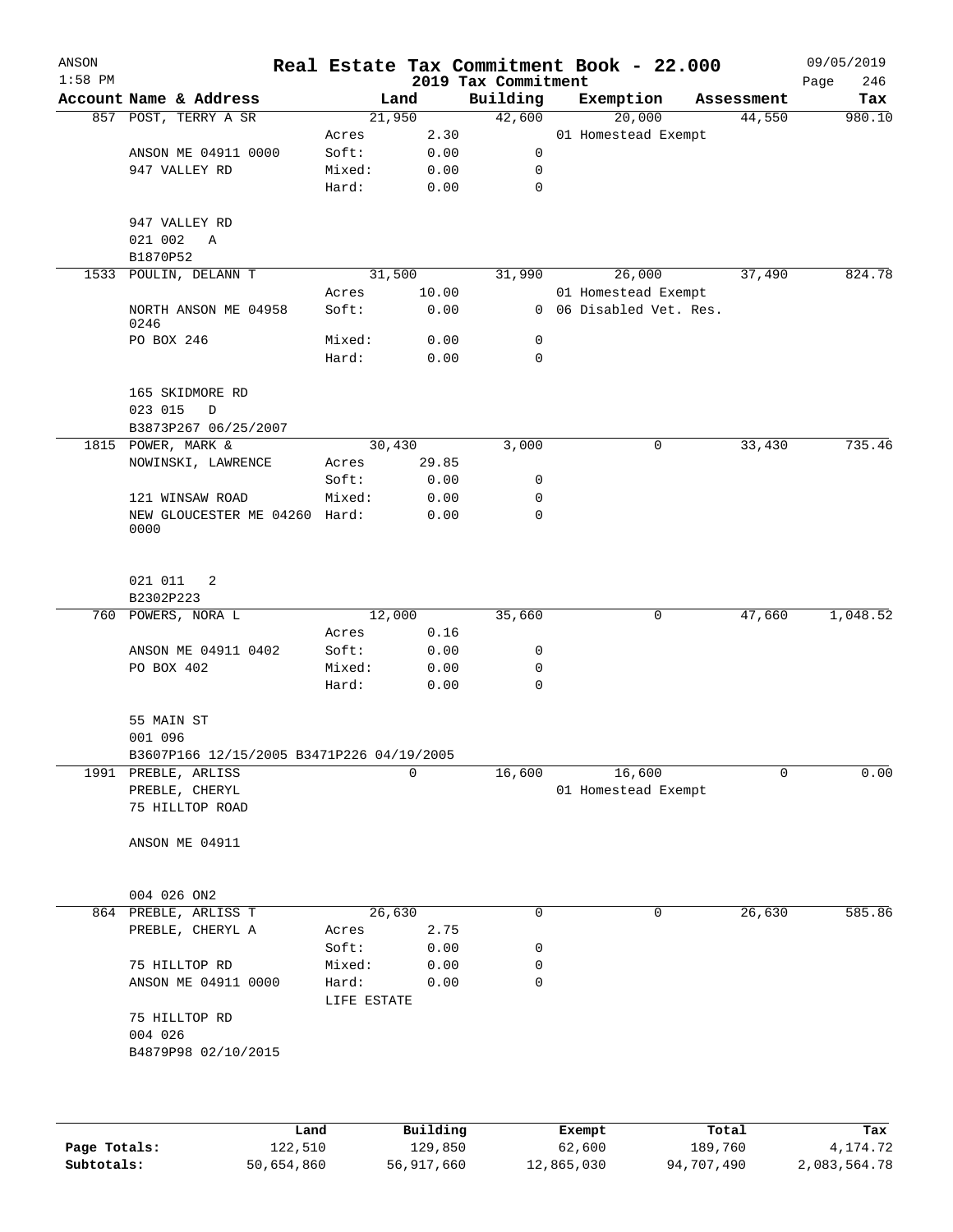| ANSON        |                                                           |            |                 |                          |                                 | Real Estate Tax Commitment Book - 22.000 |            | 09/05/2019         |
|--------------|-----------------------------------------------------------|------------|-----------------|--------------------------|---------------------------------|------------------------------------------|------------|--------------------|
| $1:58$ PM    | Account Name & Address                                    |            |                 | Land                     | 2019 Tax Commitment<br>Building | Exemption                                | Assessment | 247<br>Page<br>Tax |
|              | 865 PREBLE, LORRAINE M                                    |            |                 | 30,190                   | 91,040                          | 20,000                                   | 101,230    | 2,227.06           |
|              | (Life Estate)<br>MOODY DANIEL R. &<br>SZCZEPANIAK, LISA M |            | Acres           | 29.00                    |                                 | 01 Homestead Exempt                      |            |                    |
|              |                                                           |            | Soft:           | 21.00                    | 2,373                           |                                          |            |                    |
|              | 76 HILLTOP RD                                             |            | Mixed:          | 2.00                     | 314                             |                                          |            |                    |
|              | ANSON ME 04911 0000                                       |            | Hard:           | 0.00                     | $\mathbf 0$                     |                                          |            |                    |
|              |                                                           |            |                 | TREE GROWTH, LIFE ESTATE |                                 |                                          |            |                    |
|              | 76 HILLTOP RD<br>010 035                                  |            |                 |                          |                                 |                                          |            |                    |
|              | B4879P96 02/10/2015                                       |            |                 |                          |                                 |                                          |            |                    |
|              | 863 PREBLE, LORRAINE M                                    |            |                 | 3,180                    | 0                               | 0                                        | 3,180      | 69.96              |
|              | (Life Estate)<br>MOODY DANIEL R. &<br>SZCZEPANIAK, LISA M |            | Acres           | 25.00                    |                                 |                                          |            |                    |
|              |                                                           |            | Soft:           | 17.00                    | 1,921                           |                                          |            |                    |
|              | 76 HILLTOP RD                                             |            | Mixed:          | 8.00                     | 1,256                           |                                          |            |                    |
|              | ANSON ME 04911 0000                                       |            | Hard:           | 0.00                     | $\mathbf 0$                     |                                          |            |                    |
|              |                                                           |            |                 | TREE GROWTH, LIFE ESTATE |                                 |                                          |            |                    |
|              | 010 032                                                   |            |                 |                          |                                 |                                          |            |                    |
|              | B4879P96 02/10/2015 B4334P212 11/01/2010                  |            |                 |                          |                                 |                                          |            |                    |
|              | 1692 PRESTHOLT, ALBERT A                                  |            |                 | 16,500                   | $\mathbf 0$                     | 0                                        | 16,500     | 363.00             |
|              | 471 W 25TH STREET                                         |            | Acres           | 4.00                     |                                 |                                          |            |                    |
|              | SAN BERNARDINO CA 92405 Mixed:                            |            | Soft:           | 0.00<br>0.00             | 0<br>0                          |                                          |            |                    |
|              |                                                           |            | Hard:           | 0.00                     | $\mathbf 0$                     |                                          |            |                    |
|              | 214 SPENCER RD                                            |            |                 |                          |                                 |                                          |            |                    |
|              | 020 012<br>$\mathsf{C}$<br>B2154P53                       |            |                 |                          |                                 |                                          |            |                    |
|              | 866 PRICE, CHARLES F                                      |            |                 | 18,440                   | 57,860                          | 20,000                                   | 56,300     | 1,238.60           |
|              |                                                           |            | Acres           | 0.85                     |                                 | 01 Homestead Exempt                      |            |                    |
|              | ANSON ME 04911 0344                                       |            | Soft:           | 0.00                     | 0                               |                                          |            |                    |
|              | PO BOX 344                                                |            | Mixed:<br>Hard: | 0.00<br>0.00             | 0<br>0                          |                                          |            |                    |
|              |                                                           |            |                 |                          |                                 |                                          |            |                    |
|              | 15 WILSON ST                                              |            |                 |                          |                                 |                                          |            |                    |
|              | 003 067<br>B1104P345                                      |            |                 |                          |                                 |                                          |            |                    |
|              | 870 PRICE, ROLAND L                                       |            |                 | 15,140                   | 42,460                          | 26,000                                   | 31,600     | 695.20             |
|              | PRICE, BETTY H                                            |            | Acres           | 0.31                     |                                 | 01 Homestead Exempt                      |            |                    |
|              | 3 BEANE STREET                                            |            | Soft:           | 0.00                     | 0                               | 03 Resident Veteran Widow                |            |                    |
|              |                                                           |            | Mixed:          | 0.00                     | 0                               |                                          |            |                    |
|              | ANSON ME 04911                                            |            | Hard:           | 0.00                     | $\mathbf 0$                     |                                          |            |                    |
|              | 3 BEANE ST                                                |            |                 |                          |                                 |                                          |            |                    |
|              | 002 016                                                   |            |                 |                          |                                 |                                          |            |                    |
|              | B879P489                                                  |            |                 |                          |                                 |                                          |            |                    |
|              | 441 PRICE, STEPHEN K<br>PO BOX 221                        |            | Acres           | 14,000<br>0.49           | 69,610                          | 20,000<br>01 Homestead Exempt            | 63,610     | 1,399.42           |
|              |                                                           |            | Soft:           | 0.00                     | $\mathbf 0$                     |                                          |            |                    |
|              | ANSON ME 04958                                            |            | Mixed:          | 0.00                     | $\mathbf 0$                     |                                          |            |                    |
|              |                                                           |            | Hard:           | 0.00                     | $\mathbf 0$                     |                                          |            |                    |
|              | 23 PINE ST                                                |            |                 |                          |                                 |                                          |            |                    |
|              | 002 038                                                   |            |                 |                          |                                 |                                          |            |                    |
|              | B3274P152                                                 |            |                 |                          |                                 |                                          |            |                    |
|              |                                                           | Land       |                 | Building                 |                                 |                                          | Total      | Tax                |
| Page Totals: |                                                           | 97,450     |                 | 260,970                  |                                 | Exempt<br>86,000                         | 272,420    | 5,993.24           |
| Subtotals:   |                                                           | 50,752,310 |                 | 57,178,630               |                                 | 12,951,030                               | 94,979,910 | 2,089,558.02       |
|              |                                                           |            |                 |                          |                                 |                                          |            |                    |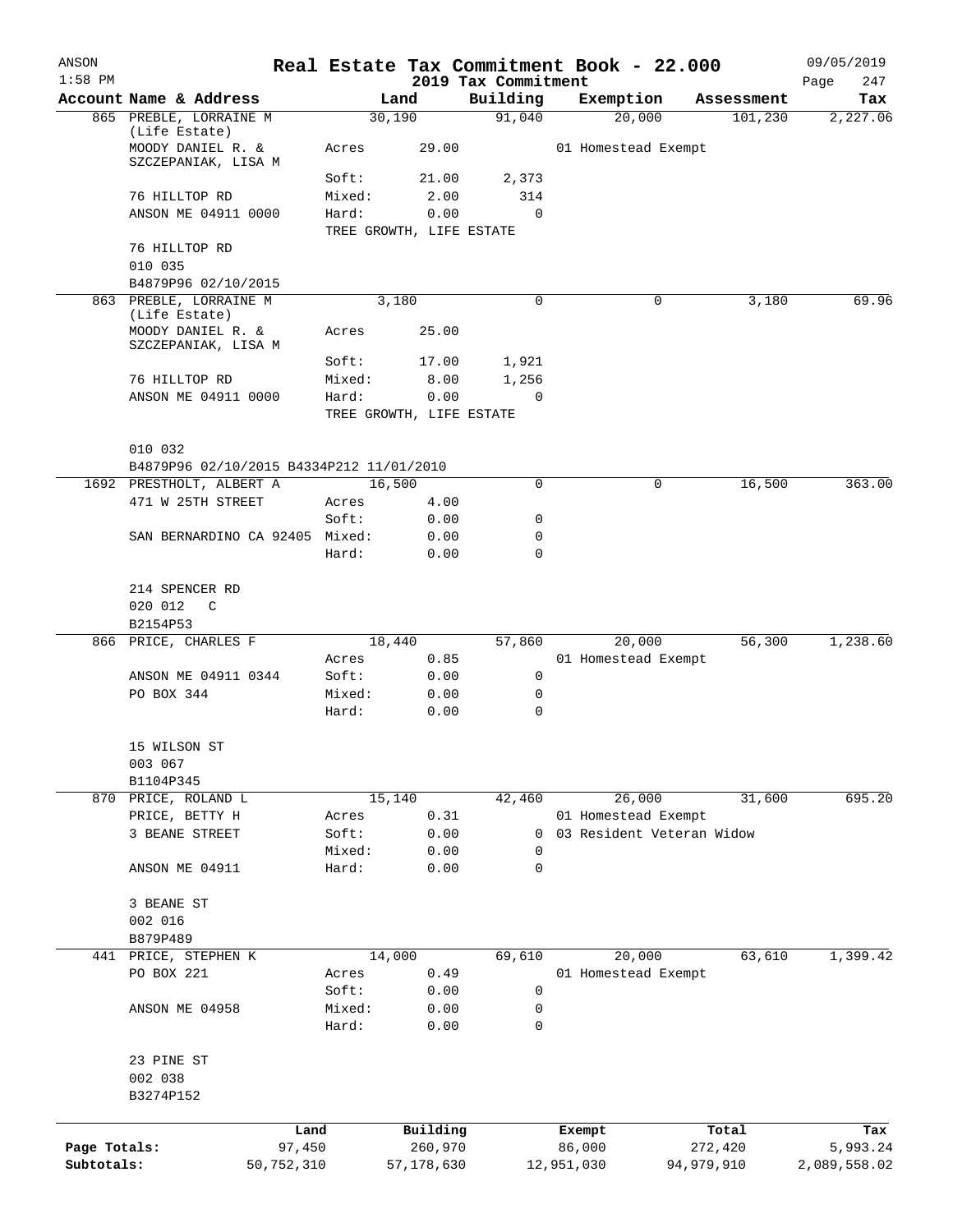| ANSON<br>$1:58$ PM |                                           |                     |                        | 2019 Tax Commitment | Real Estate Tax Commitment Book - 22.000 |            | 09/05/2019<br>248<br>Page |
|--------------------|-------------------------------------------|---------------------|------------------------|---------------------|------------------------------------------|------------|---------------------------|
|                    | Account Name & Address                    |                     | Land                   | Building            | Exemption                                | Assessment | Tax                       |
|                    | 1512 PRICE, WILLIAM G                     |                     | 11,140                 | 55,680              | $\Omega$                                 | 66,820     | 1,470.04                  |
|                    | PRICE, AMY S                              | Acres               | 0.31                   |                     |                                          |            |                           |
|                    | PO Box 202                                | Soft:               | 0.00                   | 0                   |                                          |            |                           |
|                    |                                           | Mixed:              | 0.00                   | 0                   |                                          |            |                           |
|                    | Anson ME 04911                            | Hard:               | 0.00                   | 0                   |                                          |            |                           |
|                    | 14 BEANE ST                               |                     |                        |                     |                                          |            |                           |
|                    | 002 014<br>$\, {\bf B}$                   |                     |                        |                     |                                          |            |                           |
|                    | B4840P82 10/06/2014                       |                     |                        |                     |                                          |            |                           |
|                    | 1821 PRICE, WILLIAM G                     |                     | 9,900                  | 0                   | 0                                        | 9,900      | 217.80                    |
|                    | PRICE, AMY S                              | Acres               | 2.60                   |                     |                                          |            |                           |
|                    | PO Box 202                                | Soft:               | 0.00                   | 0                   |                                          |            |                           |
|                    |                                           | Mixed:              | 0.00                   | 0                   |                                          |            |                           |
|                    | Anson ME 04911                            | Hard:               | 0.00                   | 0                   |                                          |            |                           |
|                    | 002 008<br>Α                              |                     |                        |                     |                                          |            |                           |
|                    | B4840P82 10/06/2014                       |                     |                        |                     |                                          |            |                           |
|                    | 81 PRIEST, DARREN H                       |                     | 20,000                 | 36,160              | 0                                        | 56,160     | 1,235.52                  |
|                    | 64 RUSTY DRIVE                            | Acres               | 1.00                   |                     |                                          |            |                           |
|                    |                                           | Soft:               | 0.00                   | 0                   |                                          |            |                           |
|                    | EMBDEN ME 04958                           | Mixed:              | 0.00                   | 0                   |                                          |            |                           |
|                    |                                           | Hard:               | 0.00                   | 0                   |                                          |            |                           |
|                    | 441 RIVER RD                              |                     |                        |                     |                                          |            |                           |
|                    | 016 027                                   |                     |                        |                     |                                          |            |                           |
|                    | B3664P170 04/24/2006                      |                     |                        |                     |                                          |            |                           |
|                    | 1047 PRIEST, DARREN H                     |                     | 26,000                 | 48,710              | 0                                        | 74,710     | 1,643.62                  |
|                    | PRIEST, LISA M                            | Acres               | 1.00                   |                     |                                          |            |                           |
|                    | 64 RUSTY DRIVE                            | Soft:               | 0.00                   | 0                   |                                          |            |                           |
|                    |                                           | Mixed:              | 0.00                   | 0                   |                                          |            |                           |
|                    | EMBDEN ME 04958                           | Hard:<br>B5155P0150 | 0.00                   | 0                   |                                          |            |                           |
|                    | 433 RIVER RD                              |                     |                        |                     |                                          |            |                           |
|                    | 016 028                                   |                     |                        |                     |                                          |            |                           |
|                    | B5155P0150 05/10/2017 B5021P89 04/28/2016 |                     |                        |                     |                                          |            |                           |
|                    | 868 PRIEST, DONALD H                      |                     | 21,200                 | 66,310              | 26,000                                   | 61,510     | 1,353.22                  |
|                    | PRIEST, DIANNE R                          | Acres               | 1.80                   |                     | 01 Homestead Exempt                      |            |                           |
|                    |                                           | Soft:               | 0.00                   |                     | 0 08 Vietnam Veteran                     |            |                           |
|                    | 130 VALLEY ROAD                           | Mixed:              | 0.00                   | $\Omega$            |                                          |            |                           |
|                    | NORTH ANSON ME 04958                      | Hard:               | 0.00                   | 0                   |                                          |            |                           |
|                    |                                           |                     | B4992P0338 LIFE ESTATE |                     |                                          |            |                           |
|                    | 130 VALLEY RD                             |                     |                        |                     |                                          |            |                           |
|                    | 018 031<br>$\overline{B}$                 |                     |                        |                     |                                          |            |                           |
|                    | B4992P0338 01/14/2016 B1908P293           |                     |                        |                     |                                          |            |                           |
|                    | 971 PULLEN, WILLIAM R                     |                     | 35,500                 | 0                   | 0                                        | 35,500     | 781.00                    |
|                    |                                           | Acres               | 32.00                  |                     |                                          |            |                           |
|                    | VASSALBORO ME 04989<br>0000               | Soft:               | 0.00                   | 0                   |                                          |            |                           |
|                    | 163 SOUTH STANLEY HILL<br>RD              | Mixed:              | 0.00                   | 0                   |                                          |            |                           |
|                    |                                           | Hard:               | 0.00                   | 0                   |                                          |            |                           |
|                    | 024 025                                   |                     |                        |                     |                                          |            |                           |
|                    | B3641P25 12/12/2005                       |                     |                        |                     |                                          |            |                           |
|                    |                                           |                     |                        |                     |                                          |            |                           |
|                    |                                           |                     |                        |                     |                                          |            |                           |

|              | Land       | Building   | Exempt     | Total      | Tax          |
|--------------|------------|------------|------------|------------|--------------|
| Page Totals: | 123,740    | 206,860    | 26,000     | 304,600    | 6,701.20     |
| Subtotals:   | 50,876,050 | 57,385,490 | 12,977,030 | 95,284,510 | 2,096,259.22 |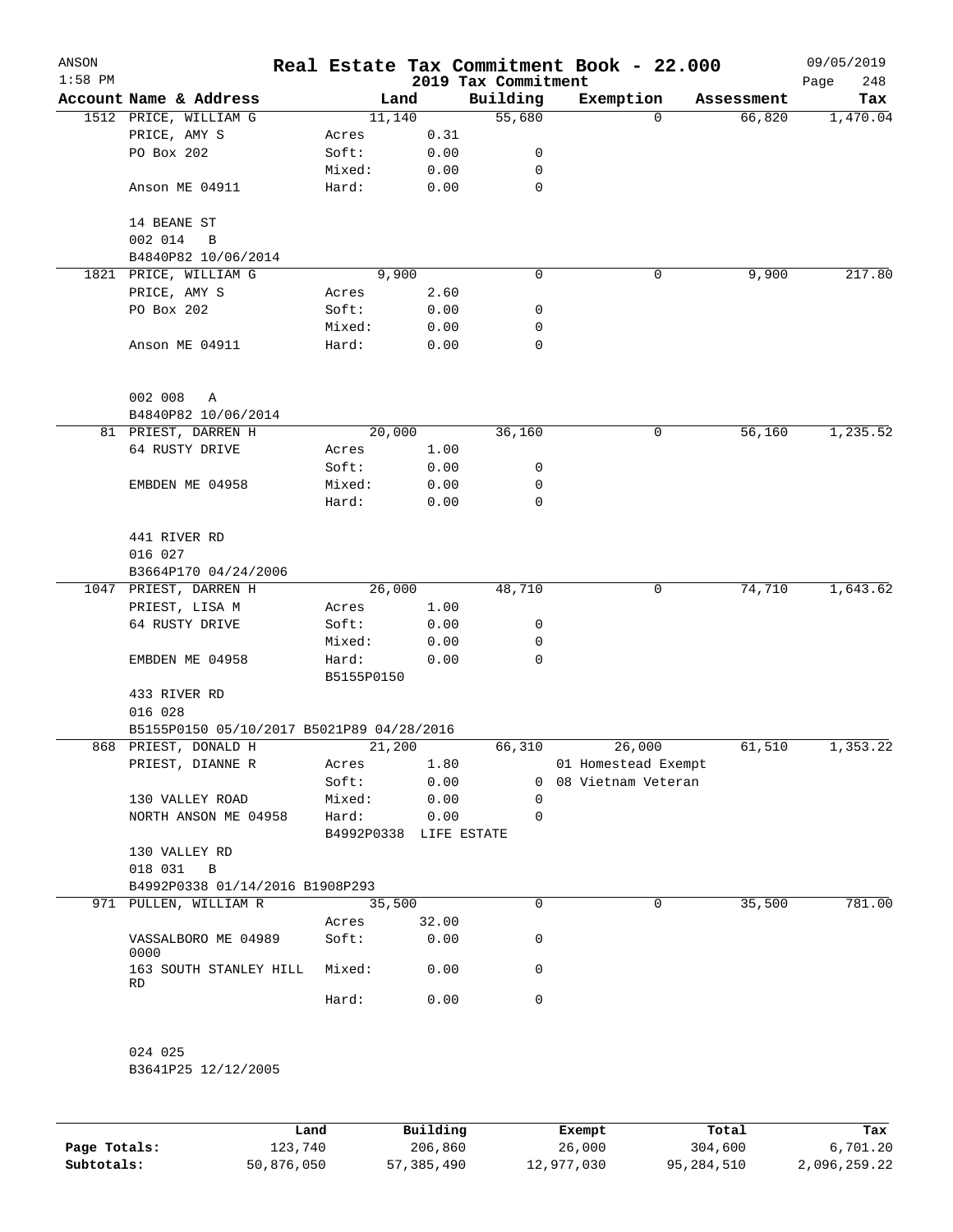| ANSON<br>$1:58$ PM |                                               |                 |              |                                 | Real Estate Tax Commitment Book - 22.000 |            | 09/05/2019         |
|--------------------|-----------------------------------------------|-----------------|--------------|---------------------------------|------------------------------------------|------------|--------------------|
|                    | Account Name & Address                        |                 | Land         | 2019 Tax Commitment<br>Building | Exemption                                | Assessment | 249<br>Page<br>Tax |
|                    | 1543 PUTNAM, BETSY                            |                 | 17,660       | 73,330                          | 20,000                                   | 70,990     | 1,561.78           |
|                    | PUTNAM, MARK                                  | Acres           | 0.78         |                                 | 01 Homestead Exempt                      |            |                    |
|                    |                                               | Soft:           | 0.00         | $\mathsf{O}$                    |                                          |            |                    |
|                    | PO BOX 303                                    | Mixed:          | 0.00         | 0                               |                                          |            |                    |
|                    | NORTH ANSON ME 04958<br>0000                  | Hard:           | 0.00         | 0                               |                                          |            |                    |
|                    | 11 FAHI POND RD<br>007 016                    |                 |              |                                 |                                          |            |                    |
|                    | B3121P349                                     |                 |              |                                 |                                          |            |                    |
|                    | 872 QUALEY, CHARLES W JR &<br>BARBARA, TRUST. |                 | 23,000       | 91,660                          | 20,000                                   | 94,660     | 2,082.52           |
|                    |                                               | Acres           | 3.00         |                                 | 01 Homestead Exempt                      |            |                    |
|                    | NORTH ANSON ME 04958<br>0032                  | Soft:           | 0.00         | 0                               |                                          |            |                    |
|                    | PO BOX 32                                     | Mixed:          | 0.00         | 0                               |                                          |            |                    |
|                    |                                               | Hard:           | 0.00         | 0                               |                                          |            |                    |
|                    | 8 FAHI POND RD<br>007 008                     |                 |              |                                 |                                          |            |                    |
|                    | B3872P329 05/23/2007                          |                 |              |                                 |                                          |            |                    |
|                    | 876 QUIMBY, ARTHUR O                          |                 | 23,000       | 48,220                          | 20,000                                   | 51,220     | 1,126.84           |
|                    | 248 SOLON ROAD                                | Acres           | 3.00         |                                 | 01 Homestead Exempt                      |            |                    |
|                    |                                               | Soft:           | 0.00         | 0                               |                                          |            |                    |
|                    | NORTH ANSON ME 04958                          | Mixed:          | 0.00         | 0                               |                                          |            |                    |
|                    |                                               | Hard:           | 0.00         | $\mathbf 0$                     |                                          |            |                    |
|                    | 248 SOLON RD<br>024 019 B                     |                 |              |                                 |                                          |            |                    |
|                    | B4900P280 B4900P286 04/30/2015                |                 |              |                                 |                                          |            |                    |
|                    | 881 QUIMBY, WILLIAM A                         |                 | 21,050       | 80,370                          | 20,000                                   | 81,420     | 1,791.24           |
|                    | 15 DEPOT STREET                               | Acres           | 1.70         |                                 | 01 Homestead Exempt                      |            |                    |
|                    |                                               | Soft:<br>Mixed: | 0.00         | 0<br>0                          |                                          |            |                    |
|                    | NORTH ANSON ME 04958                          | Hard:           | 0.00<br>0.00 | $\mathbf 0$                     |                                          |            |                    |
|                    |                                               | B4964P0145      |              |                                 |                                          |            |                    |
|                    | 15 DEPOT ST                                   |                 |              |                                 |                                          |            |                    |
|                    | 005 002 B                                     |                 |              |                                 |                                          |            |                    |
|                    | B4964P145 10/14/2015                          |                 |              |                                 |                                          |            |                    |
|                    | 925 QUINN, JEFFERY                            |                 | 29,600       | 0                               | $\Omega$                                 | 29,600     | 651.20             |
|                    | 136 EMBDEN POND ROAD                          | Acres           | 63.40        |                                 |                                          |            |                    |
|                    |                                               | Soft:           | 0.00         | 0                               |                                          |            |                    |
|                    | NORTH ANSON ME 04958<br>0000                  | Mixed:          | 0.00         | 0                               |                                          |            |                    |
|                    |                                               | Hard:           | 0.00         | 0                               |                                          |            |                    |
|                    | 023 034                                       |                 |              |                                 |                                          |            |                    |
|                    | B4838P295 10/03/2014                          |                 |              |                                 |                                          |            |                    |
| 1965               | QUINN, JEFFERY                                |                 | 59,800       | 143,510                         | 20,000                                   | 183,310    | 4,032.82           |
|                    | 136 EMBDEN POND ROAD                          | Acres           | 44.60        |                                 | 01 Homestead Exempt                      |            |                    |
|                    |                                               | Soft:           | 0.00         | 0                               |                                          |            |                    |
|                    | NORTH ANSON ME 04958<br>0000                  | Mixed:<br>Hard: | 0.00<br>0.00 | 0<br>0                          |                                          |            |                    |
|                    |                                               |                 |              |                                 |                                          |            |                    |
|                    | 102 EMBDEN POND RD<br>018 043                 |                 |              |                                 |                                          |            |                    |
|                    | B4838P295 10/03/2014                          |                 |              |                                 |                                          |            |                    |
|                    |                                               | Land            | Building     |                                 | Exempt                                   | Total      | Tax                |
| Page Totals:       | 174,110                                       |                 | 437,090      |                                 | 100,000                                  | 511,200    | 11,246.40          |
| Subtotals:         | 51,050,160                                    |                 | 57,822,580   |                                 | 13,077,030                               | 95,795,710 | 2,107,505.62       |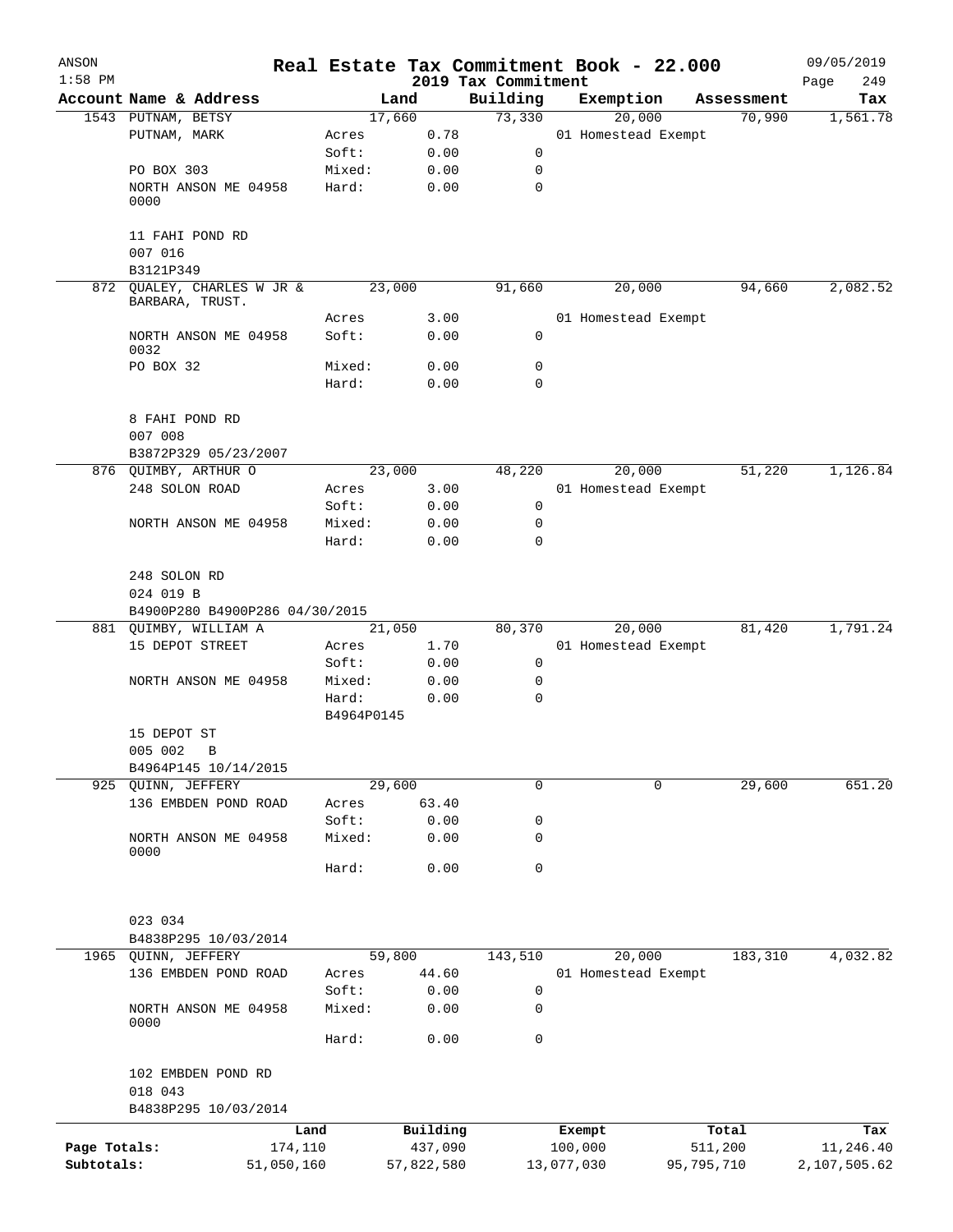| ANSON<br>$1:58$ PM |                                                                            |            |        |              | Real Estate Tax Commitment Book - 22.000 |              |                       |            | 09/05/2019         |
|--------------------|----------------------------------------------------------------------------|------------|--------|--------------|------------------------------------------|--------------|-----------------------|------------|--------------------|
|                    | Account Name & Address                                                     |            | Land   |              | 2019 Tax Commitment<br>Building          |              | Exemption             | Assessment | 250<br>Page<br>Tax |
|                    | 878 QUINT, MITCHELL B                                                      |            | 20,300 |              | 81,660                                   |              | 26,000                | 75,960     | 1,671.12           |
|                    | QUINT, EMILY D                                                             | Acres      |        | 1.20         |                                          |              | 01 Homestead Exempt   |            |                    |
|                    |                                                                            | Soft:      |        | 0.00         |                                          |              | 0 02 Resident Veteran |            |                    |
|                    | PO BOX 278                                                                 | Mixed:     |        | 0.00         | 0                                        |              |                       |            |                    |
|                    | NORTH ANSON ME 04958<br>0278                                               | Hard:      |        | 0.00         | $\mathbf 0$                              |              |                       |            |                    |
|                    | 14 FAHI POND RD                                                            |            |        |              |                                          |              |                       |            |                    |
|                    | 007 008<br>B                                                               |            |        |              |                                          |              |                       |            |                    |
|                    | B695P52                                                                    |            |        |              |                                          |              |                       |            |                    |
|                    | 884 RAC REALTY TRUST                                                       |            | 39,000 |              | 10,150                                   |              | 0                     | 49,150     | 1,081.30           |
|                    |                                                                            | Acres      |        | 9.50         |                                          |              |                       |            |                    |
|                    | READING MA 01867 0000                                                      | Soft:      |        | 0.00         | 0                                        |              |                       |            |                    |
|                    | 38 BENTON CIRCLE                                                           | Mixed:     |        | 0.00         | 0                                        |              |                       |            |                    |
|                    |                                                                            | Hard:      |        | 0.00         | 0                                        |              |                       |            |                    |
|                    | 141 VALLEY RD<br>018 030                                                   |            |        |              |                                          |              |                       |            |                    |
|                    | B1301P14                                                                   |            |        |              |                                          |              |                       |            |                    |
|                    | 25 RADNAI, RAPHAEL                                                         |            | 21,500 |              | 90,670                                   |              | 20,000                | 92,170     | 2,027.74           |
|                    |                                                                            | Acres      |        | 2.00         |                                          |              | 01 Homestead Exempt   |            |                    |
|                    | NORTH ANSON ME 04958<br>0000                                               | Soft:      |        | 0.00         | $\mathbf 0$                              |              |                       |            |                    |
|                    | 388 EMBDEN POND RD                                                         | Mixed:     |        | 0.00         | 0                                        |              |                       |            |                    |
|                    |                                                                            | Hard:      |        | 0.00         | 0                                        |              |                       |            |                    |
|                    | 388 EMBDEN POND RD<br>023 029<br>B5060P117 08/10/2016 B4190P265 09/09/2009 |            |        |              |                                          |              |                       |            |                    |
|                    | 1107 RAFFERTY, LEONARD P.,                                                 |            | 15,880 |              | 40,290                                   |              | 20,000                | 36,170     | 795.74             |
|                    | III                                                                        |            |        |              |                                          |              |                       |            |                    |
|                    |                                                                            | Acres      |        | 0.63         |                                          |              | 01 Homestead Exempt   |            |                    |
|                    | NORTH ANSON ME 04958                                                       | Soft:      |        | 0.00         | 0                                        |              |                       |            |                    |
|                    | 75 EMBDEN POND RD                                                          | Mixed:     |        | 0.00         | 0                                        |              |                       |            |                    |
|                    |                                                                            | Hard:      |        | 0.00         | $\mathbf 0$                              |              |                       |            |                    |
|                    | 75 EMBDEN POND RD<br>009 045                                               |            |        |              |                                          |              |                       |            |                    |
|                    | B4368P131 02/11/2011                                                       |            |        |              |                                          |              |                       |            |                    |
|                    | 1885 RAGAN, ALEXANDER T IV                                                 |            | 22,550 |              | 840                                      |              | 0                     | 23,390     | 514.58             |
|                    | 312 N MAIN STREET                                                          | Acres      |        | 2.70         |                                          |              |                       |            |                    |
|                    |                                                                            | Soft:      |        | 0.00         | 0                                        |              |                       |            |                    |
|                    | PENNINGTON NJ<br>08534-1413                                                | Mixed:     |        | 0.00         | 0                                        |              |                       |            |                    |
|                    |                                                                            | Hard:      |        | 0.00         | 0                                        |              |                       |            |                    |
|                    |                                                                            |            |        |              |                                          |              |                       |            |                    |
|                    | 013 025 A                                                                  |            |        |              |                                          |              |                       |            |                    |
|                    | B4838P98 10/02/2014                                                        |            |        |              |                                          |              |                       |            |                    |
|                    | 1531 RAGAN, ALEXANDER T IV<br>RAGAN, MELISSSA<br>312 N MAIN STREET         |            |        | 0            | 67,600                                   |              | 0                     | 67,600     | 1,487.20           |
|                    | PENNINGTON NJ<br>08534-1413                                                |            |        |              |                                          |              |                       |            |                    |
|                    | 261 GREENLEAF RD                                                           |            |        |              |                                          |              |                       |            |                    |
|                    | 013 025 A ON                                                               |            |        |              |                                          |              |                       |            |                    |
|                    |                                                                            | Land       |        | Building     |                                          | Exempt       |                       | Total      | Tax                |
| Page Totals:       |                                                                            | 119,230    |        | 291,210      |                                          | 66,000       |                       | 344,440    | 7,577.68           |
| Subtotals:         |                                                                            | 51,169,390 |        | 58, 113, 790 |                                          | 13, 143, 030 |                       | 96,140,150 | 2,115,083.30       |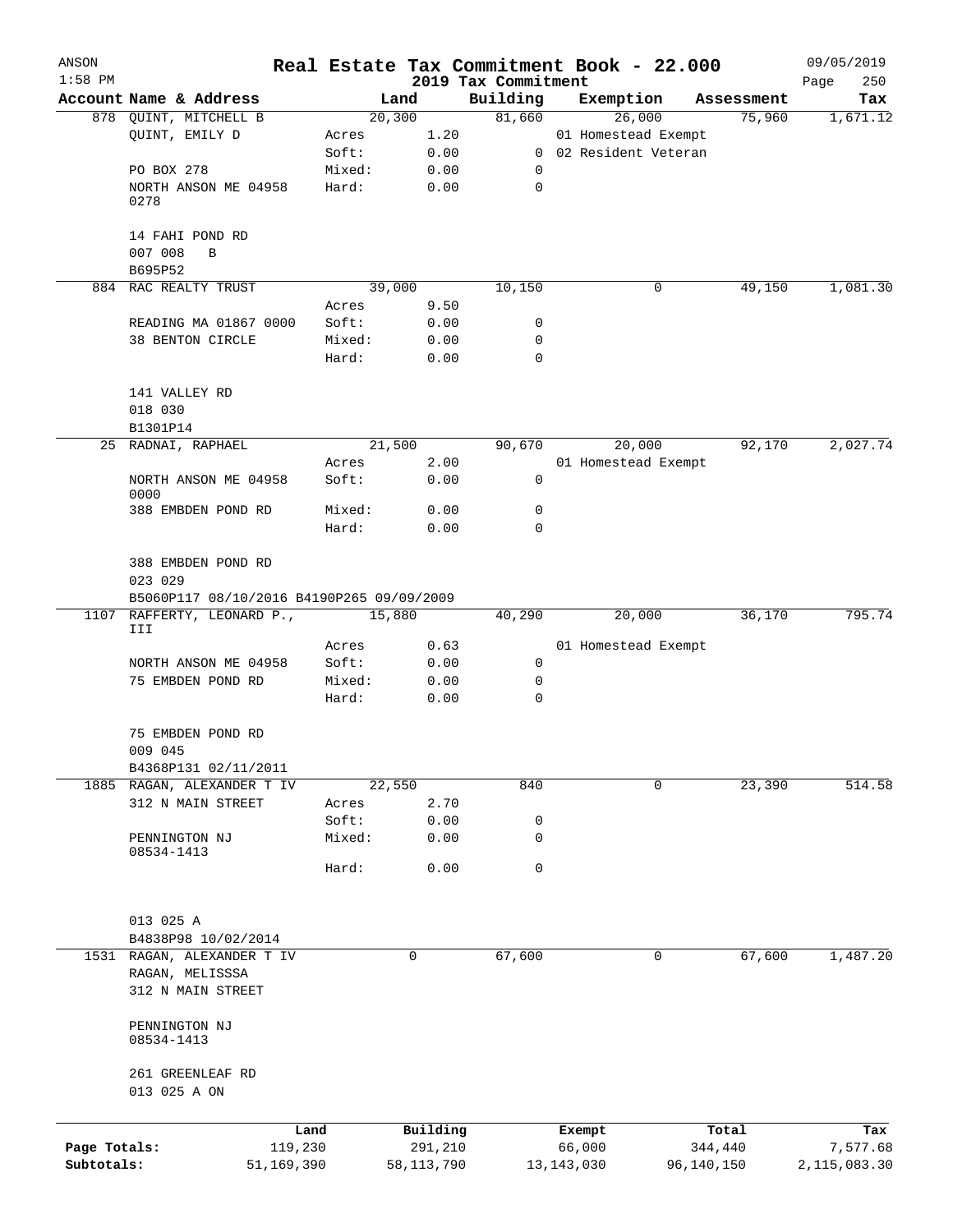| ANSON     |                                          |                    |            | Real Estate Tax Commitment Book - 22.000 |                       |          |            | 09/05/2019  |
|-----------|------------------------------------------|--------------------|------------|------------------------------------------|-----------------------|----------|------------|-------------|
| $1:58$ PM |                                          |                    |            | 2019 Tax Commitment                      |                       |          |            | 251<br>Page |
|           | Account Name & Address                   | Land               |            | Building                                 | Exemption             |          | Assessment | Tax         |
| 888       | RANDALL, LEWIS G &<br>BARBARA J          | 33,060             |            | 15,940                                   |                       | $\Omega$ | 49,000     | 1,078.00    |
|           | MENDOZA, CRYSTAL L &<br>RATHBURN, RYAN R | Acres              | 16.56      |                                          |                       |          |            |             |
|           |                                          | Soft:              | 0.00       | 0                                        |                       |          |            |             |
|           | PO BOX 449                               | Mixed:             | 0.00       | 0                                        |                       |          |            |             |
|           | ANSON ME 04911 0449                      | Hard:<br>B5251P071 | 0.00<br>JΤ | 0                                        |                       |          |            |             |
|           | 79 WYNDING WAY                           |                    |            |                                          |                       |          |            |             |
|           | 012 001<br>1                             |                    |            |                                          |                       |          |            |             |
|           | B5251P071 02/01/2018 B1834P6 11/29/1992  |                    |            |                                          |                       |          |            |             |
|           | 405 RANDALL, MAUREEN D. &                | 36,800             |            | 68,310                                   |                       | 20,000   | 85,110     | 1,872.42    |
|           | CARREIRO, DERIVAL M                      | Acres              | 15.30      |                                          | 01 Homestead Exempt   |          |            |             |
|           | 101 FAHI POND ROAD                       | Soft:              | 0.00       | 0                                        |                       |          |            |             |
|           |                                          | Mixed:             | 0.00       | 0                                        |                       |          |            |             |
|           | NORTH ANSON ME 04958<br>0000             | Hard:              | 0.00       | 0                                        |                       |          |            |             |
|           | 101 FAHI POND RD                         |                    |            |                                          |                       |          |            |             |
|           | 024 006                                  |                    |            |                                          |                       |          |            |             |
|           | B4350P8 12/10/2010                       |                    |            |                                          |                       |          |            |             |
| 1378      | RANDALL, ROBERT M SR                     | 2,000              |            | 0                                        |                       | 0        | 2,000      | 44.00       |
|           | RANDALL, LEWIS                           | Acres              | 2.00       |                                          |                       |          |            |             |
|           | 692A WEST MILLS ROAD                     | Soft:              | 0.00       | 0                                        |                       |          |            |             |
|           |                                          | Mixed:             | 0.00       | 0                                        |                       |          |            |             |
|           | ANSON ME 04911                           | Hard:              | 0.00       | 0                                        |                       |          |            |             |
|           | 012 001<br>2<br>B1834P7                  |                    |            |                                          |                       |          |            |             |
| 890       | RANDALL, ROBERT M SR &                   | 26,460             |            | 15,020                                   |                       | 20,000   | 21,480     | 472.56      |
|           | RANDALL, KATHLEEN A                      | Acres              | 15.24      |                                          | 01 Homestead Exempt   |          |            |             |
|           |                                          | Soft:              | 0.00       | 0                                        |                       |          |            |             |
|           | 692A WEST MILLS RD                       | Mixed:             | 0.00       | 0                                        |                       |          |            |             |
|           | ANSON ME 04911 0000                      | Hard:              | 11.24      | 1,956                                    |                       |          |            |             |
|           |                                          | TREE GROWTH        |            |                                          |                       |          |            |             |
|           | 692 WEST MILLS RD                        |                    |            |                                          |                       |          |            |             |
|           | 012 001                                  |                    |            |                                          |                       |          |            |             |
|           | B1834P7                                  |                    |            |                                          |                       |          |            |             |
|           | 1695 RAWSON, CLARK E                     | 22,910             |            | 42,880                                   |                       | 26,000   | 39,790     | 875.38      |
|           | 45 PARLIN ROAD                           | Acres              | 11.80      |                                          | 01 Homestead Exempt   |          |            |             |
|           |                                          | Soft:              | 0.00       |                                          | 0 02 Resident Veteran |          |            |             |
|           | ANSON ME 04911                           | Mixed:             | 2.00       | 314                                      |                       |          |            |             |
|           |                                          | Hard:              | 8.00       | 1,392                                    |                       |          |            |             |
|           |                                          |                    |            | TREE GROWTH B4958P0183 LIFE ESTATE       |                       |          |            |             |
|           | 45 PARLIN RD                             |                    |            |                                          |                       |          |            |             |
|           | 019 024 A                                |                    |            |                                          |                       |          |            |             |
|           | B4958P183 08/23/2015                     |                    |            |                                          |                       |          |            |             |
|           |                                          |                    |            |                                          |                       |          |            |             |

|              | Land       | Building   | Exempt     | Total      | Tax          |
|--------------|------------|------------|------------|------------|--------------|
| Page Totals: | 121,230    | 142.150    | 66,000     | 197,380    | 4,342.36     |
| Subtotals:   | 51,290,620 | 58,255,940 | 13,209,030 | 96,337,530 | 2,119,425.66 |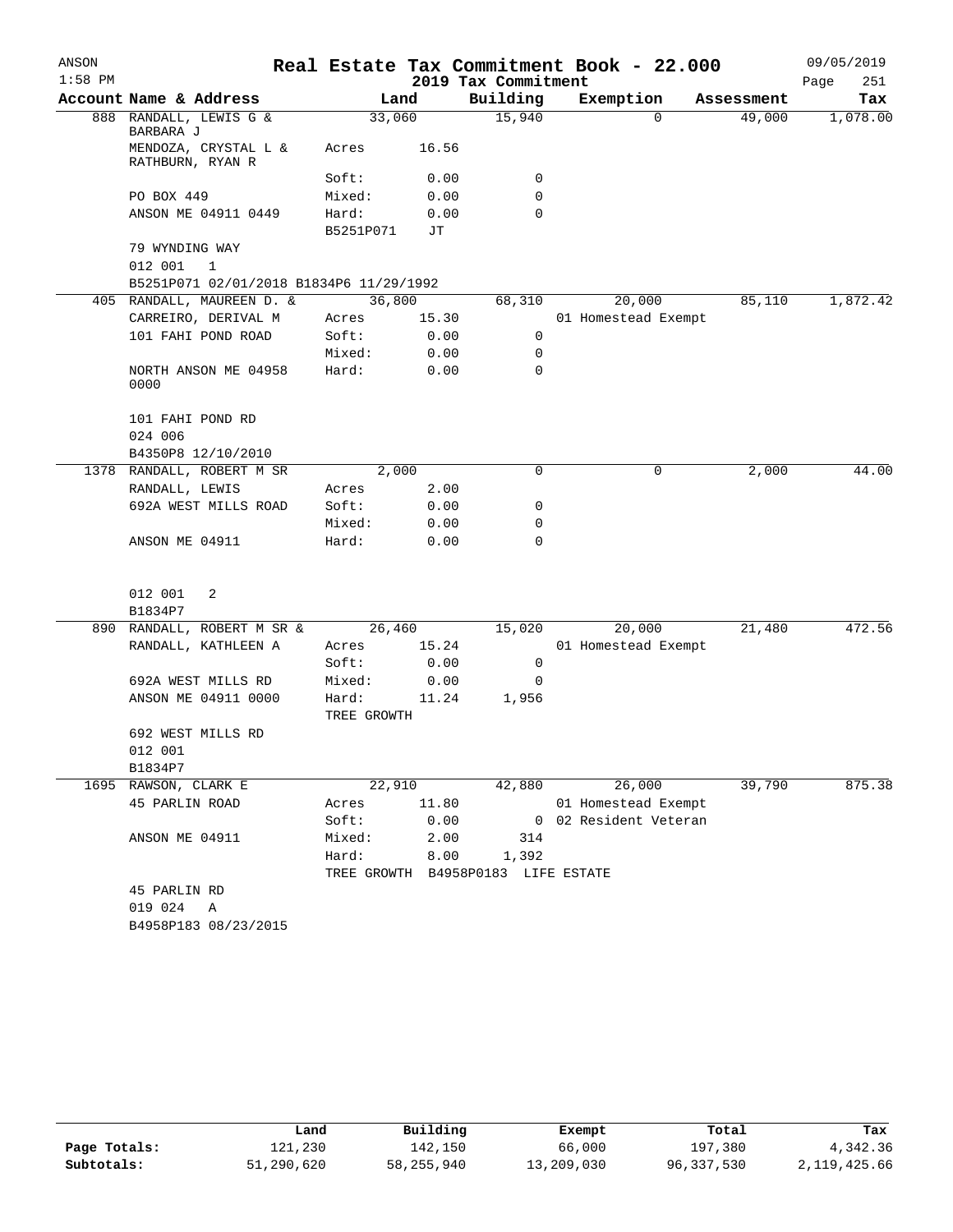| ANSON<br>$1:58$ PM         |                                                             | Real Estate Tax Commitment Book - 22.000 |                         | 2019 Tax Commitment |                      |                     |                       | 09/05/2019<br>Page<br>252 |
|----------------------------|-------------------------------------------------------------|------------------------------------------|-------------------------|---------------------|----------------------|---------------------|-----------------------|---------------------------|
|                            | Account Name & Address                                      |                                          | Land                    | Building            | Exemption            |                     | Assessment            | Tax                       |
|                            | 905 RAY V. RICKARDS &<br>CARLENE A. RICARDS<br>LIVING TRUST |                                          | 21,100                  | 79,790              |                      | 20,000              | 80,890                | 1,779.58                  |
|                            | BATES, RAYLENE V.<br>TRUSTEE                                | Acres                                    | 1.73                    |                     |                      | 01 Homestead Exempt |                       |                           |
|                            | PO BOX 12                                                   | Soft:                                    | 0.00                    | 0                   |                      |                     |                       |                           |
|                            |                                                             | Mixed:                                   | 0.00                    | $\mathbf 0$         |                      |                     |                       |                           |
|                            | NORTH ANSON ME 04958                                        | Hard:                                    | 0.00                    | 0                   |                      |                     |                       |                           |
|                            | 44 HIGH ST                                                  |                                          |                         |                     |                      |                     |                       |                           |
|                            | 009 031                                                     |                                          |                         |                     |                      |                     |                       |                           |
|                            | B4866P218 01/05/2015 B767P308<br>896 REED, ALVA L           |                                          | 21,050                  | 63,950              |                      | 20,000              | 65,000                | 1,430.00                  |
|                            | REED, SHIRLEY A                                             | Acres                                    | 1.70                    |                     |                      | 01 Homestead Exempt |                       |                           |
|                            |                                                             | Soft:                                    | 0.00                    | 0                   |                      |                     |                       |                           |
|                            | PO BOX 175                                                  | Mixed:                                   | 0.00                    | 0                   |                      |                     |                       |                           |
|                            | NORTH ANSON ME 04958<br>0175                                | Hard:                                    | 0.00                    | 0                   |                      |                     |                       |                           |
|                            | 138 NORTH MAIN ST<br>007 019 C<br>B623P106                  |                                          |                         |                     |                      |                     |                       |                           |
|                            | 794 REYNOLDS, CHIRSTOPHER V                                 |                                          | 35,000                  | 0                   |                      | 0                   | 35,000                | 770.00                    |
|                            | 1026A PLEASANT STREET                                       | Acres                                    | 22.00                   |                     |                      |                     |                       |                           |
|                            |                                                             | Soft:                                    | 0.00                    | 0                   |                      |                     |                       |                           |
|                            | CANTON MA 02021                                             | Mixed:                                   | 0.00                    | 0                   |                      |                     |                       |                           |
|                            |                                                             | Hard:                                    | 0.00                    | 0                   |                      |                     |                       |                           |
|                            | 022 011<br>1                                                |                                          |                         |                     |                      |                     |                       |                           |
|                            | B4868P353 01/10/2015                                        |                                          |                         |                     |                      |                     |                       |                           |
|                            | 159 RICH, DONNA J. &                                        |                                          | 24,880                  | 72,790              |                      | 20,000              | 77,670                | 1,708.74                  |
|                            | CALDWELL, CHAD A                                            | Acres                                    | 4.25                    |                     |                      | 01 Homestead Exempt |                       |                           |
|                            |                                                             | Soft:                                    | 0.00                    | 0                   |                      |                     |                       |                           |
|                            | 29 HILLTOP RD                                               | Mixed:                                   | 0.00                    | 0                   |                      |                     |                       |                           |
|                            | ANSON ME 04911 0000                                         | Hard:                                    | 0.00                    | $\mathbf 0$         |                      |                     |                       |                           |
|                            | 29 HILLTOP RD<br>003 015                                    |                                          |                         |                     |                      |                     |                       |                           |
|                            | B4664P74 05/02/2013                                         |                                          |                         |                     |                      |                     |                       |                           |
|                            | 1866 RICHARDS, BRIAN D                                      |                                          | 31,000                  | $\mathbf 0$         |                      | 0                   | 31,000                | 682.00                    |
|                            |                                                             | Acres                                    | 22.00                   |                     |                      |                     |                       |                           |
|                            | BENTON ME 04901 3723                                        | Soft:                                    | 0.00                    | 0                   |                      |                     |                       |                           |
|                            | 209 GOGAN RD                                                | Mixed:                                   | 0.00                    | 0                   |                      |                     |                       |                           |
|                            |                                                             | Hard:                                    | 0.00                    | $\mathbf 0$         |                      |                     |                       |                           |
|                            | 015 031                                                     |                                          |                         |                     |                      |                     |                       |                           |
|                            | B3533P16 08/05/2005                                         |                                          |                         |                     |                      |                     |                       |                           |
| 1853                       | RICHARDS, GERALD estate                                     |                                          | 0                       | 12,850              |                      | 0                   | 12,850                | 282.70                    |
|                            | оf<br>c/o Alice Burns                                       |                                          |                         |                     |                      |                     |                       |                           |
|                            | PO BOX 334<br>ANSON ME 04911 0304                           |                                          |                         |                     |                      |                     |                       |                           |
|                            | 97 BURNS RD                                                 |                                          |                         |                     |                      |                     |                       |                           |
|                            | 011 023<br>ON                                               |                                          |                         |                     |                      |                     |                       |                           |
|                            |                                                             | Land                                     | Building                |                     | Exempt               |                     | Total                 | Tax                       |
| Page Totals:<br>Subtotals: |                                                             | 133,030<br>51, 423, 650                  | 229,380<br>58, 485, 320 |                     | 60,000<br>13,269,030 |                     | 302,410<br>96,639,940 | 6,653.02<br>2,126,078.68  |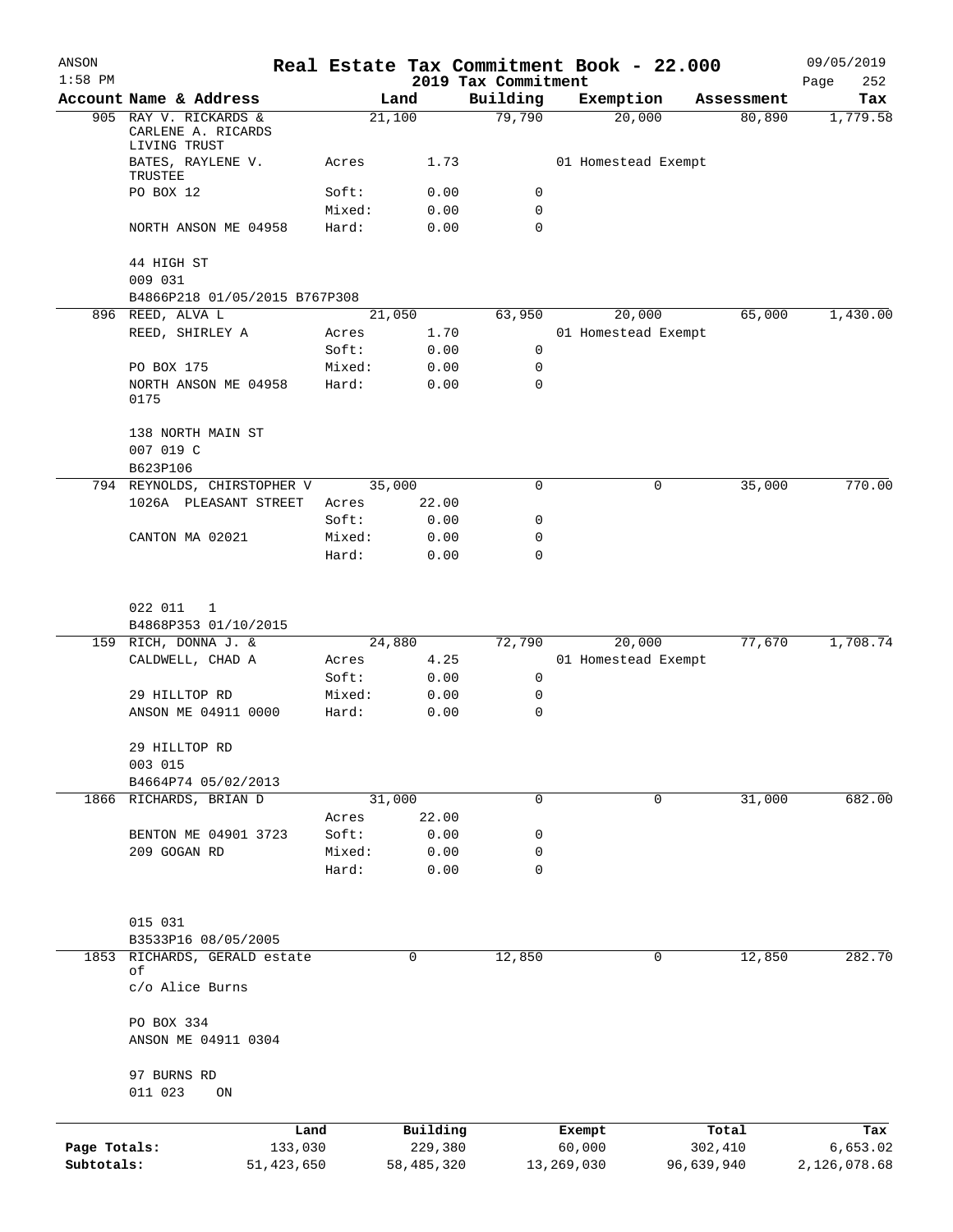| ANSON     |                              |             |          |                                 | Real Estate Tax Commitment Book - 22.000 |            | 09/05/2019         |
|-----------|------------------------------|-------------|----------|---------------------------------|------------------------------------------|------------|--------------------|
| $1:58$ PM | Account Name & Address       |             | Land     | 2019 Tax Commitment<br>Building | Exemption                                | Assessment | Page<br>253<br>Tax |
|           | 1402 RICHARDS, ROGER G       |             | 25,400   | 28,060                          | 20,000                                   | 33,460     | 736.12             |
|           | 3 HEALD STREET               | Acres       | 4.60     |                                 | 01 Homestead Exempt                      |            |                    |
|           |                              | Soft:       | 0.00     | 0                               |                                          |            |                    |
|           | ANSON ME 04911               | Mixed:      | 0.00     | 0                               |                                          |            |                    |
|           |                              | Hard:       | 0.00     | $\mathbf 0$                     |                                          |            |                    |
|           | 3 HEALD RD                   |             |          |                                 |                                          |            |                    |
|           | 011 009<br>C                 |             |          |                                 |                                          |            |                    |
|           | B3818P190 02/27/2007         |             |          |                                 |                                          |            |                    |
|           | 1266 RICHARDSON, DAVID A     |             | 28,580   | 125,820                         | 20,000                                   | 134,400    | 2,956.80           |
|           | RICHARDSON, SHARON A         | Acres       | 42.00    |                                 | 01 Homestead Exempt                      |            |                    |
|           | 11 CAMPBELL ROAD             | Soft:       | 8.00     | 904                             |                                          |            |                    |
|           |                              | Mixed:      | 16.00    | 2,512                           |                                          |            |                    |
|           | ANSON ME 04911               | Hard:       | 9.00     | 1,566                           |                                          |            |                    |
|           |                              | TREE GROWTH |          |                                 |                                          |            |                    |
|           | 11 CAMPBELL RD               |             |          |                                 |                                          |            |                    |
|           | 014 035                      |             |          |                                 |                                          |            |                    |
|           | B2092P298                    |             |          |                                 |                                          |            |                    |
|           | 902 RICHARDSON, EVANGELINE   |             | 10,000   | 54,820                          | 20,000                                   | 44,820     | 986.04             |
|           | L                            | Acres       | 0.25     |                                 | 01 Homestead Exempt                      |            |                    |
|           | ANSON ME 04911 0192          | Soft:       | 0.00     | 0                               |                                          |            |                    |
|           | PO BOX 192                   | Mixed:      | 0.00     | 0                               |                                          |            |                    |
|           |                              | Hard:       | 0.00     | $\mathbf 0$                     |                                          |            |                    |
|           |                              |             |          |                                 |                                          |            |                    |
|           | 12 FINCH ST                  |             |          |                                 |                                          |            |                    |
|           | 003 062                      |             |          |                                 |                                          |            |                    |
|           | B2776P346                    |             |          |                                 |                                          |            |                    |
|           | 898 RICHARDSON, KAESON R.    |             | 25,400   | 67,430                          | 0                                        | 92,830     | 2,042.26           |
|           | RICHARDSON, MYRANDA L.       | Acres       | 4.60     |                                 |                                          |            |                    |
|           | 55 LANEY ROAD                | Soft:       | 0.00     | 0                               |                                          |            |                    |
|           |                              | Mixed:      | 0.00     | 0                               |                                          |            |                    |
|           | MADISON ME 04950             | Hard:       | 0.00     | $\mathbf 0$                     |                                          |            |                    |
|           | 446 HOLLIN WAITE HILL        |             |          |                                 |                                          |            |                    |
|           | 014 030<br>В                 |             |          |                                 |                                          |            |                    |
|           | B5322P56 08/21/2018          |             |          |                                 |                                          |            |                    |
|           | 106 RICHARDSON, LEVI F       |             | 19,390   | 73,790                          | 0                                        | 93,180     | 2,049.96           |
|           | 53 FAHI POND ROAD            | Acres       | 0.94     |                                 |                                          |            |                    |
|           |                              | Soft:       | 0.00     | 0                               |                                          |            |                    |
|           | NORTH ANSON ME 04958         | Mixed:      | 0.00     | 0                               |                                          |            |                    |
|           |                              | Hard:       | 0.00     | $\Omega$                        |                                          |            |                    |
|           |                              | B5156P0349  |          |                                 |                                          |            |                    |
|           | 53 FAHI POND RD              |             |          |                                 |                                          |            |                    |
|           | 007 012                      |             |          |                                 |                                          |            |                    |
|           | B5156P349 05/12/2017         |             |          |                                 |                                          |            |                    |
|           | 1836 RICHARDSON, LLEWELLYN J |             | 20,000   | 30,640                          | 20,000                                   | 30,640     | 674.08             |
|           | 421 EMBDEN POND ROAD         | Acres       | 1.00     |                                 | 01 Homestead Exempt                      |            |                    |
|           |                              | Soft:       | 0.00     | 0                               |                                          |            |                    |
|           | NORTH ANSON ME 04958         | Mixed:      | 0.00     | $\mathbf 0$                     |                                          |            |                    |
|           |                              | Hard:       | 0.00     | $\mathbf 0$                     |                                          |            |                    |
|           | 421 EMBDEN POND RD           |             |          |                                 |                                          |            |                    |
|           | 023 026<br>B                 |             |          |                                 |                                          |            |                    |
|           | B4466P76 11/21/2011          |             |          |                                 |                                          |            |                    |
|           |                              |             |          |                                 |                                          |            |                    |
|           |                              |             |          |                                 |                                          |            |                    |
|           | Land.                        |             | Building |                                 | $F$ vomnt                                | $T$ ctal   | To y               |

|              | Land       | Building   | Exempt     | Total      | Tax          |
|--------------|------------|------------|------------|------------|--------------|
| Page Totals: | 128,770    | 380,560    | 80,000     | 429,330    | 9,445.26     |
| Subtotals:   | 51,552,420 | 58,865,880 | 13,349,030 | 97,069,270 | 2,135,523.94 |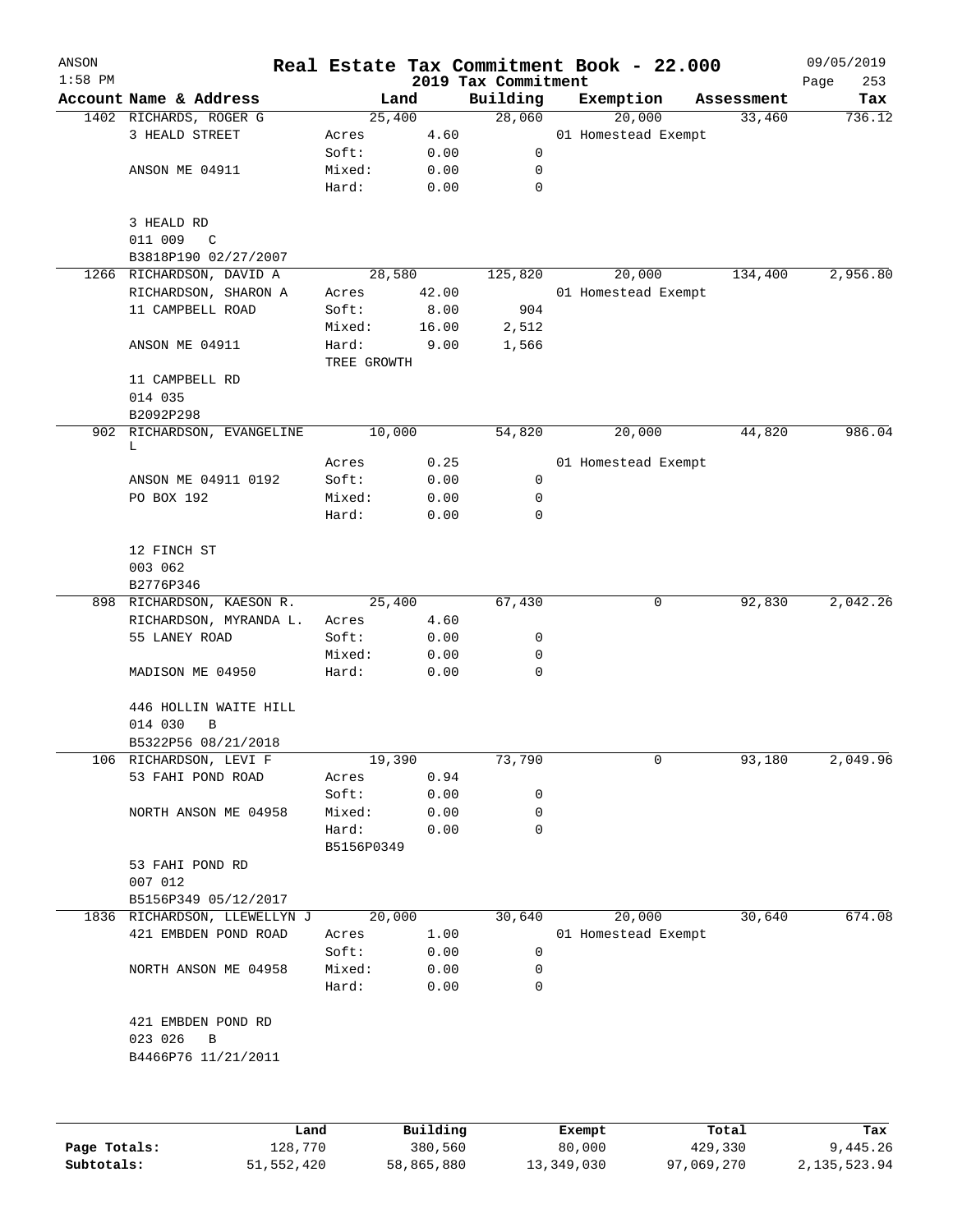| ANSON<br>$1:58$ PM |                                          |                 |              | 2019 Tax Commitment | Real Estate Tax Commitment Book - 22.000 |            | 09/05/2019<br>254<br>Page |
|--------------------|------------------------------------------|-----------------|--------------|---------------------|------------------------------------------|------------|---------------------------|
|                    | Account Name & Address                   |                 | Land         | Building            | Exemption                                | Assessment | Tax                       |
|                    | 1659 RICHARDSON, NICOLE A                |                 | 55,720       | 19,660              | 0                                        | 75,380     | 1,658.36                  |
|                    | RICHARDSON, RONALD J                     | Acres           | 47.43        |                     |                                          |            |                           |
|                    | 55 LANEY ROAD                            | Soft:           | 0.00         | 0                   |                                          |            |                           |
|                    |                                          | Mixed:          | 0.00         | 0                   |                                          |            |                           |
|                    | MADISON ME 04950                         | Hard:           | 0.00         | $\mathbf 0$         |                                          |            |                           |
|                    | 87 FLETCHER ROAD<br>014 040              |                 |              |                     |                                          |            |                           |
|                    | B5220P95 06/01/2017 B3625P120 01/18/2006 |                 |              |                     |                                          |            |                           |
|                    | 818 RICHARDSON, NICOLE A                 |                 | 9,360        | 0                   | 0                                        | 9,360      | 205.92                    |
|                    | RICHARDSON, RONALD J                     | Acres           | 23.40        |                     |                                          |            |                           |
|                    | 55 LANEY ROAD                            | Soft:           | 0.00         | 0                   |                                          |            |                           |
|                    |                                          | Mixed:          | 0.00         | 0                   |                                          |            |                           |
|                    | MADISON ME 04950                         | Hard:           | 0.00         | 0                   |                                          |            |                           |
|                    | 87 FLETCHER RD                           |                 |              |                     |                                          |            |                           |
|                    | 013 001<br>C                             |                 |              |                     |                                          |            |                           |
|                    | B5220P95 06/01/2017                      |                 |              |                     |                                          |            |                           |
|                    | 817 RICHARDSON, RONALD J                 |                 | 72,800       | 0                   | 0                                        | 72,800     | 1,601.60                  |
|                    | RICHARDSON, NICOLE A                     | Acres           | 97.59        |                     |                                          |            |                           |
|                    | 55 LANEY ROAD                            | Soft:           | 0.00         | 0                   |                                          |            |                           |
|                    |                                          | Mixed:          | 0.00         | 0                   |                                          |            |                           |
|                    | MADISON ME 04950                         | Hard:           | 0.00         | 0                   |                                          |            |                           |
|                    | BROWN HILL ROAD                          |                 |              |                     |                                          |            |                           |
|                    | 014 033                                  |                 |              |                     |                                          |            |                           |
|                    | B5161P356 05/17/2017                     |                 |              |                     |                                          |            |                           |
|                    | 1156 RICHARDSON, TED                     |                 | 26,000       | 65,600              | 0                                        | 91,600     | 2,015.20                  |
|                    | RICHARDSON, VICKI C                      |                 | 5.00         |                     |                                          |            |                           |
|                    |                                          | Acres           |              | 0                   |                                          |            |                           |
|                    | 84 S. GREENRIDGE                         | Soft:<br>Mixed: | 0.00<br>0.00 | 0                   |                                          |            |                           |
|                    | HEIGHTS<br>OAKLAND ME 04963 0000         | Hard:           | 0.00         | $\mathbf 0$         |                                          |            |                           |
|                    | 438 RIVER RD                             |                 |              |                     |                                          |            |                           |
|                    | 016 008                                  |                 |              |                     |                                          |            |                           |
|                    | B4502P100 03/08/2012                     |                 |              |                     |                                          |            |                           |
|                    | 1456 RICKARDS, MATTHEW R                 |                 | 27,430       | 0                   | 0                                        | 27,430     | 603.46                    |
|                    | GIRARDIN, BRIGITTE A                     | Acres           | 5.95         |                     |                                          |            |                           |
|                    | 765 HORSEBACK ROAD                       | Soft:           | 0.00         | 0                   |                                          |            |                           |
|                    |                                          | Mixed:          | 0.00         | 0                   |                                          |            |                           |
|                    | ANSON ME 04911                           | Hard:           | 0.00         | 0                   |                                          |            |                           |
|                    | 765 HORSEBACK RD                         |                 |              |                     |                                          |            |                           |
|                    | 019 005 1                                |                 |              |                     |                                          |            |                           |
|                    | B4774P87 02/13/2014                      |                 |              |                     |                                          |            |                           |
|                    | 1341 RICKARDS, MATTHEW R                 |                 | $\mathbf 0$  | 19,160              | 19,160                                   | 0          | 0.00                      |
|                    | 765 HORSEBACK ROAD                       |                 |              |                     | 01 Homestead Exempt                      |            |                           |
|                    | ANSON ME 04911                           |                 |              |                     |                                          |            |                           |
|                    |                                          |                 |              |                     |                                          |            |                           |
|                    | 765 HORSEBACK RD<br>019 005 1 ON         |                 |              |                     |                                          |            |                           |
|                    |                                          |                 |              |                     |                                          |            |                           |
|                    |                                          |                 |              |                     |                                          |            |                           |

|              | Land       | Building   | Exempt     | Total      | Tax          |
|--------------|------------|------------|------------|------------|--------------|
| Page Totals: | 191,310    | 104,420    | 19,160     | 276,570    | 6,084.54     |
| Subtotals:   | 51,743,730 | 58,970,300 | 13,368,190 | 97,345,840 | 2,141,608.48 |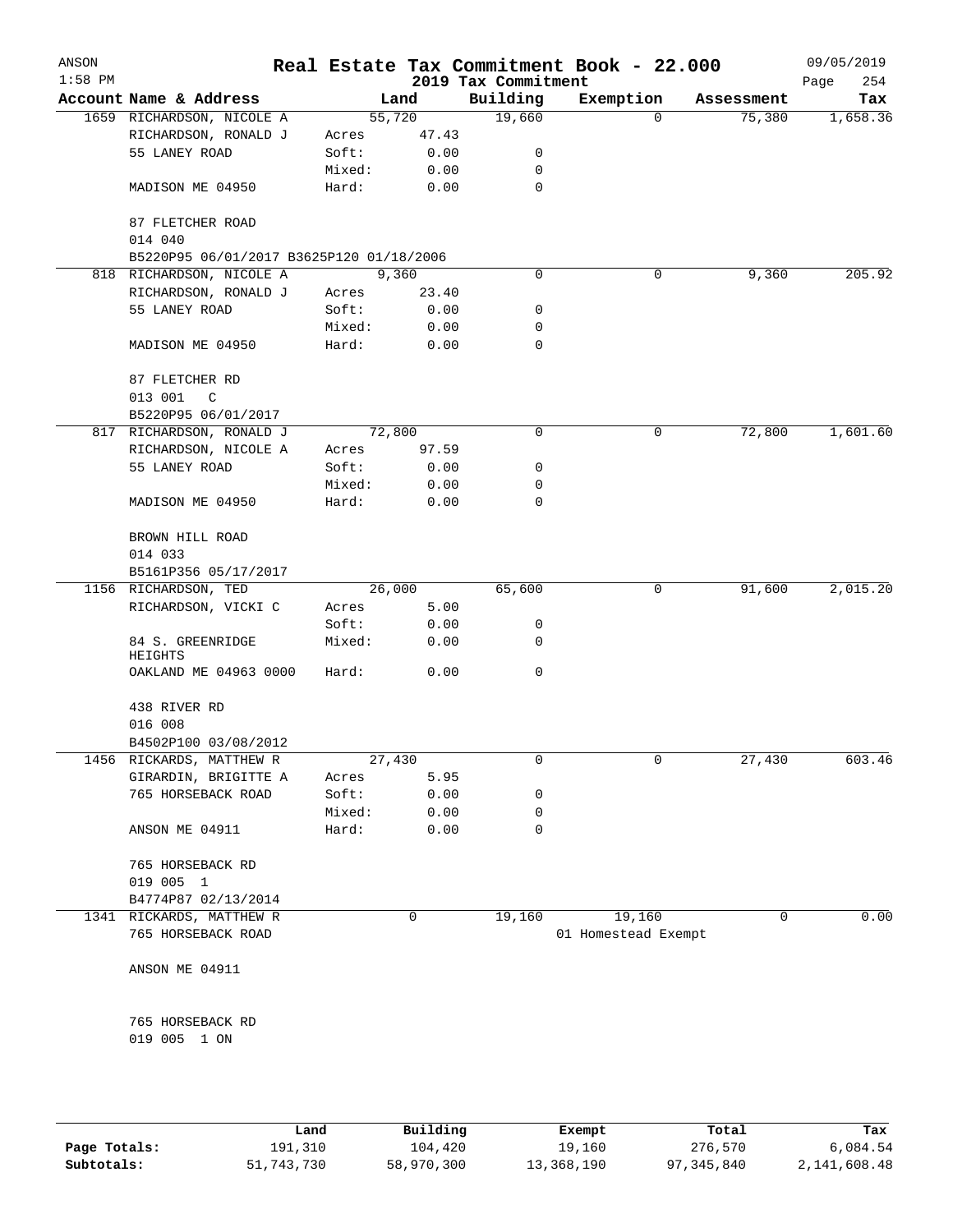| ANSON<br>$1:58$ PM |                                                                     |                     |          | 2019 Tax Commitment | Real Estate Tax Commitment Book - 22.000 |                    | 09/05/2019<br>255<br>Page |
|--------------------|---------------------------------------------------------------------|---------------------|----------|---------------------|------------------------------------------|--------------------|---------------------------|
|                    | Account Name & Address                                              |                     | Land     | Building            | Exemption                                | Assessment         | Tax                       |
|                    | 1907 RICKARDS, MATTHEW R                                            | 17,000              |          | $\mathbf 0$         |                                          | 17,000<br>$\Omega$ | 374.00                    |
|                    | GIRARDIN, BRIGITTE A                                                | Acres               | 4.33     |                     |                                          |                    |                           |
|                    | 765 HORSEBACK ROAD                                                  | Soft:               | 0.00     | 0                   |                                          |                    |                           |
|                    |                                                                     | Mixed:              | 0.00     | 0                   |                                          |                    |                           |
|                    | ANSON ME 04911                                                      | Hard:               | 0.00     | $\mathbf 0$         |                                          |                    |                           |
|                    | HORSEBACK RD                                                        |                     |          |                     |                                          |                    |                           |
|                    | 019 005 2                                                           |                     |          |                     |                                          |                    |                           |
|                    | B4112P87 02/13/2014                                                 |                     |          |                     |                                          |                    |                           |
|                    | 906 RICKARDS, RAY V                                                 |                     | 36,000   | $\mathbf 0$         |                                          | 36,000<br>0        | 792.00                    |
|                    | PO BOX 12                                                           | Acres               | 33.00    |                     |                                          |                    |                           |
|                    |                                                                     | Soft:               | 0.00     | 0                   |                                          |                    |                           |
|                    | NORTH ANSON ME 04958                                                | Mixed:              | 0.00     | 0                   |                                          |                    |                           |
|                    |                                                                     | Hard:               | 0.00     | $\mathbf 0$         |                                          |                    |                           |
|                    | 011 029                                                             |                     |          |                     |                                          |                    |                           |
|                    | B1604P157                                                           |                     |          |                     |                                          |                    |                           |
| 1699               | RICKER FAMILY REVOCABLE                                             |                     | 23,750   | 420                 |                                          | 24,170<br>0        | 531.74                    |
|                    | TRUST                                                               |                     |          |                     |                                          |                    |                           |
|                    |                                                                     | Acres               | 3.50     |                     |                                          |                    |                           |
|                    | PENACOOK NH 03303 0000                                              | Soft:               | 0.00     | 0                   |                                          |                    |                           |
|                    | 133 LILAC ST                                                        | Mixed:              | 0.00     | 0                   |                                          |                    |                           |
|                    |                                                                     | Hard:               | 0.00     | 0                   |                                          |                    |                           |
|                    | 023 044<br>C                                                        |                     |          |                     |                                          |                    |                           |
|                    | B3178P238                                                           |                     |          |                     |                                          |                    |                           |
|                    | 903 RICKER, MICHAEL D                                               |                     | 20,900   | 84,830              | 20,000                                   | 85,730             | 1,886.06                  |
|                    | 288 VALLEY ROAD                                                     | Acres               | 1.60     |                     | 01 Homestead Exempt                      |                    |                           |
|                    |                                                                     | Soft:               | 0.00     | 0                   |                                          |                    |                           |
|                    | NORTH ANSON ME 04958                                                | Mixed:              | 0.00     | 0                   |                                          |                    |                           |
|                    |                                                                     | Hard:               | 0.00     | 0                   |                                          |                    |                           |
|                    | 288 VALLEY RD                                                       |                     |          |                     |                                          |                    |                           |
|                    | 018 039<br>В                                                        |                     |          |                     |                                          |                    |                           |
|                    | B2817P91 B1775P322                                                  |                     |          |                     |                                          |                    |                           |
|                    | 723 RIGGS, DANIKA L                                                 | 18,660              |          | 50,430              |                                          | 69,090<br>0        | 1,519.98                  |
|                    | 104 PREBLE AVE                                                      | Acres               | 0.87     |                     |                                          |                    |                           |
|                    |                                                                     | Soft:               | 0.00     | 0                   |                                          |                    |                           |
|                    | ANSON ME 04911                                                      | Mixed:              | 0.00     | 0                   |                                          |                    |                           |
|                    |                                                                     | Hard:               | 0.00     | 0                   |                                          |                    |                           |
|                    | 104 PREBLE AVE                                                      |                     |          |                     |                                          |                    |                           |
|                    | 004 003<br>$\, {\bf B}$                                             |                     |          |                     |                                          |                    |                           |
|                    | B5272P160 04/23/2018                                                |                     |          |                     |                                          |                    |                           |
|                    | 1034 RIVER ROAD PROPERTIES,<br><b>LLC</b>                           |                     | 11,310   | 10,850              |                                          | 22,160<br>0        | 487.52                    |
|                    | PO BOX 190                                                          | Acres               | 0.32     |                     |                                          |                    |                           |
|                    |                                                                     | Soft:               | 0.00     | 0                   |                                          |                    |                           |
|                    | NEW PORTLAND ME 04961                                               | Mixed:              | 0.00     | 0                   |                                          |                    |                           |
|                    |                                                                     | Hard:<br>B5067P0324 | 0.00     | 0                   |                                          |                    |                           |
|                    | 19 THIRD ST<br>001 053<br>B5067P324 08/19/2016 B4981P101 10/27/2015 |                     |          |                     |                                          |                    |                           |
|                    |                                                                     |                     |          |                     |                                          |                    |                           |
|                    | Land                                                                |                     | Building |                     | Exempt                                   | Total              | Tax                       |
| Page Totals:       | 127,620                                                             |                     | 146,530  |                     | 20,000                                   | 254,150            | 5,591.30                  |

**Subtotals:** 51,871,350 59,116,830 13,388,190 97,599,990 2,147,199.78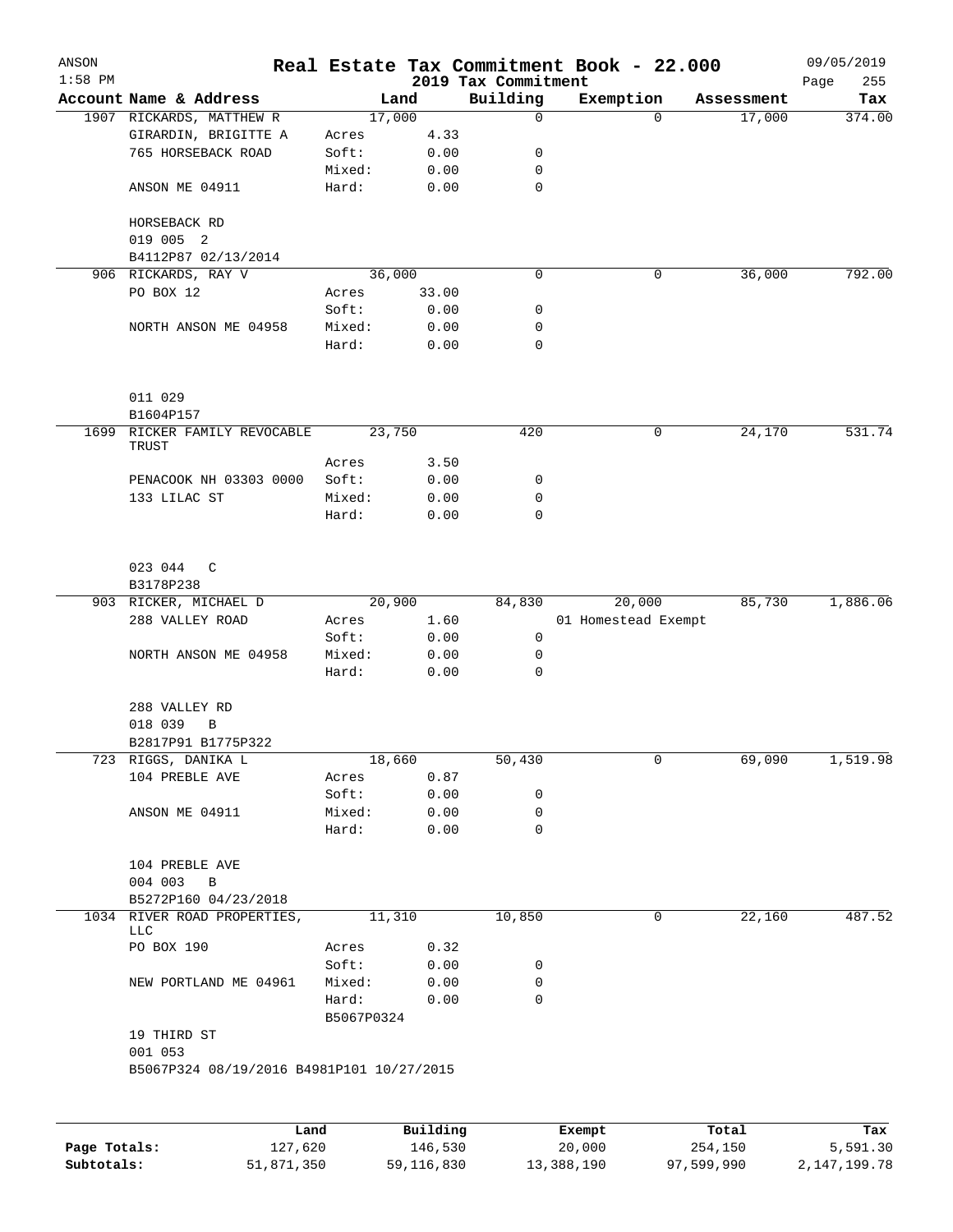| ANSON<br>$1:58$ PM |                                               |                    |              | 2019 Tax Commitment | Real Estate Tax Commitment Book - 22.000 |            | 09/05/2019<br>256<br>Page |
|--------------------|-----------------------------------------------|--------------------|--------------|---------------------|------------------------------------------|------------|---------------------------|
|                    | Account Name & Address                        |                    | Land         | Building            | Exemption                                | Assessment | Tax                       |
|                    | 909 ROBBINS, BARBARA,                         |                    | 24,500       | 1,230               | $\Omega$                                 | 25,730     | 566.06                    |
|                    | ESTATE OF<br>285 PLANTATION STREET<br>APT 704 | Acres              | 4.00         |                     |                                          |            |                           |
|                    | C/O RHONDA CHARTIER                           | Soft:              | 0.00         | 0                   |                                          |            |                           |
|                    | WORCESTER MA 01604                            | Mixed:             | 0.00         | 0                   |                                          |            |                           |
|                    |                                               | Hard:              | 0.00         | $\mathbf 0$         |                                          |            |                           |
|                    | 023 044<br>D<br>B1395P168                     |                    |              |                     |                                          |            |                           |
|                    | 92 ROBBINS, MICHAEL T                         |                    | 21,720       | 12,670              | 0                                        | 34,390     | 756.58                    |
|                    | OAKLEY, REBECCA                               | Acres              | 11.82        |                     |                                          |            |                           |
|                    | PO BOX 177                                    | Soft:              | 0.00         | 0                   |                                          |            |                           |
|                    |                                               | Mixed:             | 0.00         | 0                   |                                          |            |                           |
|                    | MASHPEE MA 02649                              | Hard:              | 0.00         | $\Omega$            |                                          |            |                           |
|                    |                                               | B5241P0294         |              |                     |                                          |            |                           |
|                    | 547 FOUR MILE SQ ROAD                         |                    |              |                     |                                          |            |                           |
|                    | 021 023                                       |                    |              |                     |                                          |            |                           |
|                    | B5241P294 12/27/2017 B2543P307                |                    |              |                     |                                          |            |                           |
|                    | 1838 ROBBINS, MICHAEL T                       |                    | 13,980       | 0                   | 0                                        | 13,980     | 307.56                    |
|                    | PO BOX 177                                    | Acres              | 5.98         | 0                   |                                          |            |                           |
|                    | MASHPEE MA 02649                              | Soft:<br>Mixed:    | 0.00<br>0.00 | 0                   |                                          |            |                           |
|                    |                                               | Hard:              | 0.00         | 0                   |                                          |            |                           |
|                    |                                               | B4967P0358         |              |                     |                                          |            |                           |
|                    | CLARK ROAD                                    |                    |              |                     |                                          |            |                           |
|                    | 022 035<br>A                                  |                    |              |                     |                                          |            |                           |
|                    | B4968P1 10/01/2015                            |                    |              |                     |                                          |            |                           |
|                    | 1511 ROBINSON, DOROTHY                        |                    | 6,630        | 0                   | 0                                        | 6,630      | 145.86                    |
|                    | 208 BOXSHOP HILL                              | Acres              | 0.11         |                     |                                          |            |                           |
|                    |                                               | Soft:              | 0.00         | 0                   |                                          |            |                           |
|                    | FARMINGTON ME 04938                           | Mixed:             | 0.00         | 0                   |                                          |            |                           |
|                    |                                               | Hard:              | 0.00         | 0                   |                                          |            |                           |
|                    | 18 RANDALL ST                                 |                    |              |                     |                                          |            |                           |
|                    | 003 052<br>B5391P115 03/16/2019               |                    |              |                     |                                          |            |                           |
|                    | 534 ROBINSON, TESSA A                         |                    | 20,500       | 63,910              | 0                                        | 84,410     | 1,857.02                  |
|                    | 7 SOLON ROAD                                  | Acres              | 5.12         |                     |                                          |            |                           |
|                    |                                               | Soft:              | 0.00         | 0                   |                                          |            |                           |
|                    | NORTH ANSON ME 04958                          | Mixed:             | 0.00         | 0                   |                                          |            |                           |
|                    |                                               | Hard:<br>B5050P106 | 0.00         | 0                   |                                          |            |                           |
|                    | 7 SOLON RD                                    |                    |              |                     |                                          |            |                           |
|                    | 017 021                                       |                    |              |                     |                                          |            |                           |
|                    | B5050P106 07/19/2016 B3147P114 06/30/2003     |                    |              |                     |                                          |            |                           |
|                    | 914 ROCINO, GUIDO                             |                    | 25,000       | 0                   | 0                                        | 25,000     | 550.00                    |
|                    |                                               | Acres              | 11.50        |                     |                                          |            |                           |
|                    | READING MA 01867 0000                         | Soft:              | 0.00         | 0                   |                                          |            |                           |
|                    | 38 BENTON CIRCLE                              | Mixed:             | 0.00         | 0                   |                                          |            |                           |
|                    |                                               | Hard:              | 0.00         | 0                   |                                          |            |                           |
|                    | 022 022<br>6                                  |                    |              |                     |                                          |            |                           |
|                    | B1327P141                                     |                    |              |                     |                                          |            |                           |
|                    |                                               |                    |              |                     |                                          |            |                           |
|                    |                                               |                    |              |                     |                                          |            |                           |

|              | Land       | Building   | Exempt     | Total      | Tax          |
|--------------|------------|------------|------------|------------|--------------|
| Page Totals: | 112,330    | 77,810     |            | 190,140    | 4,183.08     |
| Subtotals:   | 51,983,680 | 59,194,640 | 13,388,190 | 97,790,130 | 2,151,382.86 |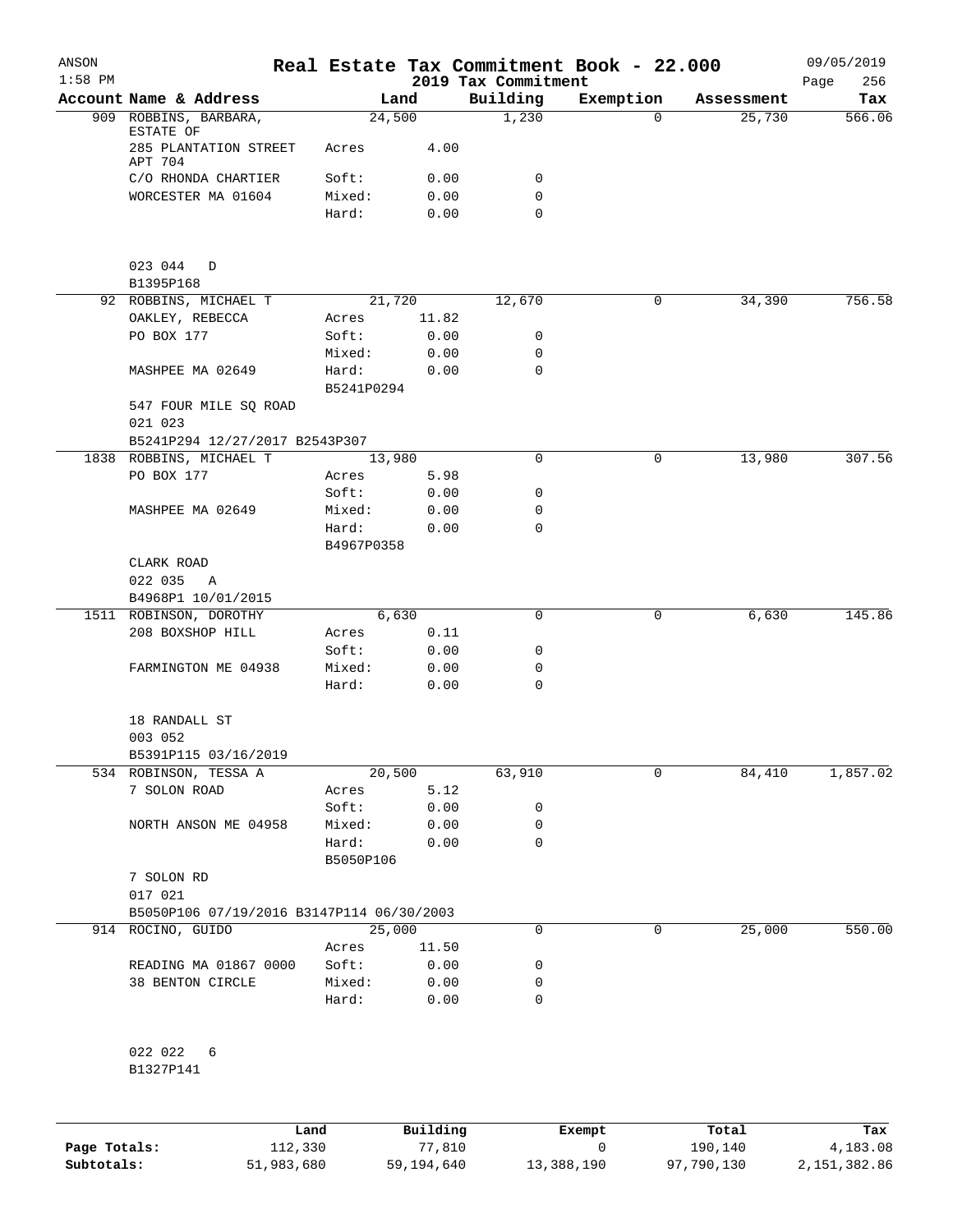| ANSON        |                                           |                  |                         |                                 | Real Estate Tax Commitment Book - 22.000 |                      | 09/05/2019    |
|--------------|-------------------------------------------|------------------|-------------------------|---------------------------------|------------------------------------------|----------------------|---------------|
| $1:58$ PM    | Account Name & Address                    |                  | Land                    | 2019 Tax Commitment<br>Building |                                          |                      | Page<br>257   |
|              | 858 ROCKS, TODD ROBERT JR                 |                  | 17,500                  | 0                               | Exemption<br>$\Omega$                    | Assessment<br>17,500 | Tax<br>385.00 |
|              | ROCKS, TODD ROBERT JR                     | Acres            | 36.00                   |                                 |                                          |                      |               |
|              | 25 MELLEN STREET                          | Soft:            | 0.00                    | 0                               |                                          |                      |               |
|              |                                           | Mixed:           | 35.00                   | 5,495                           |                                          |                      |               |
|              | HOPEDALE MA 01747 0000                    | Hard:            | 0.00                    | 0                               |                                          |                      |               |
|              |                                           | TREE GROWTH 2027 |                         |                                 |                                          |                      |               |
|              | VALLEY ROAD                               |                  |                         |                                 |                                          |                      |               |
|              | 018 027                                   |                  |                         |                                 |                                          |                      |               |
|              | B5111P289 12/21/2016 B4306P158 08/09/2010 |                  |                         |                                 |                                          |                      |               |
|              | 859 ROCKS, TODD ROBERT JR                 |                  | 7,310                   | 0                               | 0                                        | 7,310                | 160.82        |
|              | ROCKS, TODD ROBERT JR                     | Acres            | 38.00                   |                                 |                                          |                      |               |
|              | 25 MELLEN STREET                          | Soft:            | 0.00                    | 0                               |                                          |                      |               |
|              |                                           | Mixed:           | 37.00                   | 5,809                           |                                          |                      |               |
|              | HOPEDALE MA 01747 0000                    | Hard:            | 0.00                    | 0                               |                                          |                      |               |
|              |                                           | TREE GROWTH 2027 |                         |                                 |                                          |                      |               |
|              | VALLEY ROAD                               |                  |                         |                                 |                                          |                      |               |
|              | 018 019                                   |                  |                         |                                 |                                          |                      |               |
|              | B5111P289 12/21/2016 B4306P158 08/09/2010 |                  |                         |                                 |                                          |                      |               |
|              | 927 ROCKS, TODD ROBERT JR                 |                  | 17,550                  | 16,150                          | 0                                        | 33,700               | 741.40        |
|              | ROCKS, TODD ROBERT JR                     | Acres            | 47.00                   |                                 |                                          |                      |               |
|              | 25 MELLEN STREET                          | Soft:            | 0.00                    | 0                               |                                          |                      |               |
|              |                                           | Mixed:           | 43.00                   | 6,751                           |                                          |                      |               |
|              | HOPEDALE MA 01747 0000                    | Hard:            | 0.00                    | $\mathbf 0$                     |                                          |                      |               |
|              |                                           |                  | TREEGROWTH B5111P292 JT |                                 |                                          |                      |               |
|              | VALLEY ROAD                               |                  |                         |                                 |                                          |                      |               |
|              | 018 032                                   |                  |                         |                                 |                                          |                      |               |
|              | B5111P292 12/21/2016 B4429P123 08/09/2011 |                  |                         |                                 |                                          |                      |               |
|              | 915 ROCRAY, ARTHUR C J                    |                  | 23,120                  | 3,080                           | 0                                        | 26,200               | 576.40        |
|              |                                           | Acres            | 5.08                    |                                 |                                          |                      |               |
|              | SANFORD ME 04073 0000                     | Soft:            | 0.00                    | 0                               |                                          |                      |               |
|              | 188 BROOK ST                              | Mixed:           | 0.00                    | 0                               |                                          |                      |               |
|              |                                           | Hard:            | 0.00                    | 0                               |                                          |                      |               |
|              | 56 MOUNTAIN VIEW RD                       |                  |                         |                                 |                                          |                      |               |
|              | 012 009<br>$\overline{7}$                 |                  |                         |                                 |                                          |                      |               |
|              | B1521P288                                 |                  |                         |                                 |                                          |                      |               |
|              | 19 RODBELL, ATHENA A                      |                  | 7,850                   | 0                               | 0                                        | 7,850                | 172.70        |
|              | 1391 PENNSYLVANIA AVE,                    | Acres            | 50.00                   |                                 |                                          |                      |               |
|              | UNIT 514                                  |                  |                         |                                 |                                          |                      |               |
|              |                                           | Soft:            | 0.00                    | 0                               |                                          |                      |               |
|              | WASHINGTON DC 20003                       | Mixed:           | 50.00                   | 7,850                           |                                          |                      |               |
|              |                                           | Hard:            | 0.00                    | 0                               |                                          |                      |               |
|              |                                           |                  | TREE GROWTH B4935P0321  |                                 |                                          |                      |               |
|              | BROWN HILL ROAD                           |                  |                         |                                 |                                          |                      |               |
|              | 014 032                                   |                  |                         |                                 |                                          |                      |               |
|              | B4935P321 07/27/2015                      |                  |                         |                                 |                                          |                      |               |
|              | 1404 RODERICK, ALLEN L                    |                  | 37,960                  | 26,390                          | 26,000                                   | 38,350               | 843.70        |
|              | RODERICK, DONNA M                         | Acres            | 16.46                   |                                 | 01 Homestead Exempt                      |                      |               |
|              | 222 HOLLIN WAITE HILL                     | Soft:            | 0.00                    |                                 | 0 02 Resident Veteran                    |                      |               |
|              | ROAD                                      |                  |                         |                                 |                                          |                      |               |
|              |                                           | Mixed:           | 0.00                    | 0                               |                                          |                      |               |
|              | ANSON ME 04911                            | Hard:            | 0.00                    | 0                               |                                          |                      |               |
|              |                                           |                  |                         |                                 |                                          |                      |               |
|              | 222 HOLLIN WAITE HILL                     |                  |                         |                                 |                                          |                      |               |
|              | 014 034<br>3                              |                  |                         |                                 |                                          |                      |               |
|              | B4063P221 09/24/2008                      |                  |                         |                                 |                                          |                      |               |
|              |                                           |                  |                         |                                 |                                          |                      |               |
|              |                                           |                  |                         |                                 |                                          |                      |               |
|              |                                           | Land             | Building                |                                 | Exempt                                   | Total                | Tax           |
| Page Totals: | 111,290                                   |                  | 45,620                  |                                 | 26,000                                   | 130,910              | 2,880.02      |

**Subtotals:** 52,094,970 59,240,260 13,414,190 97,921,040 2,154,262.88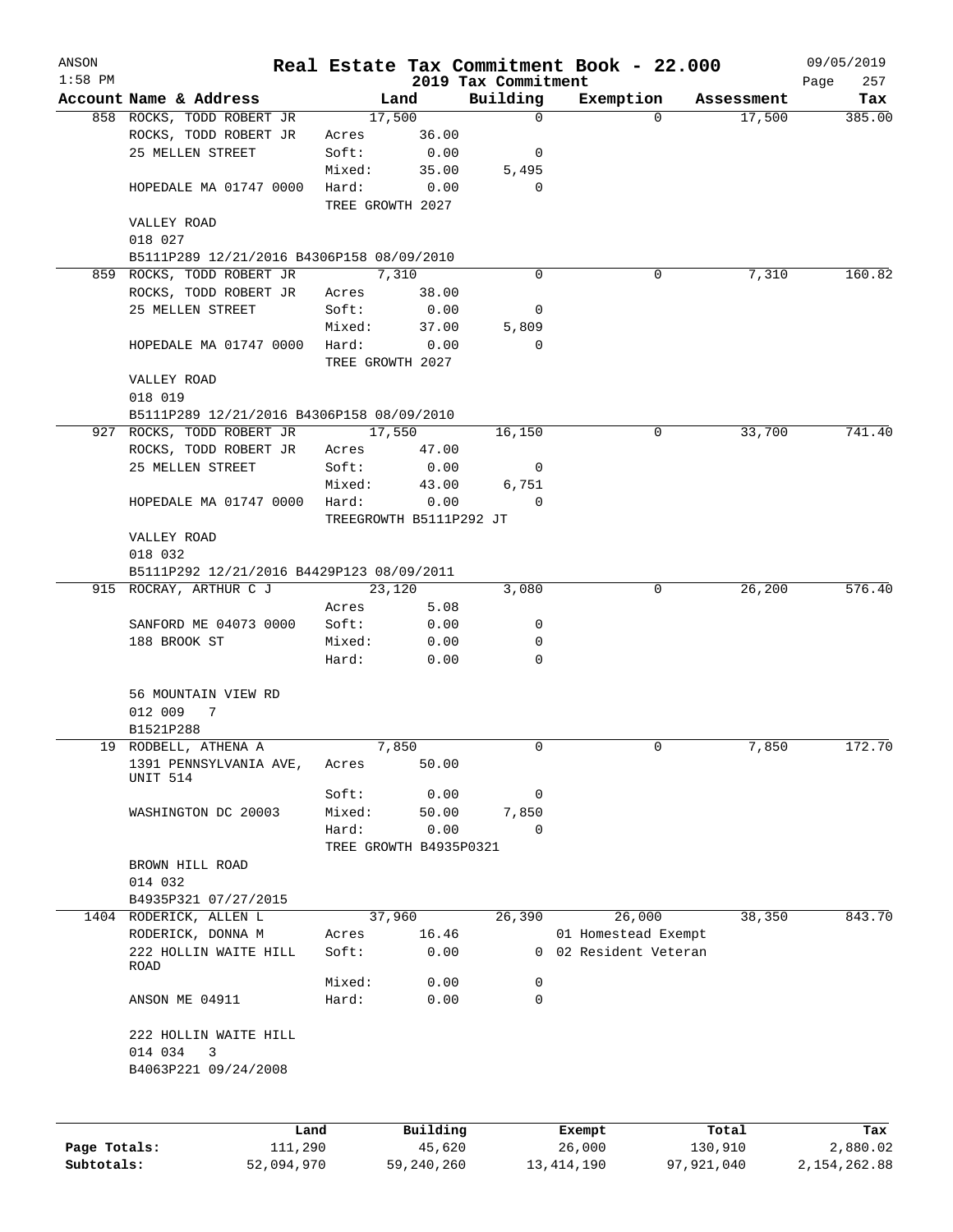| ANSON<br>$1:58$ PM |                                                                   |            | 2019 Tax Commitment                  |          | Real Estate Tax Commitment Book - 22.000 |            | 09/05/2019<br>Page<br>258 |
|--------------------|-------------------------------------------------------------------|------------|--------------------------------------|----------|------------------------------------------|------------|---------------------------|
|                    | Account Name & Address                                            | Land       |                                      | Building | Exemption                                | Assessment | Tax                       |
|                    | 1904 RODERICK, HANNAH R                                           | 29,730     |                                      | 27,890   | 20,000                                   | 37,620     | 827.64                    |
|                    | 30 DOVER LANE                                                     | Acres      | 4.82                                 |          | 01 Homestead Exempt                      |            |                           |
|                    |                                                                   | Soft:      | 0.00                                 | 0        |                                          |            |                           |
|                    | NORTH ANSON ME 04958                                              | Mixed:     | 0.00                                 | 0        |                                          |            |                           |
|                    |                                                                   | Hard:      | 0.00                                 | $\Omega$ |                                          |            |                           |
|                    |                                                                   | B5160P0277 |                                      |          |                                          |            |                           |
|                    | 30 DOVER LANE<br>018 014 2                                        |            |                                      |          |                                          |            |                           |
|                    | B5160P277 05/25/2017 B5109P315 12/12/2016 B4029P181<br>07/16/2008 |            |                                      |          |                                          |            |                           |
|                    | 128 RODERICK, ROBERT A                                            | 38,300     |                                      | 60,210   | 20,000                                   | 78,510     | 1,727.22                  |
|                    | RODERICK, MYRA J                                                  | Acres      | 16.80                                |          | 01 Homestead Exempt                      |            |                           |
|                    | PO BOX 213                                                        | Soft:      | 0.00                                 | 0        |                                          |            |                           |
|                    |                                                                   | Mixed:     | 0.00                                 | 0        |                                          |            |                           |
|                    | ANSON ME 04911                                                    | Hard:      | 0.00                                 | 0        |                                          |            |                           |
|                    | 454 WEST MILLS RD                                                 |            |                                      |          |                                          |            |                           |
|                    | 011 013<br>C                                                      |            |                                      |          |                                          |            |                           |
|                    | B2498P65                                                          |            |                                      |          |                                          |            |                           |
|                    | 2003 RODERRICK, STEVEN W                                          |            | 0                                    | 14,520   | 6,000                                    | 8,520      | 187.44                    |
|                    | 45 DOVER LANE                                                     |            |                                      |          | 07 Disabled Vet. Non-res.                |            |                           |
|                    | NORTH ANSON ME 04958                                              |            |                                      |          |                                          |            |                           |
|                    |                                                                   |            |                                      |          |                                          |            |                           |
|                    | 45 DOVER LANE                                                     |            |                                      |          |                                          |            |                           |
|                    | 018 014 2 ON                                                      |            |                                      |          |                                          |            |                           |
|                    | 315 RODRIGUE, JANINE &                                            | 16,130     |                                      | 9,910    | 0                                        | 26,040     | 572.88                    |
|                    | DICKEY, PHILLIP W                                                 | Acres      | 1.75                                 |          |                                          |            |                           |
|                    |                                                                   | Soft:      | 0.00                                 | 0        |                                          |            |                           |
|                    | 120 WESTERN AVE                                                   | Mixed:     | 0.00                                 | 0        |                                          |            |                           |
|                    | WATERVILLE ME 04901<br>0000                                       | Hard:      | 0.00                                 | 0        |                                          |            |                           |
|                    |                                                                   |            | LIEN DISCHARGE B5298P223 & B5298P224 |          |                                          |            |                           |
|                    | 402 NEW PORTLAND RD                                               |            |                                      |          |                                          |            |                           |
|                    | 023 041<br>F                                                      |            |                                      |          |                                          |            |                           |
|                    | B2504P338 B2364P156                                               |            |                                      |          |                                          |            |                           |
|                    | 918 ROELOFS, ROCHELLE M                                           | 36,200     |                                      | 36,810   | 20,000                                   | 53,010     | 1,166.22                  |
|                    | ROELOFS, AMY L. & JASON Acres 14.70<br>D.                         |            |                                      |          | 01 Homestead Exempt                      |            |                           |
|                    | 728 PEASE HILL ROAD                                               | Soft:      | 0.00                                 | 0        |                                          |            |                           |
|                    |                                                                   | Mixed:     | 0.00                                 | 0        |                                          |            |                           |
|                    | ANOSN ME 04911                                                    | Hard:      | 0.00                                 | 0        |                                          |            |                           |
|                    |                                                                   |            | B5072P0140 LIFE ESTATE               |          |                                          |            |                           |
|                    | 728 PEASE HILL RD<br>012 013<br>$\overline{C}$                    |            |                                      |          |                                          |            |                           |
|                    | B5072P0140 09/02/2016 B3238P145 11/20/2003                        |            |                                      |          |                                          |            |                           |
|                    | 1279 ROLFE, DEBORAH A                                             |            | $\mathbf 0$                          | 32,000   | 26,000                                   | 6,000      | 132.00                    |
|                    |                                                                   |            |                                      |          | 01 Homestead Exempt                      |            |                           |
|                    | NORTH ANSON ME 04958                                              |            |                                      |          | 03 Resident Veteran Widow                |            |                           |
|                    | 131 EMBDEN POND ROAD                                              |            |                                      |          |                                          |            |                           |
|                    |                                                                   |            |                                      |          |                                          |            |                           |
|                    | 131 EMBDEN POND RD                                                |            |                                      |          |                                          |            |                           |
|                    | 023 018<br>ON<br>$\mathbf{B}$                                     |            |                                      |          |                                          |            |                           |
|                    |                                                                   |            |                                      |          |                                          |            |                           |
|                    |                                                                   |            |                                      |          |                                          |            |                           |
|                    |                                                                   |            |                                      |          |                                          |            |                           |

|              | Land         | Building   | Exempt     | Total      | Tax          |
|--------------|--------------|------------|------------|------------|--------------|
| Page Totals: | 120,360      | 181,340    | 92,000     | 209,700    | 4,613.40     |
| Subtotals:   | 52, 215, 330 | 59,421,600 | 13,506,190 | 98,130,740 | 2,158,876.28 |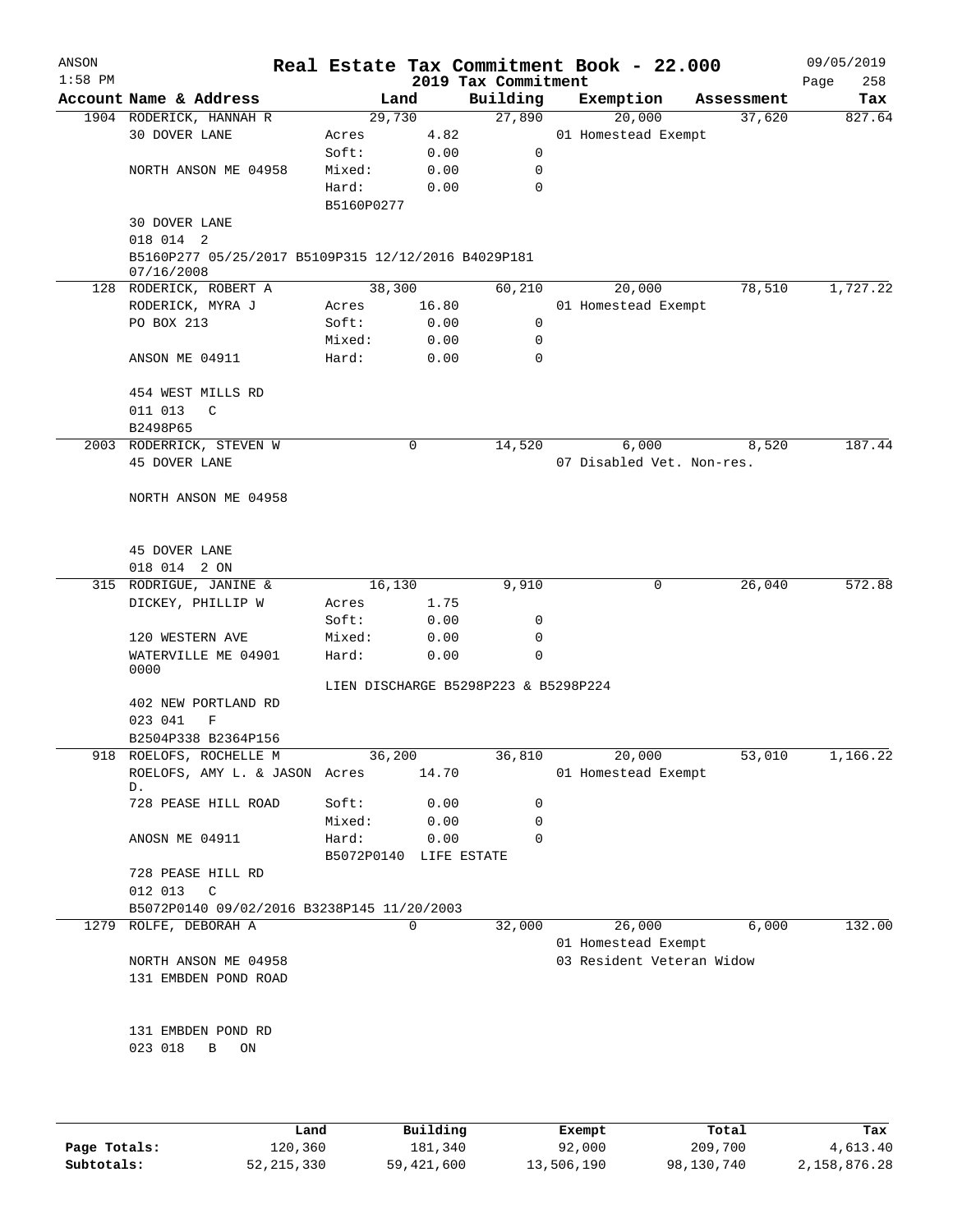|                                                        | Real Estate Tax Commitment Book - 22.000                                                                                                                                                                                                                                                                                               |                                                                                                                                                                   |                                                                                                                                                                                                                         |                                                                                                                                                                                                 |                                              | 09/05/2019<br>259<br>Page                                                 |
|--------------------------------------------------------|----------------------------------------------------------------------------------------------------------------------------------------------------------------------------------------------------------------------------------------------------------------------------------------------------------------------------------------|-------------------------------------------------------------------------------------------------------------------------------------------------------------------|-------------------------------------------------------------------------------------------------------------------------------------------------------------------------------------------------------------------------|-------------------------------------------------------------------------------------------------------------------------------------------------------------------------------------------------|----------------------------------------------|---------------------------------------------------------------------------|
| Account Name & Address                                 |                                                                                                                                                                                                                                                                                                                                        |                                                                                                                                                                   | Building                                                                                                                                                                                                                | Exemption                                                                                                                                                                                       | Assessment                                   | Tax                                                                       |
| 922 ROLFE, MERLE ESTATE OF                             |                                                                                                                                                                                                                                                                                                                                        |                                                                                                                                                                   | 0                                                                                                                                                                                                                       | $\Omega$                                                                                                                                                                                        | 20,610                                       | 453.42                                                                    |
|                                                        | Acres                                                                                                                                                                                                                                                                                                                                  | 0.69                                                                                                                                                              |                                                                                                                                                                                                                         |                                                                                                                                                                                                 |                                              |                                                                           |
| NORTH ANSON ME 04958                                   | Soft:                                                                                                                                                                                                                                                                                                                                  | 0.00                                                                                                                                                              | 0                                                                                                                                                                                                                       |                                                                                                                                                                                                 |                                              |                                                                           |
| 131 EMBDEN POND ROAD                                   |                                                                                                                                                                                                                                                                                                                                        |                                                                                                                                                                   |                                                                                                                                                                                                                         |                                                                                                                                                                                                 |                                              |                                                                           |
|                                                        | Hard:                                                                                                                                                                                                                                                                                                                                  |                                                                                                                                                                   |                                                                                                                                                                                                                         |                                                                                                                                                                                                 |                                              |                                                                           |
|                                                        |                                                                                                                                                                                                                                                                                                                                        |                                                                                                                                                                   |                                                                                                                                                                                                                         |                                                                                                                                                                                                 |                                              |                                                                           |
|                                                        |                                                                                                                                                                                                                                                                                                                                        |                                                                                                                                                                   |                                                                                                                                                                                                                         |                                                                                                                                                                                                 |                                              |                                                                           |
|                                                        |                                                                                                                                                                                                                                                                                                                                        |                                                                                                                                                                   |                                                                                                                                                                                                                         |                                                                                                                                                                                                 |                                              |                                                                           |
|                                                        |                                                                                                                                                                                                                                                                                                                                        |                                                                                                                                                                   |                                                                                                                                                                                                                         |                                                                                                                                                                                                 |                                              | 616.66                                                                    |
|                                                        |                                                                                                                                                                                                                                                                                                                                        |                                                                                                                                                                   |                                                                                                                                                                                                                         |                                                                                                                                                                                                 |                                              |                                                                           |
|                                                        |                                                                                                                                                                                                                                                                                                                                        |                                                                                                                                                                   |                                                                                                                                                                                                                         |                                                                                                                                                                                                 |                                              |                                                                           |
|                                                        |                                                                                                                                                                                                                                                                                                                                        |                                                                                                                                                                   |                                                                                                                                                                                                                         |                                                                                                                                                                                                 |                                              |                                                                           |
|                                                        |                                                                                                                                                                                                                                                                                                                                        |                                                                                                                                                                   |                                                                                                                                                                                                                         |                                                                                                                                                                                                 |                                              |                                                                           |
|                                                        |                                                                                                                                                                                                                                                                                                                                        |                                                                                                                                                                   |                                                                                                                                                                                                                         |                                                                                                                                                                                                 |                                              |                                                                           |
| 483 CAMPGROUND RD                                      |                                                                                                                                                                                                                                                                                                                                        |                                                                                                                                                                   |                                                                                                                                                                                                                         |                                                                                                                                                                                                 |                                              |                                                                           |
| 018 013<br>E                                           |                                                                                                                                                                                                                                                                                                                                        |                                                                                                                                                                   |                                                                                                                                                                                                                         |                                                                                                                                                                                                 |                                              |                                                                           |
|                                                        |                                                                                                                                                                                                                                                                                                                                        |                                                                                                                                                                   |                                                                                                                                                                                                                         |                                                                                                                                                                                                 |                                              |                                                                           |
| 921 ROLLINS, JAMES                                     |                                                                                                                                                                                                                                                                                                                                        |                                                                                                                                                                   | 51,090                                                                                                                                                                                                                  | 0                                                                                                                                                                                               | 61,480                                       | 1,352.56                                                                  |
|                                                        | Acres                                                                                                                                                                                                                                                                                                                                  | 0.27                                                                                                                                                              |                                                                                                                                                                                                                         |                                                                                                                                                                                                 |                                              |                                                                           |
| ZEPHYRHILLS FL 33541                                   | Soft:                                                                                                                                                                                                                                                                                                                                  | 0.00                                                                                                                                                              | 0                                                                                                                                                                                                                       |                                                                                                                                                                                                 |                                              |                                                                           |
| 3934 BUTTERCUP DRIVE                                   | Mixed:                                                                                                                                                                                                                                                                                                                                 | 0.00                                                                                                                                                              | 0                                                                                                                                                                                                                       |                                                                                                                                                                                                 |                                              |                                                                           |
|                                                        | Hard:                                                                                                                                                                                                                                                                                                                                  | 0.00                                                                                                                                                              | 0                                                                                                                                                                                                                       |                                                                                                                                                                                                 |                                              |                                                                           |
|                                                        | LIFE ESTATE                                                                                                                                                                                                                                                                                                                            |                                                                                                                                                                   |                                                                                                                                                                                                                         |                                                                                                                                                                                                 |                                              |                                                                           |
|                                                        |                                                                                                                                                                                                                                                                                                                                        |                                                                                                                                                                   |                                                                                                                                                                                                                         |                                                                                                                                                                                                 |                                              |                                                                           |
|                                                        |                                                                                                                                                                                                                                                                                                                                        |                                                                                                                                                                   |                                                                                                                                                                                                                         |                                                                                                                                                                                                 |                                              |                                                                           |
|                                                        |                                                                                                                                                                                                                                                                                                                                        |                                                                                                                                                                   |                                                                                                                                                                                                                         |                                                                                                                                                                                                 |                                              |                                                                           |
|                                                        |                                                                                                                                                                                                                                                                                                                                        |                                                                                                                                                                   |                                                                                                                                                                                                                         |                                                                                                                                                                                                 |                                              | 743.60                                                                    |
|                                                        |                                                                                                                                                                                                                                                                                                                                        |                                                                                                                                                                   |                                                                                                                                                                                                                         |                                                                                                                                                                                                 |                                              |                                                                           |
|                                                        |                                                                                                                                                                                                                                                                                                                                        |                                                                                                                                                                   |                                                                                                                                                                                                                         |                                                                                                                                                                                                 |                                              |                                                                           |
|                                                        |                                                                                                                                                                                                                                                                                                                                        |                                                                                                                                                                   |                                                                                                                                                                                                                         |                                                                                                                                                                                                 |                                              |                                                                           |
|                                                        |                                                                                                                                                                                                                                                                                                                                        |                                                                                                                                                                   |                                                                                                                                                                                                                         |                                                                                                                                                                                                 |                                              |                                                                           |
|                                                        |                                                                                                                                                                                                                                                                                                                                        |                                                                                                                                                                   |                                                                                                                                                                                                                         |                                                                                                                                                                                                 |                                              |                                                                           |
| 001 034<br>Α                                           |                                                                                                                                                                                                                                                                                                                                        |                                                                                                                                                                   |                                                                                                                                                                                                                         |                                                                                                                                                                                                 |                                              |                                                                           |
| B3167P19                                               |                                                                                                                                                                                                                                                                                                                                        |                                                                                                                                                                   |                                                                                                                                                                                                                         |                                                                                                                                                                                                 |                                              |                                                                           |
| 185 ROSADO, MIGUEL A                                   |                                                                                                                                                                                                                                                                                                                                        |                                                                                                                                                                   | 10,920                                                                                                                                                                                                                  | 0                                                                                                                                                                                               | 26,920                                       | 592.24                                                                    |
|                                                        | Acres                                                                                                                                                                                                                                                                                                                                  | 1.00                                                                                                                                                              |                                                                                                                                                                                                                         |                                                                                                                                                                                                 |                                              |                                                                           |
| BOSTON MA 02118 0000                                   | Soft:                                                                                                                                                                                                                                                                                                                                  |                                                                                                                                                                   | 0                                                                                                                                                                                                                       |                                                                                                                                                                                                 |                                              |                                                                           |
| PO BOX 180055                                          | Mixed:                                                                                                                                                                                                                                                                                                                                 |                                                                                                                                                                   | 0                                                                                                                                                                                                                       |                                                                                                                                                                                                 |                                              |                                                                           |
|                                                        | Hard:                                                                                                                                                                                                                                                                                                                                  |                                                                                                                                                                   | 0                                                                                                                                                                                                                       |                                                                                                                                                                                                 |                                              |                                                                           |
|                                                        |                                                                                                                                                                                                                                                                                                                                        |                                                                                                                                                                   |                                                                                                                                                                                                                         |                                                                                                                                                                                                 |                                              |                                                                           |
|                                                        |                                                                                                                                                                                                                                                                                                                                        |                                                                                                                                                                   |                                                                                                                                                                                                                         |                                                                                                                                                                                                 |                                              |                                                                           |
|                                                        |                                                                                                                                                                                                                                                                                                                                        |                                                                                                                                                                   |                                                                                                                                                                                                                         |                                                                                                                                                                                                 |                                              |                                                                           |
|                                                        |                                                                                                                                                                                                                                                                                                                                        |                                                                                                                                                                   |                                                                                                                                                                                                                         |                                                                                                                                                                                                 |                                              |                                                                           |
|                                                        |                                                                                                                                                                                                                                                                                                                                        |                                                                                                                                                                   |                                                                                                                                                                                                                         |                                                                                                                                                                                                 |                                              | 2,540.78                                                                  |
|                                                        |                                                                                                                                                                                                                                                                                                                                        |                                                                                                                                                                   |                                                                                                                                                                                                                         |                                                                                                                                                                                                 |                                              |                                                                           |
|                                                        |                                                                                                                                                                                                                                                                                                                                        |                                                                                                                                                                   |                                                                                                                                                                                                                         |                                                                                                                                                                                                 |                                              |                                                                           |
|                                                        |                                                                                                                                                                                                                                                                                                                                        |                                                                                                                                                                   |                                                                                                                                                                                                                         |                                                                                                                                                                                                 |                                              |                                                                           |
|                                                        |                                                                                                                                                                                                                                                                                                                                        |                                                                                                                                                                   |                                                                                                                                                                                                                         |                                                                                                                                                                                                 |                                              |                                                                           |
| 231 VALLEY RD                                          |                                                                                                                                                                                                                                                                                                                                        |                                                                                                                                                                   |                                                                                                                                                                                                                         |                                                                                                                                                                                                 |                                              |                                                                           |
|                                                        |                                                                                                                                                                                                                                                                                                                                        |                                                                                                                                                                   |                                                                                                                                                                                                                         |                                                                                                                                                                                                 |                                              |                                                                           |
|                                                        |                                                                                                                                                                                                                                                                                                                                        |                                                                                                                                                                   |                                                                                                                                                                                                                         |                                                                                                                                                                                                 |                                              |                                                                           |
| 018 037 A<br>B5184P226 07/21/2017 B3534P137 08/08/2005 |                                                                                                                                                                                                                                                                                                                                        |                                                                                                                                                                   |                                                                                                                                                                                                                         |                                                                                                                                                                                                 |                                              |                                                                           |
| 929                                                    | 133 EMBDEN POND RD<br>023 018<br>B<br>ROLFE, STEPHEN E<br>483 CAMPGROUND ROAD<br>NORTH ANSON ME 04958<br>91 MAIN ST<br>001 044<br>B3207P313<br>1788 ROLLINS, JOHN III<br>PO BOX 628<br>ANSON ME 04911<br>14 KEN TAYLOR ST<br>407 VALLEY RD<br>019 008<br>A<br>562 ROSS, TIMOTHY A<br>ROSS, LISA L<br>PO BOX 27<br>NORTH ANSON ME 04958 | Mixed:<br>B4952P0113<br>Acres<br>Soft:<br>Mixed:<br>Hard:<br>B2848P76 B2597P76 B1461P11<br>Acres<br>Soft:<br>Mixed:<br>Hard:<br>Acres<br>Soft:<br>Mixed:<br>Hard: | Land<br>20,610<br>0.00<br>0.00<br>B5060P138 08/10/2016 B5060P134 08/10/2016<br>13,420<br>0.45<br>0.00<br>0.00<br>0.00<br>10,390<br>10,580<br>0.28<br>0.00<br>0.00<br>0.00<br>16,000<br>38,400<br>16.90<br>B5184P0226 JT | 0<br>0<br>34,610<br>0<br>0<br>0<br>43,220<br>0<br>0<br>0<br>0.00<br>0.00<br>0.00<br>B5264P312 03/30/2018 B4908P119 05/26/2015 B2794P261<br>77,090<br>0.00<br>0<br>0.00<br>0<br>$\Omega$<br>0.00 | 2019 Tax Commitment<br>20,000<br>20,000<br>0 | 28,030<br>01 Homestead Exempt<br>33,800<br>01 Homestead Exempt<br>115,490 |

|              | Land       | Building   | Exempt     | Total        | Tax          |
|--------------|------------|------------|------------|--------------|--------------|
| Page Totals: | 109,400    | 216,930    | 40,000     | 286,330      | 6,299.26     |
| Subtotals:   | 52,324,730 | 59,638,530 | 13,546,190 | 98, 417, 070 | 2,165,175.54 |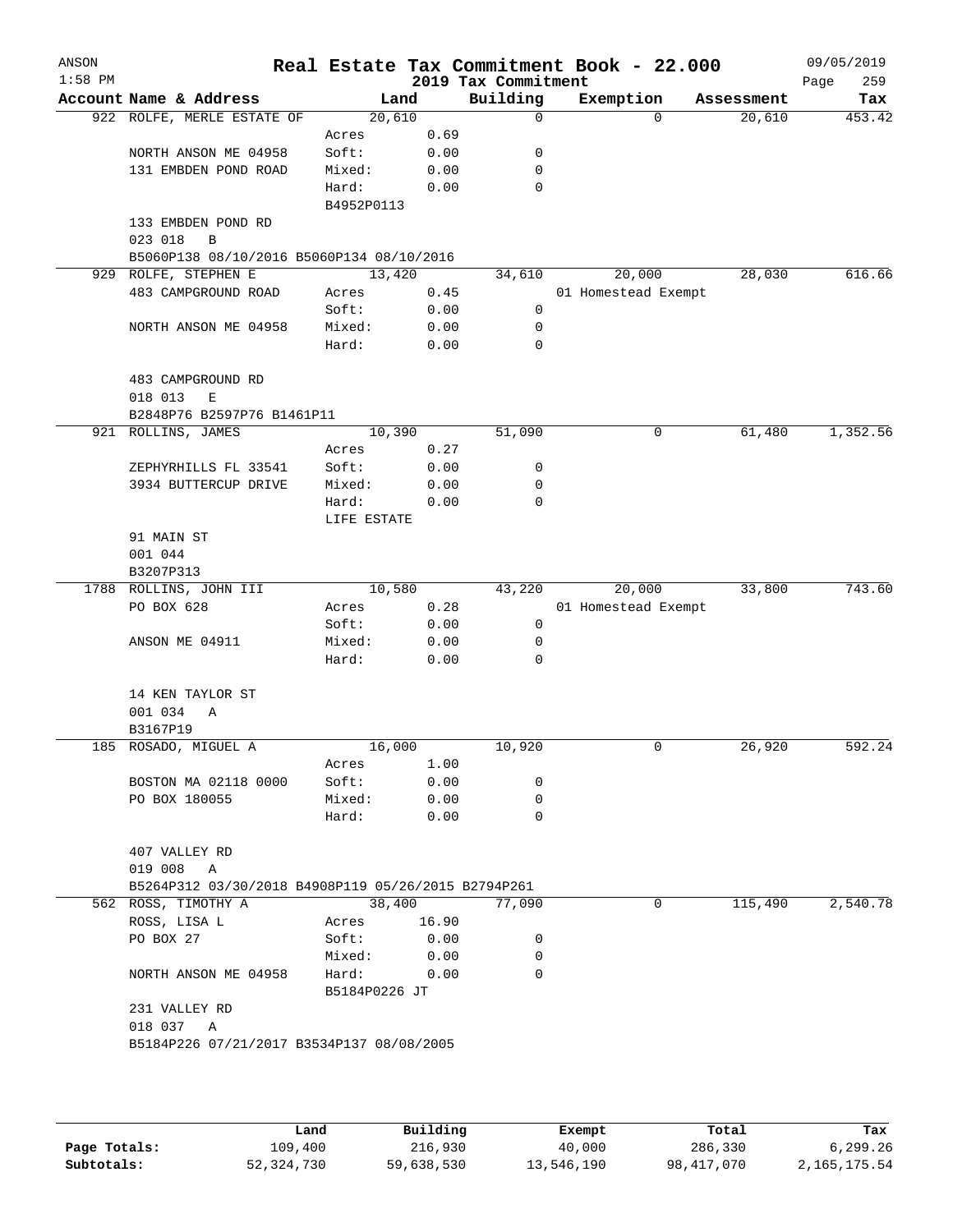| ANSON        |                                               |                 |                 |                     |                                 |                  | Real Estate Tax Commitment Book - 22.000 |                  | 09/05/2019         |
|--------------|-----------------------------------------------|-----------------|-----------------|---------------------|---------------------------------|------------------|------------------------------------------|------------------|--------------------|
| $1:58$ PM    | Account Name & Address                        |                 |                 | Land                | 2019 Tax Commitment<br>Building |                  | Exemption                                | Assessment       | 260<br>Page<br>Tax |
|              | 1882 ROUX, CHRISTOPHER L                      |                 | 26,000          |                     | 29,740                          |                  | $\mathbf 0$                              | 55,740           | 1,226.28           |
|              | ROUX, HEATHER E<br>TORNO-ROUX                 |                 | Acres           | 5.00                |                                 |                  |                                          |                  |                    |
|              | PO BOX 302                                    |                 | Soft:           | 0.00                | 0                               |                  |                                          |                  |                    |
|              |                                               |                 | Mixed:          | 0.00                | 0                               |                  |                                          |                  |                    |
|              | LEBANON ME 04027 0302                         |                 | Hard:           | 0.00                | $\mathbf 0$                     |                  |                                          |                  |                    |
|              | 28 BROWN HILL RD<br>014 034<br>4 A            |                 |                 |                     |                                 |                  |                                          |                  |                    |
|              | B4649P167 04/11/2013                          |                 |                 |                     |                                 |                  |                                          |                  |                    |
|              | 867 ROWE, CHARLES R                           |                 | 18,500          |                     | 10,150                          |                  | 0                                        | 28,650           | 630.30             |
|              | ROWE, DIANNE L                                |                 | Acres           | 2.00                |                                 |                  |                                          |                  |                    |
|              |                                               |                 | Soft:           | 0.00                | 0                               |                  |                                          |                  |                    |
|              | 232 ALPINE ST<br>SOUTH PARIS ME 04281<br>0000 |                 | Mixed:<br>Hard: | 0.00<br>0.00        | 0<br>0                          |                  |                                          |                  |                    |
|              | 61 BURNS RD                                   |                 |                 |                     |                                 |                  |                                          |                  |                    |
|              | 011 023<br>B                                  |                 |                 |                     |                                 |                  |                                          |                  |                    |
|              | B2460P217                                     |                 |                 |                     |                                 |                  |                                          |                  |                    |
|              | 1336 ROWE, ELWIN N                            |                 |                 | 6,630               | 29,090                          |                  | 20,000                                   | 15,720           | 345.84             |
|              | PO BOX 602                                    |                 | Acres           | 0.11                |                                 |                  | 01 Homestead Exempt                      |                  |                    |
|              |                                               |                 | Soft:           | 0.00                | 0                               |                  |                                          |                  |                    |
|              | NORRIDGEWOCK ME 04957                         |                 | Mixed:          | 0.00                | 0                               |                  |                                          |                  |                    |
|              |                                               |                 | Hard:           | 0.00                | 0                               |                  |                                          |                  |                    |
|              | 4 HIGHLAND AVE                                |                 |                 |                     |                                 |                  |                                          |                  |                    |
|              | 003 048                                       |                 |                 |                     |                                 |                  |                                          |                  |                    |
|              | B2816P182                                     |                 |                 |                     |                                 |                  |                                          |                  |                    |
|              | 1214 ROY, ANGELA M                            |                 | 10,770          |                     | 56,850                          |                  | 20,000                                   | 47,620           | 1,047.64           |
|              | ROY, ALLEN J                                  |                 | Acres           | 0.29                |                                 |                  | 01 Homestead Exempt                      |                  |                    |
|              | PO BOX 389                                    |                 | Soft:           | 0.00                | 0                               |                  |                                          |                  |                    |
|              |                                               |                 | Mixed:          | 0.00                | 0                               |                  |                                          |                  |                    |
|              | ANSON ME 04911                                |                 | Hard:           | 0.00                | 0                               |                  |                                          |                  |                    |
|              | 17 MAIN ST<br>001 117                         |                 |                 |                     |                                 |                  |                                          |                  |                    |
|              | B3695P61 06/07/2006                           |                 |                 |                     |                                 |                  |                                          |                  |                    |
| 997          | ROY, MARC A                                   |                 | 21,880          |                     | 53,560                          |                  | 20,000                                   | 55,440           | 1,219.68           |
|              | ROY, ROBERTA A                                |                 | Acres           | 2.25                |                                 |                  | 01 Homestead Exempt                      |                  |                    |
|              | 42 PREBLE AVENUE                              |                 | Soft:           | 0.00                | 0                               |                  |                                          |                  |                    |
|              |                                               |                 | Mixed:          | 0.00                | 0                               |                  |                                          |                  |                    |
|              | ANSON ME 04911                                |                 | Hard:           | 0.00                | 0                               |                  |                                          |                  |                    |
|              | 42 PREBLE AVE                                 |                 |                 |                     |                                 |                  |                                          |                  |                    |
|              | 004 022                                       |                 |                 |                     |                                 |                  |                                          |                  |                    |
|              | B2412P349                                     |                 |                 |                     |                                 |                  |                                          |                  |                    |
| 933          | ROY, ROBERT A                                 |                 | 34,500          |                     | 72,600                          |                  | 0                                        | 107,100          | 2,356.20           |
|              | ROY, DOREEN K                                 |                 | Acres           | 13.00               |                                 |                  |                                          |                  |                    |
|              |                                               |                 | Soft:           | 0.00                | 0                               |                  |                                          |                  |                    |
|              | 192 OLD ORCHARD RD                            |                 | Mixed:          | 0.00                | 0                               |                  |                                          |                  |                    |
|              | BUXTON ME 04093 0000                          |                 | Hard:           | 0.00                | 0                               |                  |                                          |                  |                    |
|              | 159 GREENLEAF RD                              |                 |                 |                     |                                 |                  |                                          |                  |                    |
|              | 013 023<br>6<br>B1726P25                      |                 |                 |                     |                                 |                  |                                          |                  |                    |
|              |                                               |                 |                 |                     |                                 |                  |                                          |                  |                    |
| Page Totals: |                                               | Land<br>118,280 |                 | Building<br>251,990 |                                 | Exempt<br>60,000 |                                          | Total<br>310,270 | Tax<br>6,825.94    |
| Subtotals:   |                                               | 52, 443, 010    |                 | 59,890,520          |                                 | 13,606,190       | 98,727,340                               |                  | 2,172,001.48       |
|              |                                               |                 |                 |                     |                                 |                  |                                          |                  |                    |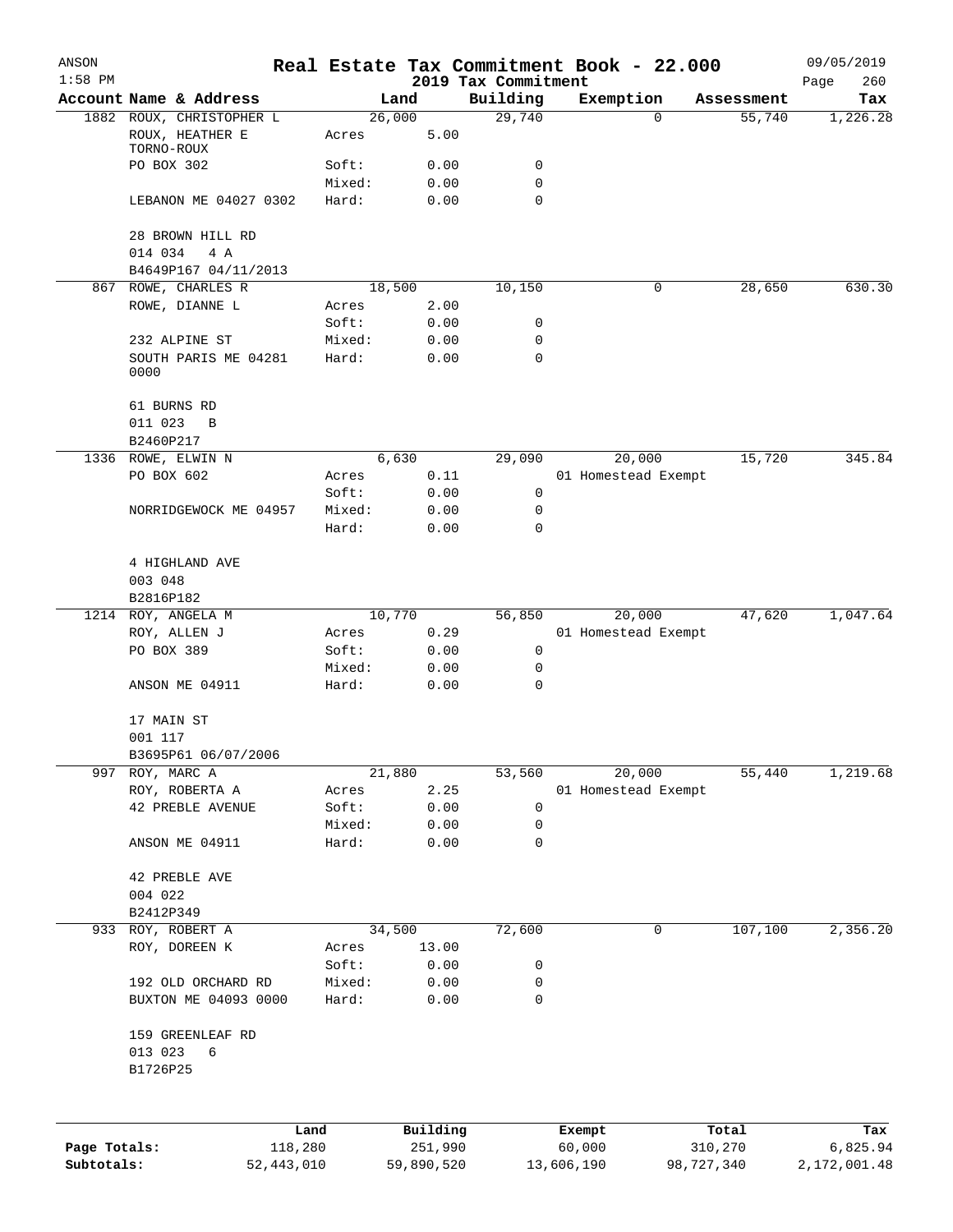| ANSON<br>$1:58$ PM |                                           |            |                      |              | 2019 Tax Commitment | Real Estate Tax Commitment Book - 22.000 |            |            | 09/05/2019<br>Page<br>261 |
|--------------------|-------------------------------------------|------------|----------------------|--------------|---------------------|------------------------------------------|------------|------------|---------------------------|
|                    | Account Name & Address                    |            |                      | Land         | Building            | Exemption                                |            | Assessment | Tax                       |
|                    | 934 ROY, VALMOND H &                      |            |                      | 28,500       | 253,180             | 20,000                                   |            | 261,680    | 5,756.96                  |
|                    | ROY, MICHAEL & SONYA,<br>TRUSTEES         |            | Acres                | 7.50         |                     | 01 Homestead Exempt                      |            |            |                           |
|                    |                                           |            | Soft:                | 0.00         | 0                   |                                          |            |            |                           |
|                    | PO BOX 204                                |            | Mixed:               | 0.00         | 0                   |                                          |            |            |                           |
|                    | NORTH ANSON ME 04958<br>0204              |            | Hard:                | 0.00         | 0                   |                                          |            |            |                           |
|                    | 870 RIVER RD<br>005 022                   |            |                      |              |                     |                                          |            |            |                           |
|                    | B2922P152 B1716P40                        |            |                      |              |                     |                                          |            |            |                           |
|                    | 1783 RUDOLFO, JOAN P                      |            |                      | 37,830       | 0                   |                                          | 0          | 37,830     | 832.26                    |
|                    |                                           |            | Acres                | 27.66        |                     |                                          |            |            |                           |
|                    | BOSTON MA 02131 4112                      |            | Soft:                | 0.00         | 0                   |                                          |            |            |                           |
|                    | 15 DENTON TERR.                           |            | Mixed:               | 0.00         | 0                   |                                          |            |            |                           |
|                    |                                           |            | Hard:                | 0.00         | $\mathbf 0$         |                                          |            |            |                           |
|                    | VALLEY RD<br>020 014<br>2                 |            |                      |              |                     |                                          |            |            |                           |
|                    | B4984P281 12/11/2015 B3419P197 12/08/2004 |            |                      |              |                     |                                          |            |            |                           |
|                    | 938 RUGH, GEORGE J                        |            |                      | 20,600       | 0                   |                                          | 0          | 20,600     | 453.20                    |
|                    | PO BOX 276                                |            | Acres                | 1.40         |                     |                                          |            |            |                           |
|                    |                                           |            | Soft:                | 0.00         | 0                   |                                          |            |            |                           |
|                    | NORTH ANSON ME 04958                      |            | Mixed:               | 0.00         | 0                   |                                          |            |            |                           |
|                    |                                           |            | Hard:                | 0.00         | $\mathbf 0$         |                                          |            |            |                           |
|                    | 268 VALLEY RD                             |            |                      |              |                     |                                          |            |            |                           |
|                    | 018 038<br>Η<br>B1668P98                  |            |                      |              |                     |                                          |            |            |                           |
|                    | 581 RUGH, GEORGE J                        |            |                      | 20,540       | 116,170             | 20,000                                   |            | 116,710    | 2,567.62                  |
|                    | RUGH, TAMMY G                             |            | Acres                | 1.36         |                     | 01 Homestead Exempt                      |            |            |                           |
|                    | PO BOX 276                                |            | Soft:                | 0.00         | 0                   |                                          |            |            |                           |
|                    |                                           |            | Mixed:               | 0.00         | 0                   |                                          |            |            |                           |
|                    | NORTH ANSON ME 04958                      |            | Hard:                | 0.00         | 0                   |                                          |            |            |                           |
|                    | 258 VALLEY RD                             |            |                      |              |                     |                                          |            |            |                           |
|                    | 018 038<br>$_{\rm F}$                     |            |                      |              |                     |                                          |            |            |                           |
|                    | B2082P29                                  |            |                      |              |                     |                                          |            |            |                           |
| 937                | RUGH, GEORGE W                            |            |                      | 22,250       | 73,570              | 26,000                                   |            | 69,820     | 1,536.04                  |
|                    | RUGH, JOHNELL L                           |            | Acres                | 2.50         |                     | 01 Homestead Exempt                      |            |            |                           |
|                    |                                           |            | Soft:                | 0.00         | 0                   | 04 Non-resident Veteran                  |            |            |                           |
|                    | 190 VALLEY ROAD                           |            | Mixed:               | 0.00         | $\mathbf 0$         |                                          |            |            |                           |
|                    | NORTH ANSON ME 04958<br>0190              |            | Hard:                | 0.00         | 0                   |                                          |            |            |                           |
|                    |                                           |            | LIFE ESTATE          |              |                     |                                          |            |            |                           |
|                    | 190 VALLEY RD                             |            |                      |              |                     |                                          |            |            |                           |
|                    | 018 038<br>Ε                              |            |                      |              |                     |                                          |            |            |                           |
|                    | B4171P129 07/30/2009                      |            |                      |              |                     |                                          |            |            |                           |
|                    | 939 RUGH, JOHNELL L                       |            |                      | 49,400       | 0                   |                                          | 0          | 49,400     | 1,086.80                  |
|                    | 190 VALLEY ROAD                           |            | Acres                | 69.00        |                     |                                          |            |            |                           |
|                    |                                           |            | Soft:                | 0.00         | 0                   |                                          |            |            |                           |
|                    | NORTH ANSON ME 04958                      |            | Mixed:               | 0.00         | 0                   |                                          |            |            |                           |
|                    |                                           |            | Hard:<br>LIFE ESTATE | 0.00         | $\mathbf 0$         |                                          |            |            |                           |
|                    | 018 038<br>B                              |            |                      |              |                     |                                          |            |            |                           |
|                    | B4171P129 07/30/2009                      |            |                      |              |                     |                                          |            |            |                           |
|                    |                                           | Land       |                      | Building     |                     | Exempt                                   |            | Total      | Tax                       |
| Page Totals:       |                                           | 179,120    |                      | 442,920      |                     | 66,000                                   |            | 556,040    | 12, 232.88                |
| Subtotals:         |                                           | 52,622,130 |                      | 60, 333, 440 |                     | 13,672,190                               | 99,283,380 |            | 2, 184, 234.36            |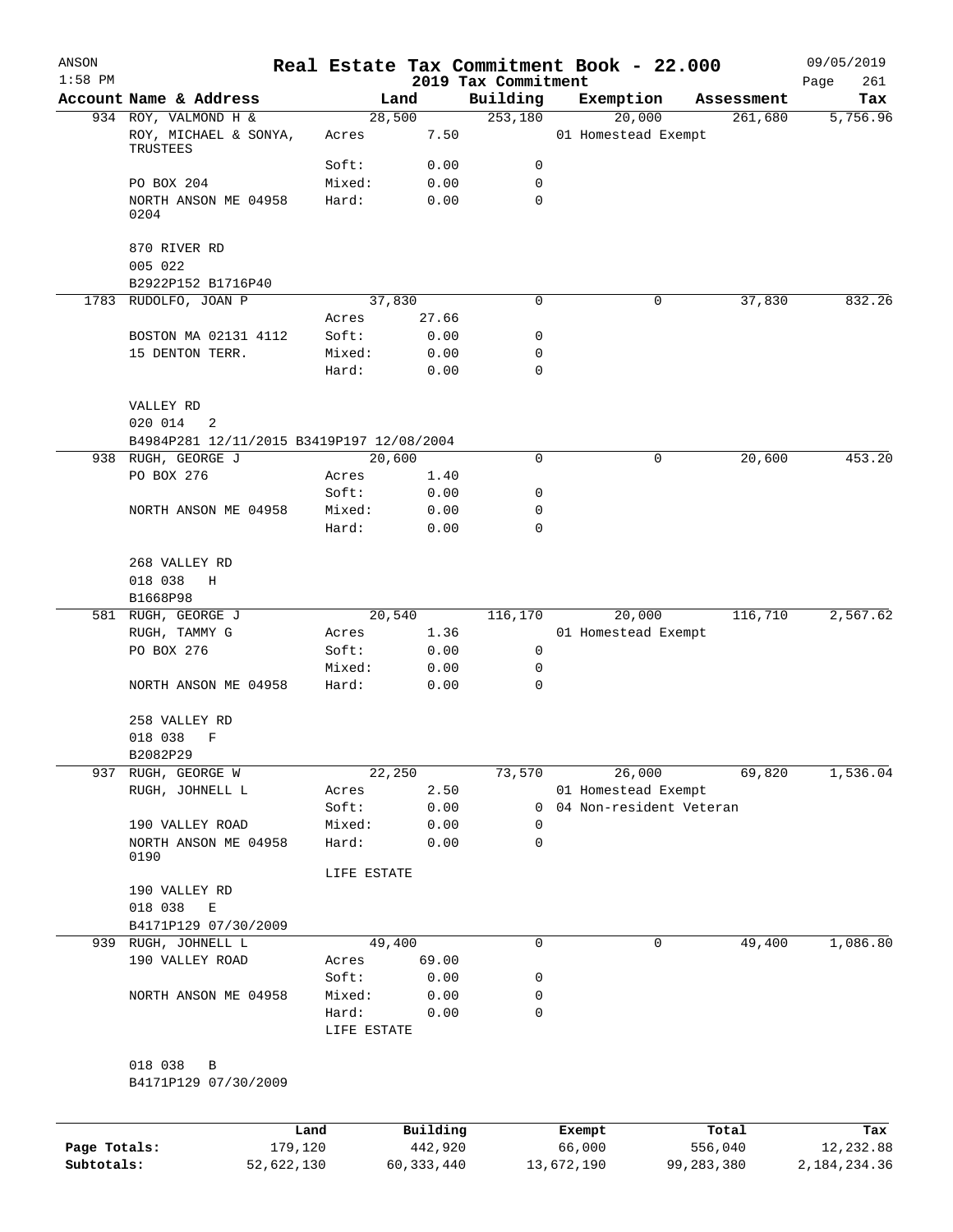| ANSON<br>$1:58$ PM |                                   |             |       | 2019 Tax Commitment | Real Estate Tax Commitment Book - 22.000 |            | 09/05/2019<br>Page<br>262 |
|--------------------|-----------------------------------|-------------|-------|---------------------|------------------------------------------|------------|---------------------------|
|                    | Account Name & Address            |             | Land  | Building            | Exemption                                | Assessment | Tax                       |
|                    | 940 RUIZ, ROLANDO &               | 37,500      |       | 20,120              | 0                                        | 57,620     | 1,267.64                  |
|                    | FRITZBERG, ESTHELLA               | Acres       | 16.00 |                     |                                          |            |                           |
|                    |                                   | Soft:       | 0.00  | 0                   |                                          |            |                           |
|                    | 4 STOBIE STREET                   | Mixed:      | 0.00  | 0                   |                                          |            |                           |
|                    | WINSLOW ME 04901 0000             | Hard:       | 0.00  | 0                   |                                          |            |                           |
|                    | 436 PEASE HILL RD<br>011 043<br>Е |             |       |                     |                                          |            |                           |
|                    | B1249P204                         |             |       |                     |                                          |            |                           |
|                    | 13 RUNDIN, JOHN H                 |             | 9,110 | $\Omega$            | 0                                        | 9,110      | 200.42                    |
|                    | RUNDIN, PRISCILLA A               | Acres       | 57.00 |                     |                                          |            |                           |
|                    |                                   | Soft:       | 4.10  | 463                 |                                          |            |                           |
|                    | 167 JOHN TARR RD                  | Mixed:      | 0.00  | 0                   |                                          |            |                           |
|                    | BOWDOIN ME 04287 0000             | Hard:       | 45.30 | 7,882               |                                          |            |                           |
|                    |                                   | TREE GROWTH |       |                     |                                          |            |                           |
|                    | 019 017<br>1                      |             |       |                     |                                          |            |                           |
|                    | B4052P284 09/12/2008              |             |       |                     |                                          |            |                           |
|                    | 1927 RUSSELL, JAMES               | 30,500      |       | 24,230              | 0                                        | 54,730     | 1,204.06                  |
|                    | RUSSELL, BARBARA                  | Acres       | 14.00 |                     |                                          |            |                           |
|                    | 31 DUMAS AVE                      | Soft:       | 0.00  | 0                   |                                          |            |                           |
|                    |                                   | Mixed:      | 0.00  | 0                   |                                          |            |                           |
|                    | HAMPTON NH 03842                  | Hard:       | 0.00  | 0                   |                                          |            |                           |
|                    | 315 FAHI POND RD                  |             |       |                     |                                          |            |                           |
|                    | 024 039                           |             |       |                     |                                          |            |                           |
|                    | B3353P64 08/02/2004               |             |       |                     |                                          |            |                           |
|                    | 1392 RYDER, CHERYL L              | 10,950      |       | 46,580              | 20,000                                   | 37,530     | 825.66                    |
|                    | 6 FRONT STREET                    | Acres       | 0.30  |                     | 01 Homestead Exempt                      |            |                           |
|                    |                                   | Soft:       | 0.00  | 0                   |                                          |            |                           |
|                    | ANSON ME 04911                    | Mixed:      | 0.00  | 0                   |                                          |            |                           |
|                    |                                   | Hard:       | 0.00  | 0                   |                                          |            |                           |
|                    | 6 FRONT ST                        |             |       |                     |                                          |            |                           |
|                    | 001 087                           |             |       |                     |                                          |            |                           |
|                    | B3948P65 12/27/2007               |             |       |                     |                                          |            |                           |
|                    | 1706 SABOL, FRANCIS C             | 16,850      |       | 87,580              | 20,000                                   | 84,430     | 1,857.46                  |
|                    | SABOL, MARY LOU C                 | Acres       | 0.71  |                     | 01 Homestead Exempt                      |            |                           |
|                    | PO BOX 31                         | Soft:       | 0.00  | 0                   |                                          |            |                           |
|                    |                                   | Mixed:      | 0.00  | 0                   |                                          |            |                           |
|                    | ANSON ME 04911                    | Hard:       | 0.00  | 0                   |                                          |            |                           |
|                    | 8 SCHOOL ST                       |             |       |                     |                                          |            |                           |
|                    | 001 024                           |             |       |                     |                                          |            |                           |
|                    | B3475P273 04/28/2005              |             |       |                     |                                          |            |                           |
| 45                 | SABOL, FRANCIS C                  |             | 9,800 | 38,700              | 0                                        | 48,500     | 1,067.00                  |
|                    | SABOL, MARY LOU C                 | Acres       | 0.24  |                     |                                          |            |                           |
|                    | PO BOX 31                         | Soft:       | 0.00  | 0                   |                                          |            |                           |
|                    |                                   | Mixed:      | 0.00  | 0                   |                                          |            |                           |
|                    | ANSON ME 04911                    | Hard:       | 0.00  | 0                   |                                          |            |                           |
|                    | 76 MAIN ST                        |             |       |                     |                                          |            |                           |
|                    | 001 021                           |             |       |                     |                                          |            |                           |
|                    | B3439P190 01/27/2005              |             |       |                     |                                          |            |                           |
|                    |                                   |             |       |                     |                                          |            |                           |
|                    |                                   |             |       |                     |                                          |            |                           |
|                    |                                   |             |       |                     |                                          |            |                           |

|              | Land       | Building   | Exempt     | Total      | Tax          |
|--------------|------------|------------|------------|------------|--------------|
| Page Totals: | 114,710    | 217,210    | 40,000     | 291,920    | 6,422.24     |
| Subtotals:   | 52,736,840 | 60,550,650 | 13,712,190 | 99,575,300 | 2,190,656.60 |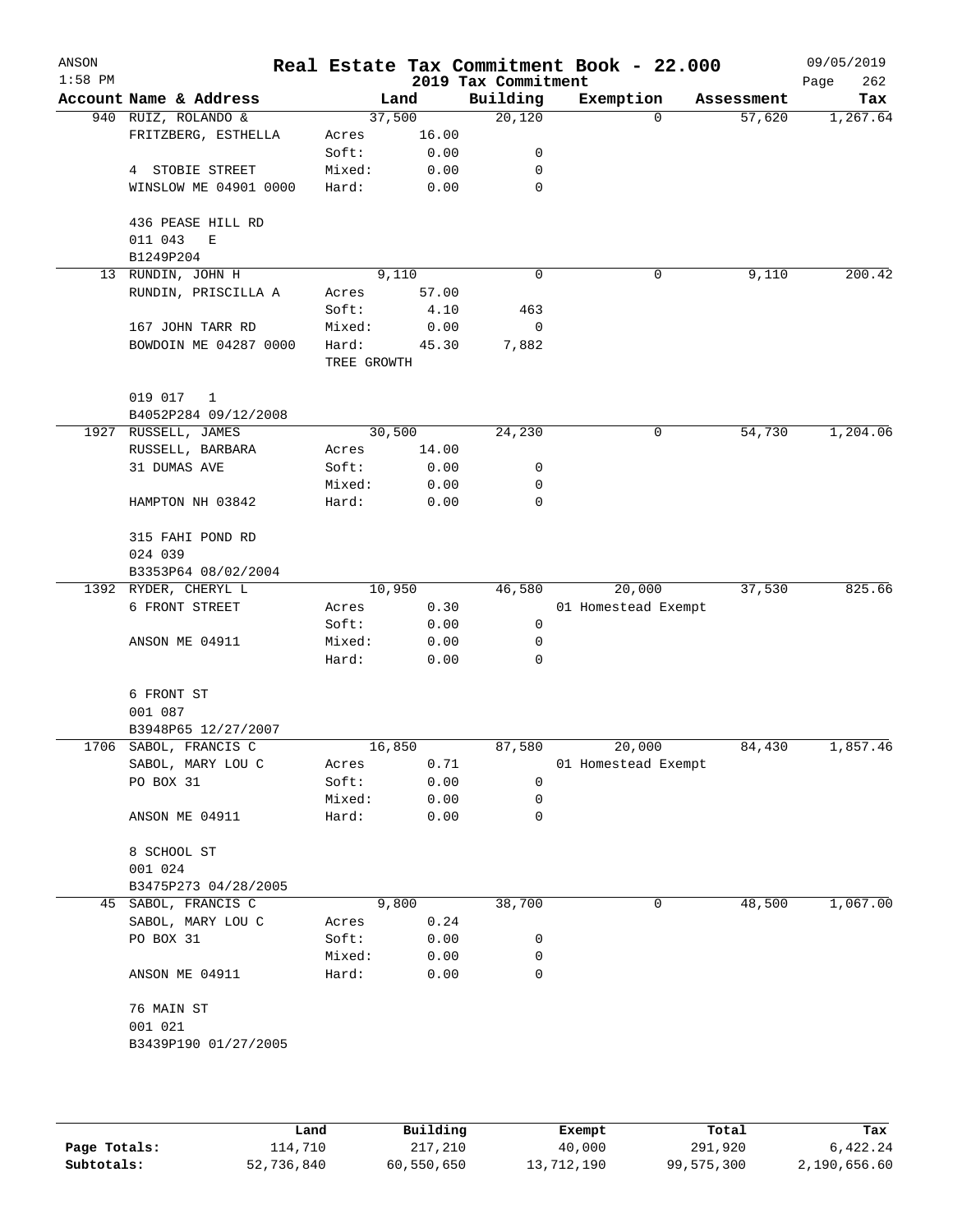| ANSON<br>$1:58$ PM |                                        |                     |       | 2019 Tax Commitment | Real Estate Tax Commitment Book - 22.000 |            | 09/05/2019<br>263<br>Page |
|--------------------|----------------------------------------|---------------------|-------|---------------------|------------------------------------------|------------|---------------------------|
|                    | Account Name & Address                 |                     | Land  | Building            | Exemption                                | Assessment | Tax                       |
|                    | 191 SACKEY, ALBERT N                   | 27,720              |       | $\mathsf{O}$        | $\Omega$                                 | 27,720     | 609.84                    |
|                    |                                        | Acres               | 14.22 |                     |                                          |            |                           |
|                    | LEWISVILLE TX 75067                    | Soft:               | 0.00  | $\mathsf{O}$        |                                          |            |                           |
|                    | 0000<br>922 WITHERBY LANE              | Mixed:              | 0.00  | $\mathbf 0$         |                                          |            |                           |
|                    |                                        | Hard:               | 0.00  | $\mathbf 0$         |                                          |            |                           |
|                    |                                        |                     |       |                     |                                          |            |                           |
|                    |                                        |                     |       |                     |                                          |            |                           |
|                    | 013 023                                |                     |       |                     |                                          |            |                           |
|                    | B1519P154                              |                     |       |                     |                                          |            |                           |
|                    | 947 SALEEMUDDIN, MOHAMMAD              | 18,330              |       | $\mathbf 0$         | 0                                        | 18,330     | 403.26                    |
|                    | SALEEMUDDIN, IMTIAZ                    | Acres               | 5.22  |                     |                                          |            |                           |
|                    |                                        | Soft:               | 0.00  | $\mathsf{O}$        |                                          |            |                           |
|                    | 794 GREENDALE AVE                      | Mixed:              | 0.00  | 0                   |                                          |            |                           |
|                    | NEEDHAM MA 02492 0000                  | Hard:               | 0.00  | $\mathbf 0$         |                                          |            |                           |
|                    | 019 022<br>4                           |                     |       |                     |                                          |            |                           |
|                    | B1019P61                               |                     |       |                     |                                          |            |                           |
|                    | 324 SALES, JESSICA N                   | 21,500              |       | 91,300              | 20,000                                   | 92,800     | 2,041.60                  |
|                    | CARREIRO, GRACE N                      | Acres               | 2.00  |                     | 01 Homestead Exempt                      |            |                           |
|                    | 396 CAMPGROUND ROAD                    | Soft:               | 0.00  | 0                   |                                          |            |                           |
|                    |                                        | Mixed:              | 0.00  | 0                   |                                          |            |                           |
|                    | NORTH ANSON Maine 04958 Hard:          |                     | 0.00  | $\mathbf 0$         |                                          |            |                           |
|                    | 396 CAMPGROUND RD                      |                     |       |                     |                                          |            |                           |
|                    | 015 045 2A                             |                     |       |                     |                                          |            |                           |
|                    | 1315 SANBORN, CURT L<br>29 PINE STREET | 11,140              | 0.31  | 32,260              | 20,000<br>01 Homestead Exempt            | 23,400     | 514.80                    |
|                    |                                        | Acres<br>Soft:      | 0.00  | $\mathsf{O}$        |                                          |            |                           |
|                    | ANSON ME 04911                         | Mixed:              | 0.00  | $\mathbf 0$         |                                          |            |                           |
|                    |                                        | Hard:               | 0.00  | $\mathbf 0$         |                                          |            |                           |
|                    |                                        |                     |       |                     |                                          |            |                           |
|                    | 29 PINE ST                             |                     |       |                     |                                          |            |                           |
|                    | 002 037                                |                     |       |                     |                                          |            |                           |
|                    | B3708P285 07/12/2006                   |                     |       |                     |                                          |            |                           |
|                    | 850 SANBORN, JAMEY S<br>estate of      | 8,490               |       | 47,010              | 0                                        | 55,500     | 1,221.00                  |
|                    | 155 MANKTOWN ROAD                      | Acres               | 0.18  |                     |                                          |            |                           |
|                    |                                        | Soft:               | 0.00  | 0                   |                                          |            |                           |
|                    | WALDOBORO ME 04572                     | Mixed:              | 0.00  | 0                   |                                          |            |                           |
|                    |                                        | Hard:               | 0.00  | 0                   |                                          |            |                           |
|                    |                                        | c/o Valerie Sanborn |       |                     |                                          |            |                           |
|                    | 4 SCHOOL ST                            |                     |       |                     |                                          |            |                           |
|                    | 001 023                                |                     |       |                     |                                          |            |                           |
|                    | B4457P219 10/27/2011                   |                     |       |                     |                                          |            |                           |
|                    | 375 SANDERS, ROBERT E                  | 26,000              |       | 1,400               | 0                                        | 27,400     | 602.80                    |
|                    | SANDERS, FRANCES J                     | Acres               | 5.00  |                     |                                          |            |                           |
|                    |                                        | Soft:               | 0.00  | 0                   |                                          |            |                           |
|                    | 5038 WINGATE DR                        | Mixed:              | 0.00  | 0                   |                                          |            |                           |
|                    | MACON GA 31210 0000                    | Hard:               | 0.00  | 0                   |                                          |            |                           |
|                    | 177 FOUR MILE SQUARE RD                |                     |       |                     |                                          |            |                           |
|                    | 021 009 1                              |                     |       |                     |                                          |            |                           |
|                    | B3707P259 07/06/2006                   |                     |       |                     |                                          |            |                           |
|                    |                                        |                     |       |                     |                                          |            |                           |
|                    |                                        |                     |       |                     |                                          |            |                           |
|                    |                                        |                     |       |                     |                                          |            |                           |

|              | Land       | Building   | Exempt     | Total      | Tax          |
|--------------|------------|------------|------------|------------|--------------|
| Page Totals: | 113,180    | 171,970    | 40,000     | 245,150    | 5,393.30     |
| Subtotals:   | 52,850,020 | 60,722,620 | 13,752,190 | 99,820,450 | 2,196,049.90 |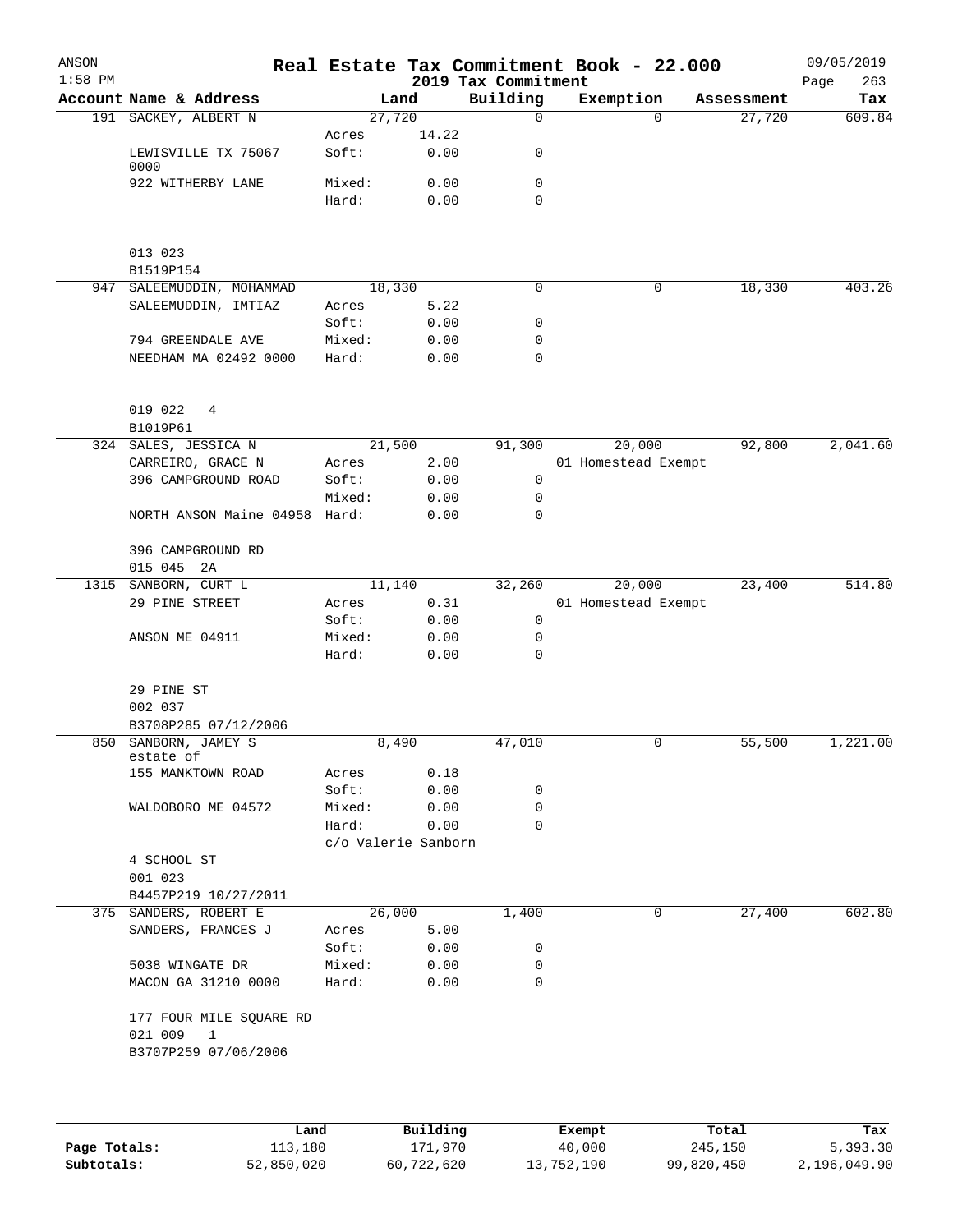| ANSON<br>$1:58$ PM |                                                                     |                      |              | 2019 Tax Commitment | Real Estate Tax Commitment Book - 22.000 |            | 09/05/2019<br>264<br>Page |
|--------------------|---------------------------------------------------------------------|----------------------|--------------|---------------------|------------------------------------------|------------|---------------------------|
|                    | Account Name & Address                                              |                      | Land         | Building            | Exemption                                | Assessment | Tax                       |
|                    | 1045 SANTANGELO, MICHAEL A                                          |                      | 54,940       | 116,600             | $\Omega$                                 | 171,540    | 3,773.88                  |
|                    | SANTANGELO, GAIL M                                                  |                      | Acres 59.47  |                     |                                          |            |                           |
|                    | 404 TOWN FARM ROAD                                                  | Soft:                | 0.00         | 0                   |                                          |            |                           |
|                    |                                                                     | Mixed:               | 0.00         | 0                   |                                          |            |                           |
|                    | ANSON ME 04911                                                      | Hard:                | 0.00         | 0                   |                                          |            |                           |
|                    | 404 TOWN FARM ROAD<br>022 015<br>A                                  |                      |              |                     |                                          |            |                           |
|                    | B4849P336 10/28/2014                                                |                      |              |                     |                                          |            |                           |
|                    | 1307 SANTIAGO, BARBARA, ET<br>AL                                    |                      | 470          | $\mathbf 0$         | 0                                        | 470        | 10.34                     |
|                    |                                                                     | Acres                | 3.00         |                     |                                          |            |                           |
|                    | MADISON ME 04950 0000                                               | Soft:                | 0.00         | 0                   |                                          |            |                           |
|                    | 123 MADISON AVE                                                     | Mixed:               | 3.00         | 471                 |                                          |            |                           |
|                    |                                                                     | Hard:<br>TREE GROWTH | 0.00         | 0                   |                                          |            |                           |
|                    | 010 006                                                             |                      |              |                     |                                          |            |                           |
|                    | B4236P359 01/22/2010 B4236P355 01/22/2010                           |                      |              |                     |                                          |            |                           |
|                    | 1286 SANTIAGO, BARBARA, ET                                          | 3,890                |              | $\mathbf 0$         | 0                                        | 3,890      | 85.58                     |
|                    | AL                                                                  |                      |              |                     |                                          |            |                           |
|                    | MADISON ME 04950 0000                                               | Acres<br>Soft:       | 0.42<br>0.00 | 0                   |                                          |            |                           |
|                    | 123 MADISON AVE                                                     | Mixed:               | 0.00         | 0                   |                                          |            |                           |
|                    |                                                                     | Hard:                | 0.00         | $\Omega$            |                                          |            |                           |
|                    | 002 022<br>B4236P359 01/22/2010 B4236P355 01/22/2010                |                      |              |                     |                                          |            |                           |
|                    | 949 SANTIAGO, WILLIAM                                               |                      | 30,750       | 65,250              | 20,000                                   | 76,000     | 1,672.00                  |
|                    | 137 CARRABASSETT ROAD                                               | Acres                | 5.50         |                     | 01 Homestead Exempt                      |            |                           |
|                    |                                                                     | Soft:                | 0.00         | 0                   |                                          |            |                           |
|                    | NORTH ANSON ME 04958                                                | Mixed:<br>Hard:      | 0.00<br>0.00 | 0<br>$\Omega$       |                                          |            |                           |
|                    | 137 CARRABASSETT RD                                                 |                      |              |                     |                                          |            |                           |
|                    | 022 022<br>5<br>B4908P120 05/28/2015 B4908P120 05/26/2015 B1327P141 |                      |              |                     |                                          |            |                           |
|                    | 1856 SANTIAGO, WILLIAM, JR.                                         |                      | 26,000       | 0                   | 0                                        | 26,000     | 572.00                    |
|                    |                                                                     | Acres                | 5.00         |                     |                                          |            |                           |
|                    | SAUGUS MA 01906                                                     | Soft:                | 0.00         | 0                   |                                          |            |                           |
|                    | 28 HAWKES ST.                                                       | Mixed:               | 0.00         | 0                   |                                          |            |                           |
|                    |                                                                     | Hard:                | 0.00         | 0                   |                                          |            |                           |
|                    | 179 CARRABASSETT RD<br>022 022<br>$\overline{\phantom{0}}^2$        |                      |              |                     |                                          |            |                           |
|                    | B4469P360 12/02/2011                                                |                      |              |                     |                                          |            |                           |
|                    | 692 SANTO, NICOLE L                                                 |                      | 29,700       | 49,770              | 0                                        | 79,470     | 1,748.34                  |
|                    |                                                                     | Acres                | 8.20         |                     |                                          |            |                           |
|                    | DUDLEY MA 01571 0000                                                | Soft:                | 0.00         | 0                   |                                          |            |                           |
|                    | 8 FIRST AVENUE                                                      | Mixed:               | 0.00         | 0                   |                                          |            |                           |
|                    |                                                                     | Hard:                | 0.00         | 0                   |                                          |            |                           |
|                    | 023 044 G                                                           |                      |              |                     |                                          |            |                           |
|                    | B4665P39 05/23/2013                                                 |                      |              |                     |                                          |            |                           |
|                    |                                                                     |                      |              |                     |                                          |            |                           |
|                    |                                                                     |                      |              |                     |                                          |            |                           |

|              | Land       | Building   | Exempt     | Total       | Tax          |
|--------------|------------|------------|------------|-------------|--------------|
| Page Totals: | 145,750    | 231,620    | 20,000     | 357,370     | 7.862.14     |
| Subtotals:   | 52,995,770 | 60,954,240 | 13,772,190 | 100,177,820 | 2,203,912.04 |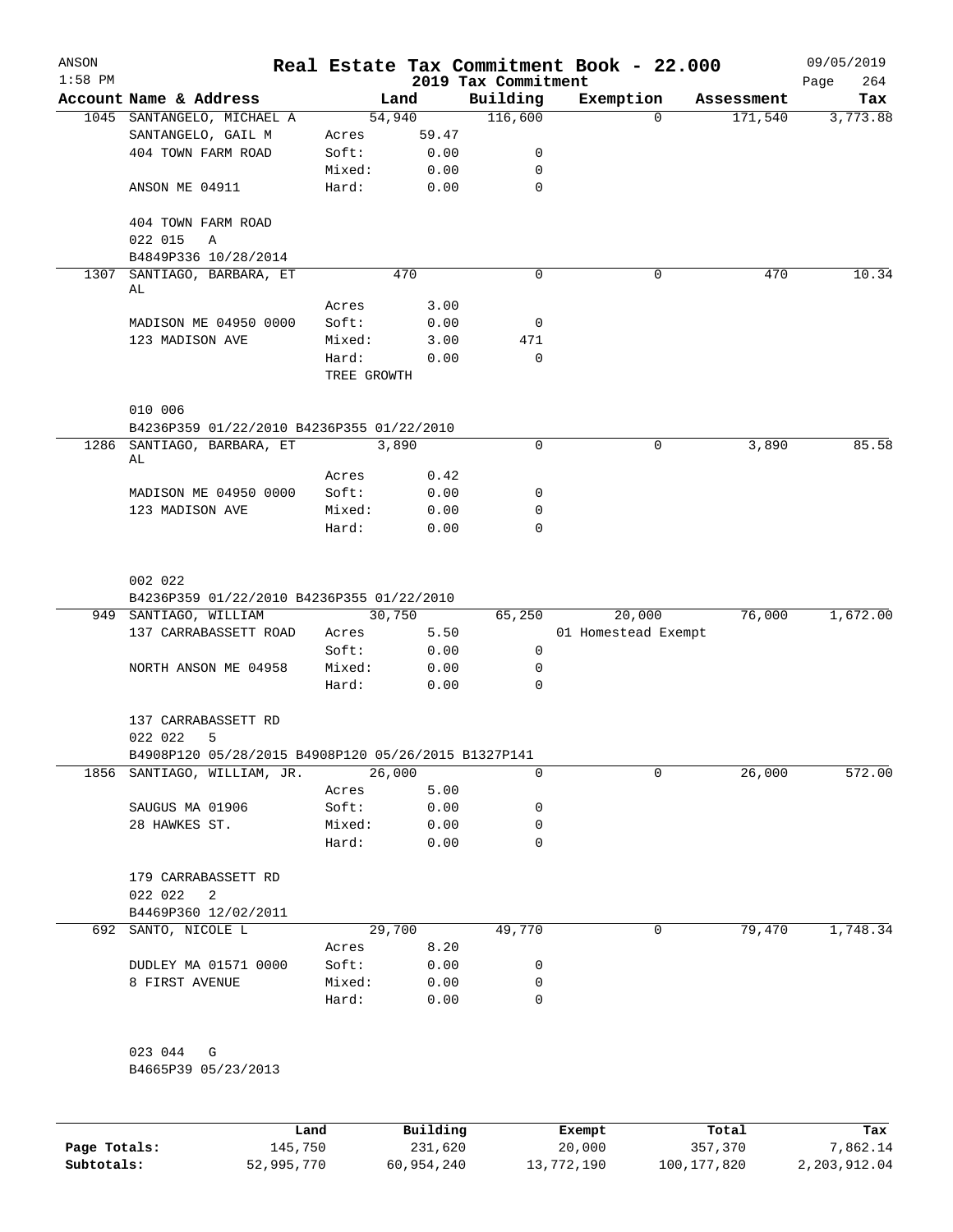| ANSON<br>$1:58$ PM |                                          |                          |       | 2019 Tax Commitment | Real Estate Tax Commitment Book - 22.000 |            | 09/05/2019<br>265<br>Page |
|--------------------|------------------------------------------|--------------------------|-------|---------------------|------------------------------------------|------------|---------------------------|
|                    | Account Name & Address                   | Land                     |       | Building            | Exemption                                | Assessment | Tax                       |
|                    | 1225 SARGENT, CHRISTOPHER R              | 10,000                   |       | 15,740              | $\Omega$                                 | 25,740     | 566.28                    |
|                    | 103 EMBDEN POND ROAD                     | Acres                    | 0.25  |                     |                                          |            |                           |
|                    |                                          | Soft:                    | 0.00  | 0                   |                                          |            |                           |
|                    | NORTH ANSON ME 04911                     | Mixed:                   | 0.00  | 0                   |                                          |            |                           |
|                    |                                          | Hard:                    | 0.00  | 0                   |                                          |            |                           |
|                    |                                          | B5201P001                |       |                     |                                          |            |                           |
|                    | 103 EMBDEN POND RD                       |                          |       |                     |                                          |            |                           |
|                    | 018 044<br>B                             |                          |       |                     |                                          |            |                           |
|                    | B5201P001 09/01/2017 B2476P69 10/06/1998 |                          |       |                     |                                          |            |                           |
| 1453               | SARGENT, RONALD S                        | 14,000                   |       | 15,340              | 20,000                                   | 9,340      | 205.48                    |
|                    | 587 VALLEY ROAD                          | Acres                    | 1.00  |                     | 01 Homestead Exempt                      |            |                           |
|                    |                                          | Soft:                    | 0.00  | 0                   |                                          |            |                           |
|                    | ANSON ME 04911                           | Mixed:                   | 0.00  | 0                   |                                          |            |                           |
|                    |                                          | Hard:                    | 0.00  | 0                   |                                          |            |                           |
|                    |                                          |                          |       |                     |                                          |            |                           |
|                    | 587 VALLEY RD                            |                          |       |                     |                                          |            |                           |
|                    | 019 013                                  |                          |       |                     |                                          |            |                           |
|                    | B3173P37<br>951 SASS, JEREMY             | 32,350                   |       | 31,920              | 20,000                                   | 44,270     | 973.94                    |
|                    | 412 EMBDEN POND RD                       | Acres                    | 75.00 |                     | 01 Homestead Exempt                      |            |                           |
|                    |                                          | Soft:                    | 20.00 | 2,260               |                                          |            |                           |
|                    | NORTH ANSON ME 04958                     | Mixed:                   | 37.00 | 5,809               |                                          |            |                           |
|                    |                                          | Hard:                    | 16.00 | 2,784               |                                          |            |                           |
|                    |                                          | LIFE ESTATE, TREE GROWTH |       |                     |                                          |            |                           |
|                    | 412 EMBDEN POND RD                       |                          |       |                     |                                          |            |                           |
|                    | 023 029<br>D                             |                          |       |                     |                                          |            |                           |
|                    | B3656P223 03/09/2006                     |                          |       |                     |                                          |            |                           |
| 1711               | SAVAGE, BRENT L                          | 18,110                   |       | 52,740              | 20,000                                   | 50,850     | 1,118.70                  |
|                    | SAVAGE, DEBORAH A                        | Acres                    | 0.82  |                     | 01 Homestead Exempt                      |            |                           |
|                    | 226 CAMPGROUND ROAD                      | Soft:                    | 0.00  | 0                   |                                          |            |                           |
|                    |                                          | Mixed:                   | 0.00  | 0                   |                                          |            |                           |
|                    | NORTH ANSON ME 04958                     | Hard:                    | 0.00  | $\Omega$            |                                          |            |                           |
|                    |                                          |                          |       |                     |                                          |            |                           |
|                    | 226 CAMPGROUND RD                        |                          |       |                     |                                          |            |                           |
|                    | 015 040                                  |                          |       |                     |                                          |            |                           |
| 1902               | SAVAGE, BRENT L                          | 8,550                    |       | 0                   | 0                                        | 8,550      | 188.10                    |
|                    | SAVAGE, DEBORAH A                        | Acres                    | 64.00 |                     |                                          |            |                           |
|                    | 226 CAMPGROUND ROAD                      | Soft:                    | 38.00 | 4,294               |                                          |            |                           |
|                    |                                          | Mixed:                   | 16.00 | 2,512               |                                          |            |                           |
|                    | NORTH ANSON ME 04958                     | Hard:                    | 10.00 | 1,740               |                                          |            |                           |
|                    |                                          | TREE GROWTH              |       |                     |                                          |            |                           |
|                    |                                          |                          |       |                     |                                          |            |                           |
|                    | 015 041 A                                |                          |       |                     |                                          |            |                           |
|                    | B3724P215 08/08/2006                     |                          |       |                     |                                          |            |                           |
|                    | 952 SAVAGE, FRANCES A &                  | 14,000                   |       | 38,390              | 20,000                                   | 32,390     | 712.58                    |
|                    | SAVAGE, BRENT L                          | Acres                    | 0.49  |                     | 01 Homestead Exempt                      |            |                           |
|                    | 226 CAMPGROUND ROAD                      | Soft:                    | 0.00  | 0                   |                                          |            |                           |
|                    |                                          | Mixed:                   | 0.00  | 0                   |                                          |            |                           |
|                    | NORTH ANSON ME 04958<br>7653             | Hard:                    | 0.00  | 0                   |                                          |            |                           |
|                    | 25 SUMMER ST                             |                          |       |                     |                                          |            |                           |
|                    | 006 083                                  |                          |       |                     |                                          |            |                           |
|                    | B2687P10                                 |                          |       |                     |                                          |            |                           |
|                    |                                          |                          |       |                     |                                          |            |                           |
|                    |                                          |                          |       |                     |                                          |            |                           |
|                    |                                          |                          |       |                     |                                          |            |                           |
|                    |                                          |                          |       |                     |                                          |            |                           |

|              | Land       | Building   | Exempt     | Total       | Tax          |
|--------------|------------|------------|------------|-------------|--------------|
| Page Totals: | 97,010     | 154,130    | 80,000     | 171,140     | 3,765.08     |
| Subtotals:   | 53,092,780 | 61,108,370 | 13,852,190 | 100,348,960 | 2,207,677.12 |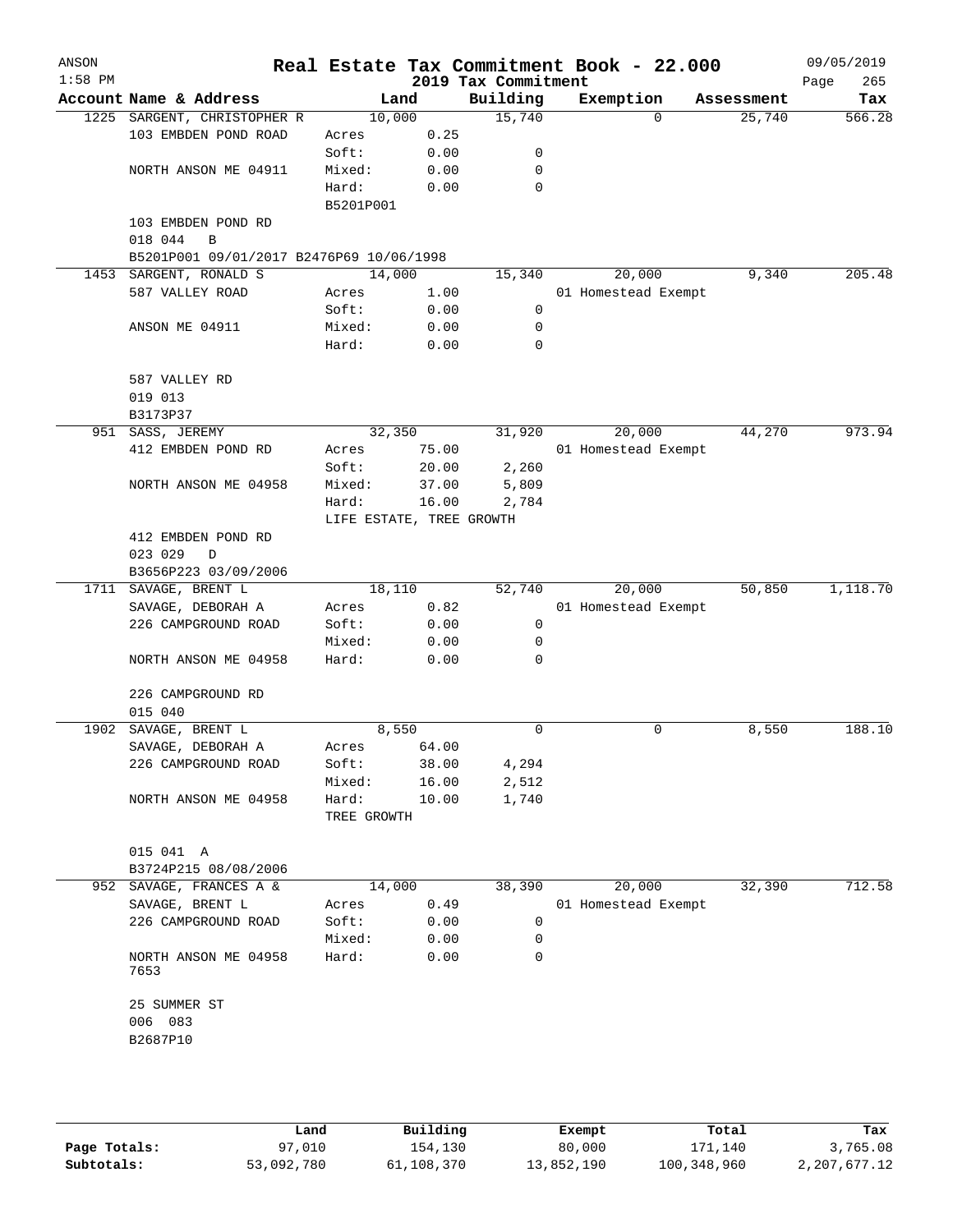| ANSON        |                                     |        |          |                                 | Real Estate Tax Commitment Book - 22.000 |             | 09/05/2019         |
|--------------|-------------------------------------|--------|----------|---------------------------------|------------------------------------------|-------------|--------------------|
| $1:58$ PM    | Account Name & Address              |        | Land     | 2019 Tax Commitment<br>Building | Exemption                                | Assessment  | 266<br>Page<br>Tax |
|              | 486 SAVAGE, JANELLE A               |        | 18,550   | 44,390                          | 20,000                                   | 42,940      | 944.68             |
|              | PO BOX 104                          | Acres  | 0.86     |                                 | 01 Homestead Exempt                      |             |                    |
|              |                                     | Soft:  | 0.00     | 0                               |                                          |             |                    |
|              | ANSON ME 04911                      | Mixed: | 0.00     | 0                               |                                          |             |                    |
|              |                                     | Hard:  | 0.00     | $\mathbf 0$                     |                                          |             |                    |
|              | 11 WARD ST                          |        |          |                                 |                                          |             |                    |
|              | 004 003<br>C                        |        |          |                                 |                                          |             |                    |
|              | B4636P40 08/23/2012                 |        |          |                                 |                                          |             |                    |
| 1257         | SAVAGE, RICHARD J                   |        | 10,000   | 38,820                          | 20,000                                   | 28,820      | 634.04             |
|              | <b>45 UNION STREET</b>              | Acres  | 0.25     |                                 | 01 Homestead Exempt                      |             |                    |
|              |                                     | Soft:  | 0.00     | 0                               |                                          |             |                    |
|              | NORTH ANSON ME 04958                | Mixed: | 0.00     | 0                               |                                          |             |                    |
|              |                                     | Hard:  | 0.00     | $\mathbf 0$                     |                                          |             |                    |
|              | 34 OAK ST                           |        |          |                                 |                                          |             |                    |
|              | 001 056                             |        |          |                                 |                                          |             |                    |
|              | B2752P304                           |        |          |                                 |                                          |             |                    |
|              | 1892 SAVAGE, RODNEY                 |        | 16,990   | 2,390                           | 19,380                                   | 0           | 0.00               |
|              | 3 SPENCER MOUNTAIN ROAD Acres       |        | 2.99     |                                 | 01 Homestead Exempt                      |             |                    |
|              |                                     | Soft:  | 0.00     | 0                               |                                          |             |                    |
|              | ANSON ME 04911 0000                 | Mixed: | 0.00     | 0                               |                                          |             |                    |
|              |                                     | Hard:  | 0.00     | 0                               |                                          |             |                    |
|              | 3 SPENCER RD                        |        |          |                                 |                                          |             |                    |
|              | 020 014 14                          |        |          |                                 |                                          |             |                    |
|              | B5271P91 04/17/2018                 |        |          |                                 |                                          |             |                    |
|              | 1368 SAVAGE, RODNEY E               |        | 8,250    | 13,690                          |                                          | 21,940<br>0 | 482.68             |
|              | 930 MOLUNKUS ROAD                   | Acres  | 0.17     |                                 |                                          |             |                    |
|              |                                     | Soft:  | 0.00     | 0                               |                                          |             |                    |
|              | CORNVILLE ME 04976 6033 Mixed:      |        | 0.00     | 0                               |                                          |             |                    |
|              |                                     | Hard:  | 0.00     | $\mathbf 0$                     |                                          |             |                    |
|              | 31 RANDALL ST                       |        |          |                                 |                                          |             |                    |
|              | 003 046                             |        |          |                                 |                                          |             |                    |
|              | B4172P225 07/30/2009                |        |          |                                 |                                          |             |                    |
|              | 1722 SAVOY, BRYAN J                 |        | 16,730   | 51,740                          |                                          | 0<br>68,470 | 1,506.34           |
|              | SAVOY, AUDREY L                     | Acres  | 0.70     |                                 |                                          |             |                    |
|              |                                     | Soft:  | 0.00     | 0                               |                                          |             |                    |
|              | 21 CARRY POND RD                    | Mixed: | 0.00     | 0                               |                                          |             |                    |
|              | PLEASANT RIDGE PLT ME<br>04920 5012 | Hard:  | 0.00     | 0                               |                                          |             |                    |
|              | 202 MAIN ST                         |        |          |                                 |                                          |             |                    |
|              | 002 023                             |        |          |                                 |                                          |             |                    |
|              | B2934P314                           |        |          |                                 |                                          |             |                    |
| 977          | SCHELL, RICHARD W                   |        | 48,500   | 700                             |                                          | 49,200<br>0 | 1,082.40           |
|              | SCHELL, SHARRON F                   | Acres  | 33.00    |                                 |                                          |             |                    |
|              |                                     | Soft:  | 0.00     | 0                               |                                          |             |                    |
|              | 15 LAGUE ST                         | Mixed: | 0.00     | 0                               |                                          |             |                    |
|              | ACUSHNET MA 02743 0000              | Hard:  | 0.00     | 0                               |                                          |             |                    |
|              | 97 SKIDMORE RD                      |        |          |                                 |                                          |             |                    |
|              | 023 015                             |        |          |                                 |                                          |             |                    |
|              | B2751P38                            |        |          |                                 |                                          |             |                    |
|              |                                     |        |          |                                 |                                          |             |                    |
|              | Land                                |        | Building |                                 | Exempt                                   | Total       | Tax                |
| Page Totals: | 119,020                             |        | 151,730  |                                 | 59,380                                   | 211,370     | 4,650.14           |

**Subtotals:** 53,211,800 61,260,100 13,911,570 100,560,330 2,212,327.26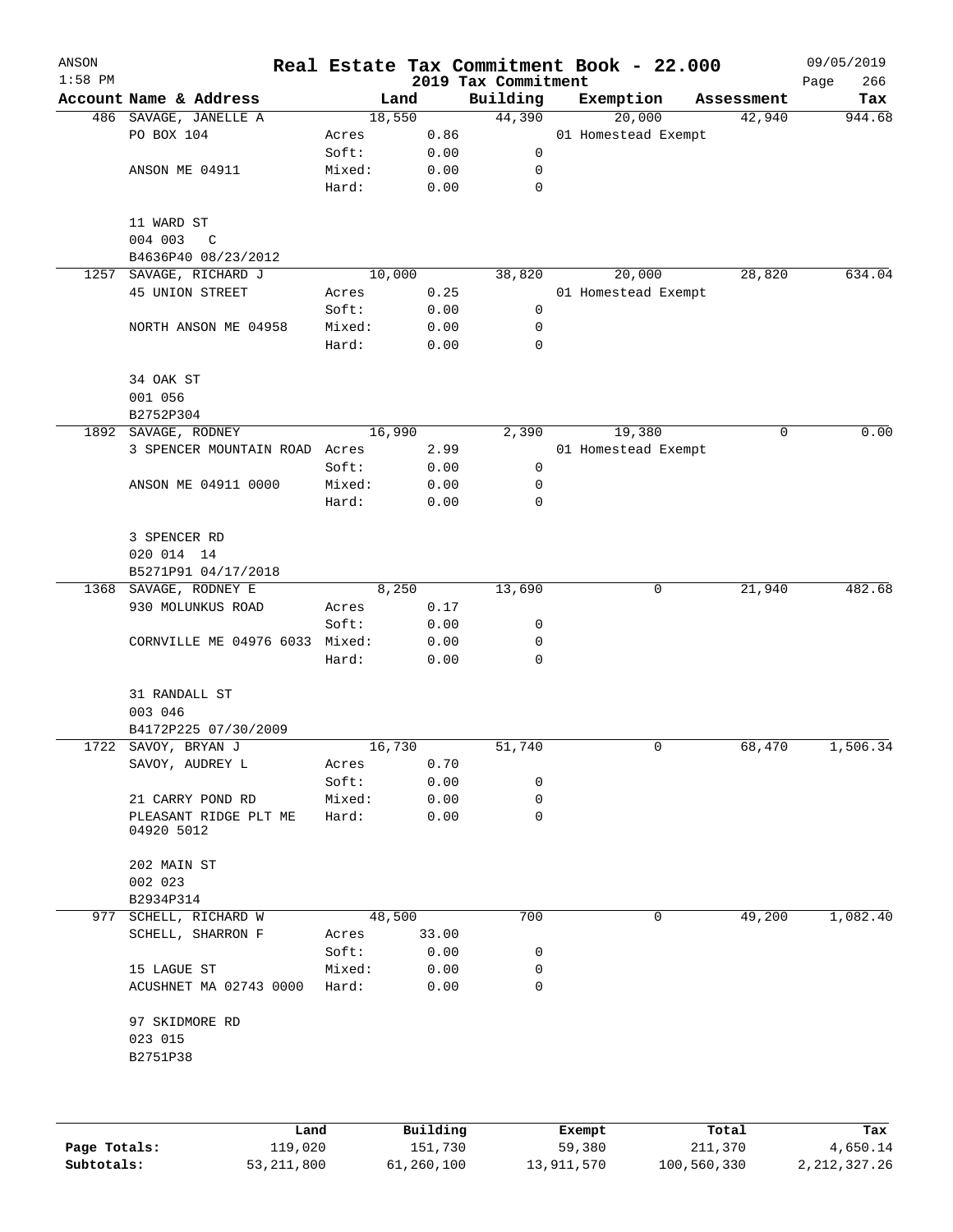| ANSON<br>$1:58$ PM |                                                                  |                |            | 2019 Tax Commitment | Real Estate Tax Commitment Book - 22.000 |             | 09/05/2019<br>267<br>Page |
|--------------------|------------------------------------------------------------------|----------------|------------|---------------------|------------------------------------------|-------------|---------------------------|
|                    | Account Name & Address                                           |                | Land       | Building            | Exemption                                | Assessment  | Tax                       |
|                    | 958 SCHICK, JAMES J                                              |                | 33,350     | $\mathbf 0$         | $\Omega$                                 | 33,350      | 733.70                    |
|                    | SCHICK, LINDA M                                                  | Acres          | 19.85      |                     |                                          |             |                           |
|                    |                                                                  | Soft:          | 0.00       | 0                   |                                          |             |                           |
|                    | 76 WOODROSE LN                                                   | Mixed:         | 0.00       | 0                   |                                          |             |                           |
|                    | COLCHESTER VT 05446<br>0000                                      | Hard:          | 0.00       | $\mathbf 0$         |                                          |             |                           |
|                    | 022 005 E                                                        |                |            |                     |                                          |             |                           |
|                    | B1994P227                                                        |                |            |                     |                                          |             |                           |
|                    | 1476 SCHICK, LAURA V                                             |                | 20,750     | 26,170              | 0                                        | 46,920      | 1,032.24                  |
|                    | SCHICK, ALAN R                                                   | Acres          | 1.50       |                     |                                          |             |                           |
|                    | PO BOX 538                                                       | Soft:          | 0.00       | 0                   |                                          |             |                           |
|                    |                                                                  | Mixed:         | 0.00       | 0                   |                                          |             |                           |
|                    | ANSON ME 04911                                                   | Hard:          | 0.00       | 0                   |                                          |             |                           |
|                    | 232 WEST MILLS RD                                                |                |            |                     |                                          |             |                           |
|                    | 011 007                                                          |                |            |                     |                                          |             |                           |
|                    | B5266P199 03/12/2018                                             |                |            |                     |                                          |             |                           |
|                    | 965 SCHNABLE, DANIEL E                                           |                | 17,440     | $\mathbf 0$         | 0                                        | 17,440      | 383.68                    |
|                    | SCHNABLE, ROBERTA                                                | Acres          | 10.30      |                     |                                          |             |                           |
|                    | 12 PINTAIL ROAD                                                  | Soft:          | 0.00       | 0                   |                                          |             |                           |
|                    |                                                                  | Mixed:         | 0.00       | 0                   |                                          |             |                           |
|                    | WALPOLE MA 02081-4355                                            | Hard:          | 0.00       | $\mathbf 0$         |                                          |             |                           |
|                    | 015 044<br>B                                                     |                |            |                     |                                          |             |                           |
|                    | B1291P229                                                        |                |            |                     |                                          |             |                           |
|                    | 964 SCHRAUT, DAVID                                               |                | 18,150     | 0                   | 0                                        | 18,150      | 399.30                    |
|                    |                                                                  | Acres          | 5.10       |                     |                                          |             |                           |
|                    | ABINGTON MA 02351 0000                                           | Soft:          | 0.00       | 0                   |                                          |             |                           |
|                    | 50 SUMMIT RD                                                     | Mixed:         | 0.00       | 0                   |                                          |             |                           |
|                    |                                                                  | Hard:          | 0.00       | 0                   |                                          |             |                           |
|                    | 012 009 16                                                       |                |            |                     |                                          |             |                           |
|                    | B1414P247                                                        |                |            |                     |                                          |             |                           |
|                    | 1132 SCHUR, MARK BYRAN                                           |                | 36,720     | 17,210              | 0                                        | 53,930      | 1,186.46                  |
|                    | 40 HAMPDEN ROAD C-27                                             | Acres          | 15.22      |                     |                                          |             |                           |
|                    |                                                                  | Soft:          | 0.00       | 0                   |                                          |             |                           |
|                    | EXETER NH 03833                                                  | Mixed:         | 0.00       | 0                   |                                          |             |                           |
|                    |                                                                  | Hard:          | 0.00       | $\mathbf 0$         |                                          |             |                           |
|                    |                                                                  | FARMLAND CLASS |            |                     |                                          |             |                           |
|                    | 013 013                                                          |                |            |                     |                                          |             |                           |
|                    | B5162P70 05/30/2017                                              |                |            |                     |                                          |             |                           |
|                    | 605 SCOTT, LISA & RAMIREZ,<br>PABLO 1/2 INT                      |                | 24,500     | 55,380              | 0                                        | 79,880      | 1,757.36                  |
|                    | PELLETIER, STANLEY J &<br>ELMIRA J 1/2 INT                       | Acres          | 4.00       |                     |                                          |             |                           |
|                    | 661 MAIN STREET                                                  | Soft:          | 0.00       | 0                   |                                          |             |                           |
|                    |                                                                  | Mixed:         | 0.00       | 0                   |                                          |             |                           |
|                    | SAINT FRANCIS ME 04774                                           | Hard:          | 0.00       | $\mathbf 0$         |                                          |             |                           |
|                    | 286 RIVER RD<br>016 001<br>$\mathbf F$                           |                |            |                     |                                          |             |                           |
|                    | B4916P305 05/29/2015 B4916P303 02/16/2015 B4731P53<br>10/24/2013 |                |            |                     |                                          |             |                           |
|                    |                                                                  | Land           | Building   |                     | Exempt                                   | Total       | Tax                       |
| Page Totals:       | 150,910                                                          |                | 98,760     |                     | 0                                        | 249,670     | 5,492.74                  |
| Subtotals:         | 53, 362, 710                                                     |                | 61,358,860 |                     | 13,911,570                               | 100,810,000 | 2, 217, 820.00            |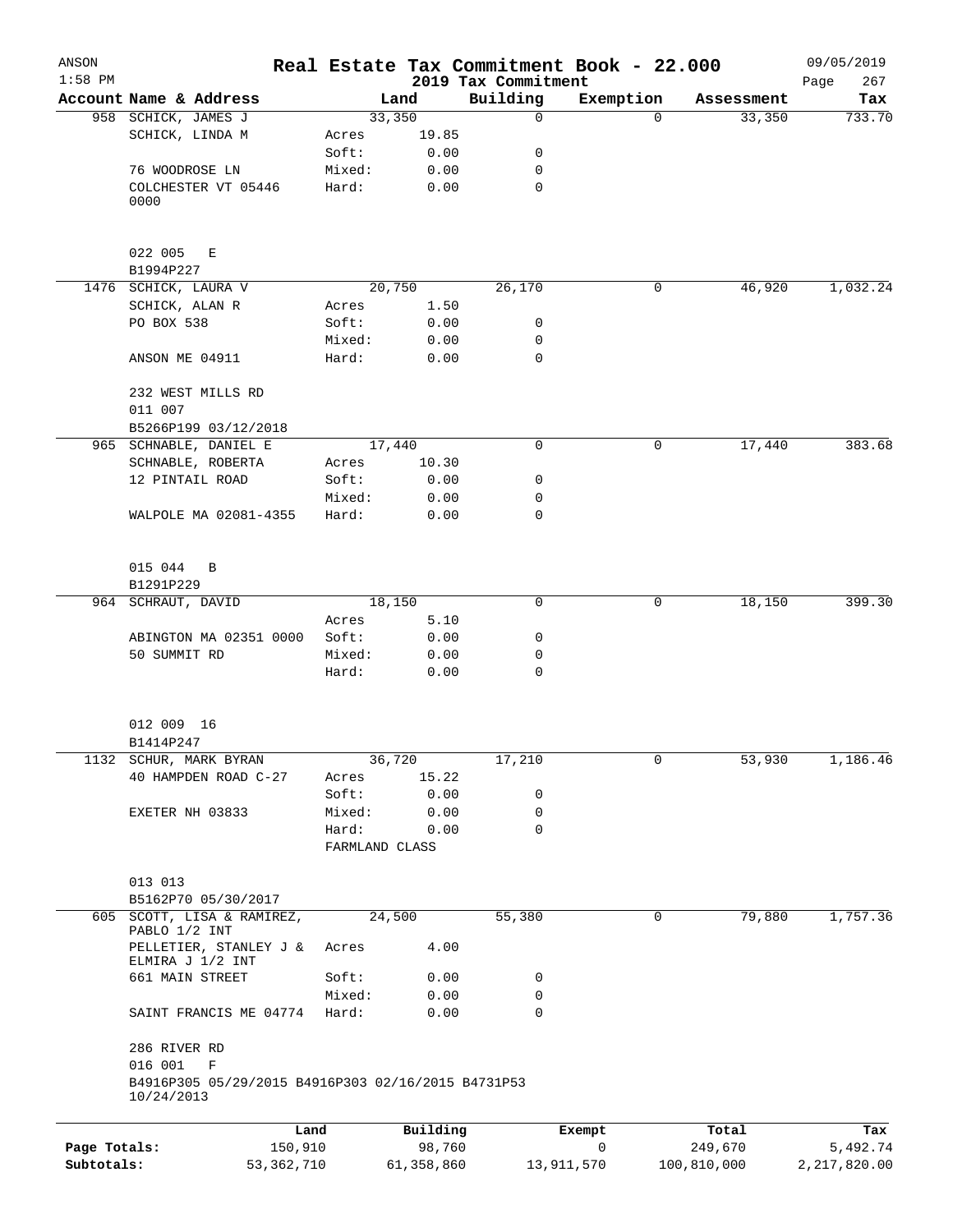| ANSON<br>$1:58$ PM |                         |                |       | Real Estate Tax Commitment Book - 22.000<br>2019 Tax Commitment |                     |        |            | 09/05/2019         |
|--------------------|-------------------------|----------------|-------|-----------------------------------------------------------------|---------------------|--------|------------|--------------------|
|                    | Account Name & Address  |                | Land  | Building                                                        | Exemption           |        | Assessment | 268<br>Page<br>Tax |
|                    | 966 SEAMS, COLBY J      | 10,000         |       | 63,870                                                          |                     | 20,000 | 53,870     | 1,185.14           |
|                    | SEAMS, KAREN L          | Acres          | 0.25  |                                                                 | 01 Homestead Exempt |        |            |                    |
|                    | PO BOX 66               | Soft:          | 0.00  | 0                                                               |                     |        |            |                    |
|                    |                         | Mixed:         | 0.00  | 0                                                               |                     |        |            |                    |
|                    | ANSON ME 04911          | Hard:          | 0.00  | $\mathbf 0$                                                     |                     |        |            |                    |
|                    |                         |                |       |                                                                 |                     |        |            |                    |
|                    | 37 RANDALL ST           |                |       |                                                                 |                     |        |            |                    |
|                    | 003 044                 |                |       |                                                                 |                     |        |            |                    |
|                    | B995P197                |                |       |                                                                 |                     |        |            |                    |
|                    | 1715 SEARS, DOUGLAS M   |                | 6,560 | $\mathbf 0$                                                     |                     | 0      | 6,560      | 144.32             |
|                    | SEARS, CATHY E          |                | 39.00 |                                                                 |                     |        |            |                    |
|                    |                         | Acres          |       |                                                                 |                     |        |            |                    |
|                    | 23 HORSEBACK ROAD       | Soft:          | 0.00  | 0                                                               |                     |        |            |                    |
|                    |                         | Mixed:         | 9.00  | 1,413                                                           |                     |        |            |                    |
|                    | ANSON ME 04911          | Hard:          | 29.00 | 5,046                                                           |                     |        |            |                    |
|                    |                         | TREE GROWTH    |       |                                                                 |                     |        |            |                    |
|                    |                         |                |       |                                                                 |                     |        |            |                    |
|                    | 015 028<br>B            |                |       |                                                                 |                     |        |            |                    |
|                    | B1006P224               |                |       |                                                                 |                     |        |            |                    |
|                    | 1454 SEARS, DOUGLAS M   | 48,860         |       | 76,860                                                          |                     | 20,000 | 105,720    | 2,325.84           |
|                    | SEARS, CATHY E          | Acres          | 66.00 |                                                                 | 01 Homestead Exempt |        |            |                    |
|                    | 23 HORSEBACK ROAD       | Soft:          | 17.00 | 1,921                                                           |                     |        |            |                    |
|                    |                         | Mixed:         | 17.00 | 2,669                                                           |                     |        |            |                    |
|                    | ANSON ME 04911          | Hard:          | 9.00  | 1,566                                                           |                     |        |            |                    |
|                    |                         | TREE GROWTH    |       |                                                                 |                     |        |            |                    |
|                    | 23 HORSEBACK RD         |                |       |                                                                 |                     |        |            |                    |
|                    | 015 029                 |                |       |                                                                 |                     |        |            |                    |
|                    | B1066P223               |                |       |                                                                 |                     |        |            |                    |
|                    | 1742 SEAVEY, JESSE A    |                | 0     | 5,680                                                           |                     | 0      | 5,680      | 124.96             |
|                    | 265 NEW PORTLAND RD     |                |       |                                                                 |                     |        |            |                    |
|                    |                         |                |       |                                                                 |                     |        |            |                    |
|                    | NORTH ANSON ME 04958    |                |       |                                                                 |                     |        |            |                    |
|                    |                         |                |       |                                                                 |                     |        |            |                    |
|                    |                         |                |       |                                                                 |                     |        |            |                    |
|                    | 265 NEW PORTLAND RD     |                |       |                                                                 |                     |        |            |                    |
|                    | 023 036 ON              |                |       |                                                                 |                     |        |            |                    |
|                    | 1716 SEAVEY, MYRON W    | 34,400         |       | 46,090                                                          |                     | 20,000 | 60,490     | 1,330.78           |
|                    | SEAVEY, FAYLENE         | Acres          | 23.50 |                                                                 | 01 Homestead Exempt |        |            |                    |
|                    | 273 NEW PORTLAND RD     | Soft:          | 0.00  | 0                                                               |                     |        |            |                    |
|                    |                         | Mixed:         | 0.00  | 0                                                               |                     |        |            |                    |
|                    | NORTH ANSON ME 04958    | Hard:          | 0.00  | 0                                                               |                     |        |            |                    |
|                    |                         | FARMLAND CLASS |       |                                                                 |                     |        |            |                    |
|                    | 273 NEW PORTLAND RD     |                |       |                                                                 |                     |        |            |                    |
|                    | 023 036                 |                |       |                                                                 |                     |        |            |                    |
|                    | B3014P141               |                |       |                                                                 |                     |        |            |                    |
| 1800               | SELLICK, MARGARET P     | 50,500         |       | 59,640                                                          |                     | 20,000 | 90,140     | 1,983.08           |
|                    | 115B HOLLIN WAITE HILL  | Acres          | 45.00 |                                                                 | 01 Homestead Exempt |        |            |                    |
|                    | ROAD                    |                |       |                                                                 |                     |        |            |                    |
|                    |                         | Soft:          | 0.00  | 0                                                               |                     |        |            |                    |
|                    | ANSON ME 04911          | Mixed:         | 0.00  | 0                                                               |                     |        |            |                    |
|                    |                         | Hard:          | 0.00  | 0                                                               |                     |        |            |                    |
|                    |                         |                |       |                                                                 |                     |        |            |                    |
|                    | 115 B HOLLIN WAITE HILL |                |       |                                                                 |                     |        |            |                    |
|                    | 014 045<br>A 1          |                |       |                                                                 |                     |        |            |                    |
|                    | B4302P107 08/02/2010    |                |       |                                                                 |                     |        |            |                    |
|                    |                         |                |       |                                                                 |                     |        |            |                    |
|                    |                         |                |       |                                                                 |                     |        |            |                    |
|                    |                         |                |       |                                                                 |                     |        |            |                    |

|              | Land       | Building   | Exempt     | Total       | Tax          |
|--------------|------------|------------|------------|-------------|--------------|
| Page Totals: | 150,320    | 252,140    | 80,000     | 322,460     | ,094.12      |
| Subtotals:   | 53,513,030 | 61,611,000 | 13,991,570 | 101,132,460 | 2,224,914.12 |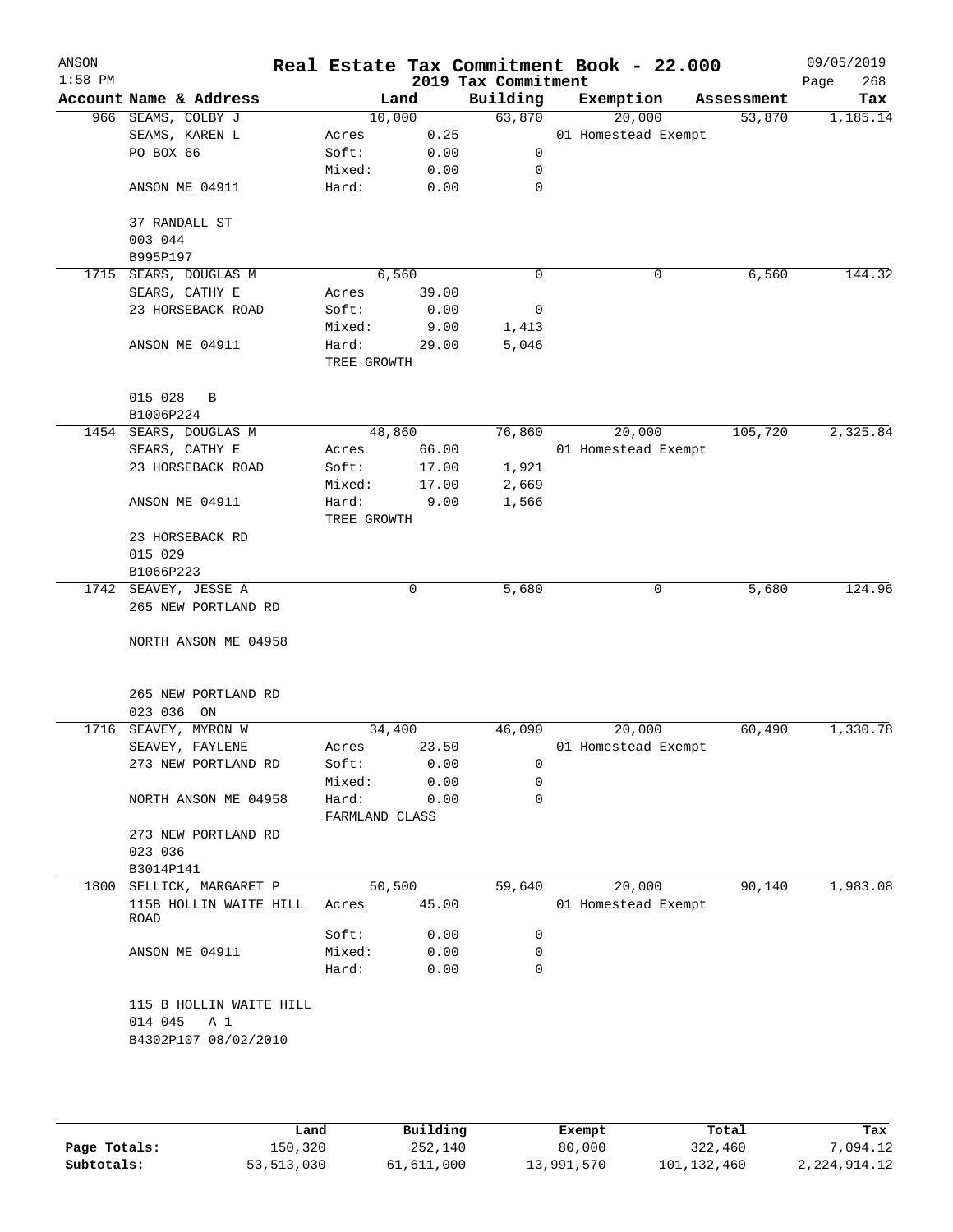| ANSON<br>$1:58$ PM |                                              |        |        | 2019 Tax Commitment | Real Estate Tax Commitment Book - 22.000 |            | 09/05/2019<br>269<br>Page |
|--------------------|----------------------------------------------|--------|--------|---------------------|------------------------------------------|------------|---------------------------|
|                    | Account Name & Address                       |        | Land   | Building            | Exemption                                | Assessment | Tax                       |
|                    | 1 SENECAL, D MICHAEL                         |        | 8,720  | 46,830              | $\Omega$                                 | 55,550     | 1,222.10                  |
|                    | SENECAL, LALIA                               | Acres  | 0.19   |                     |                                          |            |                           |
|                    |                                              | Soft:  | 0.00   | 0                   |                                          |            |                           |
|                    | 36 FARMINGTON RD                             | Mixed: | 0.00   | 0                   |                                          |            |                           |
|                    | STRONG ME 04983 0000                         | Hard:  | 0.00   | $\mathbf 0$         |                                          |            |                           |
|                    | 133 MAIN ST                                  |        |        |                     |                                          |            |                           |
|                    | 002 047                                      |        |        |                     |                                          |            |                           |
|                    | B3807P64 01/31/2007                          |        |        |                     |                                          |            |                           |
|                    | 465 SENEY, CAROLYN                           |        | 54,200 | 50,820              | 0                                        | 105,020    | 2,310.44                  |
|                    | 110 WEBBER POND RD                           | Acres  | 46.00  |                     |                                          |            |                           |
|                    |                                              | Soft:  | 0.00   | 0                   |                                          |            |                           |
|                    | VASSALBORO ME 04989<br>0000                  | Mixed: | 0.00   | 0                   |                                          |            |                           |
|                    |                                              | Hard:  | 0.00   | $\mathbf 0$         |                                          |            |                           |
|                    | 343 TOWN FARM RD                             |        |        |                     |                                          |            |                           |
|                    | 022 037                                      |        |        |                     |                                          |            |                           |
|                    | B5334P154 08/10/2018                         |        |        |                     |                                          |            |                           |
|                    | 973 SHAW, KEVIN L                            |        | 17,320 | 1,790               | $\mathbf 0$                              | 19,110     | 420.42                    |
|                    | 36 SOLON ROAD                                | Acres  | 0.75   |                     |                                          |            |                           |
|                    |                                              | Soft:  | 0.00   | 0                   |                                          |            |                           |
|                    | NORTH ANSON ME 04958                         | Mixed: | 0.00   | 0                   |                                          |            |                           |
|                    |                                              | Hard:  | 0.00   | 0                   |                                          |            |                           |
|                    | 394 EMBDEN POND RD<br>023 029<br>$\mathbf E$ |        |        |                     |                                          |            |                           |
|                    | B4984P284 12/11/2015 B2814P1                 |        |        |                     |                                          |            |                           |
|                    | 1063 SHAW, TAYLOR JANE                       |        | 14,140 | 40,490              | 0                                        | 54,630     | 1,201.86                  |
|                    | P.O. BOX 548                                 | Acres  | 0.50   |                     |                                          |            |                           |
|                    |                                              | Soft:  | 0.00   | 0                   |                                          |            |                           |
|                    | ANSON ME 04911                               | Mixed: | 0.00   | 0                   |                                          |            |                           |
|                    |                                              | Hard:  | 0.00   | 0                   |                                          |            |                           |
|                    | 201 RIVER RD                                 |        |        |                     |                                          |            |                           |
|                    | 015 064                                      |        |        |                     |                                          |            |                           |
|                    | B5354P184 11/14/2017                         |        |        |                     |                                          |            |                           |
|                    | 1038 SHAW, THOMAS R                          |        | 47,000 | 84,420              | 20,000                                   | 111,420    | 2,451.24                  |
|                    |                                              | Acres  | 26.00  |                     | 01 Homestead Exempt                      |            |                           |
|                    | ANSON ME 04911 0323                          | Soft:  | 0.00   | 0                   |                                          |            |                           |
|                    | PO BOX 323                                   | Mixed: | 0.00   | 0                   |                                          |            |                           |
|                    |                                              | Hard:  | 0.00   | 0                   |                                          |            |                           |
|                    | 256 RIVER RD<br>015 068                      |        |        |                     |                                          |            |                           |
|                    | B2396P67                                     |        |        |                     |                                          |            |                           |
|                    | 518 SHAW, WENDY                              |        | 0      | 32,800              | 20,000                                   | 12,800     | 281.60                    |
|                    | PO BOX 323                                   |        |        |                     | 01 Homestead Exempt                      |            |                           |
|                    | ANSON ME 04911                               |        |        |                     |                                          |            |                           |
|                    | 252 RIVER RD                                 |        |        |                     |                                          |            |                           |
|                    | 015 068<br>ON                                |        |        |                     |                                          |            |                           |
|                    | B4908P121 05/28/2015                         |        |        |                     |                                          |            |                           |
|                    |                                              |        |        |                     |                                          |            |                           |
|                    |                                              |        |        |                     |                                          |            |                           |

|              | Land       | Building   | Exempt     | Total       | Tax          |
|--------------|------------|------------|------------|-------------|--------------|
| Page Totals: | 141,380    | 257,150    | 40,000     | 358,530     | 7.887.66     |
| Subtotals:   | 53,654,410 | 61,868,150 | 14,031,570 | 101,490,990 | 2,232,801.78 |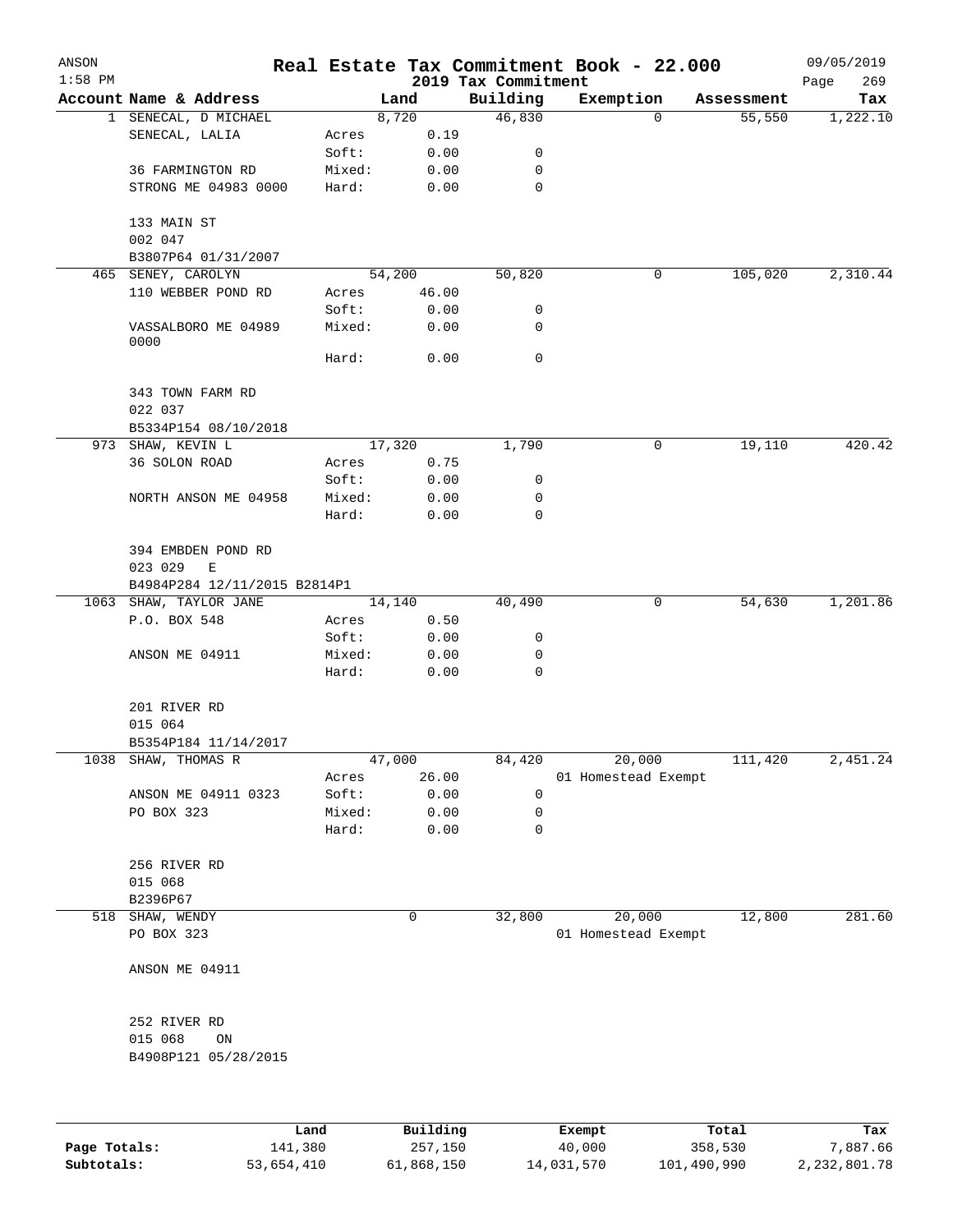| ANSON<br>$1:58$ PM |                                           |             |        | 2019 Tax Commitment | Real Estate Tax Commitment Book - 22.000 |            | 09/05/2019<br>Page<br>270 |
|--------------------|-------------------------------------------|-------------|--------|---------------------|------------------------------------------|------------|---------------------------|
|                    | Account Name & Address                    |             | Land   | Building            | Exemption                                | Assessment | Tax                       |
|                    | 472 SHEPARD, DWIGHT W                     | 48,170      |        | 16,740              | $\Omega$                                 | 64,910     | 1,428.02                  |
|                    | SHEPARD, GAIL N                           | Acres       | 32.34  |                     |                                          |            |                           |
|                    |                                           | Soft:       | 0.00   | 0                   |                                          |            |                           |
|                    | 352 NARRAGANSETT TRAIL                    | Mixed:      | 0.00   | 0                   |                                          |            |                           |
|                    | BUXTON ME 04093                           | Hard:       | 0.00   | 0                   |                                          |            |                           |
|                    | 140 SPENCER RD                            |             |        |                     |                                          |            |                           |
|                    | 020 009<br>E                              |             |        |                     |                                          |            |                           |
|                    | B3917P276 09/27/2007                      |             |        |                     |                                          |            |                           |
| 1170               | SHORES, KIM M                             |             | 12,490 | 39,600              | 20,000                                   | 32,090     | 705.98                    |
|                    | PO BOX 32                                 | Acres       | 0.39   |                     | 01 Homestead Exempt                      |            |                           |
|                    |                                           | Soft:       | 0.00   | $\mathbf 0$         |                                          |            |                           |
|                    | ANSON ME 04911                            | Mixed:      | 0.00   | 0                   |                                          |            |                           |
|                    |                                           | Hard:       | 0.00   | 0                   |                                          |            |                           |
|                    |                                           | B5067P0220  |        |                     |                                          |            |                           |
|                    | 32 SPEAR HILL RD                          |             |        |                     |                                          |            |                           |
|                    | 003 005                                   |             |        |                     |                                          |            |                           |
|                    | B5067P220 08/19/2016 B4404P251 06/08/2011 |             |        |                     |                                          |            |                           |
| 416                | SHOREY, JIMMY LEE                         | 23,500      |        | 100,490             | 26,000                                   | 97,990     | 2,155.78                  |
|                    | 117 SMITH ROAD                            | Acres       | 3.33   |                     | 01 Homestead Exempt                      |            |                           |
|                    |                                           | Soft:       | 0.00   | $\overline{0}$      | 06 Disabled Vet. Res.                    |            |                           |
|                    | ANSON ME 04911                            | Mixed:      | 0.00   | 0                   |                                          |            |                           |
|                    |                                           | Hard:       | 0.00   | 0                   |                                          |            |                           |
|                    |                                           |             |        |                     |                                          |            |                           |
|                    | 117 SMITH RD                              |             |        |                     |                                          |            |                           |
|                    | 010 011<br>8 A                            |             |        |                     |                                          |            |                           |
|                    | B4792P228 06/06/2014                      |             |        |                     |                                          |            |                           |
| 1423               | SHOREY, MARY H                            | 16,520      |        | $\Omega$            | 0                                        | 16,520     | 363.44                    |
|                    | SHOREY, FRANCIS L                         | Acres       | 107.00 |                     |                                          |            |                           |
|                    | 113 HILTON HILL ROAD                      | Soft:       | 19.00  | 2,147               |                                          |            |                           |
|                    |                                           | Mixed:      | 55.00  | 8,635               |                                          |            |                           |
|                    | ANSON Maine 04911                         | Hard:       | 33.00  | 5,742               |                                          |            |                           |
|                    |                                           | TREE GROWTH |        |                     |                                          |            |                           |
|                    |                                           |             |        |                     |                                          |            |                           |
|                    | 010 017                                   |             |        |                     |                                          |            |                           |
| 1425               | SHOREY, MARY H                            |             | 1,100  | 0                   | 0                                        | 1,100      | 24.20                     |
|                    | SHOREY, FRANCIS L                         | Acres       | 7.00   |                     |                                          |            |                           |
|                    | 113 HILTON HILL ROAD                      | Soft:       | 0.00   | 0                   |                                          |            |                           |
|                    |                                           | Mixed:      | 7.00   | 1,099               |                                          |            |                           |
|                    | ANSON Maine 04911                         | Hard:       | 0.00   | 0                   |                                          |            |                           |
|                    |                                           | TREE GROWTH |        |                     |                                          |            |                           |
|                    |                                           |             |        |                     |                                          |            |                           |
|                    | 010 016                                   |             |        |                     |                                          |            |                           |
|                    | B683P314                                  |             |        |                     |                                          |            |                           |
| 1426               | SHOREY, MARY H                            | 64,720      |        | 160,000             | 26,000                                   | 198,720    | 4,371.84                  |
|                    | SHOREY, FRANCIS L                         | Acres       | 113.00 |                     | 01 Homestead Exempt                      |            |                           |
|                    | 113 HILTON HILL ROAD                      | Soft:       | 12.00  |                     | 1,356 02 Resident Veteran                |            |                           |
|                    |                                           | Mixed:      | 0.00   | $\overline{0}$      |                                          |            |                           |
|                    | ANSON Maine 04911                         | Hard:       | 15.00  | 2,610               |                                          |            |                           |
|                    |                                           | TREE GROWTH |        |                     |                                          |            |                           |
|                    | 113 HILTON HILL RD                        |             |        |                     |                                          |            |                           |
|                    | 010 026                                   |             |        |                     |                                          |            |                           |
|                    | B4220P191 12/07/2009                      |             |        |                     |                                          |            |                           |
|                    |                                           |             |        |                     |                                          |            |                           |
|                    |                                           |             |        |                     |                                          |            |                           |
|                    |                                           |             |        |                     |                                          |            |                           |

|              | Land       | Building   | Exempt     | Total       | Tax          |
|--------------|------------|------------|------------|-------------|--------------|
| Page Totals: | 166,500    | 316,830    | 72,000     | 411,330     | 9,049.26     |
| Subtotals:   | 53,820,910 | 62,184,980 | 14,103,570 | 101,902,320 | 2,241,851.04 |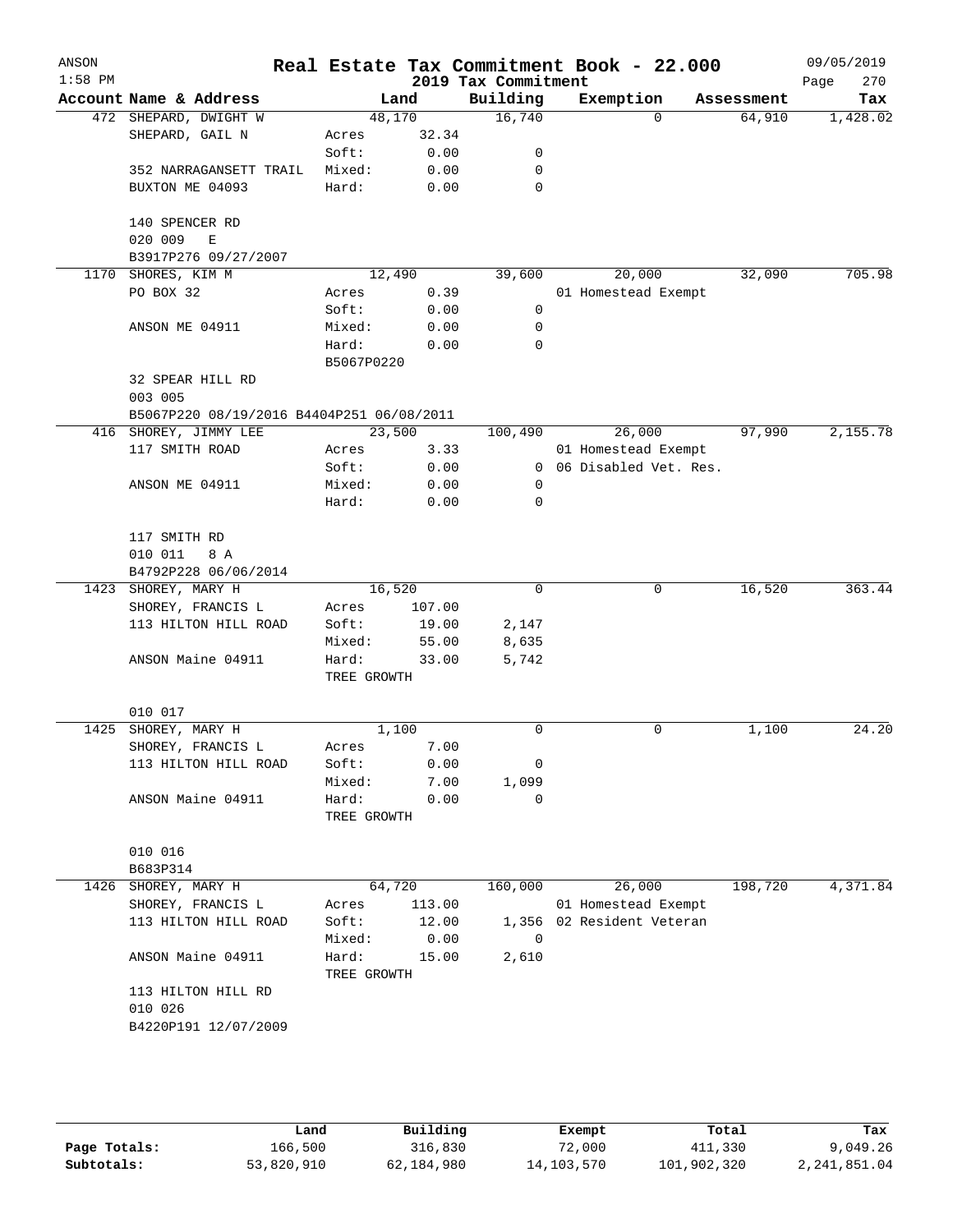| ANSON<br>$1:58$ PM |                                            |                |                | 2019 Tax Commitment | Real Estate Tax Commitment Book - 22.000 |            | 09/05/2019<br>Page<br>271 |
|--------------------|--------------------------------------------|----------------|----------------|---------------------|------------------------------------------|------------|---------------------------|
|                    | Account Name & Address                     |                | Land           | Building            | Exemption                                | Assessment | Tax                       |
|                    | 1957 SHUSTA, ANTHONY P II                  | 17,250         |                | $\Omega$            | $\Omega$                                 | 17,250     | 379.50                    |
|                    |                                            | Acres          | $4\,.50$       |                     |                                          |            |                           |
|                    | MADISON ME 04950                           | Soft:          | 0.00           | 0                   |                                          |            |                           |
|                    | 54 WESTON AVENUE                           | Mixed:         | 0.00           | 0                   |                                          |            |                           |
|                    |                                            | Hard:          | 0.00           | $\mathbf 0$         |                                          |            |                           |
|                    |                                            |                |                |                     |                                          |            |                           |
|                    | HORSEBACK ROAD                             |                |                |                     |                                          |            |                           |
|                    | 015 010 2                                  |                |                |                     |                                          |            |                           |
|                    | B3241P281                                  |                | 0              |                     |                                          | 7,610      | 167.42                    |
|                    | 1930 SIDELINGER, BARBARA<br>131 SMITH ROAD |                |                | 27,610              | 20,000<br>01 Homestead Exempt            |            |                           |
|                    |                                            |                |                |                     |                                          |            |                           |
|                    | ANSON ME 04911                             |                |                |                     |                                          |            |                           |
|                    |                                            |                |                |                     |                                          |            |                           |
|                    | 308 CAMPGROUND RD                          |                |                |                     |                                          |            |                           |
|                    | 015 043<br>E ON                            |                |                |                     |                                          |            |                           |
| 320                | SIMON, JOHN T                              |                | 22,150<br>5.10 | 22,370              | 0                                        | 44,520     | 979.44                    |
|                    | SIMON, PATRICIA                            | Acres<br>Soft: | 0.00           | 0                   |                                          |            |                           |
|                    | 23 RIVER MEADOW                            | Mixed:         | 0.00           | 0                   |                                          |            |                           |
|                    | STEEP FALLS ME 04085                       | Hard:          | 0.00           | $\mathbf 0$         |                                          |            |                           |
|                    | 0000                                       |                |                |                     |                                          |            |                           |
|                    | 93 MOUNTAIN VIEW RD                        |                |                |                     |                                          |            |                           |
|                    | 012 009 14                                 |                |                |                     |                                          |            |                           |
|                    | B2331P316                                  |                |                |                     |                                          |            |                           |
|                    | 982 SKILLINGS, KEVIN M                     | 13,500         |                | $\mathbf 0$         | $\mathbf 0$                              | 13,500     | 297.00                    |
|                    | 124 Eastern Parkway                        | Acres          | 2.00           |                     |                                          |            |                           |
|                    |                                            | Soft:          | 0.00           | 0                   |                                          |            |                           |
|                    | Milford CT 06460                           | Mixed:         | 0.00           | 0                   |                                          |            |                           |
|                    |                                            | Hard:          | 0.00           | 0                   |                                          |            |                           |
|                    | 023 017                                    |                |                |                     |                                          |            |                           |
|                    | B1490P134                                  |                |                |                     |                                          |            |                           |
|                    | 96 SLEEPER, CHRISTINA L                    | 10,950         |                | 51,670              | 20,000                                   | 42,620     | 937.64                    |
|                    | PO BOX 382                                 | Acres          | 0.30           |                     | 01 Homestead Exempt                      |            |                           |
|                    |                                            | Soft:          | 0.00           | 0                   |                                          |            |                           |
|                    | NORTH ANSON ME 04958                       | Mixed:         | 0.00           | 0                   |                                          |            |                           |
|                    |                                            | Hard:          | 0.00           | 0                   |                                          |            |                           |
|                    | 84 UNION ST                                |                |                |                     |                                          |            |                           |
|                    | 008 011                                    |                |                |                     |                                          |            |                           |
|                    | B4681P319 06/28/2013                       |                |                |                     |                                          |            |                           |
| 988                | SLEEPER, MATTHEW W                         | 26,450         |                | 14,350              | 20,000                                   | 20,800     | 457.60                    |
|                    | SLEEPER, CATHY A                           | Acres          | 5.30           |                     | 01 Homestead Exempt                      |            |                           |
|                    | 161 CARRABASSETT ROAD                      | Soft:          | 0.00           | 0                   |                                          |            |                           |
|                    |                                            | Mixed:         | 0.00           | 0                   |                                          |            |                           |
|                    | NORTH ANSON ME 04958                       | Hard:          | 0.00           | 0                   |                                          |            |                           |
|                    | 161 CARRABASSETT RD                        |                |                |                     |                                          |            |                           |
|                    | 022 022<br>3                               |                |                |                     |                                          |            |                           |
|                    | B1874P114                                  |                |                |                     |                                          |            |                           |
|                    |                                            |                |                |                     |                                          |            |                           |
|                    |                                            |                |                |                     |                                          |            |                           |
|                    |                                            |                |                |                     |                                          |            |                           |

|              | Land       | Building   | Exempt     | Total       | Tax          |
|--------------|------------|------------|------------|-------------|--------------|
| Page Totals: | 90,300     | 116,000    | 60,000     | 146,300     | 3,218.60     |
| Subtotals:   | 53,911,210 | 62,300,980 | 14,163,570 | 102,048,620 | 2,245,069.64 |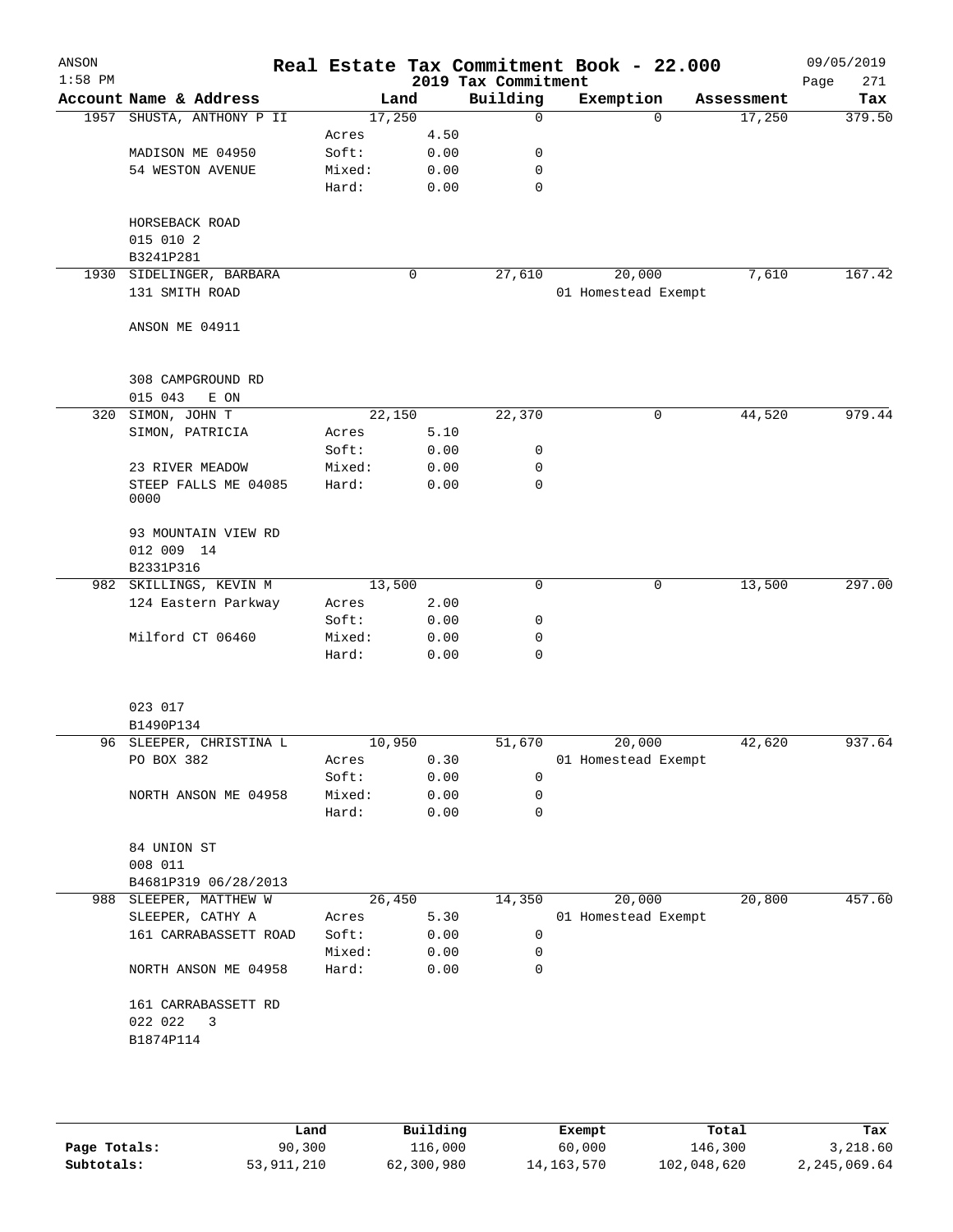| ANSON<br>$1:58$ PM |                                                      |        |                       | 2019 Tax Commitment | Real Estate Tax Commitment Book - 22.000 |            | 09/05/2019<br>Page<br>272 |
|--------------------|------------------------------------------------------|--------|-----------------------|---------------------|------------------------------------------|------------|---------------------------|
|                    | Account Name & Address                               |        | Land                  | Building            | Exemption                                | Assessment | Tax                       |
|                    | 989 SLIPP, JOAN F                                    |        | 13,270                | 82,170              | 20,000                                   | 75,440     | 1,659.68                  |
|                    | PO BOX 295                                           | Acres  | 0.44                  |                     | 01 Homestead Exempt                      |            |                           |
|                    |                                                      | Soft:  | 0.00                  | 0                   |                                          |            |                           |
|                    | ANSON ME 04911                                       | Mixed: | 0.00                  | 0                   |                                          |            |                           |
|                    |                                                      | Hard:  | 0.00                  | 0                   |                                          |            |                           |
|                    |                                                      |        | B5072P052 LIFE ESTATE |                     |                                          |            |                           |
|                    | 10 PINE ST                                           |        |                       |                     |                                          |            |                           |
|                    | 002 045<br>B                                         |        |                       |                     |                                          |            |                           |
|                    | B5072P52 09/01/2016 B4145P212 06/04/2009             |        |                       |                     |                                          |            |                           |
| 1899               | SMALL, CHRISTOPHER A                                 |        | $\mathbf 0$           | 770                 | 0                                        | 770        | 16.94                     |
|                    | 382 NEW PORTLAND ROAD                                |        |                       |                     |                                          |            |                           |
|                    |                                                      |        |                       |                     |                                          |            |                           |
|                    | NORTH ANSON ME 04958                                 |        |                       |                     |                                          |            |                           |
|                    |                                                      |        |                       |                     |                                          |            |                           |
|                    |                                                      |        |                       |                     |                                          |            |                           |
|                    | 332 PEASE HILL RD                                    |        |                       |                     |                                          |            |                           |
|                    | 011 042<br>6 1 ON                                    |        |                       |                     |                                          |            |                           |
|                    | B4646P333 03/26/2013                                 |        |                       |                     |                                          |            |                           |
|                    | 990 SMALL, RONALD B                                  |        | 20,000                | 29,900              | 20,000                                   | 29,900     | 657.80                    |
|                    | PO BOX 243                                           | Acres  | 1.00                  |                     | 01 Homestead Exempt                      |            |                           |
|                    |                                                      | Soft:  | 0.00                  | 0                   |                                          |            |                           |
|                    | ANSON ME 04911                                       | Mixed: | 0.00                  | 0                   |                                          |            |                           |
|                    |                                                      | Hard:  | 0.00                  | 0                   |                                          |            |                           |
|                    |                                                      |        |                       |                     |                                          |            |                           |
|                    | 24 WARD ST                                           |        |                       |                     |                                          |            |                           |
|                    | 010 034<br>$\overline{C}$                            |        |                       |                     |                                          |            |                           |
|                    | B1445P199                                            |        |                       |                     |                                          |            |                           |
|                    | 919 SMEDBERG, ELLIS C JR                             |        | 21,200                | 27,920              | 20,000                                   | 29,120     | 640.64                    |
|                    | PO BOX 146                                           | Acres  | 1.80                  |                     | 01 Homestead Exempt                      |            |                           |
|                    |                                                      | Soft:  | 0.00                  | 0                   |                                          |            |                           |
|                    | ANSON ME 04911                                       | Mixed: | 0.00                  | 0                   |                                          |            |                           |
|                    |                                                      | Hard:  |                       | $\mathbf 0$         |                                          |            |                           |
|                    |                                                      |        | 0.00                  |                     |                                          |            |                           |
|                    | 916 VALLEY RD                                        |        |                       |                     |                                          |            |                           |
|                    |                                                      |        |                       |                     |                                          |            |                           |
|                    | 020 017<br>Α                                         |        |                       |                     |                                          |            |                           |
|                    | B4892P36 03/31/2015 B2022P11<br>873 SMELLIE, NANCY G |        | 7,750                 | 3,780               | 0                                        | 11,530     | 253.66                    |
|                    | 44 Carmichael Drive,                                 |        |                       |                     |                                          |            |                           |
|                    | Apt 2                                                | Acres  | 0.15                  |                     |                                          |            |                           |
|                    |                                                      | Soft:  | 0.00                  | 0                   |                                          |            |                           |
|                    | Norridgewock ME 04957                                | Mixed: | 0.00                  | 0                   |                                          |            |                           |
|                    |                                                      | Hard:  | 0.00                  | 0                   |                                          |            |                           |
|                    |                                                      |        |                       |                     |                                          |            |                           |
|                    | 23 BUSWELL ST                                        |        |                       |                     |                                          |            |                           |
|                    | 002 032<br>$\, {\bf B}$                              |        |                       |                     |                                          |            |                           |
|                    | B3332P22 06/23/2004                                  |        |                       |                     |                                          |            |                           |
| 1452               | SMITH MOUNTAIN                                       |        | 25,500                | 9,570               | 0                                        | 35,070     | 771.54                    |
|                    | PROPERTIES-MAINE, LLC                                |        |                       |                     |                                          |            |                           |
|                    | P.O. BOX 43                                          | Acres  | 2.00                  |                     |                                          |            |                           |
|                    |                                                      | Soft:  | 0.00                  | 0                   |                                          |            |                           |
|                    | ANSON ME 04911 0000                                  | Mixed: | 0.00                  | 0                   |                                          |            |                           |
|                    |                                                      | Hard:  | 0.00                  | 0                   |                                          |            |                           |
|                    |                                                      |        |                       |                     |                                          |            |                           |
|                    | 639 HORSEBACK RD                                     |        |                       |                     |                                          |            |                           |
|                    | 019 002                                              |        |                       |                     |                                          |            |                           |
|                    | B5247P51 01/18/2018                                  |        |                       |                     |                                          |            |                           |
|                    |                                                      |        |                       |                     |                                          |            |                           |
|                    |                                                      |        |                       |                     |                                          |            |                           |
|                    |                                                      |        |                       |                     |                                          |            |                           |
|                    |                                                      | Land   | Building              |                     | Exempt                                   | Total      | Tax                       |
| Page Totals:       |                                                      | 87,720 | 154,110               |                     | 60,000                                   | 181,830    | 4,000.26                  |

**Subtotals:** 53,998,930 62,455,090 14,223,570 102,230,450 2,249,069.90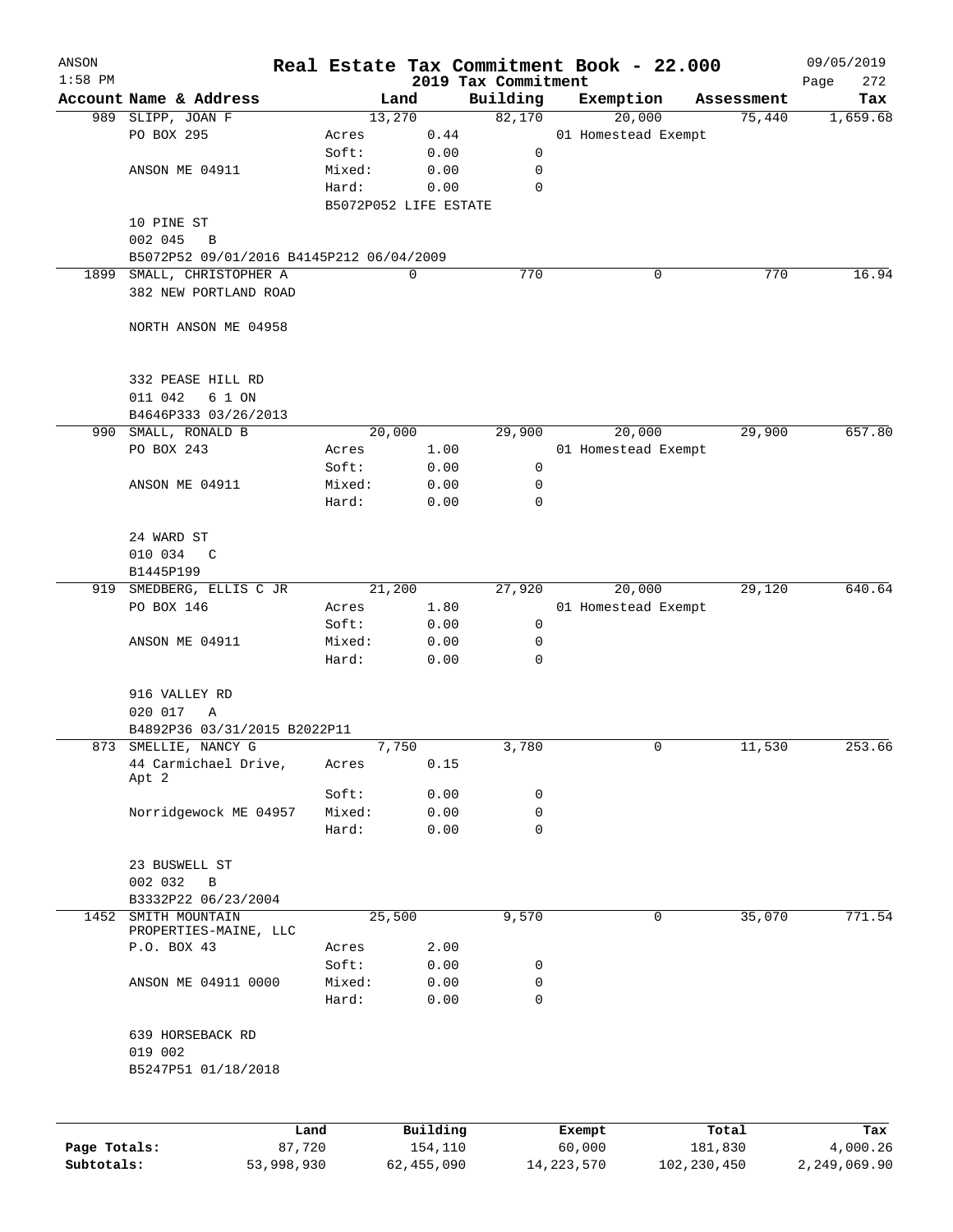| ANSON<br>$1:58$ PM |                                                                 |        |        | 2019 Tax Commitment | Real Estate Tax Commitment Book - 22.000 |            | 09/05/2019<br>273<br>Page |
|--------------------|-----------------------------------------------------------------|--------|--------|---------------------|------------------------------------------|------------|---------------------------|
|                    | Account Name & Address                                          |        | Land   | Building            | Exemption                                | Assessment | Tax                       |
| 1728               | SMITH, BENJAMIN L                                               |        | 44,500 | 22,440              | 20,000                                   | 46,940     | 1,032.68                  |
|                    | PO BOX 153                                                      | Acres  | 25.00  |                     | 01 Homestead Exempt                      |            |                           |
|                    |                                                                 | Soft:  | 0.00   | 0                   |                                          |            |                           |
|                    | ANSON ME 04911                                                  | Mixed: | 0.00   | 0                   |                                          |            |                           |
|                    |                                                                 | Hard:  | 0.00   | 0                   |                                          |            |                           |
|                    | 138 MILLER RD                                                   |        |        |                     |                                          |            |                           |
|                    | 014 004                                                         |        |        |                     |                                          |            |                           |
|                    | B3628P195 02/02/2006                                            |        |        |                     |                                          |            |                           |
| 1729               | SMITH, BERNARD R                                                |        | 21,500 | 21,840              | 20,000                                   | 23,340     | 513.48                    |
|                    | SMITH, NANCY A                                                  | Acres  | 2.00   |                     | 01 Homestead Exempt                      |            |                           |
|                    |                                                                 | Soft:  | 0.00   | 0                   |                                          |            |                           |
|                    | PO BOX 574                                                      | Mixed: | 0.00   | 0                   |                                          |            |                           |
|                    | ANSON ME 04911 0574                                             | Hard:  | 0.00   | 0                   |                                          |            |                           |
|                    | 61 MILLER RD                                                    |        |        |                     |                                          |            |                           |
|                    | 014 017                                                         |        |        |                     |                                          |            |                           |
|                    | B2812P219                                                       |        |        |                     |                                          |            |                           |
| 1943               | SMITH, CRAIG L                                                  |        | 49,900 | 63,590              | 20,000                                   | 93,490     | 2,056.78                  |
|                    | SMITH, JUDY E                                                   | Acres  | 39.20  |                     | 01 Homestead Exempt                      |            |                           |
|                    | 796 HORSEBACK ROAD                                              | Soft:  | 0.00   | 0                   |                                          |            |                           |
|                    |                                                                 | Mixed: | 0.00   | 0                   |                                          |            |                           |
|                    | ANSON ME 04911                                                  | Hard:  | 0.00   | $\mathbf 0$         |                                          |            |                           |
|                    | 796 HORSEBACK RD<br>019 037<br>Α                                |        |        |                     |                                          |            |                           |
|                    | B4881P50 02/25/2015 B4871P187 01/22/2015 B3872P25<br>06/27/2007 |        |        |                     |                                          |            |                           |
| 1725               | SMITH, DANIEL L                                                 |        | 25,250 | 17,530              | 20,000                                   | 22,780     | 501.16                    |
|                    | SMITH, NOLAN A                                                  | Acres  | 4.50   |                     | 01 Homestead Exempt                      |            |                           |
|                    | 220 EMBDEN POND ROAD                                            | Soft:  | 0.00   | 0                   |                                          |            |                           |
|                    |                                                                 | Mixed: | 0.00   | 0                   |                                          |            |                           |
|                    | NORTH ANSON ME 04958                                            | Hard:  | 0.00   | $\mathbf 0$         |                                          |            |                           |
|                    | 233 EMBDEN POND RD                                              |        |        |                     |                                          |            |                           |
|                    | 023 022                                                         |        |        |                     |                                          |            |                           |
|                    | B2244P305 09/24/1996                                            |        |        |                     |                                          |            |                           |
| 1958               | SMITH, DAVID R                                                  |        | 23,180 | 54,690              | 20,000                                   | 57,870     | 1,273.14                  |
|                    | SMITH, HOLLY M                                                  | Acres  | 3.12   |                     | 01 Homestead Exempt                      |            |                           |
|                    | 230 HORSEBACK ROAD                                              | Soft:  | 0.00   | 0                   |                                          |            |                           |
|                    |                                                                 | Mixed: | 0.00   | 0                   |                                          |            |                           |
|                    | ANSON ME 04911                                                  | Hard:  | 0.00   | 0                   |                                          |            |                           |
|                    | 230 HORSEBACK RD                                                |        |        |                     |                                          |            |                           |
|                    | 015 010 3                                                       |        |        |                     |                                          |            |                           |
|                    | B3911P89 09/21/2007                                             |        |        |                     |                                          |            |                           |
| 1950               | SMITH, GLEN S                                                   |        | 32,500 | 0                   | 0                                        | 32,500     | 715.00                    |
|                    | 162 GAYTON LANE                                                 | Acres  | 26.00  |                     |                                          |            |                           |
|                    |                                                                 | Soft:  | 0.00   | 0                   |                                          |            |                           |
|                    | WINTHROP ME 04364 0000                                          | Mixed: | 0.00   | 0                   |                                          |            |                           |
|                    |                                                                 | Hard:  | 0.00   | 0                   |                                          |            |                           |
|                    | 014 004 A                                                       |        |        |                     |                                          |            |                           |
|                    | B3628P197 02/02/2006                                            |        |        |                     |                                          |            |                           |
|                    |                                                                 |        |        |                     |                                          |            |                           |

|              | Land         | Building   | Exempt     | Total       | Tax             |
|--------------|--------------|------------|------------|-------------|-----------------|
| Page Totals: | 196,830      | 180,090    | 100,000    | 276,920     | 6.092.24        |
| Subtotals:   | 54, 195, 760 | 62,635,180 | 14,323,570 | 102,507,370 | 2, 255, 162. 14 |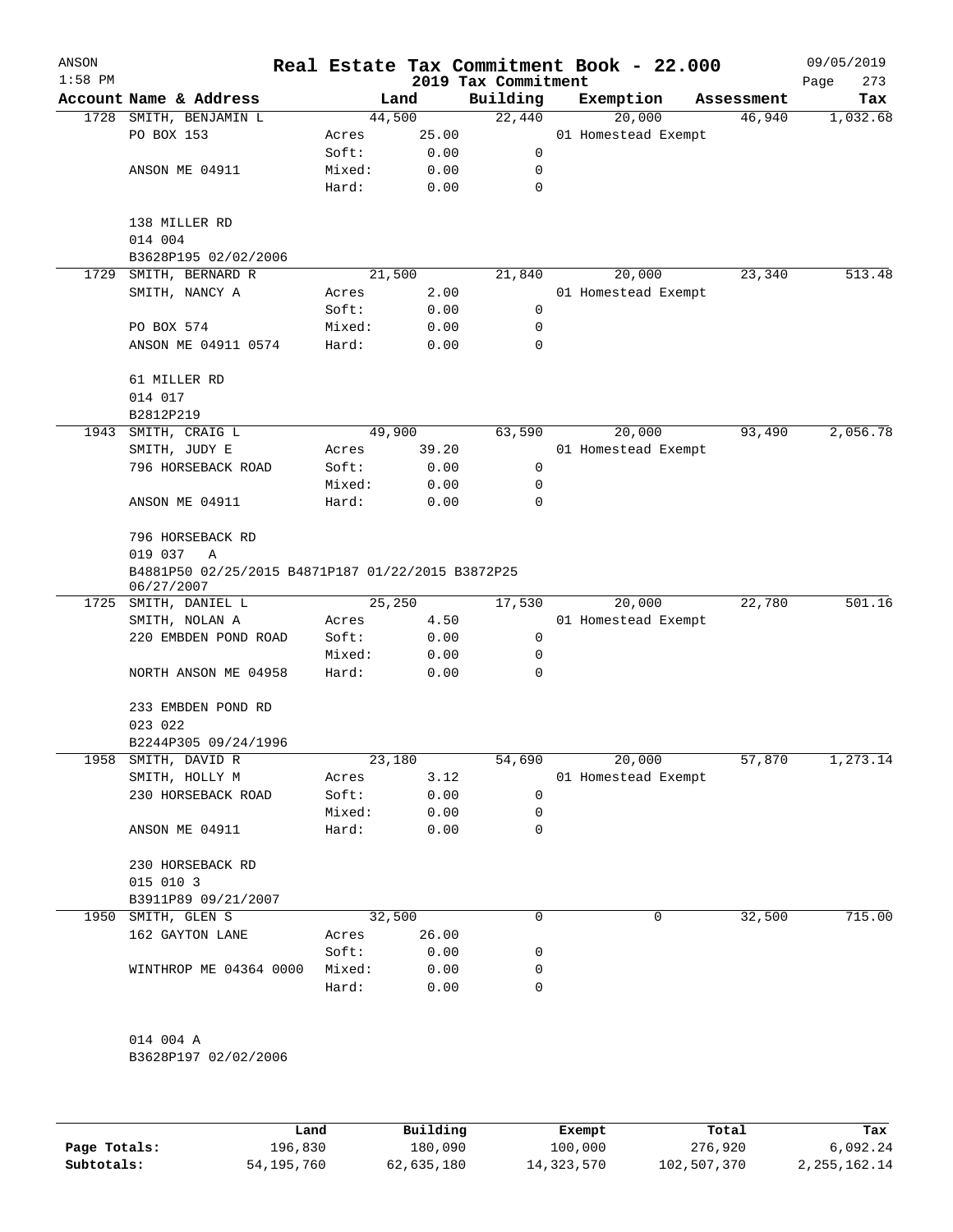| ANSON<br>$1:58$ PM |                                |                 |                |                     |                     | Real Estate Tax Commitment Book - 22.000 |             |                  | 09/05/2019      |
|--------------------|--------------------------------|-----------------|----------------|---------------------|---------------------|------------------------------------------|-------------|------------------|-----------------|
|                    | Account Name & Address         |                 |                |                     | 2019 Tax Commitment |                                          |             |                  | 274<br>Page     |
|                    |                                |                 |                | Land                | Building            | Exemption                                |             | Assessment       | Tax             |
|                    | 451 SMITH, JAMES               |                 |                | 34,410<br>12.91     | 67,120              | 20,000<br>01 Homestead Exempt            |             | 81,530           | 1,793.66        |
|                    | SMITH, LYNN M<br>PO BOX 43     |                 | Acres<br>Soft: | 0.00                | 0                   |                                          |             |                  |                 |
|                    |                                |                 | Mixed:         | 0.00                | 0                   |                                          |             |                  |                 |
|                    | ANSON ME 04911                 |                 | Hard:          | 0.00                | $\mathbf 0$         |                                          |             |                  |                 |
|                    |                                |                 |                |                     |                     |                                          |             |                  |                 |
|                    | 629 HORSEBACK RD               |                 |                |                     |                     |                                          |             |                  |                 |
|                    | 019 001<br>Α                   |                 |                |                     |                     |                                          |             |                  |                 |
|                    | B2215P264                      |                 |                |                     |                     |                                          |             |                  |                 |
|                    | 994 SMITH, JAMES               |                 |                | 37,020              | 4,170               |                                          | 0           | 41,190           | 906.18          |
|                    | SMITH, LYNN M                  |                 | Acres          | 27.54               |                     |                                          |             |                  |                 |
|                    | PO BOX 43                      |                 | Soft:          | 0.00                | 0                   |                                          |             |                  |                 |
|                    |                                |                 | Mixed:         | 0.00                | 0                   |                                          |             |                  |                 |
|                    | ANSON ME 04911                 |                 | Hard:          | 0.00                | $\mathbf 0$         |                                          |             |                  |                 |
|                    |                                |                 |                |                     |                     |                                          |             |                  |                 |
|                    | 019 001                        |                 |                |                     |                     |                                          |             |                  |                 |
|                    | B886P890                       |                 |                |                     |                     |                                          |             |                  |                 |
|                    | 1227 SMITH, JAY C              |                 |                | 10,000              | 46,930              | 20,000                                   |             | 36,930           | 812.46          |
|                    | SMITH, NANCY                   |                 | Acres          | 0.25                |                     | 01 Homestead Exempt                      |             |                  |                 |
|                    | 15 HIGH STREET                 |                 | Soft:          | 0.00                | 0                   |                                          |             |                  |                 |
|                    |                                |                 | Mixed:         | 0.00                | 0                   |                                          |             |                  |                 |
|                    | WATERVILLE ME 04901            |                 | Hard:          | 0.00                | $\mathbf 0$         |                                          |             |                  |                 |
|                    | 22 OAK ST                      |                 |                |                     |                     |                                          |             |                  |                 |
|                    | 001 069                        |                 |                |                     |                     |                                          |             |                  |                 |
|                    | B3935P250 11/16/2007           |                 |                |                     |                     |                                          |             |                  |                 |
|                    | 129 SMITH, JULIE               |                 |                | 10,000              | 73,560              |                                          | 0           | 83,560           | 1,838.32        |
|                    | PO BOX 84                      |                 | Acres          | 0.25                |                     |                                          |             |                  |                 |
|                    |                                |                 | Soft:          | 0.00                | 0                   |                                          |             |                  |                 |
|                    | NORTH ANSON ME<br>04958-0084   |                 | Mixed:         | 0.00                | 0                   |                                          |             |                  |                 |
|                    |                                |                 | Hard:          | 0.00                | $\mathbf 0$         |                                          |             |                  |                 |
|                    | 7 WINTER ST                    |                 |                |                     |                     |                                          |             |                  |                 |
|                    | 006 004                        |                 |                |                     |                     |                                          |             |                  |                 |
|                    | B5353P185 11/15/2018           |                 |                |                     |                     |                                          |             |                  |                 |
| 986                | SMITH, KIM A                   |                 |                | 23,800              | 0                   |                                          | 0           | 23,800           | 523.60          |
|                    | SMITH, IRINA Y                 |                 | Acres          | 13.00               |                     |                                          |             |                  |                 |
|                    |                                |                 | Soft:          | 0.00                | $\mathsf 0$         |                                          |             |                  |                 |
|                    | 36 OAKDALE COURT               |                 | Mixed:         | 0.00                | 0                   |                                          |             |                  |                 |
|                    | NORTH HALEDON NJ 07508<br>0000 |                 | Hard:          | 0.00                | $\mathbf 0$         |                                          |             |                  |                 |
|                    |                                |                 |                |                     |                     |                                          |             |                  |                 |
|                    | 014 008                        |                 |                |                     |                     |                                          |             |                  |                 |
|                    | B2869P31                       |                 |                |                     |                     |                                          |             |                  |                 |
| 987                | SMITH, KIM A                   |                 |                | 38,900              | 6,610               |                                          | 0           | 45,510           | 1,001.22        |
|                    | SMITH, IRINA Y                 |                 | Acres          | 21.00               |                     |                                          |             |                  |                 |
|                    |                                |                 | Soft:          | 0.00                | 0                   |                                          |             |                  |                 |
|                    | 36 OAKDALE COURT               |                 | Mixed:         | 0.00                | 0                   |                                          |             |                  |                 |
|                    | NORTH HALEDON NJ 07508<br>0000 |                 | Hard:          | 0.00                | $\mathbf 0$         |                                          |             |                  |                 |
|                    |                                |                 |                |                     |                     |                                          |             |                  |                 |
|                    | 472 HORSEBACK RD               |                 |                |                     |                     |                                          |             |                  |                 |
|                    | 014 007<br>B2869P31            |                 |                |                     |                     |                                          |             |                  |                 |
|                    |                                |                 |                |                     |                     |                                          |             |                  |                 |
| Page Totals:       |                                | Land<br>154,130 |                | Building<br>198,390 |                     | Exempt<br>40,000                         |             | Total<br>312,520 | Tax<br>6,875.44 |
| Subtotals:         |                                | 54, 349, 890    |                | 62,833,570          |                     | 14, 363, 570                             | 102,819,890 |                  | 2, 262, 037.58  |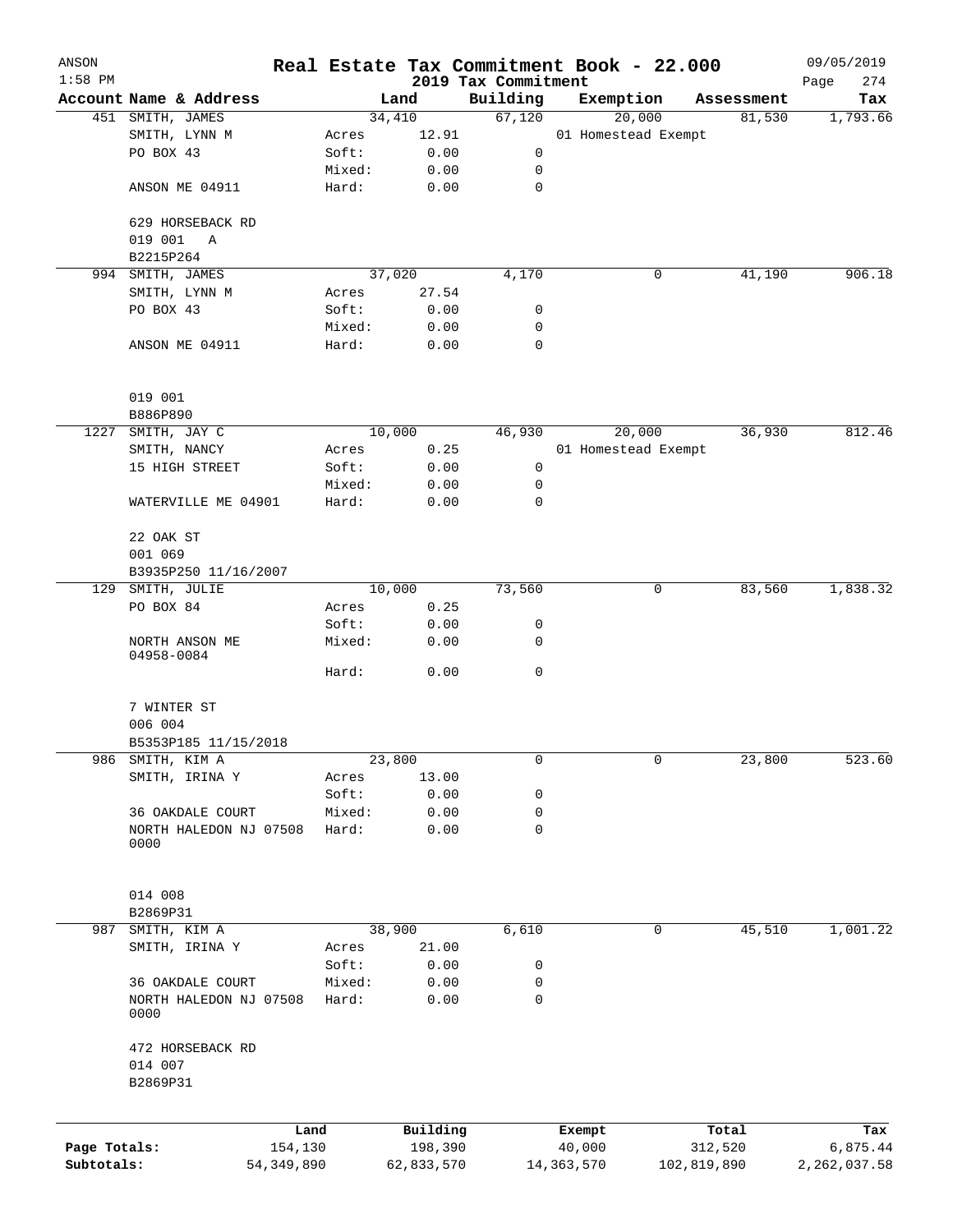| ANSON<br>$1:58$ PM |                                                |               |       | 2019 Tax Commitment | Real Estate Tax Commitment Book - 22.000 |            | 09/05/2019         |
|--------------------|------------------------------------------------|---------------|-------|---------------------|------------------------------------------|------------|--------------------|
|                    | Account Name & Address                         | Land          |       | Building            | Exemption                                | Assessment | Page<br>275<br>Tax |
|                    | 1726 SMITH, LYMAN A, ESTATE                    | 24,330        |       | 2,800               | $\Omega$                                 | 27,130     | 596.86             |
|                    | 220 EMBDEN POND ROAD                           | Acres         | 5.75  |                     |                                          |            |                    |
|                    |                                                | Soft:         | 0.00  | 0                   |                                          |            |                    |
|                    | NORTH ANSON ME 04958                           | Mixed:        | 0.00  | 0                   |                                          |            |                    |
|                    |                                                | Hard:         | 0.00  | 0                   |                                          |            |                    |
|                    |                                                |               |       |                     |                                          |            |                    |
|                    | 220 EMBDEN POND RD                             |               |       |                     |                                          |            |                    |
|                    | 023 031                                        |               |       |                     |                                          |            |                    |
|                    | 356 SMITH, MARCY L                             | 5,660         |       | 40,090              | 0                                        | 45,750     | 1,006.50           |
|                    | 904 NEW SHARON ROAD                            | Acres         | 0.08  |                     |                                          |            |                    |
|                    |                                                | Soft:         | 0.00  | 0                   |                                          |            |                    |
|                    | STARKS ME 04911 4500                           | Mixed:        | 0.00  | 0                   |                                          |            |                    |
|                    |                                                | Hard:         | 0.00  | 0                   |                                          |            |                    |
|                    |                                                |               |       |                     |                                          |            |                    |
|                    | 140 MAIN ST                                    |               |       |                     |                                          |            |                    |
|                    | 002 008                                        |               |       |                     |                                          |            |                    |
|                    | B3906P252 01/27/2004                           |               |       |                     |                                          |            |                    |
|                    | 1727 SMITH, NOLAN A                            | 33,600        |       | 1,120               | 0                                        | 34,720     | 763.84             |
|                    | PO BOX 220                                     | Acres         | 12.10 |                     |                                          |            |                    |
|                    |                                                | Soft:         | 0.00  | 0                   |                                          |            |                    |
|                    | NORTH ANSON ME 04958                           | Mixed:        | 0.00  | 0                   |                                          |            |                    |
|                    |                                                | Hard:         | 0.00  | 0                   |                                          |            |                    |
|                    | 152 CARRABASSETT RD                            |               |       |                     |                                          |            |                    |
|                    | 022 021 3                                      |               |       |                     |                                          |            |                    |
|                    | B5060P133 08/10/2016 B2932P110                 |               |       |                     |                                          |            |                    |
|                    | 1724 SMITH, REBECCA L &                        | 10,000        |       | 59,260              | 20,000                                   | 49,260     | 1,083.72           |
|                    | SMITH, KENNETH E II                            | Acres         | 0.25  |                     | 01 Homestead Exempt                      |            |                    |
|                    |                                                | Soft:         | 0.00  | 0                   |                                          |            |                    |
|                    | PO BOX 387                                     | Mixed:        | 0.00  | 0                   |                                          |            |                    |
|                    | ANSON ME 04911 0387                            | Hard:         | 0.00  | $\mathbf 0$         |                                          |            |                    |
|                    |                                                |               |       |                     |                                          |            |                    |
|                    | 3 THIRD ST                                     |               |       |                     |                                          |            |                    |
|                    | 001 055                                        |               |       |                     |                                          |            |                    |
|                    | B3313P295 05/27/2004 B2240P102                 |               |       |                     |                                          |            |                    |
| 838                | SMITH, RONALD M                                | 28,200        |       | 52,940              | 0                                        | 81,140     | 1,785.08           |
|                    | SMITH, PATRICIA D                              | Acres         | 6.70  |                     |                                          |            |                    |
|                    | PO BOX 142                                     | Soft:         | 0.00  | 0                   |                                          |            |                    |
|                    |                                                | Mixed:        | 0.00  | 0                   |                                          |            |                    |
|                    | NORTH ANSON ME 04958                           | Hard:         | 0.00  | 0                   |                                          |            |                    |
|                    |                                                | B5130P0350 JT |       |                     |                                          |            |                    |
|                    | 20 GRUMPY MEN AVE<br>017 044                   |               |       |                     |                                          |            |                    |
|                    | B<br>B5130P350 02/17/2016 B3455P176 03/09/2005 |               |       |                     |                                          |            |                    |
|                    | 901 SMITH, TROY N                              | 37,720        |       | 40,290              | 20,000                                   | 58,010     | 1,276.22           |
|                    | SMITH, JACQULYN M                              | Acres         | 66.00 |                     | 01 Homestead Exempt                      |            |                    |
|                    | 73 BLUE GRASS FARM ROAD Soft:                  |               | 14.00 | 1,582               |                                          |            |                    |
|                    |                                                | Mixed:        | 41.00 | 6,437               |                                          |            |                    |
|                    | ANSON ME 04911                                 | Hard:         | 4.00  | 696                 |                                          |            |                    |
|                    |                                                | TREE GROWTH   |       |                     |                                          |            |                    |
|                    | 73 WESCOTT RD                                  |               |       |                     |                                          |            |                    |
|                    | 012 008                                        |               |       |                     |                                          |            |                    |
|                    | B4709P235 09/11/2013                           |               |       |                     |                                          |            |                    |
|                    |                                                |               |       |                     |                                          |            |                    |
|                    |                                                |               |       |                     |                                          |            |                    |

|              | Land       | Building   | Exempt     | Total         | Tax          |
|--------------|------------|------------|------------|---------------|--------------|
| Page Totals: | 139,510    | 196,500    | 40,000     | 296,010       | 6,512.22     |
| Subtotals:   | 54,489,400 | 63,030,070 | 14,403,570 | 103, 115, 900 | 2,268,549.80 |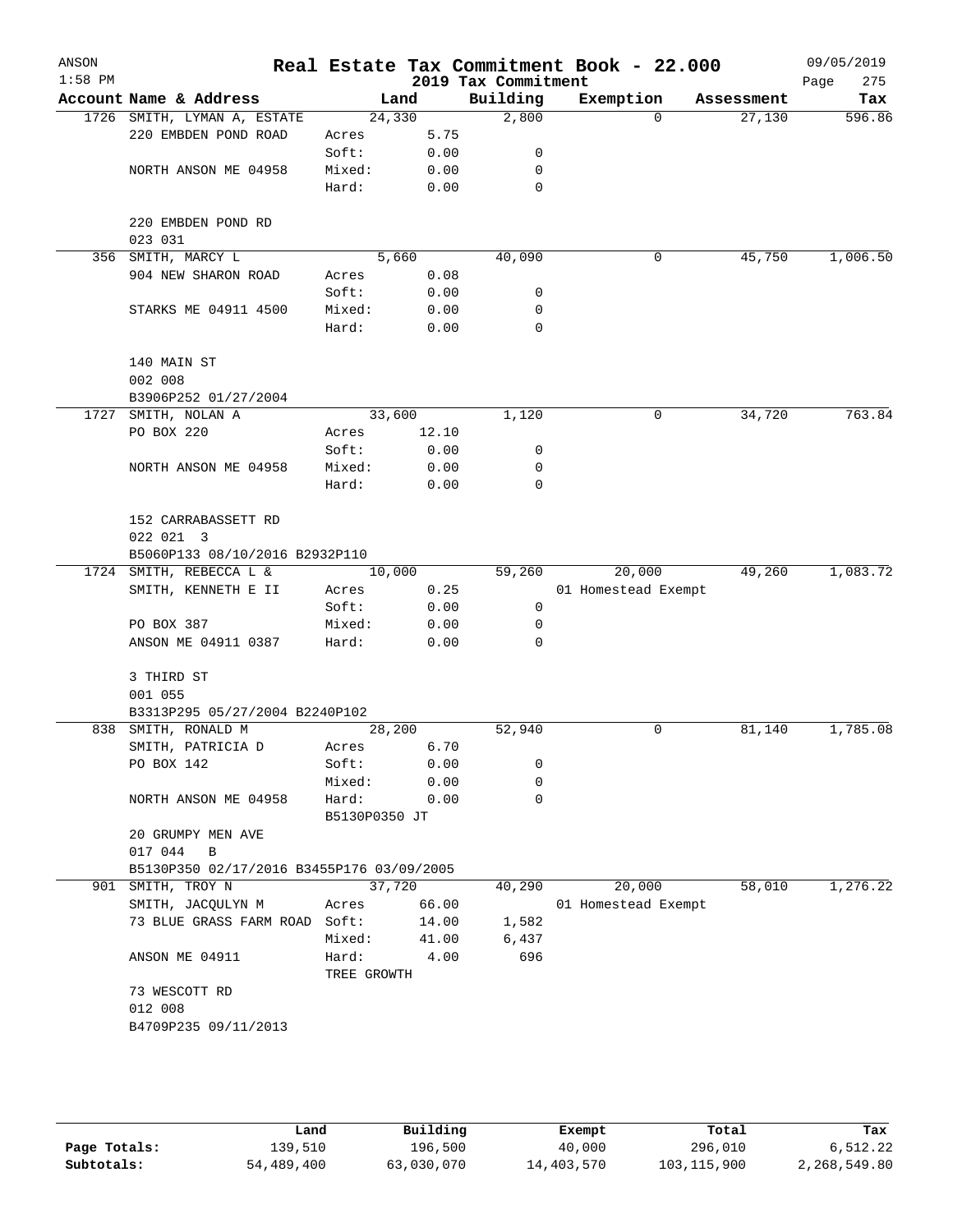| ANSON<br>$1:58$ PM |                                           |                 |        |              | Real Estate Tax Commitment Book - 22.000<br>2019 Tax Commitment |                     |          |            | 09/05/2019<br>276<br>Page |
|--------------------|-------------------------------------------|-----------------|--------|--------------|-----------------------------------------------------------------|---------------------|----------|------------|---------------------------|
|                    | Account Name & Address                    |                 | Land   |              | Building                                                        | Exemption           |          | Assessment | Tax                       |
|                    | 1046 SMITH, TROY N                        |                 | 8,490  |              | $\mathbf 0$                                                     |                     | $\Omega$ | 8,490      | 186.78                    |
|                    | SMITH, JACQULYN M                         | Acres           |        | 0.50         |                                                                 |                     |          |            |                           |
|                    | 73 BLUE GRASS FARM ROAD                   | Soft:           |        | 0.00         | 0                                                               |                     |          |            |                           |
|                    |                                           | Mixed:          |        | 0.00         | 0                                                               |                     |          |            |                           |
|                    | ANSON ME 04911                            | Hard:           |        | 0.00         | 0                                                               |                     |          |            |                           |
|                    | 012 008<br>Α                              |                 |        |              |                                                                 |                     |          |            |                           |
|                    | B4991P308 01/06/2016 B4991P307 01/06/2016 |                 |        |              |                                                                 |                     |          |            |                           |
|                    | 1001 SNELL, DANIEL J                      |                 | 24,500 |              | 48,030                                                          |                     | 20,000   | 52,530     | 1,155.66                  |
|                    | SNELL, CAROLYN A                          | Acres           |        | 4.00         |                                                                 | 01 Homestead Exempt |          |            |                           |
|                    | PO BOX 196                                | Soft:           |        | 0.00         | 0                                                               |                     |          |            |                           |
|                    | NORTH ANSON ME 04958                      | Mixed:<br>Hard: |        | 0.00<br>0.00 | 0<br>$\mathbf 0$                                                |                     |          |            |                           |
|                    | 107 NORTH MAIN ST                         |                 |        |              |                                                                 |                     |          |            |                           |
|                    | 006 072<br>Α                              |                 |        |              |                                                                 |                     |          |            |                           |
|                    | B1452P345                                 |                 |        |              |                                                                 |                     |          |            |                           |
|                    | 263 SNELL, DANIEL J                       |                 | 8,940  |              | 51,280                                                          |                     | 0        | 60,220     | 1,324.84                  |
|                    | SNELL, CAROLYN A                          | Acres           |        | 0.20         |                                                                 |                     |          |            |                           |
|                    | PO BOX 196                                | Soft:           |        | 0.00         | 0                                                               |                     |          |            |                           |
|                    |                                           | Mixed:          |        | 0.00         | 0                                                               |                     |          |            |                           |
|                    | NORTH ANSON ME 04958                      | Hard:           |        | 0.00         | $\mathbf 0$                                                     |                     |          |            |                           |
|                    | 10 CENTER ST                              |                 |        |              |                                                                 |                     |          |            |                           |
|                    | 006 012                                   |                 |        |              |                                                                 |                     |          |            |                           |
|                    | B3040P2                                   |                 |        |              |                                                                 |                     |          |            |                           |
|                    | 1024 SOCHIA, RONALD P                     |                 | 13,120 |              | 37,350                                                          |                     | 0        | 50,470     | 1,110.34                  |
|                    | PO BOX 151                                | Acres           |        | 0.43         |                                                                 |                     |          |            |                           |
|                    |                                           | Soft:           |        | 0.00         | 0                                                               |                     |          |            |                           |
|                    | ANSON ME 04911                            | Mixed:<br>Hard: |        | 0.00<br>0.00 | 0<br>$\mathbf 0$                                                |                     |          |            |                           |
|                    | 100 MAIN ST<br>001 032                    |                 |        |              |                                                                 |                     |          |            |                           |
|                    | B5356P250 11/15/2018                      |                 |        |              |                                                                 |                     |          |            |                           |
|                    | 625 SOMA HERNANDEZ, CYNTHIA<br>J          |                 | 12,960 |              | 31,780                                                          |                     | 20,000   | 24,740     | 544.28                    |
|                    | PO BOX 353                                | Acres           |        | 0.42         |                                                                 | 01 Homestead Exempt |          |            |                           |
|                    |                                           | Soft:           |        | 0.00         | 0                                                               |                     |          |            |                           |
|                    | NORTH ANSON ME 04958                      | Mixed:          |        | 0.00         | 0                                                               |                     |          |            |                           |
|                    |                                           | Hard:           |        | 0.00         | 0                                                               |                     |          |            |                           |
|                    | 8 WATER ST<br>006 032                     |                 |        |              |                                                                 |                     |          |            |                           |
|                    | B4505P172 03/16/2012                      |                 |        |              |                                                                 |                     |          |            |                           |
|                    | 830 SOUCIK, CHARLES B<br>CO-Trustee       |                 | 22,190 |              | 0                                                               |                     | 0        | 22,190     | 488.18                    |
|                    | SOUCIK, LAURIE L<br>CO-Trustee            | Acres           |        | 2.46         |                                                                 |                     |          |            |                           |
|                    | 7804 PINE WARBLER WAY                     | Soft:           |        | 0.00         | 0                                                               |                     |          |            |                           |
|                    |                                           | Mixed:          |        | 0.00         | 0                                                               |                     |          |            |                           |
|                    | N. LAS VEGAS NV 89084                     | Hard:           |        | 0.00         | $\Omega$                                                        |                     |          |            |                           |
|                    |                                           |                 |        |              |                                                                 |                     |          |            |                           |
|                    | 007 019                                   |                 |        |              |                                                                 |                     |          |            |                           |
|                    | B5003P86 02/19/2016 B4908P338 05/28/2015  |                 |        |              |                                                                 |                     |          |            |                           |

**Page Totals:** 90,200 168,440 40,000 218,640 41,810.08<br>**Subtotals:** 54,579,600 63,198,510 14,443,570 103,334,540 2,273,359.88 **Subtotals:** 54,579,600 63,198,510 14,443,570 103,334,540 2,273,359.88 **Land Building Exempt Total Tax**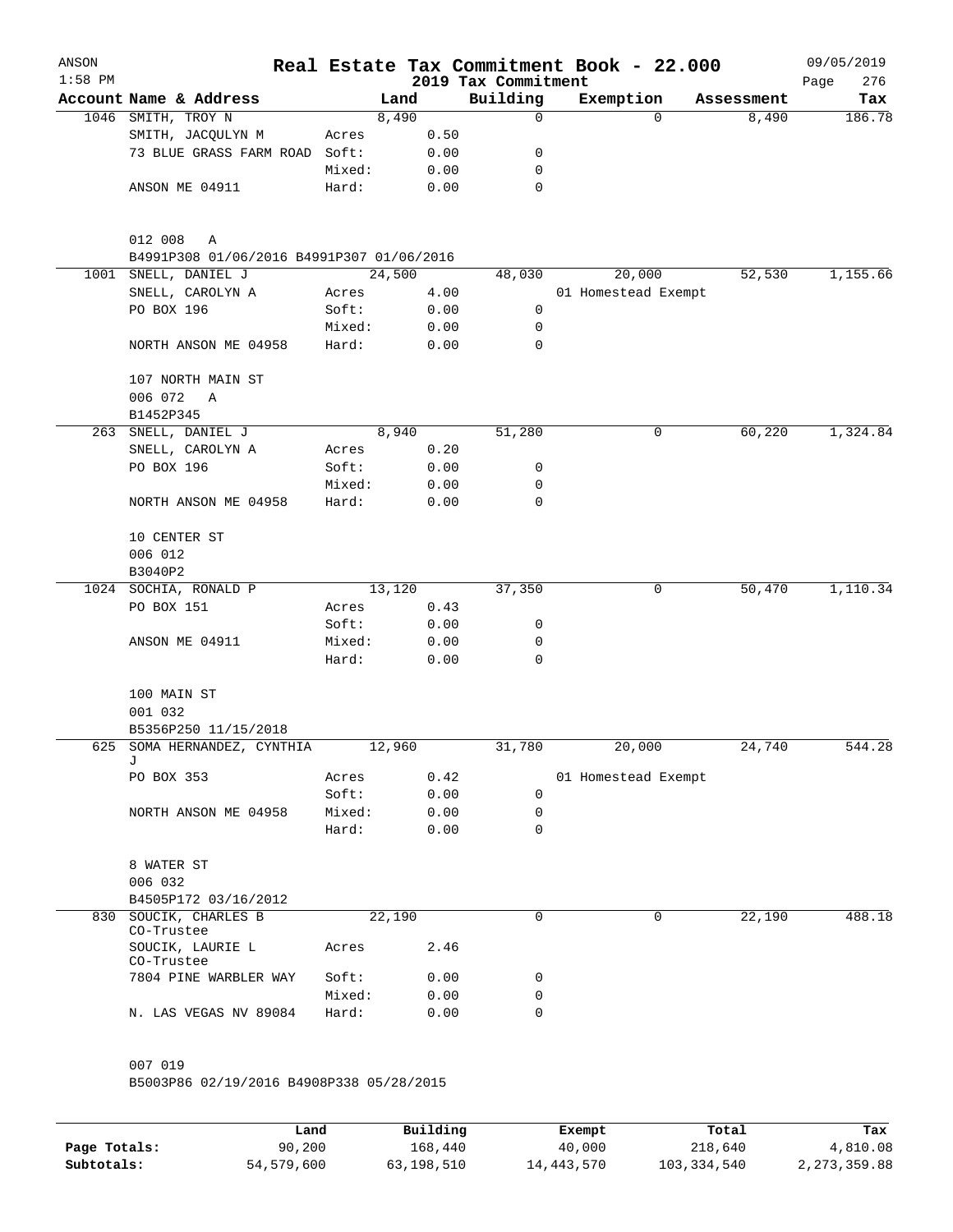| Account Name & Address<br>Building<br>Exemption<br>Land<br>Assessment<br>17,980<br>10,810<br>2020 SOUZA, JEFFREY<br>$\mathbf 0$<br>28,790<br>PO BOX 897<br>5.98<br>Acres<br>Soft:<br>0.00<br>0<br>Mixed:<br>0.00<br>0<br>EAST FALMOUTH MA 02536<br>Hard:<br>0.00<br>0<br>CLARK ROAD<br>022 035<br>A 2<br>B4967P358 10/01/2015<br>1014 SPAULDING, THOMAS E SR<br>11,490<br>45,040<br>26,000<br>30,530<br>PO BOX 179<br>0.33<br>01 Homestead Exempt<br>Acres<br>Soft:<br>0.00<br>0 02 Resident Veteran<br>Mixed:<br>0.00<br>ANSON ME 04911<br>0<br>Hard:<br>0.00<br>$\mathbf 0$<br>26 RANDALL ST<br>003 054<br>B2962P123<br>21,500<br>47,730<br>69,230<br>519 SPAULDING, WILLIAM C &<br>0<br>SPAULDING, SHIRLEY M<br>2.00<br>Acres<br>Soft:<br>0<br>16 SOUTH MAIN STREET,<br>0.00<br>APT B4<br>$\mathbf 0$<br>Mixed:<br>0.00<br>Hard:<br>0.00<br>$\mathbf 0$<br>MADISON ME 04950<br>726 RIVER RD<br>017 004<br>$\mathbf{1}$<br>B2372P30<br>27,240<br>1736<br>SPENCER, BARRY E<br>21,900<br>0<br>49,140<br>3.20<br>SPENCER, PENDA<br>Acres<br>Soft:<br>0.00<br>0<br>Mixed:<br>0.00<br>178 OLD POINT AVE<br>0<br>MADISON ME 04950<br>Hard:<br>0.00<br>0<br>56 MADISON ST<br>006 100<br>B5060P148 08/10/2016 B1201P83<br>SPENCER, HENRY O<br>21,500<br>82,300<br>20,000<br>83,800<br>1,843.60<br>1628<br>SPENCER, PEGGY J<br>01 Homestead Exempt<br>2.00<br>Acres<br>684 HORSEBACK ROAD<br>Soft:<br>0.00<br>0<br>Mixed:<br>0.00<br>0<br>0<br>Hard:<br>0.00<br>ANSON ME 04911<br>684 HORSEBACK RD<br>019 040<br>$\mathbf F$<br>B2079P288<br>56,650<br>1,246.30<br>10,580<br>46,070<br>0<br>1164 SPENCER, MICHAEL A<br>SPENCER, MELISSA A<br>0.28<br>Acres<br>PO BOX 267<br>Soft:<br>0.00<br>0<br>Mixed:<br>0.00<br>0<br>0<br>ANSON ME 04911<br>Hard:<br>0.00<br>18 CHURCH ST<br>001 084<br>B3876P296 07/05/2007<br>Building<br>Total<br>Land<br>Exempt | ANSON<br>$1:58$ PM |  | 2019 Tax Commitment | Real Estate Tax Commitment Book - 22.000 | 09/05/2019<br>277<br>Page |
|--------------------------------------------------------------------------------------------------------------------------------------------------------------------------------------------------------------------------------------------------------------------------------------------------------------------------------------------------------------------------------------------------------------------------------------------------------------------------------------------------------------------------------------------------------------------------------------------------------------------------------------------------------------------------------------------------------------------------------------------------------------------------------------------------------------------------------------------------------------------------------------------------------------------------------------------------------------------------------------------------------------------------------------------------------------------------------------------------------------------------------------------------------------------------------------------------------------------------------------------------------------------------------------------------------------------------------------------------------------------------------------------------------------------------------------------------------------------------------------------------------------------------------------------------------------------------------------------------------------------------------------------------------------------------------------------------------------------------------------------------------------------------------------------------------------------------------------------------|--------------------|--|---------------------|------------------------------------------|---------------------------|
|                                                                                                                                                                                                                                                                                                                                                                                                                                                                                                                                                                                                                                                                                                                                                                                                                                                                                                                                                                                                                                                                                                                                                                                                                                                                                                                                                                                                                                                                                                                                                                                                                                                                                                                                                                                                                                                  |                    |  |                     |                                          | Tax                       |
|                                                                                                                                                                                                                                                                                                                                                                                                                                                                                                                                                                                                                                                                                                                                                                                                                                                                                                                                                                                                                                                                                                                                                                                                                                                                                                                                                                                                                                                                                                                                                                                                                                                                                                                                                                                                                                                  |                    |  |                     |                                          | 633.38                    |
|                                                                                                                                                                                                                                                                                                                                                                                                                                                                                                                                                                                                                                                                                                                                                                                                                                                                                                                                                                                                                                                                                                                                                                                                                                                                                                                                                                                                                                                                                                                                                                                                                                                                                                                                                                                                                                                  |                    |  |                     |                                          |                           |
|                                                                                                                                                                                                                                                                                                                                                                                                                                                                                                                                                                                                                                                                                                                                                                                                                                                                                                                                                                                                                                                                                                                                                                                                                                                                                                                                                                                                                                                                                                                                                                                                                                                                                                                                                                                                                                                  |                    |  |                     |                                          |                           |
|                                                                                                                                                                                                                                                                                                                                                                                                                                                                                                                                                                                                                                                                                                                                                                                                                                                                                                                                                                                                                                                                                                                                                                                                                                                                                                                                                                                                                                                                                                                                                                                                                                                                                                                                                                                                                                                  |                    |  |                     |                                          |                           |
|                                                                                                                                                                                                                                                                                                                                                                                                                                                                                                                                                                                                                                                                                                                                                                                                                                                                                                                                                                                                                                                                                                                                                                                                                                                                                                                                                                                                                                                                                                                                                                                                                                                                                                                                                                                                                                                  |                    |  |                     |                                          |                           |
|                                                                                                                                                                                                                                                                                                                                                                                                                                                                                                                                                                                                                                                                                                                                                                                                                                                                                                                                                                                                                                                                                                                                                                                                                                                                                                                                                                                                                                                                                                                                                                                                                                                                                                                                                                                                                                                  |                    |  |                     |                                          |                           |
|                                                                                                                                                                                                                                                                                                                                                                                                                                                                                                                                                                                                                                                                                                                                                                                                                                                                                                                                                                                                                                                                                                                                                                                                                                                                                                                                                                                                                                                                                                                                                                                                                                                                                                                                                                                                                                                  |                    |  |                     |                                          |                           |
|                                                                                                                                                                                                                                                                                                                                                                                                                                                                                                                                                                                                                                                                                                                                                                                                                                                                                                                                                                                                                                                                                                                                                                                                                                                                                                                                                                                                                                                                                                                                                                                                                                                                                                                                                                                                                                                  |                    |  |                     |                                          |                           |
|                                                                                                                                                                                                                                                                                                                                                                                                                                                                                                                                                                                                                                                                                                                                                                                                                                                                                                                                                                                                                                                                                                                                                                                                                                                                                                                                                                                                                                                                                                                                                                                                                                                                                                                                                                                                                                                  |                    |  |                     |                                          | 671.66                    |
|                                                                                                                                                                                                                                                                                                                                                                                                                                                                                                                                                                                                                                                                                                                                                                                                                                                                                                                                                                                                                                                                                                                                                                                                                                                                                                                                                                                                                                                                                                                                                                                                                                                                                                                                                                                                                                                  |                    |  |                     |                                          |                           |
|                                                                                                                                                                                                                                                                                                                                                                                                                                                                                                                                                                                                                                                                                                                                                                                                                                                                                                                                                                                                                                                                                                                                                                                                                                                                                                                                                                                                                                                                                                                                                                                                                                                                                                                                                                                                                                                  |                    |  |                     |                                          |                           |
|                                                                                                                                                                                                                                                                                                                                                                                                                                                                                                                                                                                                                                                                                                                                                                                                                                                                                                                                                                                                                                                                                                                                                                                                                                                                                                                                                                                                                                                                                                                                                                                                                                                                                                                                                                                                                                                  |                    |  |                     |                                          |                           |
|                                                                                                                                                                                                                                                                                                                                                                                                                                                                                                                                                                                                                                                                                                                                                                                                                                                                                                                                                                                                                                                                                                                                                                                                                                                                                                                                                                                                                                                                                                                                                                                                                                                                                                                                                                                                                                                  |                    |  |                     |                                          |                           |
|                                                                                                                                                                                                                                                                                                                                                                                                                                                                                                                                                                                                                                                                                                                                                                                                                                                                                                                                                                                                                                                                                                                                                                                                                                                                                                                                                                                                                                                                                                                                                                                                                                                                                                                                                                                                                                                  |                    |  |                     |                                          |                           |
|                                                                                                                                                                                                                                                                                                                                                                                                                                                                                                                                                                                                                                                                                                                                                                                                                                                                                                                                                                                                                                                                                                                                                                                                                                                                                                                                                                                                                                                                                                                                                                                                                                                                                                                                                                                                                                                  |                    |  |                     |                                          |                           |
|                                                                                                                                                                                                                                                                                                                                                                                                                                                                                                                                                                                                                                                                                                                                                                                                                                                                                                                                                                                                                                                                                                                                                                                                                                                                                                                                                                                                                                                                                                                                                                                                                                                                                                                                                                                                                                                  |                    |  |                     |                                          |                           |
|                                                                                                                                                                                                                                                                                                                                                                                                                                                                                                                                                                                                                                                                                                                                                                                                                                                                                                                                                                                                                                                                                                                                                                                                                                                                                                                                                                                                                                                                                                                                                                                                                                                                                                                                                                                                                                                  |                    |  |                     |                                          | 1,523.06                  |
|                                                                                                                                                                                                                                                                                                                                                                                                                                                                                                                                                                                                                                                                                                                                                                                                                                                                                                                                                                                                                                                                                                                                                                                                                                                                                                                                                                                                                                                                                                                                                                                                                                                                                                                                                                                                                                                  |                    |  |                     |                                          |                           |
|                                                                                                                                                                                                                                                                                                                                                                                                                                                                                                                                                                                                                                                                                                                                                                                                                                                                                                                                                                                                                                                                                                                                                                                                                                                                                                                                                                                                                                                                                                                                                                                                                                                                                                                                                                                                                                                  |                    |  |                     |                                          |                           |
|                                                                                                                                                                                                                                                                                                                                                                                                                                                                                                                                                                                                                                                                                                                                                                                                                                                                                                                                                                                                                                                                                                                                                                                                                                                                                                                                                                                                                                                                                                                                                                                                                                                                                                                                                                                                                                                  |                    |  |                     |                                          |                           |
|                                                                                                                                                                                                                                                                                                                                                                                                                                                                                                                                                                                                                                                                                                                                                                                                                                                                                                                                                                                                                                                                                                                                                                                                                                                                                                                                                                                                                                                                                                                                                                                                                                                                                                                                                                                                                                                  |                    |  |                     |                                          |                           |
|                                                                                                                                                                                                                                                                                                                                                                                                                                                                                                                                                                                                                                                                                                                                                                                                                                                                                                                                                                                                                                                                                                                                                                                                                                                                                                                                                                                                                                                                                                                                                                                                                                                                                                                                                                                                                                                  |                    |  |                     |                                          |                           |
|                                                                                                                                                                                                                                                                                                                                                                                                                                                                                                                                                                                                                                                                                                                                                                                                                                                                                                                                                                                                                                                                                                                                                                                                                                                                                                                                                                                                                                                                                                                                                                                                                                                                                                                                                                                                                                                  |                    |  |                     |                                          |                           |
|                                                                                                                                                                                                                                                                                                                                                                                                                                                                                                                                                                                                                                                                                                                                                                                                                                                                                                                                                                                                                                                                                                                                                                                                                                                                                                                                                                                                                                                                                                                                                                                                                                                                                                                                                                                                                                                  |                    |  |                     |                                          | 1,081.08                  |
|                                                                                                                                                                                                                                                                                                                                                                                                                                                                                                                                                                                                                                                                                                                                                                                                                                                                                                                                                                                                                                                                                                                                                                                                                                                                                                                                                                                                                                                                                                                                                                                                                                                                                                                                                                                                                                                  |                    |  |                     |                                          |                           |
|                                                                                                                                                                                                                                                                                                                                                                                                                                                                                                                                                                                                                                                                                                                                                                                                                                                                                                                                                                                                                                                                                                                                                                                                                                                                                                                                                                                                                                                                                                                                                                                                                                                                                                                                                                                                                                                  |                    |  |                     |                                          |                           |
|                                                                                                                                                                                                                                                                                                                                                                                                                                                                                                                                                                                                                                                                                                                                                                                                                                                                                                                                                                                                                                                                                                                                                                                                                                                                                                                                                                                                                                                                                                                                                                                                                                                                                                                                                                                                                                                  |                    |  |                     |                                          |                           |
|                                                                                                                                                                                                                                                                                                                                                                                                                                                                                                                                                                                                                                                                                                                                                                                                                                                                                                                                                                                                                                                                                                                                                                                                                                                                                                                                                                                                                                                                                                                                                                                                                                                                                                                                                                                                                                                  |                    |  |                     |                                          |                           |
|                                                                                                                                                                                                                                                                                                                                                                                                                                                                                                                                                                                                                                                                                                                                                                                                                                                                                                                                                                                                                                                                                                                                                                                                                                                                                                                                                                                                                                                                                                                                                                                                                                                                                                                                                                                                                                                  |                    |  |                     |                                          |                           |
|                                                                                                                                                                                                                                                                                                                                                                                                                                                                                                                                                                                                                                                                                                                                                                                                                                                                                                                                                                                                                                                                                                                                                                                                                                                                                                                                                                                                                                                                                                                                                                                                                                                                                                                                                                                                                                                  |                    |  |                     |                                          |                           |
|                                                                                                                                                                                                                                                                                                                                                                                                                                                                                                                                                                                                                                                                                                                                                                                                                                                                                                                                                                                                                                                                                                                                                                                                                                                                                                                                                                                                                                                                                                                                                                                                                                                                                                                                                                                                                                                  |                    |  |                     |                                          |                           |
|                                                                                                                                                                                                                                                                                                                                                                                                                                                                                                                                                                                                                                                                                                                                                                                                                                                                                                                                                                                                                                                                                                                                                                                                                                                                                                                                                                                                                                                                                                                                                                                                                                                                                                                                                                                                                                                  |                    |  |                     |                                          |                           |
|                                                                                                                                                                                                                                                                                                                                                                                                                                                                                                                                                                                                                                                                                                                                                                                                                                                                                                                                                                                                                                                                                                                                                                                                                                                                                                                                                                                                                                                                                                                                                                                                                                                                                                                                                                                                                                                  |                    |  |                     |                                          |                           |
|                                                                                                                                                                                                                                                                                                                                                                                                                                                                                                                                                                                                                                                                                                                                                                                                                                                                                                                                                                                                                                                                                                                                                                                                                                                                                                                                                                                                                                                                                                                                                                                                                                                                                                                                                                                                                                                  |                    |  |                     |                                          |                           |
|                                                                                                                                                                                                                                                                                                                                                                                                                                                                                                                                                                                                                                                                                                                                                                                                                                                                                                                                                                                                                                                                                                                                                                                                                                                                                                                                                                                                                                                                                                                                                                                                                                                                                                                                                                                                                                                  |                    |  |                     |                                          |                           |
|                                                                                                                                                                                                                                                                                                                                                                                                                                                                                                                                                                                                                                                                                                                                                                                                                                                                                                                                                                                                                                                                                                                                                                                                                                                                                                                                                                                                                                                                                                                                                                                                                                                                                                                                                                                                                                                  |                    |  |                     |                                          |                           |
|                                                                                                                                                                                                                                                                                                                                                                                                                                                                                                                                                                                                                                                                                                                                                                                                                                                                                                                                                                                                                                                                                                                                                                                                                                                                                                                                                                                                                                                                                                                                                                                                                                                                                                                                                                                                                                                  |                    |  |                     |                                          |                           |
|                                                                                                                                                                                                                                                                                                                                                                                                                                                                                                                                                                                                                                                                                                                                                                                                                                                                                                                                                                                                                                                                                                                                                                                                                                                                                                                                                                                                                                                                                                                                                                                                                                                                                                                                                                                                                                                  |                    |  |                     |                                          |                           |
|                                                                                                                                                                                                                                                                                                                                                                                                                                                                                                                                                                                                                                                                                                                                                                                                                                                                                                                                                                                                                                                                                                                                                                                                                                                                                                                                                                                                                                                                                                                                                                                                                                                                                                                                                                                                                                                  |                    |  |                     |                                          |                           |
|                                                                                                                                                                                                                                                                                                                                                                                                                                                                                                                                                                                                                                                                                                                                                                                                                                                                                                                                                                                                                                                                                                                                                                                                                                                                                                                                                                                                                                                                                                                                                                                                                                                                                                                                                                                                                                                  |                    |  |                     |                                          |                           |
|                                                                                                                                                                                                                                                                                                                                                                                                                                                                                                                                                                                                                                                                                                                                                                                                                                                                                                                                                                                                                                                                                                                                                                                                                                                                                                                                                                                                                                                                                                                                                                                                                                                                                                                                                                                                                                                  |                    |  |                     |                                          |                           |
|                                                                                                                                                                                                                                                                                                                                                                                                                                                                                                                                                                                                                                                                                                                                                                                                                                                                                                                                                                                                                                                                                                                                                                                                                                                                                                                                                                                                                                                                                                                                                                                                                                                                                                                                                                                                                                                  |                    |  |                     |                                          |                           |
|                                                                                                                                                                                                                                                                                                                                                                                                                                                                                                                                                                                                                                                                                                                                                                                                                                                                                                                                                                                                                                                                                                                                                                                                                                                                                                                                                                                                                                                                                                                                                                                                                                                                                                                                                                                                                                                  |                    |  |                     |                                          |                           |
|                                                                                                                                                                                                                                                                                                                                                                                                                                                                                                                                                                                                                                                                                                                                                                                                                                                                                                                                                                                                                                                                                                                                                                                                                                                                                                                                                                                                                                                                                                                                                                                                                                                                                                                                                                                                                                                  |                    |  |                     |                                          |                           |
|                                                                                                                                                                                                                                                                                                                                                                                                                                                                                                                                                                                                                                                                                                                                                                                                                                                                                                                                                                                                                                                                                                                                                                                                                                                                                                                                                                                                                                                                                                                                                                                                                                                                                                                                                                                                                                                  |                    |  |                     |                                          |                           |
|                                                                                                                                                                                                                                                                                                                                                                                                                                                                                                                                                                                                                                                                                                                                                                                                                                                                                                                                                                                                                                                                                                                                                                                                                                                                                                                                                                                                                                                                                                                                                                                                                                                                                                                                                                                                                                                  |                    |  |                     |                                          |                           |
|                                                                                                                                                                                                                                                                                                                                                                                                                                                                                                                                                                                                                                                                                                                                                                                                                                                                                                                                                                                                                                                                                                                                                                                                                                                                                                                                                                                                                                                                                                                                                                                                                                                                                                                                                                                                                                                  |                    |  |                     |                                          |                           |
|                                                                                                                                                                                                                                                                                                                                                                                                                                                                                                                                                                                                                                                                                                                                                                                                                                                                                                                                                                                                                                                                                                                                                                                                                                                                                                                                                                                                                                                                                                                                                                                                                                                                                                                                                                                                                                                  |                    |  |                     |                                          |                           |
|                                                                                                                                                                                                                                                                                                                                                                                                                                                                                                                                                                                                                                                                                                                                                                                                                                                                                                                                                                                                                                                                                                                                                                                                                                                                                                                                                                                                                                                                                                                                                                                                                                                                                                                                                                                                                                                  |                    |  |                     |                                          | Tax                       |

**Page Totals:** 104,950 259,190 46,000 318,140 6,999.08 **Subtotals:** 54,684,550 63,457,700 14,489,570 103,652,680 2,280,358.96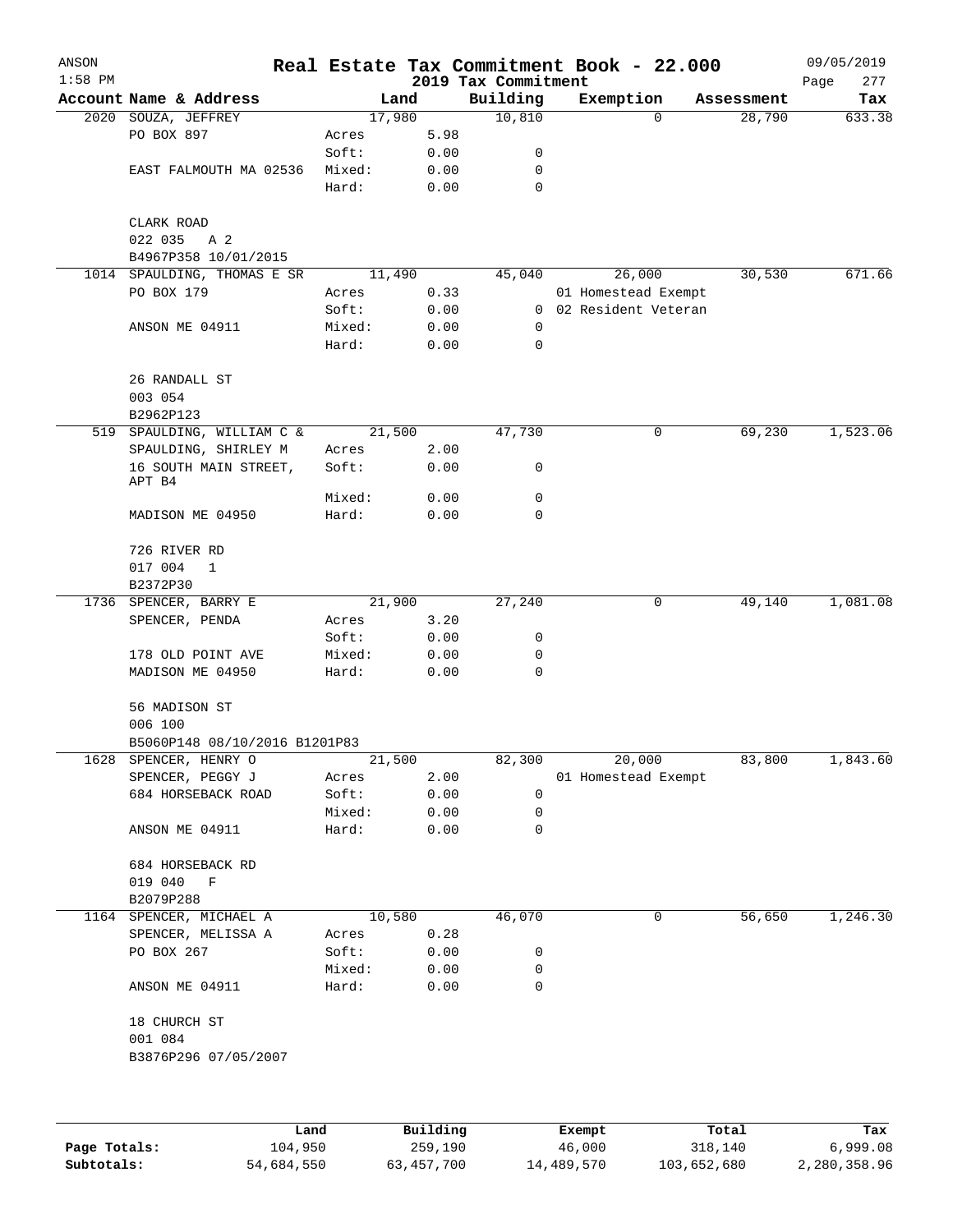| ANSON<br>$1:58$ PM |                        |                        |      | 2019 Tax Commitment | Real Estate Tax Commitment Book - 22.000 |          |            | 09/05/2019<br>Page<br>278 |
|--------------------|------------------------|------------------------|------|---------------------|------------------------------------------|----------|------------|---------------------------|
|                    | Account Name & Address | Land                   |      | Building            | Exemption                                |          | Assessment | Tax                       |
|                    | 1741 SPOONER, DEREK L  | 14,000                 |      | 43,160              |                                          | $\Omega$ | 57,160     | 1,257.52                  |
|                    | 418 RIVER ROAD         | Acres                  | 0.49 |                     |                                          |          |            |                           |
|                    |                        | Soft:                  | 0.00 | 0                   |                                          |          |            |                           |
|                    | NORTH ANSON ME 04958   | Mixed:                 | 0.00 | 0                   |                                          |          |            |                           |
|                    |                        | Hard:                  | 0.00 | 0                   |                                          |          |            |                           |
|                    | 418 RIVER RD           |                        |      |                     |                                          |          |            |                           |
|                    | 016 007<br>Α           |                        |      |                     |                                          |          |            |                           |
| 1948               | SPOONER, DEREK L       | 16,130                 |      | 70,800              |                                          | 0        | 86,930     | 1,912.46                  |
|                    | SPOONER, WENDA M       | Acres                  | 0.65 |                     |                                          |          |            |                           |
|                    | 418 RIVER ROAD         | Soft:                  | 0.00 | 0                   |                                          |          |            |                           |
|                    |                        | Mixed:                 | 0.00 | 0                   |                                          |          |            |                           |
|                    | NORTH ANSON ME 04958   | Hard:                  | 0.00 | 0                   |                                          |          |            |                           |
|                    | 403 RIVER RD           |                        |      |                     |                                          |          |            |                           |
|                    | 016 029                |                        |      |                     |                                          |          |            |                           |
|                    | B3604P102 12/09/2005   |                        |      |                     |                                          |          |            |                           |
| 1740               | SPOONER, IVAN C JR     | 14,140                 |      | 29,530              | 20,000                                   |          | 23,670     | 520.74                    |
|                    | 420 RIVER RD           | Acres                  | 0.50 |                     | 01 Homestead Exempt                      |          |            |                           |
|                    |                        | Soft:                  | 0.00 | $\mathbf 0$         |                                          |          |            |                           |
|                    | N ANSON ME 04958       | Mixed:                 | 0.00 | 0                   |                                          |          |            |                           |
|                    |                        | Hard:                  | 0.00 | 0                   |                                          |          |            |                           |
|                    | 420 RIVER RD           |                        |      |                     |                                          |          |            |                           |
|                    | 016 007                |                        |      |                     |                                          |          |            |                           |
| 931                | ST PETER, ERNEST E     | 8,940                  |      | 37,000              | 20,000                                   |          | 25,940     | 570.68                    |
|                    |                        | Acres                  | 0.20 |                     | 01 Homestead Exempt                      |          |            |                           |
|                    | ANSON ME 04911 0313    | Soft:                  | 0.00 | 0                   |                                          |          |            |                           |
|                    | PO BOX 313             | Mixed:                 | 0.00 | 0                   |                                          |          |            |                           |
|                    |                        | Hard:                  | 0.00 | $\mathbf 0$         |                                          |          |            |                           |
|                    | 8 INGALLS ST           |                        |      |                     |                                          |          |            |                           |
|                    | 002 050                |                        |      |                     |                                          |          |            |                           |
|                    | B2981P88               |                        |      |                     |                                          |          |            |                           |
|                    | 214 ST PETER, GARRET C | 14,140                 |      | 70,690              |                                          | 0        | 84,830     | 1,866.26                  |
|                    | POTVIN, ERICKA L       | Acres                  | 0.50 |                     |                                          |          |            |                           |
|                    | 92 FAHI POND ROAD      | Soft:                  | 0.00 | 0                   |                                          |          |            |                           |
|                    |                        | Mixed:                 | 0.00 | 0                   |                                          |          |            |                           |
|                    | NORTH ANSON ME 04958   | Hard:                  | 0.00 | 0                   |                                          |          |            |                           |
|                    | 92 FAHI POND RD        |                        |      |                     |                                          |          |            |                           |
|                    | 023 005                |                        |      |                     |                                          |          |            |                           |
|                    | B5322P270 08/22/2018   |                        |      |                     |                                          |          |            |                           |
|                    | 181 ST PETER, JAI      | 25,550                 |      | 7,790               |                                          | 0        | 33,340     | 733.48                    |
|                    | PO BOX 367             | Acres                  | 4.70 |                     |                                          |          |            |                           |
|                    |                        | Soft:                  | 0.00 | 0                   |                                          |          |            |                           |
|                    | ANSON ME 04911         | Mixed:                 | 0.00 | 0                   |                                          |          |            |                           |
|                    |                        | Hard:                  | 0.00 | 0                   |                                          |          |            |                           |
|                    |                        | OWNED BY TOWN OF ANSON |      |                     |                                          |          |            |                           |
|                    | 128 CAMPGROUND RD      |                        |      |                     |                                          |          |            |                           |
|                    | 015 036                |                        |      |                     |                                          |          |            |                           |
|                    | B5357P318 11/27/2018   |                        |      |                     |                                          |          |            |                           |
|                    |                        |                        |      |                     |                                          |          |            |                           |
|                    |                        |                        |      |                     |                                          |          |            |                           |
|                    |                        |                        |      |                     |                                          |          |            |                           |

|              | Land       | Building   | Exempt     | Total       | Tax          |
|--------------|------------|------------|------------|-------------|--------------|
| Page Totals: | 92,900     | 258,970    | 40,000     | 311,870     | 6,861.14     |
| Subtotals:   | 54,777,450 | 63,716,670 | 14,529,570 | 103,964,550 | 2,287,220.10 |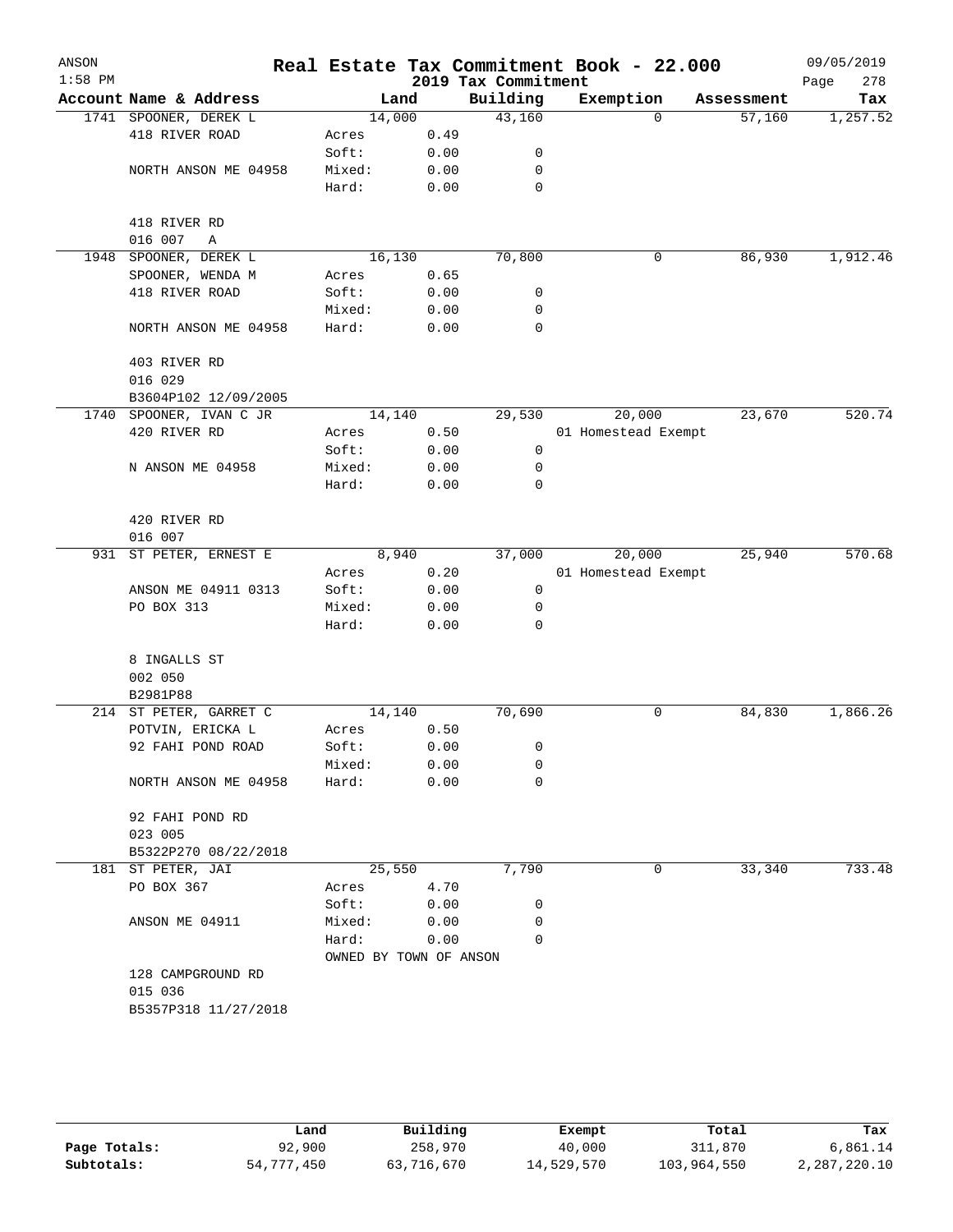| ANSON        |                                                   |                 |               |                                 | Real Estate Tax Commitment Book - 22.000 |            | 09/05/2019         |
|--------------|---------------------------------------------------|-----------------|---------------|---------------------------------|------------------------------------------|------------|--------------------|
| $1:58$ PM    | Account Name & Address                            |                 | Land          | 2019 Tax Commitment<br>Building | Exemption                                | Assessment | 279<br>Page<br>Tax |
|              | 1466 ST. GERMAIN, RENE J                          | 16,410          |               | $\mathbf 0$                     | $\Omega$                                 | 16,410     | 361.02             |
|              |                                                   | Acres           | 3.94          |                                 |                                          |            |                    |
|              | SOUTHINGTON CT 06489<br>0000                      | Soft:           | 0.00          | 0                               |                                          |            |                    |
|              | 341 MILL ST                                       | Mixed:          | 0.00          | 0                               |                                          |            |                    |
|              |                                                   | Hard:           | 0.00          | 0                               |                                          |            |                    |
|              | MOUNTAIN VIEW RD                                  |                 |               |                                 |                                          |            |                    |
|              | 012 009 10<br>B3767P162 10/27/2006                |                 |               |                                 |                                          |            |                    |
| 307          | ST. MICHEL, NORMAND                               | 12,730          |               | 18,590                          | 0                                        | 31,320     | 689.04             |
|              |                                                   | Acres           | 0.18          |                                 |                                          |            |                    |
|              | SOLON ME 04979 0000                               | Soft:           | 0.00          | 0                               |                                          |            |                    |
|              | 211 SOUTH SOLON RD                                | Mixed:          | 0.00          | 0                               |                                          |            |                    |
|              |                                                   | Hard:           | 0.00          | 0                               |                                          |            |                    |
|              | 8 BROOK ST                                        |                 |               |                                 |                                          |            |                    |
|              | 001 048<br>B4302P72 08/04/2010                    |                 |               |                                 |                                          |            |                    |
| 358          | ST. MICHEL, NORMAND                               |                 | 9,950         | $\mathbf 0$                     | 0                                        | 9,950      | 218.90             |
|              |                                                   | Acres           | 0.11          |                                 |                                          |            |                    |
|              | SOLON ME 04979 0000                               | Soft:           | 0.00          | 0                               |                                          |            |                    |
|              | 211 SOUTH SOLON RD                                | Mixed:          | 0.00          | 0                               |                                          |            |                    |
|              |                                                   | Hard:           | 0.00          | 0                               |                                          |            |                    |
|              | 001 049                                           |                 |               |                                 |                                          |            |                    |
|              | B4302P72 08/04/2010                               |                 |               |                                 |                                          |            |                    |
|              | 1553 ST. MICHEL, NORMAND<br>211 SOUTH MAIN STREET | Acres           | 2,700<br>1.80 | 0                               | 0                                        | 2,700      | 59.40              |
|              |                                                   | Soft:           | 0.00          | 0                               |                                          |            |                    |
|              | SOLON ME 04979                                    | Mixed:          | 0.00          | 0                               |                                          |            |                    |
|              |                                                   | Hard:           | 0.00          | 0                               |                                          |            |                    |
|              |                                                   | B5241P0295      |               |                                 |                                          |            |                    |
|              | MAYHEW ROAD                                       |                 |               |                                 |                                          |            |                    |
|              | 011 009<br>В                                      |                 |               |                                 |                                          |            |                    |
|              | B5241P295 12/27/2017 B2487P83                     |                 |               |                                 |                                          |            |                    |
| 1018         | STANLEY, KEITH T                                  | 14,420<br>Acres | 0.52          | 54,220                          | 26,000<br>01 Homestead Exempt            | 42,640     | 938.08             |
|              | ANSON ME 04911 0578                               | Soft:           | 0.00          | 0                               | 02 Resident Veteran                      |            |                    |
|              | PO BOX 578                                        | Mixed:          | 0.00          | 0                               |                                          |            |                    |
|              |                                                   | Hard:           | 0.00          | $\mathbf 0$                     |                                          |            |                    |
|              |                                                   |                 |               |                                 |                                          |            |                    |
|              | 30 PREBLE AVE<br>004 020                          |                 |               |                                 |                                          |            |                    |
|              | B611P126                                          |                 |               |                                 |                                          |            |                    |
| 1023         | STAPLES, VAUGHN H                                 | 20,740          |               | 33,450                          | 20,000                                   | 34,190     | 752.18             |
|              | STAPLES, JACQUELINE                               | Acres           | 1.49          |                                 | 01 Homestead Exempt                      |            |                    |
|              |                                                   | Soft:           | 0.00          | $\mathsf 0$                     |                                          |            |                    |
|              | PO BOX 4                                          | Mixed:          | 0.00          | 0                               |                                          |            |                    |
|              | NORTH ANSON ME 04958<br>0004                      | Hard:           | 0.00          | $\mathbf 0$                     |                                          |            |                    |
|              | 88 NORTH MAIN ST                                  |                 |               |                                 |                                          |            |                    |
|              | 006 069<br>B2042P206                              |                 |               |                                 |                                          |            |                    |
|              |                                                   |                 |               |                                 |                                          |            |                    |
|              |                                                   | Land            | Building      |                                 | Exempt                                   | Total      | Tax                |
| Page Totals: | 76,950                                            |                 | 106,260       |                                 | 46,000                                   | 137,210    | 3,018.62           |

**Subtotals:** 54,854,400 63,822,930 14,575,570 104,101,760 2,290,238.72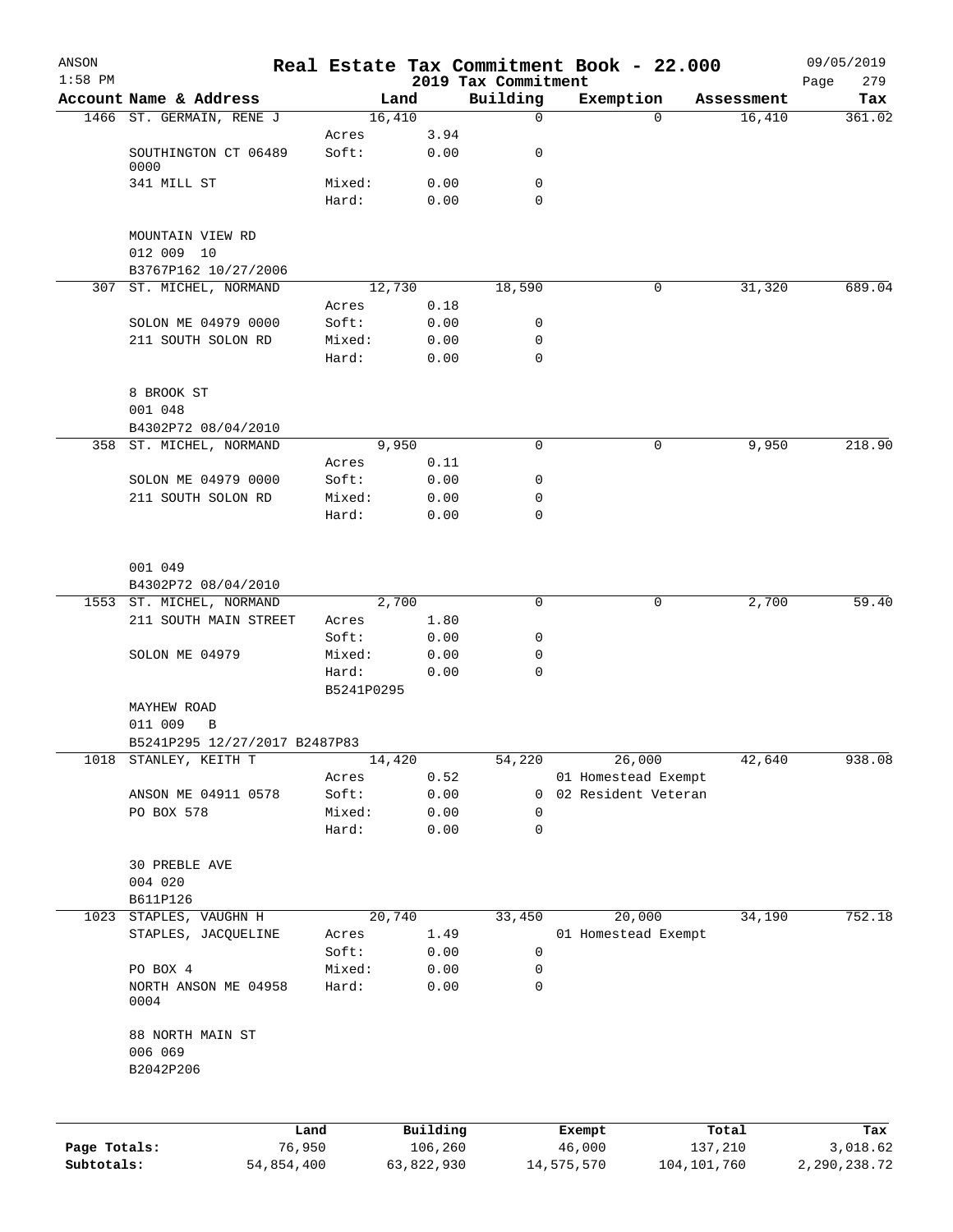| ANSON<br>$1:58$ PM |                         |                 |              | 2019 Tax Commitment | Real Estate Tax Commitment Book - 22.000 |            | 09/05/2019<br>Page<br>280 |
|--------------------|-------------------------|-----------------|--------------|---------------------|------------------------------------------|------------|---------------------------|
|                    | Account Name & Address  | Land            |              | Building            | Exemption                                | Assessment | Tax                       |
| 1020               | STATE OF MAINE          | 16,500          |              | $\Omega$            | 16,500                                   | $\Omega$   | 0.00                      |
|                    |                         | Acres           | 4.00         |                     | 11 State of ME                           |            |                           |
|                    | AUGUSTA ME 04330 0000   | Soft:           | 0.00         | $\mathbf 0$         |                                          |            |                           |
|                    |                         | Mixed:          | 0.00         | 0                   |                                          |            |                           |
|                    |                         | Hard:           | 0.00         | 0                   |                                          |            |                           |
|                    |                         |                 |              |                     |                                          |            |                           |
|                    | 017 030                 |                 |              |                     |                                          |            |                           |
|                    | B497P289                |                 |              |                     |                                          |            |                           |
|                    | 1743 STATE OF MAINE     | 6,570           |              | 0                   | 6,570                                    | 0          | 0.00                      |
|                    |                         | Acres           | 0.30         |                     | 11 State of ME                           |            |                           |
|                    | AUGUSTA ME 04330 0000   | Soft:           | 0.00         | 0                   |                                          |            |                           |
|                    |                         | Mixed:          | 0.00         | 0                   |                                          |            |                           |
|                    |                         | Hard:           | 0.00         | 0                   |                                          |            |                           |
|                    | 009 042                 |                 |              |                     |                                          |            |                           |
|                    | 1744 STATE OF MAINE     | 4,000           |              | $\Omega$            | 4,000                                    | 0          | 0.00                      |
|                    |                         | Acres           | 0.04         |                     | 11 State of ME                           |            |                           |
|                    | AUGUSTA ME 04330 0000   | Soft:           | 0.00         | 0                   |                                          |            |                           |
|                    |                         | Mixed:          | 0.00         | 0                   |                                          |            |                           |
|                    |                         | Hard:           | 0.00         | 0                   |                                          |            |                           |
|                    |                         |                 |              |                     |                                          |            |                           |
|                    | 001 107                 |                 |              |                     |                                          |            |                           |
|                    | 1022 STATEZNI, DANIEL L | 20,000          |              | 0                   | 0                                        | 20,000     | 440.00                    |
|                    |                         | Acres           | 6.50         |                     |                                          |            |                           |
|                    | SALEM MA 01970 0000     | Soft:           | 0.00         | 0                   |                                          |            |                           |
|                    | 16 TREMONT ST           | Mixed:          | 0.00         | 0                   |                                          |            |                           |
|                    |                         | Hard:           | 0.00         | 0                   |                                          |            |                           |
|                    | 015 037<br>5            |                 |              |                     |                                          |            |                           |
|                    | B4714P117 08/28/2013    |                 |              |                     |                                          |            |                           |
| 1027               | STEELE, JOAN K          | 10,950          |              | 700                 | 0                                        | 11,650     | 256.30                    |
|                    |                         | Acres           | 0.30         |                     |                                          |            |                           |
|                    | ANSON ME 04911 0236     | Soft:           | 0.00         | 0                   |                                          |            |                           |
|                    | PO BOX 236              | Mixed:          | 0.00         | 0                   |                                          |            |                           |
|                    |                         | Hard:           | 0.00         | 0                   |                                          |            |                           |
|                    | <b>BUSWELL STREET</b>   |                 |              |                     |                                          |            |                           |
|                    | 002 027                 |                 |              |                     |                                          |            |                           |
|                    | B1099P285               |                 |              |                     |                                          |            |                           |
| 1028               | STEELE, JOAN K          | 18,440          |              | 11,320              | 20,000                                   | 9,760      | 214.72                    |
|                    |                         | Acres           | 0.85         |                     | 01 Homestead Exempt                      |            |                           |
|                    | ANSON ME 04911 0236     | Soft:           | 0.00         | 0                   |                                          |            |                           |
|                    | PO BOX 236              | Mixed:<br>Hard: | 0.00<br>0.00 | 0<br>0              |                                          |            |                           |
|                    | 35 BUSWELL ST           |                 |              |                     |                                          |            |                           |
|                    | 002 029                 |                 |              |                     |                                          |            |                           |
|                    | B778P652 B480P501       |                 |              |                     |                                          |            |                           |
|                    |                         |                 |              |                     |                                          |            |                           |
|                    |                         |                 |              |                     |                                          |            |                           |

|              | Land       | Building   | Exempt     | Total         | Tax             |
|--------------|------------|------------|------------|---------------|-----------------|
| Page Totals: | 76,460     | 12,020     | 47,070     | 41,410        | 911.02          |
| Subtotals:   | 54,930,860 | 63,834,950 | 14,622,640 | 104, 143, 170 | 2, 291, 149. 74 |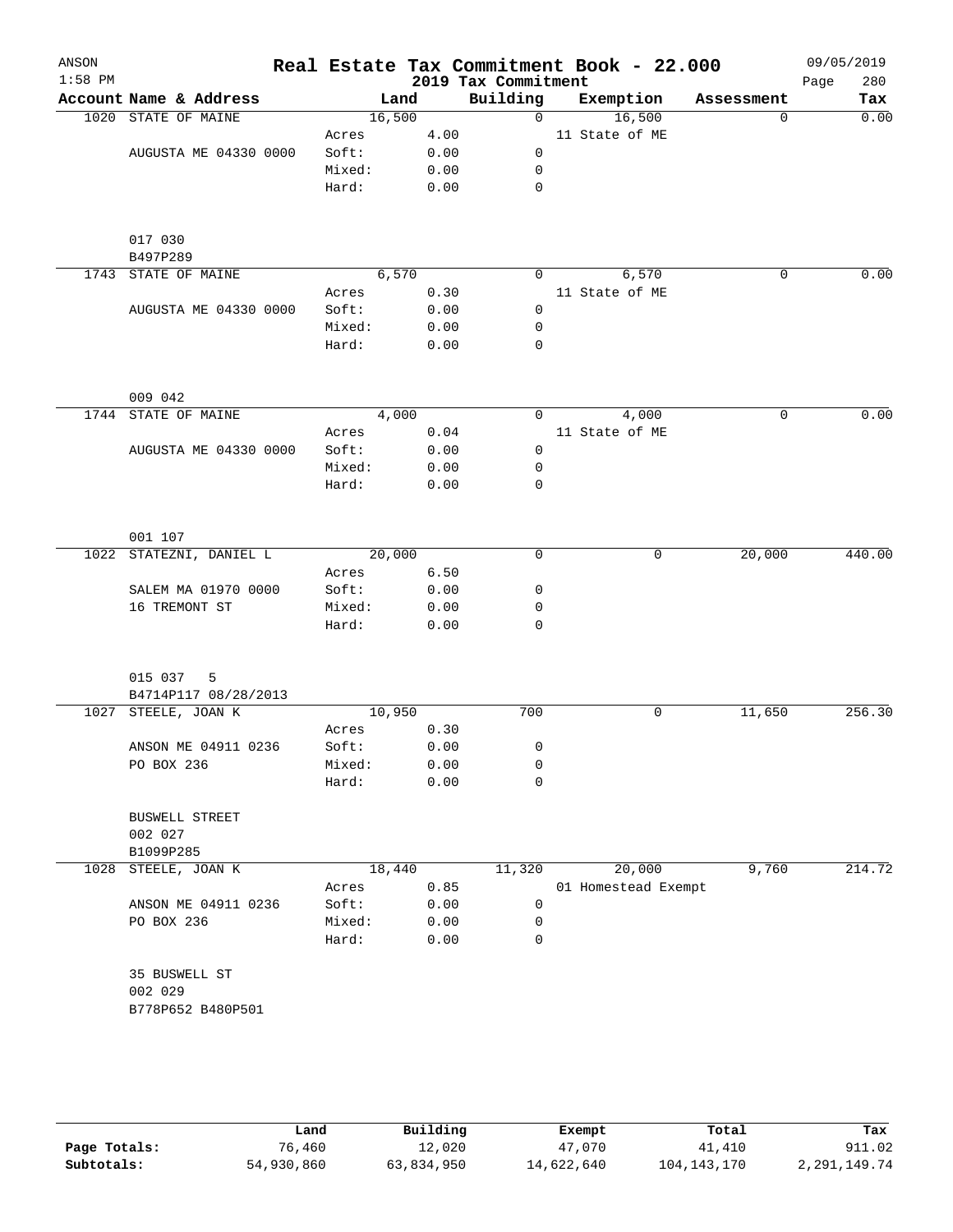| ANSON<br>$1:58$ PM |                                           |                        |              | 2019 Tax Commitment | Real Estate Tax Commitment Book - 22.000 |            | 09/05/2019<br>Page<br>281 |
|--------------------|-------------------------------------------|------------------------|--------------|---------------------|------------------------------------------|------------|---------------------------|
|                    | Account Name & Address                    |                        | Land         | Building            | Exemption                                | Assessment | Tax                       |
|                    | 1148 STEELE, JOAN K                       | 13,710                 |              | 30,100              | $\Omega$                                 | 43,810     | 963.82                    |
|                    |                                           | Acres                  | 0.47         |                     |                                          |            |                           |
|                    | ANSON ME 04911 0236                       | Soft:                  | 0.00         | 0                   |                                          |            |                           |
|                    | PO BOX 236                                | Mixed:                 | 0.00         | 0                   |                                          |            |                           |
|                    |                                           | Hard:                  | 0.00         | 0                   |                                          |            |                           |
|                    | 29 BUSWELL ST<br>002 031                  |                        |              |                     |                                          |            |                           |
|                    | B5060P152 08/10/2016 B3411P273 11/23/2004 |                        |              |                     |                                          |            |                           |
| 452                | STEERS, BENJAMIN D,                       | 17,600                 |              | 0                   | 0                                        | 17,600     | 387.20                    |
|                    | estate of<br>C/O JANET FREITAS PER        | Acres                  | 10.50        |                     |                                          |            |                           |
|                    | REP<br>8 BEVERLY ROAD                     | Soft:                  | 0.00         | 0                   |                                          |            |                           |
|                    |                                           | Mixed:                 | 0.00         | 0                   |                                          |            |                           |
|                    | BILLERICA MA 01821 0000 Hard:             |                        | 0.00         | 0                   |                                          |            |                           |
|                    | 015 044<br>D                              |                        |              |                     |                                          |            |                           |
|                    | B2602P253                                 |                        |              |                     |                                          |            |                           |
|                    | 51 STEUBER, CHAD W                        | 17,550                 |              | 51,770              | 20,000                                   | 49,320     | 1,085.04                  |
|                    | 51 SOLON ROAD                             | Acres                  | 0.77         |                     | 01 Homestead Exempt                      |            |                           |
|                    |                                           | Soft:                  | 0.00         | 0                   |                                          |            |                           |
|                    | NORTH ANSON ME 04958                      | Mixed:                 | 0.00         | 0                   |                                          |            |                           |
|                    |                                           | Hard:                  | 0.00         | 0                   |                                          |            |                           |
|                    | 51 SOLON RD                               |                        |              |                     |                                          |            |                           |
|                    | 017 029                                   |                        |              |                     |                                          |            |                           |
|                    | B4830P331 09/14/2014                      |                        |              |                     |                                          |            |                           |
|                    | 1030 STEVENS, LINCOLN R                   | 14,000                 |              | 76,410              | 20,000                                   | 70,410     | 1,549.02                  |
|                    | STEVENS, KATHRYN J                        | Acres<br>Soft:         | 0.49         | 0                   | 01 Homestead Exempt                      |            |                           |
|                    | PO BOX 396                                | Mixed:                 | 0.00<br>0.00 | 0                   |                                          |            |                           |
|                    | ANSON ME 04911 0396                       | Hard:                  | 0.00         | 0                   |                                          |            |                           |
|                    | 5 INGALLS ST                              |                        |              |                     |                                          |            |                           |
|                    | 002 046<br>$\mathsf{C}$                   |                        |              |                     |                                          |            |                           |
|                    | B1521P38                                  |                        |              |                     |                                          |            |                           |
|                    | 1407 STEVENS, VICKI R                     | 17,110                 |              | 0                   | 0                                        | 17,110     | 376.42                    |
|                    | STEVENS, ALAN R                           | Acres                  | 76.00        |                     |                                          |            |                           |
|                    | 27 REMICK ROAD                            | Soft:                  | 0.00         | 0                   |                                          |            |                           |
|                    |                                           | Mixed:                 | 69.50        | 10,912              |                                          |            |                           |
|                    | STARKS ME 04911 0000                      | Hard:                  | 0.00         | $\Omega$            |                                          |            |                           |
|                    |                                           | TREE GROWTH            |              |                     |                                          |            |                           |
|                    | 010 003                                   |                        |              |                     |                                          |            |                           |
|                    | B4983P352 12/05/2015 B842P615             |                        |              |                     |                                          |            |                           |
|                    | 289 STEWARD, DAWN M                       | 12,170                 |              | 59,950              | 0                                        | 72, 120    | 1,586.64                  |
|                    | STEWARD, ADAM T                           | Acres                  | 0.37         |                     |                                          |            |                           |
|                    | 55 SPEAR HILL ROAD                        | Soft:                  | 0.00         | 0                   |                                          |            |                           |
|                    |                                           | Mixed:                 | 0.00         | 0                   |                                          |            |                           |
|                    | ANSON ME 04911                            | Hard:<br>B5031P0282 JT | 0.00         | 0                   |                                          |            |                           |
|                    | 55 SPEAR HILL RD                          |                        |              |                     |                                          |            |                           |
|                    | 003 019                                   |                        |              |                     |                                          |            |                           |
|                    | B5031P282 05/27/2016                      |                        |              |                     |                                          |            |                           |
|                    |                                           |                        |              |                     |                                          |            |                           |
|                    | Land                                      |                        | Building     |                     | Exempt                                   | Total      | Tax                       |
| Page Totals:       | 92,140                                    |                        | 218,230      |                     | 40,000                                   | 270,370    | 5,948.14                  |

**Subtotals:** 55,023,000 64,053,180 14,662,640 104,413,540 2,297,097.88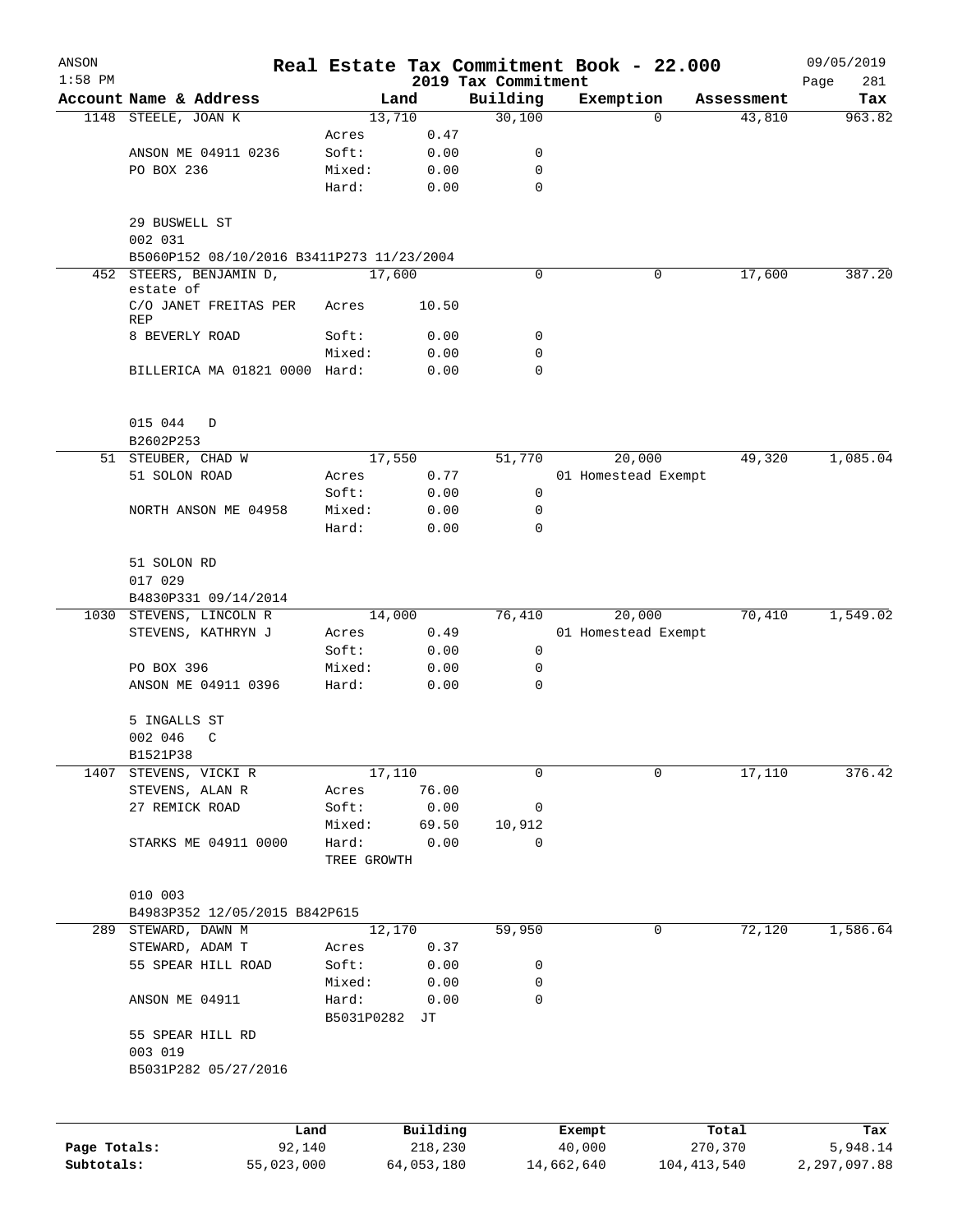| ANSON<br>$1:58$ PM |                                           |                 |              | 2019 Tax Commitment | Real Estate Tax Commitment Book - 22.000 |            | 09/05/2019<br>282<br>Page |
|--------------------|-------------------------------------------|-----------------|--------------|---------------------|------------------------------------------|------------|---------------------------|
|                    | Account Name & Address                    |                 | Land         | Building            | Exemption                                | Assessment | Tax                       |
|                    | 1445 STEWARD, GABRIEL G                   |                 | 18,230       | 104, 150            | 20,000                                   | 102,380    | 2,252.36                  |
|                    |                                           | Acres           | 3.15         |                     | 01 Homestead Exempt                      |            |                           |
|                    | NORTH ANSON ME 04958                      | Soft:           | 0.00         | 0                   |                                          |            |                           |
|                    | 0000                                      |                 |              |                     |                                          |            |                           |
|                    | 312 SOLON RD                              | Mixed:<br>Hard: | 0.00         | 0<br>$\Omega$       |                                          |            |                           |
|                    |                                           |                 | 0.00         |                     |                                          |            |                           |
|                    | 312 SOLON RD                              |                 |              |                     |                                          |            |                           |
|                    | 024 024<br>2 B                            |                 |              |                     |                                          |            |                           |
|                    | B2418P127                                 |                 |              |                     |                                          |            |                           |
|                    | 1746 STEWART PUBLIC LIBRARY               |                 | 8,250        | 46,310              | 54,560                                   | $\Omega$   | 0.00                      |
|                    |                                           | Acres           | 0.17         |                     | 13 Benevolent & Charitable               |            |                           |
|                    | NORTH ANSON ME 04958<br>0177              | Soft:           | 0.00         | 0                   |                                          |            |                           |
|                    | PO BOX 177                                | Mixed:          | 0.00         | 0                   |                                          |            |                           |
|                    |                                           | Hard:           | 0.00         | 0                   |                                          |            |                           |
|                    |                                           |                 |              |                     |                                          |            |                           |
|                    | 37 ELM ST                                 |                 |              |                     |                                          |            |                           |
|                    | 006 045                                   |                 |              |                     |                                          |            |                           |
|                    | 1676 STEWART, SARAH                       |                 | 22,760       | 0                   | 0                                        | 22,760     | 500.72                    |
|                    | STEWART, FLOYD                            | Acres           | 29.46        |                     |                                          |            |                           |
|                    |                                           | Soft:           | 0.00         | 0                   |                                          |            |                           |
|                    | PO BOX 142                                | Mixed:          | 6.00         | 942                 |                                          |            |                           |
|                    | ANSON ME 04911 0142                       | Hard:           | 18.00        | 3,132               |                                          |            |                           |
|                    |                                           | TREE GROWTH     |              |                     |                                          |            |                           |
|                    | 186 HOLLIN WAITE HILL                     |                 |              |                     |                                          |            |                           |
|                    | 014 034<br>1                              |                 |              |                     |                                          |            |                           |
|                    | B2234P82                                  |                 |              |                     |                                          |            |                           |
|                    | 481 STEWART, SARAH                        |                 | 8,940        | 46,540              | 20,000                                   | 35,480     | 780.56                    |
|                    |                                           | Acres           | 0.20         |                     | 01 Homestead Exempt                      |            |                           |
|                    | ANSON ME 04911 0142                       | Soft:           | 0.00         | 0                   |                                          |            |                           |
|                    | PO BOX 142                                | Mixed:          | 0.00         | 0                   |                                          |            |                           |
|                    |                                           | Hard:           | 0.00         | 0                   |                                          |            |                           |
|                    |                                           |                 |              |                     |                                          |            |                           |
|                    | 9 SCHOOL ST                               |                 |              |                     |                                          |            |                           |
|                    | 001 028                                   |                 |              |                     |                                          |            |                           |
|                    | B1775P82                                  |                 |              |                     |                                          |            |                           |
|                    | 490 STODDARD, SCOTT A                     |                 | 21,040       | 20,410              |                                          | 41,450     | 911.90                    |
|                    | STODDARD, CHRISTINE M                     | Acres           | 1.69         |                     |                                          |            |                           |
|                    | 462 RIVER ROAD                            | Soft:           | 0.00         | 0                   |                                          |            |                           |
|                    |                                           | Mixed:          | 0.00         | 0                   |                                          |            |                           |
|                    | NORTH ANSON ME 04958                      | Hard:           | 0.00         | 0                   |                                          |            |                           |
|                    |                                           | LIFE ESTATE     |              |                     |                                          |            |                           |
|                    | 448 RIVER RD                              |                 |              |                     |                                          |            |                           |
|                    | 016 009                                   |                 |              |                     |                                          |            |                           |
|                    | B4637P11 08/21/2012                       |                 |              |                     |                                          |            |                           |
|                    | 377 STODDARD, SCOTT A                     |                 | 21,020       | 24,930              | 20,000                                   | 25,950     | 570.90                    |
|                    | STODDARD, CHRISTINE M                     | Acres           | 1.68         | 0                   | 01 Homestead Exempt                      |            |                           |
|                    | 462 RIVER ROAD                            | Soft:<br>Mixed: | 0.00<br>0.00 | 0                   |                                          |            |                           |
|                    | NORTH ANSON ME 04958                      | Hard:           | 0.00         | 0                   |                                          |            |                           |
|                    |                                           |                 |              |                     |                                          |            |                           |
|                    | 462 RIVER RD                              |                 |              |                     |                                          |            |                           |
|                    | 016 009 A                                 |                 |              |                     |                                          |            |                           |
|                    | B5060P121 08/10/2016 B4569P121 08/21/2012 |                 |              |                     |                                          |            |                           |
|                    |                                           |                 |              |                     |                                          |            |                           |
|                    |                                           |                 |              |                     |                                          |            |                           |
|                    |                                           |                 |              |                     |                                          |            |                           |

|              | Land       | Building   | Exempt     | Total       | Tax          |
|--------------|------------|------------|------------|-------------|--------------|
| Page Totals: | 100,240    | 242,340    | 114,560    | 228,020     | 5,016.44     |
| Subtotals:   | 55,123,240 | 64,295,520 | 14,777,200 | 104,641,560 | 2,302,114.32 |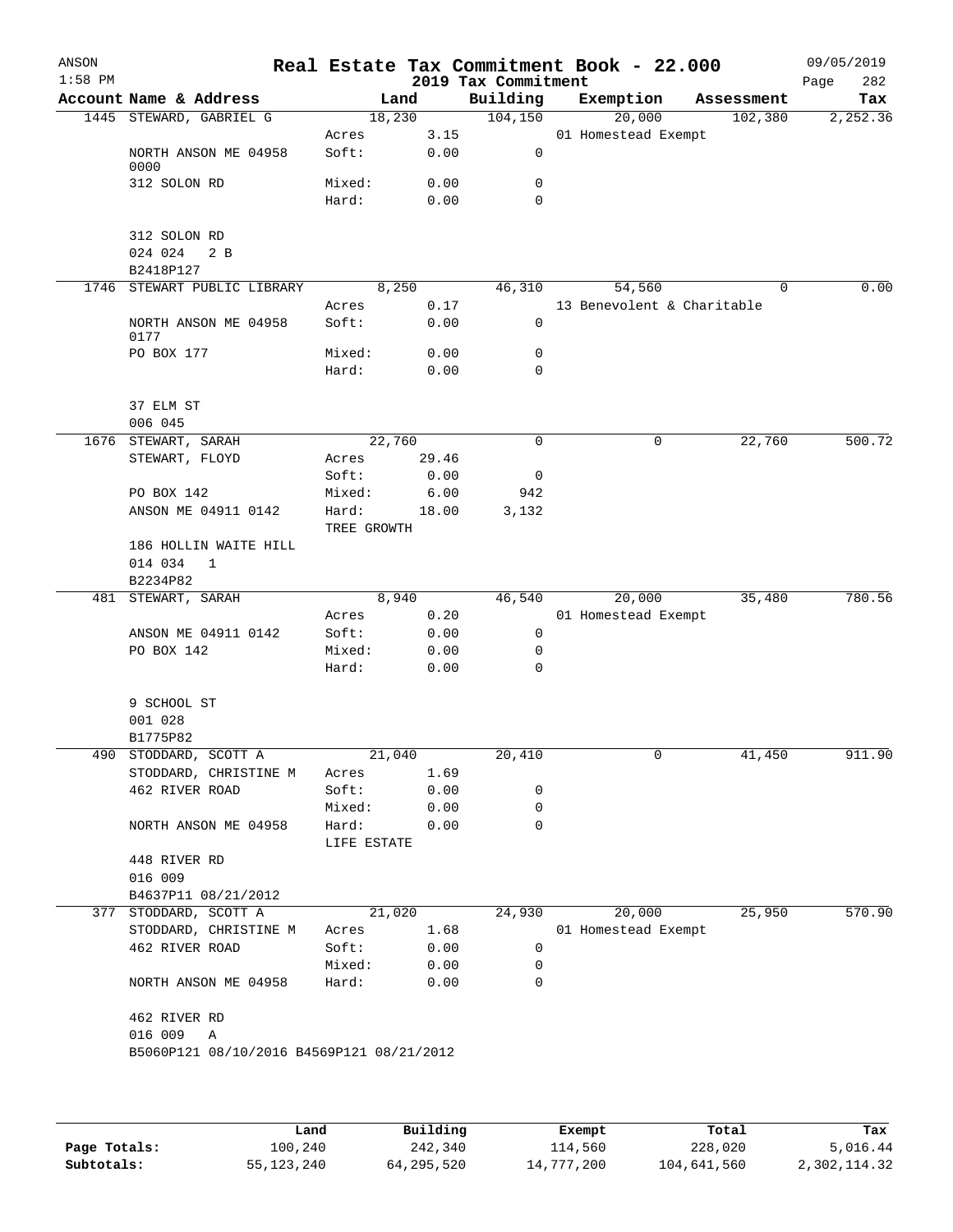| ANSON        |                                                  |                      |                | Real Estate Tax Commitment Book - 22.000 |            |                     |                      | 09/05/2019    |
|--------------|--------------------------------------------------|----------------------|----------------|------------------------------------------|------------|---------------------|----------------------|---------------|
| $1:58$ PM    |                                                  |                      |                | 2019 Tax Commitment                      |            |                     |                      | Page<br>283   |
|              | Account Name & Address<br>1230 STRATTON, PAULINE |                      | Land<br>10,390 | Building<br>49,550                       | Exemption  | 20,000              | Assessment<br>39,940 | Tax<br>878.68 |
|              |                                                  | Acres                | 0.27           |                                          |            | 01 Homestead Exempt |                      |               |
|              | ANSON ME 04911 0623                              | Soft:                | 0.00           | 0                                        |            |                     |                      |               |
|              | PO BOX 623                                       | Mixed:               | 0.00           | 0                                        |            |                     |                      |               |
|              |                                                  | Hard:                | 0.00           | $\mathbf 0$                              |            |                     |                      |               |
|              | 28 ARNOLDS LN                                    |                      |                |                                          |            |                     |                      |               |
|              | 001 014                                          |                      |                |                                          |            |                     |                      |               |
|              | B3149P174                                        |                      |                |                                          |            |                     |                      |               |
| 491          | STRYSKO, JOHN N                                  |                      | 12,810         | 53,720                                   |            | 20,000              | 46,530               | 1,023.66      |
|              |                                                  | Acres                | 0.41           |                                          |            | 01 Homestead Exempt |                      |               |
|              | ANSON ME 04911                                   | Soft:                | 0.00           | 0                                        |            |                     |                      |               |
|              | PO BOX 513                                       | Mixed:<br>Hard:      | 0.00<br>0.00   | 0<br>0                                   |            |                     |                      |               |
|              | 6 CHURCH ST                                      |                      |                |                                          |            |                     |                      |               |
|              | 001 081                                          |                      |                |                                          |            |                     |                      |               |
|              | B4238P312 02/10/2010                             |                      |                |                                          |            |                     |                      |               |
|              | 1556 STUDLEY, GARY A                             |                      | 20,000         | 69,880                                   |            | 0                   | 89,880               | 1,977.36      |
|              | STUDLEY, COLLEEN M                               | Acres                | 1.00           |                                          |            |                     |                      |               |
|              |                                                  | Soft:                | 0.00           | 0                                        |            |                     |                      |               |
|              | 225B<br>WEAVER HILL RD                           | Mixed:               | 0.00           | 0                                        |            |                     |                      |               |
|              | WEST GREENWICH RI 02817 Hard:<br>0000            |                      | 0.00           | 0                                        |            |                     |                      |               |
|              | 192 MAIN ST                                      |                      |                |                                          |            |                     |                      |               |
|              | 002 023<br>Α                                     |                      |                |                                          |            |                     |                      |               |
|              | B4326P131 10/08/2010                             |                      |                |                                          |            |                     |                      |               |
| 1516         | SULEA, ADRIAN                                    |                      | 42,830         | 52,920                                   |            | 20,000              | 75,750               | 1,666.50      |
|              | SULEA, NICOLE M                                  | Acres                | 21.66          |                                          |            | 01 Homestead Exempt |                      |               |
|              |                                                  | Soft:                | 0.00           | 0                                        |            |                     |                      |               |
|              | PO BOX 232                                       | Mixed:               | 0.00           | 0                                        |            |                     |                      |               |
|              | NORTH ANSON ME 04958<br>0232                     | Hard:                | 0.00           | 0                                        |            |                     |                      |               |
|              | 143 FAHI POND RD                                 |                      |                |                                          |            |                     |                      |               |
|              | 024 010<br>C                                     |                      |                |                                          |            |                     |                      |               |
|              | B3692P325 06/09/2006 B3632P70 02/09/2006         |                      |                |                                          |            |                     |                      |               |
| 1643         | SUNNYSIDE FOREST, LLC<br>173 MOSES GERRISH       |                      | 790            | $\mathbf 0$                              |            | $\mathbf 0$         | 790                  | 17.38         |
|              | FARMER RD                                        | Acres                | 5.00           |                                          |            |                     |                      |               |
|              |                                                  | Soft:                | 0.00           | 0                                        |            |                     |                      |               |
|              | ELIOT ME 03903 0000                              | Mixed:               | 5.00           | 785                                      |            |                     |                      |               |
|              |                                                  | Hard:                | 0.00           | $\mathbf 0$                              |            |                     |                      |               |
|              |                                                  | TREE GROWTH          |                |                                          |            |                     |                      |               |
|              | 012 019                                          |                      |                |                                          |            |                     |                      |               |
|              | B3974P334 12/31/2007                             |                      |                |                                          |            |                     |                      |               |
|              | 364 SUNNYSIDE FOREST, LLC                        |                      | 1,260          | $\mathbf 0$                              |            | 0                   | 1,260                | 27.72         |
|              |                                                  | Acres                | 8.00           |                                          |            |                     |                      |               |
|              | ELIOT ME 03903 0000                              | Soft:                | 0.00           | 0                                        |            |                     |                      |               |
|              | 173 FARMER RD                                    | Mixed:               | 8.00           | 1,256                                    |            |                     |                      |               |
|              |                                                  | Hard:<br>TREE GROWTH | 0.00           | $\Omega$                                 |            |                     |                      |               |
|              | 012 020                                          |                      |                |                                          |            |                     |                      |               |
|              | B3974P334 12/31/2007                             |                      |                |                                          |            |                     |                      |               |
|              |                                                  | Land                 | Building       |                                          | Exempt     |                     | Total                | Tax           |
| Page Totals: |                                                  | 88,080               | 226,070        |                                          | 60,000     |                     | 254,150              | 5,591.30      |
| Subtotals:   | 55, 211, 320                                     |                      | 64,521,590     |                                          | 14,837,200 |                     | 104,895,710          | 2,307,705.62  |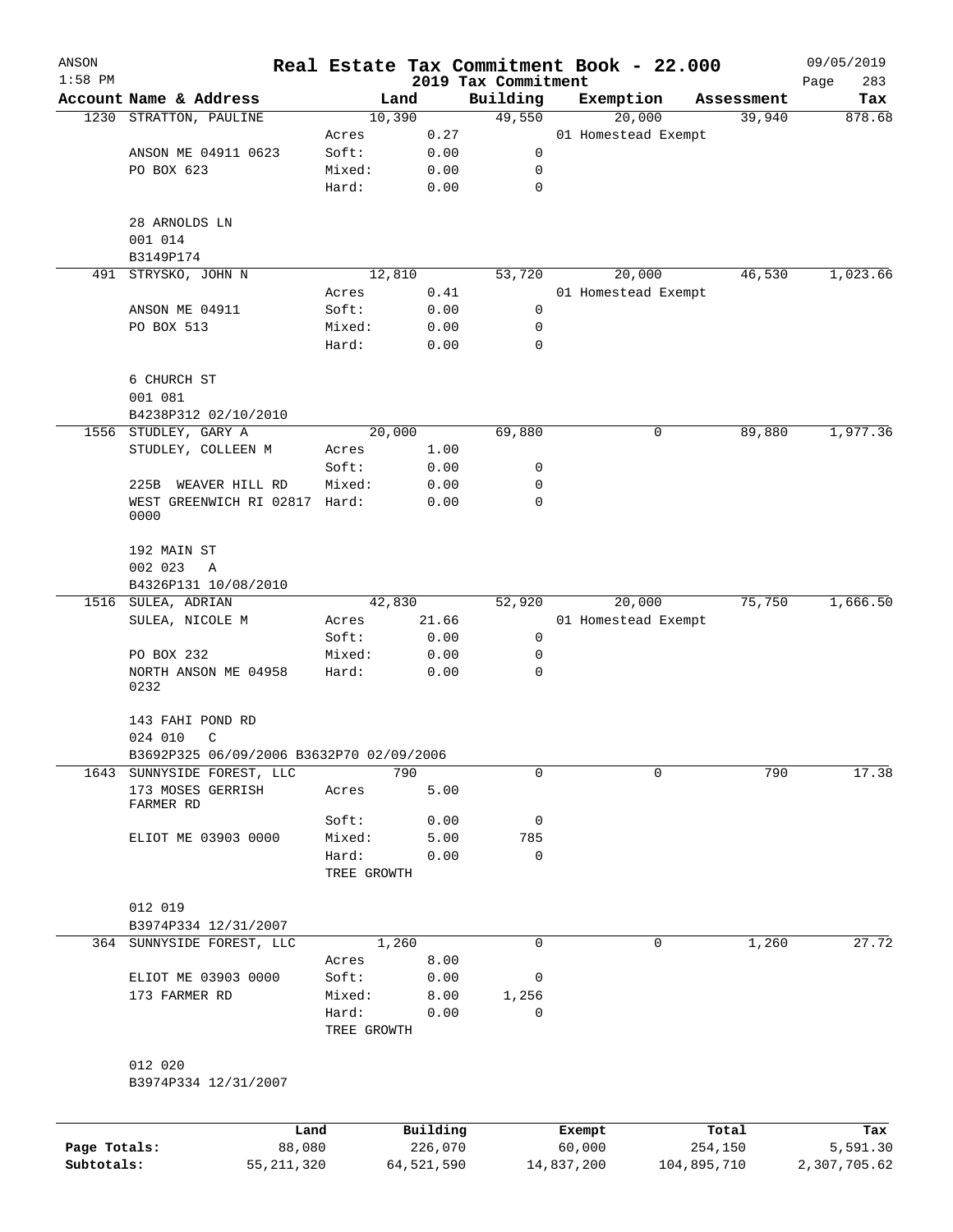| ANSON<br>$1:58$ PM |                                           |                 |              | 2019 Tax Commitment | Real Estate Tax Commitment Book - 22.000 |              | 09/05/2019<br>284<br>Page |
|--------------------|-------------------------------------------|-----------------|--------------|---------------------|------------------------------------------|--------------|---------------------------|
|                    | Account Name & Address                    |                 | Land         | Building            | Exemption                                | Assessment   | Tax                       |
|                    | 1750 SUNSET CEMETERY ASSOC                | 33,500          |              | $\overline{0}$      | 33,500                                   | $\mathbf{0}$ | 0.00                      |
|                    |                                           | Acres           | 20.00        |                     | 13 Benevolent & Charitable               |              |                           |
|                    | ANSON ME 04911 0000                       | Soft:           | 0.00         | 0                   |                                          |              |                           |
|                    |                                           | Mixed:          | 0.00         | 0                   |                                          |              |                           |
|                    |                                           | Hard:           | 0.00         | 0                   |                                          |              |                           |
|                    | 018 048                                   |                 |              |                     |                                          |              |                           |
| 1509               | SWALE, ALLYSON R.                         | 15,100          |              | 18,280              | 0                                        | 33,380       | 734.36                    |
|                    | MELLO, JENNIFER M                         | Acres           | 0.57         |                     |                                          |              |                           |
|                    | 52 MADISON STREET                         | Soft:           | 0.00         | 0                   |                                          |              |                           |
|                    |                                           | Mixed:          | 0.00         | 0                   |                                          |              |                           |
|                    | NORTH ANSON ME 04958<br>0000              | Hard:           | 0.00         | $\mathbf 0$         |                                          |              |                           |
|                    | 52 MADISON ST                             |                 |              |                     |                                          |              |                           |
|                    | 006 099<br>B4153P1 06/22/2009             |                 |              |                     |                                          |              |                           |
|                    | 36 SWEENEY, MICHAEL S JR                  | 21,380          |              | 11,770              | 0                                        | 33,150       | 729.30                    |
|                    | 141 SOLON ROAD                            | Acres           | 1.92         |                     |                                          |              |                           |
|                    |                                           | Soft:           | 0.00         | 0                   |                                          |              |                           |
|                    | NORTH ANSON ME 04958                      | Mixed:          | 0.00         | 0                   |                                          |              |                           |
|                    |                                           | Hard:           | 0.00         | 0                   |                                          |              |                           |
|                    |                                           | B5058P095       |              |                     |                                          |              |                           |
|                    | 141 SOLON RD                              |                 |              |                     |                                          |              |                           |
|                    | 017 033<br>$\mathbb{C}$                   |                 |              |                     |                                          |              |                           |
|                    | B5058P095 11/24/2015 B1530P328 06/16/1989 |                 |              |                     |                                          |              |                           |
|                    | 1146 SWEENEY, MICHAEL S JR                | 24,500          |              | 62,930              | 0                                        | 87,430       | 1,923.46                  |
|                    | 141 SOLON ROAD                            | Acres           | 4.00         |                     |                                          |              |                           |
|                    |                                           | Soft:           | 0.00         | 0                   |                                          |              |                           |
|                    | NORTH ANSON ME 04958                      | Mixed:          | 0.00         | 0                   |                                          |              |                           |
|                    |                                           | Hard:           | 0.00         | $\mathbf 0$         |                                          |              |                           |
|                    | 128 MAIN ST<br>002 004                    |                 |              |                     |                                          |              |                           |
|                    | B5379P188 02/01/2019 B1818P241            |                 |              |                     |                                          |              |                           |
|                    | 1037 SWEENEY, MICHAEL S SR                | 27,720          |              | $\mathbf 0$         | 0                                        | 27,720       | 609.84                    |
|                    | 112 N MAIN STREET                         | Acres           | 14.22        |                     |                                          |              |                           |
|                    |                                           | Soft:           | 0.00         | 0                   |                                          |              |                           |
|                    | NORTH ANSON ME 04958                      | Mixed:          | 0.00         | 0                   |                                          |              |                           |
|                    |                                           | Hard:           | 0.00         | 0                   |                                          |              |                           |
|                    | 268 PEASE HILL RD<br>011 042<br>2         |                 |              |                     |                                          |              |                           |
|                    | B2190P290                                 |                 |              |                     |                                          |              |                           |
|                    | 843 SWEENEY, MICHAEL S SR                 | 17,890          |              | 30,030              | 20,000                                   | 27,920       | 614.24                    |
|                    | 112 N MAIN STREET                         | Acres           | 0.80         |                     | 01 Homestead Exempt                      |              |                           |
|                    |                                           | Soft:           | 0.00         | 0                   |                                          |              |                           |
|                    | NORTH ANSON ME 04958                      | Mixed:<br>Hard: | 0.00<br>0.00 | 0<br>0              |                                          |              |                           |
|                    | 112 NORTH MAIN ST<br>007 017              |                 |              |                     |                                          |              |                           |
|                    | B5150P48 04/03/2017 B2183P109             |                 |              |                     |                                          |              |                           |
|                    |                                           |                 |              |                     |                                          |              |                           |
|                    |                                           |                 |              |                     |                                          |              |                           |
|                    |                                           |                 |              |                     |                                          |              |                           |

|              | Land       | Building   | Exempt     | Total       | Tax          |
|--------------|------------|------------|------------|-------------|--------------|
| Page Totals: | 140,090    | 123,010    | 53,500     | 209,600     | 4,611.20     |
| Subtotals:   | 55,351,410 | 64,644,600 | 14,890,700 | 105,105,310 | 2,312,316.82 |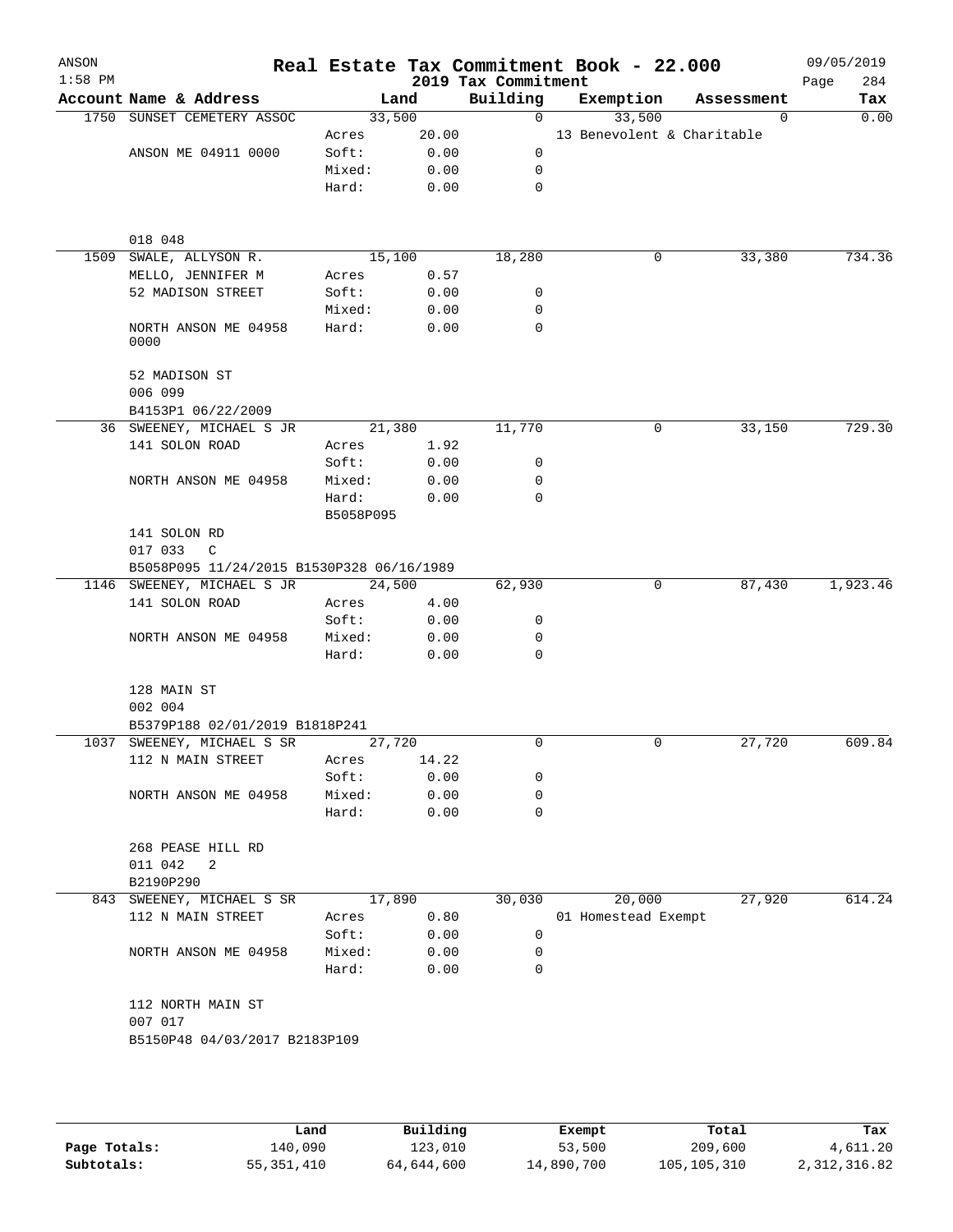| ANSON        |                                           |            |            |            |                     | Real Estate Tax Commitment Book - 22.000 |             | 09/05/2019          |
|--------------|-------------------------------------------|------------|------------|------------|---------------------|------------------------------------------|-------------|---------------------|
| $1:58$ PM    |                                           |            |            |            | 2019 Tax Commitment |                                          |             | 285<br>Page         |
|              | Account Name & Address                    |            |            | Land       | Building            | Exemption                                | Assessment  | Tax                 |
|              | 1753 SWETT, LARRY L                       |            |            | 11,660     | 16,940              |                                          | $\Omega$    | 28,600<br>629.20    |
|              | <b>42 HEALD STREET</b>                    |            | Acres      | 0.34       |                     |                                          |             |                     |
|              |                                           |            | Soft:      | 0.00       | 0                   |                                          |             |                     |
|              | MADISON ME 04950                          |            | Mixed:     | 0.00       | 0                   |                                          |             |                     |
|              |                                           |            | Hard:      | 0.00       | $\mathbf 0$         |                                          |             |                     |
|              |                                           |            | B5019P0136 |            |                     |                                          |             |                     |
|              | 66 RIVER RD                               |            |            |            |                     |                                          |             |                     |
|              | 004 028<br>B                              |            |            |            |                     |                                          |             |                     |
|              | B5019P136 04/21/2016 B1260P123 05/29/1986 |            |            |            |                     |                                          |             |                     |
| 1959         | SWIHART, PATRICK E.,<br>JR. &             |            |            | 35,650     | 71,440              |                                          | 0           | 107,090<br>2,355.98 |
|              | SWIHART, BREA P                           |            | Acres      | 14.15      |                     |                                          |             |                     |
|              | 9 WHITETAIL WAY                           |            | Soft:      | 0.00       | 0                   |                                          |             |                     |
|              |                                           |            | Mixed:     | 0.00       | 0                   |                                          |             |                     |
|              | ANSON ME 04911 3046                       |            | Hard:      | 0.00       | 0                   |                                          |             |                     |
|              |                                           |            |            |            |                     |                                          |             |                     |
|              | 9 Whitetail Way                           |            |            |            |                     |                                          |             |                     |
|              | 015 010 4                                 |            |            |            |                     |                                          |             |                     |
|              | B4618P196 01/02/2013                      |            |            |            |                     |                                          |             |                     |
|              | 243 TABOR, ROBERT W                       |            |            | 40,110     | $\mathbf 0$         |                                          | 0           | 882.42<br>40,110    |
|              |                                           |            | Acres      | 41.22      |                     |                                          |             |                     |
|              | SMITHFIELD ME 04978                       |            | Soft:      | 0.00       | 0                   |                                          |             |                     |
|              | 0000                                      |            |            |            |                     |                                          |             |                     |
|              | 45 LAKEVIEW DRIVE                         |            | Mixed:     | 0.00       | 0                   |                                          |             |                     |
|              |                                           |            | Hard:      | 0.00       | 0                   |                                          |             |                     |
|              |                                           |            |            |            |                     |                                          |             |                     |
|              |                                           |            |            |            |                     |                                          |             |                     |
|              | 024 025<br>A                              |            |            |            |                     |                                          |             |                     |
|              | B2879P346                                 |            |            |            |                     |                                          |             |                     |
|              | 1017 TAVIS, JIM E                         |            |            | 11,310     | 37,580              |                                          | 0           | 48,890<br>1,075.58  |
|              | PO BOX 174                                |            | Acres      | 0.32       |                     |                                          |             |                     |
|              |                                           |            | Soft:      | 0.00       | 0                   |                                          |             |                     |
|              | NORTH ANSON ME                            |            | Mixed:     | 0.00       | 0                   |                                          |             |                     |
|              | 04958-0174                                |            |            |            |                     |                                          |             |                     |
|              |                                           |            | Hard:      | 0.00       | $\mathbf 0$         |                                          |             |                     |
|              |                                           |            |            |            |                     |                                          |             |                     |
|              | 104 NORTH MAIN ST                         |            |            |            |                     |                                          |             |                     |
|              | 006 071                                   |            |            |            |                     |                                          |             |                     |
|              | B5226P27 11/13/2017                       |            |            |            |                     |                                          |             |                     |
|              | 558 TAYLOR, ALAN R                        |            |            | 8,940      | 54,840              | 20,000                                   |             | 43,780<br>963.16    |
|              | TAYLOR, HEATHER J                         |            | Acres      | 0.20       |                     | 01 Homestead Exempt                      |             |                     |
|              |                                           |            | Soft:      | 0.00       | 0                   |                                          |             |                     |
|              | PO BOX 231                                |            | Mixed:     | 0.00       | 0                   |                                          |             |                     |
|              | ANSON ME 04911 0231                       |            | Hard:      | 0.00       | 0                   |                                          |             |                     |
|              |                                           |            |            |            |                     |                                          |             |                     |
|              | 139 MAIN ST                               |            |            |            |                     |                                          |             |                     |
|              | 002 049                                   |            |            |            |                     |                                          |             |                     |
|              | B2622P176                                 |            |            |            |                     |                                          |             |                     |
|              | 1774 TAYLOR, BRANDON A                    |            |            | 7,750      | 27,150              |                                          | 0           | 34,900<br>767.80    |
|              | TAYLOR, DARLENE S                         |            | Acres      | 0.15       |                     |                                          |             |                     |
|              | 1234 NEW SHARON ROAD                      |            | Soft:      | 0.00       | 0                   |                                          |             |                     |
|              |                                           |            | Mixed:     | 0.00       | 0                   |                                          |             |                     |
|              | STARKS ME 04911 0000                      |            | Hard:      | 0.00       | 0                   |                                          |             |                     |
|              |                                           |            |            |            |                     |                                          |             |                     |
|              | 134 MAIN ST                               |            |            |            |                     |                                          |             |                     |
|              | 002 006                                   |            |            |            |                     |                                          |             |                     |
|              | B4859P23 11/18/2014 B3014P138             |            |            |            |                     |                                          |             |                     |
|              |                                           |            |            |            |                     |                                          |             |                     |
|              |                                           | Land       |            | Building   |                     | Exempt                                   | Total       | Tax                 |
| Page Totals: |                                           | 115,420    |            | 207,950    |                     | 20,000                                   | 303,370     | 6,674.14            |
| Subtotals:   |                                           | 55,466,830 |            | 64,852,550 |                     | 14,910,700                               | 105,408,680 | 2,318,990.96        |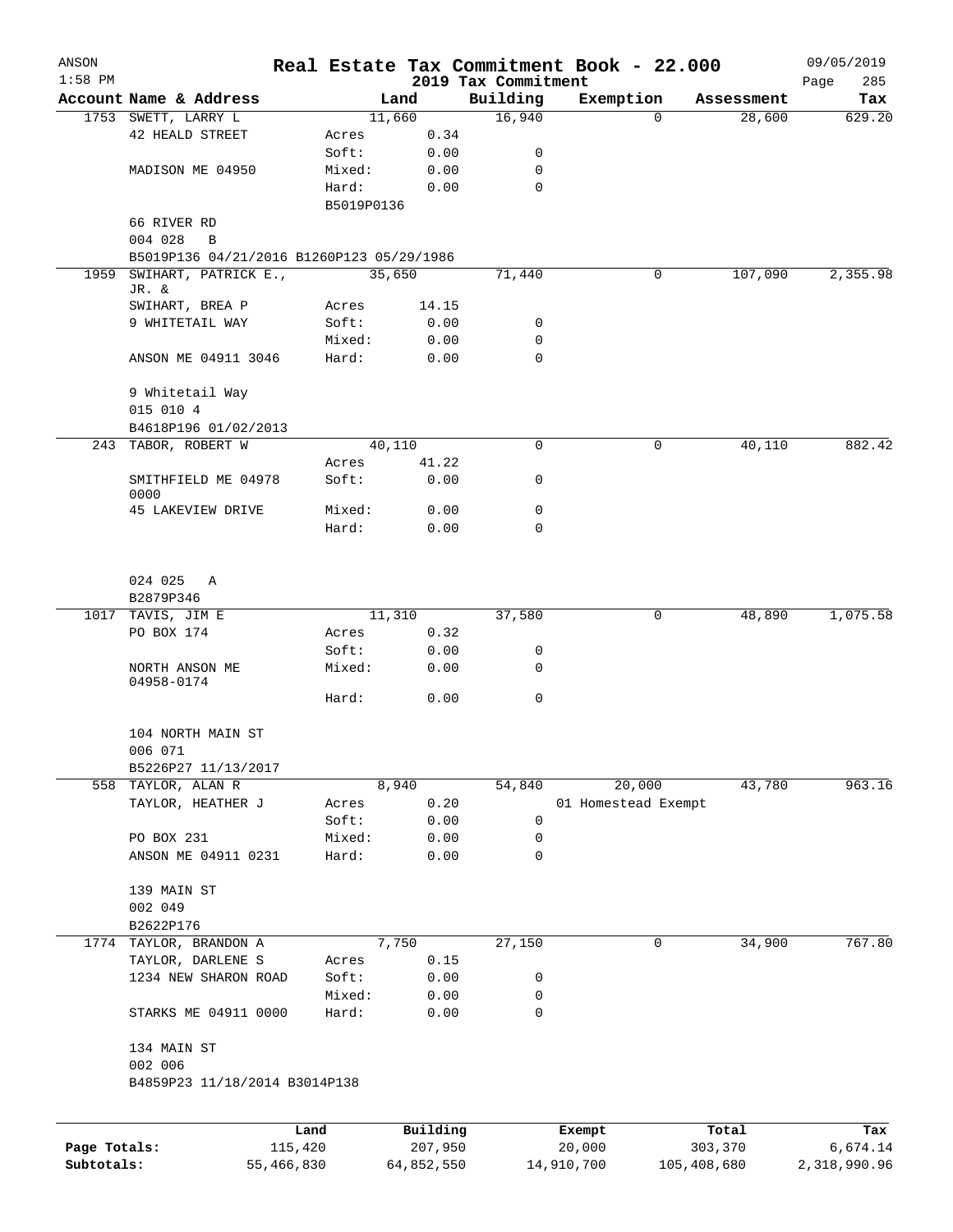| ANSON<br>$1:58$ PM |                                                                 |              |          |                                 | Real Estate Tax Commitment Book - 22.000 |            | 09/05/2019         |
|--------------------|-----------------------------------------------------------------|--------------|----------|---------------------------------|------------------------------------------|------------|--------------------|
|                    | Account Name & Address                                          |              | Land     | 2019 Tax Commitment<br>Building | Exemption                                | Assessment | 286<br>Page<br>Tax |
|                    | 55 TAYLOR, DARLENE S                                            |              | 8,720    | 41,980                          | 0                                        | 50,700     | 1,115.40           |
|                    |                                                                 | Acres        | 0.19     |                                 |                                          |            |                    |
|                    | STARKS ME 04911                                                 | Soft:        | 0.00     | 0                               |                                          |            |                    |
|                    | 1226 NEW SHARON RD                                              | Mixed:       | 0.00     | 0                               |                                          |            |                    |
|                    |                                                                 | Hard:        | 0.00     | 0                               |                                          |            |                    |
|                    | 80 MAIN ST                                                      |              |          |                                 |                                          |            |                    |
|                    | 001 022                                                         |              |          |                                 |                                          |            |                    |
|                    | B4482P261 10/25/2011                                            |              |          |                                 |                                          |            |                    |
|                    | 1652 TAYLOR, JESSICA R                                          |              | 28, 300  | 0                               | 0                                        | 28,300     | 622.60             |
|                    | TAYLOR, RALPH W                                                 | Acres        | 14.80    |                                 |                                          |            |                    |
|                    | 1039 BISCAY ROAD                                                | Soft:        | 0.00     | 0                               |                                          |            |                    |
|                    |                                                                 | Mixed:       | 0.00     | 0                               |                                          |            |                    |
|                    | BREMEN ME 04551                                                 | Hard:        | 0.00     | 0                               |                                          |            |                    |
|                    | TOWN FARM ROAD                                                  |              |          |                                 |                                          |            |                    |
|                    | 022 012 001                                                     |              |          |                                 |                                          |            |                    |
|                    | B5008P24 03/04/2016                                             |              |          |                                 |                                          |            |                    |
|                    | 631 TAYLOR, KATHERINE                                           |              | 20,000   | 14,510                          | 0                                        | 34,510     | 759.22             |
|                    | 138 SOLON ROAD                                                  | Acres        | 1.00     |                                 |                                          |            |                    |
|                    |                                                                 | Soft:        | 0.00     | 0                               |                                          |            |                    |
|                    | NORTH ANSON ME 04958<br>0000                                    | Mixed:       | 0.00     | 0                               |                                          |            |                    |
|                    |                                                                 | Hard:        | 0.00     | 0                               |                                          |            |                    |
|                    |                                                                 | B5009P0251   |          |                                 |                                          |            |                    |
|                    | 138 SOLON RD                                                    |              |          |                                 |                                          |            |                    |
|                    | 017 044<br>G                                                    |              |          |                                 |                                          |            |                    |
|                    | B5009P251 03/16/2016 B4922P133 06/23/2015<br>237 TAYLOR, WADE B |              |          |                                 |                                          |            |                    |
|                    |                                                                 |              | 58,000   | 24,950                          | 0                                        | 82,950     | 1,824.90           |
|                    | TAYLOR, AMANDA J                                                | Acres        | 52.00    |                                 |                                          |            |                    |
|                    | PO BOX 642                                                      | Soft:        | 0.00     | 0                               |                                          |            |                    |
|                    |                                                                 | Mixed:       | 0.00     | 0<br>0                          |                                          |            |                    |
|                    | NORRIDGEWOCK ME 04957<br>0000                                   | Hard:        | 0.00     |                                 |                                          |            |                    |
|                    |                                                                 | B5250P071 JT |          |                                 |                                          |            |                    |
|                    | 113 BROWN HILL RD                                               |              |          |                                 |                                          |            |                    |
|                    | 013 003                                                         |              |          |                                 |                                          |            |                    |
|                    | B5250P071 01/31/2018 B5123P311 01/25/2017 B1854P184             |              |          |                                 |                                          |            |                    |
|                    | 12/07/1992<br>1006 TDS TELECOM                                  |              | 15,000   | 16,660                          | 0                                        | 31,660     | 696.52             |
|                    | 525 JUNCTION ROAD                                               | Acres        | 0.25     |                                 |                                          |            |                    |
|                    |                                                                 | Soft:        | 0.00     | 0                               |                                          |            |                    |
|                    | MADISON WI 53717                                                | Mixed:       | 0.00     | 0                               |                                          |            |                    |
|                    |                                                                 | Hard:        | 0.00     | 0                               |                                          |            |                    |
|                    | 444 CAMPGROUND RD                                               |              |          |                                 |                                          |            |                    |
|                    | 018 015<br>В                                                    |              |          |                                 |                                          |            |                    |
|                    | B750P339                                                        |              |          |                                 |                                          |            |                    |
| 1007               | TDS TELECOM                                                     |              | 12,080   | 0                               | 0                                        | 12,080     | 265.76             |
|                    | 525 JUNCTION ROAD                                               | Acres        | 0.45     |                                 |                                          |            |                    |
|                    |                                                                 | Soft:        | 0.00     | 0                               |                                          |            |                    |
|                    | MADISON WI 53717                                                | Mixed:       | 0.00     | 0                               |                                          |            |                    |
|                    |                                                                 | Hard:        | 0.00     | 0                               |                                          |            |                    |
|                    |                                                                 |              |          |                                 |                                          |            |                    |
|                    | 006 036                                                         |              |          |                                 |                                          |            |                    |
|                    | B796P41                                                         |              |          |                                 |                                          |            |                    |
|                    |                                                                 | Land         | Building |                                 | Exempt                                   | Total      | Tax                |
| Page Totals:       | 142,100                                                         |              | 98,100   |                                 | 0                                        | 240,200    | 5,284.40           |

**Subtotals:** 55,608,930 64,950,650 14,910,700 105,648,880 2,324,275.36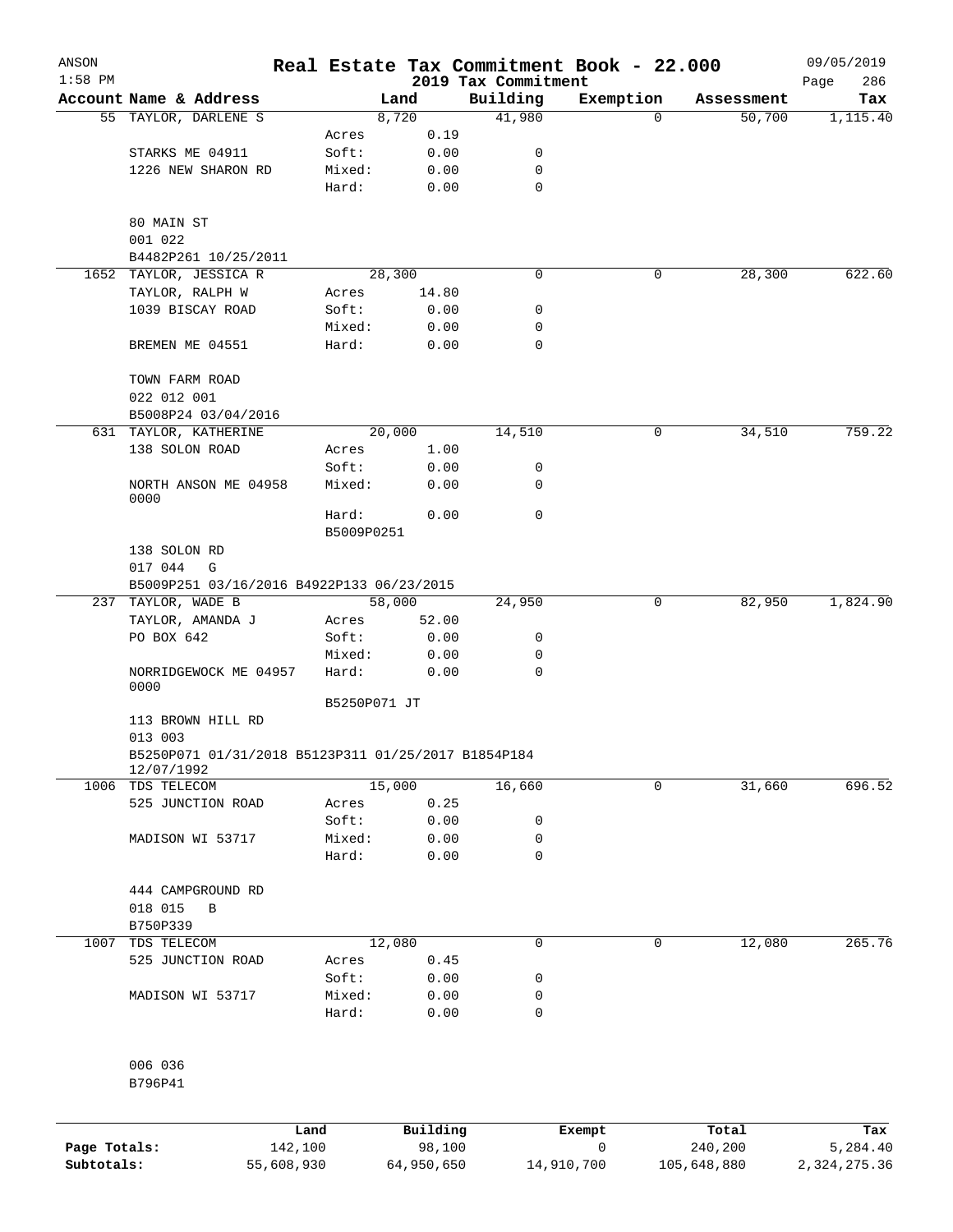| $1:58$ PM<br>2019 Tax Commitment<br>Building<br>Account Name & Address<br>Land<br>267,370<br>1732 TDS TELECOM<br>32,630<br>525 JUNCTION ROAD<br>2.75<br>Acres<br>Soft:<br>0.00<br>0<br>MADISON WI 53717<br>Mixed:<br>0.00<br>0<br>$\mathbf 0$<br>Hard:<br>0.00<br>155 NORTH MAIN ST<br>017 019<br>B<br>1733<br>TDS TELECOM<br>18,000<br>342,060<br>525 JUNCTION ROAD<br>0.36<br>Acres | Exemption           |            |                    |
|---------------------------------------------------------------------------------------------------------------------------------------------------------------------------------------------------------------------------------------------------------------------------------------------------------------------------------------------------------------------------------------|---------------------|------------|--------------------|
|                                                                                                                                                                                                                                                                                                                                                                                       |                     | Assessment | 287<br>Page<br>Tax |
|                                                                                                                                                                                                                                                                                                                                                                                       | $\Omega$            | 300,000    | 6,600.00           |
|                                                                                                                                                                                                                                                                                                                                                                                       |                     |            |                    |
|                                                                                                                                                                                                                                                                                                                                                                                       |                     |            |                    |
|                                                                                                                                                                                                                                                                                                                                                                                       |                     |            |                    |
|                                                                                                                                                                                                                                                                                                                                                                                       |                     |            |                    |
|                                                                                                                                                                                                                                                                                                                                                                                       |                     |            |                    |
|                                                                                                                                                                                                                                                                                                                                                                                       |                     |            |                    |
|                                                                                                                                                                                                                                                                                                                                                                                       | 0                   | 360,060    | 7,921.32           |
|                                                                                                                                                                                                                                                                                                                                                                                       |                     |            |                    |
| Soft:<br>0.00<br>0                                                                                                                                                                                                                                                                                                                                                                    |                     |            |                    |
| MADISON WI 53717<br>Mixed:<br>0.00<br>0                                                                                                                                                                                                                                                                                                                                               |                     |            |                    |
| Hard:<br>0.00<br>0                                                                                                                                                                                                                                                                                                                                                                    |                     |            |                    |
| 2 ELM ST                                                                                                                                                                                                                                                                                                                                                                              |                     |            |                    |
| 006 033                                                                                                                                                                                                                                                                                                                                                                               |                     |            |                    |
| 1051<br>TENNENT, SEAN N<br>13,420<br>51,950                                                                                                                                                                                                                                                                                                                                           | 20,000              | 45,370     | 998.14             |
| TENNENT, SHERYL J<br>0.45<br>Acres                                                                                                                                                                                                                                                                                                                                                    | 01 Homestead Exempt |            |                    |
| $\mathbf 0$<br>7 NORTH MAIN STREET<br>Soft:<br>0.00                                                                                                                                                                                                                                                                                                                                   |                     |            |                    |
| Mixed:<br>0.00<br>0                                                                                                                                                                                                                                                                                                                                                                   |                     |            |                    |
| $\mathbf 0$<br>NORTH ANSON ME 04958<br>Hard:<br>0.00                                                                                                                                                                                                                                                                                                                                  |                     |            |                    |
|                                                                                                                                                                                                                                                                                                                                                                                       |                     |            |                    |
| 7 NORTH MAIN ST                                                                                                                                                                                                                                                                                                                                                                       |                     |            |                    |
| 006 031                                                                                                                                                                                                                                                                                                                                                                               |                     |            |                    |
| B1546P120                                                                                                                                                                                                                                                                                                                                                                             |                     |            |                    |
| 21,000<br>$\mathbf 0$<br>551 TESMACHER, MICHAEL G                                                                                                                                                                                                                                                                                                                                     | 0                   | 21,000     | 462.00             |
| 47 FAHI POND ROAD<br>12.00<br>Acres                                                                                                                                                                                                                                                                                                                                                   |                     |            |                    |
| Soft:<br>0.00<br>0                                                                                                                                                                                                                                                                                                                                                                    |                     |            |                    |
| NORTH ANSON ME 04958<br>Mixed:<br>0.00<br>0<br>0000                                                                                                                                                                                                                                                                                                                                   |                     |            |                    |
| $\mathbf 0$<br>Hard:<br>0.00<br>B4930P0332                                                                                                                                                                                                                                                                                                                                            |                     |            |                    |
| 017 051                                                                                                                                                                                                                                                                                                                                                                               |                     |            |                    |
| B4930P332 07/13/2015                                                                                                                                                                                                                                                                                                                                                                  |                     |            |                    |
| 26,740<br>20,450<br>1275 TESMACHER, MICHAEL G                                                                                                                                                                                                                                                                                                                                         | 0                   | 47,190     | 1,038.18           |
| 47 FAHI POND ROAD<br>1.30<br>Acres                                                                                                                                                                                                                                                                                                                                                    |                     |            |                    |
| 0.00<br>0<br>Soft:                                                                                                                                                                                                                                                                                                                                                                    |                     |            |                    |
| Mixed:<br>0.00<br>0<br>NORTH ANSON ME 04958                                                                                                                                                                                                                                                                                                                                           |                     |            |                    |
| 0000<br>$\mathbf 0$<br>Hard:<br>0.00                                                                                                                                                                                                                                                                                                                                                  |                     |            |                    |
| B4930P0332                                                                                                                                                                                                                                                                                                                                                                            |                     |            |                    |
| 47 FAHI POND RD                                                                                                                                                                                                                                                                                                                                                                       |                     |            |                    |
| 007 014                                                                                                                                                                                                                                                                                                                                                                               |                     |            |                    |
| B4930P332 07/13/2015                                                                                                                                                                                                                                                                                                                                                                  |                     |            |                    |
| $\mathbf 0$<br>1319 TESMACHER, MICHAEL G<br>8,400                                                                                                                                                                                                                                                                                                                                     | 0                   | 8,400      | 184.80             |
|                                                                                                                                                                                                                                                                                                                                                                                       |                     |            |                    |
| 47 FAHI POND ROAD<br>1.60<br>Acres                                                                                                                                                                                                                                                                                                                                                    |                     |            |                    |
| Soft:<br>0.00<br>0                                                                                                                                                                                                                                                                                                                                                                    |                     |            |                    |
| NORTH ANSON ME 04958<br>Mixed:<br>0.00<br>0<br>0000                                                                                                                                                                                                                                                                                                                                   |                     |            |                    |
| $\mathbf 0$<br>Hard:<br>0.00<br>B4930P0332                                                                                                                                                                                                                                                                                                                                            |                     |            |                    |
| 007 013                                                                                                                                                                                                                                                                                                                                                                               |                     |            |                    |
| B4930P332 07/13/2015                                                                                                                                                                                                                                                                                                                                                                  |                     |            |                    |
|                                                                                                                                                                                                                                                                                                                                                                                       |                     |            |                    |

|              | Land       | Building   | Exempt     | Total       | Tax          |
|--------------|------------|------------|------------|-------------|--------------|
| Page Totals: | 113,900    | 688,120    | 20,000     | 782,020     | 17,204.44    |
| Subtotals:   | 55,722,830 | 65,638,770 | 14,930,700 | 106,430,900 | 2,341,479.80 |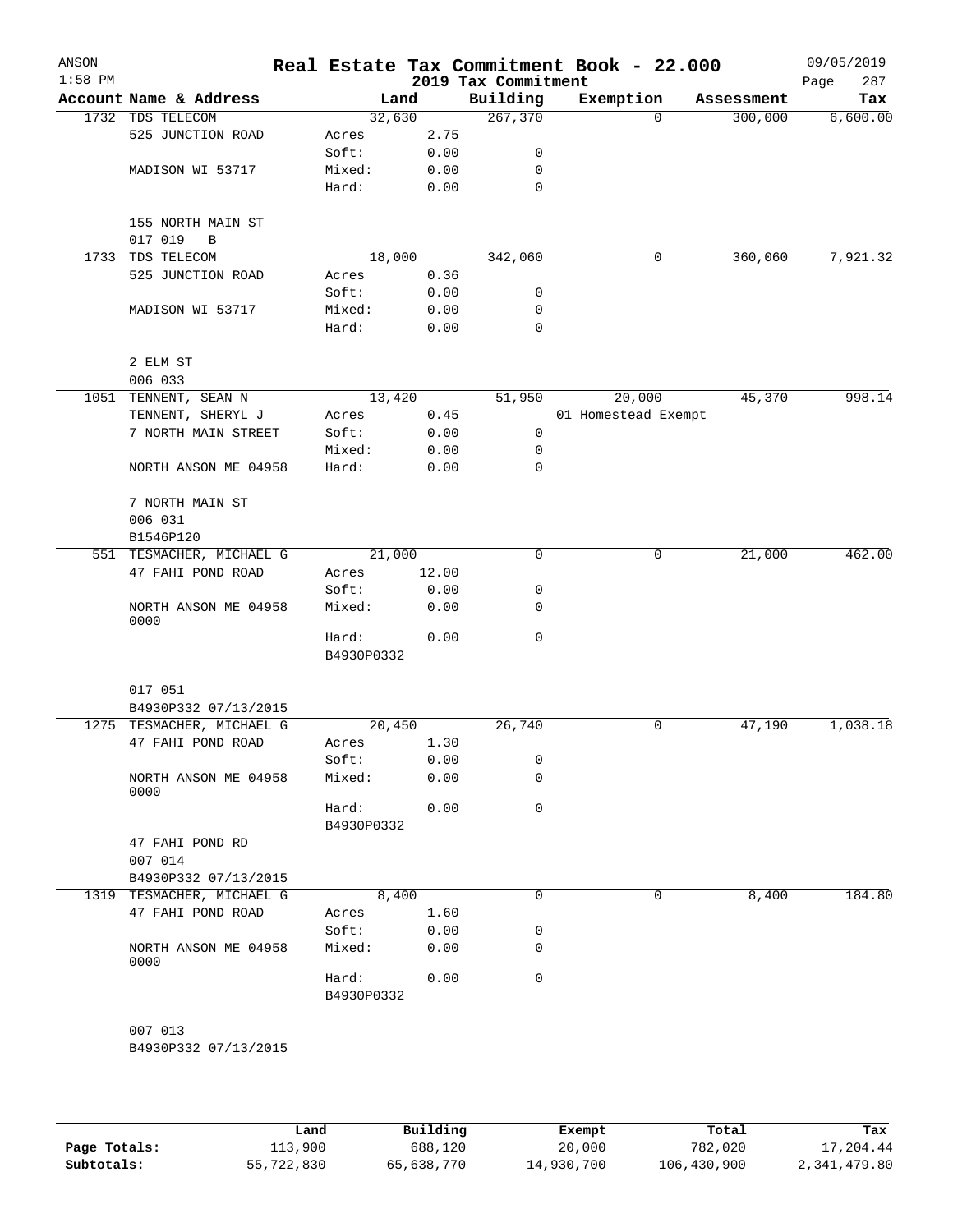| ANSON<br>$1:58$ PM |                                                      |                 |                     | 2019 Tax Commitment | Real Estate Tax Commitment Book - 22.000 |                  | 09/05/2019<br>288<br>Page |
|--------------------|------------------------------------------------------|-----------------|---------------------|---------------------|------------------------------------------|------------------|---------------------------|
|                    | Account Name & Address                               |                 | Land                | Building            | Exemption                                | Assessment       | Tax                       |
|                    | 426 TEWKSBURY, PETER L SR                            |                 | 14,140              | $\mathbf 0$         | $\Omega$                                 | 14,140           | 311.08                    |
|                    |                                                      | Acres           | 0.50                |                     |                                          |                  |                           |
|                    | OAKLAND ME 04963 0000                                | Soft:           | 0.00                | 0                   |                                          |                  |                           |
|                    | PO BOX 496                                           | Mixed:          | 0.00                | 0                   |                                          |                  |                           |
|                    |                                                      | Hard:           | 0.00                | $\mathbf 0$         |                                          |                  |                           |
|                    | 001 061                                              |                 |                     |                     |                                          |                  |                           |
|                    | B2494P119                                            |                 |                     |                     |                                          |                  |                           |
| 1448               | The Secretary of<br>Housing and Urban<br>Development |                 | 13,570              | 58,580              | 0                                        | 72,150           | 1,587.30                  |
|                    | 451 SEVENTH STREET S.W. Acres                        |                 | 0.46                |                     |                                          |                  |                           |
|                    |                                                      | Soft:           | 0.00                | 0                   |                                          |                  |                           |
|                    | WASHINGTON DC 20410                                  | Mixed:          | 0.00                | 0                   |                                          |                  |                           |
|                    |                                                      | Hard:           | 0.00                | $\mathbf 0$         |                                          |                  |                           |
|                    | 15 SUMMER ST                                         |                 |                     |                     |                                          |                  |                           |
|                    | 006 086                                              |                 |                     |                     |                                          |                  |                           |
|                    | B801P909 11/17/1970                                  |                 |                     |                     |                                          |                  |                           |
|                    | 1052 THEBARGE, MARK R                                |                 | 20,380              | 56,460              | 0                                        | 76,840           | 1,690.48                  |
|                    | 43 DENNETT ROAD                                      | Acres           | 1.25                |                     |                                          |                  |                           |
|                    |                                                      | Soft:           | 0.00                | 0                   |                                          |                  |                           |
|                    | DAYTON ME 04005 0000                                 | Mixed:          | 0.00                | 0                   |                                          |                  |                           |
|                    |                                                      | Hard:           | 0.00                | 0                   |                                          |                  |                           |
|                    |                                                      | B4961P0142      |                     |                     |                                          |                  |                           |
|                    | 57 PREBLE AVE                                        |                 |                     |                     |                                          |                  |                           |
|                    | 004 016                                              |                 |                     |                     |                                          |                  |                           |
|                    | B4961P142 10/05/2015<br>1245 THIBAULT, LOUIS J       |                 | 20,080              | 1,880               | 0                                        | 21,960           | 483.12                    |
|                    | 46 RAND ROAD                                         | Acres           | 6.58                |                     |                                          |                  |                           |
|                    |                                                      | Soft:           | 0.00                | 0                   |                                          |                  |                           |
|                    | ANSON ME 04911                                       | Mixed:          | 0.00                | 0                   |                                          |                  |                           |
|                    |                                                      | Hard:           | 0.00                | 0                   |                                          |                  |                           |
|                    | 46 RAND RD<br>013 022                                |                 |                     |                     |                                          |                  |                           |
|                    | B4984P285 12/11/2015 B2940P194                       |                 |                     |                     |                                          |                  |                           |
| 1558               | THIBODEAU, HAROLD A III                              |                 | 23,300              | 50,740              | 20,000                                   | 54,040           | 1,188.88                  |
|                    |                                                      | Acres           | 3.20                |                     | 01 Homestead Exempt                      |                  |                           |
|                    | NORTH ANSON ME 04958<br>0000                         | Soft:           | 0.00                | $\mathbf 0$         |                                          |                  |                           |
|                    | 224 SOLON RD                                         | Mixed:          | 0.00                | 0                   |                                          |                  |                           |
|                    |                                                      | Hard:           | 0.00                | 0                   |                                          |                  |                           |
|                    | 224 SOLON RD                                         |                 |                     |                     |                                          |                  |                           |
|                    | 024 019                                              |                 |                     |                     |                                          |                  |                           |
|                    | B4900P278 04/28/2015 B4628P94 10/29/2012             |                 |                     |                     |                                          |                  |                           |
|                    | 1386 THIEM, AL                                       |                 | 41,500              | 32,430              | 0                                        | 73,930           | 1,626.46                  |
|                    | THIEM, SUSAN                                         | Acres           | 20.00               |                     |                                          |                  |                           |
|                    | 424 FRANKLIN STREET                                  | Soft:           | 0.00                | 0                   |                                          |                  |                           |
|                    | BALLSTON SPA NY 12020                                | Mixed:<br>Hard: | 0.00<br>0.00        | 0<br>0              |                                          |                  |                           |
|                    | 938 WEST MILLS RD                                    |                 |                     |                     |                                          |                  |                           |
|                    | 012 003 A                                            |                 |                     |                     |                                          |                  |                           |
|                    | B4782P79 05/09/2014                                  |                 |                     |                     |                                          |                  |                           |
|                    |                                                      |                 |                     |                     |                                          |                  |                           |
| Page Totals:       | 132,970                                              | Land            | Building<br>200,090 |                     | Exempt<br>20,000                         | Total<br>313,060 | Tax<br>6,887.32           |
| Subtotals:         | 55,855,800                                           |                 | 65,838,860          |                     | 14,950,700                               | 106,743,960      | 2,348,367.12              |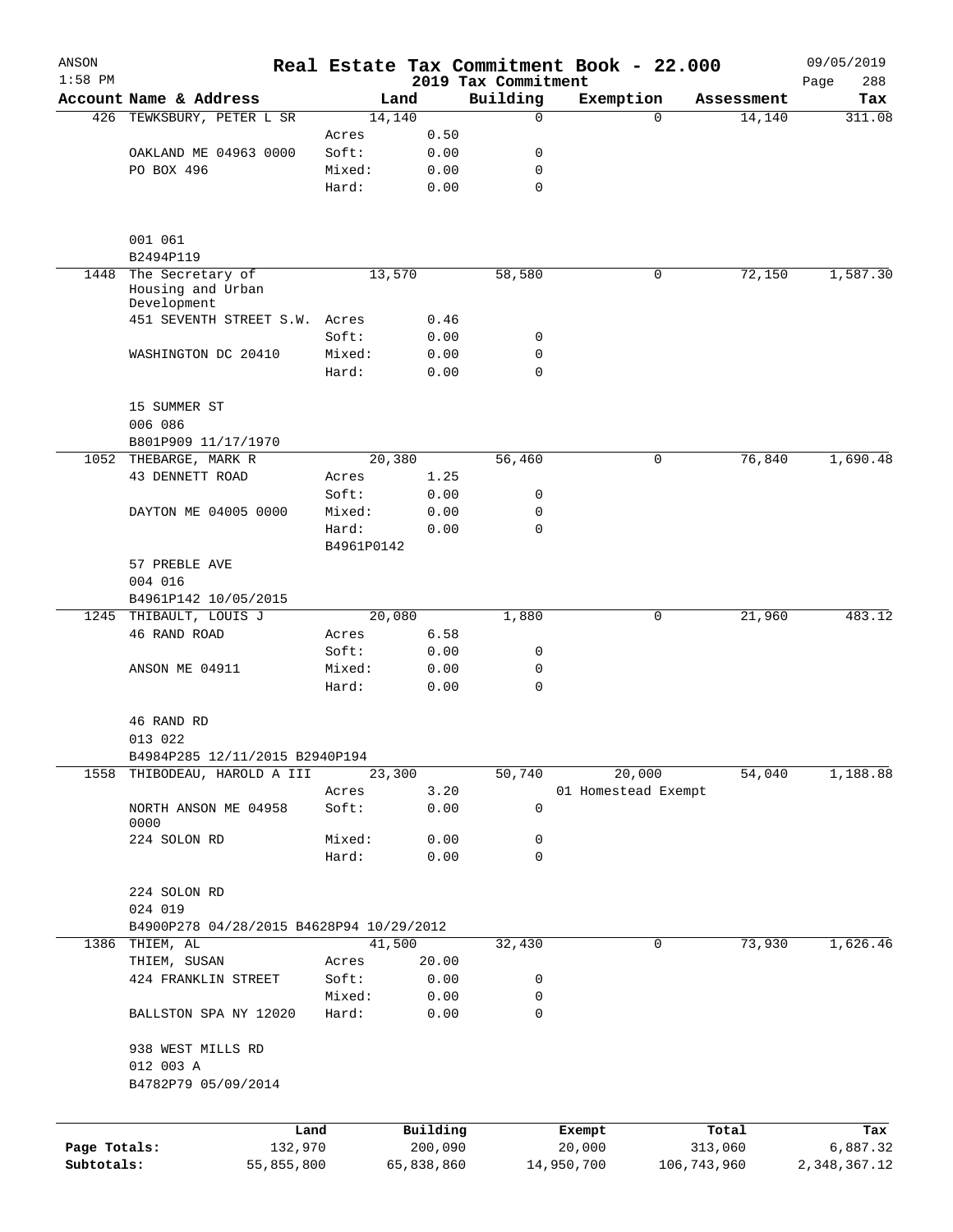| ANSON<br>$1:58$ PM |                                           |                     |      | 2019 Tax Commitment | Real Estate Tax Commitment Book - 22.000 |            | 09/05/2019<br>289<br>Page |
|--------------------|-------------------------------------------|---------------------|------|---------------------|------------------------------------------|------------|---------------------------|
|                    | Account Name & Address                    | Land                |      | Building            | Exemption                                | Assessment | Tax                       |
| 180                | THOM, RUTH M                              | 18,150              |      | 0                   | $\Omega$                                 | 18,150     | 399.30                    |
|                    | WAINWRIGHT, RUSSELL                       | Acres               | 5.10 |                     |                                          |            |                           |
|                    | PO BOX 712                                | Soft:               | 0.00 | 0                   |                                          |            |                           |
|                    |                                           | Mixed:              | 0.00 | 0                   |                                          |            |                           |
|                    | NORRIDGEWOCK ME 04957                     | Hard:<br>JТ         | 0.00 | 0                   |                                          |            |                           |
|                    | WEST MILLS ROAD<br>011 032<br>4           |                     |      |                     |                                          |            |                           |
|                    | B5264P274 03/23/2018                      |                     |      |                     |                                          |            |                           |
| 849                | THOMAS, HEATHER L                         | 14,140              |      | 38,650              | 20,000                                   | 32,790     | 721.38                    |
|                    | 391 WEST MILLS ROAD                       | Acres               | 0.50 |                     | 01 Homestead Exempt                      |            |                           |
|                    |                                           | Soft:               | 0.00 | 0                   |                                          |            |                           |
|                    | ANSON ME 04911 0191                       | Mixed:              | 0.00 | 0                   |                                          |            |                           |
|                    |                                           | Hard:               | 0.00 | 0                   |                                          |            |                           |
|                    | 391 WEST MILLS RD                         |                     |      |                     |                                          |            |                           |
|                    | 011 028<br>B<br>B4171P315 04/11/2009      |                     |      |                     |                                          |            |                           |
|                    | 288 THOMAS, JASON                         | 11,310              |      | 1,830               | 0                                        | 13,140     | 289.08                    |
|                    | <b>45 THOMAS STREET</b>                   | Acres               | 0.50 |                     |                                          |            |                           |
|                    |                                           | Soft:               | 0.00 | 0                   |                                          |            |                           |
|                    | MADISON ME 04950 0000                     | Mixed:              | 0.00 | 0                   |                                          |            |                           |
|                    |                                           | Hard:<br>B5181P0264 | 0.00 | 0                   |                                          |            |                           |
|                    | MAGOFF ROAD                               |                     |      |                     |                                          |            |                           |
|                    | 022 036<br>B                              |                     |      |                     |                                          |            |                           |
|                    | B5181P264 07/14/2017 B4470P274 12/02/2011 |                     |      |                     |                                          |            |                           |
| 1502               | THOMAS, MAURICE                           | 10,390              |      | 31,680              | 0                                        | 42,070     | 925.54                    |
|                    |                                           | Acres               | 0.27 |                     |                                          |            |                           |
|                    | MERCER ME 04957                           | Soft:               | 0.00 | 0                   |                                          |            |                           |
|                    | 159 DECKER ROAD                           | Mixed:              | 0.00 | 0                   |                                          |            |                           |
|                    |                                           | Hard:               | 0.00 | $\mathbf 0$         |                                          |            |                           |
|                    | 21 ARNOLDS LN                             |                     |      |                     |                                          |            |                           |
|                    | 001 019<br>B                              |                     |      |                     |                                          |            |                           |
|                    | B2833P311                                 |                     |      |                     |                                          |            |                           |
| 1641               | THOMPSON, PETER F                         | 9,380               |      | 33,240              | 0                                        | 42,620     | 937.64                    |
|                    | THOMPSON, LEIMOMI R                       | Acres               | 0.22 |                     |                                          |            |                           |
|                    |                                           | Soft:               | 0.00 | 0                   |                                          |            |                           |
|                    | PO BOX 258                                | Mixed:              | 0.00 | 0                   |                                          |            |                           |
|                    | KINGFIELD ME 04947 0258 Hard:             |                     | 0.00 | 0                   |                                          |            |                           |
|                    | 5 WILSON ST<br>001 115                    |                     |      |                     |                                          |            |                           |
|                    | B4573P300 09/07/2012                      |                     |      |                     |                                          |            |                           |
|                    | 1353 THOMPSON, PETER F                    | 11,830              |      | 58,360              | 0                                        | 70,190     | 1,544.18                  |
|                    | THOMPSON, LEIMOMI R                       | Acres               | 0.35 |                     |                                          |            |                           |
|                    |                                           | Soft:               | 0.00 | 0                   |                                          |            |                           |
|                    | PO BOX 258                                | Mixed:              | 0.00 | 0                   |                                          |            |                           |
|                    | KINGFIELD ME 04947 0258                   | Hard:               | 0.00 | $\Omega$            |                                          |            |                           |
|                    |                                           | B4964P0228          |      |                     |                                          |            |                           |
|                    | 32 ARNOLDS LN                             |                     |      |                     |                                          |            |                           |
|                    | 001 015                                   |                     |      |                     |                                          |            |                           |
|                    | B4964P228 10/14/2015                      |                     |      |                     |                                          |            |                           |
|                    |                                           |                     |      |                     |                                          |            |                           |
|                    |                                           |                     |      |                     |                                          |            |                           |

|              | Land       | Building   | Exempt     | Total       | Tax          |
|--------------|------------|------------|------------|-------------|--------------|
| Page Totals: | 75,200     | 163,760    | 20,000     | 218,960     | 4,817.12     |
| Subtotals:   | 55,931,000 | 66,002,620 | 14,970,700 | 106,962,920 | 2,353,184.24 |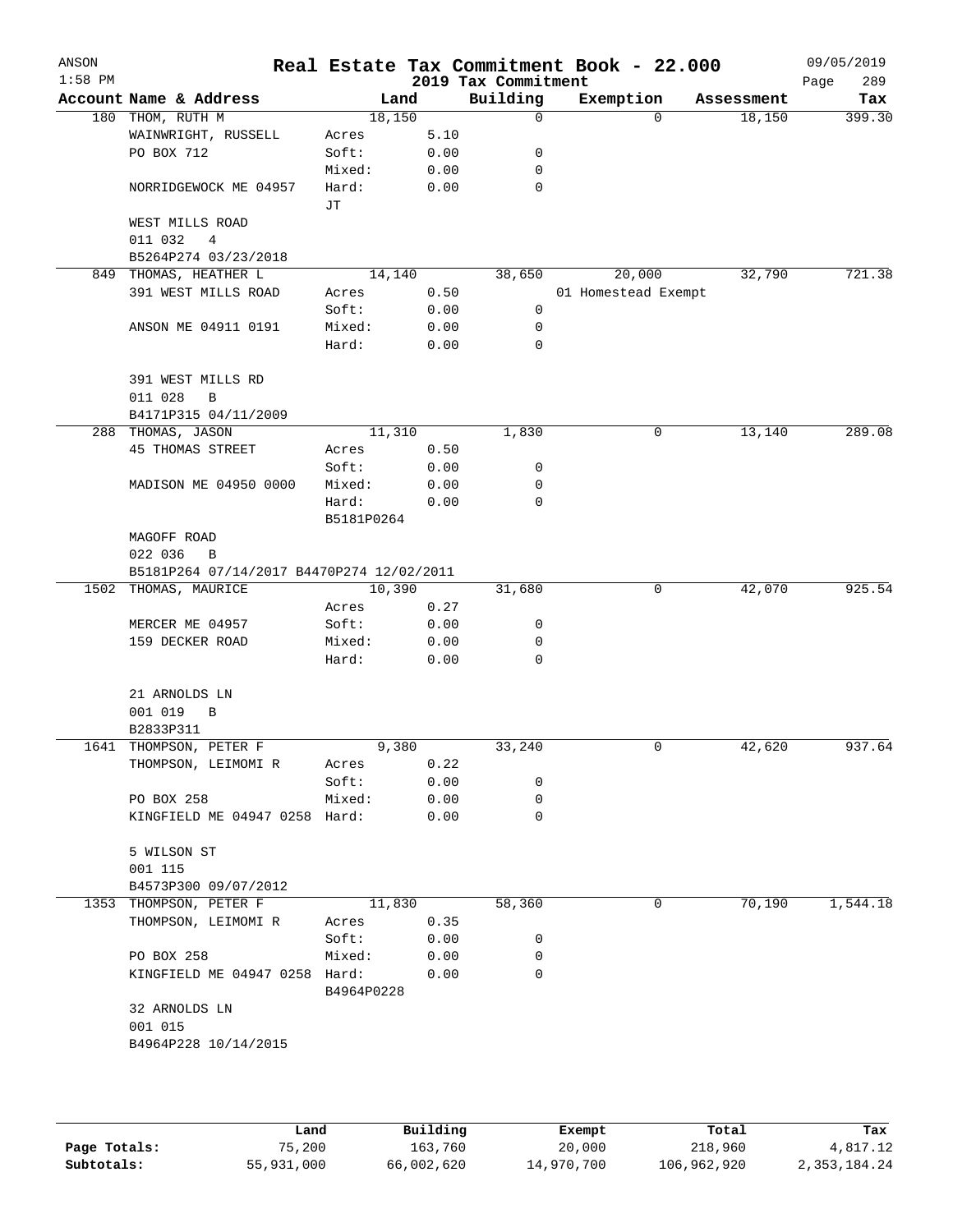| ANSON     |                                           |                 |              |                                 | Real Estate Tax Commitment Book - 22.000 |            | 09/05/2019         |
|-----------|-------------------------------------------|-----------------|--------------|---------------------------------|------------------------------------------|------------|--------------------|
| $1:58$ PM | Account Name & Address                    |                 | Land         | 2019 Tax Commitment<br>Building | Exemption                                | Assessment | 290<br>Page<br>Tax |
|           | 332 THOMPSON, PETER F                     | 9,170           |              | 38,820                          | 0                                        | 47,990     | 1,055.78           |
|           | THOMPSON, LEIMOMI R                       | Acres           | 0.21         |                                 |                                          |            |                    |
|           |                                           | Soft:           | 0.00         | 0                               |                                          |            |                    |
|           | PO BOX 258                                | Mixed:          | 0.00         | 0                               |                                          |            |                    |
|           | KINGFIELD ME 04947 0258 Hard:             |                 | 0.00         | 0                               |                                          |            |                    |
|           |                                           | B4964P0230      |              |                                 |                                          |            |                    |
|           | 73 MAIN ST                                |                 |              |                                 |                                          |            |                    |
|           | 001 092                                   |                 |              |                                 |                                          |            |                    |
|           | B4964P230 10/14/2015                      |                 |              |                                 |                                          |            |                    |
|           | 44 THOMPSON, PETER F                      | 11,830          |              | 61,390                          | 0                                        | 73,220     | 1,610.84           |
|           |                                           | Acres           | 0.35         |                                 |                                          |            |                    |
|           | KINGFIELD ME 04947 0258 Soft:             |                 | 0.00         | 0                               |                                          |            |                    |
|           | PO BOX 258                                | Mixed:          | 0.00         | 0                               |                                          |            |                    |
|           |                                           | Hard:           | 0.00         | 0                               |                                          |            |                    |
|           | 32 UNION ST                               |                 |              |                                 |                                          |            |                    |
|           | 005 010                                   |                 |              |                                 |                                          |            |                    |
|           | B5358P212 11/26/2018                      |                 |              |                                 |                                          |            |                    |
|           | 920 THOMPSON, PETER F                     | 9,170           |              | 36,740                          | 0                                        | 45,910     | 1,010.02           |
|           |                                           | Acres           | 0.21         |                                 |                                          |            |                    |
|           | KINGFIELD ME 04947 0258 Soft:             |                 | 0.00         | 0                               |                                          |            |                    |
|           | PO BOX 258                                | Mixed:          | 0.00         | 0                               |                                          |            |                    |
|           |                                           | Hard:           | 0.00         | 0                               |                                          |            |                    |
|           |                                           |                 |              |                                 |                                          |            |                    |
|           | 26 ARNOLDS LN                             |                 |              |                                 |                                          |            |                    |
|           | 001 013                                   |                 |              |                                 |                                          |            |                    |
|           | B4325P60 10/04/2010                       |                 |              |                                 |                                          |            |                    |
|           | 976 THOMPSON, PETER F                     | 18,970          |              | 46,580                          | 0                                        | 65,550     | 1,442.10           |
|           |                                           | Acres           | 0.90         |                                 |                                          |            |                    |
|           | KINGFIELD ME 04947 0258 Soft:             |                 | 0.00         | 0                               |                                          |            |                    |
|           | PO BOX 258                                | Mixed:          | 0.00         | 0                               |                                          |            |                    |
|           |                                           | Hard:           | 0.00         | 0                               |                                          |            |                    |
|           | 81 NORTH MAIN ST                          | B5152P0116      |              |                                 |                                          |            |                    |
|           | 006 074                                   |                 |              |                                 |                                          |            |                    |
|           | B5152P116 04/28/2017 B5088P007 08/31/2016 |                 |              |                                 |                                          |            |                    |
|           | 1566 THOMPSON, ROBERT S.,                 | 14,420          |              | 41,100                          | 26,000                                   | 29,520     | 649.44             |
|           | SR. & CAROL S.                            |                 |              |                                 |                                          |            |                    |
|           |                                           | Acres           | 0.52         |                                 | 01 Homestead Exempt                      |            |                    |
|           | NORTH ANSON ME 04958                      | Soft:           | 0.00         | $\mathbf{0}$                    | 02 Resident Veteran                      |            |                    |
|           | 18 EMBDEN POND RD                         | Mixed:          | 0.00         | 0                               |                                          |            |                    |
|           |                                           | Hard:           | 0.00         | 0                               |                                          |            |                    |
|           |                                           |                 |              |                                 |                                          |            |                    |
|           | 18 EMBDEN POND RD                         |                 |              |                                 |                                          |            |                    |
|           | 009 008                                   |                 |              |                                 |                                          |            |                    |
|           | B4451P352 10/11/2011                      |                 |              |                                 |                                          |            |                    |
| 1598      | THOMPSON, SAMUEL D<br>75 CAMPGROUND ROAD  | 26,150          |              | 21,220                          | 20,000                                   | 27,370     | 602.14             |
|           |                                           | Acres           | 5.10         | 0                               | 01 Homestead Exempt                      |            |                    |
|           | NORTH ANSON ME 04958                      | Soft:<br>Mixed: | 0.00<br>0.00 | 0                               |                                          |            |                    |
|           |                                           | Hard:           | 0.00         | 0                               |                                          |            |                    |
|           |                                           | B4982P043       |              |                                 |                                          |            |                    |
|           | 75 CAMPGROUND RD                          |                 |              |                                 |                                          |            |                    |
|           | 015 037<br>2                              |                 |              |                                 |                                          |            |                    |
|           | B4982P043 12/02/2015 B4188P243 09/07/2009 |                 |              |                                 |                                          |            |                    |
|           |                                           |                 |              |                                 |                                          |            |                    |
|           |                                           |                 |              |                                 |                                          |            |                    |
|           |                                           |                 |              |                                 |                                          |            |                    |
|           | Land                                      |                 | Building     |                                 | Exempt                                   | Total      | Tax                |
|           |                                           |                 |              |                                 |                                          |            |                    |

|              | Land       | Building   | Exempt     | Total       | Tax          |
|--------------|------------|------------|------------|-------------|--------------|
| Page Totals: | 89,710     | 245,850    | 46,000     | 289,560     | 6,370.32     |
| Subtotals:   | 56,020,710 | 66,248,470 | 15,016,700 | 107,252,480 | 2,359,554.56 |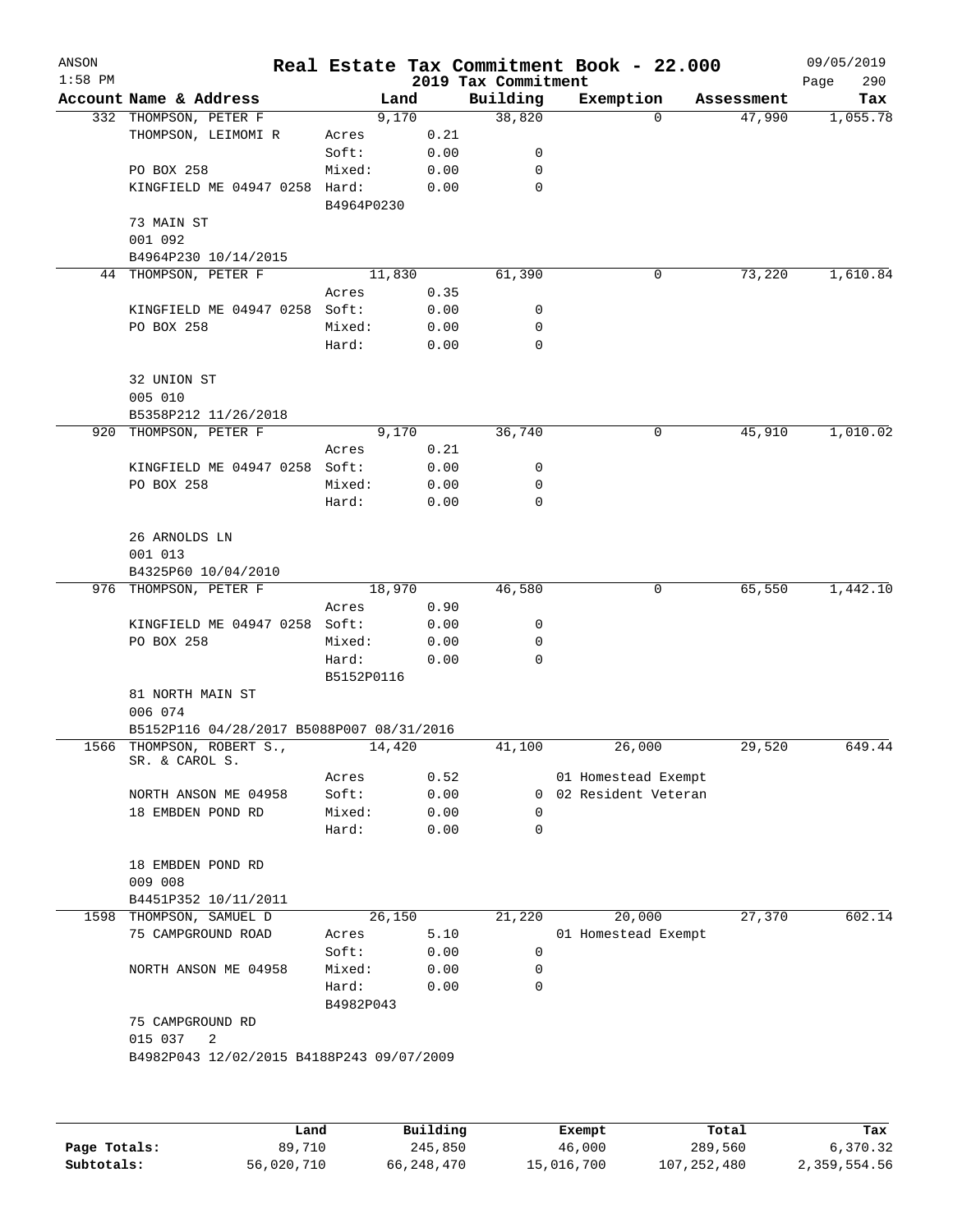| ANSON        |                                             |                |                |                                 | Real Estate Tax Commitment Book - 22.000 |                    | 09/05/2019         |
|--------------|---------------------------------------------|----------------|----------------|---------------------------------|------------------------------------------|--------------------|--------------------|
| $1:58$ PM    | Account Name & Address                      |                | Land           | 2019 Tax Commitment<br>Building | Exemption                                | Assessment         | Page<br>291<br>Tax |
|              | 1752 THOMPSON, WILLIAM H                    |                | 26,000         | 18,400                          |                                          | 44,400<br>$\Omega$ | 976.80             |
|              | PO BOX 61                                   | Acres          | 5.00           |                                 |                                          |                    |                    |
|              |                                             | Soft:          | 0.00           | 0                               |                                          |                    |                    |
|              | ANSON ME 04911                              | Mixed:         | 0.00           | 0                               |                                          |                    |                    |
|              |                                             | Hard:          | 0.00           | $\mathbf 0$                     |                                          |                    |                    |
|              | 343 WEST MILLS RD                           |                |                |                                 |                                          |                    |                    |
|              | 011 032                                     |                |                |                                 |                                          |                    |                    |
|              | B4721P7 10/07/2013                          |                |                |                                 |                                          |                    | 723.58             |
| 1627         | THORPE, BRIAN J<br>PO BOX 621               | Acres          | 14,140<br>0.50 | 38,750                          | 20,000<br>01 Homestead Exempt            | 32,890             |                    |
|              |                                             | Soft:          | 0.00           | 0                               |                                          |                    |                    |
|              | ANSON ME 04911                              | Mixed:         | 0.00           | 0                               |                                          |                    |                    |
|              |                                             | Hard:          | 0.00           | $\mathbf 0$                     |                                          |                    |                    |
|              | 190 RIVER RD                                |                |                |                                 |                                          |                    |                    |
|              | 015 033                                     |                |                |                                 |                                          |                    |                    |
|              | B3905P142 09/07/2007                        |                |                |                                 |                                          |                    |                    |
|              | 333 TIME WARNER CABLE<br>NORTHEAST LLC      |                | 27,640         | 0                               |                                          | 27,640<br>0        | 608.08             |
|              | ATTN:<br>PROPERTY TAX<br>DEPT               | Acres          | 10.14          |                                 |                                          |                    |                    |
|              | PO BOX 7467                                 | Soft:          | 0.00           | 0                               |                                          |                    |                    |
|              | CHARLOTTE NC 28241 7467 Mixed:              |                | 0.00           | 0                               |                                          |                    |                    |
|              |                                             | Hard:          | 0.00           | 0                               |                                          |                    |                    |
|              | 272 CAMPGROUND RD                           |                |                |                                 |                                          |                    |                    |
|              | 015 043<br>B                                |                |                |                                 |                                          |                    |                    |
|              | B4587P288 09/30/2012                        |                |                |                                 |                                          |                    |                    |
|              | 372 TINGLEY, DARCY L                        |                | 17,950         | 26,510                          |                                          | 0<br>44,460        | 978.12             |
|              | SMITH, DONALD<br>513 FOUR MILE SQUARE       | Acres<br>Soft: | 2.30<br>0.00   | 0                               |                                          |                    |                    |
|              | ROAD                                        |                |                |                                 |                                          |                    |                    |
|              |                                             | Mixed:         | 0.00           | 0                               |                                          |                    |                    |
|              | ANSON ME 04911                              | Hard:          | 0.00           | $\mathbf 0$                     |                                          |                    |                    |
|              |                                             | B5152P0113     | JТ             |                                 |                                          |                    |                    |
|              | 513 FOUR MILE SQUARE RD                     |                |                |                                 |                                          |                    |                    |
|              | 021 022<br>C                                |                |                |                                 |                                          |                    |                    |
|              | B5325P101 08/22/2018<br>706 TINGLEY, RAY M  |                | 14,250         | 0                               |                                          | 0<br>14,250        | 313.50             |
|              | TINGLEY, LINDA J                            | Acres          | 5.50           |                                 |                                          |                    |                    |
|              | 237 FAHI POND ROAD                          | Soft:          | 0.00           | 0                               |                                          |                    |                    |
|              |                                             | Mixed:         | 0.00           | 0                               |                                          |                    |                    |
|              | NORTH ANSON ME 04958                        | Hard:          | 0.00           | 0                               |                                          |                    |                    |
|              |                                             |                |                |                                 |                                          |                    |                    |
|              | 024 029                                     |                |                |                                 |                                          |                    |                    |
|              | B4542P178 06/26/2012<br>1791 TINGLEY, RAY M |                | 12,370         | 840                             |                                          | 13,210<br>0        | 290.62             |
|              | TINGLEY, LINDA J                            | Acres          | 0.68           |                                 |                                          |                    |                    |
|              | 237 FAHI POND ROAD                          | Soft:          | 0.00           | 0                               |                                          |                    |                    |
|              |                                             | Mixed:         | 0.00           | 0                               |                                          |                    |                    |
|              | NORTH ANSON ME 04958                        | Hard:          | 0.00           | 0                               |                                          |                    |                    |
|              | 023 041<br>I                                |                |                |                                 |                                          |                    |                    |
|              | B921P149                                    |                |                |                                 |                                          |                    |                    |
|              | Land                                        |                | Building       |                                 | Exempt                                   | Total              | Tax                |
| Page Totals: | 112,350                                     |                | 84,500         |                                 | 20,000                                   | 176,850            | 3,890.70           |
| Subtotals:   | 56,133,060                                  |                | 66, 332, 970   |                                 | 15,036,700                               | 107,429,330        | 2, 363, 445.26     |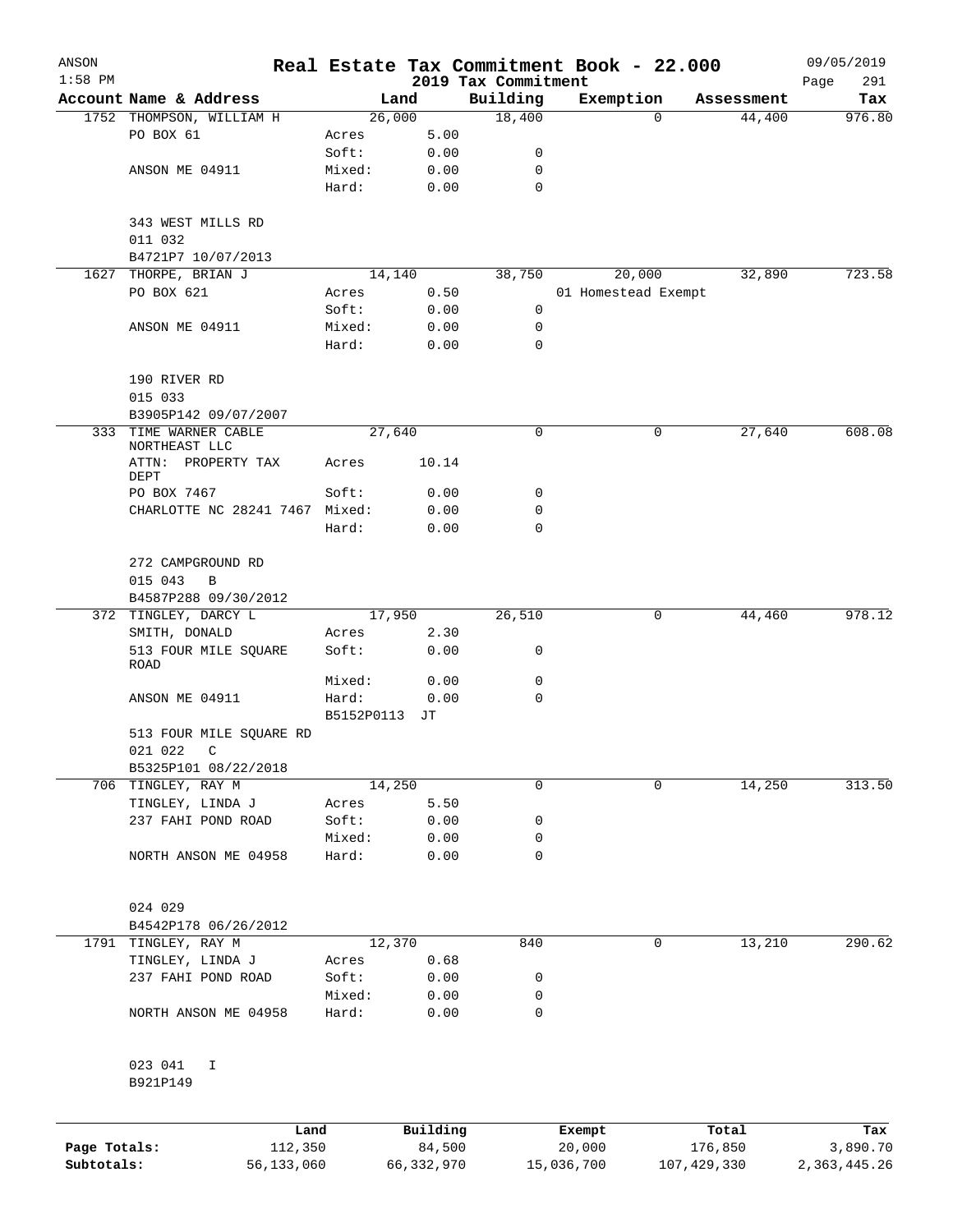| ANSON<br>$1:58$ PM |                                                                   |        |       | 2019 Tax Commitment | Real Estate Tax Commitment Book - 22.000 |            | 09/05/2019<br>292<br>Page |
|--------------------|-------------------------------------------------------------------|--------|-------|---------------------|------------------------------------------|------------|---------------------------|
|                    | Account Name & Address                                            | Land   |       | Building            | Exemption                                | Assessment | Tax                       |
|                    | 1792 TINGLEY, RAY M                                               | 38,900 |       | 108,290             | 26,000                                   | 121,190    | 2,666.18                  |
|                    | TINGLEY, LINDA J                                                  | Acres  | 21.00 |                     | 01 Homestead Exempt                      |            |                           |
|                    | 237 FAHI POND ROAD                                                | Soft:  | 0.00  |                     | 0 02 Resident Veteran                    |            |                           |
|                    |                                                                   | Mixed: | 0.00  | 0                   |                                          |            |                           |
|                    | NORTH ANSON ME 04958                                              | Hard:  | 0.00  | $\mathbf 0$         |                                          |            |                           |
|                    | 237 FAHI POND RD                                                  |        |       |                     |                                          |            |                           |
|                    | 024 014                                                           |        |       |                     |                                          |            |                           |
| 1078               | TINGLEY, SHANNON &                                                | 13,020 |       | $\mathbf 0$         | 0                                        | 13,020     | 286.44                    |
|                    | CHESTNUT, GEORGE E III                                            | Acres  | 1.68  |                     |                                          |            |                           |
|                    |                                                                   | Soft:  | 0.00  | 0                   |                                          |            |                           |
|                    | 168 FAHI POND ROAD                                                | Mixed: | 0.00  | 0                   |                                          |            |                           |
|                    | NORTH ANSON ME 04958                                              | Hard:  | 0.00  | 0                   |                                          |            |                           |
|                    | 023 009<br><b>B</b> 1                                             |        |       |                     |                                          |            |                           |
|                    | B5021P084 04/28/2016 B1838P75                                     |        |       |                     |                                          |            |                           |
|                    | 1079 TINGLEY, SHANNON L                                           | 23,000 |       | 68,990              | 20,000                                   | 71,990     | 1,583.78                  |
|                    | 168 FAHI POND ROAD                                                | Acres  | 3.00  |                     | 01 Homestead Exempt                      |            |                           |
|                    |                                                                   | Soft:  | 0.00  | 0                   |                                          |            |                           |
|                    | ANSON ME 04911                                                    | Mixed: | 0.00  | 0                   |                                          |            |                           |
|                    |                                                                   | Hard:  | 0.00  | $\mathbf 0$         |                                          |            |                           |
|                    | 168 FAHI POND RD<br>023 009                                       |        |       |                     |                                          |            |                           |
|                    | B                                                                 |        |       |                     |                                          |            |                           |
|                    | B1837P155                                                         |        |       |                     |                                          |            |                           |
|                    | 1912 TIROCCHI, WILLIAM J                                          | 15,740 |       | 0                   | 0                                        | 15,740     | 346.28                    |
|                    | TIROCCHI, DOROTHY A                                               | Acres  | 3.49  |                     |                                          |            |                           |
|                    |                                                                   | Soft:  | 0.00  | 0                   |                                          |            |                           |
|                    | 41 SHUN PIKE POLE 10                                              | Mixed: | 0.00  | 0                   |                                          |            |                           |
|                    | NORTH SCITUATE RI 02857 Hard:<br>2033                             |        | 0.00  | $\Omega$            |                                          |            |                           |
|                    | HOLLIN WAITE HILL RD<br>020 014<br>4                              |        |       |                     |                                          |            |                           |
|                    | B3759P19 10/13/2006                                               |        |       |                     |                                          |            |                           |
|                    | 1084 TOCE, DAVID L                                                | 26,140 |       | 14,830              | 0                                        | 40,970     | 901.34                    |
|                    | TOCE, DIANE M                                                     | Acres  | 5.09  |                     |                                          |            |                           |
|                    | PO BOX 326                                                        | Soft:  | 0.00  | 0                   |                                          |            |                           |
|                    |                                                                   | Mixed: | 0.00  | 0                   |                                          |            |                           |
|                    | ANSON ME 04911                                                    | Hard:  | 0.00  | 0                   |                                          |            |                           |
|                    | 664 PEASE HILL RD                                                 |        |       |                     |                                          |            |                           |
|                    | 012 009<br>3                                                      |        |       |                     |                                          |            |                           |
|                    | B1521P292                                                         |        |       |                     |                                          |            |                           |
| 101                | TOLMAN, MARK S                                                    | 12,370 |       | 68,920              | 0                                        | 81,290     | 1,788.38                  |
|                    |                                                                   | Acres  | 0.17  |                     |                                          |            |                           |
|                    | NEW PORTLAND ME 04961                                             | Soft:  | 0.00  | 0                   |                                          |            |                           |
|                    | 147 BENNETT HILL RD                                               | Mixed: | 0.00  | 0                   |                                          |            |                           |
|                    |                                                                   | Hard:  | 0.00  | 0                   |                                          |            |                           |
|                    | 114 MAIN ST                                                       |        |       |                     |                                          |            |                           |
|                    | 002 001<br>$\mathsf{C}$                                           |        |       |                     |                                          |            |                           |
|                    | B5060P159 08/10/2016 B5060P141 08/10/2016 B4369P159<br>02/18/2011 |        |       |                     |                                          |            |                           |
|                    |                                                                   |        |       |                     |                                          |            |                           |
|                    |                                                                   |        |       |                     |                                          |            |                           |

|              | Land       | Building   | Exempt     | Total         | Tax          |
|--------------|------------|------------|------------|---------------|--------------|
| Page Totals: | 129,170    | 261,030    | 46,000     | 344,200       | 7,572.40     |
| Subtotals:   | 56,262,230 | 66,594,000 | 15,082,700 | 107, 773, 530 | 2,371,017.66 |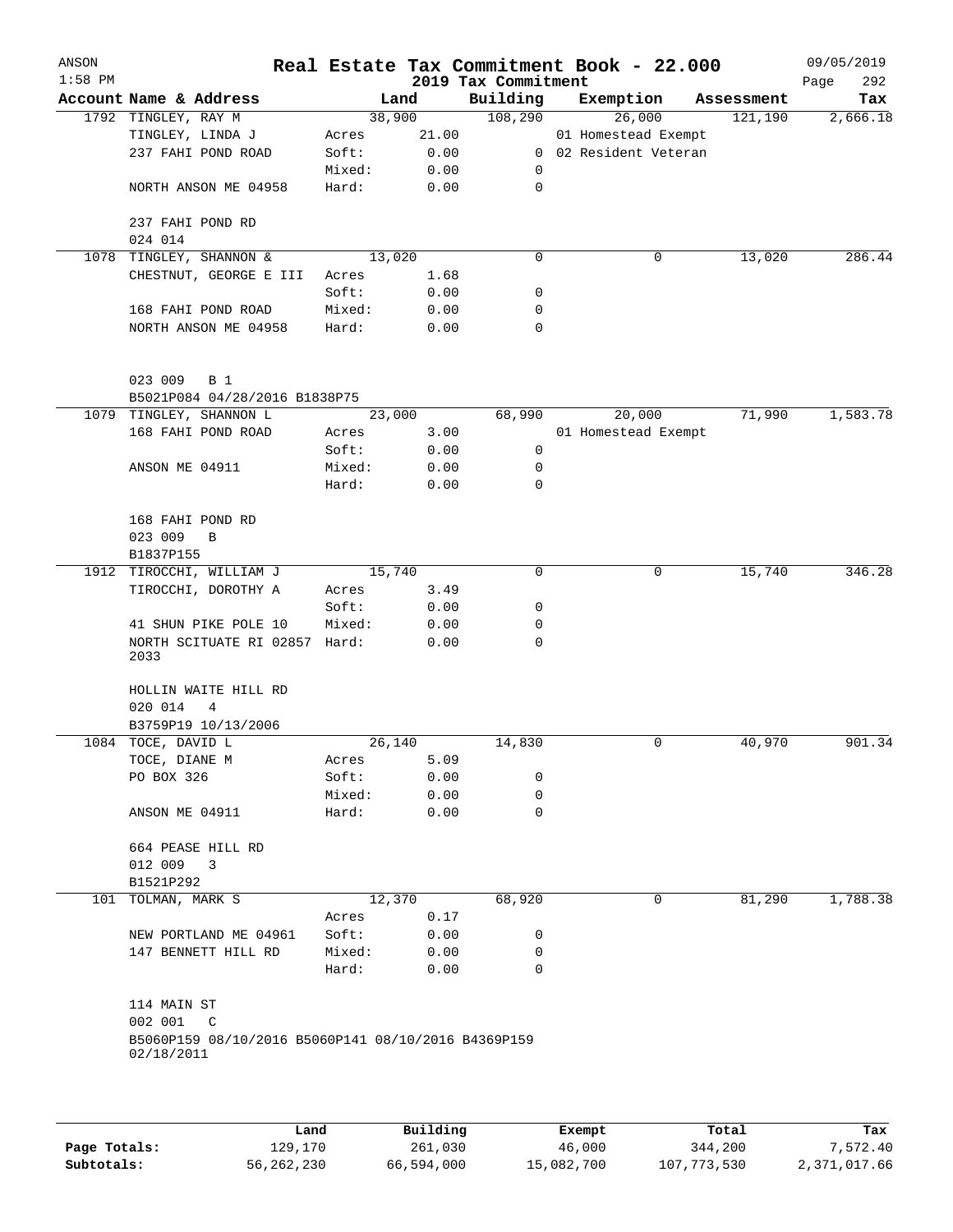| ANSON<br>$1:58$ PM |                                                           |            |       | 2019 Tax Commitment | Real Estate Tax Commitment Book - 22.000 |            | 09/05/2019<br>293<br>Page |
|--------------------|-----------------------------------------------------------|------------|-------|---------------------|------------------------------------------|------------|---------------------------|
|                    | Account Name & Address                                    |            | Land  | Building            | Exemption                                | Assessment | Tax                       |
|                    | 1055 TONEY, ERIC L. ESTATE                                | 33,700     |       | 104,060             | $\Omega$                                 | 137,760    | 3,030.72                  |
|                    | 86 IDALLA ROAD                                            | Acres      | 14.00 |                     |                                          |            |                           |
|                    |                                                           | Soft:      | 0.00  | 0                   |                                          |            |                           |
|                    | WORCESTER MA 01606 1043 Mixed:                            |            | 0.00  | 0                   |                                          |            |                           |
|                    |                                                           | Hard:      | 0.00  | 0                   |                                          |            |                           |
|                    | 295 EMBDEN POND RD<br>023 024<br>E<br>B4470P47 11/23/2011 |            |       |                     |                                          |            |                           |
|                    | 1913 TOUSSAINT, ERIC                                      | 17,190     |       | $\mathbf 0$         | 0                                        | 17,190     | 378.18                    |
|                    |                                                           | Acres      | 4.46  |                     |                                          |            |                           |
|                    | WEBSTER MA 01570 0000                                     | Soft:      | 0.00  | 0                   |                                          |            |                           |
|                    | 8 WALL STREET                                             | Mixed:     | 0.00  | 0                   |                                          |            |                           |
|                    |                                                           | Hard:      | 0.00  | 0                   |                                          |            |                           |
|                    | HOLLIN WAITE HILL RD                                      |            |       |                     |                                          |            |                           |
|                    | 020 014<br>5                                              |            |       |                     |                                          |            |                           |
|                    | B3421P42 12/13/2004                                       |            |       |                     |                                          |            |                           |
|                    | 1071 TOWNSEND, NEIL B                                     | 13,950     |       | 0                   | 0                                        | 13,950     | 306.90                    |
|                    | 189 MAIN STREET                                           | Acres      | 2.30  |                     |                                          |            |                           |
|                    |                                                           | Soft:      | 0.00  | 0                   |                                          |            |                           |
|                    | BUXTON ME 04043                                           | Mixed:     | 0.00  | 0                   |                                          |            |                           |
|                    |                                                           | Hard:      | 0.00  | 0                   |                                          |            |                           |
|                    |                                                           | B5264P0315 |       |                     |                                          |            |                           |
|                    | FOUR MILE SQUARE RD                                       |            |       |                     |                                          |            |                           |
|                    | 021 025<br>2                                              |            |       |                     |                                          |            |                           |
|                    | B5264P315 03/30/2018 B3369P272 08/30/2004                 |            |       |                     |                                          |            |                           |
|                    | 1072 TOWNSEND, NEIL B                                     | 13,950     |       | 0                   | 0                                        | 13,950     | 306.90                    |
|                    | 189 MAIN STREET                                           | Acres      | 2.30  |                     |                                          |            |                           |
|                    |                                                           | Soft:      | 0.00  | 0                   |                                          |            |                           |
|                    | BUXTON ME 04043                                           | Mixed:     | 0.00  | 0                   |                                          |            |                           |
|                    |                                                           | Hard:      | 0.00  | 0                   |                                          |            |                           |
|                    |                                                           | B5264P316  |       |                     |                                          |            |                           |
|                    | 554 FOUR MILE SQUARE                                      |            |       |                     |                                          |            |                           |
|                    | 021 025<br>3                                              |            |       |                     |                                          |            |                           |
|                    | B5264P316 03/30/2018 B2356P91                             |            |       |                     |                                          |            |                           |
|                    | 11 TRABUE, MARK D                                         | 13,380     |       | 52,020              | 20,000                                   | 45,400     | 998.80                    |
|                    |                                                           | Acres      | 0.22  |                     | 01 Homestead Exempt                      |            |                           |
|                    | ANSON ME 04911                                            | Soft:      | 0.00  | 0                   |                                          |            |                           |
|                    | PO BOX 455                                                | Mixed:     | 0.00  | 0                   |                                          |            |                           |
|                    |                                                           | Hard:      | 0.00  | 0                   |                                          |            |                           |
|                    |                                                           |            |       |                     |                                          |            |                           |
|                    | 11 INGALLS ST                                             |            |       |                     |                                          |            |                           |
|                    | 002 046                                                   |            |       |                     |                                          |            |                           |
|                    | B4601P156 11/21/2012                                      |            |       |                     |                                          |            |                           |
|                    | 1088 TRASK, TERRENCE L                                    | 44,500     |       | 0                   | 0                                        | 44,500     | 979.00                    |
|                    | TRASK, IRIS L                                             | Acres      | 50.00 |                     |                                          |            |                           |
|                    | PO BOX 242                                                | Soft:      | 0.00  | 0                   |                                          |            |                           |
|                    |                                                           | Mixed:     | 0.00  | 0                   |                                          |            |                           |
|                    | OLD ORCHARD BEACH ME<br>04064                             | Hard:      | 0.00  | 0                   |                                          |            |                           |
|                    | 020 006<br>B537P310                                       |            |       |                     |                                          |            |                           |
|                    |                                                           |            |       |                     |                                          |            |                           |

|              | Land       | Building   | Exempt     | Total       | Tax          |
|--------------|------------|------------|------------|-------------|--------------|
| Page Totals: | 136,670    | 156,080    | 20,000     | 272,750     | 6,000.50     |
| Subtotals:   | 56,398,900 | 66,750,080 | 15,102,700 | 108,046,280 | 2,377,018.16 |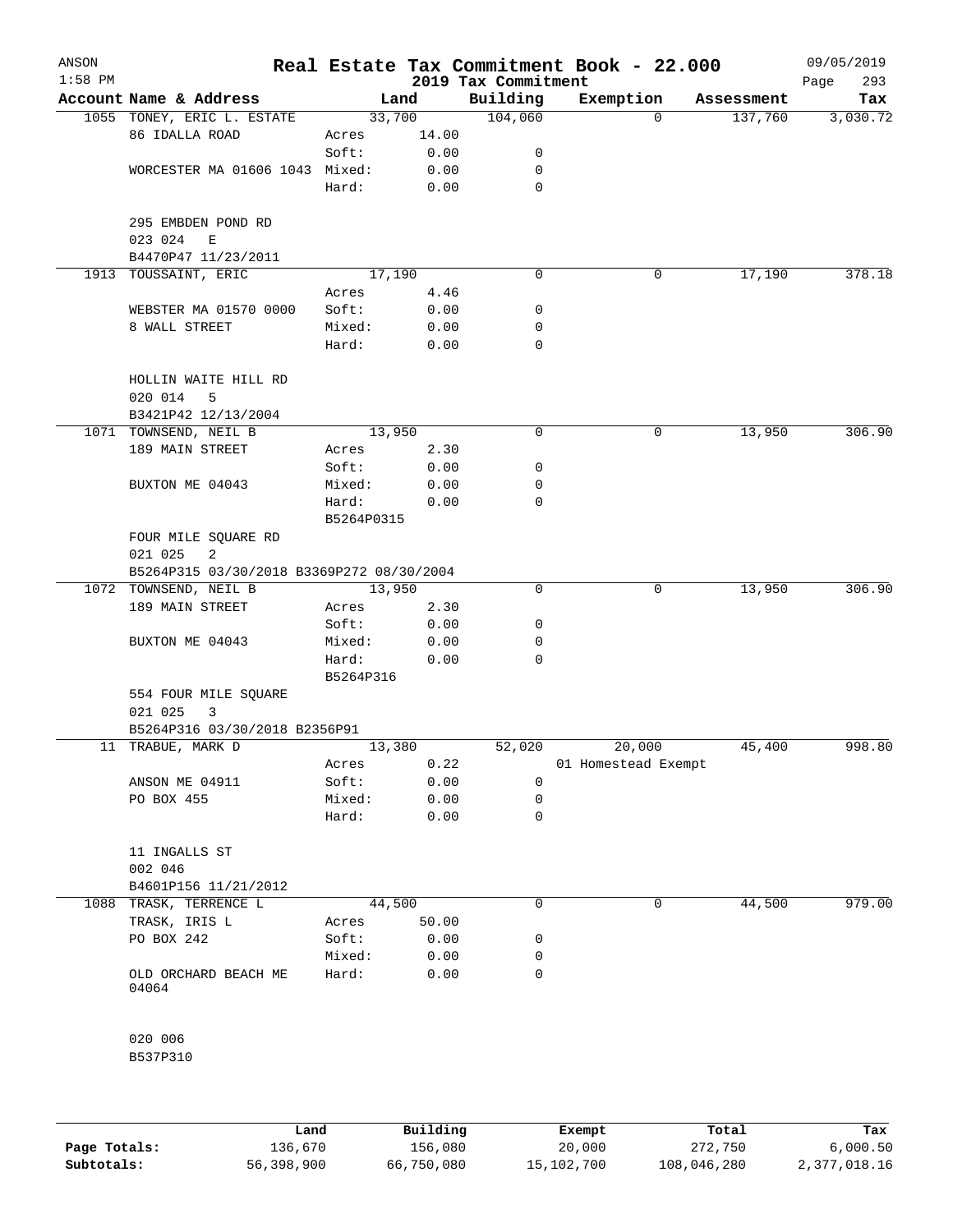| ANSON<br>$1:58$ PM |                                   |              |                 |                                 | 2019 Tax Commitment | Real Estate Tax Commitment Book - 22.000 |             | 09/05/2019         |
|--------------------|-----------------------------------|--------------|-----------------|---------------------------------|---------------------|------------------------------------------|-------------|--------------------|
|                    | Account Name & Address            |              |                 | Land                            | Building            | Exemption                                | Assessment  | Page<br>294<br>Tax |
|                    | 1096 TRAVERS, MICHAEL &           |              |                 | 43,300                          | 21,780              | 20,000                                   | 45,080      | 991.76             |
|                    | TRAVERS, JAQUELINE                |              | Acres           | 22.60                           |                     | 01 Homestead Exempt                      |             |                    |
|                    |                                   |              | Soft:           | 0.00                            | 0                   |                                          |             |                    |
|                    | PO BOX 14                         |              | Mixed:          | 0.00                            | 0                   |                                          |             |                    |
|                    | ANSON ME 04911 0014               |              | Hard:           | 0.00                            | 0                   |                                          |             |                    |
|                    |                                   |              |                 |                                 |                     |                                          |             |                    |
|                    | 758 PEASE HILL RD                 |              |                 |                                 |                     |                                          |             |                    |
|                    | 012 014                           |              |                 |                                 |                     |                                          |             |                    |
|                    | B1355P63                          |              |                 |                                 |                     |                                          |             |                    |
|                    | 4 TRAVERS, SCOTT A &              |              |                 | 24,600                          | 19,420              | 0                                        | 44,020      | 968.44             |
|                    | LEIGH, LAWRENCE D                 |              | Acres           | 10.50                           |                     |                                          |             |                    |
|                    | 41 CUSHMAN PL                     |              | Soft:           | 0.00                            | 0                   |                                          |             |                    |
|                    | AUBURN ME 04210 4928              |              | Mixed:<br>Hard: | 0.00<br>0.00                    | 0<br>$\mathbf 0$    |                                          |             |                    |
|                    |                                   |              |                 |                                 |                     |                                          |             |                    |
|                    | 241 PULLEN CORNER RD              |              |                 |                                 |                     |                                          |             |                    |
|                    | 018 021<br>I                      |              |                 |                                 |                     |                                          |             |                    |
|                    | B3696P33 06/14/2006               |              |                 |                                 |                     |                                          |             |                    |
| 1679               | TRIPP, BEVERLY E                  |              |                 | 20,530                          | 34,890              | 20,000                                   | 35,420      | 779.24             |
|                    |                                   |              | Acres           | 1.35                            |                     | 01 Homestead Exempt                      |             |                    |
|                    | NORTH ANSON ME 04958              |              | Soft:           | ${\bf 0}$ . ${\bf 0}$ ${\bf 0}$ | 0                   |                                          |             |                    |
|                    | 0463                              |              |                 |                                 |                     |                                          |             |                    |
|                    | PO BOX 463                        |              | Mixed:          | 0.00                            | 0                   |                                          |             |                    |
|                    |                                   |              | Hard:           | 0.00                            | 0                   |                                          |             |                    |
|                    | 190 FAHI POND RD                  |              |                 |                                 |                     |                                          |             |                    |
|                    | 023 009<br>F                      |              |                 |                                 |                     |                                          |             |                    |
|                    | B4431P169 08/19/2011              |              |                 |                                 |                     |                                          |             |                    |
|                    | 1094 TRIPP, DONNA M               |              |                 | 10,000                          | 71,090              | 20,000                                   | 61,090      | 1,343.98           |
|                    | PO BOX 148                        |              | Acres           | 0.25                            |                     | 01 Homestead Exempt                      |             |                    |
|                    |                                   |              | Soft:           | 0.00                            | 0                   |                                          |             |                    |
|                    | ANSON ME 04911                    |              | Mixed:          | 0.00                            | 0                   |                                          |             |                    |
|                    |                                   |              | Hard:           | 0.00                            | 0                   |                                          |             |                    |
|                    |                                   |              |                 |                                 |                     |                                          |             |                    |
|                    | 18 SECOND ST                      |              |                 |                                 |                     |                                          |             |                    |
|                    | 001 073                           |              |                 |                                 |                     |                                          |             |                    |
|                    | B3677P77 05/12/2006               |              |                 |                                 |                     |                                          |             |                    |
|                    | 1095 TRIPP, DONNA M               |              |                 | 10,000                          | 0                   | 0                                        | 10,000      | 220.00             |
|                    | PO BOX 148                        |              | Acres           | 0.25                            |                     |                                          |             |                    |
|                    |                                   |              | Soft:           | 0.00                            | 0                   |                                          |             |                    |
|                    | ANSON ME 04911                    |              | Mixed:          | 0.00                            | 0                   |                                          |             |                    |
|                    |                                   |              | Hard:           | 0.00                            | 0                   |                                          |             |                    |
|                    |                                   |              |                 |                                 |                     |                                          |             |                    |
|                    | 001 074<br>$\mathbf{1}$           |              |                 |                                 |                     |                                          |             |                    |
|                    | B3677P77 05/12/2006               |              |                 |                                 |                     |                                          |             |                    |
|                    | 1062 TRIPP, MARY E                |              |                 | 25,400                          | 21,840              | 0                                        | 47,240      | 1,039.28           |
|                    | 7 SAINT MARY'S STREET,<br>APT 201 |              | Acres           | 4.60                            |                     |                                          |             |                    |
|                    |                                   |              | Soft:           | 0.00                            | 0                   |                                          |             |                    |
|                    | BIDDEFORD ME 04005                |              | Mixed:          | 0.00                            | 0                   |                                          |             |                    |
|                    |                                   |              | Hard:           | 0.00                            | 0                   |                                          |             |                    |
|                    |                                   |              |                 |                                 |                     |                                          |             |                    |
|                    | 148 EMBDEN POND RD                |              |                 |                                 |                     |                                          |             |                    |
|                    | 023 034<br>$\mathbf B$            |              |                 |                                 |                     |                                          |             |                    |
|                    | B1361P307                         |              |                 |                                 |                     |                                          |             |                    |
|                    |                                   |              |                 |                                 |                     |                                          |             |                    |
|                    |                                   | Land         |                 | Building                        |                     | Exempt                                   | Total       | Tax                |
| Page Totals:       |                                   | 133,830      |                 | 169,020                         |                     | 60,000                                   | 242,850     | 5,342.70           |
| Subtotals:         |                                   | 56, 532, 730 |                 | 66,919,100                      |                     | 15,162,700                               | 108,289,130 | 2,382,360.86       |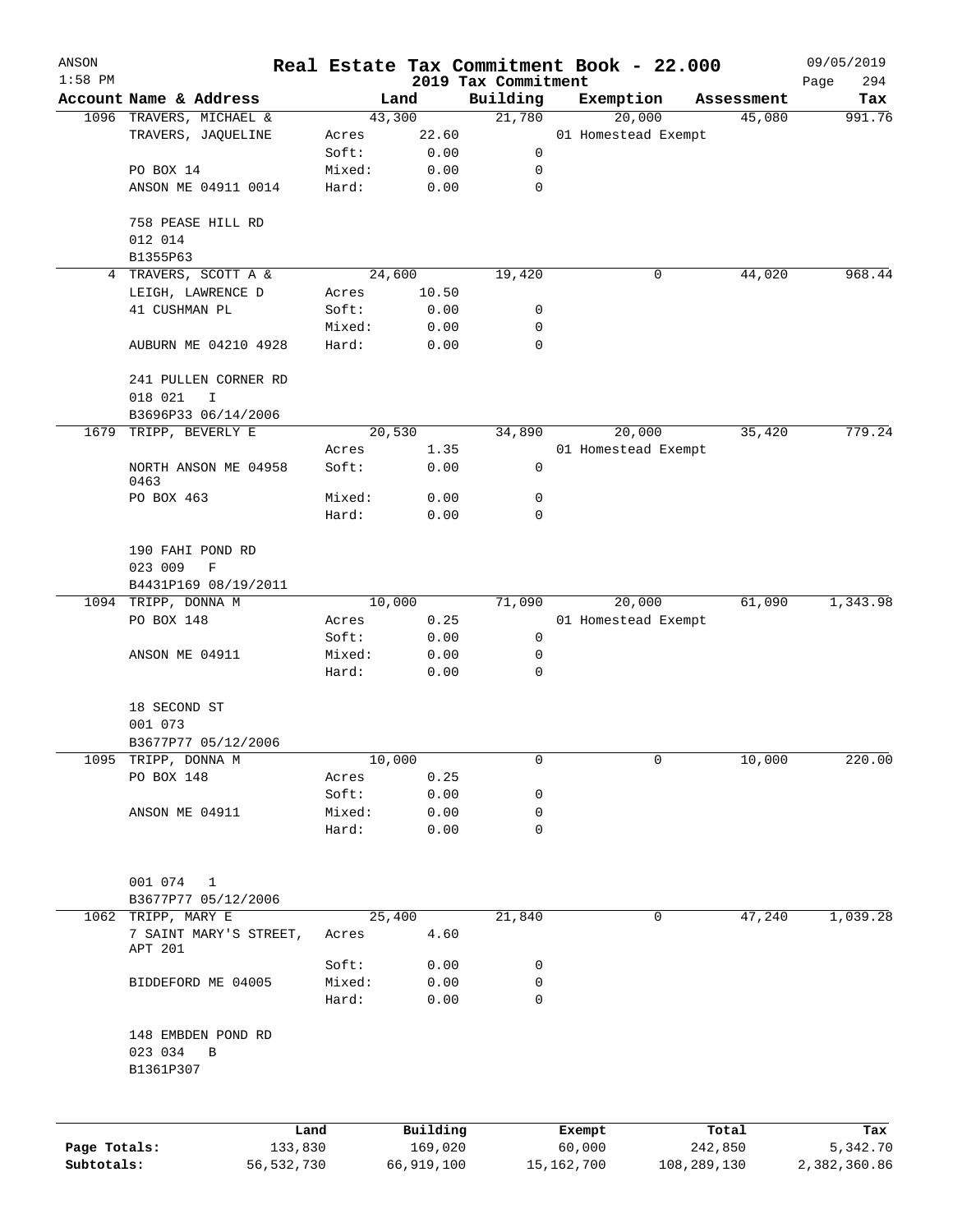| ANSON<br>$1:58$ PM |                                               |                 |                | 2019 Tax Commitment | Real Estate Tax Commitment Book - 22.000 |          |            | 09/05/2019         |
|--------------------|-----------------------------------------------|-----------------|----------------|---------------------|------------------------------------------|----------|------------|--------------------|
|                    | Account Name & Address                        |                 | Land           | Building            | Exemption                                |          | Assessment | 295<br>Page<br>Tax |
|                    | 108 TRONERUD, ANDY                            |                 | 29,500         | 33,040              |                                          | $\Omega$ | 62,540     | 1,375.88           |
|                    |                                               | Acres           | 8.00           |                     |                                          |          |            |                    |
|                    | SOUTH HAMILTON MA 01982 Soft:<br>0000         |                 | 0.00           | 0                   |                                          |          |            |                    |
|                    | 3 THOMPSON AVENUE<br>8A                       | Mixed:          | 0.00           | 0                   |                                          |          |            |                    |
|                    |                                               | Hard:           | 0.00           | 0                   |                                          |          |            |                    |
|                    | 1061 VALLEY RD                                |                 |                |                     |                                          |          |            |                    |
|                    | 020 022<br>Α<br>B4801P169 06/30/2014 B3051P76 |                 |                |                     |                                          |          |            |                    |
|                    | 1911 TRONERUD, ANDY                           |                 | 15,350         | 0                   |                                          | 0        | 15,350     | 337.70             |
|                    |                                               | Acres           | 3.23           |                     |                                          |          |            |                    |
|                    | SOUTH HAMILTON MA 01982 Soft:<br>0000         |                 | 0.00           | 0                   |                                          |          |            |                    |
|                    | 3 THOMPSON AVENUE<br>8A                       | Mixed:          | 0.00           | 0                   |                                          |          |            |                    |
|                    |                                               | Hard:           | 0.00           | $\mathbf 0$         |                                          |          |            |                    |
|                    | VALLEY RD                                     |                 |                |                     |                                          |          |            |                    |
|                    | 020 014<br>3                                  |                 |                |                     |                                          |          |            |                    |
|                    | B4801P169 06/30/2014                          |                 |                |                     |                                          |          |            |                    |
|                    | 1808 TROTT, KENNETH<br>TROTT, GRETA           | Acres           | 26,840<br>5.56 | 97,410              | 20,000<br>01 Homestead Exempt            |          | 104,250    | 2,293.50           |
|                    |                                               | Soft:           | 0.00           | $\mathbf 0$         |                                          |          |            |                    |
|                    | 38 SMITH RD                                   | Mixed:          | 0.00           | 0                   |                                          |          |            |                    |
|                    | ANSON ME 04911 0000                           | Hard:           | 0.00           | $\mathbf 0$         |                                          |          |            |                    |
|                    | 38 SMITH RD                                   |                 |                |                     |                                          |          |            |                    |
|                    | 010 011<br>3                                  |                 |                |                     |                                          |          |            |                    |
|                    | B5060P135 08/10/2016 B1147P73                 |                 |                |                     |                                          |          |            |                    |
|                    | 1571 TRUDEAU, ERIC P                          |                 | 40,300         | 80,630              | 20,000                                   |          | 100,930    | 2,220.46           |
|                    | PO BOX 9                                      | Acres           | 33.00          |                     | 01 Homestead Exempt                      |          |            |                    |
|                    | ANSON ME 04911                                | Soft:<br>Mixed: | 0.00<br>0.00   | 0<br>0              |                                          |          |            |                    |
|                    |                                               | Hard:           | 0.00           | 0                   |                                          |          |            |                    |
|                    | 139 LLOYD RD                                  |                 |                |                     |                                          |          |            |                    |
|                    | 015 003                                       |                 |                |                     |                                          |          |            |                    |
|                    | B4610P31 12/19/2012                           |                 |                |                     |                                          |          |            |                    |
| 455                | TRUDEAU, ERIC P                               |                 | 13,000         | 0                   |                                          | 0        | 13,000     | 286.00             |
|                    | PO BOX 9                                      | Acres           | 13.00          |                     |                                          |          |            |                    |
|                    |                                               | Soft:           | 0.00           | 0                   |                                          |          |            |                    |
|                    | ANSON ME 04911                                | Mixed:<br>Hard: | 0.00<br>0.00   | 0<br>0              |                                          |          |            |                    |
|                    |                                               |                 |                |                     |                                          |          |            |                    |
|                    | 015 004                                       |                 |                |                     |                                          |          |            |                    |
|                    | B4437P212 08/23/2011                          |                 |                |                     |                                          |          |            |                    |
| 1609               | TRUDEAU, JESSE T                              |                 | 23,400         | 55,900              | 20,000                                   |          | 59,300     | 1,304.60           |
|                    | 85 LLOYD ROAD                                 | Acres<br>Soft:  | 6.90<br>0.00   | 0                   | 01 Homestead Exempt                      |          |            |                    |
|                    | ANSON ME 04911 3351                           | Mixed:          | 0.00           | 0                   |                                          |          |            |                    |
|                    |                                               | Hard:           | 0.00           | 0                   |                                          |          |            |                    |
|                    | 85 LLOYD RD                                   |                 |                |                     |                                          |          |            |                    |
|                    | 015 003A                                      |                 |                |                     |                                          |          |            |                    |
|                    | B4573P287 09/07/2012                          |                 |                |                     |                                          |          |            |                    |
|                    |                                               |                 |                |                     |                                          |          |            |                    |
|                    |                                               | Land            | Building       |                     | Exempt                                   |          | Total      | Tax                |
| Page Totals:       | 148,390                                       |                 | 266,980        |                     | 60,000                                   |          | 355,370    | 7,818.14           |

**Subtotals:** 56,681,120 67,186,080 15,222,700 108,644,500 2,390,179.00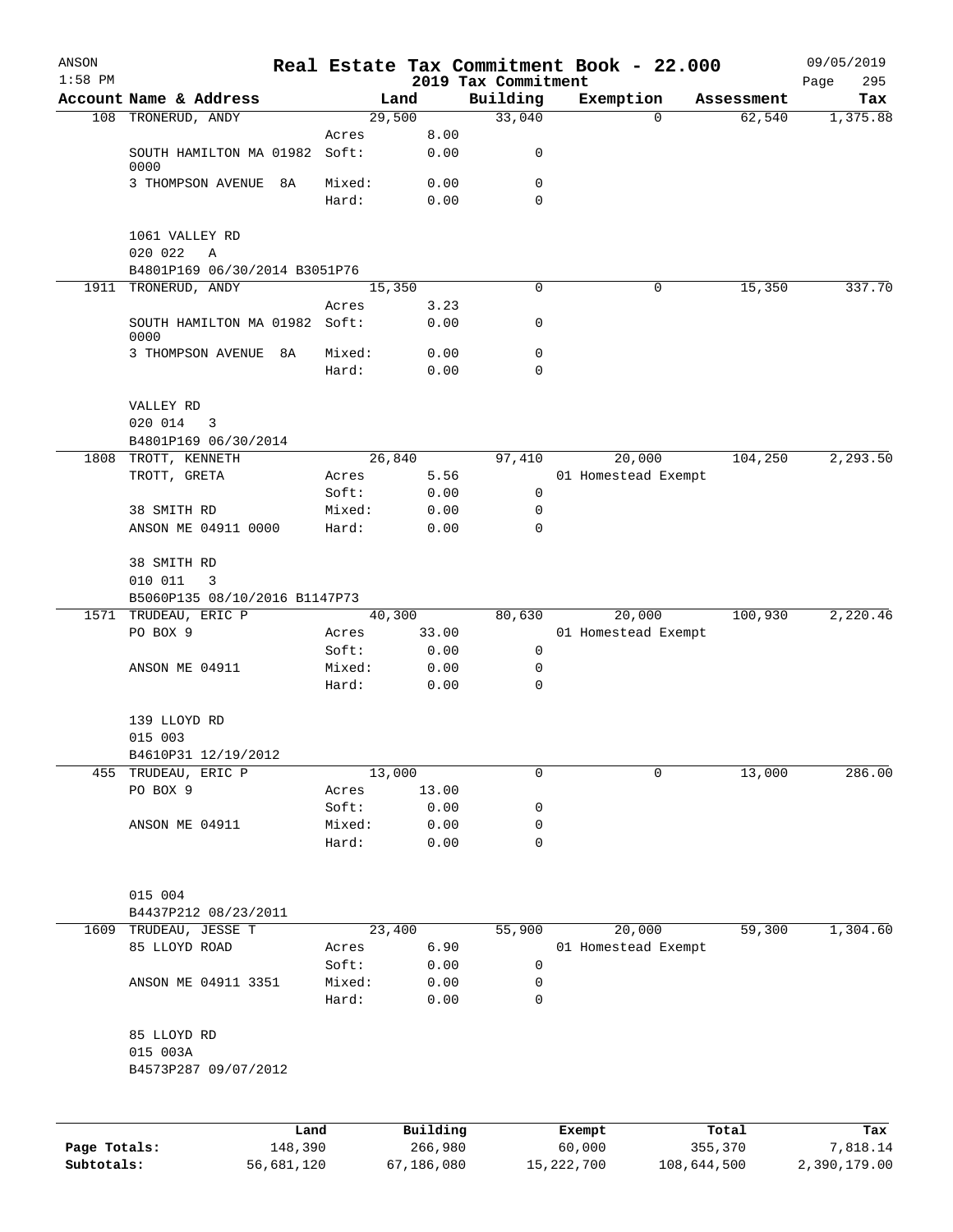| ANSON        |                                                                  |                |              |                                 | Real Estate Tax Commitment Book - 22.000 |            | 09/05/2019         |
|--------------|------------------------------------------------------------------|----------------|--------------|---------------------------------|------------------------------------------|------------|--------------------|
| $1:58$ PM    | Account Name & Address                                           | Land           |              | 2019 Tax Commitment<br>Building | Exemption                                | Assessment | 296<br>Page<br>Tax |
|              | 1335 TRUDEAU, JON                                                | 27,800         |              | 36,520                          | $\Omega$                                 | 64,320     | 1,415.04           |
|              | TRUDEAU, DARYN P                                                 | Acres          | 6.30         |                                 |                                          |            |                    |
|              |                                                                  | Soft:          | 0.00         | 0                               |                                          |            |                    |
|              | PO BOX 325                                                       | Mixed:         | 0.00         | $\mathbf 0$                     |                                          |            |                    |
|              | WOODSTOCK CT 06281 0000 Hard:                                    |                | 0.00         | $\mathbf 0$                     |                                          |            |                    |
|              | 166 GREENLEAF RD<br>013 022<br>7                                 |                |              |                                 |                                          |            |                    |
|              | B4058P16 09/29/2008                                              |                |              |                                 |                                          |            |                    |
| 1823         | TRUDEAU, ROBERT L                                                | 31,200         |              | 78,980                          | 20,000                                   | 90, 180    | 1,983.96           |
|              | TRUDEAU, JANET M                                                 | Acres          | 9.70         |                                 | 01 Homestead Exempt                      |            |                    |
|              | 115A HOLLIN WAITE HILL<br><b>RD</b>                              | Soft:          | 0.00         | 0                               |                                          |            |                    |
|              |                                                                  | Mixed:         | 0.00         | 0                               |                                          |            |                    |
|              | ANSON ME 04911                                                   | Hard:          | 0.00         | $\mathbf 0$                     |                                          |            |                    |
|              | 115 A HOLLIN WAITE HILL<br>014 045<br>Α                          |                |              |                                 |                                          |            |                    |
|              | B3779P290 12/01/2006                                             |                |              |                                 |                                          |            |                    |
| 430          | TUCCI, JAMES A JR                                                | 10,000         |              | 44,980                          | 0                                        | 54,980     | 1,209.56           |
|              | TUCCI, CYNTHIA R                                                 | Acres          | 0.25         |                                 |                                          |            |                    |
|              | 4258 COUNTY ROAD 386<br>SOUTH                                    | Soft:          | 0.00         | 0                               |                                          |            |                    |
|              |                                                                  | Mixed:         | 0.00         | 0                               |                                          |            |                    |
|              | PORT ST. JOE FL 32456                                            | Hard:          | 0.00         | $\mathbf 0$                     |                                          |            |                    |
|              | 14 SECOND ST                                                     |                |              |                                 |                                          |            |                    |
|              | 001 072                                                          |                |              |                                 |                                          |            |                    |
|              | B2783P77                                                         |                |              |                                 |                                          |            |                    |
|              | 1200 TUCCI, JAMES A SR                                           | 11,830         |              | 58,460                          | 20,000                                   | 50,290     | 1,106.38           |
|              | 23 SECOND STREET                                                 | Acres<br>Soft: | 0.35<br>0.00 | 0                               | 01 Homestead Exempt                      |            |                    |
|              | ANSON ME 04911                                                   | Mixed:         | 0.00         | 0                               |                                          |            |                    |
|              |                                                                  | Hard:          | 0.00         | 0                               |                                          |            |                    |
|              | 23 SECOND ST                                                     |                |              |                                 |                                          |            |                    |
|              | 001 063                                                          |                |              |                                 |                                          |            |                    |
|              | B5133P101 02/17/2017                                             |                |              |                                 |                                          |            |                    |
| 571          | TUCKER, PATRICIA                                                 | 21,500         |              | 11,630                          | 20,000                                   | 13,130     | 288.86             |
|              | 415 EMBDEN POND ROAD                                             | Acres          | 2.00         |                                 | 01 Homestead Exempt                      |            |                    |
|              |                                                                  | Soft:          | 0.00         | $\mathbf 0$                     |                                          |            |                    |
|              | NORTH ANSON ME 04958                                             | Mixed:         | 0.00         | 0                               |                                          |            |                    |
|              |                                                                  | Hard:          | 0.00         | 0                               |                                          |            |                    |
|              |                                                                  | B5036P091      |              |                                 |                                          |            |                    |
|              | 415 EMBDEN POND RD                                               |                |              |                                 |                                          |            |                    |
|              | 023 026<br>C <sub>3</sub>                                        |                |              |                                 |                                          |            |                    |
|              | B5036P91 06/10/2016 B4720P118 10/09/2013<br>474 TURCOTTE, ALFRED | 8,000          |              | 39,020                          | 0                                        | 47,020     | 1,034.44           |
|              |                                                                  | Acres          | 0.16         |                                 |                                          |            |                    |
|              | SOLON ME 04979 0244                                              | Soft:          | 0.00         | 0                               |                                          |            |                    |
|              | PO BOX 244                                                       | Mixed:         | 0.00         | 0                               |                                          |            |                    |
|              |                                                                  | Hard:          | 0.00         | 0                               |                                          |            |                    |
|              | 93 MAIN ST<br>001 043<br>B2677P182                               |                |              |                                 |                                          |            |                    |
|              |                                                                  |                |              |                                 |                                          |            |                    |
|              | Land                                                             |                | Building     |                                 | Exempt                                   | Total      | Tax                |
| Page Totals: | 110,330                                                          |                | 269,590      |                                 | 60,000                                   | 319,920    | 7,038.24           |

**Subtotals:** 56,791,450 67,455,670 15,282,700 108,964,420 2,397,217.24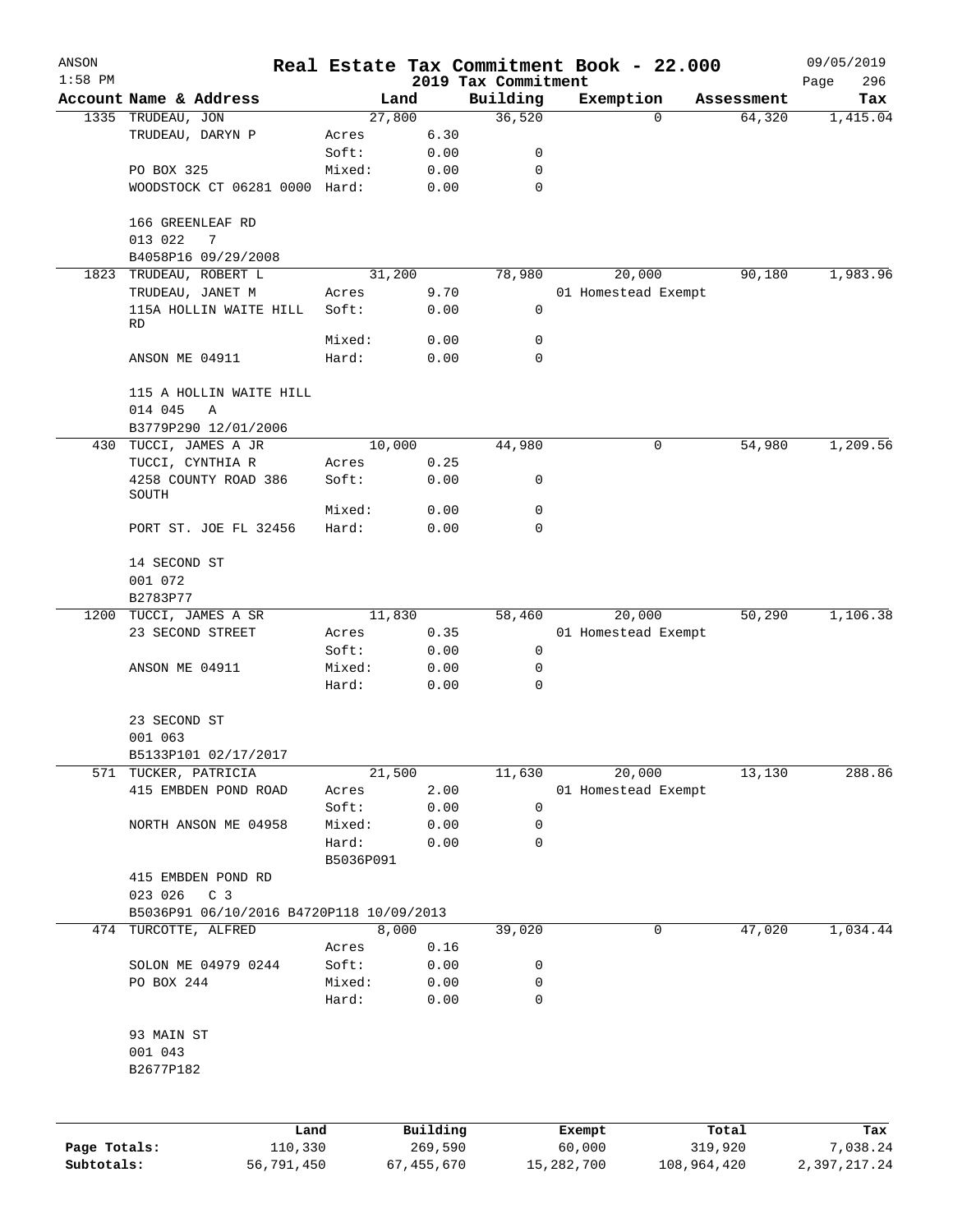| ANSON<br>$1:58$ PM |                         |                       |       | 2019 Tax Commitment | Real Estate Tax Commitment Book - 22.000 |            | 09/05/2019<br>297<br>Page |
|--------------------|-------------------------|-----------------------|-------|---------------------|------------------------------------------|------------|---------------------------|
|                    | Account Name & Address  |                       | Land  | Building            | Exemption                                | Assessment | Tax                       |
|                    | 1104 TURCOTTE, PETER A  |                       | 8,720 | 32,280              | 20,000                                   | 21,000     | 462.00                    |
|                    | TURCOTTE, SHEILA A      | Acres                 | 0.19  |                     | 01 Homestead Exempt                      |            |                           |
|                    | 10 MAIN STREET          | Soft:                 | 0.00  | 0                   |                                          |            |                           |
|                    |                         | Mixed:                | 0.00  | 0                   |                                          |            |                           |
|                    | ANSON ME 04911          | Hard:<br>B4935P049 JT | 0.00  | $\mathbf 0$         |                                          |            |                           |
|                    | 10 MAIN ST              |                       |       |                     |                                          |            |                           |
|                    | 001 118                 |                       |       |                     |                                          |            |                           |
|                    | B4935P49 07/28/2015     |                       |       |                     |                                          |            |                           |
|                    | 985 TURCOTTE, SHEILA A  |                       | 4,800 | 0                   | 0                                        | 4,800      | 105.60                    |
|                    | TURCOTTE, PETER A       | Acres                 | 0.19  |                     |                                          |            |                           |
|                    | 10 MAIN STREET          | Soft:                 | 0.00  | 0                   |                                          |            |                           |
|                    |                         | Mixed:                | 0.00  | 0                   |                                          |            |                           |
|                    | ANSON ME 04911          | Hard:                 | 0.00  | 0                   |                                          |            |                           |
|                    |                         | B4938P0216            |       |                     |                                          |            |                           |
|                    | 12 MAIN ST              |                       |       |                     |                                          |            |                           |
|                    | 001 119                 |                       |       |                     |                                          |            |                           |
|                    | B4938P216 07/31/2015    |                       |       |                     |                                          |            |                           |
|                    | 218 TURGEON, GARRY L    | 12,810                |       | 63,480              | 0                                        | 76,290     | 1,678.38                  |
|                    | TURGEON, JUDITH L       | Acres                 | 0.41  |                     |                                          |            |                           |
|                    | 69 OLD POINT AVENUE     | Soft:                 | 0.00  | 0                   |                                          |            |                           |
|                    |                         | Mixed:                | 0.00  | 0                   |                                          |            |                           |
|                    | MADISON ME 04950-1130   | Hard:                 | 0.00  | 0                   |                                          |            |                           |
|                    | 43 ELM ST               |                       |       |                     |                                          |            |                           |
|                    | 006 043                 |                       |       |                     |                                          |            |                           |
|                    | B4825P188 08/29/2014    |                       |       |                     |                                          |            |                           |
|                    | 1101 TURNER, DEBRA D    | 42,000                |       | 73,390              | 20,000                                   | 95,390     | 2,098.58                  |
|                    | TURNER, DAVID W         | Acres                 | 25.00 |                     | 01 Homestead Exempt                      |            |                           |
|                    | 118 FOUR MILE SQUARE    | Soft:                 | 0.00  | 0                   |                                          |            |                           |
|                    |                         | Mixed:                | 0.00  | 0                   |                                          |            |                           |
|                    | ANSON ME 04911          | Hard:                 | 0.00  | 0                   |                                          |            |                           |
|                    | 118 FOUR MILE SQUARE RD |                       |       |                     |                                          |            |                           |
|                    | 021 025<br>C            |                       |       |                     |                                          |            |                           |
|                    | B2556P178 B1590P178     |                       |       |                     |                                          |            |                           |
|                    | 1103 TURNER, GERALD H   | 10,200                |       | 70,850              | 26,000                                   | 55,050     | 1,211.10                  |
|                    | PO BOX 35               | Acres                 | 0.26  |                     | 01 Homestead Exempt                      |            |                           |
|                    |                         | Soft:                 | 0.00  | 0                   | 02 Resident Veteran                      |            |                           |
|                    | NORTH ANSON ME 04958    | Mixed:                | 0.00  | 0                   |                                          |            |                           |
|                    |                         | Hard:                 | 0.00  | $\mathbf 0$         |                                          |            |                           |
|                    | 14 WATER ST             |                       |       |                     |                                          |            |                           |
|                    | 006 037                 |                       |       |                     |                                          |            |                           |
|                    | B818P55                 |                       |       |                     |                                          |            |                           |
|                    | 94 TURNER, JOSHUA L     | 11,660                |       | 27,020              | 0                                        | 38,680     | 850.96                    |
|                    | TURNER, CHRISTINA L     | Acres                 | 0.34  |                     |                                          |            |                           |
|                    | PO BOX 567              | Soft:                 | 0.00  | 0                   |                                          |            |                           |
|                    |                         | Mixed:                | 0.00  | 0                   |                                          |            |                           |
|                    | ANSON ME 04911          | Hard:                 | 0.00  | $\mathbf 0$         |                                          |            |                           |
|                    | 9 SPEAR HILL RD         |                       |       |                     |                                          |            |                           |
|                    | 001 104                 |                       |       |                     |                                          |            |                           |
|                    | B4728P329 10/25/2013    |                       |       |                     |                                          |            |                           |
|                    |                         |                       |       |                     |                                          |            |                           |
|                    |                         |                       |       |                     |                                          |            |                           |
|                    |                         |                       |       |                     |                                          |            |                           |

|              | Land       | Building   | Exempt     | Total       | Tax          |
|--------------|------------|------------|------------|-------------|--------------|
| Page Totals: | 90,190     | 267,020    | 66,000     | 291,210     | 6,406.62     |
| Subtotals:   | 56,881,640 | 67,722,690 | 15,348,700 | 109,255,630 | 2,403,623.86 |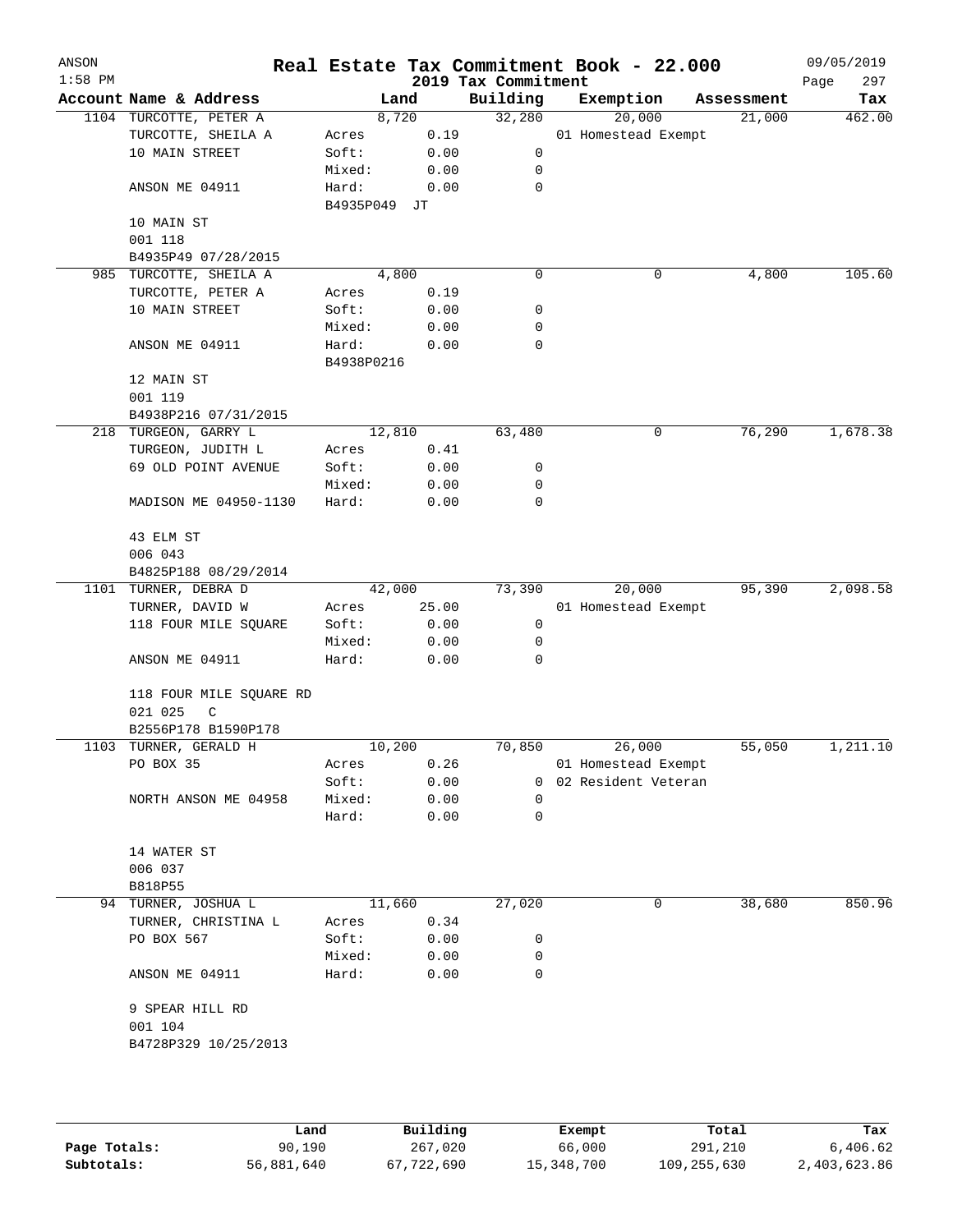| ANSON<br>$1:58$ PM |                        |                 |              | 2019 Tax Commitment | Real Estate Tax Commitment Book - 22.000 |            | 09/05/2019<br>298<br>Page |
|--------------------|------------------------|-----------------|--------------|---------------------|------------------------------------------|------------|---------------------------|
|                    | Account Name & Address |                 | Land         | Building            | Exemption                                | Assessment | Tax                       |
|                    | 1777 TURNER, LAWRENCE  |                 | 18,970       | 114,870             | 20,000                                   | 113,840    | 2,504.48                  |
|                    | TURNER, DEBRA J        | Acres           | 0.90         |                     | 01 Homestead Exempt                      |            |                           |
|                    |                        | Soft:           | 0.00         | 0                   |                                          |            |                           |
|                    | PO BOX 356             | Mixed:          | 0.00         | 0                   |                                          |            |                           |
|                    | ANSON ME 04911 0356    | Hard:           | 0.00         | $\mathbf 0$         |                                          |            |                           |
|                    | 155 MAIN ST            |                 |              |                     |                                          |            |                           |
|                    | 002 056<br>B2714P156   |                 |              |                     |                                          |            |                           |
|                    | 1705 TURNER, PHILIP W  |                 | 13,590       | 0                   | 0                                        | 13,590     | 298.98                    |
|                    | PO BOX 57              | Acres           | 0.23         |                     |                                          |            |                           |
|                    |                        | Soft:           | 0.00         | 0                   |                                          |            |                           |
|                    | ANSON ME 04911         | Mixed:          | 0.00         | 0                   |                                          |            |                           |
|                    |                        | Hard:           | 0.00         | $\mathbf 0$         |                                          |            |                           |
|                    | 45 RANDALL ST          |                 |              |                     |                                          |            |                           |
|                    | 003 036<br>D           |                 |              |                     |                                          |            |                           |
|                    | B4257P210 03/09/2010   |                 |              |                     |                                          |            |                           |
|                    |                        |                 | 10,390       | 0                   | 0                                        | 10,390     | 228.58                    |
|                    | 1688 TURNER, PHILIP W  |                 |              |                     |                                          |            |                           |
|                    | PO BOX 57              | Acres           | 0.27         |                     |                                          |            |                           |
|                    |                        | Soft:           | 0.00         | 0                   |                                          |            |                           |
|                    | ANSON ME 04911         | Mixed:<br>Hard: | 0.00<br>0.00 | 0<br>0              |                                          |            |                           |
|                    |                        |                 |              |                     |                                          |            |                           |
|                    | 49 RANDALL ST          |                 |              |                     |                                          |            |                           |
|                    | 003 036<br>Α           |                 |              |                     |                                          |            |                           |
|                    | B4257P210 03/09/2010   |                 |              |                     |                                          |            |                           |
|                    | 1105 TURNER, PHILIP W  |                 | 9,590        | 48,820              | 20,000                                   | 38,410     | 845.02                    |
|                    | PO BOX 57              | Acres           | 0.23         |                     | 01 Homestead Exempt                      |            |                           |
|                    |                        | Soft:           | 0.00         | 0                   |                                          |            |                           |
|                    | ANSON ME 04911         | Mixed:          | 0.00         | 0                   |                                          |            |                           |
|                    |                        | Hard:           | 0.00         | 0                   |                                          |            |                           |
|                    | 34 BOW ST              |                 |              |                     |                                          |            |                           |
|                    | 003 037                |                 |              |                     |                                          |            |                           |
|                    | B1415P181              |                 |              |                     |                                          |            |                           |
|                    | 996 TURNER, PHILIP W   |                 | 8,490        | 0                   | 0                                        | 8,490      | 186.78                    |
|                    | PO BOX 57              | Acres           | 0.18         |                     |                                          |            |                           |
|                    |                        | Soft:           | 0.00         | 0                   |                                          |            |                           |
|                    | ANSON ME 04911         | Mixed:          | 0.00         | 0                   |                                          |            |                           |
|                    |                        | Hard:           | 0.00         | $\mathbf 0$         |                                          |            |                           |
|                    |                        |                 |              |                     |                                          |            |                           |
|                    | 75 MAIN ST             |                 |              |                     |                                          |            |                           |
|                    | 001 091                |                 |              |                     |                                          |            |                           |
|                    | B4659P22 05/13/2013    |                 |              |                     |                                          |            |                           |
| 1106               | TURNER, RANDALL P SR   | 16,610          |              | 54,240              | 20,000                                   | 50,850     | 1,118.70                  |
|                    | TURNER, LISA L         | Acres           | 0.69         |                     | 01 Homestead Exempt                      |            |                           |
|                    | PO BOX 355             | Soft:           | 0.00         | 0                   |                                          |            |                           |
|                    |                        | Mixed:          | 0.00         | 0                   |                                          |            |                           |
|                    | ANSON ME 04911         | Hard:           | 0.00         | $\mathbf 0$         |                                          |            |                           |
|                    | 46 SPEAR HILL RD       |                 |              |                     |                                          |            |                           |
|                    | 003 007                |                 |              |                     |                                          |            |                           |
|                    | B1207P11               |                 |              |                     |                                          |            |                           |
|                    |                        |                 |              |                     |                                          |            |                           |
|                    |                        |                 |              |                     |                                          |            |                           |
|                    |                        |                 |              |                     |                                          |            |                           |

|              | Land       | Building   | Exempt     | Total       | Tax          |
|--------------|------------|------------|------------|-------------|--------------|
| Page Totals: | 77,640     | 217,930    | 60,000     | 235,570     | 5,182.54     |
| Subtotals:   | 56,959,280 | 67,940,620 | 15,408,700 | 109,491,200 | 2,408,806.40 |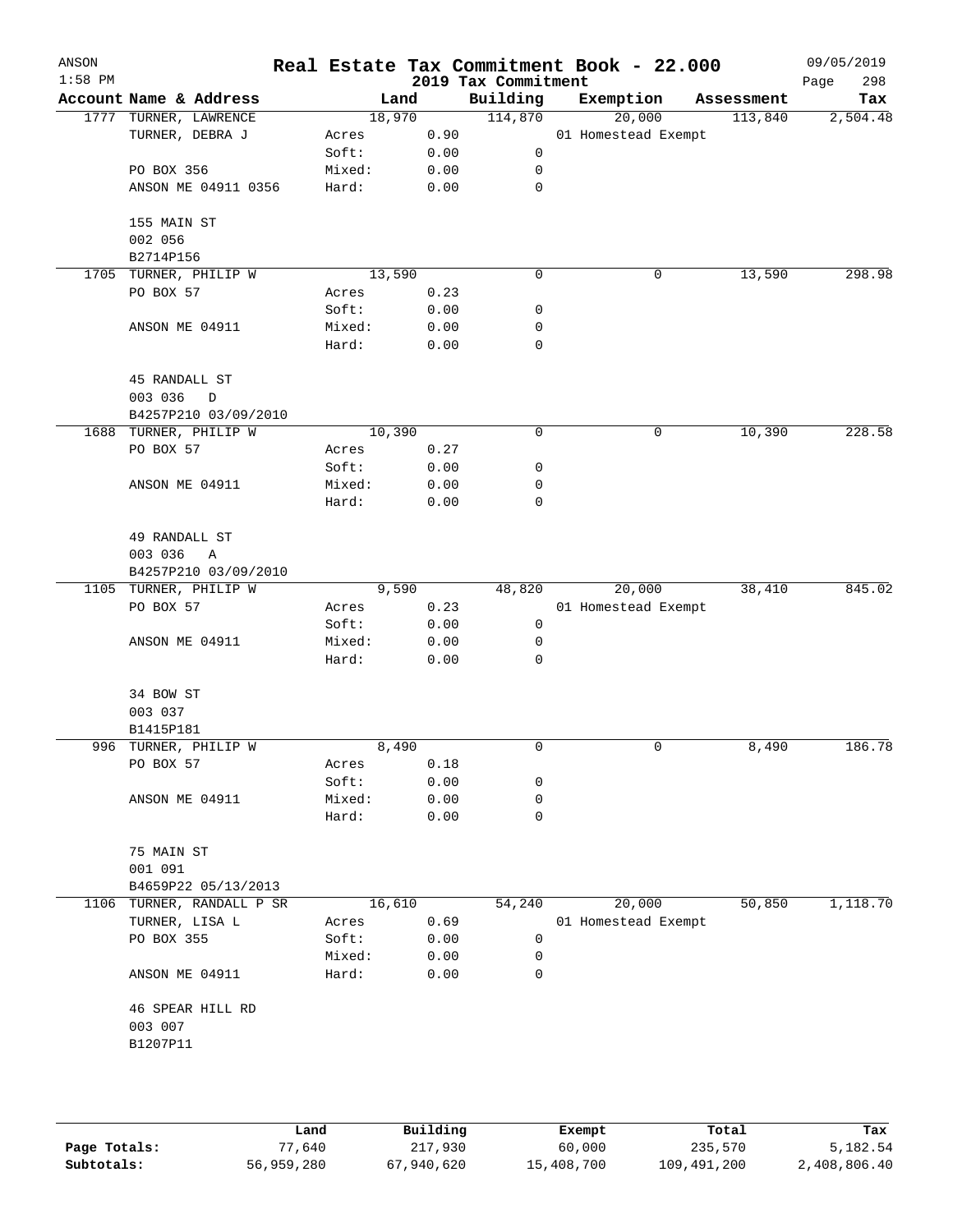| ANSON<br>$1:58$ PM |                                          |                 |              | 2019 Tax Commitment | Real Estate Tax Commitment Book - 22.000 |            | 09/05/2019<br>299<br>Page |
|--------------------|------------------------------------------|-----------------|--------------|---------------------|------------------------------------------|------------|---------------------------|
|                    | Account Name & Address                   |                 | Land         | Building            | Exemption                                | Assessment | Tax                       |
|                    | 975 TURNER, VINTON B &                   | 12,410          |              | 7,560               | $\Omega$                                 | 19,970     | 439.34                    |
|                    | BASLEY, NANCY A                          | Acres           | 17.60        |                     |                                          |            |                           |
|                    |                                          | Soft:           | 0.00         | 0                   |                                          |            |                           |
|                    | 47 GROTON SCHOOL RD                      | Mixed:          | 16.00        | 2,512               |                                          |            |                           |
|                    | AYER MA 01432 0000                       | Hard:           | 0.00         | 0                   |                                          |            |                           |
|                    |                                          | TREE GROWTH     |              |                     |                                          |            |                           |
|                    | 024 030                                  |                 |              |                     |                                          |            |                           |
|                    | B2516P276                                |                 |              |                     |                                          |            |                           |
|                    | 1244 TYNER COWPER, CHERYL A              | 27,700          |              | 29,770              | 20,000                                   | 37,470     | 824.34                    |
|                    | PO BOX 116                               | Acres           | 8.00         |                     | 01 Homestead Exempt                      |            |                           |
|                    |                                          | Soft:           | 0.00         | 0                   |                                          |            |                           |
|                    | ANSON ME 04911 0116                      | Mixed:          | 0.00         | 0                   |                                          |            |                           |
|                    |                                          | Hard:           | 0.00         | $\mathbf 0$         |                                          |            |                           |
|                    | 50 FOUR MILE SQUARE RD                   |                 |              |                     |                                          |            |                           |
|                    | 021 006                                  |                 |              |                     |                                          |            |                           |
|                    | B4284P44 06/16/2010                      |                 |              |                     |                                          |            |                           |
|                    | 280 UNGER, GREGORY                       | 49,000          |              | 0                   | 0                                        | 49,000     | 1,078.00                  |
|                    | 15 MILL STREET                           | Acres           | 59.00        |                     |                                          |            |                           |
|                    |                                          |                 |              |                     |                                          |            |                           |
|                    |                                          | Soft:           | 0.00         | 0                   |                                          |            |                           |
|                    | BERKLEY MA 02779 0000                    | Mixed:          | 0.00         | 0                   |                                          |            |                           |
|                    |                                          | Hard:           | 0.00         | 0                   |                                          |            |                           |
|                    |                                          | B5147P0156      |              |                     |                                          |            |                           |
|                    | 013 005                                  |                 |              |                     |                                          |            |                           |
|                    | B5147P156 04/13/2017 B3949P97 12/11/2007 |                 |              |                     |                                          |            |                           |
|                    | 1557 VAILLANCOURT, PAMELA J              | 68,500          |              | 70,360              | 20,000                                   | 118,860    | 2,614.92                  |
|                    | 110 CROSS ROAD                           | Acres           | 81.00        |                     | 01 Homestead Exempt                      |            |                           |
|                    |                                          | Soft:           | 0.00         | 0                   |                                          |            |                           |
|                    | ANSON ME 04911                           | Mixed:          | 0.00         | 0                   |                                          |            |                           |
|                    |                                          | Hard:           | 0.00         | 0                   |                                          |            |                           |
|                    |                                          |                 |              |                     |                                          |            |                           |
|                    | 110 CROSS RD                             |                 |              |                     |                                          |            |                           |
|                    | 011 035                                  |                 |              |                     |                                          |            |                           |
|                    | B3344P323 07/19/2004 B1145P126           |                 |              |                     |                                          |            |                           |
|                    | 1108 VAILLANCOURT, RINO                  | 22,760          |              | 114,300             | 20,000                                   | 117,060    | 2,575.32                  |
|                    | PO BOX 127                               | Acres           | 2.84         |                     | 01 Homestead Exempt                      |            |                           |
|                    |                                          | Soft:           | 0.00         | 0                   |                                          |            |                           |
|                    | ANSON ME 04911                           | Mixed:          | 0.00         | 0                   |                                          |            |                           |
|                    |                                          | Hard:           | 0.00         | $\mathbf 0$         |                                          |            |                           |
|                    | 120 WEST MILLS RD                        |                 |              |                     |                                          |            |                           |
|                    | 010 012<br>C                             |                 |              |                     |                                          |            |                           |
|                    | B5386P311 B1021P898                      |                 |              |                     |                                          |            |                           |
|                    | 824 VAN GULICK, JOHN D                   |                 | 32,600       | 44,090              | 20,000                                   | 56,690     | 1,247.18                  |
|                    | 204 GREENLEAF ROAD                       | Acres           | 11.10        |                     | 01 Homestead Exempt                      |            |                           |
|                    |                                          |                 | 0.00         |                     |                                          |            |                           |
|                    |                                          | Soft:           |              | 0                   |                                          |            |                           |
|                    | ANSON ME 04911                           | Mixed:<br>Hard: | 0.00<br>0.00 | 0<br>0              |                                          |            |                           |
|                    |                                          |                 |              |                     |                                          |            |                           |
|                    | 204 GREENLEAF RD                         |                 |              |                     |                                          |            |                           |
|                    | 013 022<br>$\overline{4}$                |                 |              |                     |                                          |            |                           |
|                    | B4422P102 04/21/2011                     |                 |              |                     |                                          |            |                           |
|                    |                                          |                 |              |                     |                                          |            |                           |
|                    |                                          |                 |              |                     |                                          |            |                           |
|                    |                                          |                 |              |                     |                                          |            |                           |

|              | Land         | Building   | Exempt     | Total       | Tax          |
|--------------|--------------|------------|------------|-------------|--------------|
| Page Totals: | 212,970      | 266,080    | 80,000     | 399,050     | 8,779.10     |
| Subtotals:   | 57, 172, 250 | 68,206,700 | 15,488,700 | 109,890,250 | 2,417,585.50 |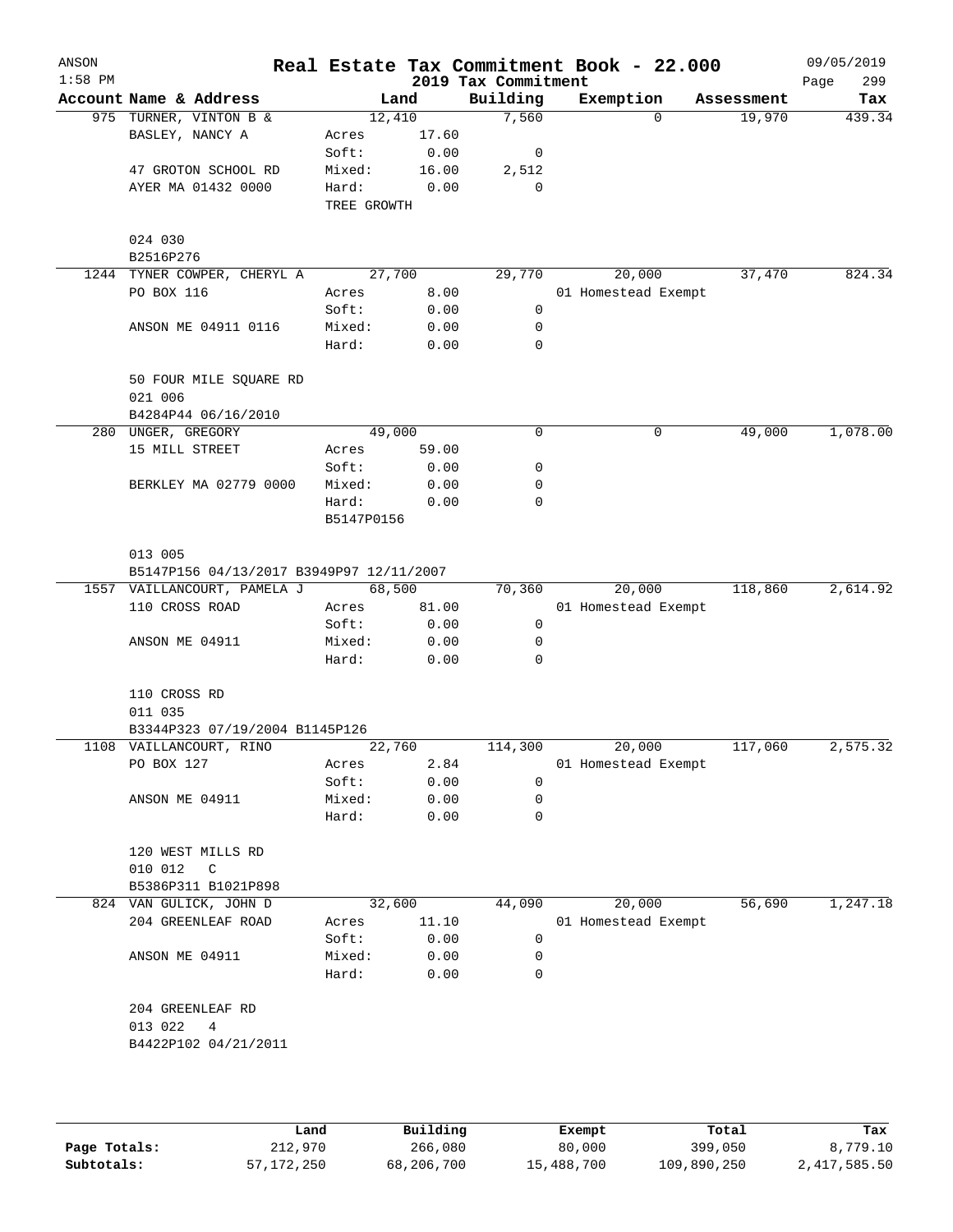| ANSON     |                               |                     |             |                     | Real Estate Tax Commitment Book - 22.000 |            | 09/05/2019  |
|-----------|-------------------------------|---------------------|-------------|---------------------|------------------------------------------|------------|-------------|
| $1:58$ PM |                               |                     |             | 2019 Tax Commitment |                                          |            | 300<br>Page |
|           | Account Name & Address        |                     | Land        | Building            | Exemption                                | Assessment | Tax         |
|           | 886 VANDETTE, RICHARD J       |                     | 18,600      | 11,990              | $\Omega$                                 | 30,590     | 672.98      |
|           | 574 BROADWAY                  | Acres               | 10.50       |                     |                                          |            |             |
|           |                               | Soft:               | 0.00        | 0                   |                                          |            |             |
|           | NORTH ATTLEBORO MA<br>02760   | Mixed:              | 0.00        | $\mathbf 0$         |                                          |            |             |
|           |                               | Hard:               | 0.00        | $\mathbf 0$         |                                          |            |             |
|           |                               |                     |             |                     |                                          |            |             |
|           | 220 PULLEN CORNER RD          |                     |             |                     |                                          |            |             |
|           | 018 021<br>$\mathbf F$        |                     |             |                     |                                          |            |             |
|           | B5283P141 05/24/2018          |                     |             |                     |                                          |            |             |
|           | 65 VANKIRK, HENRIETTA M       |                     | 20,750      | 0                   | 0                                        | 20,750     | 456.50      |
|           | 6 CARRABASSETT ROAD           | Acres               | 1.50        |                     |                                          |            |             |
|           |                               | Soft:               | 0.00        | 0                   |                                          |            |             |
|           | NORTH ANSON ME 04958          | Mixed:              | 0.00        | 0                   |                                          |            |             |
|           |                               | Hard:               | 0.00        | $\mathbf 0$         |                                          |            |             |
|           | 022 019                       |                     |             |                     |                                          |            |             |
|           | B4021P79 07/08/2008           |                     |             |                     |                                          |            |             |
|           | 1240 VANKIRK, MARK R          |                     | $\mathbf 0$ | 30,470              | 20,000                                   | 10,470     | 230.34      |
|           | VANKIRK, HENRIETTA M          |                     |             |                     | 01 Homestead Exempt                      |            |             |
|           | 6 CARRABASSETT ROAD           |                     |             |                     |                                          |            |             |
|           | NORTH ANSON ME 04958          |                     |             |                     |                                          |            |             |
|           | 6 CARRABASSETT RD             |                     |             |                     |                                          |            |             |
|           | 022 019<br>ON                 |                     |             |                     |                                          |            |             |
|           | 1465 VARTANIAN, WENDY JEAN    |                     | 34,500      | 78,630              | 0                                        | 113,130    | 2,488.86    |
|           | 23 LOWE STREET                | Acres               | 13.00       |                     |                                          |            |             |
|           |                               | Soft:               | 0.00        | 0                   |                                          |            |             |
|           | MADISON ME 04950              | Mixed:              | 0.00        | 0                   |                                          |            |             |
|           |                               | Hard:               | 0.00        | $\mathbf 0$         |                                          |            |             |
|           | 696 PEASE HILL RD             |                     |             |                     |                                          |            |             |
|           | 012 013<br>B                  |                     |             |                     |                                          |            |             |
|           | B5253P358 12/21/2017          |                     |             |                     |                                          |            |             |
|           | 1812 VAUGH, STEPHEN D         |                     | 41,500      | $\mathbf 0$         | 0                                        | 41,500     | 913.00      |
|           |                               | Acres               | 35.00       |                     |                                          |            |             |
|           | SAUGERTIES NY 12477<br>0000   | Soft:               | 0.00        | 0                   |                                          |            |             |
|           | 12 ROSE LANE                  | Mixed:              | 0.00        | 0                   |                                          |            |             |
|           |                               | Hard:               | 0.00        | $\mathbf 0$         |                                          |            |             |
|           |                               |                     |             |                     |                                          |            |             |
|           | 011 034                       |                     |             |                     |                                          |            |             |
|           | B3946P62 11/24/2007           |                     |             |                     |                                          |            |             |
|           | 1889 VEILLEUX, LYN F          |                     | 12,000      | $\mathbf 0$         | 0                                        | 12,000     | 264.00      |
|           | 306 DAVENPORT HILL ROAD Acres |                     | 1.00        |                     |                                          |            |             |
|           |                               | Soft:               | 0.00        | 0                   |                                          |            |             |
|           | JAY ME 04239                  | Mixed:              | 0.00        | 0                   |                                          |            |             |
|           |                               | Hard:<br>B4931P0285 | 0.00        | 0                   |                                          |            |             |
|           | OFF MILK STREET               |                     |             |                     |                                          |            |             |
|           | 006 093 A                     |                     |             |                     |                                          |            |             |
|           | B4931P285 07/15/2015          |                     |             |                     |                                          |            |             |
|           |                               |                     |             |                     |                                          |            |             |
|           |                               |                     |             |                     |                                          |            |             |
|           | Land                          |                     | Building    |                     | Exempt                                   | Total      | Tax         |

**Page Totals:** 127,350 121,090 20,000 228,440 5,025.68 **Subtotals:** 57,299,600 68,327,790 15,508,700 110,118,690 2,422,611.18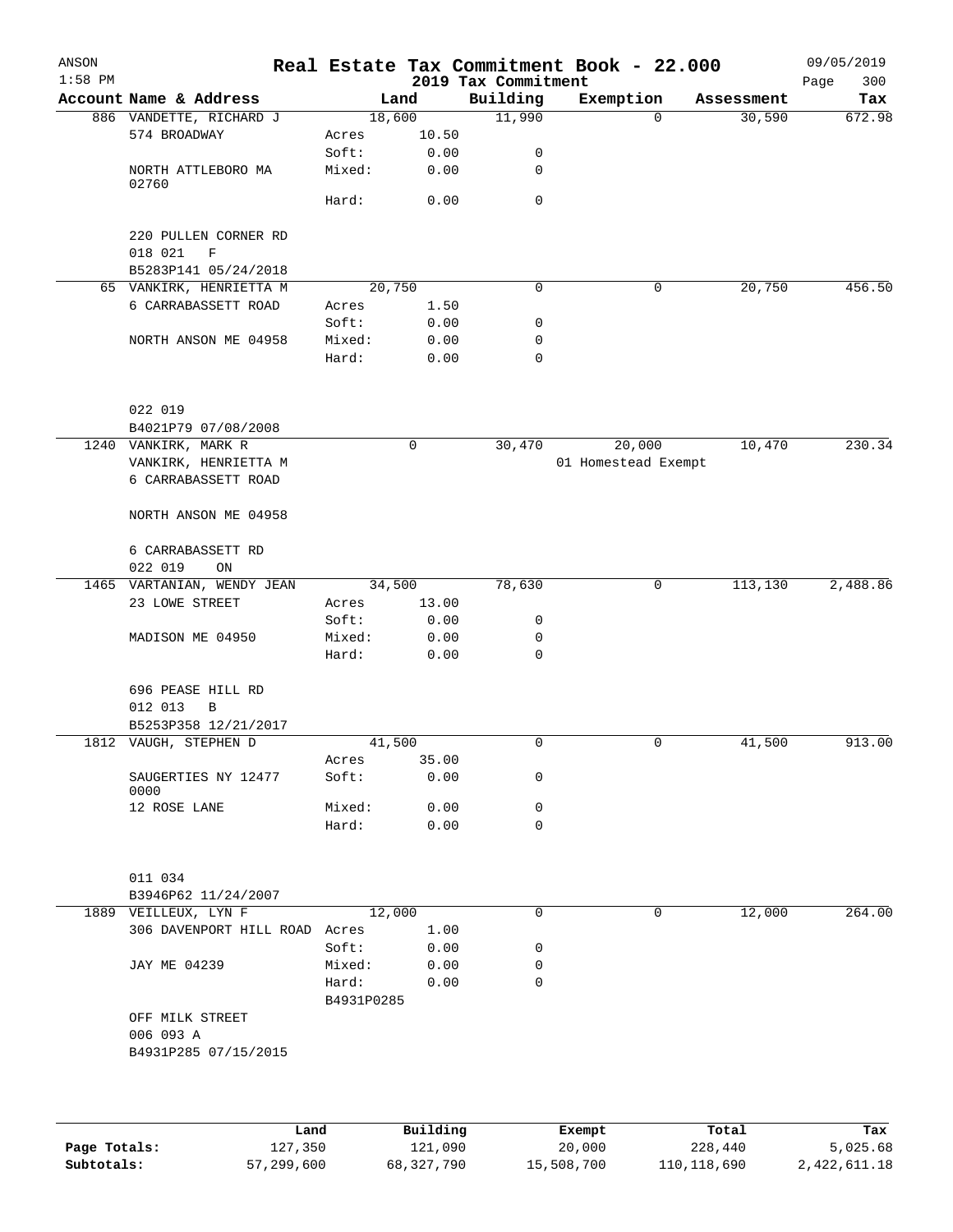| ANSON<br>$1:58$ PM         |                                                   |                      |                       | 2019 Tax Commitment | Real Estate Tax Commitment Book - 22.000 |                        | 09/05/2019<br>301<br>Page |
|----------------------------|---------------------------------------------------|----------------------|-----------------------|---------------------|------------------------------------------|------------------------|---------------------------|
|                            | Account Name & Address                            |                      | Land                  | Building            | Exemption                                | Assessment             | Tax                       |
|                            | 1169 VELJKOVIC, VOISLAV                           |                      | 16,970                | 26,770              |                                          | 43,740<br>$\Omega$     | 962.28                    |
|                            | PO BOX 1234                                       | Acres                | 0.72                  |                     |                                          |                        |                           |
|                            |                                                   | Soft:                | 0.00                  | 0                   |                                          |                        |                           |
|                            | ONALASKA TX 77360-1234                            | Mixed:               | 0.00                  | 0                   |                                          |                        |                           |
|                            |                                                   | Hard:                | 0.00                  | $\mathbf 0$         |                                          |                        |                           |
|                            | 108 RIVER RD                                      |                      |                       |                     |                                          |                        |                           |
|                            | 004 029                                           |                      |                       |                     |                                          |                        |                           |
|                            | B3360P71 08/11/2004                               |                      |                       |                     |                                          |                        |                           |
|                            | 1193 VERIZON WIRELESS                             |                      | 0                     | 199,210             |                                          | 199,210<br>0           | 4,382.62                  |
|                            | C/O PROPERTY TAX                                  |                      |                       |                     |                                          |                        |                           |
|                            | DEPARTMENT<br>PO BOX 635                          |                      |                       |                     |                                          |                        |                           |
|                            | BASKING RIDGE NJ 07920                            |                      |                       |                     |                                          |                        |                           |
|                            |                                                   |                      |                       |                     |                                          |                        |                           |
|                            |                                                   |                      | TENANT IN POSSESSION  |                     |                                          |                        |                           |
|                            | 440 CAMPGROUND RD                                 |                      |                       |                     |                                          |                        |                           |
|                            | 015 045<br>ON                                     |                      |                       |                     |                                          |                        |                           |
|                            | B2508P136                                         |                      |                       |                     |                                          |                        |                           |
| 299                        | VICNEIRE, CHRISTOPHER<br>M. &                     |                      | 17,000                | $\mathbf 0$         |                                          | 17,000<br>0            | 374.00                    |
|                            | DUNPHY, HOLLYE J                                  | Acres                | 17.00                 |                     |                                          |                        |                           |
|                            |                                                   | Soft:                | 0.00                  | 0                   |                                          |                        |                           |
|                            | PO BOX 112                                        | Mixed:               | 0.00                  | $\mathbf 0$         |                                          |                        |                           |
|                            | NORTH ANSON ME 04958                              | Hard:                | 0.00                  | $\Omega$            |                                          |                        |                           |
|                            |                                                   |                      |                       |                     |                                          |                        |                           |
|                            | 018 002                                           |                      |                       |                     |                                          |                        |                           |
|                            | B4409P146 06/29/2011                              |                      |                       |                     |                                          |                        |                           |
|                            | 300 VICNEIRE, CHRISTOPHER                         |                      | 19,500                | 11,700              | 20,000                                   | 11,200                 | 246.40                    |
|                            | M. &                                              |                      |                       |                     |                                          |                        |                           |
|                            | DUNPHY, HOLLYE J                                  | Acres                | 4.00                  |                     | 01 Homestead Exempt                      |                        |                           |
|                            |                                                   | Soft:                | 0.00                  | 0                   |                                          |                        |                           |
|                            | PO BOX 112                                        | Mixed:               | 0.00                  | 0                   |                                          |                        |                           |
|                            | NORTH ANSON ME 04958                              | Hard:                | 0.00                  | $\mathbf 0$         |                                          |                        |                           |
|                            | 746 RIVER RD                                      |                      |                       |                     |                                          |                        |                           |
|                            | 017 006                                           |                      |                       |                     |                                          |                        |                           |
|                            | B4409P146 06/29/2011<br>1110 VICNEIRE, JAMES P SR |                      | 40,270                | 61,170              | 20,000                                   | 81,440                 |                           |
|                            |                                                   | Acres                | 96.00                 |                     | 01 Homestead Exempt                      |                        | 1,791.68                  |
|                            | NORTH ANSON ME 04958                              | Soft:                | 4.00                  | 452                 |                                          |                        |                           |
|                            | 119 GRUMPY MEN AVENUE                             | Mixed:               | 47.00                 | 7,379               |                                          |                        |                           |
|                            |                                                   | Hard:                | 33.00                 | 5,742               |                                          |                        |                           |
|                            |                                                   | TREE GROWTH          |                       |                     |                                          |                        |                           |
|                            | 119 GRUMPY MEN AVE                                |                      |                       |                     |                                          |                        |                           |
|                            | 024 018                                           |                      |                       |                     |                                          |                        |                           |
|                            | B1408P9                                           |                      |                       |                     |                                          |                        |                           |
|                            | 609 VICNEIRE, JAMES P., JR.                       |                      | 17,790                | 0                   |                                          | 17,790<br>0            | 391.38                    |
|                            |                                                   | Acres                | 59.00                 |                     |                                          |                        |                           |
|                            | BINGHAM ME 04920 0548                             | Soft:                | 7.00                  | 791                 |                                          |                        |                           |
|                            | PO BOX 548                                        | Mixed:               | 41.00                 | 6,437               |                                          |                        |                           |
|                            |                                                   | Hard:<br>TREE GROWTH | 9.00                  | 1,566               |                                          |                        |                           |
|                            |                                                   |                      |                       |                     |                                          |                        |                           |
|                            | 024 028<br>B4497P189 02/27/2012                   |                      |                       |                     |                                          |                        |                           |
|                            |                                                   |                      |                       |                     |                                          |                        |                           |
|                            | Land                                              |                      | Building              |                     | Exempt                                   | Total                  | Tax                       |
| Page Totals:<br>Subtotals: | 111,530<br>57, 411, 130                           |                      | 298,850<br>68,626,640 |                     | 40,000<br>15,548,700                     | 370,380<br>110,489,070 | 8,148.36<br>2,430,759.54  |
|                            |                                                   |                      |                       |                     |                                          |                        |                           |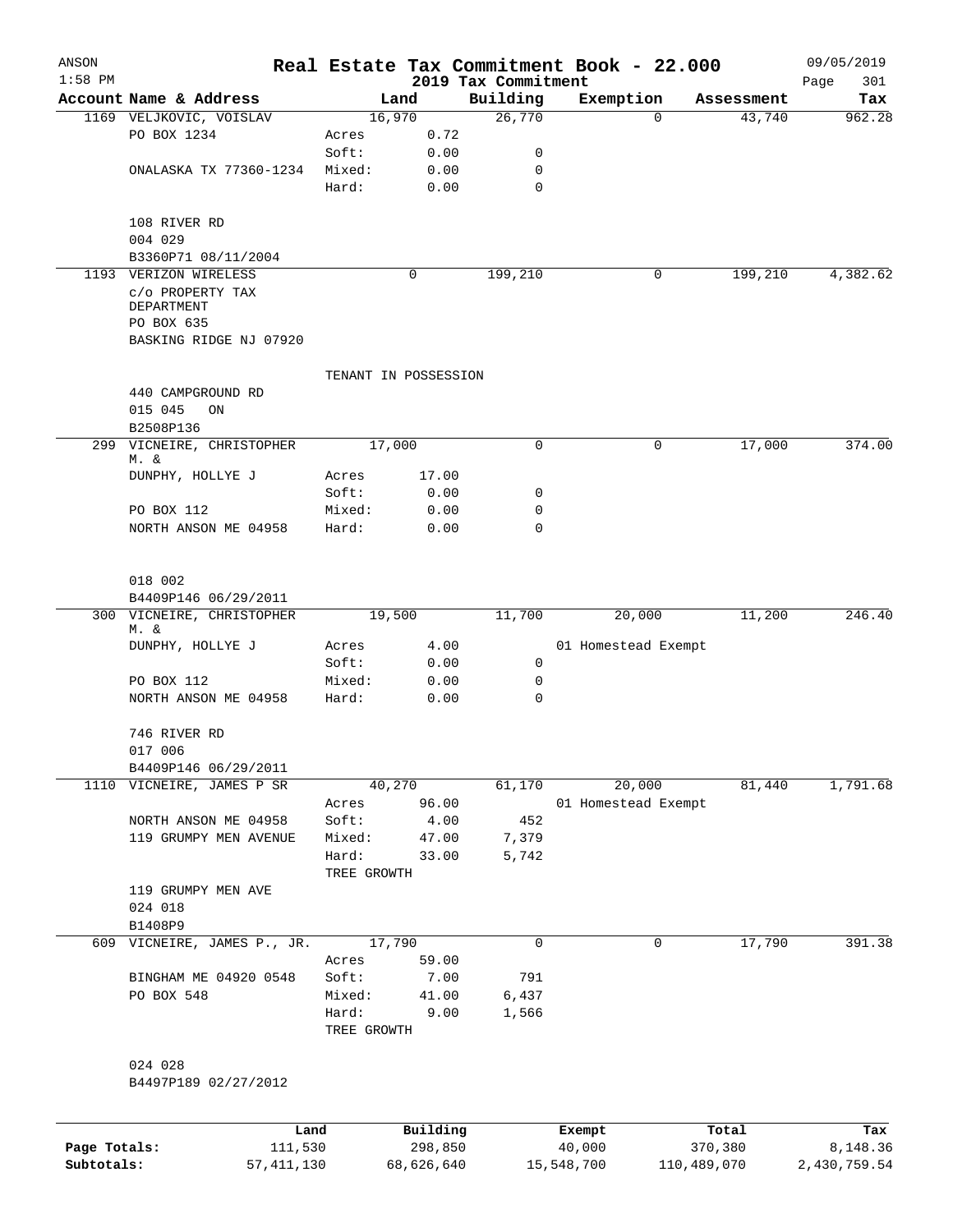| ANSON     |                                                             |        |        |                     | Real Estate Tax Commitment Book - 22.000 |            | 09/05/2019  |
|-----------|-------------------------------------------------------------|--------|--------|---------------------|------------------------------------------|------------|-------------|
| $1:58$ PM |                                                             |        |        | 2019 Tax Commitment |                                          |            | Page<br>302 |
|           | Account Name & Address                                      |        | Land   | Building            | Exemption                                | Assessment | Tax         |
|           | 1174 VIEKMAN, PETER W                                       |        | 17,550 | 55,540              | 20,000                                   | 53,090     | 1,167.98    |
|           | VIEKMAN, MARGARET                                           | Acres  | 0.77   |                     | 01 Homestead Exempt                      |            |             |
|           |                                                             | Soft:  | 0.00   | 0                   |                                          |            |             |
|           | 54 PREBLE AVE                                               | Mixed: | 0.00   | 0                   |                                          |            |             |
|           | ANSON ME 04911 0000                                         | Hard:  | 0.00   | 0                   |                                          |            |             |
|           | 54 PREBLE AVE                                               |        |        |                     |                                          |            |             |
|           | 004 023                                                     |        |        |                     |                                          |            |             |
|           | B3566P320 10/04/2005                                        |        |        |                     |                                          |            |             |
| 1112      | VILES, DAVID D.,<br>TRUSTEE                                 |        | 33,500 | 46,900              | 20,000                                   | 60,400     | 1,328.80    |
|           | Earl D. & Pauline D.<br>Viles Irrevocable Trust<br>9/1/2010 | Acres  | 12.00  |                     | 01 Homestead Exempt                      |            |             |
|           | c/o EARL AND PAULINE<br>VILES                               | Soft:  | 0.00   | 0                   |                                          |            |             |
|           | 678 VALLEY ROAD                                             | Mixed: | 0.00   | 0                   |                                          |            |             |
|           | ANSON ME 04911 0000                                         | Hard:  | 0.00   | 0                   |                                          |            |             |
|           | 678 VALLEY RD                                               |        |        |                     |                                          |            |             |
|           | 019 023                                                     |        |        |                     |                                          |            |             |
|           | B4313P199 09/03/2010                                        |        |        |                     |                                          |            |             |
|           | 1322 VILES, GLENN                                           |        | 20,420 | 39,580              | 0                                        | 60,000     | 1,320.00    |
|           | VILES, CLAUDIA                                              | Acres  | 1.28   |                     |                                          |            |             |
|           |                                                             | Soft:  | 0.00   | 0                   |                                          |            |             |
|           | PO BOX 135                                                  | Mixed: | 0.00   | 0                   |                                          |            |             |
|           | NORTH ANSON ME 04958<br>0000                                | Hard:  | 0.00   | 0                   |                                          |            |             |
|           | 34 HALL ST<br>009 035                                       |        |        |                     |                                          |            |             |
|           | B4037P261 08/12/2008                                        |        |        |                     |                                          |            |             |
|           | 1814 VILES, GLENN S                                         |        | 10,390 | 49,070              | 0                                        | 59,460     | 1,308.12    |
|           | VILES, CLAUDIA G                                            | Acres  | 0.27   |                     |                                          |            |             |
|           |                                                             | Soft:  | 0.00   | 0                   |                                          |            |             |
|           | PO BOX 135                                                  | Mixed: | 0.00   | 0                   |                                          |            |             |
|           | NORTH ANSON ME 04958<br>0135                                | Hard:  | 0.00   | 0                   |                                          |            |             |
|           | 3 HALL ST                                                   |        |        |                     |                                          |            |             |
|           | 009 041                                                     |        |        |                     |                                          |            |             |
|           | B1281P292                                                   |        |        |                     |                                          |            |             |
| 1817      | VILES, GLENN S                                              |        | 3,480  | 0                   | 0                                        | 3,480      | 76.56       |
|           | VILES, CLAUDIA G                                            | Acres  | 20.00  |                     |                                          |            |             |
|           |                                                             | Soft:  | 0.00   | 0                   |                                          |            |             |
|           | PO BOX 135                                                  | Mixed: | 0.00   | 0                   |                                          |            |             |
|           | NORTH ANSON ME 04958<br>0135                                | Hard:  | 20.00  | 3,480               |                                          |            |             |

024 036

|              | Land       | Building   | Exempt     | Total       | Tax          |
|--------------|------------|------------|------------|-------------|--------------|
| Page Totals: | 85,340     | 191,090    | 40,000     | 236,430     | 5,201.46     |
| Subtotals:   | 57,496,470 | 68,817,730 | 15,588,700 | 110,725,500 | 2,435,961.00 |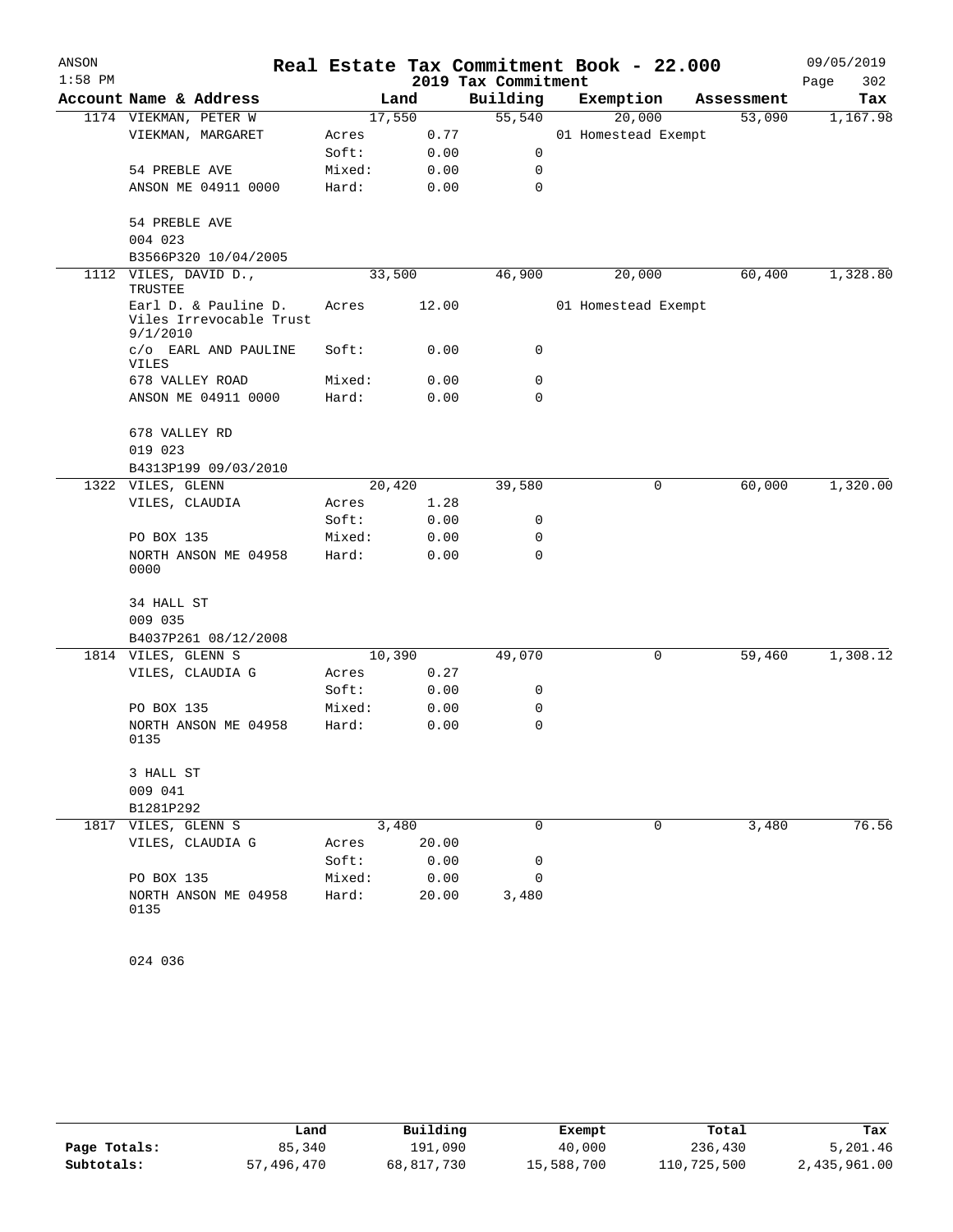| ANSON        |                                                                                |                       |              |                                 | Real Estate Tax Commitment Book - 22.000 |               |            | 09/05/2019         |
|--------------|--------------------------------------------------------------------------------|-----------------------|--------------|---------------------------------|------------------------------------------|---------------|------------|--------------------|
| $1:58$ PM    | Account Name & Address                                                         |                       | Land         | 2019 Tax Commitment<br>Building |                                          |               | Assessment | Page<br>303<br>Tax |
|              | 1119 VILES, GLENN S                                                            | 19,490                |              | 157,280                         | Exemption<br>20,000                      |               | 156,770    | 3,448.94           |
|              | VILES, CLAUDIA G                                                               | Acres                 | 0.95         |                                 | 01 Homestead Exempt                      |               |            |                    |
|              |                                                                                | Soft:                 | 0.00         | 0                               |                                          |               |            |                    |
|              | PO BOX 135                                                                     | Mixed:                | 0.00         | 0                               |                                          |               |            |                    |
|              | NORTH ANSON ME 04958<br>0135                                                   | Hard:                 | 0.00         | $\mathbf 0$                     |                                          |               |            |                    |
|              | 65 ELM ST                                                                      |                       |              |                                 |                                          |               |            |                    |
|              | 009 027                                                                        |                       |              |                                 |                                          |               |            |                    |
|              | B1812P249                                                                      |                       |              |                                 |                                          |               |            |                    |
|              | 1123 VILES, GLENN S                                                            |                       | 6,350        | $\mathbf 0$                     |                                          | 0             | 6,350      | 139.70             |
|              | VILES, CLAUDIA G                                                               | Acres<br>Soft:        | 0.28<br>0.00 | 0                               |                                          |               |            |                    |
|              | PO BOX 135                                                                     | Mixed:                | 0.00         | 0                               |                                          |               |            |                    |
|              | NORTH ANSON ME 04958<br>0135                                                   | Hard:                 | 0.00         | 0                               |                                          |               |            |                    |
|              | 009 038<br>Α<br>B1793P321                                                      |                       |              |                                 |                                          |               |            |                    |
|              | 1125 VILES, MARY JANE                                                          | 17,780                |              | 89,680                          | 20,000                                   |               | 87,460     | 1,924.12           |
|              | PO BOX 126                                                                     | Acres                 | 0.79         |                                 | 01 Homestead Exempt                      |               |            |                    |
|              |                                                                                | Soft:                 | 0.00         | 0                               |                                          |               |            |                    |
|              | NORTH ANSON ME 04958                                                           | Mixed:                | 0.00         | 0                               |                                          |               |            |                    |
|              |                                                                                | Hard:                 | 0.00         | 0                               |                                          |               |            |                    |
|              | 77 ELM ST                                                                      |                       |              |                                 |                                          |               |            |                    |
|              | 009 026                                                                        |                       |              |                                 |                                          |               |            |                    |
|              | B2473P138                                                                      |                       |              |                                 |                                          |               |            |                    |
|              | 1116 VILES, WALTER T                                                           | 20,870                |              | 67,400                          | 26,000                                   |               | 62,270     | 1,369.94           |
|              | VILES, KENTON T                                                                | Acres                 | 1.58         |                                 | 01 Homestead Exempt                      |               |            |                    |
|              |                                                                                | Soft:                 | 0.00         |                                 | 0 08 Vietnam Veteran                     |               |            |                    |
|              | 717 RIVER ROAD                                                                 | Mixed:                | 0.00         | 0                               |                                          |               |            |                    |
|              | NORTH ANSON ME 04958<br>0000                                                   | Hard:                 | 0.00         | 0                               |                                          |               |            |                    |
|              | 717 RIVER RD                                                                   |                       |              |                                 |                                          |               |            |                    |
|              | 017 001<br>B4733P162 11/13/2013                                                |                       |              |                                 |                                          |               |            |                    |
|              | 1100 VIOLA, VINCENZO                                                           | 41,250                |              | 0                               |                                          | 0             | 41,250     | 907.50             |
|              | VIOLA, PAUL VINCENZO                                                           | Acres                 | 43.50        |                                 |                                          |               |            |                    |
|              | 635 MOUNT ELAM ROAD                                                            | Soft:                 | 0.00         | 0                               |                                          |               |            |                    |
|              |                                                                                | Mixed:                | 0.00         | 0                               |                                          |               |            |                    |
|              | FITCHBURG MA 01420 0000                                                        | Hard:                 | 0.00         | $\mathbf 0$                     |                                          |               |            |                    |
|              | CARRABASSETT ROAD                                                              | B4987P0214            |              |                                 |                                          |               |            |                    |
|              | 022 030<br>3                                                                   |                       |              |                                 |                                          |               |            |                    |
|              | B5357P309 11/20/2018<br>1082 VIOLA, VINCENZO                                   | 41,650                |              | 0                               |                                          | 0             | 41,650     | 916.30             |
|              | VIOLA, PAUL VINCENZO                                                           | Acres                 | 44.30        |                                 |                                          |               |            |                    |
|              | 635 MOUNT ELAM ROAD                                                            | Soft:                 | 0.00         | 0                               |                                          |               |            |                    |
|              |                                                                                | Mixed:                | 0.00         | 0                               |                                          |               |            |                    |
|              | FITCHBURG MA 01420 0000                                                        | Hard:<br>B5008P141 JT | 0.00         | 0                               |                                          |               |            |                    |
|              | 022 030<br>2<br>B5008P141 03/14/2016 B4268P41 05/05/2010 B4237P7<br>02/02/2010 |                       |              |                                 |                                          |               |            |                    |
|              | Land                                                                           |                       | Building     |                                 | Exempt                                   |               | Total      | Tax                |
| Page Totals: | 147,390                                                                        |                       | 314,360      |                                 | 66,000                                   |               | 395,750    | 8,706.50           |
| Subtotals:   | 57,643,860                                                                     |                       | 69,132,090   |                                 | 15,654,700                               | 111, 121, 250 |            | 2,444,667.50       |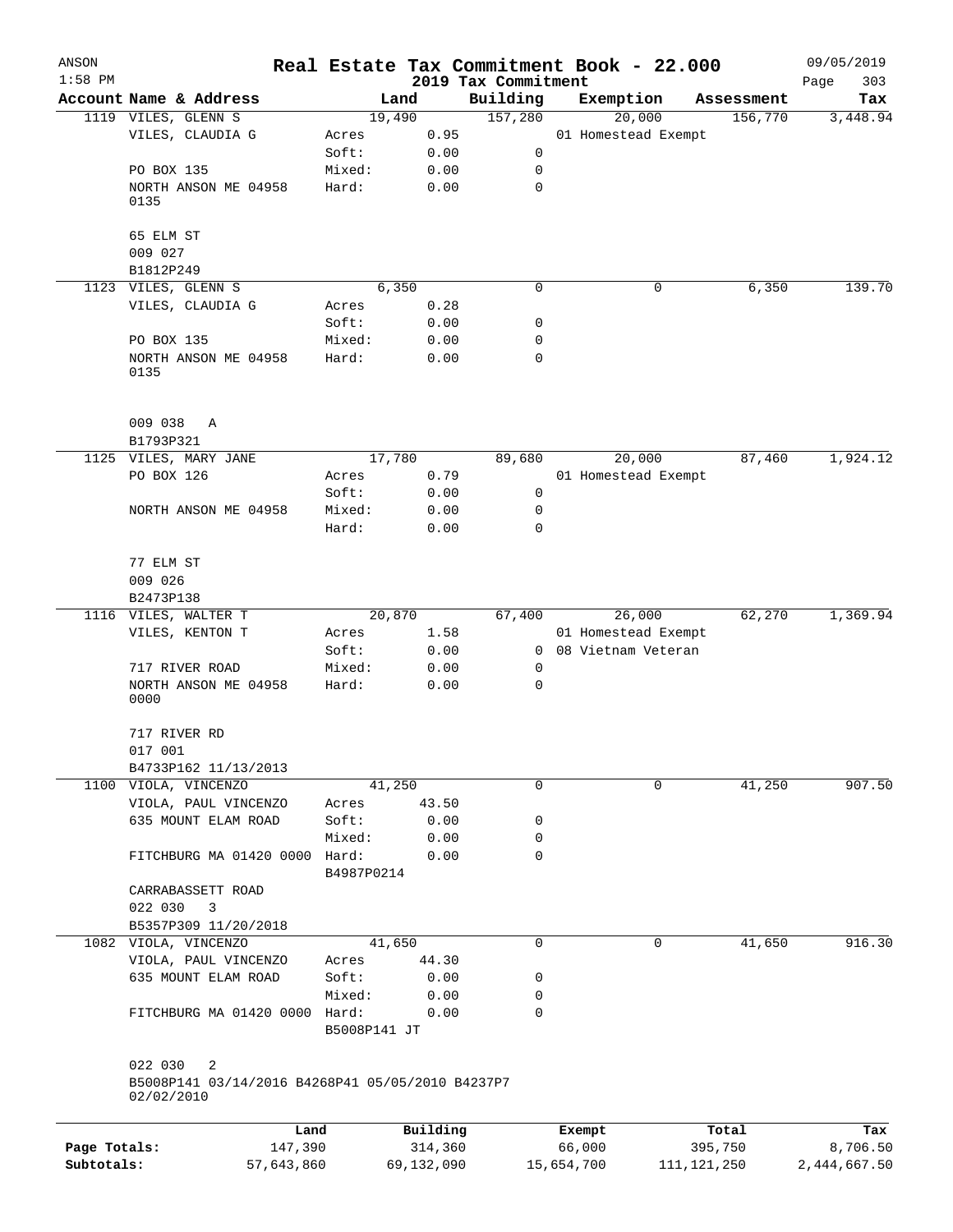| ANSON        |                                              |                      |            |                                 | Real Estate Tax Commitment Book - 22.000 |                                   | 09/05/2019         |
|--------------|----------------------------------------------|----------------------|------------|---------------------------------|------------------------------------------|-----------------------------------|--------------------|
| $1:58$ PM    | Account Name & Address                       |                      | Land       | 2019 Tax Commitment<br>Building | Exemption                                |                                   | 304<br>Page<br>Tax |
|              | 1593 VIOLA, VINCENZO                         |                      | 47,050     | 54,480                          |                                          | Assessment<br>101,530<br>$\Omega$ | 2, 233.66          |
|              | VIOLA, PAUL VINCENZO                         | Acres                | 30.10      |                                 |                                          |                                   |                    |
|              | 635 MOUNT ELAM ROAD                          | Soft:                | 0.00       | 0                               |                                          |                                   |                    |
|              |                                              | Mixed:               | 0.00       | 0                               |                                          |                                   |                    |
|              | FITCHBURG MA 01420 0000                      | Hard:<br>B4964P0171  | 0.00       | $\mathbf 0$                     |                                          |                                   |                    |
|              | CARRABASSETT ROAD<br>022 030<br>$\mathbf{1}$ |                      |            |                                 |                                          |                                   |                    |
|              | B4964P171 10/13/2015                         |                      |            |                                 |                                          |                                   |                    |
|              | 1126 VIOLETTE, KATHRYN P &                   |                      | 10,000     | 61,350                          | 20,000                                   |                                   | 51,350<br>1,129.70 |
|              | O'DONALD, BRUCE W                            | Acres                | 0.25       |                                 | 01 Homestead Exempt                      |                                   |                    |
|              |                                              | Soft:                | 0.00       | 0                               |                                          |                                   |                    |
|              | PO BOX 503                                   | Mixed:               | 0.00       | 0                               |                                          |                                   |                    |
|              | ANSON ME 04911 0503                          | Hard:                | 0.00       | 0                               |                                          |                                   |                    |
|              | 4 SECOND ST                                  |                      |            |                                 |                                          |                                   |                    |
|              | 001 070                                      |                      |            |                                 |                                          |                                   |                    |
|              | B2469P52                                     |                      |            |                                 |                                          |                                   |                    |
|              | 493 VIVEIROS, CARLTON J                      |                      | 22,300     | 47,110                          |                                          | 0                                 | 69,410<br>1,527.02 |
|              | 202 OLD MILL LANE                            | Acres                | 2.53       |                                 |                                          |                                   |                    |
|              |                                              | Soft:                | 0.00       | 0                               |                                          |                                   |                    |
|              | PORTSMOUTH RI 02871                          | Mixed:               | 0.00       | 0<br>$\mathbf 0$                |                                          |                                   |                    |
|              |                                              | Hard:                | 0.00       |                                 |                                          |                                   |                    |
|              | 211 CAMPGROUND RD                            | B4941P0894           |            |                                 |                                          |                                   |                    |
|              | 015 049                                      |                      |            |                                 |                                          |                                   |                    |
|              | B5257P51 02/28/2018                          |                      |            |                                 |                                          |                                   |                    |
|              | 1129 VOELKEL, NORMAN                         |                      | 23,520     | 12,000                          |                                          | 0<br>35,520                       | 781.44             |
|              |                                              | Acres                | 15.00      |                                 |                                          |                                   |                    |
|              | NORTH ANSON ME 04958<br>0000                 | Soft:                | 2.00       | 226                             |                                          |                                   |                    |
|              | 412 RIVER RD                                 | Mixed:               | 7.00       | 1,099                           |                                          |                                   |                    |
|              |                                              | Hard:                | 4.00       | 696                             |                                          |                                   |                    |
|              |                                              | TREE GROWTH          |            |                                 |                                          |                                   |                    |
|              | 016 006<br>C                                 |                      |            |                                 |                                          |                                   |                    |
|              | B3909P59 09/12/2007                          |                      |            |                                 |                                          |                                   |                    |
|              | 1824 VOELKEL, NORMAN                         |                      | 28,830     | 43,740                          | 20,000                                   | 52,570                            | 1,156.54           |
|              |                                              | Acres                | 40.00      |                                 | 01 Homestead Exempt                      |                                   |                    |
|              | NORTH ANSON ME 04958<br>0000                 | Soft:                | 3.00       | 339                             |                                          |                                   |                    |
|              | 412 RIVER RD                                 | Mixed:               | 25.00      | 3,925                           |                                          |                                   |                    |
|              |                                              | Hard:                | 9.00       | 1,566                           |                                          |                                   |                    |
|              |                                              | TREE GROWTH          |            |                                 |                                          |                                   |                    |
|              | 412 RIVER RD                                 |                      |            |                                 |                                          |                                   |                    |
|              | 016 006<br>B                                 |                      |            |                                 |                                          |                                   |                    |
|              | B3465P170 04/01/2005                         |                      |            |                                 |                                          |                                   |                    |
|              | 1825 VOELKEL, NORMAN                         |                      | 3,890      | 0                               |                                          | 0                                 | 3,890<br>85.58     |
|              |                                              | Acres                | 25.00      |                                 |                                          |                                   |                    |
|              | NORTH ANSON ME 04958<br>0000                 | Soft:                | 2.00       | 226                             |                                          |                                   |                    |
|              | 412 RIVER RD                                 | Mixed:               | 20.00      | 3,140                           |                                          |                                   |                    |
|              |                                              | Hard:<br>TREE GROWTH | 3.00       | 522                             |                                          |                                   |                    |
|              | 016 006<br>B1530P235                         |                      |            |                                 |                                          |                                   |                    |
|              |                                              |                      |            |                                 |                                          |                                   |                    |
|              | Land                                         |                      | Building   |                                 | Exempt                                   | Total                             | Tax                |
| Page Totals: | 135,590                                      |                      | 218,680    |                                 | 40,000                                   | 314,270                           | 6,913.94           |
| Subtotals:   | 57,779,450                                   |                      | 69,350,770 |                                 | 15,694,700                               | 111, 435, 520                     | 2, 451, 581.44     |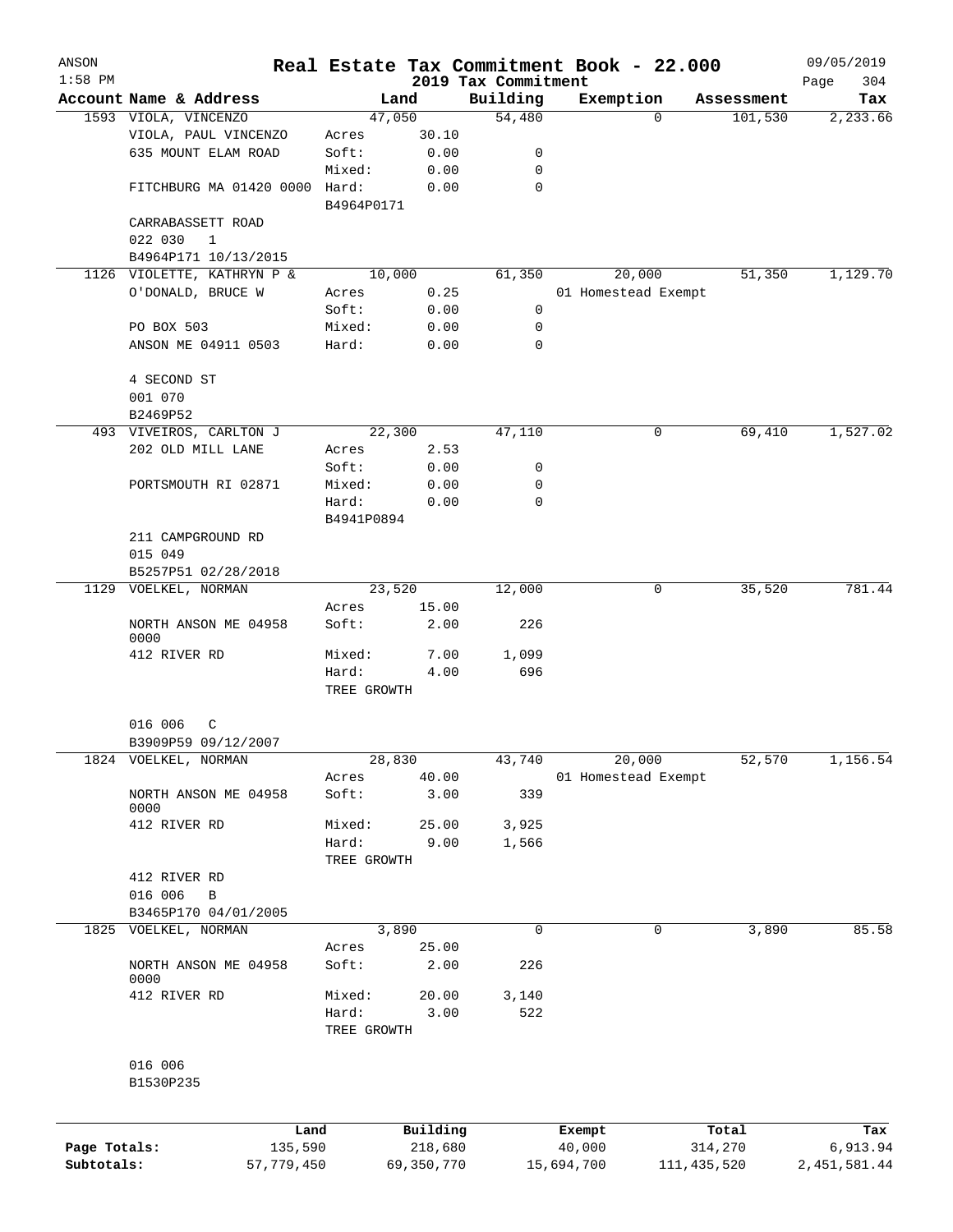| ANSON<br>$1:58$ PM |                                           |                 | Real Estate Tax Commitment Book - 22.000 |                                 |                     |             |                  | 09/05/2019         |
|--------------------|-------------------------------------------|-----------------|------------------------------------------|---------------------------------|---------------------|-------------|------------------|--------------------|
|                    | Account Name & Address                    |                 | Land                                     | 2019 Tax Commitment<br>Building | Exemption           |             | Assessment       | Page<br>305<br>Tax |
|                    | 1068 VOTER, CINDY L                       |                 | 25,980                                   | 37,270                          |                     | 20,000      | 43,250           | 951.50             |
|                    | 1185 VALLEY ROAD                          | Acres           | 2.32                                     |                                 | 01 Homestead Exempt |             |                  |                    |
|                    |                                           | Soft:           | 0.00                                     | 0                               |                     |             |                  |                    |
|                    | ANSON ME 04911                            | Mixed:          | 0.00                                     | 0                               |                     |             |                  |                    |
|                    |                                           | Hard:           | 0.00                                     | $\mathbf 0$                     |                     |             |                  |                    |
|                    | 1185 VALLEY RD                            |                 |                                          |                                 |                     |             |                  |                    |
|                    | 020 027<br>B 4                            |                 |                                          |                                 |                     |             |                  |                    |
|                    | B3297P321 04/27/2004                      |                 |                                          |                                 |                     |             |                  |                    |
|                    | 1152 VOTER, MICHAEL L. &                  |                 | 20,090                                   | 40,170                          |                     | 20,000      | 40,260           | 885.72             |
|                    | WASHBURN, JANE                            | Acres           | 1.06                                     |                                 | 01 Homestead Exempt |             |                  |                    |
|                    |                                           | Soft:           | 0.00                                     | 0                               |                     |             |                  |                    |
|                    | PO BOX 287                                | Mixed:          | 0.00                                     | 0                               |                     |             |                  |                    |
|                    | ANSON ME 04911 0000                       | Hard:           | 0.00                                     | 0                               |                     |             |                  |                    |
|                    | 165 FAHI POND RD                          |                 |                                          |                                 |                     |             |                  |                    |
|                    |                                           |                 |                                          |                                 |                     |             |                  |                    |
|                    | 024 011 B                                 |                 |                                          |                                 |                     |             |                  |                    |
|                    | B3235P344                                 |                 | 26,000                                   | 0                               |                     | 0           |                  | 572.00             |
| 1650               | WACOME, BETTY                             |                 |                                          |                                 |                     |             | 26,000           |                    |
|                    |                                           | Acres           | 5.00                                     |                                 |                     |             |                  |                    |
|                    | NORTH ANSON ME 04958<br>0000              | Soft:           | 0.00                                     | 0                               |                     |             |                  |                    |
|                    | 29 PULLEN CORNER RD                       | Mixed:          | 0.00                                     | 0                               |                     |             |                  |                    |
|                    |                                           | Hard:           | 0.00                                     | 0                               |                     |             |                  |                    |
|                    |                                           |                 |                                          |                                 |                     |             |                  |                    |
|                    | PULLEN CORNER RD                          |                 |                                          |                                 |                     |             |                  |                    |
|                    | 015 044<br>I <sub>1</sub>                 |                 |                                          |                                 |                     |             |                  |                    |
|                    | B4497P191 02/24/2012                      |                 |                                          |                                 |                     |             |                  |                    |
| 21                 | WACOME, BETTY                             |                 | 18,000                                   | 0                               |                     | 0           | 18,000           | 396.00             |
|                    |                                           | Acres           | 11.00                                    |                                 |                     |             |                  |                    |
|                    | NORTH ANSON ME 04958                      | Soft:           | 0.00                                     | 0                               |                     |             |                  |                    |
|                    | 0000                                      |                 |                                          |                                 |                     |             |                  |                    |
|                    | 29 PULLEN CORNER RD                       | Mixed:          | 0.00                                     | 0                               |                     |             |                  |                    |
|                    |                                           | Hard:           | 0.00                                     | 0                               |                     |             |                  |                    |
|                    |                                           |                 |                                          |                                 |                     |             |                  |                    |
|                    | 015 044<br>Е                              |                 |                                          |                                 |                     |             |                  |                    |
|                    | B3673P89 05/08/2006                       |                 |                                          |                                 |                     |             |                  |                    |
|                    | 574 WACOME, BETTY J                       |                 | 18,580                                   | 0                               |                     | 0           | 18,580           | 408.76             |
|                    | 29 PULLEN CORNER ROAD                     | Acres           | 11.73                                    |                                 |                     |             |                  |                    |
|                    |                                           | Soft:           | 0.00                                     | 0                               |                     |             |                  |                    |
|                    | NORTH ANSON ME 04958                      | Mixed:          | 0.00                                     | 0                               |                     |             |                  |                    |
|                    |                                           | Hard:           | 0.00                                     | 0                               |                     |             |                  |                    |
|                    |                                           | B5043P0190      |                                          |                                 |                     |             |                  |                    |
|                    | PULLEN ROAD                               |                 |                                          |                                 |                     |             |                  |                    |
|                    | 015 044<br>$\mathbf F$                    |                 |                                          |                                 |                     |             |                  |                    |
|                    | B5043P190 06/17/2016 B5060P129 08/10/2016 |                 |                                          |                                 |                     |             |                  |                    |
| 1794               | WACOME, BETTY J                           |                 | 37,860                                   | 26,270                          |                     | 20,000      | 44,130           | 970.86             |
|                    |                                           | Acres           | 16.36                                    |                                 | 01 Homestead Exempt |             |                  |                    |
|                    | NORTH ANSON ME 04958<br>0000              | Soft:           | 0.00                                     | 0                               |                     |             |                  |                    |
|                    | 29 PULLEN CORNER RD                       | Mixed:          | 0.00                                     | 0                               |                     |             |                  |                    |
|                    |                                           | Hard:           | 0.00                                     | $\Omega$                        |                     |             |                  |                    |
|                    |                                           |                 |                                          |                                 |                     |             |                  |                    |
|                    | 29 PULLEN CORNER RD                       |                 |                                          |                                 |                     |             |                  |                    |
|                    | 015 044<br>I                              |                 |                                          |                                 |                     |             |                  |                    |
|                    | B2338P343                                 |                 |                                          |                                 |                     |             |                  |                    |
|                    |                                           |                 |                                          |                                 |                     |             |                  |                    |
| Page Totals:       |                                           | Land<br>146,510 | Building<br>103,710                      |                                 | Exempt<br>60,000    |             | Total<br>190,220 | Tax<br>4,184.84    |
| Subtotals:         | 57,925,960                                |                 | 69, 454, 480                             |                                 | 15,754,700          | 111,625,740 |                  | 2,455,766.28       |
|                    |                                           |                 |                                          |                                 |                     |             |                  |                    |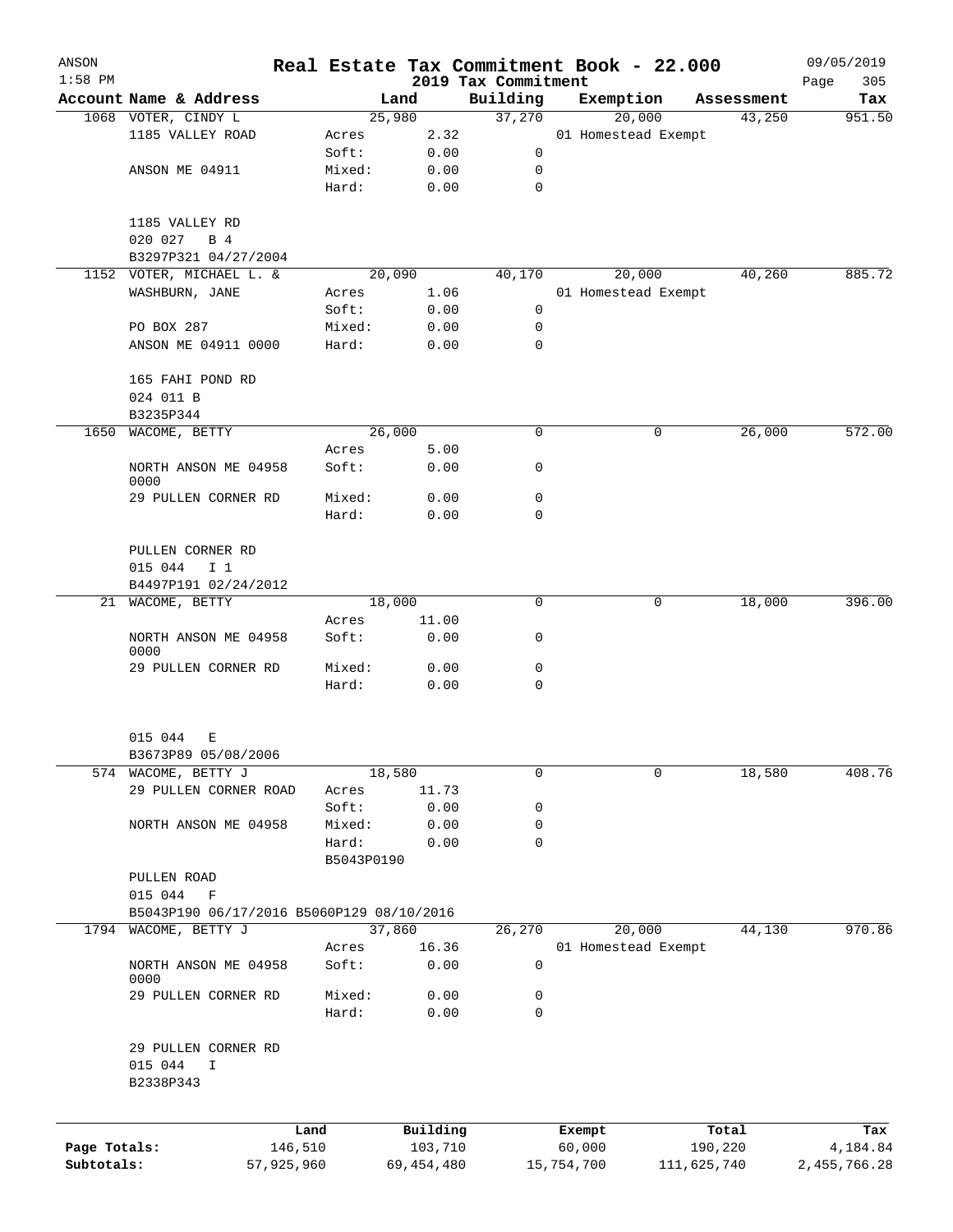| ANSON<br>$1:58$ PM |                                           |                 |          |                                 | Real Estate Tax Commitment Book - 22.000 |              | 09/05/2019         |
|--------------------|-------------------------------------------|-----------------|----------|---------------------------------|------------------------------------------|--------------|--------------------|
|                    | Account Name & Address                    |                 | Land     | 2019 Tax Commitment<br>Building | Exemption                                | Assessment   | Page<br>306<br>Tax |
|                    | 1826 WACOME, KERRY L                      | 31,600          |          | 10,470                          | 20,000                                   | 22,070       | 485.54             |
|                    |                                           | Acres           | 20.00    |                                 | 01 Homestead Exempt                      |              |                    |
|                    | ANSON ME 04911 0000                       | Soft:           | 0.00     | 0                               |                                          |              |                    |
|                    | 504 VALLEY RD                             | Mixed:          | 0.00     | 0                               |                                          |              |                    |
|                    |                                           | Hard:           | 0.00     | 0                               |                                          |              |                    |
|                    | 504 VALLEY RD                             |                 |          |                                 |                                          |              |                    |
|                    | 019 036<br>C                              |                 |          |                                 |                                          |              |                    |
|                    | B4761P215 02/25/2014                      |                 |          |                                 |                                          |              |                    |
| 229                | WACOME, KEVIN C                           | 17,280          |          | 0                               |                                          | 17,280<br>0  | 380.16             |
|                    | WACOME, SHARON R                          | Acres           | 10.10    |                                 |                                          |              |                    |
|                    |                                           | Soft:           | 0.00     | 0                               |                                          |              |                    |
|                    | 25 BIGELOW HILL RD                        | Mixed:          | 0.00     | 0                               |                                          |              |                    |
|                    | NORRIDGEWOCK ME 04957<br>0000             | Hard:           | 0.00     | 0                               |                                          |              |                    |
|                    | 018 021<br>Η                              |                 |          |                                 |                                          |              |                    |
|                    | B3564P335 09/30/2005<br>963 WADE, JACOB L | 28,090          |          | 78,860                          |                                          | 106,950<br>0 | 2,352.90           |
|                    | MACDONALD, JENNIFER S                     | Acres           | 6.59     |                                 |                                          |              |                    |
|                    | PO BOX 474                                | Soft:           | 0.00     | 0                               |                                          |              |                    |
|                    |                                           | Mixed:          | 0.00     | 0                               |                                          |              |                    |
|                    | ANSON ME 04911                            | Hard:           | 0.00     | 0                               |                                          |              |                    |
|                    |                                           | B5045P078       |          |                                 |                                          |              |                    |
|                    | 368 HOLLIN WAITE HILL                     |                 |          |                                 |                                          |              |                    |
|                    | 014 030                                   |                 |          |                                 |                                          |              |                    |
|                    | B5045P78 07/05/2016 B3622P107 01/12/2006  |                 |          |                                 |                                          |              | 1,350.58           |
| 1049               | WADLEIGH, THEODORE D                      | 16,610          |          | 64,780                          | 20,000                                   | 61,390       |                    |
|                    | WADLEIGH, LOIS J                          | Acres           | 0.69     |                                 | 01 Homestead Exempt                      |              |                    |
|                    |                                           | Soft:           | 0.00     | 0                               |                                          |              |                    |
|                    | PO BOX 611<br>NORTH ANSON ME 04958        | Mixed:<br>Hard: | 0.00     | 0<br>0                          |                                          |              |                    |
|                    | 0611                                      |                 | 0.00     |                                 |                                          |              |                    |
|                    | 57 NORTH MAIN ST                          |                 |          |                                 |                                          |              |                    |
|                    | 006 089                                   |                 |          |                                 |                                          |              |                    |
|                    | B2769P109                                 |                 |          |                                 |                                          |              |                    |
| 1500               | WAITE, KATRINA                            | 20,600          |          | 0                               |                                          | 20,600<br>0  | 453.20             |
|                    |                                           | Acres           | 7.10     |                                 |                                          |              |                    |
|                    | SOUTH PARIS ME 04281<br>1527              | Soft:           | 0.00     | 0                               |                                          |              |                    |
|                    | 114 E. MAIN STREET                        | Mixed:          | 0.00     | 0                               |                                          |              |                    |
|                    |                                           | Hard:           | 0.00     | 0                               |                                          |              |                    |
|                    | GREENLEAF ROAD<br>013 022<br>6            |                 |          |                                 |                                          |              |                    |
|                    | B5197P153 08/08/2017 B5197P153 08/25/2017 |                 |          |                                 |                                          |              |                    |
|                    | 1136 WALKER, ALAN W                       |                 | 8,000    | 0                               |                                          | 8,000<br>0   | 176.00             |
|                    | WALKER, ARLENE S                          | Acres           | 16.00    |                                 |                                          |              |                    |
|                    | 26 HILLTOP ROAD                           | Soft:           | 0.00     | 0                               |                                          |              |                    |
|                    |                                           | Mixed:          | 0.00     | 0                               |                                          |              |                    |
|                    | ANSON ME 04911                            | Hard:           | 0.00     | 0                               |                                          |              |                    |
|                    |                                           |                 |          |                                 |                                          |              |                    |
|                    | 010 029<br>B2752P283                      |                 |          |                                 |                                          |              |                    |
|                    |                                           |                 |          |                                 |                                          |              |                    |
|                    | Land                                      |                 | Building |                                 | Exempt                                   | Total        | Tax                |
| Page Totals:       | 122,180                                   |                 | 154,110  |                                 | 40,000                                   | 236,290      | 5,198.38           |

**Subtotals:** 58,048,140 69,608,590 15,794,700 111,862,030 2,460,964.66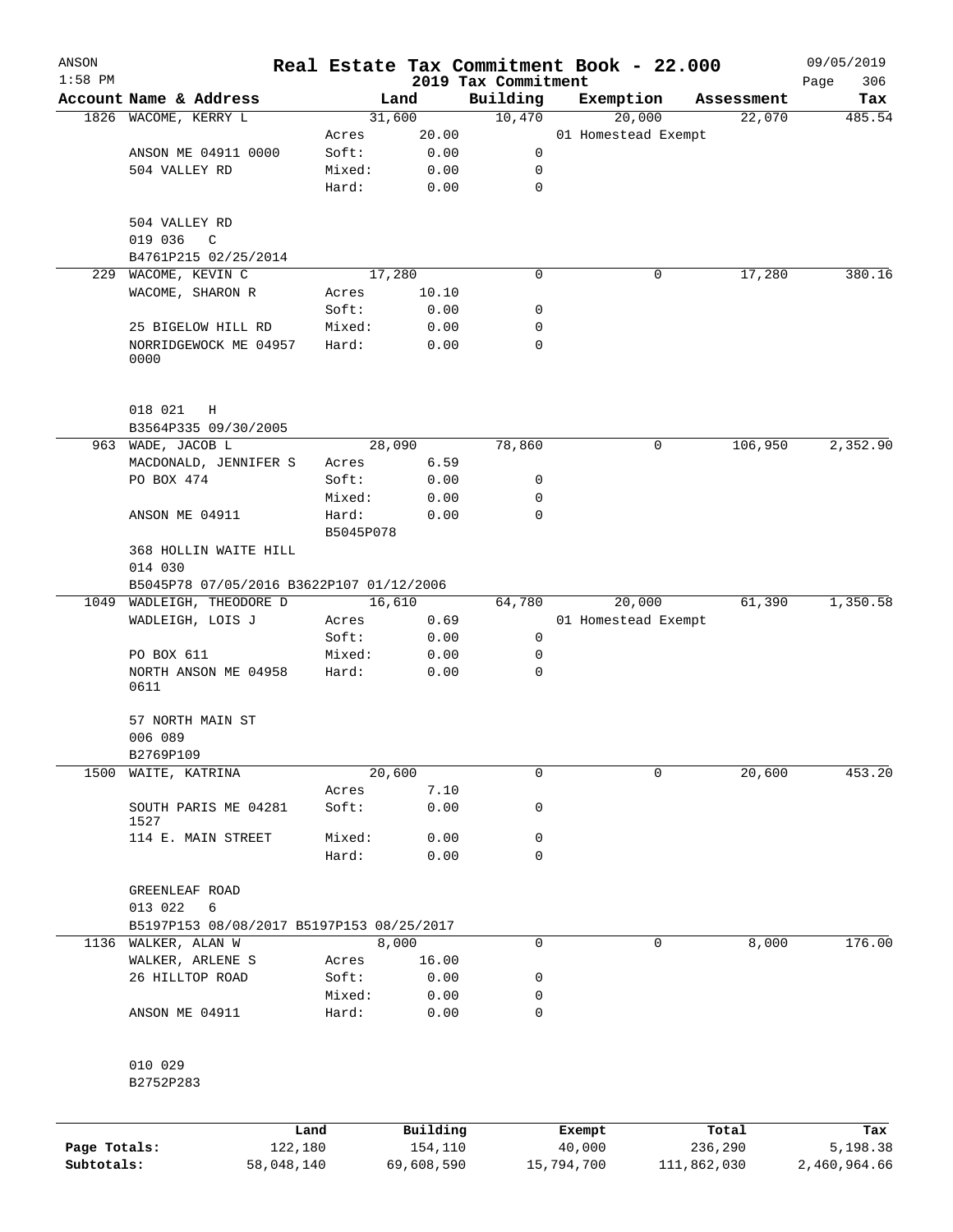| ANSON<br>$1:58$ PM |                            |        |       | 2019 Tax Commitment | Real Estate Tax Commitment Book - 22.000 |            | 09/05/2019<br>Page<br>307 |
|--------------------|----------------------------|--------|-------|---------------------|------------------------------------------|------------|---------------------------|
|                    | Account Name & Address     |        | Land  | Building            | Exemption                                | Assessment | Tax                       |
|                    | 1137 WALKER, ALAN W        | 12,250 |       | $\Omega$            | $\Omega$                                 | 12,250     | 269.50                    |
|                    | WALKER, ARLENE S           | Acres  | 19.00 |                     |                                          |            |                           |
|                    | 26 HILLTOP ROAD            | Soft:  | 0.00  | 0                   |                                          |            |                           |
|                    |                            | Mixed: | 0.00  | 0                   |                                          |            |                           |
|                    | ANSON ME 04911             | Hard:  | 0.00  | 0                   |                                          |            |                           |
|                    | 010 030                    |        |       |                     |                                          |            |                           |
|                    | B2752P283                  |        |       |                     |                                          |            |                           |
|                    | 1138 WALKER, ALAN W        | 36,000 |       | 84,670              | 26,000                                   | 94,670     | 2,082.74                  |
|                    | WALKER, ARLENE S           | Acres  | 14.50 |                     | 01 Homestead Exempt                      |            |                           |
|                    | 26 HILLTOP ROAD            | Soft:  | 0.00  |                     | 0 02 Resident Veteran                    |            |                           |
|                    |                            | Mixed: | 0.00  | 0                   |                                          |            |                           |
|                    | ANSON ME 04911             | Hard:  | 0.00  | 0                   |                                          |            |                           |
|                    | 26 HILLTOP RD<br>010 037   |        |       |                     |                                          |            |                           |
|                    | B2752P283                  |        |       |                     |                                          |            |                           |
|                    | 1141 WALKER, ALAN W        | 4,880  |       | 0                   | 0                                        | 4,880      | 107.36                    |
|                    | WALKER, ARLENE S           | Acres  | 3.25  |                     |                                          |            |                           |
|                    | 26 HILLTOP ROAD            | Soft:  | 0.00  | 0                   |                                          |            |                           |
|                    |                            | Mixed: | 0.00  | 0                   |                                          |            |                           |
|                    | ANSON ME 04911             | Hard:  | 0.00  | 0                   |                                          |            |                           |
|                    | 003 016<br>B2752P283       |        |       |                     |                                          |            |                           |
| 1142               | WALKER, ALAN W             | 28,000 |       | $\mathbf 0$         | 0                                        | 28,000     | 616.00                    |
|                    | WALKER, ARLENE S           | Acres  | 7.00  |                     |                                          |            |                           |
|                    | 26 HILLTOP ROAD            | Soft:  | 0.00  | 0                   |                                          |            |                           |
|                    |                            | Mixed: | 0.00  | 0                   |                                          |            |                           |
|                    | ANSON ME 04911             | Hard:  | 0.00  | $\mathbf 0$         |                                          |            |                           |
|                    | 003 017<br>B2752P283       |        |       |                     |                                          |            |                           |
| 1827               | WALKER, MARTHA L           | 21,200 |       | 134,600             | 20,000                                   | 135,800    | 2,987.60                  |
|                    |                            | Acres  | 1.80  |                     | 01 Homestead Exempt                      |            |                           |
|                    | ANSON ME 04911 0285        | Soft:  | 0.00  | 0                   |                                          |            |                           |
|                    | PO BOX 285                 | Mixed: | 0.00  | 0                   |                                          |            |                           |
|                    |                            | Hard:  | 0.00  | 0                   |                                          |            |                           |
|                    | 28 HILLTOP RD<br>010 037 A |        |       |                     |                                          |            |                           |
|                    | B2752P282                  |        |       |                     |                                          |            |                           |
|                    | 1458 WALLACE, MARK E &     | 13,120 |       | 59,650              | 20,000                                   | 52,770     | 1,160.94                  |
|                    | MCQUISTON, ELLEN L         | Acres  | 0.43  |                     | 01 Homestead Exempt                      |            |                           |
|                    |                            | Soft:  | 0.00  | $\mathbf 0$         |                                          |            |                           |
|                    | 77 RANDALL ST              | Mixed: | 0.00  | 0                   |                                          |            |                           |
|                    | ANSON ME 04911 0000        | Hard:  | 0.00  | 0                   |                                          |            |                           |
|                    | 77 RANDALL ST              |        |       |                     |                                          |            |                           |
|                    | 003 009                    |        |       |                     |                                          |            |                           |
|                    | B2691P310                  |        |       |                     |                                          |            |                           |
|                    |                            |        |       |                     |                                          |            |                           |
|                    |                            |        |       |                     |                                          |            |                           |
|                    |                            |        |       |                     |                                          |            |                           |

|              | Land       | Building   | Exempt     | Total       | Tax          |
|--------------|------------|------------|------------|-------------|--------------|
| Page Totals: | 115,450    | 278,920    | 66,000     | 328,370     | 7.224.14     |
| Subtotals:   | 58,163,590 | 69,887,510 | 15,860,700 | 112,190,400 | 2,468,188.80 |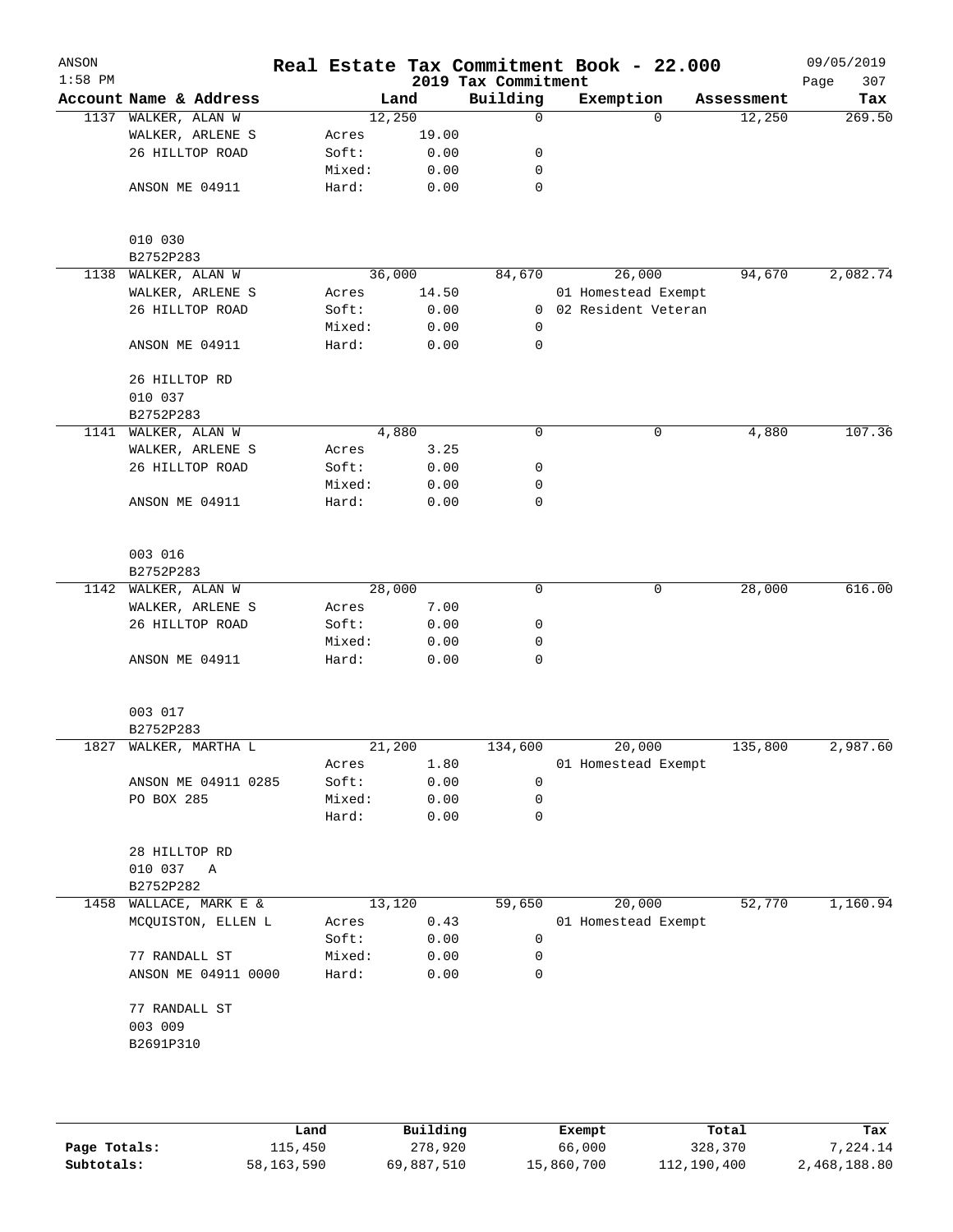| ANSON<br>$1:58$ PM |                                                                          |        |                                 | 2019 Tax Commitment | Real Estate Tax Commitment Book - 22.000 |            | 09/05/2019<br>308<br>Page |
|--------------------|--------------------------------------------------------------------------|--------|---------------------------------|---------------------|------------------------------------------|------------|---------------------------|
|                    | Account Name & Address                                                   | Land   |                                 | Building            | Exemption                                | Assessment | Tax                       |
|                    | 974 WALLS, JOANN                                                         | 21,950 |                                 | 0                   | $\Omega$                                 | 21,950     | 482.90                    |
|                    | 260 FRENCH HILL ROAD                                                     | Acres  | 2.30                            |                     |                                          |            |                           |
|                    |                                                                          | Soft:  | 0.00                            | 0                   |                                          |            |                           |
|                    | SOLON ME 04979                                                           | Mixed: | ${\bf 0}$ . ${\bf 0}$ ${\bf 0}$ | 0                   |                                          |            |                           |
|                    |                                                                          | Hard:  | 0.00                            | $\mathbf 0$         |                                          |            |                           |
|                    | 43 FOUR MILE SQUARE RD<br>020 022<br>$2 \quad 2$<br>B5313P342 07/20/2018 |        |                                 |                     |                                          |            |                           |
| 1143               | WALTHER, CHARLES J                                                       | 16,970 |                                 | 48,920              | 0                                        | 65,890     | 1,449.58                  |
|                    |                                                                          | Acres  | 0.72                            |                     |                                          |            |                           |
|                    | ANSON ME 04911 0309                                                      | Soft:  | 0.00                            | 0                   |                                          |            |                           |
|                    | PO BOX 309                                                               | Mixed: | 0.00                            | 0                   |                                          |            |                           |
|                    |                                                                          | Hard:  | 0.00                            | 0                   |                                          |            |                           |
|                    | 88 HILLTOP RD                                                            |        |                                 |                     |                                          |            |                           |
|                    | 004 001                                                                  |        |                                 |                     |                                          |            |                           |
|                    | B4066P53 10/21/2008                                                      |        |                                 |                     |                                          |            |                           |
|                    | 1828 WALTHER, CHARLES J. &                                               | 18,000 |                                 | 146,330             | 20,000                                   | 144,330    | 3,175.26                  |
|                    | BLOOD, JILL L                                                            | Acres  | 3.00                            |                     | 01 Homestead Exempt                      |            |                           |
|                    |                                                                          | Soft:  | 0.00                            | $\mathsf 0$         |                                          |            |                           |
|                    | PO BOX 309                                                               | Mixed: | 0.00                            | 0                   |                                          |            |                           |
|                    | ANSON ME 04911 0309                                                      | Hard:  | 0.00                            | 0                   |                                          |            |                           |
|                    | 276 A WEST MILLS RD                                                      |        |                                 |                     |                                          |            |                           |
|                    | 011 009<br>F <sub>1</sub>                                                |        |                                 |                     |                                          |            |                           |
|                    | B3808P197 02/02/2007                                                     |        |                                 |                     |                                          |            |                           |
|                    | 1306 WALTHER, CHARLES J. &                                               | 16,370 |                                 | $\mathbf 0$         | 0                                        | 16,370     | 360.14                    |
|                    | BLOOD, JILL L                                                            | Acres  | 0.67                            |                     |                                          |            |                           |
|                    |                                                                          | Soft:  | 0.00                            | 0                   |                                          |            |                           |
|                    | PO BOX 309                                                               | Mixed: | 0.00                            | 0                   |                                          |            |                           |
|                    | ANSON ME 04911 0309                                                      | Hard:  | 0.00                            | 0                   |                                          |            |                           |
|                    | 94 HILLTOP RD                                                            |        |                                 |                     |                                          |            |                           |
|                    | 004 001 A                                                                |        |                                 |                     |                                          |            |                           |
|                    | B4717P225 10/02/2013                                                     |        |                                 |                     |                                          |            |                           |
|                    | 1631 WALTHER, TROY J<br>94 HILTOP ROAD                                   |        | 0                               | 10,850              | 0                                        | 10,850     | 238.70                    |
|                    | ANSON ME 04911                                                           |        |                                 |                     |                                          |            |                           |
|                    |                                                                          |        |                                 |                     |                                          |            |                           |
|                    | 94 HILLTOP RD                                                            |        |                                 |                     |                                          |            |                           |
|                    | 004 001 A ON                                                             |        |                                 |                     |                                          |            |                           |
|                    | 134 WALZ, AMANDA M                                                       | 14,140 |                                 | 50,900              | 0                                        | 65,040     | 1,430.88                  |
|                    | 19 SUMMER STREET                                                         | Acres  | 0.50                            |                     |                                          |            |                           |
|                    |                                                                          | Soft:  | 0.00                            | 0                   |                                          |            |                           |
|                    | NORTH ANSON ME 04958                                                     | Mixed: | 0.00                            | 0                   |                                          |            |                           |
|                    |                                                                          | Hard:  | 0.00                            | 0                   |                                          |            |                           |
|                    | 19 SUMMER ST                                                             |        |                                 |                     |                                          |            |                           |
|                    | 006 085                                                                  |        |                                 |                     |                                          |            |                           |
|                    | B4816P124 08/06/2014                                                     |        |                                 |                     |                                          |            |                           |
|                    |                                                                          |        |                                 |                     |                                          |            |                           |
|                    |                                                                          |        |                                 |                     |                                          |            |                           |
|                    |                                                                          |        |                                 |                     |                                          |            |                           |

|              | Land       | Building   | Exempt     | Total       | Tax          |
|--------------|------------|------------|------------|-------------|--------------|
| Page Totals: | 87,430     | 257,000    | 20,000     | 324,430     | 7.137.46     |
| Subtotals:   | 58,251,020 | 70,144,510 | 15,880,700 | 112,514,830 | 2,475,326.26 |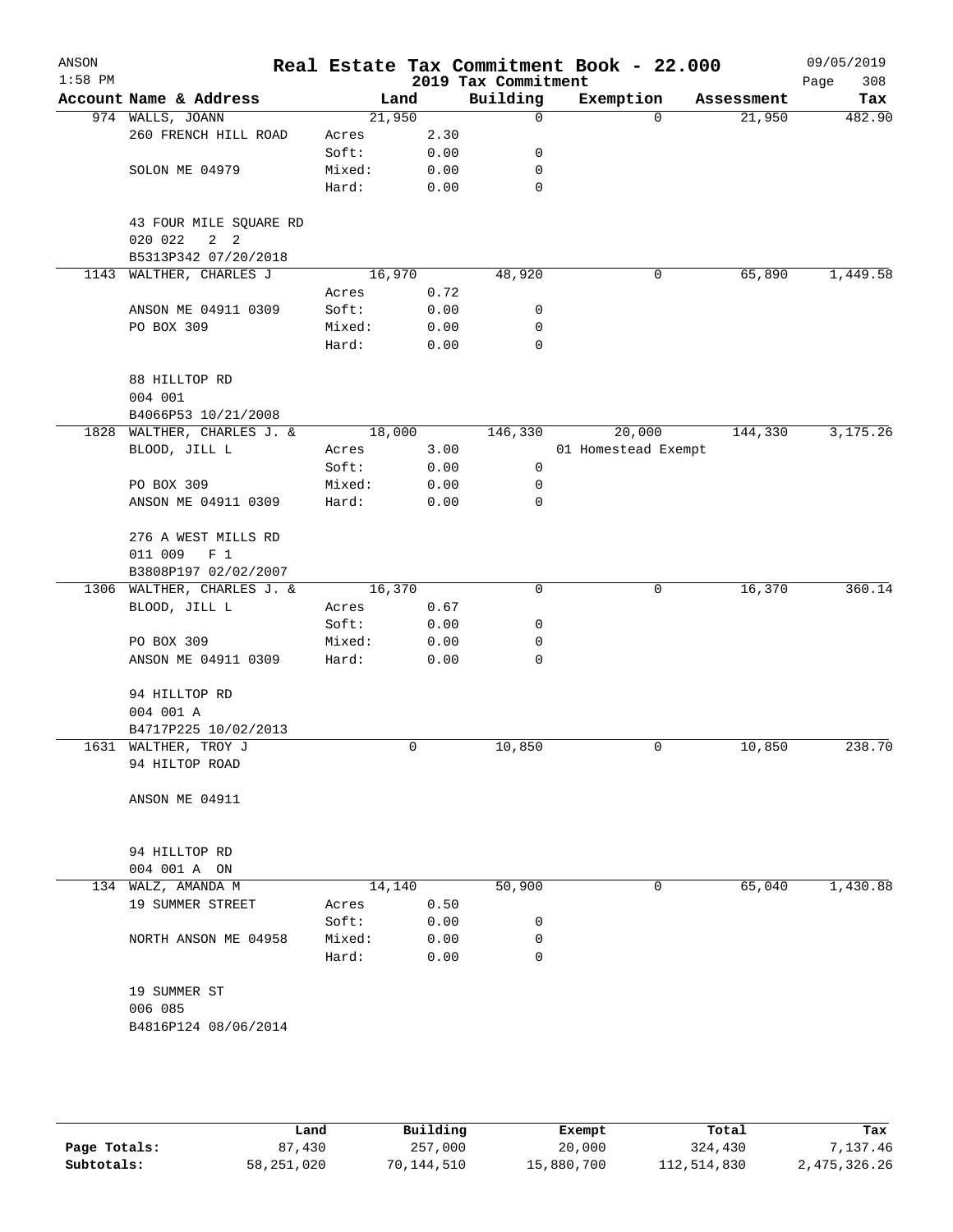| ANSON<br>$1:58$ PM |                                           |                     |          | 2019 Tax Commitment | Real Estate Tax Commitment Book - 22.000 |            | 09/05/2019         |
|--------------------|-------------------------------------------|---------------------|----------|---------------------|------------------------------------------|------------|--------------------|
|                    | Account Name & Address                    |                     | Land     | Building            | Exemption                                | Assessment | 309<br>Page<br>Tax |
|                    | 685 WARNER, KEVIN K                       |                     | 23,110   | 64,310              | 20,000                                   | 67,420     | 1,483.24           |
|                    | WARNER, SUSANNAH M                        | Acres               | 3.07     |                     | 01 Homestead Exempt                      |            |                    |
|                    | 107 HILLTOP ROAD                          | Soft:               | 0.00     | 0                   |                                          |            |                    |
|                    |                                           | Mixed:              | 0.00     | 0                   |                                          |            |                    |
|                    | ANSON ME 04911                            | Hard:               | 0.00     | $\mathbf 0$         |                                          |            |                    |
|                    | 107 HILLTOP RD                            |                     |          |                     |                                          |            |                    |
|                    | 004 013                                   |                     |          |                     |                                          |            |                    |
|                    | B2492P139                                 |                     |          |                     |                                          |            |                    |
|                    | 2 WARNER, SUSANNAH                        |                     | 8,000    | 50,600              | 0                                        | 58,600     | 1,289.20           |
|                    | 107 HILTOP ROAD                           | Acres               | 0.16     |                     |                                          |            |                    |
|                    |                                           | Soft:               | 0.00     | 0                   |                                          |            |                    |
|                    | ANSON ME 04911                            | Mixed:              | 0.00     | 0                   |                                          |            |                    |
|                    |                                           | Hard:               | 0.00     | $\mathbf 0$         |                                          |            |                    |
|                    |                                           | B4949P0239          |          |                     |                                          |            |                    |
|                    | 32 WILSON ST                              |                     |          |                     |                                          |            |                    |
|                    | 003 026                                   |                     |          |                     |                                          |            |                    |
|                    | B4949P239 08/28/2015                      |                     |          |                     |                                          |            |                    |
| 1150               | WASHBURN, JANE E                          |                     | 57,000   | 15,820              | $\mathbf 0$                              | 72,820     | 1,602.04           |
|                    |                                           | Acres               | 58.00    |                     |                                          |            |                    |
|                    | MADISON ME 04950 0000                     | Soft:               | 0.00     | 0                   |                                          |            |                    |
|                    | 222 RIVER RD                              | Mixed:              | 0.00     | 0                   |                                          |            |                    |
|                    |                                           | Hard:               | 0.00     | $\mathbf 0$         |                                          |            |                    |
|                    |                                           |                     |          |                     |                                          |            |                    |
|                    | 151 FAHI POND RD                          |                     |          |                     |                                          |            |                    |
|                    |                                           |                     |          |                     |                                          |            |                    |
|                    | 024 011                                   |                     |          |                     |                                          |            |                    |
|                    | B1458P17                                  |                     |          |                     |                                          |            |                    |
|                    | 1151 WASHBURN, JANE E                     |                     | 35,000   | $\mathbf 0$         | 0                                        | 35,000     | 770.00             |
|                    |                                           | Acres               | 31.00    |                     |                                          |            |                    |
|                    | MADISON ME 04950 0000                     | Soft:               | 0.00     | 0                   |                                          |            |                    |
|                    | 222 RIVER RD                              | Mixed:              | 0.00     | 0                   |                                          |            |                    |
|                    |                                           | Hard:               | 0.00     | 0                   |                                          |            |                    |
|                    | 024 013                                   |                     |          |                     |                                          |            |                    |
|                    | B1458P17                                  |                     |          |                     |                                          |            |                    |
|                    | 1816 WATERMAN, BLAKE L                    |                     | 46,200   | 11,500              | 0                                        | 57,700     | 1,269.40           |
|                    |                                           |                     |          |                     |                                          |            |                    |
|                    | WATERMAN, MELANIE A                       | Acres               | 76.69    |                     |                                          |            |                    |
|                    | 26 WATERMAN LANE                          | Soft:               | 0.00     | 0                   |                                          |            |                    |
|                    |                                           | Mixed:              | 0.00     | 0                   |                                          |            |                    |
|                    | BURNHAM ME 04922                          | Hard:<br>B5082P0181 | 0.00     | $\mathbf 0$         |                                          |            |                    |
|                    | 021 011                                   |                     |          |                     |                                          |            |                    |
|                    | B5082P181 09/30/2016 B4717P321 09/20/2013 |                     |          |                     |                                          |            |                    |
|                    | 1155 WATT, PHILLIP W                      |                     | 18,360   | $\mathbf 0$         | 0                                        | 18,360     | 403.92             |
|                    | BRANDJOCK ST #3A<br>TOP<br>#1             | Acres               | 5.24     |                     |                                          |            |                    |
|                    | 6020 INNSBRUCK                            | Soft:               | 0.00     | 0                   |                                          |            |                    |
|                    | TIROL, AUSTRIA<br>EUROPE                  | Mixed:              | 0.00     | 0                   |                                          |            |                    |
|                    |                                           | Hard:               | 0.00     | 0                   |                                          |            |                    |
|                    |                                           |                     |          |                     |                                          |            |                    |
|                    | 012 009<br>4<br>B1937P336                 |                     |          |                     |                                          |            |                    |
|                    |                                           |                     |          |                     |                                          |            |                    |
|                    |                                           | Land                | Building |                     | Exempt                                   | Total      | Tax                |
|                    |                                           |                     |          |                     |                                          |            |                    |

|              | Land.      | Building   | Exempt     | тосат       | rax.         |
|--------------|------------|------------|------------|-------------|--------------|
| Page Totals: | 187.670    | 142,230    | 20,000     | 309,900     | 6,817.80     |
| Subtotals:   | 58,438,690 | 70,286,740 | 15,900,700 | 112,824,730 | 2,482,144.06 |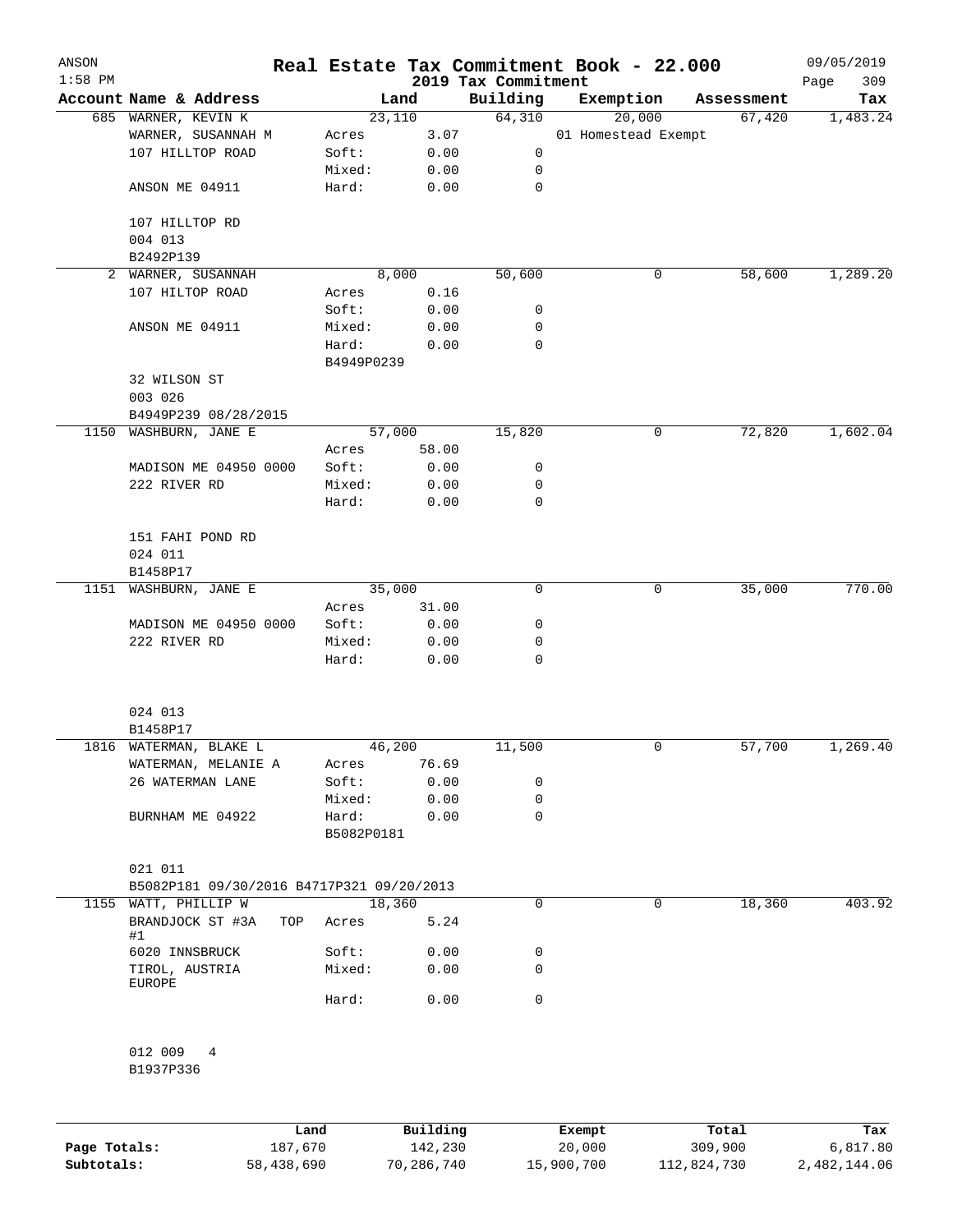| ANSON<br>$1:58$ PM |                                           |            |        | 2019 Tax Commitment | Real Estate Tax Commitment Book - 22.000 |            | 09/05/2019<br>Page<br>310 |
|--------------------|-------------------------------------------|------------|--------|---------------------|------------------------------------------|------------|---------------------------|
|                    | Account Name & Address                    |            | Land   | Building            | Exemption                                | Assessment | Tax                       |
|                    | 163 WAUGH, MERRILL E                      |            | 24,380 | 152,100             | $\Omega$                                 | 176,480    | 3,882.56                  |
|                    | 19 WILSON STREET                          | Acres      | 1.25   |                     |                                          |            |                           |
|                    |                                           | Soft:      | 0.00   | 0                   |                                          |            |                           |
|                    | ANSON ME 04911                            | Mixed:     | 0.00   | 0                   |                                          |            |                           |
|                    |                                           | Hard:      | 0.00   | 0                   |                                          |            |                           |
|                    | 19 WILSON ST                              |            |        |                     |                                          |            |                           |
|                    | 003 066                                   |            |        |                     |                                          |            |                           |
|                    | B5378P312 01/31/2019                      |            |        |                     |                                          |            |                           |
| 2009               | WAUGH, ROXANN G                           |            | 1,730  | $\mathbf 0$         | 0                                        | 1,730      | 38.06                     |
|                    | 494 HORSEBACK ROAD                        | Acres      | 11.00  |                     |                                          |            |                           |
|                    |                                           | Soft:      | 0.00   | 0                   |                                          |            |                           |
|                    | ANSON ME 04911                            | Mixed:     | 11.00  | 1,727               |                                          |            |                           |
|                    |                                           | Hard:      | 0.00   | $\mathbf 0$         |                                          |            |                           |
|                    | 014 011 G                                 |            |        |                     |                                          |            |                           |
|                    | B4794P218 06/11/2014                      |            |        |                     |                                          |            |                           |
| 1158               | WAUGH, TIMOTHY                            |            | 24,500 | 67,490              | 20,000                                   | 71,990     | 1,583.78                  |
|                    | WAUGH, ROXANN G                           | Acres      | 4.00   |                     | 01 Homestead Exempt                      |            |                           |
|                    |                                           | Soft:      | 0.00   | 0                   |                                          |            |                           |
|                    | 494 HORSEBACK RD                          | Mixed:     | 0.00   | 0                   |                                          |            |                           |
|                    | ANSON ME 04911 0000                       | Hard:      | 0.00   | 0                   |                                          |            |                           |
|                    |                                           |            |        |                     |                                          |            |                           |
|                    | 494 HORSEBACK RD                          |            |        |                     |                                          |            |                           |
|                    | 014 011 A                                 |            |        |                     |                                          |            |                           |
|                    | B1290P5                                   |            |        |                     |                                          |            |                           |
| 1162               | WEBB, ERNESTINE L                         |            | 27,500 | 33,560              | 26,000                                   | 35,060     | 771.32                    |
|                    |                                           | Acres      | 6.00   |                     | 01 Homestead Exempt                      |            |                           |
|                    | ANSON ME 04911 0508                       | Soft:      | 0.00   | $\mathbf{0}$        | 05 Non-resident Veteran Widow            |            |                           |
|                    | PO BOX 508                                | Mixed:     | 0.00   | 0                   |                                          |            |                           |
|                    |                                           | Hard:      | 0.00   | 0                   |                                          |            |                           |
|                    | 565 PEASE HILL RD                         |            |        |                     |                                          |            |                           |
|                    | 014 040<br>B                              |            |        |                     |                                          |            |                           |
|                    | B1719P187                                 |            |        |                     |                                          |            |                           |
|                    | 67 WEBBER, BRADLEY J &                    |            | 26,300 | 12,600              | 0                                        | 38,900     | 855.80                    |
|                    | VERTEFEVILLE, KATHY E                     | Acres      | 7.80   |                     |                                          |            |                           |
|                    |                                           | Soft:      | 0.00   | 0                   |                                          |            |                           |
|                    | 62 REDFIELD CIRCLE                        | Mixed:     | 0.00   | 0                   |                                          |            |                           |
|                    | DERRY NH 03038 0000                       | Hard:      | 0.00   | 0                   |                                          |            |                           |
|                    | 187 FOUR MILE SQUARE RD                   |            |        |                     |                                          |            |                           |
|                    | 021 009<br>2                              |            |        |                     |                                          |            |                           |
|                    | B3242P283                                 |            |        |                     |                                          |            |                           |
|                    | 1160 WEBBER, PHILIP B JR                  |            | 17,320 | 3,650               | 0                                        | 20,970     | 461.34                    |
|                    | 209 PLEASANT ST                           | Acres      | 0.75   |                     |                                          |            |                           |
|                    |                                           | Soft:      | 0.00   | 0                   |                                          |            |                           |
|                    | NORTHBORO MA 01532                        | Mixed:     | 0.00   | 0                   |                                          |            |                           |
|                    |                                           | Hard:      | 0.00   | $\Omega$            |                                          |            |                           |
|                    |                                           | B4955P0129 |        |                     |                                          |            |                           |
|                    | 017 009                                   |            |        |                     |                                          |            |                           |
|                    | B4955P129 09/13/2015 B4822P135 08/26/2014 |            |        |                     |                                          |            |                           |
|                    |                                           |            |        |                     |                                          |            |                           |
|                    |                                           |            |        |                     |                                          |            |                           |

|              | Land       | Building   | Exempt     | Total       | Tax          |
|--------------|------------|------------|------------|-------------|--------------|
| Page Totals: | 121,730    | 269,400    | 46,000     | 345,130     | 7,592.86     |
| Subtotals:   | 58,560,420 | 70,556,140 | 15,946,700 | 113,169,860 | 2,489,736.92 |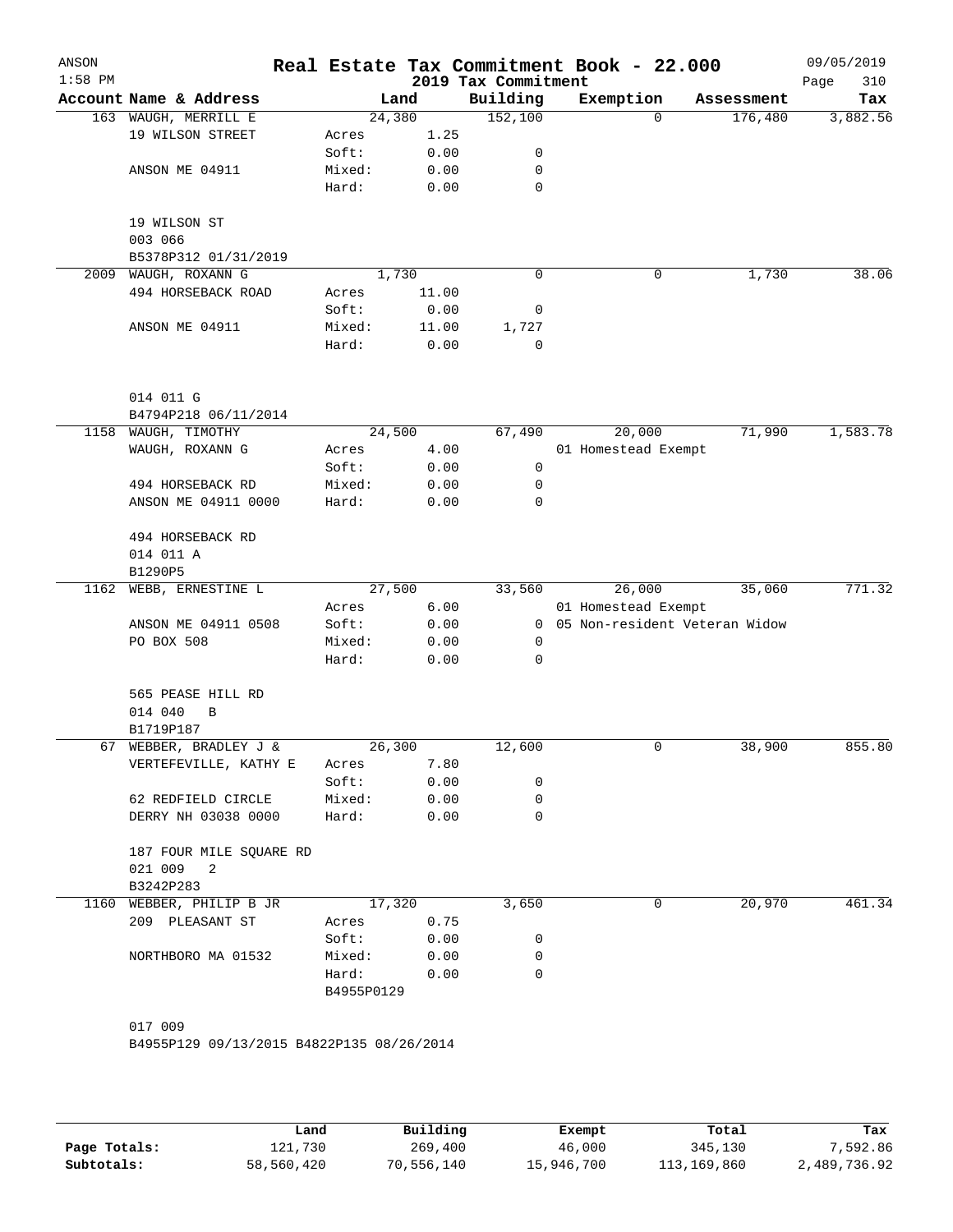| ANSON        |                                           |                     |                |                                 | Real Estate Tax Commitment Book - 22.000 |                    | 09/05/2019         |
|--------------|-------------------------------------------|---------------------|----------------|---------------------------------|------------------------------------------|--------------------|--------------------|
| $1:58$ PM    | Account Name & Address                    |                     | Land           | 2019 Tax Commitment<br>Building | Exemption                                | Assessment         | Page<br>311<br>Tax |
|              | 1161 WEBBER, PHILIP B JR                  |                     | 14,140         | 63,850                          |                                          | 77,990<br>$\Omega$ | 1,715.78           |
|              | 209 PLEASANT ST                           | Acres               | 0.50           |                                 |                                          |                    |                    |
|              |                                           | Soft:               | 0.00           | 0                               |                                          |                    |                    |
|              | NORTHBORO MA 01532                        | Mixed:              | 0.00           | 0                               |                                          |                    |                    |
|              |                                           | Hard:<br>B4955P0129 | 0.00           | $\mathbf 0$                     |                                          |                    |                    |
|              | 749 RIVER RD                              |                     |                |                                 |                                          |                    |                    |
|              | 017 010                                   |                     |                |                                 |                                          |                    |                    |
|              | B4955P129 09/13/2015 B4822P135 08/26/2014 |                     |                |                                 |                                          |                    |                    |
|              | 1751 WEBER, JERRY W                       |                     | 22,550         | 0                               |                                          | 22,550<br>0        | 496.10             |
|              | PRIOR LAKE MN 55372                       | Acres<br>Soft:      | 2.70<br>0.00   | 0                               |                                          |                    |                    |
|              | 0000                                      |                     |                |                                 |                                          |                    |                    |
|              | 17011 MUSHTOWN RD                         | Mixed:              | 0.00           | 0                               |                                          |                    |                    |
|              |                                           | Hard:               | 0.00           | 0                               |                                          |                    |                    |
|              | 309 WEST MILLS RD                         |                     |                |                                 |                                          |                    |                    |
|              | 011 032<br>6                              |                     |                |                                 |                                          |                    |                    |
|              | B2500P148                                 |                     |                |                                 |                                          |                    |                    |
|              | 1159 WEBSTER, DAVID A                     |                     | 38,250         | $\mathbf 0$                     |                                          | 38,250<br>0        | 841.50             |
|              |                                           | Acres               | 28.49          |                                 |                                          |                    |                    |
|              | SIDNEY ME 04330 0000                      | Soft:               | 0.00           | 0                               |                                          |                    |                    |
|              | 24 GOFF ROAD                              | Mixed:              | 0.00           | 0                               |                                          |                    |                    |
|              |                                           | Hard:               | 0.00           | 0                               |                                          |                    |                    |
|              | 020 009<br>G                              |                     |                |                                 |                                          |                    |                    |
|              | B1868P153                                 |                     |                |                                 |                                          |                    |                    |
|              | 540 WEBSTER, JOHN N &                     |                     | 29,880         | 29,390                          |                                          | 0                  | 1,303.94<br>59,270 |
|              | CARLE, TIMOTHY A. ET AL Acres             |                     | 55.00          |                                 |                                          |                    |                    |
|              |                                           | Soft:               | 4.00           | 452                             |                                          |                    |                    |
|              | PO BOX 178<br>SO. BERWICK ME 03908        | Mixed:<br>Hard:     | 35.00<br>14.00 | 5,495<br>2,436                  |                                          |                    |                    |
|              | 0000                                      |                     |                |                                 |                                          |                    |                    |
|              |                                           | TREE GROWTH         |                |                                 |                                          |                    |                    |
|              | 54 DEER WANDER RIDGE RD<br>012 010<br>B   |                     |                |                                 |                                          |                    |                    |
|              | B3605P100 12/06/2005                      |                     |                |                                 |                                          |                    |                    |
| 930          | WEDO, LINDA E                             |                     | 12,380         | 0                               |                                          | 12,380<br>0        | 272.36             |
|              | SPRING GROVE VA 23881                     | Acres<br>Soft:      | 1.25<br>0.00   | 0                               |                                          |                    |                    |
|              | 0000<br>12974 COLONIAL TRAIL              | Mixed:              | 0.00           | 0                               |                                          |                    |                    |
|              | WEST                                      |                     |                | 0                               |                                          |                    |                    |
|              |                                           | Hard:               | 0.00           |                                 |                                          |                    |                    |
|              | West Mills Road                           |                     |                |                                 |                                          |                    |                    |
|              | 011 012                                   |                     |                |                                 |                                          |                    |                    |
|              | B4591P308 04/13/2012                      |                     |                |                                 |                                          |                    |                    |
| 302          | WEIS, BRANDY N                            |                     | 13,570         | 17,730                          | 20,000                                   | 11,300             | 248.60             |
|              | 382 NEW PORTLAND ROAD                     | Acres               | 0.46           |                                 | 01 Homestead Exempt                      |                    |                    |
|              |                                           | Soft:               | 0.00           | 0                               |                                          |                    |                    |
|              | NORTH ANSON ME 04958                      | Mixed:<br>Hard:     | 0.00<br>0.00   | 0<br>0                          |                                          |                    |                    |
|              |                                           | B5012P0352          |                |                                 |                                          |                    |                    |
|              | 382 NEW PORTLAND RD<br>023 041<br>Α       |                     |                |                                 |                                          |                    |                    |
|              | B5012P352 03/30/2016 B4094P137 01/30/2009 |                     |                |                                 |                                          |                    |                    |
|              | Land                                      |                     | Building       |                                 | Exempt                                   | Total              | Tax                |
| Page Totals: | 130,770                                   |                     | 110,970        |                                 | 20,000                                   | 221,740            | 4,878.28           |
| Subtotals:   | 58,691,190                                |                     | 70,667,110     |                                 | 15,966,700                               | 113,391,600        | 2,494,615.20       |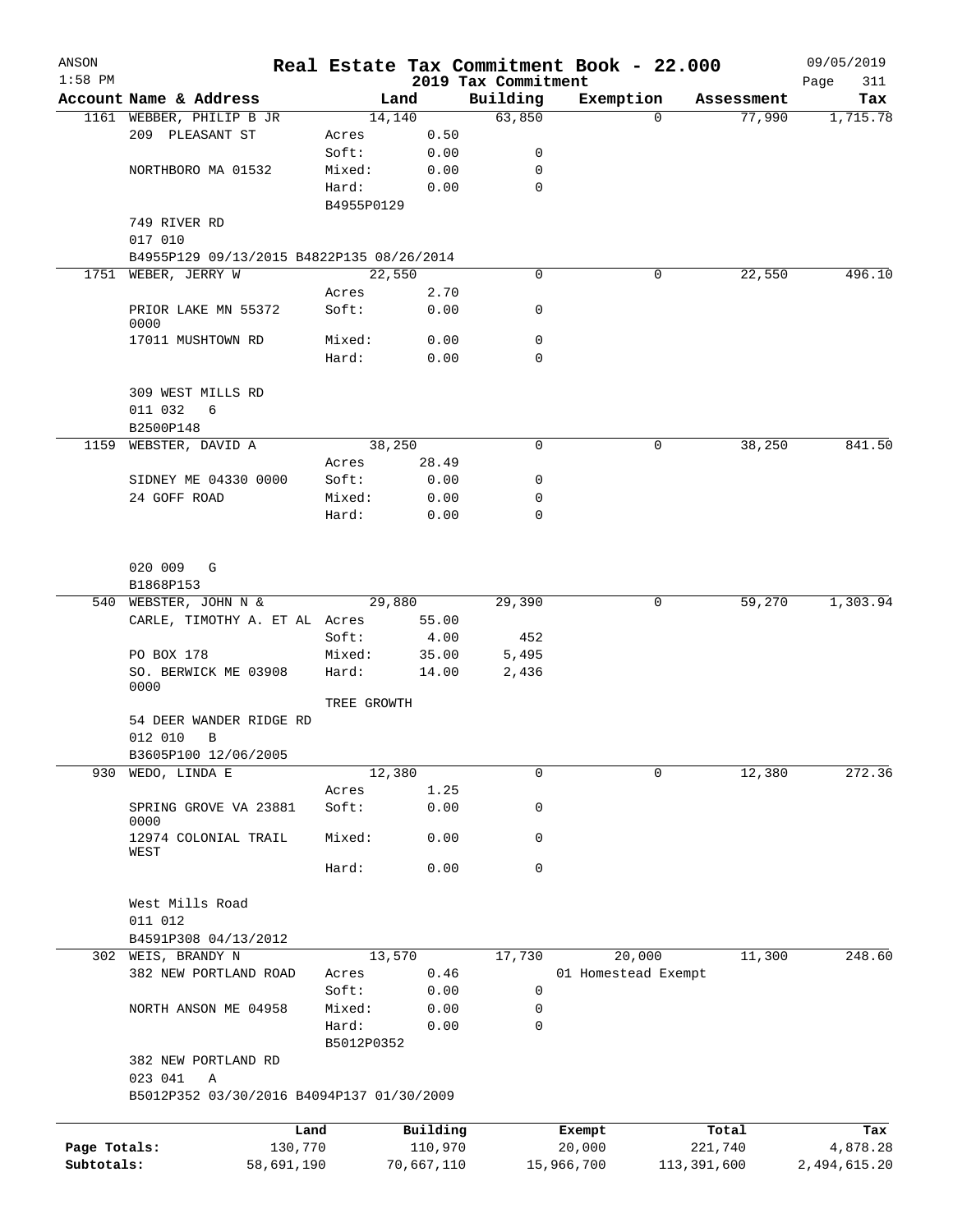| ANSON<br>$1:58$ PM |                                                                   |        |          | 2019 Tax Commitment | Real Estate Tax Commitment Book - 22.000 |            | 09/05/2019<br>312 |
|--------------------|-------------------------------------------------------------------|--------|----------|---------------------|------------------------------------------|------------|-------------------|
|                    | Account Name & Address                                            |        | Land     | Building            | Exemption                                | Assessment | Page<br>Tax       |
|                    | 1973 WELCH, DEREK E                                               |        | 21,950   | 43,610              | 20,000                                   | 45,560     | 1,002.32          |
|                    |                                                                   | Acres  | 2.30     |                     | 01 Homestead Exempt                      |            |                   |
|                    | NORTH ANSON ME 04958                                              | Soft:  | 0.00     | $\mathbf 0$         |                                          |            |                   |
|                    | 29 WELCH RD                                                       | Mixed: | 0.00     | 0                   |                                          |            |                   |
|                    |                                                                   | Hard:  | 0.00     | $\mathbf 0$         |                                          |            |                   |
|                    | 29 WELCH RD                                                       |        |          |                     |                                          |            |                   |
|                    | 018 038 D 2                                                       |        |          |                     |                                          |            |                   |
|                    | B4617P318 01/11/2013                                              |        |          |                     |                                          |            |                   |
|                    | 646 WELCH, EDDIE                                                  |        | 23,500   | $\mathbf 0$         | 0                                        | 23,500     | 517.00            |
|                    |                                                                   | Acres  | 8.00     |                     |                                          |            |                   |
|                    | BELGRADE ME 04917 0000                                            | Soft:  | 0.00     | 0                   |                                          |            |                   |
|                    | 15 WARREN HILL RD                                                 | Mixed: | 0.00     | 0                   |                                          |            |                   |
|                    |                                                                   | Hard:  | 0.00     | 0                   |                                          |            |                   |
|                    | 381 FOUR MILE SQUARE RD<br>021 018                                |        |          |                     |                                          |            |                   |
|                    | B1554P49                                                          |        |          |                     |                                          |            |                   |
|                    | 787 WELCH, EDWARD G                                               | 15,300 |          | 0                   | 0                                        | 15,300     | 336.60            |
|                    | 1250 EAST SHORE ROAD                                              | Acres  | 1.20     |                     |                                          |            |                   |
|                    |                                                                   | Soft:  | 0.00     | 0                   |                                          |            |                   |
|                    | EMBDEN ME 04958                                                   | Mixed: | 0.00     | 0                   |                                          |            |                   |
|                    |                                                                   | Hard:  | 0.00     | $\mathbf 0$         |                                          |            |                   |
|                    | 19 WELCH RD                                                       |        |          |                     |                                          |            |                   |
|                    | 018 038<br>D 1                                                    |        |          |                     |                                          |            |                   |
|                    | B5060P136 08/10/2016 B5044P216 06/29/2016 B2727P179<br>10/12/2000 |        |          |                     |                                          |            |                   |
|                    | 1167 WELCH, EDWARD G                                              | 55,000 |          | $\mathbf 0$         | 0                                        | 55,000     | 1,210.00          |
|                    | 1250 EAST SHORE ROAD                                              | Acres  | 71.00    |                     |                                          |            |                   |
|                    |                                                                   | Soft:  | 0.00     | 0                   |                                          |            |                   |
|                    | EMBDEN ME 04958                                                   | Mixed: | 0.00     | 0                   |                                          |            |                   |
|                    |                                                                   | Hard:  | 0.00     | 0                   |                                          |            |                   |
|                    | 018 038                                                           |        |          |                     |                                          |            |                   |
|                    | B1655P322                                                         |        |          |                     |                                          |            |                   |
|                    | 1168 WELCH, EDWARD G                                              | 26,750 |          | 58,800              | 20,000                                   | 65,550     | 1,442.10          |
|                    | WELCH, RACHEL M                                                   | Acres  | 5.50     |                     | 01 Homestead Exempt                      |            |                   |
|                    | 1250 EAST SHORE ROAD                                              | Soft:  | 0.00     | 0                   |                                          |            |                   |
|                    |                                                                   | Mixed: | 0.00     | 0                   |                                          |            |                   |
|                    | EMBDEN ME 04958                                                   | Hard:  | 0.00     | 0                   |                                          |            |                   |
|                    | 11 WELCH RD                                                       |        |          |                     |                                          |            |                   |
|                    | 018 038<br>D                                                      |        |          |                     |                                          |            |                   |
|                    | B811P467                                                          |        |          |                     |                                          |            |                   |
| 1171               | WELCH, LEROY                                                      | 12,490 |          | 10,010              | 20,000                                   | 2,500      | 55.00             |
|                    | PO BOX 248                                                        | Acres  | 0.39     |                     | 01 Homestead Exempt                      |            |                   |
|                    | 118 PREBLE AVE                                                    | Soft:  | 0.00     | 0                   |                                          |            |                   |
|                    | ANSON ME 04911                                                    | Mixed: | 0.00     | 0                   |                                          |            |                   |
|                    |                                                                   | Hard:  | 0.00     | 0                   |                                          |            |                   |
|                    | 118 PREBLE AVE                                                    |        |          |                     |                                          |            |                   |
|                    | 004 003<br>F                                                      |        |          |                     |                                          |            |                   |
|                    | B1771P149                                                         |        |          |                     |                                          |            |                   |
|                    |                                                                   |        |          |                     |                                          |            |                   |
|                    | Land                                                              |        | Building |                     | Exempt                                   | Total      | Tax               |
| Page Totals:       | 154,990                                                           |        | 112,420  |                     | 60,000                                   | 207,410    | 4,563.02          |

**Subtotals:** 58,846,180 70,779,530 16,026,700 113,599,010 2,499,178.22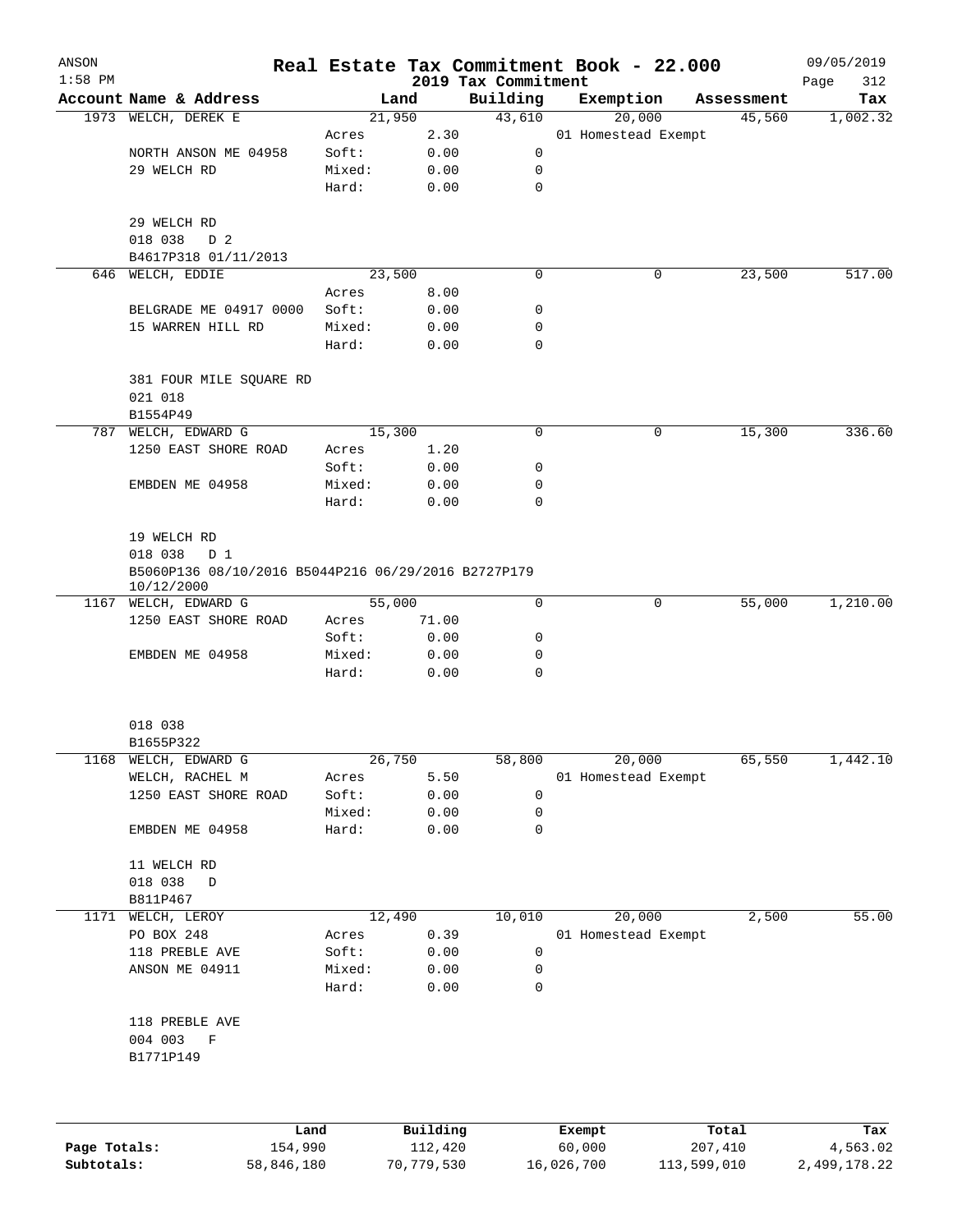| ANSON        |                                             |                     |            |                                 | Real Estate Tax Commitment Book - 22.000 |   |            | 09/05/2019         |
|--------------|---------------------------------------------|---------------------|------------|---------------------------------|------------------------------------------|---|------------|--------------------|
| $1:58$ PM    | Account Name & Address                      |                     | Land       | 2019 Tax Commitment<br>Building | Exemption                                |   | Assessment | Page<br>313<br>Tax |
|              | 1165 WELCH, NANCY A                         |                     | 23,750     | 70,600                          | 20,000                                   |   | 74,350     | 1,635.70           |
|              | PO BOX 352                                  | Acres               | 3.50       |                                 | 01 Homestead Exempt                      |   |            |                    |
|              |                                             | Soft:               | 0.00       | 0                               |                                          |   |            |                    |
|              | NORTH ANSON ME 04958                        | Mixed:              | 0.00       | 0                               |                                          |   |            |                    |
|              |                                             | Hard:               | 0.00       | $\mathbf 0$                     |                                          |   |            |                    |
|              | 248 VALLEY RD                               |                     |            |                                 |                                          |   |            |                    |
|              | 018 038<br>G                                |                     |            |                                 |                                          |   |            |                    |
|              | B3700P291 04/18/2006                        |                     |            |                                 |                                          |   |            |                    |
|              | 907 WELCH, SANDRA J                         |                     | 14,140     | 13,910                          | 20,000                                   |   | 8,050      | 177.10             |
|              | PO BOX 26                                   | Acres               | 0.50       |                                 | 01 Homestead Exempt                      |   |            |                    |
|              |                                             | Soft:               | 0.00       | 0                               |                                          |   |            |                    |
|              | NORTH ANSON ME 04958                        | Mixed:              | 0.00       | 0                               |                                          |   |            |                    |
|              |                                             | Hard:               | 0.00       | $\mathbf 0$                     |                                          |   |            |                    |
|              | 616 FOUR MILE SQUARE RD<br>020 025<br>$G_1$ |                     |            |                                 |                                          |   |            |                    |
|              | B3623P172 01/23/2006                        |                     |            |                                 |                                          |   |            |                    |
|              | 816 WELLS FARGO BANK, N.A.                  |                     | 9,170      | 11,520                          |                                          | 0 | 20,690     | 455.18             |
|              | C/O DOONAN, GRAVES &<br>LONGORIA, LLC       | Acres               | 0.21       |                                 |                                          |   |            |                    |
|              | 100 CUMMINGS CTR, STE<br>225D               | Soft:               | 0.00       | 0                               |                                          |   |            |                    |
|              | BEVERLY MA 01915                            | Mixed:              | 0.00       | 0                               |                                          |   |            |                    |
|              |                                             | Hard:               | 0.00       | 0                               |                                          |   |            |                    |
|              | 10 MADISON ST<br>006 092                    |                     |            |                                 |                                          |   |            |                    |
|              | B4794P132 06/10/2014 B4346P320 10/21/2010   |                     |            |                                 |                                          |   |            |                    |
|              | 74 WESCOTT, STEVEN M                        |                     | 21,380     | 51,320                          |                                          | 0 | 72,700     | 1,599.40           |
|              | WESCOTT, LISA                               | Acres               | 1.92       |                                 |                                          |   |            |                    |
|              | 111 RING ROAD                               | Soft:               | 0.00       | 0                               |                                          |   |            |                    |
|              |                                             | Mixed:              | 0.00       | 0                               |                                          |   |            |                    |
|              | PLYMPTON MA 02367 0000                      | Hard:<br>B5199P0133 | 0.00<br>JТ | $\mathbf 0$                     |                                          |   |            |                    |
|              | 120 SKIDMORE RD                             |                     |            |                                 |                                          |   |            |                    |
|              | 023 014<br>Е                                |                     |            |                                 |                                          |   |            |                    |
|              | B5199P133 08/29/2017 B3886P200 07/26/2007   |                     |            |                                 |                                          |   |            |                    |
| 1178         | WHARTON, ARCHIE JR &                        |                     | 37,000     | 0                               |                                          | 0 | 37,000     | 814.00             |
|              | SHEPERD, DAVID                              | Acres               | 26.00      |                                 |                                          |   |            |                    |
|              |                                             | Soft:               | 0.00       | 0                               |                                          |   |            |                    |
|              | 193 LINCOLN AVE                             | Mixed:              | 0.00       | 0                               |                                          |   |            |                    |
|              | VINELAND NJ 08360 0000                      | Hard:               | 0.00       | $\mathbf 0$                     |                                          |   |            |                    |
|              | 013 020                                     |                     |            |                                 |                                          |   |            |                    |
|              | B1675P132                                   |                     |            |                                 |                                          |   |            |                    |
| 1181         | WHEELER, LESTER T                           |                     | 17,600     | 0                               |                                          | 0 | 17,600     | 387.20             |
|              | WHEELER, DOROTHY B                          | Acres               | 10.50      |                                 |                                          |   |            |                    |
|              |                                             | Soft:               | 0.00       | 0                               |                                          |   |            |                    |
|              | 62 LAKEVIEW RD                              | Mixed:              | 0.00       | 0                               |                                          |   |            |                    |
|              | FOXBORO MA 02035 1733                       | Hard:               | 0.00       | 0                               |                                          |   |            |                    |
|              | 015 044 L                                   |                     |            |                                 |                                          |   |            |                    |
|              | B2300P130                                   |                     |            |                                 |                                          |   |            |                    |
|              |                                             |                     |            |                                 |                                          |   |            |                    |
|              | Land                                        |                     | Building   |                                 | Exempt                                   |   | Total      | Tax                |
| Page Totals: | 123,040                                     |                     | 147,350    |                                 | 40,000                                   |   | 230,390    | 5,068.58           |

**Subtotals:** 58,969,220 70,926,880 16,066,700 113,829,400 2,504,246.80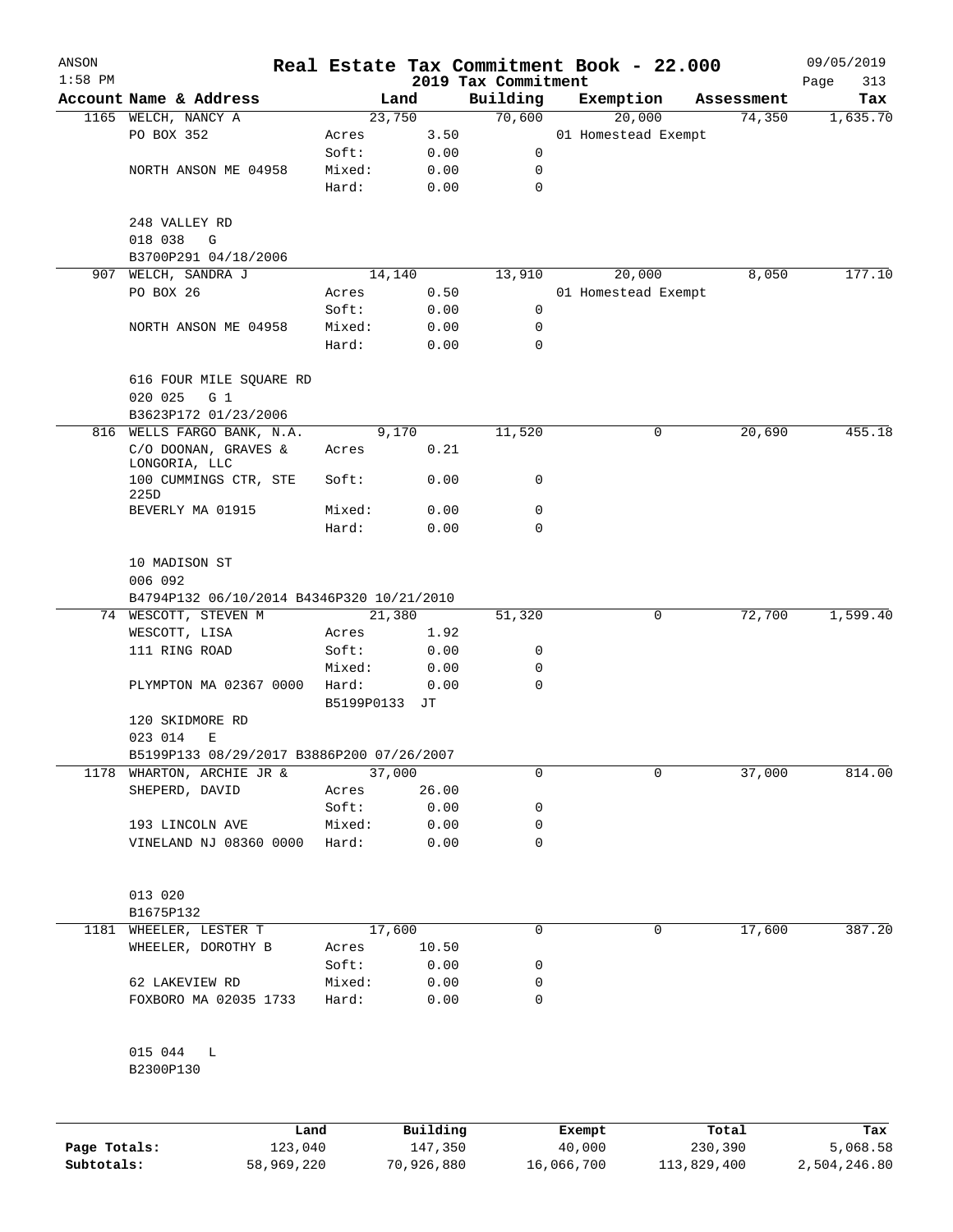| ANSON        |                                    |                 |              |                                 | Real Estate Tax Commitment Book - 22.000 |                                 | 09/05/2019         |
|--------------|------------------------------------|-----------------|--------------|---------------------------------|------------------------------------------|---------------------------------|--------------------|
| $1:58$ PM    | Account Name & Address             |                 | Land         | 2019 Tax Commitment<br>Building | Exemption                                | Assessment                      | 314<br>Page<br>Tax |
|              | 1180 WHEELOCK, BARRY &             |                 | 17,760       | 0                               | $\Omega$                                 | 17,760                          | 390.72             |
|              | PEARSON, GARY                      | Acres           | 10.70        |                                 |                                          |                                 |                    |
|              | C/O PAUL SPERLING                  | Soft:           | 0.00         | 0                               |                                          |                                 |                    |
|              | 147 READ ST                        |                 | 0.00         |                                 |                                          |                                 |                    |
|              |                                    | Mixed:          |              | 0                               |                                          |                                 |                    |
|              | FALL RIVER MA 02720<br>0000        | Hard:           | 0.00         | $\mathbf 0$                     |                                          |                                 |                    |
|              | 018 021<br>К                       |                 |              |                                 |                                          |                                 |                    |
|              | B1292P26                           |                 |              |                                 |                                          |                                 |                    |
|              | 1183 WHICHER, CLIFFORD A, JR       |                 | 28,000       | 0                               | 0                                        | 28,000                          | 616.00             |
|              |                                    | Acres           | 14.50        |                                 |                                          |                                 |                    |
|              | ROWLEY MA 01969 0000               | Soft:           | 0.00         | 0                               |                                          |                                 |                    |
|              | 12 CEDARWOOD LANE                  | Mixed:          | 0.00         | 0                               |                                          |                                 |                    |
|              |                                    | Hard:           | 0.00         | 0                               |                                          |                                 |                    |
|              | 575 FOUR MILE SQUARE RD<br>020 026 |                 |              |                                 |                                          |                                 |                    |
|              | B4244P328 12/14/2009 B1112P230     |                 |              |                                 |                                          |                                 |                    |
|              | 1186 WHITAKER, PEGGYANN O          |                 | 21,800       | 78,650                          | 26,000                                   | 74,450                          | 1,637.90           |
|              | PO BOX 42                          | Acres           | 5.00         |                                 | 01 Homestead Exempt                      |                                 |                    |
|              |                                    | Soft:           | 0.00         |                                 |                                          | 0 05 Non-resident Veteran Widow |                    |
|              | NORTH ANSON ME 04911               | Mixed:          | 0.00         | 0                               |                                          |                                 |                    |
|              |                                    | Hard:           | 0.00         | 0                               |                                          |                                 |                    |
|              |                                    | LIFE ESTATE     |              |                                 |                                          |                                 |                    |
|              | 51 PATTERSON BRIDGE RD             |                 |              |                                 |                                          |                                 |                    |
|              | 017 039<br>$\mathbb{C}$            |                 |              |                                 |                                          |                                 |                    |
|              | B4714P238 09/20/2013               |                 |              |                                 |                                          |                                 |                    |
| 1059         | WHITCOMB, JOHN E                   |                 | 18,150       | $\mathbf 0$                     | 0                                        | 18,150                          | 399.30             |
|              | WHITCOMB, LINDA C                  | Acres           | 5.10         |                                 |                                          |                                 |                    |
|              |                                    | Soft:           | 0.00         | 0                               |                                          |                                 |                    |
|              | 3 SCENIC VIEW DR                   | Mixed:          | 0.00         | 0                               |                                          |                                 |                    |
|              |                                    | Hard:           | 0.00         | 0                               |                                          |                                 |                    |
|              | SMITHFIELD RI 02917<br>0000        |                 |              |                                 |                                          |                                 |                    |
|              | 022 038<br>5                       |                 |              |                                 |                                          |                                 |                    |
|              | B3424P29 12/20/2004                |                 |              |                                 |                                          |                                 |                    |
| 1786         | WHITE, DONNA M                     |                 | 11,580       | 0                               | 0                                        | 11,580                          | 254.76             |
|              |                                    | Acres           | 1.22         |                                 |                                          |                                 |                    |
|              | PORTLAND ME 04103 0000             | Soft:           | 0.00         | 0                               |                                          |                                 |                    |
|              | 26 ELEANOR ST                      | Mixed:          | 0.00         | 0                               |                                          |                                 |                    |
|              |                                    | Hard:           | 0.00         | 0                               |                                          |                                 |                    |
|              |                                    |                 |              |                                 |                                          |                                 |                    |
|              | 023 041<br>М<br>B2504P340          |                 |              |                                 |                                          |                                 |                    |
| 1188         | WHITE, WAYNE W                     |                 | 12,330       | 22,360                          | 20,000                                   | 14,690                          | 323.18             |
|              | <b>60 PREBLE AVENUE</b>            | Acres           | 0.38         |                                 | 01 Homestead Exempt                      |                                 |                    |
|              |                                    | Soft:           |              |                                 |                                          |                                 |                    |
|              |                                    |                 | 0.00         | 0                               |                                          |                                 |                    |
|              | ANSON ME 04911                     | Mixed:<br>Hard: | 0.00<br>0.00 | 0<br>0                          |                                          |                                 |                    |
|              |                                    |                 |              |                                 |                                          |                                 |                    |
|              | 60 PREBLE AVE                      |                 |              |                                 |                                          |                                 |                    |
|              | 004 024                            |                 |              |                                 |                                          |                                 |                    |
|              | B814P681                           |                 |              |                                 |                                          |                                 |                    |
|              |                                    |                 |              |                                 |                                          |                                 |                    |
|              |                                    | Land            | Building     |                                 | Exempt                                   | Total                           | Tax                |
| Page Totals: |                                    | 109,620         | 101,010      |                                 | 46,000                                   | 164,630                         | 3,621.86           |
| Subtotals:   | 59,078,840                         |                 | 71,027,890   |                                 | 16, 112, 700                             | 113,994,030                     | 2,507,868.66       |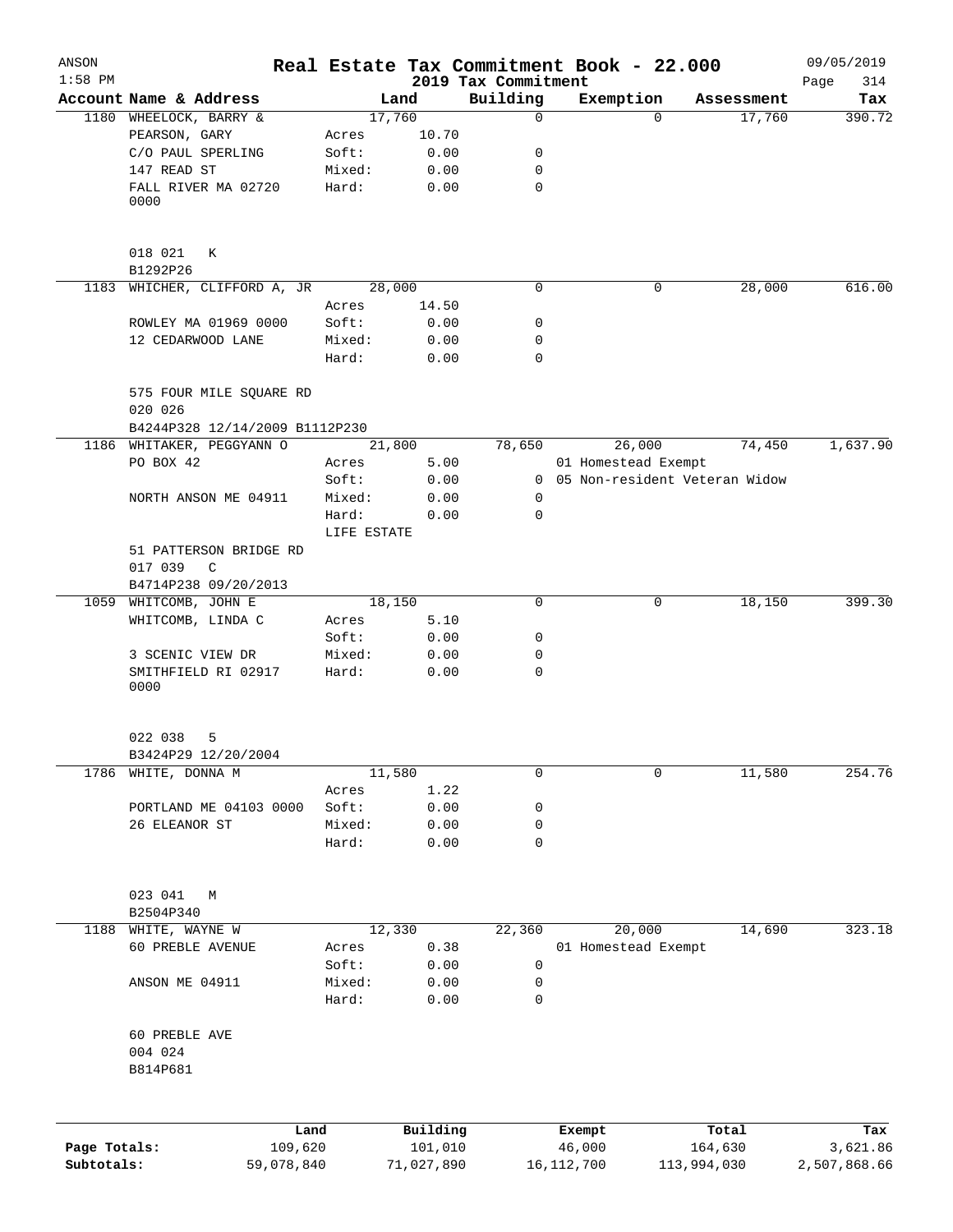| ANSON<br>$1:58$ PM |                                                       |                      |              | 2019 Tax Commitment | Real Estate Tax Commitment Book - 22.000 |            | 09/05/2019<br>Page<br>315 |
|--------------------|-------------------------------------------------------|----------------------|--------------|---------------------|------------------------------------------|------------|---------------------------|
|                    | Account Name & Address                                | Land                 |              | Building            | Exemption                                | Assessment | Tax                       |
|                    | 1039 WHITE, WILLIAM A                                 | 45,800               |              | 27,690              | 20,000                                   | 53,490     | 1,176.78                  |
|                    | WHITE, JOANN E                                        | Acres                | 38.00        |                     | 01 Homestead Exempt                      |            |                           |
|                    | PO BOX 446                                            | Soft:                | 0.00         | 0                   |                                          |            |                           |
|                    |                                                       | Mixed:               | 0.00         | 0                   |                                          |            |                           |
|                    | NORTH ANSON ME 04958                                  | Hard:                | 0.00         | $\mathbf 0$         |                                          |            |                           |
|                    | 567 VALLEY RD<br>019 012                              |                      |              |                     |                                          |            |                           |
|                    | 1184 WHITLOCK, EDWARD S                               | 13,120               |              | 18,900              | 20,000                                   | 12,020     | 264.44                    |
|                    | 47 NEW PORTLAND ROAD                                  | Acres                | 0.43         |                     | 01 Homestead Exempt                      |            |                           |
|                    |                                                       | Soft:                | 0.00         | 0                   |                                          |            |                           |
|                    | NORTH ANSON ME 04958                                  | Mixed:<br>Hard:      | 0.00<br>0.00 | 0<br>$\mathbf 0$    |                                          |            |                           |
|                    | 47 NEW PORTLAND RD                                    |                      |              |                     |                                          |            |                           |
|                    | 009 002                                               |                      |              |                     |                                          |            |                           |
|                    |                                                       |                      |              |                     |                                          |            |                           |
|                    | B4388P176 04/26/2011 B1772P71<br>737 WHITNEY, BRIAN M | 34,690               |              | 78,580              | 0                                        | 113,270    | 2,491.94                  |
|                    | 793 HORSEBACK ROAD                                    |                      |              |                     |                                          |            |                           |
|                    |                                                       | Acres<br>Soft:       | 77.40        | 1,288               |                                          |            |                           |
|                    | ANSON ME 04911 0000                                   |                      | 11.40        |                     |                                          |            |                           |
|                    |                                                       | Mixed:               | 33.00        | 5,181               |                                          |            |                           |
|                    |                                                       | Hard:<br>TREE GROWTH | 30.00        | 5,220               |                                          |            |                           |
|                    | 793 HORSEBACK RD                                      |                      |              |                     |                                          |            |                           |
|                    | 019 005<br>Α                                          |                      |              |                     |                                          |            |                           |
|                    | B2594P291                                             |                      |              |                     |                                          |            |                           |
|                    | 48 WHITNEY, BRIAN M                                   | 4,170                |              | $\Omega$            | 0                                        | 4,170      | 91.74                     |
|                    | 703 HORSEBACK ROAD                                    | Acres                | 26.00        |                     |                                          |            |                           |
|                    |                                                       | Soft:                | 0.00         | 0                   |                                          |            |                           |
|                    | ANSON ME 04911 0000                                   | Mixed:               | 21.00        | 3,297               |                                          |            |                           |
|                    |                                                       | Hard:                | 5.00         | 870                 |                                          |            |                           |
|                    |                                                       | TREE GROWTH          |              |                     |                                          |            |                           |
|                    | 018 034                                               |                      |              |                     |                                          |            |                           |
|                    | B2594P291                                             |                      |              |                     |                                          |            |                           |
| 1207               | WILLARD, ROBERT A JR                                  | 31,590               |              | 38,660              | 20,000                                   | 50,250     | 1,105.50                  |
|                    | WILLARD, SANDRA M                                     | Acres                | 10.09        |                     | 01 Homestead Exempt                      |            |                           |
|                    | 304 HOLLIN WAITE HILL<br>ROAD                         | Soft:                | 0.00         | 0                   |                                          |            |                           |
|                    |                                                       | Mixed:               | 0.00         | 0                   |                                          |            |                           |
|                    | ANSON ME 04911                                        | Hard:                | 0.00         | $\mathbf 0$         |                                          |            |                           |
|                    | 304 HOLLIN WAITE HILL                                 |                      |              |                     |                                          |            |                           |
|                    | 014 030<br>4                                          |                      |              |                     |                                          |            |                           |
|                    | B1610P11                                              |                      |              |                     |                                          |            |                           |
|                    | 1204 WILLETTE, GERALD N                               | 10,200               |              | 62,620              | 20,000                                   | 52,820     | 1,162.04                  |
|                    | WILLETTE, LAWRENCE G                                  | Acres                | 0.26         |                     | 01 Homestead Exempt                      |            |                           |
|                    | PO BOX 266                                            | Soft:                | 0.00         | 0                   |                                          |            |                           |
|                    |                                                       | Mixed:               | 0.00         | 0                   |                                          |            |                           |
|                    | ANSON ME 04911                                        | Hard:<br>LIFE ESTATE | 0.00         | $\mathbf 0$         |                                          |            |                           |
|                    | 17 KENNEBEC ST                                        |                      |              |                     |                                          |            |                           |
|                    | 001 008                                               |                      |              |                     |                                          |            |                           |
|                    | B2524P230                                             |                      |              |                     |                                          |            |                           |
|                    |                                                       |                      |              |                     |                                          |            |                           |
|                    |                                                       |                      |              |                     |                                          |            |                           |
|                    |                                                       |                      |              |                     |                                          |            |                           |
|                    |                                                       |                      |              |                     |                                          |            |                           |

|              | úand       | Building   | Exempt     | Total       | Tax          |
|--------------|------------|------------|------------|-------------|--------------|
| Page Totals: | 139,570    | 226,450    | 80,000     | 286,020     | 6,292.44     |
| Subtotals:   | 59,218,410 | 71,254,340 | 16,192,700 | 114,280,050 | 2,514,161.10 |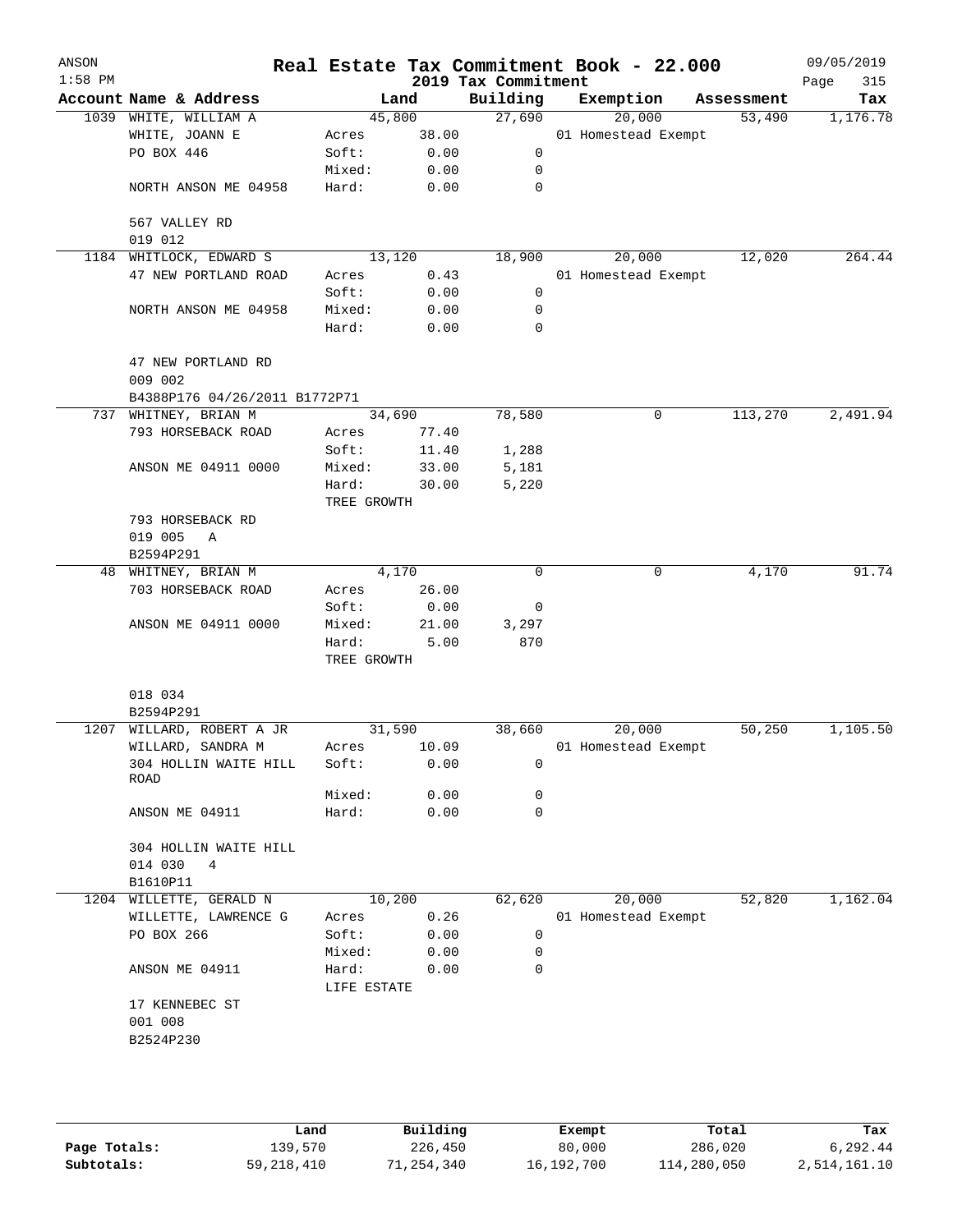| Account Name & Address                                     |                         |                  | 2019 Tax Commitment |           |            | 316<br>Page |
|------------------------------------------------------------|-------------------------|------------------|---------------------|-----------|------------|-------------|
|                                                            |                         | Land             | Building            | Exemption | Assessment | Tax         |
| 342 WILLEY, GERALD E. &<br>SCHEIB, PATRICIA L.,<br>TRUSTEE | Acres                   | 42,630<br>166.00 | 10,550              | 0         | 53,180     | 1,169.96    |
|                                                            | Soft:                   | 15.00            | 1,695               |           |            |             |
| 1022 WARREN HILL RD                                        | Mixed:                  | 88.00            | 13,816              |           |            |             |
| PALMYRA ME 04965 0000                                      | Hard:<br>TREE GROWTH    | 61.00            | 10,614              |           |            |             |
| 019 044<br>B4727P329 10/01/2013 B4115P318 03/12/2009       |                         |                  |                     |           |            |             |
| 436 WILLIAMS FARM, INC                                     |                         | $\mathbf 0$      | 17,950              | 0         | 17,950     | 394.90      |
| 644 RIVER ROAD                                             |                         |                  |                     |           |            |             |
| NORTH ANSON ME 04958                                       |                         |                  |                     |           |            |             |
| 28 AMY'S WAY<br>016 022<br>ON                              |                         |                  |                     |           |            |             |
| 1064 WILLIAMS FARM, INC                                    |                         | 1,210            | $\mathbf 0$         | 0         | 1,210      | 26.62       |
| 644 RIVER ROAD                                             | Acres                   | 7.73             |                     |           |            |             |
|                                                            | Soft:                   | 0.00             | 0                   |           |            |             |
| NORTH ANSON ME 04958                                       | Mixed:                  | 0.00             | 0                   |           |            |             |
|                                                            | Hard:<br>FARMLAND CLASS | 0.00             | 0                   |           |            |             |
| 015 059<br>B3519P233 07/18/2005                            |                         |                  |                     |           |            |             |
| 1065 WILLIAMS FARM, INC                                    |                         | 50,950           | 33,710              | 0         | 84,660     | 1,862.52    |
| 644 RIVER ROAD                                             | Acres                   | 87.70            |                     |           |            |             |
|                                                            | Soft:                   | 0.00             | 0                   |           |            |             |
| NORTH ANSON ME 04958                                       | Mixed:                  | 0.00             | 0                   |           |            |             |
|                                                            | Hard:<br>FARMLAND CLASS | 0.00             | $\mathbf 0$         |           |            |             |
| RIVER RD                                                   |                         |                  |                     |           |            |             |
| 016 012<br>Α                                               |                         |                  |                     |           |            |             |
| B3519P233 07/18/2005                                       |                         |                  |                     |           |            |             |
| 967 WILLIAMS FARM, INC                                     |                         | 3,630            | $\mathbf 0$         | 0         | 3,630      | 79.86       |
| 644 RIVER ROAD                                             | Acres<br>Soft:          | 10.00<br>0.00    | 0                   |           |            |             |
| NORTH ANSON ME 04958                                       | Mixed:                  | 0.00             | 0                   |           |            |             |
|                                                            | Hard:                   | 0.00             | 0                   |           |            |             |
|                                                            | FARMLAND CLASS          |                  |                     |           |            |             |
| 018 040<br>B2894P136                                       |                         |                  |                     |           |            |             |
| 962 WILLIAMS FARM, INC                                     |                         | 59,620           | 0                   | 0         | 59,620     | 1,311.64    |
| 644 RIVER ROAD                                             | Acres                   | 123.20           |                     |           |            |             |
|                                                            | Soft:                   | 0.00             | 0                   |           |            |             |
| NORTH ANSON ME 04958                                       | Mixed:                  | 0.00             | 0                   |           |            |             |
|                                                            | Hard:<br>FARMLAND CLASS | 0.00             | 0                   |           |            |             |
| 017 013                                                    |                         |                  |                     |           |            |             |
| B4614P71 12/31/2012                                        |                         |                  |                     |           |            |             |
|                                                            |                         |                  |                     |           |            |             |

|              | Land         | Building    | Exempt       | Total       | Tax          |
|--------------|--------------|-------------|--------------|-------------|--------------|
| Page Totals: | 158,040      | 62,210      |              | 220,250     | 4,845.50     |
| Subtotals:   | 59, 376, 450 | L, 316, 550 | 16, 192, 700 | 114,500,300 | 2,519,006.60 |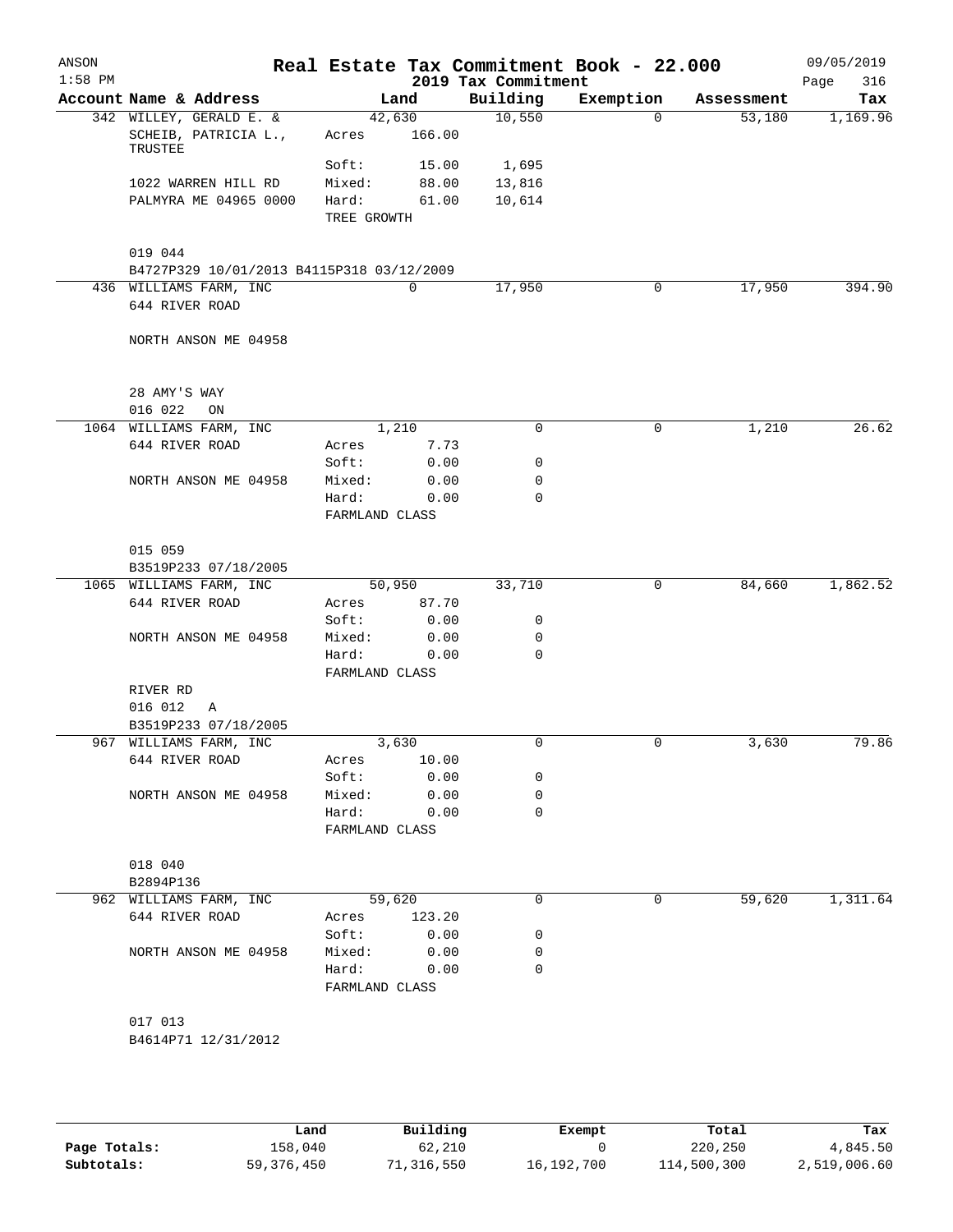| ANSON<br>$1:58$ PM |                                |                |        | 2019 Tax Commitment | Real Estate Tax Commitment Book - 22.000 |            | 09/05/2019<br>Page<br>317 |
|--------------------|--------------------------------|----------------|--------|---------------------|------------------------------------------|------------|---------------------------|
|                    | Account Name & Address         |                | Land   | Building            | Exemption                                | Assessment | Tax                       |
|                    | 1202 WILLIAMS FARM, INC        | 47,920         |        | 0                   | $\Omega$                                 | 47,920     | 1,054.24                  |
|                    | 644 RIVER ROAD                 | Acres          | 198.00 |                     |                                          |            |                           |
|                    |                                | Soft:          | 0.00   | 0                   |                                          |            |                           |
|                    | NORTH ANSON ME 04958           | Mixed:         | 0.00   | 0                   |                                          |            |                           |
|                    |                                | Hard:          | 0.00   | 0                   |                                          |            |                           |
|                    |                                | FARMLAND CLASS |        |                     |                                          |            |                           |
|                    | 016 010                        |                |        |                     |                                          |            |                           |
|                    | B4614P71 12/31/2012            |                |        |                     |                                          |            |                           |
|                    | 1194 WILLIAMS FARM, INC        | 27,800         |        | 0                   | 0                                        | 27,800     | 611.60                    |
|                    | 644 RIVER ROAD                 | Acres          | 83.00  |                     |                                          |            |                           |
|                    |                                | Soft:          | 0.00   | 0                   |                                          |            |                           |
|                    | NORTH ANSON ME 04958           | Mixed:         | 0.00   | 0                   |                                          |            |                           |
|                    |                                | Hard:          | 0.00   | 0                   |                                          |            |                           |
|                    |                                | FARMLAND CLASS |        |                     |                                          |            |                           |
|                    | 261 VALLEY RD                  |                |        |                     |                                          |            |                           |
|                    | 018 037<br>B                   |                |        |                     |                                          |            |                           |
|                    | B4614P71 12/31/2012            |                |        |                     |                                          |            |                           |
|                    | 1195 WILLIAMS FARM, INC        |                | 6,600  | 0                   | 0                                        | 6,600      | 145.20                    |
|                    | 644 RIVER ROAD                 | Acres          | 11.00  |                     |                                          |            |                           |
|                    |                                | Soft:          | 0.00   | 0                   |                                          |            |                           |
|                    | NORTH ANSON ME 04958           | Mixed:         | 0.00   | 0                   |                                          |            |                           |
|                    |                                | Hard:          | 0.00   | 0                   |                                          |            |                           |
|                    |                                | FARMLAND CLASS |        |                     |                                          |            |                           |
|                    | 016 024                        |                |        |                     |                                          |            |                           |
|                    | B4614P71 12/31/2012            |                |        |                     |                                          |            |                           |
|                    | 1198 WILLIAMS FARM, INC        |                | 230    | 0                   | 0                                        | 230        | 5.06                      |
|                    | 644 RIVER ROAD                 | Acres          | 0.15   |                     |                                          |            |                           |
|                    |                                | Soft:          | 0.00   | 0                   |                                          |            |                           |
|                    | NORTH ANSON ME 04958           | Mixed:         | 0.00   | 0                   |                                          |            |                           |
|                    |                                | Hard:          | 0.00   | 0                   |                                          |            |                           |
|                    |                                |                |        |                     |                                          |            |                           |
|                    | 016 025<br>B4614P71 12/31/2012 |                |        |                     |                                          |            |                           |
|                    | 1199 WILLIAMS FARM, INC        | 10,260         |        | 0                   | 0                                        | 10,260     | 225.72                    |
|                    | 644 RIVER ROAD                 | Acres          | 23.00  |                     |                                          |            |                           |
|                    |                                | Soft:          | 0.00   | 0                   |                                          |            |                           |
|                    | NORTH ANSON ME 04958           | Mixed:         | 0.00   | 0                   |                                          |            |                           |
|                    |                                | Hard:          | 0.00   | 0                   |                                          |            |                           |
|                    |                                | FARMLAND CLASS |        |                     |                                          |            |                           |
|                    | 016 031                        |                |        |                     |                                          |            |                           |
|                    | B4614P71 12/31/2012            |                |        |                     |                                          |            |                           |
|                    | 1189 WILLIAMS FARM, INC        | 39,170         |        | 0                   | 0                                        | 39,170     | 861.74                    |
|                    | 644 RIVER ROAD                 | Acres          | 134.50 |                     |                                          |            |                           |
|                    |                                | Soft:          | 0.00   | 0                   |                                          |            |                           |
|                    | NORTH ANSON ME 04958           | Mixed:         | 0.00   | 0                   |                                          |            |                           |
|                    |                                | Hard:          |        | $\Omega$            |                                          |            |                           |
|                    |                                | FARMLAND CLASS | 0.00   |                     |                                          |            |                           |
|                    |                                |                |        |                     |                                          |            |                           |
|                    | 015 046                        |                |        |                     |                                          |            |                           |
|                    | B1569P2 B1226P320 11/12/1985   |                |        |                     |                                          |            |                           |
|                    |                                |                |        |                     |                                          |            |                           |

|              | Land       | Building   | Exempt       | Total       | Tax          |
|--------------|------------|------------|--------------|-------------|--------------|
| Page Totals: | 131,980    |            |              | 131,980     | 2,903.56     |
| Subtotals:   | 59,508,430 | 71,316,550 | 16, 192, 700 | 114,632,280 | 2,521,910.16 |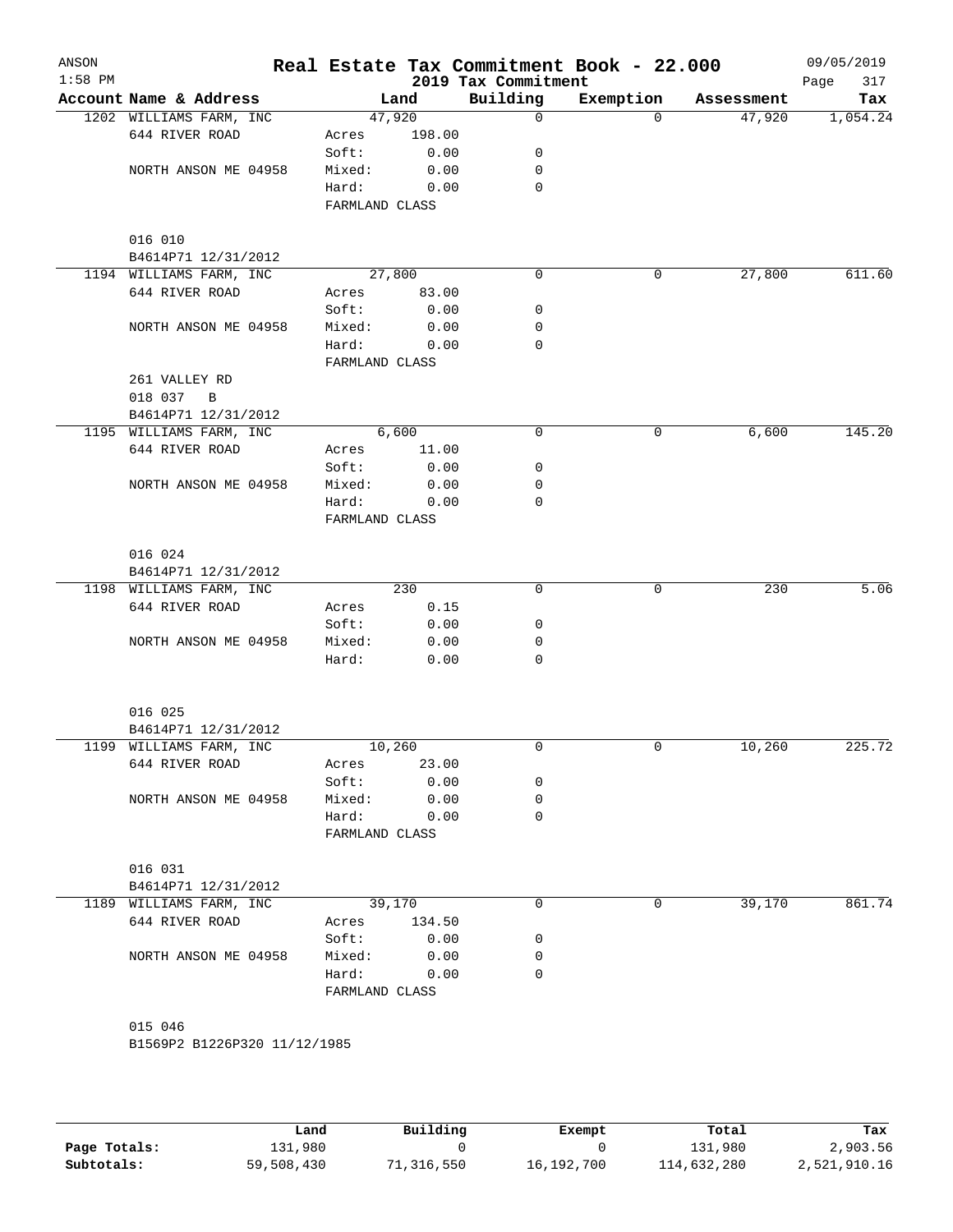| ANSON<br>$1:58$ PM |                         |                |       | 2019 Tax Commitment | Real Estate Tax Commitment Book - 22.000 |            | 09/05/2019<br>318<br>Page |
|--------------------|-------------------------|----------------|-------|---------------------|------------------------------------------|------------|---------------------------|
|                    | Account Name & Address  |                | Land  | Building            | Exemption                                | Assessment | Tax                       |
|                    | 1192 WILLIAMS FARM, INC | 16,410         |       | $\Omega$            | $\Omega$                                 | 16,410     | 361.02                    |
|                    | 644 RIVER ROAD          | Acres          | 27.35 |                     |                                          |            |                           |
|                    |                         | Soft:          | 0.00  | 0                   |                                          |            |                           |
|                    | NORTH ANSON ME 04958    | Mixed:         | 0.00  | 0                   |                                          |            |                           |
|                    |                         | Hard:          | 0.00  | $\Omega$            |                                          |            |                           |
|                    |                         | FARMLAND CLASS |       |                     |                                          |            |                           |
|                    | RIVER RD                |                |       |                     |                                          |            |                           |
|                    | 016 029A                |                |       |                     |                                          |            |                           |
|                    | B2005P186               |                |       |                     |                                          |            |                           |
|                    | 1229 WILLIAMS FARM, INC | 7,380          |       | $\mathbf 0$         | $\mathbf 0$                              | 7,380      | 162.36                    |
|                    | 644 RIVER ROAD          | Acres          | 47.00 |                     |                                          |            |                           |
|                    |                         | Soft:          | 0.00  | 0                   |                                          |            |                           |
|                    | NORTH ANSON ME 04958    | Mixed:         | 0.00  | 0                   |                                          |            |                           |
|                    |                         | Hard:          | 0.00  | 0                   |                                          |            |                           |
|                    |                         | FARMLAND CLASS |       |                     |                                          |            |                           |
|                    |                         |                |       |                     |                                          |            |                           |
|                    | 015 058                 |                |       |                     |                                          |            |                           |
|                    | B4225P57 12/18/2009     |                |       |                     |                                          |            |                           |
|                    | 1433 WILLIAMS FARM, INC | 8,790          |       | 0                   | 0                                        | 8,790      | 193.38                    |
|                    | 644 RIVER ROAD          | Acres          | 56.00 |                     |                                          |            |                           |
|                    |                         |                |       |                     |                                          |            |                           |
|                    |                         | Soft:          | 0.00  | 0                   |                                          |            |                           |
|                    | NORTH ANSON ME 04958    | Mixed:         | 0.00  | 0                   |                                          |            |                           |
|                    |                         | Hard:          | 0.00  | $\mathbf 0$         |                                          |            |                           |
|                    |                         | FARMLAND CLASS |       |                     |                                          |            |                           |
|                    |                         |                |       |                     |                                          |            |                           |
|                    | 016 011                 |                |       |                     |                                          |            |                           |
|                    | 1431 WILLIAMS FARM, INC | 8,790          |       | $\Omega$            | $\mathbf 0$                              | 8,790      | 193.38                    |
|                    | 644 RIVER ROAD          | Acres          | 56.00 |                     |                                          |            |                           |
|                    |                         | Soft:          | 0.00  | 0                   |                                          |            |                           |
|                    | NORTH ANSON ME 04958    | Mixed:         | 0.00  | 0                   |                                          |            |                           |
|                    |                         | Hard:          | 0.00  | $\mathbf 0$         |                                          |            |                           |
|                    |                         | FARMLAND CLASS |       |                     |                                          |            |                           |
|                    |                         |                |       |                     |                                          |            |                           |
|                    | 015 055                 |                |       |                     |                                          |            |                           |
|                    | B4606P8 12/07/2012      |                |       |                     |                                          |            |                           |
| 1427               | WILLIAMS FARM, INC      |                | 0     | 5,430               | 0                                        | 5,430      | 119.46                    |
|                    | 644 RIVER ROAD          |                |       |                     |                                          |            |                           |
|                    |                         |                |       |                     |                                          |            |                           |
|                    | NORTH ANSON ME 04958    |                |       |                     |                                          |            |                           |
|                    |                         |                |       |                     |                                          |            |                           |
|                    |                         |                |       |                     |                                          |            |                           |
|                    | 32 AMY'S WAY            |                |       |                     |                                          |            |                           |
|                    | 016 022<br>ON           |                |       |                     |                                          |            |                           |
|                    | 1599 WILLIAMS FARM, INC | 4,950          |       | 0                   | 0                                        | 4,950      | 108.90                    |
|                    | 644 RIVER ROAD          | Acres          | 9.50  |                     |                                          |            |                           |
|                    |                         | Soft:          | 0.00  | 0                   |                                          |            |                           |
|                    | NORTH ANSON ME 04958    | Mixed:         | 0.00  | 0                   |                                          |            |                           |
|                    |                         | Hard:          | 0.00  | 0                   |                                          |            |                           |
|                    |                         | FARMLAND       |       |                     |                                          |            |                           |
|                    |                         |                |       |                     |                                          |            |                           |
|                    | 016 026                 |                |       |                     |                                          |            |                           |
|                    | B4614P71 12/31/2012     |                |       |                     |                                          |            |                           |
|                    |                         |                |       |                     |                                          |            |                           |
|                    |                         |                |       |                     |                                          |            |                           |

|              | Land       | Building  | Exempt       | Total       | Tax          |
|--------------|------------|-----------|--------------|-------------|--------------|
| Page Totals: | 46,320     | 5,430     |              | 51,750      | 1,138.50     |
| Subtotals:   | 59,554,750 | .,321,980 | 16, 192, 700 | 114,684,030 | 2,523,048.66 |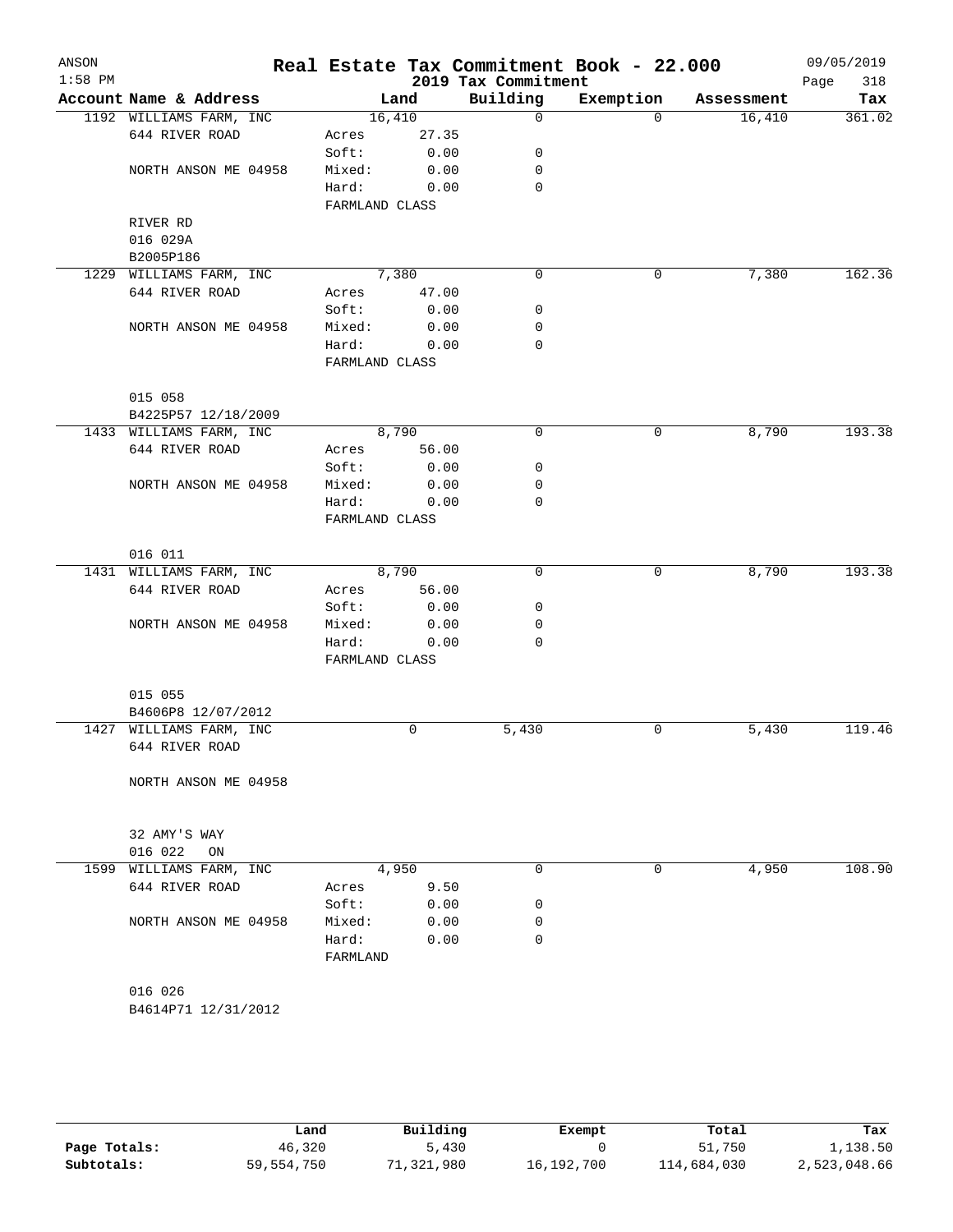| ANSON<br>$1:58$ PM |                         |                         |        | 2019 Tax Commitment          | Real Estate Tax Commitment Book - 22.000 |            | 09/05/2019<br>Page<br>319 |
|--------------------|-------------------------|-------------------------|--------|------------------------------|------------------------------------------|------------|---------------------------|
|                    | Account Name & Address  |                         | Land   | Building                     | Exemption                                | Assessment | Tax                       |
|                    | 1545 WILLIAMS FARM, INC | 27,500                  |        | 0                            | $\Omega$                                 | 27,500     | 605.00                    |
|                    | 644 RIVER ROAD          | Acres                   | 50.00  |                              |                                          |            |                           |
|                    |                         | Soft:                   | 0.00   | 0                            |                                          |            |                           |
|                    | NORTH ANSON ME 04958    | Mixed:                  | 0.00   | 0                            |                                          |            |                           |
|                    |                         | Hard:                   | 0.00   | 0                            |                                          |            |                           |
|                    |                         | FARMLAND CLASS          |        |                              |                                          |            |                           |
|                    | 018 041<br>C            |                         |        |                              |                                          |            |                           |
|                    | B4614P71 12/31/2012     |                         |        |                              |                                          |            |                           |
|                    | 1575 WILLIAMS FARM, INC |                         | 3,180  | $\Omega$                     | 0                                        | 3,180      | 69.96                     |
|                    | 644 RIVER ROAD          | Acres                   | 5.30   |                              |                                          |            |                           |
|                    |                         | Soft:                   | 0.00   | 0                            |                                          |            |                           |
|                    | NORTH ANSON ME 04958    | Mixed:                  | 0.00   | 0                            |                                          |            |                           |
|                    |                         | Hard:<br>FARMLAND CLASS | 0.00   | 0                            |                                          |            |                           |
|                    |                         |                         |        |                              |                                          |            |                           |
|                    | 016 023<br>B            |                         |        |                              |                                          |            |                           |
|                    | B2202P34                |                         |        |                              |                                          |            |                           |
|                    | 1717 WILLIAMS FARM, INC | 63,400                  |        | 0                            | 0                                        | 63,400     | 1,394.80                  |
|                    | 644 RIVER ROAD          | Acres                   | 159.10 |                              |                                          |            |                           |
|                    |                         | Soft:                   | 0.00   | 0                            |                                          |            |                           |
|                    | NORTH ANSON ME 04958    | Mixed:                  | 0.00   | 0                            |                                          |            |                           |
|                    |                         | Hard:                   | 0.00   | 0                            |                                          |            |                           |
|                    |                         | FARMLAND CLASS          |        |                              |                                          |            |                           |
|                    | 023 035&36B             |                         |        |                              |                                          |            |                           |
|                    | B2894P136               |                         |        |                              |                                          |            |                           |
|                    | 1789 WILLIAMS FARM, INC | 27,700                  |        | 9,760                        | 0                                        | 37,460     | 824.12                    |
|                    | 644 RIVER ROAD          | Acres                   | 6.20   |                              |                                          |            |                           |
|                    |                         | Soft:                   | 0.00   | 0                            |                                          |            |                           |
|                    | NORTH ANSON ME 04958    | Mixed:                  | 0.00   | 0                            |                                          |            |                           |
|                    |                         | Hard:                   | 0.00   | 0                            |                                          |            |                           |
|                    |                         | FARMLAND CLASS          |        |                              |                                          |            |                           |
|                    | 591 RIVER RD            |                         |        |                              |                                          |            |                           |
|                    | 016 020                 |                         |        |                              |                                          |            |                           |
|                    | B3519P233 07/18/2005    |                         |        |                              |                                          |            |                           |
|                    | 1790 WILLIAMS FARM, INC |                         | 500    | 0                            | $\mathbf 0$                              | 500        | 11.00                     |
|                    | 644 RIVER ROAD          | Acres                   | 3.18   |                              |                                          |            |                           |
|                    |                         | Soft:                   | 0.00   | 0                            |                                          |            |                           |
|                    | NORTH ANSON ME 04958    | Mixed:                  | 0.00   | 0                            |                                          |            |                           |
|                    |                         | Hard:                   | 0.00   | 0                            |                                          |            |                           |
|                    |                         | FARMLAND CLASS          |        |                              |                                          |            |                           |
|                    | 015 056                 |                         |        |                              |                                          |            |                           |
|                    | B3519P233 07/18/2005    |                         |        |                              |                                          |            |                           |
|                    | 1839 WILLIAMS FARM, INC | 20,500                  |        | 0                            | 0                                        | 20,500     | 451.00                    |
|                    |                         |                         |        |                              |                                          |            |                           |
|                    | 644 RIVER ROAD          | Acres<br>Soft:          | 95.00  |                              |                                          |            |                           |
|                    |                         |                         | 0.00   | 0<br>0                       |                                          |            |                           |
|                    | NORTH ANSON ME 04958    | Mixed:<br>Hard:         | 0.00   | 0                            |                                          |            |                           |
|                    |                         |                         | 0.00   |                              |                                          |            |                           |
|                    |                         |                         |        | ALSO LOT 52B, FARMLAND CLASS |                                          |            |                           |
|                    | 015 051                 |                         |        |                              |                                          |            |                           |
|                    | B4614P71 12/31/2012     |                         |        |                              |                                          |            |                           |
|                    |                         |                         |        |                              |                                          |            |                           |
|                    |                         |                         |        |                              |                                          |            |                           |

|              | Land       | Building   | Exempt     | Total       | Tax          |
|--------------|------------|------------|------------|-------------|--------------|
| Page Totals: | 142,780    | .760       |            | 152,540     | 3,355.88     |
| Subtotals:   | 59,697,530 | 71,331,740 | 16,192,700 | 114,836,570 | 2,526,404.54 |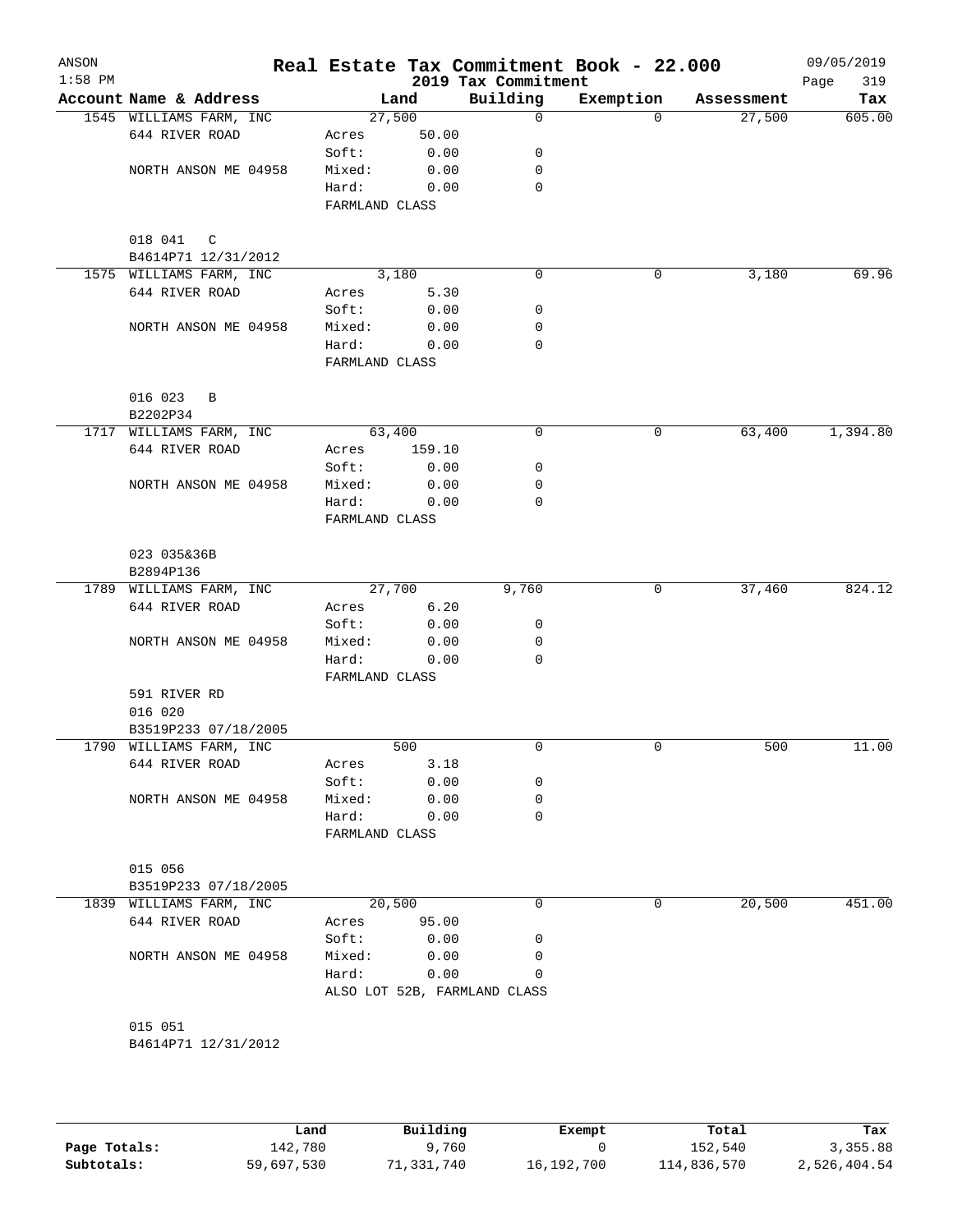| Account Name & Address<br>Land<br>1840 WILLIAMS FARM, INC<br>26,500<br>644 RIVER ROAD<br>70.00<br>Acres<br>Soft:<br>0.00<br>Mixed:<br>0.00<br>NORTH ANSON ME 04958<br>Hard:<br>0.00<br>FARMLAND CLASS<br>018 003<br>B4614P71 12/31/2012<br>1837 WILLIAMS FARM, INC<br>105,290<br>644 RIVER ROAD<br>141.60<br>Acres<br>Soft:<br>0.00<br>Mixed:<br>0.00<br>NORTH ANSON ME 04958<br>Hard:<br>0.00<br>ALSO LOT 18, FARMLAND CLASS<br>637 RIVER RD<br>016 019, 21, 22<br>B4614P71 12/31/2012<br>27,740<br>1835 WILLIAMS FARM, INC<br>644 RIVER ROAD<br>75.10<br>Acres<br>Soft:<br>0.00<br>0.00<br>NORTH ANSON ME 04958<br>Mixed:<br>Hard:<br>0.00<br>ALSO LOTS 24 & 27B FARMLAND CLASS<br>017 023<br>B4614P71 12/31/2012<br>4,520<br>1850 WILLIAMS FARM, INC<br>644 RIVER ROAD<br>26.00<br>Acres<br>Soft:<br>0.00<br>Mixed:<br>NORTH ANSON ME 04958<br>0.00<br>Hard:<br>0.00<br>FARMLAND CLASS<br>015 057<br>B4614P71 12/31/2012<br>1844 WILLIAMS FARM, INC<br>5,600 | Building<br>0<br>0<br>0<br>0<br>444,010<br>0<br>0<br>$\Omega$<br>0<br>0 | Exemption<br>$\Omega$<br>0<br>0 | Assessment<br>26,500<br>549,300<br>27,740 | Page<br>Tax |
|-----------------------------------------------------------------------------------------------------------------------------------------------------------------------------------------------------------------------------------------------------------------------------------------------------------------------------------------------------------------------------------------------------------------------------------------------------------------------------------------------------------------------------------------------------------------------------------------------------------------------------------------------------------------------------------------------------------------------------------------------------------------------------------------------------------------------------------------------------------------------------------------------------------------------------------------------------------------|-------------------------------------------------------------------------|---------------------------------|-------------------------------------------|-------------|
|                                                                                                                                                                                                                                                                                                                                                                                                                                                                                                                                                                                                                                                                                                                                                                                                                                                                                                                                                                 |                                                                         |                                 |                                           | 583.00      |
|                                                                                                                                                                                                                                                                                                                                                                                                                                                                                                                                                                                                                                                                                                                                                                                                                                                                                                                                                                 |                                                                         |                                 |                                           |             |
|                                                                                                                                                                                                                                                                                                                                                                                                                                                                                                                                                                                                                                                                                                                                                                                                                                                                                                                                                                 |                                                                         |                                 |                                           | 12,084.60   |
|                                                                                                                                                                                                                                                                                                                                                                                                                                                                                                                                                                                                                                                                                                                                                                                                                                                                                                                                                                 |                                                                         |                                 |                                           |             |
|                                                                                                                                                                                                                                                                                                                                                                                                                                                                                                                                                                                                                                                                                                                                                                                                                                                                                                                                                                 |                                                                         |                                 |                                           |             |
|                                                                                                                                                                                                                                                                                                                                                                                                                                                                                                                                                                                                                                                                                                                                                                                                                                                                                                                                                                 |                                                                         |                                 |                                           |             |
|                                                                                                                                                                                                                                                                                                                                                                                                                                                                                                                                                                                                                                                                                                                                                                                                                                                                                                                                                                 |                                                                         |                                 |                                           |             |
|                                                                                                                                                                                                                                                                                                                                                                                                                                                                                                                                                                                                                                                                                                                                                                                                                                                                                                                                                                 |                                                                         |                                 |                                           |             |
|                                                                                                                                                                                                                                                                                                                                                                                                                                                                                                                                                                                                                                                                                                                                                                                                                                                                                                                                                                 |                                                                         |                                 |                                           |             |
|                                                                                                                                                                                                                                                                                                                                                                                                                                                                                                                                                                                                                                                                                                                                                                                                                                                                                                                                                                 |                                                                         |                                 |                                           |             |
|                                                                                                                                                                                                                                                                                                                                                                                                                                                                                                                                                                                                                                                                                                                                                                                                                                                                                                                                                                 |                                                                         |                                 |                                           |             |
|                                                                                                                                                                                                                                                                                                                                                                                                                                                                                                                                                                                                                                                                                                                                                                                                                                                                                                                                                                 |                                                                         |                                 |                                           |             |
|                                                                                                                                                                                                                                                                                                                                                                                                                                                                                                                                                                                                                                                                                                                                                                                                                                                                                                                                                                 |                                                                         |                                 |                                           |             |
|                                                                                                                                                                                                                                                                                                                                                                                                                                                                                                                                                                                                                                                                                                                                                                                                                                                                                                                                                                 |                                                                         |                                 |                                           |             |
|                                                                                                                                                                                                                                                                                                                                                                                                                                                                                                                                                                                                                                                                                                                                                                                                                                                                                                                                                                 |                                                                         |                                 |                                           |             |
|                                                                                                                                                                                                                                                                                                                                                                                                                                                                                                                                                                                                                                                                                                                                                                                                                                                                                                                                                                 |                                                                         |                                 |                                           |             |
|                                                                                                                                                                                                                                                                                                                                                                                                                                                                                                                                                                                                                                                                                                                                                                                                                                                                                                                                                                 |                                                                         |                                 |                                           |             |
|                                                                                                                                                                                                                                                                                                                                                                                                                                                                                                                                                                                                                                                                                                                                                                                                                                                                                                                                                                 |                                                                         |                                 |                                           |             |
|                                                                                                                                                                                                                                                                                                                                                                                                                                                                                                                                                                                                                                                                                                                                                                                                                                                                                                                                                                 |                                                                         |                                 |                                           | 610.28      |
|                                                                                                                                                                                                                                                                                                                                                                                                                                                                                                                                                                                                                                                                                                                                                                                                                                                                                                                                                                 |                                                                         |                                 |                                           |             |
|                                                                                                                                                                                                                                                                                                                                                                                                                                                                                                                                                                                                                                                                                                                                                                                                                                                                                                                                                                 |                                                                         |                                 |                                           |             |
|                                                                                                                                                                                                                                                                                                                                                                                                                                                                                                                                                                                                                                                                                                                                                                                                                                                                                                                                                                 | 0                                                                       |                                 |                                           |             |
|                                                                                                                                                                                                                                                                                                                                                                                                                                                                                                                                                                                                                                                                                                                                                                                                                                                                                                                                                                 | 0                                                                       |                                 |                                           |             |
|                                                                                                                                                                                                                                                                                                                                                                                                                                                                                                                                                                                                                                                                                                                                                                                                                                                                                                                                                                 |                                                                         |                                 |                                           |             |
|                                                                                                                                                                                                                                                                                                                                                                                                                                                                                                                                                                                                                                                                                                                                                                                                                                                                                                                                                                 |                                                                         |                                 |                                           |             |
|                                                                                                                                                                                                                                                                                                                                                                                                                                                                                                                                                                                                                                                                                                                                                                                                                                                                                                                                                                 |                                                                         |                                 |                                           |             |
|                                                                                                                                                                                                                                                                                                                                                                                                                                                                                                                                                                                                                                                                                                                                                                                                                                                                                                                                                                 | 0                                                                       | 0                               | 4,520                                     | 99.44       |
|                                                                                                                                                                                                                                                                                                                                                                                                                                                                                                                                                                                                                                                                                                                                                                                                                                                                                                                                                                 |                                                                         |                                 |                                           |             |
|                                                                                                                                                                                                                                                                                                                                                                                                                                                                                                                                                                                                                                                                                                                                                                                                                                                                                                                                                                 | 0                                                                       |                                 |                                           |             |
|                                                                                                                                                                                                                                                                                                                                                                                                                                                                                                                                                                                                                                                                                                                                                                                                                                                                                                                                                                 | 0                                                                       |                                 |                                           |             |
|                                                                                                                                                                                                                                                                                                                                                                                                                                                                                                                                                                                                                                                                                                                                                                                                                                                                                                                                                                 | 0                                                                       |                                 |                                           |             |
|                                                                                                                                                                                                                                                                                                                                                                                                                                                                                                                                                                                                                                                                                                                                                                                                                                                                                                                                                                 |                                                                         |                                 |                                           |             |
|                                                                                                                                                                                                                                                                                                                                                                                                                                                                                                                                                                                                                                                                                                                                                                                                                                                                                                                                                                 |                                                                         |                                 |                                           |             |
|                                                                                                                                                                                                                                                                                                                                                                                                                                                                                                                                                                                                                                                                                                                                                                                                                                                                                                                                                                 |                                                                         |                                 |                                           |             |
|                                                                                                                                                                                                                                                                                                                                                                                                                                                                                                                                                                                                                                                                                                                                                                                                                                                                                                                                                                 |                                                                         |                                 |                                           |             |
|                                                                                                                                                                                                                                                                                                                                                                                                                                                                                                                                                                                                                                                                                                                                                                                                                                                                                                                                                                 | 0                                                                       | 0                               | 5,600                                     | 123.20      |
| 644 RIVER ROAD<br>16.00<br>Acres                                                                                                                                                                                                                                                                                                                                                                                                                                                                                                                                                                                                                                                                                                                                                                                                                                                                                                                                |                                                                         |                                 |                                           |             |
| Soft:<br>0.00                                                                                                                                                                                                                                                                                                                                                                                                                                                                                                                                                                                                                                                                                                                                                                                                                                                                                                                                                   | 0                                                                       |                                 |                                           |             |
| 0.00<br>NORTH ANSON ME 04958<br>Mixed:                                                                                                                                                                                                                                                                                                                                                                                                                                                                                                                                                                                                                                                                                                                                                                                                                                                                                                                          | 0                                                                       |                                 |                                           |             |
| Hard:<br>0.00                                                                                                                                                                                                                                                                                                                                                                                                                                                                                                                                                                                                                                                                                                                                                                                                                                                                                                                                                   | 0                                                                       |                                 |                                           |             |
| FARMLAND CLASS                                                                                                                                                                                                                                                                                                                                                                                                                                                                                                                                                                                                                                                                                                                                                                                                                                                                                                                                                  |                                                                         |                                 |                                           |             |
| 016 026<br>$\overline{B}$                                                                                                                                                                                                                                                                                                                                                                                                                                                                                                                                                                                                                                                                                                                                                                                                                                                                                                                                       |                                                                         |                                 |                                           |             |
| B4614P71 12/31/2012                                                                                                                                                                                                                                                                                                                                                                                                                                                                                                                                                                                                                                                                                                                                                                                                                                                                                                                                             |                                                                         |                                 |                                           |             |
| 16,000<br>1845 WILLIAMS FARM, INC                                                                                                                                                                                                                                                                                                                                                                                                                                                                                                                                                                                                                                                                                                                                                                                                                                                                                                                               | 0                                                                       | 0                               | 16,000                                    | 352.00      |
| 644 RIVER ROAD<br>7.00<br>Acres                                                                                                                                                                                                                                                                                                                                                                                                                                                                                                                                                                                                                                                                                                                                                                                                                                                                                                                                 |                                                                         |                                 |                                           |             |
| Soft:<br>0.00                                                                                                                                                                                                                                                                                                                                                                                                                                                                                                                                                                                                                                                                                                                                                                                                                                                                                                                                                   | 0                                                                       |                                 |                                           |             |
| NORTH ANSON ME 04958<br>Mixed:<br>0.00                                                                                                                                                                                                                                                                                                                                                                                                                                                                                                                                                                                                                                                                                                                                                                                                                                                                                                                          | 0                                                                       |                                 |                                           |             |
| Hard:<br>0.00                                                                                                                                                                                                                                                                                                                                                                                                                                                                                                                                                                                                                                                                                                                                                                                                                                                                                                                                                   | 0                                                                       |                                 |                                           |             |
|                                                                                                                                                                                                                                                                                                                                                                                                                                                                                                                                                                                                                                                                                                                                                                                                                                                                                                                                                                 |                                                                         |                                 |                                           |             |
|                                                                                                                                                                                                                                                                                                                                                                                                                                                                                                                                                                                                                                                                                                                                                                                                                                                                                                                                                                 |                                                                         |                                 |                                           |             |
| 016 010<br>$B-1$                                                                                                                                                                                                                                                                                                                                                                                                                                                                                                                                                                                                                                                                                                                                                                                                                                                                                                                                                |                                                                         |                                 |                                           |             |
| B4695P306 04/29/2013                                                                                                                                                                                                                                                                                                                                                                                                                                                                                                                                                                                                                                                                                                                                                                                                                                                                                                                                            |                                                                         |                                 |                                           |             |

|              | Land       | Building   | Exempt     | Total       | Tax          |
|--------------|------------|------------|------------|-------------|--------------|
| Page Totals: | 185,650    | 444,010    |            | 629,660     | 13,852.52    |
| Subtotals:   | 59,883,180 | 71,775,750 | 16,192,700 | 115,466,230 | 2,540,257.06 |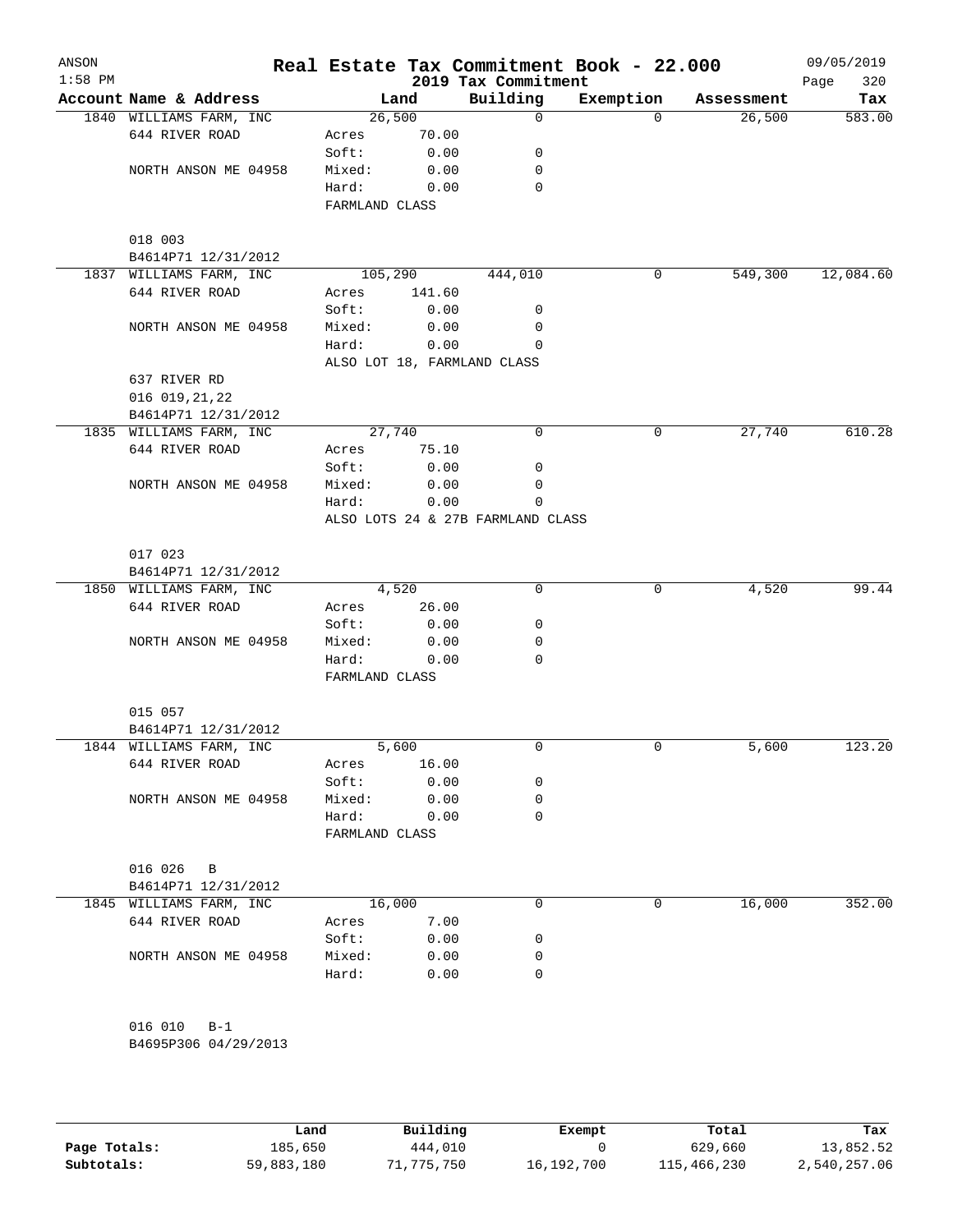| ANSON        |                                                   |                      |          |                     | Real Estate Tax Commitment Book - 22.000 |                      | 09/05/2019      |
|--------------|---------------------------------------------------|----------------------|----------|---------------------|------------------------------------------|----------------------|-----------------|
| $1:58$ PM    |                                                   |                      |          | 2019 Tax Commitment |                                          |                      | Page<br>321     |
|              | Account Name & Address<br>1846 WILLIAMS FARM, INC | Land<br>28,200       |          | Building<br>60,510  | Exemption<br>0                           | Assessment<br>88,710 | Tax<br>1,951.62 |
|              | 644 RIVER ROAD                                    | Acres                | 6.70     |                     |                                          |                      |                 |
|              |                                                   | Soft:                | 0.00     | 0                   |                                          |                      |                 |
|              | NORTH ANSON ME 04958                              | Mixed:               | 0.00     | 0                   |                                          |                      |                 |
|              |                                                   | Hard:                | 0.00     | $\mathbf 0$         |                                          |                      |                 |
|              |                                                   |                      |          |                     |                                          |                      |                 |
|              | 644 RIVER RD                                      |                      |          |                     |                                          |                      |                 |
|              | 016 014                                           |                      |          |                     |                                          |                      |                 |
|              | B4614P71 12/31/2012                               |                      |          |                     |                                          |                      |                 |
| 1847         | WILLIAMS, ANDY R                                  | 21,500               |          | 163,900             | 20,000                                   | 165,400              | 3,638.80        |
|              | WILLIAMS, CORALEE A                               | Acres                | 2.00     |                     | 01 Homestead Exempt                      |                      |                 |
|              | 636 RIVER ROAD                                    | Soft:                | 0.00     | 0                   |                                          |                      |                 |
|              |                                                   | Mixed:               | 0.00     | 0                   |                                          |                      |                 |
|              | NORTH ANSON ME 04958                              | Hard:                | 0.00     | 0                   |                                          |                      |                 |
|              | 636 RIVER RD                                      |                      |          |                     |                                          |                      |                 |
|              | 016 014<br>Α                                      |                      |          |                     |                                          |                      |                 |
|              | B3604P104 12/09/2005                              |                      |          |                     |                                          |                      |                 |
| 1987         | WILLIAMS, ANDY R.,                                | 14,100               |          | 0                   | 0                                        | 14,100               | 310.20          |
|              | TRUSTEE &                                         |                      |          |                     |                                          |                      |                 |
|              | BRUCE, ROBERT, TRUSTEE                            | Acres                | 5.40     |                     |                                          |                      |                 |
|              |                                                   | Soft:                | 0.00     | 0                   |                                          |                      |                 |
|              | 636 RIVER RD                                      | Mixed:               | 0.00     | 0                   |                                          |                      |                 |
|              | NORTH ANSON ME 04958                              | Hard:                | 0.00     | 0                   |                                          |                      |                 |
|              | 80 AMY'S WAY                                      |                      |          |                     |                                          |                      |                 |
|              | 016 021 A                                         |                      |          |                     |                                          |                      |                 |
|              | B3818P289 03/06/2007                              |                      |          |                     |                                          |                      |                 |
| 1985         | WILLIAMS, DANA E                                  | 30,500               |          | 140,750             | 20,000                                   | 151,250              | 3,327.50        |
|              | 300 EMBDEN POND ROAD                              | Acres                | 9.00     |                     | 01 Homestead Exempt                      |                      |                 |
|              |                                                   | Soft:                | 0.00     | 0                   |                                          |                      |                 |
|              | NORTH ANSON ME 04958                              | Mixed:               | 0.00     | 0                   |                                          |                      |                 |
|              |                                                   | Hard:                | 0.00     | $\mathbf 0$         |                                          |                      |                 |
|              |                                                   | B5157P0264           |          |                     |                                          |                      |                 |
|              | 300 EMBDEN POND RD                                |                      |          |                     |                                          |                      |                 |
|              | 023 036<br>D                                      |                      |          |                     |                                          |                      |                 |
|              | B5157P0264 05/18/2017                             |                      |          |                     |                                          |                      |                 |
|              | 1858 WILLIAMS, DANA E                             | 18,000               |          | 0                   | 0                                        | 18,000               | 396.00          |
|              | 300 EMBDEN POND ROAD                              | Acres                | 5.00     |                     |                                          |                      |                 |
|              |                                                   | Soft:                | 0.00     | 0                   |                                          |                      |                 |
|              | NORTH ANSON ME 04958                              | Mixed:               | 0.00     | 0                   |                                          |                      |                 |
|              |                                                   | Hard:                | 0.00     | 0                   |                                          |                      |                 |
|              |                                                   |                      |          |                     |                                          |                      |                 |
|              | 023 036<br>Α                                      |                      |          |                     |                                          |                      |                 |
|              | B4528P213 05/18/2012                              |                      |          |                     |                                          |                      |                 |
|              | 1351 WILLIAMS, GABRIEL K                          | 8,530                |          | 0                   | 0                                        | 8,530                | 187.66          |
|              | 2325 W QUEEN AVE                                  | Acres                | 52.00    |                     |                                          |                      |                 |
|              |                                                   | Soft:                | 0.00     | 0                   |                                          |                      |                 |
|              | SPOKANE WA 99205 5758                             | Mixed:               | 0.00     | 0                   |                                          |                      |                 |
|              |                                                   | Hard:<br>TREE GROWTH | 45.00    | 7,830               |                                          |                      |                 |
|              |                                                   |                      |          |                     |                                          |                      |                 |
|              | 014 016<br>B4036P189 08/06/2008                   |                      |          |                     |                                          |                      |                 |
|              |                                                   |                      |          |                     |                                          |                      |                 |
|              | Land                                              |                      | Building |                     | Exempt                                   | Total                | Tax             |
| Page Totals: | 120,830                                           |                      | 365,160  |                     | 40,000                                   | 445,990              | 9,811.78        |

**Subtotals:** 60,004,010 72,140,910 16,232,700 115,912,220 2,550,068.84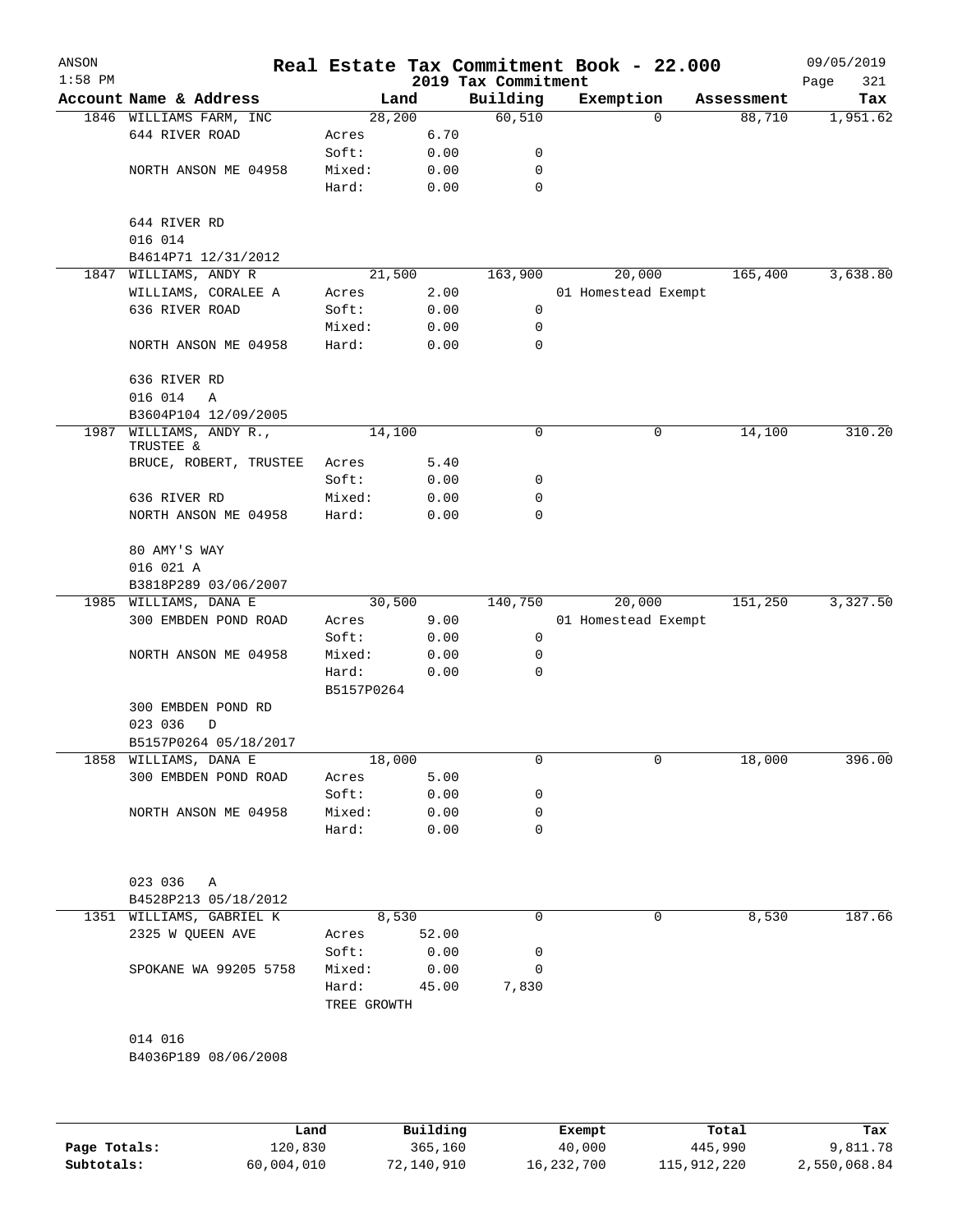| ANSON<br>$1:58$ PM |                                |                |          | 2019 Tax Commitment | Real Estate Tax Commitment Book - 22.000 |            | 09/05/2019<br>322 |
|--------------------|--------------------------------|----------------|----------|---------------------|------------------------------------------|------------|-------------------|
|                    | Account Name & Address         |                | Land     | Building            | Exemption                                | Assessment | Page<br>Tax       |
|                    | 999 WILLIAMS, GABRIEL K        |                | 29,640   | 13,760              | $\Omega$                                 | 43,400     | 954.80            |
|                    | 2325 W QUEEN AVE               | Acres          | 100.00   |                     |                                          |            |                   |
|                    |                                | Soft:          | 25.00    | 2,825               |                                          |            |                   |
|                    | SPOKANE WA 99205 5758          | Mixed:         | 42.00    | 6,594               |                                          |            |                   |
|                    |                                | Hard:          | 30.00    | 5,220               |                                          |            |                   |
|                    |                                | TREE GROWTH    |          |                     |                                          |            |                   |
|                    | 104 QUILL HILL RD              |                |          |                     |                                          |            |                   |
|                    | 014 015                        |                |          |                     |                                          |            |                   |
|                    | B4036P189 08/06/2008           |                |          |                     |                                          |            |                   |
|                    | 2035 WILLIAMS, HUNTER D        |                | 23,750   | 60,480              | 0                                        | 84,230     | 1,853.06          |
|                    | 636 RIVER ROAD                 | Acres          | 3.50     |                     |                                          |            |                   |
|                    |                                | Soft:          |          | 0                   |                                          |            |                   |
|                    |                                |                | 0.00     |                     |                                          |            |                   |
|                    | NORTH ANSON Maine 04958 Mixed: |                | 0.00     | 0                   |                                          |            |                   |
|                    |                                | Hard:          | 0.00     | $\mathbf 0$         |                                          |            |                   |
|                    |                                |                |          |                     |                                          |            |                   |
|                    | 395 CAMPGROUND ROAD            |                |          |                     |                                          |            |                   |
|                    | 015 046 C                      |                |          |                     |                                          |            |                   |
|                    | B5253P342 10/25/2018           |                |          |                     |                                          |            |                   |
|                    | 1852 WILLIAMS, RICHARD L       |                | 16,610   | 99,340              | 20,000                                   | 95,950     | 2,110.90          |
|                    | 532 RIVER RD                   | Acres          | 2.07     |                     | 01 Homestead Exempt                      |            |                   |
|                    |                                | Soft:          | 0.00     | 0                   |                                          |            |                   |
|                    | NORTH ANSON ME 04958           | Mixed:         | 0.00     | 0                   |                                          |            |                   |
|                    |                                | Hard:          | 0.00     | 0                   |                                          |            |                   |
|                    |                                |                |          |                     |                                          |            |                   |
|                    | 532 RIVER RD                   |                |          |                     |                                          |            |                   |
|                    | 016 010<br>$\mathsf{C}$        |                |          |                     |                                          |            |                   |
| 1205               | WILLIAMS, RICKEY               |                | 18,140   | $\mathbf 0$         | 0                                        | 18,140     | 399.08            |
|                    | WILLIAMS, LESLEY               | Acres          | 5.09     |                     |                                          |            |                   |
|                    |                                | Soft:          | 0.00     | 0                   |                                          |            |                   |
|                    | 31 ALEXANDER DR                | Mixed:         | 0.00     | 0                   |                                          |            |                   |
|                    | SOUTH DENNIS MA 02660          | Hard:          | 0.00     | $\mathbf 0$         |                                          |            |                   |
|                    | 0000                           |                |          |                     |                                          |            |                   |
|                    | 012 009<br>6                   |                |          |                     |                                          |            |                   |
|                    | B1487P169                      |                |          |                     |                                          |            |                   |
|                    | 1383 WILLS, BARBARA HARVIE     |                | 25,400   | 61,000              | 20,000                                   | 66,400     | 1,460.80          |
|                    |                                |                | 4.60     |                     | 01 Homestead Exempt                      |            |                   |
|                    | NORTH ANSON ME 04958           | Acres<br>Soft: | 0.00     | 0                   |                                          |            |                   |
|                    | 0114                           |                |          |                     |                                          |            |                   |
|                    | PO BOX 114                     | Mixed:         | 0.00     | 0                   |                                          |            |                   |
|                    |                                | Hard:          | 0.00     | 0                   |                                          |            |                   |
|                    |                                |                |          |                     |                                          |            |                   |
|                    | 69 UNION ST                    |                |          |                     |                                          |            |                   |
|                    | 005 036                        |                |          |                     |                                          |            |                   |
|                    | B2256P257                      |                |          |                     |                                          |            |                   |
|                    | 1854 WILLS, CHRISTINE M        |                | 44,800   | 0                   | 0                                        | 44,800     | 985.60            |
|                    |                                |                | 32.00    |                     |                                          |            |                   |
|                    |                                | Acres          |          |                     |                                          |            |                   |
|                    | NORTH ANSON ME 04958<br>0114   | Soft:          | 0.00     | 0                   |                                          |            |                   |
|                    | PO BOX 114                     | Mixed:         | 0.00     | 0                   |                                          |            |                   |
|                    |                                | Hard:          | 0.00     | 0                   |                                          |            |                   |
|                    |                                |                |          |                     |                                          |            |                   |
|                    | 171 EMBDEN POND RD             |                |          |                     |                                          |            |                   |
|                    | 023 018                        |                |          |                     |                                          |            |                   |
|                    | B5060P160 08/10/2016 B2210P116 |                |          |                     |                                          |            |                   |
|                    |                                |                |          |                     |                                          |            |                   |
|                    |                                |                |          |                     |                                          |            |                   |
|                    |                                |                |          |                     |                                          |            |                   |
|                    |                                | Land           | Building |                     | Exempt                                   | Total      | Tax               |

|              | Land       | Building   | Exempt     | Total       | Tax          |
|--------------|------------|------------|------------|-------------|--------------|
| Page Totals: | 158,340    | 234,580    | 40,000     | 352,920     | 7.764.24     |
| Subtotals:   | 60,162,350 | 72,375,490 | 16,272,700 | 116,265,140 | 2,557,833.08 |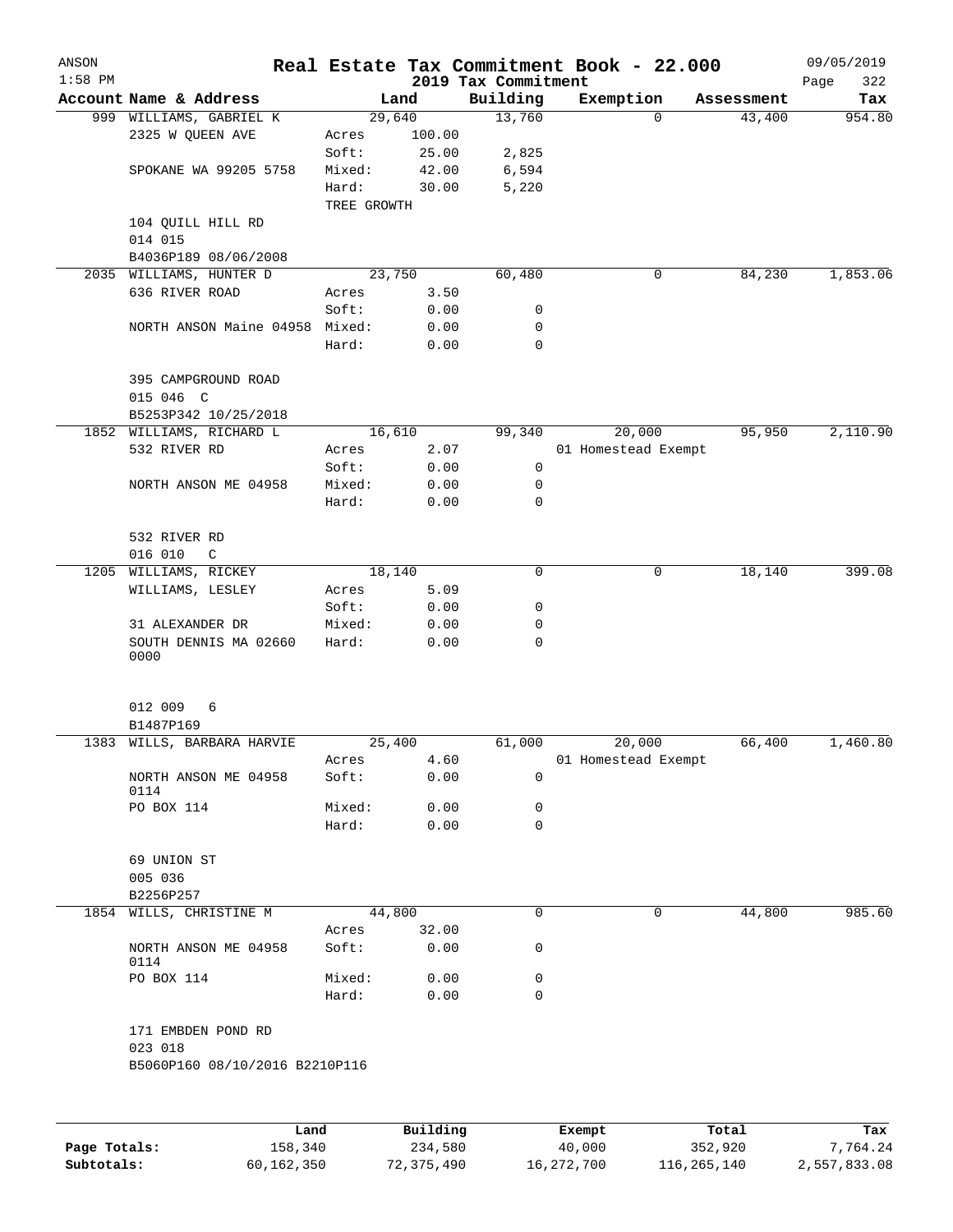| ANSON<br>$1:58$ PM |                               |            |          | 2019 Tax Commitment | Real Estate Tax Commitment Book - 22.000 |            | 09/05/2019<br>Page<br>323 |
|--------------------|-------------------------------|------------|----------|---------------------|------------------------------------------|------------|---------------------------|
|                    | Account Name & Address        | Land       |          | Building            | Exemption                                | Assessment | Tax                       |
|                    | 1190 WILLS, EDWARD            | 21,000     |          | $\mathbf 0$         | 0                                        | 21,000     | 462.00                    |
|                    |                               | Acres      | 7.50     |                     |                                          |            |                           |
|                    | PALO ALTO CA 94303 0000       | Soft:      | 0.00     | 0                   |                                          |            |                           |
|                    | PO BOX 51195                  | Mixed:     | 0.00     | 0                   |                                          |            |                           |
|                    |                               | Hard:      | 0.00     | $\mathbf 0$         |                                          |            |                           |
|                    | 015 005<br>Α                  |            |          |                     |                                          |            |                           |
|                    | B1344P87                      |            |          |                     |                                          |            |                           |
|                    | 1396 WILSON, SCOTT            | 7,480      |          | 630                 | 0                                        | 8,110      | 178.42                    |
|                    | PO BOX 221                    | Acres      | 0.14     |                     |                                          |            |                           |
|                    |                               | Soft:      | 0.00     | 0                   |                                          |            |                           |
|                    | CLINTON ME 04927 0221         | Mixed:     | 0.00     | 0                   |                                          |            |                           |
|                    |                               | Hard:      | 0.00     | $\mathbf 0$         |                                          |            |                           |
|                    |                               | B4976P0311 |          |                     |                                          |            |                           |
|                    | 63 RANDALL ST<br>003 036<br>B |            |          |                     |                                          |            |                           |
|                    | B4976P311 11/19/2015 B2366P16 |            |          |                     |                                          |            |                           |
|                    | 992 WING, CHARLES A.K.        | 4,900      |          | 27,800              | 0                                        | 32,700     | 719.40                    |
|                    | 4 BROOK STREET                | Acres      | 0.06     |                     |                                          |            |                           |
|                    |                               | Soft:      | 0.00     | 0                   |                                          |            |                           |
|                    | ANSON ME 04911                | Mixed:     | 0.00     | 0                   |                                          |            |                           |
|                    |                               | Hard:      | 0.00     | $\mathbf 0$         |                                          |            |                           |
|                    | 4 BROOK ST                    |            |          |                     |                                          |            |                           |
|                    | 001 047                       |            |          |                     |                                          |            |                           |
|                    | B5359P1 11/28/2018            |            |          |                     |                                          |            |                           |
| 1209               | WITHEE, HARRY                 | 12,330     |          | 84,640              | 26,000                                   | 70,970     | 1,561.34                  |
|                    | WITHEE, CHARLOTTE S           | Acres      | 0.38     |                     | 01 Homestead Exempt                      |            |                           |
|                    |                               | Soft:      | 0.00     | $\overline{0}$      | 08 Vietnam Veteran                       |            |                           |
|                    | PO BOX 26                     | Mixed:     | 0.00     | 0                   |                                          |            |                           |
|                    | ANSON ME 04911 0026           | Hard:      | 0.00     | $\mathbf 0$         |                                          |            |                           |
|                    | 20 BUSWELL ST                 |            |          |                     |                                          |            |                           |
|                    | 002 025<br>B676P361           |            |          |                     |                                          |            |                           |
|                    | 1145 WITHEE, RONALD E., SR.   | 7,750      |          | 59,430              | 0                                        | 67,180     | 1,477.96                  |
|                    | & ROSALYN                     | Acres      | 0.15     |                     |                                          |            |                           |
|                    | ANSON ME 04911 0019           | Soft:      | 0.00     | 0                   |                                          |            |                           |
|                    | 30 WILSON STREET              | Mixed:     | 0.00     | 0                   |                                          |            |                           |
|                    |                               | Hard:      | 0.00     | $\mathbf 0$         |                                          |            |                           |
|                    | 30 WILSON ST                  |            |          |                     |                                          |            |                           |
|                    | 003 025                       |            |          |                     |                                          |            |                           |
|                    | B4019P133 06/27/2008          |            |          |                     |                                          |            |                           |
| 1210               | WOLFE, KEVIN                  | 23,000     |          | 15,060              | 0                                        | 38,060     | 837.32                    |
|                    |                               | Acres      | 3.00     |                     |                                          |            |                           |
|                    | LYNN MA 01902 4866            | Soft:      | 0.00     | 0                   |                                          |            |                           |
|                    | 150 LEWIS ST. APT #112        | Mixed:     | 0.00     | 0                   |                                          |            |                           |
|                    |                               | Hard:      | 0.00     | 0                   |                                          |            |                           |
|                    | 210 CARRABASSETT RD           |            |          |                     |                                          |            |                           |
|                    | 022 024<br>B1157P842          |            |          |                     |                                          |            |                           |
|                    |                               |            |          |                     |                                          |            |                           |
|                    |                               |            | Building |                     |                                          |            |                           |
|                    | Land                          |            |          |                     | Exempt                                   | Total      | Tax                       |

**Page Totals:** 76,460 187,560 26,000 238,020 5,236.44 **Subtotals:** 60,238,810 72,563,050 16,298,700 116,503,160 2,563,069.52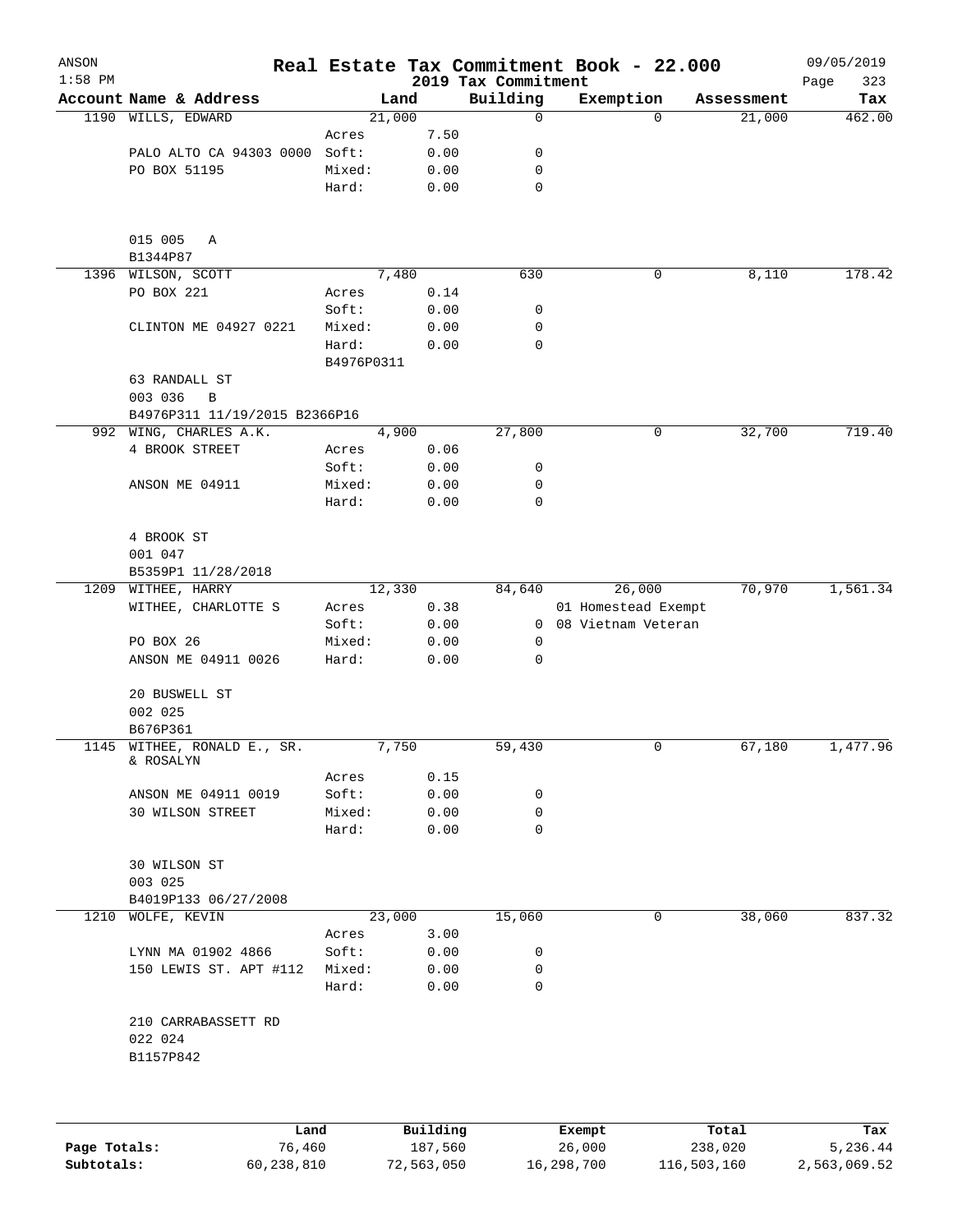| ANSON     |                                                |               |       | Real Estate Tax Commitment Book - 22.000 |                     |          |            | 09/05/2019  |
|-----------|------------------------------------------------|---------------|-------|------------------------------------------|---------------------|----------|------------|-------------|
| $1:58$ PM |                                                |               |       | 2019 Tax Commitment                      |                     |          |            | 324<br>Page |
|           | Account Name & Address                         |               | Land  | Building                                 | Exemption           |          | Assessment | Tax         |
|           | 1215 WOOD, KEVIN M                             | 44,500        |       | 0                                        |                     | $\Omega$ | 44,500     | 979.00      |
|           |                                                | Acres         | 50.00 |                                          |                     |          |            |             |
|           | GEORGETOWN MA 01833<br>0000                    | Soft:         | 0.00  | 0                                        |                     |          |            |             |
|           | 8 PINE PLAIN RD                                | Mixed:        | 0.00  | 0                                        |                     |          |            |             |
|           |                                                | Hard:         | 0.00  | 0                                        |                     |          |            |             |
|           | 020 010<br>Α                                   |               |       |                                          |                     |          |            |             |
|           | B893P850                                       |               |       |                                          |                     |          |            |             |
|           | 1223 WOOD, PAMELA E                            | 12,650        |       | 36,020                                   |                     | 20,000   | 28,670     | 630.74      |
|           |                                                | Acres         | 0.40  |                                          | 01 Homestead Exempt |          |            |             |
|           | ANSON ME 04911 0473                            | Soft:         | 0.00  | $\mathsf{O}$                             |                     |          |            |             |
|           | PO BOX 473                                     | Mixed:        | 0.00  | 0                                        |                     |          |            |             |
|           |                                                | Hard:         | 0.00  | 0                                        |                     |          |            |             |
|           | 19 BUSWELL ST                                  |               |       |                                          |                     |          |            |             |
|           | 002 033                                        |               |       |                                          |                     |          |            |             |
|           | B2771P23                                       |               |       |                                          |                     |          |            |             |
|           | 2012 WOOD, SCOTT A                             | 22,400        |       | 0                                        |                     | 0        | 22, 400    | 492.80      |
|           | BRADBURY, CHRISTENE L                          | Acres         | 8.90  |                                          |                     |          |            |             |
|           | 3 STAVE MILL ROAD                              | Soft:         | 0.00  | 0                                        |                     |          |            |             |
|           |                                                | Mixed:        | 0.00  | 0                                        |                     |          |            |             |
|           | GRAY ME 04039                                  | Hard:         | 0.00  | 0                                        |                     |          |            |             |
|           |                                                | B5022P0316 JT |       |                                          |                     |          |            |             |
|           | TOWN FARM ROAD                                 |               |       |                                          |                     |          |            |             |
|           | 022 012 003                                    |               |       |                                          |                     |          |            |             |
|           | B5022P316 04/01/2016 B2015P65 09/25/2015       |               |       |                                          |                     |          |            |             |
|           | 1216 WOODPECKER LOGGING INC                    | 26,220        |       | 64,670                                   |                     | 0        | 90,890     | 1,999.58    |
|           | C/O GARY DUNPHY                                | Acres         | 8.72  |                                          |                     |          |            |             |
|           | PO BOX 339                                     | Soft:         | 0.00  | 0                                        |                     |          |            |             |
|           | NORTH ANSON ME 04958<br>0339                   | Mixed:        | 0.00  | 0                                        |                     |          |            |             |
|           |                                                | Hard:         | 0.00  | 0                                        |                     |          |            |             |
|           | 017 031<br>Α                                   |               |       |                                          |                     |          |            |             |
|           | B438P325                                       |               |       |                                          |                     |          |            |             |
| 349       | WOODPECKER LOGGING,<br>INC.                    | 20,500        |       | 0                                        |                     | 0        | 20,500     | 451.00      |
|           |                                                | Acres         | 7.00  |                                          |                     |          |            |             |
|           | NORTH ANSON ME 04958<br>0339                   | Soft:         | 0.00  | 0                                        |                     |          |            |             |
|           | PO BOX 339                                     | Mixed:        | 0.00  | 0                                        |                     |          |            |             |
|           |                                                | Hard:         | 0.00  | 0                                        |                     |          |            |             |
|           | 017 031<br>D<br>B4614P251 12/21/2012 B1103P170 |               |       |                                          |                     |          |            |             |

|              | Land       | Building   | Exempt     | Total       | Tax          |
|--------------|------------|------------|------------|-------------|--------------|
| Page Totals: | 126.270    | 100.690    | 20,000     | 206,960     | 4,553.12     |
| Subtotals:   | 60,365,080 | 72,663,740 | 16,318,700 | 116,710,120 | 2,567,622.64 |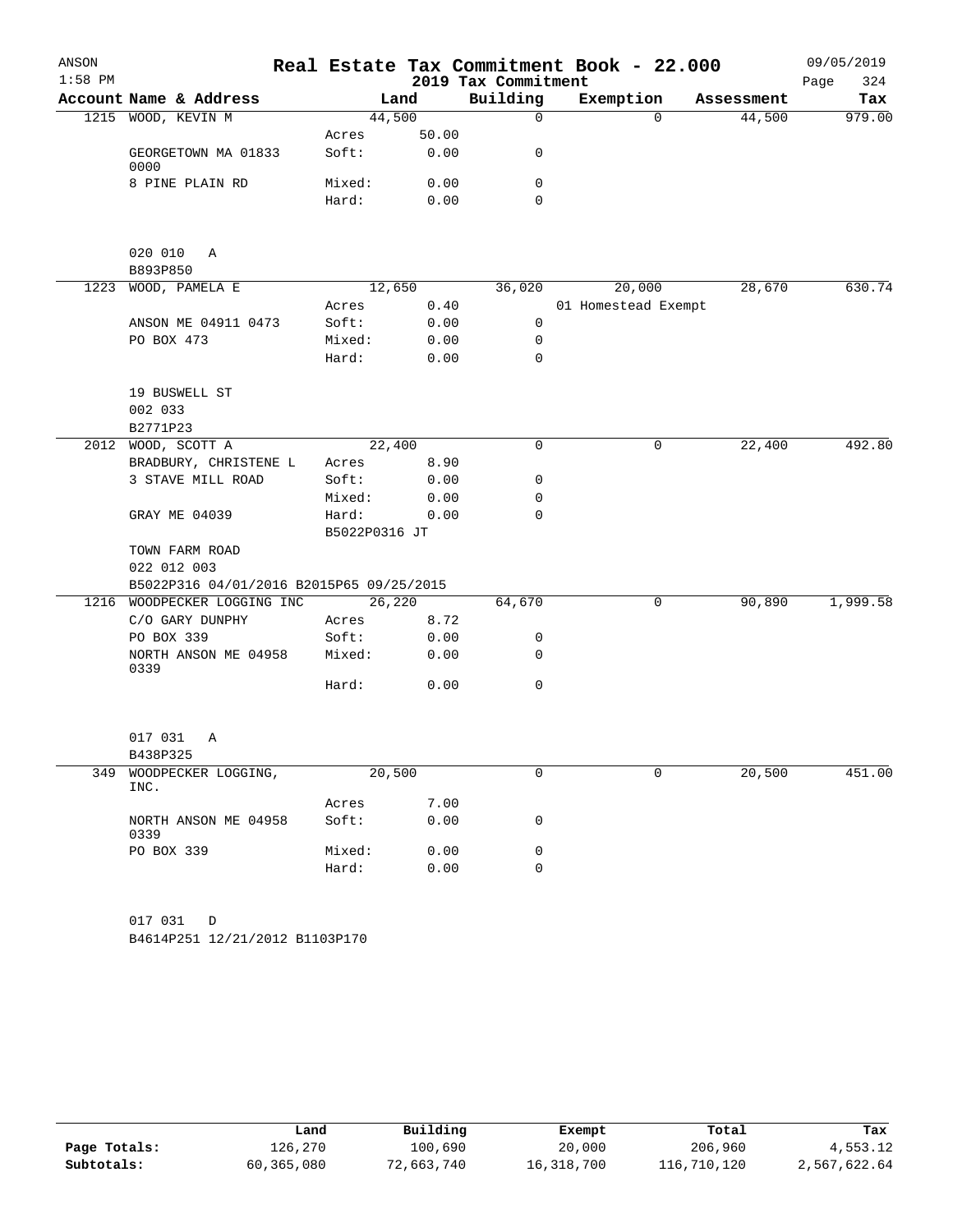| ANSON<br>$1:58$ PM |                                                                   |            |                 |                 | 2019 Tax Commitment | Real Estate Tax Commitment Book - 22.000 |             |            | 09/05/2019         |
|--------------------|-------------------------------------------------------------------|------------|-----------------|-----------------|---------------------|------------------------------------------|-------------|------------|--------------------|
|                    | Account Name & Address                                            |            |                 | Land            | Building            | Exemption                                |             | Assessment | Page<br>325<br>Tax |
| 339                | WOODPECKER LOGGING,                                               |            |                 | 35,130          | $\mathbf 0$         |                                          | $\Omega$    | 35,130     | 772.86             |
|                    | INC.                                                              |            | Acres           | 22.25           |                     |                                          |             |            |                    |
|                    | NORTH ANSON ME 04958                                              |            | Soft:           | 0.00            | 0                   |                                          |             |            |                    |
|                    | 0339                                                              |            |                 |                 |                     |                                          |             |            |                    |
|                    | PO BOX 339                                                        |            | Mixed:<br>Hard: | 0.00<br>0.00    | 0<br>$\mathbf 0$    |                                          |             |            |                    |
|                    |                                                                   |            |                 |                 |                     |                                          |             |            |                    |
|                    | 015 063<br>1                                                      |            |                 |                 |                     |                                          |             |            |                    |
|                    | B4833P293 08/05/2014 B4614P251 12/21/2012 B1468P251<br>10/07/1988 |            |                 |                 |                     |                                          |             |            |                    |
|                    | 186 WOOSTER, JAMES A                                              |            |                 | 16,850          | 64,020              | 20,000                                   |             | 60,870     | 1,339.14           |
|                    | 18 HALL STREET                                                    |            | Acres           | 0.71            |                     | 01 Homestead Exempt                      |             |            |                    |
|                    | NORTH ANSON ME 04958                                              |            | Soft:<br>Mixed: | 0.00<br>0.00    | 0<br>0              |                                          |             |            |                    |
|                    |                                                                   |            | Hard:           | 0.00            | 0                   |                                          |             |            |                    |
|                    | 18 HALL ST                                                        |            |                 |                 |                     |                                          |             |            |                    |
|                    | 009 029                                                           |            |                 |                 |                     |                                          |             |            |                    |
|                    | B4869P335 01/16/2015 B4443P127 09/23/2011                         |            |                 |                 |                     |                                          |             |            |                    |
| 1218               | WRIGHT, DAVID E &<br>WRIGHT, SANDRA L                             |            |                 | 25, 250<br>4.50 | 65,240              | 20,000<br>01 Homestead Exempt            |             | 70,490     | 1,550.78           |
|                    |                                                                   |            | Acres<br>Soft:  | 0.00            | 0                   |                                          |             |            |                    |
|                    | 335 CAMPGROUND RD                                                 |            | Mixed:          | 0.00            | 0                   |                                          |             |            |                    |
|                    | NORTH ANSON ME 04958                                              |            | Hard:           | 0.00            | $\mathbf 0$         |                                          |             |            |                    |
|                    | 0000                                                              |            |                 |                 |                     |                                          |             |            |                    |
|                    | 335 CAMPGROUND RD                                                 |            |                 |                 |                     |                                          |             |            |                    |
|                    | 015 046 B                                                         |            |                 |                 |                     |                                          |             |            |                    |
| 1267               | B2031P216<br>WRIGHT, JAMES G                                      |            |                 | 11,660          | 60,150              |                                          | 0           | 71,810     | 1,579.82           |
|                    | 80 ELM STREET                                                     |            | Acres           | 0.34            |                     |                                          |             |            |                    |
|                    |                                                                   |            | Soft:           | 0.00            | 0                   |                                          |             |            |                    |
|                    | NORTH ANSON ME 04958                                              |            | Mixed:          | 0.00            | 0                   |                                          |             |            |                    |
|                    |                                                                   |            | Hard:           | 0.00            | 0                   |                                          |             |            |                    |
|                    | 80 ELM ST                                                         |            |                 |                 |                     |                                          |             |            |                    |
|                    | 008 019                                                           |            |                 |                 |                     |                                          |             |            |                    |
| 1477               | B4643P338 03/19/2013<br>WYMAN, JOSEPH                             |            |                 | 9,380           | 10,560              |                                          | 0           | 19,940     | 438.68             |
|                    | PO Box 442                                                        |            | Acres           | 0.22            |                     |                                          |             |            |                    |
|                    |                                                                   |            | Soft:           | 0.00            | 0                   |                                          |             |            |                    |
|                    | Skowhegan ME 04976                                                |            | Mixed:          | 0.00            | 0                   |                                          |             |            |                    |
|                    |                                                                   |            | Hard:           | 0.00            | 0                   |                                          |             |            |                    |
|                    | 3 CHURCH ST                                                       |            |                 |                 |                     |                                          |             |            |                    |
|                    | 001 080                                                           |            |                 |                 |                     |                                          |             |            |                    |
|                    | B4897P188 04/22/2015                                              |            |                 |                 |                     |                                          |             |            |                    |
| 1360               | WYMAN, JOSEPH<br>PO Box 442                                       |            |                 | 11,310<br>0.32  | 43,330              |                                          | 0           | 54,640     | 1,202.08           |
|                    |                                                                   |            | Acres<br>Soft:  | 0.00            | 0                   |                                          |             |            |                    |
|                    | Skowhegan ME 04976                                                |            | Mixed:          | 0.00            | 0                   |                                          |             |            |                    |
|                    |                                                                   |            | Hard:           | 0.00            | 0                   |                                          |             |            |                    |
|                    | 78 ELM ST                                                         |            |                 |                 |                     |                                          |             |            |                    |
|                    | 008 018                                                           |            |                 |                 |                     |                                          |             |            |                    |
|                    | B4975P229 11/06/2015                                              |            |                 |                 |                     |                                          |             |            |                    |
|                    |                                                                   | Land       |                 | Building        |                     | Exempt                                   |             | Total      | Tax                |
| Page Totals:       |                                                                   | 109,580    |                 | 243,300         |                     | 40,000                                   |             | 312,880    | 6,883.36           |
| Subtotals:         |                                                                   | 60,474,660 |                 | 72,907,040      |                     | 16,358,700                               | 117,023,000 |            | 2,574,506.00       |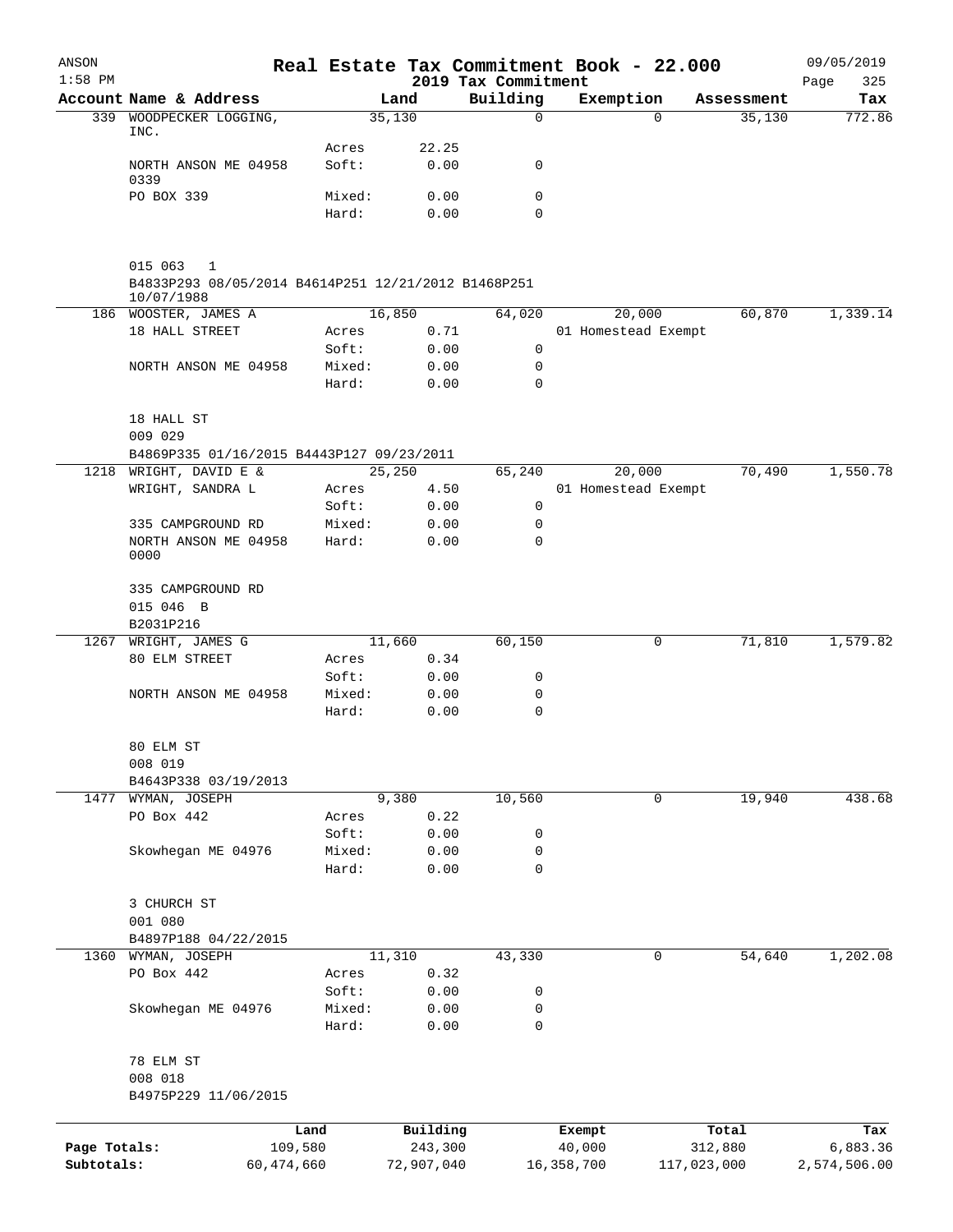| ANSON<br>$1:58$ PM |                        |                 |        |              | Real Estate Tax Commitment Book - 22.000<br>2019 Tax Commitment |                     |              |            | 09/05/2019<br>326<br>Page |
|--------------------|------------------------|-----------------|--------|--------------|-----------------------------------------------------------------|---------------------|--------------|------------|---------------------------|
|                    | Account Name & Address |                 | Land   |              | Building                                                        | Exemption           |              | Assessment | Tax                       |
|                    | 978 WYSOSKI, TAMMY L   |                 | 9,800  |              | 61,470                                                          | 20,000              |              | 51,270     | 1,127.94                  |
|                    | 31 UNION STREET        | Acres           |        | 0.24         |                                                                 | 01 Homestead Exempt |              |            |                           |
|                    |                        | Soft:           |        | 0.00         | 0                                                               |                     |              |            |                           |
|                    | NORTH ANSON ME 04958   | Mixed:          |        | 0.00         | 0                                                               |                     |              |            |                           |
|                    |                        | Hard:           |        | 0.00         | 0                                                               |                     |              |            |                           |
|                    | 31 UNION ST            |                 |        |              |                                                                 |                     |              |            |                           |
|                    | 005 029                |                 |        |              |                                                                 |                     |              |            |                           |
|                    | B2833P56               |                 |        |              |                                                                 |                     |              |            |                           |
|                    | 1224 YARNELL, LESTER N |                 | 18,150 |              | 0                                                               |                     | $\mathsf{O}$ | 18,150     | 399.30                    |
|                    |                        | Acres           |        | 5.10         |                                                                 |                     |              |            |                           |
|                    | HARTFORD CT 06118 0000 | Soft:           |        | 0.00         | 0                                                               |                     |              |            |                           |
|                    | 61 MULHANY DR          | Mixed:<br>Hard: |        | 0.00<br>0.00 | 0<br>0                                                          |                     |              |            |                           |
|                    |                        |                 |        |              |                                                                 |                     |              |            |                           |
|                    | 012 009<br>8           |                 |        |              |                                                                 |                     |              |            |                           |
|                    | B1824P115              |                 |        |              |                                                                 |                     |              |            |                           |
|                    | 1226 YORK, OLIVER T    |                 | 11,490 |              | 55,170                                                          | 20,000              |              | 46,660     | 1,026.52                  |
|                    | 33 WILSON STREET       | Acres           |        | 0.33         |                                                                 | 01 Homestead Exempt |              |            |                           |
|                    |                        | Soft:           |        | 0.00         | 0                                                               |                     |              |            |                           |
|                    | ANSON ME 04911         | Mixed:          |        | 0.00         | 0                                                               |                     |              |            |                           |
|                    |                        | Hard:           |        | 0.00         | 0                                                               |                     |              |            |                           |
|                    | 33 WILSON ST           |                 |        |              |                                                                 |                     |              |            |                           |
|                    | 003 028                |                 |        |              |                                                                 |                     |              |            |                           |
|                    | B3562P1 09/27/2005     |                 |        |              |                                                                 |                     |              |            |                           |
|                    | 1278 YORK, SCOTT G     |                 | 6,960  |              | 0                                                               |                     | 0            | 6,960      | 153.12                    |
|                    | YORK, JOY              | Acres           |        | 0.86         |                                                                 |                     |              |            |                           |
|                    | PO BOX 109             | Soft:           |        | 0.00         | 0                                                               |                     |              |            |                           |
|                    |                        | Mixed:          |        | 0.00         | 0                                                               |                     |              |            |                           |
|                    | STRONG ME 04983        | Hard:           |        | 0.00         | 0                                                               |                     |              |            |                           |
|                    | 018 036<br>1           |                 |        |              |                                                                 |                     |              |            |                           |
|                    | B5267P105 04/04/2018   |                 |        |              |                                                                 |                     |              |            |                           |
|                    | 2024 YORK, SCOTT G     |                 | 17,400 |              | 0                                                               |                     | 0            | 17,400     | 382.80                    |
|                    | YORK, JOY              | Acres           | 100.00 |              |                                                                 |                     |              |            |                           |
|                    | PO BOX 109             | Soft:           |        | 0.00         | 0                                                               |                     |              |            |                           |
|                    |                        | Mixed:          |        | 0.00         | 0                                                               |                     |              |            |                           |
|                    | STRONG ME 04983        | Hard:           | 100.00 |              | 17,400                                                          |                     |              |            |                           |
|                    | GREENLEAF RD           |                 |        |              |                                                                 |                     |              |            |                           |
|                    | 013 025 B              |                 |        |              |                                                                 |                     |              |            |                           |
|                    | B5058P223 07/08/2016   |                 |        |              |                                                                 |                     |              |            |                           |
|                    | 125 YORK, SCOTT G      |                 | 32,000 |              | 0                                                               |                     | 0            | 32,000     | 704.00                    |
|                    | YORK, JOY              | Acres           |        | 18.50        |                                                                 |                     |              |            |                           |
|                    | PO BOX 109             | Soft:           |        | 0.00         | 0                                                               |                     |              |            |                           |
|                    |                        | Mixed:          |        | 0.00         | 0                                                               |                     |              |            |                           |
|                    | STRONG ME 04983        | Hard:           |        | 0.00         | 0                                                               |                     |              |            |                           |
|                    | 018 036                |                 |        |              |                                                                 |                     |              |            |                           |
|                    | B5267P105 04/04/2018   |                 |        |              |                                                                 |                     |              |            |                           |
|                    |                        |                 |        |              |                                                                 |                     |              |            |                           |
|                    |                        |                 |        |              |                                                                 |                     |              |            |                           |
|                    |                        |                 |        |              |                                                                 |                     |              |            |                           |
|                    |                        |                 |        |              |                                                                 |                     |              |            |                           |

|              | Land       | Building   | Exempt     | Total       | Tax          |
|--------------|------------|------------|------------|-------------|--------------|
| Page Totals: | 95,800     | 116,640    | 40,000     | 172,440     | 3,793.68     |
| Subtotals:   | 60,570,460 | 73,023,680 | 16,398,700 | 117,195,440 | 2,578,299.68 |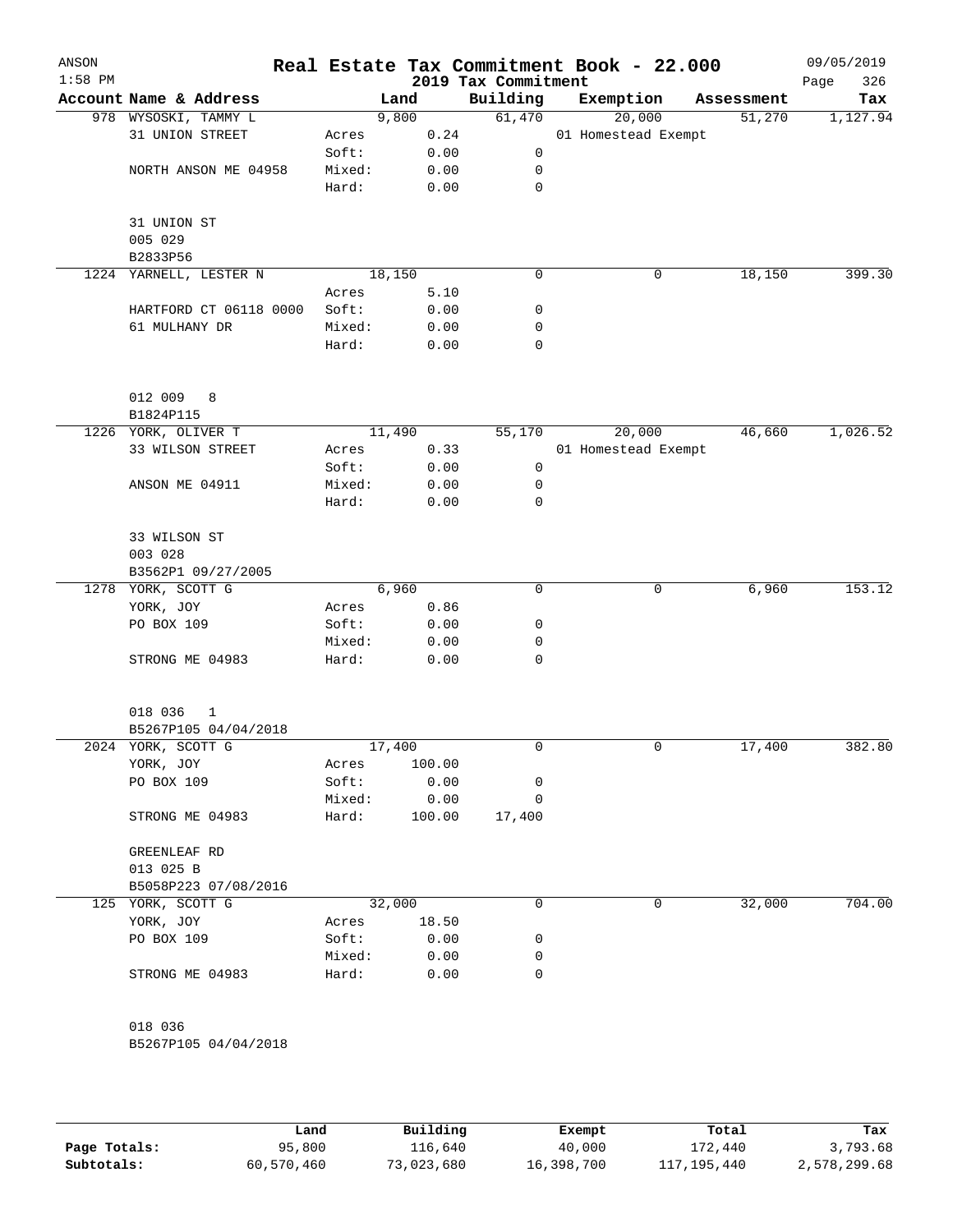| ANSON<br>$1:58$ PM |                                           |                |        | 2019 Tax Commitment | Real Estate Tax Commitment Book - 22.000 |            | 09/05/2019<br>327<br>Page |
|--------------------|-------------------------------------------|----------------|--------|---------------------|------------------------------------------|------------|---------------------------|
|                    | Account Name & Address                    |                | Land   | Building            | Exemption                                | Assessment | Tax                       |
|                    | 648 YOUNG, GEORGE V Jr                    | 16,610         |        | 81,940              | $\Omega$                                 | 98,550     | 2,168.10                  |
|                    | 248 SOUTH MAIN STREET                     | Acres          | 0.69   |                     |                                          |            |                           |
|                    |                                           | Soft:          | 0.00   | 0                   |                                          |            |                           |
|                    | AUBURN ME 04210                           | Mixed:         | 0.00   | 0                   |                                          |            |                           |
|                    |                                           | Hard:          | 0.00   | $\mathbf 0$         |                                          |            |                           |
|                    | 33 PINE ST                                |                |        |                     |                                          |            |                           |
|                    | 002 034                                   |                |        |                     |                                          |            |                           |
|                    | B3852P233 05/22/2007                      |                |        |                     |                                          |            |                           |
| 1228               | YOUNG, HATTIE E,<br>TRUSTEE               |                | 44,500 | 77,110              | 20,000                                   | 101,610    | 2,235.42                  |
|                    |                                           | Acres          | 25.00  |                     | 01 Homestead Exempt                      |            |                           |
|                    | ANSON ME 04911 0000                       | Soft:          | 0.00   | $\mathbf 0$         |                                          |            |                           |
|                    | 49 WEST MILLS RD                          | Mixed:         | 0.00   | 0                   |                                          |            |                           |
|                    |                                           | Hard:          | 0.00   | 0                   |                                          |            |                           |
|                    | 49 WEST MILLS RD                          |                |        |                     |                                          |            |                           |
|                    | 010 013                                   |                |        |                     |                                          |            |                           |
|                    | B2588P237                                 |                |        |                     |                                          |            |                           |
|                    | 1874 YOUNG, LLEWELLYN A                   |                | 21,560 | 0                   | 0                                        | 21,560     | 474.32                    |
|                    | PO BOX 235                                | Acres          | 2.04   |                     |                                          |            |                           |
|                    |                                           | Soft:          | 0.00   | 0                   |                                          |            |                           |
|                    | NORTH ANSON ME 04958                      | Mixed:         | 0.00   | 0                   |                                          |            |                           |
|                    |                                           | Hard:          | 0.00   | 0                   |                                          |            |                           |
|                    | 14 PEASE HILL RD                          |                |        |                     |                                          |            |                           |
|                    | 010 015                                   |                |        |                     |                                          |            |                           |
|                    | B3533P279 08/08/2005                      |                | 27,500 |                     | 0                                        |            | 1,309.44                  |
|                    | 1860 YOUNG, ORIN W<br>P.O. BOX 80         |                | 6.00   | 32,020              |                                          | 59,520     |                           |
|                    |                                           | Acres<br>Soft: | 0.00   | 0                   |                                          |            |                           |
|                    |                                           | Mixed:         | 0.00   | 0                   |                                          |            |                           |
|                    | NEW PORTLAND ME 04961                     | Hard:          | 0.00   | 0                   |                                          |            |                           |
|                    | 230 TOWN FARM RD                          |                |        |                     |                                          |            |                           |
|                    | 022 014<br>1                              |                |        |                     |                                          |            |                           |
|                    | B5374P342 01/17/2019                      |                |        |                     |                                          |            |                           |
|                    | 783 YOUNG, TRUDY A                        | 15,100         |        | 28,410              | 20,000                                   | 23,510     | 517.22                    |
|                    | PO BOX 235                                | Acres          | 0.57   |                     | 01 Homestead Exempt                      |            |                           |
|                    |                                           | Soft:          | 0.00   | 0                   |                                          |            |                           |
|                    | NORTH ANSON ME 04958                      | Mixed:         | 0.00   | 0                   |                                          |            |                           |
|                    |                                           | Hard:          | 0.00   | 0                   |                                          |            |                           |
|                    | 24 PATTERSON BRIDGE RD<br>017 037 1       |                |        |                     |                                          |            |                           |
|                    | B1735P91                                  |                |        |                     |                                          |            |                           |
| 1901               | ZAHN, JOSHUA                              |                | 39,250 | 0                   | 0                                        | 39,250     | 863.50                    |
|                    | CAPACCIOLI, JOHN IV                       | Acres          | 30.50  |                     |                                          |            |                           |
|                    | 62 HOUSE ROCK ROAD                        | Soft:          | 0.00   | 0                   |                                          |            |                           |
|                    |                                           | Mixed:         | 0.00   | 0                   |                                          |            |                           |
|                    | WEYMOUTH MA 02188 4139                    | Hard:          | 0.00   | 0                   |                                          |            |                           |
|                    |                                           | B5032P0194 JT  |        |                     |                                          |            |                           |
|                    | VALLEY ROAD                               |                |        |                     |                                          |            |                           |
|                    | 020 014 1                                 |                |        |                     |                                          |            |                           |
|                    | B5032P194 06/03/2016 B3263P181 10/09/2003 |                |        |                     |                                          |            |                           |
|                    |                                           |                |        |                     |                                          |            |                           |
|                    |                                           |                |        |                     |                                          |            |                           |
|                    |                                           |                |        |                     |                                          |            |                           |
|                    |                                           |                |        |                     |                                          |            |                           |

|              | Land       | Building   | Exempt     | Total       | Tax          |
|--------------|------------|------------|------------|-------------|--------------|
| Page Totals: | 164,520    | 219,480    | 40,000     | 344,000     | 7,568.00     |
| Subtotals:   | 60,734,980 | 73,243,160 | 16,438,700 | 117,539,440 | 2,585,867.68 |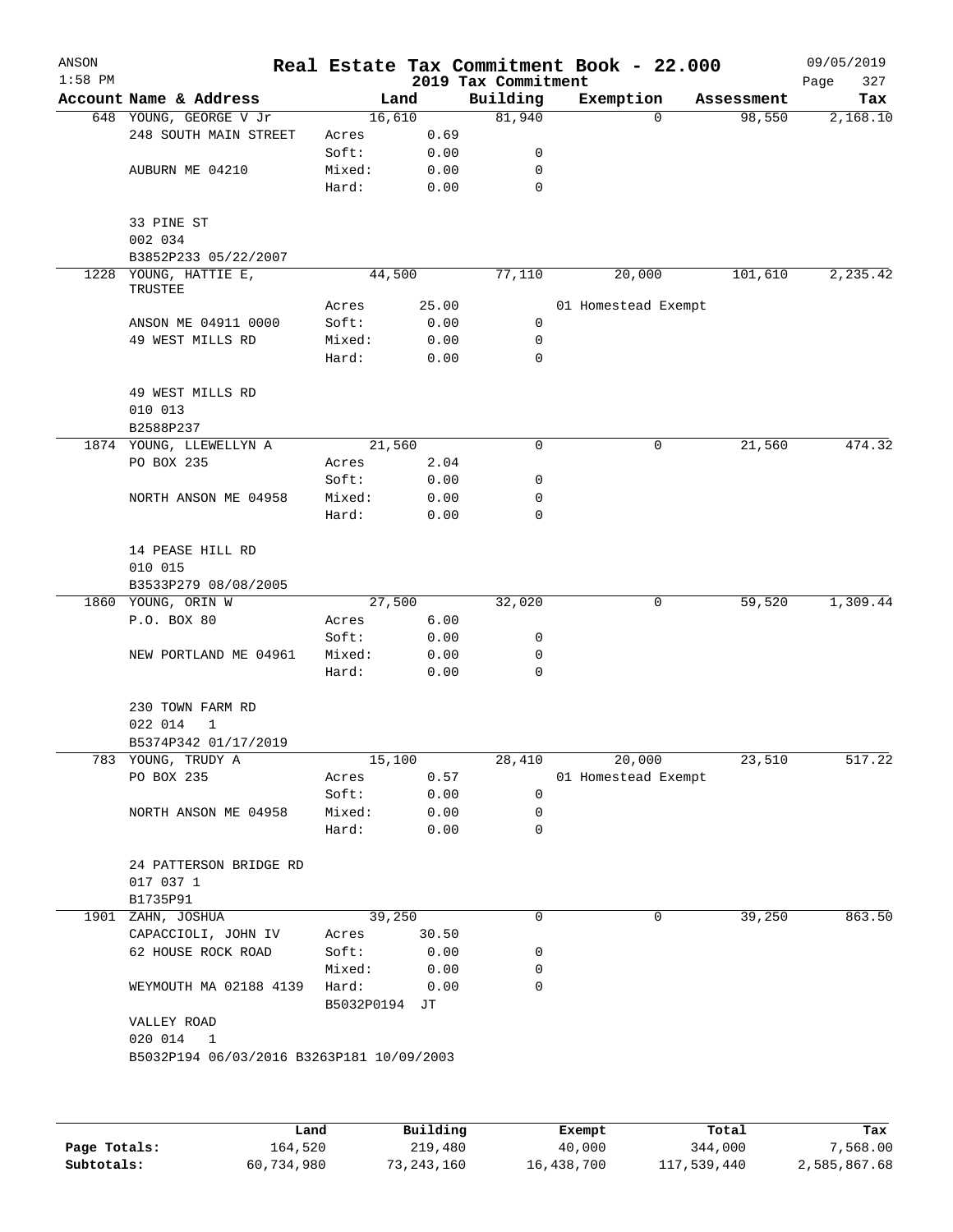| ANSON<br>$1:58$ PM |                                       |        |                | 2019 Tax Commitment |             | Real Estate Tax Commitment Book - 22.000 |          |            | 09/05/2019<br>328 |
|--------------------|---------------------------------------|--------|----------------|---------------------|-------------|------------------------------------------|----------|------------|-------------------|
|                    | Account Name & Address                |        | Land           | Building            |             | Exemption                                |          | Assessment | Page<br>Tax       |
|                    | 765 ZALUSKI, NATHAN                   |        | 7,750          |                     | 33,660      |                                          | $\Omega$ | 41,410     | 911.02            |
|                    |                                       | Acres  | 0.15           |                     |             |                                          |          |            |                   |
|                    | ANSON ME 04911 0187                   | Soft:  | 0.00           |                     | 0           |                                          |          |            |                   |
|                    | 16 SPEAR HILL ROAD                    | Mixed: | 0.00           |                     | 0           |                                          |          |            |                   |
|                    |                                       | Hard:  | 0.00           |                     | 0           |                                          |          |            |                   |
|                    | 16 SPEAR HILL RD                      |        |                |                     |             |                                          |          |            |                   |
|                    | 001 100                               |        |                |                     |             |                                          |          |            |                   |
|                    | B3906P129 09/11/2007                  |        |                |                     |             |                                          |          |            |                   |
|                    | 1842 ZARTMAN, TODD R                  |        | 0              |                     | 14,400      |                                          | 0        | 14,400     | 316.80            |
|                    | ZARTMAN, PATRICIA M                   |        |                |                     |             |                                          |          |            |                   |
|                    | 63 EDGEWOOD RD                        |        |                |                     |             |                                          |          |            |                   |
|                    | RINGWOOD NJ 07456                     |        |                |                     |             |                                          |          |            |                   |
|                    | 7 PAIGE DR                            |        |                |                     |             |                                          |          |            |                   |
|                    | 009 010 ON                            |        |                |                     |             |                                          |          |            |                   |
| 1232               | ZELONIS, TIMOTHY J                    |        | 65,700         |                     | 0           |                                          | 0        | 65,700     | 1,445.40          |
|                    |                                       | Acres  | 85.00          |                     |             |                                          |          |            |                   |
|                    | PELHAM NH 03076 0430                  | Soft:  | 0.00           |                     | 0           |                                          |          |            |                   |
|                    | PO BOX 430                            | Mixed: | 0.00           |                     | 0           |                                          |          |            |                   |
|                    |                                       | Hard:  | 0.00           |                     | 0           |                                          |          |            |                   |
|                    | 019 020                               |        |                |                     |             |                                          |          |            |                   |
|                    | B1305P8                               |        |                |                     |             |                                          |          |            |                   |
|                    | 295 ZIEGLER, JAMES CRAIG &            |        | 53,350         |                     | $\mathbf 0$ |                                          | 0        | 53,350     | 1,173.70          |
|                    | ZIEGLER, GALE ELAINE                  | Acres  | 58.70          |                     |             |                                          |          |            |                   |
|                    |                                       | Soft:  | 0.00           |                     | 0           |                                          |          |            |                   |
|                    | PO BOX 351                            | Mixed: | 0.00           |                     | 0           |                                          |          |            |                   |
|                    | SOUTH GARDINER ME 04359 Hard:<br>0351 |        | 0.00           |                     | $\mathbf 0$ |                                          |          |            |                   |
|                    | 020 032 & 33                          |        |                |                     |             |                                          |          |            |                   |
|                    | B2731P39                              |        |                |                     |             |                                          |          |            |                   |
|                    | 296 ZIEGLER, JAMES CRAIG &            |        | 16,500         |                     | 0           |                                          | 0        | 16,500     | 363.00            |
|                    | ZIEGLER, GALE ELAINE                  | Acres  | 33.00          |                     |             |                                          |          |            |                   |
|                    |                                       | Soft:  | 0.00           |                     | 0           |                                          |          |            |                   |
|                    | PO BOX 351                            | Mixed: | 0.00           |                     | 0           |                                          |          |            |                   |
|                    | SOUTH GARDINER ME 04359 Hard:<br>0351 |        | 0.00           |                     | $\mathbf 0$ |                                          |          |            |                   |
|                    |                                       |        |                |                     |             |                                          |          |            |                   |
|                    | 020 027                               |        |                |                     |             |                                          |          |            |                   |
|                    | B2731P39                              |        |                |                     | 0           |                                          | 0        | 18,150     | 399.30            |
| 1233               | ZIMMERMANN, WILLIAM                   | Acres  | 18,150<br>5.10 |                     |             |                                          |          |            |                   |
|                    | BOULDER CO 80304 0870                 | Soft:  | 0.00           |                     | 0           |                                          |          |            |                   |
|                    | 1460 LEE HILL RD UNIT 2               | Mixed: | 0.00           |                     | 0           |                                          |          |            |                   |
|                    |                                       | Hard:  | 0.00           |                     | 0           |                                          |          |            |                   |
|                    |                                       |        |                |                     |             |                                          |          |            |                   |
|                    | 023 044<br>M                          |        |                |                     |             |                                          |          |            |                   |
|                    | B1312P226                             |        |                |                     |             |                                          |          |            |                   |

|              | Land       | Building   | Exempt     | Total       | Tax          |
|--------------|------------|------------|------------|-------------|--------------|
| Page Totals: | 161,450    | 48,060     |            | 209,510     | 4,609.22     |
| Subtotals:   | 60,896,430 | 73,291,220 | 16,438,700 | 117,748,950 | 2,590,476.90 |